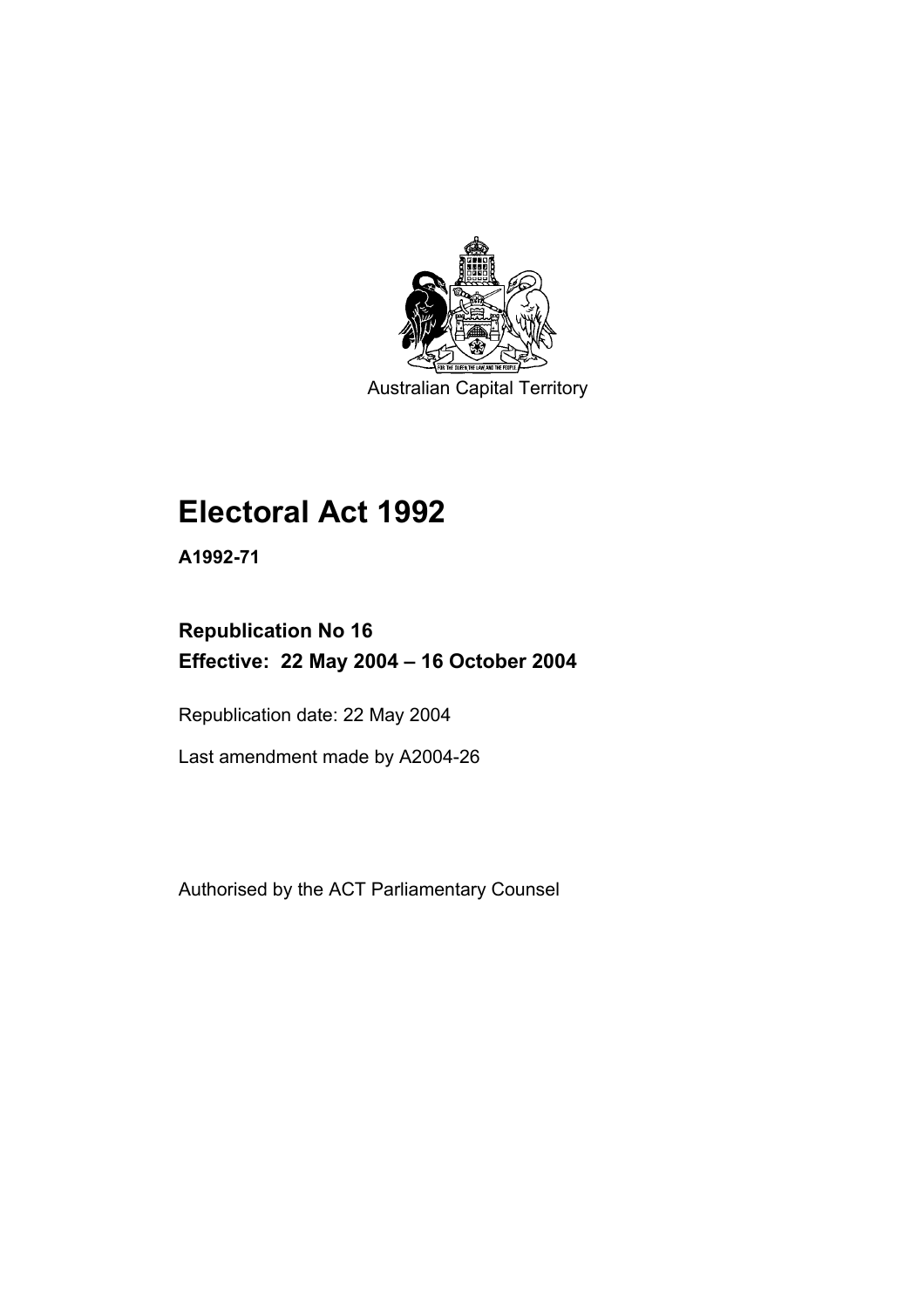#### **About this republication**

#### **The republished law**

This is a republication of the *Electoral Act 1992* (including any amendment made under the *Legislation Act 2001*, part 11.3 (Editorial changes)) as in force on 22 May 2004*.* It also includes any amendment, repeal or expiry affecting the republished law to 22 May 2004.

The legislation history and amendment history of the republished law are set out in endnotes 3 and 4.

#### **Kinds of republications**

The Parliamentary Counsel's Office prepares 2 kinds of republications of ACT laws (see the ACT legislation register at www.legislation.act.gov.au):

- authorised republications to which the *Legislation Act 2001* applies
- unauthorised republications.

The status of this republication appears on the bottom of each page.

#### **Editorial changes**

The *Legislation Act 2001*, part 11.3 authorises the Parliamentary Counsel to make editorial amendments and other changes of a formal nature when preparing a law for republication. Editorial changes do not change the effect of the law, but have effect as if they had been made by an Act commencing on the republication date (see *Legislation Act 2001*, s 115 and s 117). The changes are made if the Parliamentary Counsel considers they are desirable to bring the law into line, or more closely into line, with current legislative drafting practice.

This republication includes amendments made under part 11.3 (see endnote 1).

#### **Uncommenced provisions and amendments**

If a provision of the republished law has not commenced or is affected by an uncommenced amendment, the symbol  $\mathbf{U}$  appears immediately before the provision heading. The text of the uncommenced provision or amendment appears only in the last endnote.

#### **Modifications**

If a provision of the republished law is affected by a current modification, the symbol  $\mathbf{M}$ appears immediately before the provision heading. The text of the modifying provision appears in the endnotes. For the legal status of modifications, see *Legislation Act 2001*, section 95.

#### **Penalties**

The value of a penalty unit for an offence against this republished law at the republication date is—

- (a) if the person charged is an individual—\$100; or
- (b) if the person charged is a corporation—\$500.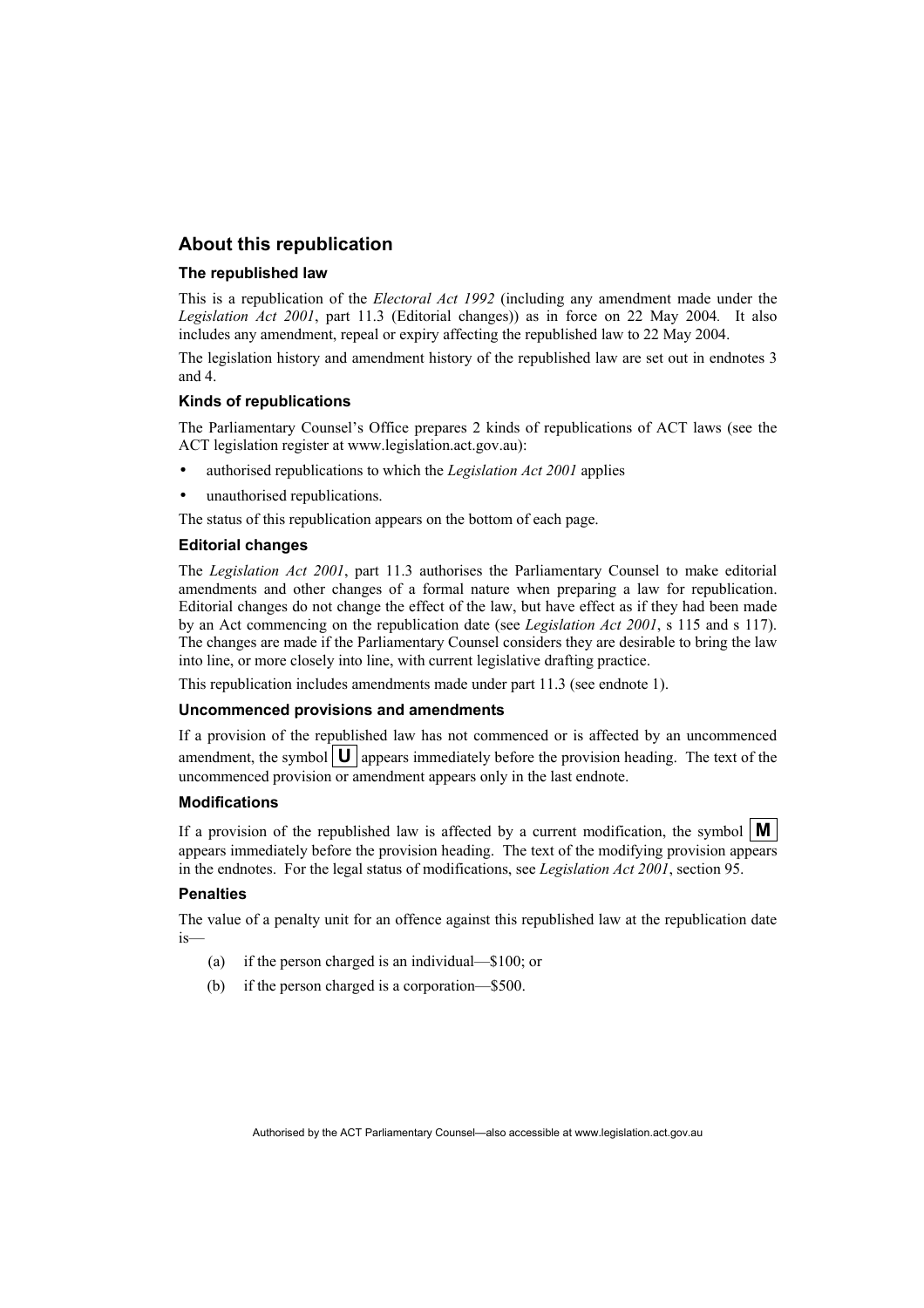

Australian Capital Territory

## **Electoral Act 1992**

## **Contents**

| Preamble                                                                                     |                                                                    | Page<br>2  |
|----------------------------------------------------------------------------------------------|--------------------------------------------------------------------|------------|
| Part 1                                                                                       | <b>Preliminary</b>                                                 |            |
| 1                                                                                            | Name of Act                                                        | 3          |
| 3                                                                                            | Dictionary                                                         | 3          |
| 3A                                                                                           | Offences against Act—application of Criminal Code etc              | 3          |
| 4                                                                                            | Meaning of electoral matter                                        | 4          |
| 4A                                                                                           | Meaning of available for public inspection                         | 4          |
| Part 2                                                                                       | <b>Australian Capital Territory Electoral</b><br><b>Commission</b> |            |
| <b>Division 2.1</b><br><b>Establishment, functions and powers of electoral</b><br>commission |                                                                    |            |
| 5                                                                                            | Establishment                                                      | 5          |
| 6                                                                                            | Constitution of commission                                         | 5          |
| R <sub>16</sub>                                                                              | Electoral Act 1992                                                 | contents 1 |
| 22/05/04                                                                                     | Effective: 22/05/04-16/10/04                                       |            |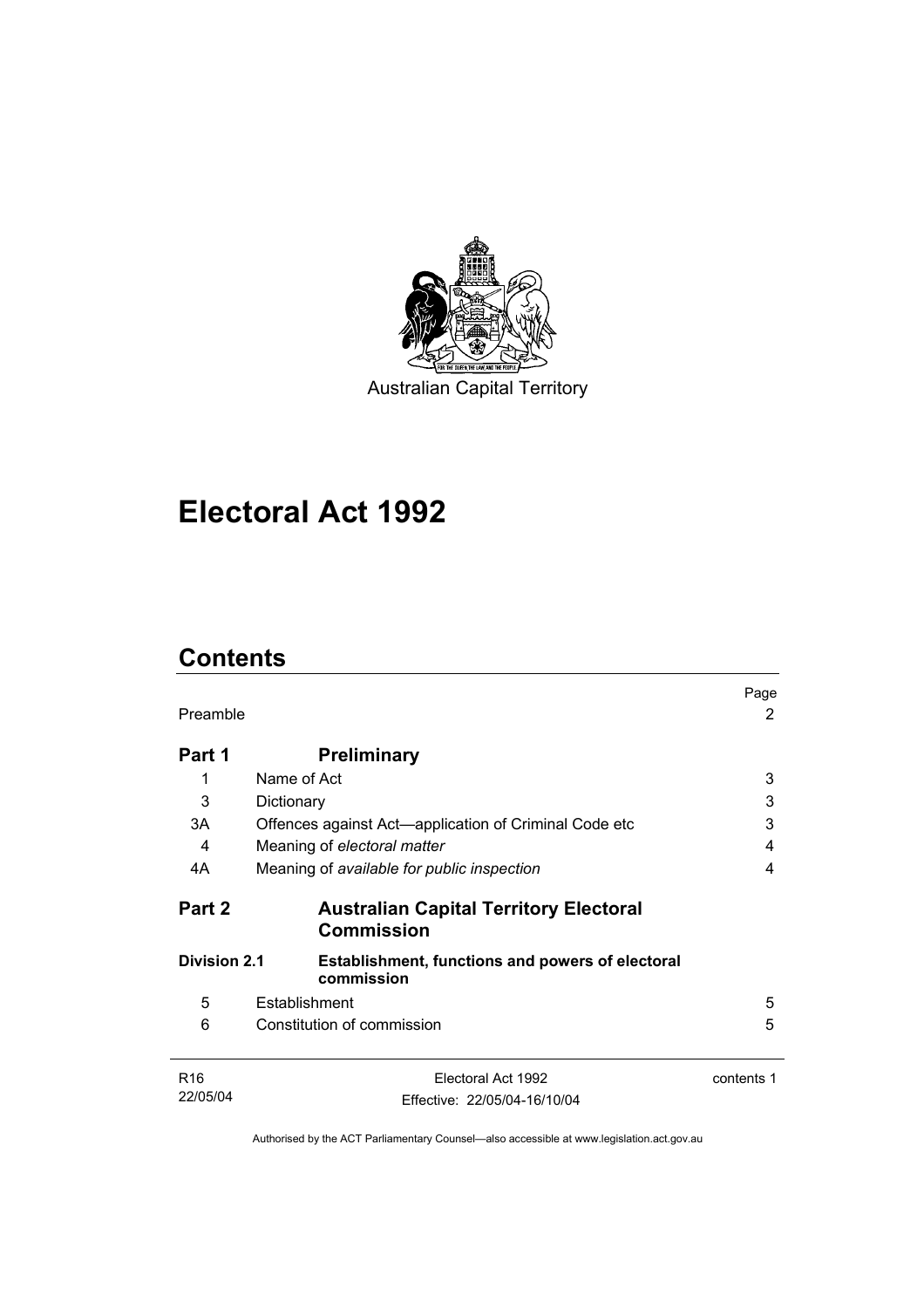|                     |                                                     | Page            |
|---------------------|-----------------------------------------------------|-----------------|
| $\overline{7}$      | Functions of electoral commission                   | 5               |
| 8                   | Determination of fees                               | 6               |
| 10                  | Electoral commission's annual report                | 7               |
| 10A                 | Special reports by electoral commission             | 7               |
| <b>Division 2.2</b> | <b>Members of electoral commission</b>              |                 |
| 11                  | Meaning of <i>member</i> for div 2.2                | $\overline{7}$  |
| 12                  | Appointment                                         | 7               |
| 13                  | Term of appointment of members                      | 8               |
| 14                  | Conditions of appointment of members generally      | 8               |
| 15                  | Leave of absence                                    | 8               |
| 17                  | Suspension or ending of appointment of members      | 9               |
| <b>Division 2.3</b> | <b>Meetings</b>                                     |                 |
| 19                  | Procedure                                           | 10              |
| 20                  | Delegation by electoral commission                  | 11              |
| 21                  | Disclosure of interests                             | 11              |
| Part 3              | Electoral commissioner and staff of electoral       |                 |
|                     | commission                                          |                 |
| <b>Division 3.1</b> | <b>Electoral commissioner</b>                       |                 |
| 22                  | Appointment                                         | 13              |
| 23                  | Functions of commissioner etc                       | 13              |
| 24                  | Delegation by commissioner                          | 14              |
| 25                  | Term of appointment of commissioner                 | 14              |
| 26                  | Conditions of appointment of commissioner generally | 14              |
| 27                  | Leave of absence                                    | 14              |
| 29                  | Suspension or ending of appointment of commissioner | 15              |
| <b>Division 3.2</b> | <b>Staff of electoral commission</b>                |                 |
| 31                  | Staff                                               | 16              |
| 32                  | Temporary staff and consultants                     | 16              |
| 33                  | <b>Officers</b>                                     | 16              |
| Part 4              | <b>Electorates</b>                                  |                 |
| 34                  | Multimember electorates                             | 18              |
| contents 2          | Electoral Act 1992                                  | R <sub>16</sub> |
|                     | Effective: 22/05/04-16/10/04                        | 22/05/04        |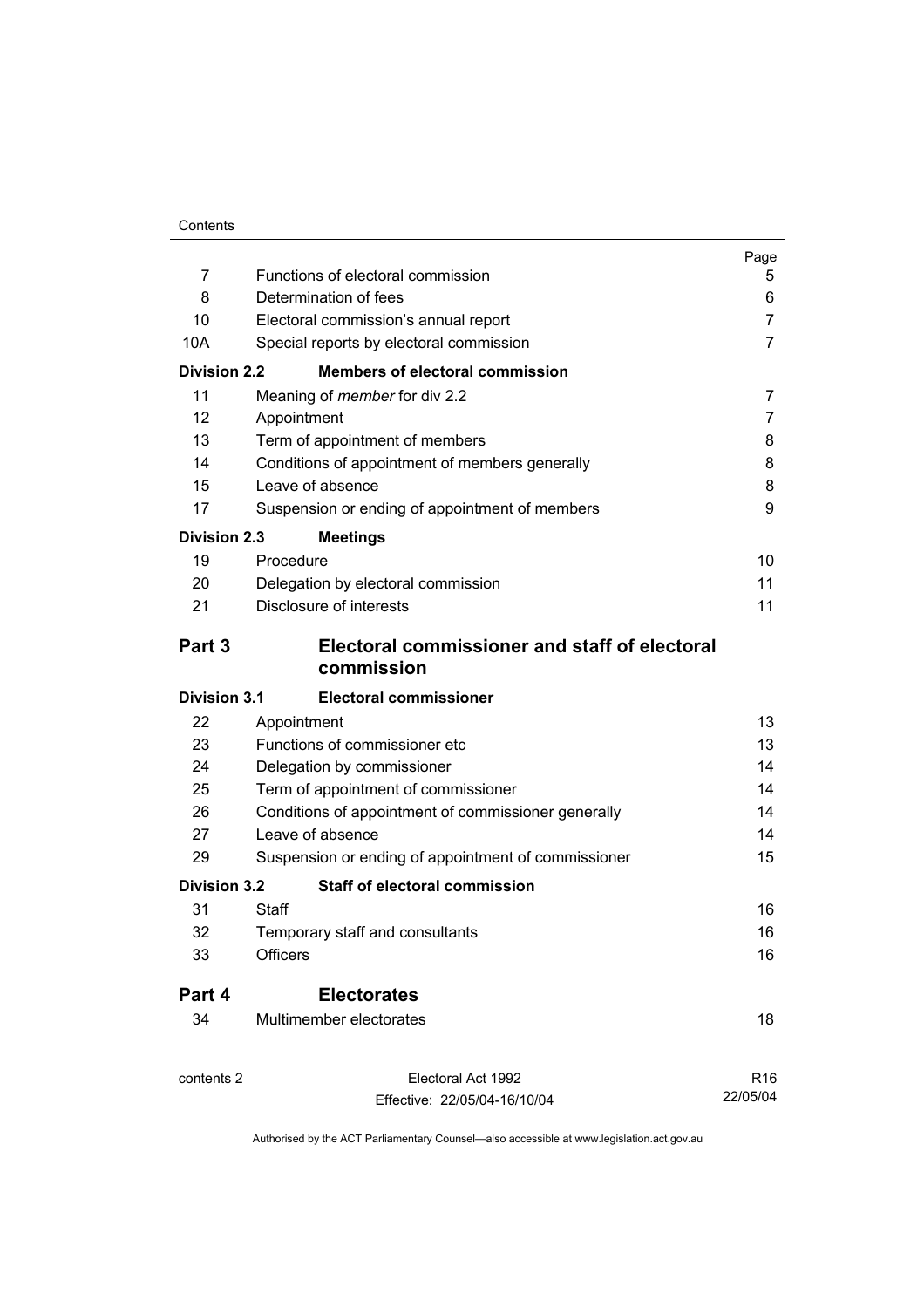| Contents |
|----------|
|----------|

| 35     | Redistribution of electorates                                    | Page<br>18 |
|--------|------------------------------------------------------------------|------------|
| 36     | Factors relevant to redistribution                               | 18         |
| 37     | Timing of redistributions                                        | 19         |
| 37A    | Timing of redistribution after 2001 ordinary election            | 20         |
| 38     | Suspension of redistribution process-extraordinary elections     | 20         |
| 39     | Redistribution committees                                        | 21         |
| 40     | Meetings of redistribution committee                             | 21         |
| 41     | Suggestions and comments about redistribution                    | 22         |
| 42     | Outline of proposal                                              | 23         |
| 43     | Proposed redistribution                                          | 23         |
| 44     | Notification and publication of proposal                         | 23         |
| 45     | Dissolution of redistribution committee                          | 24         |
| 46     | Objections                                                       | 25         |
| 47     | Augmented electoral commission                                   | 25         |
| 48     | Meetings of augmented electoral commission                       | 25         |
| 49     | Investigation of objections                                      | 26         |
| 50     | Redistribution-proposal by augmented electoral commission        | 28         |
| 51     | Publication of augmented electoral commission's proposal         | 28         |
| 52     | Objections to augmented electoral commission's proposal          | 29         |
| 53     | Report by augmented electoral commission and public announcement | 29         |
| 54     | Report to Legislative Assembly                                   | 31         |
| 55     | Decisions are final                                              | 31         |
| 56     | Validity not affected                                            | 31         |
| Part 5 | <b>Electoral rolls</b>                                           |            |
| 57     | Electorate and Territory rolls                                   | 32         |
| 58     | Contents of roll                                                 | 32         |
| 59     | Meaning of extract from roll                                     | 33         |
| 60     | Inspection of printed roll extracts                              | 33         |
| 61     | Supply of printed roll extracts to MLAs etc                      | 34         |
| 62     | Supply of roll extracts in electronic form to MLAs etc           | 34         |
| 63     | Use of roll extracts                                             | 34         |
| 65     | Provision of roll information to prescribed authorities          | 35         |
| 66     | Maintenance of rolls                                             | 36         |
|        |                                                                  |            |

| R <sub>16</sub> | Electoral Act 1992           | contents 3 |
|-----------------|------------------------------|------------|
| 22/05/04        | Effective: 22/05/04-16/10/04 |            |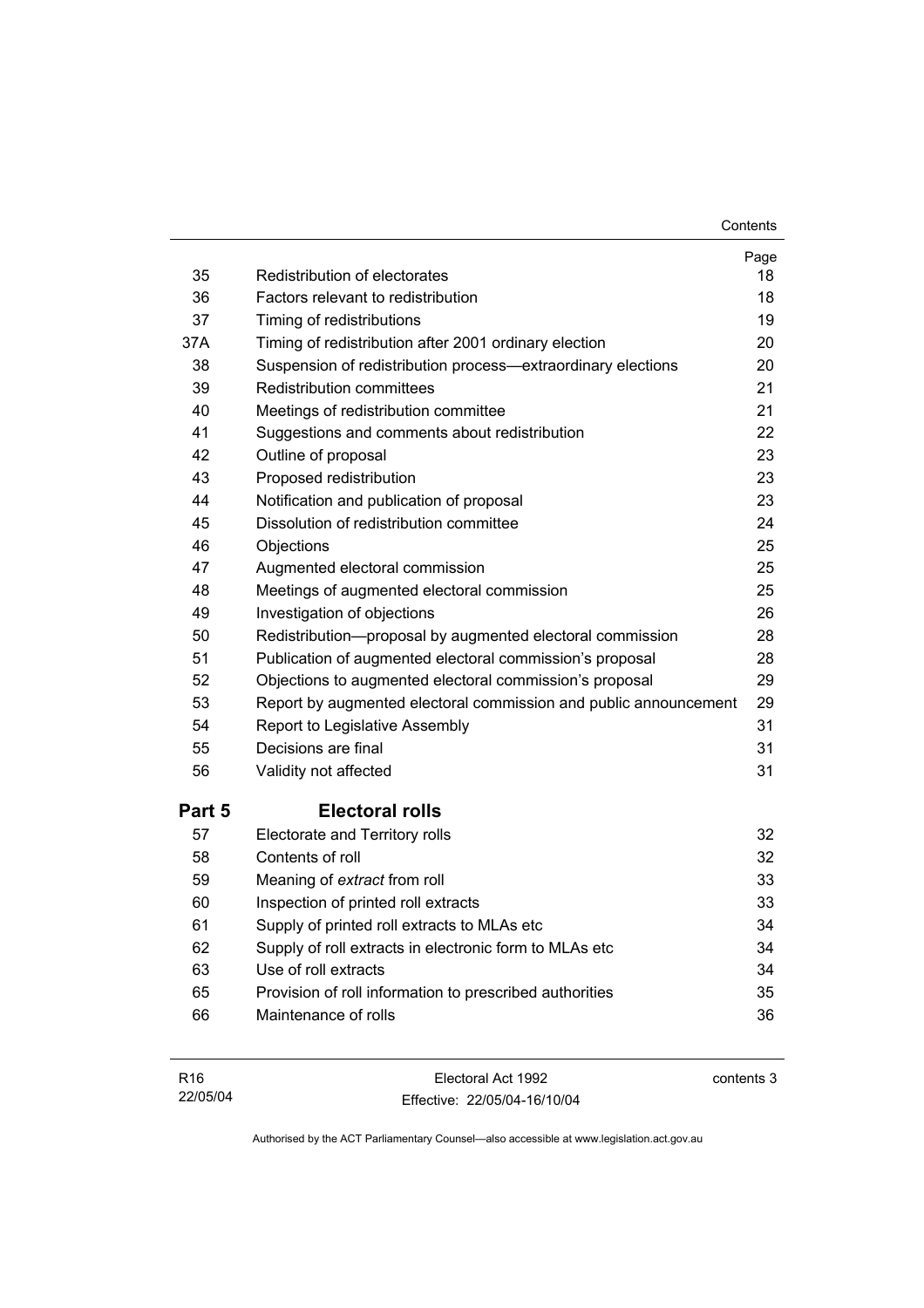| 67         | Power to require information                                           | Page<br>37      |
|------------|------------------------------------------------------------------------|-----------------|
| 68         | Notice of registered deaths                                            | 37              |
| 69         | Disclosure of roll information                                         | 38              |
| 70         | Joint roll arrangements with Commonwealth                              | 38              |
|            |                                                                        |                 |
| Part 6     | <b>Enrolment</b>                                                       |                 |
| 71         | Persons taken not to be enrolled on Commonwealth roll                  | 40              |
| 71A        | Address of person serving sentence of imprisonment                     | 40              |
| 72         | Entitlement                                                            | 40              |
| 73         | Compulsory enrolment etc-residents                                     | 41              |
| 74         | Eligible overseas electors                                             | 42              |
| 75         | Age 17 enrolment                                                       | 43              |
| 76         | Enrolment etc                                                          | 43              |
| 77         | Suppression of elector's address                                       | 44              |
| 78         | Inclusion of particulars on roll following suppression                 | 45              |
| 79         | Suppression of elector's address pending review                        | 46              |
| 80         | Closed rolls                                                           | 47              |
| 81         | Objections to enrolment                                                | 49              |
| 82         | Record of claims for enrolment                                         | 51              |
| 83         | Processing enrolment claims                                            | 51              |
| 84         | Transmission of enrolment claims                                       | 51              |
| 85         | Production of claims for enrolment before a court                      | 51              |
| 86         | Claims for enrolment not subject to warrants                           | 52              |
| Part 7     | <b>Registration of political parties</b>                               |                 |
| 87         | Meaning of related political parties                                   | 53              |
| 88         | Register of political parties                                          | 53              |
| 89         | Application for registration of political party                        | 53              |
| 90         | Further information about application for political party registration | 54              |
| 91         | Notification and publication of applications                           | 54              |
| 91A        | Objections to applications and responses                               | 55              |
| 92         | Registration of political parties                                      | 56              |
| 93         | Refusal of applications for registration                               | 57              |
| 94         | Amendment of applications for registration                             | 59              |
| 95         | Changes to particulars in register                                     | 60              |
| contents 4 | Electoral Act 1992                                                     | R <sub>16</sub> |
|            | Fffective: 22/05/04-16/10/04                                           | 22/05/04        |

Effective: 22/05/04-16/10/04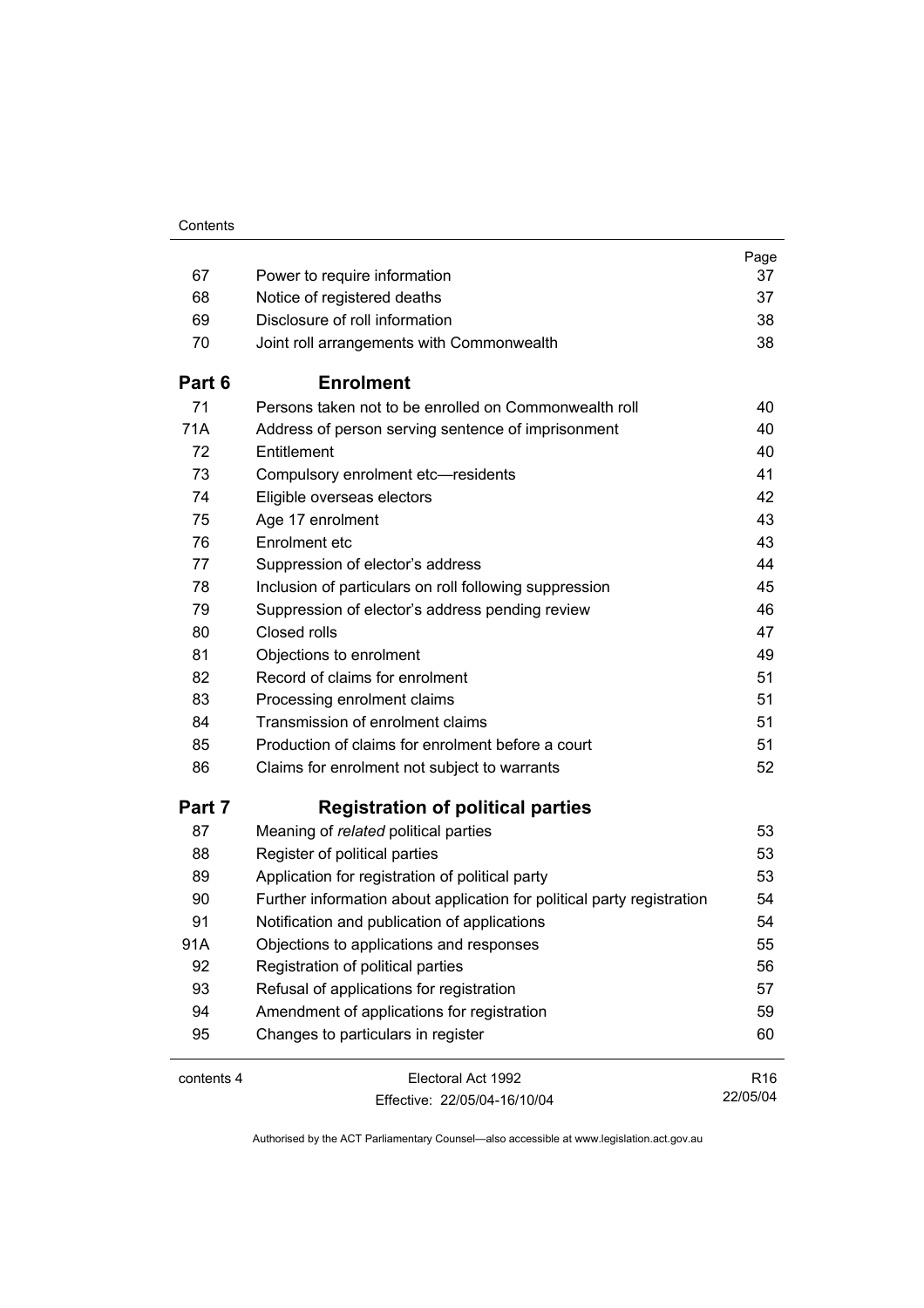| 95A                 | Objection to continued use of name                             | Page<br>60 |
|---------------------|----------------------------------------------------------------|------------|
| 95B                 | When certain action cannot be taken                            | 61         |
| 96                  | No action under pt 7 during pre-election period                | 61         |
| 96A                 | Who can be a registered officer                                | 62         |
| 97                  | Deputy registered officer                                      | 62         |
| 97A                 | Information about political parties                            | 62         |
| 98                  | Cancellation of registration of political parties              | 63         |
| 99                  | Use of party name after cancellation                           | 65         |
| 99A                 | General requirements about constitutions of registered parties | 66         |
| Part 8              | <b>Timing of elections</b>                                     |            |
| 100                 | Ordinary elections                                             | 67         |
| 101                 | <b>Extraordinary elections</b>                                 | 67         |
| 102                 | Polling day                                                    | 68         |
| Part 9              | <b>Arrangements for elections</b>                              |            |
| Division 9.1        | <b>Nominations</b>                                             |            |
| 103                 | Eligibility-MLAs                                               | 69         |
| 104                 | Qualifications for nomination                                  | 70         |
| 105                 | Candidates to be nominated                                     | 71         |
| 106                 | Multiple nominations invalid                                   | 73         |
| 107                 | Withdrawal etc of consent to nomination                        | 73         |
| 108                 | Place and hour of nomination                                   | 73         |
| 109                 | Declaration of candidates                                      | 74         |
| 110                 | Rejection of nominations                                       | 75         |
| 111                 | Need for a poll                                                | 75         |
| 112                 | Death of candidate before polling day                          | 76         |
| 113                 | Deposit-return or forfeiture                                   | 76         |
| <b>Division 9.2</b> | <b>Ballot papers</b>                                           |            |
| 114                 | <b>Ballot papers</b>                                           | 77         |
| 115                 | Grouping of candidates' names                                  | 78         |
| 116                 | Printing of ballot papers                                      | 78         |
| 117                 | Names on ballot papers                                         | 80         |
| 118                 | Draw for positions on ballot papers                            | 81         |
| R <sub>16</sub>     | Electoral Act 1992                                             | contents 5 |

Effective: 22/05/04-16/10/04

22/05/04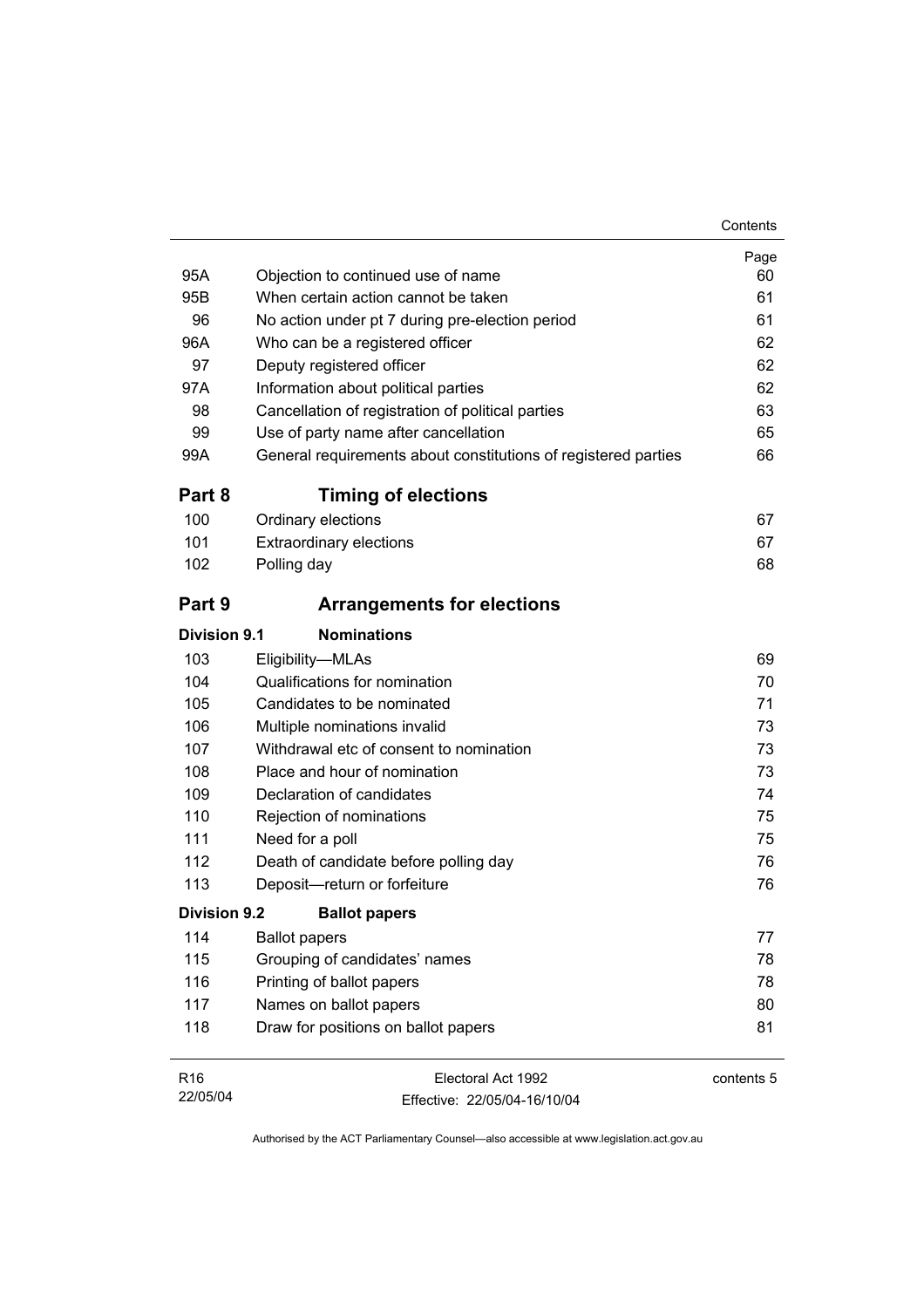#### Contents

| <b>Division 9.3</b>  |                                                                                                                                    | Page            |
|----------------------|------------------------------------------------------------------------------------------------------------------------------------|-----------------|
| 118A                 | Electronic voting devices and vote counting programs                                                                               |                 |
| 118B                 | Approval of computer program for electronic voting and vote counting<br>Security of electronic voting devices and related material | 81<br>82        |
|                      |                                                                                                                                    |                 |
| Division 9.4         | <b>Miscellaneous</b>                                                                                                               |                 |
| 119                  | Polling places and scrutiny centres                                                                                                | 83              |
| 120                  | Administrative arrangements                                                                                                        | 83              |
| 121                  | Certified lists of electors                                                                                                        | 84              |
| 121A                 | Use of information from certified lists                                                                                            | 84              |
| 122                  | Scrutineers-appointment                                                                                                            | 85              |
| 123                  | Scrutineers-conduct                                                                                                                | 86              |
| 124                  | Participation by candidates in conduct of election                                                                                 | 87              |
| 125                  | Determining matters by lot                                                                                                         | 87              |
| 126                  | Supplementary elections                                                                                                            | 87              |
| Part 10              | Voting                                                                                                                             |                 |
| <b>Division 10.1</b> | General                                                                                                                            |                 |
| 127                  | Meaning of authorised witness                                                                                                      | 88              |
| 128                  | Entitlement to vote                                                                                                                | 88              |
| 129                  | Compulsory voting                                                                                                                  | 89              |
| 130                  | Multiple votes prohibited                                                                                                          | 89              |
| 131                  | Procedures for voting                                                                                                              | 90              |
| 132                  | Manner of recording vote                                                                                                           | 90              |
| <b>Division 10.2</b> | Ordinary voting at a polling place                                                                                                 |                 |
| 133                  | Claims to vote                                                                                                                     | 91              |
| 134                  | Voting in private                                                                                                                  | 91              |
| Division 10.3        | Declaration voting at a polling place                                                                                              |                 |
| 135                  | Declaration voting at polling places                                                                                               | 92              |
| <b>Division 10.4</b> | Voting otherwise than at a polling place                                                                                           |                 |
| 136                  | Definitions for div 10.4                                                                                                           | 93              |
| 136A                 | Applications for postal voting papers                                                                                              | 94              |
| 136B                 | Ordinary or declaration voting in ACT before polling day                                                                           | 96              |
| 136C                 | Declaration voting outside ACT on or before polling day                                                                            | 99              |
| 137                  | Record of issue of declaration voting papers                                                                                       | 100             |
| contents 6           | Electoral Act 1992                                                                                                                 | R <sub>16</sub> |
|                      | Fffective: 22/05/04-16/10/04                                                                                                       | 22/05/04        |

Effective: 22/05/04-16/10/04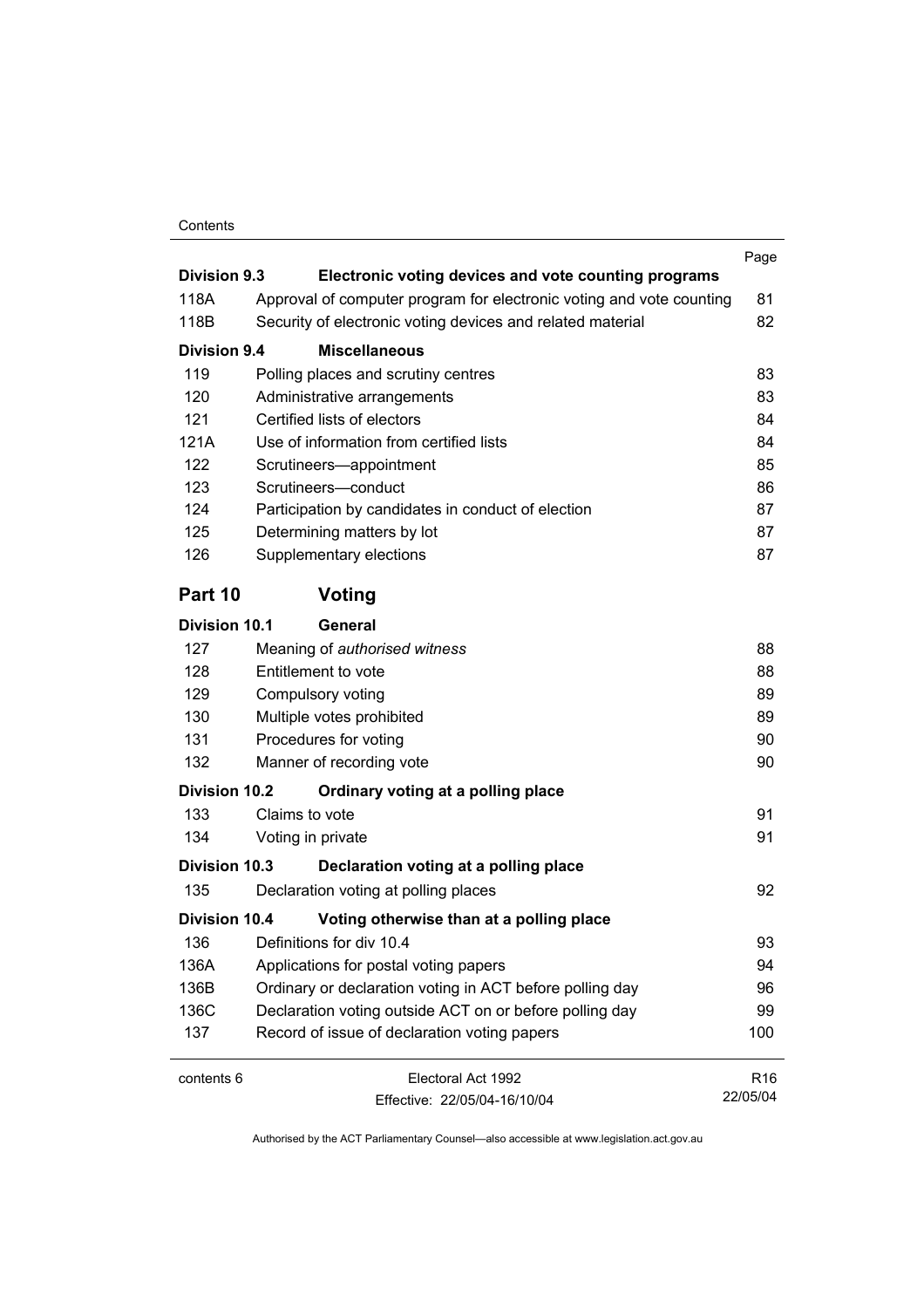|                                               |                                                           | Contents |  |
|-----------------------------------------------|-----------------------------------------------------------|----------|--|
|                                               |                                                           | Page     |  |
| 138                                           | Inspection of records                                     | 100      |  |
| 139                                           | Receipt of declaration voting papers                      | 100      |  |
| 140                                           | Registered declaration voters                             | 101      |  |
| 141                                           | Issue of voting papers to registered declaration voters   | 102      |  |
| 142                                           | Correcting formal errors                                  | 102      |  |
| 143                                           | Soliciting applications for postal declaration votes      | 102      |  |
| 144                                           | Transmission of applications for postal declaration votes | 103      |  |
| 144A                                          | Requirements for casting postal votes                     | 103      |  |
| 145                                           | Interference with declaration voting                      | 104      |  |
| 146                                           | Soliciting completed declaration votes                    | 104      |  |
| 147                                           | Transmission of completed declaration votes               | 104      |  |
| 148                                           | Opening envelopes containing declaration votes            | 105      |  |
| <b>Division 10.5</b><br><b>Mobile polling</b> |                                                           |          |  |
| 149                                           | Definitions for div 10.5                                  | 105      |  |
| 149A                                          | Declaration of special hospitals                          | 105      |  |
| 150                                           | Mobile polling-institutions                               | 105      |  |
| 151                                           | Functions of visiting officers                            | 106      |  |
| 152                                           | Failure to visit institution                              | 107      |  |
| 153                                           | Custody of ballot boxes and electoral papers              | 107      |  |
| <b>Division 10.6</b>                          | <b>Miscellaneous</b>                                      |          |  |
| 154                                           | Arrangements at polling places                            | 107      |  |
| 155                                           | Particulars on ballot papers before issue                 | 108      |  |
| 156                                           | Assistance to voters                                      | 108      |  |
| 156A                                          | Assistance to voters unable to enter polling place        | 109      |  |
| 157                                           | Spoilt ballot papers                                      | 110      |  |
| 158                                           | Custody of ballot boxes and electoral papers              | 111      |  |
| 159                                           | Extension of time for conducting elections                | 111      |  |
| 160                                           | Suspension and adjournment of polling                     | 112      |  |
| <b>Division 10.7</b>                          | <b>Failure to vote</b>                                    |          |  |
| 161                                           | Default notice                                            | 112      |  |
| 162                                           | First notice                                              | 113      |  |
| 163                                           | Second notice                                             | 113      |  |
| 164                                           | Final notice                                              | 114      |  |
|                                               |                                                           |          |  |

| R16      | Electoral Act 1992           | contents 7 |
|----------|------------------------------|------------|
| 22/05/04 | Effective: 22/05/04-16/10/04 |            |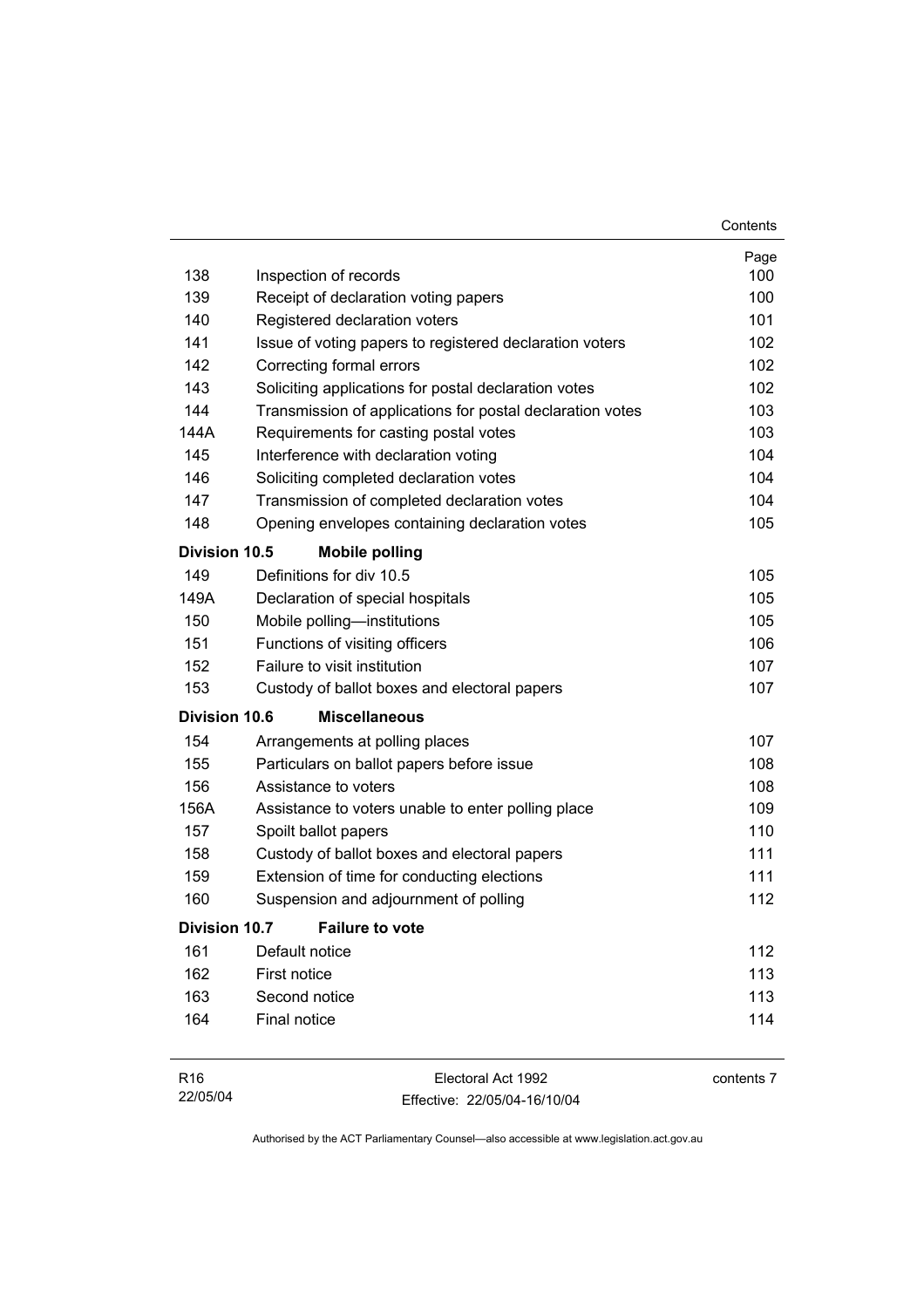#### **Contents**

| 165        | Discharge of liability                                                     | Page<br>114 |
|------------|----------------------------------------------------------------------------|-------------|
| 166        | Response on behalf of elector                                              | 115         |
| Part 11    | <b>Polling in Antarctica</b>                                               |             |
| 167        | Definitions for pt 11                                                      | 116         |
| 167A       | Declaration of ship as a station                                           | 117         |
| 167B       | Approval of ways of transmission                                           | 117         |
| 168        | Returning officers and assistants for Antarctic stations                   | 117         |
| 170        | Application of Act to polling in Antarctica                                | 117         |
| 171        | Antarctic electors                                                         | 118         |
| 172        | Arrangements for the polling in Antarctica                                 | 118         |
| 173        | Conduct of the polling                                                     | 119         |
| 174        | Claims to vote                                                             | 119         |
| 175        | Proceedings at close of poll                                               | 119         |
| 176        | Result of polling in Antarctica                                            | 120         |
| 177        | Preservation of documents                                                  | 121         |
|            |                                                                            |             |
| Part 12    | The scrutiny                                                               |             |
| 178        | Scrutiny                                                                   | 122         |
| 179        | Preliminary scrutiny of declaration voting papers etc                      | 123         |
| 180        | Formality of ballot papers                                                 | 124         |
| 181        | Death of candidate                                                         | 125         |
| 182        | First count-ordinary ballot papers                                         | 125         |
| 183        | First count-declaration ballot papers                                      | 127         |
| 183A       | First count-electronic ballot papers                                       | 127         |
| 184        | Second count-first preferences                                             | 127         |
| 185        | Ascertaining result of poll                                                | 128         |
| 186        | Objections by scrutineers                                                  | 129         |
| 187        | Recount of ballot papers                                                   | 129         |
| 187A       | Application for recount of ballot papers etc                               | 129         |
| 187B       | Review of decision of commissioner to refuse to arrange for recount        | 130         |
| 187C       | Recount of electronic scrutiny of ballot papers                            | 131         |
| 188<br>189 | Reservation of disputed ballot papers<br>Declaration of result of election | 132<br>132  |

| contents 8 |  |
|------------|--|
|------------|--|

Electoral Act 1992 Effective: 22/05/04-16/10/04

R16 22/05/04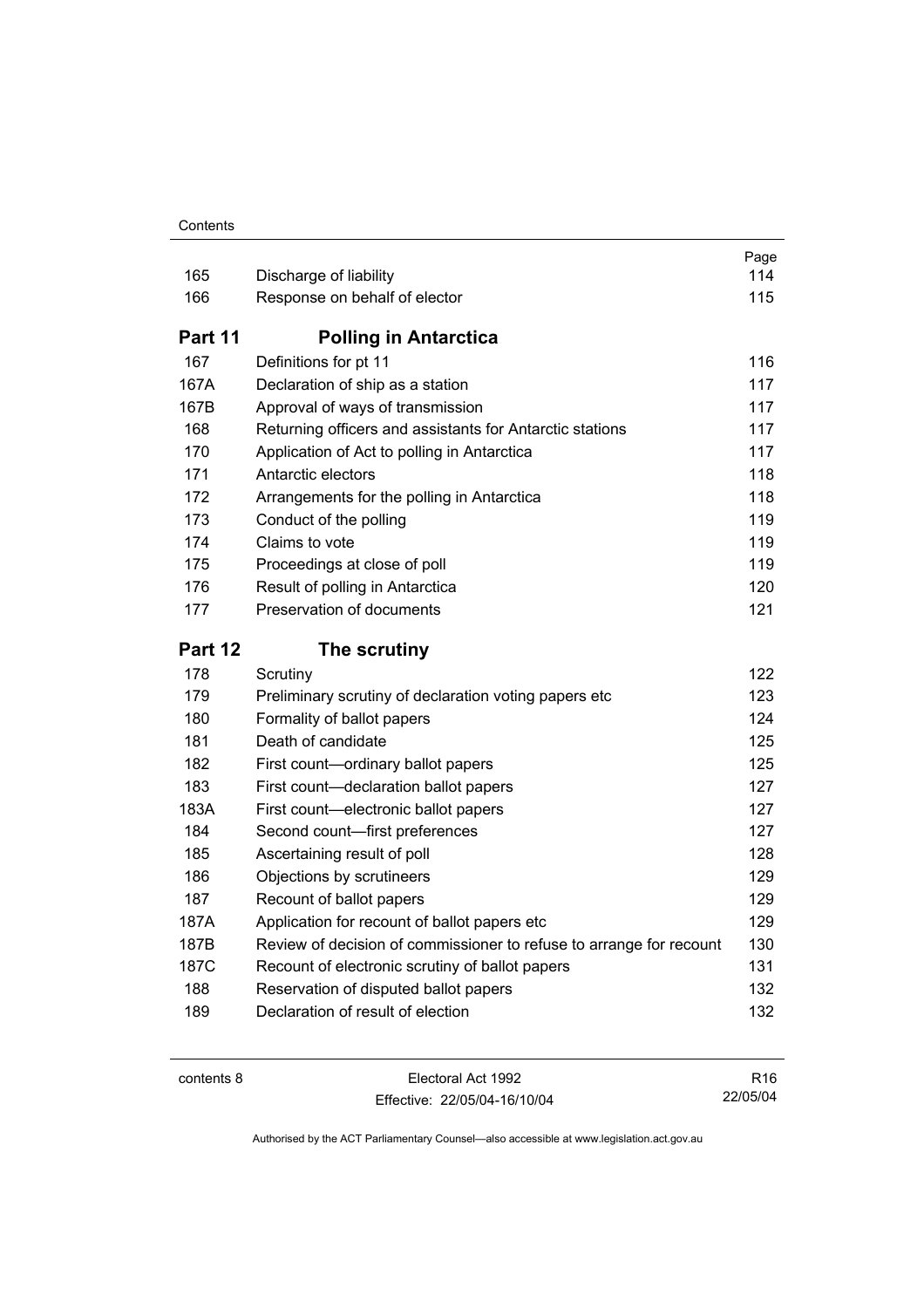|                      |                                                    | Contents   |
|----------------------|----------------------------------------------------|------------|
|                      |                                                    | Page       |
| Part 13              | <b>Casual vacancies</b>                            |            |
| 190                  | Definitions for pt 13                              | 133        |
| 191                  | Notice of casual vacancy                           | 133        |
| 192                  | Candidates for casual vacancy                      | 134        |
| 193                  | Publication of candidates' details                 | 135        |
| 194                  | Determination of candidate to fill vacancy         | 136        |
| 195                  | Assembly nominees                                  | 136        |
| 196                  | Term of office of MLA declared elected under pt 13 | 137        |
| 197                  | Dissolution or pre-election period                 | 138        |
| Part 14              | <b>Election funding and financial disclosure</b>   |            |
| <b>Division 14.1</b> | Preliminary                                        |            |
| 198                  | Definitions for pt 14                              | 139        |
| 198A                 | Reference to things done by party etc              | 141        |
| 198B                 | Candidate remains candidate after election         | 142        |
| 199                  | Related bodies corporate                           | 142        |
| 200                  | Activities of campaign committees                  | 142        |
| 201                  | Disclosure periods                                 | 142        |
| 202                  | Gifts-determination of amounts                     | 144        |
| <b>Division 14.2</b> | <b>Reporting agents</b>                            |            |
| 203                  | Appointed agents                                   | 144        |
| 204                  | Non-appointed agents                               | 145        |
| 205                  | Registers of reporting agents                      | 145        |
| <b>Division 14.3</b> | <b>Election funding</b>                            |            |
| 206                  | Who eligible votes are cast for                    | 146        |
| 207                  | Entitlement to funds                               | 146        |
| 208                  | Threshold                                          | 148        |
| 212                  | Making of payments                                 | 149        |
| 214                  | Death of candidate                                 | 149        |
| 215                  | Application voluntary                              | 150        |
| <b>Division 14.4</b> | <b>Disclosure of donations</b>                     |            |
| 216                  | Meaning of defined details for div 14.4            | 150        |
| 217                  | Disclosure of gifts                                | 151        |
| R <sub>16</sub>      | Electoral Act 1992                                 | contents 9 |
| 22/05/04             | Effective: 22/05/04-16/10/04                       |            |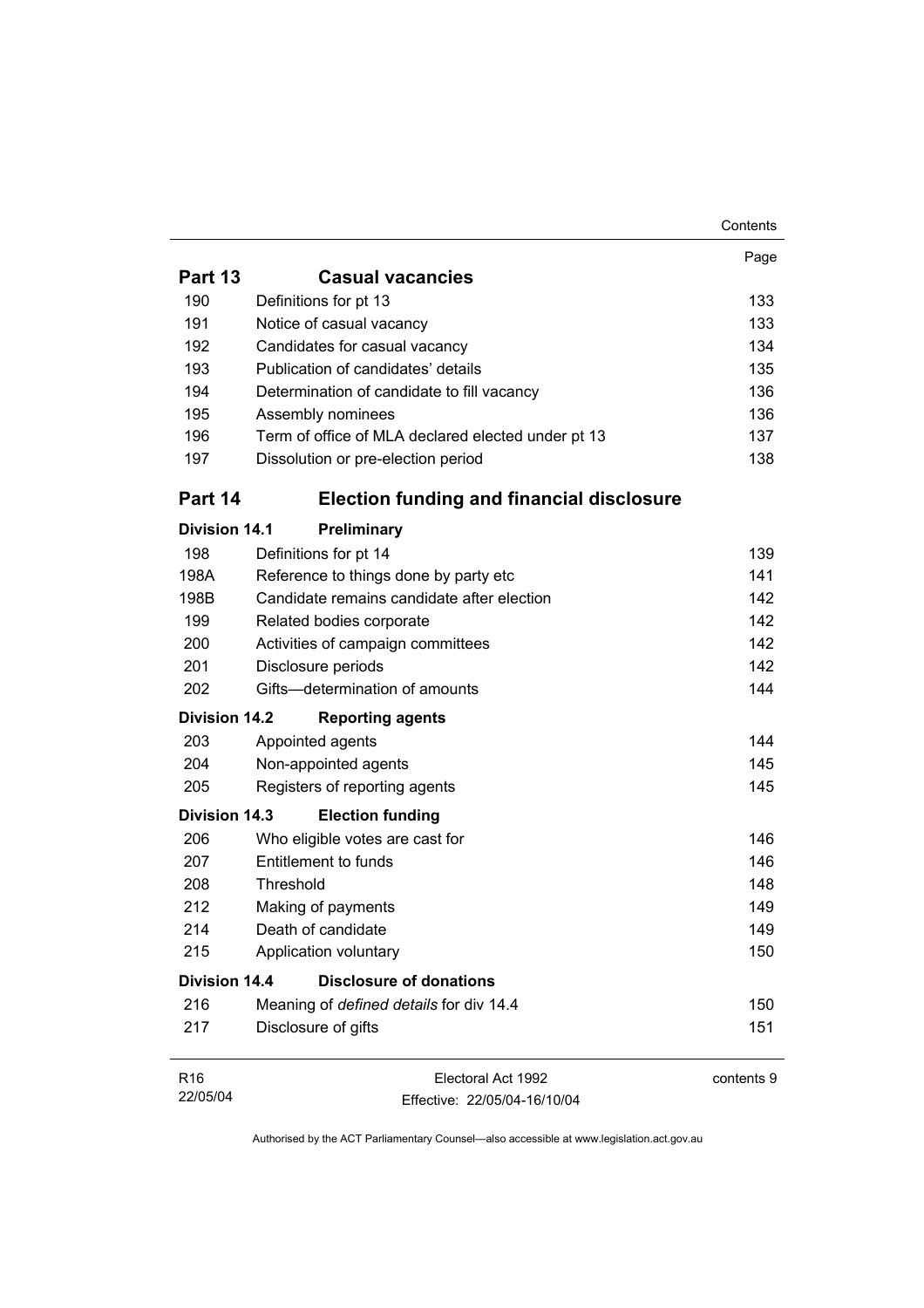|                      |                                                                 | Page |
|----------------------|-----------------------------------------------------------------|------|
| 218                  | Disclosure of gifts—non-party groups                            | 151  |
| 218A                 | Certain loans not to be received                                | 152  |
| 219                  | Nil returns                                                     | 154  |
| 220                  | Disclosure of gifts by persons incurring political expenditure  | 155  |
| 221                  | Donations to non-party groups and candidates                    | 156  |
| 221A                 | Annual returns of donations                                     | 157  |
| 221B                 | Advice about obligations to make returns                        | 159  |
| 222                  | Anonymous gifts                                                 | 159  |
| Division 14.5        | Disclosure of electoral expenditure                             |      |
| 223                  | Definitions for div 14.5                                        | 161  |
| 224                  | Returns of electoral expenditure                                | 163  |
| 225                  | Nil returns                                                     | 163  |
| 226                  | Returns by broadcasters and publishers                          | 164  |
| 227                  | Multiple elections on same day                                  | 166  |
| <b>Division 14.6</b> | <b>Annual returns</b>                                           |      |
| 228                  | Meaning of defined particulars for div 14.6                     | 167  |
| 230                  | Annual returns by parties and MLAs                              | 167  |
| 231                  | Periods of less than financial year                             | 169  |
| 231A                 | Returns by parties under Commonwealth Electoral Act             | 170  |
| 231B                 | Annual returns by associated entities                           | 171  |
| 231C                 | Returns by associated entities under Commonwealth Electoral Act | 172  |
| 232                  | Amounts received                                                | 172  |
| 234                  | Outstanding amounts                                             | 173  |
| 234A                 | Regulations                                                     | 173  |
| <b>Division 14.7</b> | Compliance                                                      |      |
| 235                  | Definitions for div 14.7                                        | 174  |
| 236                  | Offences                                                        | 174  |
| 237                  | Investigation notices generally                                 | 175  |
| 237A                 | Investigation notices about associated entities                 | 177  |
| 237B                 | Investigation notice offences                                   | 179  |
| 238                  | Investigation-search warrants                                   | 179  |
| 239                  | Records                                                         | 181  |
|                      |                                                                 |      |

contents 10 Electoral Act 1992 Effective: 22/05/04-16/10/04

R16 22/05/04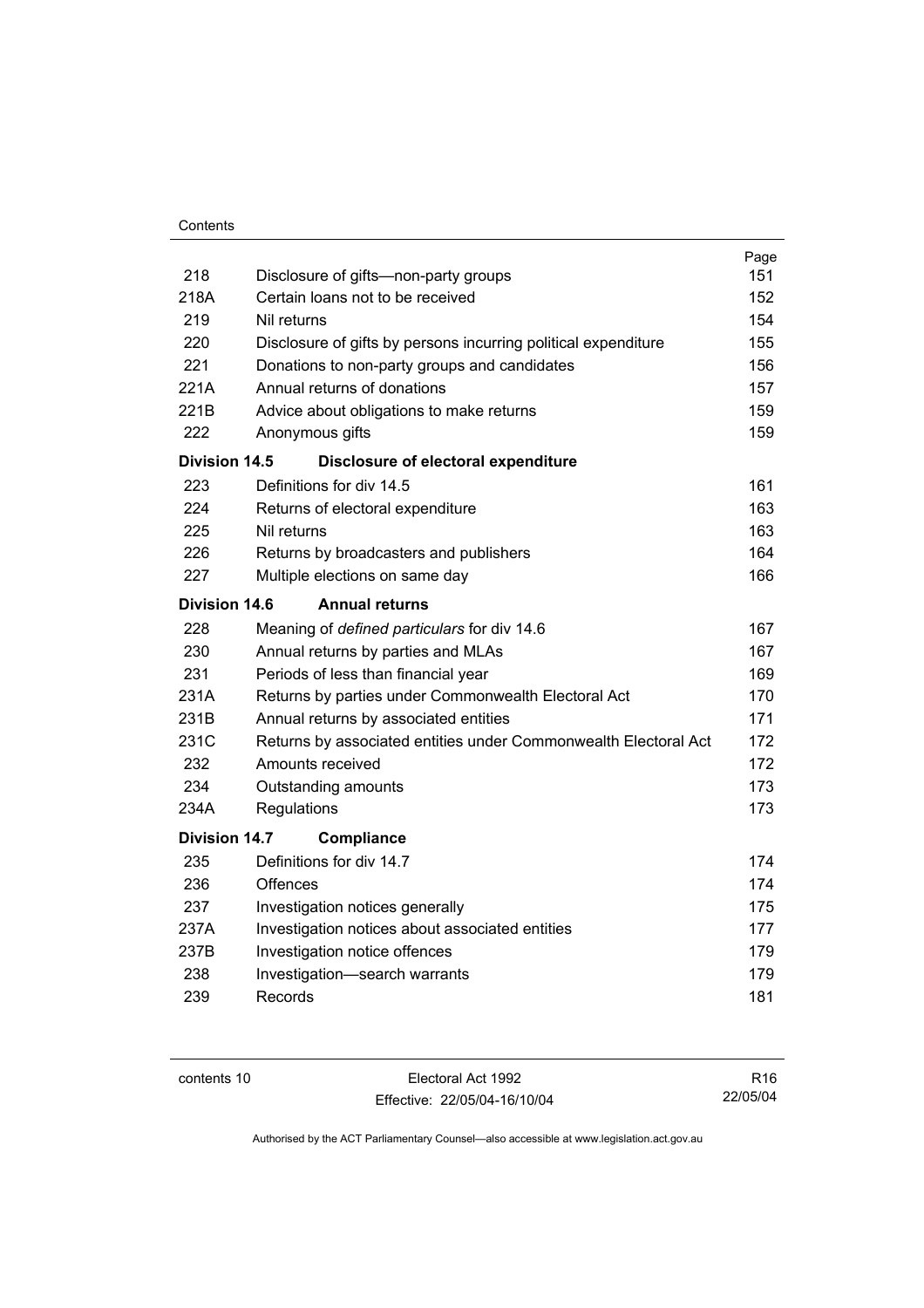|                      |                                                             | Contents |
|----------------------|-------------------------------------------------------------|----------|
|                      |                                                             | Page     |
| <b>Division 14.8</b> | <b>Miscellaneous</b>                                        |          |
| 240                  | Inability to complete returns                               | 182      |
| 241                  | Noncompliance with pt 14                                    | 184      |
| 242                  | Amendment of returns                                        | 184      |
| 243                  | Copies of returns to be available for public inspection     | 185      |
| Part 15              | <b>Review of decisions</b>                                  |          |
| 244                  | Definitions for pt 15                                       | 187      |
| 245                  | Reviewable decisions                                        | 187      |
| 246                  | <b>Review statements</b>                                    | 188      |
| 247                  | Review by electoral commission                              | 189      |
| 248                  | Notice of decision of the electoral commission              | 190      |
| 249                  | Review by administrative appeals tribunal                   | 191      |
| Part 16              | Disputed elections, eligibility and vacancies               |          |
| <b>Division 16.1</b> | Preliminary                                                 |          |
| 250                  | Definitions for pt 16                                       | 192      |
| 251                  | Meaning of Speaker for pt 16                                | 193      |
| <b>Division 16.2</b> | <b>Jurisdiction and powers of Supreme Court</b>             |          |
| 252                  | <b>Court of Disputed Elections</b>                          | 193      |
| 253                  | Powers of the court                                         | 194      |
| 255                  | Decisions are final                                         | 194      |
| <b>Division 16.3</b> | <b>Disputed elections</b>                                   |          |
| 256                  | Validity may be disputed after election                     | 194      |
| 257                  | Persons entitled to dispute elections                       | 195      |
| 258                  | Form of application                                         | 195      |
| 259                  | Time for filing application                                 | 195      |
| 260                  | Deposit as security for costs                               | 196      |
| 261                  | Registrar to serve copies of application on certain persons | 196      |
| 262                  | Parties to application under div 16.3                       | 196      |
| 263                  | Withdrawal and abatement of application                     | 197      |
| 264                  | Hearing of applications                                     | 199      |
| 265                  | Declarations and orders                                     | 199      |
|                      |                                                             |          |

| R <sub>16</sub> | Electoral Act 1992           | contents 11 |
|-----------------|------------------------------|-------------|
| 22/05/04        | Effective: 22/05/04-16/10/04 |             |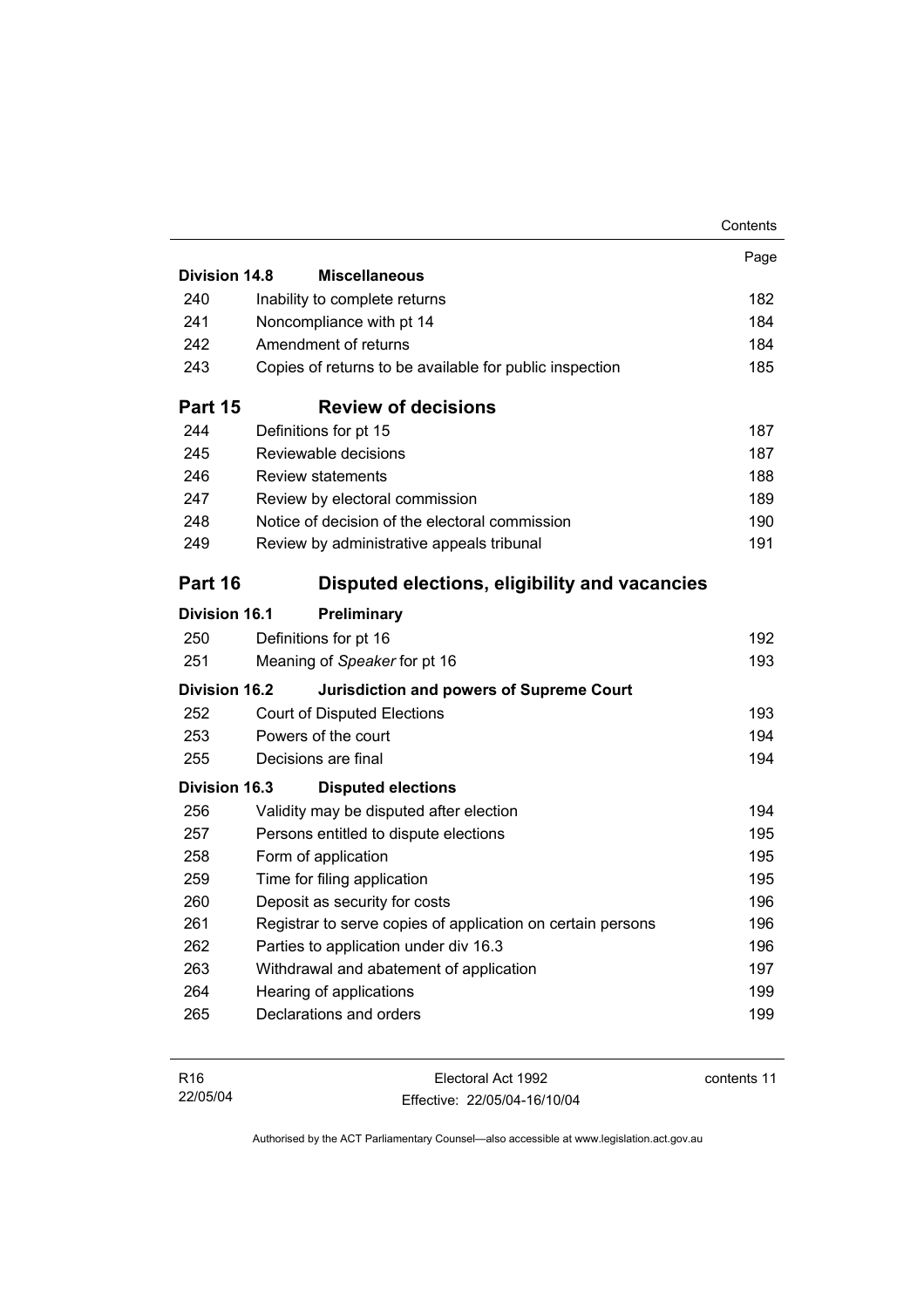#### **Contents**

|                      |                                                              | Page            |
|----------------------|--------------------------------------------------------------|-----------------|
| 266                  | Illegal practices                                            | 200             |
| 267                  | Bribery or undue influence by person elected                 | 201<br>201      |
|                      | 268<br>Immaterial delays and errors                          |                 |
| 269                  | Inquiries by court                                           | 202             |
| 270                  | Rejected ballot papers                                       | 202             |
| 271                  | Evidence that persons were not permitted to vote             | 202             |
| 272                  | Inspection of electoral papers                               | 203             |
| 273                  | Commissioner not prevented from accessing documents          | 203             |
| 274                  | Registrar to serve copies of declarations on certain persons | 203             |
| 275                  | <b>Effect of declarations</b>                                | 203             |
| <b>Division 16.4</b> | <b>Eligibility and vacancies</b>                             |                 |
| 276                  | Speaker to state case                                        | 204             |
| 277                  | Parties to a referral                                        | 204             |
| 278                  | Declarations and orders                                      | 205             |
| 279                  | Registrar to serve copy of declarations on Speaker           | 205             |
| 280                  | <b>Effect of declarations</b>                                | 205             |
| <b>Division 16.5</b> | <b>Proceedings</b>                                           |                 |
| 281                  | Procedure                                                    | 206             |
| 282                  | Legal representation limited                                 | 206             |
| 283                  | Admissibility of evidence                                    | 206             |
| 284                  | Costs may be ordered against Territory                       | 207             |
| Part 17              | <b>Electoral offences</b>                                    |                 |
| <b>Division 17.1</b> | <b>Bribery and improper influence</b>                        |                 |
| 285                  | <b>Bribery</b>                                               | 208             |
| 286                  | Influencing of votes by officers                             | 209             |
| 287                  | Influencing votes of hospital and nursing home patients      | 209             |
| <b>Division 17.2</b> | <b>Protection of rights</b>                                  |                 |
| 288                  | Violence and intimidation                                    | 209             |
| 289                  | Discrimination on grounds of political donations             | 209             |
| 290                  | Employees' right to leave of absence for voting              | 210             |
| <b>Division 17.3</b> | <b>Campaigning offences</b>                                  |                 |
| 291                  | Definitions for div 17.3                                     | 211             |
|                      |                                                              |                 |
| contents 12          | Electoral Act 1992                                           | R <sub>16</sub> |
|                      | Effective: 22/05/04-16/10/04                                 | 22/05/04        |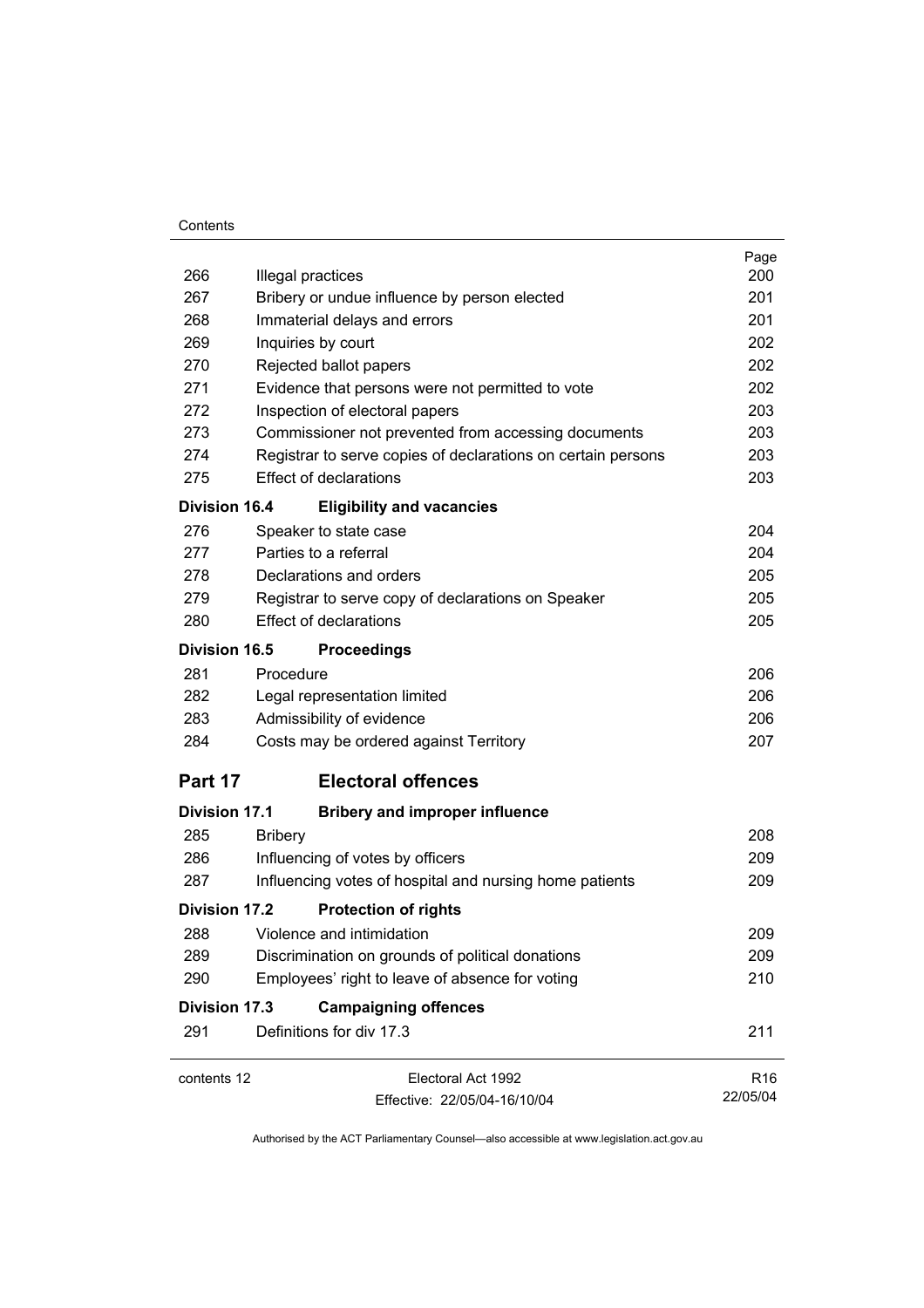| 292                  | Dissemination of electoral matter—authorisers and authors                              | Page<br>211 |
|----------------------|----------------------------------------------------------------------------------------|-------------|
| 293                  | Dissemination of electoral matter-letters to the editor                                | 212         |
| 294                  | Dissemination of electoral matter—newspaper and periodical reportage<br>and commentary | 213         |
| 295                  | Exemptions for dissemination of electoral matter on certain items                      | 213         |
| 296                  | Advertorials                                                                           | 214         |
| 297                  | Misleading or deceptive electoral matter                                               | 215         |
| 298                  | Inducement to illegal voting—representations of ballot papers                          | 215         |
| 299                  | Graffiti                                                                               | 215         |
| 300                  | Defamation of candidates                                                               | 216         |
| 301                  | Publication of statements about candidates                                             | 217         |
| 302                  | Disruption of election meetings                                                        | 217         |
| 303                  | Canvassing within 100m of polling places                                               | 218         |
| 304                  | Badges and emblems in polling places                                                   | 220         |
| 305                  | How-to-vote material in polling places                                                 | 220         |
| 306                  | Evidence of authorisation of electoral matter                                          | 220         |
| <b>Division 17.4</b> | <b>Electronic voting offences</b>                                                      |             |
| 306A                 | Interfering with electronic voting devices etc                                         | 221         |
| 306B                 | Interfering with electronic counting devices etc                                       | 221         |
| Division 17.5        | <b>Voting fraud</b>                                                                    |             |
| 307                  | Voting fraud                                                                           | 221         |
| Division 17.6        | <b>Electoral papers</b>                                                                |             |
| 310                  | Electoral papers-forfeiture                                                            | 222         |
| 311                  | Electoral papers-unauthorised possession                                               | 222         |
| 313                  | Electoral papers-defacement etc                                                        | 223         |
| 314                  | Electoral papers-signatures                                                            | 223         |
| 315                  | Electoral papers-witnesses                                                             | 223         |
| Division 17.7        | <b>Official functions</b>                                                              |             |
| 316                  | Improper influence—members of electoral commission etc                                 | 224         |
| 317                  | Unauthorised actions by officers                                                       | 225         |
| 318                  | Identification of voters and votes                                                     | 225         |
| 319                  | Responses to official questions                                                        | 226         |
| 320                  | Control of behaviour at voting centres                                                 | 226         |
| R <sub>16</sub>      | Electoral Act 1992                                                                     | contents 13 |

Effective: 22/05/04-16/10/04

22/05/04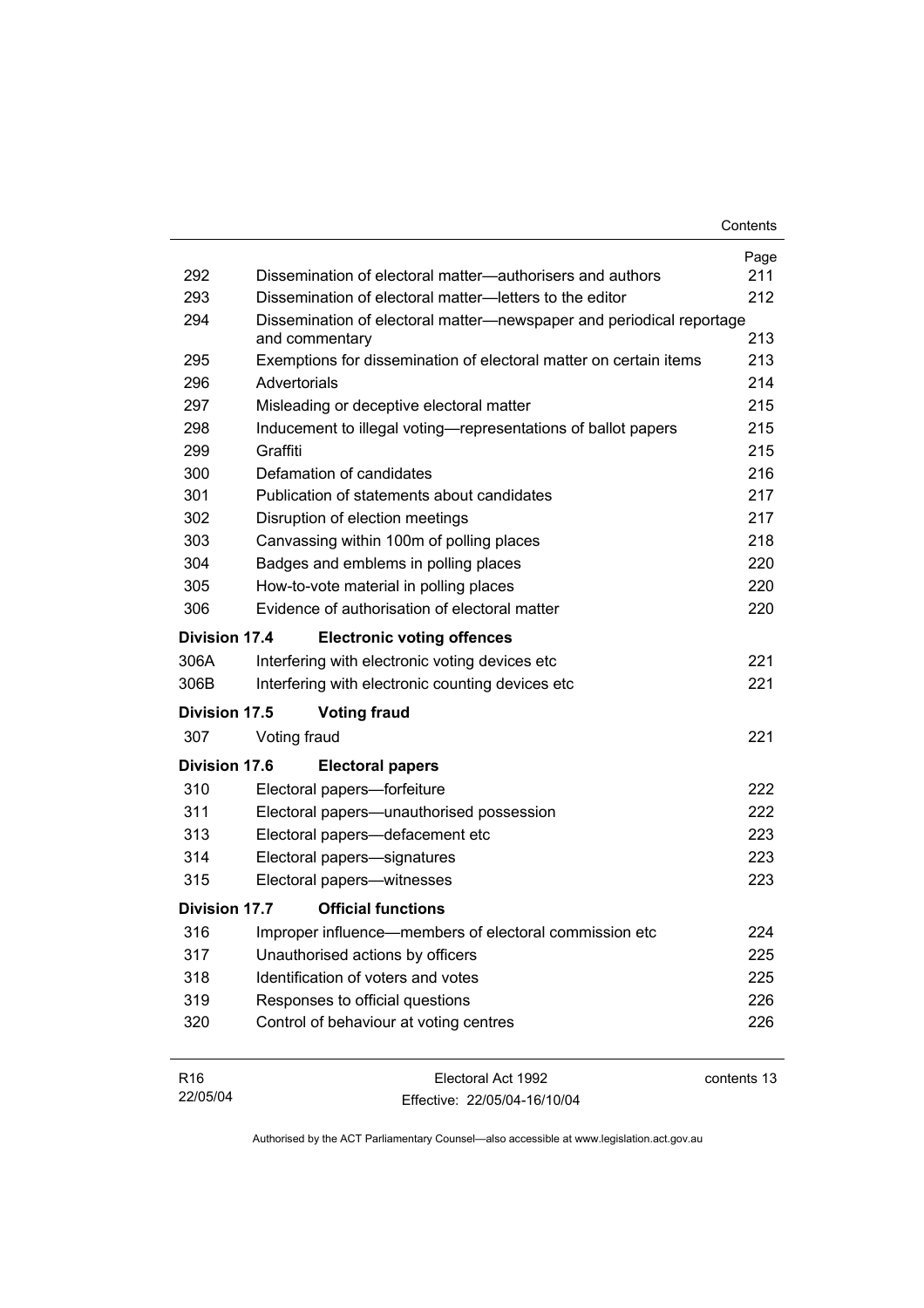#### **Contents**

|                      |                                                                   | Page |
|----------------------|-------------------------------------------------------------------|------|
| Part 18              | <b>Enforcement proceedings</b>                                    |      |
| <b>Division 18.1</b> | <b>Injunctions</b>                                                |      |
| 321                  | Restraining conduct                                               | 228  |
| 322                  | Requiring things to be done                                       | 229  |
| 323                  | Commissioner not required to give undertakings as to damages      | 229  |
| 324                  | Powers of the court                                               | 229  |
| <b>Division 18.2</b> | <b>Prosecutions</b>                                               |      |
| 325                  | Investigation of complaints                                       | 230  |
| 326                  | Commissioner may prosecute enrolment and voting offences          | 230  |
| 327                  | Service of certain process by mail                                | 230  |
| Part 19              | <b>Miscellaneous</b>                                              |      |
| 328                  | Extension of time for acts by officers                            | 231  |
| 329                  | Restrictions on sending completed ballot and voting papers by fax | 231  |
| 330                  | Forms-provision and assistance                                    | 231  |
| 332                  | Correcting delays, errors and omissions                           | 232  |
| 333                  | Voting statistics to be published                                 | 232  |
| 334                  | Collecting further statistical information                        | 232  |
| 335                  | Storage and destruction of electoral papers                       | 233  |
| 336                  | Administrative arrangements with Commonwealth and States          | 233  |
| 337                  | Evidentiary certificates                                          | 234  |
| 338                  | Acts and omissions of representatives                             | 235  |
| 340                  | Chief executive to provide assistance etc                         | 236  |
| 340A                 | Approved forms                                                    | 236  |
| 341                  | Regulation-making power                                           | 236  |
| Part 20              | <b>Transitional</b>                                               |      |

| -342 | Application of amendments by Electoral Amendment Act 2003 | 237 |
|------|-----------------------------------------------------------|-----|
|------|-----------------------------------------------------------|-----|

contents 14 Electoral Act 1992 Effective: 22/05/04-16/10/04

R16 22/05/04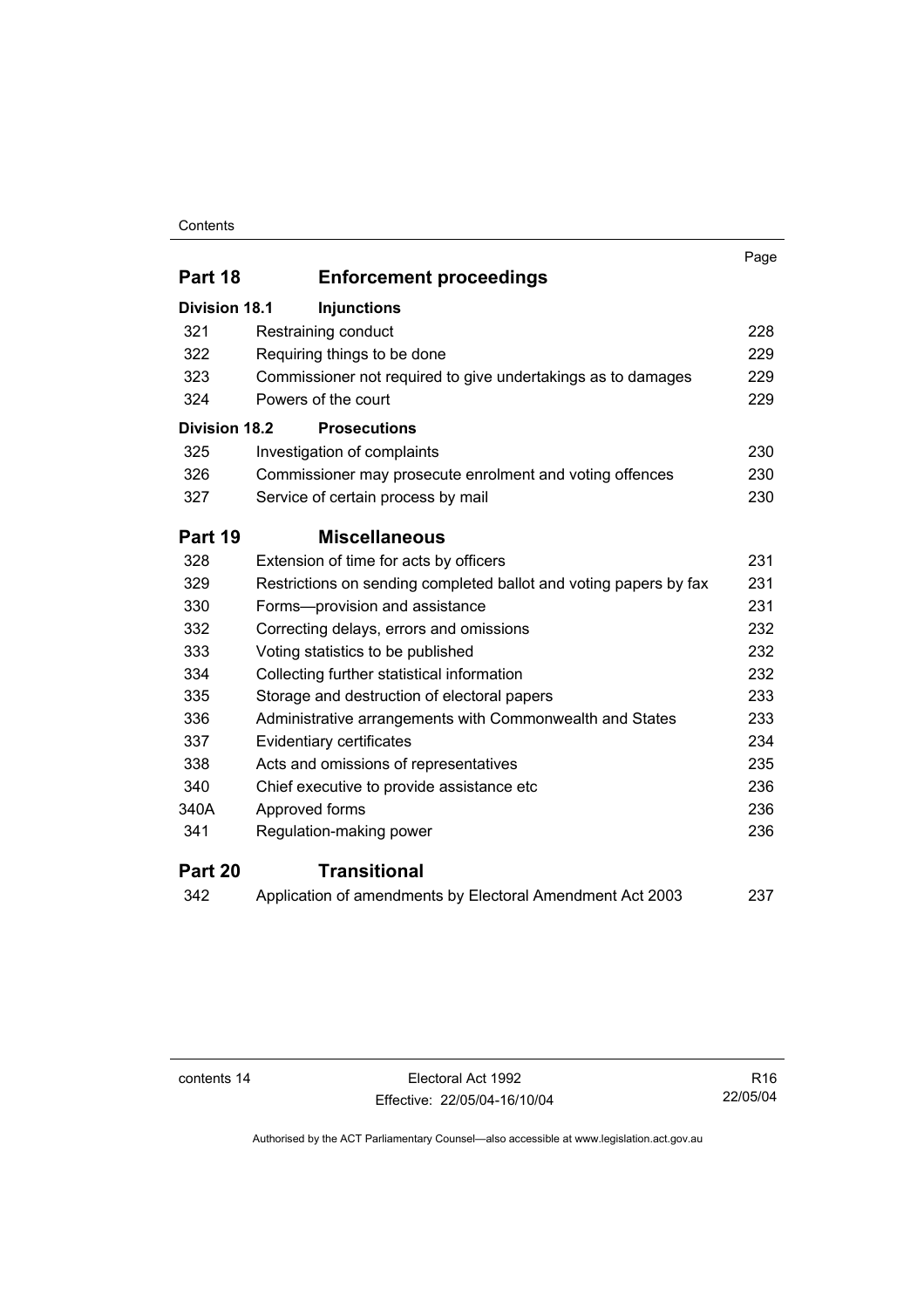| <b>Schedule 1</b> | Form of ballot paper                                        |                                               | Page<br>238 |
|-------------------|-------------------------------------------------------------|-----------------------------------------------|-------------|
| <b>Schedule 2</b> |                                                             | Ballot papers-printing of names and collation | 239         |
| <b>Schedule 3</b> | <b>Preliminary scrutiny of declaration voting</b><br>papers |                                               | 253         |
| <b>Schedule 4</b> | Ascertaining result of poll                                 |                                               | 257         |
| <b>Part 4.1</b>   | Preliminary                                                 |                                               | 257         |
| 1                 | Interpretation for sch 4                                    |                                               | 257         |
| $\overline{2}$    | Disregarding preferences                                    |                                               | 259         |
| <b>Part 4.2</b>   | <b>General</b>                                              |                                               | 260         |
| 3                 | First preferences                                           |                                               | 260         |
| 4                 | Scrutiny to cease                                           |                                               | 260         |
| 5                 | Scrutiny to continue                                        |                                               | 260         |
| 6                 | Surplus votes                                               |                                               | 261         |
| 7                 | More than 1 surplus                                         |                                               | 261         |
| 8                 | <b>Exclusion of candidates</b>                              |                                               | 263         |
| 9                 | Votes of excluded candidates                                |                                               | 264         |
| 10                | Setting aside ballot papers                                 |                                               | 264         |
| <b>Part 4.3</b>   | <b>Casual vacancies</b>                                     |                                               | 265         |
| 11                | Application                                                 |                                               | 265         |
| 12                | Quota                                                       |                                               | 265         |
| 13                | <b>Transfer value</b>                                       |                                               | 265         |
| 14                | Recount-first count                                         |                                               | 267         |
| 15                | Recount-continuation                                        |                                               | 267         |
| 16                | Successful candidate is dead                                |                                               | 268         |
| 17                | Multiple vacancies                                          |                                               | 268         |
| <b>Part 4.4</b>   | Deceased successful candidates                              |                                               | 270         |
| 18                | Application of pt 4.3                                       |                                               | 270         |
| 19                | Multiple deaths                                             |                                               | 270         |

| R <sub>16</sub> | Electoral Act 1992           | contents 15 |
|-----------------|------------------------------|-------------|
| 22/05/04        | Effective: 22/05/04-16/10/04 |             |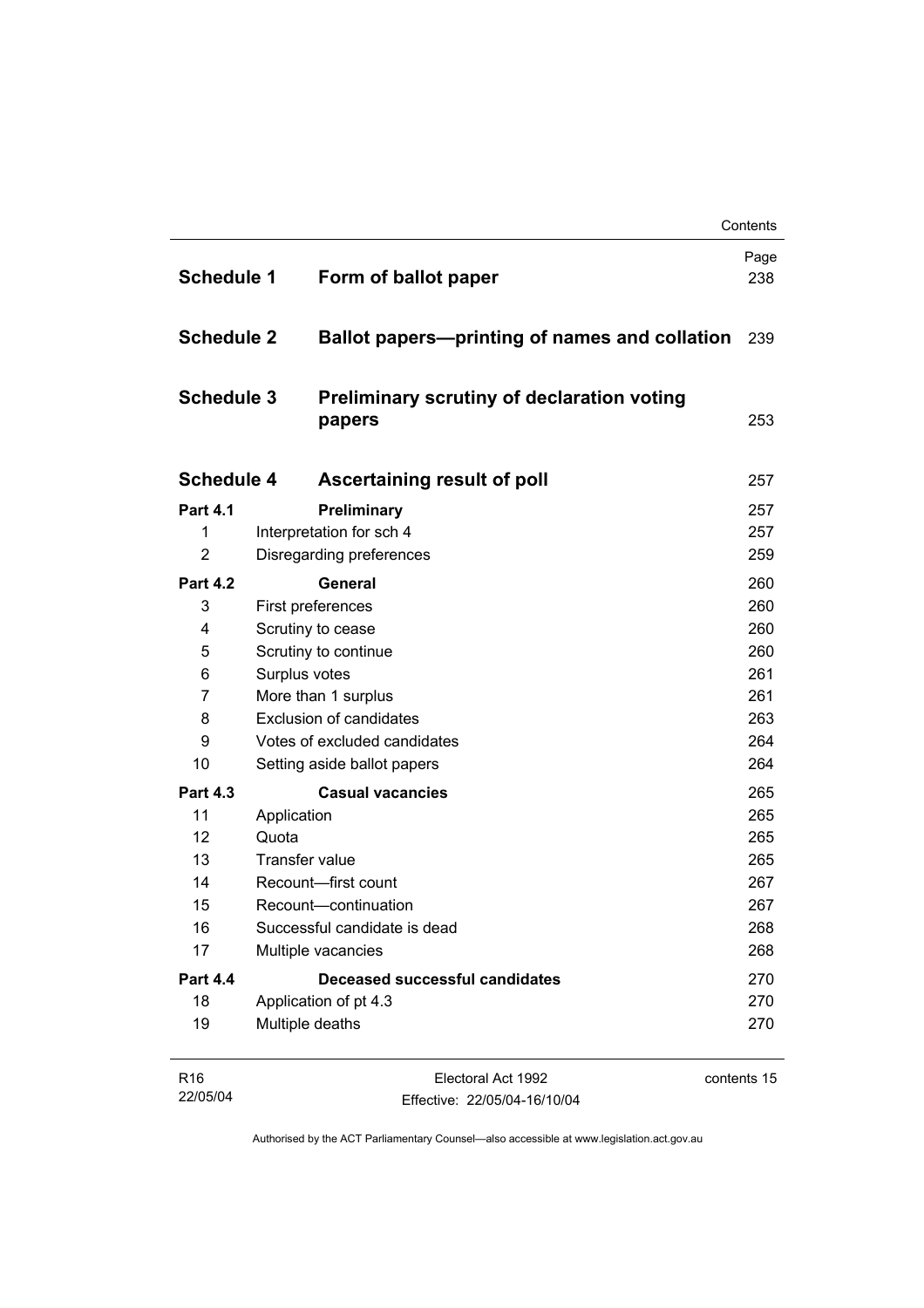#### **Contents**

## **Dictionary** 271

#### **Endnotes**

|   | About the endnotes     | 282 |
|---|------------------------|-----|
| 2 | Abbreviation key       | 282 |
| 3 | Legislation history    | 283 |
| 4 | Amendment history      | 287 |
| 5 | Earlier republications | 332 |
| 6 | Renumbered provisions  | 333 |

contents 16 Electoral Act 1992 Effective: 22/05/04-16/10/04

R16 22/05/04

Page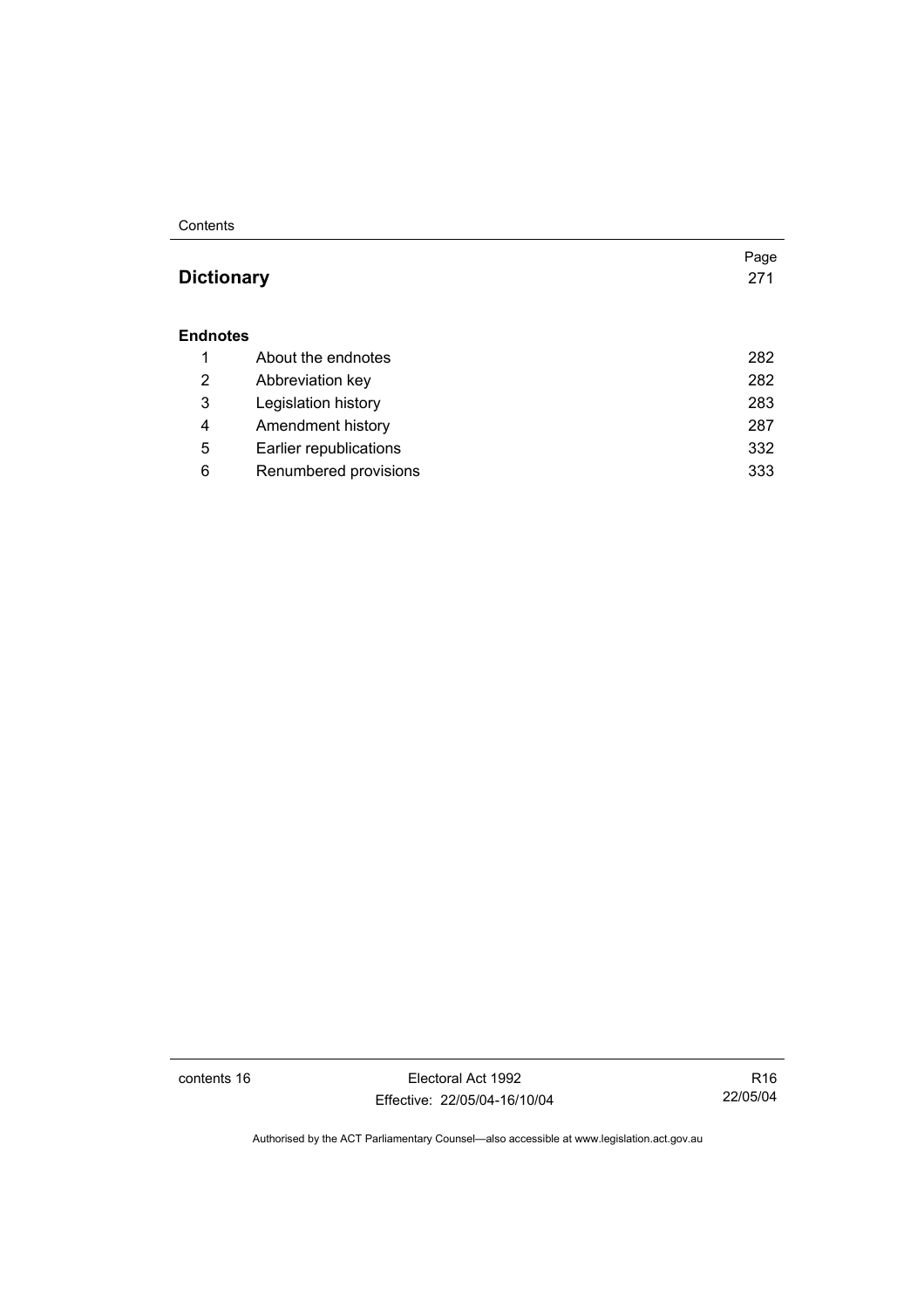

## **Electoral Act 1992**

An Act to provide for elections of members of the Legislative Assembly and related matters

R16 22/05/04

I

Electoral Act 1992 Effective: 22/05/04-16/10/04 page 1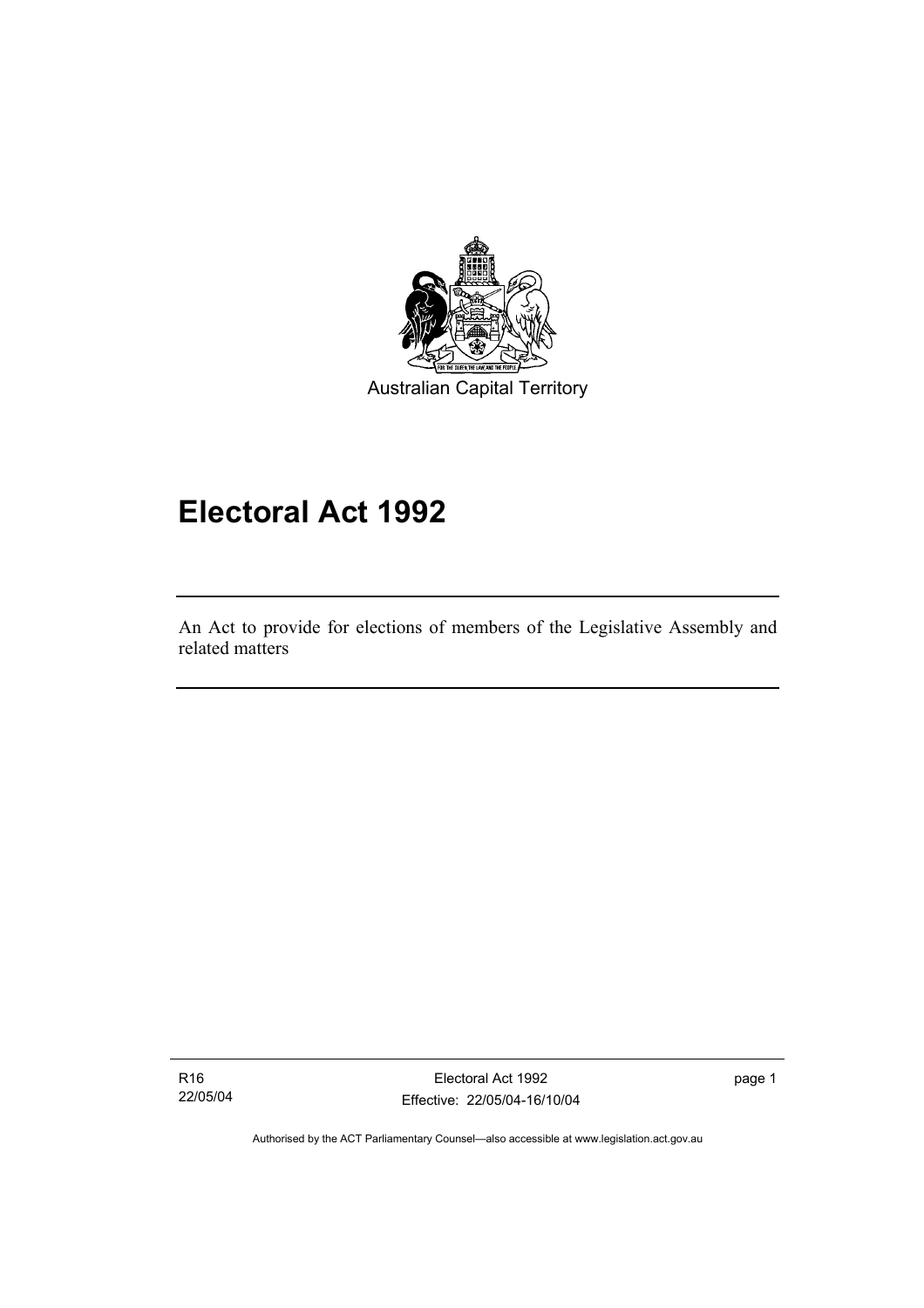### **Preamble**

- 1 On 15 February 1992 a referendum was held to enable the electors of the Territory to choose which of 2 voting systems is to be used at future elections for the Legislative Assembly.
- 2 The electors chose the proportional representation (Hare-Clark) system as outlined in the Referendum Options Description Sheet set out in the *Australian Capital Territory (Electoral) Act 1988* (Cwlth), schedule 3.
- 3 The electoral system chosen by the electors includes the system of rotation of the positions of candidates' names on ballot papers known as the Robson Rotation.
- 4 The Legislative Assembly wishes to enact legislation to implement the electoral system chosen by the electors as soon as it is convenient to do so.

The Legislative Assembly for the Australian Capital Territory therefore enacts as follows: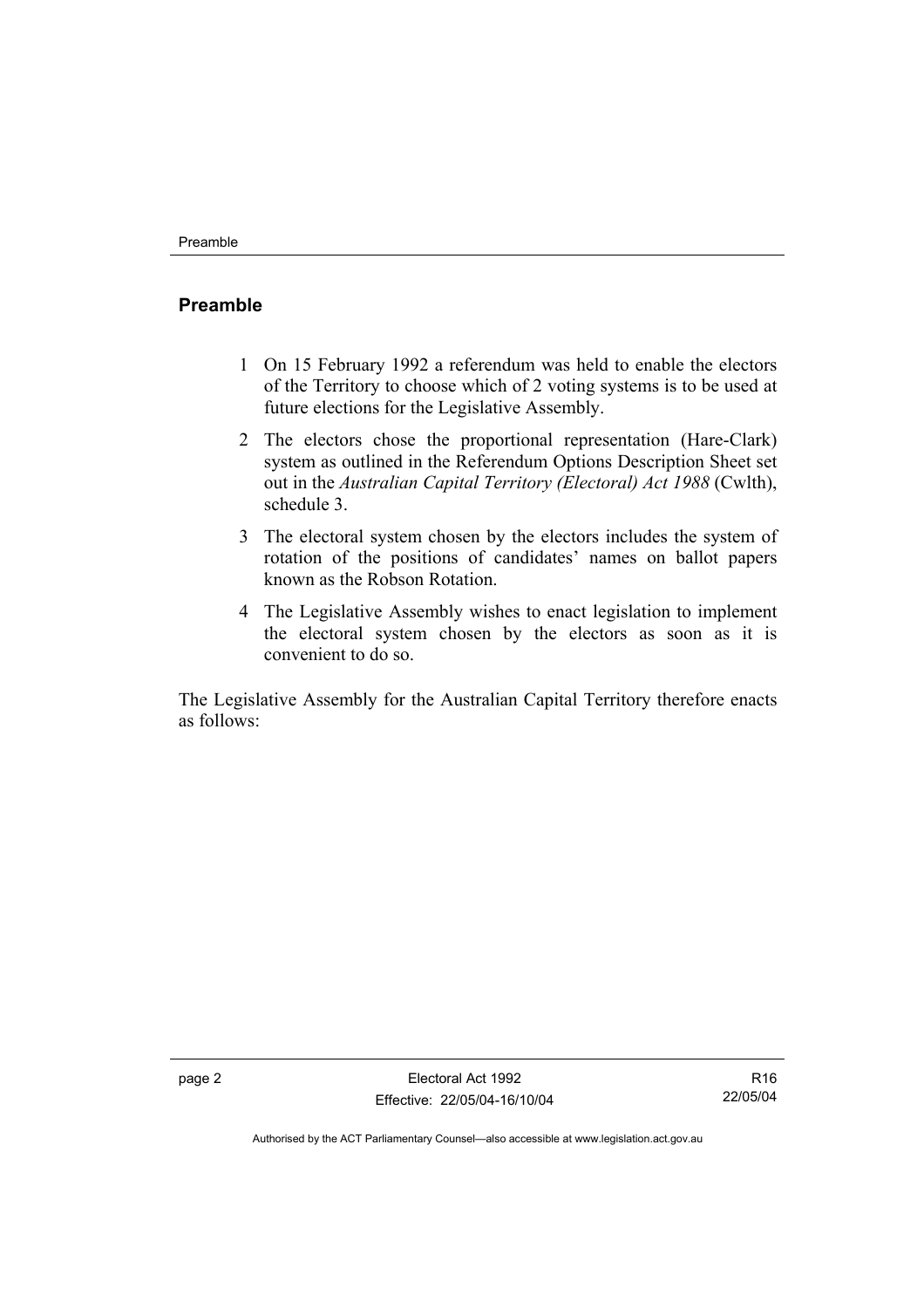## **Part 1** Preliminary

#### **1 Name of Act**

This Act is the *Electoral Act 1992*.

#### **3 Dictionary**

The dictionary at the end of this Act is part of this Act.

*Note 1* The dictionary at the end of this Act defines certain words and expressions used in this Act, and includes references (*signpost definitions*) to other words and expressions defined elsewhere in this Act or in other legislation.

> For example, the signpost definition '*electoral matter*—see section 4 (Meaning of *electoral matter*).' means that the expression 'electoral matter' is defined in that section and the definition applies to the entire Act.

*Note 2* A definition in the dictionary (including a signpost definition) applies to the entire Act unless the definition, or another provision of the Act, provides otherwise or the contrary intention otherwise appears (see *Legislation Act 2001*, s 155 and s 156 (1)).

#### **3A Offences against Act—application of Criminal Code etc**

Other legislation applies in relation to offences against this Act.

*Note 1 Criminal Code*

The Criminal Code, ch 2 applies to the following offences against this Act (see Code, pt 2.1):

section 143

The chapter sets out the general principles of criminal responsibility (including burdens of proof and general defences), and defines terms used for offences to which the Code applies (eg *conduct*, *intention*, *recklessness* and *strict liability*).

page 3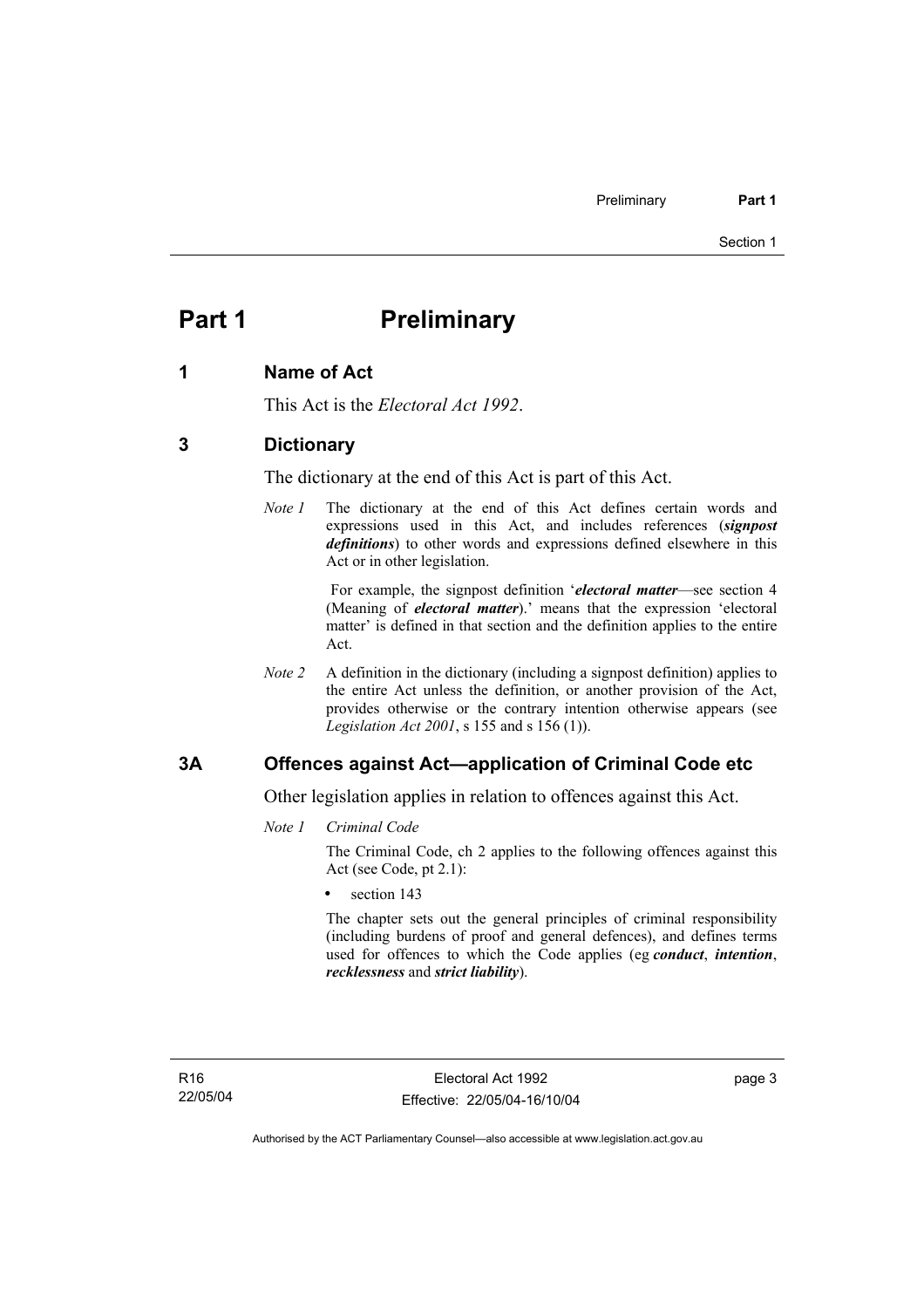#### **Part 1** Preliminary

Section 4

*Note 2 Penalty units* 

The Legislation Act, s 133 deals with the meaning of offence penalties that are expressed in penalty units.

#### **4 Meaning of** *electoral matter*

- (1) In this Act, *electoral matter* is matter, in printed or electronic form, that is intended or likely to affect voting at an election.
- (2) Without limiting subsection (1), matter is taken to be intended or likely to affect voting at an election if it contains an express or implicit reference to, or comment on—
	- (a) the election; or
	- (b) the performance of the Government or Opposition, or a previous Government or Opposition; or
	- (c) the performance of an MLA or former MLA; or
	- (d) the performance of a political party, candidate or group of candidates in the election; or
	- (e) an issue submitted to, or otherwise before, the electors in relation to the election.

#### **4A Meaning of** *available for public inspection*

If a provision of this Act requires the commissioner to make a document, a copy of a document or a register available for public inspection, the commissioner must make the document, a copy or register available for inspection by members of the public at the commissioner's office during ordinary business hours.

R16 22/05/04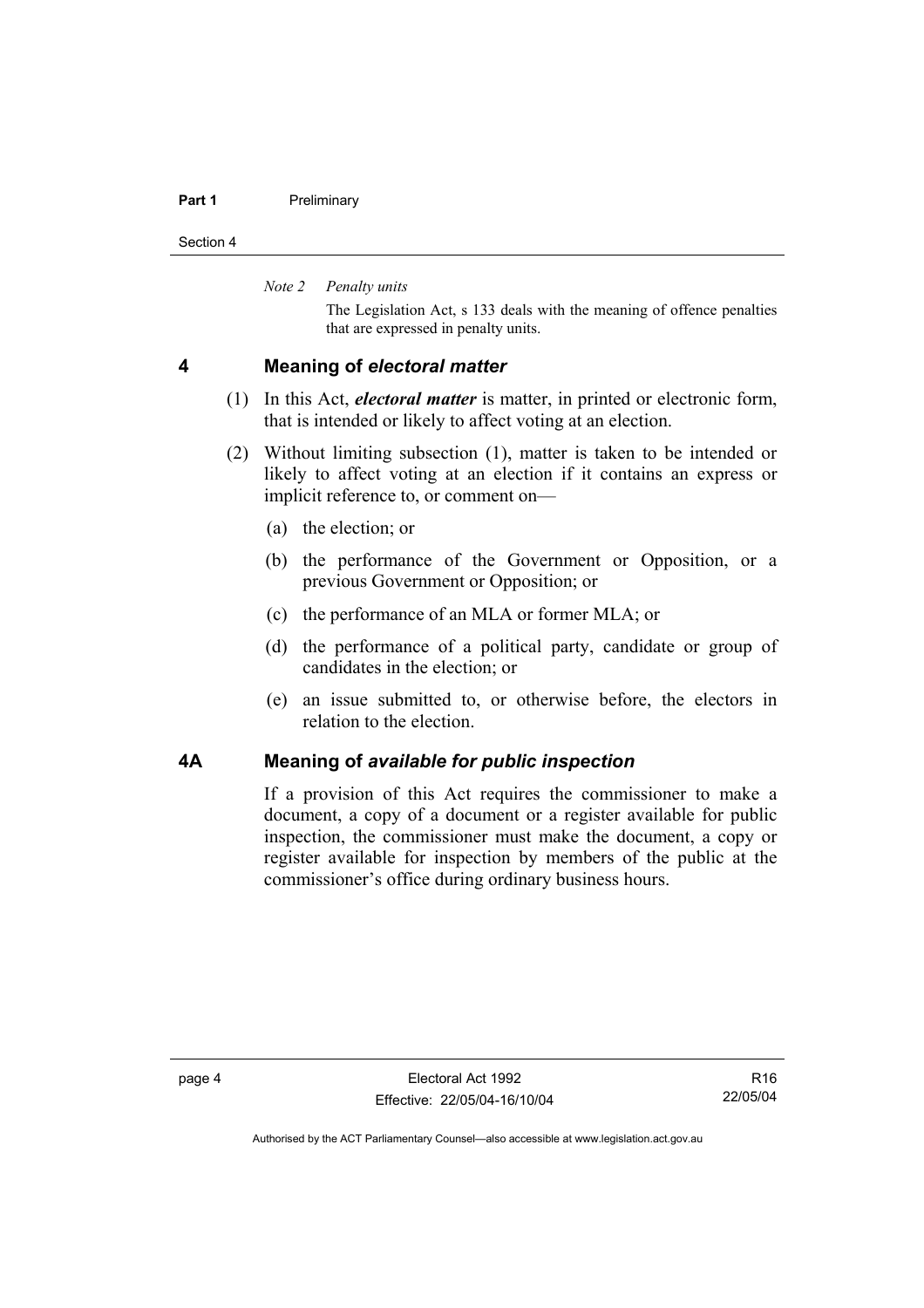## **Part 2 Australian Capital Territory Electoral Commission**

## **Division 2.1 Establishment, functions and powers of electoral commission**

## **5 Establishment**

The Australian Capital Territory Electoral Commission is established.

## **6 Constitution of commission**

The electoral commission consists of—

- (a) the chairperson; and
- (b) the commissioner; and
- (c) 1 other member.

## **7 Functions of electoral commission**

- (1) The electoral commission has the following functions:
	- (a) to advise the Minister on matters relating to elections;
	- (b) to consider, and report to the Minister on, matters relating to elections referred to it by the Minister;
	- (c) to promote public awareness of matters relating to elections and the Assembly by conducting education and information programs and by any other means it chooses;
	- (d) to provide information and advice on matters relating to elections to the Assembly, the Executive, the head of any administrative unit of the public service, Territory authorities, political parties, MLAs and candidates at elections;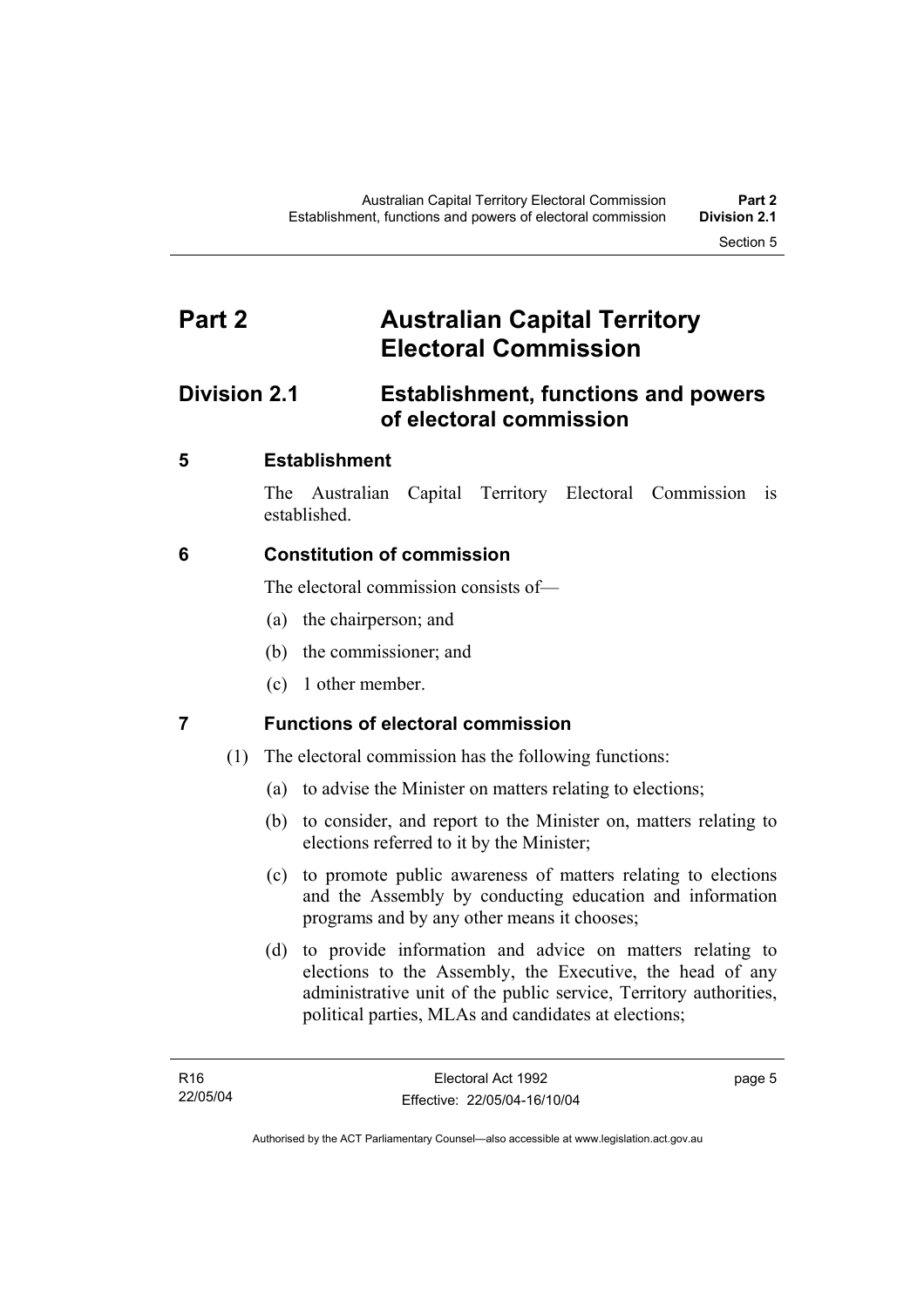- (e) to conduct and promote research into matters relating to elections or other matters relating to its functions;
- (f) to publish material on matters relating to its functions;
- (g) to provide, on payment of the determined fee (if any), goods and services to persons or organisations, to the extent that it is able to do so by using information or material in its possession or expertise acquired in the exercise of its functions;
- (h) to conduct ballots for prescribed persons and organisations;
- (i) to exercise any other function given to it under this Act or another Territory law.
- *Note* A provision of a law that gives an entity (including a person) a function also gives the entity powers necessary and convenient to exercise the function (see *Legislation Act 2001*, s 196 and dict, pt 1, def of *entity*).
- (2) The commission may exercise any of its functions under subsection (1) (a) to (f) in conjunction with the Australian Electoral **Commission**
- (3) In this section:

*election* includes a referendum and any other ballot.

#### **8 Determination of fees**

- (1) The electoral commission may, in writing, determine fees for this Act.
	- *Note* The *Legislation Act 2001* contains provisions about the making of determinations and regulations relating to fees (see pt 6.3).
- (2) A determination is a disallowable instrument.
	- *Note* A disallowable instrument must be notified, and presented to the Legislative Assembly, under the *Legislation Act 2001*.

R16 22/05/04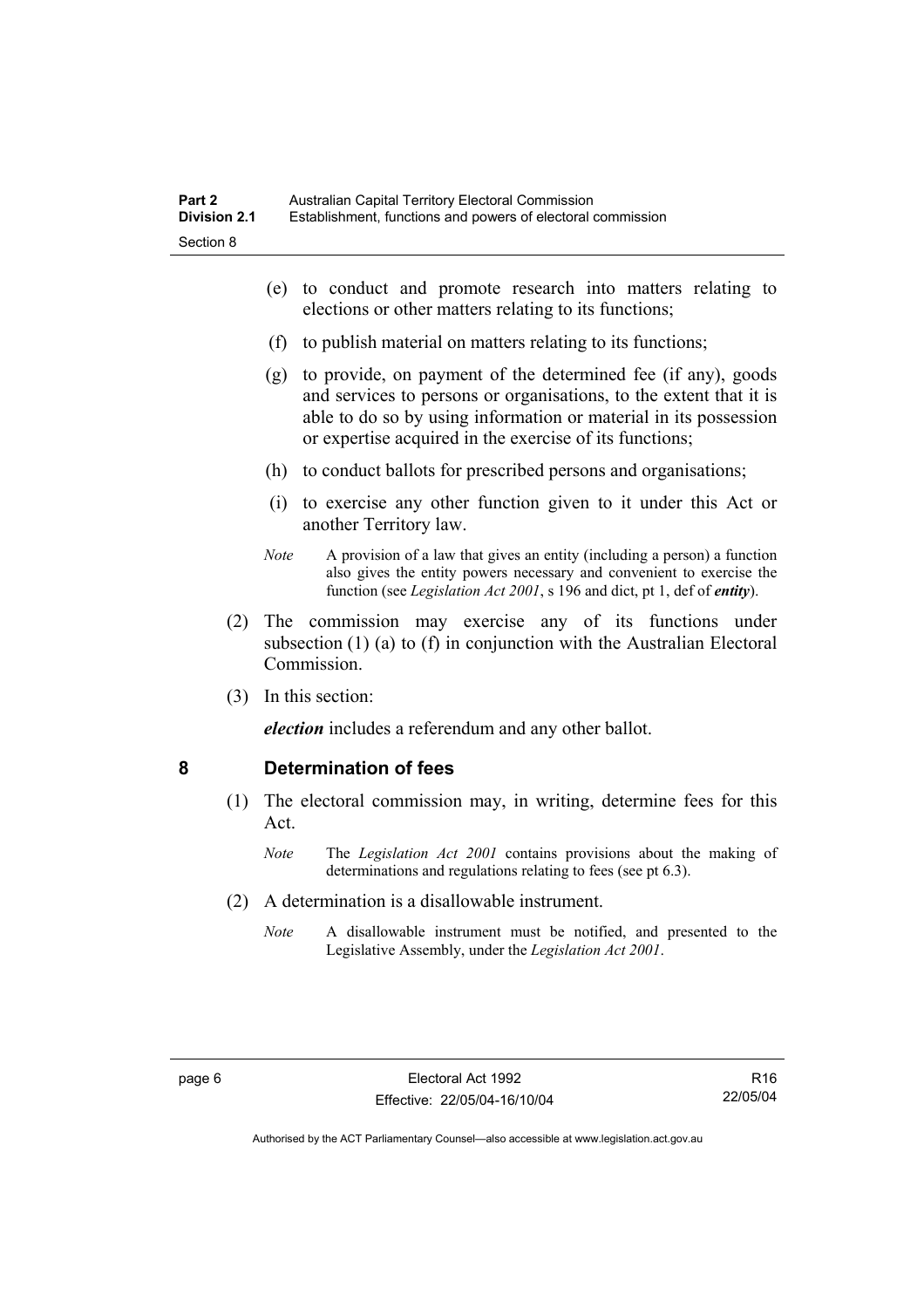### **10 Electoral commission's annual report**

The electoral commission is a public authority for the *Annual Reports (Government Agencies) Act 2004*.

#### **10A Special reports by electoral commission**

- (1) The electoral commission may give to the Minister a report on anything relating to elections, referendums or other ballots.
- (2) If the Minister receives a report that is expressed to be given to the Minister under subsection (1), the Minister must present a copy of the report to the Legislative Assembly within 6 sitting days after the day the Minister receives it.

### **Division 2.2 Members of electoral commission**

### **11 Meaning of** *member* **for div 2.2**

In this division:

*member* means a member of the electoral commission, other than the commissioner.

#### **12 Appointment**

- (1) The Executive may appoint a person to be a member.
	- *Note* For the making of appointments (including acting appointments), see *Legislation Act 2001*, pt 19.3.
- (2) A person shall not be appointed as the chairperson unless the person—
	- (a) is or has been a judge; or
	- (b) has been a justice of the High Court; or
	- (c) has been a chief executive; or
	- (d) has held an office of Secretary within the meaning of the *Public Service Act 1999* (Cwlth); or

| R16      | Electoral Act 1992           | page 7 |
|----------|------------------------------|--------|
| 22/05/04 | Effective: 22/05/04-16/10/04 |        |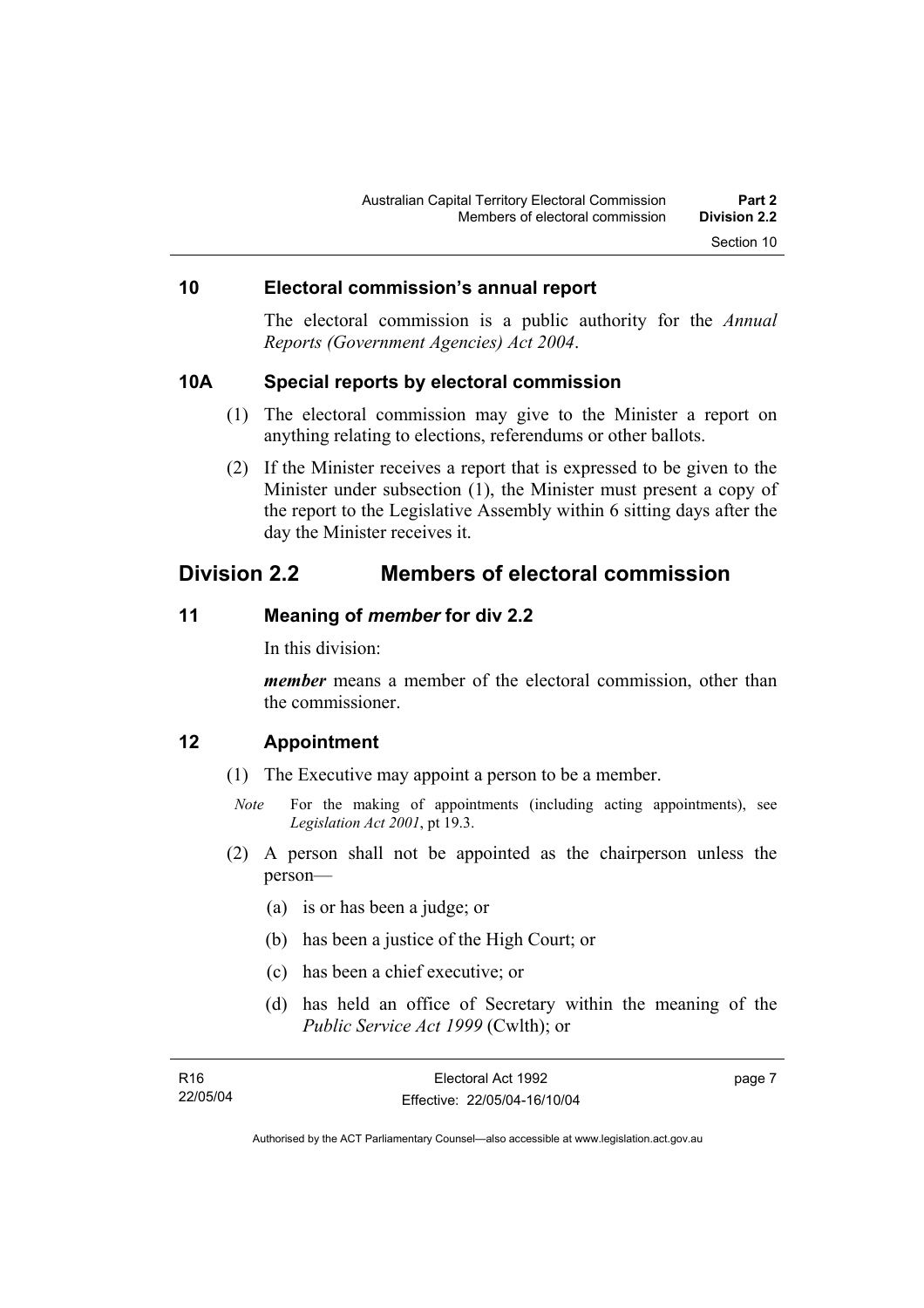- (e) has been a member of the electoral commission or of an authority of the Commonwealth, a State or another Territory equivalent to the electoral commission.
- (3) Before a person is appointed as a member, the Minister shall consult—
	- (a) the leader of each political party represented in the Legislative Assembly; and
	- (b) all members of the Legislative Assembly who are not also members of such a party;

about the proposed appointment.

- (4) An appointment under subsection (1) is a disallowable instrument.
	- *Note* A disallowable instrument must be notified, and presented to the Legislative Assembly, under the *Legislation Act 2001*.

### **13 Term of appointment of members**

A member must be appointed for a term of not longer than 5 years.

*Note* A person may be reappointed to a position if the person is eligible to be appointed to the position (see *Legislation Act 2001*, s 208 and dict, pt 1, def of *appoint*).

#### **14 Conditions of appointment of members generally**

A member holds the position on the conditions not provided by this Act or another Territory law that are decided by the Minister.

#### **15 Leave of absence**

The Minister may grant a member leave of absence on the terms and conditions about remuneration and otherwise that the Minister determines.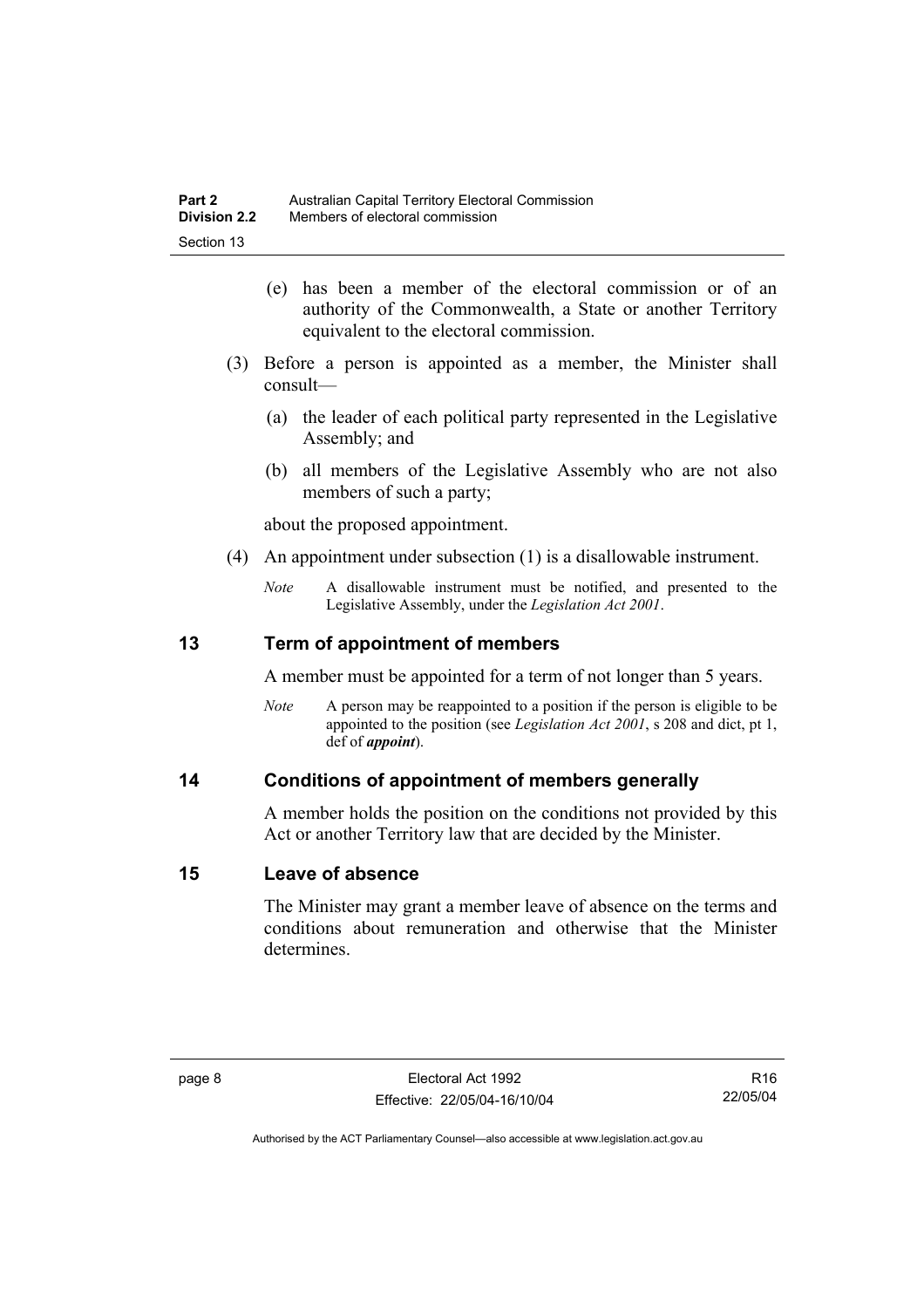### **17 Suspension or ending of appointment of members**

- (1) The Executive may suspend a member from duty for misbehaviour or physical or mental incapacity.
- (2) On the first sitting day after the day when a member is suspended, the Minister shall present a statement of the reasons for the suspension to the Legislative Assembly.
- (3) If, within 7 sitting days after a statement is presented in accordance with subsection (2), the Legislative Assembly passes a resolution requiring the Executive to end the appointment of the member to whom the statement relates, the Executive shall end the appointment of that member.
- $(4)$  If—
	- (a) the Minister does not present a statement in accordance with subsection (2); or
	- (b) the Legislative Assembly does not pass a resolution in accordance with subsection (3);

the member who is suspended shall resume his or her duties.

- (5) A member who is suspended from duty is entitled to be paid remuneration and allowances as a member during the suspension.
- (6) The Executive shall end the appointment of a member if the member—
	- (a) is absent without leave granted under section 15 from 3 consecutive meetings of the electoral commission; or
	- (b) contravenes section 21 without reasonable excuse; or
	- (c) is convicted of an offence in Australia or elsewhere punishable by imprisonment for 12 months or longer.
	- *Note* A member's appointment also ends if the member resigns (see *Legislation Act 2001*, s 210).

page 9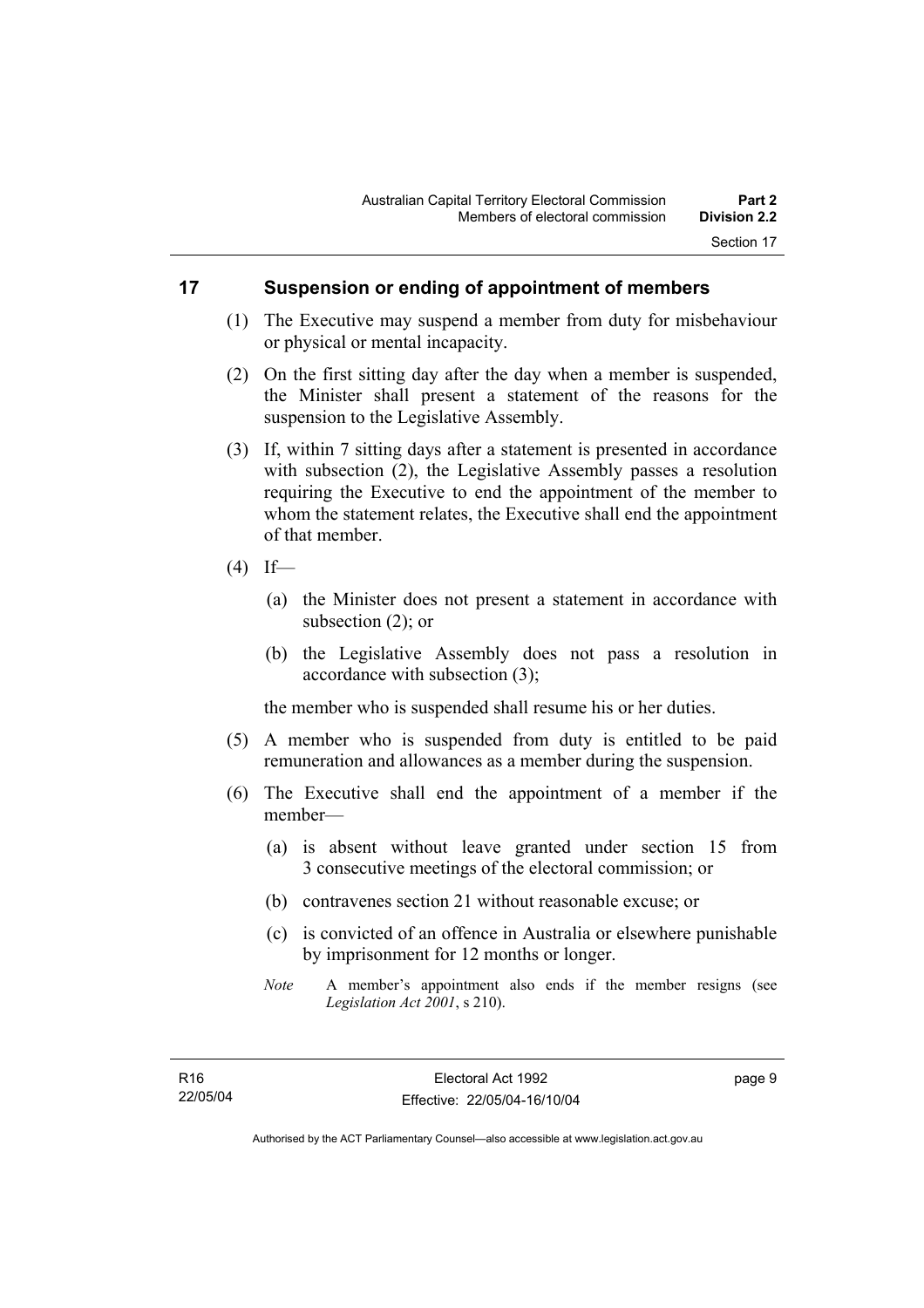## **Division 2.3 Meetings**

### **19 Procedure**

- (1) The chairperson may call a meeting of the electoral commission.
- (2) The chairperson shall call the meetings of the electoral commission necessary for the efficient conduct of its functions.
- (3) At a meeting, 2 members constitute a quorum.
- (4) The chairperson shall preside at all meetings at which he or she is present.
- (5) If the chairperson is not present at a meeting, the commissioner shall preside.
- (6) Questions arising at a meeting shall be determined by a majority of the votes of the members present and voting.
- (7) The member presiding at a meeting has a deliberative vote, and in the event of an equality of votes, has a casting vote.
- $(8)$  If—
	- (a) only 2 members are present at a meeting; and
	- (b) those members differ in opinion on a matter, other than a matter because of which the third member is absent because of section 21;

the determination of the matter shall be postponed until the next meeting.

- (9) The electoral commission may regulate the conduct of proceedings at its meetings as it considers appropriate.
- (10) The electoral commission may inform itself on any matter in the way it considers appropriate.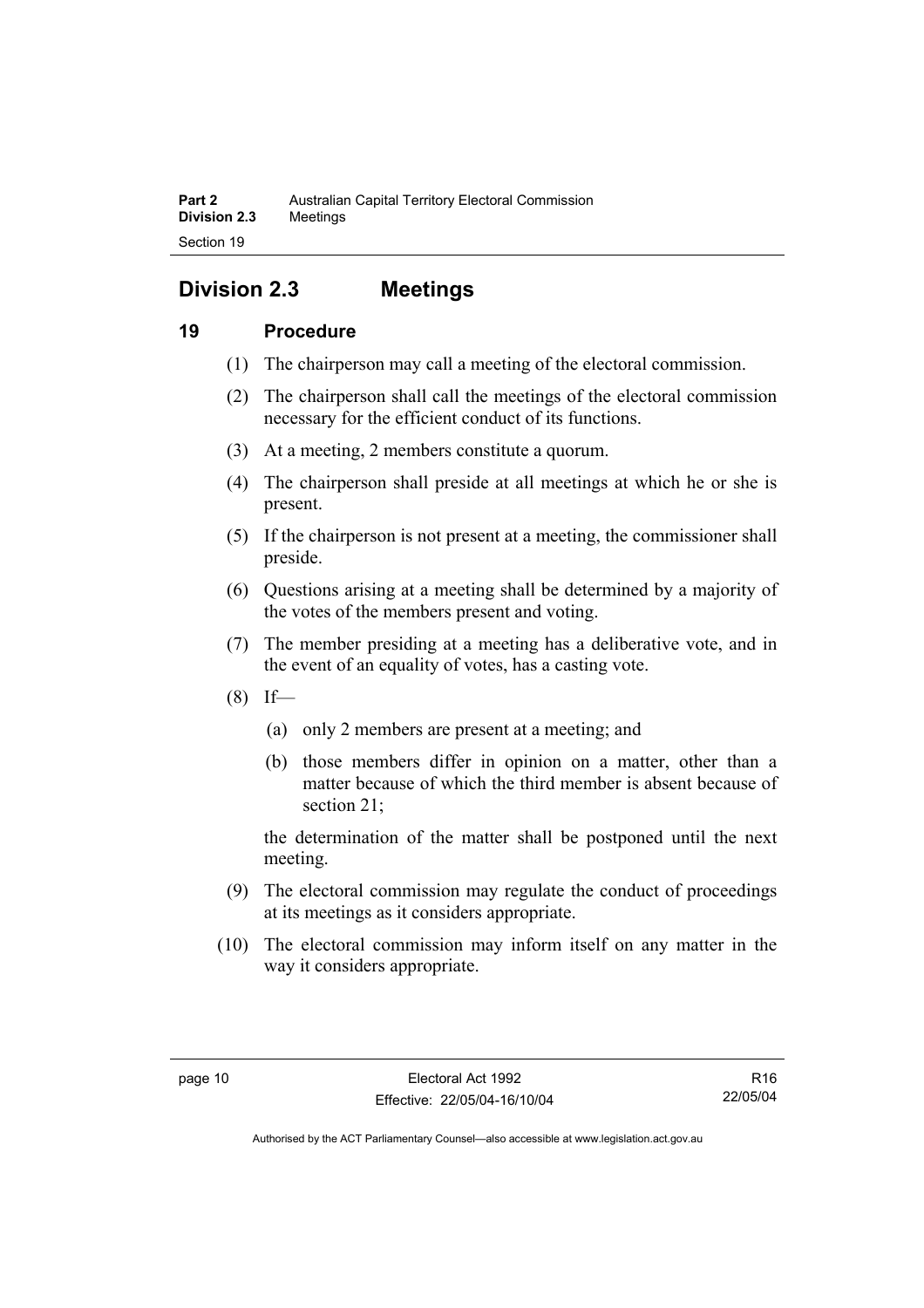### **20 Delegation by electoral commission**

- (1) The electoral commission may delegate the commission's functions under this Act or another Territory law to—
	- (a) the commissioner; or
	- (b) an officer or a member of the commission's staff.
- (2) However, the electoral commission must not delegate its functions under part 4 (Electorates) or part 15 (Review of decisions).
	- *Note* For the making of delegations and the exercise of delegated functions, see *Legislation Act 2001*, pt 19.4.

#### **21 Disclosure of interests**

- (1) A member who has a direct or indirect pecuniary interest in a matter being considered or about to be considered by the electoral commission shall, as soon as possible after the relevant facts have come to the member's knowledge, disclose the nature of the interest at a meeting of the electoral commission.
- (2) The disclosure shall be recorded in the minutes of the meeting and, unless the electoral commission determines otherwise, the member shall not—
	- (a) be present during any deliberation of the electoral commission in relation to the matter; or
	- (b) take part in any decision of the electoral commission in relation to the matter.
- (3) The member shall not—
	- (a) be present during any deliberation of the electoral commission for the purpose of considering whether to make a determination under subsection (2) in relation to that member; or
	- (b) take part in the making by the electoral commission of such a determination.

| R16      | Electoral Act 1992           | page 11 |
|----------|------------------------------|---------|
| 22/05/04 | Effective: 22/05/04-16/10/04 |         |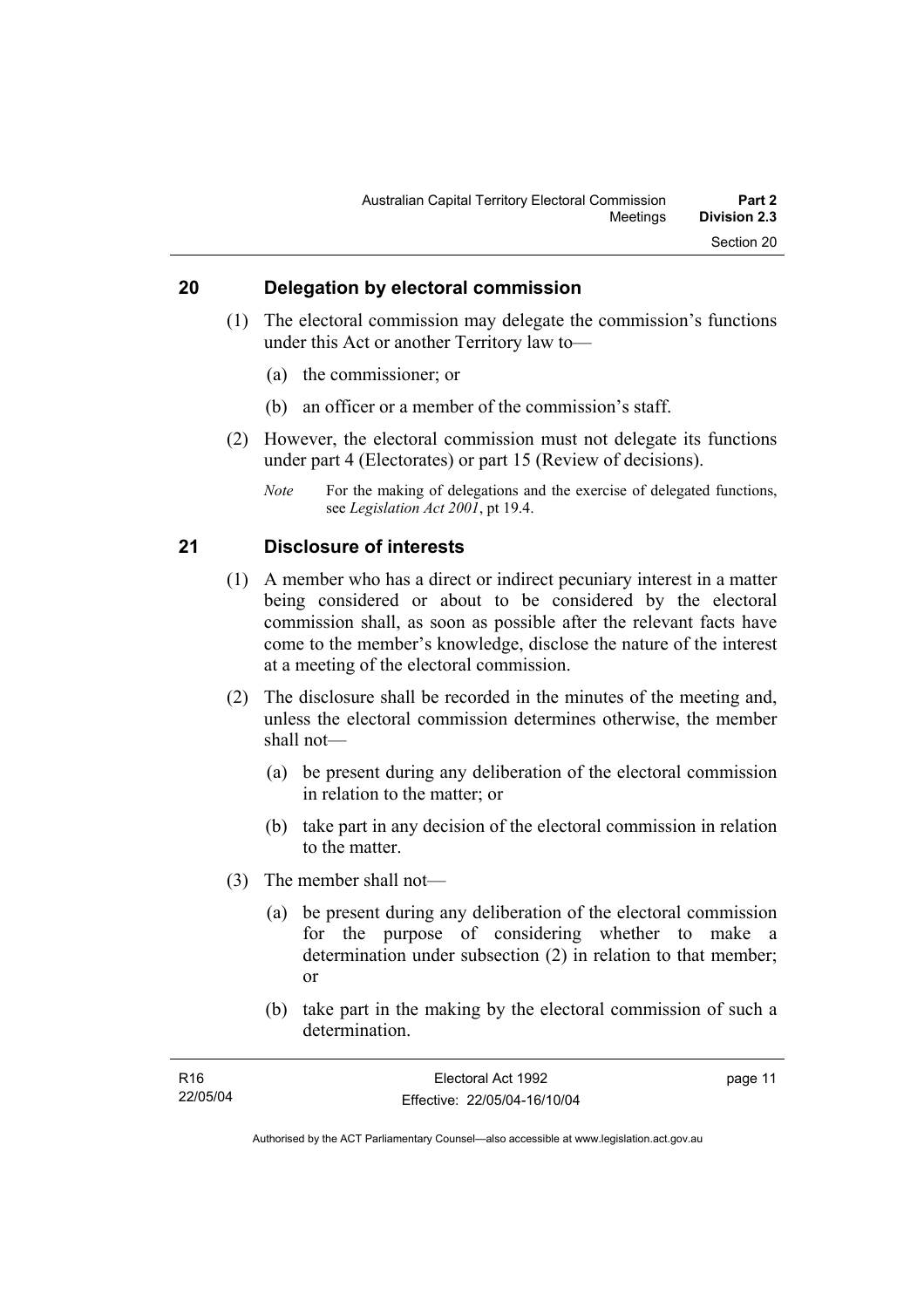| Part 2              | Australian Capital Territory Electoral Commission |
|---------------------|---------------------------------------------------|
| <b>Division 2.3</b> | Meetings                                          |
| Section 21          |                                                   |

 (4) A member is not to be taken to have an interest in a matter only because the member is entitled to vote in a general election of members of the Legislative Assembly.

page 12 **Electoral Act 1992** Effective: 22/05/04-16/10/04

R16 22/05/04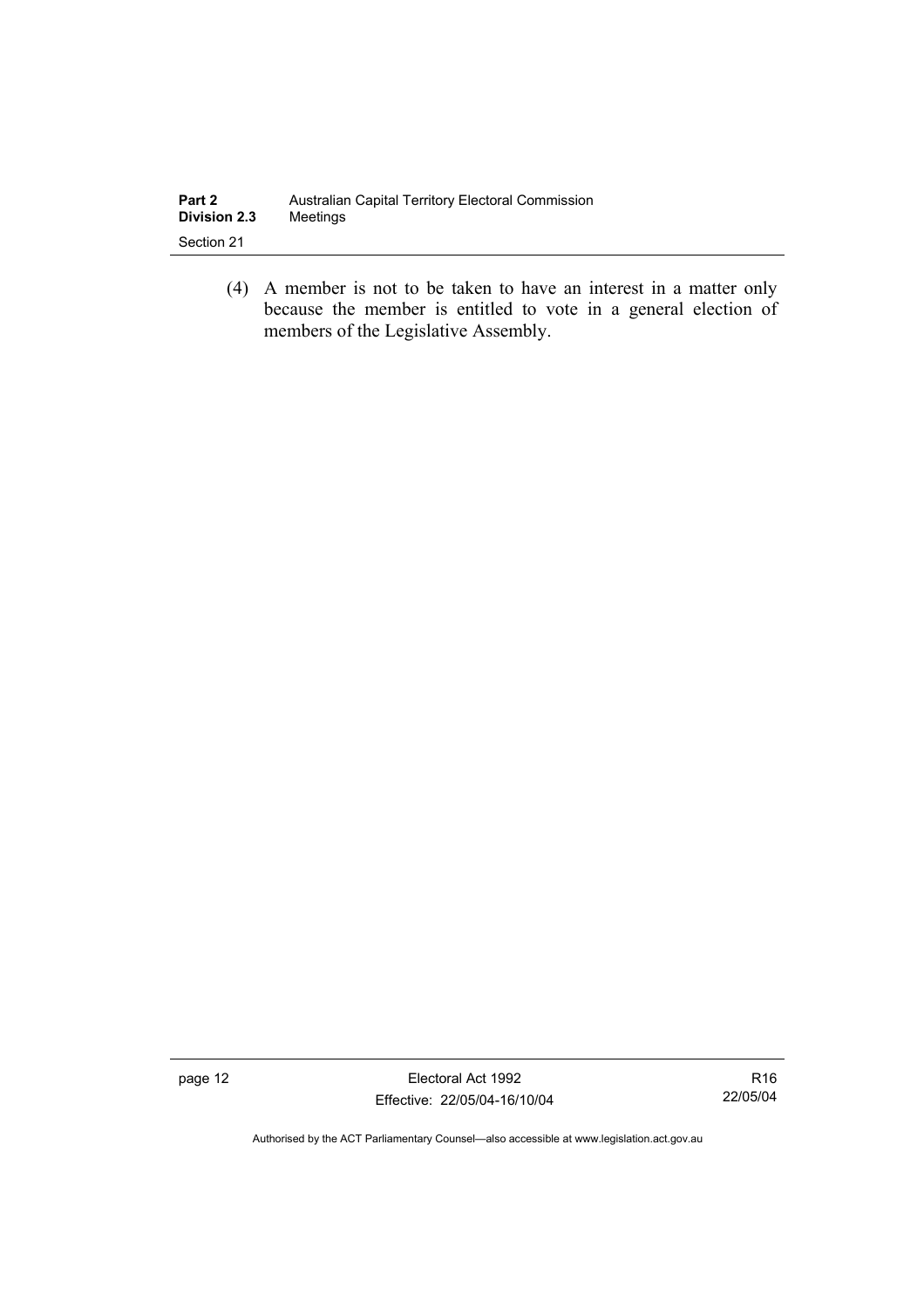## **Part 3 Electoral commissioner and staff of electoral commission**

## **Division 3.1 Electoral commissioner**

### **22 Appointment**

- (1) The Executive may appoint a person to be the Electoral **Commissioner**
- *Note* For the making of appointments (including acting appointments), see *Legislation Act 2001*, pt 19.3.
- (2) Before a person is appointed as the commissioner, the Minister shall consult—
	- (a) the leader of each political party represented in the Legislative Assembly; and
	- (b) all members of the Legislative Assembly who are not also members of such a party;

about the proposed appointment.

- (3) An appointment under subsection (1) is a disallowable instrument.
	- *Note* A disallowable instrument must be notified, and presented to the Legislative Assembly, under the *Legislation Act 2001*.

### **23 Functions of commissioner etc**

- (1) The commissioner is the chief executive officer of the electoral commission.
- (2) The commissioner has the functions given to the commissioner under this Act or another Territory law.
	- *Note* A provision of a law that gives an entity (including a person) a function also gives the entity powers necessary and convenient to exercise the function (see *Legislation Act 2001*, s 196 and dict, pt 1, def of *entity*).

page 13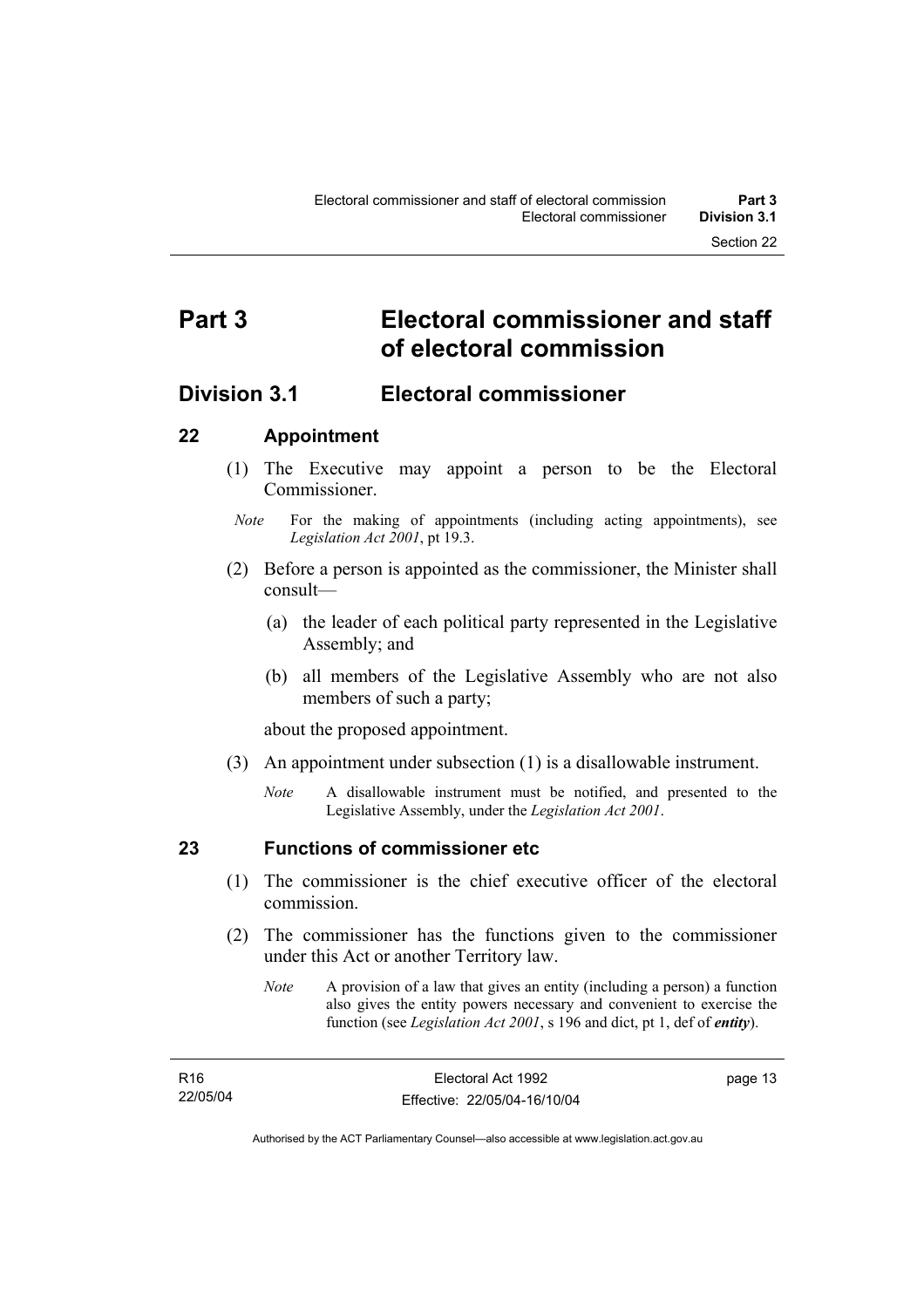(3) The commissioner may give written directions to officers and members of the staff of the electoral commission in relation to the exercise of their functions under this Act or another Territory law.

### **24 Delegation by commissioner**

- (1) The commissioner may delegate the commissioner's functions under this Act or another Territory law to an officer or a member of the staff of the electoral commission.
	- *Note* For the making of delegations and the exercise of delegated functions, see *Legislation Act 2001*, pt 19.4.
- (2) However, the commissioner must not delegate the commissioner's functions under part 4 (Electorates).

### **25 Term of appointment of commissioner**

The commissioner must be appointed for a term of not longer than 5 years.

*Note* A person may be reappointed to a position if the person is eligible to be appointed to the position (see *Legislation Act 2001*, s 208 and dict, pt 1, def of *appoint*).

### **26 Conditions of appointment of commissioner generally**

- (1) The commissioner holds the position on the conditions not provided by this Act or another Territory law that are decided by the Minister.
- (2) The commissioner may hold any other position that is compatible with the exercise of his or her functions as commissioner.

### **27 Leave of absence**

The Minister may grant the commissioner leave of absence on the terms and conditions about remuneration and otherwise that the Minister determines.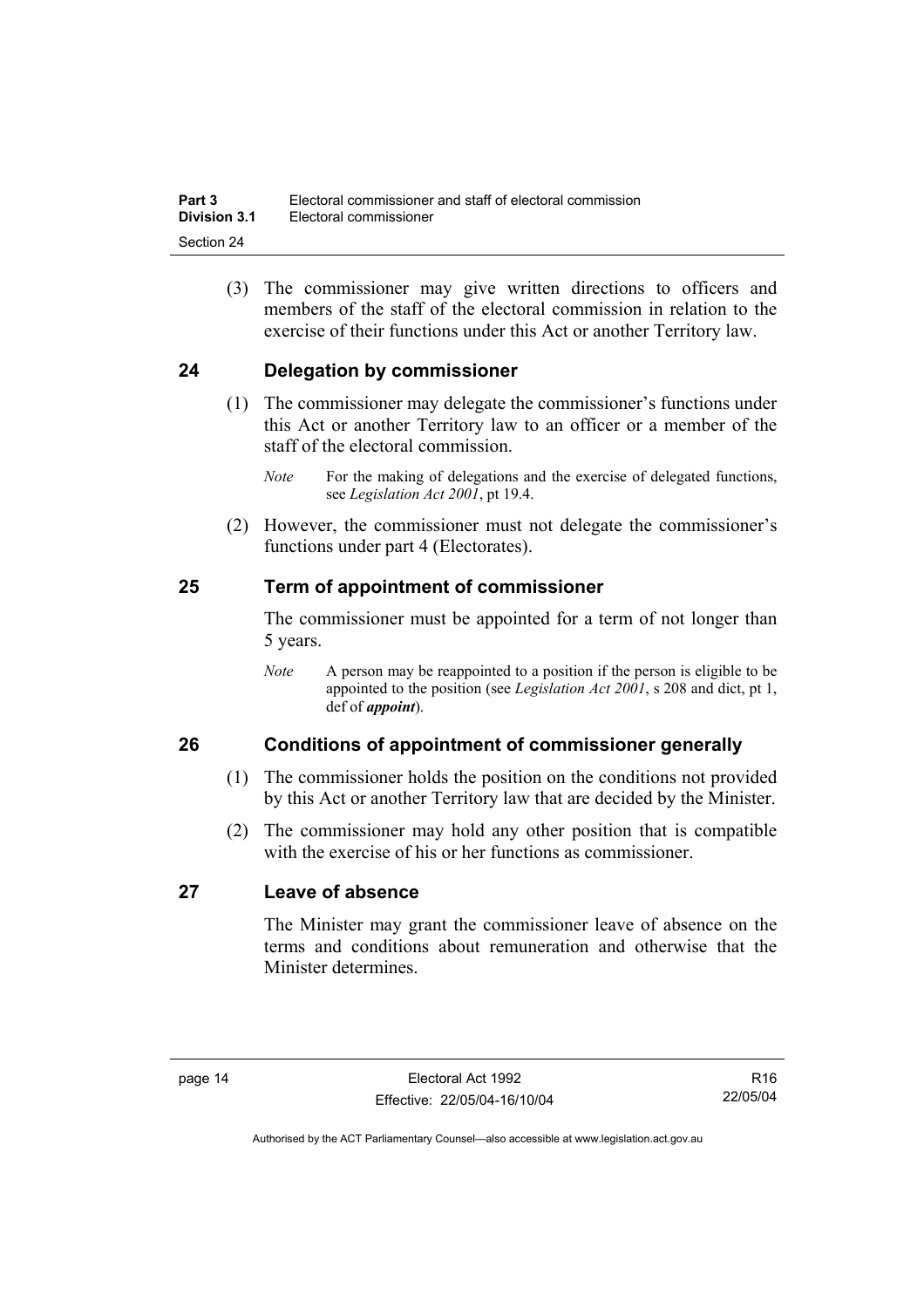#### **29 Suspension or ending of appointment of commissioner**

- (1) The Executive may suspend the commissioner from duty for misbehaviour or physical or mental incapacity.
- (2) On the first sitting day after the day when the commissioner is suspended, the Minister shall present a statement of the reasons for the suspension to the Legislative Assembly.
- (3) If, within 7 sitting days after a statement is presented in accordance with subsection (2), the Legislative Assembly passes a resolution requiring the Executive to end the appointment of the commissioner, the Executive shall end the appointment of the commissioner.
- $(4)$  If—
	- (a) the Minister does not present a statement in accordance with subsection (2); or
	- (b) the Legislative Assembly does not pass a resolution in accordance with subsection (3);

the commissioner shall resume his or her duties.

- (5) The commissioner is entitled to be paid remuneration and allowances during any suspension.
- (6) The Executive shall end the appointment of the commissioner if he or she—
	- (a) is absent without leave granted under section 27 from 3 consecutive meetings of the commission; or
	- (b) contravenes section 21 without reasonable excuse; or
	- (c) is convicted of an offence in Australia or elsewhere punishable by imprisonment for 12 months or longer.
	- *Note* A person's appointment also ends if the person resigns (see *Legislation Act 2001*, s 210).

page 15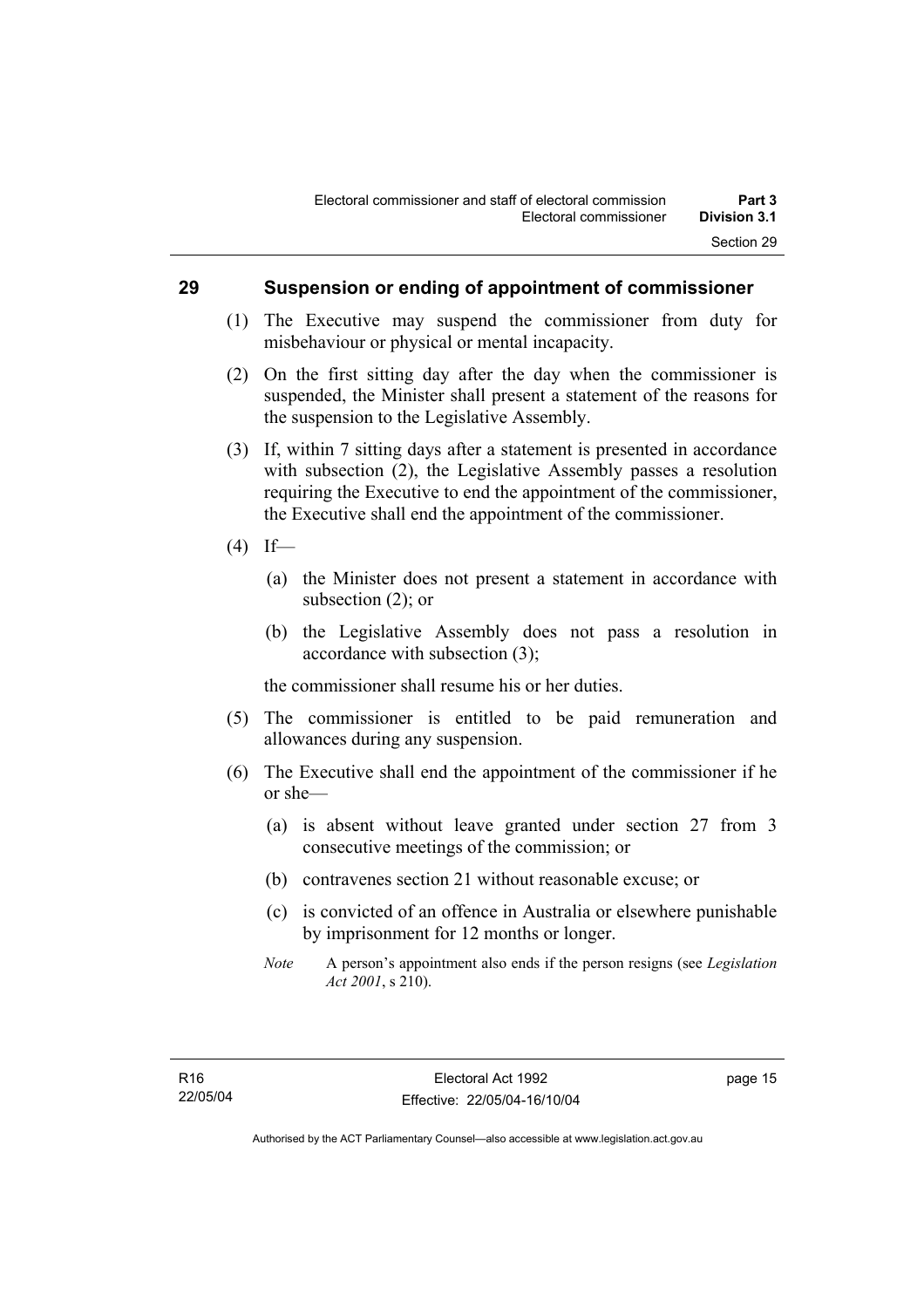## **Division 3.2 Staff of electoral commission**

### **31 Staff**

- (1) The staff assisting the commissioner shall be employed under the *Public Sector Management Act 1994*.
- (2) The *Public Sector Management Act 1994* applies in relation to the management of the staff assisting the commissioner.

### **32 Temporary staff and consultants**

- (1) The commissioner may, on behalf of the Territory—
	- (a) employ temporary staff; or
	- (b) engage consultants;

for this Act.

- (2) Temporary staff shall be employed on terms and conditions determined from time to time by the electoral commission after consultation with the Executive.
- (3) Consultants shall be engaged on terms and conditions determined from time to time by the electoral commission.
- (4) Nothing in this section in relation to the engagement of consultants is to be taken to give the commissioner or the commission a power to enter into a contract of employment.

#### **33 Officers**

- (1) The commissioner may appoint an adult to be an officer for this Act.
	- *Note 1* For the making of appointments (including acting appointments), see *Legislation Act 2001*, pt 19.3.
- *Note 2* In particular, a person may be appointed for a particular provision of a law (see *Legislation Act* 2001, s 7 (3)) and an appointment may be made by naming a person or nominating the occupant of a position (see s 207).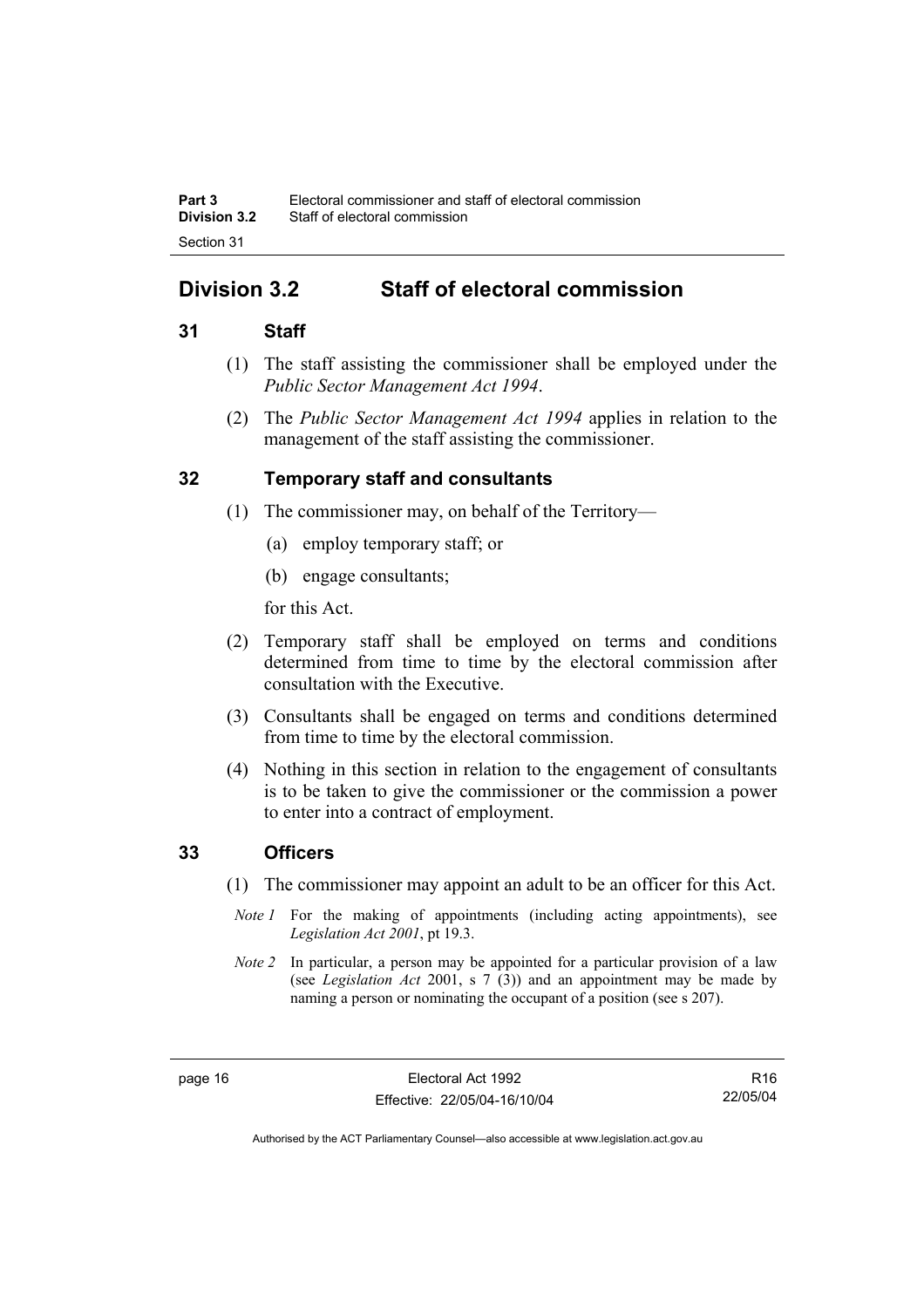- (2) The officers so appointed include, but are not limited to, the following officers:
	- (a) the officer in charge of a polling place;
	- (b) the officer in charge of a scrutiny centre;
	- (c) an officer for the purposes of a poll or the scrutiny at an election.
- (3) A candidate is not entitled to be appointed as an officer, and an officer vacates office if he or she becomes a candidate.
- (4) The commissioner has all the powers of an officer and, in the exercise of such a power, is subject to the same obligations as an officer and, for this Act, shall be taken to be an officer.
- (5) Subject to the directions of the OIC, an officer at a polling place or scrutiny centre may exercise any of the powers of the OIC and in so doing shall, for this Act, be taken to be the OIC.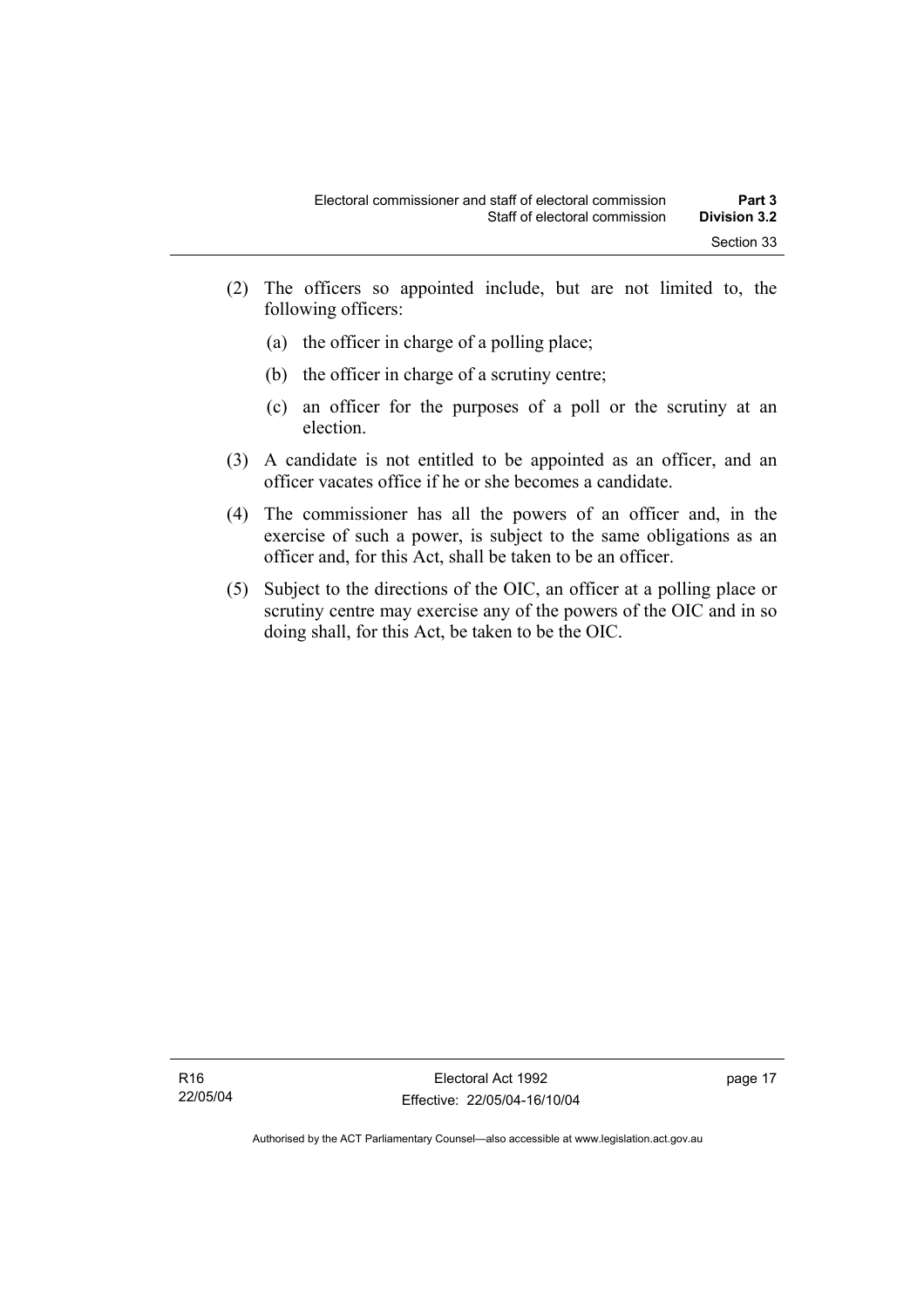#### **Part 4** Electorates

Section 34

## **Part 4 Electorates**

#### **34 Multimember electorates**

- (1) The ACT shall be divided into 3 separate electorates.
- (2) Seven members of the Legislative Assembly shall be elected from 1 electorate.
- (3) Five members of the Legislative Assembly shall be elected from each of the other 2 electorates.

### **35 Redistribution of electorates**

- (1) Subject to this part, the augmented commission shall redistribute electorates by determining—
	- (a) the name and boundaries of each electorate; and
	- (b) the number of members of the Legislative Assembly to be elected from each electorate.
- (2) A determination—
	- (a) must be in writing; and
	- (b) may be made only after any investigation under section 52 (Objections to augmented electoral commission's proposal) is finished.
- (3) A determination is a notifiable instrument.
	- *Note* A notifiable instrument must be notified under the *Legislation Act 2001*.

#### **36 Factors relevant to redistribution**

In making a redistribution of electorates, the augmented commission shall—

R16 22/05/04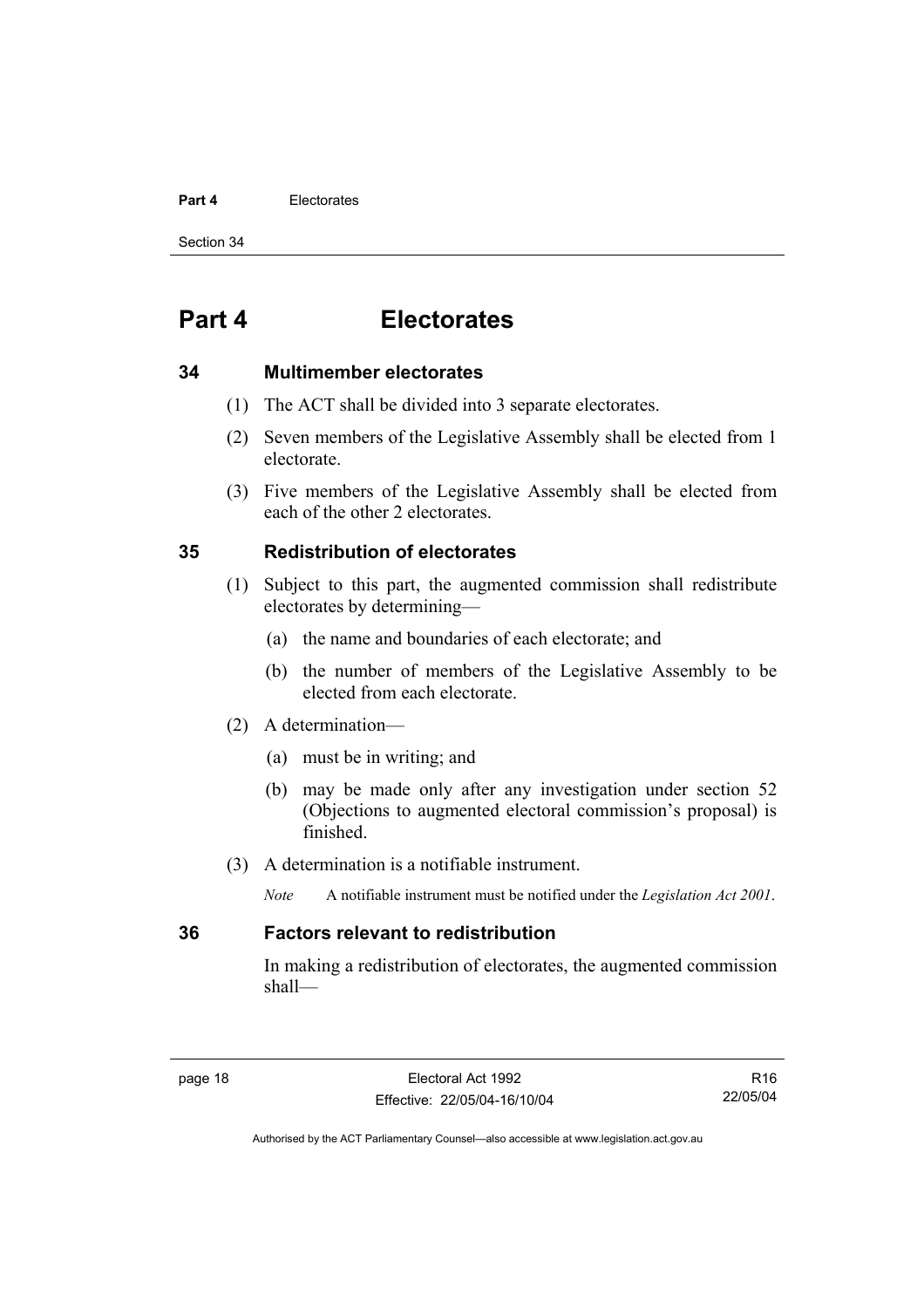- (a) ensure that the number of electors in an electorate immediately after the redistribution is within the range permitted by the *Australian Capital Territory (Self-Government) Act 1988*  (Cwlth), section 67D (2); and
- (b) endeavour to ensure, as far as practicable, that the number of electors in an electorate at the time of the next general election of members of the Legislative Assembly will not be greater than 105%, or less than 95%, of the expected quota for the electorate at that time ascertained in accordance with the formula set out in the *Australian Capital Territory (Self-Government) Act 1988* (Cwlth), section 67D (1); and
- (c) duly consider—
	- (i) the community of interests within each proposed electorate, including economic, social and regional interests; and
	- (ii) the means of communication and travel within each proposed electorate; and
	- (iii) the physical features and area of each proposed electorate; and
	- (iv) the boundaries of existing electorates; and
	- (v) the boundaries of divisions and sections fixed under the *Districts Act 2002*.

# **37 Timing of redistributions**

- (1) After each ordinary election, a redistribution process shall, subject to section 38—
	- (a) begin as soon as practicable after the beginning of the period of 2 years ending on the end of the 3rd Saturday in October in the year when the next ordinary election is due to be held; and
	- (b) be completed as soon as practicable.

page 19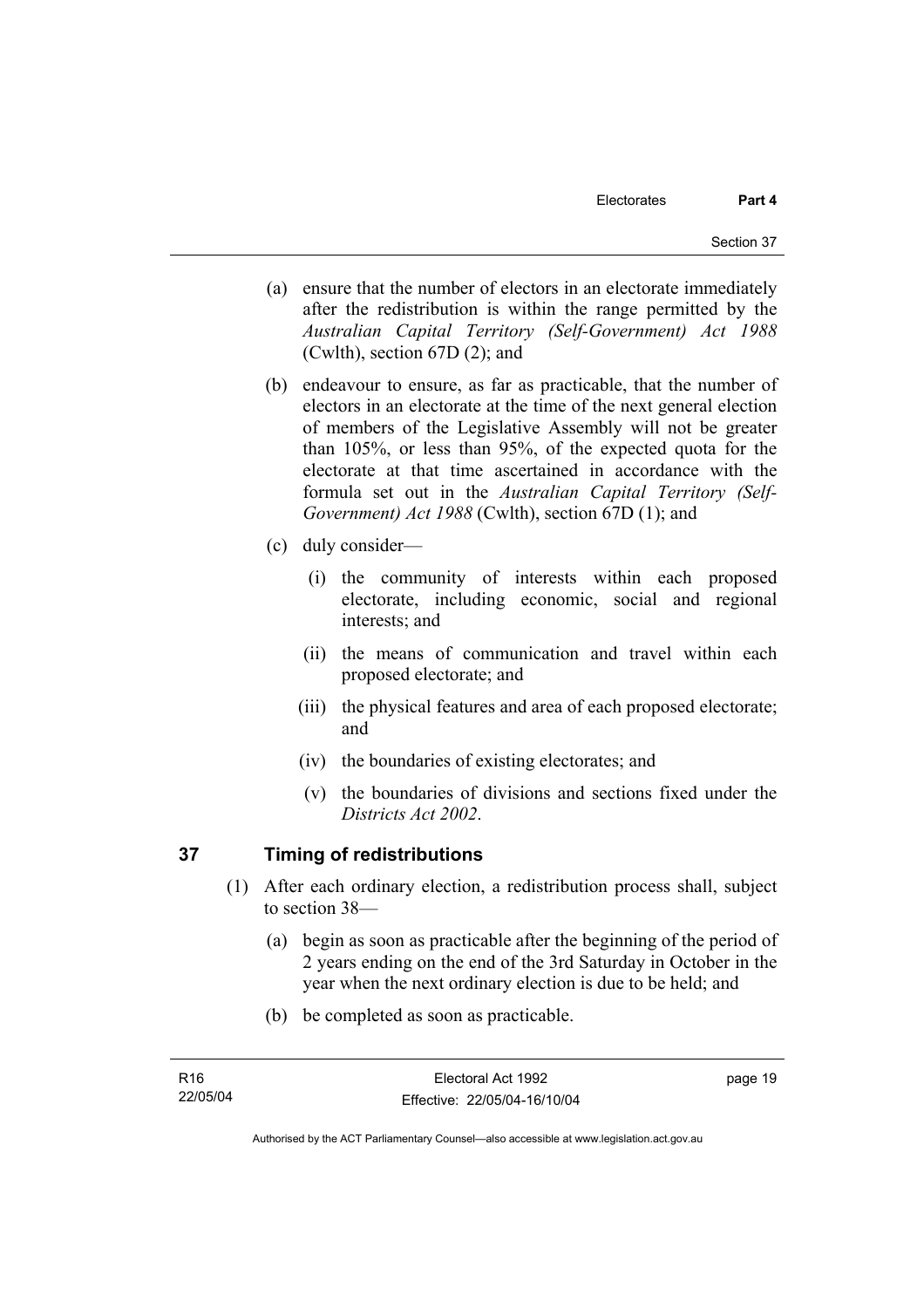#### **Part 4** Electorates

Section 37A

- (2) For subsection (1), a redistribution process—
	- (a) begins when a redistribution committee is formed for the purposes of a redistribution; and
	- (b) ends when the redistribution of electorates is determined under section 35.

# **37A Timing of redistribution after 2001 ordinary election**

- (1) The redistribution process required under section 37 after the ordinary election held on 20 October 2001 must begin as soon as practicable after 30 April 2003.
- (2) Subsection (1) applies despite section 37 (1) (a) but subject to section 38.
- (3) This section expires 16 October 2004.

# **38 Suspension of redistribution process—extraordinary elections**

(1) In this section:

### *redistribution process*—see section 37.

- (2) If the election period for an extraordinary election begins during a redistribution process, no further action shall be taken under this Act in relation to the redistribution until after the election period.
- (3) If, in relation to a proposed redistribution, a notice under this part invited a response (however described) to be made within a particular period and that period had not ended when the election period for an extraordinary election begins—
	- (a) a further such notice shall be given as soon as practicable after the election period; and
	- (b) this Act applies in relation to any response made in accordance with the firstmentioned notice as if it had been made in accordance with the further notice.

R16 22/05/04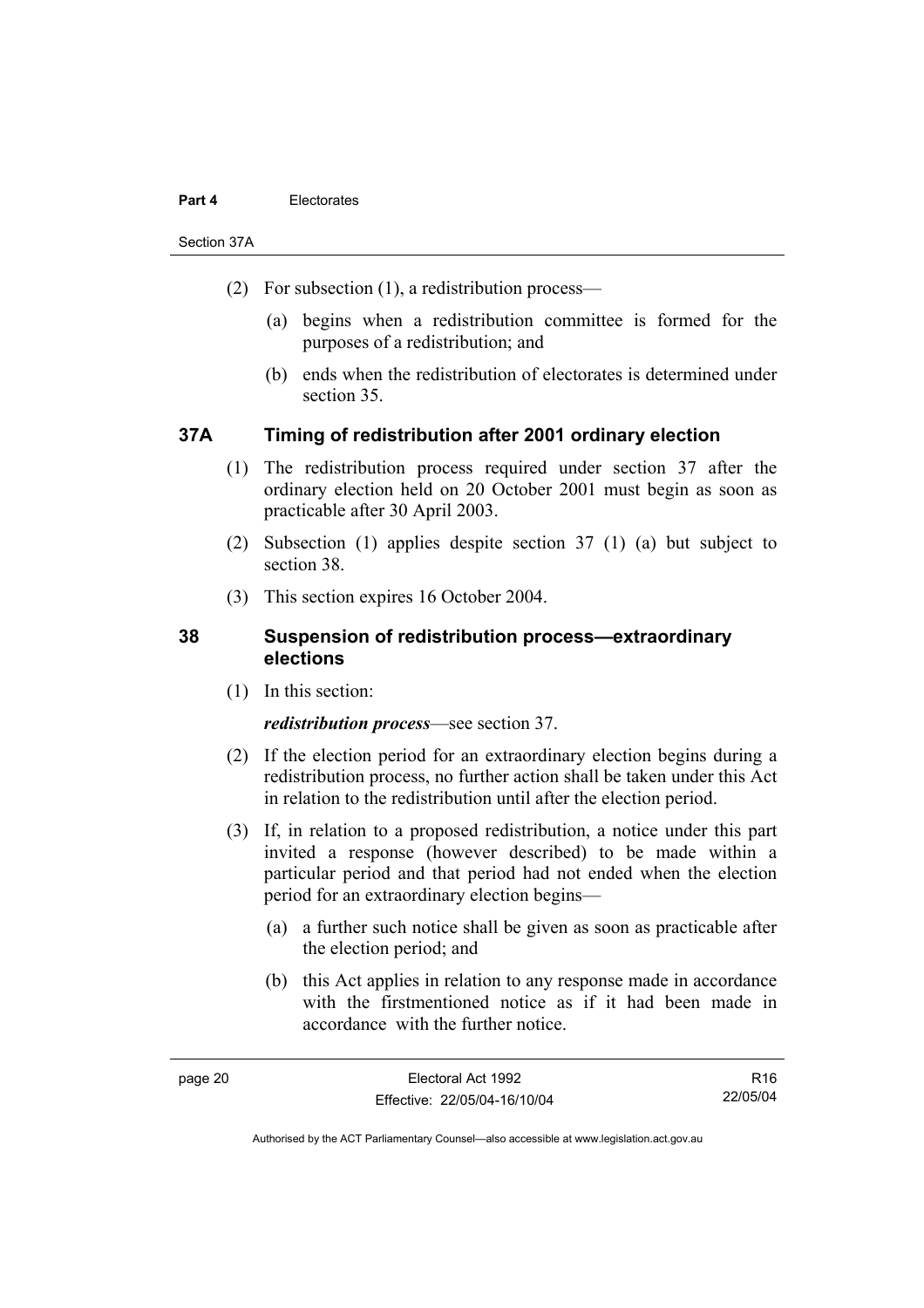### **39 Redistribution committees**

- (1) The electoral commission must, in writing, establish redistribution committees for this part.
- (2) The establishment of a redistribution committee is a notifiable instrument.

*Note* A notifiable instrument must be notified under the *Legislation Act 2001*.

- (3) A redistribution committee shall consist of—
	- (a) the commissioner; and
	- (b) the planning and land authority; and
	- (c) the commissioner for surveys; and
	- (d) a person appointed by the electoral commission whose qualifications or experience would, in the opinion of the electoral commission, enable the person to assist the committee, particularly in relation to the factors set out in section 36.
	- *Note* For the making of appointments, see *Legislation Act 2001, pt 19.3.*
- (4) The member mentioned in subsection (3) (d) holds the position on the conditions that are decided by the electoral commission in consultation with the Minister and stated in the member's appointment.

### **40 Meetings of redistribution committee**

- (1) The commissioner may call a meeting of a redistribution committee.
- (2) The commissioner shall preside at all meetings at which he or she is present.
- (3) If the commissioner is absent from a meeting, the members present shall elect 1 of their number to preside.
- (4) At a meeting, 3 members constitute a quorum.

| R <sub>16</sub> | Electoral Act 1992           | page 21 |
|-----------------|------------------------------|---------|
| 22/05/04        | Effective: 22/05/04-16/10/04 |         |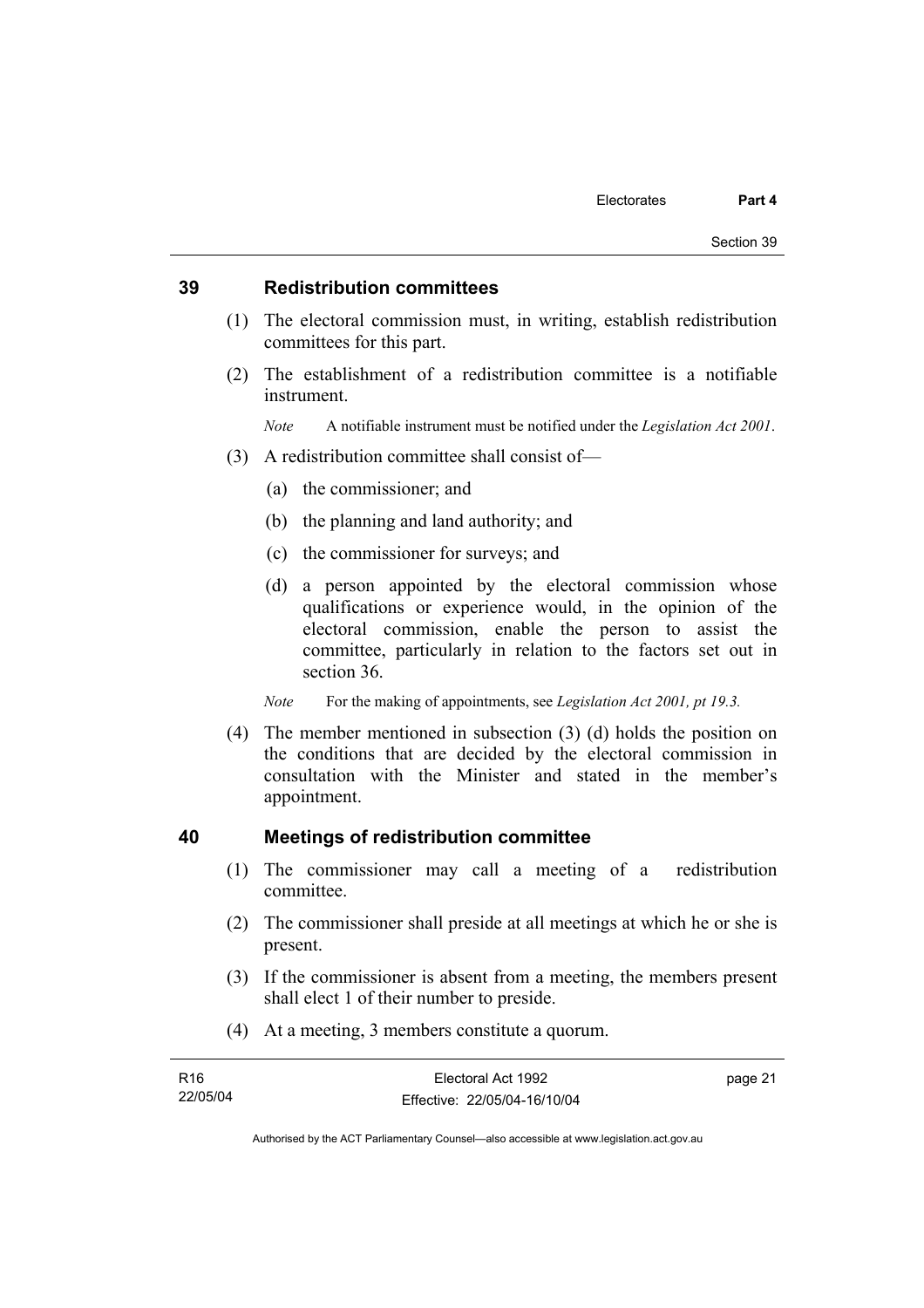#### **Part 4** Electorates

#### Section 41

- (5) Questions shall be determined by a majority of the votes of the members present and voting.
- (6) The member presiding at a meeting has a deliberative vote and, in the event of an equality of votes, has a casting vote.
- (7) A redistribution committee may regulate the conduct of proceedings at its meetings as it considers appropriate.
- (8) A redistribution committee may inform itself in the way it considers appropriate, including the opening of its meetings to members of the public.
- (9) The electoral commission shall, on request by a redistribution committee, give the committee the information and assistance it requires for this part.

### **41 Suggestions and comments about redistribution**

- (1) A redistribution committee must prepare a written notice stating—
	- (a) that written suggestions about the redistribution of electorates may be given to it within 28 days after the day the notice is notified under the *Legislation Act 2001*; and
	- (b) that written comments about the suggestions may be given to it within 14 days after the last day suggestions may be given to it; and
	- (c) each place where suggestions may be inspected by members of the public.
- (2) The notice is a notifiable instrument.

*Note* A notifiable instrument must be notified under the *Legislation Act 2001*.

- (3) The redistribution committee must also publish the notice in a newspaper.
- (4) The redistribution committee must ensure that copies of any suggestions given to it in accordance with the notice are available

R16 22/05/04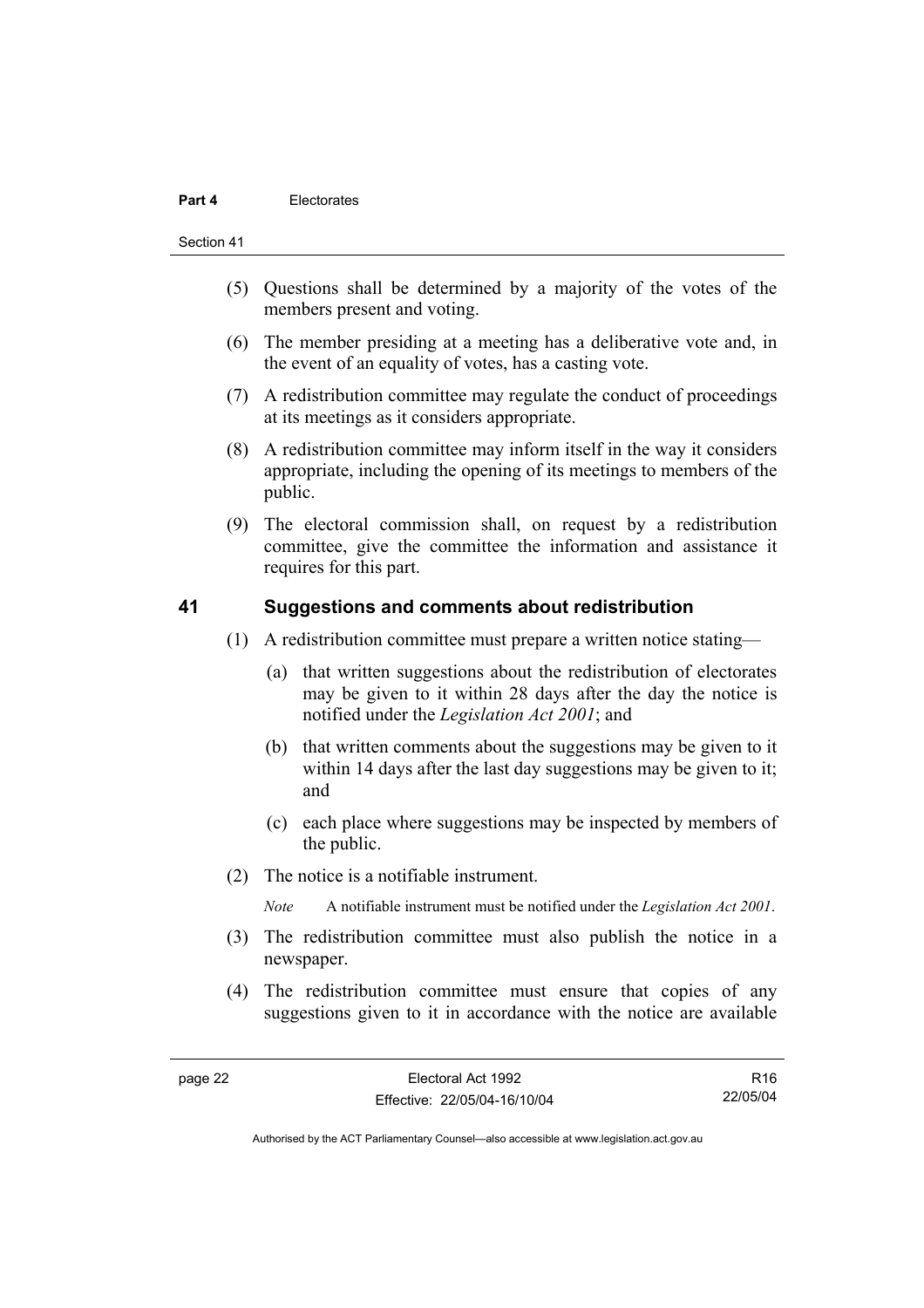for inspection by members of the public in accordance with the notice.

# **42 Outline of proposal**

Before making a proposed redistribution of electorates, a redistribution committee may cause an outline of its proposal to be made available to members of the public.

# **43 Proposed redistribution**

- (1) A redistribution committee must make a proposed redistribution of electorates after considering the suggestions and comments (if any) given to it in accordance with the notice under section 41 (Suggestions and comments about redistribution).
- (2) Section 36 applies in relation to the making of the proposed redistribution as if it were a redistribution by the augmented commission.
- (3) The committee shall state the reasons for its proposal in writing.
- (4) A member of the committee who disagrees with its proposal may state the reasons for the disagreement in writing.

# **44 Notification and publication of proposal**

- (1) A redistribution committee must—
	- (a) exhibit a map or maps showing the name and boundaries of each proposed electorate at the electoral commission's office; and
	- (b) make a copy of the following available for public inspection:
		- (i) the suggestions and comments given to the committee in accordance with the notice under section 41 (Suggestions and comments about redistribution); and

page 23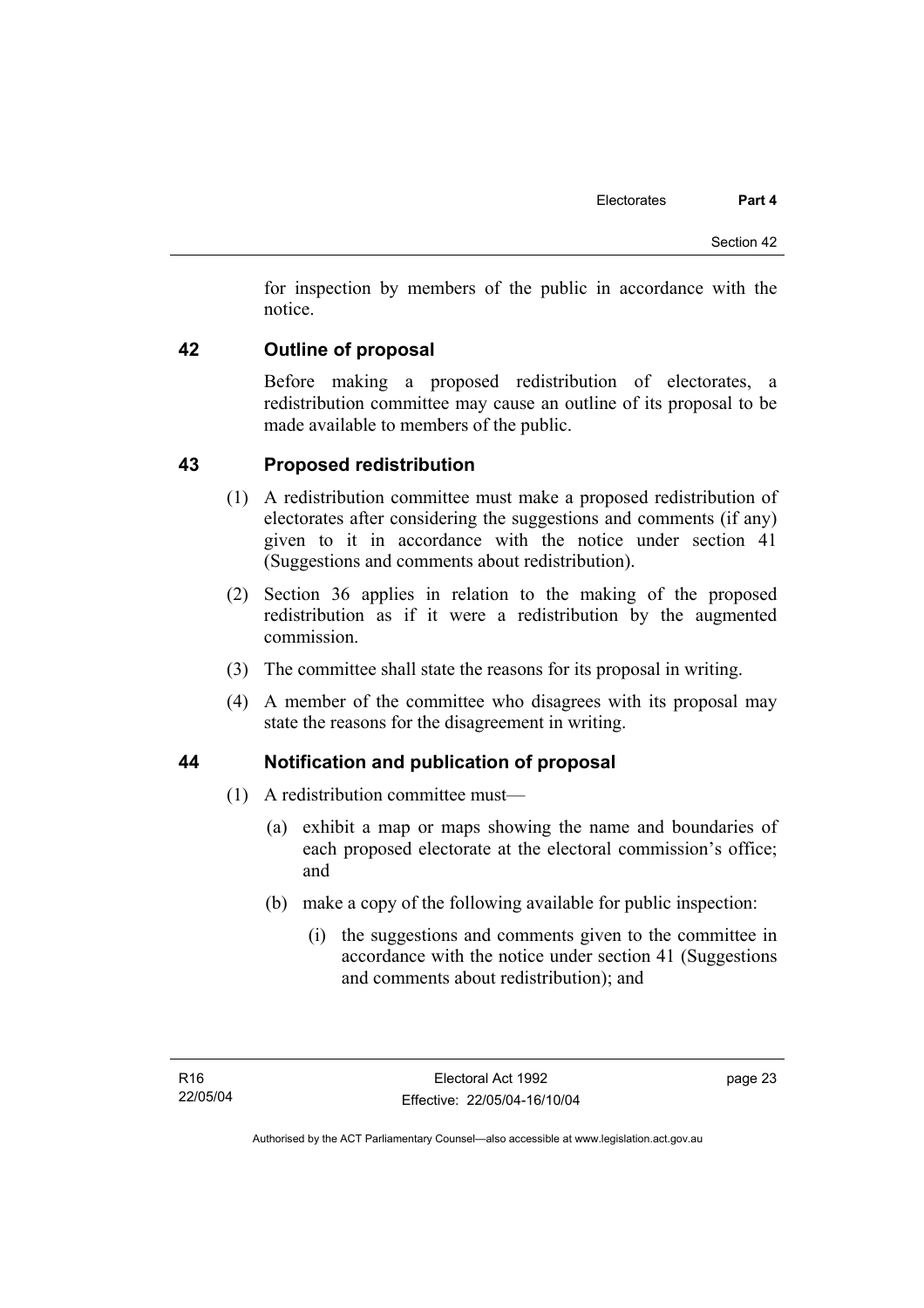#### **Part 4** Electorates

#### Section 45

- (ii) a description (whether by reference to a map or plan or otherwise) of the boundaries of each proposed electorate; and
- (iii) a statement of the number of members of the Legislative Assembly that it proposes should be elected from each proposed electorate; and
- (iv) its statement of reasons for the proposed redistribution; and
- (v) if a member of the committee has provided a written statement or reasons for any disagreement with the proposal—that statement; and
- (c) prepare a written notice—
	- (i) telling the public about the exhibition mentioned in paragraph (a) and the availability for public inspection at the electoral commission's office of the copies of the documents mentioned in paragraph (b); and
	- (ii) stating that written objections against the proposal may be given to the electoral commission within 28 days after the day the notice is notified under the *Legislation Act 2001*.
- (2) The notice is a notifiable instrument.

*Note* A notifiable instrument must be notified under the *Legislation Act 2001*.

 (3) The redistribution committee must also publish the notice, and the map or maps of each proposed electorate, in a newspaper.

# **45 Dissolution of redistribution committee**

A redistribution committee is dissolved immediately after the notice and maps mentioned in section 44 (1) (Notification and publication of proposal) have been notified and published under section 44 in relation to the committee's proposal.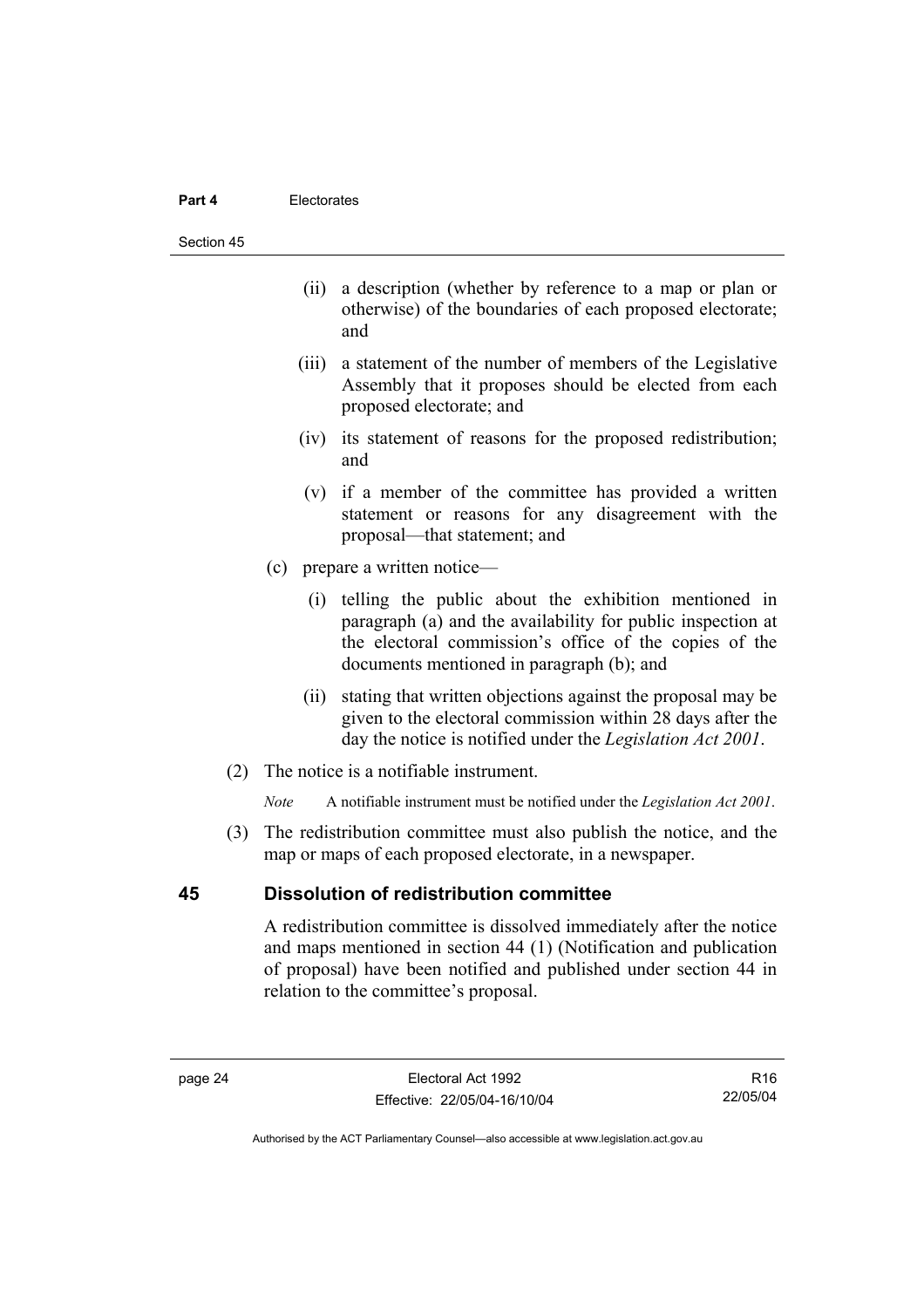# **46 Objections**

- (1) An objection against a proposal by a redistribution committee must be—
	- (a) in writing; and
	- (b) given to the electoral commission within 28 days after the day the notice mentioned in section 44 (1) (Notification and publication of proposal) is notified under the *Legislation Act 2001* in relation to the committee's proposal.
- (2) The commissioner must make a copy of each objection made under this section available for public inspection.

# **47 Augmented electoral commission**

- (1) For the purposes of each redistribution, an augmented electoral commission is established.
- (2) An augmented commission shall consist of—
	- (a) the members of the electoral commission; and
	- (b) the members (other than the commissioner) of the redistribution committee formed for the purposes of the redistribution.

# **48 Meetings of augmented electoral commission**

- (1) The chairperson of the electoral commission may call a meeting of an augmented commission.
- (2) The chairperson of the electoral commission shall preside at all meetings of an augmented commission at which he or she is present.
- (3) If the chairperson of the electoral commission is absent from a meeting of an augmented commission—
	- (a) the commissioner shall preside; or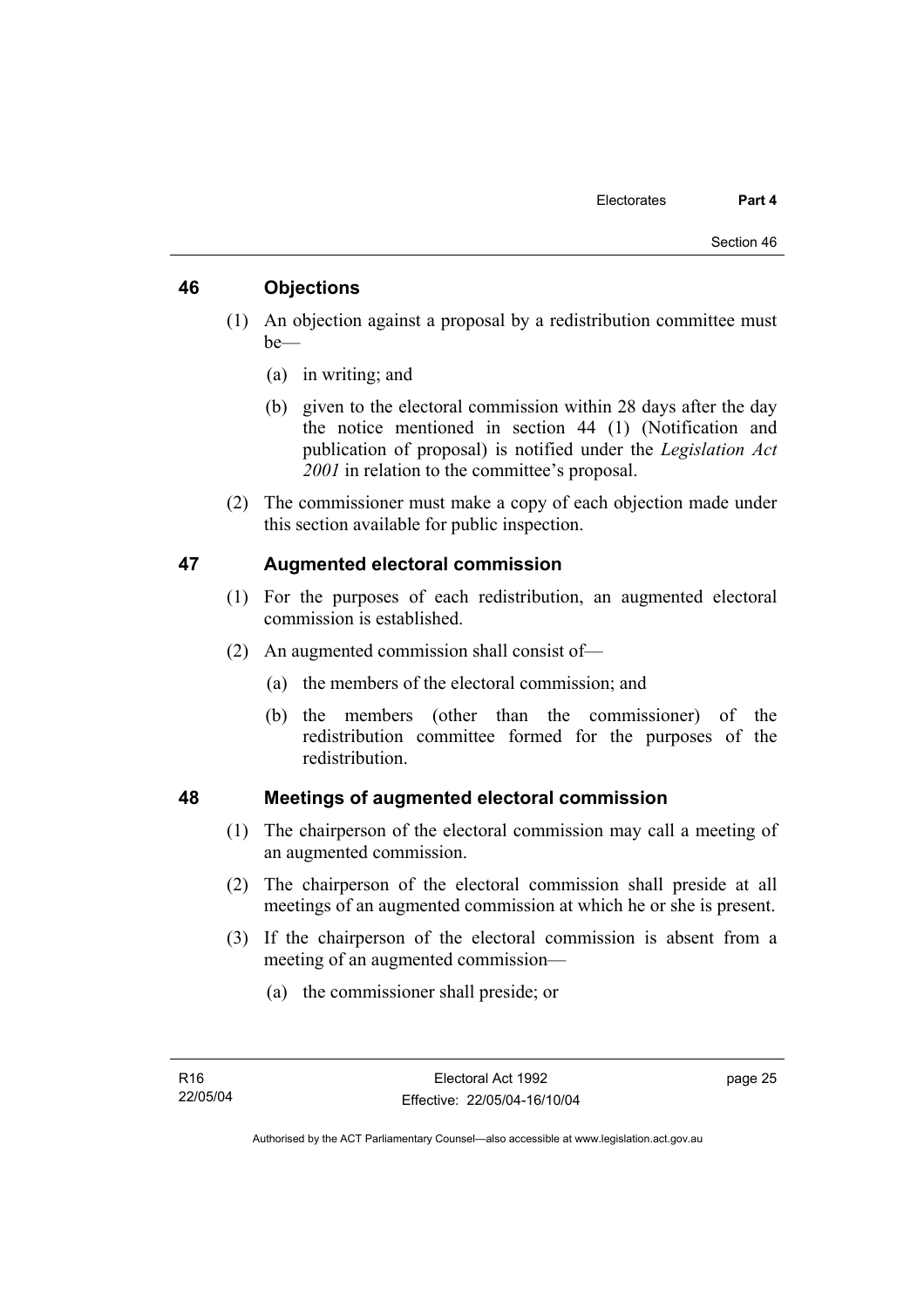#### **Part 4** Electorates

Section 49

- (b) if the commissioner is absent from the meeting—the members present shall appoint 1 of their number to preside.
- (4) At a meeting, 4 members constitute a quorum.
- (5) Subject to subsection (6), questions shall be determined by a majority of the votes of the members present and voting.
- (6) An augmented commission shall not redistribute electorates under section 35 unless not less than 4 members of the augmented commission, of whom not less than 2 are members of the electoral commission, vote in favour of the redistribution.
- (7) Subject to subsection (8), the member presiding at a meeting has a deliberative vote and, in the event of an equality of votes, has a casting vote.
- (8) The casting vote of the member presiding at a meeting shall not be used to vote in favour of the making of a redistribution under section 35.
- (9) An augmented commission may regulate the conduct of proceedings at its meetings as it considers appropriate.
- (10) Subject to section 49, an augmented commission may inform itself in any way it considers appropriate.
- (11) The electoral commission shall, on request by an augmented commission, give the augmented commission the information and assistance it requires for this part.

# **49 Investigation of objections**

- (1) The augmented commission shall investigate each objection made in accordance with section 46.
- (2) For the purpose of investigating an objection, the augmented commission shall hold a public hearing, unless it is of the opinion that—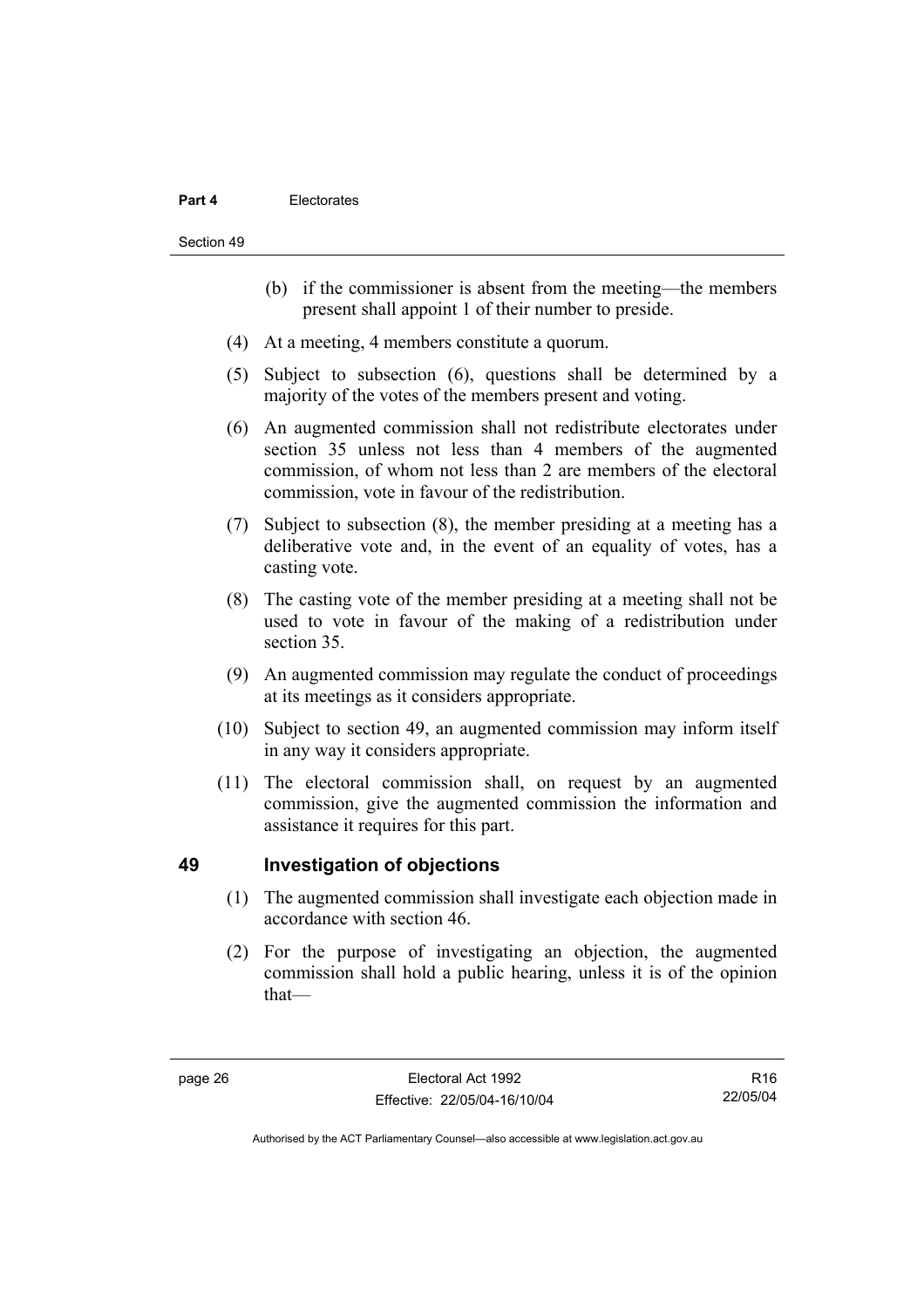- (a) the matters raised in the objection (or substantially the same matters) were raised in suggestions or comments given to the redistribution committee in accordance with the notice under section 41 (1) (Suggestions and comments about redistribution); and
- (b) the objection is frivolous or vexatious.
- (3) The augmented commission may hold 1 public hearing in relation to several objections.
- (4) At a public hearing, submissions to the augmented commission may only be made—
	- (a) by or on behalf of a person who made—
		- (i) an objection in accordance with section 46; or
		- (ii) a suggestion or comment about the proposed redistribution given to the redistribution committee in accordance with the notice under section 41 (1); or
	- (b) by a person making a submission in relation to an objection.
- (5) The augmented commission shall consider all such submissions.
- (6) At a public hearing, the augmented commission is not bound by the rules of evidence and, subject to this section, may regulate the conduct of proceedings as it considers appropriate.
- (7) Without limiting subsection (6), the following matters are within the discretion of the augmented commission:
	- (a) the manner in which, and the time within which, submissions may be made;
	- (b) the extent to which the augmented commission may be addressed, and the persons by whom it may be addressed.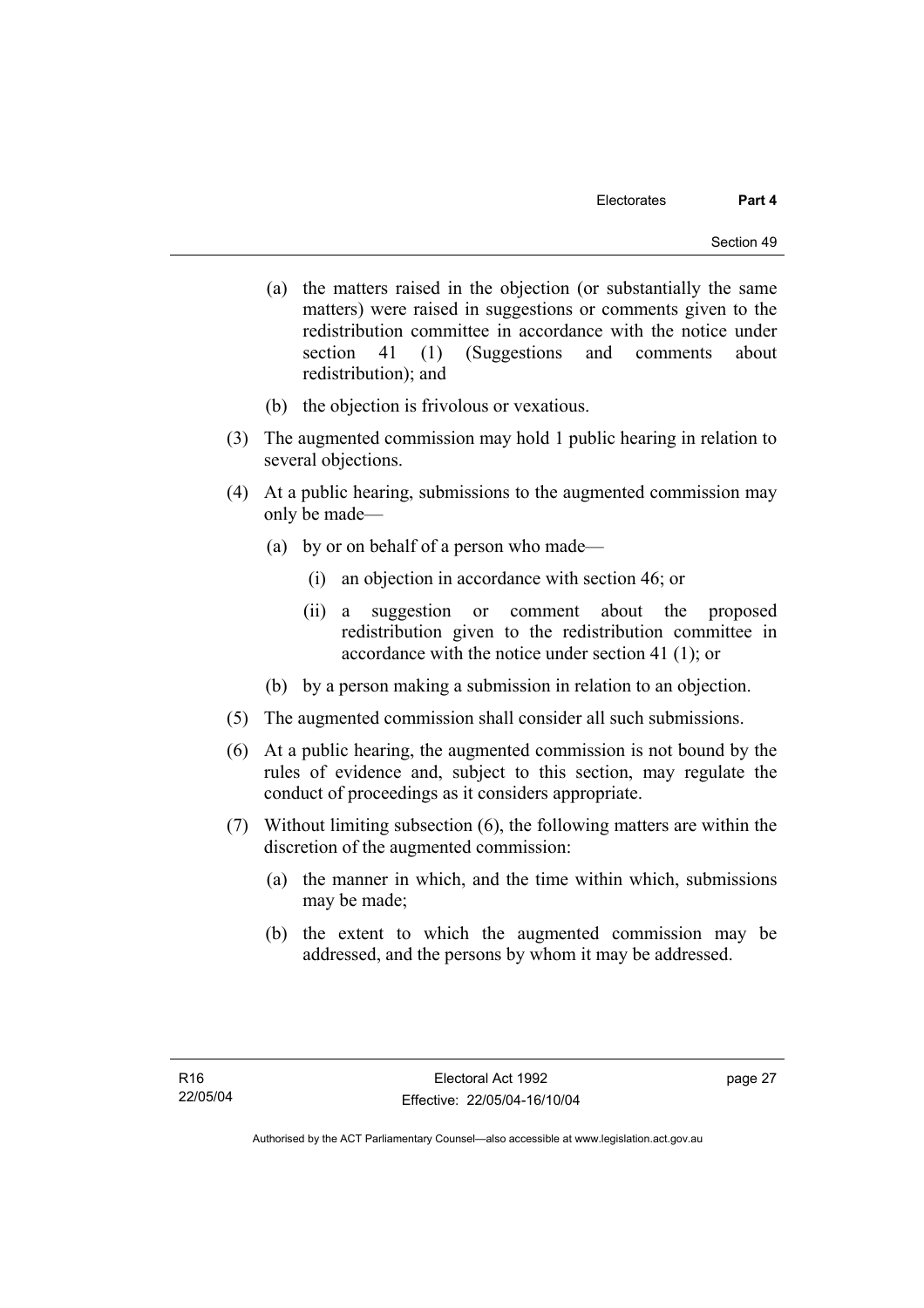#### **Part 4** Electorates

Section 50

# **50 Redistribution—proposal by augmented electoral commission**

The augmented commission shall make a proposed redistribution of electorates after completing any investigation required by section 49.

# **51 Publication of augmented electoral commission's proposal**

- (1) After making a proposed redistribution of electorates, the augmented commission shall cause a public announcement to be made concerning the proposal.
- (2) The public announcement shall include a statement—
	- (a) setting out the substance of the augmented commission's findings or conclusions about the redistribution committee's proposal and any objection to it; and
	- (b) setting out particulars of the augmented commission's proposal; and
	- (c) whether, in the augmented commission's opinion, its proposal is significantly different from the redistribution committee's proposal and, if so, a further statement to the effect that written objections against the proposal may be given to the electoral commission in accordance with the notice prepared under subsection (3).
- (3) If the augmented commission is of the opinion that its proposal is significantly different from the redistribution committee's proposal, the augmented commission must prepare a written notice stating that written objections against the proposal may be given to the electoral commission within 28 days after the day the notice is notified under the *Legislation Act 2001*.
- (4) The notice is a notifiable instrument.
	- *Note* A notifiable instrument must be notified under the *Legislation Act 2001*.

R16 22/05/04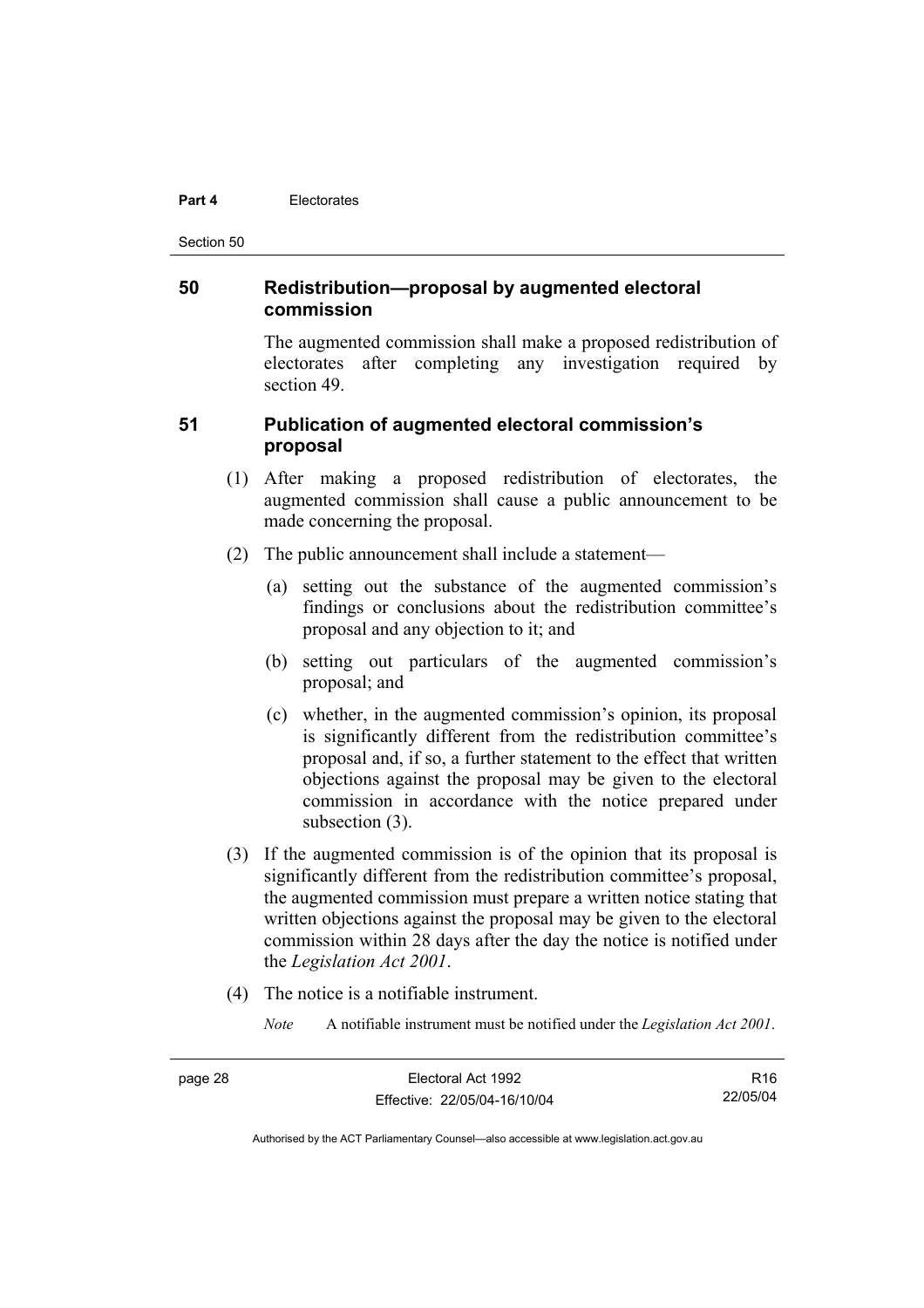# **52 Objections to augmented electoral commission's proposal**

- (1) An objection against a redistribution proposed by the augmented commission must be—
	- (a) in writing; and
	- (b) given to the electoral commission within 28 days after the day the notice under section 51 (3) (Publication of augmented electoral commission's proposal) is notified under the *Legislation Act 2001*.
	- *Note* For how documents may be given, see *Legislation Act 2001*, pt 19.5.
- (2) If an objection is given to the electoral commission in accordance with subsection  $(1)$ —
	- (a) the augmented commission must investigate the objection; and
	- (b) section 49 (Investigation of objections) applies as if the investigation were an objection under that section.
- (3) The commissioner must make a copy of each objection made under this section available for public inspection.

# **53 Report by augmented electoral commission and public announcement**

- (1) After redistributing electorates under section 35, the augmented commission shall cause—
	- (a) a report about the redistribution to be submitted to the Minister; and
	- (b) copies of the report to be made available for perusal by members of the public at the office of the electoral commission; and
	- (c) a public announcement to be made to the effect that the redistribution has been made and that copies of the report are

page 29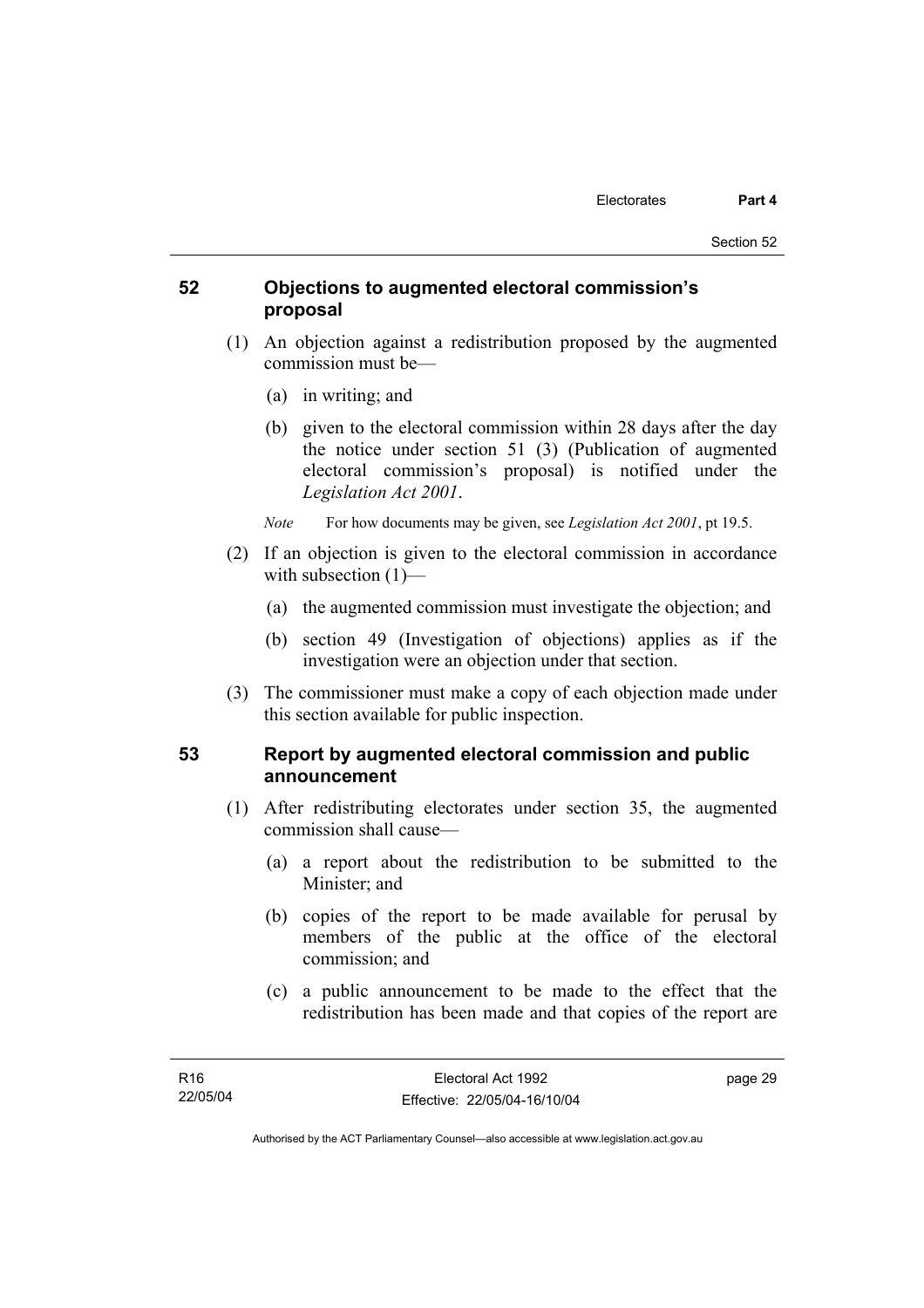#### **Part 4** Electorates

available for perusal by members of the public at the office of the electoral commission.

- (2) The report shall contain particulars of—
	- (a) any suggestions or comments lodged with the redistribution committee; and
	- (b) the redistribution proposed by the redistribution committee and its reasons for the proposal; and
	- (c) if a member of the redistribution committee has provided a written statement of reasons for any disagreement with the committee's proposal—that statement; and
	- (d) any objections lodged with the electoral commission against the redistribution committee's proposal; and
	- (e) the result of the investigation of any objections against the redistribution committee's proposal (including particulars of the proceedings at any public hearings in the course of an investigation); and
	- (f) the redistribution proposed by the augmented commission and its reasons for the proposal; and
	- (g) any objections lodged with the electoral commission against the augmented commission's proposal; and
	- (h) the result of the investigation of any objections against the augmented commission's proposal (including particulars of the proceedings at any public hearings in the course of an investigation); and
	- (i) the redistribution made by the augmented commission and its reasons for the redistribution; and
	- (j) if a member of the augmented commission has provided a written statement of reasons for any disagreement with the augmented commission's proposal—that statement.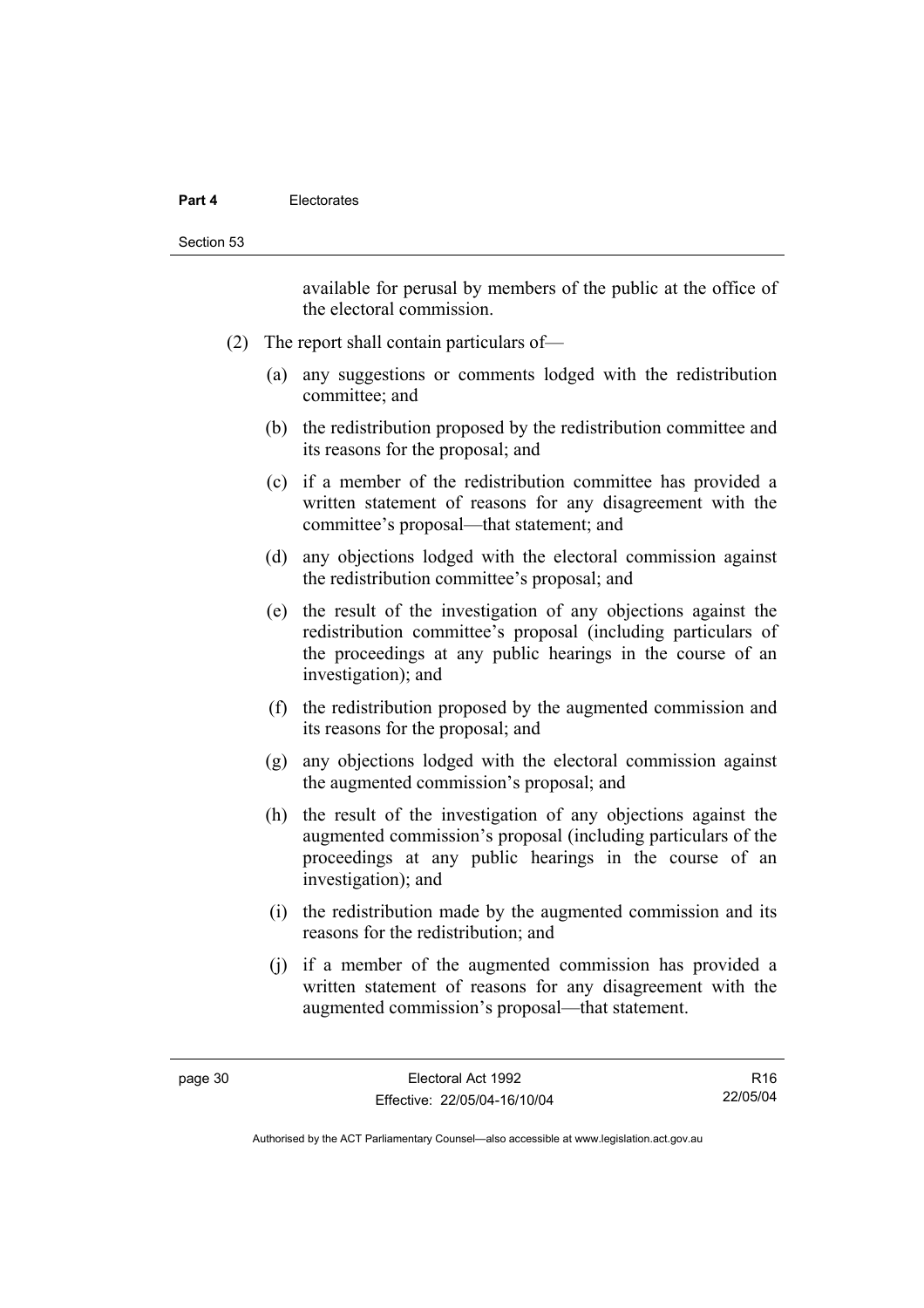# **54 Report to Legislative Assembly**

The Minister shall present a copy of the augmented commission's report to the Legislative Assembly on the first sitting day after the day when the Minister receives the report from the augmented commission.

# **55 Decisions are final**

- (1) A decision of an augmented commission or a redistribution committee made, or purporting to be made, under this part—
	- (a) is final and conclusive; and
	- (b) shall not be challenged, appealed against, reviewed, quashed, set aside or called into question in any court or tribunal on any ground; and
	- (c) is not subject to any proceedings for a writ of mandamus, prohibition or certiorari or for an injunction, declaration or other order in any court on any ground.
- (2) In subsection (1):

*decision* includes a failure to make a decision.

# **56 Validity not affected**

A failure to comply with the provisions of this part (except section 34, 35 or 36) is not to be taken to affect the validity of a decision of an augmented commission or a redistribution committee.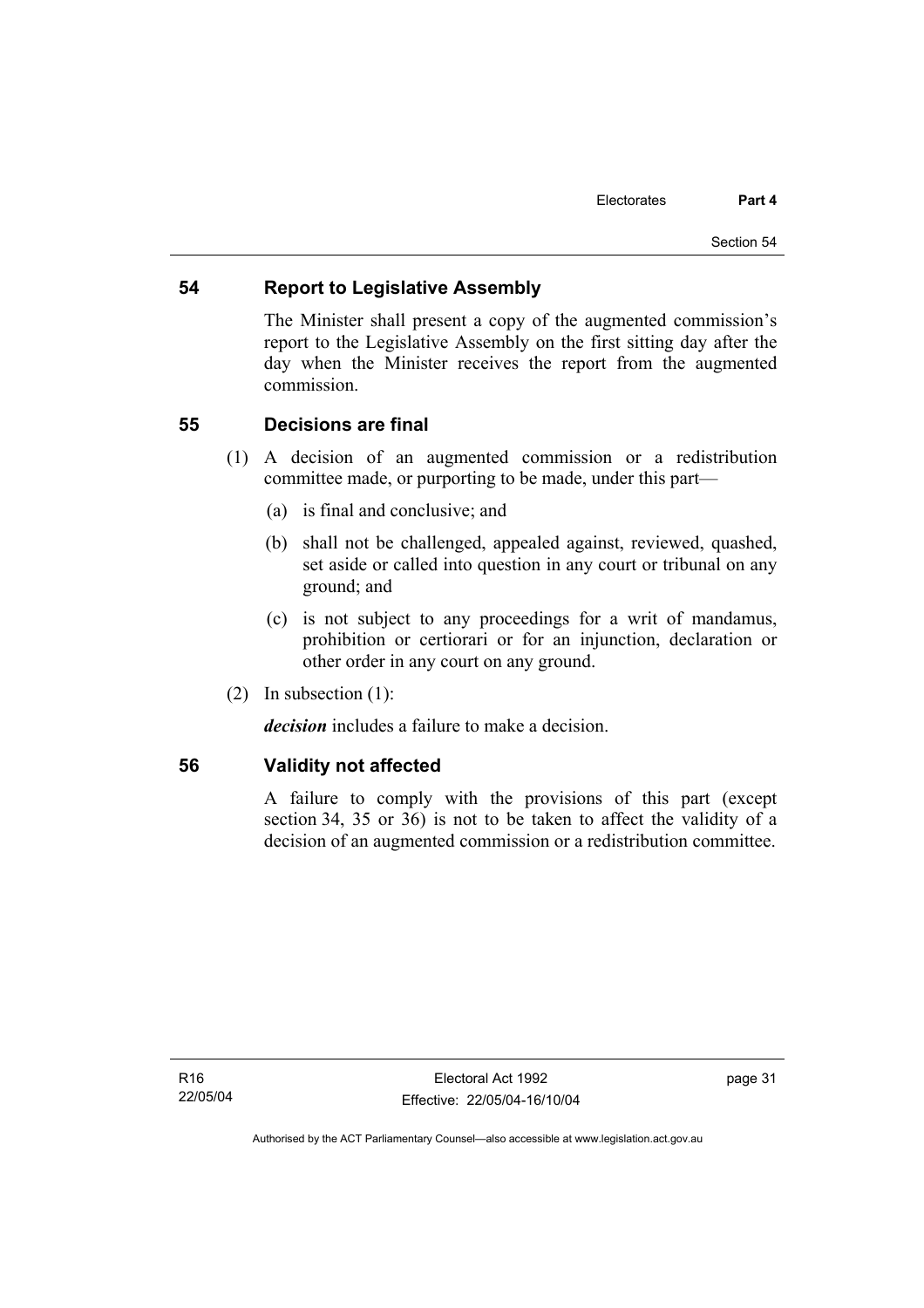#### **Part 5 Electoral rolls**

Section 57

# **Part 5 Electoral rolls**

### **57 Electorate and Territory rolls**

- (1) The commissioner shall keep a roll of the electors of the ACT consisting of separate rolls of the electors of each electorate.
- (2) A roll may be kept electronically.

# **58 Contents of roll**

- (1) A roll shall contain the following particulars in relation to each elector:
	- (a) surname or family name;
	- (b) each given name;
	- (c) address;
	- (d) sex;
	- (e) date of birth.
- (2) A roll may contain the following particulars in relation to each elector:
	- (a) occupation;
	- (b) any former surname;
	- (c) any previous address;
	- (d) postal address, if not the same as the address of the principal place of residence;
	- (e) the further particulars (if any) prescribed under the regulations.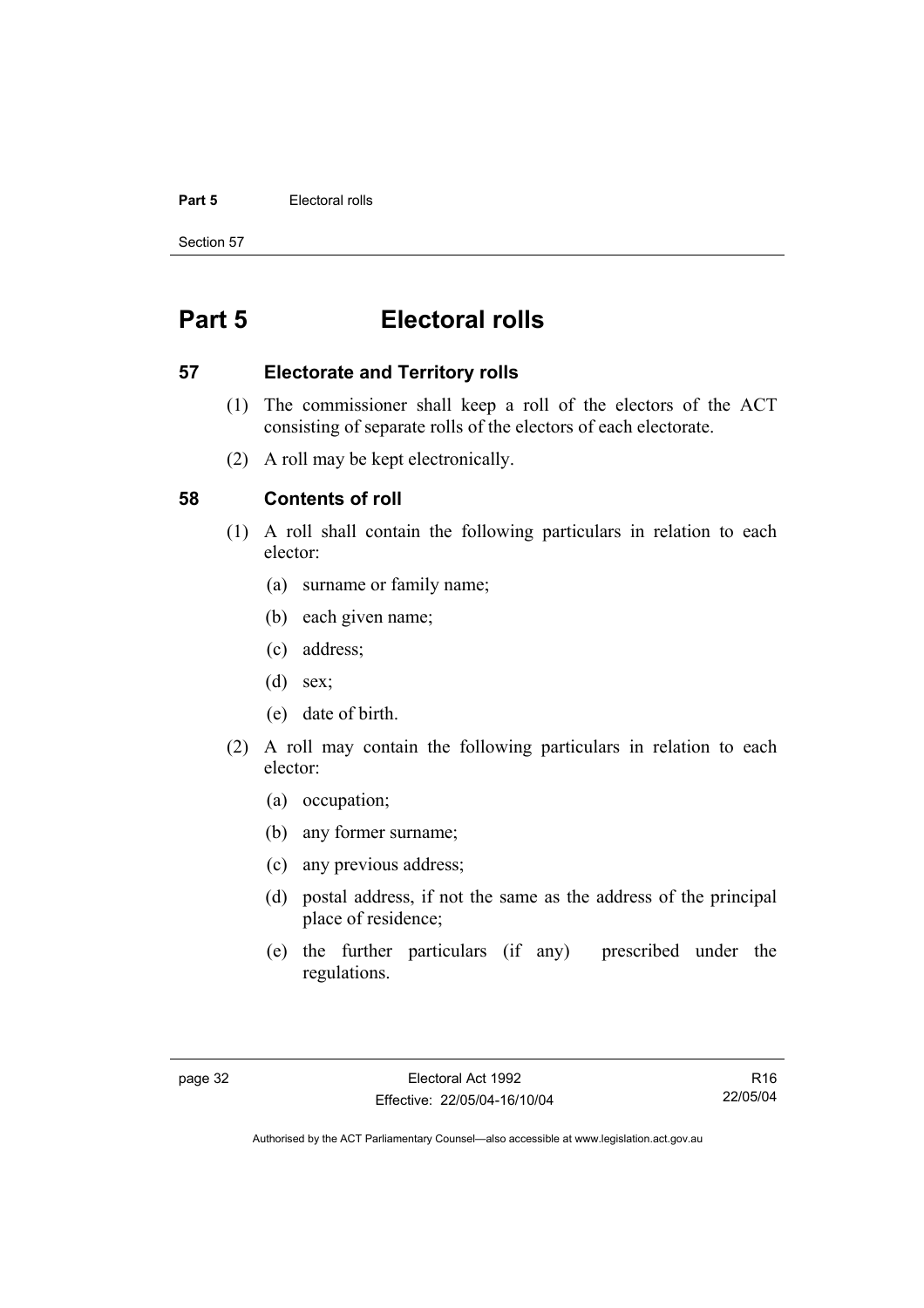### **59 Meaning of** *extract* **from roll**

In this Act:

*extract* from a roll means the part of the roll that contains, for each elector enrolled at the time the extract is prepared—

- (a) the elector's surname or family name; and
- (b) each given name of the elector; and
- (c) the elector's address, unless the elector is—
	- (i) an elector whose address is suppressed; or
	- (ii) an eligible overseas elector; or
	- (iii) an Antarctic elector; or
	- (iv) an elector who is enrolled because of the elector's enrolment on the Commonwealth roll as an itinerant elector.
- *Note* A roll extract in electronic form is a disk, tape or other device from which the information in the extract may be reproduced by mechanical, electronic or other means (see dict, def of *electronic form*).

### **60 Inspection of printed roll extracts**

- (1) The commissioner—
	- (a) shall, at the office of the commissioner; and
	- (b) may, at any other places the commissioner determines;

make a printed extract from each roll available for public inspection during ordinary office hours.

- (2) A right of inspection under subsection (1) shall not be taken to give any right to copy, take an extract from, or scan electronically, an extract from a roll.
- (3) For subsection (1), the commissioner shall prepare an extract of each roll at least once each calendar year.

| R16      | Electoral Act 1992           | page 33 |
|----------|------------------------------|---------|
| 22/05/04 | Effective: 22/05/04-16/10/04 |         |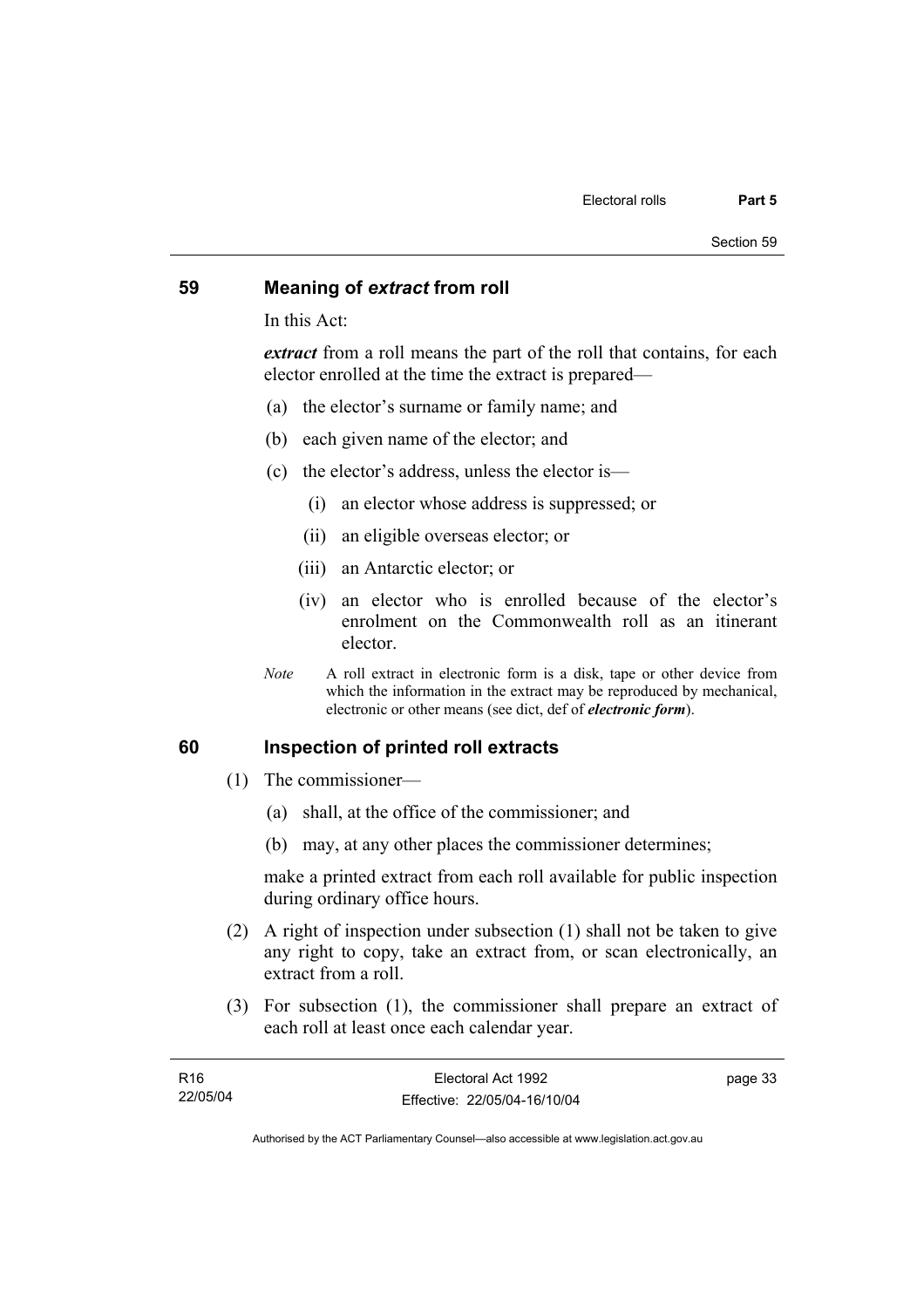#### **Part 5 Electoral rolls**

Section 61

### **61 Supply of printed roll extracts to MLAs etc**

- (1) At least once each calendar year, the commissioner shall, on request—
	- (a) give 2 printed extracts from the roll for an electorate to each MLA for the electorate; and
	- (b) give 2 printed extracts from the roll for each electorate to the registered officer of each registered party.
- (2) The commissioner shall, on request, supply a printed extract from a roll to a person who the commissioner is satisfied requires the extract for an approved purpose within the meaning of section 63.
	- *Note* A fee may determined under s 8 (Determination of fees) for a request under subsection (2).

# **62 Supply of roll extracts in electronic form to MLAs etc**

- (1) The commissioner shall, on request, so far as practicable, give a roll extract in electronic form to—
	- (a) an MLA; or
	- (b) the registered officer of a registered party.
- (2) The commissioner shall, on request, supply a roll extract in electronic form, or on microfiche, to a person who the commissioner is satisfied requires the extract for an approved purpose within the meaning of section 63.
	- *Note* A fee may determined under s 8 (Determination of fees) for a request under subsection (2).

### **63 Use of roll extracts**

(1) In this section:

*approved purpose* means any of the following:

(a) for an MLA—the exercise of his or her functions;

page 34 Electoral Act 1992 Effective: 22/05/04-16/10/04

R16 22/05/04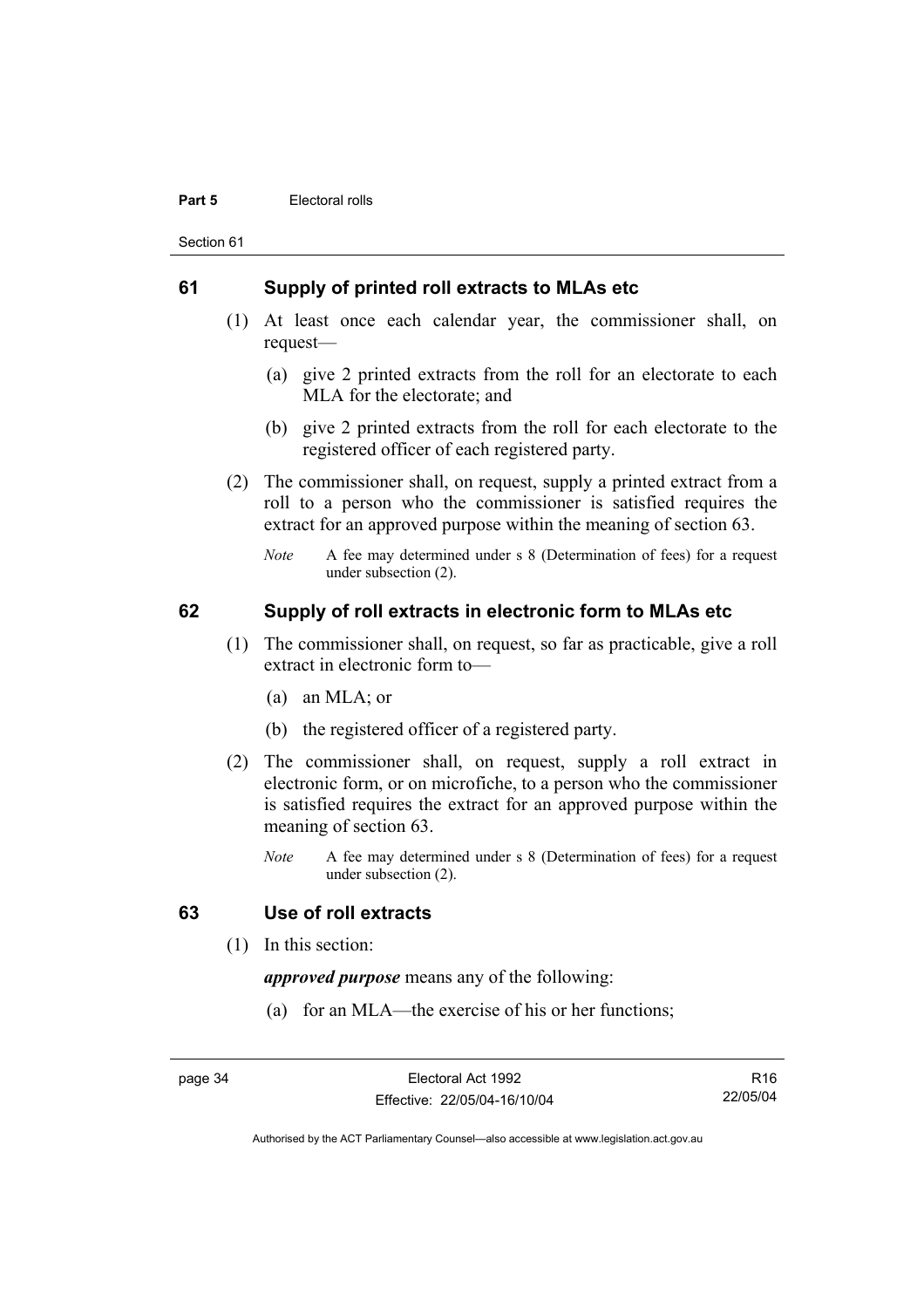- (b) for the registered officer of a registered party—the exercise by an MLA who is a member of the party of his or her functions;
- (c) for an MLA or the registered officer of a registered party—
	- (i) a purpose connected with an election; or
	- (ii) monitoring the accuracy of information in the roll;
- (d) for anyone—a purpose prescribed under the regulations.

*protected information*, in relation to a person, means information that the person knows, or has reasonable grounds for believing, was obtained from a roll extract given to the person or someone else under section 61 (Supply of printed roll extracts to MLAs etc) or section 62 (Supply of roll extracts in electronic form to MLAs etc).

- (2) A person must not, without reasonable excuse, use protected information for—
	- (a) a commercial purpose; or
	- (b) any other purpose, other than an approved purpose.

Maximum penalty: 50 penalty units, imprisonment for 6 months or both.

 (3) A person must not, without reasonable excuse, directly or indirectly divulge or communicate protected information to someone else for a purpose other than an approved purpose.

Maximum penalty: 50 penalty units, imprisonment for 6 months or both.

# **65 Provision of roll information to prescribed authorities**

 (1) The commissioner may give a copy of a roll or information contained on a roll to a prescribed authority if the commissioner is satisfied that the authority requires the copy or information for a prescribed purpose.

page 35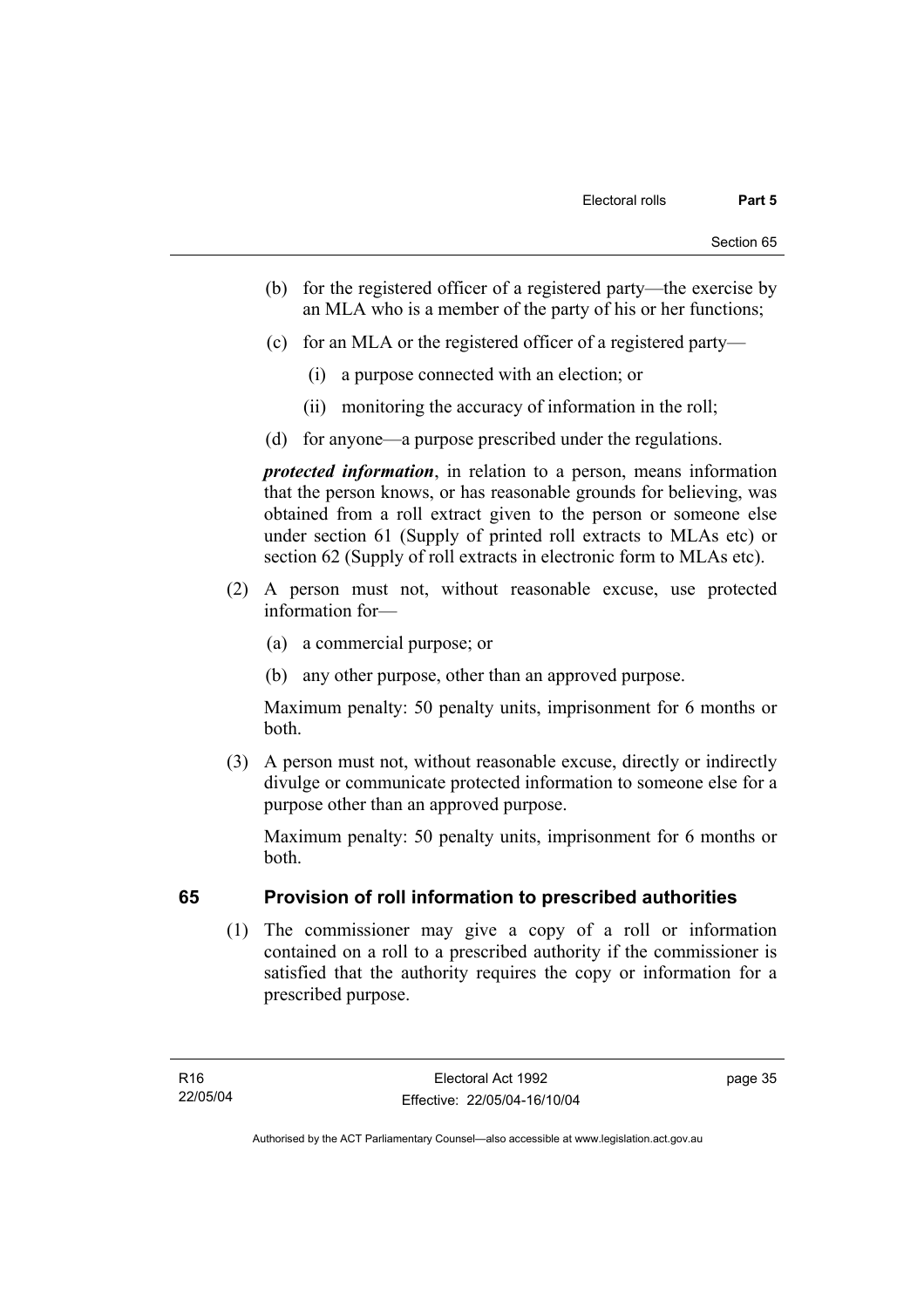#### **Part 5 Electoral rolls**

#### Section 66

 (2) A person shall not use information obtained under subsection (1) except in accordance with the regulations.

Maximum penalty: 50 penalty units, imprisonment for 6 months or both.

- (3) For the *Juries Act 1967*, the commissioner shall, on request by the sheriff, give the sheriff a copy of the roll of electors of the ACT.
- (4) A copy of a roll, or information, may be given to a person under subsection (1) or (3) in printed or electronic form or on microfiche.
- (5) A copy of a roll, or information, provided under subsection (1) or (3) shall not include—
	- (a) in relation to a person whose address is a suppressed address any particulars other than the name of the person; or
	- (b) the address of an eligible overseas elector; or
	- (c) the address of an Antarctic elector.
- (6) The regulations may provide for how a prescribed authority may deal with information, or information obtained from a copy of a roll, provided under subsection (1).

### **66 Maintenance of rolls**

- (1) The commissioner shall, so far as practicable, keep the rolls up to date.
- (2) The commissioner may alter a roll at any time as follows:
	- (a) to register any change of name;
	- (b) to bring up to date any particulars appearing on the roll;
	- (c) to correct any mistake or omission;
	- (d) to remove the name of a deceased elector;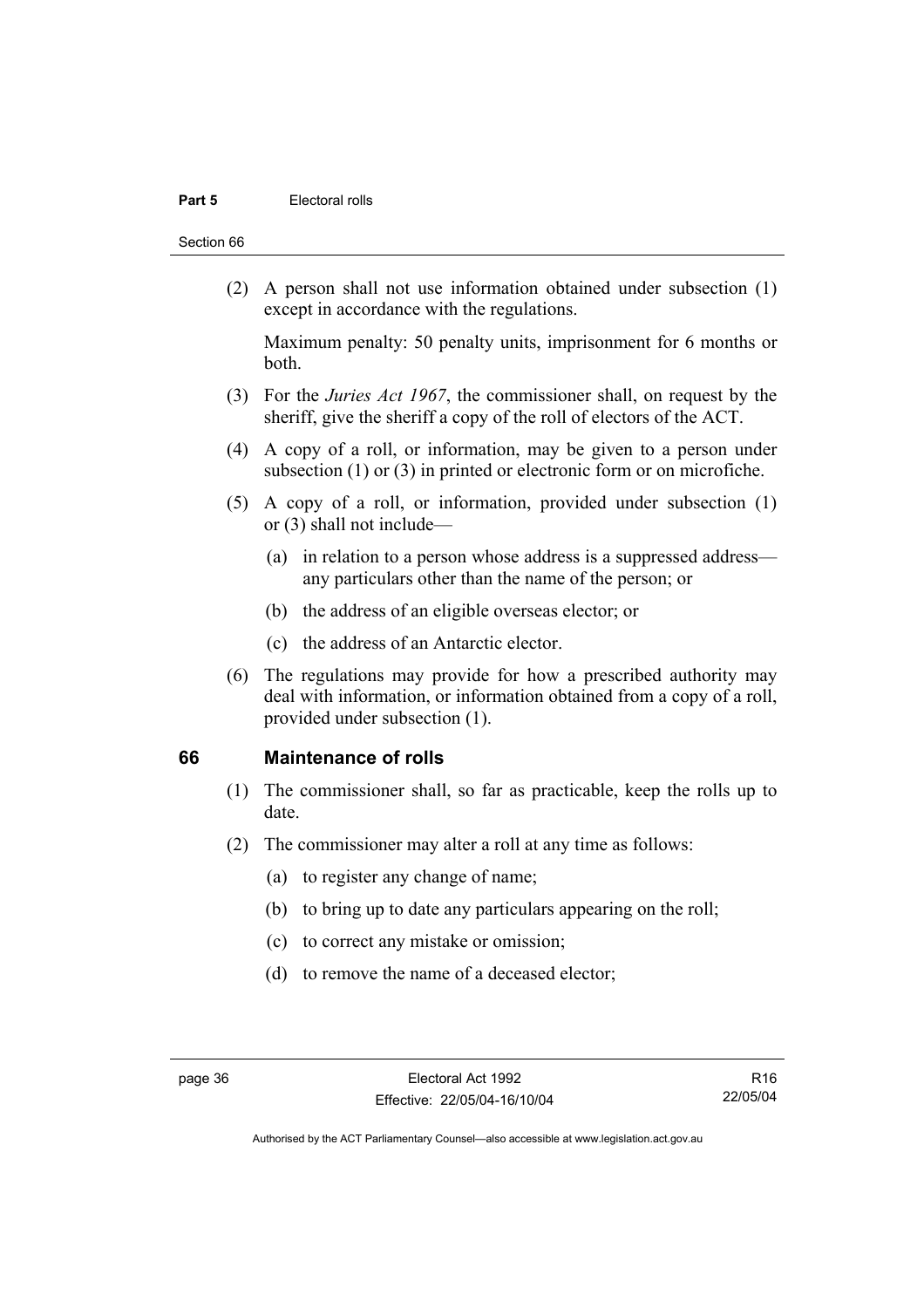(e) in relation to a person who is enrolled on the Commonwealth roll—to reflect any alteration under the Commonwealth Electoral Act, section 105 in relation to that enrolment.

# **67 Power to require information**

- (1) The commissioner may, by written notice, require—
	- (a) the administrative head of a unit of the public service; or
	- (b) the chief executive officer (however described) of a Territory authority or of an entity prescribed under the regulations; or
	- (c) the occupier of any residence;

to give to the commissioner or a specified officer specified information required in connection with the preparation, maintenance or revision of a roll.

*Note* For how documents may be given, see *Legislation Act 2001*, pt 19.5.

- (2) A notice shall specify the time within which the information is to be so given.
- (3) A person who, without reasonable excuse, contravenes such a requirement commits an offence.

Maximum penalty: 5 penalty units.

 (4) Subsection (3) does not apply if compliance with the requirement would involve the disclosure of information in contravention of any other law.

# **68 Notice of registered deaths**

The registrar-general shall give to the commissioner, on request, particulars entered in the register of deaths during the period to which the request relates in relation to the death of each person aged 17 years or older.

page 37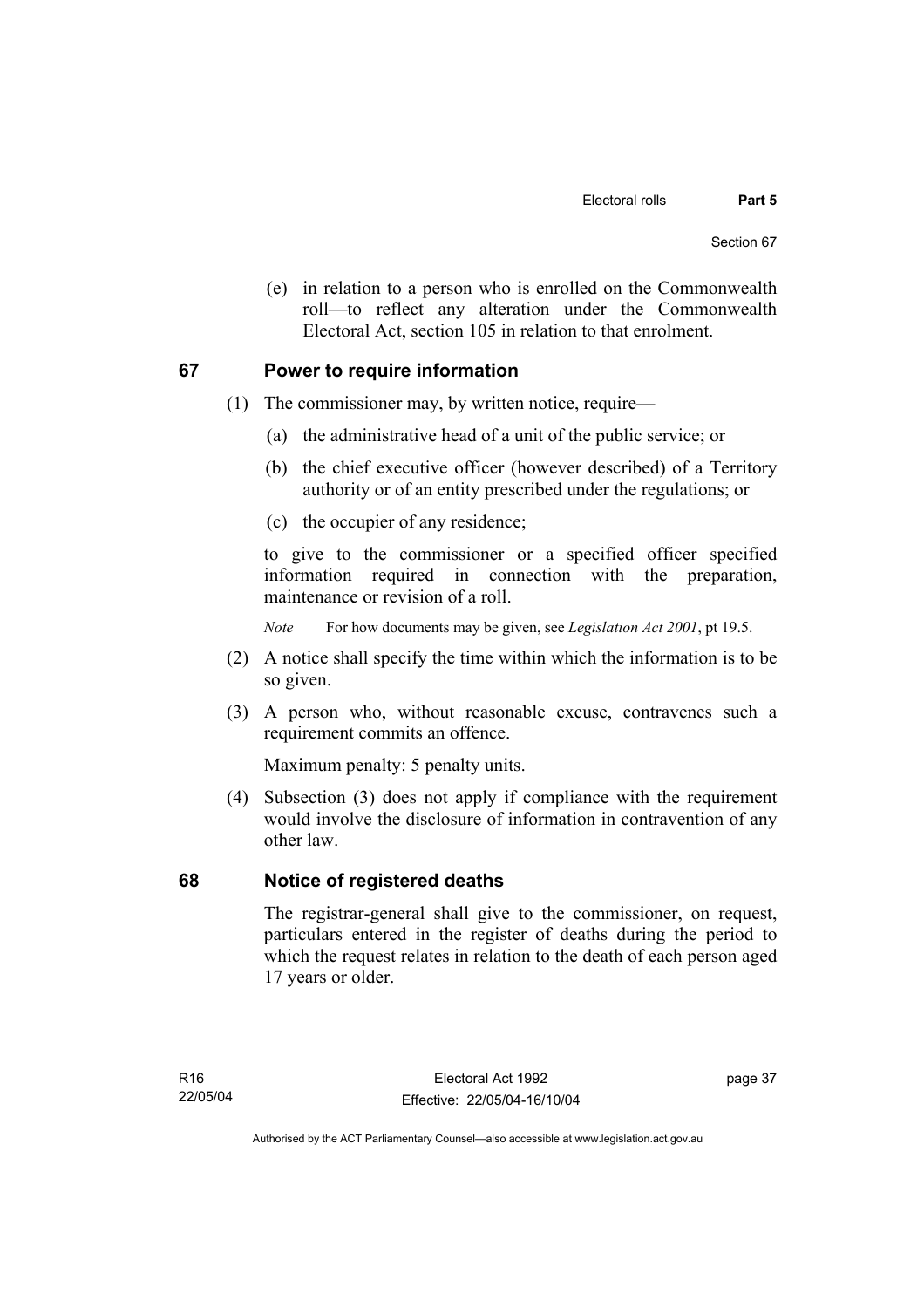#### **Part 5 Electoral rolls**

Section 69

# **69 Disclosure of roll information**

 (1) A person to whom this section applies shall not, without reasonable excuse, give a copy of a roll, an extract from a roll, or information contained on a roll, to another person except for this Act.

Maximum penalty: 50 penalty units, imprisonment for 6 months or both.

- (2) This section applies to a person who is, or has been—
	- (a) the commissioner; or
	- (b) an officer; or
	- (c) a member of the staff of the electoral commission.

# **70 Joint roll arrangements with Commonwealth**

- (1) The Chief Minister may arrange with the Governor-General for—
	- (a) the preparation, alteration or revision of the rolls; or
	- (b) the carrying out of any procedure relating to the preparation, alteration or revision of the rolls;

jointly by the Commonwealth and the Territory.

- (2) If such an arrangement is in force, a roll may contain—
	- (a) the names and particulars of persons who are enrolled as electors of the Commonwealth but not as electors of the ACT, provided that it is clearly indicated that they are not enrolled as electors of the ACT; and
	- (b) distinguishing marks against the names of persons enrolled as electors of the ACT but not as electors of the Commonwealth, to show that they are not electors of the Commonwealth; and
	- (c) other particulars in addition to those required by or under this Act to be included in the roll;

R16 22/05/04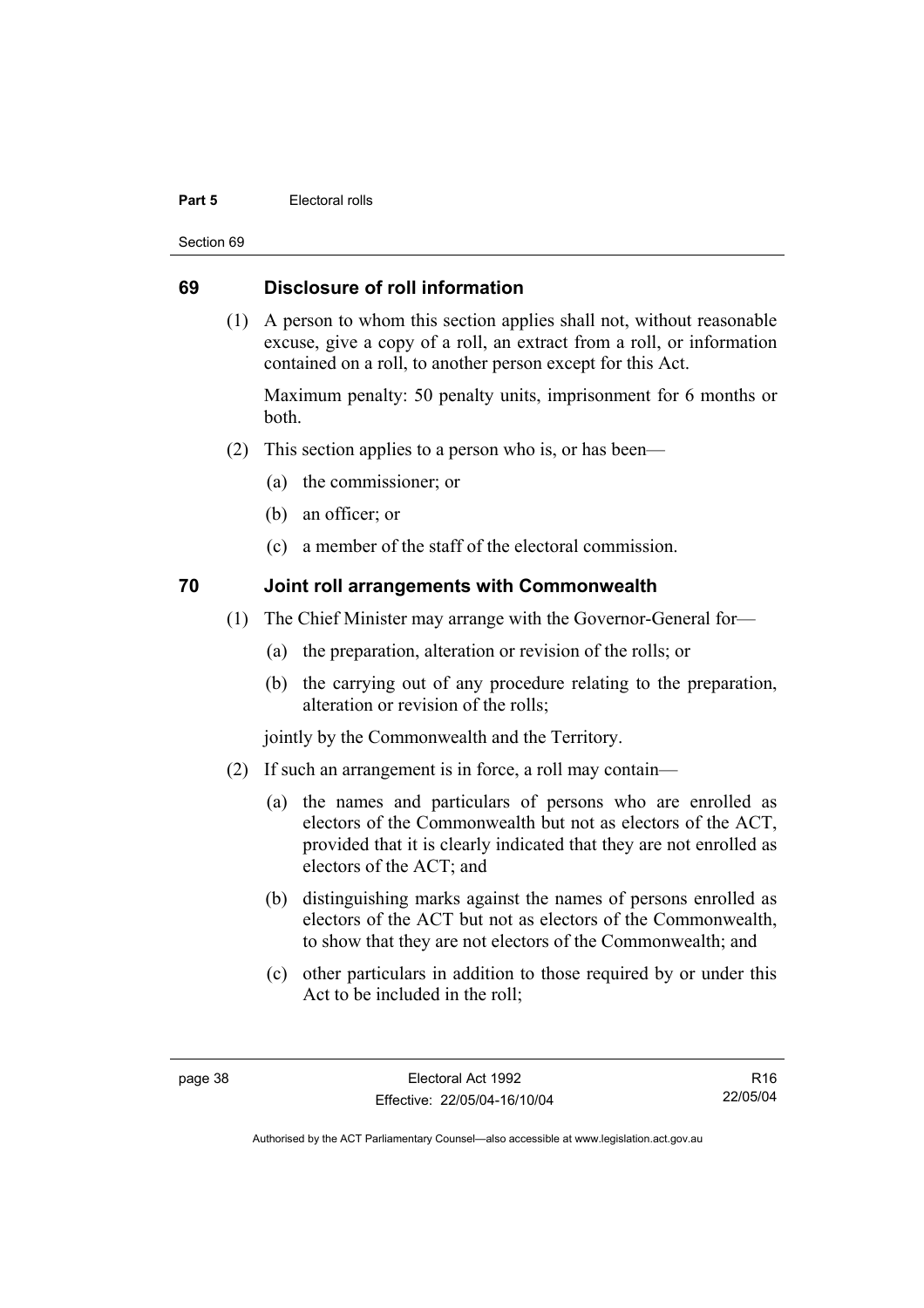Section 70

and, for this Act, the names of electors of the Commonwealth who are not enrolled as electors of the ACT and those marks and particulars shall not be taken to be part of the roll.

Electoral Act 1992 Effective: 22/05/04-16/10/04 page 39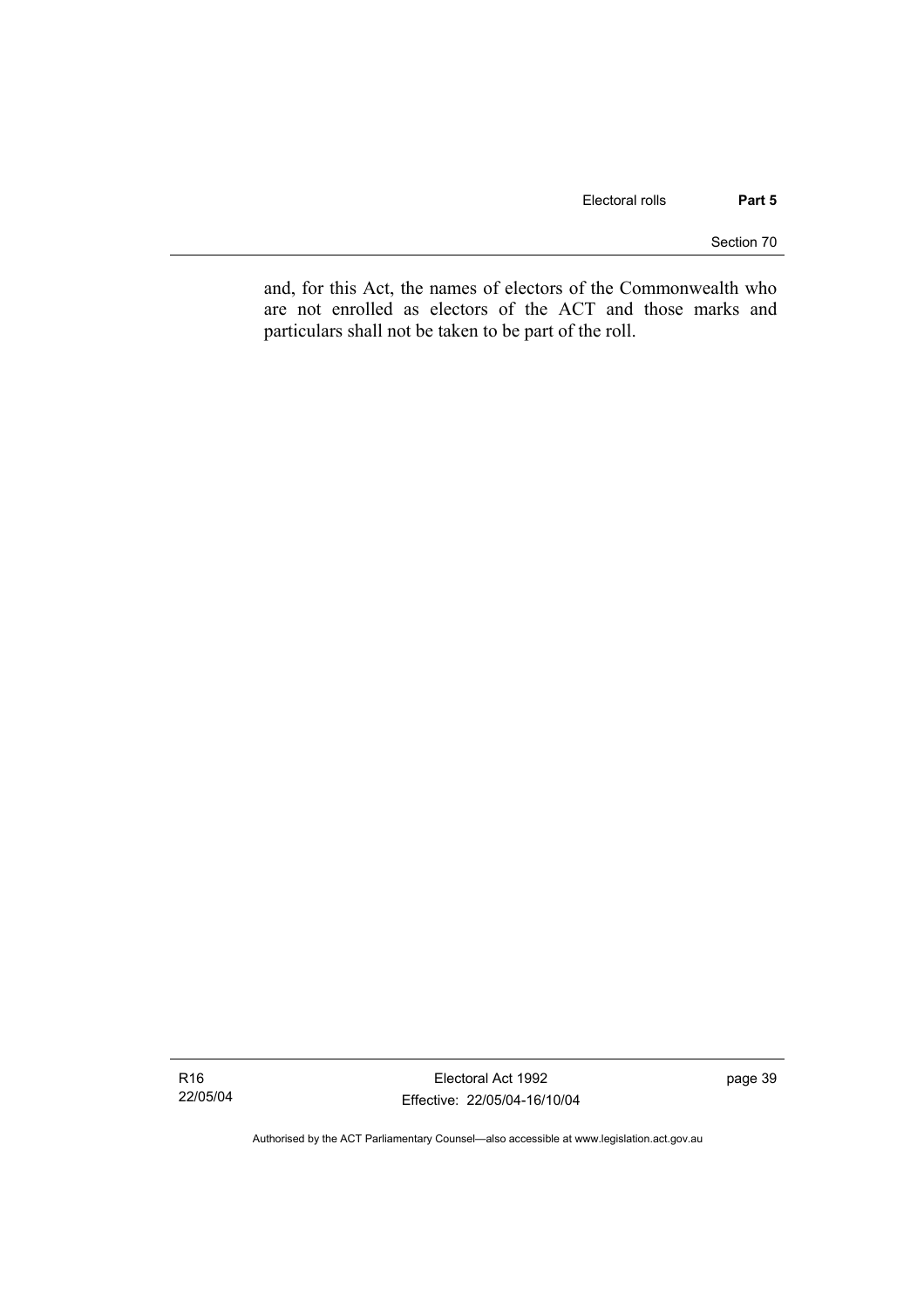#### **Part 6** Enrolment

Section 71

# **Part 6 Enrolment**

### **71 Persons taken not to be enrolled on Commonwealth roll**

For this part, the following persons enrolled on the Commonwealth roll shall be taken not to be so enrolled:

- (a) a person whose address recorded on that roll is not in the ACT;
- (b) a person who is an eligible overseas elector for the Commonwealth Electoral Act but not an eligible overseas elector for this Act.

# **71A Address of person serving sentence of imprisonment**

For this part, the address of a person who is serving a sentence of imprisonment is—

- (a) if the person is enrolled on the Commonwealth roll—the address recorded on that roll in relation to the person; or
- (b) if paragraph (a) does not apply—
	- (i) the person's address immediately before the person began serving the sentence; or
	- (ii) if the person did not have an address immediately before beginning to serve the sentence—the address of the place where the person is serving the sentence.

# **72 Entitlement**

- (1) A person is entitled to be enrolled for an electorate if—
	- (a) the person is entitled to be enrolled on the Commonwealth roll otherwise than under the Commonwealth Electoral Act, section 100; and
	- (b) the person's address is in the electorate.

R16 22/05/04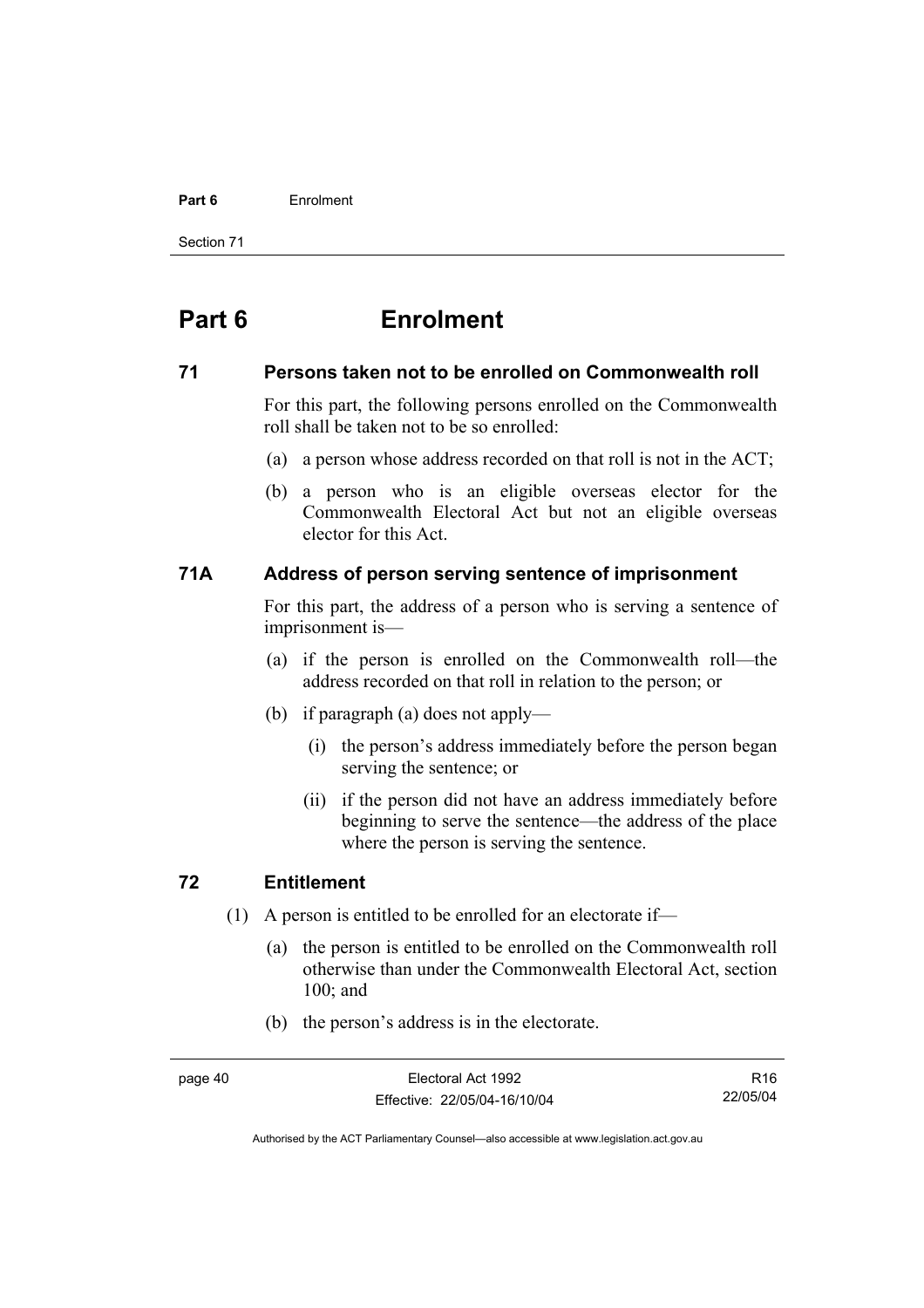(2) A person is not entitled to be enrolled for more than 1 electorate.

### **73 Compulsory enrolment etc—residents**

- (1) A person who—
	- (a) is entitled to be enrolled for an electorate; and
	- (b) is not enrolled on any roll;

shall, subject to subsection (5), make a claim for enrolment within 21 days after the day the person became so entitled.

- (2) An elector who—
	- (a) is enrolled for an electorate; and
	- (b) is entitled, following a change of address, to be enrolled for another electorate;

shall, subject to subsections (4) and (5), make a claim for a transfer of enrolment within 52 days after the date of the change of address.

 (3) An elector who changes address within an electorate shall, subject to subsections (4) and (5), give the commissioner written notice setting out the particulars of the new address within 52 days after the date of the change of address.

*Note* For how documents may be given, see *Legislation Act 2001*, pt 19.5.

- (4) Subsections (2) and (3) do not apply to an eligible overseas elector, an Antarctic elector or a person who is not at least 18 years old.
- (5) If a person is enrolled on the Commonwealth roll otherwise than under the Commonwealth Electoral Act, section 100 and the address recorded on that roll in relation to the person is an address in an electorate—
	- (a) the person shall be taken—
		- (i) to have made a claim under subsection  $(1)$  or  $(2)$ , or given notice under subsection (3), whichever is appropriate; and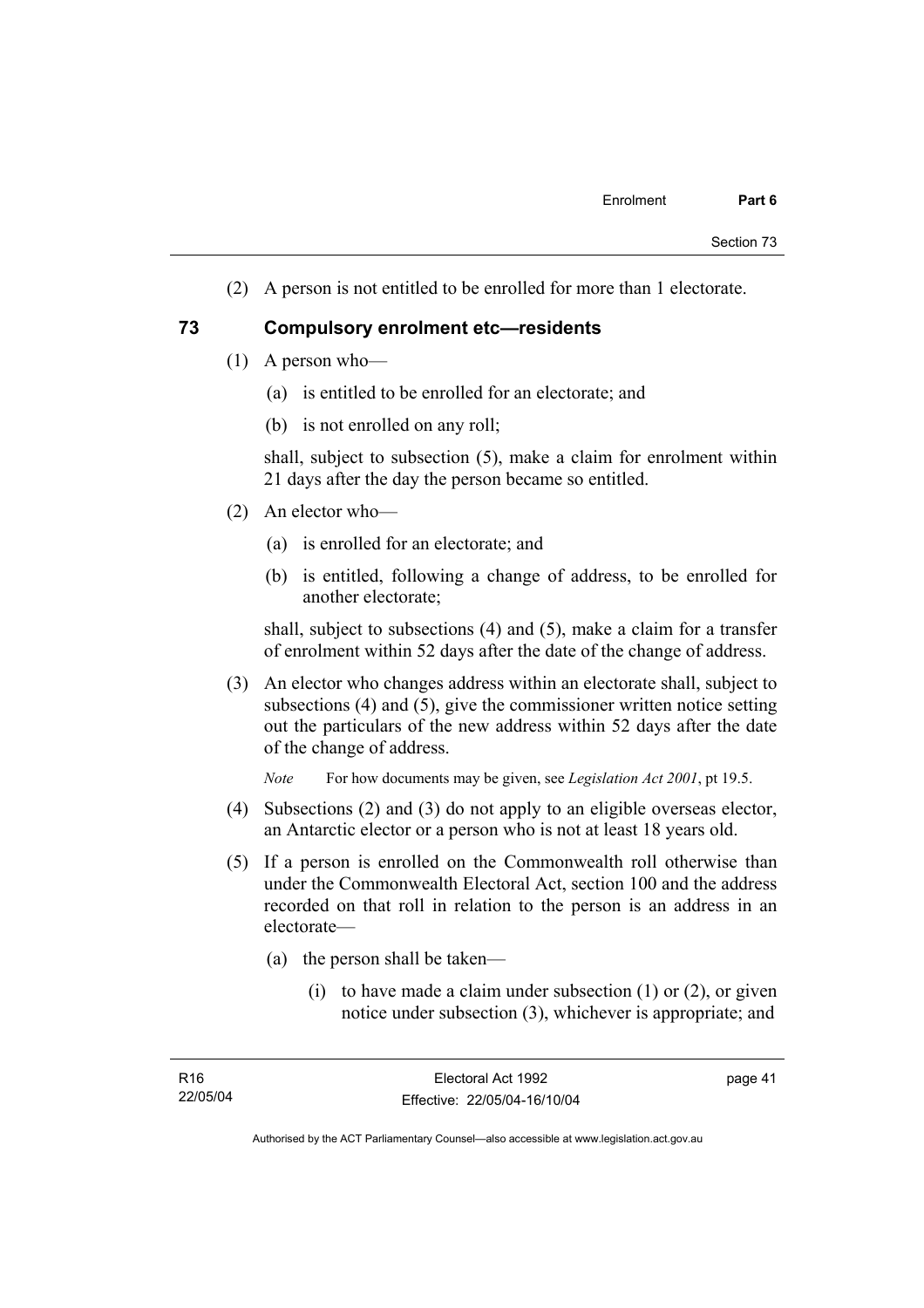### **Part 6** Enrolment

Section 74

- (ii) to be enrolled for the electorate; and
- (b) the particulars recorded on the Commonwealth roll in relation to the person shall, so far as practicable, be taken to be the particulars recorded on the roll for the electorate.
- (6) A person who, without reasonable excuse, contravenes subsection (1), (2) or (3) commits an offence.

Maximum penalty: 0.5 penalty units.

# **74 Eligible overseas electors**

- (1) An elector—
	- (a) who is, for the Commonwealth Electoral Act, an eligible overseas elector; and
	- (b) whose address, recorded on the Commonwealth roll when the elector became a person referred to in paragraph (a), was an address in an electorate; and
	- (c) who has, for this Act, indicated an intention to reside, or resume residing, in the ACT after ceasing to be a person referred to in paragraph (a);

is, subject to subsection (4), an eligible overseas elector for this Act in relation to the electorate in which that address is located.

- (2) The commissioner shall annotate the roll for an electorate so as to indicate the name of each person who is an eligible overseas elector in relation to the electorate.
- (3) The commissioner shall cancel an annotation in relation to a person if—
	- (a) the person ceases to be an eligible overseas elector for the Commonwealth Electoral Act; or
	- (b) the person notifies the commissioner that he or she does not intend to reside, or to resume residing, in the ACT after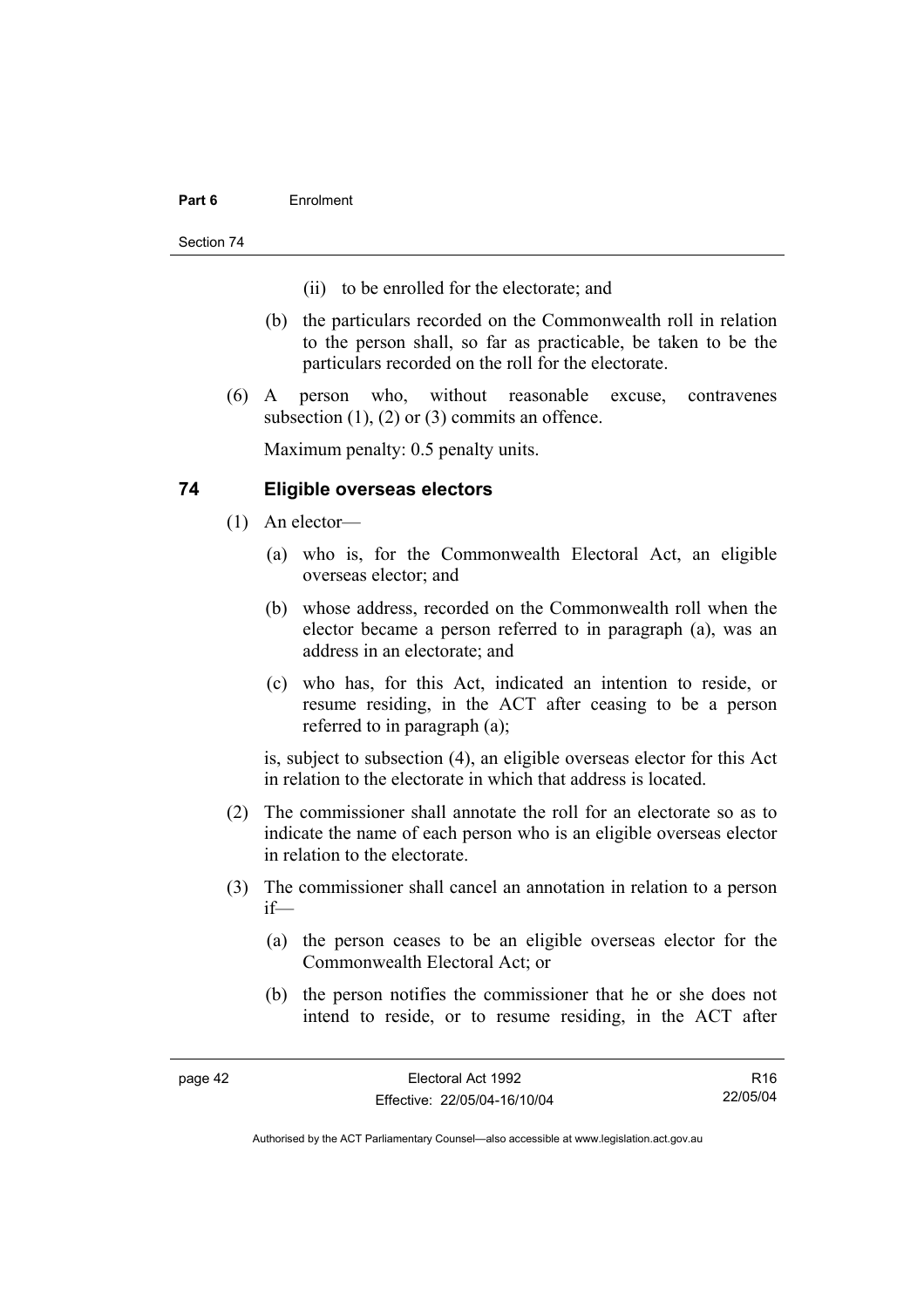ceasing to be an eligible overseas elector for the Commonwealth Electoral Act.

 (4) A person ceases to be an eligible overseas elector for this Act on the day the annotation in relation to the person is cancelled.

### **75 Age 17 enrolment**

- (1) The commissioner shall enrol a person on the roll for an electorate if the person—
	- (a) is at least 17 years old; and
	- (b) would, had the person attained the age of 18 years, be entitled to be enrolled for the electorate; and
	- (c) makes a claim for enrolment.
- (2) If a person is enrolled on the Commonwealth roll under the Commonwealth Electoral Act, section 100 and the address recorded on that roll is an address in an electorate—
	- (a) the person shall be taken—
		- (i) to have made a claim for enrolment under this section; and
		- (ii) to be enrolled under this section on the roll for the electorate; and
	- (b) the particulars recorded on the Commonwealth roll in relation to the person shall, so far as practicable, be taken to be the particulars recorded on the roll for the electorate.

# **76 Enrolment etc**

(1) In this section:

*claim* means a claim for enrolment or transfer of enrolment.

 (2) Except as otherwise provided by this Act, the name of a person shall not be added to a roll except under a claim.

| R16      | Electoral Act 1992           | page 43 |
|----------|------------------------------|---------|
| 22/05/04 | Effective: 22/05/04-16/10/04 |         |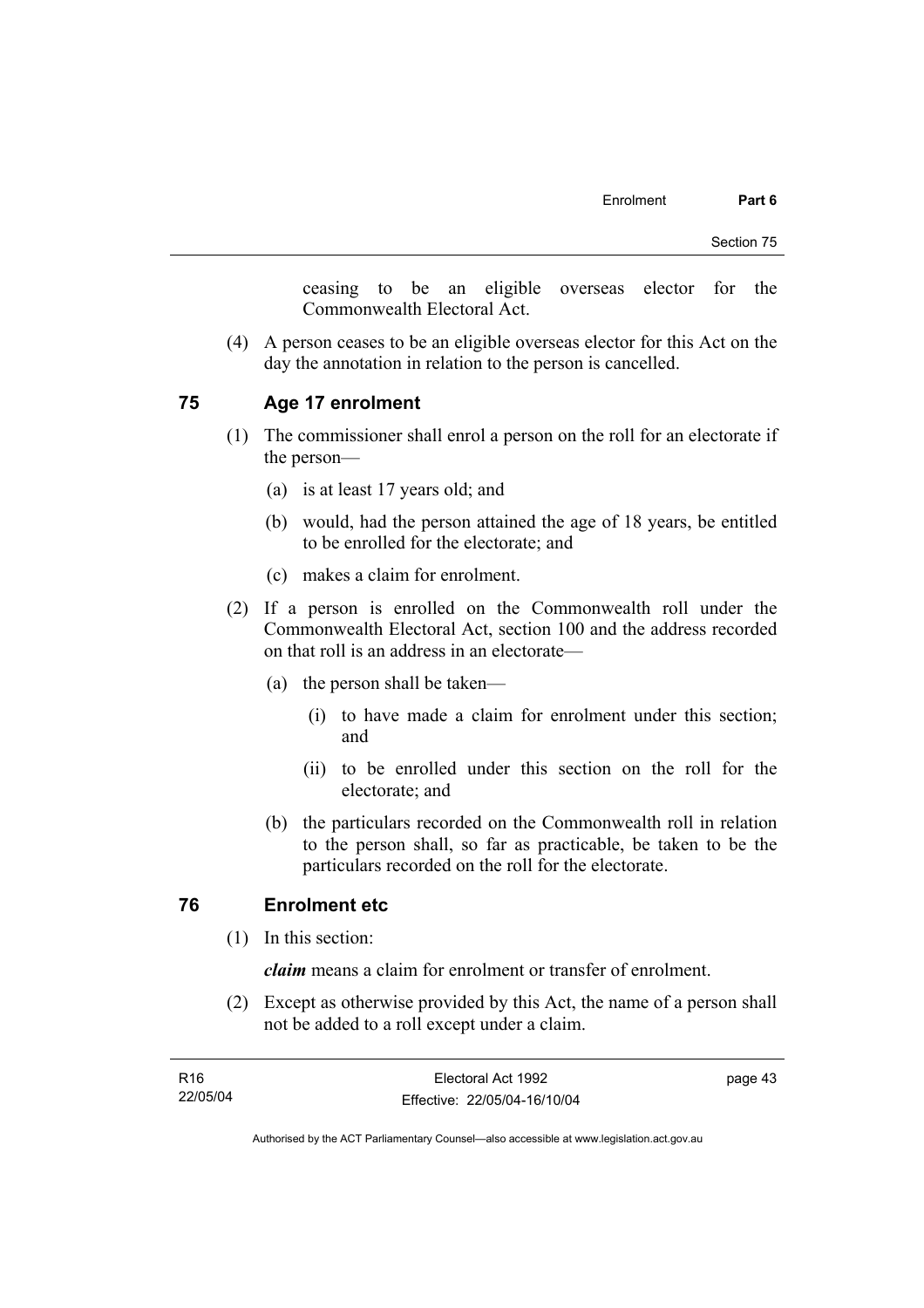#### Section 77

- (3) A claim shall be—
	- (a) signed by the claimant and the signature witnessed by a person who is entitled to attest an enrolment claim under the *Commonwealth Electoral Act 1918* (Cwlth), section 98; and
	- (b) given to the commissioner.
	- *Note 1* If a form is approved under s 340A (Approved forms) for a claim, the form must be used.
	- *Note 2* For how documents may be given, see *Legislation Act 2001*, pt 19.5.
- (4) The identity of the person making a claim for enrolment must be verified in the same way an enrolment claim under the *Commonwealth Electoral Act 1918* (Cwlth), section 98 must be verified.
- (5) On a claim under subsection (2), the commissioner shall, subject to section 80—
	- (a) enrol the claimant, if satisfied that he or she is entitled to be enrolled under the claim; or
	- (b) reject the claim.
- (6) After making a decision about a claim under subsection (2), the commissioner shall give the claimant—
	- (a) if the claim is accepted—written notice of the decision specifying the electorate in which the claimant is enrolled; or
	- (b) if the claim is rejected—a review statement about the decision.

### **77 Suppression of elector's address**

- $(1)$  If—
	- (a) an elector is enrolled on the Commonwealth roll; and
	- (b) under the Commonwealth Electoral Act, section 104 the particulars of the elector's address have not been included on, or have been deleted from, the Commonwealth roll;

R16 22/05/04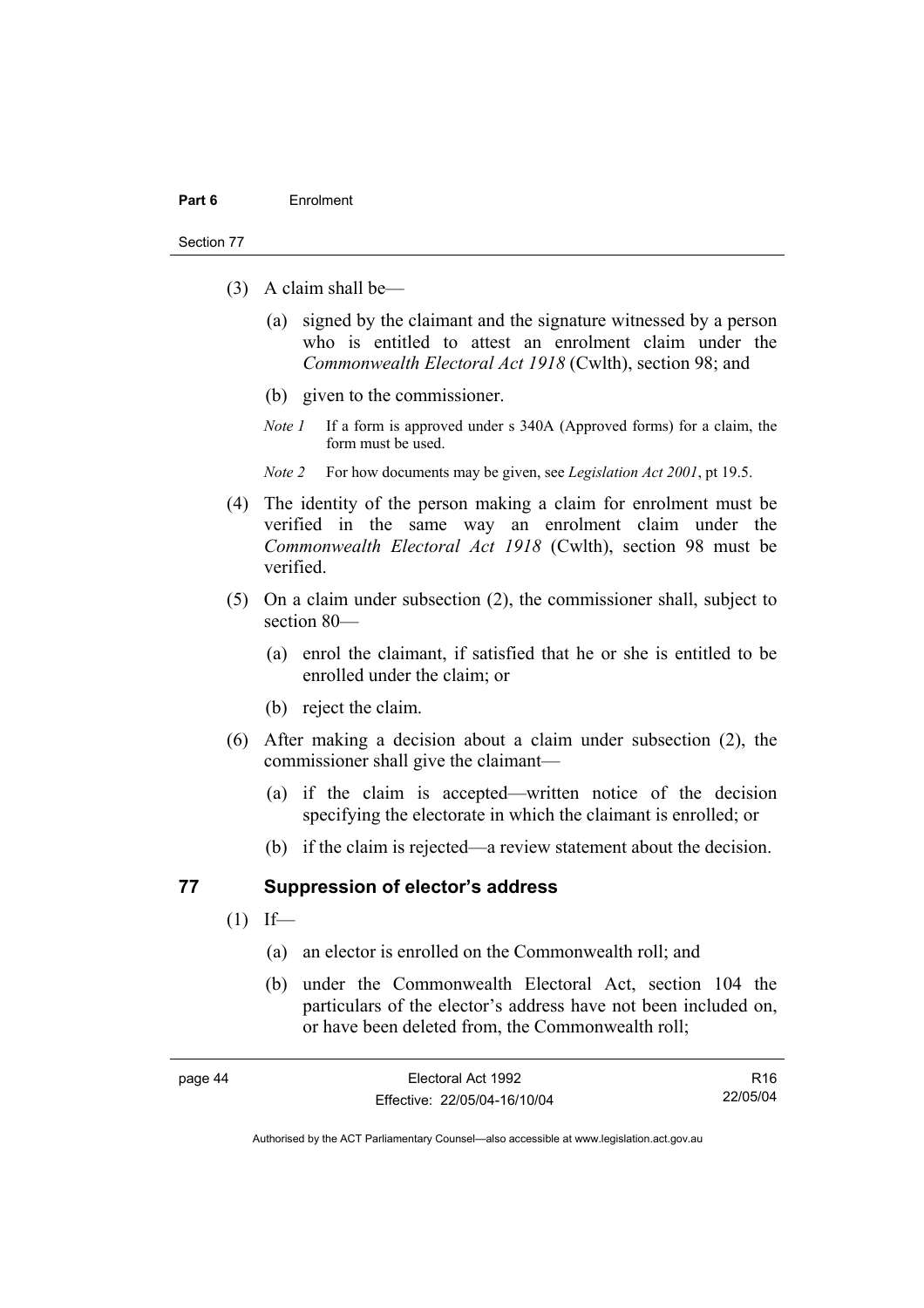the commissioner shall suppress the particulars of the elector's address from any extract from the roll on which the elector is enrolled under this Act.

- (2) If an elector is not enrolled on the Commonwealth roll, on the elector's request for the suppression of particulars of his or her address from an extract from any roll, the commissioner shall—
	- (a) grant the request; or
	- (b) refuse the request.
- (3) A request shall—
	- (a) set out the reasons for the request; and
	- (b) be verified by statutory declaration.
	- *Note* If a form is approved under s 340A (Approved forms) for a request, the form must be used.
- (4) The commissioner shall grant a request under subsection (2) if he or she is satisfied on reasonable grounds that the inclusion of the particulars of the elector's address on an extract from the roll would place at risk the personal safety of the elector or any member of the elector's family.
- (5) After making a decision about a request under subsection (2), the commissioner shall give the person who made the request—
	- (a) if the request is granted—written notice of the decision; or
	- (b) if the request is refused—a review statement about the decision.

### **78 Inclusion of particulars on roll following suppression**

- (1) This section applies if the address of an elector has been suppressed under section 77 (2).
- (2) The commissioner shall include the particulars of the elector's address on an extract from the roll if the commissioner is satisfied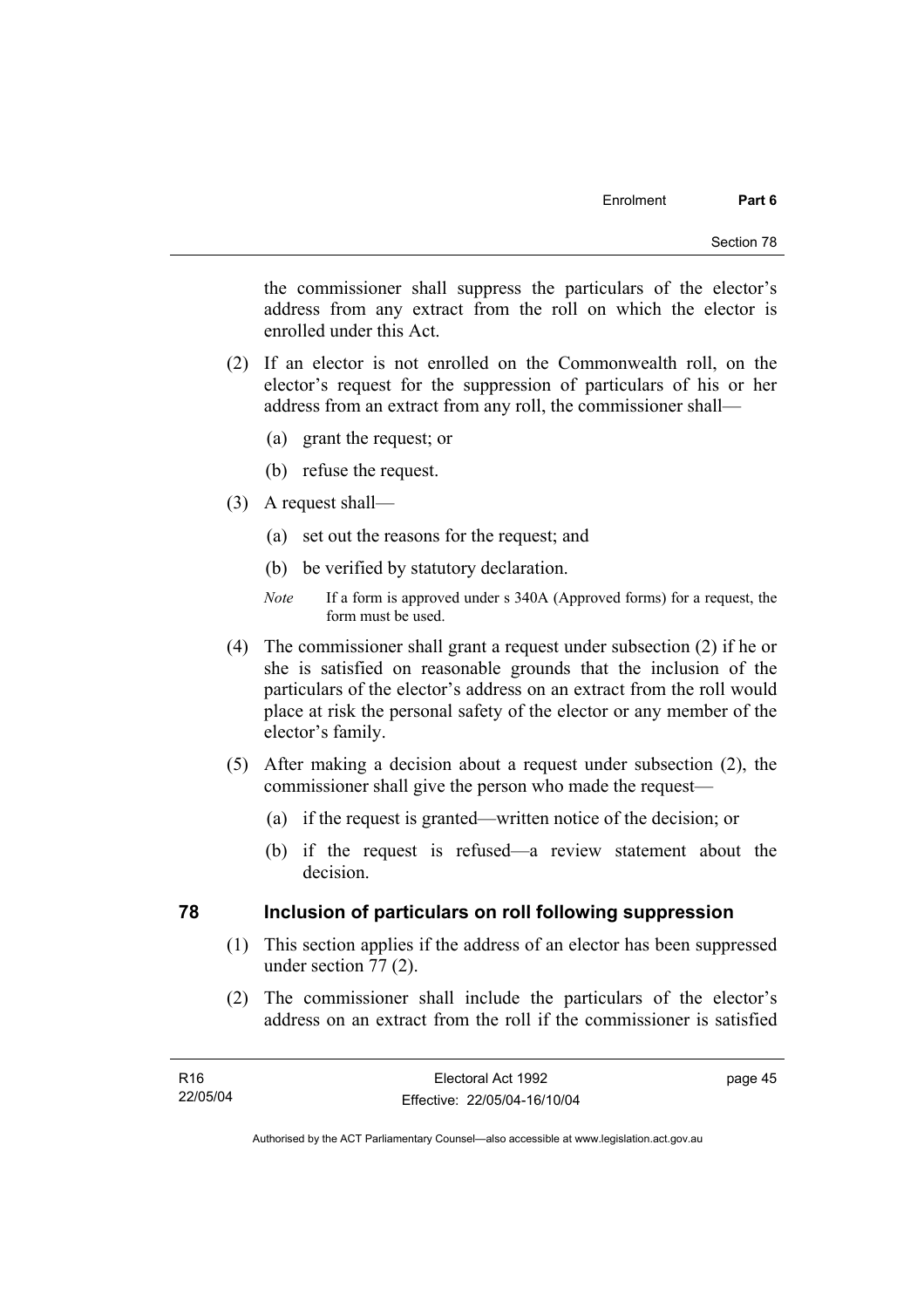### **Part 6** Enrolment

Section 79

on reasonable grounds that the inclusion of the particulars would not place at risk the personal safety of the elector or any member of the elector's family.

 (3) After making a decision under subsection (2), the commissioner shall give the elector a review statement about the decision.

# **79 Suppression of elector's address pending review**

- (1) This section applies if the commissioner makes either of the following decisions:
	- (a) a decision under section 77 (2) (b) to refuse to suppress an elector's address from an extract from a roll;
	- (b) a decision under section 78 (2) to include particulars of an elector's address on an extract from a roll.
- (2) The commissioner shall suppress the particulars of the relevant elector's address from any extract from a roll from the defined date until—
	- (a) if no application for a review of the relevant decision has been made to the electoral commission within 28 days after the elector is given a review statement about the decision—the end of that period; or
	- (b) if, on a review, the electoral commission affirms the relevant decision, and no application for a review of the commission's decision has been made to the AAT—the end of 28 days after the elector is given a notice under section 248; or
	- (c) if, on a review, the AAT affirms the decision of the electoral commission, and no appeal to the Supreme Court is instituted—the end of 28 days after the elector is given notice of the decision of the AAT; or
	- (d) if an appeal to the Supreme Court is so instituted within that period—proceedings on the appeal are completed.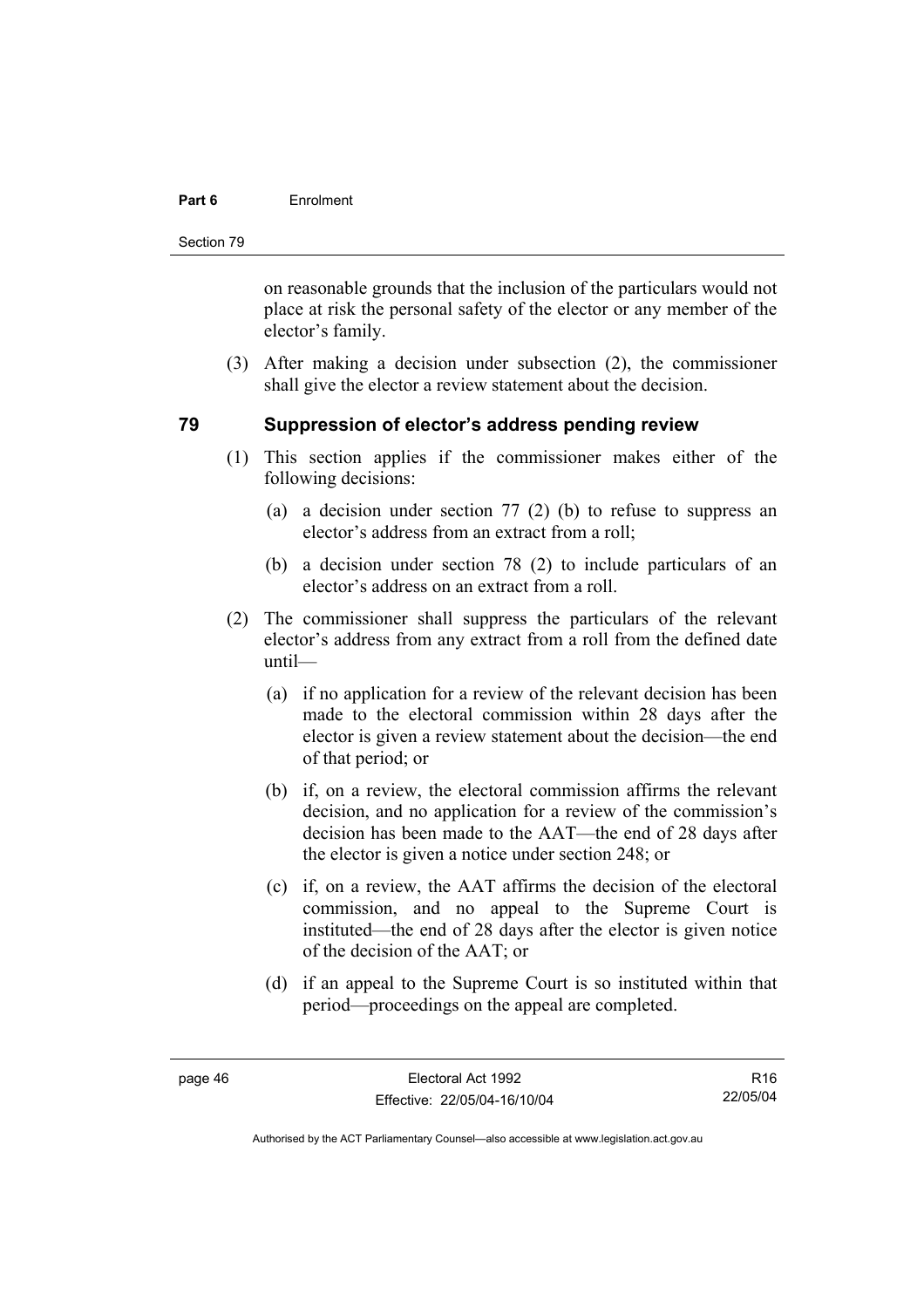- (3) Subsection (2) has effect subject to—
	- (a) an order of the electoral commission under section 247; and
	- (b) any order of the AAT; and
	- (c) any order of the Supreme Court.
- (4) In this section:

*defined date* means—

- (a) in relation to a decision under section 77 (2) (b) to refuse to suppress an elector's address from an extract from a roll—the date of the request for suppression; or
- (b) in relation to a decision under section 78 (2) to include particulars of an elector's address on an extract from a roll the date of the decision.

# **80 Closed rolls**

- (1) For this Act, the roll for an electorate shall be taken to be closed during the period—
	- (a) beginning at 8 pm on the 29th day before polling day for an election in the electorate; and
	- (b) ending at the close of polling at the election.
- (2) While a roll is closed, subject to subsections (3), (4) and (5) and section 66—
	- (a) a person shall not be enrolled; and
	- (b) a person shall not be taken to be enrolled under section 73 (5) or 75 (2) if the person's enrolment on the Commonwealth roll is effected during the closure; and
	- (c) a name shall not be removed; and
	- (d) an annotation in relation to the roll shall not be made or cancelled under section 74; and

| R <sub>16</sub> | Electoral Act 1992           | page 47 |
|-----------------|------------------------------|---------|
| 22/05/04        | Effective: 22/05/04-16/10/04 |         |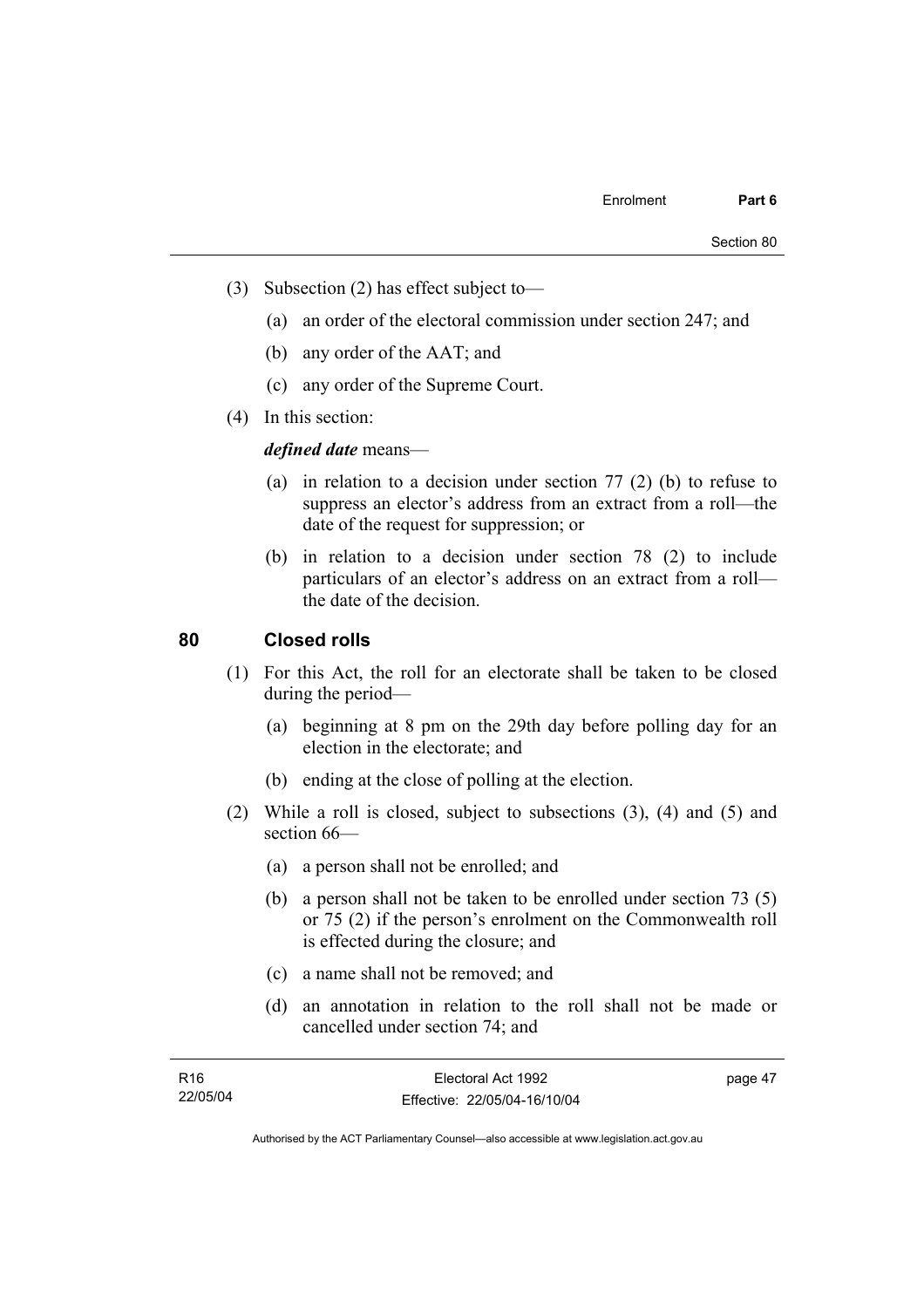### **Part 6** Enrolment

Section 80

- (e) a change of address shall not be recorded.
- (3) Subsection (2) (c) shall not be taken to prevent the removal, while a roll is closed, of the name of a person who the commissioner believes on reasonable grounds made a statement in a claim for enrolment or transfer of enrolment that was false or misleading in a material particular.
- (4) If the Australian Postal Corporation notifies the commissioner in writing that the delivery of a posted claim for enrolment or transfer of enrolment has been delayed by an industrial dispute and, apart from the dispute, would have been delivered to the commissioner before the close of the roll for an election—
	- (a) subsection (2) (a) and (c) shall not be taken to prevent the enrolment of an elector or the removal of an elector's name from another roll as a consequence of such an enrolment; and
	- (b) if the claimant is enrolled in accordance with the claim—the enrolment shall be taken, in relation to any vote cast by the claimant in the election, to have been effected before the roll closed.
- (5) This section does not prevent the enrolment of an elector, during a period when a roll is closed, if the elector's claim for enrolment or transfer of enrolment was received before the beginning of that period by—
	- (a) an officer appointed under section 33 (Officers); or
	- (b) a member of the commission's staff; or
	- (c) a person authorised by the commissioner for this section; or
	- (d) an employee of the Australian Electoral Commission.
- (6) In this section:

*enrolment* includes the enrolment of a person who is taken to have been enrolled under this part.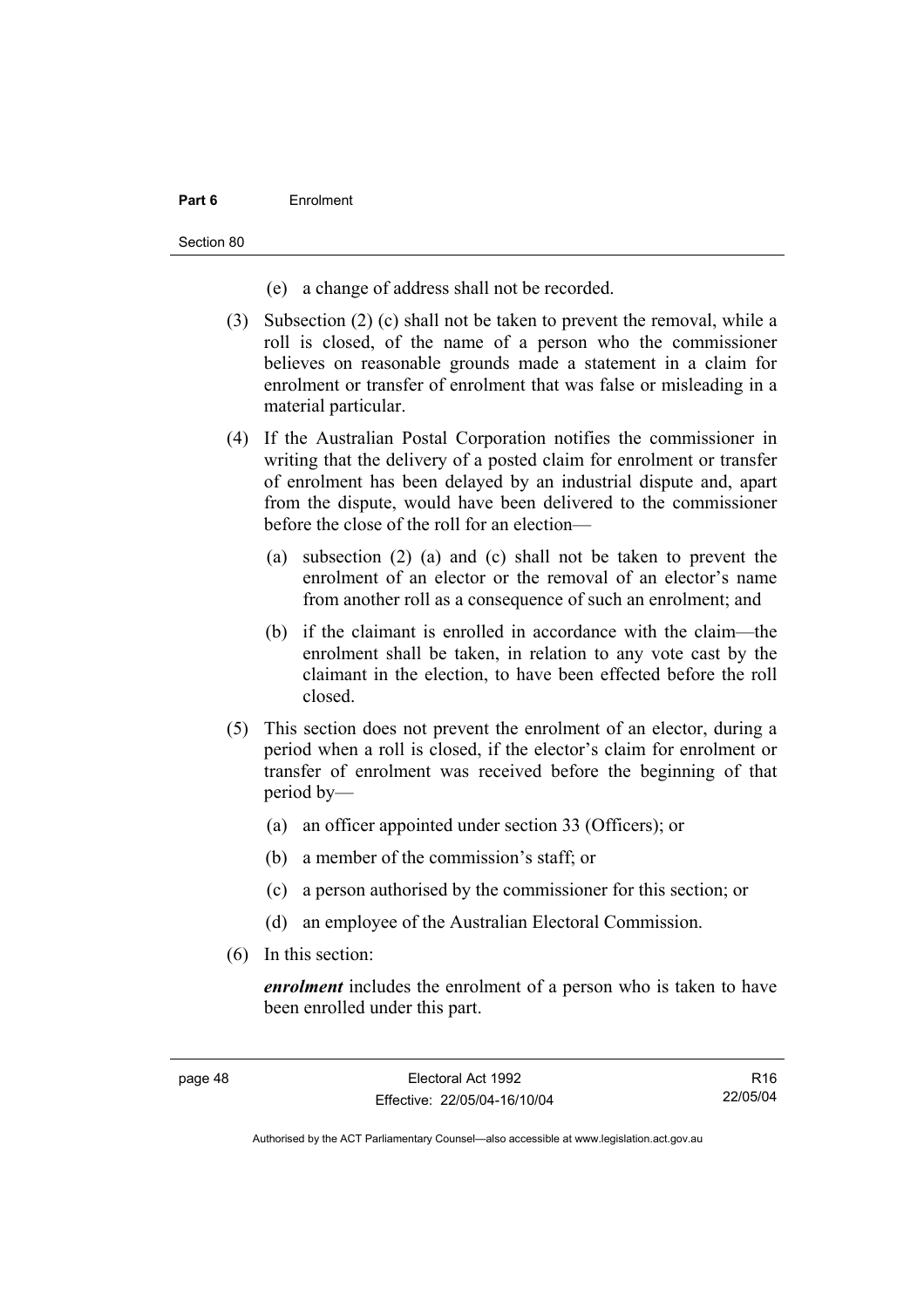*particulars*—a reference (express or implied) to *particulars* relating to a person includes a reference to particulars taken to be recorded on the roll under this part.

# **81 Objections to enrolment**

- (1) This section applies in relation to the enrolment of a person who is enrolled under this Act but is not enrolled under the Commonwealth Act.
- (2) An elector may object to the enrolment of a person on the ground that the person is not entitled to enrolment under section 72.
- (3) An objection shall—
	- (a) set out the grounds on which it is made; and
	- (b) subject to subsection (4), be accompanied by a deposit of \$2 or any higher amount prescribed by the regulations.
	- *Note* If a form is approved under s 340A (Approved forms) for an objection, the form must be used.
- (4) The deposit is not payable by an elector who objects to the enrolment of a person with a mental disability.
- (5) The commissioner shall reject an objection without notifying the person whose enrolment it concerns if—
	- (a) the objection is made because the enrolled person is a person with a mental disability and is not accompanied by a supporting medical certificate; or
	- (b) the commissioner believes on reasonable grounds that the objection is frivolous or vexatious.
- (6) After the commissioner rejects an objection under subsection (4), he or she shall—
	- (a) if subsection (5) (a) applies—give the objector written notice of the rejection; and

page 49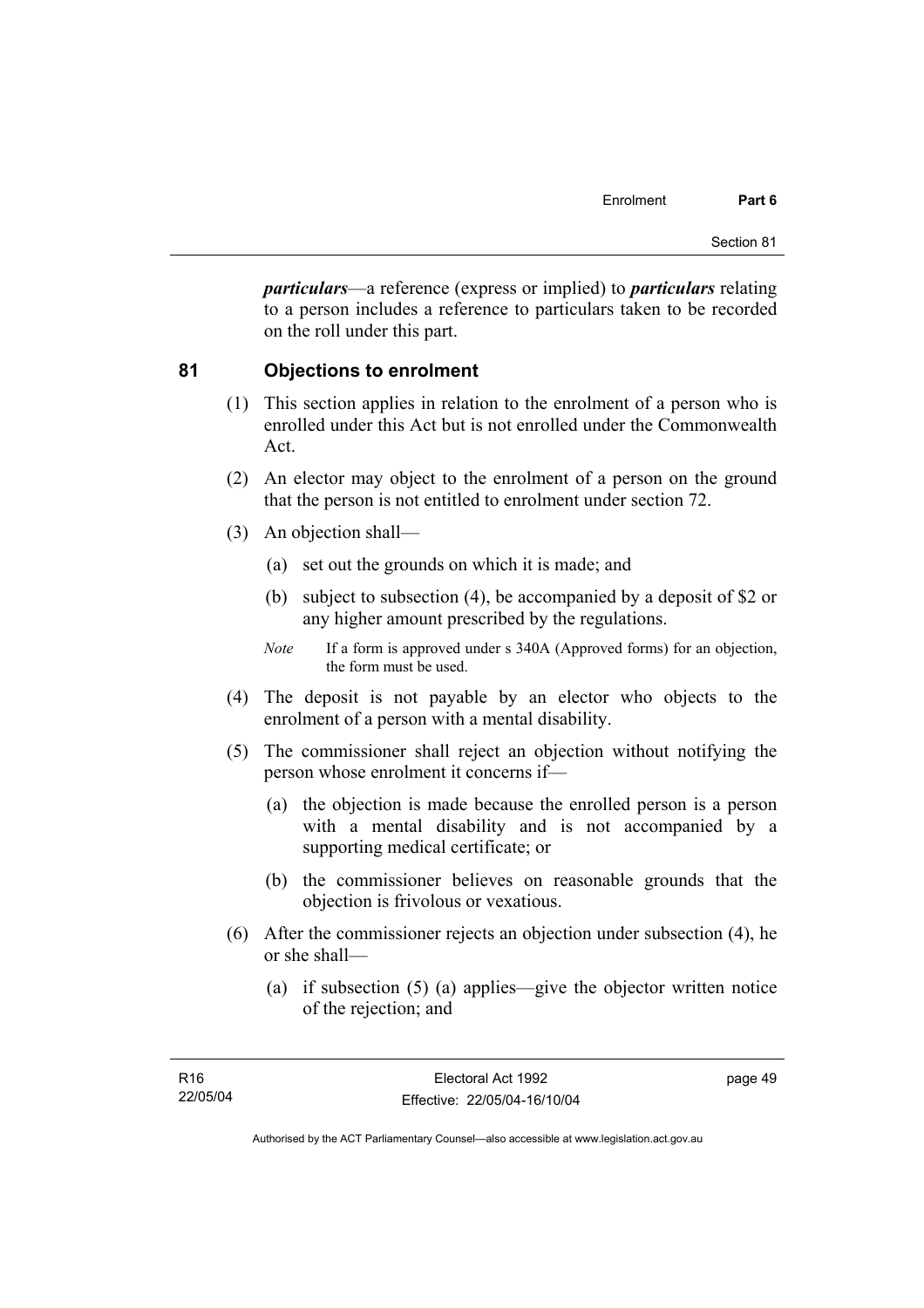#### **Part 6** Enrolment

#### Section 81

- (b) if subsection (5) (b) applies—give the objector a review statement about the decision to reject the objection.
- *Note* For how documents may be given, see *Legislation Act 2001*, pt 19.5.
- $(7)$  If—
	- (a) an objection is made to the enrolment of a person; or
	- (b) the commissioner believes on reasonable grounds that an enrolled person is not entitled to be enrolled (other than the ground that the person is a person with a mental disability);

the commissioner shall, subject to subsection (5), give the person written notice of the objection or belief inviting the person to respond within 21 days after the date of the notice.

- (8) After considering any such response, the commissioner shall determine the person's entitlement to enrolment and—
	- (a) confirm the enrolment; or
	- (b) remove the person's name from the roll.
- (9) After making a decision under subsection (8) about the enrolment of a person, the commissioner shall—
	- (a) for a decision to confirm the enrolment—give the person, and any objector, written notice of the decision; or
	- (b) for a decision to remove the person's name from the roll—
		- (i) give the person a review statement about the decision; and
		- (ii) if an objection has been duly made to the enrolment give the objector written notice of the decision.
- (10) If a person's name is removed from a roll as a result of an objection, the commissioner shall return the deposit lodged with the objection to the objector.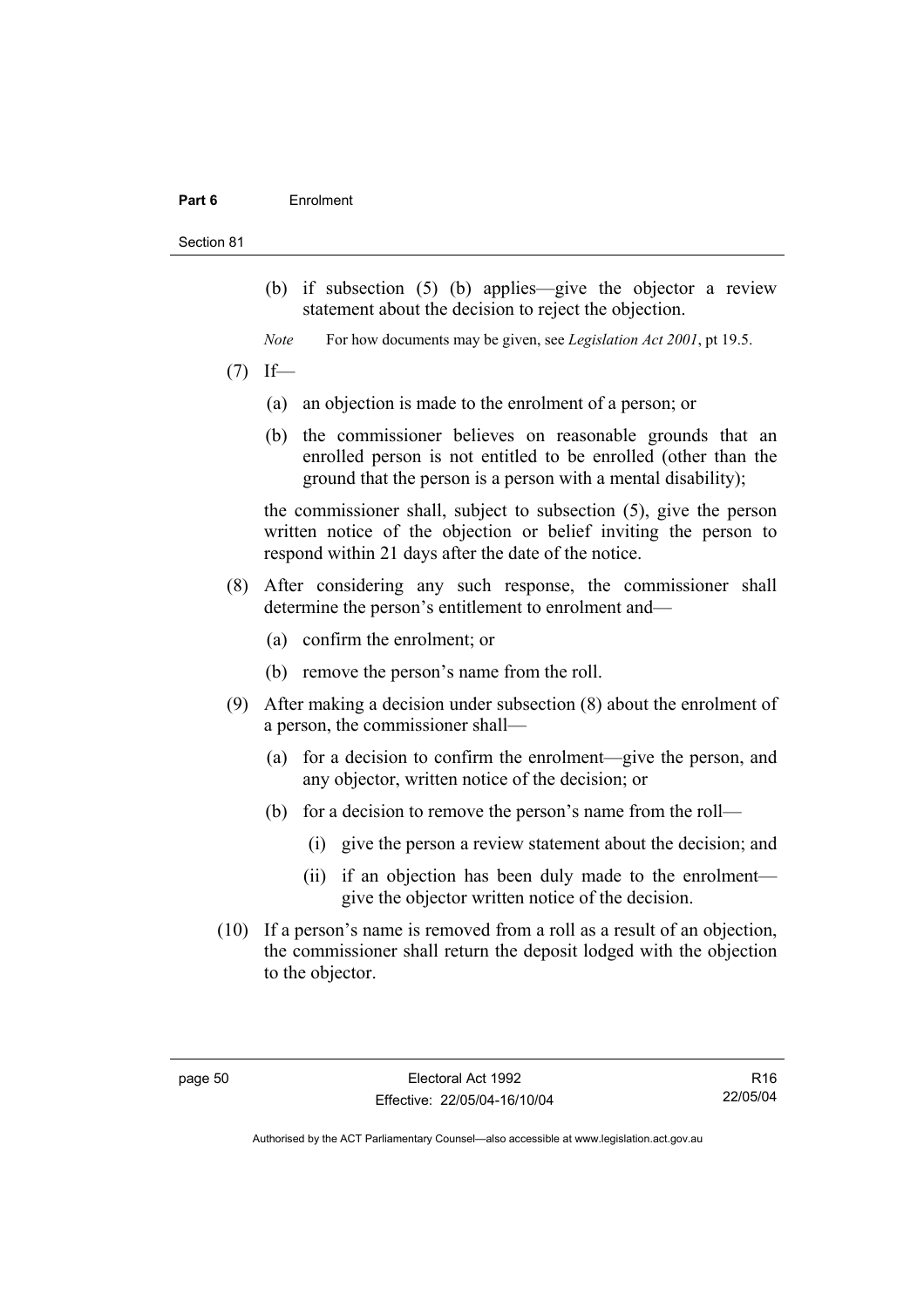(11) In this section:

*person with a mental disability* means a person who is incapable of understanding the nature and significance of enrolment and voting, and includes such a person even if a guardian or manager has not been appointed for the person under the *Guardianship and Management of Property Act 1991*.

# **82 Record of claims for enrolment**

- (1) If the commissioner is satisfied that a record of the particulars of a claim for enrolment or transfer of enrolment is kept on microfiche, microfilm or in any other appropriate permanent form, the claim may be destroyed.
- (2) A record of particulars of a claim that is kept in accordance with subsection (1) is evidence of the particulars of that claim.

# **83 Processing enrolment claims**

An officer who receives a claim for enrolment or transfer of enrolment shall do everything practicable to process the claim.

# **84 Transmission of enrolment claims**

A person who accepts for transmission to the commissioner a claim for enrolment or transfer of enrolment shall transmit the claim to the commissioner as soon as is practicable.

Maximum penalty: 10 penalty units.

# **85 Production of claims for enrolment before a court**

- (1) This section applies to a person who is, or has been—
	- (a) a member of the electoral commission; or
	- (b) the commissioner; or
	- (c) an officer; or

page 51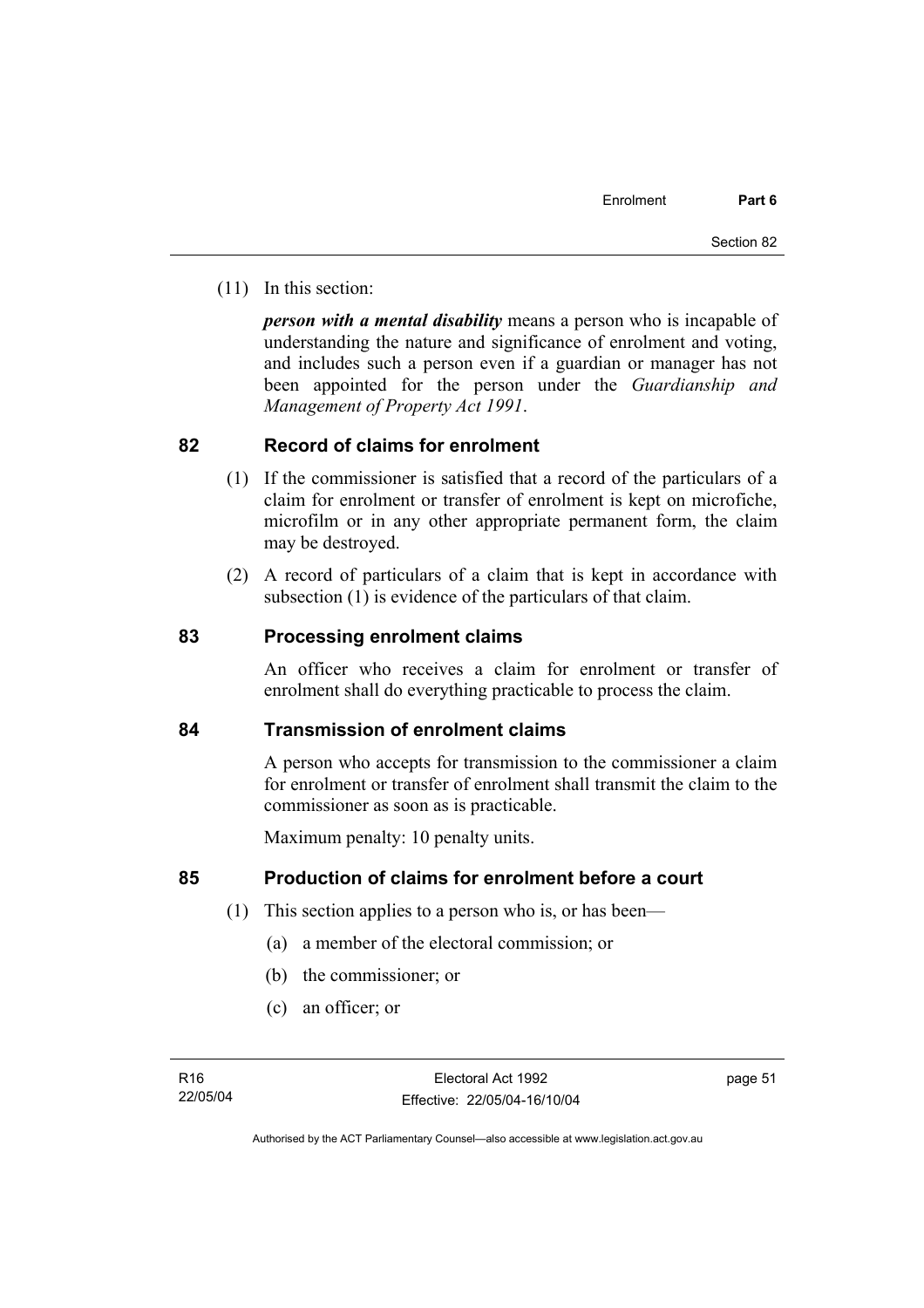### **Part 6** Enrolment

Section 86

- (d) a member of the staff of the electoral commission.
- (2) A person to whom this section applies shall not, except for this Act, be required—
	- (a) to produce in a court a claim for enrolment; or
	- (b) to divulge or communicate to a court any matter or thing in relation to a claim for enrolment that has come to the person's notice in the exercise of functions under this Act.
- (3) In this section:

*court* includes any tribunal, authority or person having power to require the production of documents or the answering of questions.

### **86 Claims for enrolment not subject to warrants**

A warrant issued under a Territory law authorising the seizure of a document related to an offence does not authorise the seizure of a claim for enrolment or transfer of enrolment.

page 52 Electoral Act 1992 Effective: 22/05/04-16/10/04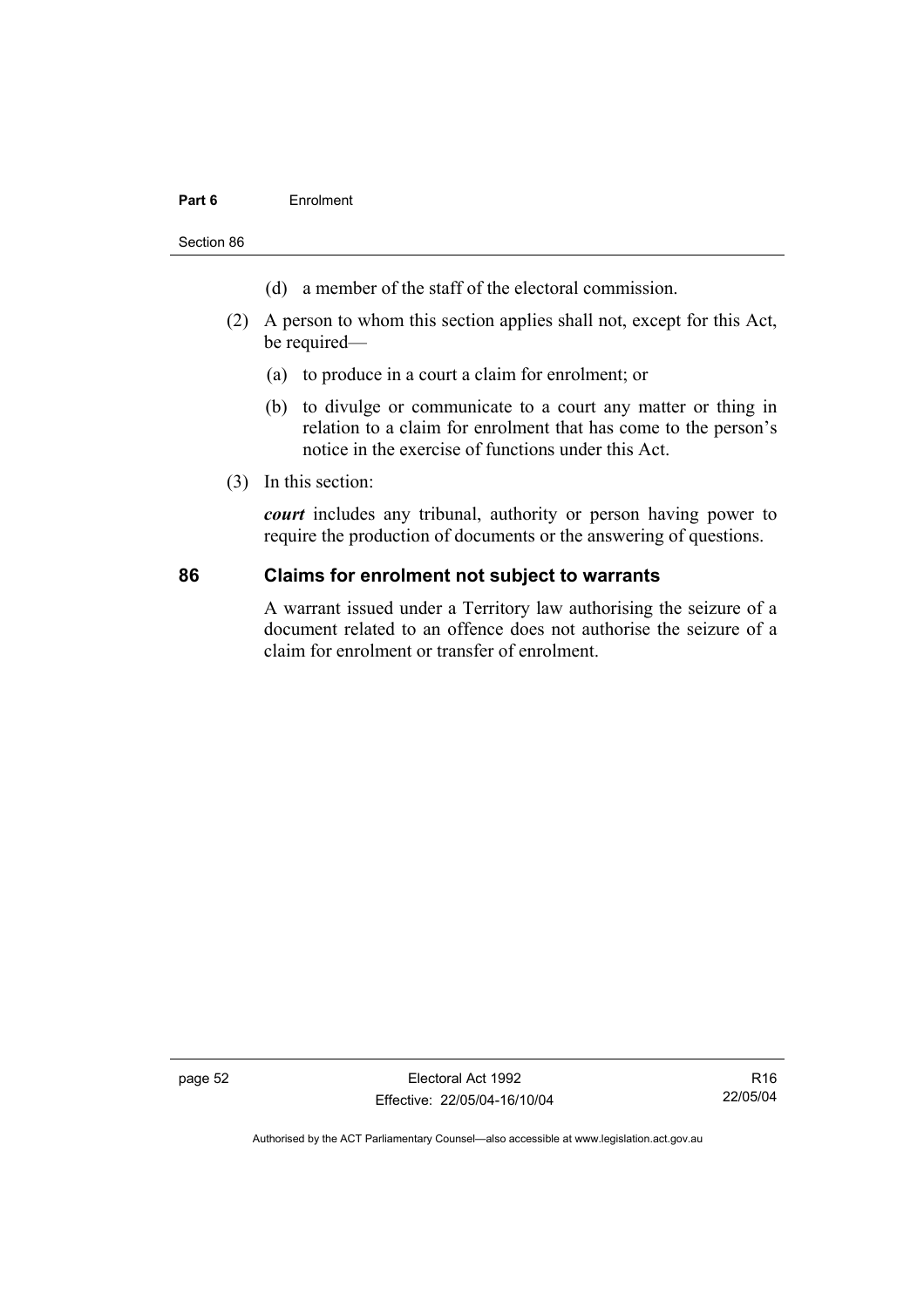# **Part 7 Registration of political parties**

# **87 Meaning of** *related* **political parties**

For this part, 2 political parties are taken to be *related* if—

- (a) one of them is a part of the other; or
- (b) both are parts of the same political party.

# **88 Register of political parties**

- (1) The commissioner must keep a register of political parties.
- (2) The register must contain the following particulars for each registered party:
	- (a) the name of the party;
	- (b) any abbreviation of the name of the party;
	- (c) the name and address of the registered officer of the party.
- (3) The commissioner must make the register available for public inspection.

# **89 Application for registration of political party**

- (1) An application for registration of a political party must—
	- (a) be signed by the secretary of the party; and
	- (b) state the party's name; and
	- (c) state any abbreviation of the party's name that the party intends to use for this Act; and
	- (d) state the name and address, and contain a specimen signature, of the person nominated to be the registered officer of the party; and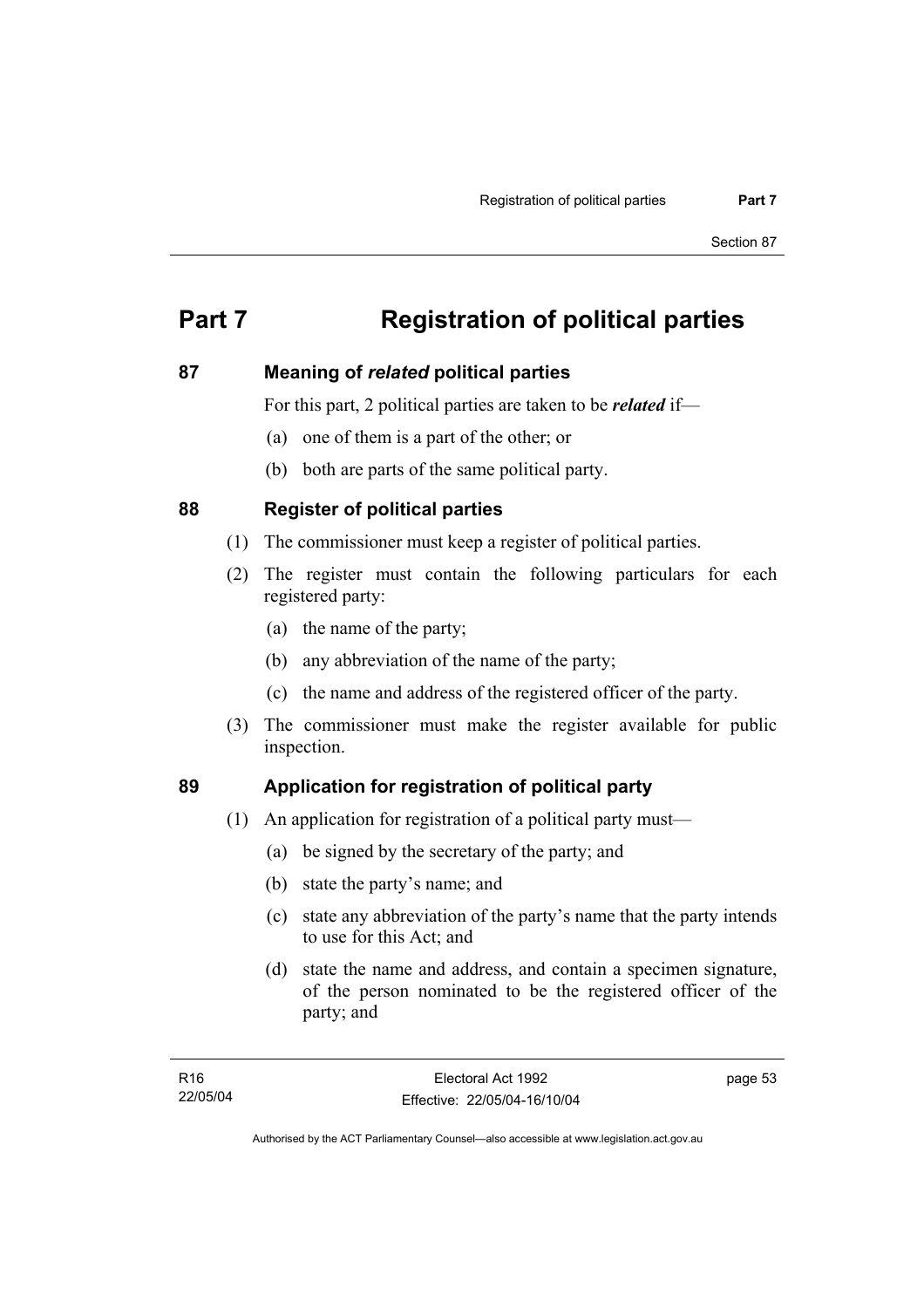Section 90

- (e) be accompanied by a copy of the party's constitution; and
- (f) be accompanied by a list of the names and addresses of at least 100 members of the party who are electors.
- *Note* If a form is approved under s 340A (Approved forms) for an application, the form must be used.
- (2) The commissioner may use information obtained under subsection (1) (f) only to find out whether the party has at least 100 members who are electors.

# **90 Further information about application for political party registration**

 (1) For this part, the commissioner may, by written notice given to an applicant for registration of a political party, require the applicant to give to the commissioner within a stated period stated information, or a stated document, relating to the application.

*Note* For how documents may be given, see *Legislation Act 2001*, pt 19.5.

- (2) If the applicant fails to comply with a notice under subsection (1), the commissioner may refuse the application.
- (3) If the commissioner refuses the application under subsection (2), the commissioner must give the applicant a review statement about the commissioner's decision.

# **91 Notification and publication of applications**

- (1) If the commissioner receives an application for the registration of a political party, the commissioner must prepare written notice of the application.
- (2) The notice must—
	- (a) state the following particulars:
		- (i) the name of the political party; and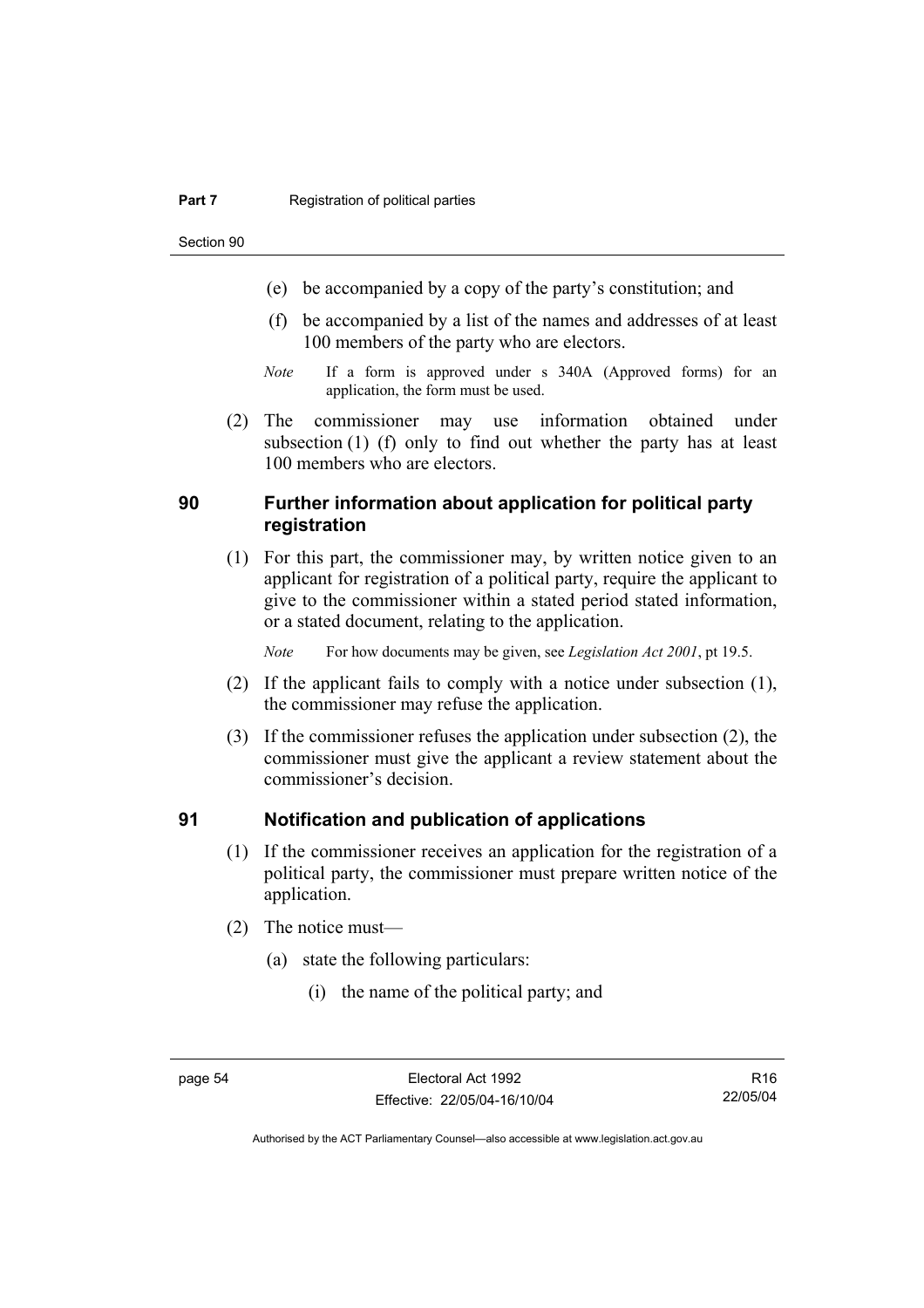- (ii) any abbreviation of the name of the party that the party intends to use for this Act; and
- (iii) the name and address of the person nominated to be the registered officer of the party; and
- (b) state that a copy of the application and the party's constitution are available for public inspection at the commissioner's office; and
- (c) state that written objections to the application may be given to the commissioner within 14 days after the day the notice is notified under the *Legislation Act 2001*.
- (3) The notice is a notifiable instrument.

*Note* A notifiable instrument must be notified under the *Legislation Act 2001*.

- (4) The commissioner must also publish the notice in a newspaper.
- (5) The commissioner must make a copy of the application and the party's constitution available for public inspection.

# **91A Objections to applications and responses**

- (1) An objection to an application for registration of a political party must—
	- (a) be in writing; and
	- (b) set out the grounds of the objection; and
	- (c) state the objector's name and address; and
	- (d) be signed by the objector; and
	- (e) be given to the commissioner in accordance with the notice under section 91 (Notification and publication of applications) for the application.
- (2) The commissioner must give to the person nominated to be the registered officer of the political party—

page 55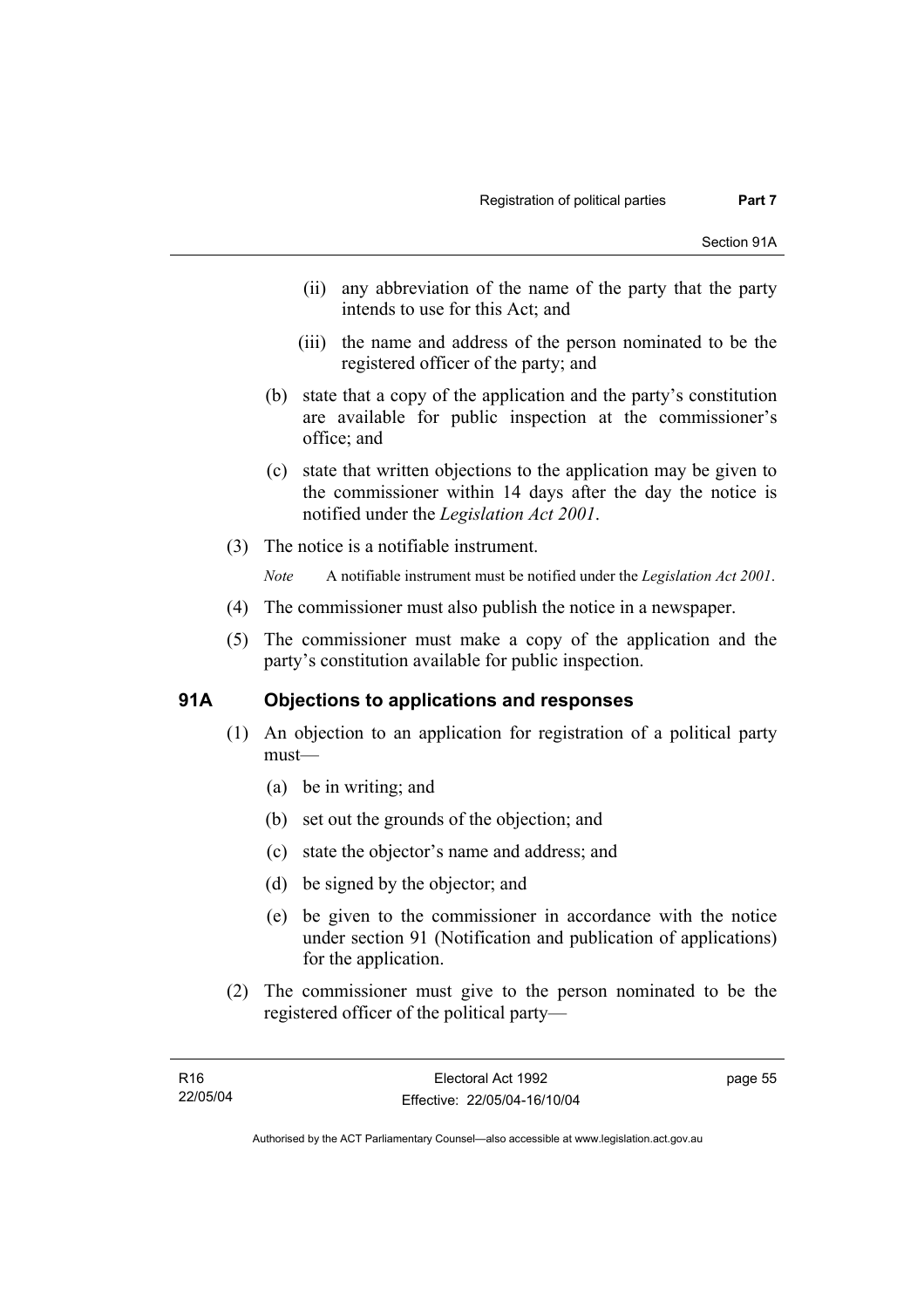Section 92

- (a) a copy of each objection given to the commissioner in accordance with subsection (1); and
- (b) a written notice inviting the person to give any response to the objection to the commissioner, in writing, within 14 days after the day the notice is given to the person.
- (3) The commissioner must make a copy of the following available for public inspection:
	- (a) each objection given to the commissioner in accordance with subsection  $(1)$ ;
	- (b) each response given to the commissioner in accordance with the notice under subsection (2).
- (4) In deciding whether to register the political party, the commissioner must consider each objection and response given to the commissioner in accordance with this section.

### **92 Registration of political parties**

- (1) If an application for registration of a political party is made under this part, the commissioner must register the party unless the commissioner refuses the application under section 90 (2) (Further information about application for political party registration) or section 93 (Refusal of applications for registration).
- (2) If the commissioner registers a political party, the commissioner must prepare written notice of the registration.
- (3) The notice is a notifiable instrument.
	- *Note* A notifiable instrument must be notified under the *Legislation Act 2001*.
- (4) The commissioner must also give notice of the registration to the secretary of the political party.
- (5) In addition, if an objection was made under section 91A (Objections to applications and responses) to the application, the commissioner

R16 22/05/04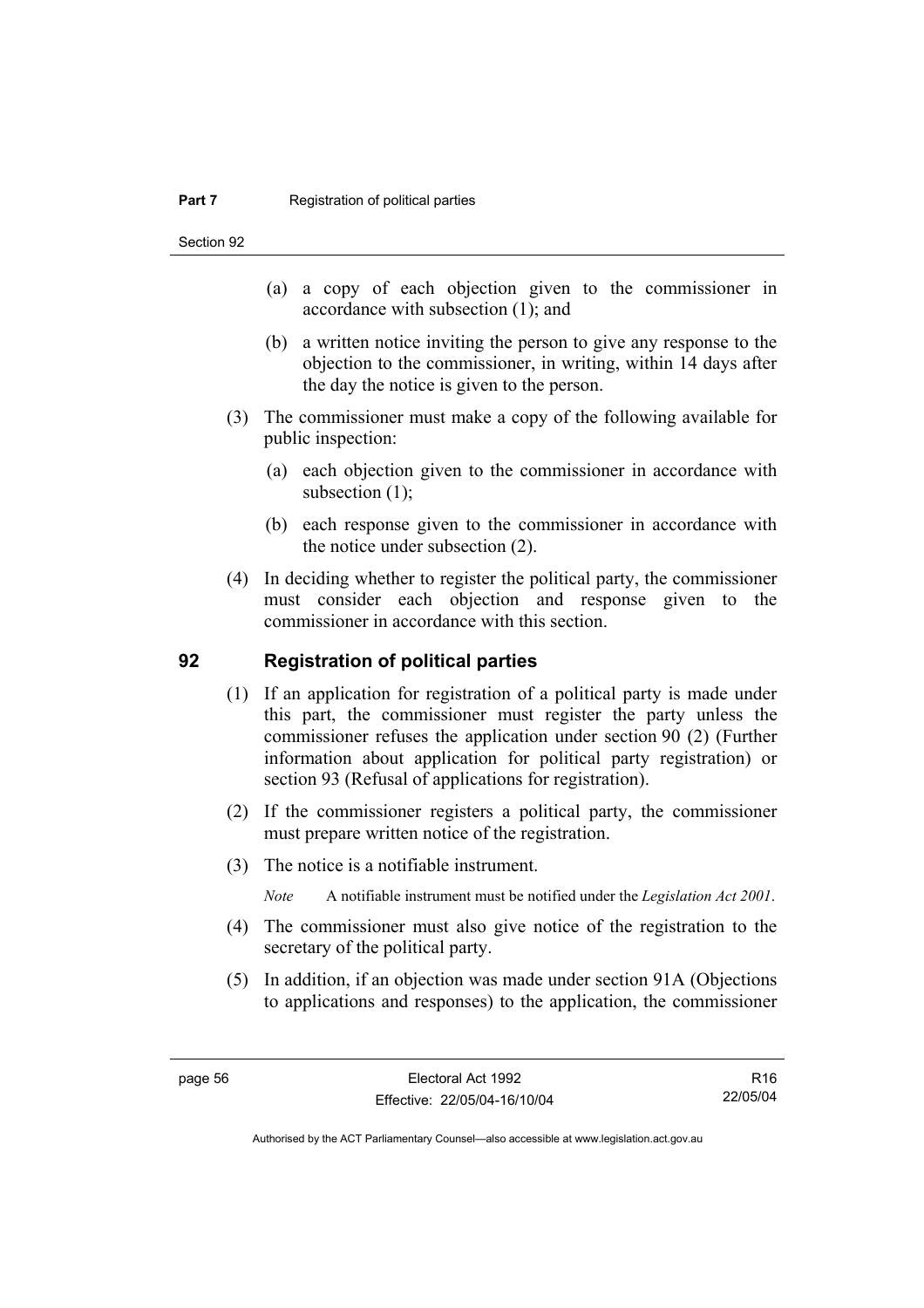must give the objector a review statement about the decision to register the political party.

# **93 Refusal of applications for registration**

- (1) The commissioner must refuse an application for the registration of a political party if—
	- (a) for an application for registration of a political party—the commissioner believes on reasonable grounds that, when it made the application, the party did not have at least 100 members who were electors; or
	- (b) the person nominated in the application to be the registered officer of the party is not qualified to be an elector or is the registered officer of a registered party; or
	- (c) the party is ineligible for registration because of section 99 (Use of party name after cancellation).
- (2) The commissioner must also refuse an application if the commissioner believes on reasonable grounds that the name of the political party, or any abbreviation of that name that the application states that the party intends to use for this Act—
	- (a) consists of more than 6 words; or
	- (b) is obscene; or
	- (c) is the name, or an acronym of the name, of another political party; or
	- (d) so nearly resembles the name, or an acronym of the name, of another political party that it is likely to be confused with or mistaken for that name or acronym; or
	- (e) consists of the word 'independent'; or
	- (f) consists of the words 'independent party'; or
	- (g) consists of or includes the word 'independent' and—

page 57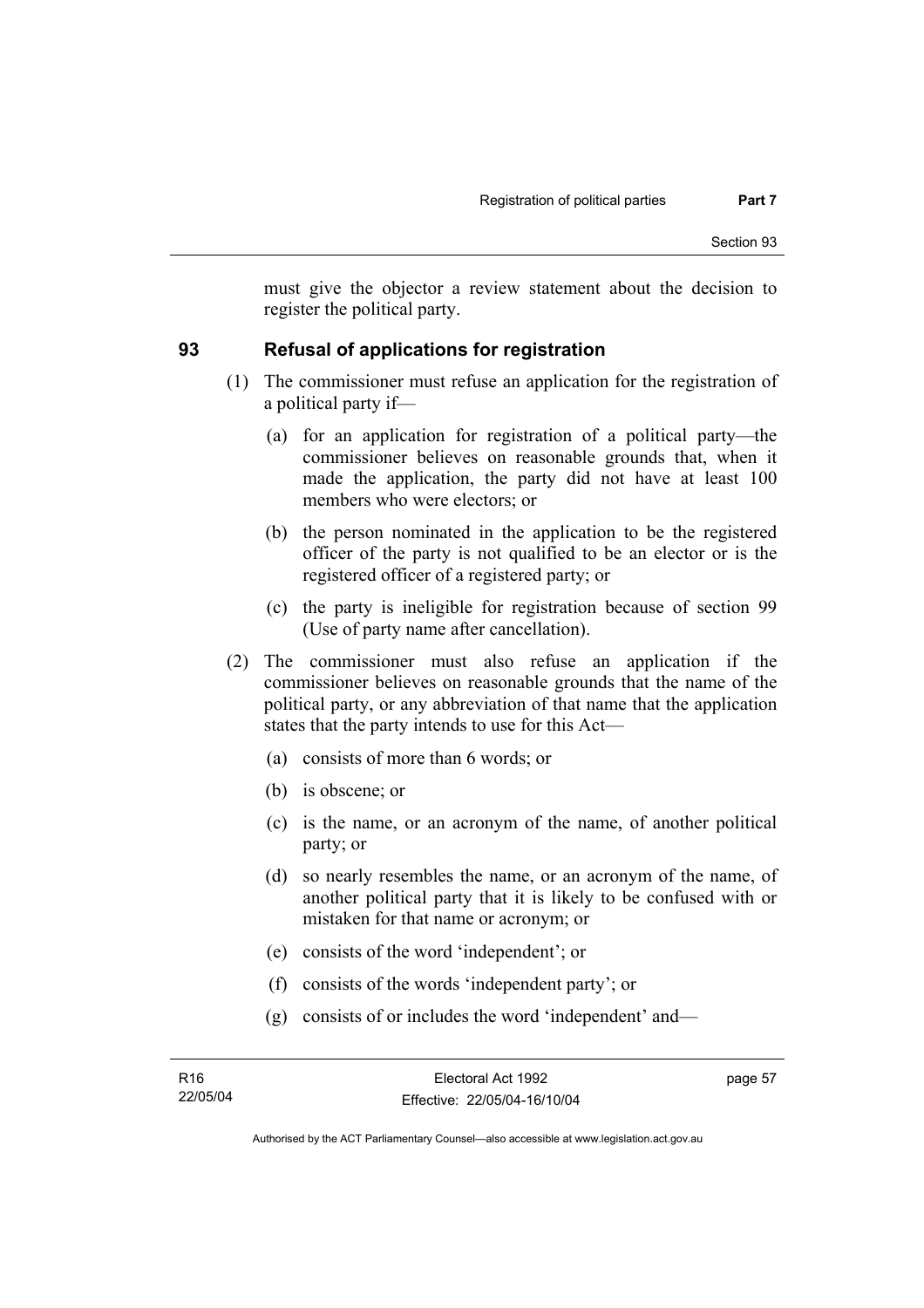Section 93

- (i) the name, or an acronym of the name, of another political party; or
- (ii) matter that so nearly resembles the name, or an acronym of the name, of another political party that the matter is likely to be confused with or mistaken for that name or acronym; or
- (h) includes the name of an MLA and the applicant does not have the MLA's written consent to use the name.
- (3) If the commissioner refuses an application for the registration of a political party, the commissioner must—
	- (a) give the secretary of the party a review statement about the decision to refuse the application; and
	- (b) if an objection was made under section 91A (Objections to applications and responses) to the application—give the objector written notice of the refusal.
- (4) In this section, *another political party*, in relation to a political party, is—
	- (a) a registered party; or
	- (b) a political party at least 1 member of which is a member of—
		- (i) the Legislative Assembly; or
		- (ii) the Commonwealth Parliament; or
		- (iii) a State legislature; or
	- (c) a political party registered or recognised for the law of the Commonwealth or a State that relates to the election of members of the Commonwealth Parliament or the State legislature.
- (5) However, *another political party*, in relation to a political party, does not include a political party that is related to it.

R16 22/05/04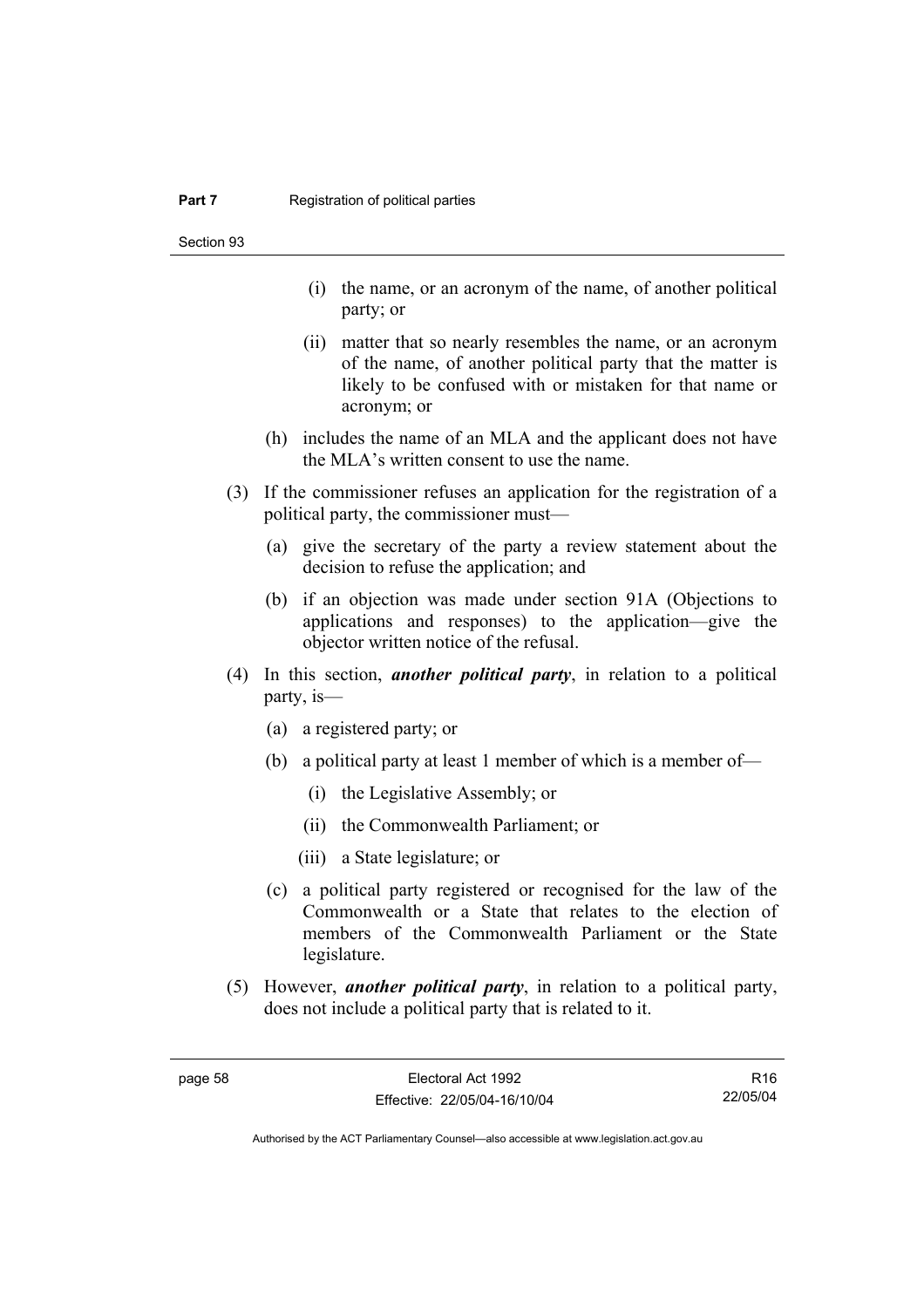(6) In this section:

*name* includes an abbreviation of the name.

#### **94 Amendment of applications for registration**

- (1) If the commissioner is of the opinion that an application for the registration of a political party must be refused under section 93 (Refusal of applications for registration), but that the application might be amended to prevent the refusal, the commissioner must give the applicant written notice to that effect.
- (2) The notice must—
	- (a) set out the reasons for the commissioner's opinion; and
	- (b) describe the effect of subsections (3) to (5).
- (3) If the commissioner gives the notice to the applicant, the commissioner is not required to further consider the application unless a request is made under subsection (4).
- (4) Within 28 days after receiving the notice, the applicant may give the commissioner a written request, signed by the applicant, for the commissioner—
	- (a) to amend the application in a stated way; or
	- (b) to consider the application in the form in which it was made.
- (5) The commissioner must comply with the request.
- (6) If the applicant requests the commissioner to amend the application in a stated way, the application as amended in accordance with the request is taken to be a new application for the registration of a political party.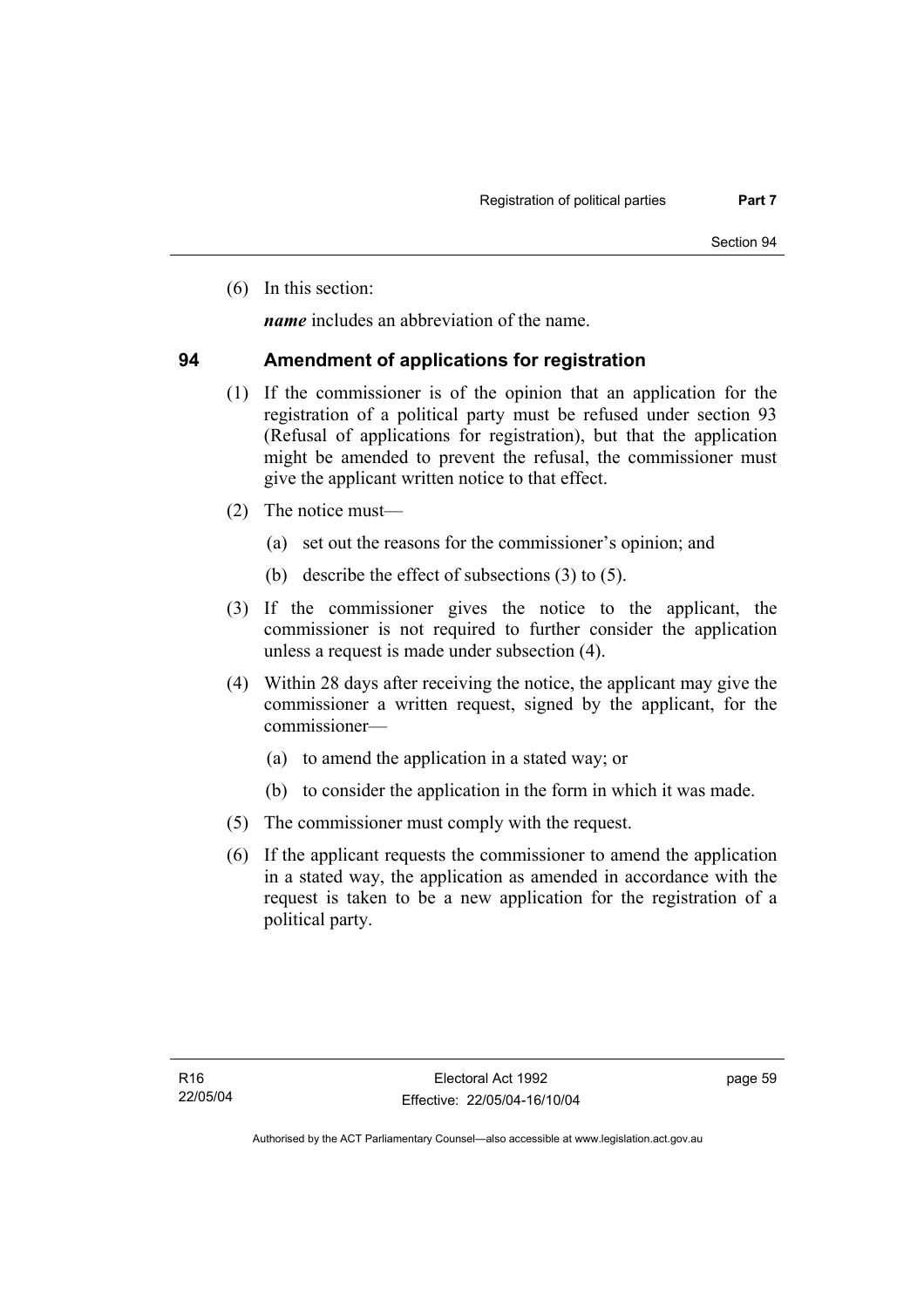Section 95

#### **95 Changes to particulars in register**

- (1) The secretary of a registered party may apply to the commissioner to change particulars included in the register of political parties in relation to the party.
- (2) This part (other than section 94 and this section) applies, with all necessary changes, to an application under subsection (1), as if it were an application for registration of the political party and any objection to the application were an objection to the registration.
- (3) Section 91 (Notification and publication of applications) and section 91A (Objections to applications and responses) do not apply to an application to change the address of the registered officer of a registered party.

#### **95A Objection to continued use of name**

- (1) This section applies if—
	- (a) the commissioner is satisfied that the name of a registered party (the *first party*) is relevantly similar to the name of another registered party (the *second party*) that was registered under this part later than the first party; and
	- (b) when it was registered the second party was related to the first party; and
	- (c) the registered officer of the first party objects in writing to the continued use of the name by the second party; and
	- (d) the commissioner is satisfied that the parties are not related at the time of the objection.
- (2) The commissioner must—
	- (a) uphold the objection; and
	- (b) by written notice, tell the registered officer of the second party that the second party will be deregistered under section 98 (Cancellation of registration of political parties) if—

R16 22/05/04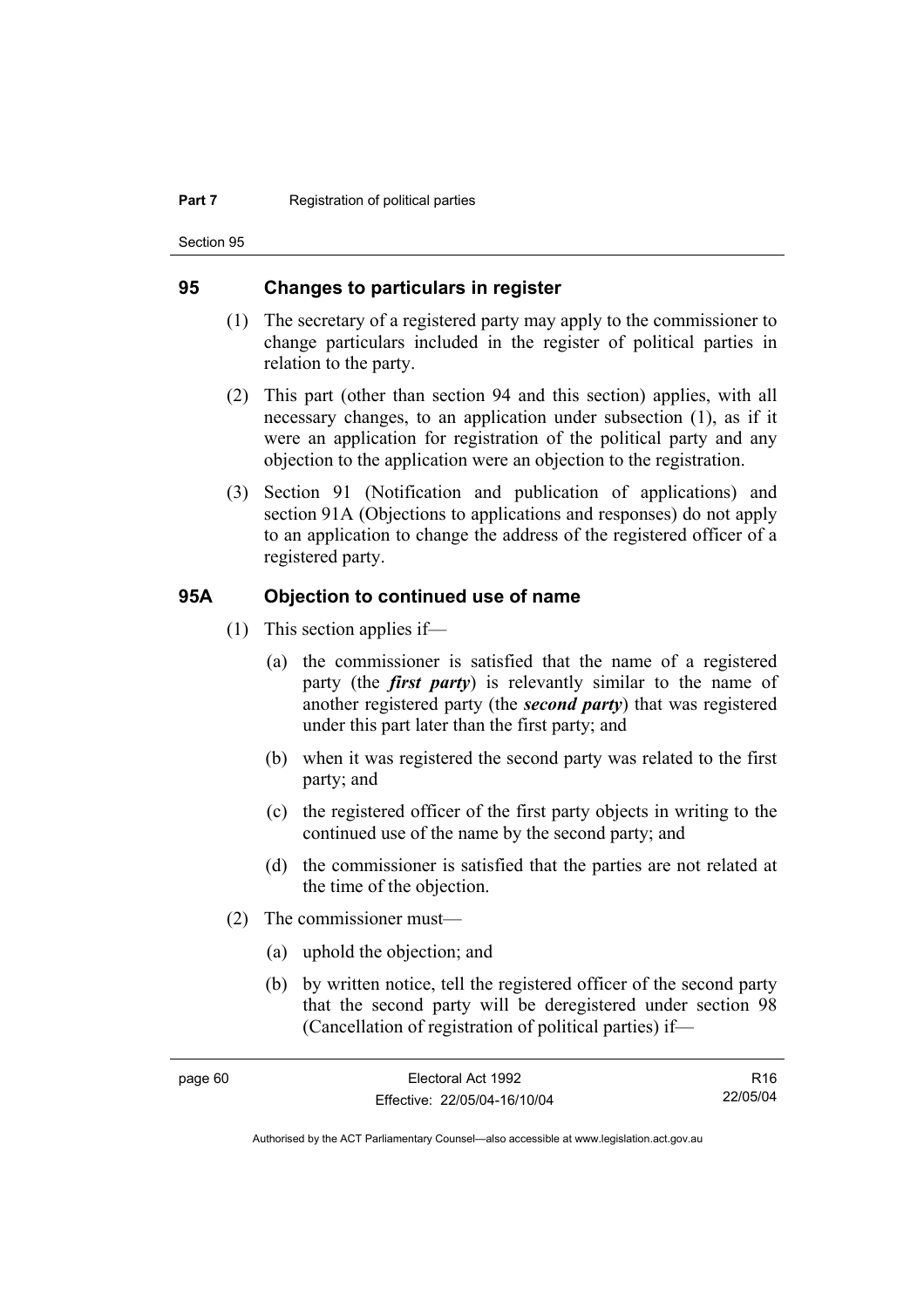- (i) it does not make an application under section 95 (Changes to particulars in register) for a change of name within 28 days after the registered officer receives the notice; or
- (ii) it makes the application, but the application is refused.
- (3) The name of a registered party is *relevantly similar* to the name of another registered party if the commissioner is satisfied on reasonable grounds that the name so nearly resembles the name of the other party that it is likely to be confused with or mistaken for that name.
- (4) In this section:

*name*, for a registered party, means—

- (a) the name of the party entered in the register of political parties; or
- (b) a registered abbreviation of the name of the party.

#### **95B When certain action cannot be taken**

- (1) This section applies if, in the period beginning 1 July in a year when an ordinary election must be held and ending when the pre-election period for the election begins, the commissioner receives an application—
	- (a) to register a political party; or
	- (b) to change the name or abbreviation of a political party.
- (2) The commissioner must not take any action under this part in that period in relation to the application.

#### **96 No action under pt 7 during pre-election period**

During a pre-election period, no action may be taken under this part in relation to the registration of a political party.

page 61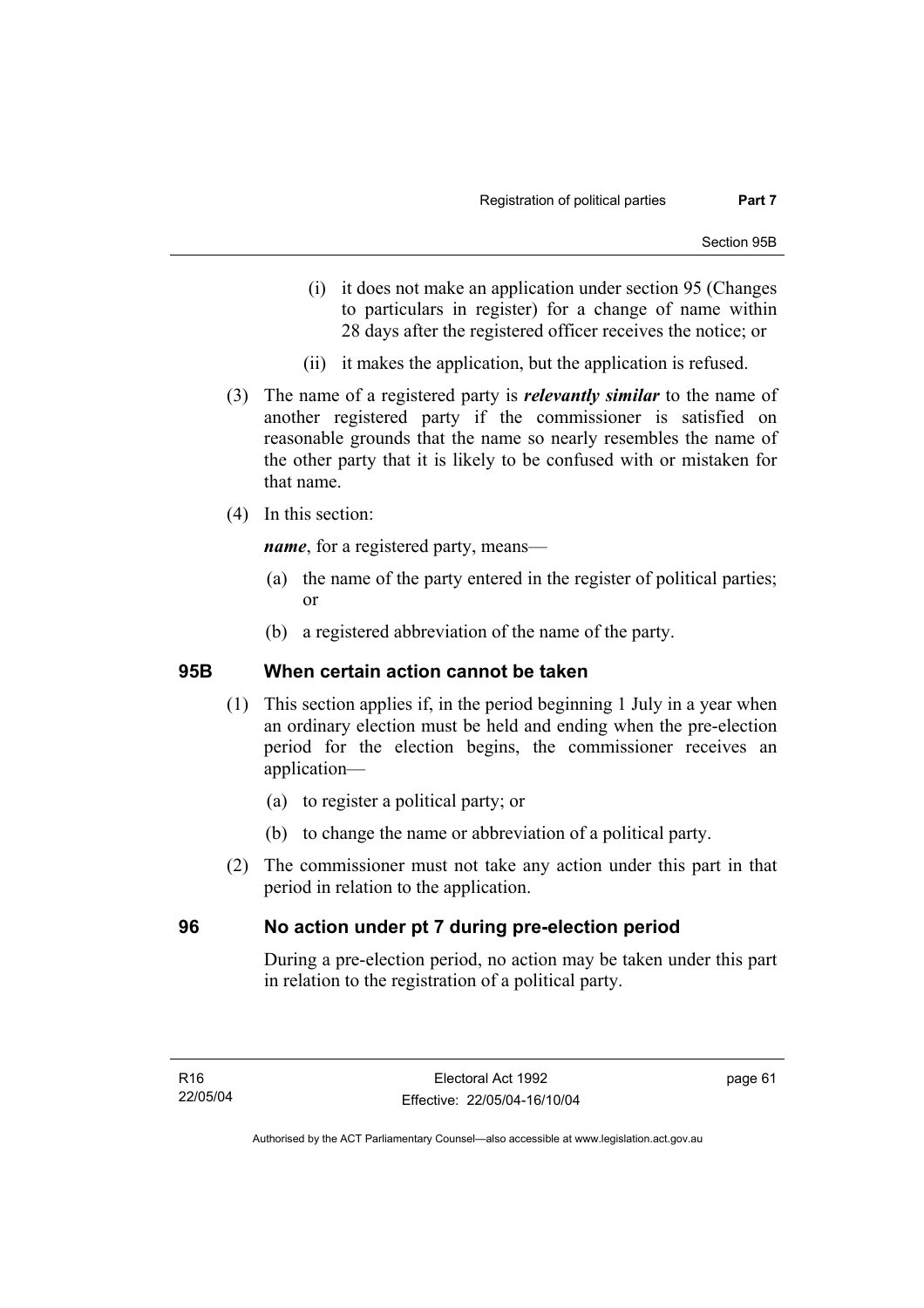#### **Part 7 Registration of political parties**

Section 96A

#### **96A Who can be a registered officer**

A person is entitled to be the registered officer of a registered party only if the person is qualified to be an elector.

#### **97 Deputy registered officer**

- (1) For part 9 (Arrangements for elections) and part 10 (Voting), a deputy registered officer of a registered party may be appointed—
	- (a) by the registered officer of the party; or
	- (b) if the office of registered officer of the party is vacant, or the registered officer cannot for any reason exercise the officer's functions—by the secretary of the party.
- (2) The appointment does not have effect until the commissioner is given written notice of the appointment.
- (3) The notice must—
	- (a) be signed by the person making the appointment and the person appointed deputy registered officer; and
	- (b) state the name and address of the deputy registered officer.
- (4) A person is entitled to be a deputy registered officer of a registered party only if the person is qualified to be an elector.
- (5) A reference in part 9 or 10 to the registered officer of a registered party includes a reference to a deputy registered officer of the party.

# **97A Information about political parties**

 (1) The commissioner may, by written notice given to the registered officer of a registered party, require the officer to give the commissioner information stated in the notice that is reasonably necessary for the commissioner to find out whether the party is entitled to be registered.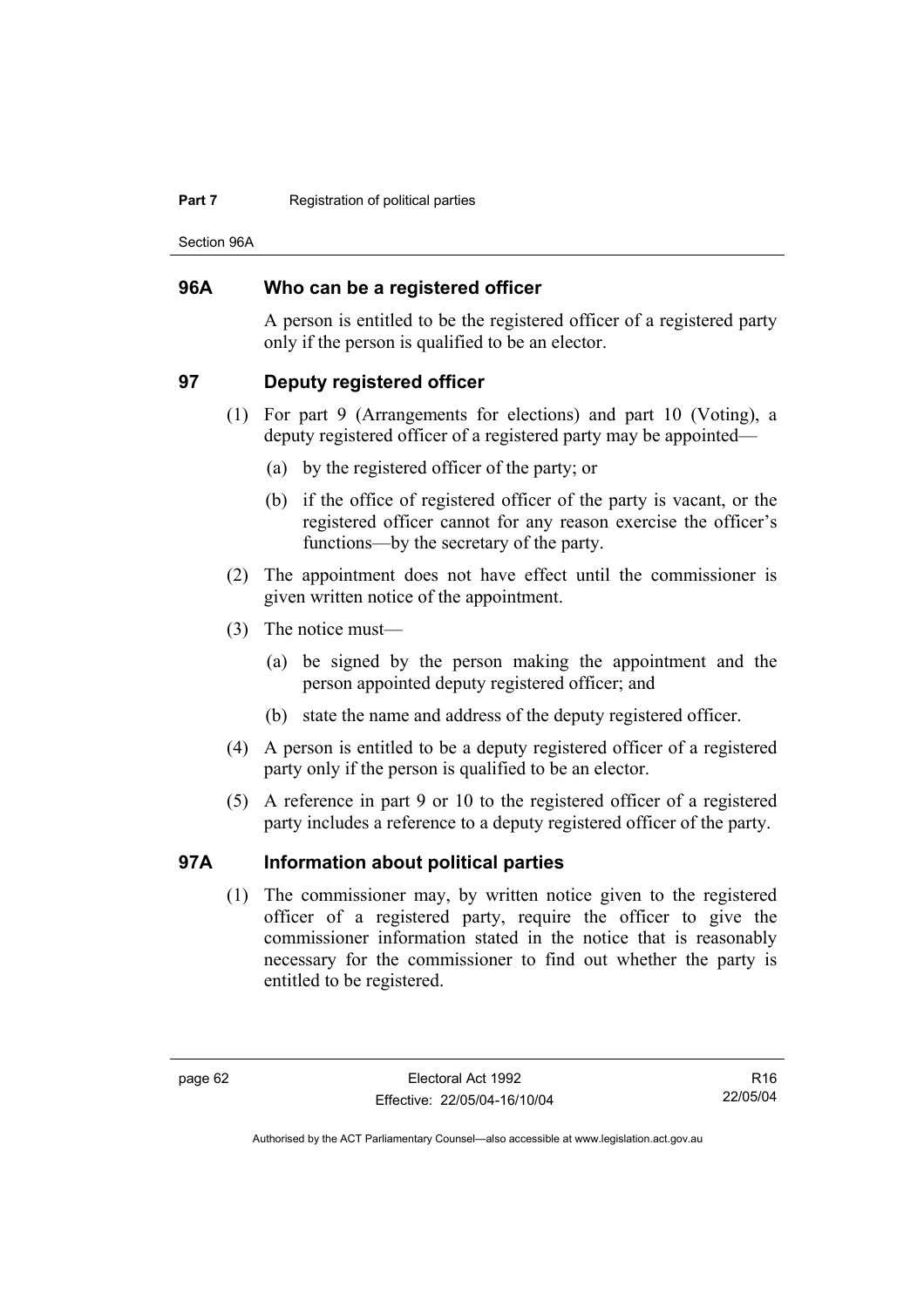- (2) Without limiting subsection (1), the commissioner may, under that subsection, require the registered officer to give the commissioner a list, as at a stated date, of the names and addresses of at least 100 members of the party who are electors.
- (3) The commissioner may use the information obtained under subsection (2) only to find out whether the party is entitled to be registered.

#### **98 Cancellation of registration of political parties**

- (1) The commissioner must cancel the registration of a registered party if the secretary of the party asks the commissioner to cancel the registration.
- (2) A request under subsection (1) must—
	- (a) be in writing; and
	- (b) be signed by the applicant; and
	- (c) state the applicant's name and address.
- (3) The commissioner must cancel the registration of a registered party if it has not endorsed a candidate at the last 2 general elections.
- (4) However, subsection (3) applies to a registered party only if it was a registered party at the time of each of the general elections.
- (5) The commissioner must cancel the registration of a registered party if the commissioner believes on reasonable grounds that—
	- (a) for a registered party—
		- (i) the party has ceased to exist (whether by amalgamation with another political party or otherwise); or
		- (ii) the party does not have at least 100 members who are electors; or
		- (iii) the party does not have a constitution; or

page 63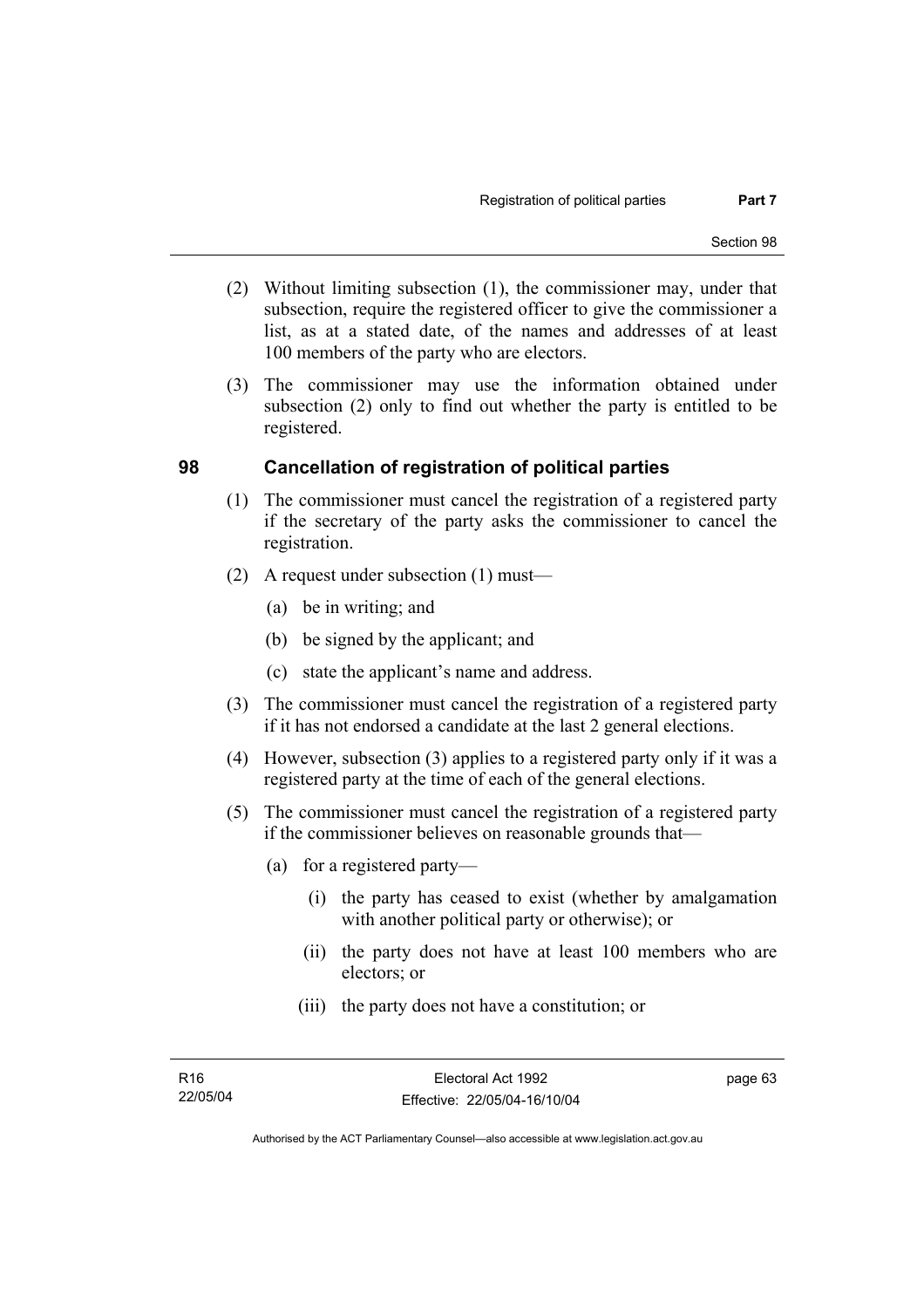#### **Part 7 Registration of political parties**

Section 98

- (b) the registration of the party was obtained by fraud or misrepresentation.
- (6) The commissioner may cancel the registration of a registered party under subsection (5) only if the commissioner has—
	- (a) given the relevant person a written notice—
		- (i) stating that the commissioner proposes to cancel the registration of the party; and
		- (ii) setting out the reasons for the proposed cancellation; and
		- (iii) stating that written objections to the proposed cancellation may be given to the commissioner within the 14 days mentioned in paragraph (b); and
	- (b) prepared, and notified under the *Legislation Act 2001*, a written notice stating—
		- (i) that the commissioner proposes to cancel the registration of the party; and
		- (ii) that written objections to the proposed cancellation may be given to the commissioner within 14 days after the day the notice is notified under the *Legislation Act 2001*; and
	- (c) considered each objection given to the commissioner in accordance with the notice under paragraph (a) or (b).
- (7) For subsection (6) (a), the *relevant person* is the secretary, or last secretary, of the registered party.
- (8) The notice under subsection (6) (b) is a notifiable instrument.

*Note* A notifiable instrument must be notified under the *Legislation Act 2001*.

 (9) If the commissioner cancels the registration of a registered party under this section, the commissioner must prepare written notice of the cancellation.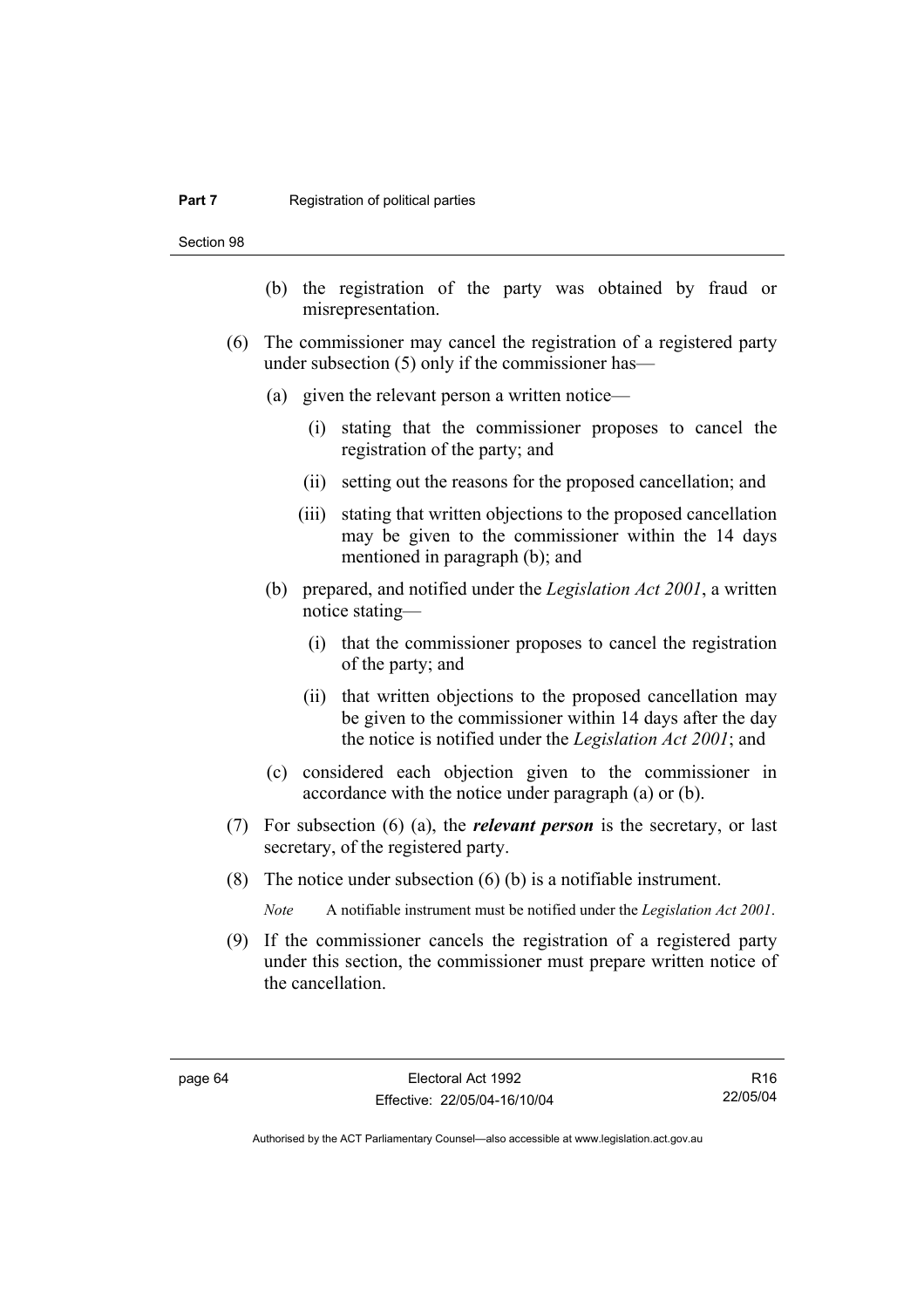(10) The notice under subsection (9) is a notifiable instrument.

*Note* A notifiable instrument must be notified under the *Legislation Act 2001*.

- (11) If the commissioner cancels the registration of a registered party under subsection (3), the commissioner must also give written notice of the cancellation to the registered officer of the party.
- (12) If the commissioner cancels the registration of a registered party under subsection (5), the commissioner must give a review statement about the decision to cancel the registration to the registered officer, or last registered officer, of the party.
- (13) If, after an objection has been made under this section to the proposed cancellation of the registration of a registered party, the commissioner decides not to cancel the registration, the commissioner must give written notice of the decision to—
	- (a) the registered officer of the party; and
	- (b) if the objection was not made by or on behalf of the party or sponsoring MLA—the objector.

#### **99 Use of party name after cancellation**

- (1) If the registration of a registered party (the *cancelled party*) is cancelled—
	- (a) the cancelled party; or
	- (b) another political party that has a name that so nearly resembles the name of the cancelled party that it is likely to be confused with or mistaken for the cancelled party;

is ineligible for registration until after the next general election after the cancellation.

(2) In this section:

*name* includes an abbreviation of the name.

page 65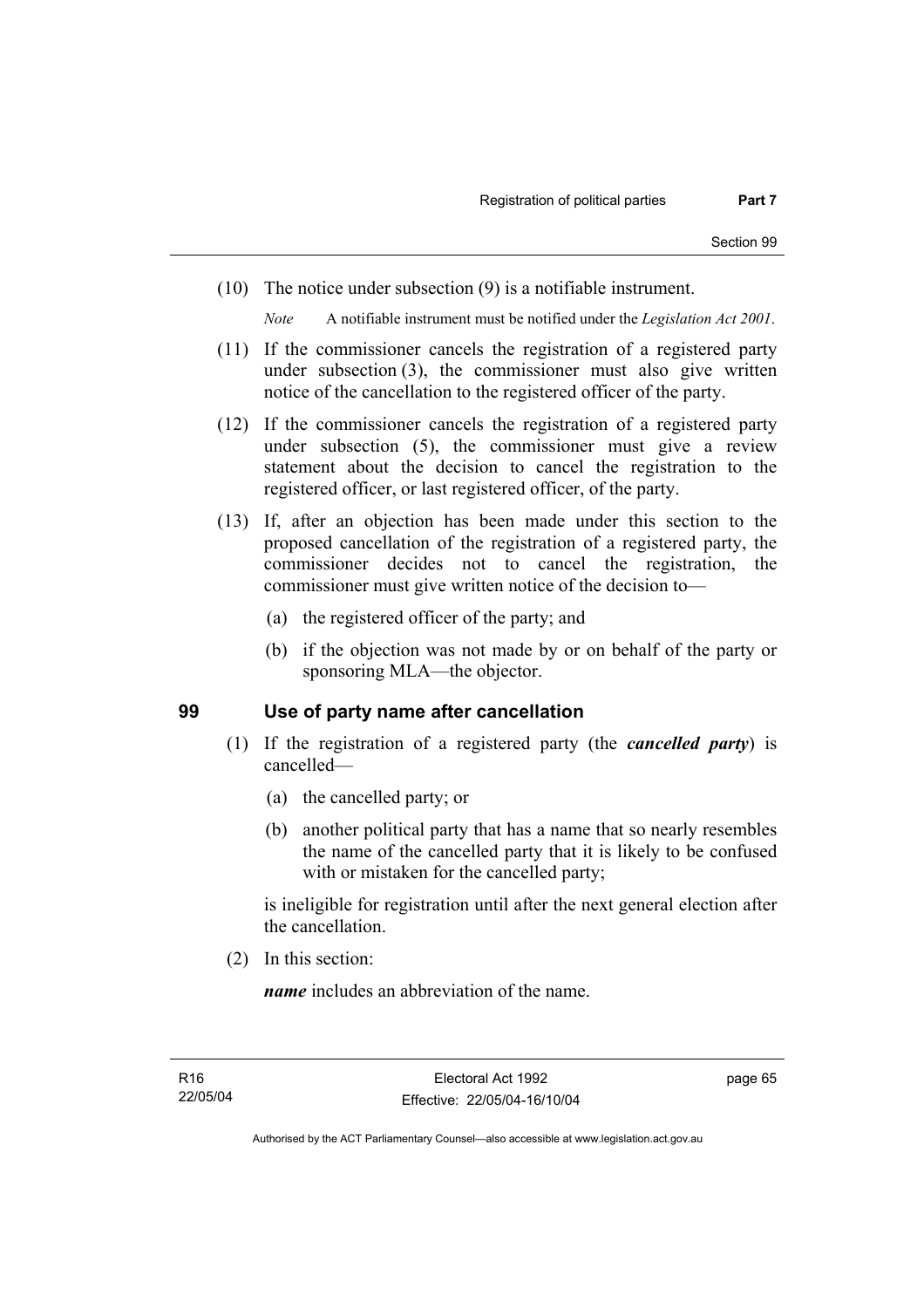#### **Part 7 Registration of political parties**

Section 99A

# **99A General requirements about constitutions of registered parties**

 (1) If a registered party changes its constitution, the registered officer of the party must give the commissioner a copy of the changed constitution within 30 days after the change.

Maximum penalty: 10 penalty units

 (2) The commissioner must make a copy of the constitution available for public inspection.

page 66 Electoral Act 1992 Effective: 22/05/04-16/10/04

R16 22/05/04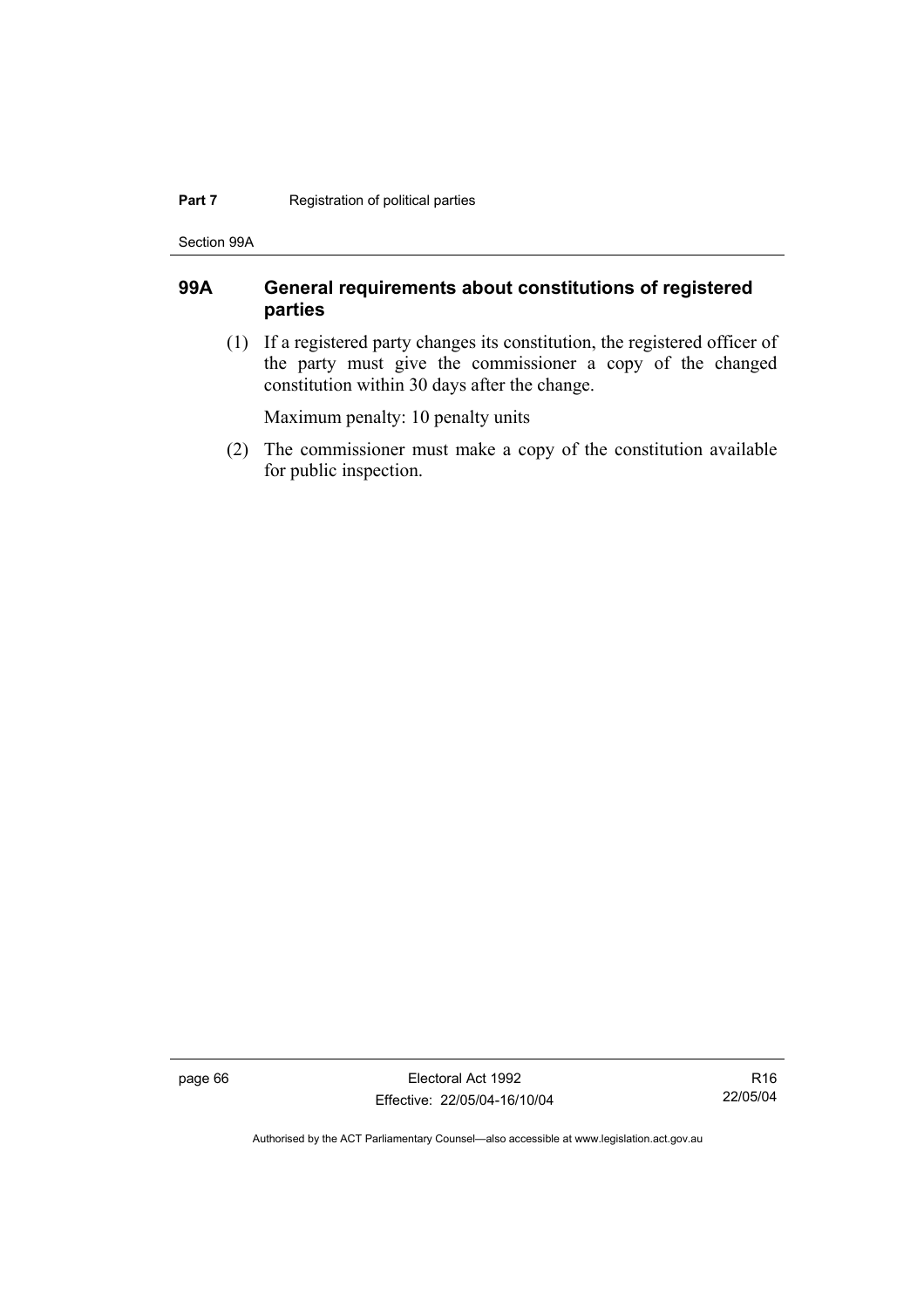# **Part 8 Timing of elections**

#### **100 Ordinary elections**

- (1) A general election under this Act must be held on the 3rd Saturday in October in the 4th year after the year when the last ordinary election was held.
- (2) If, apart from this subsection, an election in accordance with subsection (1) would be held on the day an election of Senators, or a general election of members of the House of Representatives, would be held, the election shall be held on the 1st Saturday in December in the year when it would, apart from this subsection, be held.
- (3) If an extraordinary general election has been held in the 6 months before the day when an election in accordance with subsection (1) or (2) would, apart from this subsection, have been held—
	- (a) the election shall not be held; and
	- (b) this section applies in relation to subsequent ordinary elections as if the election had been held.

#### **101 Extraordinary elections**

- (1) For this Act, an *extraordinary election* is—
	- (a) a general election required by the Self-Government Act, section 16; or
	- (b) a general election required by the Self-Government Act, section 48; or
	- (c) an election of an MLA or MLAs required by section 126; or
	- (d) an election of an MLA or MLAs required by section 275.
- (2) If an extraordinary election under section 126 (Supplementary elections) is required, the Executive must, in writing, determine a

| R16      | Electoral Act 1992           | page 67 |
|----------|------------------------------|---------|
| 22/05/04 | Effective: 22/05/04-16/10/04 |         |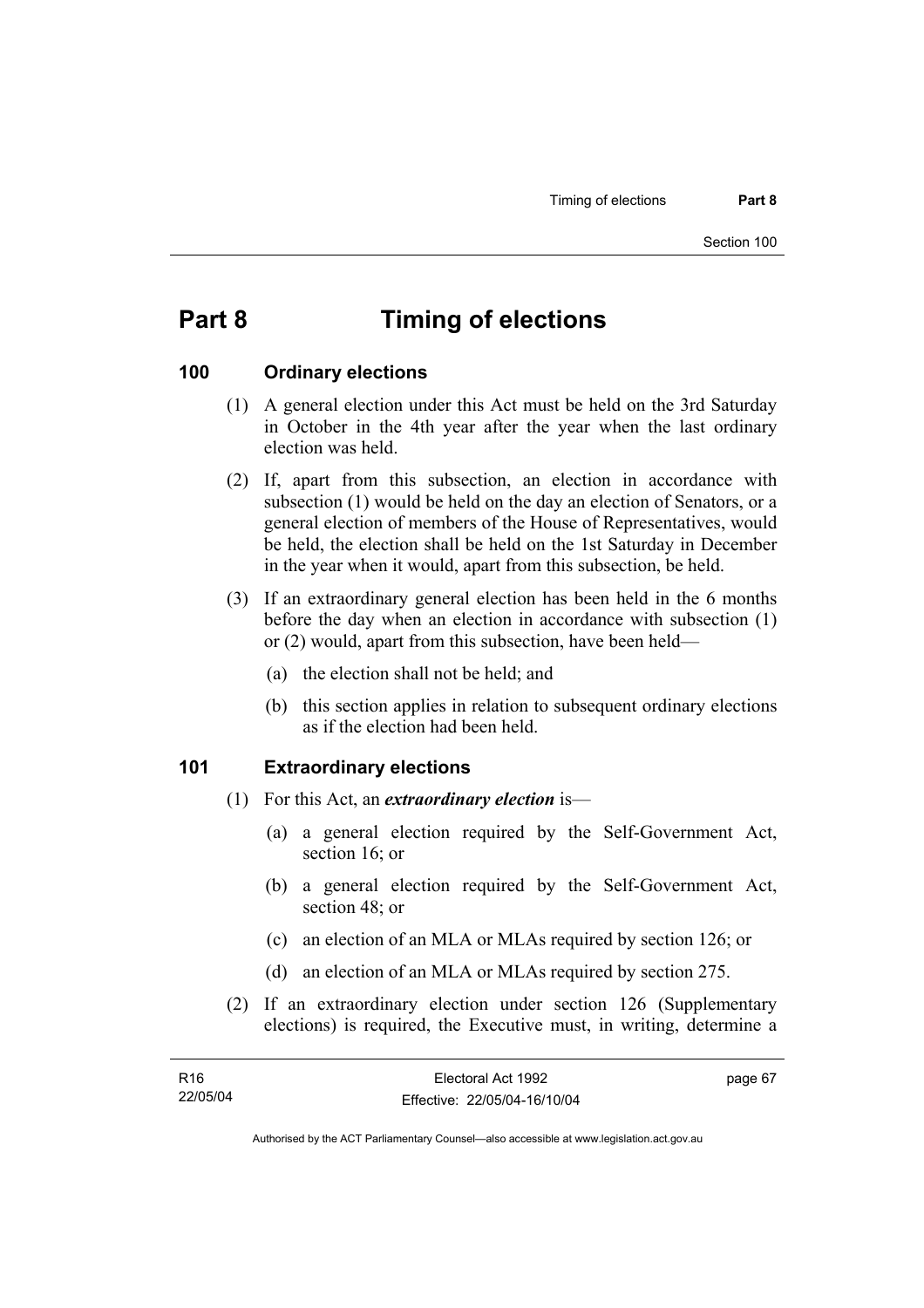#### **Part 8 Timing of elections**

Section 102

Saturday for holding the election that is not earlier than 36 days, or later than 90 days, after the day when the election failed.

- (3) If the Court of Disputed Returns declares an election void, the Executive must, in writing, determine a Saturday for holding the extraordinary election required under section 275 (Effect of declarations) that is not earlier than 36 days, or later than 90 days, after the day when the declaration is made.
- (4) The Executive must not determine under this section a day that is the polling day for an election of senators or a general election of the House of Representatives.
- (5) A determination under this section is a notifiable instrument.

*Note* A notifiable instrument must be notified under the *Legislation Act 2001*.

# **102 Polling day**

- (1) A poll must be held for an election on the day when the election is required to be held under this part.
- (2) This section is subject to section 111 (Need for a poll).

page 68 Electoral Act 1992 Effective: 22/05/04-16/10/04

R16 22/05/04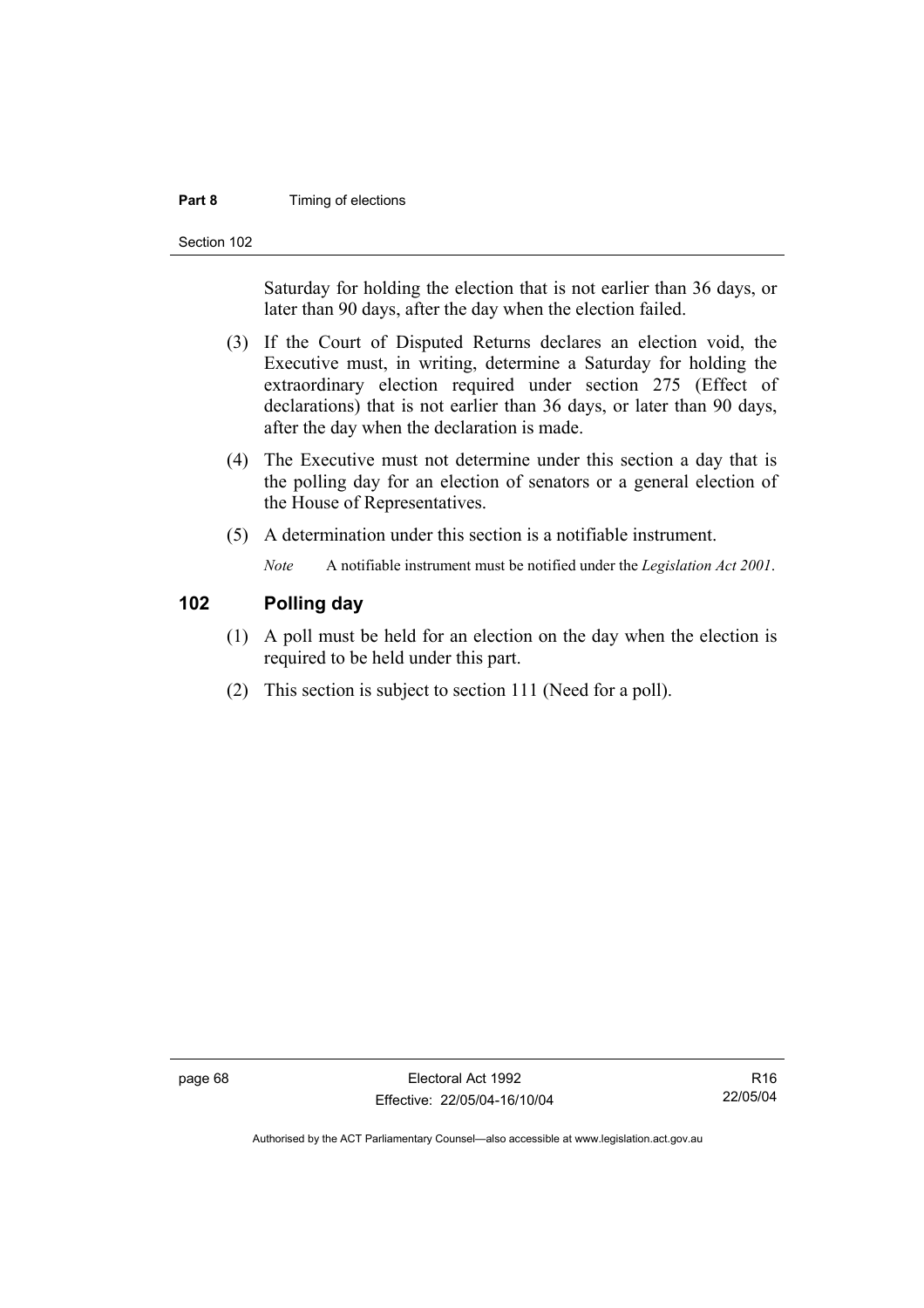# **Division 9.1 Nominations**

# **103 Eligibility—MLAs**

- (1) Subject to subsections (2) and (4), a person who is—
	- (a) an Australian citizen; and
	- (b) at least 18 years old; and
	- (c) an elector or entitled to be an elector;

is eligible to be an MLA.

- (2) A person is not eligible to be an MLA if—
	- (a) the person is a member of—
		- (i) the Parliament of the Commonwealth; or
		- (ii) the legislature of a State or another Territory; or
	- (b) the person—
		- (i) holds an office or appointment (other than a prescribed office) under a law of the Territory, the Commonwealth, a State or another Territory; or
		- (ii) is employed by the Territory, the Commonwealth, a State or another Territory, or by a Territory authority or a body (whether corporate or not) established by a law of the Commonwealth, a State or another Territory;

and is entitled to any remuneration or allowance (other than reimbursement of expenses reasonably incurred) in relation to the office, appointment or employment.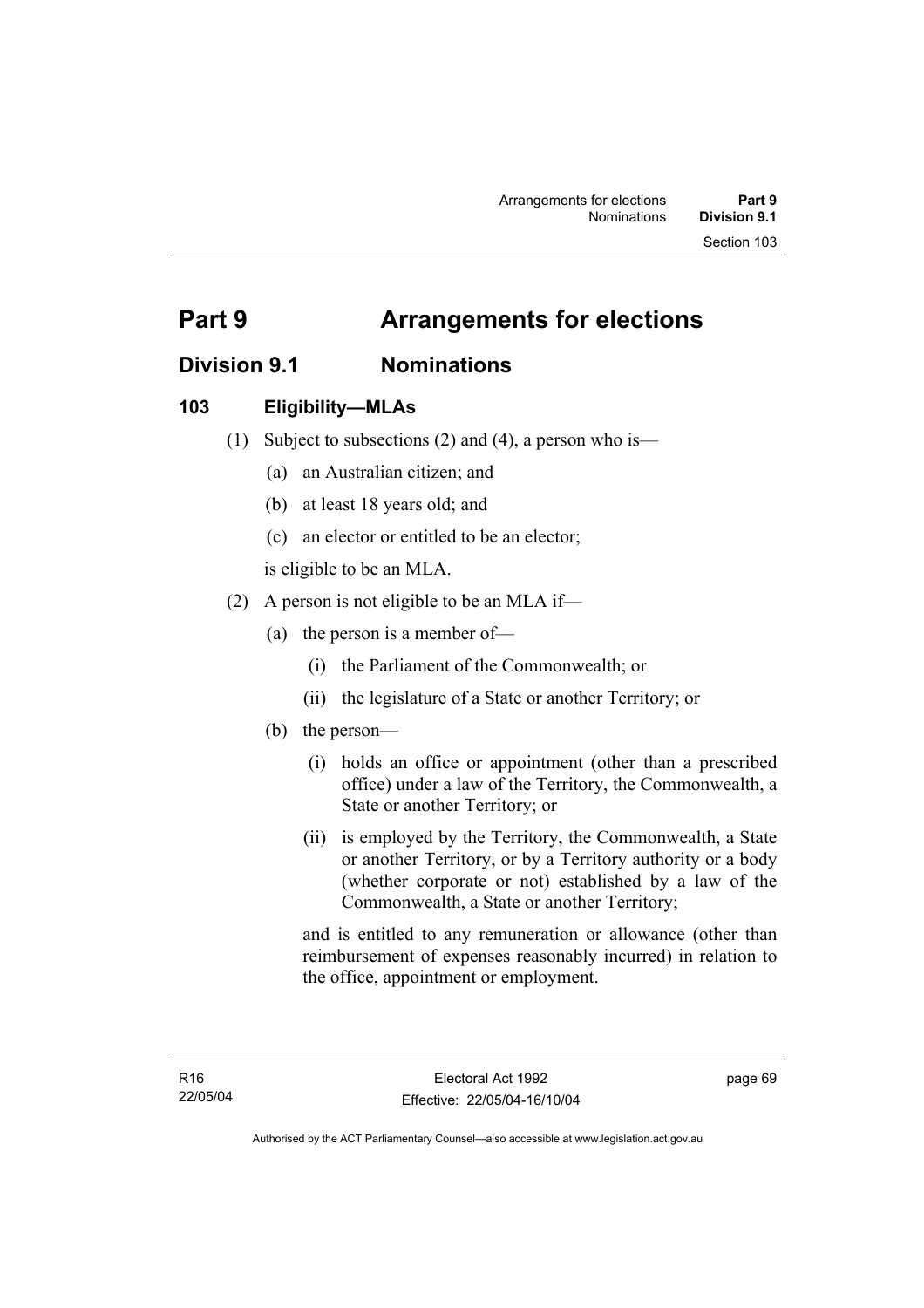(3) In subsection  $(2)$  (b) (i):

*prescribed office* means an office of Speaker, Deputy Speaker, Chief Minister, Deputy Chief Minister, Minister or MLA.

- (4) A person is not eligible to be an MLA for the disqualification period if—
	- (a) the person is convicted of an offence against—
		- (i) section 285 (Bribery) or section 288 (Violence and intimidation); or
		- (ii) the *Crimes Act 1914* (Cwlth), section 28 (Interfering with political liberty); or
		- (iii) the *Criminal Code* (Cwlth), part 2.4 relating to an offence mentioned in subparagraph (ii); or
	- (b) the person is found by the Court of Disputed Elections to have contravened (within the meaning of part 16) a section mentioned in paragraph (a) (i).
	- *Note 1* A reference to an offence against a Territory law includes a reference to an offence against the *Crimes Act 1900*, pt 9 (Aiding and abetting, accessories, attempts, incitement and conspiracy) that relates to the law (see *Legislation Act 2001*, s 189).
	- *Note 2 Contravention* is defined for pt 16 (Disputed elections, eligibility and vacancies) in s 250.
- (5) For subsection (4), the *disqualification period* is 2 years after the conviction or finding.

#### **104 Qualifications for nomination**

A person is not eligible to be nominated for election as an MLA unless, at the hour of nomination—

- (a) the person is eligible to be an MLA; or
- (b) for a person referred to in section 103 (2) (b)—the person would, apart from that paragraph, be eligible to be an MLA.

| page 70 | Electoral Act 1992           | R16      |
|---------|------------------------------|----------|
|         | Effective: 22/05/04-16/10/04 | 22/05/04 |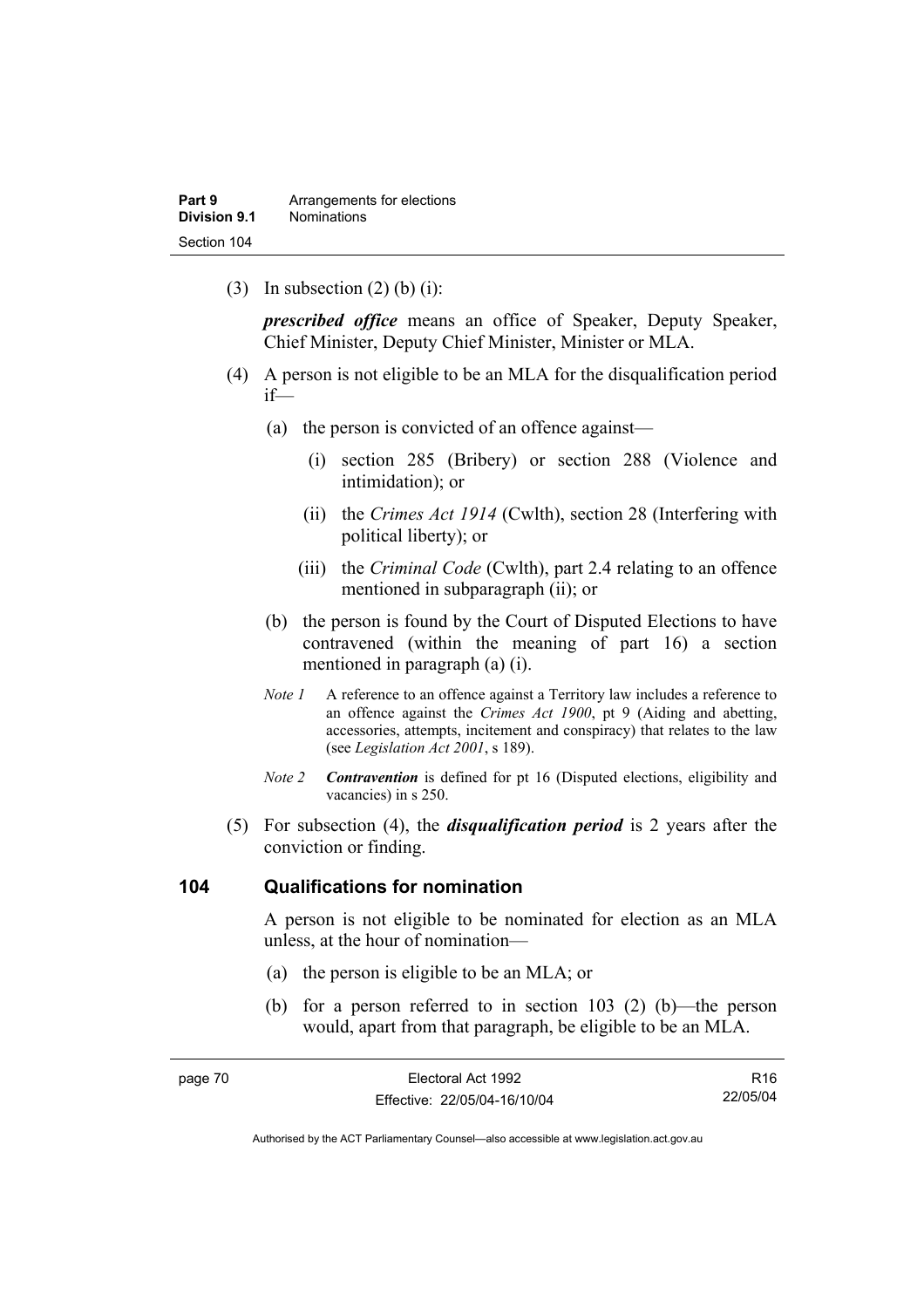#### **105 Candidates to be nominated**

- (1) A person is not eligible for election as an MLA unless the person is nominated in accordance with this section.
- (2) A person may be nominated to be a candidate for election only by—
	- (a) the registered officer of a registered party that endorses the person as a party candidate in the election for the electorate for which the candidate is being nominated; or
	- (b) 20 electors entitled to vote at the election.
- (3) A nomination shall be made by giving to the commissioner, during the pre-election period but not later than 24 hours before the hour of nomination—
	- (a) a duly completed nomination form; and
	- (b) a deposit of the prescribed amount in legal tender or a banker's cheque.
- (4) A nomination form shall—
	- (a) be in the form approved under section 340A (Approved forms); and
	- (b) subject to subsection (7), set out the particulars of the name, address and occupation of the nominee; and
	- (c) contain a statement, signed by the nominee, to the effect that he or she consents to the nomination, and to be an MLA if elected; and
	- (d) contain a declaration, signed by the nominee, to the effect that he or she is eligible to be nominated; and
	- (e) specify the form in which the nominee's name is to be printed on the ballot papers for the election; and
	- (f) if the nomination is made by the registered officer of a registered party—state any registered abbreviation of the name

page 71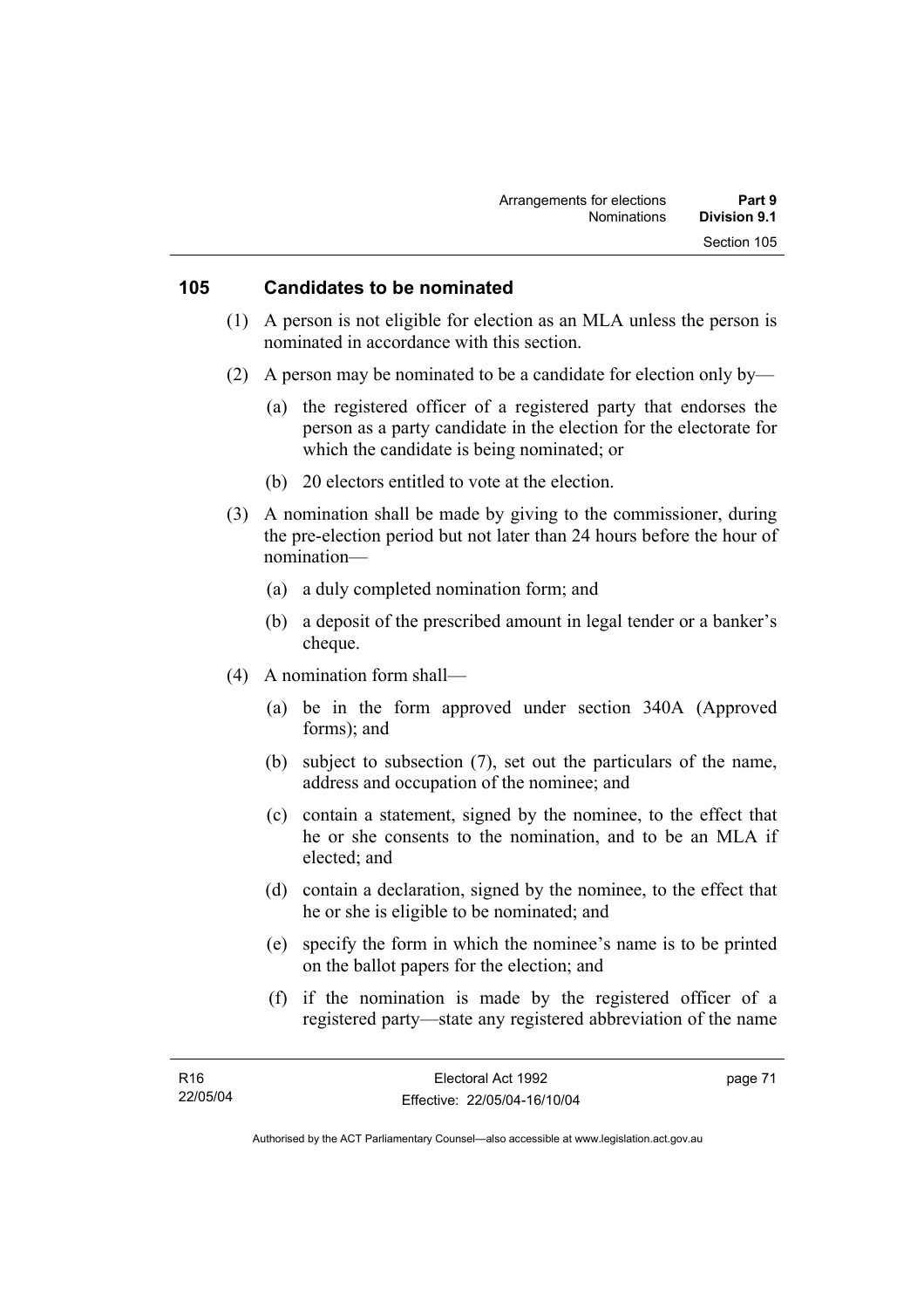| Part 9       | Arrangements for elections |
|--------------|----------------------------|
| Division 9.1 | <b>Nominations</b>         |
| Section 105  |                            |

of the party that is to be printed on the ballot paper for the election; and

- (g) if the nomination is made by 20 electors entitled to vote at the election—specify whether the word 'Independent' is to be printed on the ballot paper adjacent to the candidate square for the nominee; and
- (h) be signed by the nominator or each nominator.
- (5) A nomination form shall name a nominee only by specifying—
	- (a) the surname or family name, and the given name under which the nominee is enrolled; or
	- (b) if the nominee is not an elector—the surname or family name, and the given name under which the nominee is entitled to be enrolled.
- (6) A given name shall be taken to be specified for subsection (5), if the nomination form specifies—
	- (a) a commonly accepted variation of that name (including an abbreviation or truncation of that name or an alternative form of that name); or
	- (b) an initial standing for that name.
- (7) If the address of a nominee is a suppressed address, the nomination form need not specify the address but, in that case, the nominee shall notify the commissioner in writing of his or her address for correspondence.
- (8) A nomination is not invalid only because of a formal defect or error if this section has been substantially complied with.
- (9) If the time by which a nomination under subsection (3) is to be made falls on a public holiday, the nomination must be made no later than that time on the public holiday.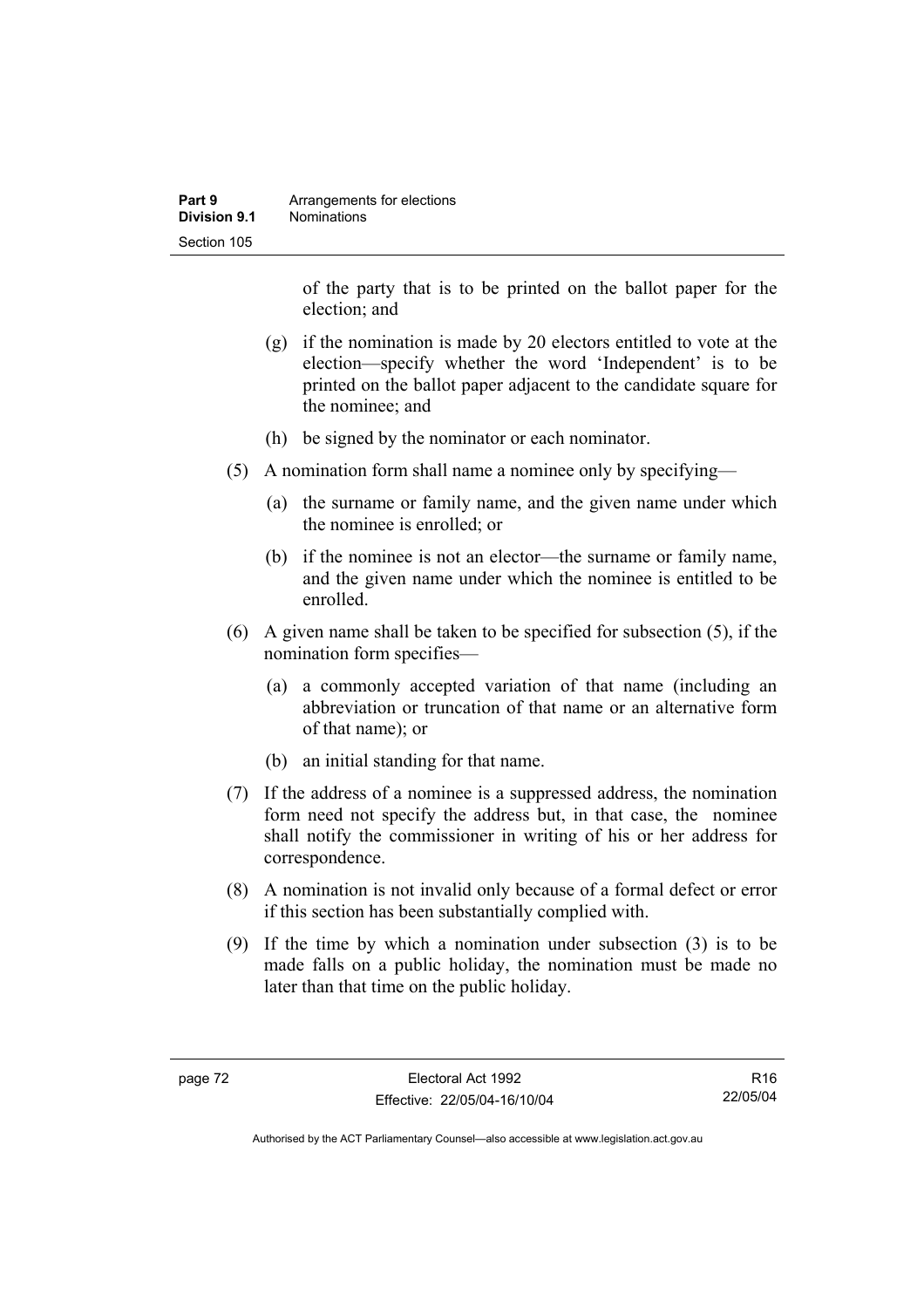- (10) Subsection (9) has effect despite the *Legislation Act 2001*, section 151 (4) (Reckoning of time).
- $(11)$  In subsection  $(3)$  (b):

*prescribed amount* means \$250 or any other amount prescribed by the regulations.

# **106 Multiple nominations invalid**

If, at the hour of nomination in relation to an election—

- (a) a person is nominated more than once to be a candidate for election in a particular electorate; or
- (b) a person is nominated to be a candidate for election in more than 1 electorate;

each such nomination is invalid.

# **107 Withdrawal etc of consent to nomination**

- (1) A person nominated to be a candidate may withdraw his or her consent to the nomination by giving the commissioner a written notice of withdrawal not later than 24 hours before the hour of nomination.
- (2) The registered officer may cancel a nomination made by the officer by giving the commissioner a written notice of cancellation not later than 24 hours before the hour of nomination.
- (3) On receipt of a notice referred to in subsection (1) or (2), the commissioner shall cancel the nomination and pay the amount of the deposit lodged to the nominee.

# **108 Place and hour of nomination**

- (1) The *place of nomination* in relation to an election is—
	- (a) the office of the commissioner; or

page 73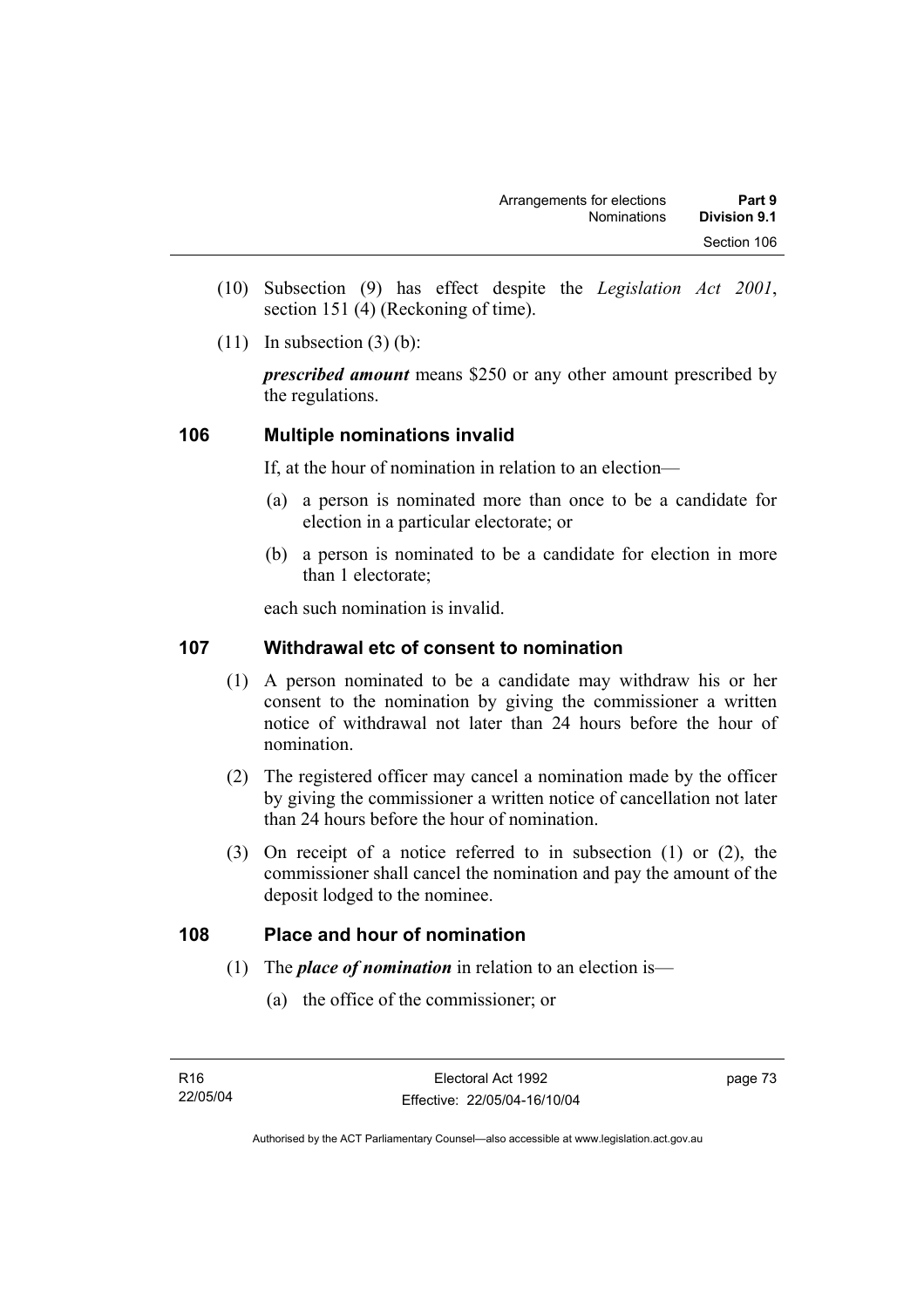- (b) any other place approved, in writing, by the commissioner as a place of nomination.
- (2) An approval is a notifiable instrument.

*Note* A notifiable instrument must be notified under the *Legislation Act 2001*.

- (3) The *hour of nomination* in relation to an election is 12 o'clock noon on the 23rd day before polling day for the election.
- (4) If the hour mentioned in subsection (3) falls on a public holiday, anything that under this Act is to be done by the hour of nomination must be done by that time on the public holiday.
- (5) Subsection (4) has effect despite the *Legislation Act 2001*, section 151 (4) (Reckoning of time).

# **109 Declaration of candidates**

- (1) As soon as practicable after the hour of nomination, the commissioner shall, at the place of nomination, publicly produce all nomination forms and declare each person duly nominated to be a candidate.
- (2) A declaration in relation to a candidate shall specify—
	- (a) the name of the candidate; and
	- (b) the name of any registered party by which the candidate is endorsed.
- (3) As soon as practicable after the declaration, the commissioner—
	- (a) shall, at the office of the commissioner; and
	- (b) may, at any other places the commissioner determines;

arrange for a notice containing particulars relating to each candidate to be displayed.

 (4) A notice shall not specify the address of a candidate if it is a suppressed address.

R16 22/05/04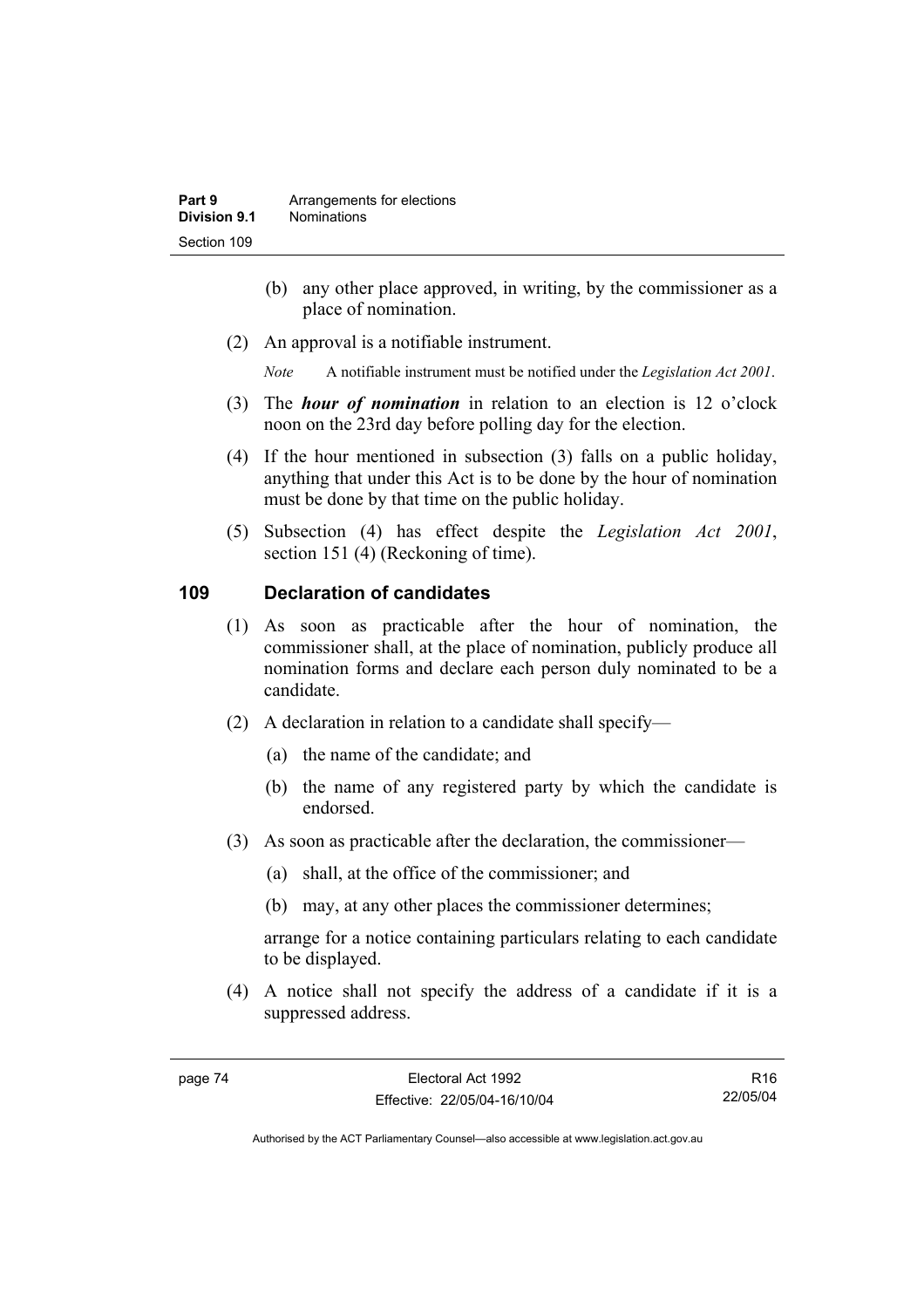#### **110 Rejection of nominations**

- (1) The commissioner must reject the nomination of a person if the nomination form for the person is not substantially in accordance with section 105 (Candidates to be nominated).
- (2) The commissioner must also reject the nomination of a person if satisfied on reasonable grounds that the name under which the person is nominated—
	- (a) is obscene; or
	- (b) is frivolous; or
	- (c) has been assumed for a political purpose.

#### **Examples for par (c)**

- 1 A name that includes, completely or partly, the name, or an abbreviation of the name, of a political party.
- 2 A name that includes a political message.
- *Note* An example is part of the Act, is not exhaustive and may extend, but does not limit, the meaning of the provision in which it appears (see *Legislation Act 2001*, s 126 and s 132).
- (3) The commissioner must give a person whose nomination is rejected under subsection (1) or (2) written notice of the rejection.

*Note* For how documents may be given, see *Legislation Act 2001*, pt 19.5.

- (4) The notice must set out the reasons for the rejection.
- (5) The commissioner may reject the nomination of a person only under subsection  $(1)$  or  $(2)$ .

# **111 Need for a poll**

 (1) If the number of candidates for an election is not greater than the number required to be elected, the commissioner shall, in accordance with section 189, declare the candidate or candidates elected.

page 75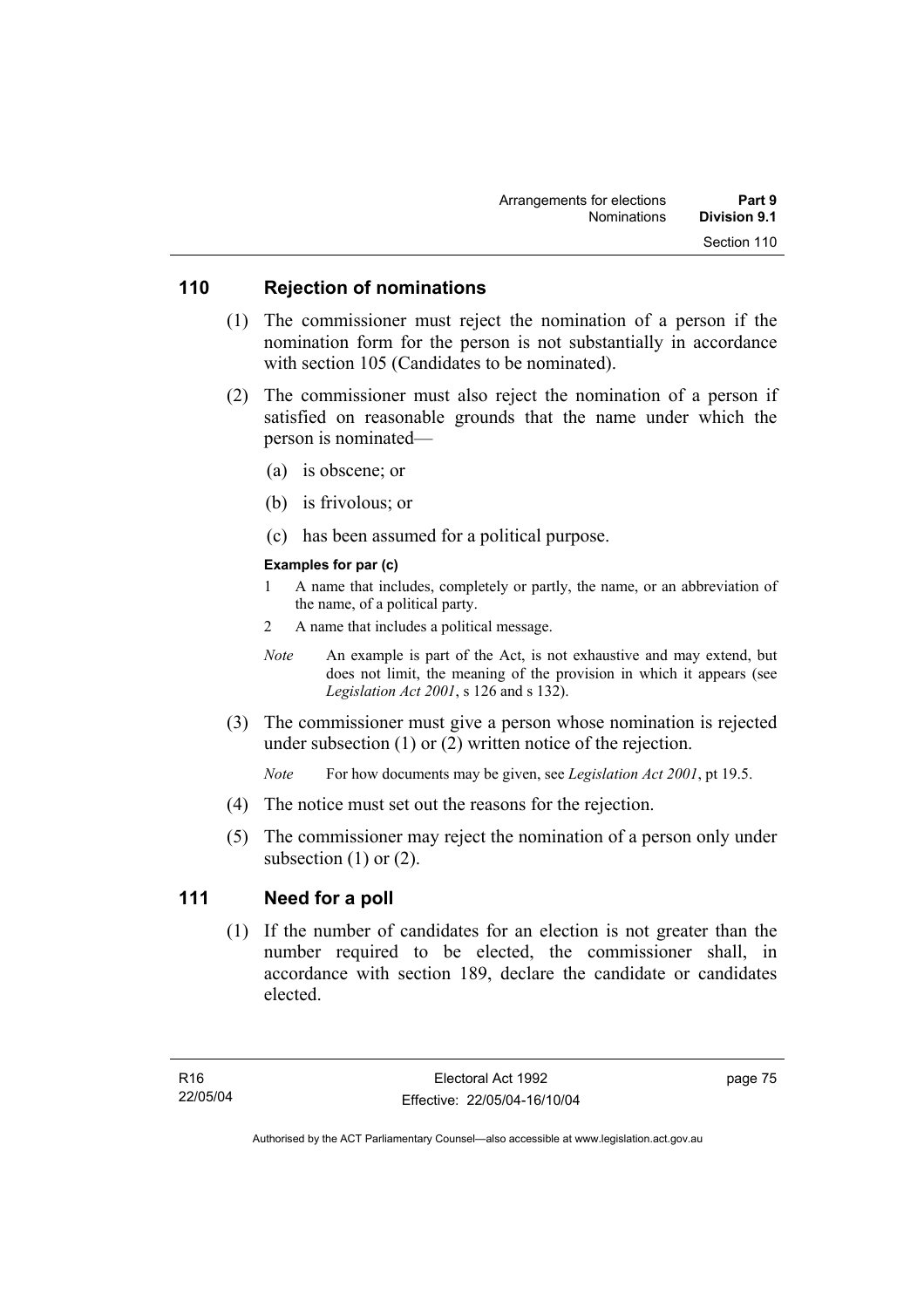| Part 9       | Arrangements for elections |
|--------------|----------------------------|
| Division 9.1 | <b>Nominations</b>         |
| Section 112  |                            |

 (2) If the number of candidates for election is greater than the number required to be elected, a poll shall be held in accordance with this Act.

# **112 Death of candidate before polling day**

If a candidate dies before polling day and the number of candidates remaining is not greater than the number required to be elected, the commissioner shall, in accordance with section 189, declare the remaining candidates elected.

#### **113 Deposit—return or forfeiture**

- (1) A deposit paid in relation to the nomination of a candidate shall be returned to the candidate, after the result of an election is declared, if—
	- (a) the candidate is elected; or
	- (b) at the time when the candidate is excluded from a poll under a scrutiny in accordance with schedule 4, his or her total votes equal or exceed 20% of the quota for the election; or
	- (c) the candidate is neither elected nor excluded and his or her total votes, at any stage of the counting, equal or exceed 20% of the quota for the election.
- $(2)$  If—
	- (a) a nominee dies before the candidates are declared for an election; or
	- (b) a candidate dies before polling day;

the commissioner shall pay the amount of the deposit lodged to the deceased's personal representative.

 (3) Subject to subsections (1) and (2), a deposit made in relation to the nomination of a candidate shall be forfeited to the Territory when the result of an election is declared.

R16 22/05/04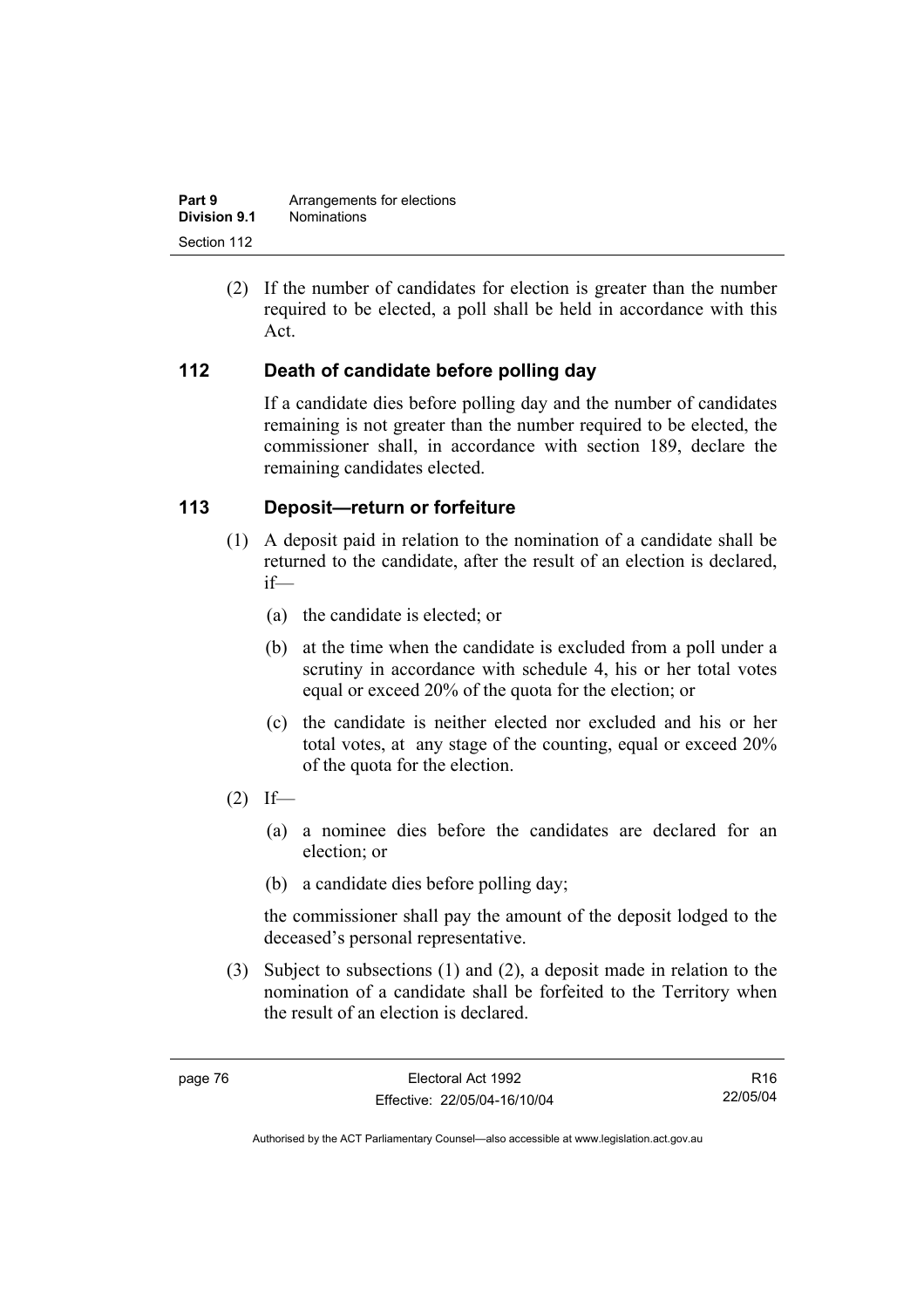# **Division 9.2 Ballot papers**

# **114 Ballot papers**

- (1) Subject to this division, the ballot papers to be used in an election shall be in accordance with the form in schedule 1.
- (2) The commissioner may determine the colour of the paper on which ballot papers for each electorate are to be printed.
- (3) A ballot paper must bear an official mark in the form approved under section 340A (Approved forms).
- (4) The ballot paper may be in electronic form.
- (5) The commissioner may approve changes to the electronic form of the ballot paper that are necessary to facilitate the display of the electronic form.

#### **Example**

The electronic form of a ballot paper may display columns of candidates using 2 rows.

- *Note* An example is part of the Act, is not exhaustive and may extend, but does not limit, the meaning of the provision in which it appears (see *Legislation Act 2001*, s 126 and s 132).
- (6) An approval under subsection (3) is a notifiable instrument.

*Note* A notifiable instrument must be notified under the *Legislation Act 2001*.

- (7) The regulations may—
	- (a) specify the headings or directions to be contained on ballot papers to be used for declaration voting; and
	- (b) provide for—
		- (i) the form of a ballot paper to be altered as specified in the regulations; or
		- (ii) a form set out in the regulations to be used in place of the form of a ballot paper.

page 77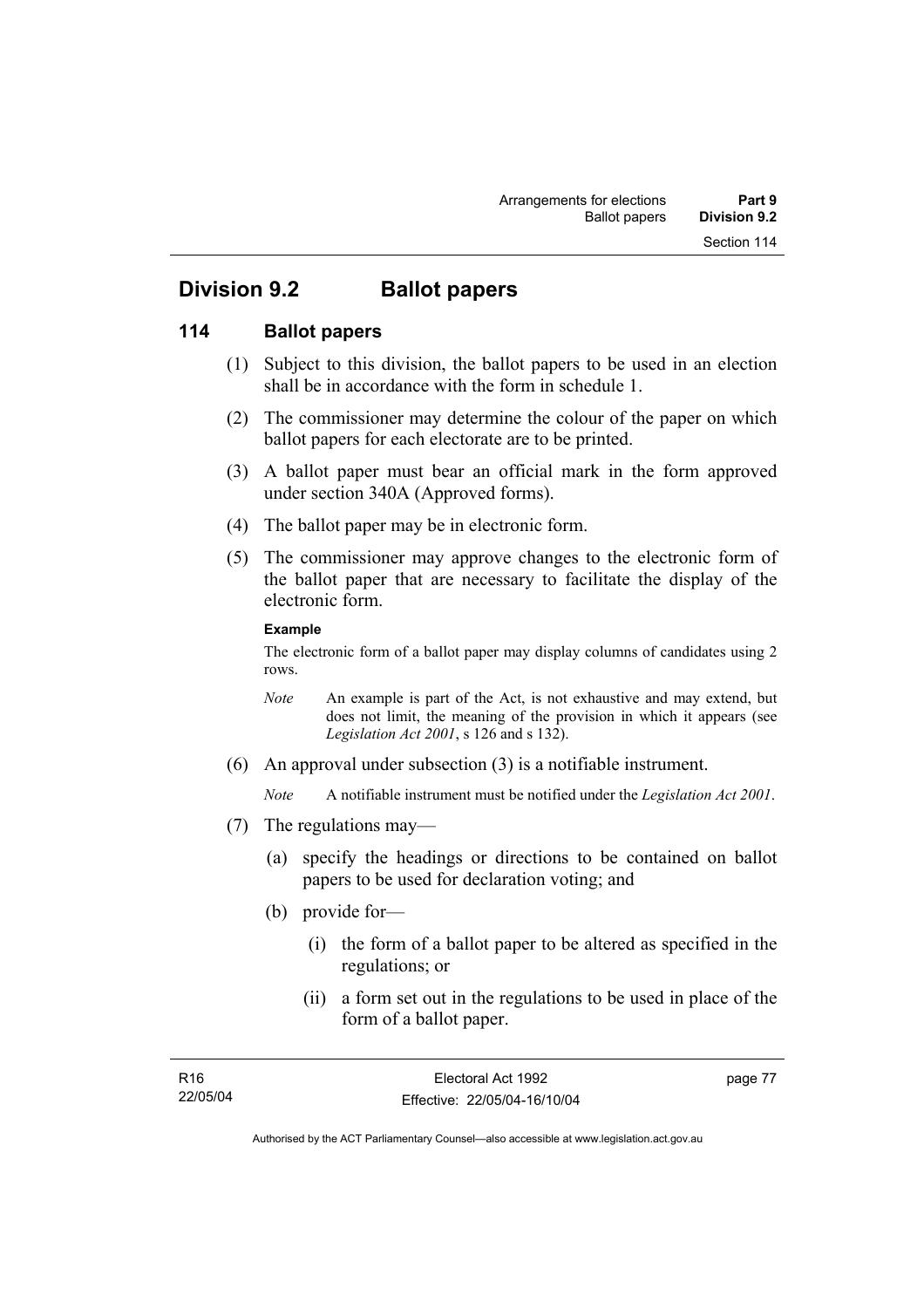| Part 9              | Arrangements for elections |
|---------------------|----------------------------|
| <b>Division 9.2</b> | <b>Ballot papers</b>       |
| Section 115         |                            |

### **115 Grouping of candidates' names**

- (1) If the registered officer of a registered party nominates 2 or more candidates for an election, their names shall be grouped in a separate column on the ballot papers for the relevant electorate.
- (2) If 2 or more non-party candidates request that their names be grouped on the ballot papers for an election, their names shall be grouped in a separate column on the ballot papers for the relevant electorate.
- (3) A request referred to in subsection (2) shall be—
	- (a) in writing signed by each of the candidates to be included in the group; and
	- (b) given to the commissioner before the hour of nomination.

#### **116 Printing of ballot papers**

- (1) Subject to subsections (2) to (7), on each ballot paper for an election—
	- (a) the names of the candidates in a group of candidates shall be printed in a single column; and
	- (b) if there are 2 or more groups of candidates—separate columns of the names of the candidates in each group shall be printed from left to right in an order determined by the commissioner by lot; and
	- (c) a distinguishing letter shall be printed above the column of names of the candidates in a particular group, the letter being—
		- (i) if there is only 1 group— 'A'; or
		- (ii) if there are 2 or more groups—the appropriate letter in a consecutive, alphabetical order beginning with 'A' corresponding to the order in which the columns of names

R16 22/05/04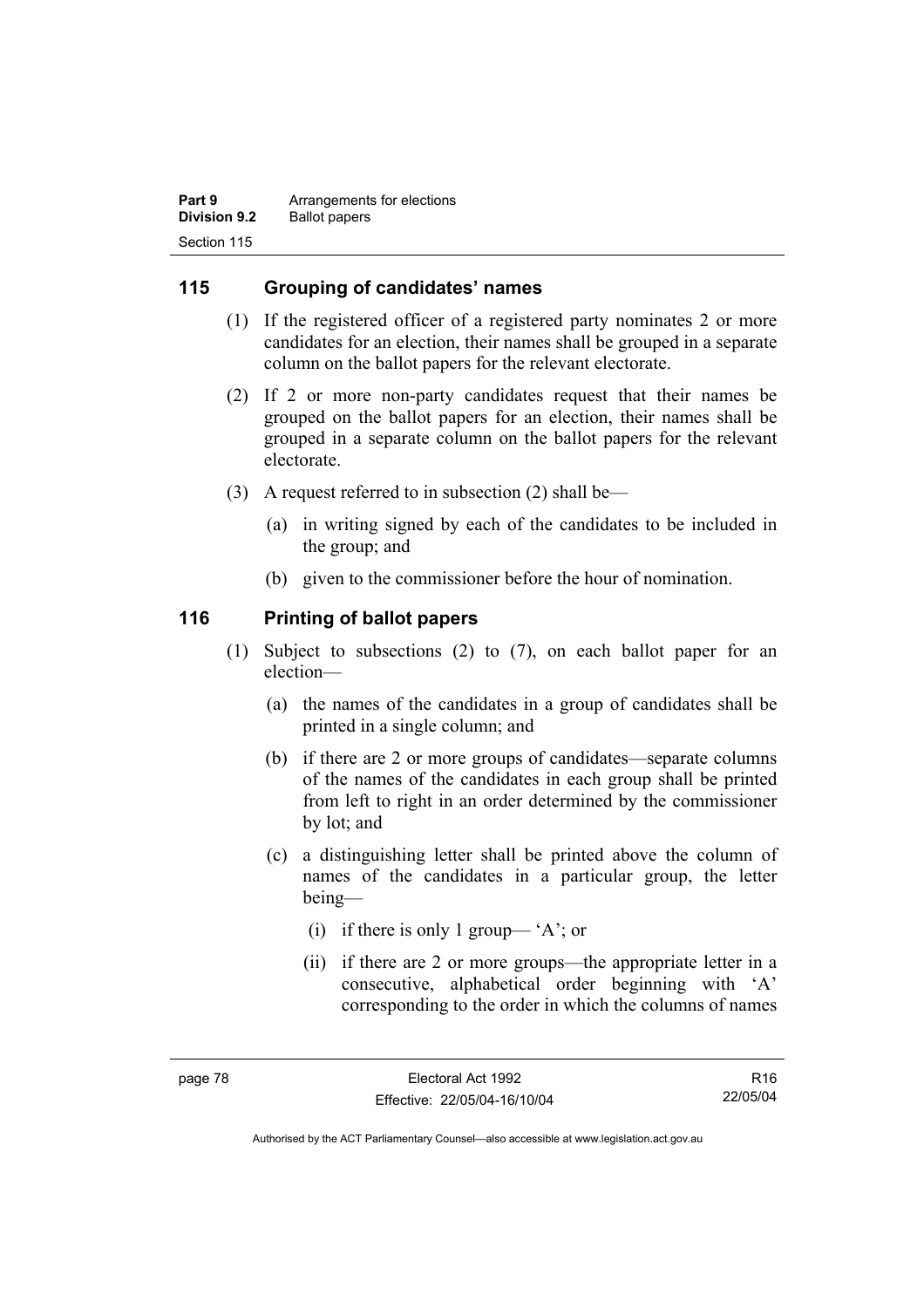in each group are printed from left to right on the ballot paper; and

- (d) if there are grouped and ungrouped candidates—the names of all ungrouped candidates shall, subject to subsection (6), be printed in a single column to the right of the last column of names of grouped candidates; and
- (e) if there are no groups of candidates—the names of all candidates shall be printed in a single column; and
- (f) the names of candidates in the columns shall be printed in an order determined in accordance with schedule 2; and
- (g) the name of each candidate shall be printed once only; and
- (h) a square (a *candidate square*) shall be printed adjacent to the name of each candidate.
- *Note Group*, in relation to candidates in an election, is defined in the dictionary.
- (2) A ballot paper must not contain more than the relevant number of candidate's names in a column.
- (3) If there are more than the relevant number of candidates in a group—
	- (a) their names shall, so far as practicable, be printed in 2 or more adjacent columns of equal length; and
	- (b) the names to be printed in each column shall be determined by the commissioner by lot.
- (4) If the names of the candidates in a particular group are printed in 2 or more adjacent columns, the distinguishing letter referred to in subsection (1) (c) shall be printed once only above those columns.
- (5) If there are no grouped candidates and there are more than the relevant number of ungrouped candidates—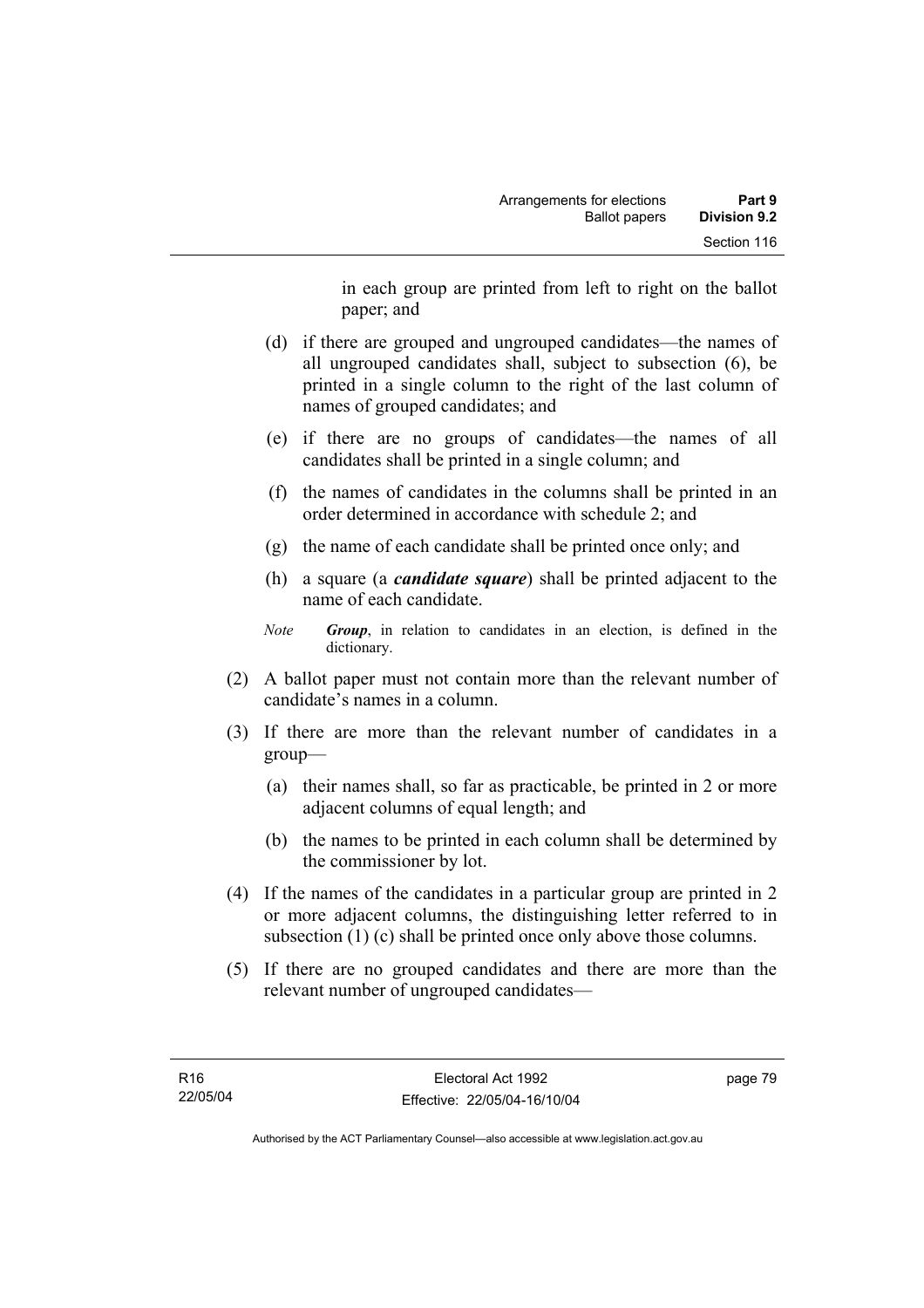- (a) their names shall, so far as practicable, be printed in 2 or more adjacent columns of equal length; and
- (b) the names to be printed in each column shall be determined by the commissioner by lot.
- (6) If a single column of the names of ungrouped candidates would be longer than the longest column of names of grouped candidates—
	- (a) the names of the ungrouped candidates shall be printed in 2 or more columns none of which is longer than the longest column of names of grouped candidates; and
	- (b) the names of the ungrouped candidates to be included in each column shall be determined by the commissioner by lot.
- (7) If similarity in the names of 2 or more candidates is likely to cause confusion, their names may be arranged on the ballot papers with such description or addition as will distinguish each from the other.
- (8) In this section:

#### *relevant number* means—

- (a) for a 5 member electorate—5; or
- (b) for a 7 member electorate—7.

# **117 Names on ballot papers**

(1) In this section:

*party name*, for a registered party, means—

- (a) the name under which the party is registered; or
- (b) if a registered abbreviation of the name of the party is stated in the nomination form of each party candidate—that abbreviation.
- (2) On the ballot papers for an election—

R16 22/05/04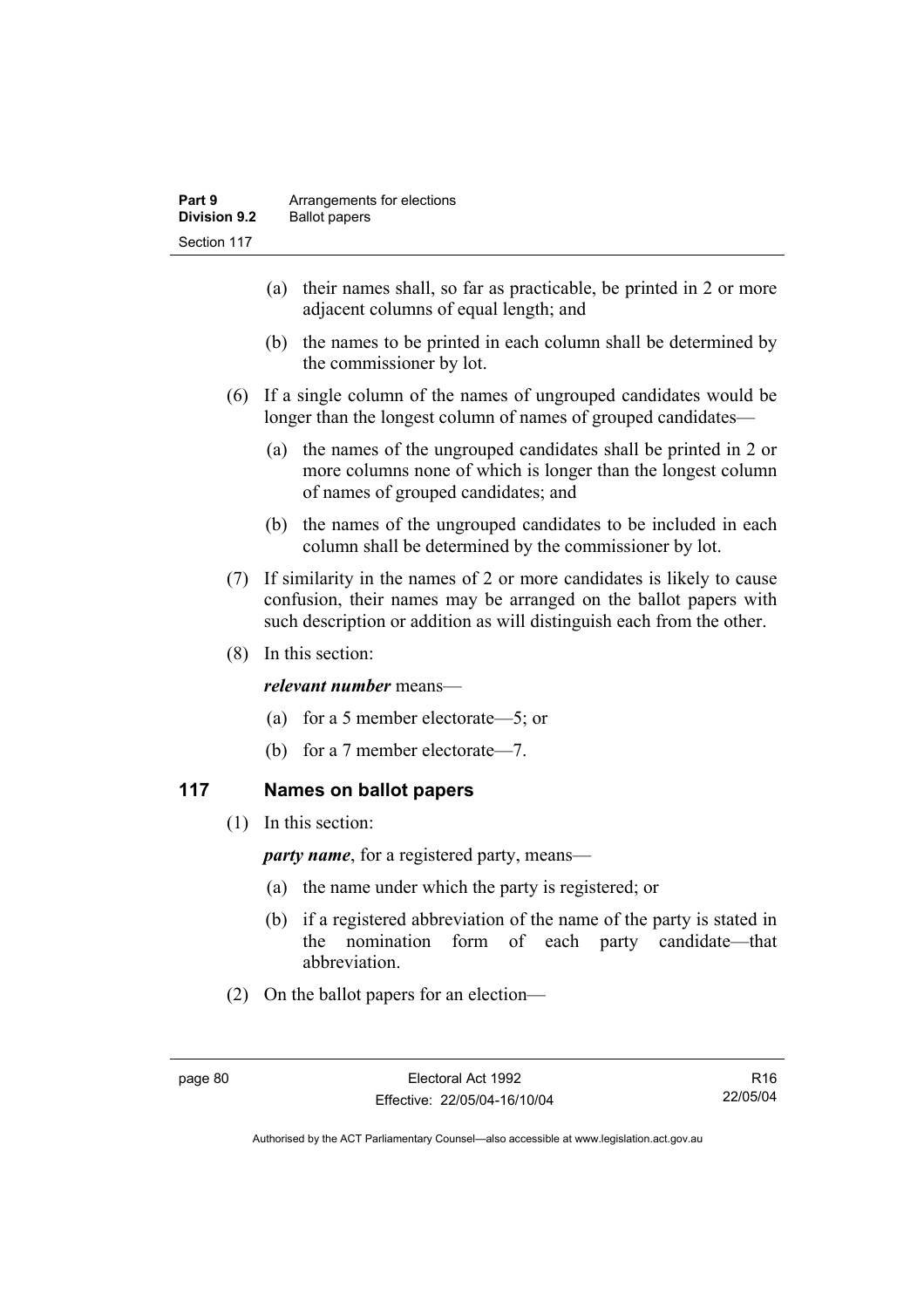- (a) the party name of the registered party by which a group of party candidates is endorsed must be printed at the top of the column of their names; and
- (b) the party name of the registered party by which an ungrouped party candidate is endorsed must be printed next to the candidate square for the candidate; and
- (c) the word 'independent' must be printed next to the candidate square for a candidate (other than a party candidate) if the nomination form so specified.

# **118 Draw for positions on ballot papers**

The commissioner shall make the determinations required by section 116 in public at the place of nomination, as soon as practicable after the candidates have been declared.

# **Division 9.3 Electronic voting devices and vote counting programs**

### **118A Approval of computer program for electronic voting and vote counting**

- (1) The commissioner may approve a computer program to allow electronic voting and perform steps in the scrutiny of votes in an election.
- (2) The commissioner may only approve a program if—
	- (a) the proper use of the program would give the same result in the scrutiny of votes in an election as would be obtained if the scrutiny were conducted without computer assistance; and
	- (b) the program will allow an elector to show consecutive preferences starting at '1'; and
	- (c) the program gives an elector an opportunity to correct any mistakes before processing the elector's vote; and

page 81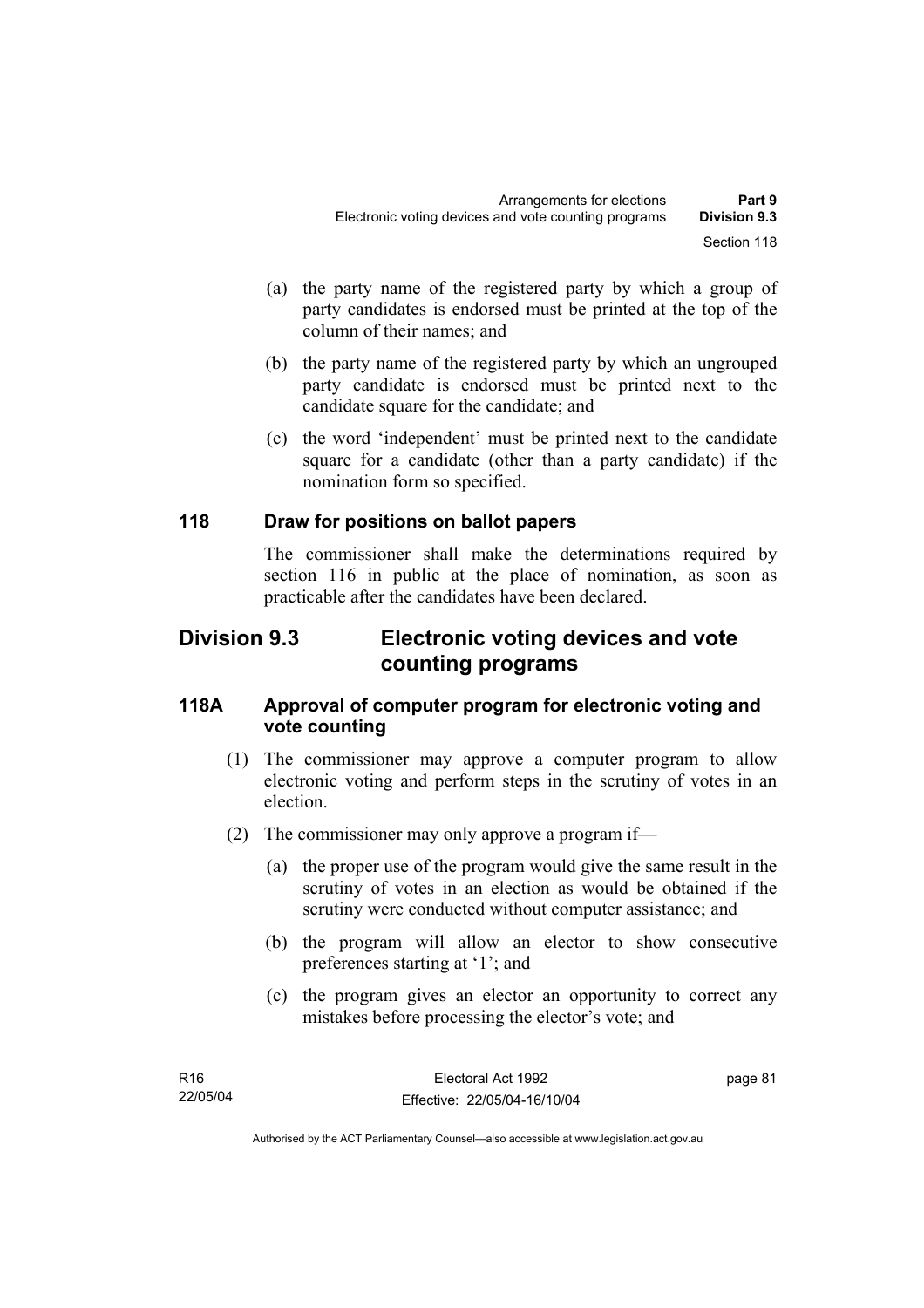- (d) the program will allow an elector to make an informal vote showing no preferences for any candidate; and
- (e) the program will not allow a person to find out how a particular elector cast his or her vote; and
- (f) the program is designed to pause while the commissioner makes a determination by lot required by schedule 4; and
- (g) the program can produce indicative distributions of preferences at any time after the close of the poll and before the declaration of the poll.
- (3) An approval under subsection (1) is a notifiable instrument.

*Note* A notifiable instrument must be notified under the *Legislation Act 2001*.

- (4) The commissioner must determine processes that must be followed in relation to the use of an approved computer program in the scrutiny of votes in an election.
- (5) Without limiting subsection (4), the commissioner may approve a process—
	- (a) for entering preferences shown on paper ballots into the approved computer program; and
	- (b) for counting preferences using the program to work out—
		- (i) the number of unrejected ballot papers on which a first preference is recorded for each candidate; and
		- (ii) the number of informal ballot papers for each electorate.

# **118B Security of electronic voting devices and related material**

 (1) The commissioner must take steps to ensure that electronic devices and computer programs used or intended to be used for or in connection with electronic voting are kept secure from interference at all times.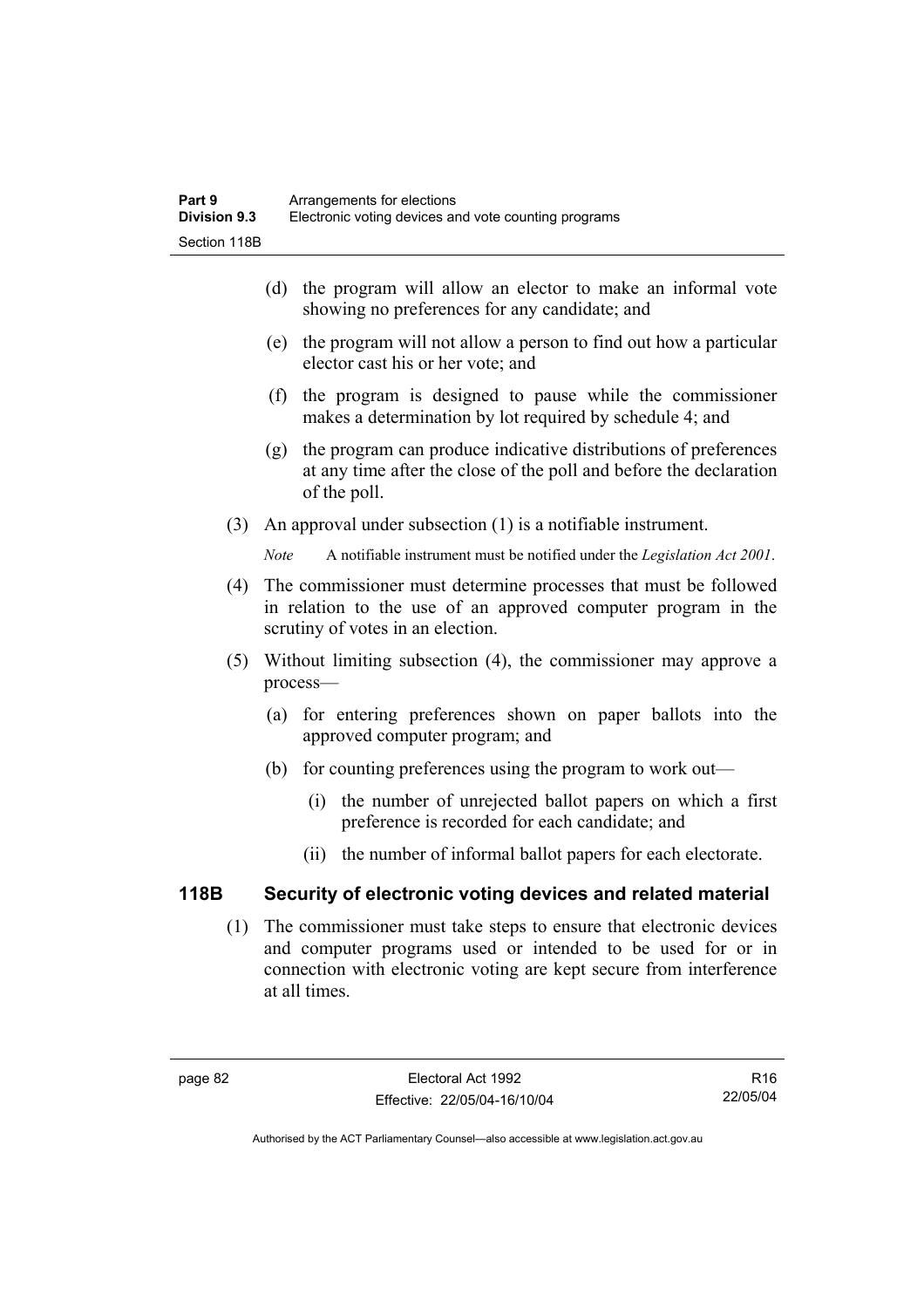- (2) The commissioner must keep backup copies of electronic data produced at a polling place or scrutiny centre until whichever of the following happens last:
	- (a) the beginning of the pre-election period for the next election;
	- (b) the documents are no longer required by the commissioner, another member of the electoral commission or a member of the staff of the commission for exercising a function under this Act.

# **Division 9.4 Miscellaneous**

# **119 Polling places and scrutiny centres**

- (1) The commissioner may, in writing—
	- (a) appoint a specified place to be a polling place on polling day for an election; and
	- (b) appoint a specified place to be a scrutiny centre during the election period for the purpose of the scrutiny at an election.
- (2) An appointment is a notifiable instrument.

*Note* A notifiable instrument must be notified under the *Legislation Act 2001*.

- (3) During a pre-election period, the commissioner—
	- (a) must publish in a newspaper; and
	- (b) may publish by any other means the commissioner determines;

a notice setting out particulars of each polling place for the election.

# **120 Administrative arrangements**

 (1) The commissioner shall make appropriate administrative arrangements for the conduct of each election and, in particular, shall ensure that each polling place is properly equipped with—

page 83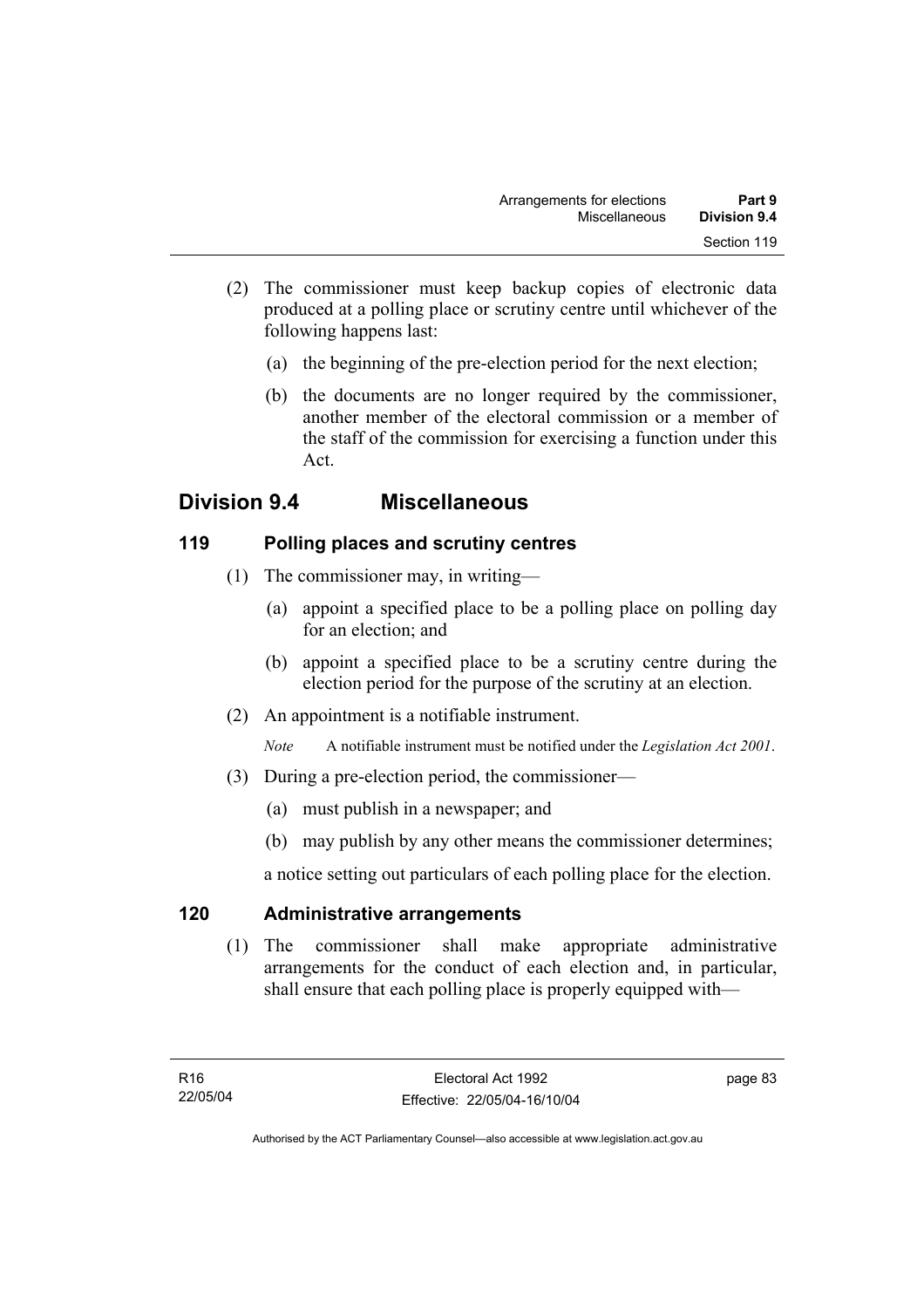- (a) separate voting compartments constructed so as to screen voters from observation while marking ballot papers; and
- (b) ballot boxes capable of being securely fastened; and
- (c) ballot papers and other documents and stationery.
- (2) The commissioner may make arrangements at a polling place for electors to vote using an electronic ballot paper (*electronic voting*).
- (3) For subsection (2), the commissioner may approve electronic devices for use by electors for electronic voting at a polling place.
- (4) An approval under subsection (3) is a notifiable instrument.

*Note* A notifiable instrument must be notified under the *Legislation Act 2001*.

#### **121 Certified lists of electors**

- (1) As soon as practicable after the roll for an electorate closes, the commissioner shall—
	- (a) prepare a certified list of the electors; and
	- (b) give a copy to the OIC for each polling place; and
	- (c) on request by a candidate for the electorate—give a copy to the candidate.
- (2) For this Act, the certified list of electors, in relation to an election in an electorate, is an extract from the roll for the electorate, certified by the commissioner, in relation to each person enrolled who will be at least 18 years of age on polling day.

# **121A Use of information from certified lists**

(1) In this section:

#### *approved purpose* means—

- (a) a purpose connected with an election; or
- (b) monitoring the accuracy of information on the roll.

R16 22/05/04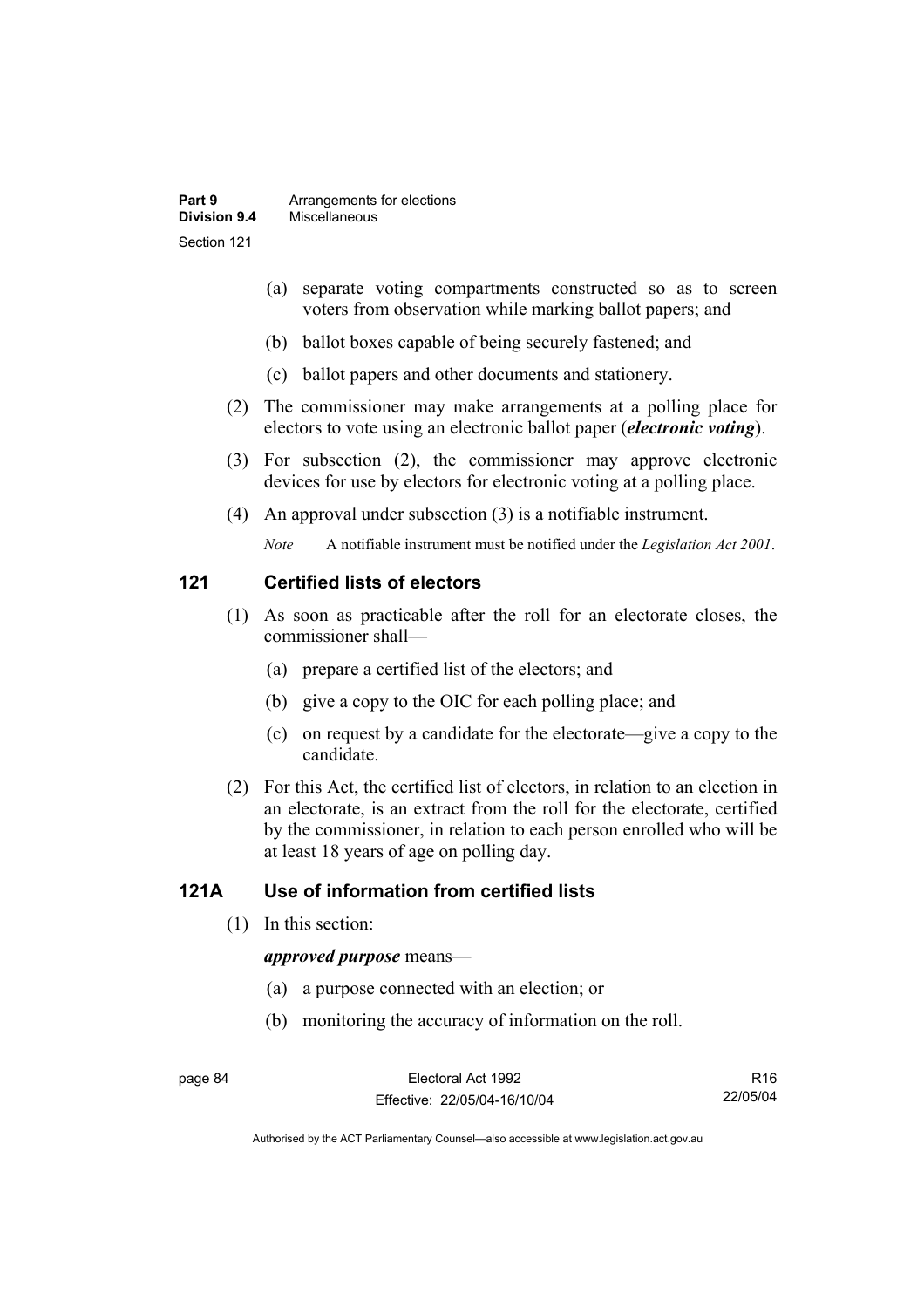*protected information*, in relation to a person, means information that the person knows, or has reasonable grounds for believing, was obtained from a copy of a certified list of electors given to the person or someone else under section 121 (1) (Certified list of electors).

- (2) A person must not, without reasonable excuse, use protected information for—
	- (a) a commercial purpose; or
	- (b) any other purpose, other than an approved purpose.

Maximum penalty: 50 penalty units, imprisonment for 6 months or both.

 (3) A person must not, without reasonable excuse, directly or indirectly divulge or communicate protected information to someone else for a purpose other than an approved purpose.

Maximum penalty: 50 penalty units, imprisonment for 6 months or both.

# **122 Scrutineers—appointment**

- (1) A candidate for election may appoint a scrutineer to represent the candidate during the polling for the election, or during the scrutiny for an election, or both.
- (2) An appointment shall be made by giving to the commissioner—
	- (a) written notice, signed by the candidate, specifying the name and address of the scrutineer; and
	- (b) an undertaking signed by the scrutineer.
	- *Note* If a form is approved under s 340A (Approved forms) for an undertaking, the form must be used.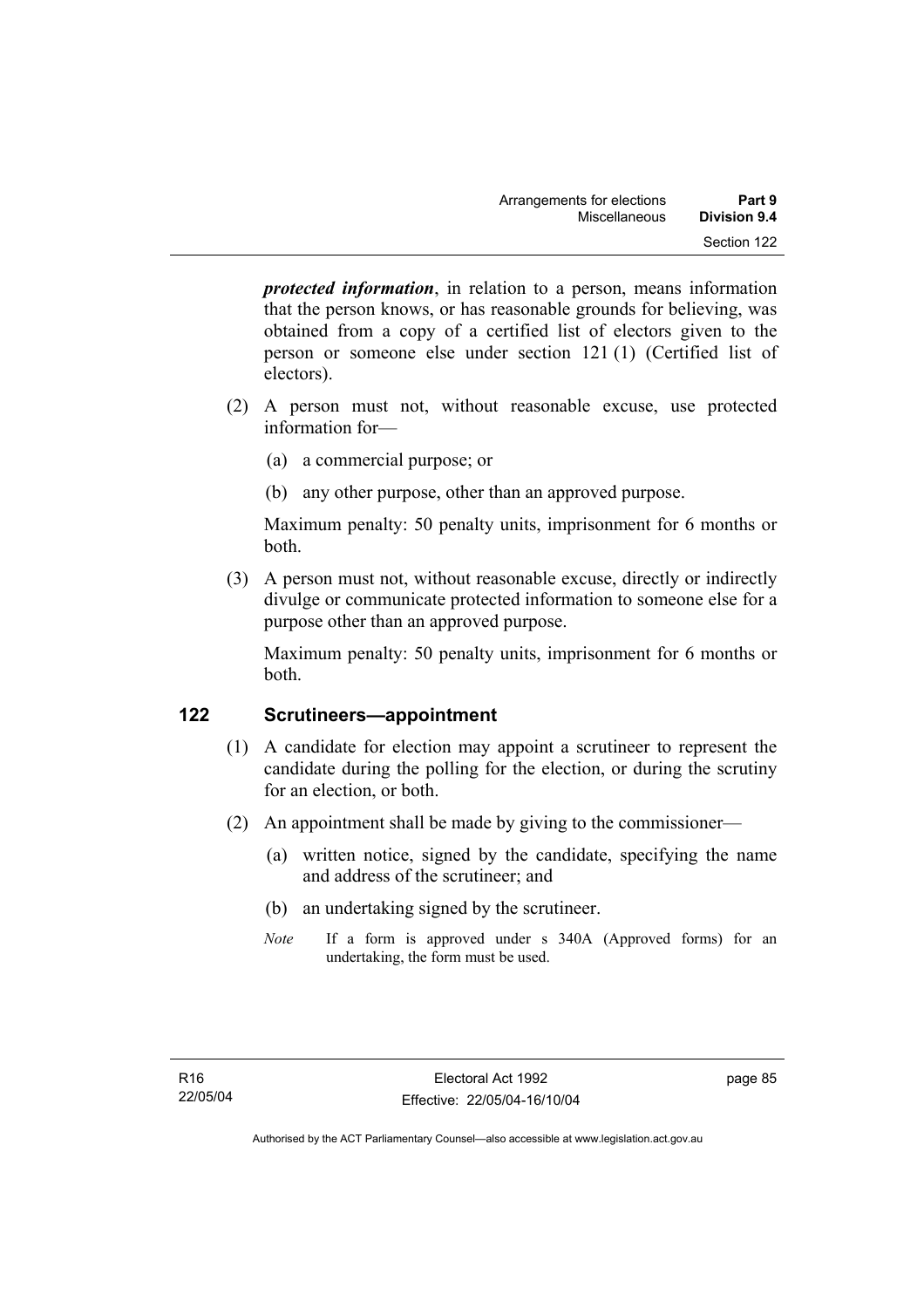| Part 9       | Arrangements for elections |
|--------------|----------------------------|
| Division 9.4 | Miscellaneous              |
| Section 123  |                            |

#### **123 Scrutineers—conduct**

- (1) Subject to subsection (2), a scrutineer representing a candidate during the polling for an election is entitled to be present in a polling place, and to enter or leave a polling place, when voters are allowed to vote at that place.
- (2) At any time while voters are allowed to vote at a particular polling place, the number of scrutineers representing a particular candidate who are present at that place shall not exceed the number of officers responsible for issuing ballot papers at that place.
- (3) Subject to subsection (4), a scrutineer representing a candidate during the scrutiny for an election is entitled to be present in a scrutiny centre, and to enter or leave a scrutiny centre, during the conduct of the scrutiny at the centre.
- (4) At any time during the conduct of the scrutiny at a particular scrutiny centre, the number of scrutineers representing a particular candidate who are present at the centre shall not exceed the number of officers at the centre.
- (5) A scrutineer at a polling place or scrutiny centre shall wear a badge, supplied by the commissioner, that identifies the person as a scrutineer.
- (6) A scrutineer shall not, without reasonable excuse, communicate with any person in a polling place except so far as is necessary in the exercise of the scrutineer's functions.

Maximum penalty: 10 penalty units.

 (7) A scrutineer shall not, without reasonable excuse, interfere with or attempt to influence an elector at a polling place.

Maximum penalty: 50 penalty units.

 (8) For section 320 (4) (b), a scrutineer who contravenes this section is no longer entitled to be on the premises.

R16 22/05/04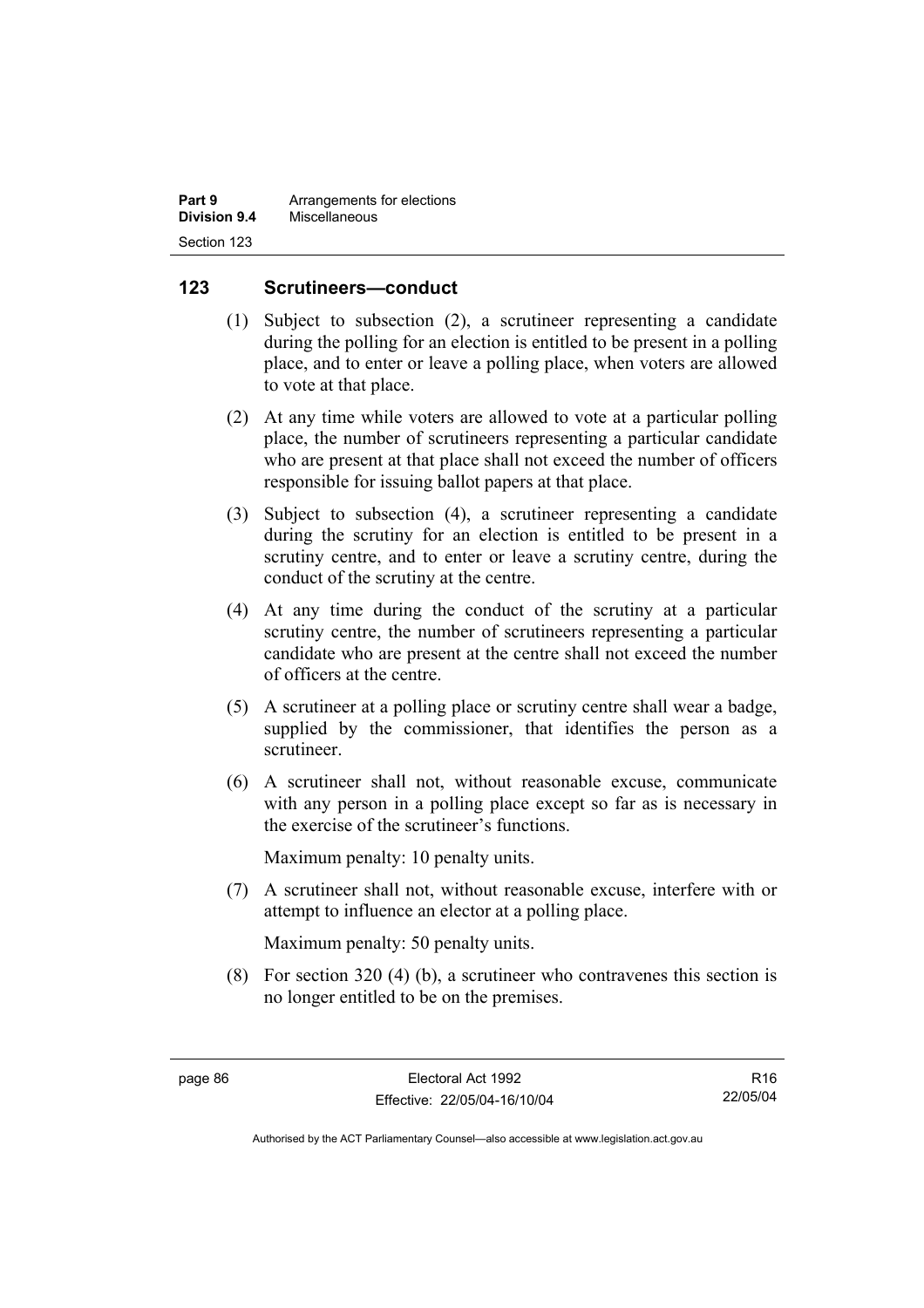#### **124 Participation by candidates in conduct of election**

A candidate shall not take any part in the conduct of an election.

#### **125 Determining matters by lot**

- (1) If the commissioner is required by this Act to determine a matter by lot, the matter shall be so determined in a way approved by the electoral commission in writing.
- (2) An approval is a disallowable instrument.
	- *Note* A disallowable instrument must be notified, and presented to the Legislative Assembly, under the *Legislation Act 2001*.

#### **126 Supplementary elections**

If, in relation to an election—

- (a) there are no candidates; or
- (b) the number of candidates declared elected under section 111 or 112 is less than the number of vacancies;

a supplementary election shall be held, as necessary, in accordance with section 101.

page 87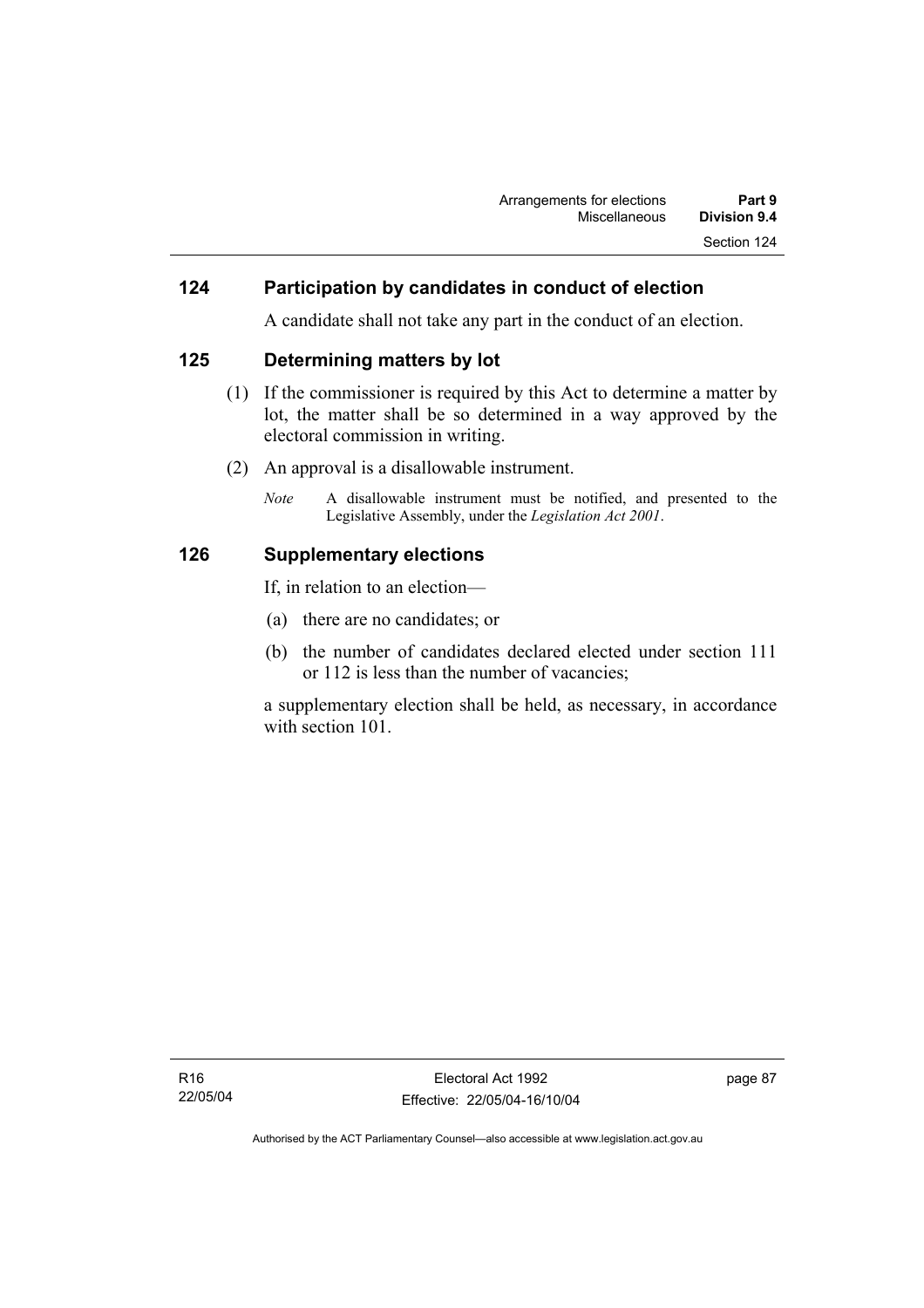**Part 10** Voting **Division 10.1** General Section 127

# **Part 10 Voting**

# **Division 10.1 General**

#### **127 Meaning of** *authorised witness*

In this part:

#### *authorised witness* means—

- (a) in Australia or an external Territory—an officer, an elector or a person who is enrolled on any roll kept under the Commonwealth Electoral Act; or
- (b) in any other place—a person who is at least 18 years old;

but does not include a candidate at an election.

# **128 Entitlement to vote**

- (1) Subject to subsection (2), an elector enrolled for an electorate is entitled to vote at an election for the electorate.
- (2) A person who is enrolled is not entitled to vote at an election unless he or she will be at least 18 years old on the day the poll for the election is required to be held.
- (3) The inclusion of the name of a person on a certified list of electors for an election is conclusive evidence of the person's right to vote at the election.
- (4) The omission of the name of a person from a roll because of official error does not disqualify the person from voting.
- (5) In a roll or a certified list of electors, an omission of a given name, or an error in a name, does not disqualify an elector from voting.

R16 22/05/04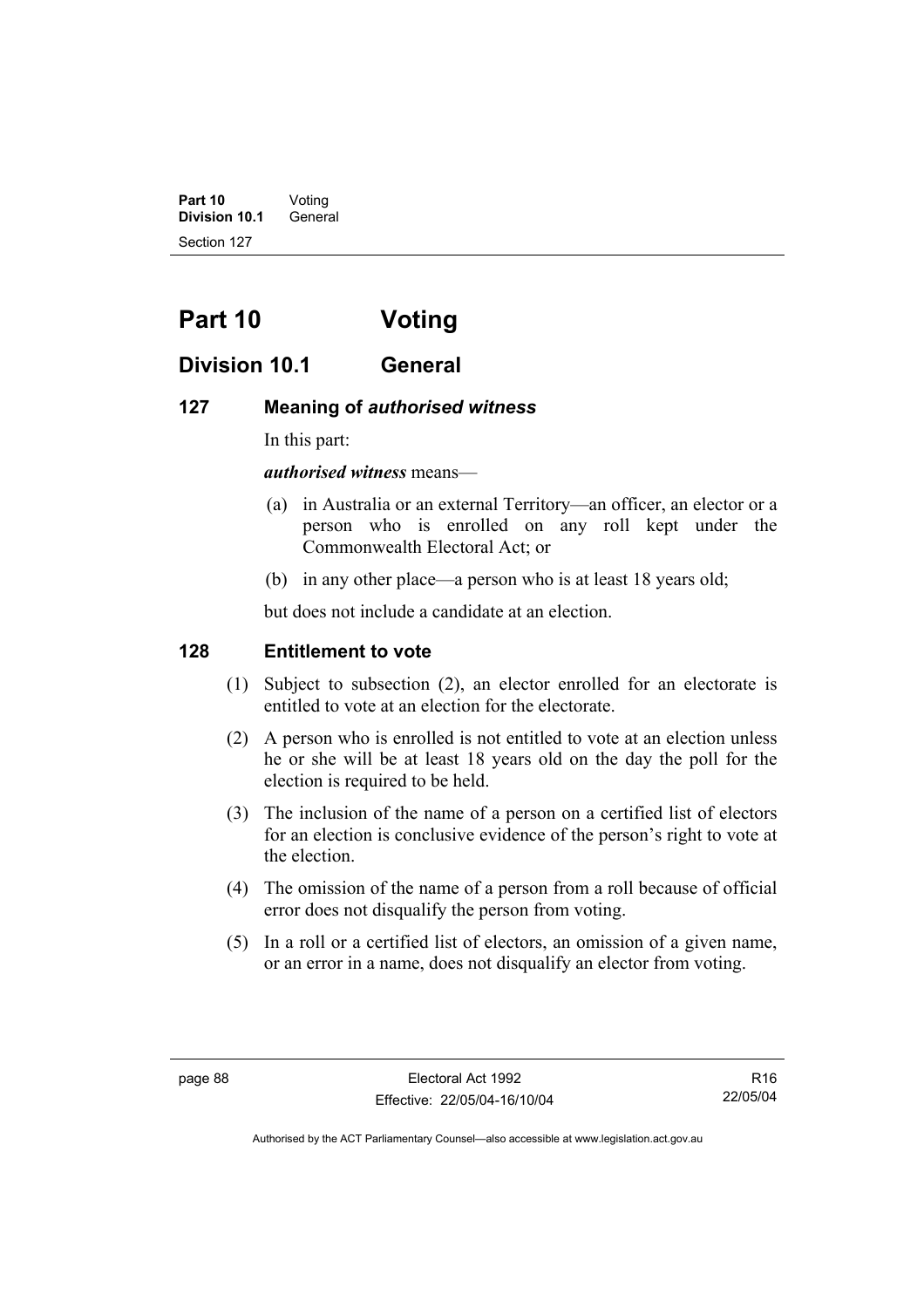| Voting  | Part 10       |
|---------|---------------|
| General | Division 10.1 |
|         | Section 129   |

 (6) An elector whose surname has changed is not disqualified from voting under a former name entered for the person on a roll or certified list of electors.

# **129 Compulsory voting**

 (1) An elector who is entitled to vote at an election shall not, without a valid and sufficient reason, fail to vote at the election.

Maximum penalty: 0.5 penalty units.

- (2) Subsection (1) does not apply to—
	- (a) an eligible overseas elector; or
	- (b) an Antarctic elector; or
	- (c) an elector who is serving a sentence of imprisonment outside the ACT; or
	- (d) an elector who is enrolled because of his or her enrolment on the Commonwealth roll as an itinerant elector.
- (3) Without limiting subsection (1), an elector shall be taken to have a valid and sufficient reason for failing to vote at an election if the elector believes it to be part of his or her religious duty to abstain from voting.

# **130 Multiple votes prohibited**

An elector shall not vote—

(a) more than once at the same election for an electorate; or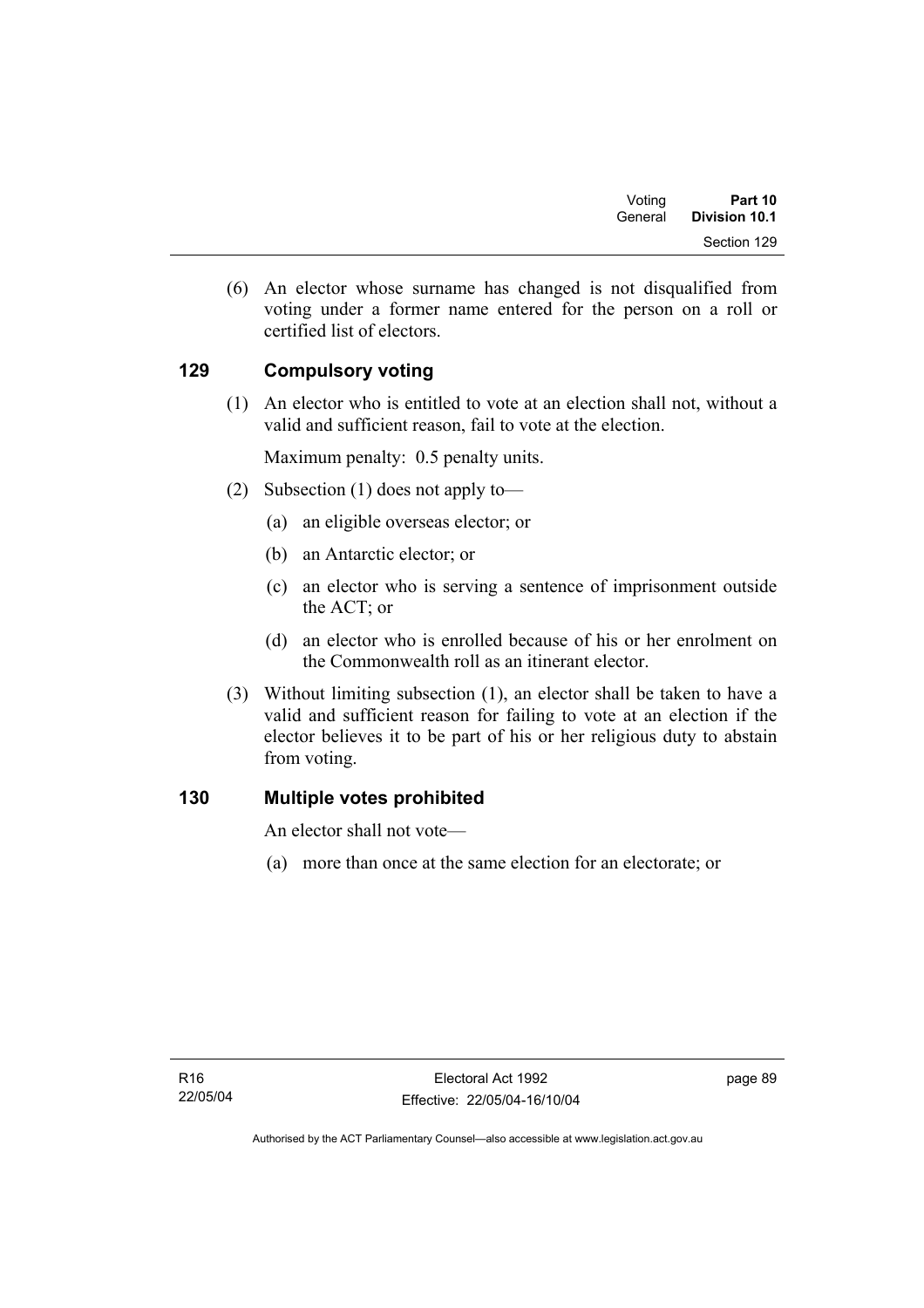(b) at 2 or more elections for electorates the polls for which are required to be held on the same day.

Maximum penalty: 50 penalty units, imprisonment for 6 months or both.

# **131 Procedures for voting**

- (1) At an election, an elector may—
	- (a) cast a vote in accordance with division 10.2, 10.3 or 10.4; or
	- (b) if the elector is a patient in a hospital or special hospital, or detained in a remand centre—cast an ordinary vote or a declaration vote in accordance with division 10.5.
- (2) An elector who is entitled to vote at an election may cast a vote on polling day at any polling place in the ACT, whether or not the polling place is in the electorate for which the elector is enrolled.
- (3) If there is electronic voting at a polling place, an elector may vote using a paper ballot paper or electronic voting.

# **132 Manner of recording vote**

- (1) An elector shall record his or her vote on a ballot paper by marking the ballot paper in accordance with subsection (2).
- (2) The elector—
	- (a) shall place consecutive whole numbers starting at '1' in the number of candidate squares equal to the number of candidates to be elected so as to indicate preferences; and
	- (b) may place further consecutive whole numbers in additional candidate squares so as to indicate additional preferences.

R16 22/05/04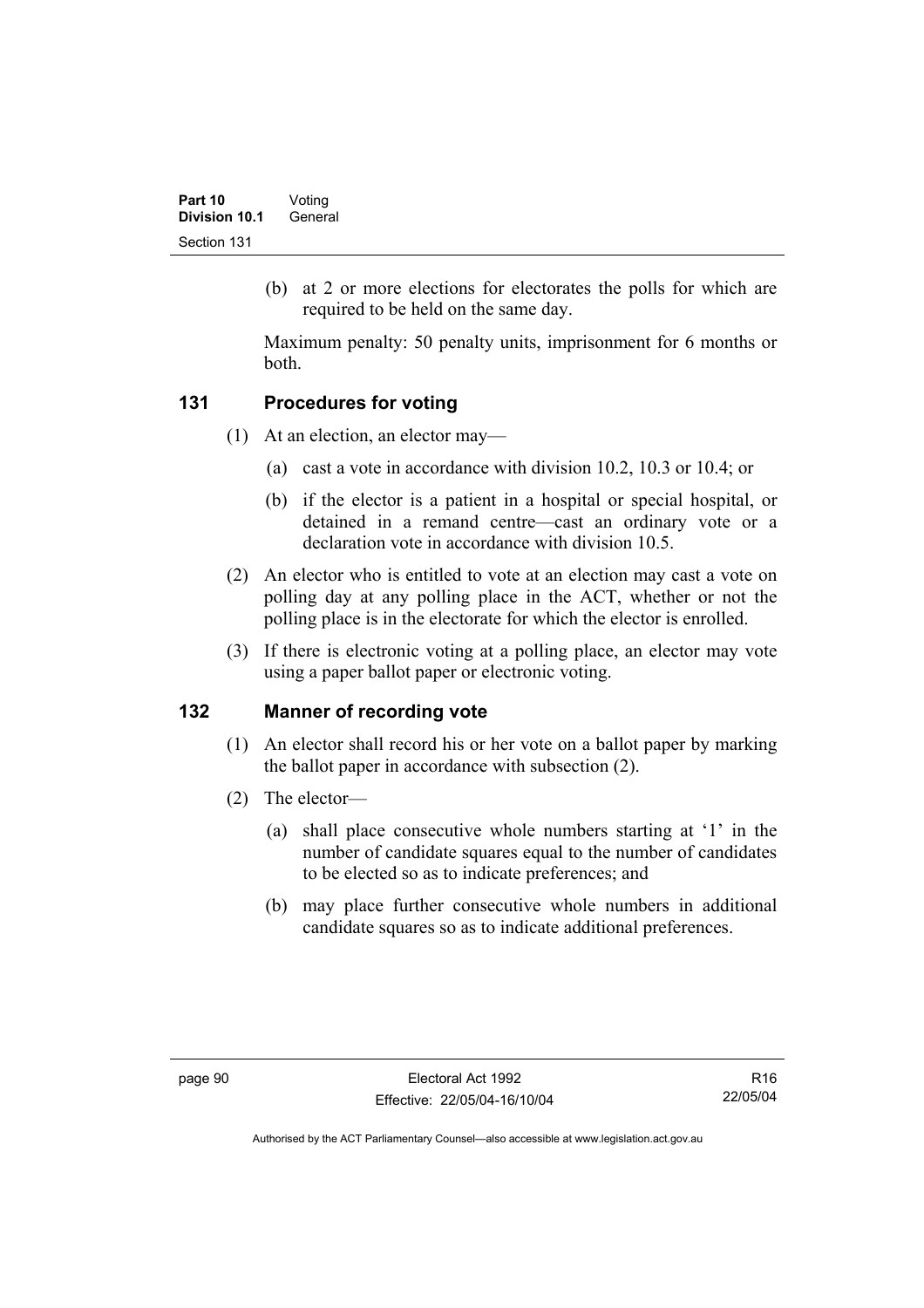# **Division 10.2 Ordinary voting at a polling place**

#### **133 Claims to vote**

- (1) If a person attends before an officer at a polling place on polling day and claims to vote at an election, the officer shall issue a ballot paper to the claimant for the relevant electorate if satisfied that the certified list of electors for the electorate—
	- (a) specifies the claimant's name; and
	- (b) specifies an address for the claimant or indicates that the claimant's address is suppressed; and
	- (c) has not been marked so as to indicate that a ballot paper has already been issued to the claimant.
- (2) Despite subsection (1), an officer shall not issue a ballot paper to a person who indicates that he or she has already voted at the election.
- (3) Immediately after issuing a ballot paper to a claimant, the officer shall record the issue on the certified list of electors.

#### **134 Voting in private**

Subject to section 156, a person shall, on receipt of a ballot paper under section 133, without delay—

- (a) go to an unoccupied voting compartment at the polling place; and
- (b) there, in private, mark his or her vote on the ballot paper in accordance with section 132; and
- (c) if the person has voted using a paper ballot paper—fold the ballot paper so as to conceal the vote and put it in a ballot box at the polling place; and
- (d) leave the polling place.

page 91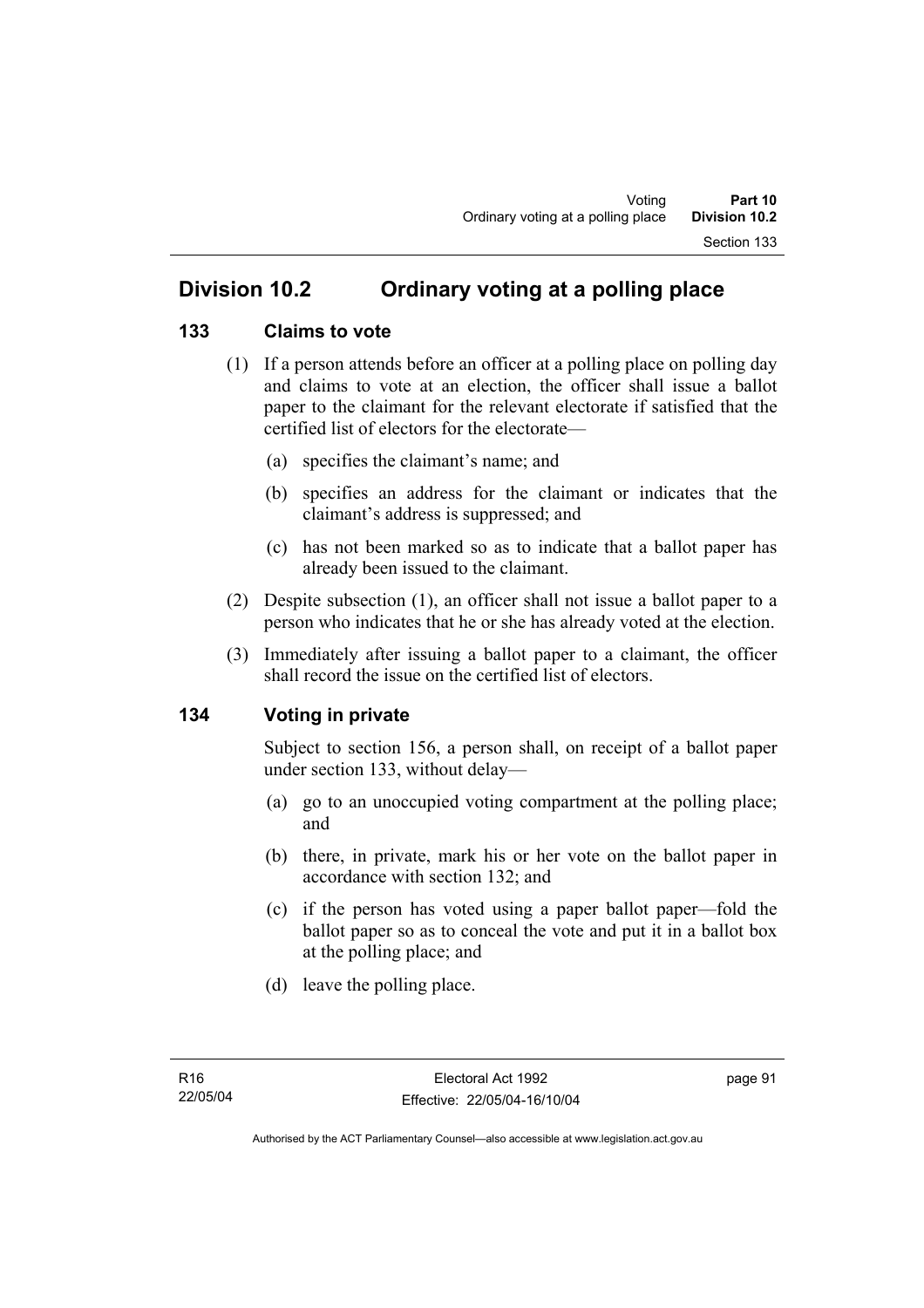# **Division 10.3 Declaration voting at a polling place**

### **135 Declaration voting at polling places**

- (1) If a person attends before an officer at a polling place on polling day and claims to vote at an election, the officer shall issue declaration voting papers to the person for the relevant electorate if satisfied that—
	- (a) the certified list of electors for the electorate does not specify the person's name; or
	- (b) the certified list of electors for the electorate has been marked so as to indicate that a ballot paper has already been issued to the person but the person claims not to have voted already at the election.
- (2) Despite subsection (1), an officer shall not issue declaration voting papers to a person who indicates that he or she has already voted at the election.
- (3) The officer shall—
	- (a) give the claimant a written statement indicating the consequences of casting a declaration vote under this section; and
	- (b) record the name of the claimant.
	- *Note* If a form is approved under s 340A (Approved forms) for a statement, the form must be used.
- (4) Subject to section 156, the following requirements apply to the casting of a declaration vote under this section:
	- (a) the person shall complete and sign the declaration in the presence of the officer;
	- (b) the officer shall complete and sign the certificate as witness;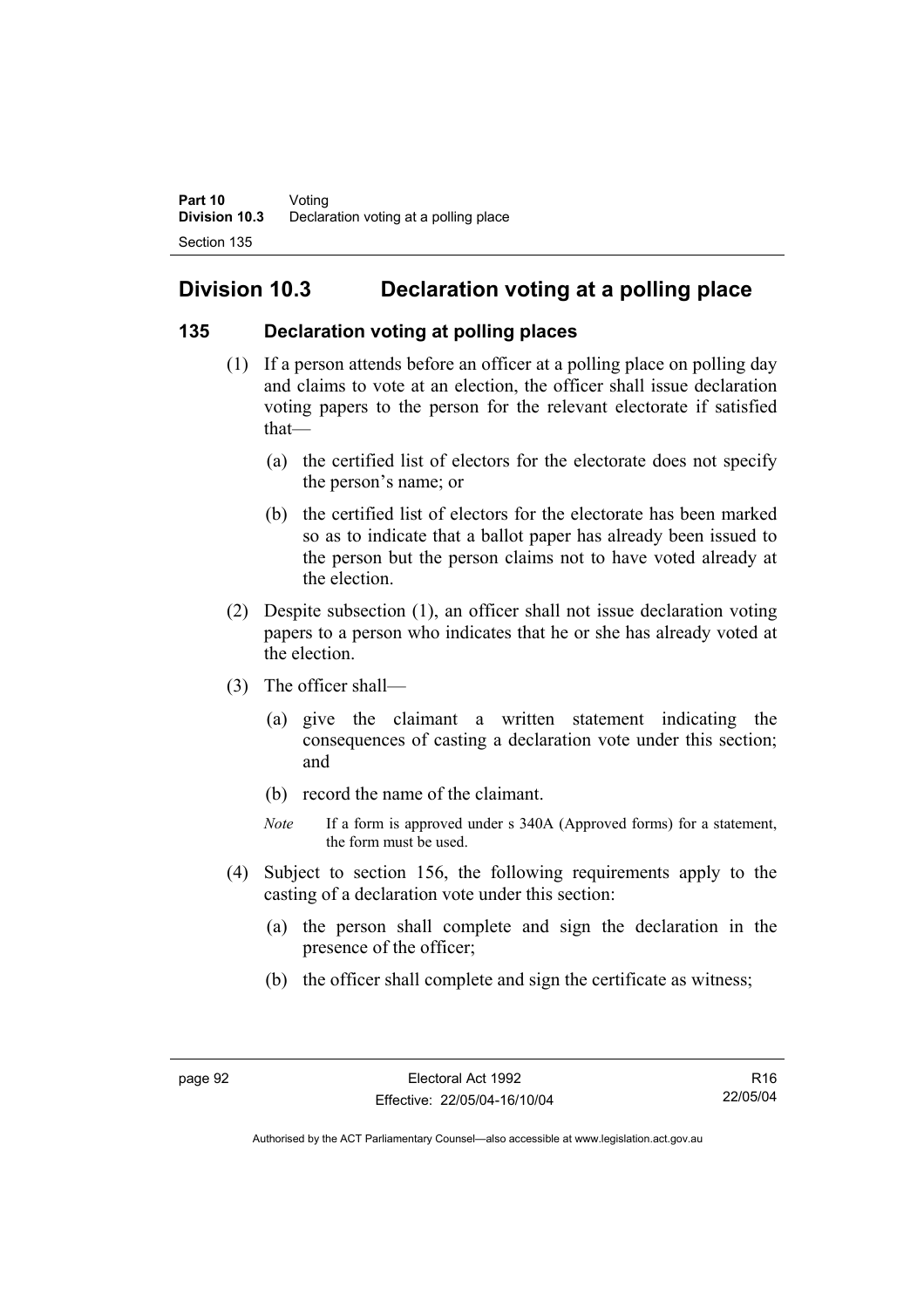- (c) the person shall go to an unoccupied voting compartment at the polling place and there, in private—
	- (i) mark his or her vote on the ballot paper in accordance with section 132; and
	- (ii) fold the ballot paper so as to conceal the vote;
- (d) the person shall return the folded ballot paper to the officer;
- (e) the officer shall, in the presence of the person, without unfolding the ballot paper, place it in the envelope on which the declaration referred to in paragraph (a) appears, fasten the envelope and place it in a ballot box at the polling place;
- (f) the person shall then leave the polling place.

# **Division 10.4 Voting otherwise than at a polling place**

### **136 Definitions for div 10.4**

(1) In this division:

*authorised delivery service* means—

- (a) Australia Post; or
- (b) if, under subsection (2), the commissioner decides that a delivery service be used instead of Australia Post—that delivery service; or
- (c) if, under subsection (2), the commissioner decides that a delivery service be used in addition to Australia Post— Australia Post or that delivery service.

*eligible elector*, for an election, means an elector who is entitled to vote at the election and—

 (a) who expects to be unable to attend at a polling place on polling day; or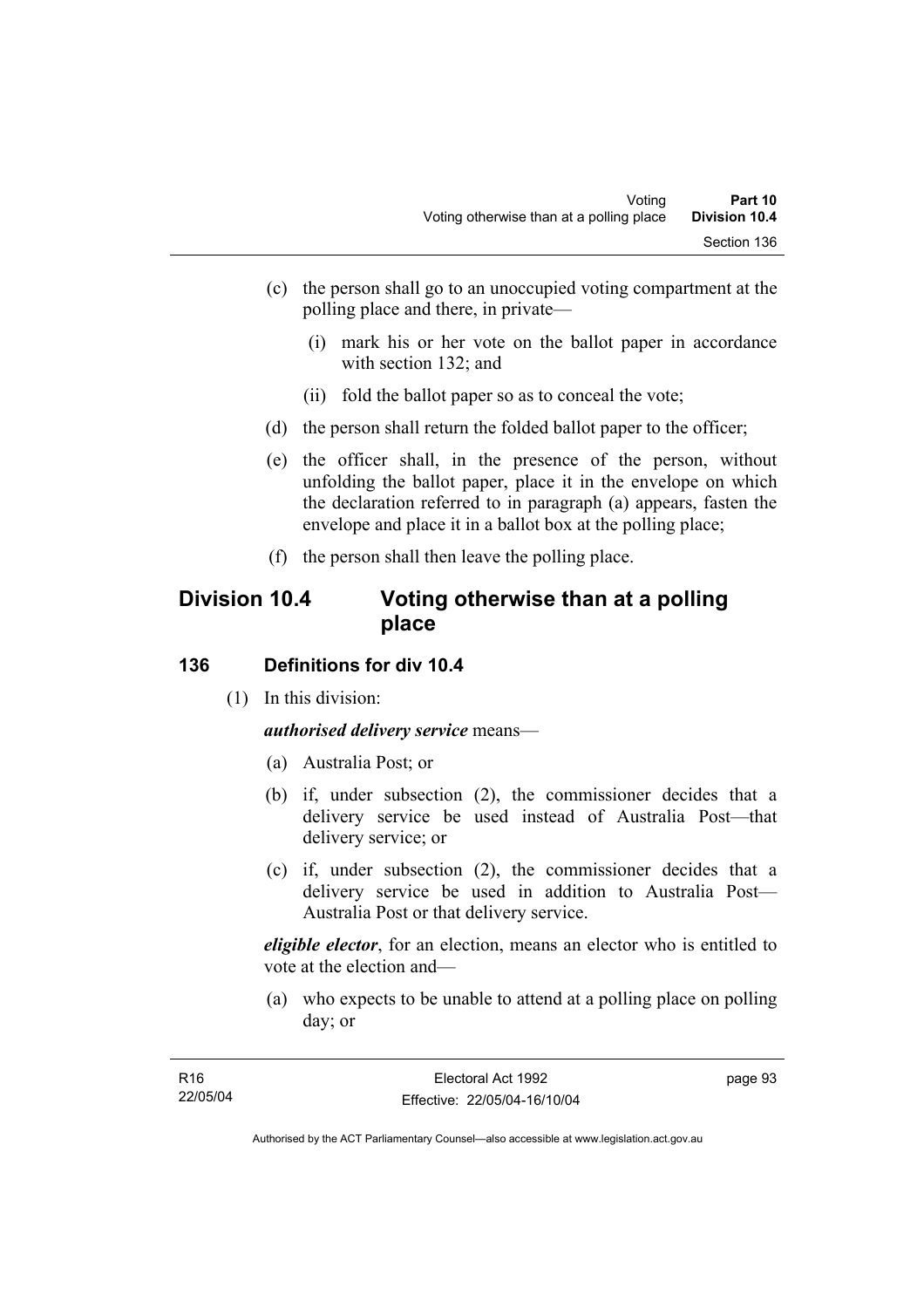(b) whose address is a suppressed address.

*post* means send using an authorised delivery service.

 (2) For subsection (1), definition of *post*, the commissioner may, in writing, decide that a delivery service be used instead of or in addition to Australia Post.

#### **136A Applications for postal voting papers**

- (1) An eligible elector for an election may apply to an authorised officer for declaration voting papers for postal voting (*postal voting papers*) for the election.
- (2) The application must be—
	- (a) signed and dated by the eligible voter in the presence of an authorised witness; and
	- (b) signed and dated by the witness; and
	- (c) received by an authorised officer before 8 pm on the day before polling day.
	- *Note* If a form is approved under s 340A (Approved forms) for an application, the form must be used.
- (3) If an authorised officer receives an application under this section from a person claiming to be an eligible voter for an election (the *applicant*), the officer must—
	- (a) if satisfied that the applicant's name is on the certified list of electors for an electorate—post postal voting papers for the electorate to the applicant; or
	- (b) if not so satisfied—post postal voting papers for the electorate in which in the applicant claims to be enrolled to the applicant.
- (4) However, the authorised officer must not post postal voting papers to the applicant—

R16 22/05/04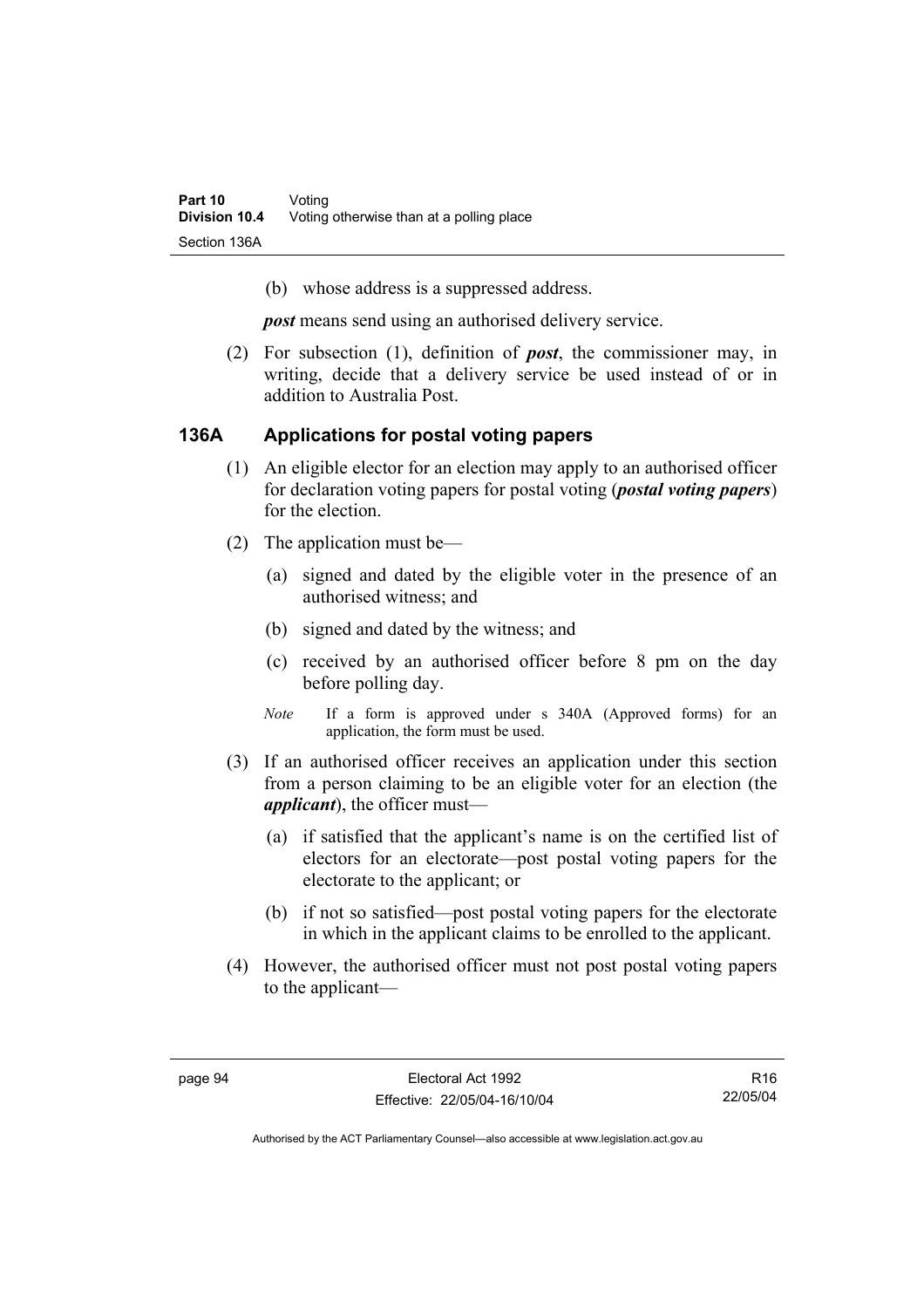- (a) if the applicant has nominated a postal address outside Australia—if the application is received by the officer after 5 pm on the Friday 8 days before polling day; or
- (b) in any other case—if the application is received by the officer after the last mail clearance, at the post office nominated by the commissioner in the postal voting papers, on the last Thursday before polling day; or
- (c) in any case—if the officer has reason to believe that the applicant is at a place where the normal transmission of mail has been significantly disrupted or curtailed or is otherwise unreliable.
- (5) Despite subsections (3) and (4), the authorised officer may give the postal voting papers to the applicant using a courier or other agent (other than an authorised delivery service), if the officer believes on reasonable grounds that—
	- (a) the applicant is a person to whom subsection (4) applies; and
	- (b) the papers are likely to reach the applicant in sufficient time for the applicant's ballot paper to be completed and posted or given in accordance with section 144A (Requirements for casting postal votes) if the papers are sent to the applicant using the agent.
- (6) Despite subsections (3) and (5), the authorised officer must not post or give postal voting papers to the applicant earlier than the  $19<sup>th</sup>$  day before polling day.
- (7) If postal voting papers are sent or given to the applicant in accordance with this section, neither the authorised officer nor the commissioner is responsible for ensuring that the papers reach the applicant.

*Note* Section 144A deals with how to cast a postal vote.

page 95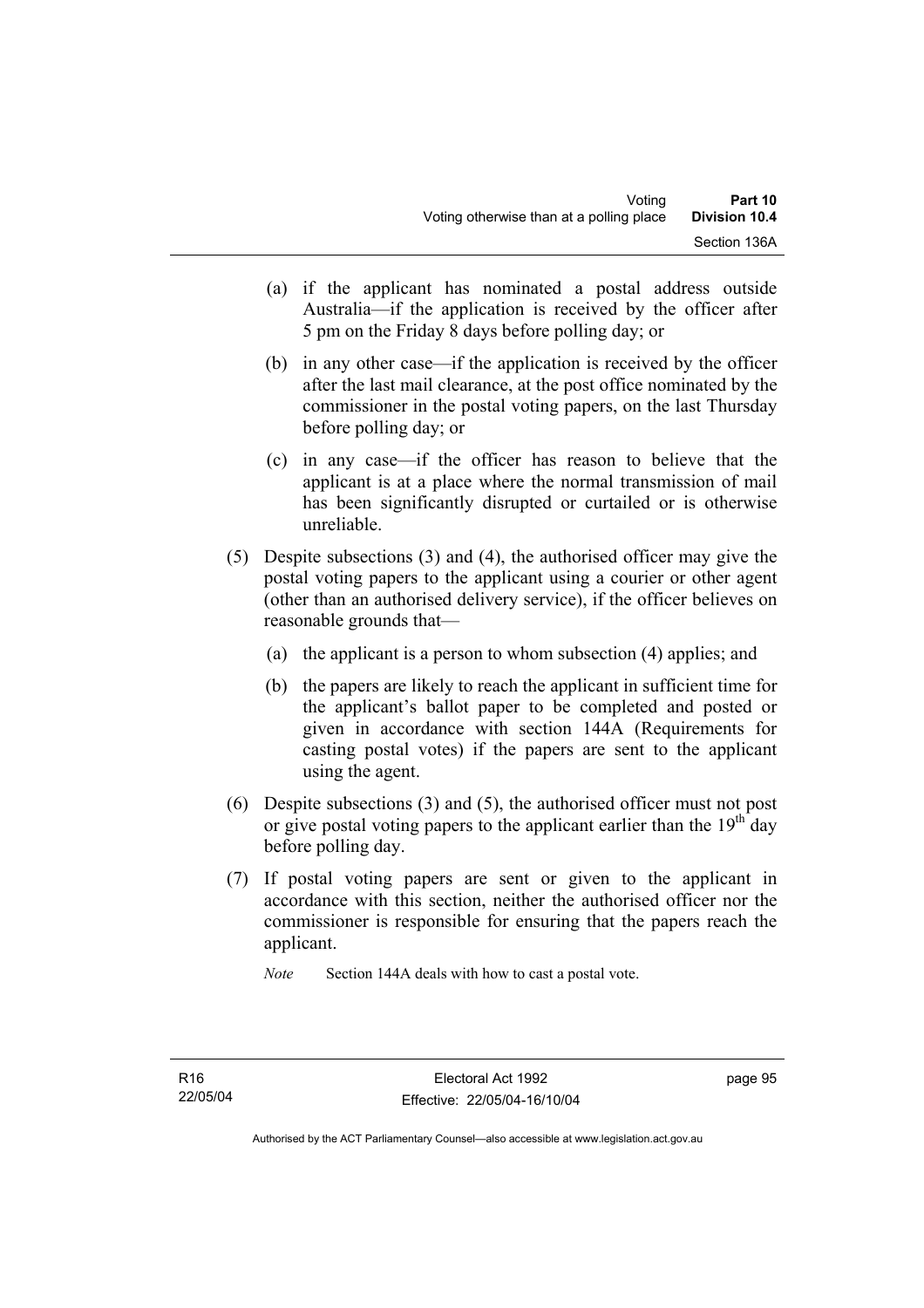#### **136B Ordinary or declaration voting in ACT before polling day**

(1) In this section:

*relevant period* means the period—

- (a) beginning no later than the 19th day before polling day or, if that 19th day is a public holiday in the ACT, the next business day; and
- (b) ending no later than 8pm on the day before polling day.
- (2) The commissioner may, in writing, determine the days and times during the relevant period for voting under this section.
- (3) This section applies if a person attends before an authorised officer, on a day and at a time determined under subsection (2), and makes a declaration to the effect that the person is an eligible elector.
- (4) A determination under subsection (2) is a notifiable instrument.

*Note* A notifiable instrument must be notified under the *Legislation Act 2001*.

- (5) If this section applies, the officer shall issue a ballot paper to the elector for the relevant electorate if satisfied that the certified list of electors for the electorate—
	- (a) specifies the claimant's name; and
	- (b) specifies an address for the claimant or indicates that the claimant's address is suppressed; and
	- (c) has not been marked so as to indicate that a ballot paper has already been issued to the claimant.
- (6) Despite subsection (5), an officer shall not issue a ballot paper to a person who indicates that he or she has already voted at the election.
- (7) Immediately after issuing a ballot paper to a claimant, the officer shall record the issue on the certified list of electors.
- (8) Section 134 applies to the casting of an ordinary vote under this section as if—

R16 22/05/04

| page 96 | Electoral Act 1992           |  |
|---------|------------------------------|--|
|         | Effective: 22/05/04-16/10/04 |  |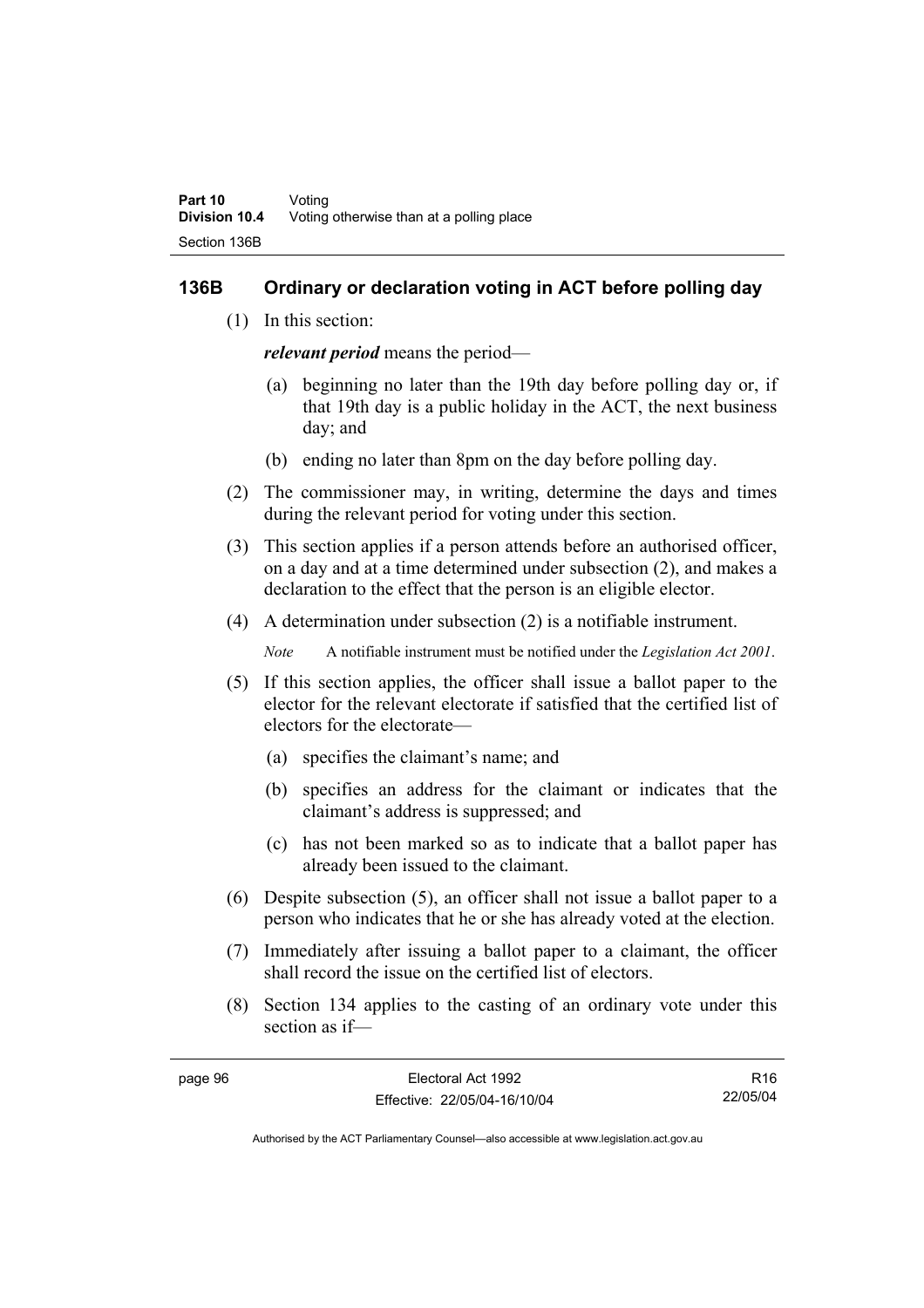- (a) it were a vote under section 133; and
- (b) the reference in section 134 to an *unoccupied voting compartment* were a reference to an unoccupied part of the place where the elector attends before the officer concerned.
- (9) Sections 120 to 123 apply in relation to polling under this section as if the place where that polling is conducted were a polling place.
- (10) Before any vote is taken under this section the OIC shall exhibit each ballot box empty and shall then securely fasten its cover.
- (11) At the conclusion of each day's polling under this section and in the presence of any scrutineers the ballot boxes shall be closed and sealed.
- (12) At the beginning of the second and each subsequent day's polling under this section and in the presence of any scrutineers the seals on the ballot boxes shall be examined and opened.
- (13) At the close of polling under this section, the OIC shall, in the presence of any scrutineers—
	- (a) close and seal the ballot boxes containing ballot papers for ordinary voting or declaration voting; and
	- (b) parcel and enclose in sealed wrapping all unused ballot papers; and
	- (c) parcel and enclose in sealed wrapping all other electoral papers used at the polling place.
- (14) The OIC shall give the articles referred to in subsection (13) to the commissioner.
- (15) the commissioner shall keep the articles referred to in subsection (13) in safe custody for the purposes of scrutiny under part 12.
- (16) Ballot papers cast as ordinary votes under this section may only be removed from ballot boxes and counted after the close of polling on polling day.

| R16      | Electoral Act 1992           | page 97 |
|----------|------------------------------|---------|
| 22/05/04 | Effective: 22/05/04-16/10/04 |         |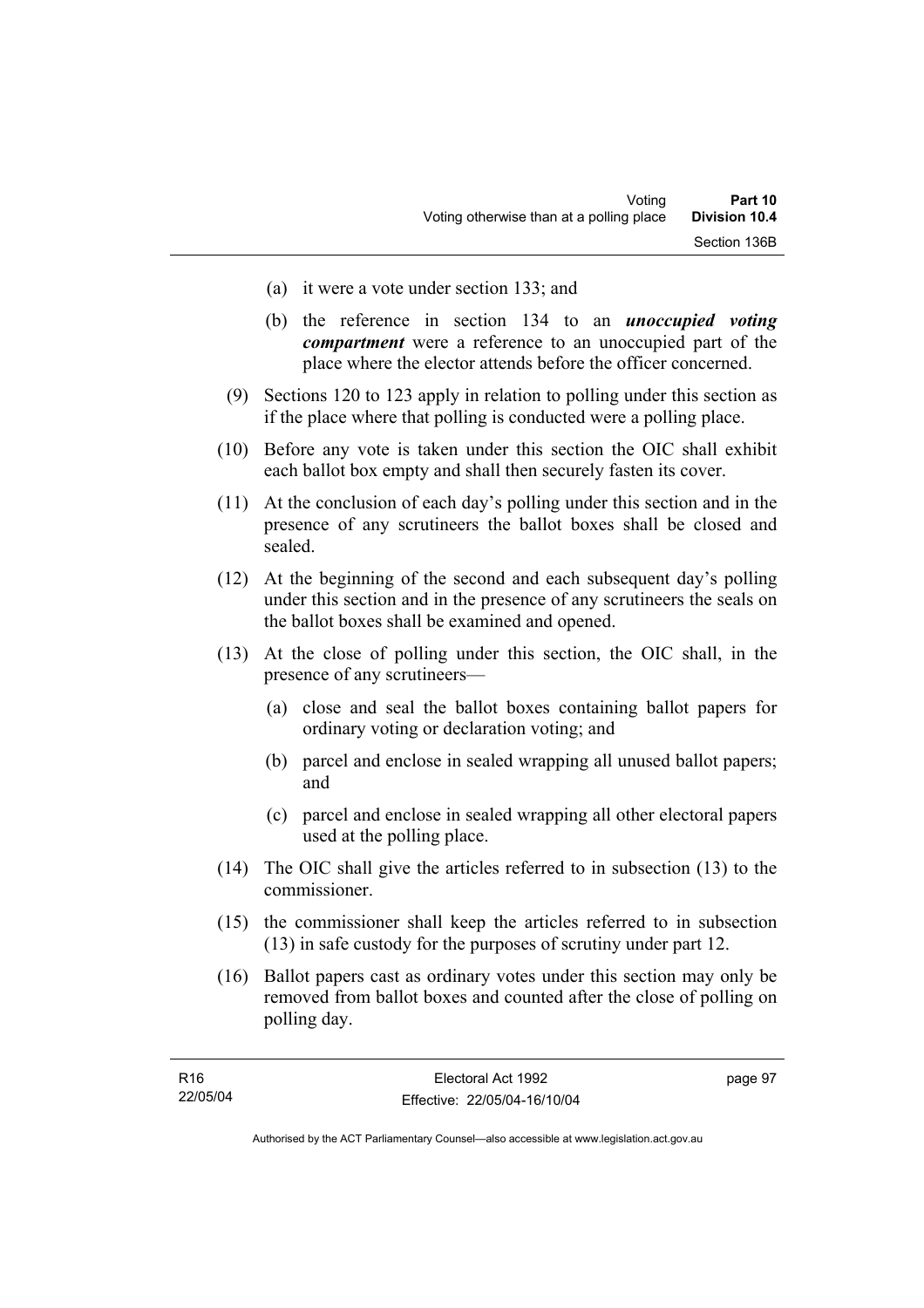- (17) If this section applies and the authorised officer is satisfied that—
	- (a) the certified list of electors for the electorate does not specify the person's name; or
	- (b) the certified list of electors for the electorate has been marked so as to indicate that a ballot paper has already been issued to the person but the person claims not to have voted already at the election;

the authorised officer shall issue declaration voting papers to the elector.

- (18) Despite subsection (17), an officer shall not issue declaration voting papers to a person who indicates that he or she has already voted at the election.
- (19) If an authorised officer issues declaration voting papers to the elector the officer shall—
	- (a) give the claimant a written statement indicating the consequences of casting a declaration vote under this section; and
	- (b) record the name of the claimant.
	- *Note* If a form is approved under s 340A (Approved forms) for a statement, the form must be used.
- (20) Section 135 (4) applies to the casting of a declaration vote under this section as if—
	- (a) it were a declaration vote under section 135; and
	- (b) the reference in section 135 (4) to an *unoccupied voting compartment* were a reference to an unoccupied part of the place where the elector attends before the officer concerned.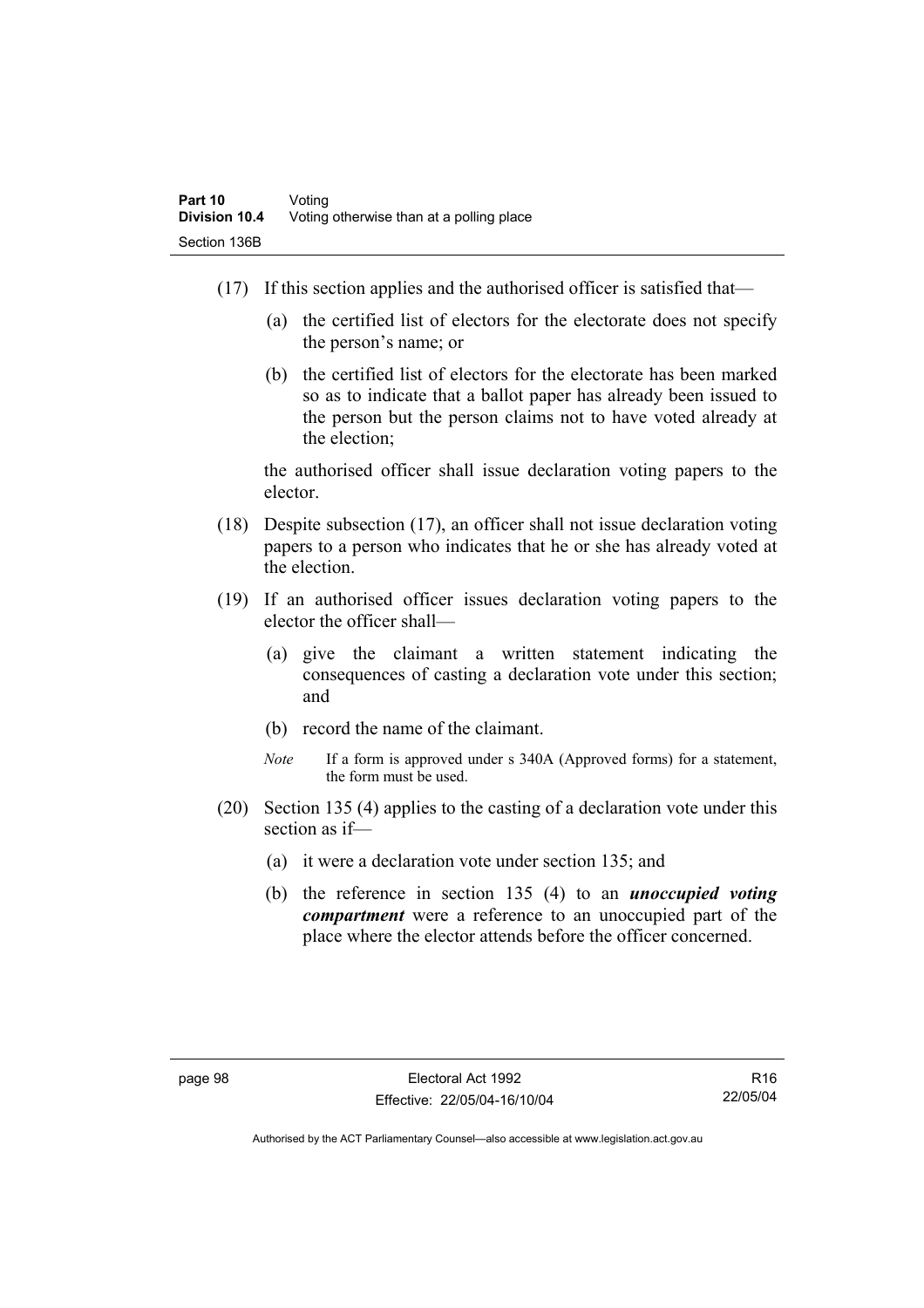### **136C Declaration voting outside ACT on or before polling day**

(1) In this section:

*relevant period* means the period—

- (a) beginning no later than the 19th day before polling day or, if that 19th day is a public holiday in the ACT, the next business day; and
- (b) ending no later than 6pm in the ACT on polling day.
- (2) The commissioner may, in writing, determine the days and times during the relevant period for voting under this section.
- (3) This section applies if a person attends before an authorised officer outside the ACT, on a day and at a time determined under subsection (2), and makes a declaration to the effect that the person is an eligible elector.
- (4) A determination under subsection (2) is a notifiable instrument.

*Note* A notifiable instrument must be notified under the *Legislation Act 2001*.

- (5) If this section applies, the authorised officer shall issue declaration voting papers to the elector.
- (6) Despite subsection (5), an officer shall not issue declaration voting papers to a person who indicates that he or she has already voted at the election.
- (7) If an authorised officer issues declaration voting papers to the elector the officer shall—
	- (a) give the claimant a written statement indicating the consequences of casting a declaration vote under this section; and
	- (b) record the name of the claimant.
	- *Note* If a form is approved under s 340A (Approved forms) for a statement, the form must be used.

page 99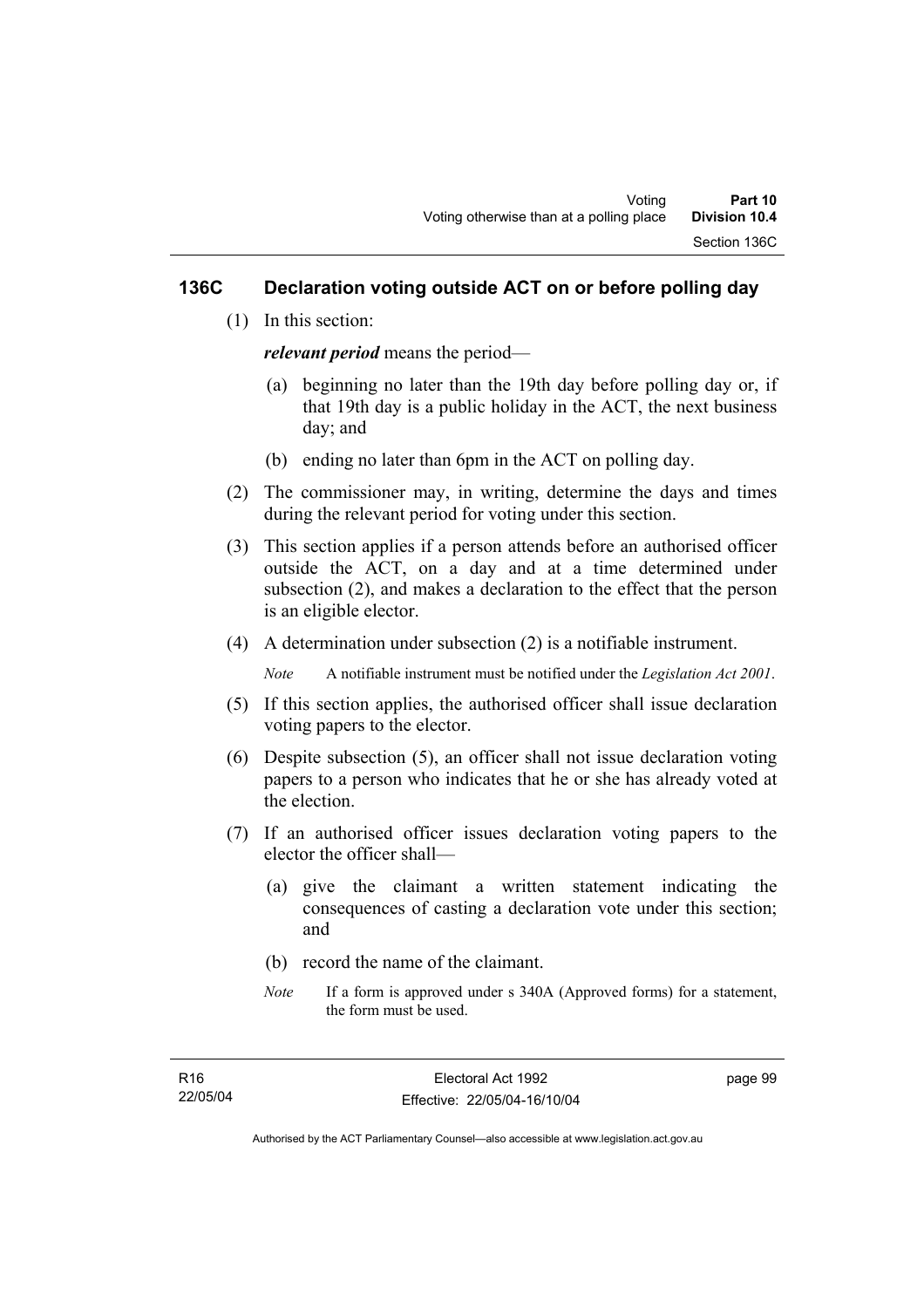- (8) Section 135 (4) applies to the casting of a declaration vote under this section as if—
	- (a) it were a declaration vote under section 135; and
	- (b) the reference in section 135 (4) to an *unoccupied voting compartment* were a reference to an unoccupied part of the place where the elector attends before the officer concerned.

### **137 Record of issue of declaration voting papers**

- (1) An officer who issues voting papers under section 136A, 136B (17) or 136C shall—
	- (a) make a record of the time and date of issue; and
	- (b) if the officer is not the commissioner—give the record to the commissioner.
- (2) If an application is made for a postal vote, the record shall be endorsed on the application.

### **138 Inspection of records**

- (1) Subject to subsection (2), the commissioner shall make each record referred to in section 137, or a copy, available for public inspection at the office of the commissioner within ordinary office hours during the period of 40 days beginning on the 3rd day after polling day.
- (2) A document referred to in subsection (1) that is made available for public inspection shall not specify a suppressed address.

### **139 Receipt of declaration voting papers**

- (1) An officer who receives completed voting papers in relation to a vote cast under section 136A shall—
	- (a) endorse the time and date of receipt on the envelope; and

R16 22/05/04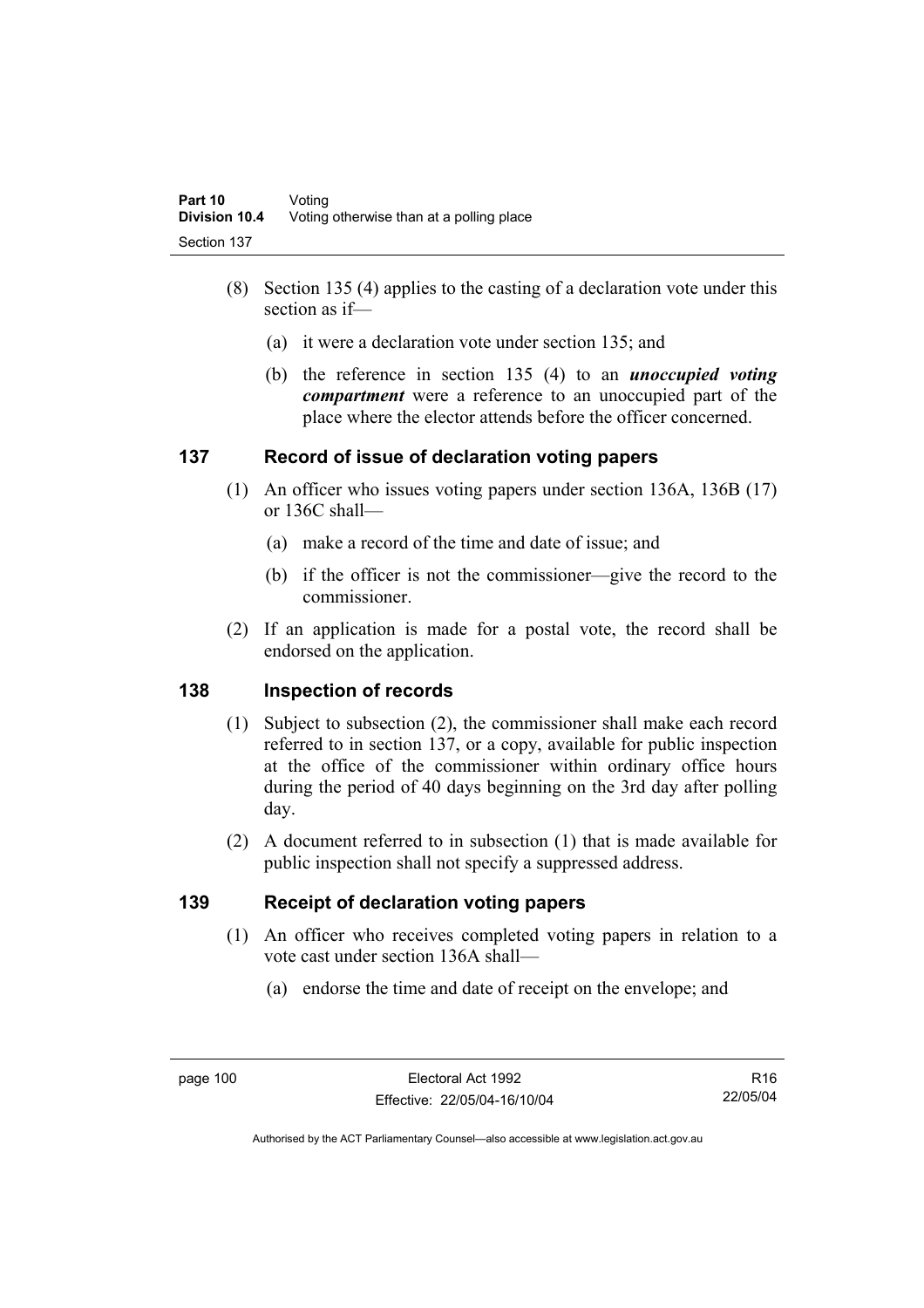- (b) if the officer is not the commissioner—give the papers to the commissioner or an authorised officer.
- *Note* For restrictions on sending completed ballot and voting papers by fax, see s 329.
- (2) The commissioner shall keep the papers in safe custody for the purposes of scrutiny under part 12.

#### **140 Registered declaration voters**

- (1) The commissioner shall keep a register, called the register of declaration voters.
- (2) The register may be kept electronically.
- (3) If an elector is registered as a general postal voter under the Commonwealth Electoral Act—
	- (a) the elector shall be taken to be a registered declaration voter for this Act; and
	- (b) the particulars so registered under the Commonwealth Electoral Act in relation to the elector shall, so far as practicable, be taken to be entered on the register kept under this Act.
- (4) The register shall contain the following particulars in relation to each elector to whom subsection (3) applies:
	- (a) surname or family name;
	- (b) each given name;
	- (c) address, other than—
		- (i) that of an eligible overseas elector; or
		- (ii) a suppressed address.

page 101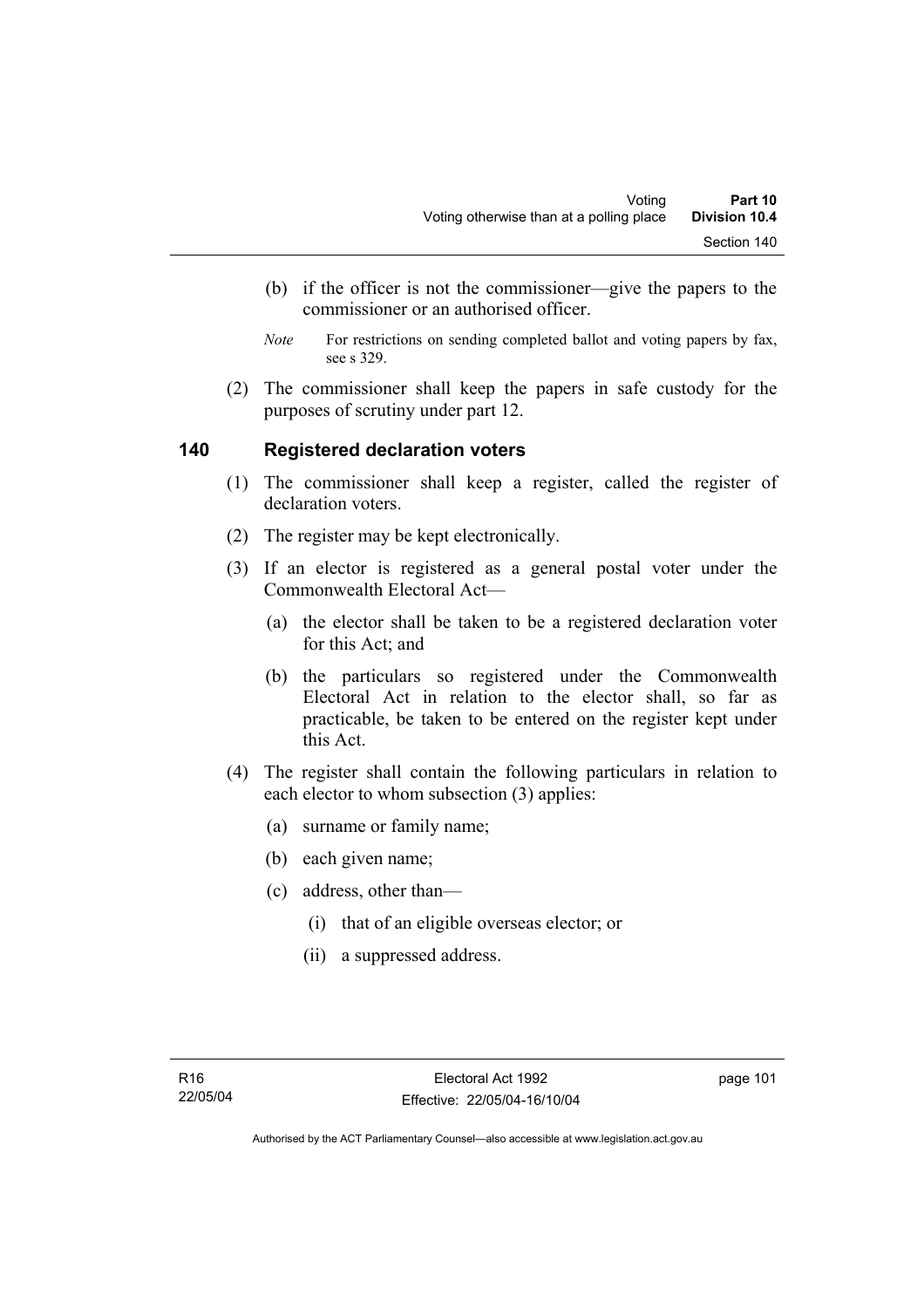#### **141 Issue of voting papers to registered declaration voters**

As soon as practicable after the beginning of the pre-election period for an election, the commissioner shall post to each elector enrolled for the electorate in which the election is to be held who is a registered declaration voter declaration voting papers for the election.

*Note* Section 144A deals with how to cast a postal vote.

#### **142 Correcting formal errors**

If an officer is satisfied that—

- (a) an application for declaration voting papers for postal voting; or
- (b) the declaration or certificate in completed declaration voting papers;

contains a formal error, the officer may amend the application, declaration or certificate to correct the error.

#### **143 Soliciting applications for postal declaration votes**

- (1) A person commits an offence if the person does anything to induce someone else—
	- (a) to complete an application form for declaration voting papers for postal voting; and
	- (b) to return the completed form to an address that is not an address authorised by the commissioner.

Maximum penalty: 30 penalty units.

 (2) A person commits an offence if the person does anything to induce someone else to complete an application form for declaration voting papers for postal voting that is not the form approved under section 340A for the application form.

Maximum penalty: 30 penalty units.

| page 102 | Electoral Act 1992           | R16      |
|----------|------------------------------|----------|
|          | Effective: 22/05/04-16/10/04 | 22/05/04 |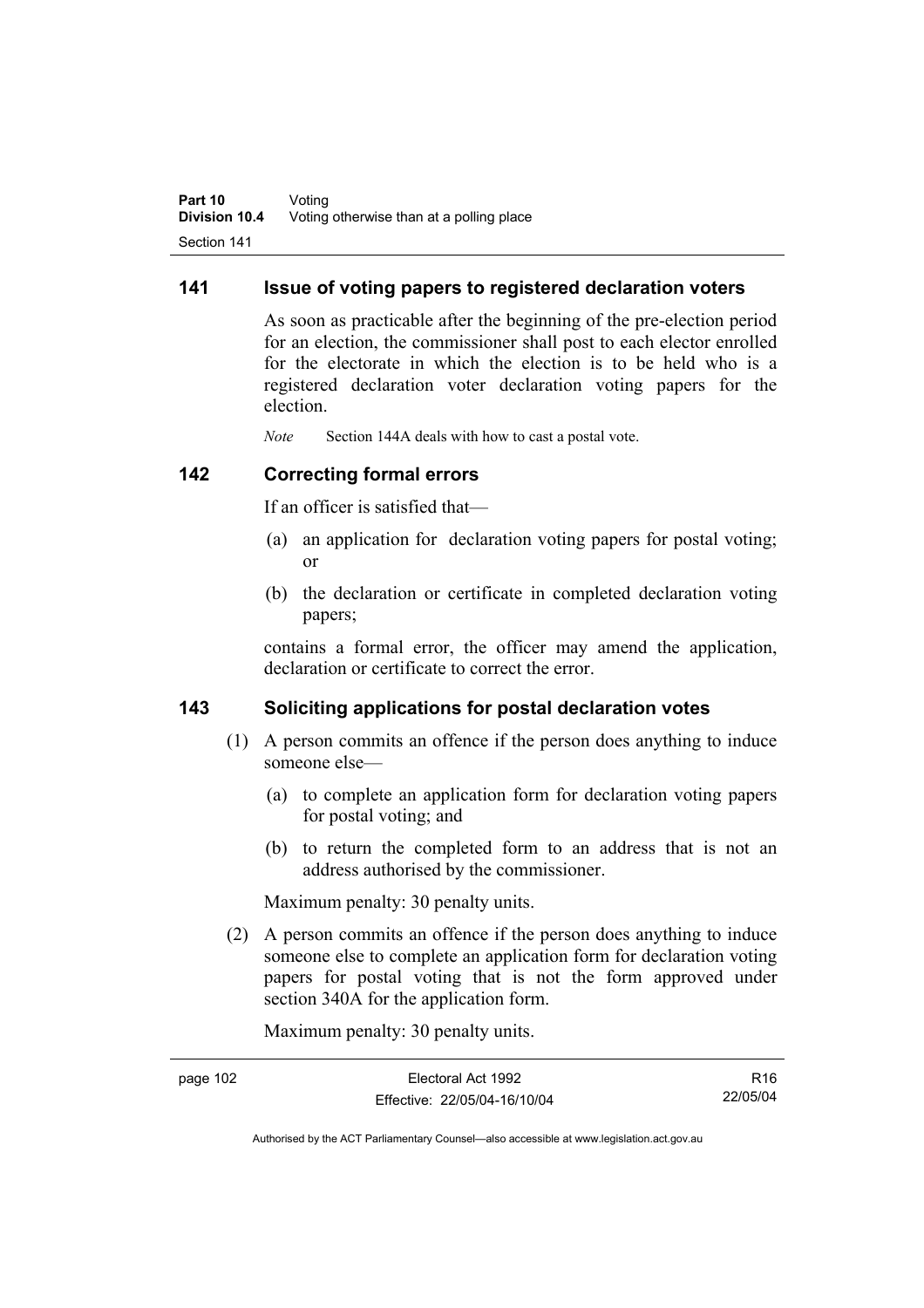(3) An offence against this section is a strict liability offence.

#### **144 Transmission of applications for postal declaration votes**

A person who accepts for transmission to the commissioner a completed application for declaration voting papers for postal voting shall transmit the application to the commissioner as soon as practicable.

Maximum penalty: 10 penalty units.

### **144A Requirements for casting postal votes**

- (1) This section applies to a person if the person has received declaration voting papers for an election under section 136A (Applications for postal voting papers) or section 141 (Issue of voting papers to registered declaration voters).
- (2) To cast a postal vote—
	- (a) the person must show the unsigned declaration and certificate, and the unmarked ballot paper to an authorised witness; and
	- (b) the person must complete and sign the declaration in the presence of the witness; and
	- (c) the witness must complete and sign the certificate as witness; and
	- (d) the person must, in the presence of the witness but so that the witness cannot see the vote, mark his or her vote on the ballot paper, fold the ballot paper, place it in the envelope addressed to the commissioner and fasten the envelope; and
	- (e) the person must—
		- (i) post the envelope and contents to the commissioner before polling day; or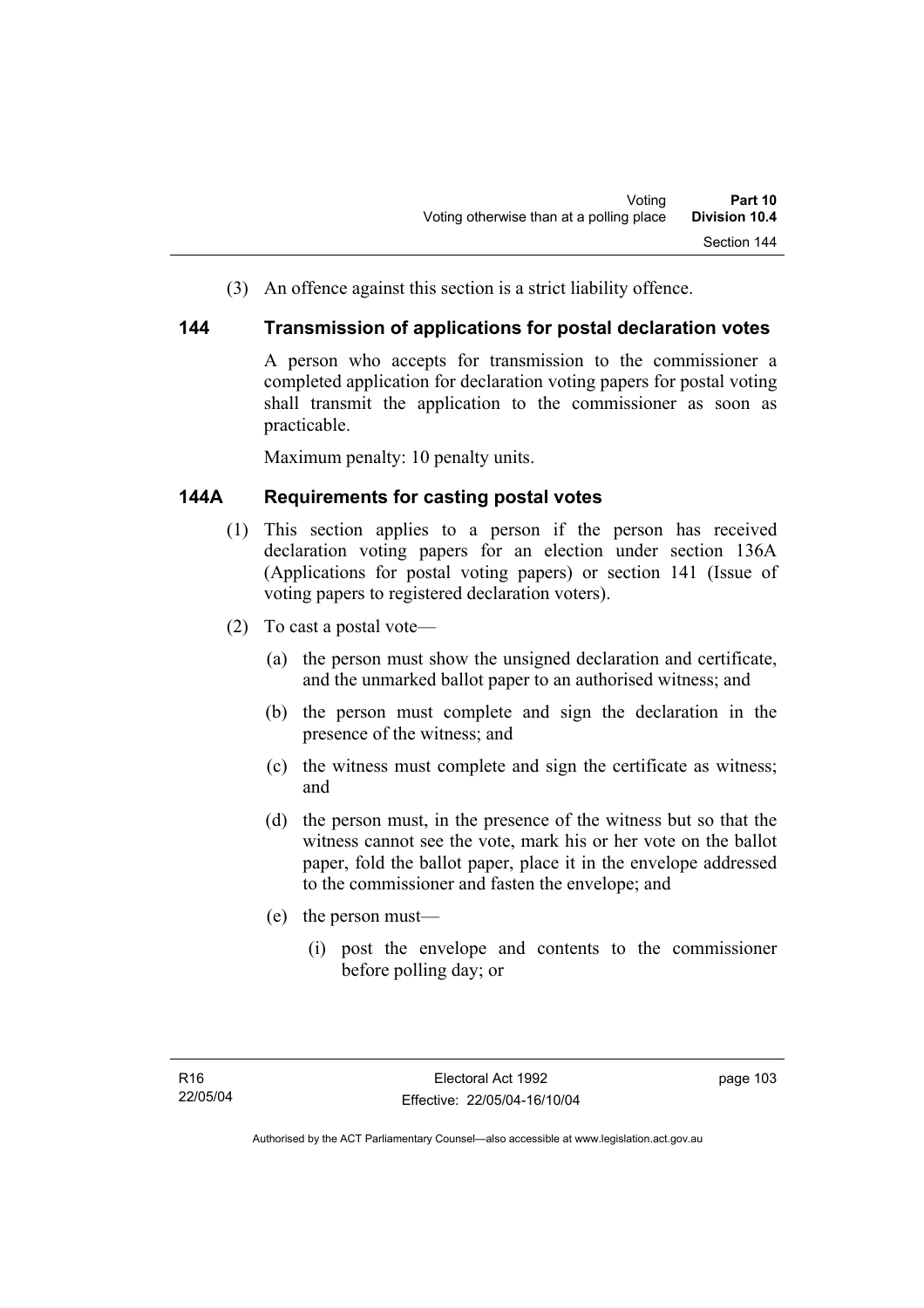- (ii) give the envelope and contents to the commissioner or another officer on or before polling day.
- *Note* For restrictions on sending completed ballot and voting papers by fax, see s 329.
- (3) This section is subject to section 156 (Assistance to voters).

#### **145 Interference with declaration voting**

Except for section 156, or at the request of the elector, a person shall not, without reasonable excuse—

- (a) communicate with an elector while he or she is casting a declaration vote; or
- (b) interfere with an elector's casting of a declaration vote; or
- (c) do anything to find out how an elector voted by declaration vote; or
- (d) enable any other person to find out how an elector voted by declaration vote

Maximum penalty: 30 penalty units.

#### **146 Soliciting completed declaration votes**

A person shall not, without reasonable excuse, do anything for the purpose of inducing an elector to give to the person completed declaration voting papers.

Maximum penalty: 30 penalty units.

#### **147 Transmission of completed declaration votes**

A person who accepts for transmission to the commissioner completed declaration voting papers shall transmit them to the commissioner as soon as practicable.

Maximum penalty: 10 penalty units.

R16 22/05/04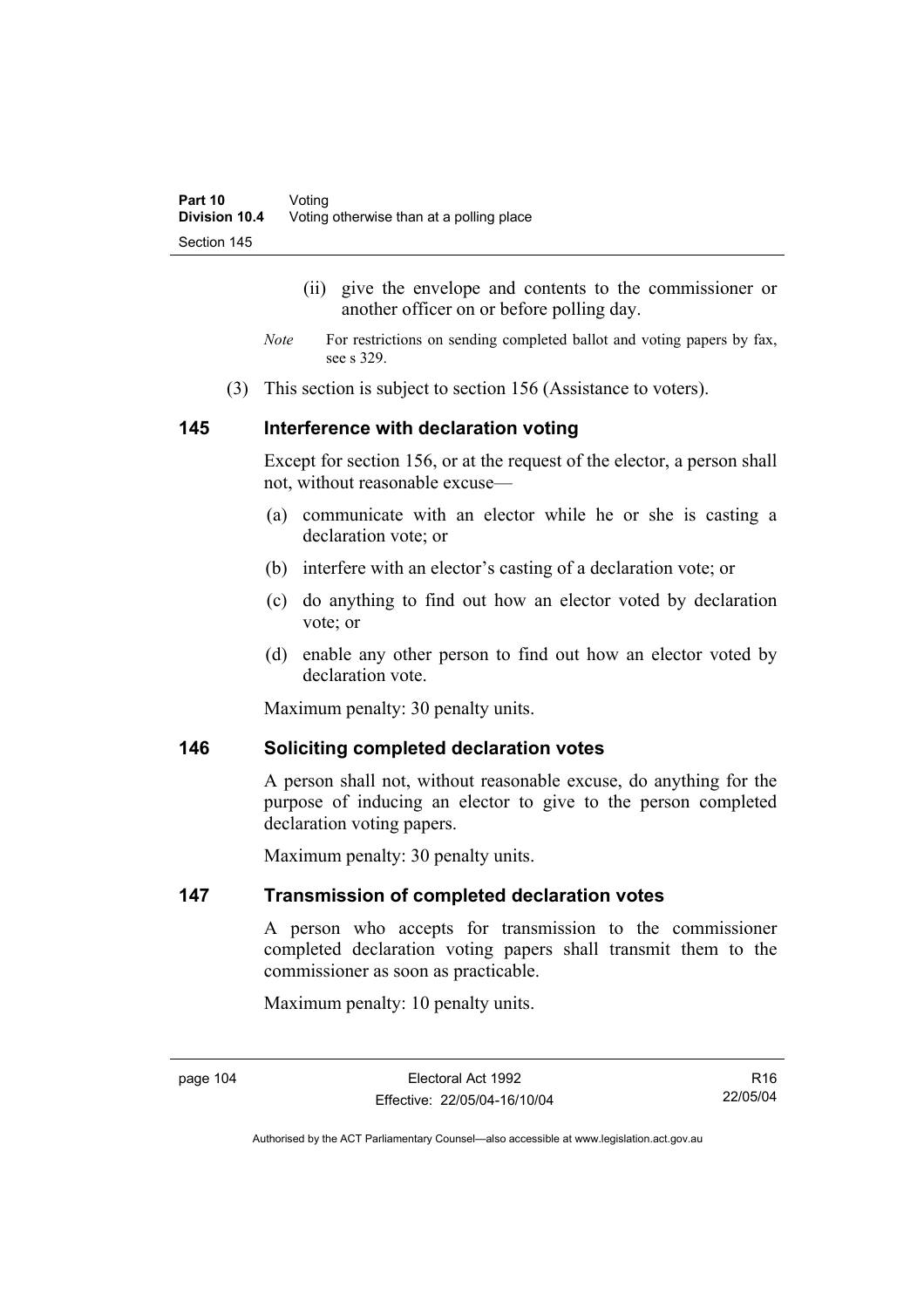#### **148 Opening envelopes containing declaration votes**

Unless authorised by or under this Act, a person shall not, without reasonable excuse, open an envelope that appears to contain a completed declaration vote.

Maximum penalty: 5 penalty units.

## **Division 10.5 Mobile polling**

#### **149 Definitions for div 10.5**

In this division:

*remand centre* includes a police station or other place where a person is held in lawful custody in relation to an offence.

*special hospital* means a hospital declared under section 149A.

*visiting officer* means an officer who makes a visit referred to in section 150 (1), (2) or (3).

#### **149A Declaration of special hospitals**

- (1) The commissioner may, in writing, declare a hospital that is not a polling place to be a special hospital for this division.
- (2) A declaration is a notifiable instrument.

*Note* A notifiable instrument must be notified under the *Legislation Act 2001*.

#### **150 Mobile polling—institutions**

- (1) The OIC of a polling place that is a hospital shall arrange for an officer to visit patients at the hospital (other than outpatients) between 8 am and 6 pm on polling day for the purpose of taking their votes.
- (2) The commissioner shall arrange for an officer to visit patients at a special hospital (other than outpatients) between 8 am and 6 pm—
	- (a) on a day that is not more than 5 days before polling day; or

| R16      | Electoral Act 1992           | page 105 |
|----------|------------------------------|----------|
| 22/05/04 | Effective: 22/05/04-16/10/04 |          |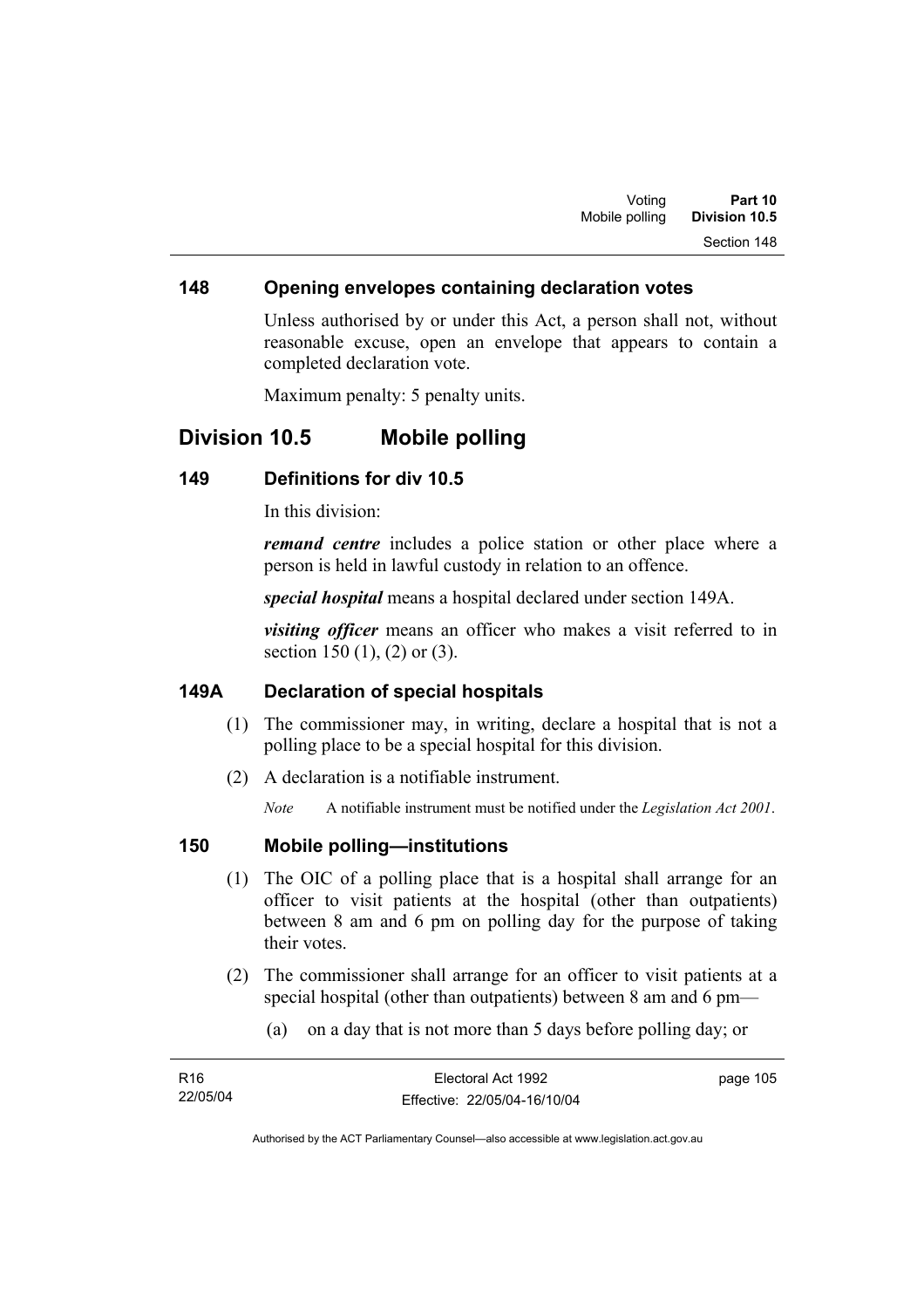(b) on polling day;

for the purpose of taking their votes.

- (3) The commissioner shall arrange for an officer to visit persons detained in a remand centre for the purpose of taking their votes.
- (4) A visit referred to in subsection (3) shall be made at a time, and in accordance with any conditions, arranged by the commissioner and the person in charge of the centre.

### **151 Functions of visiting officers**

- (1) When visiting under section 150, the visiting officer—
	- (a) shall take a ballot box, ballot papers, the certified list of electors and anything else necessary to enable a person to vote; and
	- (b) shall be accompanied by at least 1 other officer and any scrutineer who wishes to attend.
- (2) The number of scrutineers for a particular candidate who are present at a hospital, special hospital or remand centre with the visiting officer must not be more than the number of officers at the hospital, special hospital or remand centre.
- (3) While a visiting officer is with a person in a room or other place for the purpose of taking the person's vote, this Act has effect, so far as practicable, as if—
	- (a) the room or place were a polling place; and
	- (b) the visiting officer were the OIC of the polling place.
- (4) A visit under section 150 to a patient in a hospital or special hospital shall not be made if the visiting officer is informed by a doctor, or a member of the staff at the hospital, that the visit is forbidden on medical grounds.

R16 22/05/04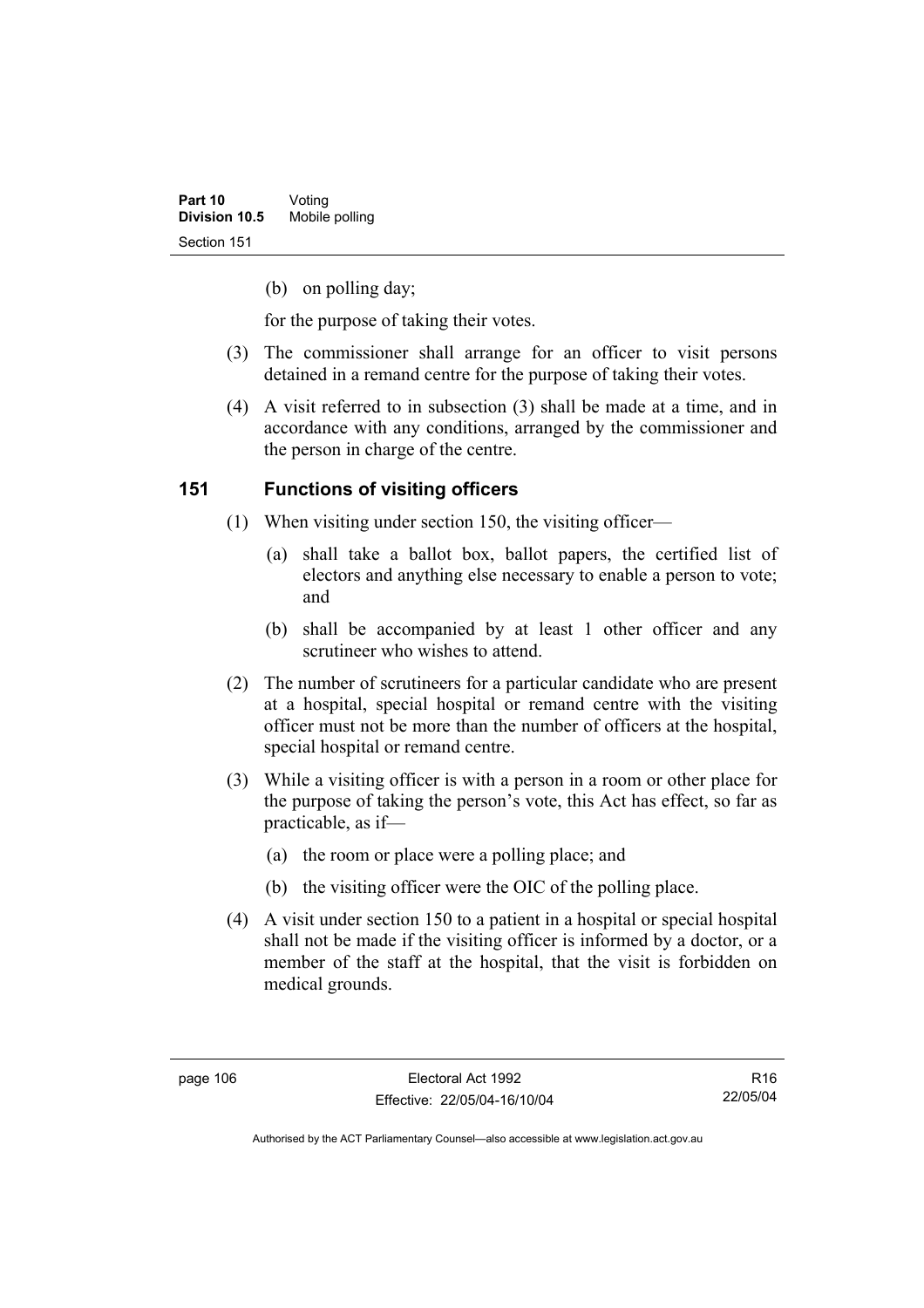(5) A visit under section 150 to a person detained in a remand centre shall not be made if the visiting officer is informed by the person in charge of the centre that the visit is forbidden on security grounds.

### **152 Failure to visit institution**

A failure to make a visit under section 150 or to take votes in accordance with section 151, does not invalidate the result of an election.

### **153 Custody of ballot boxes and electoral papers**

- (1) After a visiting officer has completed all his or her visits under section 150, the officer shall, in the presence of any scrutineers—
	- (a) close and seal the ballot boxes containing ballot papers for ordinary voting or declaration voting; and
	- (b) parcel and enclose in sealed wrapping all unused ballot papers; and
	- (c) parcel and enclose in sealed wrapping all other electoral papers used for the purposes of the visits.
- (2) The visiting officer shall give the articles referred to in subsection (1) to the commissioner.
- (3) The commissioner shall keep the articles referred to in subsection (1) in safe custody for the purposes of scrutiny under part 12.

## **Division 10.6 Miscellaneous**

## **154 Arrangements at polling places**

At each polling place the polling shall be conducted as follows:

 (a) before any vote is taken the OIC shall exhibit each ballot box empty, and shall then securely fasten its cover;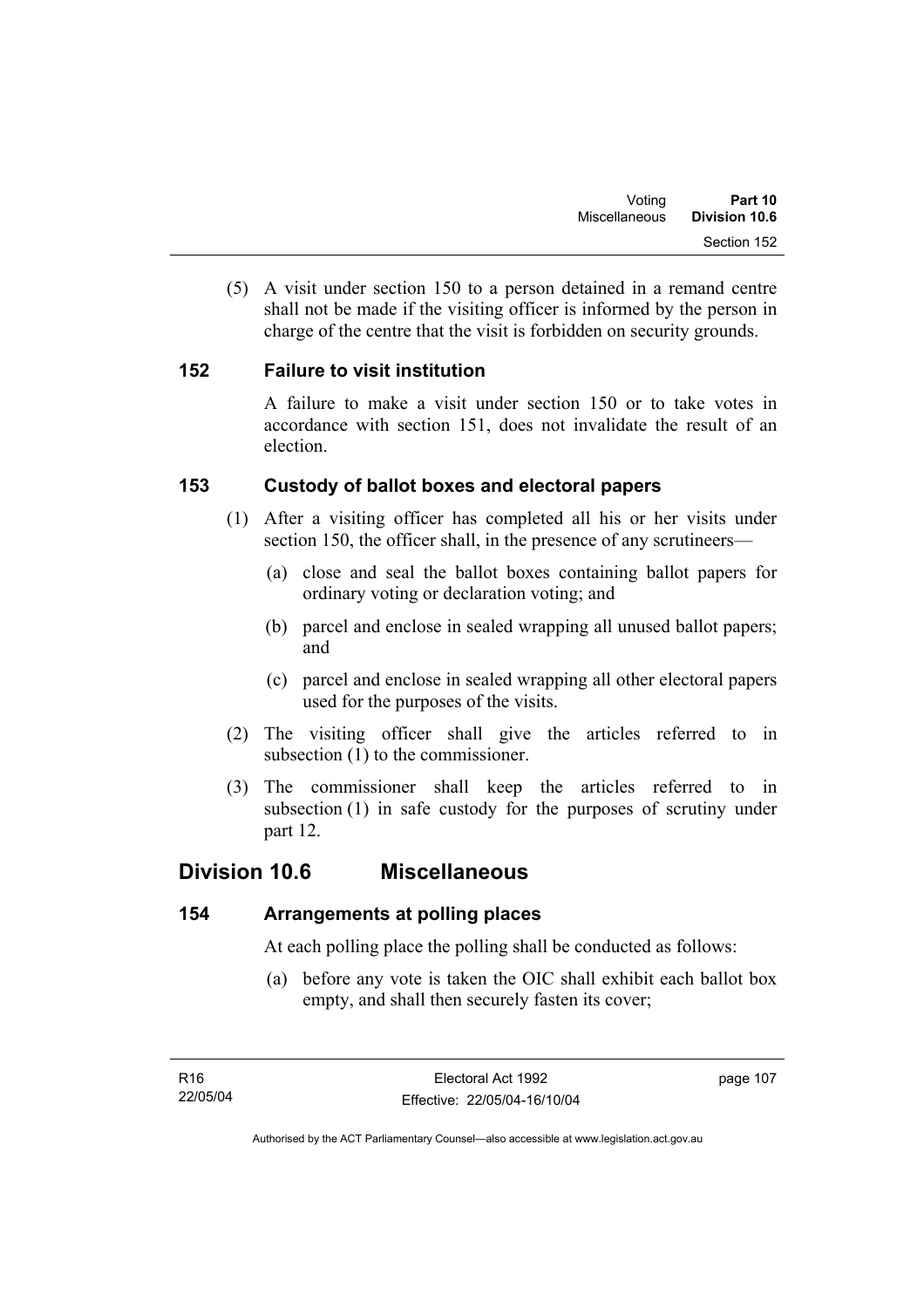- (b) the poll shall open at 8 am and shall not close until all electors present in the polling place at 6 pm and desiring to vote, have voted;
- (c) the polling place shall be closed at 6 pm and no person shall be admitted after that hour for the purpose of voting.

#### **155 Particulars on ballot papers before issue**

An officer shall not issue a ballot paper for the purposes of an election unless the particulars required by division 9.2 are printed or endorsed on the ballot paper.

### **156 Assistance to voters**

- (1) An elector who is unable to vote may be assisted in voting if the elector would otherwise be unable to vote.
- (2) An assistant shall be—
	- (a) if the elector is a postal voter—a nominee of the elector or, if there is no such nominee, an authorised witness; or
	- (b) in any other case—a nominee of the elector or, if there is no such nominee, an officer.
- (3) An assistant may enter a voting compartment for the purpose of assisting an elector to vote, but an officer shall not do so except in the presence of—
	- (a) a scrutineer; or
	- (b) if no scrutineer is present—another officer.
- (4) Subject to subsection (3), an assistant may assist an elector in any of the following ways:
	- (a) by acting as an interpreter;
	- (b) for a declaration vote—by completing, or assisting the elector to complete, the declaration;

R16 22/05/04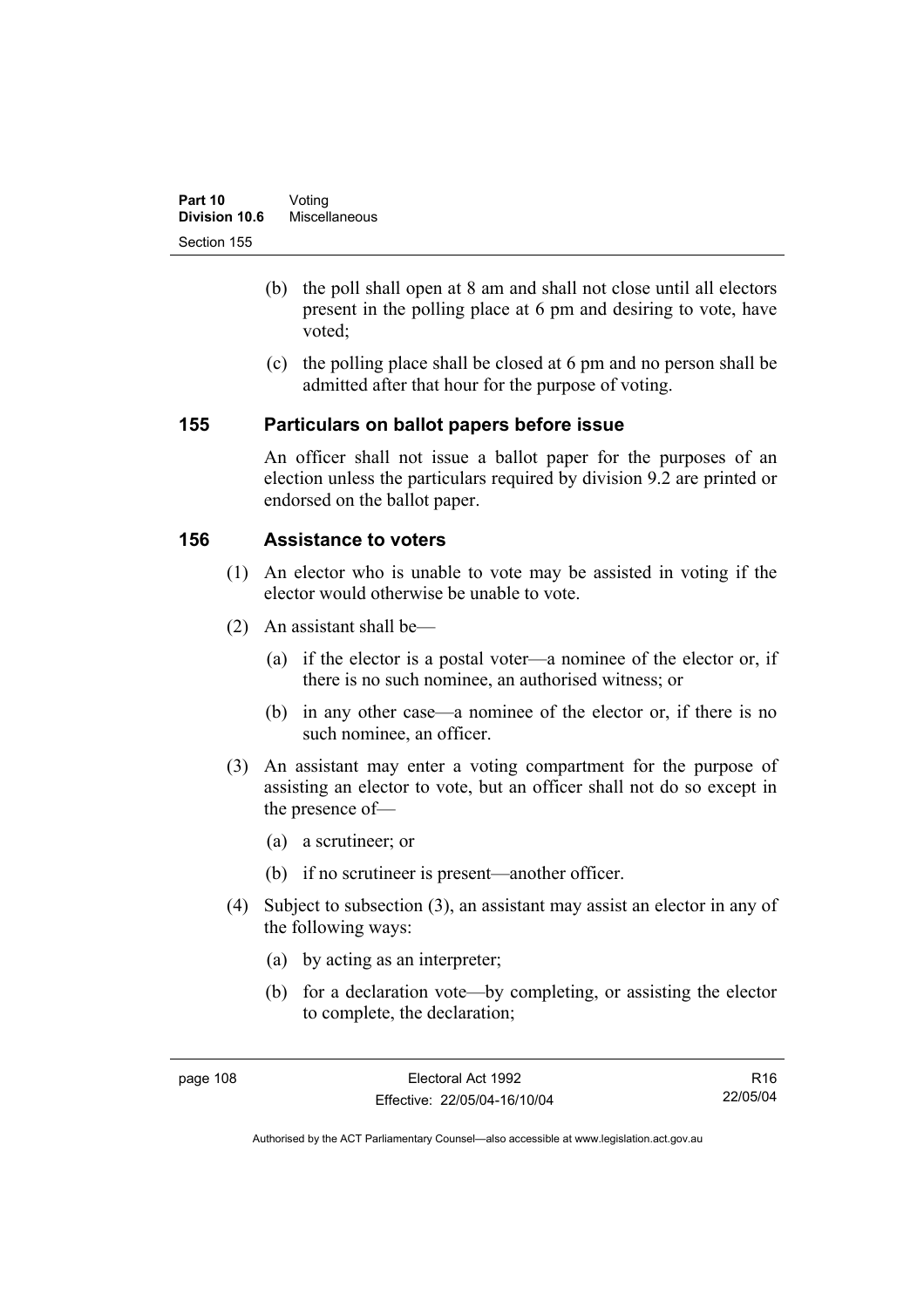- (c) by explaining the ballot paper and the requirements of this Act relating to its marking;
- (d) by marking, or assisting the elector to mark, the ballot paper at the elector's direction;
- (e) by folding the ballot paper and depositing it in a ballot box or declaration envelope, or with an officer, as required by this Act.

### **156A Assistance to voters unable to enter polling place**

- (1) This section applies if the OIC of a polling place is satisfied that a voter cannot enter the polling place because of a physical disability, illness, advanced pregnancy or another condition.
- (2) The voter may vote outside the polling place, but close to the polling place, and may be assisted in voting.
- (3) Before allowing the voter to vote outside the polling place, the OIC must—
	- (a) tell any scrutineers at the polling place that the voter is to vote outside the polling place; and
	- (b) allow, from the scrutineers present, 1 scrutineer for each candidate to be present when the voter votes.
- (4) The voter must—
	- (a) mark the voter's vote on the ballot paper in the OIC's presence; and
	- (b) fold the ballot paper to conceal the names of the candidates; and
	- (c) give the ballot paper to the OIC.
- (5) If the voter is casting an ordinary vote, the OIC must ensure that the folded ballot paper is immediately returned to the polling place and

page 109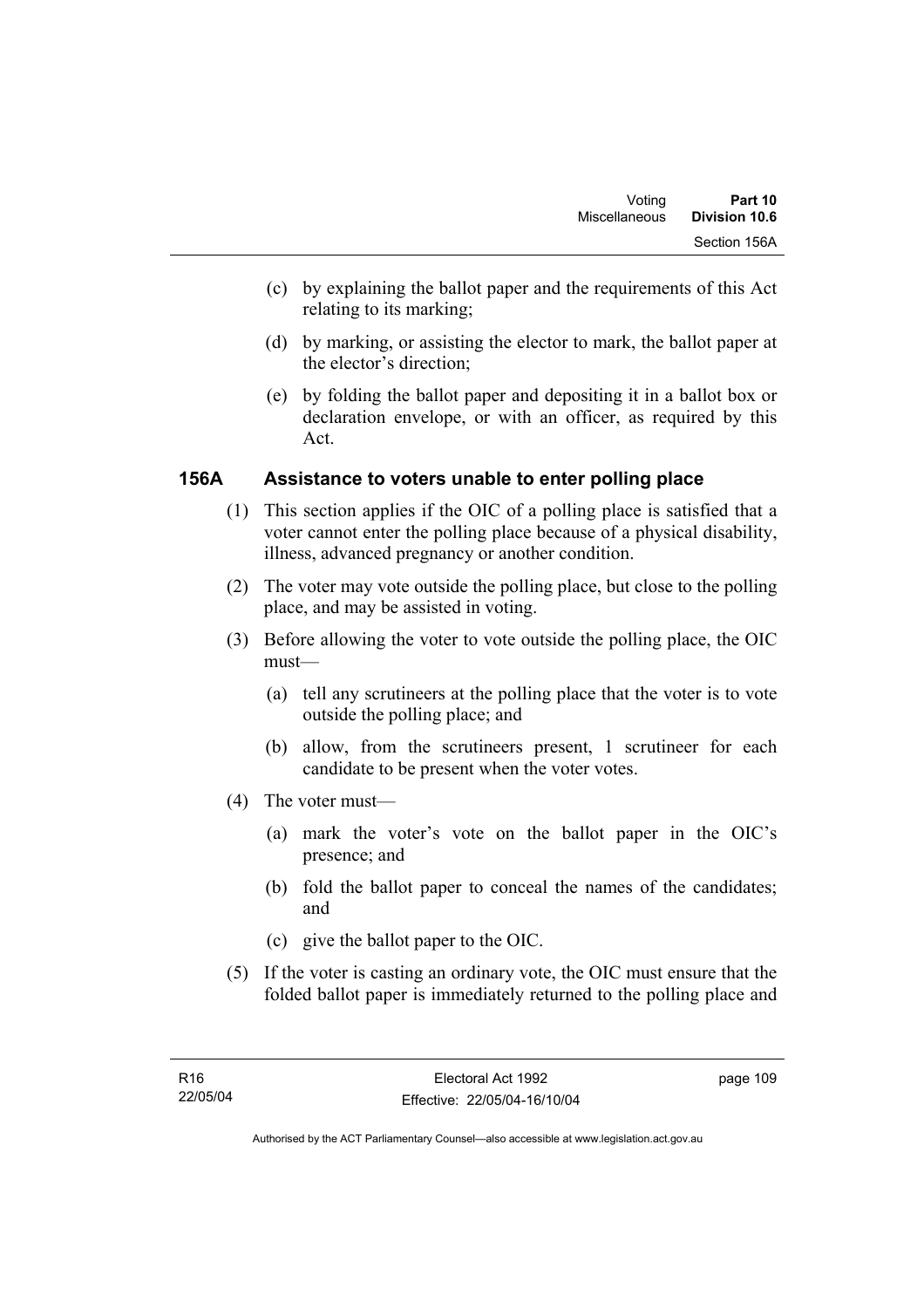put in the ballot box in the presence of the scrutineers (if any) who were present when the voter voted.

- (6) If the voter is casting a declaration vote, the OIC must—
	- (a) in the presence of the voter, without unfolding the ballot paper, place the ballot paper in the envelope on which the voter has completed and signed the declaration and seal the envelope; and
	- (b) place the envelope in a ballot box at the polling place.
- (7) This section is subject to section 156 (Assistance to voters).

## **157 Spoilt ballot papers**

- (1) An officer shall issue another unused ballot paper to an elector who—
	- (a) satisfies the officer that a ballot paper previously issued to the elector has been inadvertently spoiled; and
	- (b) gives the spoilt ballot paper to the officer.
- (2) An officer who receives a spoilt ballot paper shall—
	- (a) write 'spoilt' on the back of it; and
	- (b) place it in an envelope, seal the envelope and endorse it so as to indicate the type of spoilt ballot paper enclosed; and
	- (c) sign the endorsement.
- (3) At the close of polling, the OIC shall enclose the envelope in a sealed parcel and give it to the commissioner.
- (4) This section does not apply in relation to an elector who votes electronically.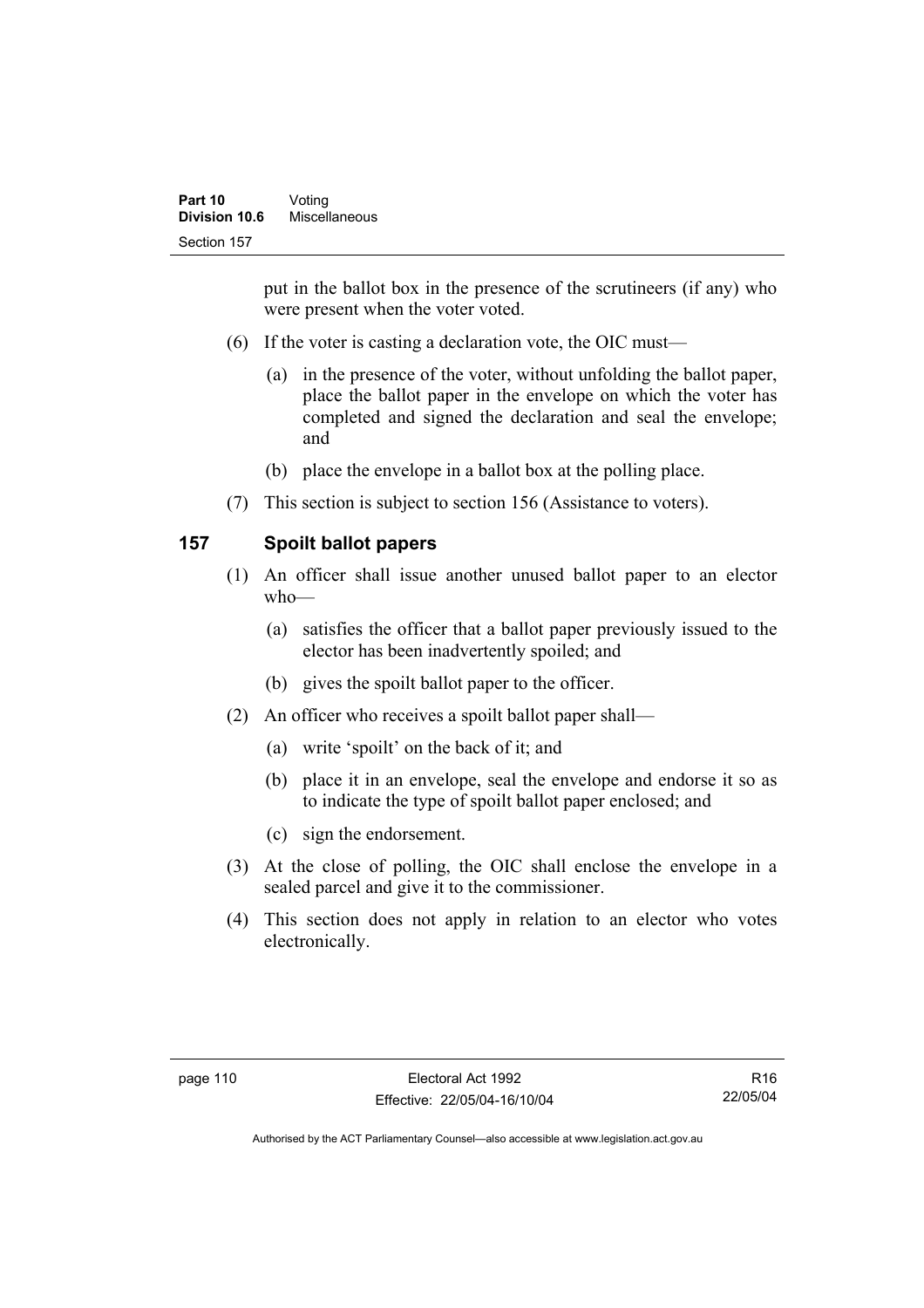### **158 Custody of ballot boxes and electoral papers**

- (1) At the close of polling, the OIC of a polling place shall, in the presence of any scrutineers—
	- (a) close and seal the ballot boxes containing ballot papers for ordinary voting or declaration voting; and
	- (b) parcel and enclose in sealed wrapping all unused ballot papers; and
	- (c) parcel and enclose in sealed wrapping all other electoral papers used at the polling place.
- (2) The commissioner shall keep the articles referred to in subsection (1) in safe custody for the purposes of scrutiny under part 12.
- (3) Subsection (1) (a) does not apply to ballot boxes containing ballot papers for ordinary voting if the polling place is also a scrutiny centre and the procedures set out in section 182 are to be carried out in relation to those ballot boxes and ballot papers at that centre.

#### **159 Extension of time for conducting elections**

- (1) Despite any other provision of this Act, before or after the day when an election is required to be held, the Executive may, by written notice, make provision for—
	- (a) extending the time for holding the election; or
	- (b) meeting any difficulty that might otherwise interfere with the due conduct of the election; or

and any provision so made shall be valid and sufficient for that purpose.

(2) A notice under subsection (1) is a notifiable instrument.

*Note* A notifiable instrument must be notified under the *Legislation Act 2001*.

page 111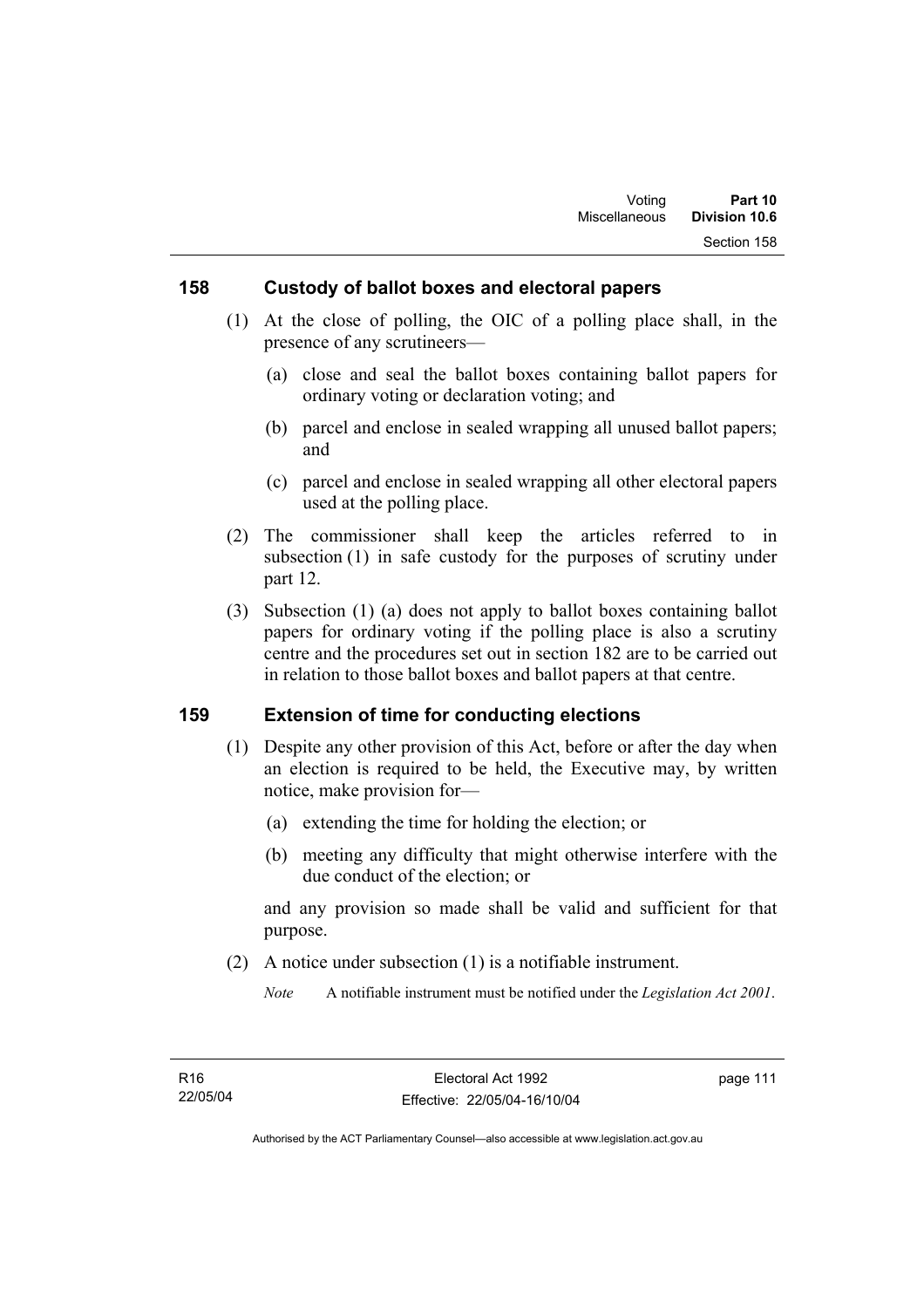(3) On notification under the *Legislation Act 2001* of a notice under subsection (1), the commissioner must publish a copy of the notice in a newspaper.

### **160 Suspension and adjournment of polling**

- (1) The commissioner may suspend the polling at a polling place on polling day if for any reason it is not practicable to proceed with it.
- $(2)$  If—
	- (a) the polling is suspended; and
	- (b) the commissioner believes on reasonable grounds that it is not reasonably practicable for an elector affected by the suspension to cast a vote at another polling place;

the commissioner must, in writing, determine a day (that is as soon as practicable, but no later than 21 days, after the suspension) as the day when polling is to resume.

- (3) If it is impracticable to resume the polling at the same polling place, the determination must state the polling place where polling may be resumed.
- (4) A determination under subsection (2) is a notifiable instrument.

*Note* A notifiable instrument must be notified under the *Legislation Act 2001*.

 (5) On the resumption of polling, only an elector who was entitled to vote on the day when the poll for the election was required to be held and who has not already voted is entitled to vote.

# **Division 10.7 Failure to vote**

### **161 Default notice**

 (1) For this division, a default notice, in relation to an elector, is a notice containing a statement to the effect that—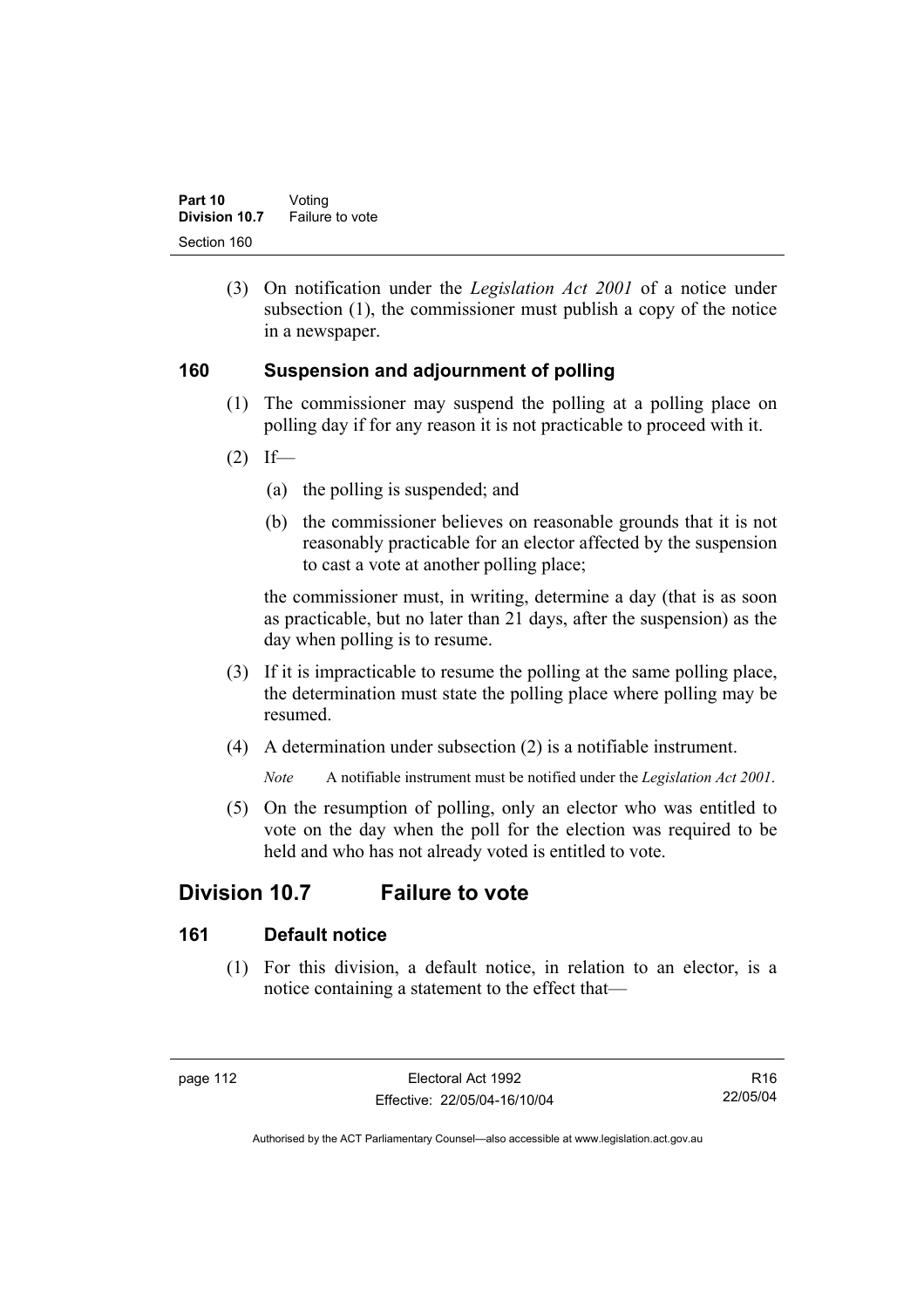- (a) it is an offence to fail to vote at an election without a valid and sufficient reason; and
- (b) the elector appears to have failed to vote at an election; and
- (c) if the elector does not wish to have the matter dealt with by a court, the elector may, within the time specified in the notice—
	- (i) if the elector voted at the election—give the commissioner particulars in writing of the voting; or
	- (ii) if the elector failed to vote at the election—give the commissioner particulars in writing of any valid and sufficient reason for the failure, or pay the amount of the prescribed penalty.
- *Note* If a form is approved under s 340A (Approved forms) for a default notice, the form must be used.
- (2) For subsection (1) (c) (ii), the prescribed penalty is \$20 or any higher penalty prescribed by the regulations.

### **162 First notice**

- (1) As soon as practicable after polling day for an election, the commissioner shall send a default notice to each elector who was required to vote at the election and appears to the commissioner to have failed to do so.
- (2) Subsection (1) does not apply to an elector who the commissioner is satisfied—
	- (a) is dead; or
	- (b) had a valid and sufficient reason for failing to vote at the election.

#### **163 Second notice**

If an elector to whom a default notice has been sent under section 162 fails to respond to the notice within the time specified,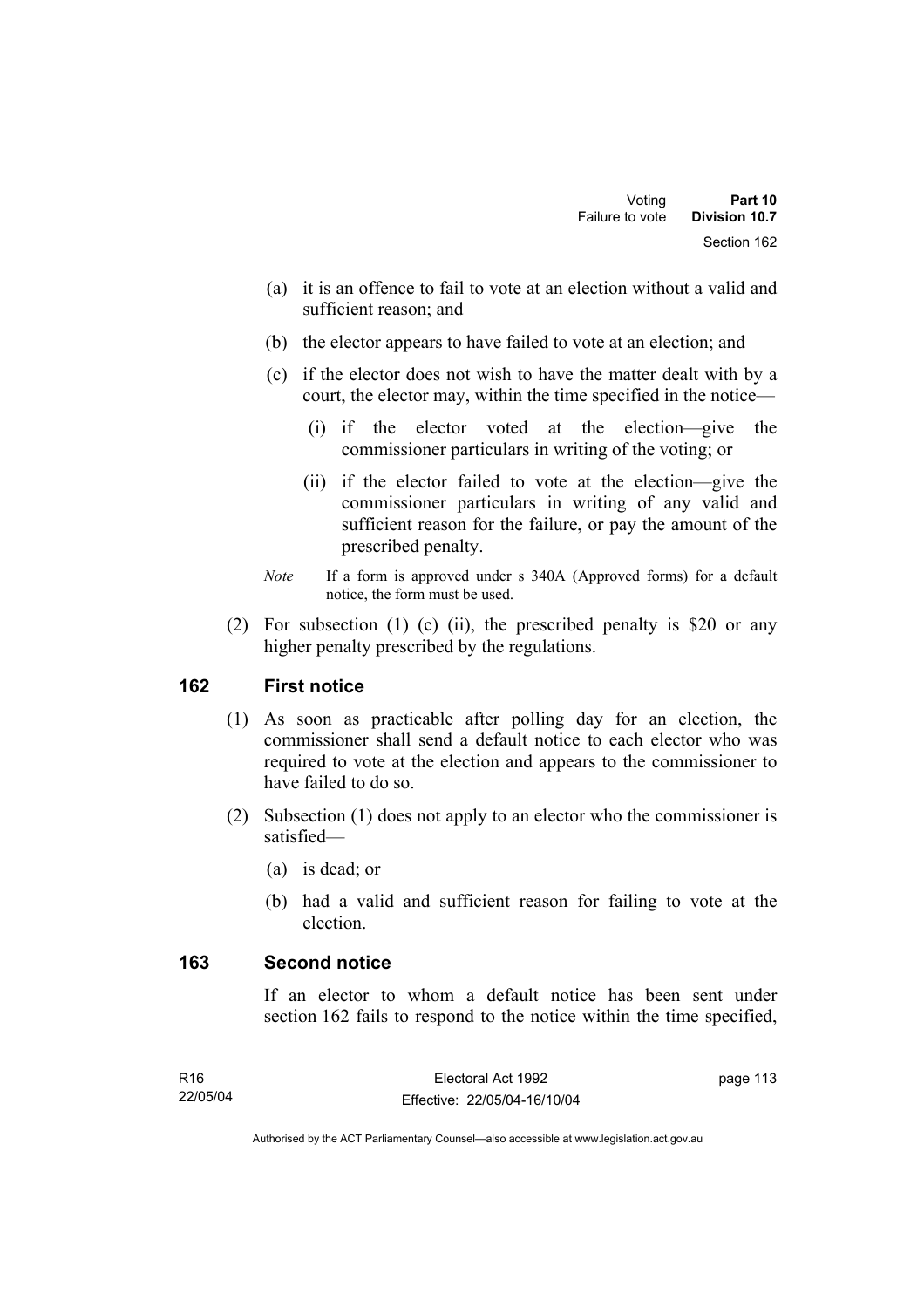the commissioner shall send a second default notice to the elector, endorsed to the effect that the elector has failed to respond to the first notice.

### **164 Final notice**

- (1) The commissioner shall send a final default notice to an elector if—
	- (a) a default notice under section 162 or 163 has been sent to the elector; and
	- (b) the time for responding to the notice has ended; and
	- (c) the elector has not paid the prescribed penalty; and
	- (d) the commissioner is not satisfied that the elector—
		- (i) voted at the election; or
		- (ii) had a valid and sufficient reason for failing to vote at the election.
- (2) A final default notice shall contain a statement to the effect that—
	- (a) the commissioner is not so satisfied; and
	- (b) if the elector does not wish to have the matter dealt with by a court—the elector may, within the time specified in the notice, pay the amount of the prescribed penalty.

### **165 Discharge of liability**

If an elector who failed to vote at an election pays the amount of the prescribed penalty in accordance with a default notice—

- (a) any liability of the elector under section 129 in relation to the failure is discharged; and
- (b) proceedings for an offence against that section shall not be instituted against the elector in relation to the failure.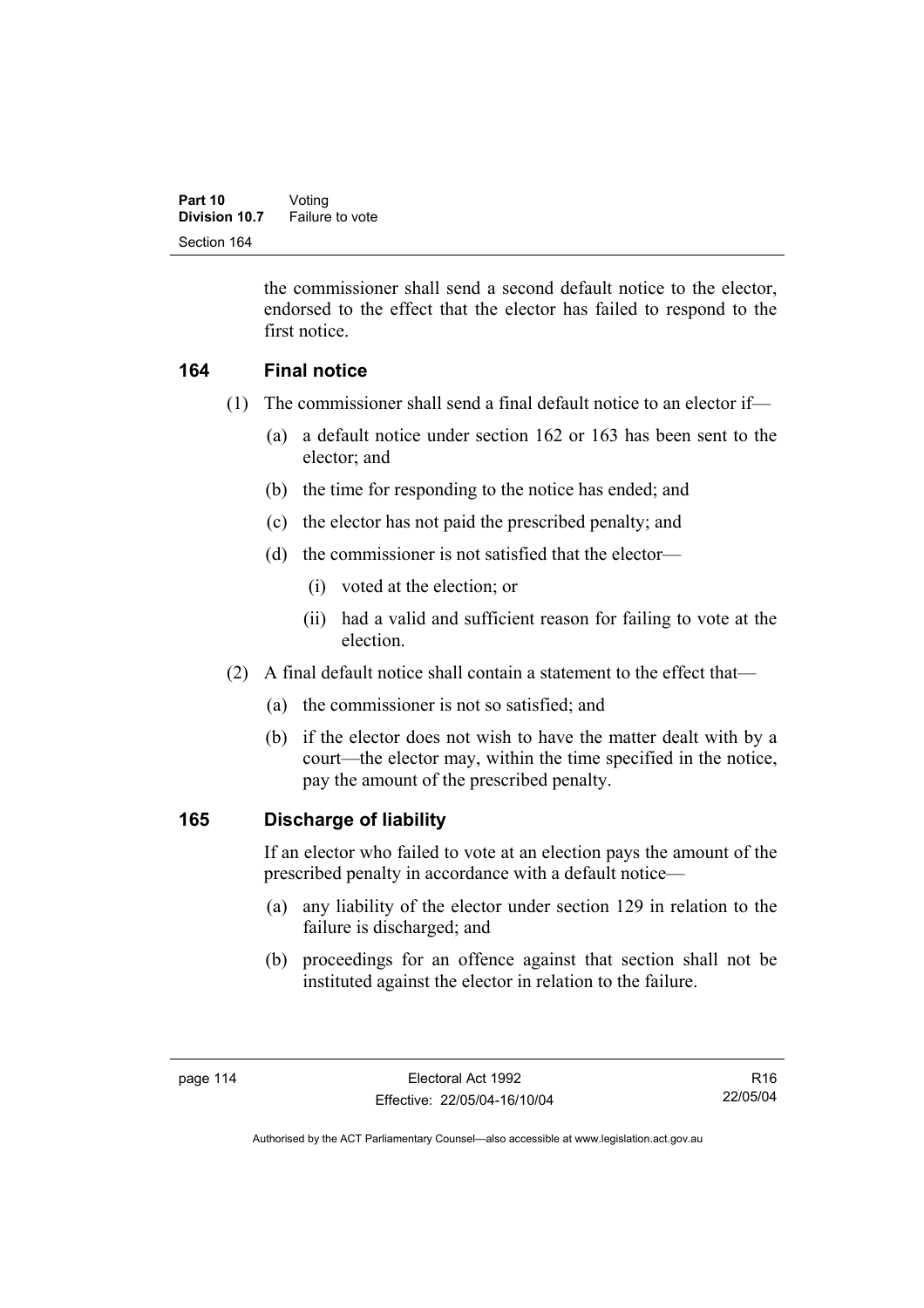| Voting          | Part 10       |  |
|-----------------|---------------|--|
| Failure to vote | Division 10.7 |  |
|                 | Section 166   |  |

# **166 Response on behalf of elector**

If a person responds to a default notice on behalf of an elector who is unable to do so, the response shall be taken to be that of the elector.

Electoral Act 1992 Effective: 22/05/04-16/10/04 page 115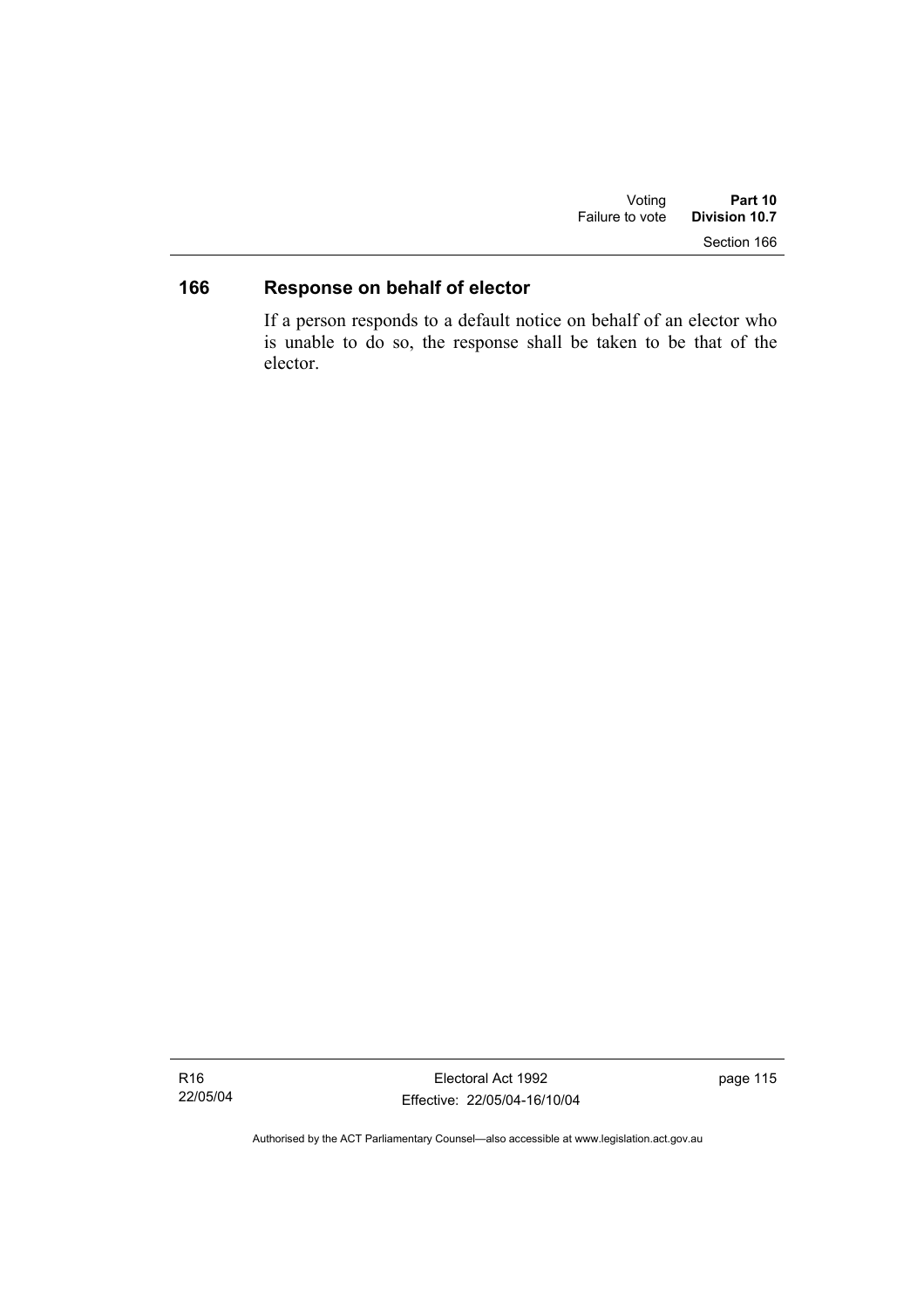#### **Part 11** Polling in Antarctica

Section 167

# **Part 11 Polling in Antarctica**

#### **167 Definitions for pt 11**

In this part:

*Antarctica* means—

- (a) the Australian Antarctic Territory; or
- (b) the Territory of Heard Island and McDonald Islands; or
- (c) Macquarie Island.

*assistant returning officer*, in relation to a station, means the assistant returning officer appointed under section 168 in relation to the station.

*research personnel* means personnel who are to be, or have been, engaged in work at a station.

*returning officer*, in relation to a station, means the returning officer appointed under section 168 in relation to the station.

*station* means—

- (a) a research station in Antarctica that is operated by the Commonwealth and is declared by the commissioner, in writing, to be a permanent research station; or
- (b) in relation to a particular election, a ship that is declared by the commissioner, in writing, to be a station for this part in relation to the election.

*transmit* means transmit by fax, telex or in another way approved under section 167B.

R16 22/05/04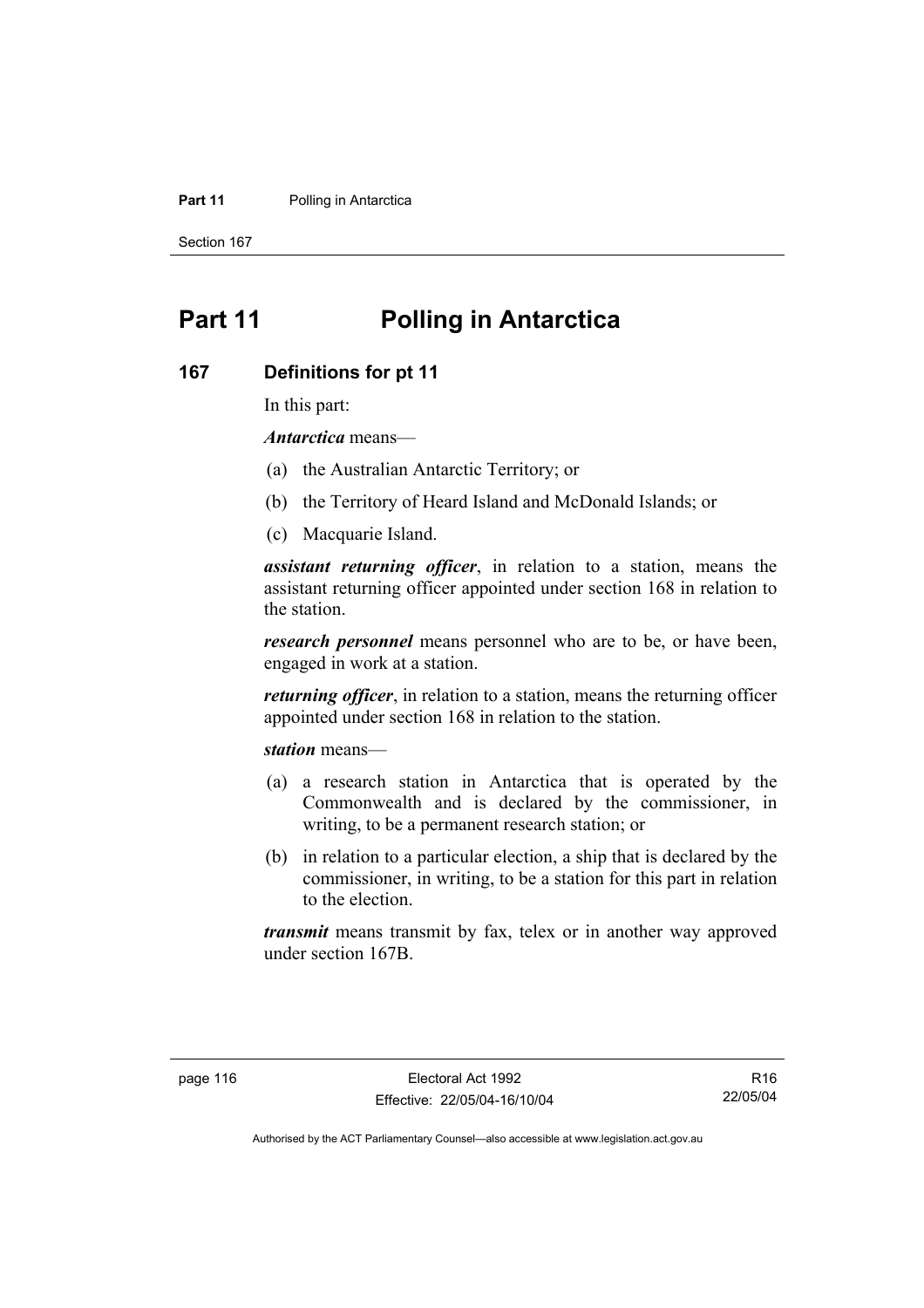#### **167A Declaration of ship as a station**

The commissioner may declare a ship as a station only if the commissioner is satisfied that, on polling day for an election, the ship is likely to be at sea transporting research personnel to or from **Antarctica** 

#### **167B Approval of ways of transmission**

- (1) The commissioner may, in writing, approve a way of transmission for this part.
- (2) The approval is a notifiable instrument.

*Note* A notifiable instrument must be notified under the *Legislation Act 2001*.

#### **168 Returning officers and assistants for Antarctic stations**

- (1) The commissioner must appoint a returning officer, and an assistant returning officer, for each station.
- *Note 1* For the making of appointments (including acting appointments), see *Legislation Act 2001*, pt 19.3.
- *Note 2* In particular, a person may be appointed for a particular provision of a law (see *Legislation Act* 2001, s 7 (3)) and an appointment may be made by naming a person or nominating the occupant of a position (see s 207).
- (2) The commissioner or the person in charge of a station may appoint an acting returning officer, or acting assistant returning officer, for a station.
- (3) However, the person in charge of a station must not be appointed to be the returning officer, or assistant returning officer, for the station.

#### **170 Application of Act to polling in Antarctica**

Subject to this part, this Act applies, so far as practicable, to the taking of a poll in Antarctica as if—

 (a) a reference in the Act to a polling place were a reference to the relevant station; and

| R16      | Electoral Act 1992           | page 117 |
|----------|------------------------------|----------|
| 22/05/04 | Effective: 22/05/04-16/10/04 |          |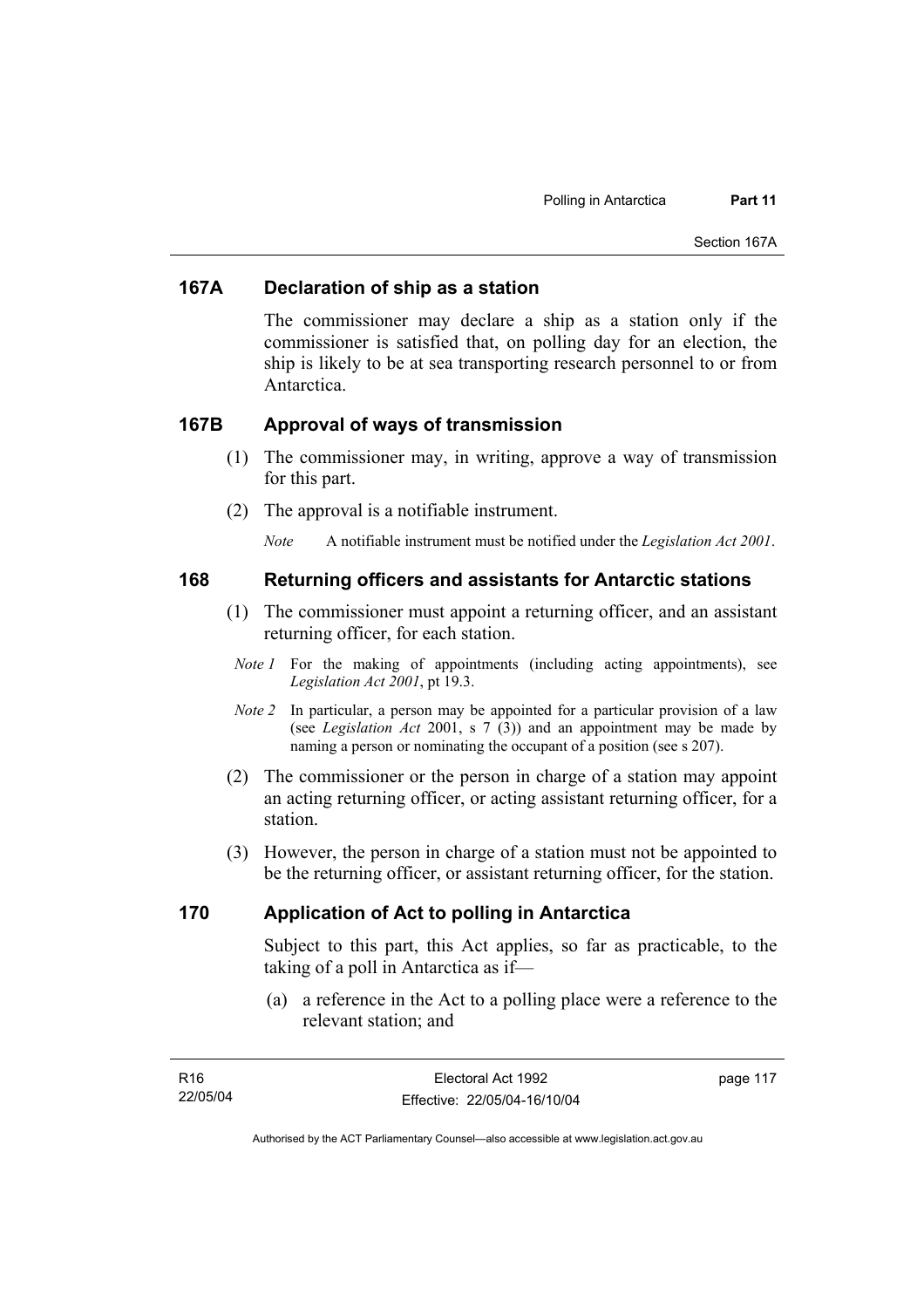#### **Part 11** Polling in Antarctica

Section 171

- (b) a reference in the Act to the OIC of a polling place were a reference to the returning officer; and
- (c) a reference in the Act to an officer were a reference to the assistant returning officer.

#### **171 Antarctic electors**

- (1) Subject to subsection (2), an elector—
	- (a) who is, for the Commonwealth Electoral Act, an Antarctic elector; and
	- (b) whose address, recorded on the Commonwealth roll when the elector became a person referred to in paragraph (a), was an address in an electorate;

is an Antarctic elector for this Act in relation to the electorate where that address is located.

 (2) A person does not become an Antarctic elector for the purposes of an election under this Act if the person became an Antarctic elector for the Commonwealth Electoral Act after the hour of nomination for the election.

#### **172 Arrangements for the polling in Antarctica**

- (1) As soon as practicable after the close of nominations for an election in relation to an electorate for which an Antarctic elector is enrolled—
	- (a) the commissioner shall transmit to the returning officer at whose station the elector is based—
		- (i) an extract from the certified list of electors for the electorate containing the particulars relating to the elector; and
		- (ii) directions for the preparation by the officer of ballot papers for the election; and

R16 22/05/04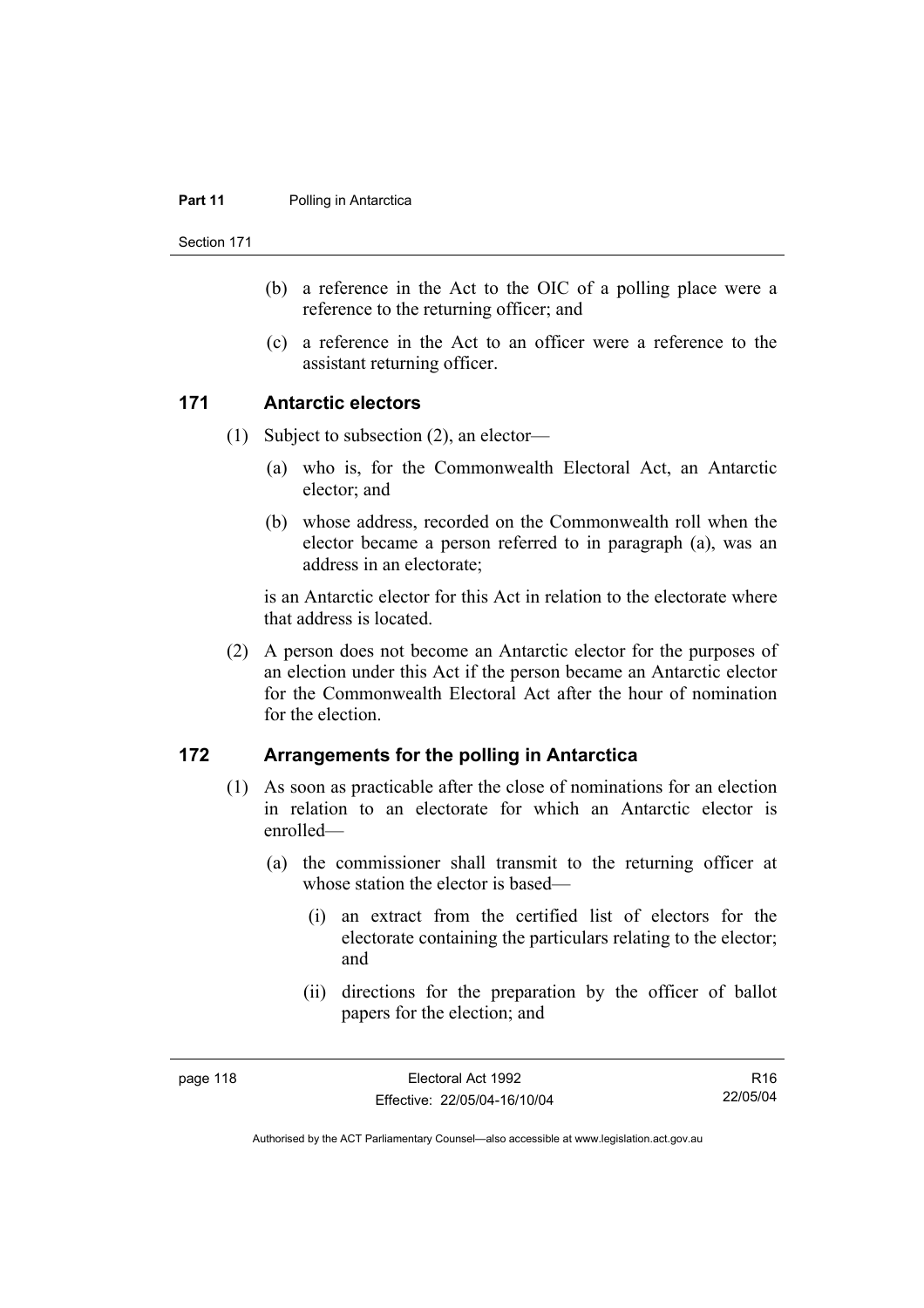- (b) the returning officer shall prepare ballot papers in accordance with the directions.
- (2) The directions shall ensure, so far as practicable, that the ballot papers are the same as ballot papers prepared under division 9.2 for the election.

#### **173 Conduct of the polling**

- (1) The polling at a station shall be conducted as follows:
	- (a) before any vote is taken, the returning officer shall exhibit a ballot box empty, and shall then securely fasten its cover;
	- (b) subject to subsection (2), the poll shall be conducted during the hours on the days the returning officer directs;
	- (c) the returning officer or the assistant returning officer shall, at all times when the poll is open, be present in that part of the station where the polling is taking place.
- (2) The polling at a station shall not continue beyond the time that is 6 pm in the ACT on polling day for the election.

#### **174 Claims to vote**

The returning officer or assistant returning officer for a station shall—

- (a) hand a ballot paper to each Antarctic elector who attends before the officer during the hours of polling and claims to vote at the election; and
- (b) record the issue of the ballot paper to the elector.

#### **175 Proceedings at close of poll**

At the close of the poll, the returning officer shall, in the presence of the assistant returning officer—

(a) open the ballot box; and

page 119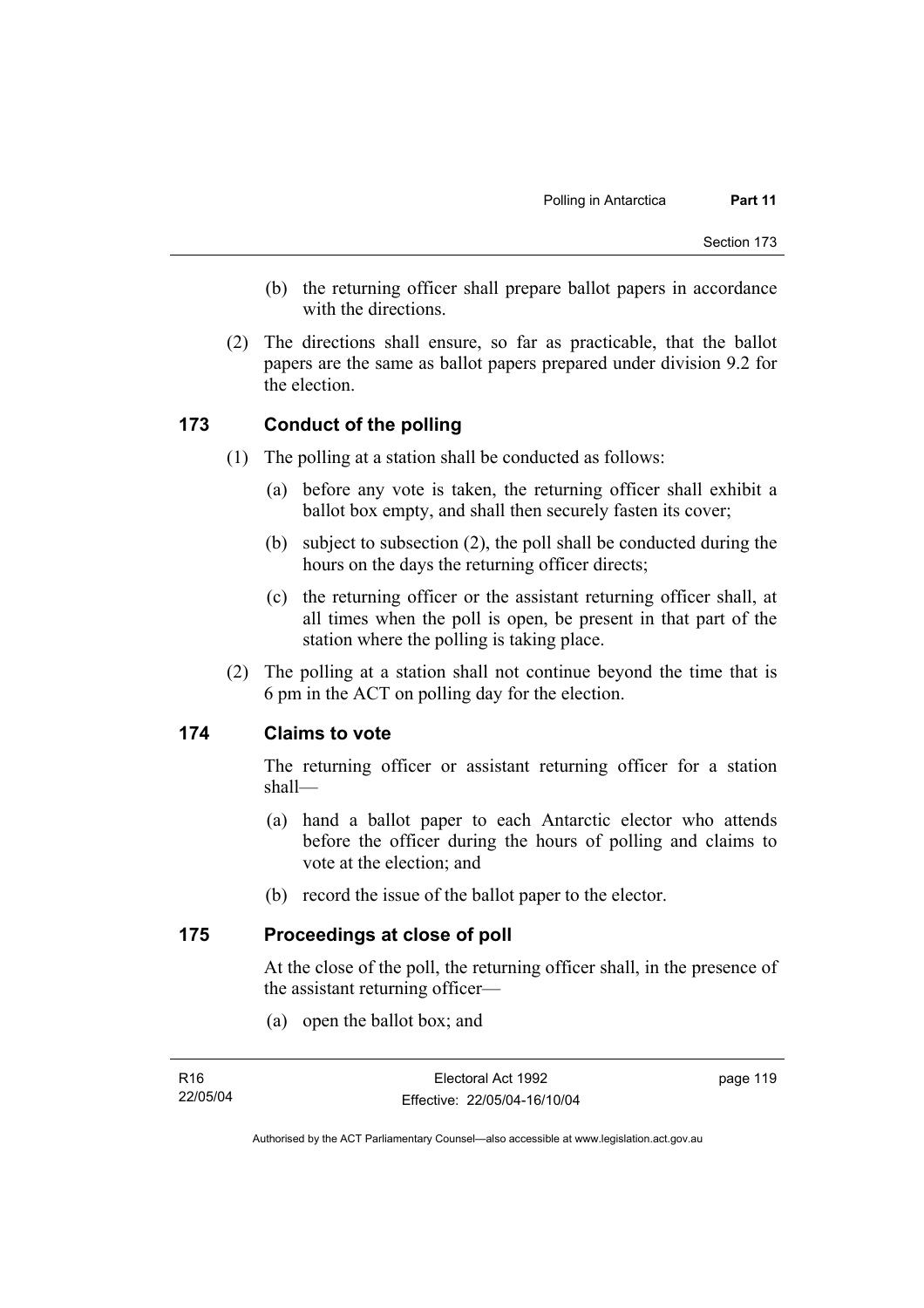#### **Part 11** Polling in Antarctica

Section 176

- (b) transmit to the authorised officer—
	- (i) particulars of each elector who has voted at the station in the election; and
	- (ii) unless subparagraph (iii) applies, particulars of the marking of each ballot paper; and
	- (iii) if the returning officer is unable to read or understand clearly the particulars referred to in subparagraph (ii)—a statement to explain that inability; and
- (c) prepare a written statement of the information transmitted.
- *Note* A ballot paper completed by an Antarctic elector may be faxed to the commissioner, see s 329.

#### **176 Result of polling in Antarctica**

- (1) On receipt of the transmission under section 175, the authorised officer shall—
	- (a) in relation to each ballot paper marked by an Antarctic elector—transcribe the particulars of the elector's marks onto a ballot paper for the relevant electorate; and
	- (b) seal in an envelope the ballot paper onto which the particulars are transcribed; and
	- (c) sign the envelope and endorse it to the effect that it contains a ballot paper recording a vote by an Antarctic elector that is to be admitted to the scrutiny for the election; and
	- (d) send the envelope to the commissioner.
- (2) An authorised officer shall not mark a ballot paper under this section in a way that is likely to enable it to be identified as representing the vote of an Antarctic elector.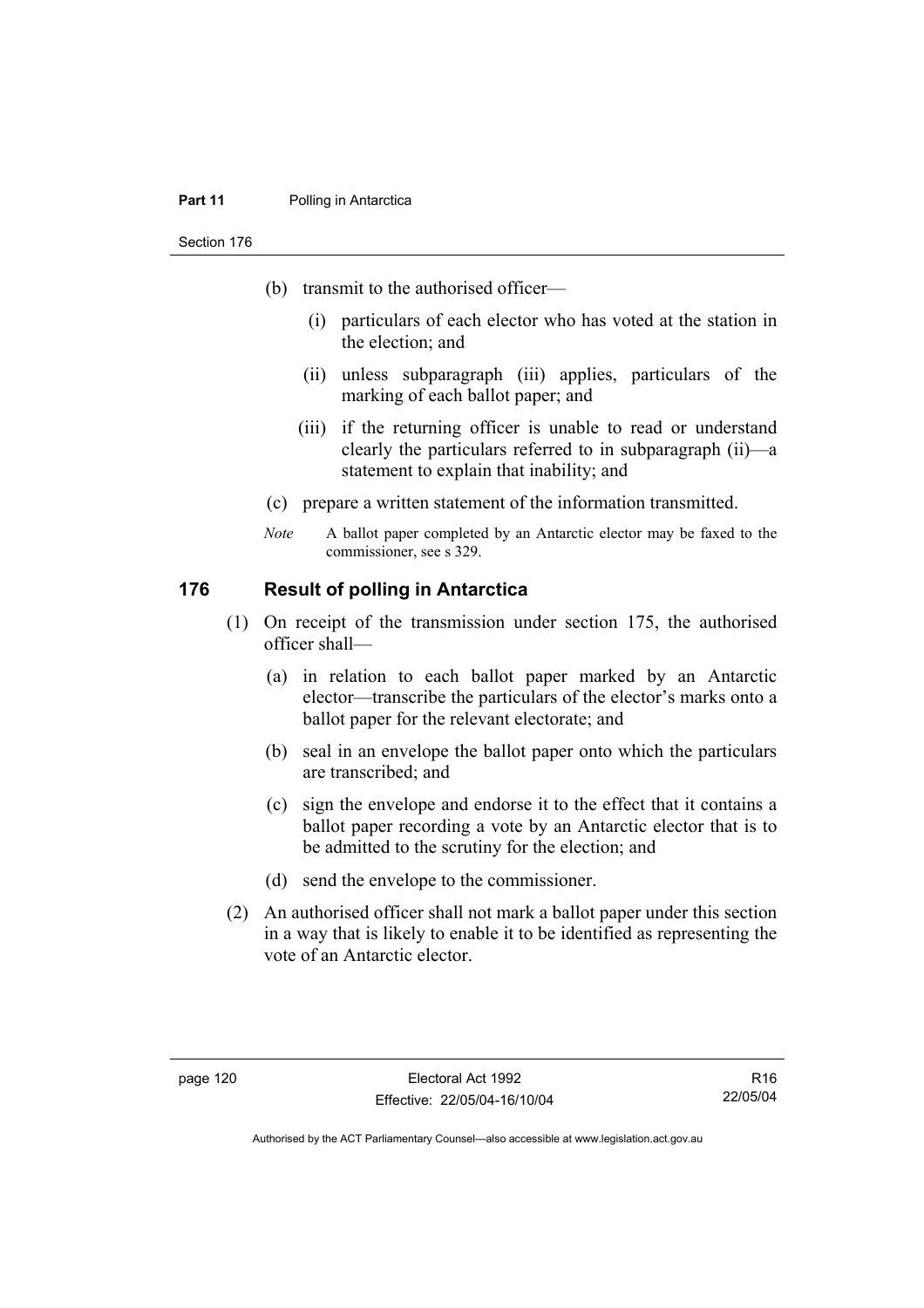#### **177 Preservation of documents**

- (1) As soon as practicable after the close of the poll for an election, the returning officer for each station shall forward to the commissioner—
	- (a) a copy of the record of the issue of each ballot paper; and
	- (b) a copy of the statement referred to in section 175 (c); and
	- (c) the ballot papers used for voting at the station.
- (2) The commissioner shall keep the documents referred to in subsection (1) in safe custody for the purposes of scrutiny under part 12.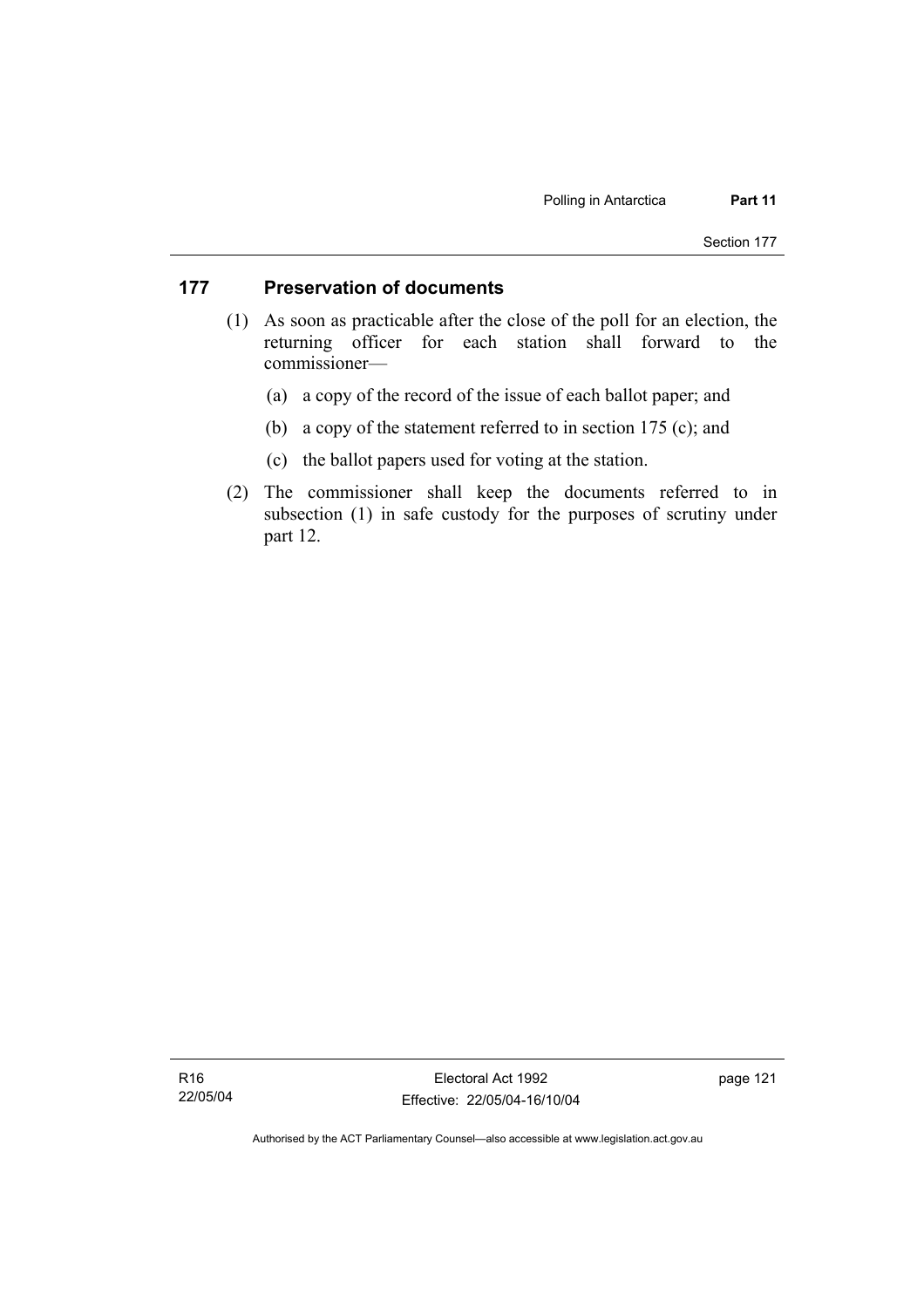#### **Part 12** The scrutiny

Section 178

# **Part 12 The scrutiny**

#### **178 Scrutiny**

- (1) The result of the polling at an election shall be ascertained by scrutiny in accordance with this part.
- (2) All the proceedings at the scrutiny shall be open to the inspection of the scrutineers.
- (3) The commissioner shall arrange for the following articles, documents and data to be dealt with at scrutiny centres for this part:
	- (a) applications for postal votes in the election;
	- (b) records of issued declaration voting papers;
	- (c) completed declaration voting papers received by the commissioner, the OIC of a polling place or another officer;
	- (d) ballot boxes containing ballot papers for ordinary voting or declaration voting;
	- (e) electronic ballot papers;
	- (f) envelopes containing ballot papers recording votes by Antarctic electors.
- (4) The OIC for a scrutiny centre may adjourn the scrutiny at the centre from time to time.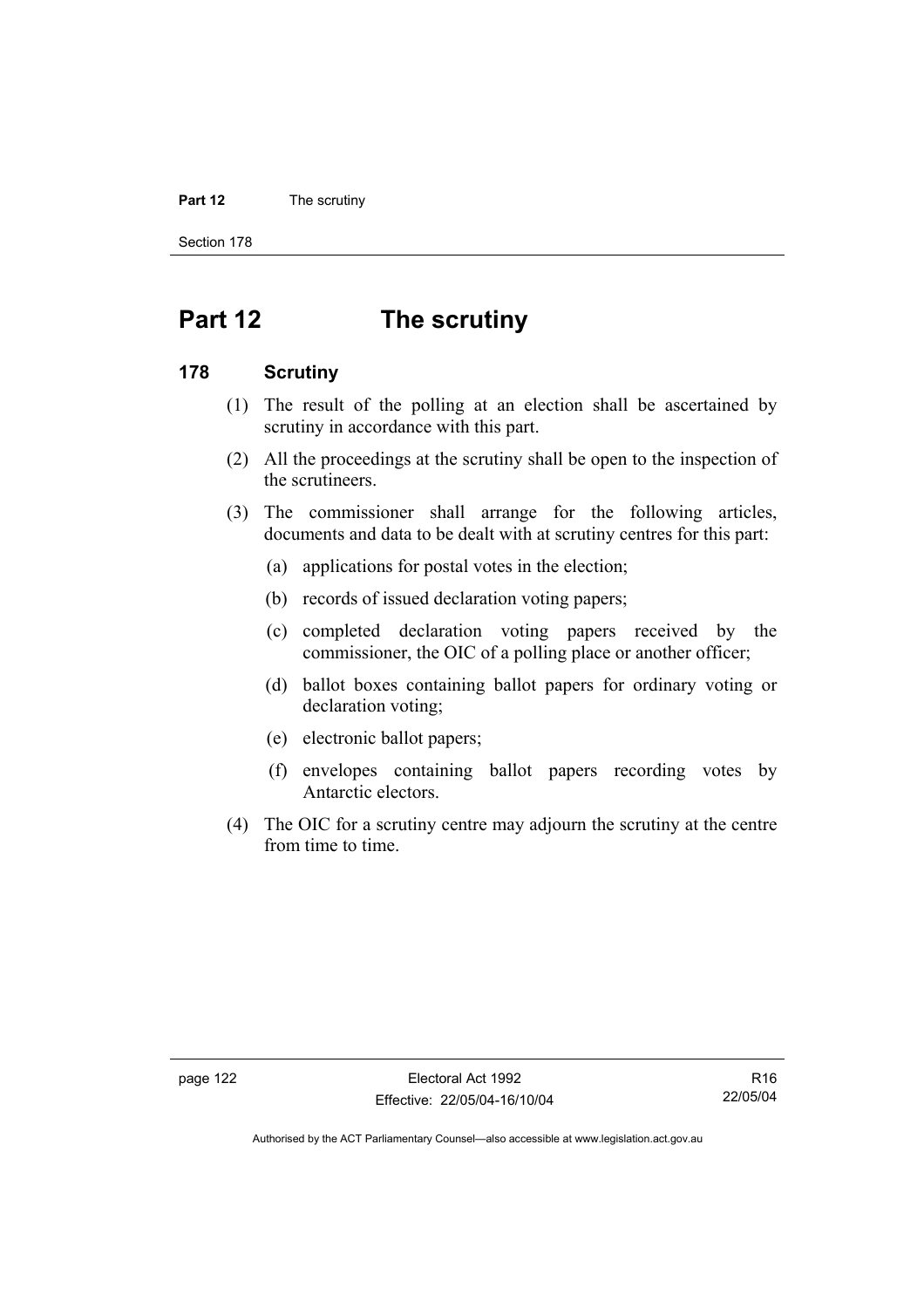#### **179 Preliminary scrutiny of declaration voting papers etc**

- (1) The commissioner shall arrange for the conduct of the preliminary scrutinies necessary in relation to a poll until the following documents have been dealt with in accordance with this section:
	- (a) all completed declaration voting papers (including those used for postal voting) received by the commissioner or another officer on or before polling day;
	- (b) all completed declaration voting papers used for postal voting received by the commissioner before the end of the 6th day after the close of the poll;
	- (c) any envelope referred to in section 176 (1) (d) containing a ballot paper recording the vote of an Antarctic elector.
- (2) A preliminary scrutiny shall not be conducted earlier than the 5th day before polling day.
- (3) The commissioner shall display a notice in a prominent place at the office of the commissioner specifying the date and time when, and the place where, a preliminary scrutiny is to begin.
- (4) The notice shall be so displayed no later than 4 pm on the day before the beginning of the preliminary scrutiny.
- (5) A preliminary scrutiny shall be conducted in accordance with schedule 3.
- (6) Schedule 3 applies, so far as practicable, in relation to a vote cast by an Antarctic elector as if—
	- (a) the vote were a declaration vote other than a postal vote; and
	- (b) a declaration signed by the elector specifying the electorate in relation to which the elector is an Antarctic elector appeared on the envelope referred to in section  $176$  (1) (d); and
	- (c) a reference in that schedule to a set of declaration voting papers were a reference to that envelope.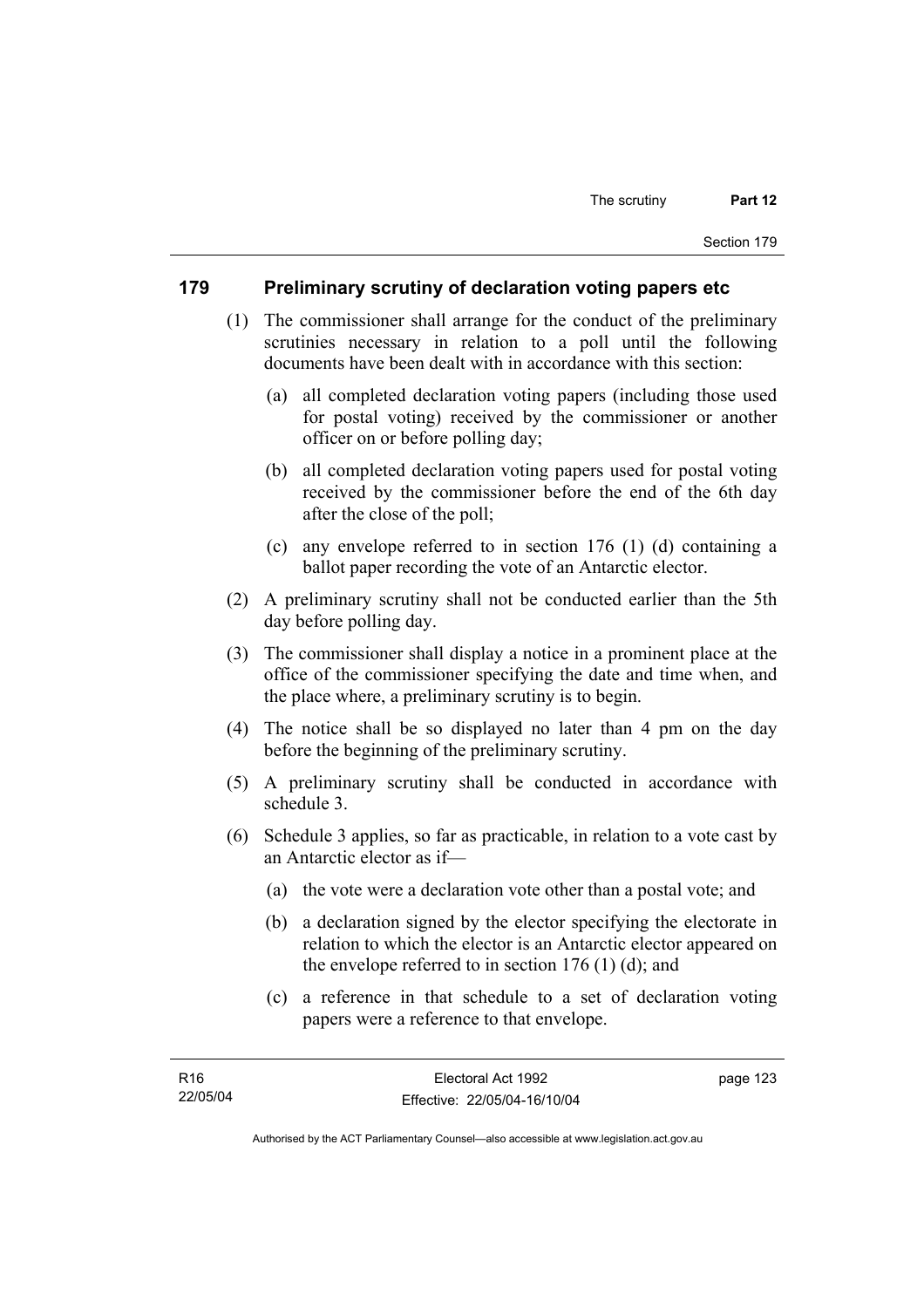#### **Part 12** The scrutiny

Section 180

- (7) At a preliminary scrutiny, declaration voting papers shall not be rejected for further scrutiny because of a formal error.
- (8) A preliminary scrutiny shall be taken to be part of the scrutiny in relation to an election.

#### **180 Formality of ballot papers**

- (1) Except as provided by this section, a ballot paper is formal and effect shall be given to the elector's intention as far as that intention is clear.
- (2) A ballot paper is informal if—
	- (a) in the opinion of the OIC of a scrutiny centre—
		- (i) it is not authentic; or
		- (ii) it has writing on it by which the elector can be identified; or
	- (b) no first preference is marked in a candidate square; or
	- (c) a first preference is marked in 2 or more candidate squares; or
	- (d) for a completed declaration vote ballot paper that has not been dealt with at a preliminary scrutiny under section 179—it is not enclosed in the appropriate envelope on which appears a declaration made by an elector.
- (3) In determining whether a ballot paper is formal—
	- (a) a preference marked outside a candidate square shall be taken to be marked in the square if the voter's intention to indicate that preference for that candidate is clear; and
	- (b) subject to subsection (2) (a), any other writing outside a candidate square shall be disregarded.
- (4) A ballot paper on which the particulars are endorsed by an officer under section 155 is not informal—

R16 22/05/04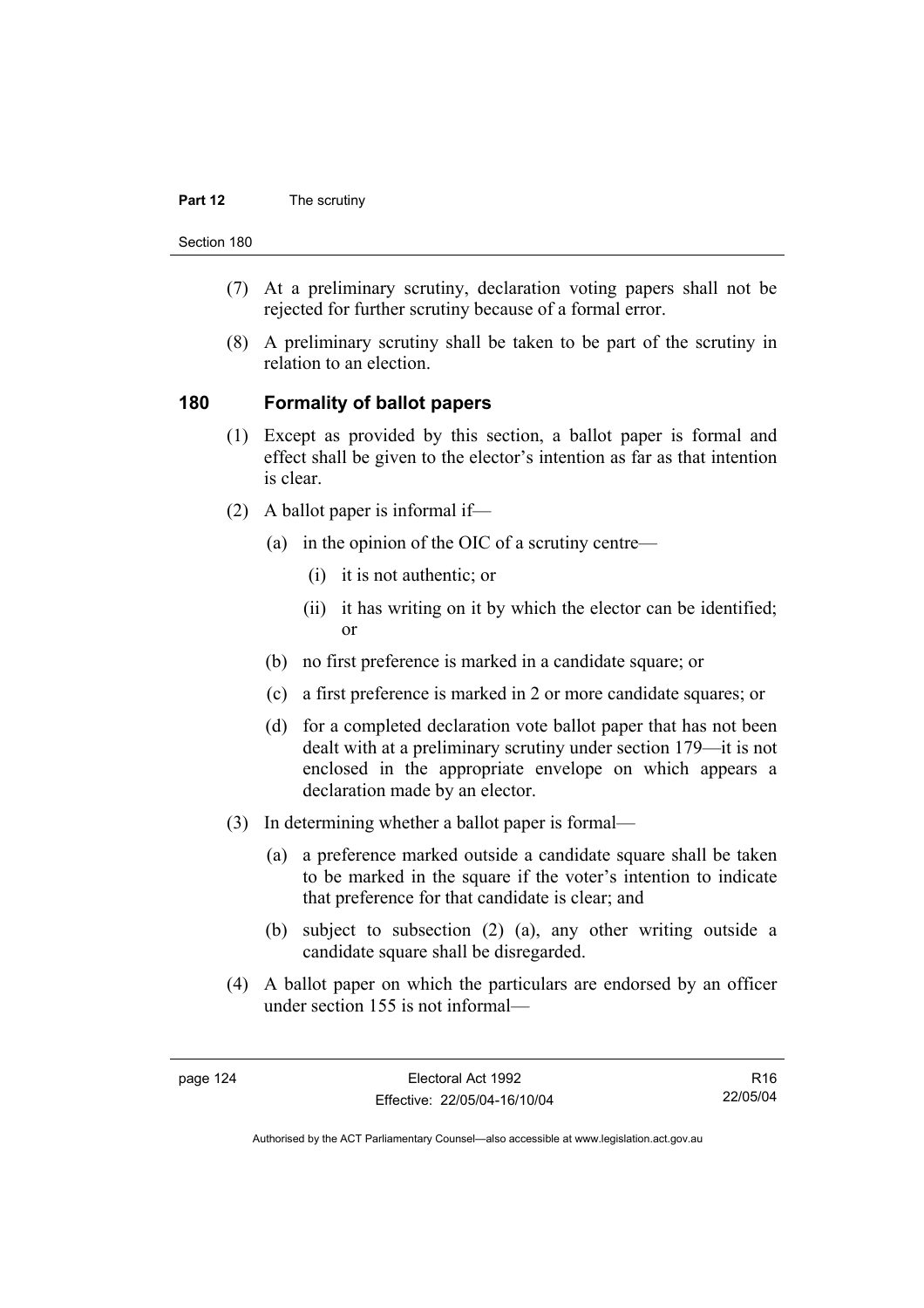- (a) if no other candidate has the same surname—only because the surname of a candidate has been written on the ballot paper; or
- (b) only because of a spelling mistake in the particulars endorsed on the ballot paper.
- (5) If it is necessary for this part, the commissioner may determine the formality of a ballot paper and, for that purpose, may reverse any decision made by another officer.

### **181 Death of candidate**

If a candidate dies before the end of polling day, and the number of candidates remaining is greater than the number of candidates to be elected, a ballot paper is not informal only because of—

- (a) the inclusion on the ballot paper of the name of the deceased candidate; or
- (b) the marking of any consecutive number in a candidate square adjacent to that name; or
- (c) the omission to place any number in a candidate square adjacent to that name, or any resultant failure to indicate in consecutive order the elector's preferences.

### **182 First count—ordinary ballot papers**

- (1) This section applies only to paper ballot papers.
- (2) As soon as practicable after the close of the poll for an election, the OIC for a scrutiny centre shall arrange for the procedures set out in this section to be carried out.
- (3) First, the OIC shall—
	- (a) exhibit for inspection by any scrutineer each ballot box containing ballot papers recording ordinary votes; and
	- (b) record the condition of the ballot box before opening it.

page 125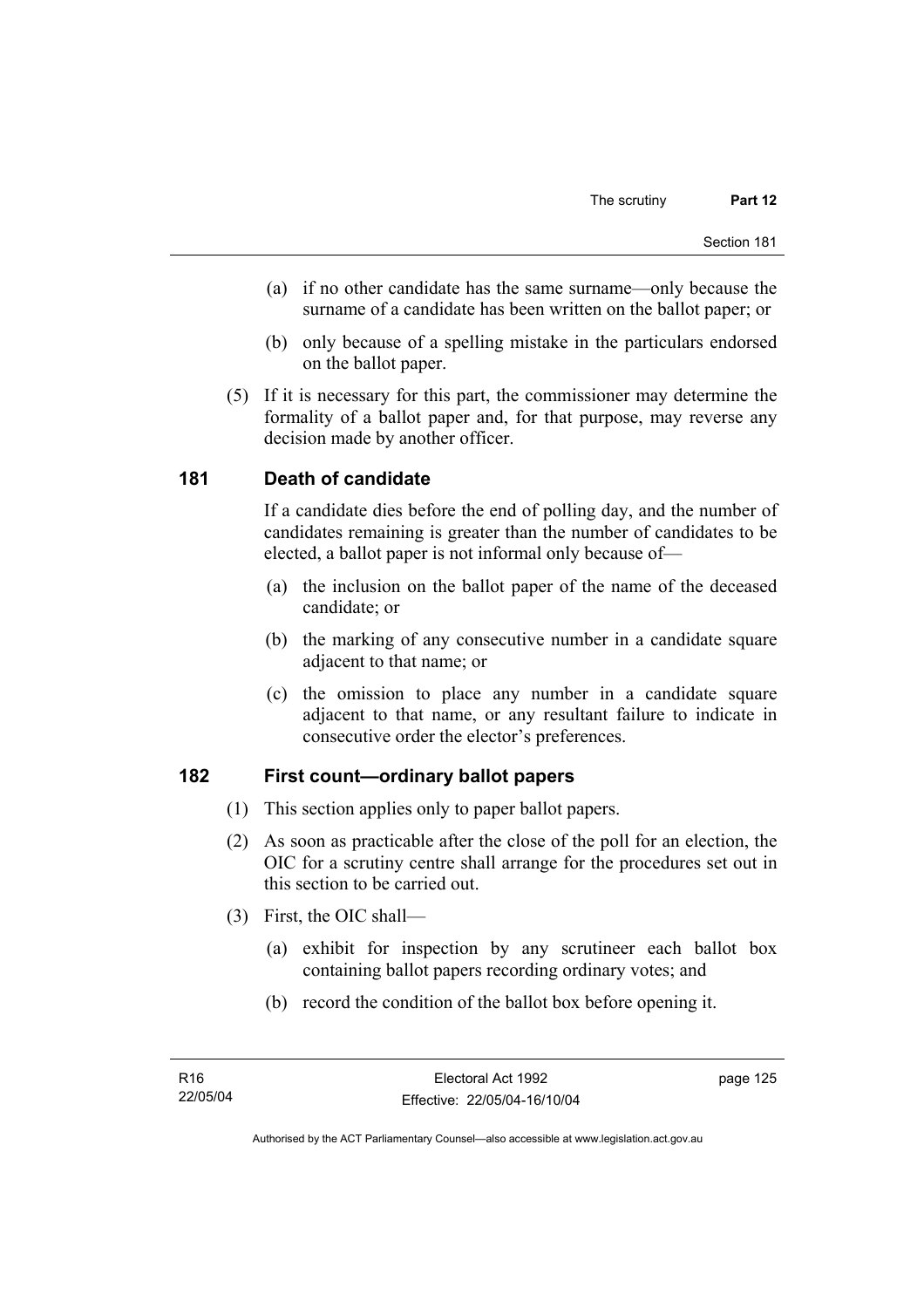#### **Part 12** The scrutiny

Section 182

- (4) Second, the OIC shall arrange for an officer to—
	- (a) open each ballot box; and
	- (b) sort the ballot papers from each ballot box into separate parcels for each electorate; and
	- (c) in relation to the ballot papers for each electorate—
		- (i) count all informal ballot papers, reject them from further scrutiny under this section, and place them in a separate parcel; and
		- (ii) sort the unrejected ballot papers into separate parcels according to the first preferences marked on them and count the ballot papers in each parcel.
- (5) Third, the OIC shall, in relation to the ballot papers for each electorate—
	- (a) make out and sign a statement (countersigned by an officer and each scrutineer who wishes to do so) setting out—
		- (i) the number of unrejected ballot papers on which a first preference is recorded for each candidate; and
		- (ii) the number of informal ballot papers; and
	- (b) transmit particulars of the numbers so recorded to the commissioner, by telephone or other expeditious way; and
	- (c) seal up the parcels, endorse on each a description of the contents and permit each scrutineer who wishes to do so to countersign the endorsement; and
	- (d) send the parcels to the commissioner without delay, together with the statement referred to in paragraph (a).
- (6) Despite subsection (4) (b), the total number of ballot papers for a particular electorate that are to be dealt with at a particular scrutiny under this section shall not be fewer than 20.

R16 22/05/04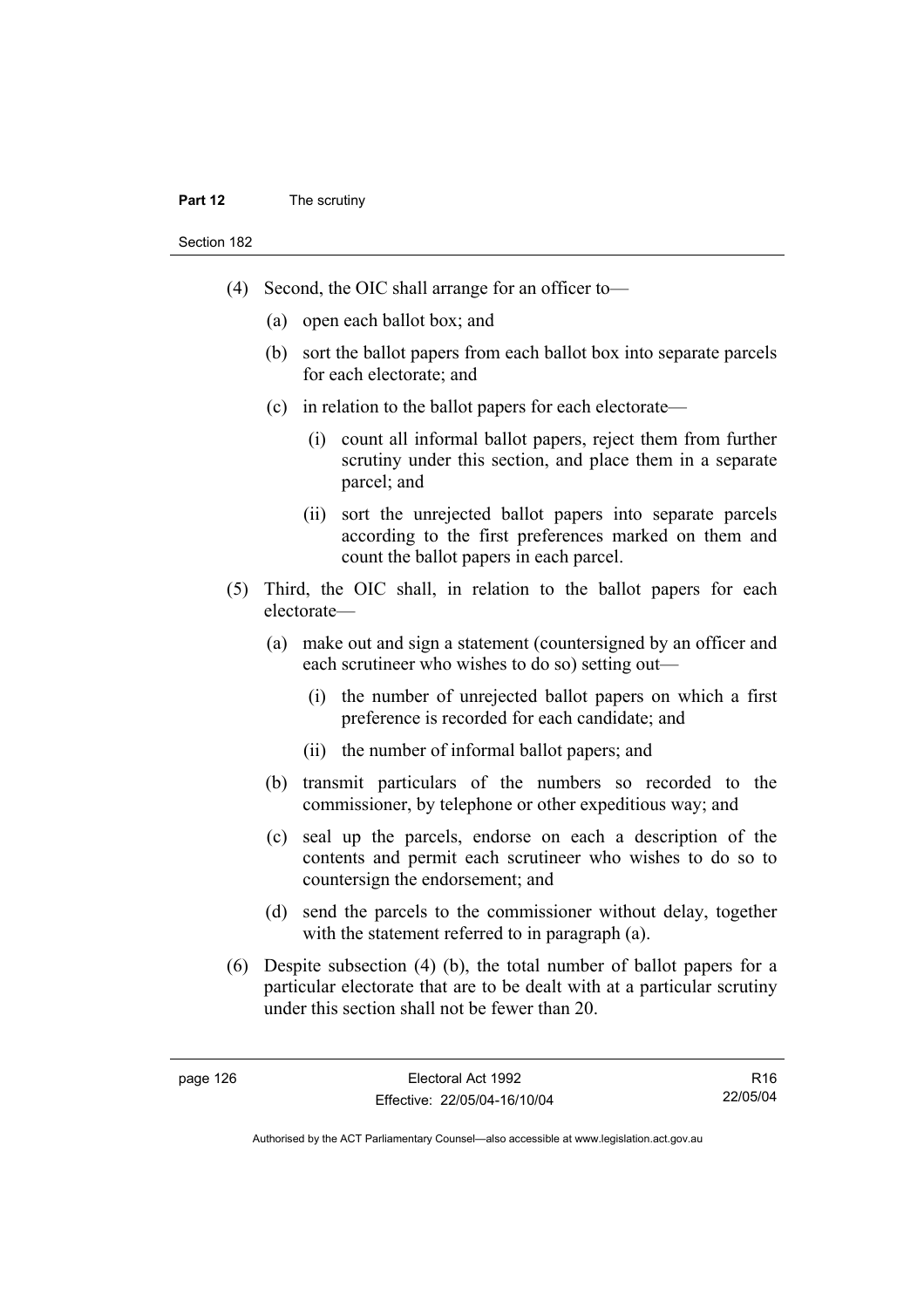- (7) If subsection (6) applies, the OIC shall—
	- (a) count the number of those ballot papers; and
	- (b) seal them in a separate parcel; and
	- (c) endorse the parcel with a description of the contents (including the number of ballot papers); and
	- (d) send the parcel to another scrutiny centre, as directed by the commissioner, for this part.
- (8) The OIC may arrange for preferences marked on paper ballot papers to be entered into the approved computer program.

# **183 First count—declaration ballot papers**

As soon as practicable after declaration vote ballot papers have been admitted to a scrutiny under this section because of schedule 3 but not before the close of the poll for the election, the OIC for the relevant scrutiny centre shall arrange for the ballot papers to be dealt with in accordance with section 182 as if they were ordinary vote ballot papers.

### **183A First count—electronic ballot papers**

As soon as practicable after the close of the poll for an election, the OIC for a scrutiny centre must arrange for preferences from electronic voting to be entered into the approved computer program and for the electronic counting of the votes using the program.

# **184 Second count—first preferences**

- (1) If preferences marked on paper ballot papers have not been entered on the approved computer program under section 182 (8), the commissioner shall—
	- (a) arrange for an officer at a scrutiny centre to open the parcels referred to in section 182 (5) (d) (including those to which that paragraph applies under section 183) and, so far as practicable,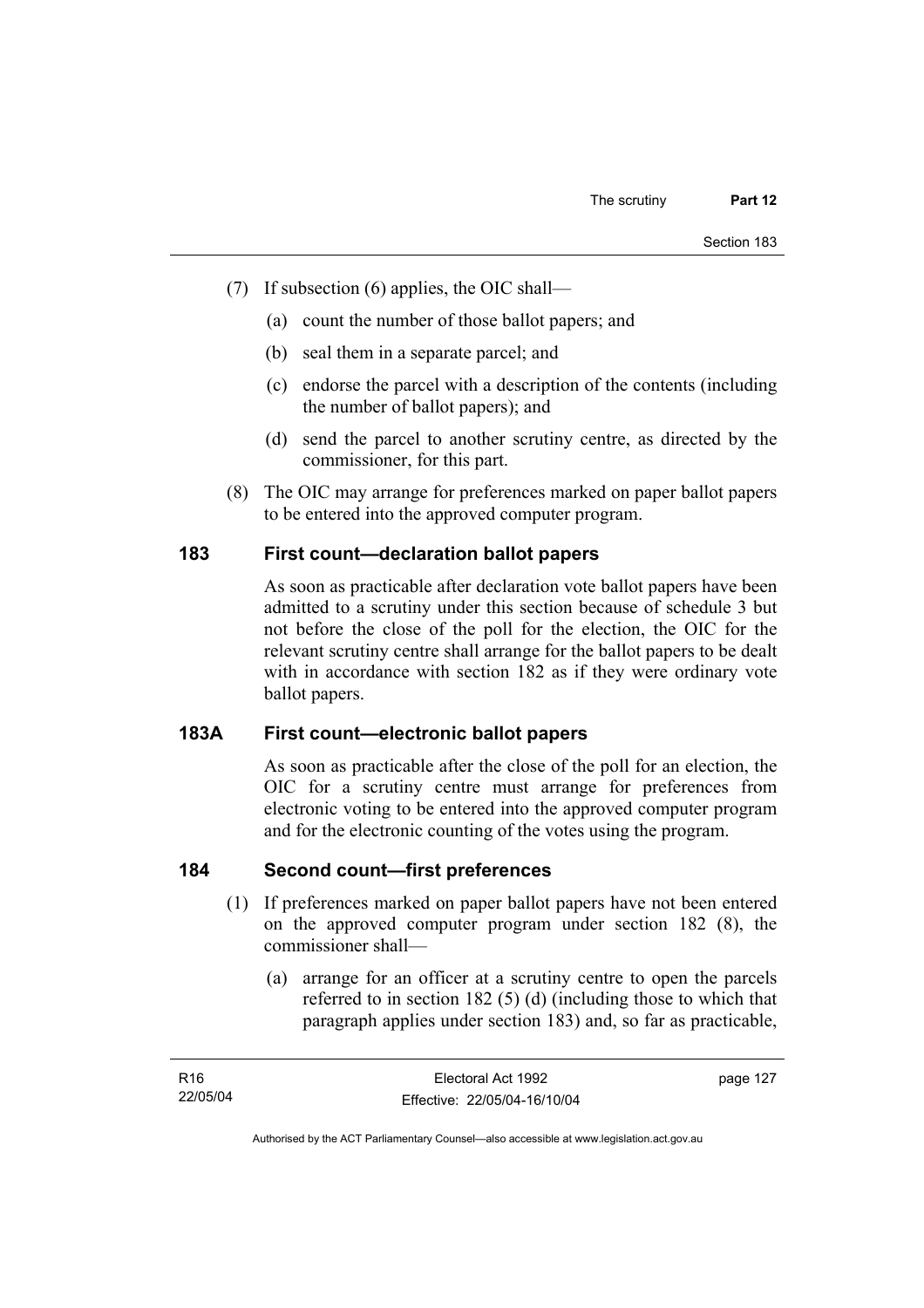#### **Part 12** The scrutiny

conduct a second scrutiny of the ballot papers in accordance with section  $182$  (4) and (5); and

- (b) from the result of the second scrutiny, ascertain—
	- (i) the number of unrejected ballot papers on which a first preference is recorded for each candidate; and
	- (ii) the number of informal ballot papers for each electorate.
- (2) The commissioner must, using the approved computer program, ascertain from the result of the first scrutiny of electronic ballot papers and any paper ballot papers from which preferences have been entered on the computer program under section 182 (8)—
	- (a) the number of unrejected ballot papers on which a first preference is recorded for each candidate; and
	- (b) the number of informal ballot papers for each electorate.
- (3) For subsection (1), the officer conducting the second scrutiny may reverse a decision made at the scrutiny under section 182.

#### **185 Ascertaining result of poll**

- (1) The commissioner shall arrange for—
	- (a) the further scrutiny of the ballot papers referred to in section 184 $(1)$  (b) (i) and  $(2)$  (a); and
	- (b) the ascertainment of the successful candidates;

in accordance with schedule 4.

- (2) If it is necessary to do so for schedule 4, the commissioner shall—
	- (a) determine the numbers of ballot papers or votes; or
	- (b) calculate a quota or transfer value; or
	- (c) identify a candidate.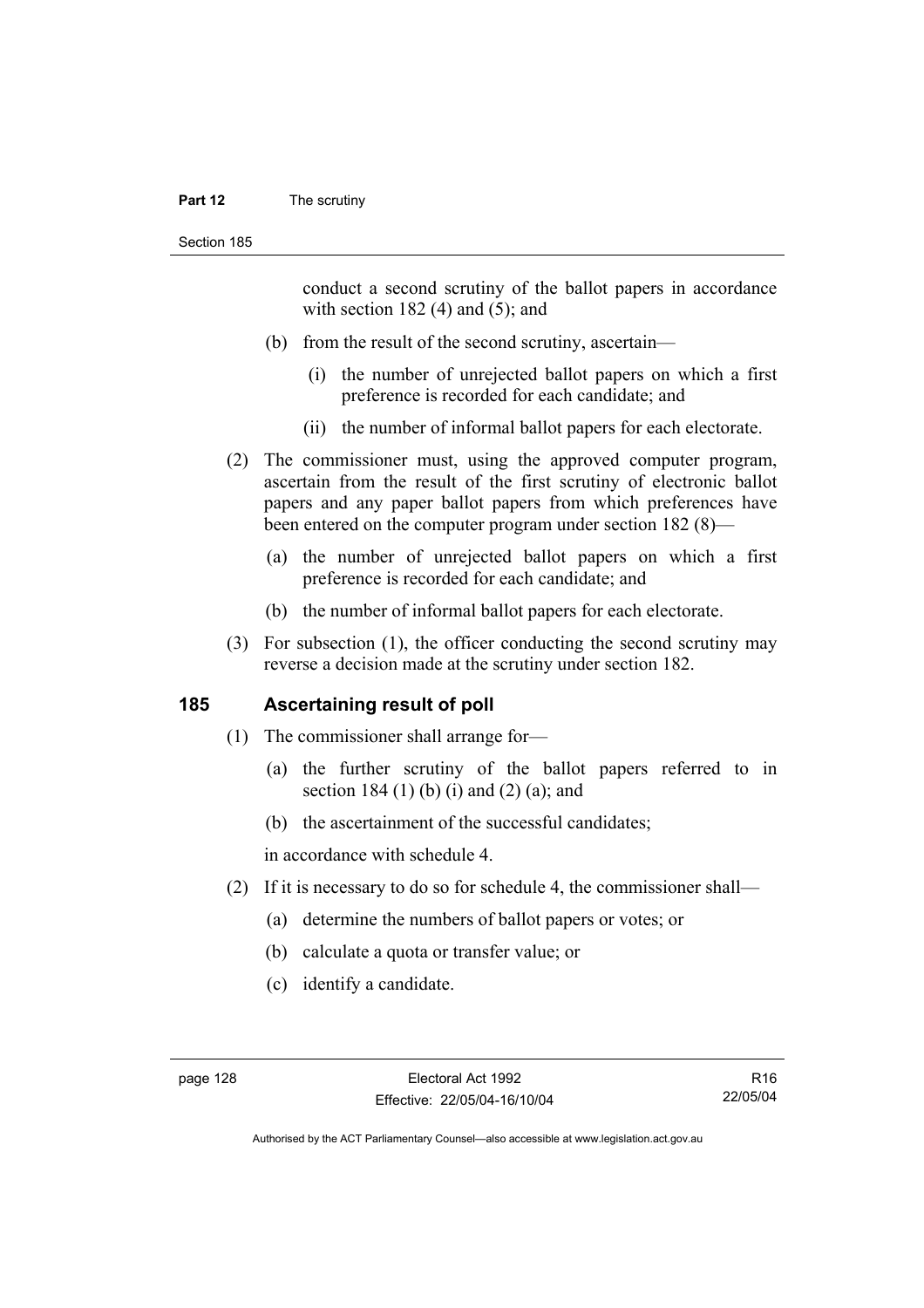## **186 Objections by scrutineers**

- (1) If a scrutineer objects to a ballot paper as being informal, the officer conducting the scrutiny shall mark the ballot paper 'admitted' or 'rejected' according to the officer's decision to admit or reject the ballot paper.
- (2) Subsection (1) shall not be taken to prevent the officer from rejecting a ballot paper as being informal if there is no objection by a scrutineer.

# **187 Recount of ballot papers**

- (1) The commissioner may, at any time before the declaration of the result of an election, arrange for a recount of some or all of the ballot papers for the election—
	- (a) on the commissioner's own initiative; or
	- (b) on application under section 187A by a candidate for the election.
- (2) The commissioner must, if directed by the electoral commission under section 187B (Review of decision of commissioner to refuse to arrange for recount), arrange for a recount of some or all of the ballot papers for the election.
- (3) In recounting ballot papers, the commissioner—
	- (a) may reverse a decision made earlier in the scrutiny; but
	- (b) must deal with the ballot papers in a way that is consistent with this part.
- (4) Before a recount is conducted, the commissioner must tell each candidate, in writing, the date, time and place fixed for the recount.

## **187A Application for recount of ballot papers etc**

 (1) A candidate for an election may apply to the commissioner for a recount of some or all of the ballot papers for the election.

| R16      | Electoral Act 1992           | page 129 |
|----------|------------------------------|----------|
| 22/05/04 | Effective: 22/05/04-16/10/04 |          |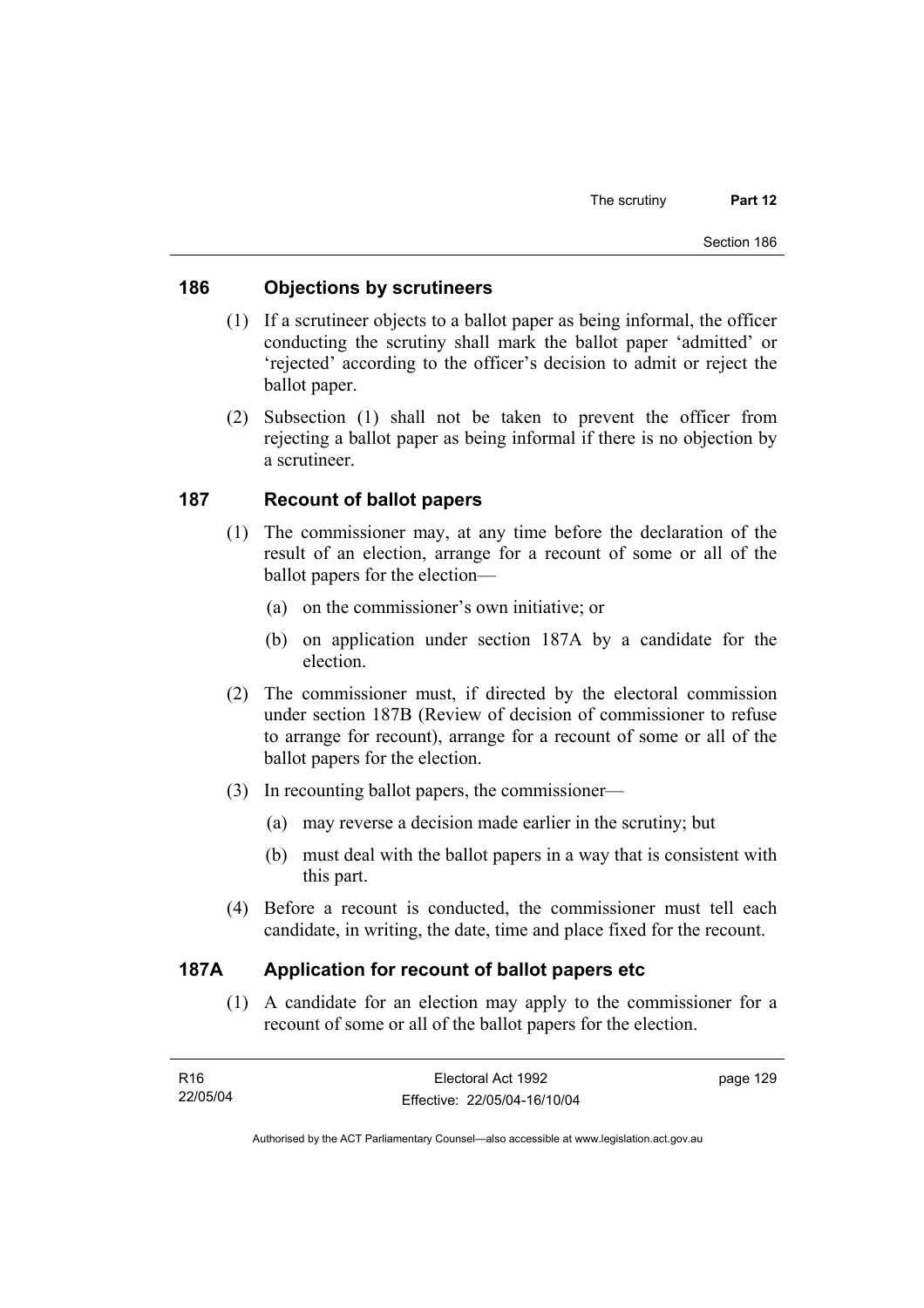#### **Part 12** The scrutiny

#### Section 187B

- (2) The application must—
	- (a) be in writing; and
	- (b) set out the reasons for the requested recount.
- (3) The commissioner must—
	- (a) arrange for the requested recount; or
	- (b) refuse to arrange for the requested recount.

### **187B Review of decision of commissioner to refuse to arrange for recount**

- (1) This section applies if—
	- (a) a candidate for an election applies to the commissioner under section 187A for a recount of some or all of the ballot papers for an election (the *requested recount*); and
	- (b) the commissioner refuses to arrange for the requested recount.
- (2) The candidate may apply to the electoral commission for review of the commissioner's decision.
- (3) The application to the electoral commission must—
	- (a) be in writing; and
	- (b) set out the applicant's reasons for making the application.
- (4) On review of the decision, the electoral commission may—
	- (a) confirm the commissioner's decision; or
	- (b) set the decision aside and direct the commissioner to arrange for—
		- (i) the requested recount; or
		- (ii) another recount of some or all of the ballot papers.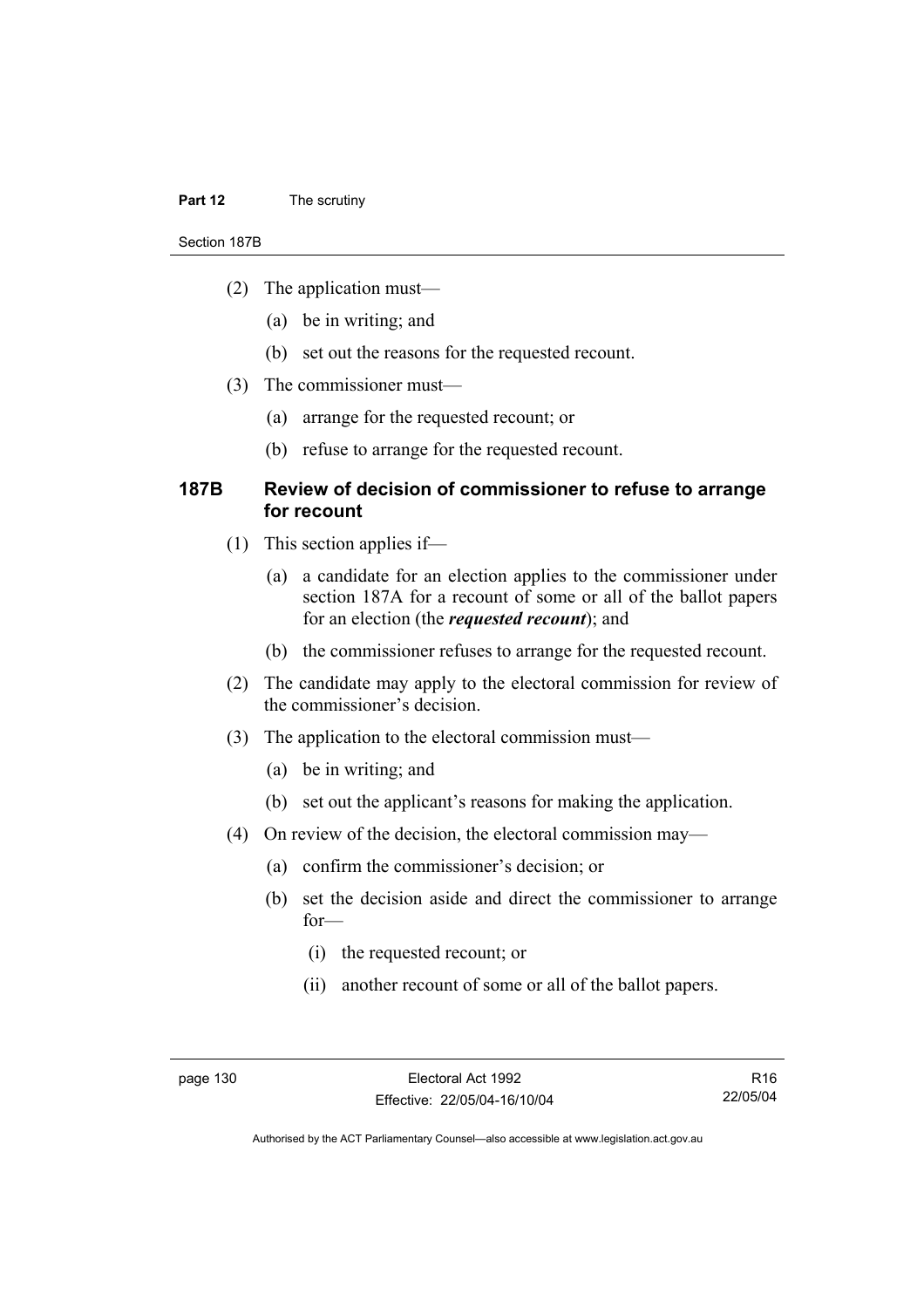- (5) In considering the application, the electoral commission may have regard to the commissioner's reasons for refusing to arrange for the requested recount.
- (6) Unless the decision to refuse to arrange for the requested recount was made by a delegate of the commissioner, the commissioner must not—
	- (a) be present during any deliberation of the electoral commission in relation to the application; or
	- (b) take part in any decision of the electoral commission in relation to the application.

# **187C Recount of electronic scrutiny of ballot papers**

- (1) This section sets out the alternative ways in which a recount of the electronic scrutiny of ballot papers may be conducted.
- (2) The recount may be conducted by recounting data from electronic ballot papers kept on a backup copy of electronic data produced at a polling place or scrutiny centre.
- (3) If an approved computer program is used to find out the result of a scrutiny, the recount may be conducted—
	- (a) by rerunning the program; or
	- (b) by reloading the data into a different copy of the program and running the program.
- (4) If practicable, the recount may be conducted—
	- (a) by re-examining the accuracy of any preference data entered into the computer program from paper ballot papers; or
	- (b) by conducting—
		- (i) a partial or full manual scrutiny of paper ballot papers from which preference data has been entered into the computer program; or

Authorised by the ACT Parliamentary Counsel—also accessible at www.legislation.act.gov.au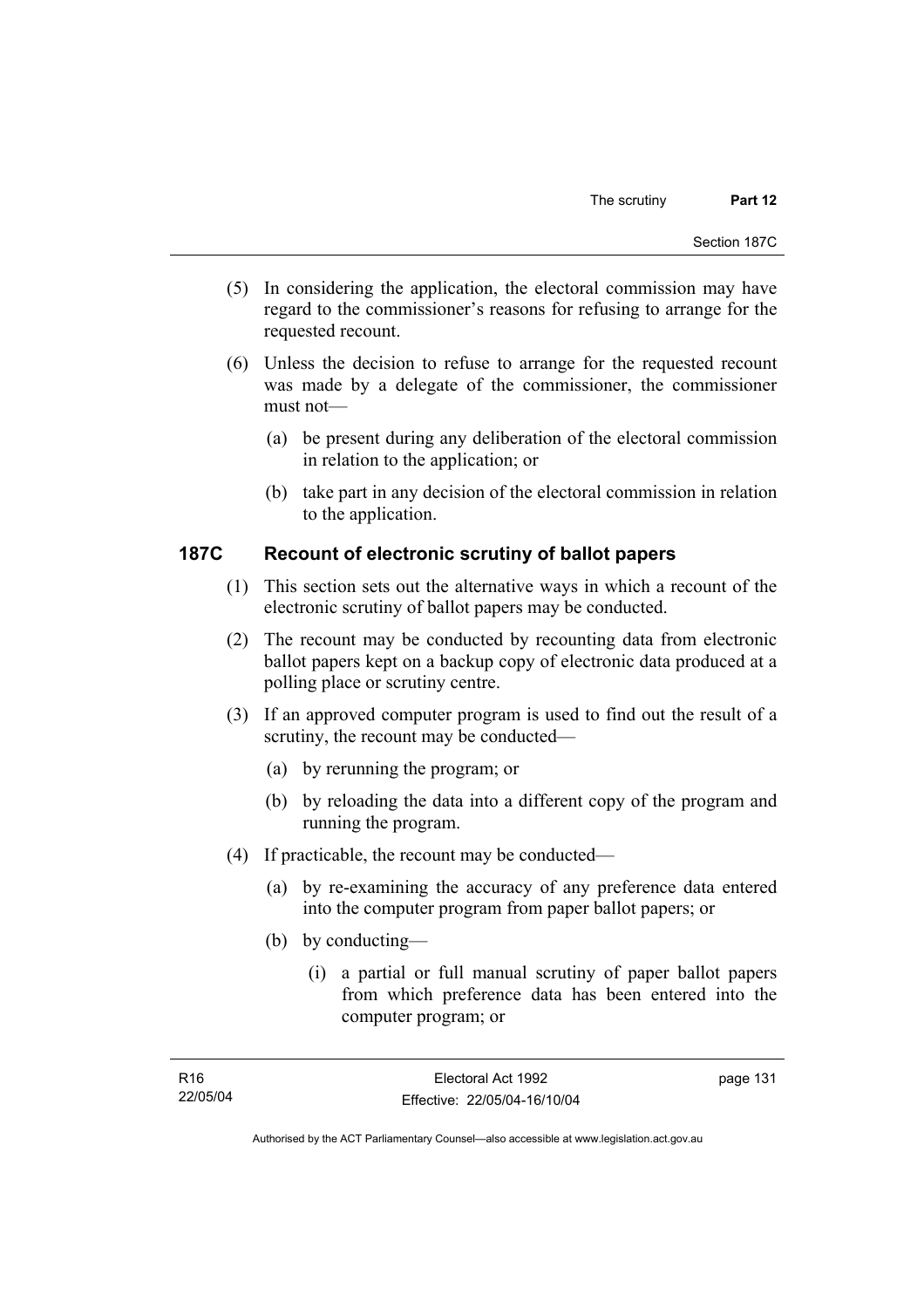#### **Part 12** The scrutiny

Section 188

 (ii) a combination of manual scrutiny of those paper ballot papers and a computerised scrutiny of electronic ballot papers.

#### **188 Reservation of disputed ballot papers**

- (1) The officer conducting a recount—
	- (a) may, if the officer considers appropriate; and
	- (b) shall, at the request of any scrutineer;

reserve any ballot paper for the decision of the commissioner.

 (2) The commissioner shall decide whether any ballot paper so reserved is to be admitted or rejected.

#### **189 Declaration of result of election**

- (1) As soon as practicable after the result of the poll in an election has been ascertained, the commissioner shall—
	- (a) declare elected each successful candidate ascertained in accordance with schedule 4;
	- (b) declare the result of the election; and
	- (c) notify the clerk of the Assembly of the names of the candidates elected.
- (2) The declaration shall be made in public at the place of nomination during ordinary office hours.
- (3) If a day is polling day for 2 or more elections, the results of all the elections shall be declared, so far as practicable, on the same day.
- (4) If a poll is not required for an election, a declaration under section 111 (1) or 112 shall not be made before the day that would have been polling day for the election.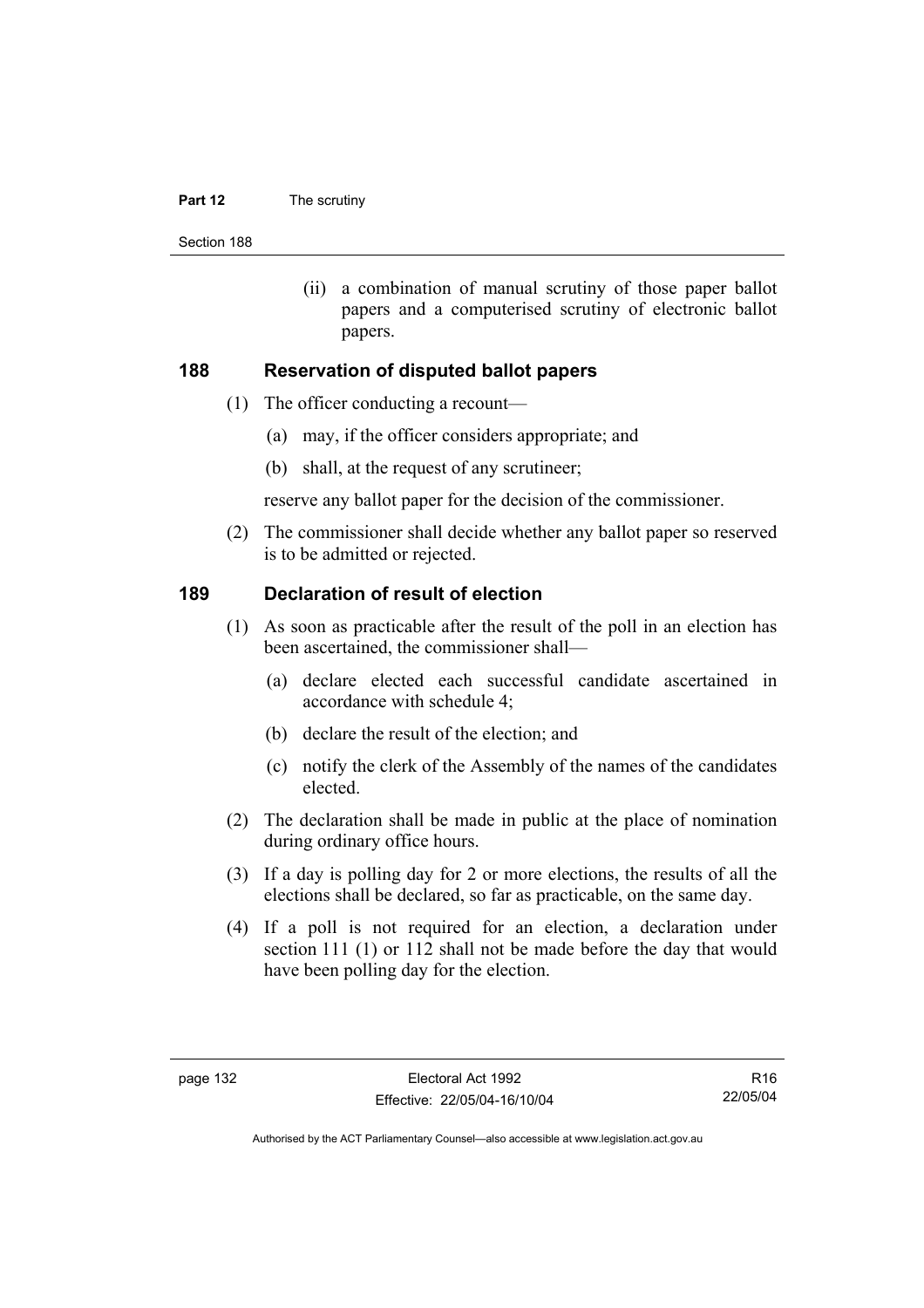# **Part 13 Casual vacancies**

#### **190 Definitions for pt 13**

In this part:

*former MLA*, in relation to a casual vacancy, means the person who was elected to the seat in which the vacancy has occurred at the last election before the vacancy occurred.

*Speaker* includes—

- (a) if there is a vacancy in the office of Speaker—the Deputy Speaker; and
- (b) if there is a vacancy in the offices of Speaker and Deputy Speaker—the clerk of the Legislative Assembly.

#### **191 Notice of casual vacancy**

- $(1)$  If—
	- (a) the Speaker notifies the commissioner in writing that the seat of an MLA has become vacant otherwise than because of—
		- (i) the dissolution of the Assembly; or
		- (ii) the expiry of the term for which MLAs were elected at an election; or
		- (iii) the failure or partial failure of an election; and
	- (b) the commissioner is satisfied that it is practicable to fill the vacancy in accordance with section 194;

the commissioner shall publish a notice in a newspaper.

 (2) A notice published by the commissioner under subsection (1) shall—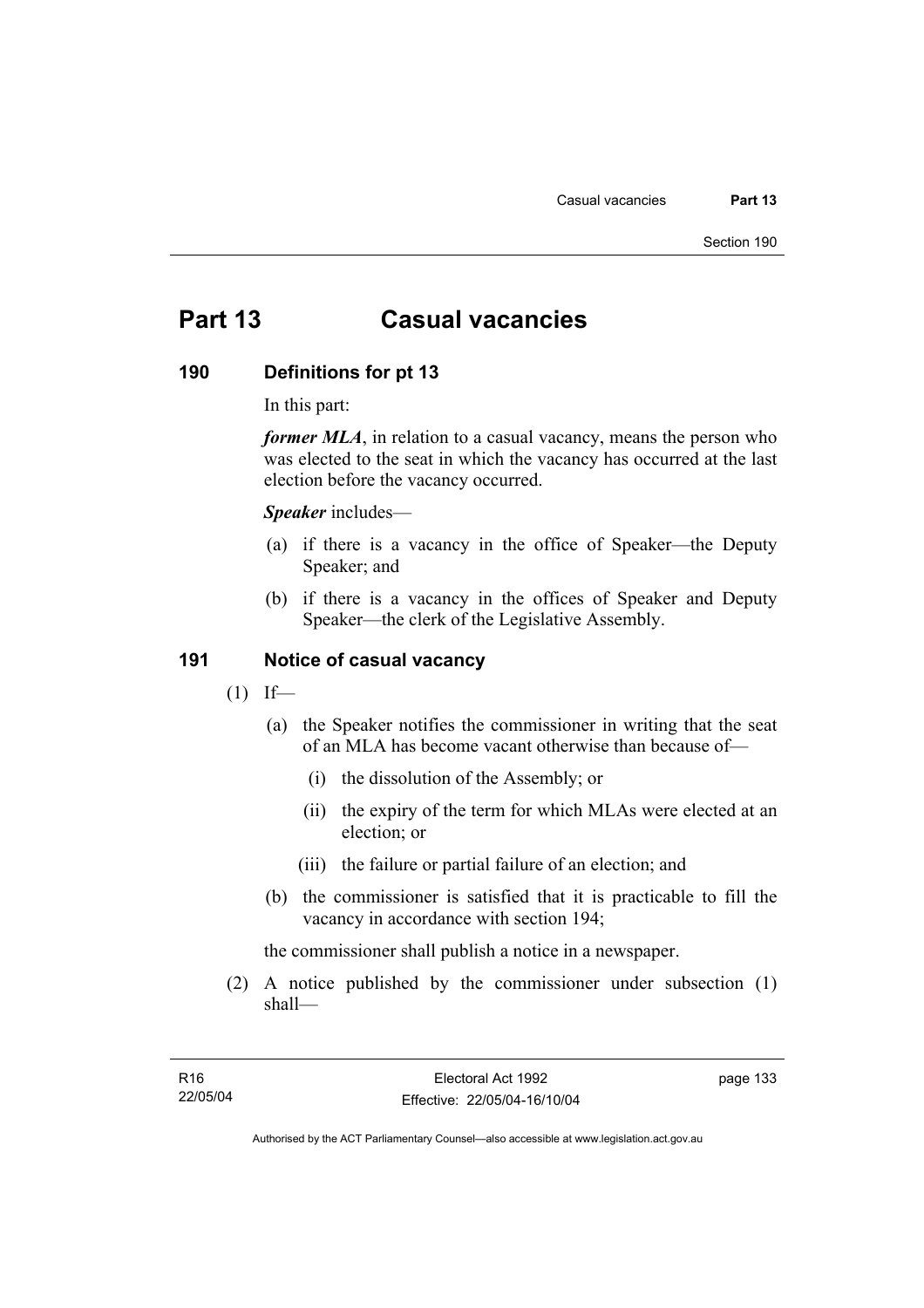#### **Part 13** Casual vacancies

Section 192

- (a) contain a statement to the effect that—
	- (i) there is a casual vacancy in the Assembly; and
	- (ii) a person may apply to be a candidate in accordance with section 192; and
- (b) specify when, in accordance with section 192, applications close.
- (3) The commissioner shall, so far as practicable, give a copy of the notice to any person who, in the opinion of the commissioner, may be entitled to make an application under section 192 in relation to the vacancy.
- (4) If the commissioner is not satisfied that it is practicable to fill the vacancy in accordance with section 194, he or she shall inform the Speaker accordingly.

# **192 Candidates for casual vacancy**

- (1) A person may apply to be a candidate for a seat in relation to which a casual vacancy has occurred if—
	- (a) the person was a candidate in the last election for the electorate in which the vacancy has occurred; and
	- (b) the person was not elected; and
	- (c) he or she is an eligible person.
- (2) An application under subsection (1) shall—
	- (a) contain—
		- (i) a statement by the applicant that he or she consents to be an MLA if elected; and
		- (ii) a declaration by the applicant, made in the presence of an elector, that he or she is an eligible person; and

R16 22/05/04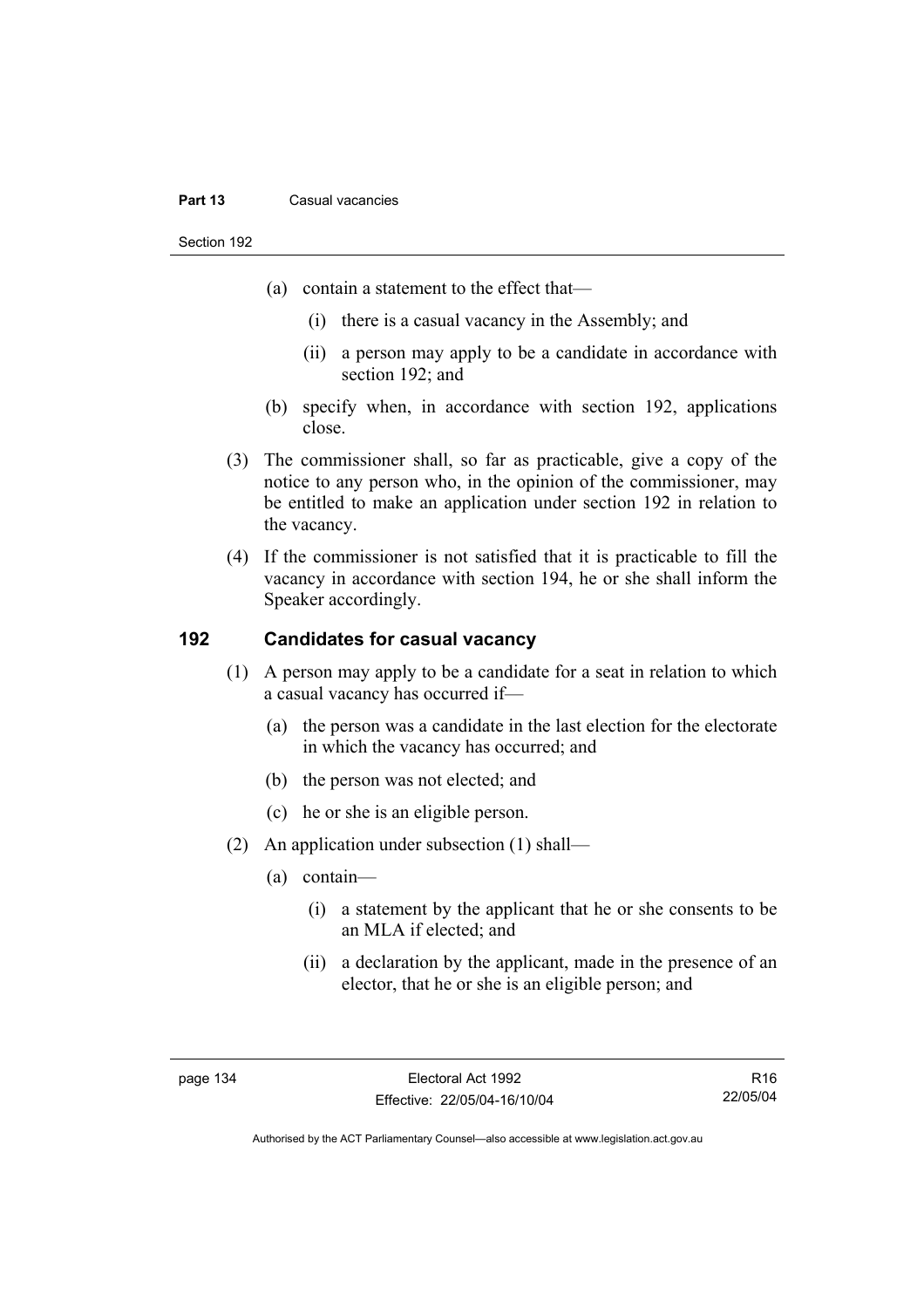- (iii) the signature of the applicant and of the elector who witnessed the applicant's declaration; and
- (b) reach the commissioner before noon on the 10th day after the day on which notice of the vacancy was published in a newspaper in accordance with section 191 (1).
- *Note* If a form is approved under s 340A (Approved forms) for an application, the form must be used.
- (3) An applicant may withdraw his or her application by giving the commissioner written notice of withdrawal before applications close.
- (4) The commissioner shall reject a purported application that is not substantially in accordance with subsection (2) and give the person in relation to whom it was made written notice setting out the reasons for the rejection.
- (5) In this section:

*eligible person* means a person who—

- (a) is eligible to be an MLA; or
- (b) would, apart from section 103 (2) (b), be eligible to be an MLA.

# **193 Publication of candidates' details**

- (1) If 1 or more persons have applied to be a candidate in accordance with section 192, the commissioner shall, as soon as practicable after the close of applications—
	- (a) publicly produce all the applications and declare each person who has duly applied to be a candidate; and
	- (b) arrange for a notice containing particulars relating to each candidate (other than any suppressed address) to be displayed at the office of the commissioner.

Authorised by the ACT Parliamentary Counsel—also accessible at www.legislation.act.gov.au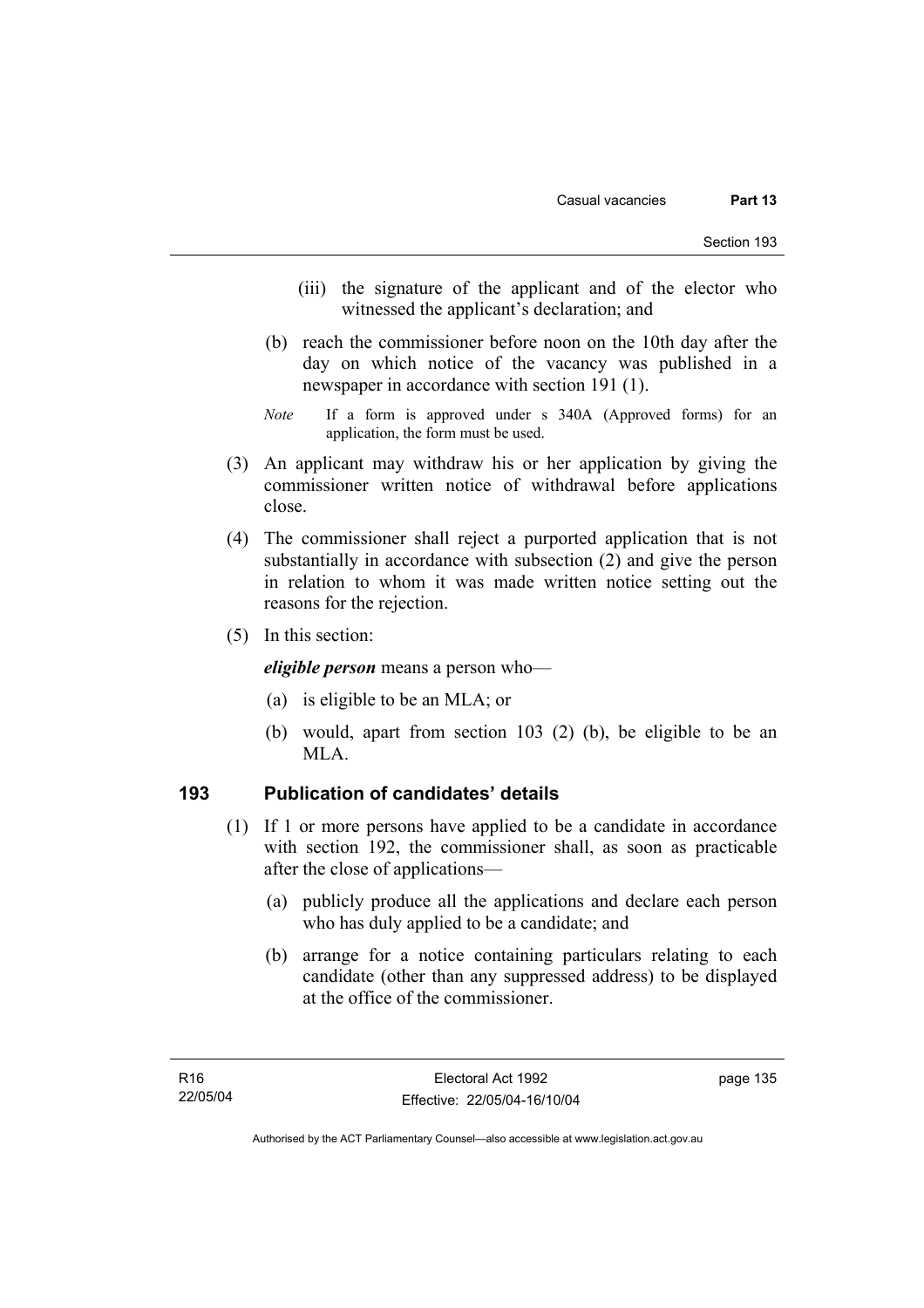#### **Part 13** Casual vacancies

Section 194

 (2) If there are no candidates in relation to a casual vacancy, the commissioner shall declare that there are no candidates and inform the Speaker accordingly.

#### **194 Determination of candidate to fill vacancy**

- (1) If there is only 1 candidate in relation to a casual vacancy, the commissioner shall declare the candidate elected.
- (2) If there is more than 1 candidate in relation to a casual vacancy, the commissioner shall, as soon as practicable after making a declaration under section 193 (1) (a)—
	- (a) fix a time and place for a recount of the ballot papers counted for the former MLA at the last election at which he or she was elected; and
	- (b) give each candidate written notice of the time and place so fixed; and
	- (c) conduct the recount in accordance with schedule 4, part 4.3.

*Note* For how documents may be given, see *Legislation Act 2001*, pt 19.5.

- (3) The commissioner shall declare elected the successful candidate ascertained in accordance with schedule 4, part 4.3.
- (4) This Act applies, so far as practicable, to a recount under subsection (2) as if it were a scrutiny under part 12.

#### **195 Assembly nominees**

- $(1)$  If—
	- (a) the commissioner informs the Speaker that a casual vacancy has not been filled for a reason specified in section 191 (4) or 193 (2); and
	- (b) the Speaker notifies the commissioner that the Assembly has chosen a person to hold the vacant office as an MLA for the rest of the term of the former MLA;

R16 22/05/04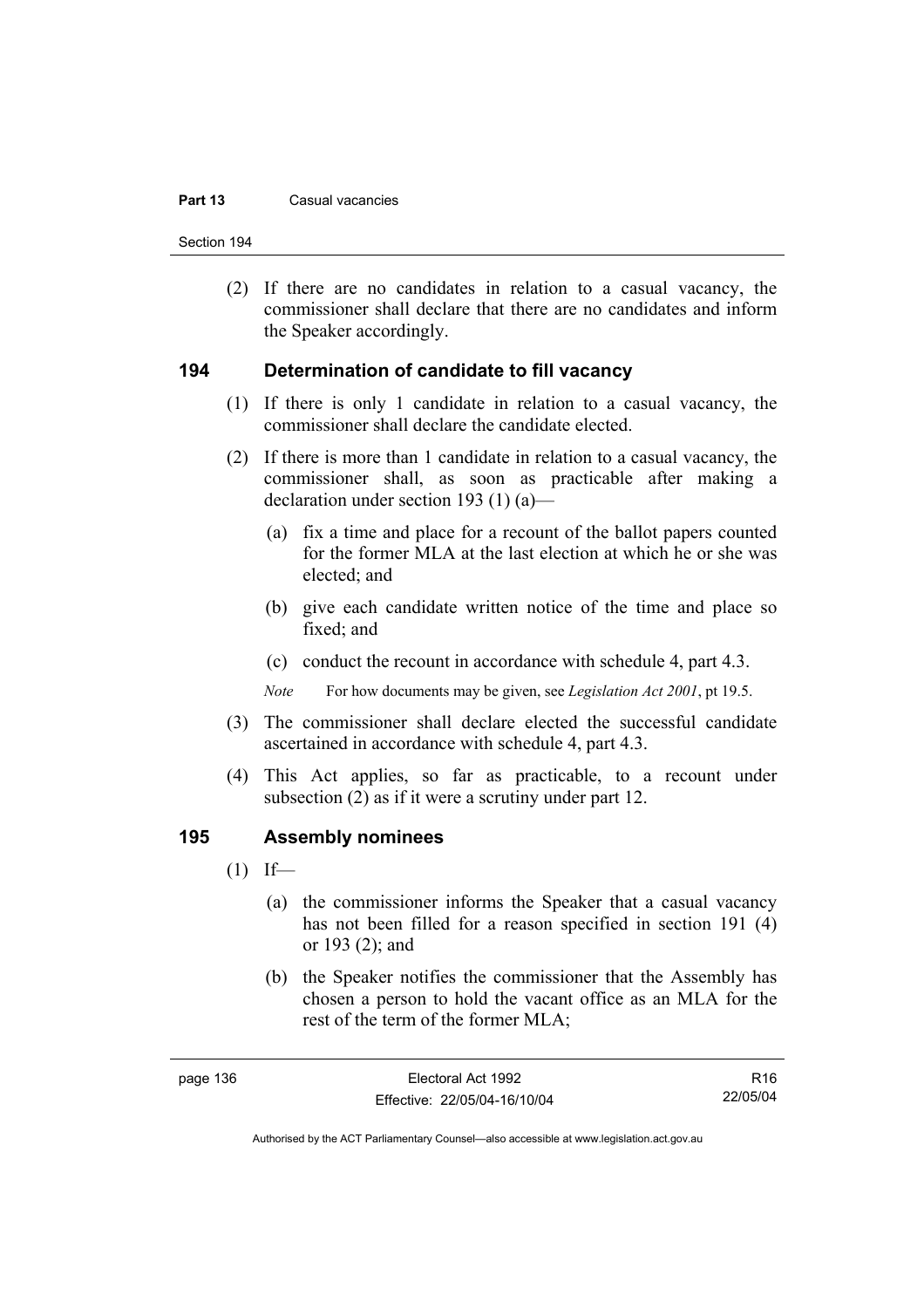the commissioner shall declare elected the person chosen.

- (2) If the name of the former MLA appeared on the ballot paper for the last election as a party candidate, the person chosen to hold the vacant office shall be a member of the party who is nominated by the party.
- (3) If a person chosen in accordance with subsection (2) ceases to be a member of the party before the Assembly next meets after the declaration under subsection (1), the person shall be taken not to have been chosen.
- $(4)$  If—
	- (a) the name of the former MLA appeared on the ballot paper for the last election as a candidate other than a party candidate; or
	- (b) if subsection (2) would otherwise apply—there is no member of the relevant party available to be chosen;

the person chosen shall be a person who has not been a member of a registered party at any time during 12 months immediately before the time when the choice is made.

- (5) If a person chosen in accordance with subsection (4) becomes a member of a registered party before the Assembly next meets after the declaration under subsection (1), the person shall be taken not to have been chosen.
- (6) For subsection (3), a person shall not be taken to have ceased to be a member of a registered party merely because the party has ceased to exist or has been removed from the register of political parties.

### **196 Term of office of MLA declared elected under pt 13**

The term of office of an MLA declared elected under—

- (a) section 194 (1) or (3); or
- (b) section 195 (1);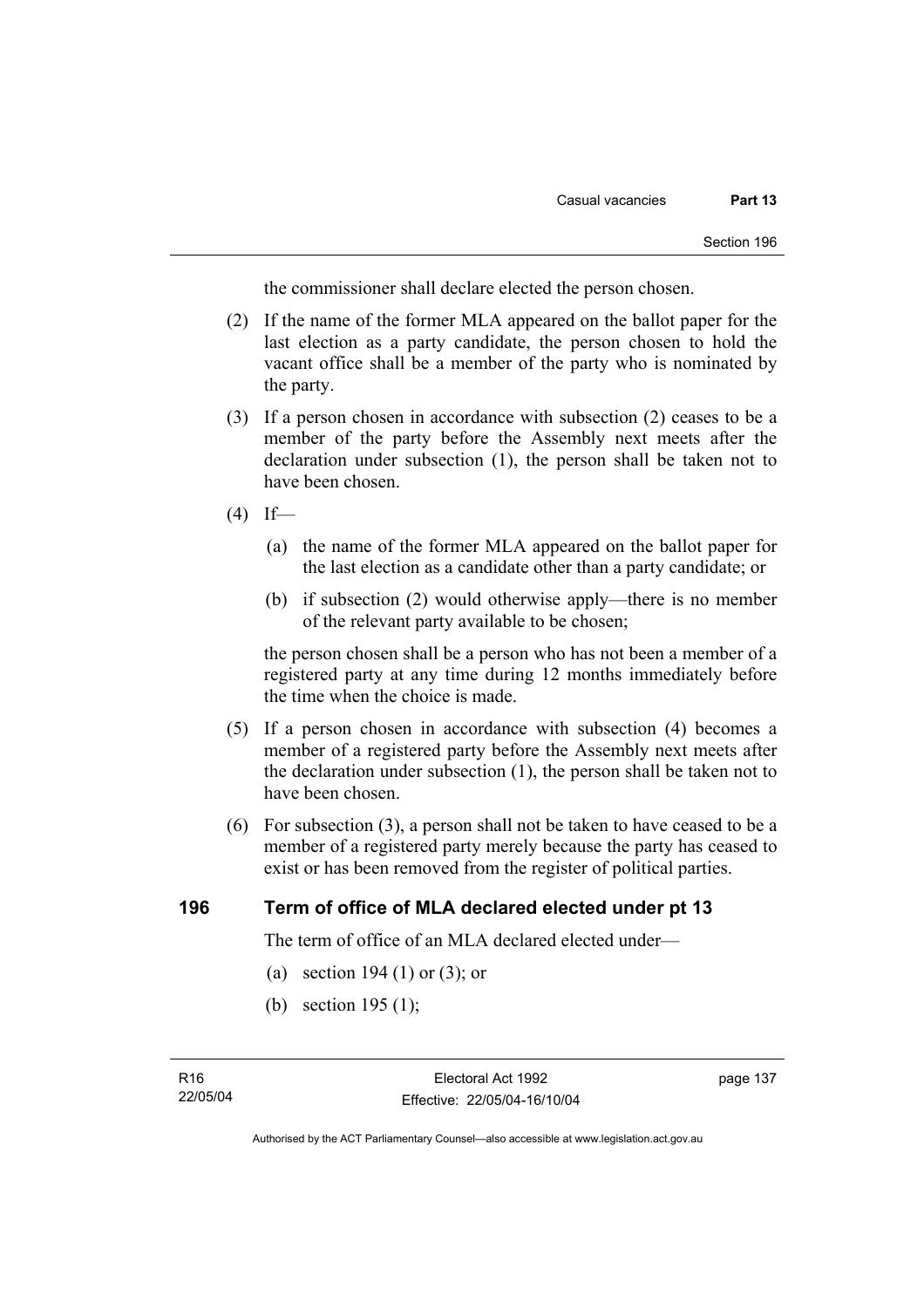#### **Part 13** Casual vacancies

Section 197

begins at the end of the day when the election of the MLA is declared and, unless sooner ended by resignation or disqualification, or by dissolution of the Assembly, ends on the polling day for the next election.

# **197 Dissolution or pre-election period**

The commissioner shall not take any action, or any further action, under this part in relation to a casual vacancy after the Assembly is dissolved or a pre-election period begins in relation to the electorate in which the casual vacancy has occurred.

page 138 Electoral Act 1992 Effective: 22/05/04-16/10/04

R16 22/05/04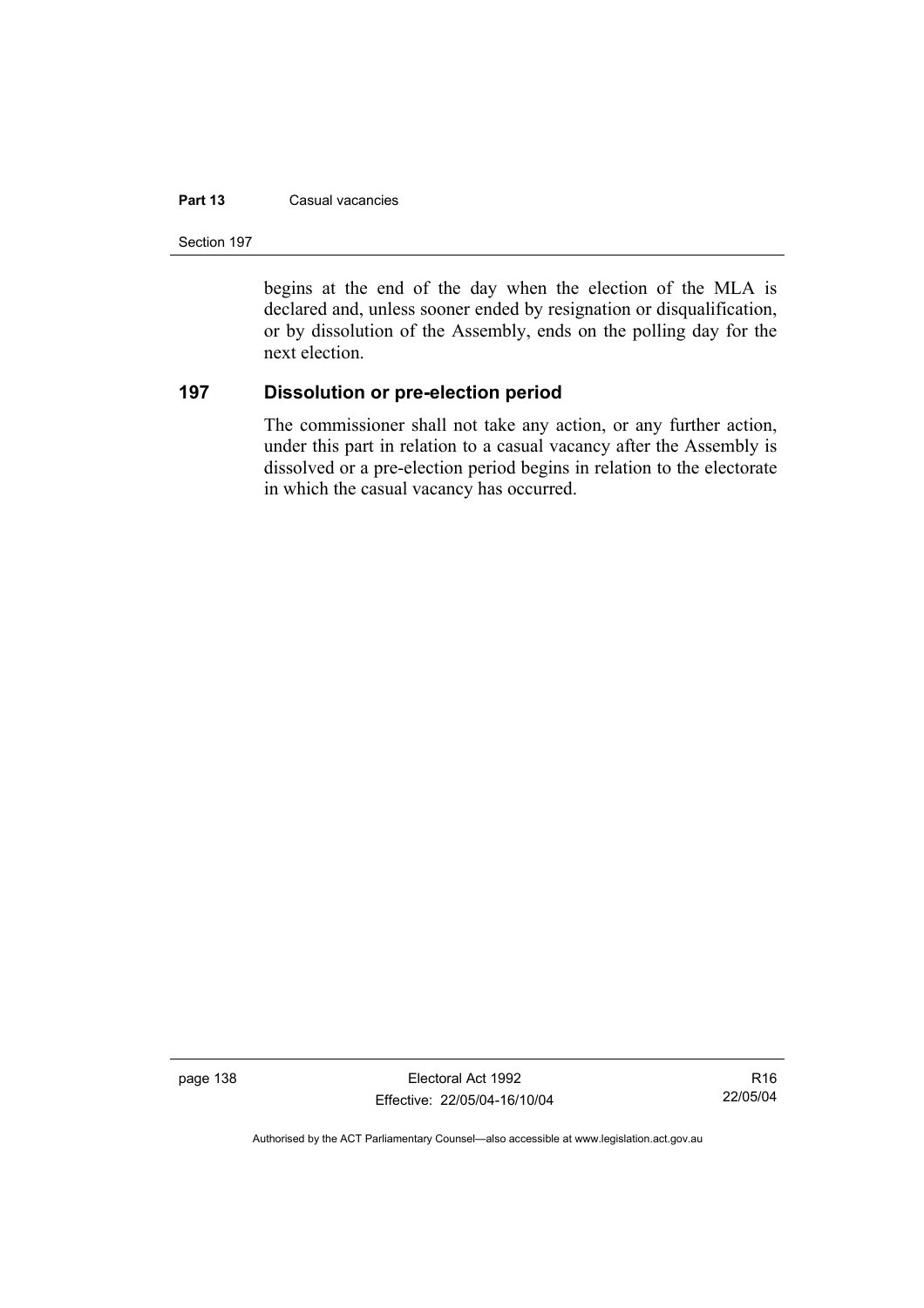# **Part 14 Election funding and financial disclosure**

# **Division 14.1 Preliminary**

# **198 Definitions for pt 14**

In this part:

*amount* includes value.

*associated entity* means an entity that—

- (a) is controlled by 1 or more parties or MLAs; or
- (b) operates, completely or to a significant extent, for the benefit of 1 or more registered parties or MLAs.

*disclosure period*—see section 201.

*disposition of property* means any conveyance, transfer, assignment, settlement, delivery, payment or other alienation of property, and includes—

- (a) the allotment of shares in a company; and
- (b) the creation of a trust in property; and
- (c) the grant or creation of any lease, mortgage, charge, servitude, licence, power, partnership or interest in property; and
- (d) the release, discharge, surrender, forfeiture or abandonment (at law or in equity) of any debt, contract or thing in action or of any interest in property; and
- (e) the exercise by a person of a general power of appointment of property in favour of any other person; and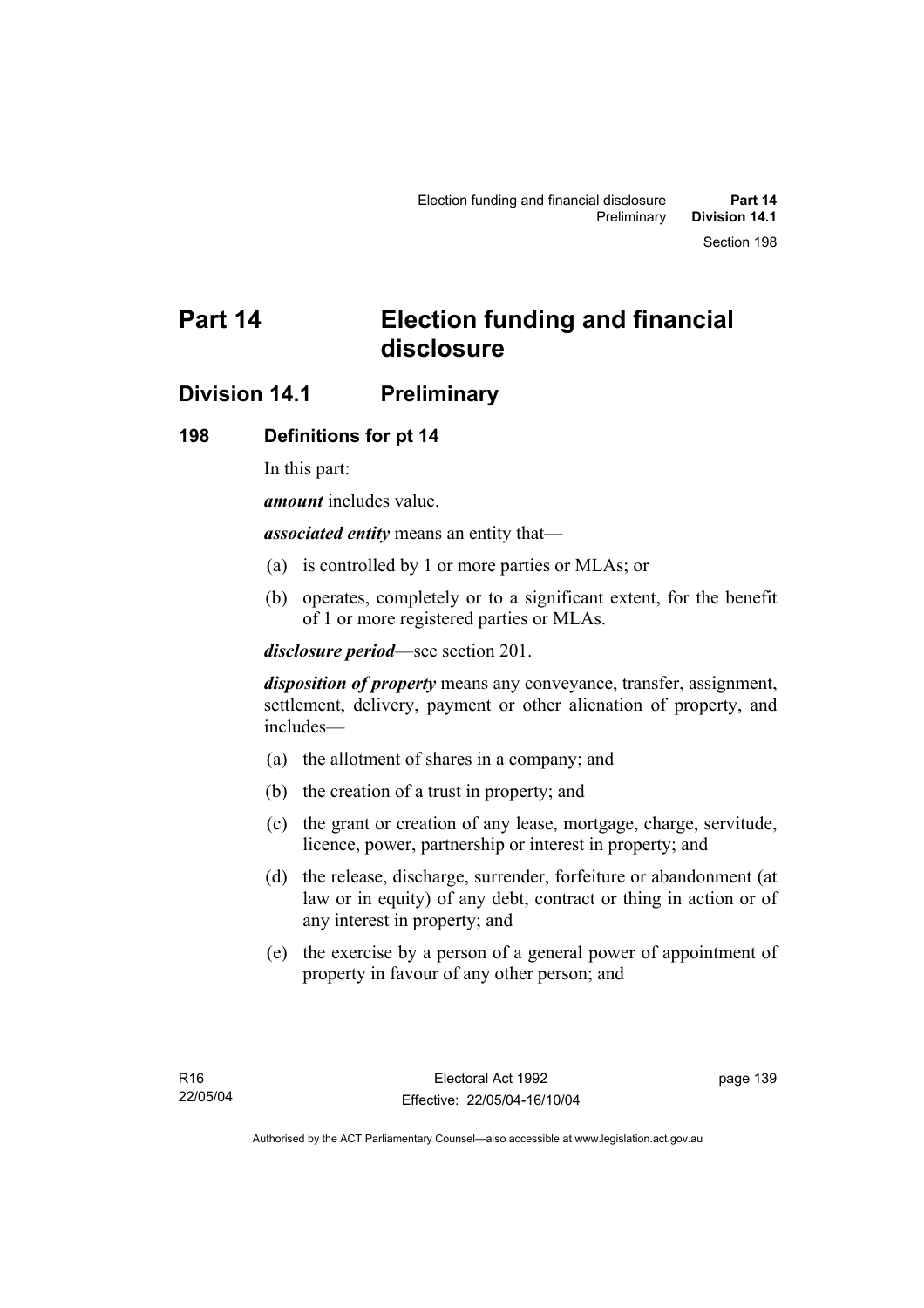(f) a transaction entered into by a person with intent to diminish (directly or indirectly) the value of the person's own property and to increase the value of the property of any other person.

*eligible vote*, in relation to an election, means a first preference recorded on a formal ballot paper in the election.

*entity* means—

- (a) an incorporated or unincorporated body; or
- (b) a trustee of a trust.

*financial controller*, in relation to an associated entity, means—

- (a) if the entity is a company—the secretary of the company; or
- (b) if the entity is the trustee of a trust—the trustee; or
- (c) in any other case—the person responsible for maintaining the financial records of the entity.

*gift* means a disposition of property made by a person to another person, being a disposition made without consideration in money or money's worth or with inadequate consideration, and includes the provision of a service (other than volunteer labour) for no consideration or for inadequate consideration, but does not include—

- (a) a disposition of property under a will; or
- (b) a payment under division 14.3; or
- (c) an annual subscription paid to a party by a person in relation to the person's membership of the party; or
- (d) for division 14.4 (Disclosure of donations) and in relation to a candidate—a gift made to or received by the candidate for the benefit of a party or non-party group of which the candidate is a member.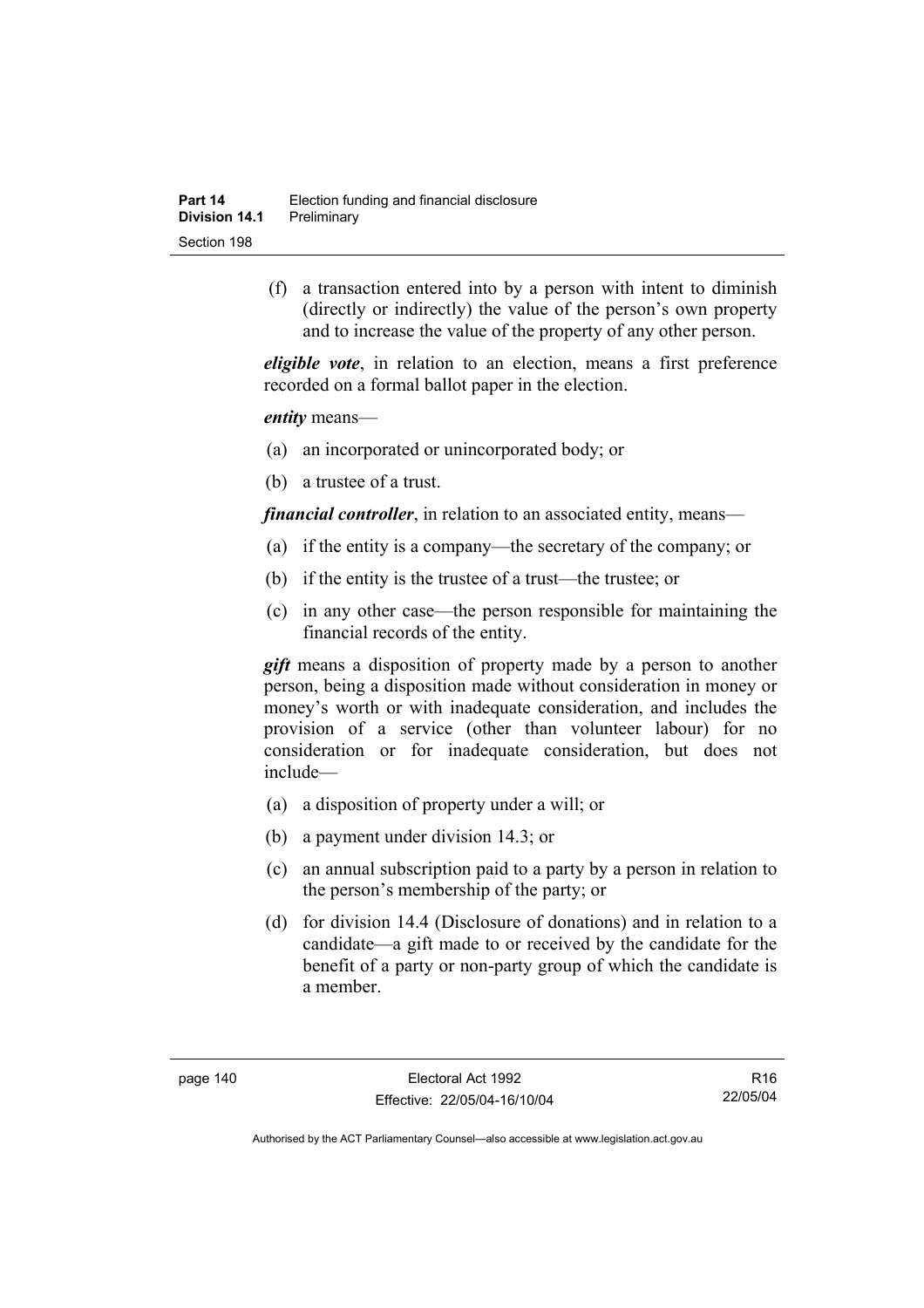*non-party group* means a group of non-party candidates whose names are grouped on a ballot paper under section 115 (2).

*party* means a registered party.

*property* includes money.

*register* means—

- (a) in relation to a reporting agent appointed by a party or MLA the register of party and MLA reporting agents kept under section 205 (1); or
- (b) in relation to a reporting agent appointed by a candidate—the register of candidate reporting agents kept under section 205 (2).

*registered industrial organisation* means an organisation registered under the *Workplace Relations Act 1996* (Cwlth) or under a law of a State or another Territory providing for the registration of industrial organisations.

*reporting agent*, for a party, MLA or candidate, means—

- (a) a person appointed by the party, MLA or candidate under section 203 (Appointed agents) and whose registration under section 205 (Registers of reporting agents) has not been cancelled; or
- (b) the person taken to be the reporting agent for the party, MLA or candidate under section 204 (Non-appointed agents).

# **198A Reference to things done by party etc**

In this part, a reference to something done by or with the authority of a party is, if the party is not a corporation, a reference to things being done by or with the authority of members of the party on behalf of the party.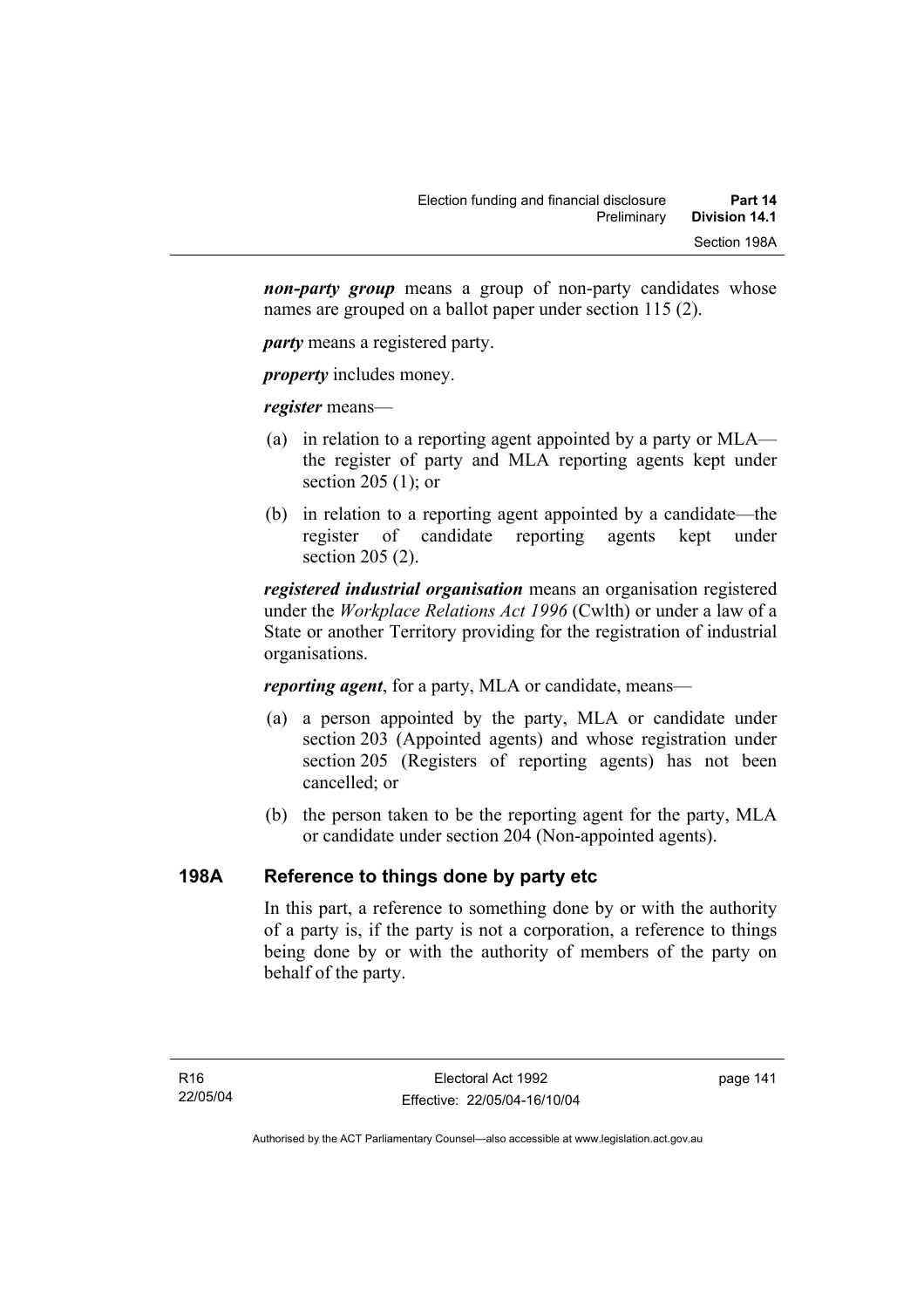# **198B Candidate remains candidate after election**

For this part, a candidate is taken to remain a candidate for 30 days after the election in which the person was a candidate.

# **199 Related bodies corporate**

- (1) For this part, bodies corporate that are related shall be taken to be the same person.
- (2) In subsection (1):

*related*, in relation to 2 bodies corporate, means that one body corporate is—

- (a) a holding company; or
- (b) a subsidiary; or
- (c) a subsidiary of a holding company;

of the other body corporate.

# **200 Activities of campaign committees**

- (1) For division 14.4 (Disclosure of donations), division 14.5 (Disclosure of electoral expenditure) and division 14.6 (Annual returns), gifts received, expenditure incurred, and amounts received, paid or owed, by or on behalf of the campaign committee of a party candidate are taken to be incurred, paid or owed by the party.
- (2) In subsection (1):

*campaign committee* means a body of persons appointed, or engaged, to form a committee to assist the campaign of a candidate.

# **201 Disclosure periods**

 (1) For this part, the *disclosure period* in relation to an election is the period beginning on the disclosure day and ending at the end of the 30th day after polling day.

R16 22/05/04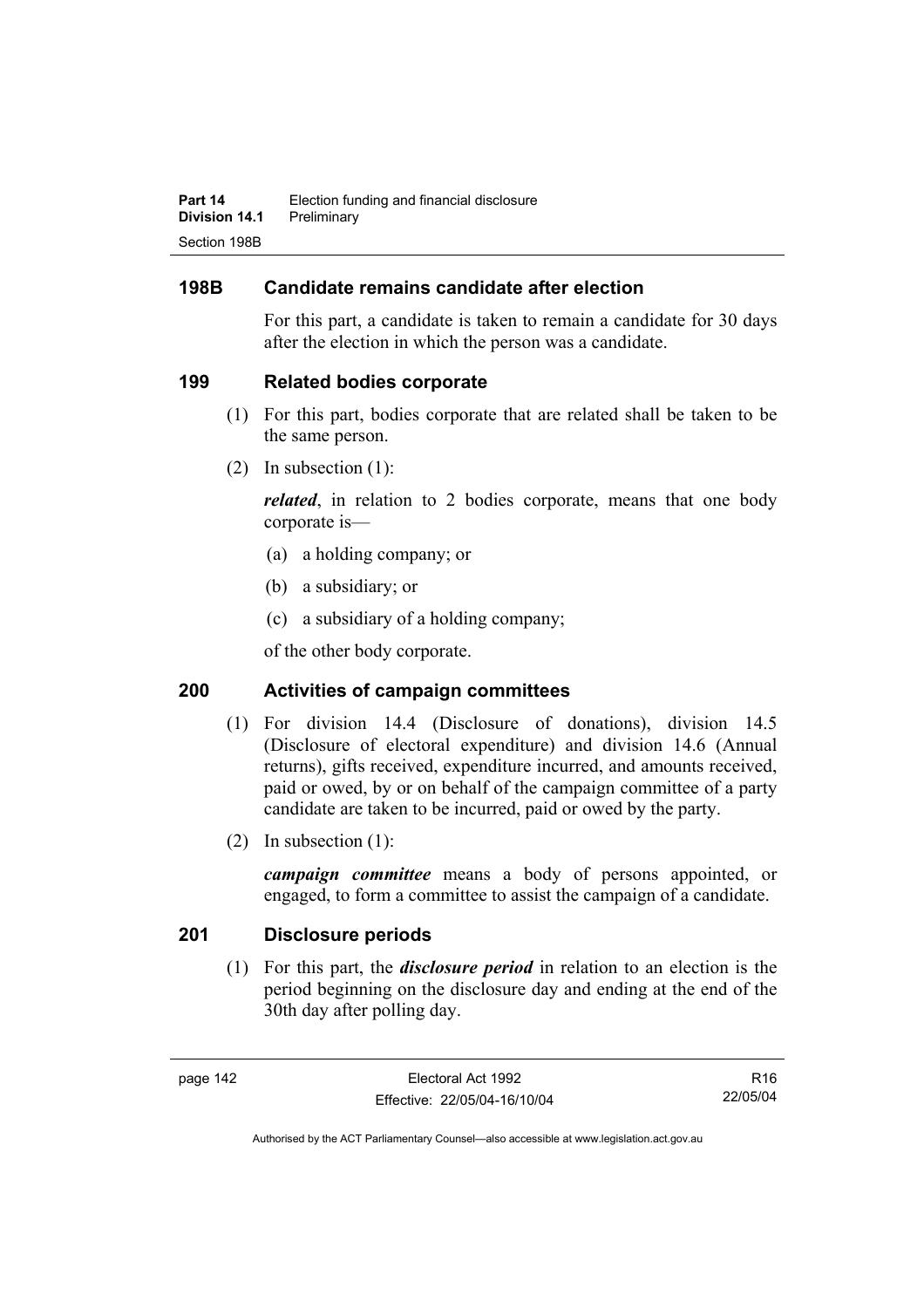(2) In subsection (1):

*disclosure day*, in relation to an election, means—

- (a) for a candidate who was a candidate in an election the polling day for which was within 5 years before polling day for the firstmentioned election—the 31st day after polling day for the last election before the firstmentioned election; or
- (b) for a candidate to whom paragraph (a) does not apply—
	- (i) if the candidate won party preselection, or endorsement, for the election—the day when preselection, or endorsement, was won; or
	- (ii) in any other case—the earlier of the following days:
		- (A) the day when the person publicly announced that he or she would be a candidate in the election; or
		- (B) the day when the person was nominated in accordance with section 105; or
- (c) for a person to whom, or body to which, section 220 or 221 applies—the 31st day after polling day for the last previous election; or
- (d) for a non-party group that contested the previous general election—the 31st day after polling day for that election; or
- (e) for a non-party group to which paragraph (d) does not apply the earlier of the following days:
	- (i) the day when the group publicly announced that it would contest the election;
	- (ii) the day when the candidates comprising the group requested that their names be grouped on the ballot paper in accordance with section 115.

Authorised by the ACT Parliamentary Counsel—also accessible at www.legislation.act.gov.au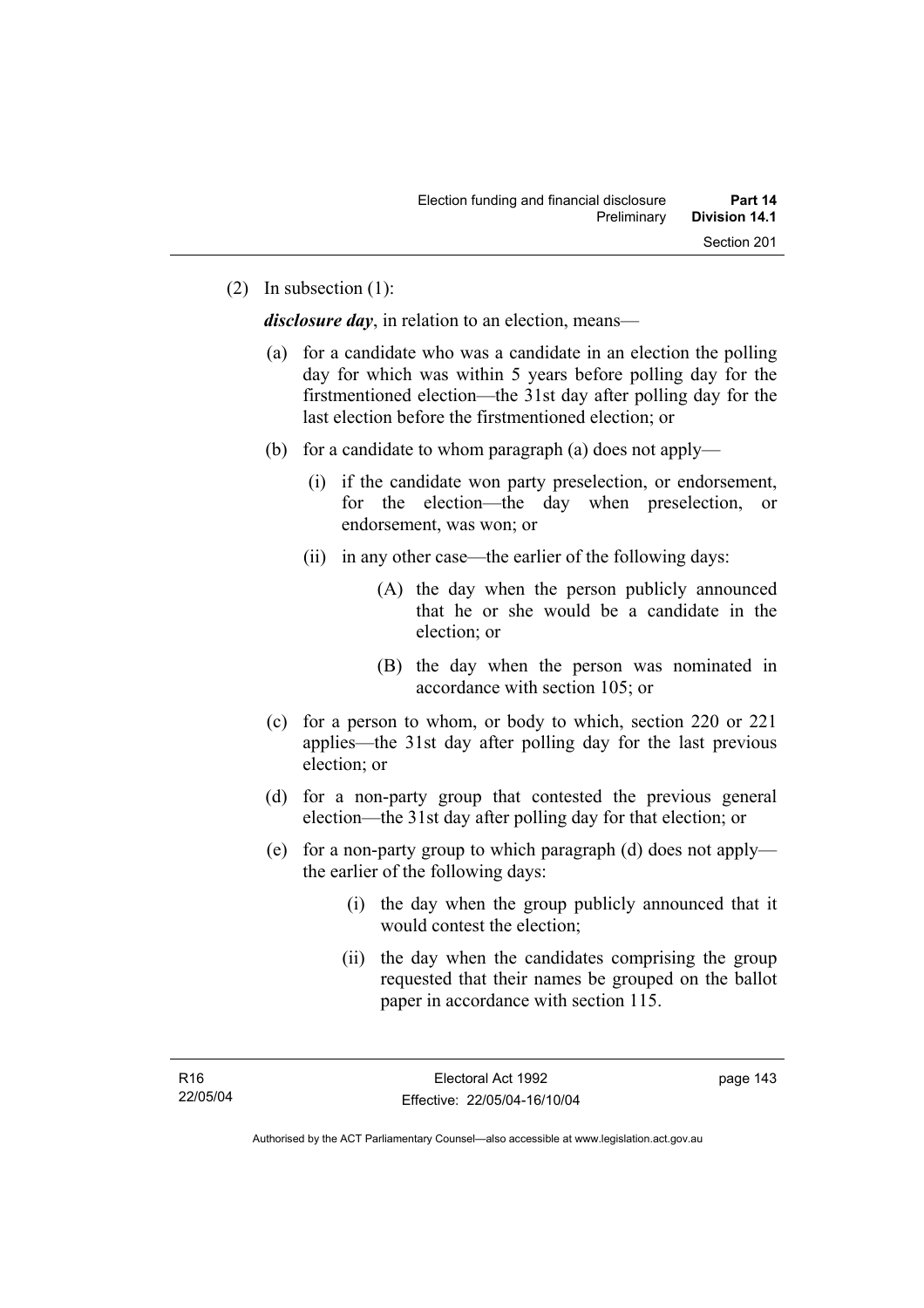### **202 Gifts—determination of amounts**

For this part, the regulations may prescribe principles for determining the amount of a gift that consists of, or includes, a disposition of property other than money.

# **Division 14.2 Reporting agents**

# **203 Appointed agents**

- (1) A party, non-party group, MLA or candidate may appoint a reporting agent.
- (2) The appointment of a reporting agent under subsection (1) has no effect unless—
	- (a) the person appointed is an adult; and
	- (b) written notice of the appointment is given to the commissioner—
		- (i) if the appointment is made by a party—by the secretary of the party; or
		- (ii) if the appointment is made by a non-party group—by a member of the group; or
		- (iii) in any other case—by the MLA or candidate making the appointment; and
	- (c) the name, address and date of birth of the person appointed are set out in the notice; and
	- (d) the person appointed has consented in writing to the appointment.
	- *Note* For how documents may be given, see *Legislation Act 2001*, pt 19.5.
- (3) If a party ceases to be registered under part 7 (Registration of political parties) and, immediately before it ceased to be registered, a person was its reporting agent under subsection (1), the person is

R16 22/05/04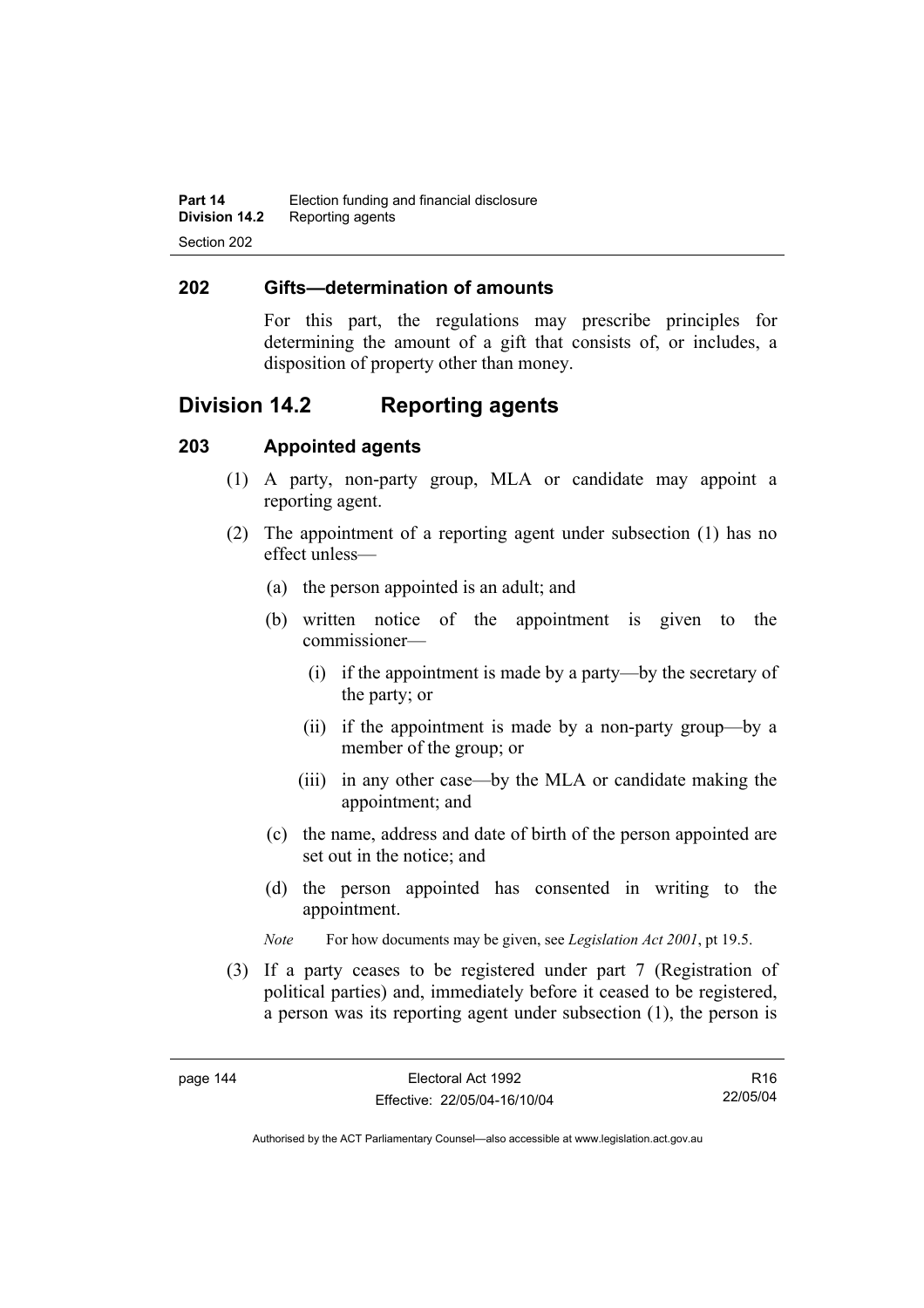taken to continue to be its reporting agent as if it had continued to be registered.

 (4) A person taken to be a reporting agent in accordance with subsection (3) or section 204 (2) is taken to continue in the position until the person resigns from the position with the commissioner's consent.

# **204 Non-appointed agents**

- (1) If there is no appointment in force under section 203 (Appointed agents) in relation to a party, the registered officer of the party is taken to be its reporting agent.
- (2) If a party ceases to be registered under part 7 (Registration of political parties) and no-one is taken under section 203 (3) to be its reporting agent, the person who was its registered officer immediately before it ceased to be registered is taken to be its reporting agent as if it had continued to be registered.
- (3) If there is no appointment in force under section 203 in relation to a non-party group, each member of the group shall be taken to be a reporting agent for the group.
- (4) If there is no appointment under section 203 in force in relation to an MLA, the MLA shall be taken to be his or her own reporting agent.
- (5) If there is no appointment under section 203 in force in relation to a candidate, the candidate shall be taken to be his or her own reporting agent.

# **205 Registers of reporting agents**

- (1) The commissioner must keep a register called the register of party and MLA agents.
- (2) The commissioner shall keep a register called the register of nonparty group and candidate reporting agents.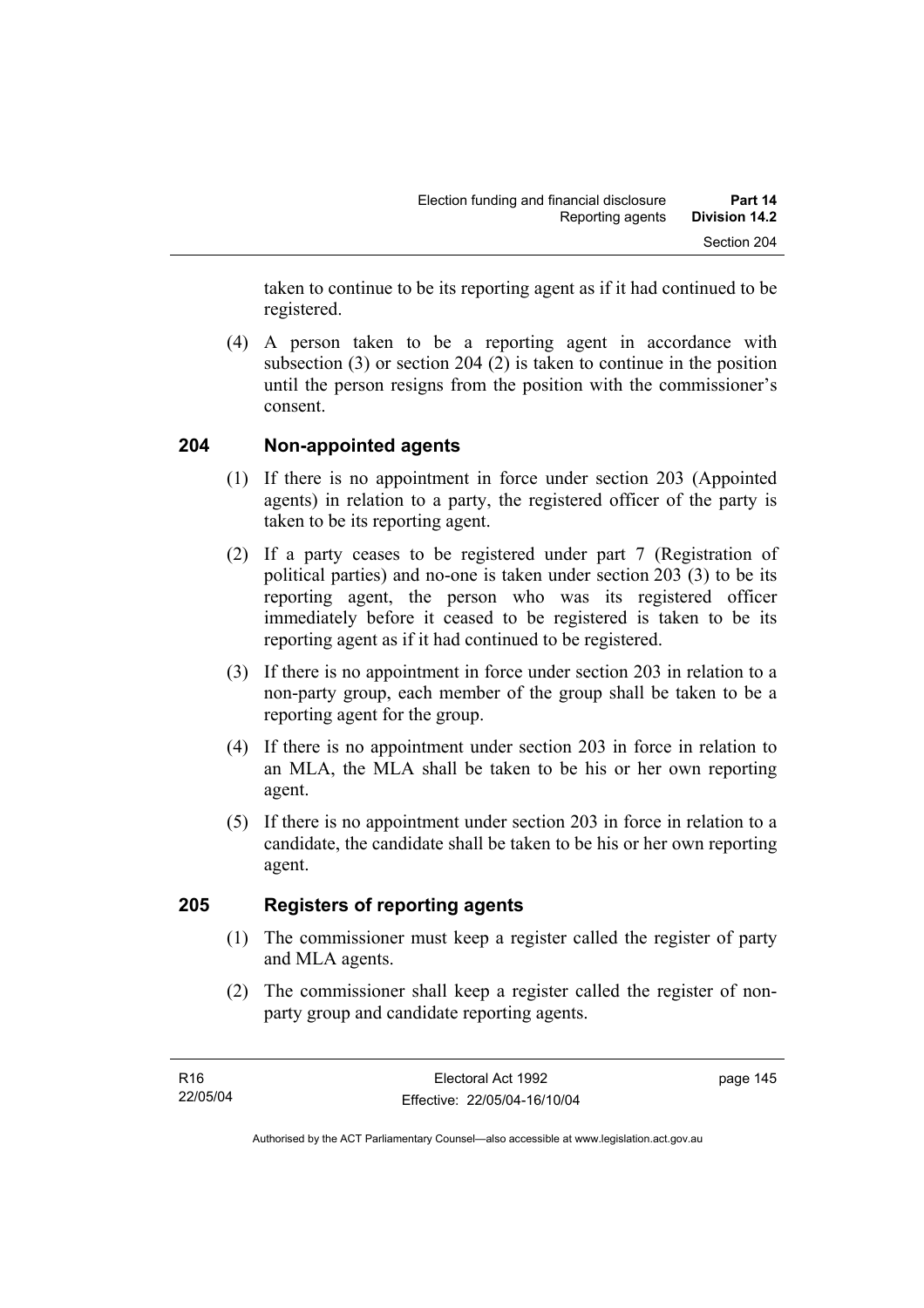- (3) The commissioner shall register the name and address of each reporting agent appointed in accordance with section 203 in the appropriate register.
- (4) The commissioner shall cancel the registration of a reporting agent if—
	- (a) the person gives the commissioner written notice that he or she has resigned the appointment; or
	- (b) the MLA, candidate or secretary of the party that appointed the person gives the commissioner written notice that the person has ceased to be the reporting agent; or
	- (c) it comes to the commissioner's notice that the person can no longer exercise the functions of a reporting agent.
- (5) If a registered reporting agent dies, the MLA, candidate or secretary of the party, that appointed the agent must give the commissioner written notice within 28 days after the day of the death.

# **Division 14.3 Election funding**

# **206 Who eligible votes are cast for**

For this division—

- (a) an eligible vote cast for a party candidate is taken to be cast for the party and not for the candidate; and
- (b) an eligible vote cast for a member of a non-party group is taken to be cast for the group and not for the member.

# **207 Entitlement to funds**

(1) In this section:

*index number*, in relation to a quarter, means the all groups consumer price index number, being the weighted average of the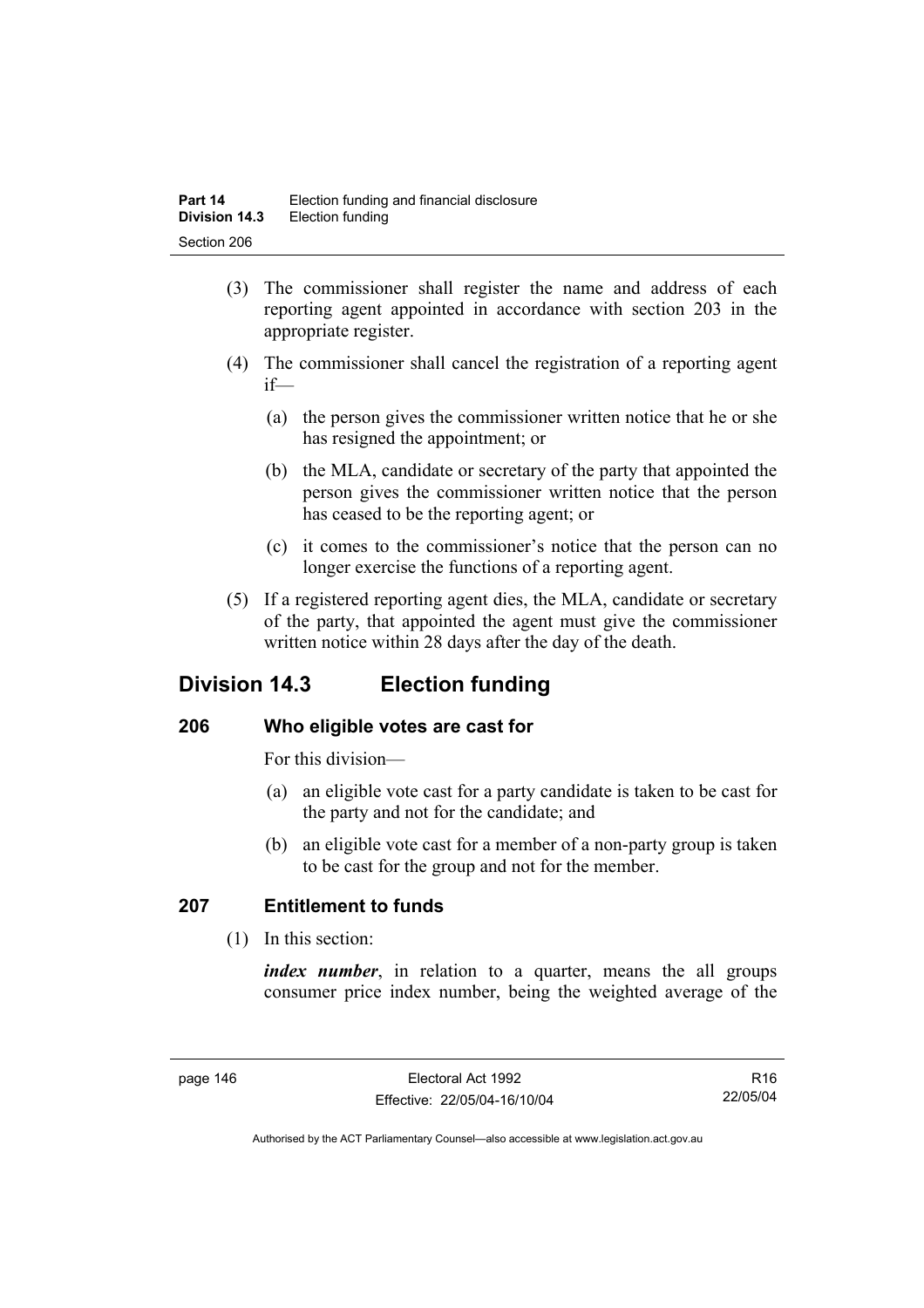8 capital cities, published by the Australian statistician in relation to that quarter.

*relevant period* means the period of 6 months beginning on 1 January 1994 and each subsequent period of 6 months.

- (2) The prescribed amount is payable for each eligible vote cast for a party, non-party group or candidate in an election.
- (3) The prescribed amount is—
	- (a) if polling day occurred during the relevant period beginning 1 January 1994—100 cents;
	- (b) if polling day occurred during a subsequent relevant period beginning on 1 January—an amount calculated as follows:

$$
\frac{\text{INS}}{\text{INM}} \times P
$$

where:

*INS* means the index number for the last previous September quarter.

*INM* means the index number for the last previous March quarter.

*P* means the prescribed amount in relation to the last previous relevant period; or

 (c) in relation to a subsequent relevant period beginning on 1 July—an amount calculated as follows:

$$
\frac{\text{INM}}{\text{INS}} \ x \ p
$$

where:

*INM* means the index number for the last previous March quarter.

R16 22/05/04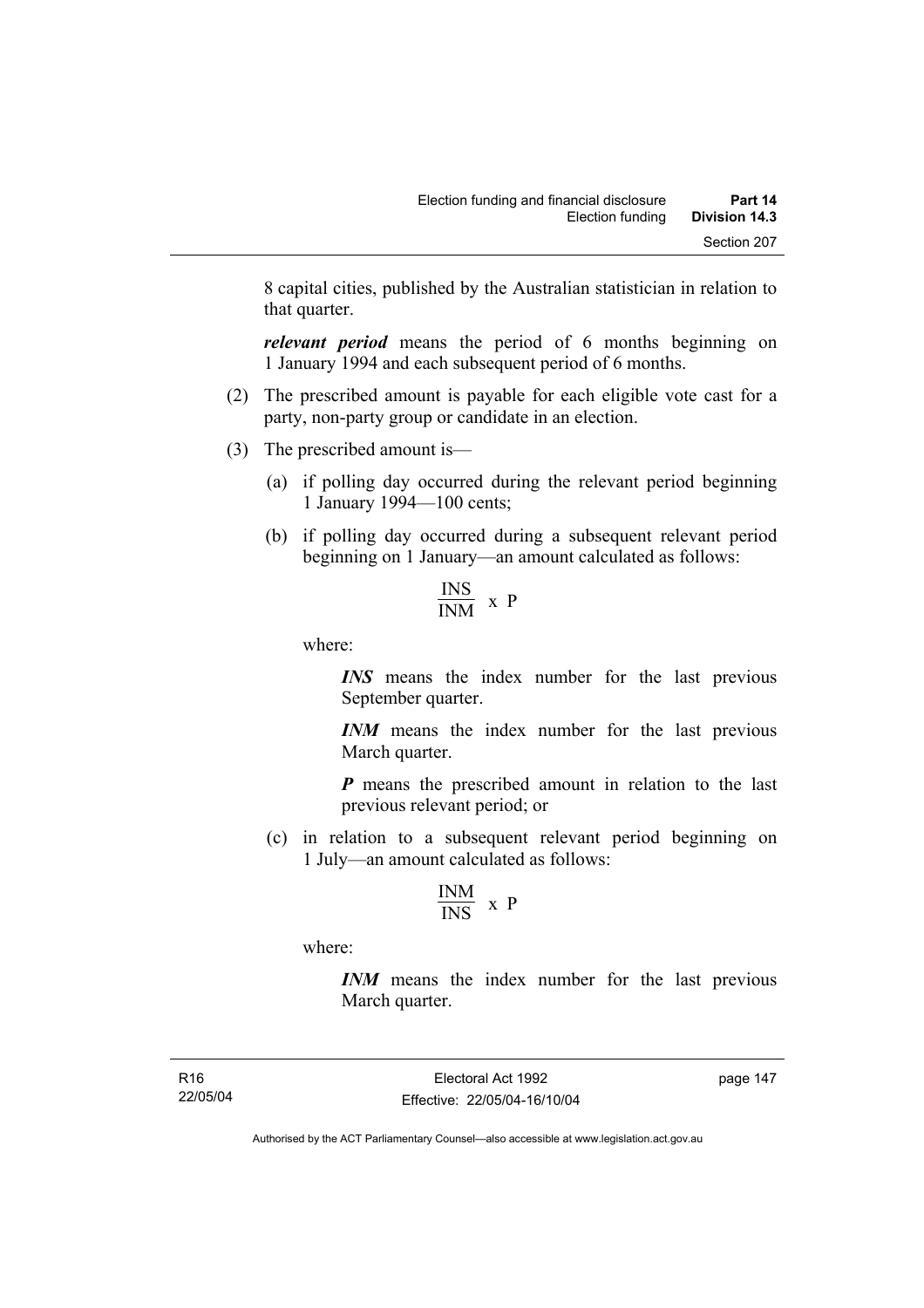*INS* means the index number for the last previous September quarter.

*P* means the prescribed amount in relation to the last previous relevant period.

- (4) An amount prescribed, or fraction used to calculate the amount, under subsection  $(3)$  (b) or  $(c)$ —
	- (a) if the amount or fraction, if calculated to 4 decimal points, would end with a number greater than 4—shall be calculated to 3 decimal places and increased by 0.001; or
	- (b) in any other case—shall be calculated to 3 decimal places.
- (5) Subject to subsection (6), if the Australian statistician publishes an index number in relation to a quarter in substitution for an index number previously published in relation to that quarter, the publication of the later index number shall be disregarded for this section.
- (6) If the Australian statistician changes the reference base for the consumer price index, then, in applying this section after the change, regard shall be had only to index numbers published in terms of the new reference base.

### **208 Threshold**

- (1) A payment under this division may only be made for the votes cast for a candidate in an election if the number of eligible votes cast in the candidate's favour is at least 4% of the number of eligible votes cast in the election by the electors of the electorate for which the candidate was nominated.
- (2) A payment under this division may only be made for the votes cast for a party in an election by the electors of an electorate if the number of eligible votes cast in the party's favour is at least 4% of the number of eligible votes cast by those electors in that election.

R16 22/05/04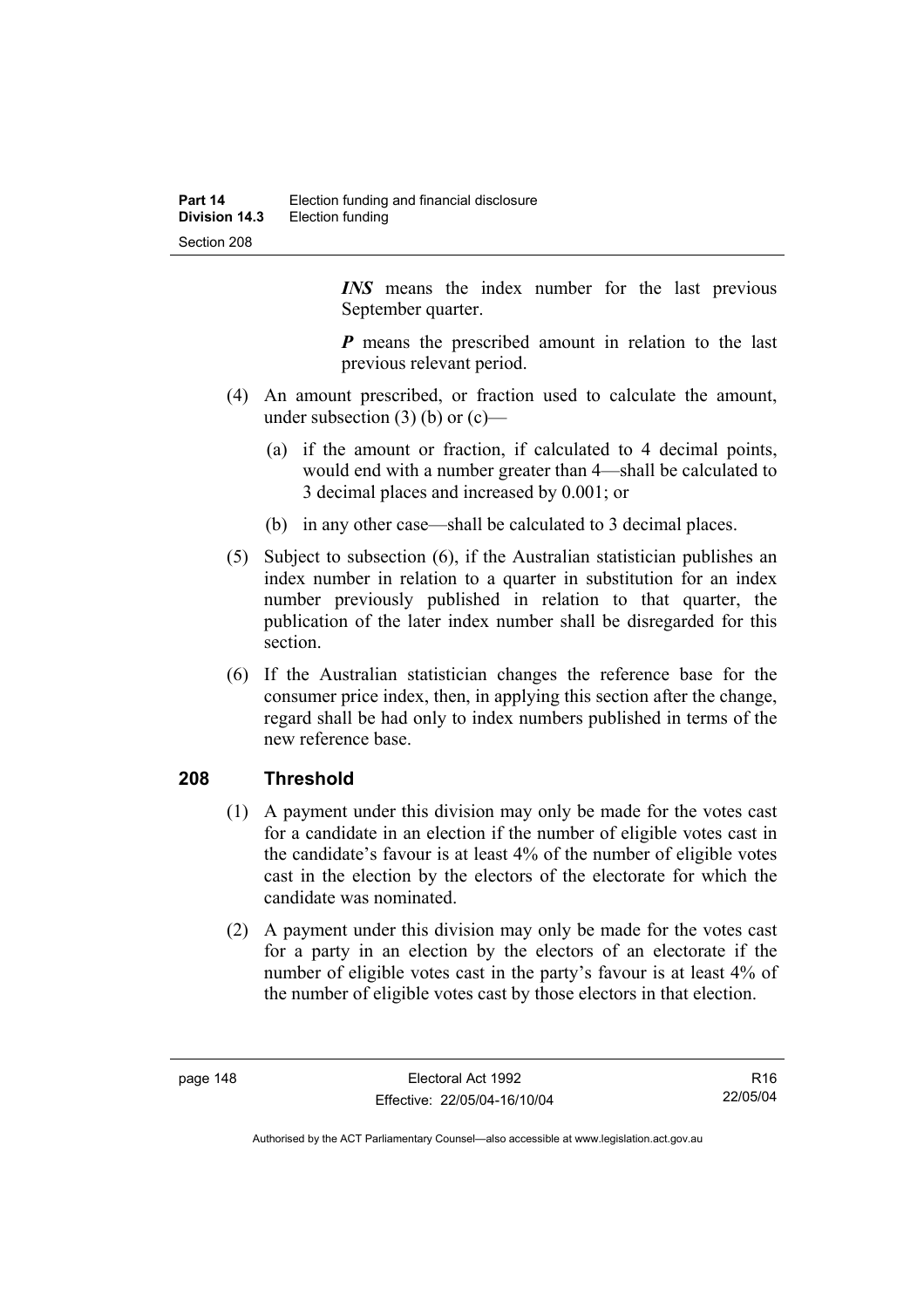# **212 Making of payments**

- (1) If an amount is payable under this division for votes cast in an election for 1 or more candidates endorsed by a party, the commissioner must make the payment to the registered officer of the party.
- (2) If an amount is payable under this division in relation to votes cast for 1 or more candidates who are members of a non-party group, the commissioner shall—
	- (a) if the members of the group have, by written notice given to the commissioner, appointed a person to receive payments under this division on behalf of the group—pay the amount to the person so appointed; or
	- (b) in any other case—pay the amount to the members of the group proportionately according to the number of eligible votes cast for each member.
- (3) If an amount is payable under this division for votes cast in an election for a candidate who was not endorsed by a party for the election and was not a member of a non-party group, the commissioner must make the payment to the candidate.
- (4) If a payment is made under this section and the recipient is not entitled to receive the whole or a part of the amount paid, the amount or the part of the amount may be recovered by the Territory as a debt due.

# **214 Death of candidate**

- (1) If a candidate for whom eligible votes were cast in an election dies, a payment under this division in relation to the eligible votes cast for the candidate may be made despite the death of the candidate.
- (2) If a candidate referred to in subsection (1) was not—
	- (a) endorsed by a party for the election; or

Authorised by the ACT Parliamentary Counsel—also accessible at www.legislation.act.gov.au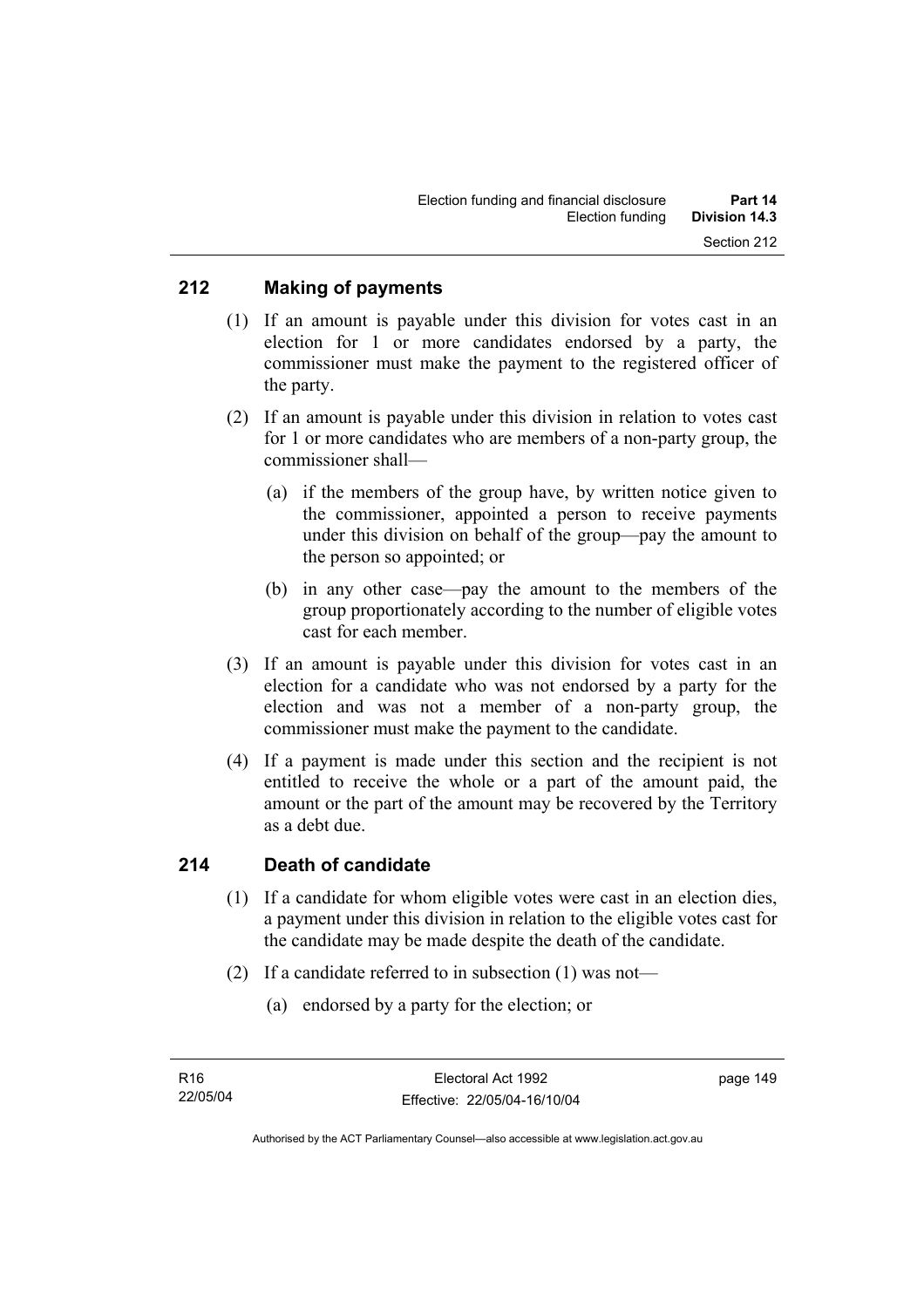| Part 14       | Election funding and financial disclosure |
|---------------|-------------------------------------------|
| Division 14.4 | Disclosure of donations                   |
| Section 215   |                                           |

 (b) a member of a non-party group in relation to which an appointment under section 212 (2) (a) was in effect at the time of his or her death;

the payment may be made to the legal personal representative of the deceased candidate.

# **215 Application voluntary**

Nothing in this division shall be taken to require a person to accept payment of an amount payable under section 207.

# **Division 14.4 Disclosure of donations**

# **216 Meaning of** *defined details* **for div 14.4**

In this division:

*defined details*, in relation to a gift, means—

- (a) for a gift made on behalf of the members of an unincorporated association, other than a registered industrial organisation—
	- (i) the name of the association; and
	- (ii) the names and addresses of the members of the executive committee (however described) of the association;
- (b) for a gift from a trust fund or the funds of a foundation—
	- (i) the names and addresses of the trustees of the fund or foundation; and
	- (ii) the name, title or description of the trust fund or foundation; or
- (c) in any other case—the name and address of the person or organisation that made the gift.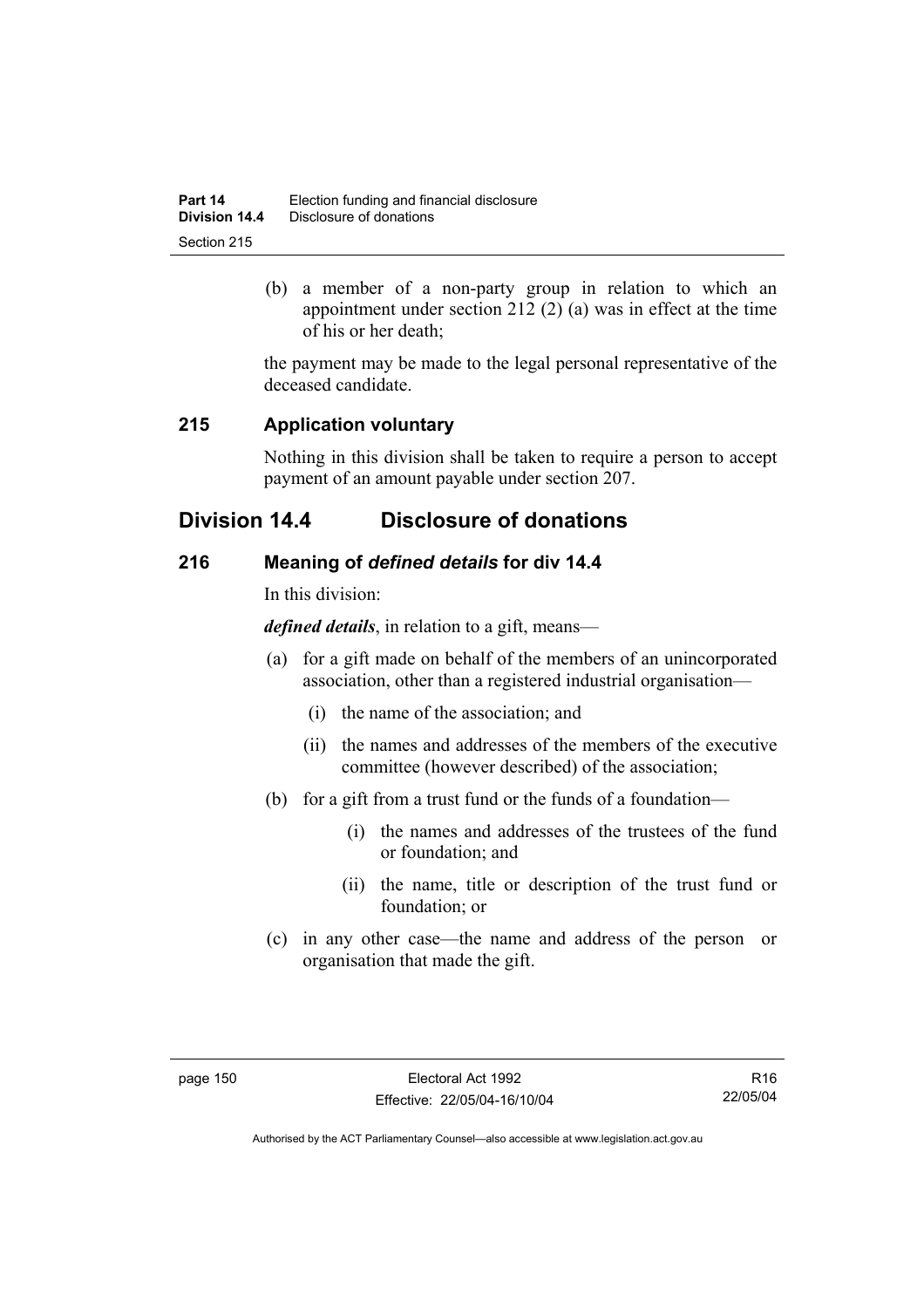## **217 Disclosure of gifts**

- (1) The reporting agent of a candidate shall, within 15 weeks after the polling day in the election, give the commissioner a return.
	- *Note 1* If a form is approved under s 340A (Approved forms) for a return, the form must be used.

*Note 2* For how a return may be given, see *Legislation Act 2001*, pt 19.5.

- (2) A return shall specify the following matters in relation to the disclosure period for the election:
	- (a) the total amount of any gifts received by the candidate;
	- (b) the number of persons who made gifts to the candidate;
	- (c) the date each gift was received;
	- (d) the amount of each gift received;
	- (e) the defined details of each gift received.
- (3) However, the reporting agent is not required to state the matters mentioned in subsection (2) (c) to (e) for a gift by a person if the amount of the gift and the total of all other gifts made to the candidate by the person is less than \$1 500.
- (4) A reference in this section to a gift is a reference to a gift other than a gift made in a private capacity to a candidate for his or her personal use that the candidate has not used, and will not use, solely or substantially for a purpose related to an election.

## **218 Disclosure of gifts—non-party groups**

- (1) A reporting agent of a non-party group shall, within 15 weeks after the polling day in the election, give the commissioner a return.
	- *Note 1* If a form is approved under s 340A (Approved forms) for a return, the form must be used.
	- *Note 2* For how a return may be given, see *Legislation Act 2001*, pt 19.5.

page 151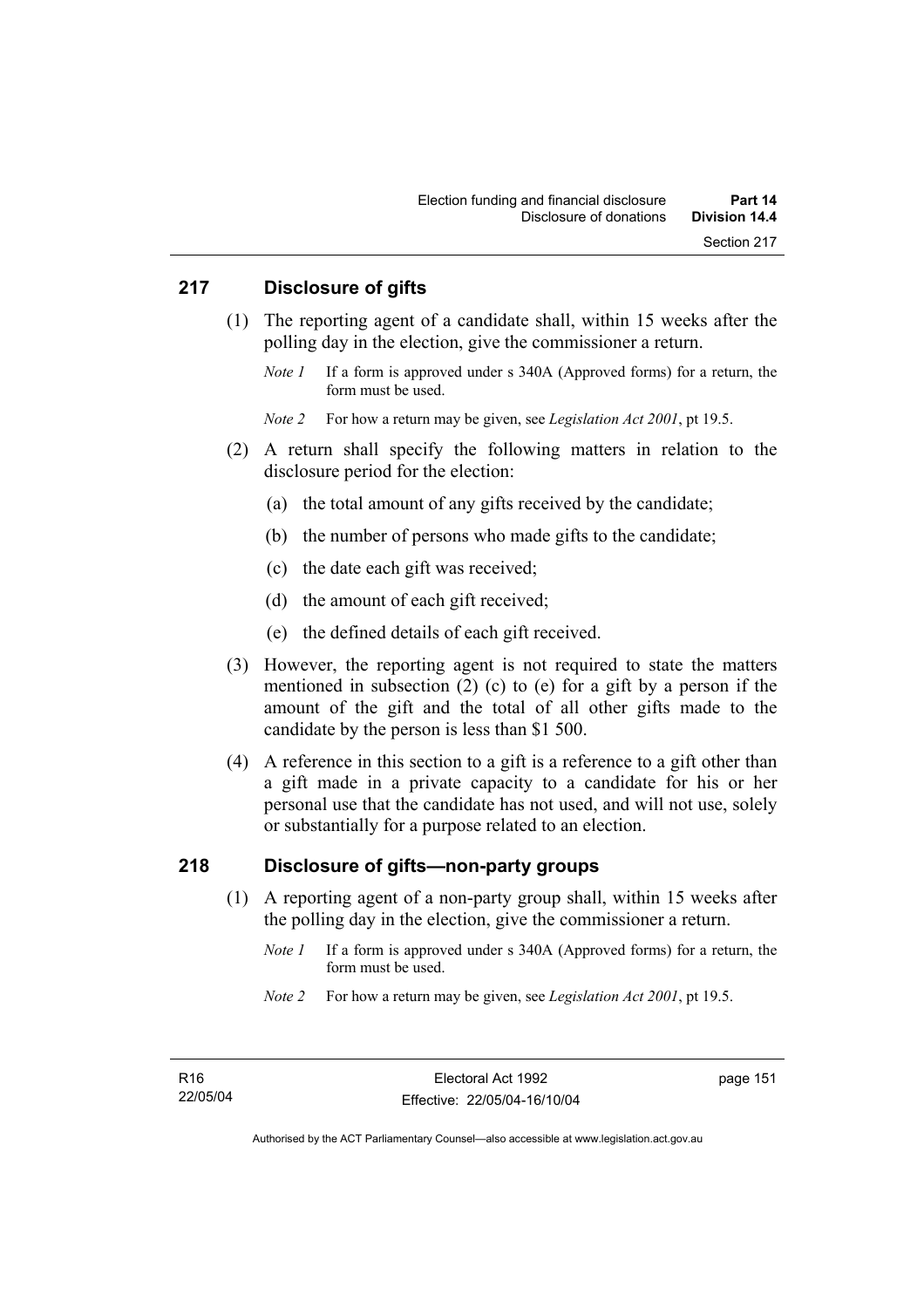- (2) A return shall specify the following matters in relation to the disclosure period for the election:
	- (a) the total amount of any gifts received by the group;
	- (b) the number of persons who made gifts to the group;
	- (c) the date each gift was received;
	- (d) the amount of each gift received;
	- (e) the defined details of each gift received.
- (3) However, the reporting agent is not required to specify the information mentioned in subsection (2) (c) to (e) for a gift by a person if the amount of the gift and sum of all other gifts made to the non-party group by the person is less than \$200.

# **218A Certain loans not to be received**

- (1) A party, non-party group, MLA, candidate or associated entity (the *receiver*) must not receive a loan of \$1 500 or more from a person or entity (the *giver*) that is not a financial institution, unless the receiver complies with this section.
- (2) The receiver of the loan must immediately make a record of the following:
	- (a) the terms of the loan;
	- (b) if the giver is a registered industrial organisation—
		- (i) the name of the organisation; and
		- (ii) the names and addresses of the members of the executive committee (however described) of the organisation;
	- (c) if the giver is an unincorporated body—
		- (i) the name of the body; and
		- (ii) the names and addresses of the members of the executive committee (however described) of the body;

R16 22/05/04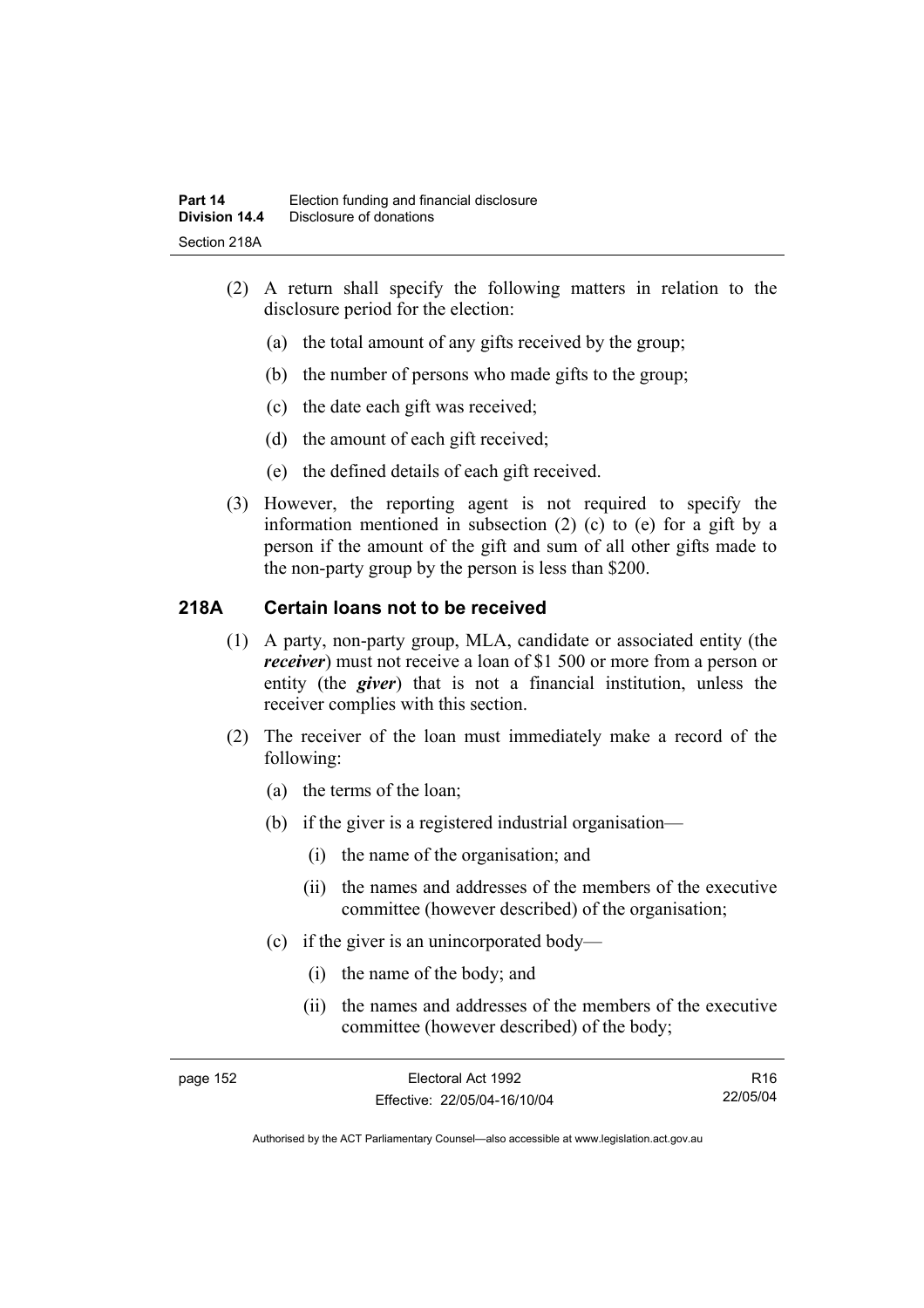- (d) if the loan was paid out of a trust fund or the funds of a foundation—
	- (i) the names and addresses of the trustees of the fund or foundation; and
	- (ii) the title or other description of the trust fund, or the name of the foundation;
- (e) in any other case—the name and address of the giver.
- (3) If the receiver receives a loan to which subsection (1) applies but does not comply with subsection (2), the relevant person must pay to the Territory an amount equal to the amount of the loan.
- (4) The amount payable under subsection (3) is a debt payable to the Territory by the relevant person and may be recovered by proceedings in a court of competent jurisdiction.
- (5) If the receiver is a non-party group and each member of the group is taken to be a reporting agent for the group under section 204 (Non-appointed agents), the members of the group are jointly and severally liable to pay any amount payable to the Territory under subsection (3) and subsection (4) applies accordingly.
- (6) For this section, if credit is given on a credit card for card transactions, each transaction is taken to be a separate loan.
- (7) In this section:

*credit card* includes a debit card.

### *financial institution* means—

- (a) a bank; or
- (b) a credit union; or
- (c) a building society; or
- (d) an entity prescribed under the regulations.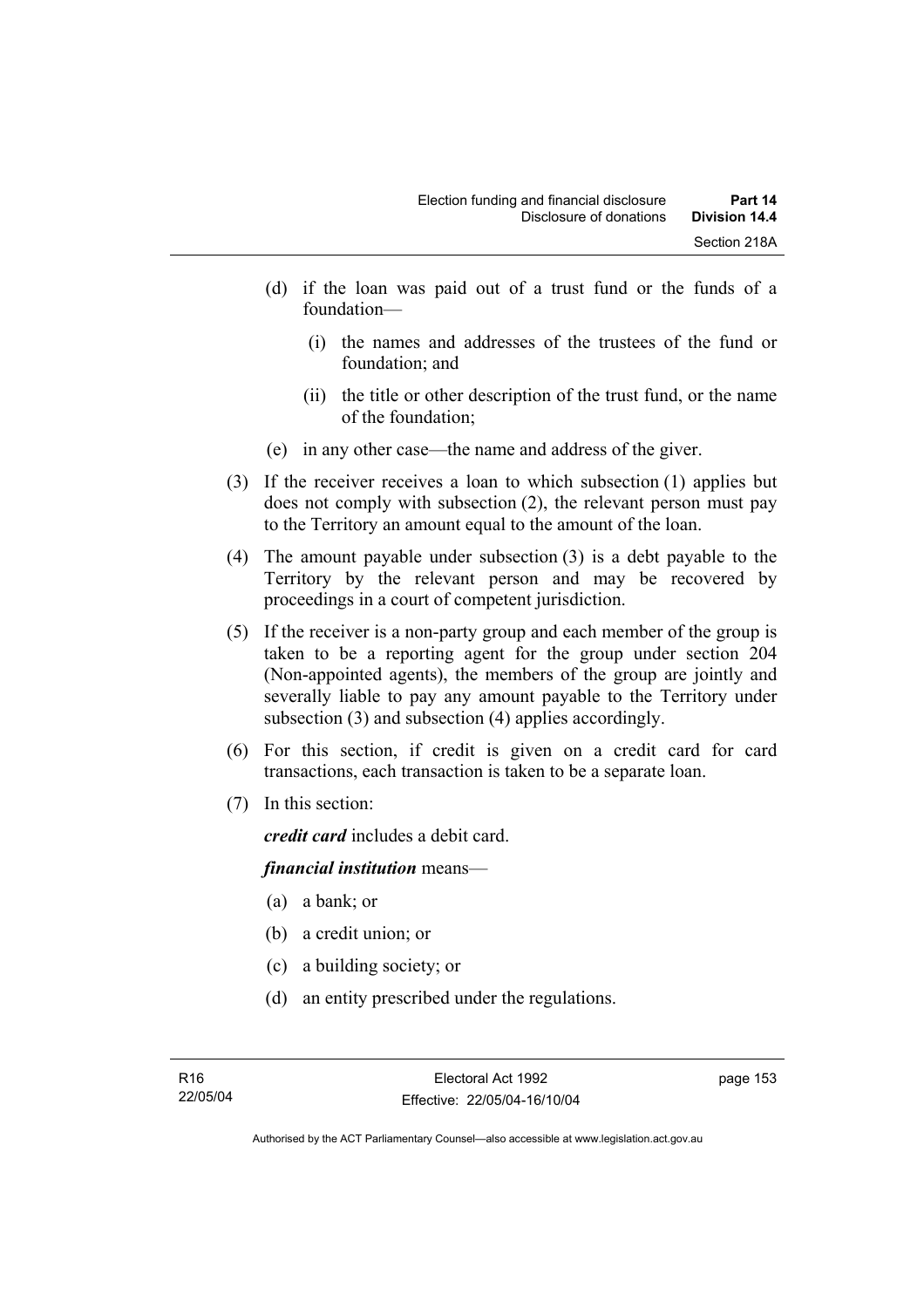*loan* means any of the following:

- (a) an advance of money;
- (b) a provision of credit or any other form of financial accommodation;
- (c) a payment of an amount for, on account of, on behalf of or at the request of the receiver, if there is an express or implied obligation to repay the amount;
- (d) a transaction (whatever its terms or form) that is, in substance, a loan of money.

#### *relevant person* means—

- (a) for a loan for the benefit of a party—
	- (i) if the party is a corporation—the party; or
	- (ii) in any other case—the reporting agent of the party; or
- (b) for a loan to or for the benefit of a non-party group—the reporting agent of the group; or
- (c) for a gift to or for the benefit of an MLA—the MLA; or
- (d) for a gift to or for the benefit of a candidate—the candidate; or
- (e) for a gift to or for the benefit of an associated entity—
	- (i) if the entity is a corporation—the entity; or
	- (ii) in any other case—the financial controller of the entity.

### **219 Nil returns**

If no details are required to be included in a return under section 217 or 218, the return shall be given to the commissioner and shall include a statement to the effect that no gifts of a kind required to be disclosed were received.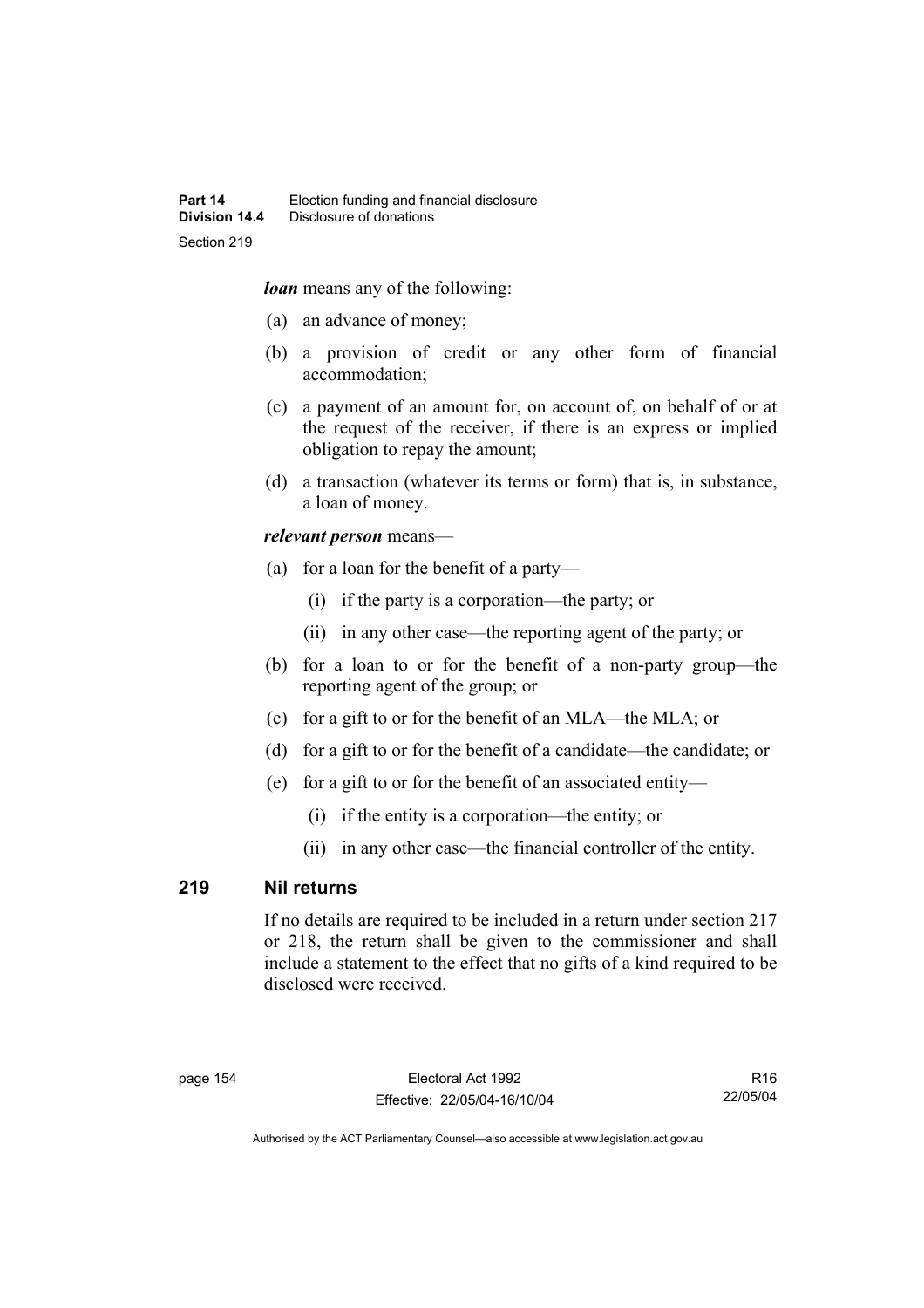### **220 Disclosure of gifts by persons incurring political expenditure**

- (1) This section applies if a person (other than a party, candidate or associated entity) (the *first person*)—
	- (a) incurs expenditure for a political purpose during the disclosure period for an election; and
	- (b) receives from someone else 1 or more gifts—
		- (i) all or a part of each of which was used by the first person to enable the person to incur expenditure during the disclosure period for a political purpose or to reimburse the person for incurring expenditure during the disclosure period for a political purpose; and
		- (ii) the total amount of which is \$1 000 or more.
- (2) Within 15 weeks after polling day in the election, the first person must give the commissioner a return for the gift or gifts.
	- *Note 1* If a form is approved under s 340A (Approved forms) for a return, the form must be used.
	- *Note 2* For how a return may be given, see *Legislation Act 2001*, pt 19.5.
- (3) A return shall, in relation to each gift referred to in subsection (1), specify—
	- (a) the amount of the gift; and
	- (b) the date it was received; and
	- (c) the defined details.
- (4) Subsection (1) does not apply to a person if the amount of expenditure incurred by the person for political purposes during the disclosure period is less than \$1 000.
- (5) For this section, a person shall be taken to have incurred expenditure for a political purpose if, during the disclosure period in relation to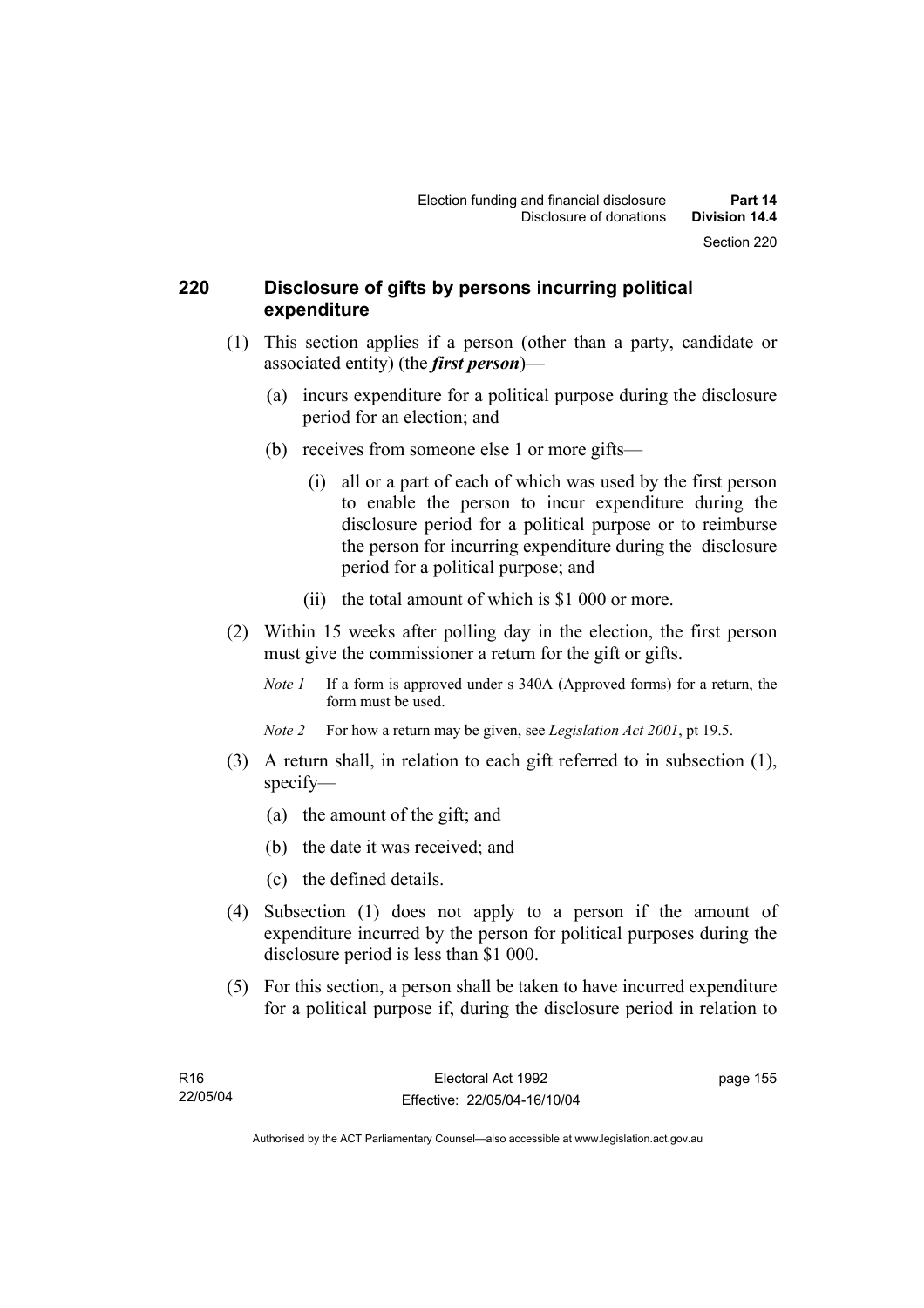an election, the person incurs expenditure in relation to that or any other election.

- (6) In this section, a reference to incurring of expenditure for a political purpose is a reference to incurring of expenditure in relation to—
	- (a) publishing electoral matter (including publishing by radio or television); or
	- (b) otherwise publishing a view on an issue in an election; or
	- (c) making a gift to a party; or
	- (d) making a gift to a candidate; or
	- (e) making a gift to a person on the understanding that the person or another person will apply, either directly or indirectly, the whole or a part of the gift in a way referred to in paragraph  $(a)$ ,  $(b)$ ,  $(c)$  or  $(d)$ .
- (7) For subsection (3), 2 or more gifts made by the same person to or for the benefit of a person to whom subsection (1) applies shall be taken to be a single gift.

# **221 Donations to non-party groups and candidates**

- (1) If, during the disclosure period for an election, a person (other than a party, a candidate or an associated entity) makes gifts totalling \$1,500 or more to the same non-party group or candidate in the election or the same specified body, the person must give the commissioner a return within 15 weeks after the polling day for the election.
	- *Note 1* If a form is approved under s 340A (Approved forms) for a return, the form must be used.
	- *Note 2* For how a return may be given, see Legislation Act, pt 19.5.
- (2) A return shall specify in relation to each gift referred to in subsection (1) made by the person during the disclosure period—
	- (a) the amount of the gift; and

| page 156 | Electoral Act 1992           | R <sub>16</sub> |
|----------|------------------------------|-----------------|
|          | Effective: 22/05/04-16/10/04 | 22/05/04        |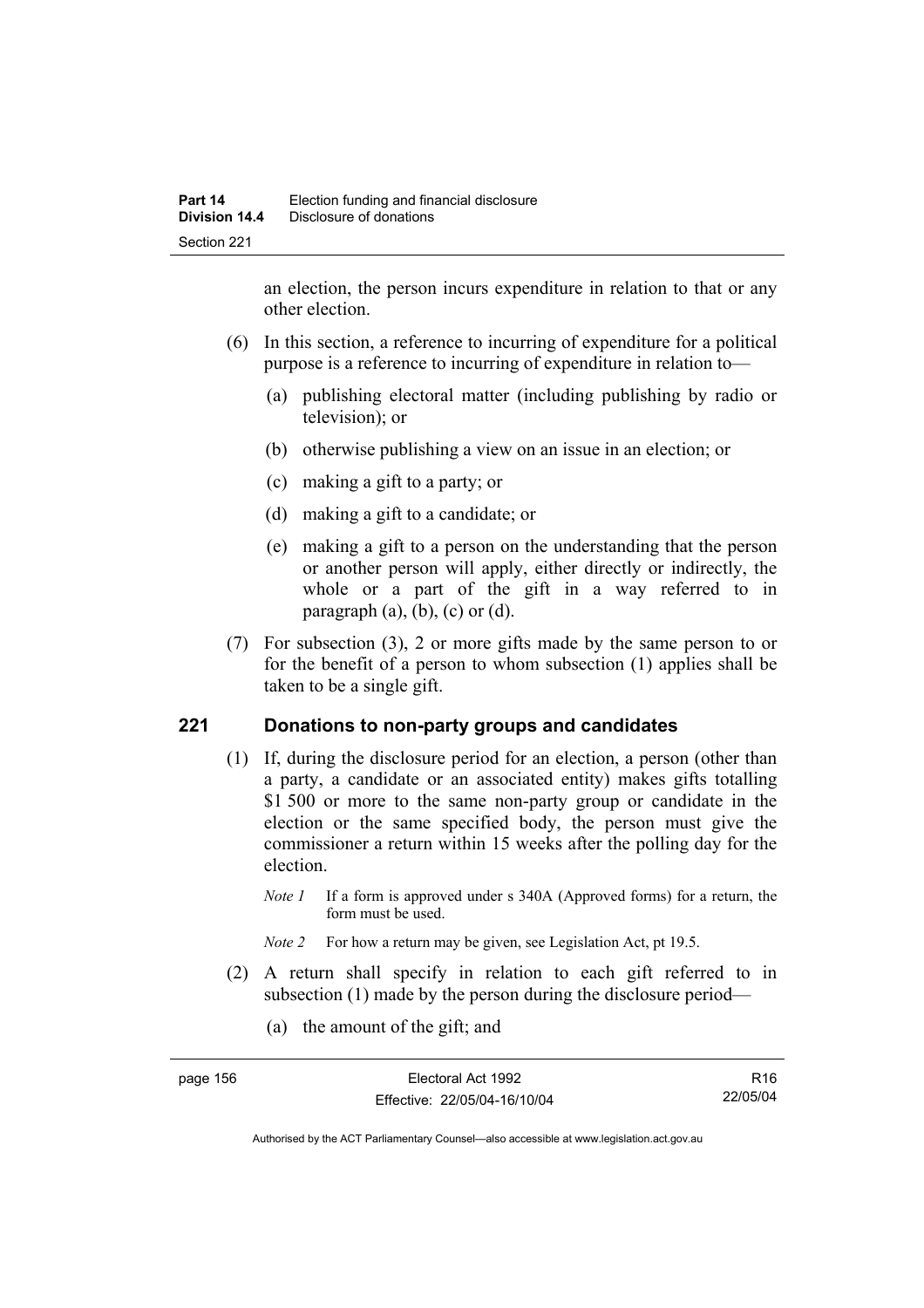- (b) the date it was made; and
- (c) the defined details.
- (3) A reference in this section to a *gift* is a reference to a gift other than a gift made in a private capacity to a candidate or a specified body that is an individual, for his or her personal use, being a gift that the receiver has not used, and will not use, solely or substantially for a purpose related to an election.
- (4) The commissioner may, in writing, specify a person or body (whether incorporated or not) for this section if the commissioner believes on reasonable grounds, that it is a function of the person or body to incur electoral expenditure or to give gifts (directly or indirectly) to candidates.
- (5) The specification of a person or body is a notifiable instrument.

*Note* A notifiable instrument must be notified under the *Legislation Act 2001*.

(6) In this section:

*specified body* means a person or body specified in accordance with subsection  $(4)$ .

# **221A Annual returns of donations**

- (1) If, in a financial year, a person makes a gift of \$1 500 or more, or gifts totalling \$1 500 or more, to the same party, MLA or associated entity, the person must, within the relevant period after the end of the financial year, give the commissioner a return covering all the gifts that the person made to the party, MLA or associated entity during the financial year.
	- *Note 1* If a form is approved under s 340A (Approved forms) for a return, the form must be used.
	- *Note 2* For how a return may be given, see *Legislation Act 2001*, pt 19.5.
- (2) If, in a financial year—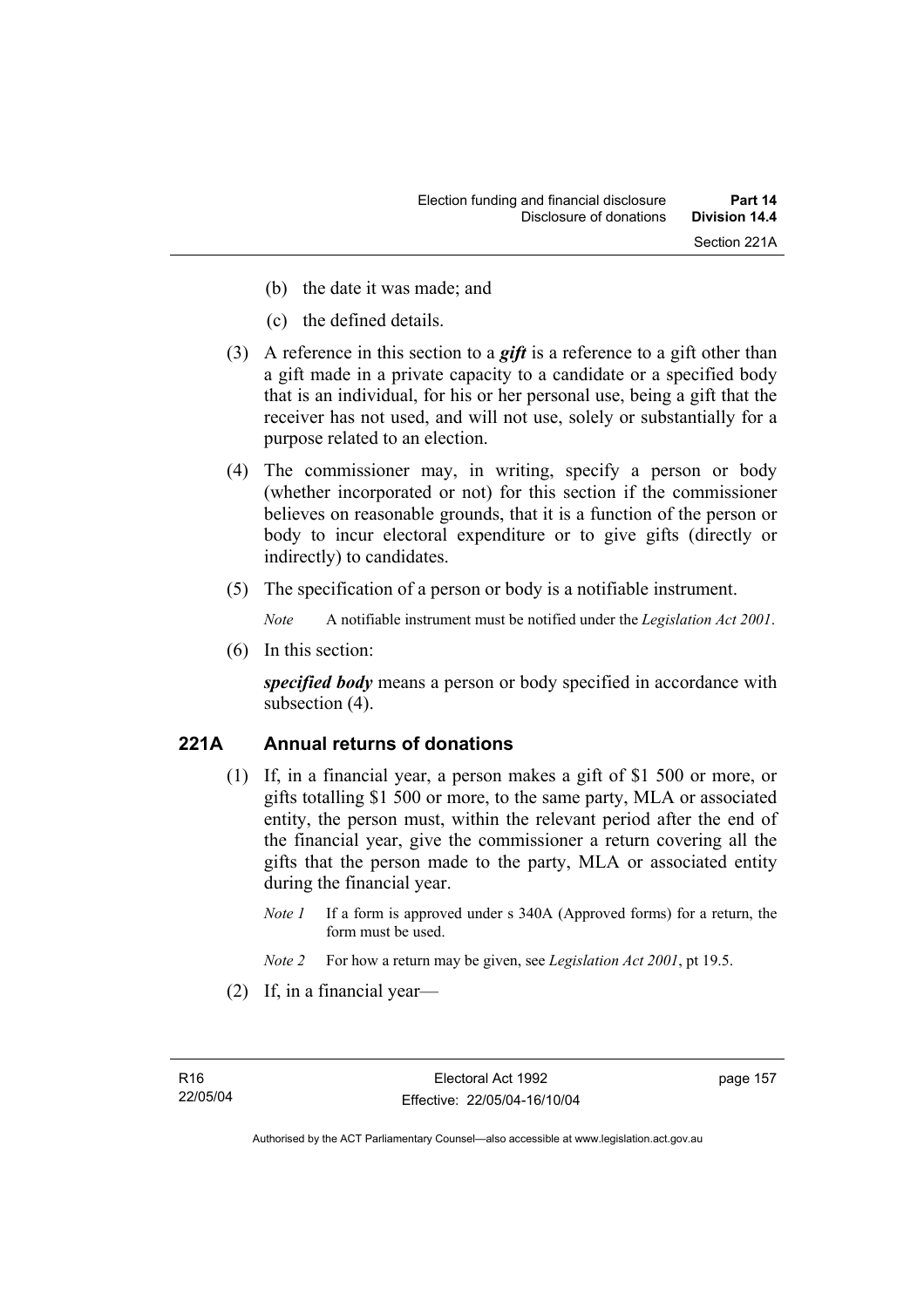- (a) a person receives a gift of \$1 000 or more, or gifts totalling \$1 000 or more; and
- (b) the person uses all or part of the gift or gifts to make a gift of \$1 500 or more, or gifts totalling \$1 500 or more, to a party, MLA or associated entity;

the person must, within the relevant period after the end of the financial year, give the commissioner a return covering all the gifts mentioned in paragraph (a).

- (3) For each gift mentioned in subsection (1) or (2) (a), the return must state—
	- (a) the amount of the gift; and
	- (b) the date when it was made; and
	- (c) for a gift mentioned in subsection (1)—the name of the party, MLA or associated entity to which the gift was made; and
	- (d) for a gift mentioned in subsection  $(2)$  (a)—the defined details.
- (4) Subsection (2) does not apply to a gift mentioned in subsection (2) (a) that has been included in a previous return under this section.
- (5) If a person makes a gift to any person or body with the intention of benefiting a party, MLA or associated entity, the person is taken, for this section, to have made the gift to the party, MLA or associated entity.
- (6) In this section:

*gift* does not include—

- (a) a gift made to an MLA in a private capacity for the MLA's personal use if the MLA does not use the gift solely or substantially for a purpose related to an election; or
- (b) a gift made by a party, member of a non-party group, MLA, candidate or associated entity.

| page 158 | Electoral Act 1992           | R16      |
|----------|------------------------------|----------|
|          | Effective: 22/05/04-16/10/04 | 22/05/04 |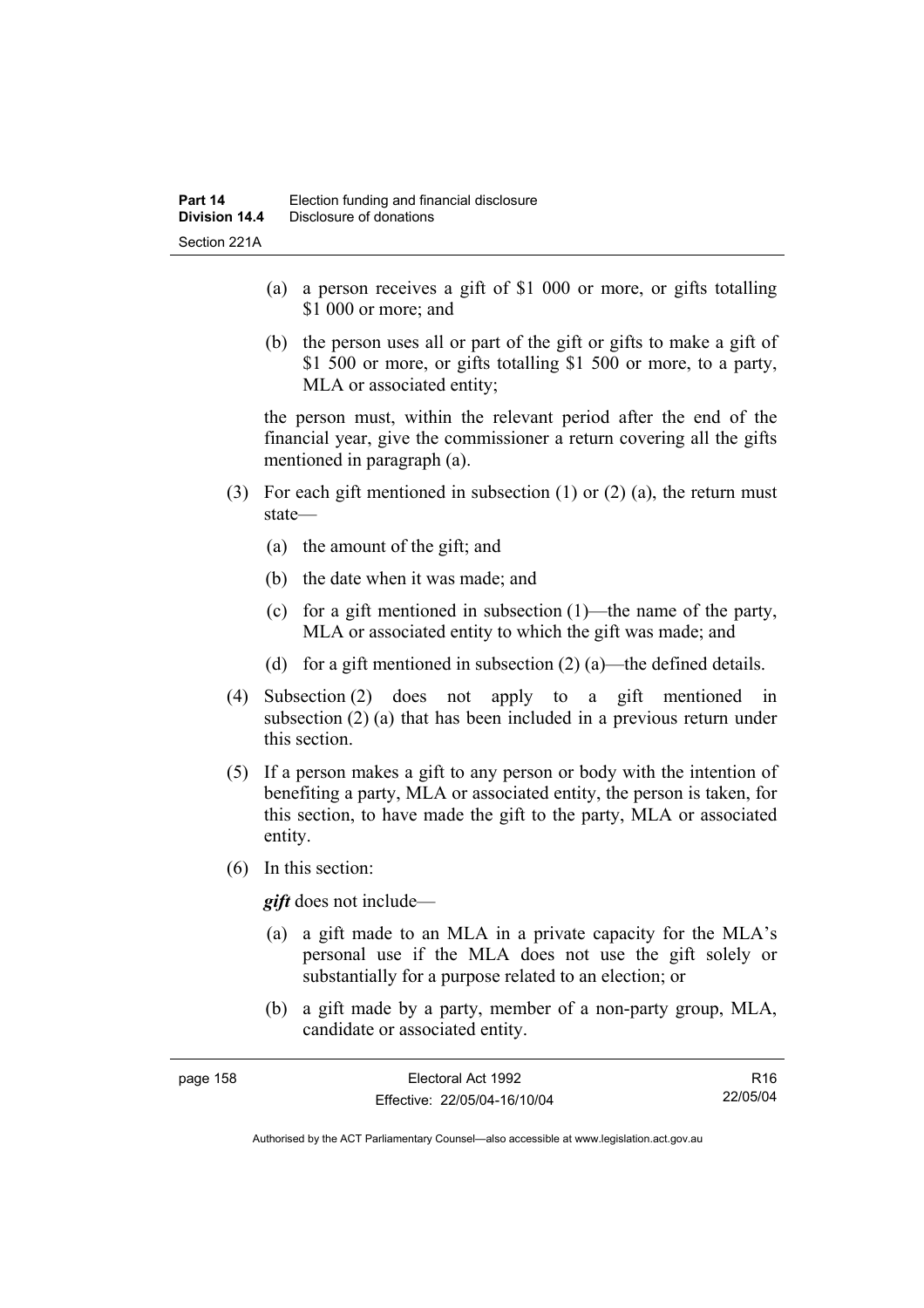### *relevant period* means—

- (a) for a financial year ending in a year when a general election is held—24 weeks; and
- (b) in any other case—20 weeks.

#### **221B Advice about obligations to make returns**

 (1) If, in a financial year, a party or MLA (the *receiver*) receives a gift of \$1 500 or more, or gifts totalling \$1 500 or more, from the same person (the *giver*), the receiver must, before 1 August after the end of the financial year, by written notice to the giver, tell the giver about the requirements of section 221A (Annual returns of donations).

Maximum penalty: 50 penalty units.

(2) In this section:

*gift*—see section 221A (6).

# **222 Anonymous gifts**

- (1) A party, non-party group, MLA, candidate or associated entity (the *receiver*) must not accept a gift of the prescribed amount or more made by someone else (the *giver*) to or for the benefit of the receiver unless—
	- (a) the receiver knows the defined details of the gift; or
	- (b) both the following subparagraphs apply:
		- (i) the giver tells the receiver the defined details of the gift before the gift is made;
		- (ii) when the gift is made, the receiver has no grounds for believing that the defined details given by the giver are not true.
- (2) Subsection (1) applies—

page 159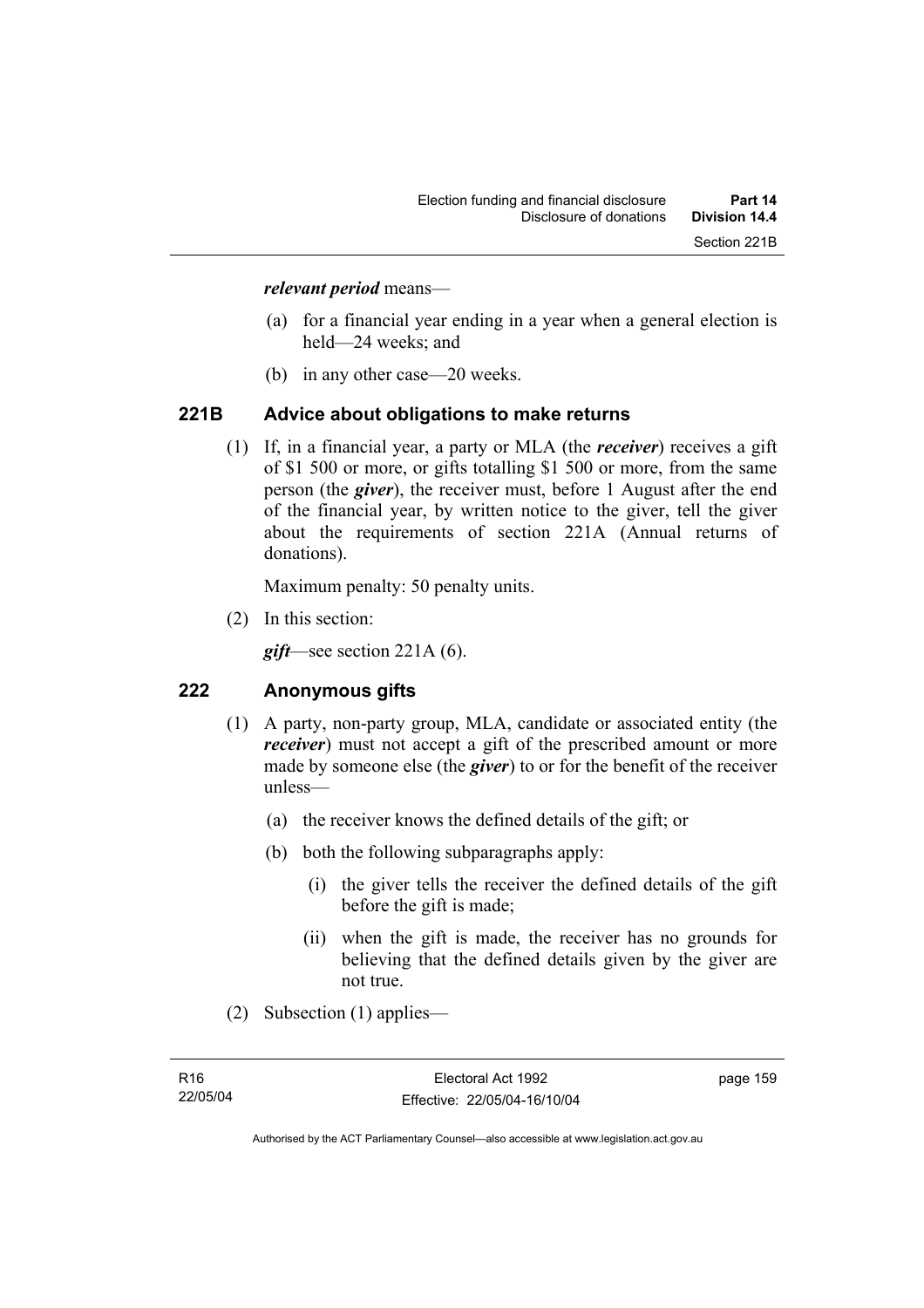- (a) for a party, MLA or associated entity—to gifts received at any time; or
- (b) for a non-party group or candidate—to gifts received during the disclosure period.
- (3) For this section, 2 or more gifts made by the same person to or for the benefit of a party, non-party group, MLA, candidate or associated entity are taken to be a single gift.
- (4) If the receiver contravenes subsection (1), the relevant person must pay to the Territory an amount equal to the amount of the gift.
- (5) The amount payable under subsection (4) is a debt payable to the Territory by the relevant person and may be recovered by proceedings in a court of competent jurisdiction.
- (6) If the receiver is a non-party group and each member of the group is taken to be a reporting agent for the group under section 204 (Non-appointed agents), the members of the group are jointly and severally liable to pay any amount payable to the Territory under subsection (4), and subsection (5) applies accordingly.
- (7) In this section:

*gift* includes a gift made on behalf of the members of an unincorporated association.

*prescribed amount*, for a gift made to or for the benefit of a party, MLA, associated entity, candidate or non-party group, means \$1 500.

#### *relevant person* means

- (a) for a gift to or for the benefit of a party—
	- (i) if the party is a corporation—the party; or
	- (ii) in any other case—the reporting agent of the party; or
- (b) for a gift to or for the benefit of a non-party group—the reporting agent of the group; or

| page 160 | Electoral Act 1992           | R <sub>16</sub> |
|----------|------------------------------|-----------------|
|          | Effective: 22/05/04-16/10/04 | 22/05/04        |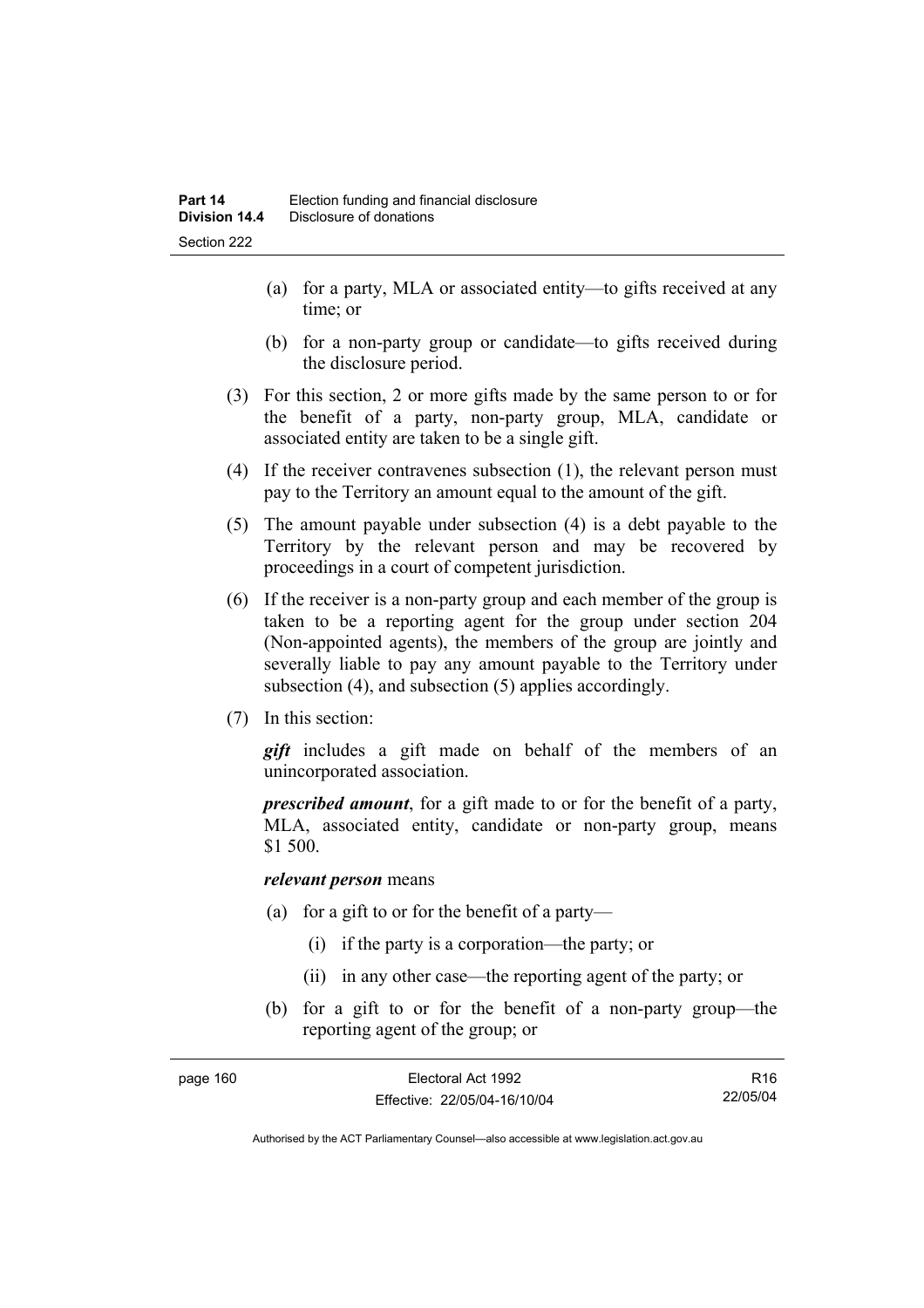- (c) for a gift to or for the benefit of an MLA—the MLA; or
- (d) for a gift to or for the benefit of a candidate—the candidate; or
- (e) for a gift to or for the benefit of an associated entity—
	- (i) if the entity is a corporation—the entity; or
	- (ii) in any other case—the financial controller of the entity.

# **Division 14.5 Disclosure of electoral expenditure**

# **223 Definitions for div 14.5**

In this division:

*broadcaster* means—

- (a) the Australian Broadcasting Corporation continued in existence under the *Australian Broadcasting Corporation Act 1983* (Cwlth), section 5; or
- (b) the Special Broadcasting Service Corporation continued in existence under the *Special Broadcasting Service Act 1991*  (Cwlth), section 5; or
- (c) the holder of a licence under the *Broadcasting Services Act 1992* (Cwlth); or
- (d) the provider of a broadcasting service under a class licence under that Act.

*electoral advertisement* means an advertisement containing electoral matter, whether or not consideration was given for its publication or broadcast.

*electoral expenditure*, in relation to an election, means expenditure incurred (whether or not incurred during the pre-election period) on—

 (a) broadcasting an electoral advertisement during the pre-election period; or

| R16      | Electoral Act 1992           | page 161 |
|----------|------------------------------|----------|
| 22/05/04 | Effective: 22/05/04-16/10/04 |          |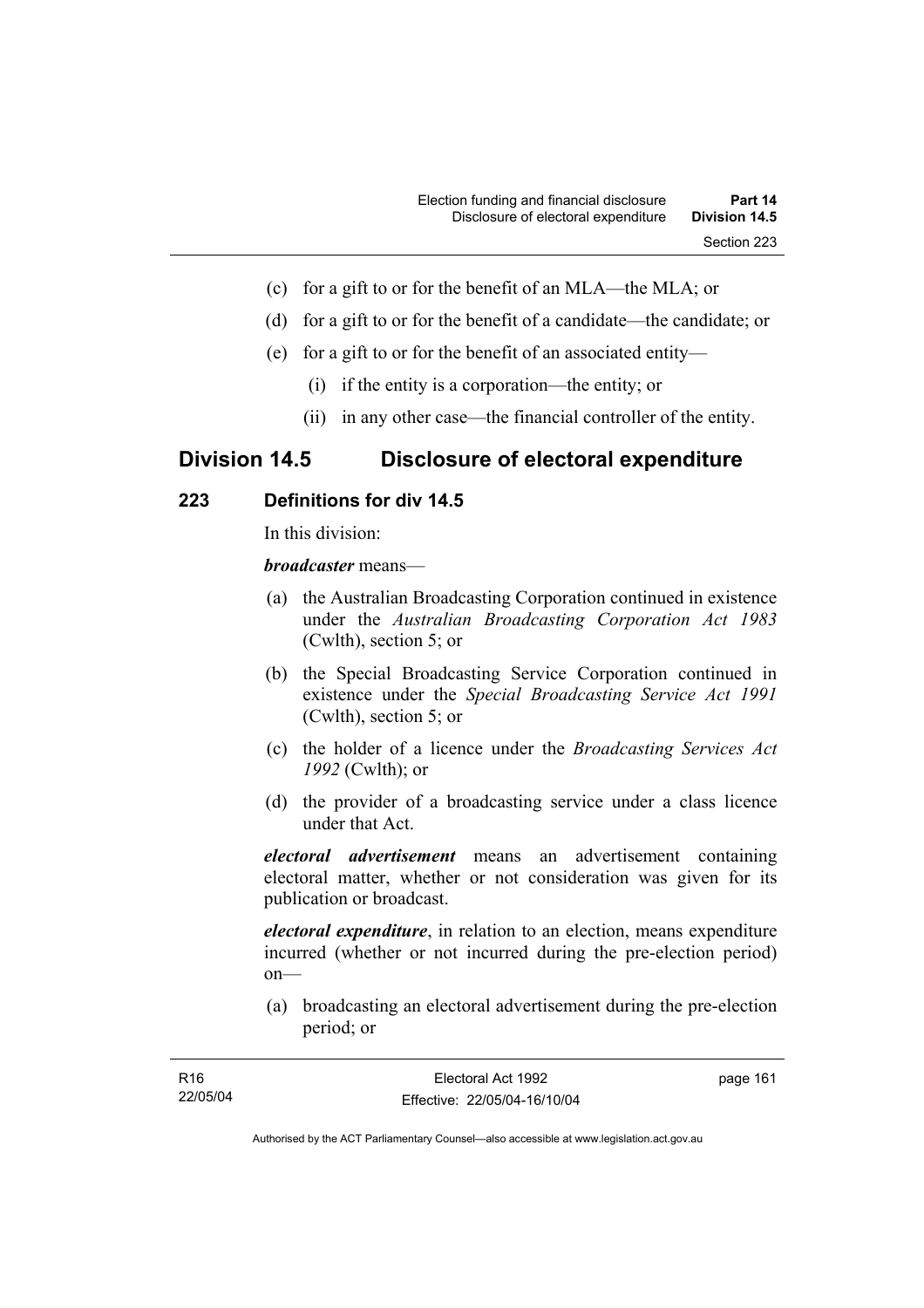- (b) publishing an electoral advertisement in a newspaper or periodical during the pre-election period; or
- (c) displaying an electoral advertisement at a theatre or other place of entertainment during the pre-election period; or
- (d) producing an electoral advertisement referred to in paragraph  $(a)$ ,  $(b)$  or  $(c)$ ; or
- (e) producing any printed electoral matter to which section 292 applies (other than material referred to in paragraph (a), (b) or (c)) that is published during the pre-election period; or
- (f) producing and distributing electoral matter that is addressed to particular persons or organisations and is distributed during the pre-election period; or
- (g) consultant's or advertising agent's fees in respect of—
	- (i) services provided during the pre-election period, being services relating to the election; or
	- (ii) material relating to the election that is used during the pre-election period; or
- (h) carrying out an opinion poll or other research about the election during the pre-election period.

*participant* in an election means—

- (a) a party, non-party group or candidate; or
- (b) a person (other than a party or candidate) by whom, or with the authority of whom, electoral expenditure in relation to an election is incurred.

*relates*—an advertisement *relates* to an election if it contains electoral matter, whether or not consideration is given for publication or broadcasting of the advertisement.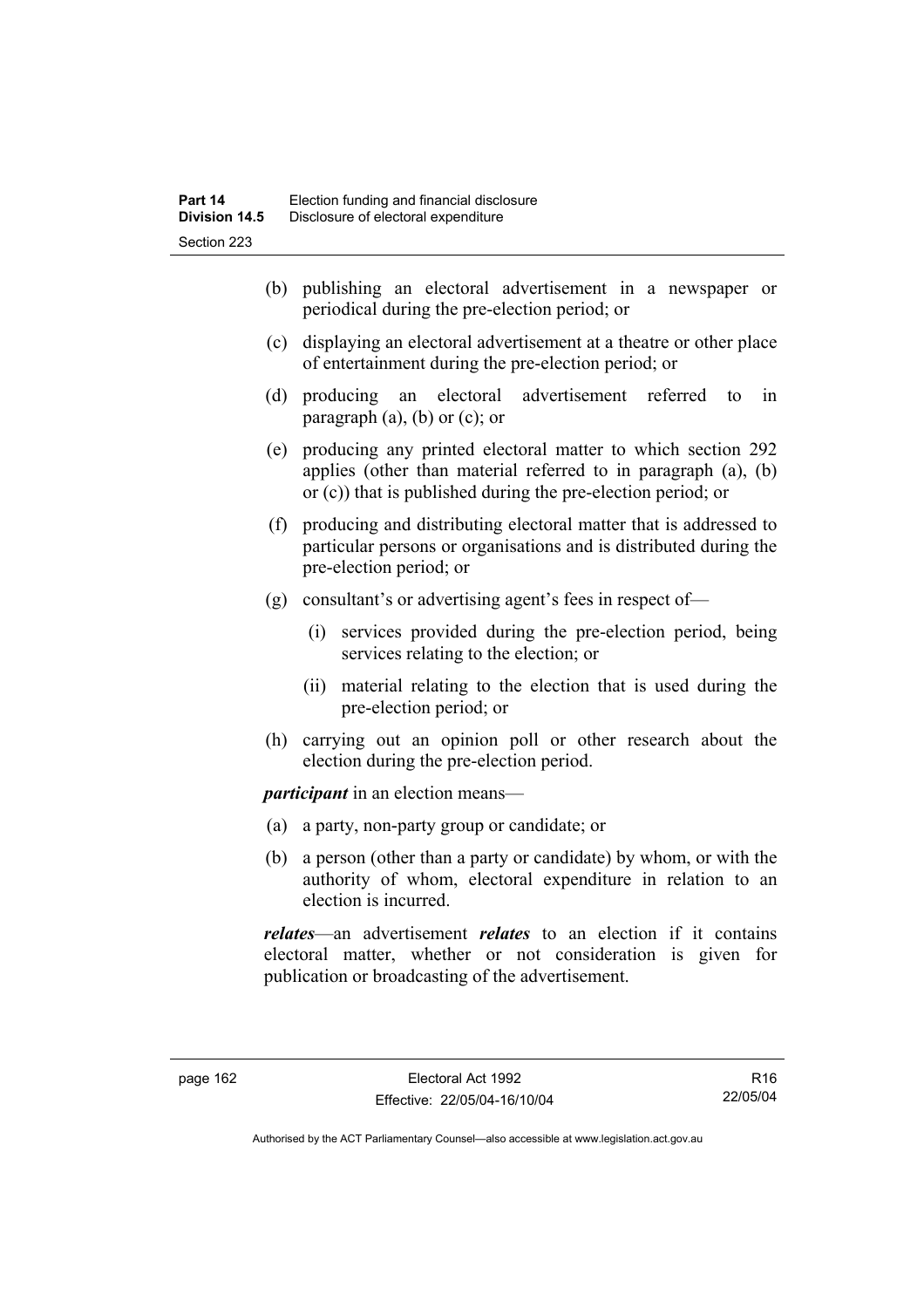#### **224 Returns of electoral expenditure**

 (1) The reporting agent of each person who was a candidate in an election shall, before the end of 15 weeks after polling day for the election, give the commissioner a return specifying details of the electoral expenditure in relation to the election incurred by or with the authority of the candidate.

*Note 1* If a form is approved under s 340A (Approved forms) for a return, the form must be used.

*Note 2* For how a return may be given, see *Legislation Act 2001*, pt 19.5.

- (2) A reporting agent of a non-party group in an election shall, before the end of 15 weeks after polling day for the election, give the commissioner a return specifying details of the electoral expenditure in relation to the election incurred by or with the authority of the group.
- (3) If electoral expenditure in relation to an election is incurred by or with the authority of a party, the reporting agent of the party shall, before the end of 15 weeks after polling day for the election, give the commissioner a return setting out details of the expenditure.
- (4) If electoral expenditure in relation to an election was incurred by or with the authority of a person and the expenditure was not incurred with the written authority of a party, non-party group, candidate or associated entity in the election the person shall, before the end of 15 weeks after polling day for the election, give the commissioner a return specifying details of the electoral expenditure.
- (5) A person is not required to give the commissioner a return under subsection (4) in relation to an election if the amount of the electoral expenditure incurred in relation to the election by or with the person's authority is less than \$1 500.

# **225 Nil returns**

 (1) If no electoral expenditure in relation to an election is incurred by or with the authority of a candidate in the election, a return under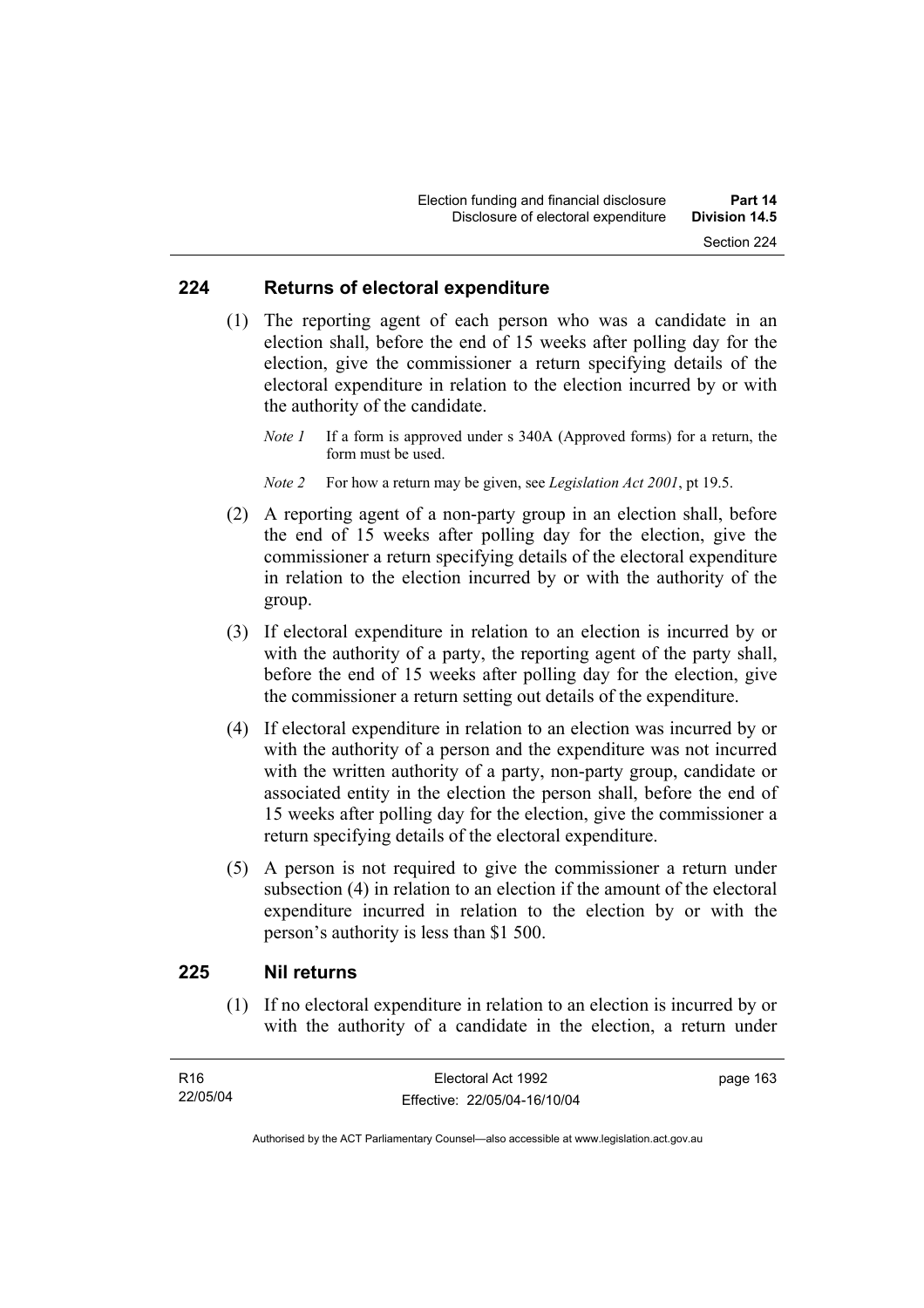section 224 in relation to the candidate shall be given to the commissioner and shall include a statement to the effect that no expenditure of a kind required to be disclosed has been incurred by or with the authority of the candidate.

- (2) If no electoral expenditure in relation to an election is incurred by or with the authority of a non-party group in the election, a return under section 224 in relation to the group shall be given to the commissioner and shall include a statement to the effect that no expenditure of a kind required to be disclosed has been incurred by or with the authority of the group.
- (3) If no electoral expenditure in relation to an election is incurred by or with the authority of a party that endorsed a candidate in the election, a return under section 224 in relation to the party shall be given to the commissioner and shall include a statement to the effect that no expenditure of a kind required to be disclosed has been incurred by or with the authority of the party.

# **226 Returns by broadcasters and publishers**

- (1) If an election has taken place—
	- (a) each broadcaster who broadcast an electoral advertisement during the pre-election period with the authority of a participant in the election; and
	- (b) each publisher who published an electoral advertisement in a newspaper or periodical during the pre-election period with the authority of a participant in the election;

shall give the commissioner a return before the end of 8 weeks after polling day in the election.

- *Note 1* If a form is approved under s 340A (Approved forms) for a return, the form must be used.
- *Note 2* For how a return may be given, see *Legislation Act 2001*, pt 19.5.

R16 22/05/04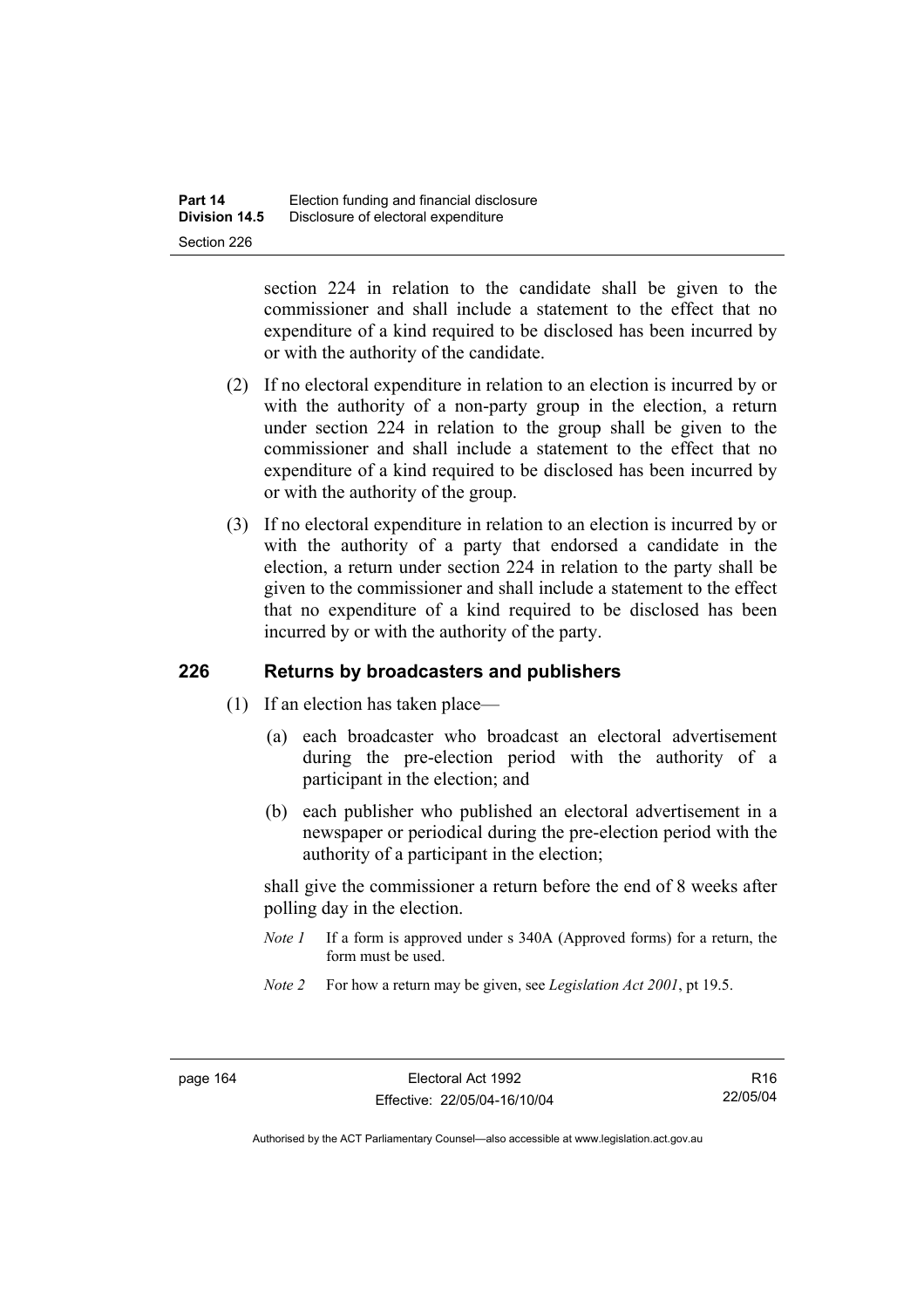- (2) A return shall specify the following particulars in relation to the advertisement:
	- (a) the broadcasting service as part of which the advertisement was broadcast or the newspaper or periodical in which the advertisement was published;
	- (b) the name and address of the person at whose request the advertisement was broadcast or published;
	- (c) the name and address of the participant in the election with whose authority the advertisement was broadcast or published;
	- (d) the date or dates when, and, for an advertisement that was broadcast, the times between which, the advertisement was broadcast or published;
	- (e) for a published advertisement—the page on which the advertisement was published and the space occupied by it;
	- (f) whether or not, on each occasion when the advertisement was broadcast or published, a charge was made by the broadcaster or publisher for the broadcasting or publication of the advertisement;
	- (g) if a charge referred to in paragraph (f) was made—the amount of the charge.
- (3) If a broadcaster or publisher specifies in a return the amount of a charge in accordance with subsection (2) (g), the broadcaster or publisher shall state in the return whether or not the charge is at less than normal commercial rates having regard to—
	- (a) for a broadcast advertisement—the length of the advertisement and the day or days when, and the times between which, it was broadcast; or
	- (b) for a published advertisement—the space occupied by the advertisement and the nature of the newspaper or periodical.

page 165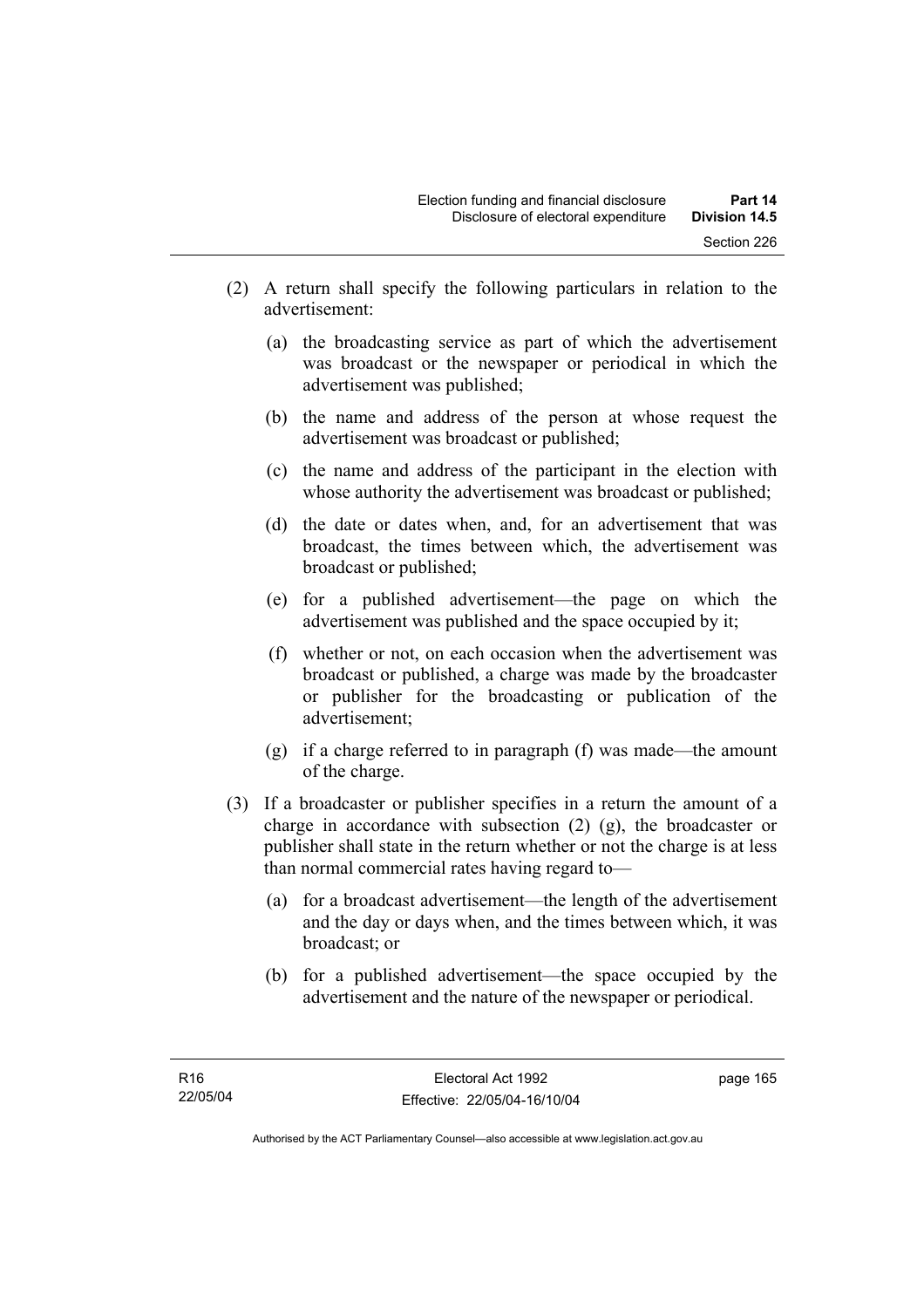| Part 14              | Election funding and financial disclosure |
|----------------------|-------------------------------------------|
| <b>Division 14.5</b> | Disclosure of electoral expenditure       |
| Section 227          |                                           |

- (4) A publisher is not required to give the commissioner a return under subsection (1) in relation to an election if the amount of the charges made by the publisher in relation to the publication of any advertisements to which that subsection applies, in relation to that election and any other election that took place on the same day as the firstmentioned election, does not exceed \$1 000.
- (5) A return under subsection (1) may refer to more than 1 advertisement.

# **227 Multiple elections on same day**

- $(1)$  If—
	- (a) the voting at 2 or more elections took place on the same day; and
	- (b) a person would, apart from this subsection, be required to give the commissioner 2 or more returns under this division relating to those elections;

the person may give the commissioner a single return, in a form approved under section 340A (Approved forms), setting out the particulars that the person would have been required to set out in those separate returns.

 (2) It is sufficient compliance with this division if the return sets out details of the expenditure without showing the extent to which it relates to any election.

R16 22/05/04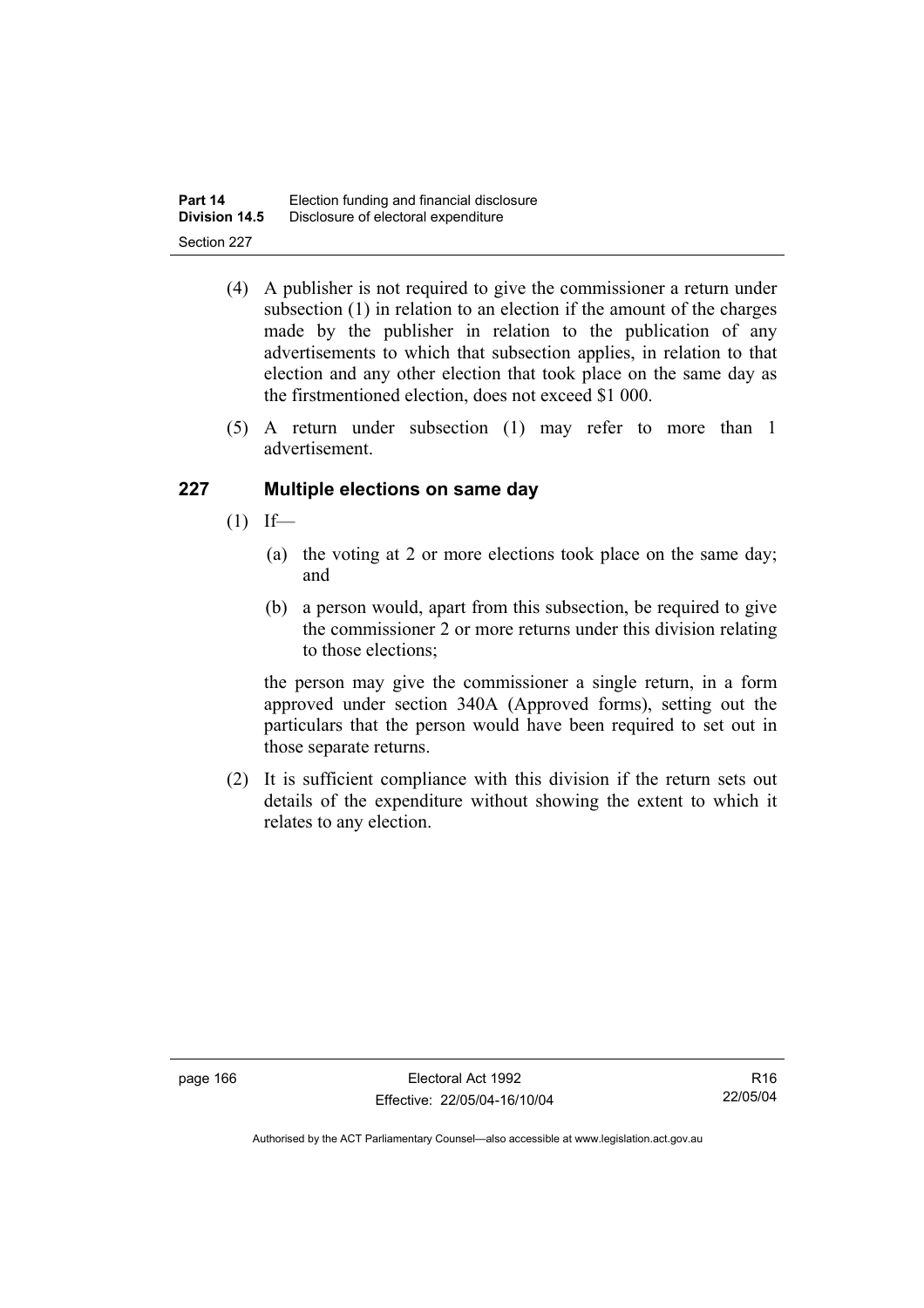# **Division 14.6 Annual returns**

### **228 Meaning of** *defined particulars* **for div 14.6**

In this division:

*defined particulars*, in relation to a sum, means—

- (a) if the sum was received from, paid to or owed to, an unincorporated association, other than a registered industrial organisation—
	- (i) the name of the association; and
	- (ii) the names and addresses of the members of the executive committee (however described) of the association; and
- (b) if the sum was paid out of or into, or incurred as a debt to, a trust fund or the funds of a foundation—
	- (i) the names and addresses of the trustees of the fund or foundation; and
	- (ii) the name, title or description of the trust fund or foundation; and
- (c) the name and address of the person or organisation that paid, received or is owed the sum; and
- (d) such other particulars as are prescribed.

# **230 Annual returns by parties and MLAs**

- (1) The reporting agent of a party or MLA must, within 16 weeks after the end of each financial year, give the commissioner a return.
	- *Note 1* If a form is approved under s 340A (Approved forms) for a return, the form must be used.
	- *Note 2* For how a return may be given, see *Legislation Act 2001*, pt 19.5.
- (2) However, the return may be the audited annual accounts of the party or MLA in a form approved, in writing, by the commissioner.

| R <sub>16</sub> | Electoral Act 1992           | page 167 |
|-----------------|------------------------------|----------|
| 22/05/04        | Effective: 22/05/04-16/10/04 |          |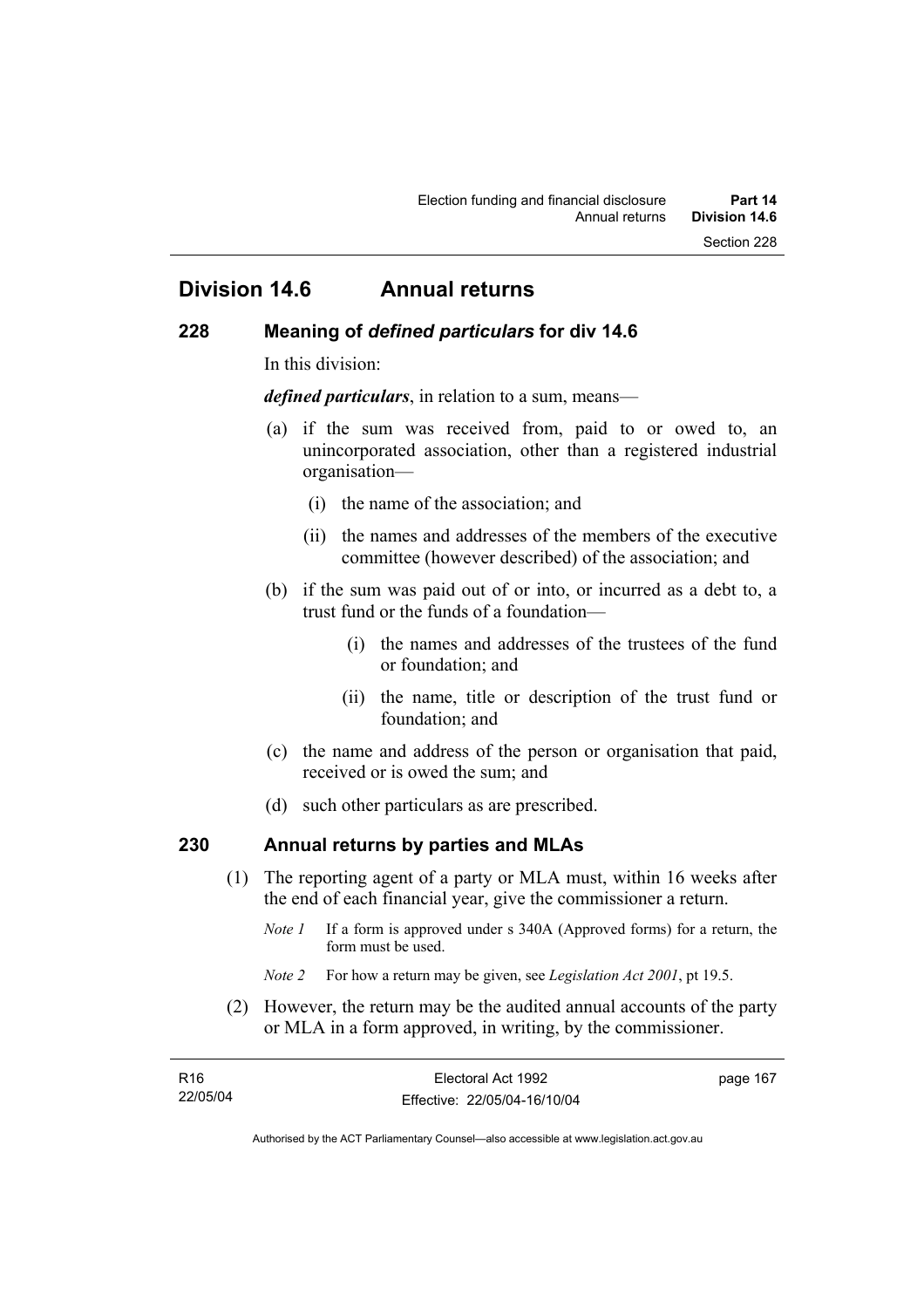(3) The approval is a notifiable instrument.

*Note* A notifiable instrument must be notified under the *Legislation Act 2001*.

- (4) The return must state—
	- (a) the amount received by, or on behalf of, the party or MLA during the financial year, together with the particulars required by section 232 (1) (Amounts received); and
	- (b) the amount paid by, or on behalf of, the party or MLA during the financial year; and
	- (c) the outstanding amount, at the end of the financial year, of debts incurred by, or on behalf of, the party or MLA, together with the particulars required by section 234 (1) (Outstanding amounts).
- (5) For subsection (4) (a), an amount is received by, or on behalf of, an MLA only if the amount is a gift received by the MLA in his or her capacity as an MLA.

#### **Examples of amounts not required to be stated in a return**

- 1 Income derived in a private capacity eg interest on bank accounts and dividends on shares.
- 2 Salary, allowances and other benefits (including superannuation benefits) as an MLA.
- 3 A gift given to the MLA in a private capacity for his or her personal use eg a birthday gift from a family member.
- *Note* An example is part of the Act, is not exhaustive and may extend, but does not limit, the meaning of the provision in which it appears (see *Legislation Act 2001*, s 126 and s 132).
- (6) For subsection (4) (b) or (c), an amount paid, or an outstanding amount of debts incurred, by or on behalf of an MLA includes an amount paid, or an outstanding amount of debts incurred, by or on behalf of the MLA for a purpose that relates solely or substantially to his or her position as MLA on any of the following:
	- (a) broadcasting an advertisement;

R16 22/05/04

Authorised by the ACT Parliamentary Counsel—also accessible at www.legislation.act.gov.au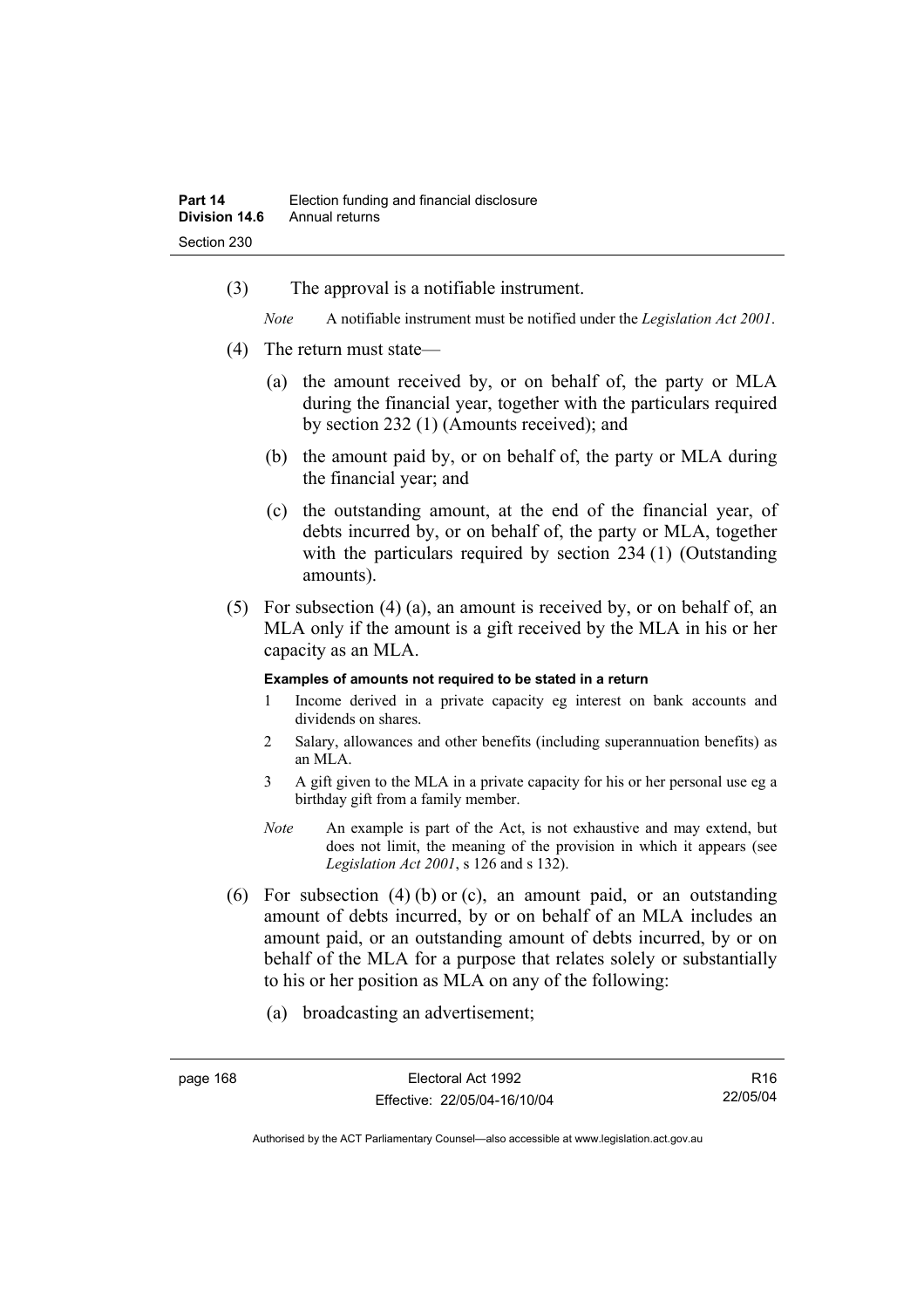- (b) publishing an advertisement in a newspaper or periodical;
- (c) displaying an advertisement at a theatre or another place of entertainment;
- (d) producing an advertisement mentioned in paragraphs (a) to (c);
- (e) producing any printed electoral matter to which section 292 (Dissemination of electoral matter—authorisers and authors) applies;
- (f) producing and distributing electoral matter that is addressed to particular people or organisations;
- (g) consultant's or advertising agent's fees for services provided;
- (h) carrying out an opinion poll or other research.
- (7) A return under this section must not include a list of the members of a party.
- (8) If the registration of a party is cancelled during a financial year, this section applies to the party in relation to the year as if a reference to the reporting agent of the party were a reference to the person who was the reporting agent of the party immediately before the cancellation.
- (9) If a person ceases to be an MLA during a financial year, this section applies to the person in relation to the year as if the person were the reporting agent.

# **231 Periods of less than financial year**

- (1) This section applies if, during a financial year—
	- (a) a political party becomes, or ceases to be, a registered party; or
	- (b) a person becomes, or ceases to be, an MLA.
- (2) A return under section 230 (Annual returns by parties and MLAs) for the political party or person for the financial year need only

page 169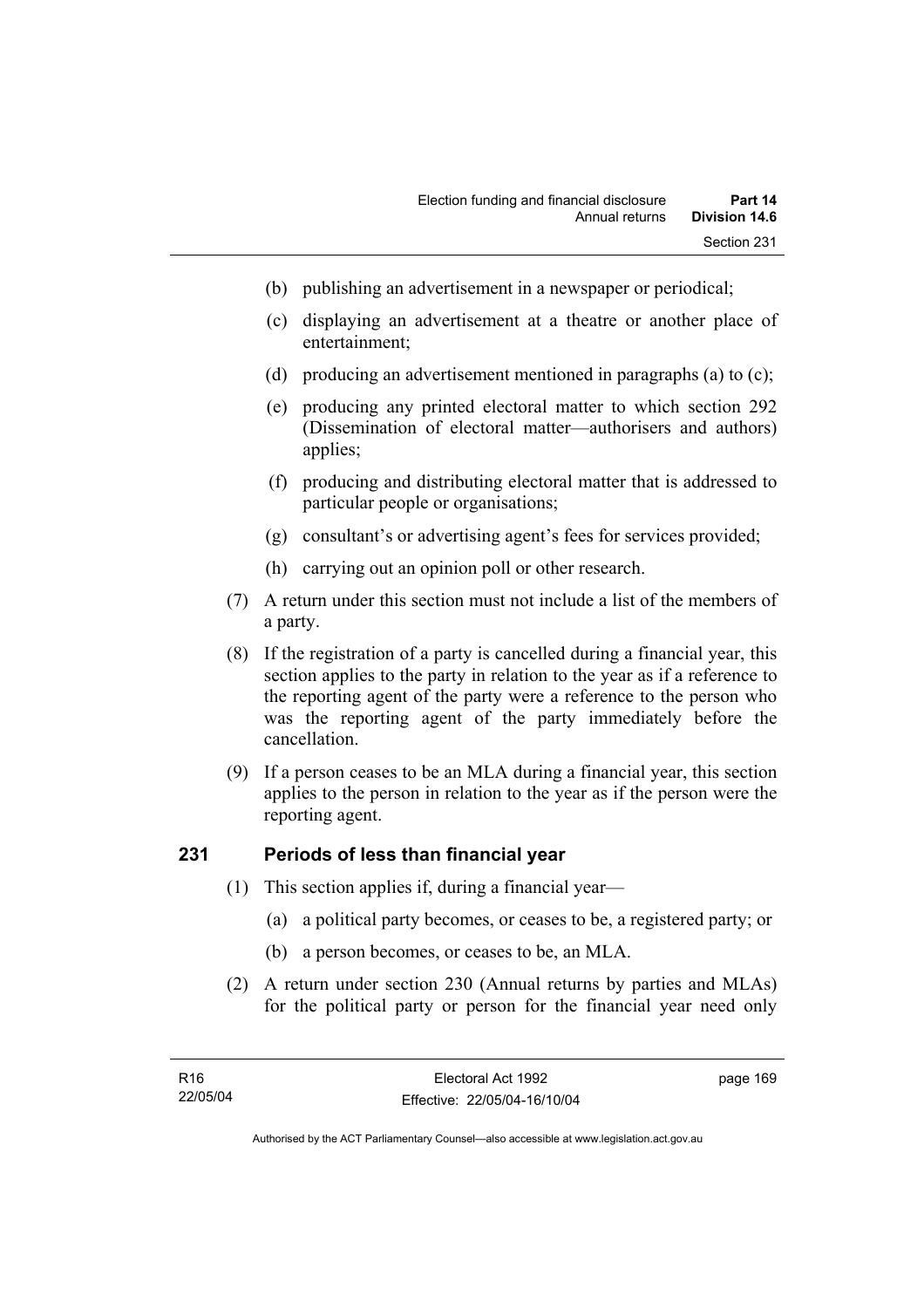include particulars for the part of the year when the party was registered or the person was an MLA.

# **231A Returns by parties under Commonwealth Electoral Act**

- $(1)$  If—
	- (a) an organisation has corresponding registration as a political party under this Act, part 7 and under the Commonwealth Act, part 11 whether by the same or a different name; and
	- (b) the agent of the organisation gives to the Australian Electoral Commission, within the period of 16 weeks after the end of the financial year, a return under the Commonwealth Act, section 314AB in relation to that financial year; and
	- (c) the agent or organisation gives to the ACT commissioner, within that period, a copy of that return;

the organisation is not required to give to the ACT commissioner a return under section 230 in relation to that financial year.

- (2) For subsection (1), an organisation has corresponding registration as a political party under this Act, part 7 and under the Commonwealth Act, part 11 if the same person is specified as the registered officer of the party in the register of political parties kept under this Act, section 88 and in the register of political parties kept under the Commonwealth Act, section 125.
- (3) In this section:

*agent*, in relation to an organisation, means the person appointed under the Commonwealth Act, section 288 to be the agent of the organisation in relation to the ACT.

*Commonwealth Act* means the *Commonwealth Electoral Act 1918* (Cwlth).

*party* includes an ACT branch of a political party registered under the Commonwealth Act, part 11.

R16 22/05/04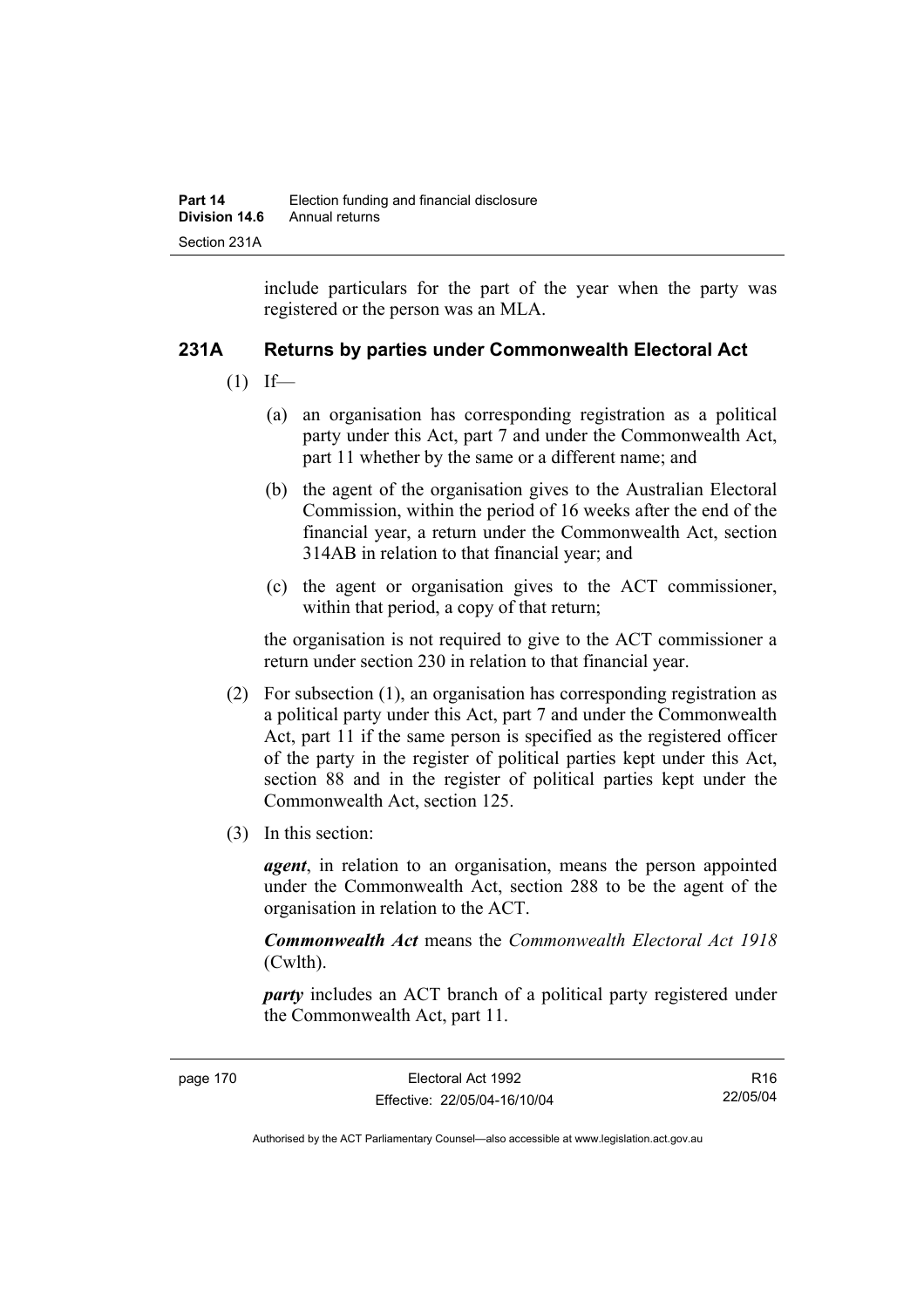# **231B Annual returns by associated entities**

- (1) If an entity is an associated entity at any time during a financial year, the entity's financial controller must give the commissioner a return within 16 weeks after the end of the financial year.
	- *Note 1* If a form is approved under s 340A (Approved forms) for a return, the form must be used.
	- *Note 2* For how a return may be given, see *Legislation Act 2001*, pt 19.5.
- (2) The return must state—
	- (a) the amount received by, or on behalf of, the entity during the financial year, together with the particulars required by section 232 (1) (Amounts received); and
	- (b) the amount paid by, or on behalf of, the entity during the financial year; and
	- (c) if the entity is an associated entity at the end of the financial year—the outstanding amount, at the end of the year, of debts incurred by, or on behalf of, the entity, together with the particulars required by section 234 (2) (Outstanding amounts).
- (3) An amount received when the entity was not an associated entity is not to be counted for subsection (2) (a) and (b).
- (4) If an amount required to be stated under subsection (2) (b) was—
	- (a) paid to or for the benefit of 1 or more parties or MLAs; and
	- (b) paid out of funds generated from capital of the entity;

the return must set out the required details of each person who contributed to that capital on or after 29 November 1996.

- (5) For subsection (4), the required details of a person are—
	- (a) the person's name and address; and

page 171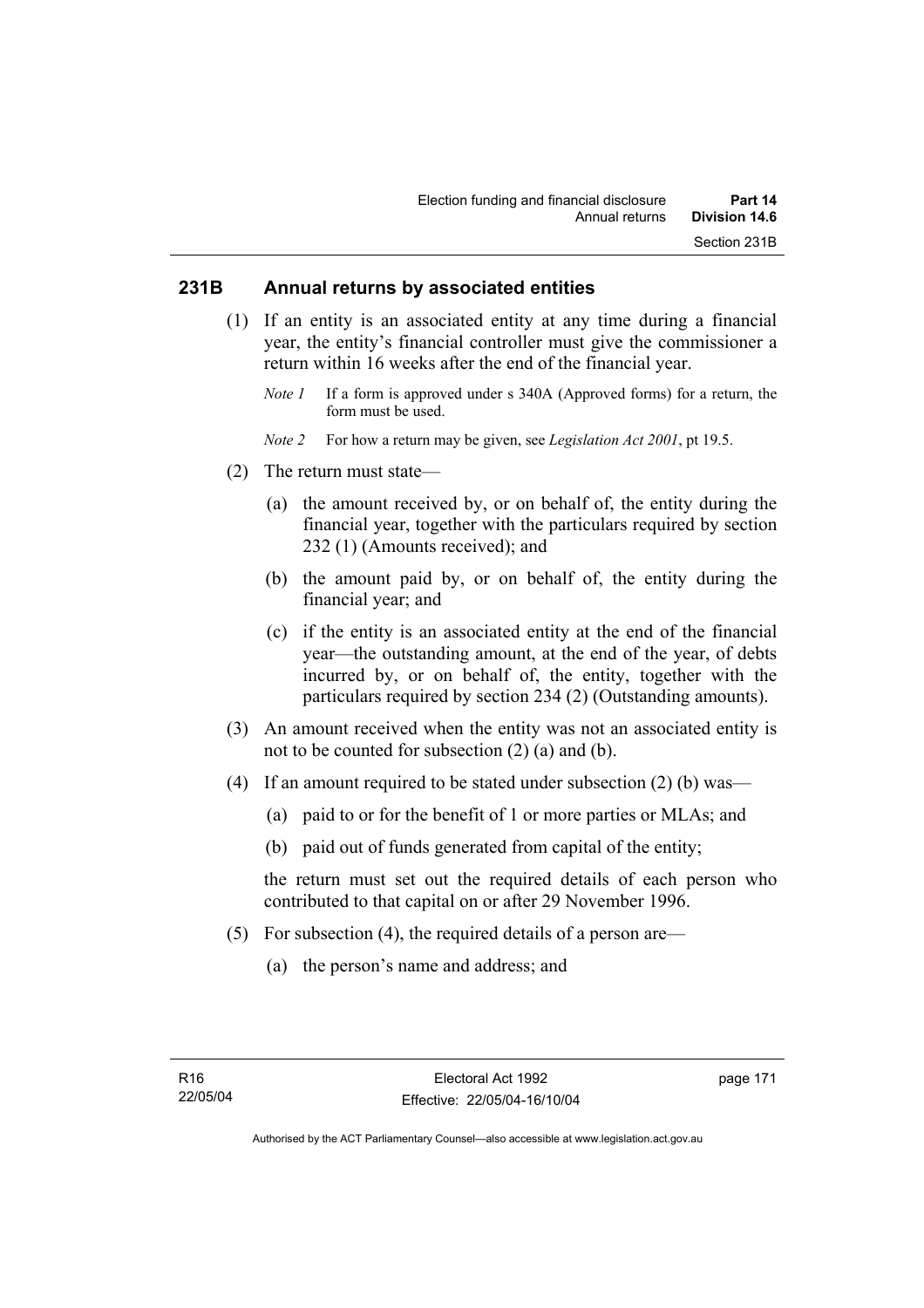- (b) the total of the person's contributions to the capital of the associated entity mentioned in that subsection up to the end of the financial year.
- (6) Subsection (5) does not apply to contributions that have been included in a previous return under this section.

# **231C Returns by associated entities under Commonwealth Electoral Act**

- (1) This section applies in relation to an associated entity that—
	- (a) is controlled by 1 or more parties; or
	- (b) operates wholly or mainly for the benefit of 1 or more parties.
- (2) If an entity was, during a financial year, an associated entity in relation to which this section applies and the financial controller of the entity—
	- (a) gives to the Australian Electoral Commission, within the period of 16 weeks after the end of the financial year, a return under the *Commonwealth Electoral Act 1918* (Cwlth), section 314AEA in relation to that financial year; and
	- (b) gives to the commissioner, within that period, a copy of that return;

the financial controller is not required to give to the commissioner a return under section 231B in relation to the entity for that financial year.

## **232 Amounts received**

 (1) If the sum of all amounts received by, or on behalf of, a party, MLA or associated entity (the *receiver*) from a person or organisation during a financial year is \$1 500 or more, the return by the receiver under section 230 (Annual returns by parties and MLAs) or section 231B (Annual returns by associated entities) must state the amount of the sum and set out the defined particulars for it.

R16 22/05/04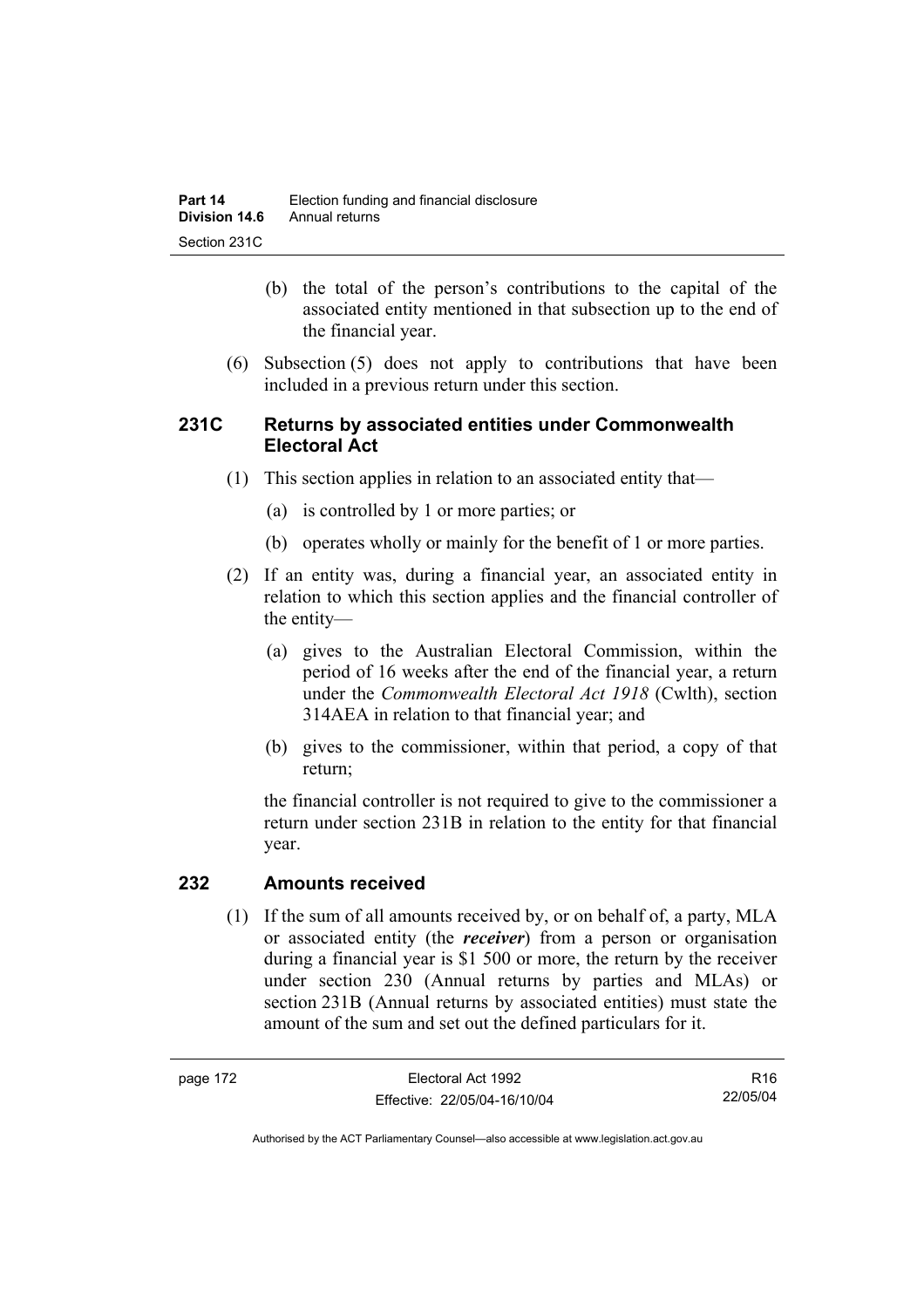- (2) In working out the sum, an amount of less than \$1 500 need not be counted.
- (3) If the sum was received as a loan, the return must state the information required by section 218A (2) (Certain loans not to be received).

# **234 Outstanding amounts**

- (1) If, at the end of a financial year, the sum of all debts within the meaning of section 230 (4) (c) that are owed by a party or MLA to a particular person or organisation is \$1 500 or more, the return by the party or MLA under section 230 shall specify the sum and include the defined particulars.
- (2) If an entity is an associated entity at the end of a financial year and, at the end of that year, the sum of all debts within the meaning of section 231B (2) (c) that are owed by the entity to a particular person or organisation is \$1 500 or more, the return by the entity under section 231B in relation to the financial year shall set out the sum and include the defined particulars.

# **234A Regulations**

- (1) The regulations may require greater detail to be provided in returns under section 230 or 231B than is required by this division.
- (2) Without limiting subsection (1), the regulations may require that the total amounts referred to in section 230 (4) or 231B (2) be broken down in the way specified in the regulations.
- (3) The regulations may reduce the amount of information to be provided in returns under section 231B.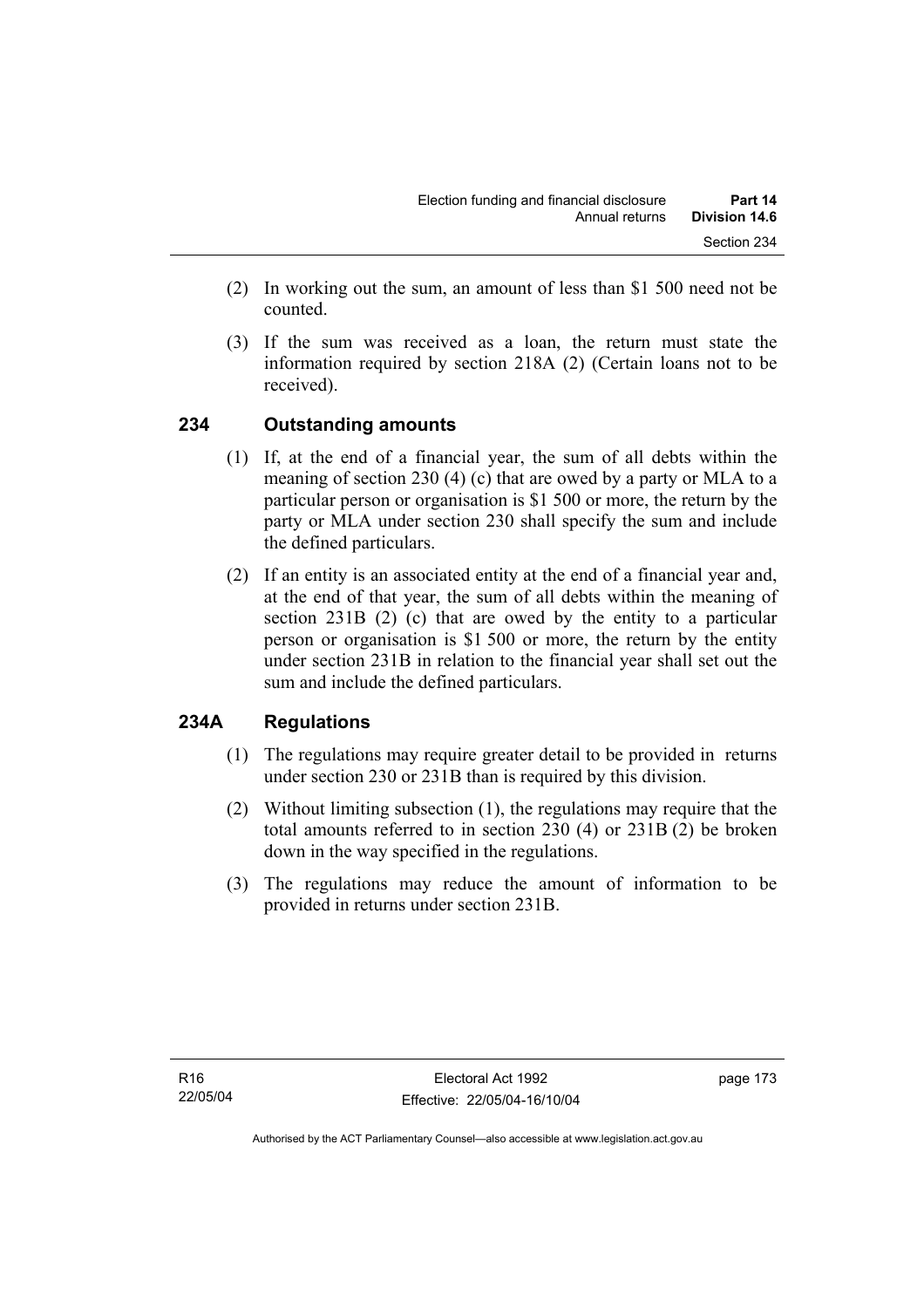# **Division 14.7 Compliance**

# **235 Definitions for div 14.7**

In this division:

*investigation notice* means a notice under section 237 (3) (Investigation notices generally) or section 237A (2) (Investigation notices about associated entities).

*return* includes a notice under section 240 (1) (c) or (4) (Inability to complete returns).

# **236 Offences**

 (1) A person shall not, without reasonable excuse, fail to give the commissioner a return under this part within the time required.

Maximum penalty:

- (a) for a return required to be given by the reporting agent of a party—50 penalty units; and
- (b) for any other return—20 penalty units.
- (2) A person shall not, without reasonable excuse—
	- (a) give the commissioner an incomplete return under division 14.4, 14.5 or 14.6; or
	- (b) fail to retain records in accordance with section 239.

Maximum penalty: 20 penalty units.

 (3) For subsection (1) or subsection (2) (b), it is a reasonable excuse for a reporting agent of a non-party group to fail to give a return or keep records if another reporting agent of the group has given the return within the time required or kept records in accordance with section 239, as the case requires.

R16 22/05/04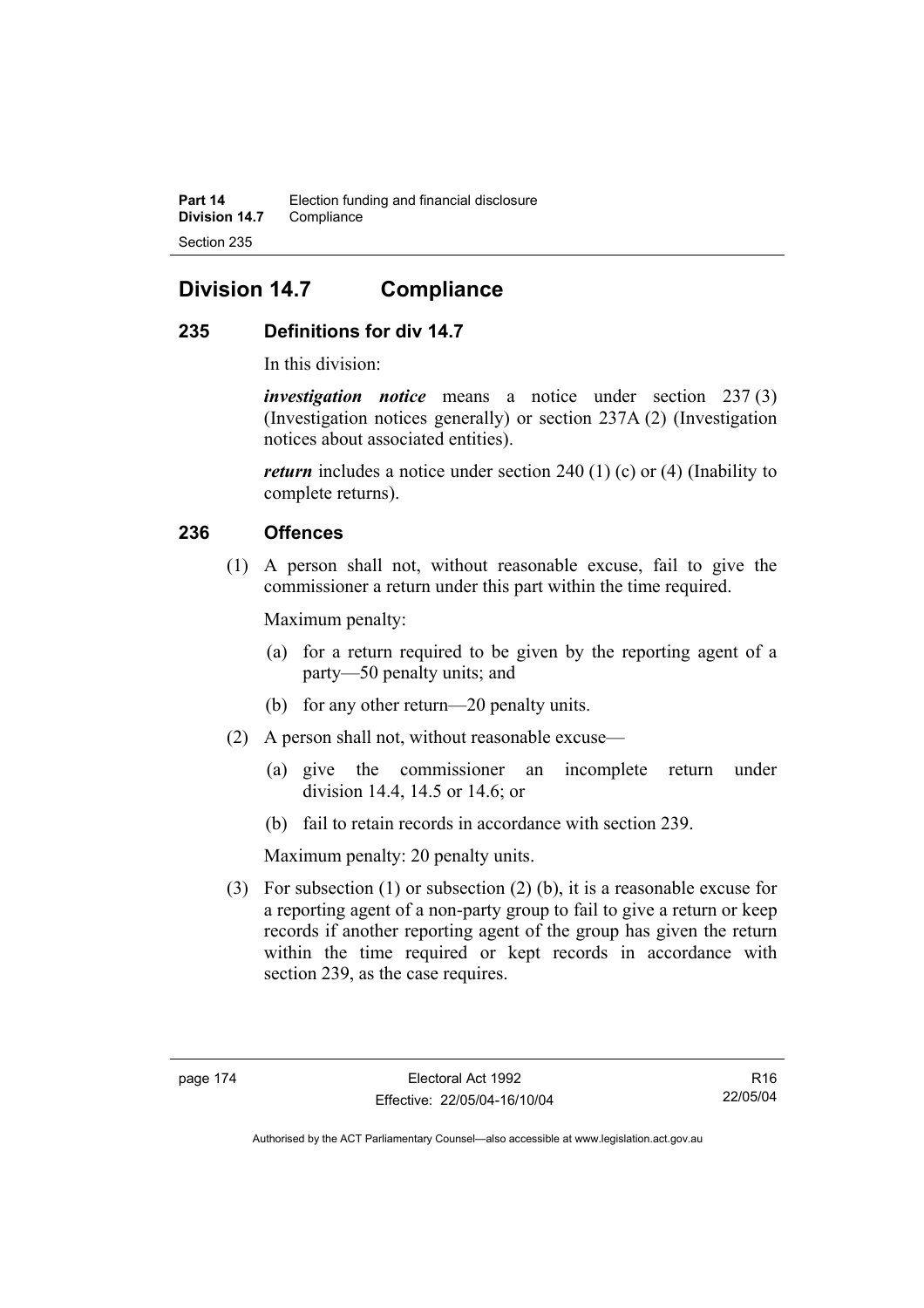(4) A person shall not give a return under division 14.4, 14.5 or 14.6, containing particulars that are, to the knowledge of the person, false or misleading in a material particular.

Maximum penalty: 50 penalty units, imprisonment for 6 months or both.

 (5) A person shall not give to another person who is required to give a return under division 14.4, 14.5 or 14.6 information relevant to the return that is, to the knowledge of the firstmentioned person, false or misleading in a material particular.

Maximum penalty: 50 penalty units, imprisonment for 6 months or both.

 (6) A prosecution in relation to an offence against this section may be begun at any time within 4 years after the offence was committed.

# **237 Investigation notices generally**

(1) In this section:

*prescribed person* means a person who, in the commissioner's opinion, is or may be required to give the commissioner a return under this part in relation to an election.

- (2) The commissioner may conduct an investigation into compliance with this part.
- (3) For an investigation, the commissioner may give a notice (an *investigation notice*) in relation to a reporting agent or prescribed person to—
	- (a) the agent or prescribed person; or
	- (b) for the reporting agent of a party—any officer, employee or representative of the party; or
	- (c) for a prescribed person that is a corporation—any of its officers or employees; or

page 175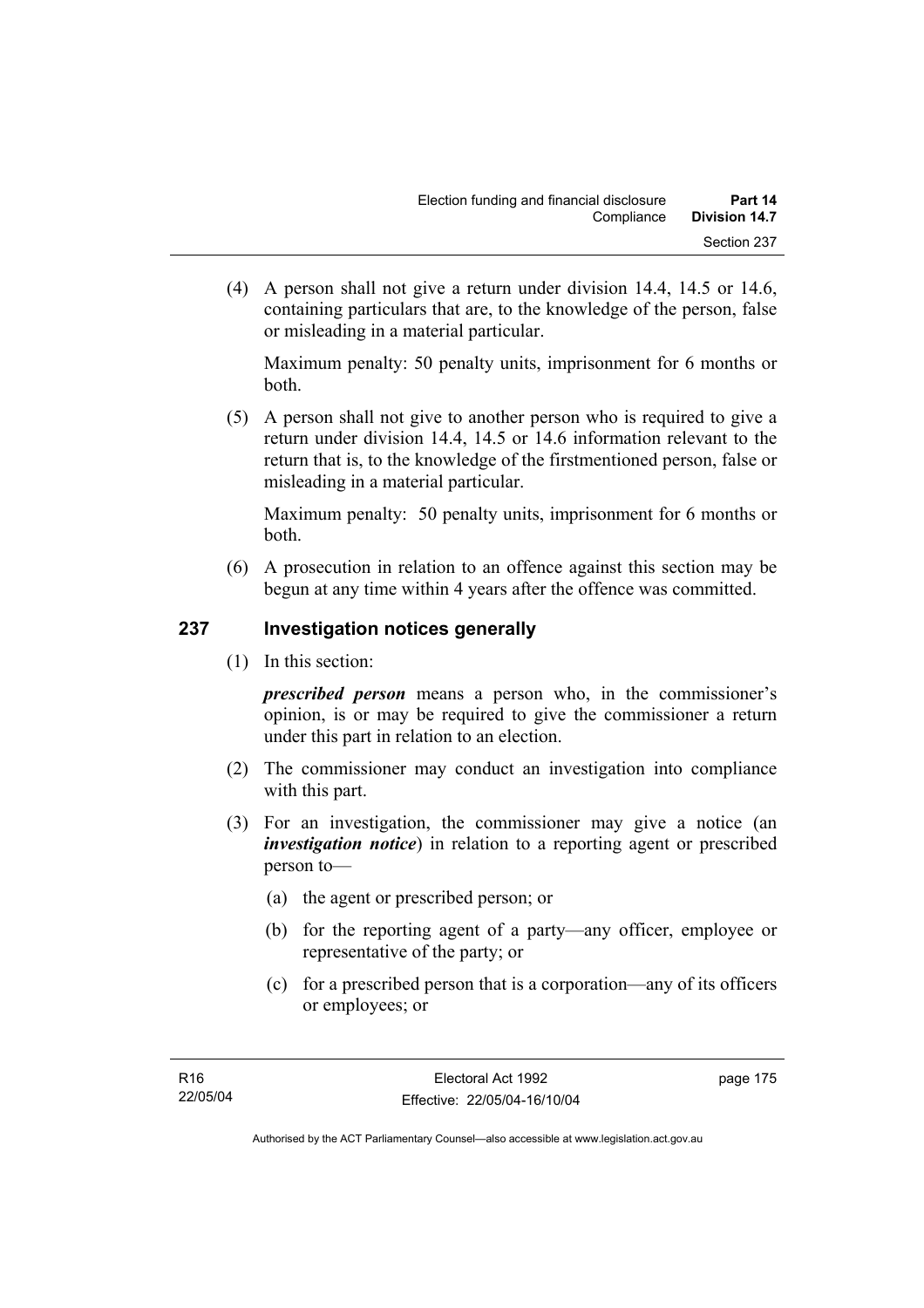- (d) anyone else the commissioner has reasonable grounds for believing can produce a document or anything else, or give evidence, about anyone's compliance with this part.
- *Note* For how documents may be given, see *Legislation Act 2001*, pt 19.5.
- (4) The investigation notice must require the person to whom it is given—
	- (a) to produce to the commissioner, within the time and in the way stated in the notice, a document, or something else, stated in the notice; or
	- (b) to appear, at a time and place stated in the notice, before the commissioner to give evidence, orally or in writing, and to produce a document, or something else, stated in the notice.
- (5) The time stated in the notice must be not earlier than 28 days after the notice is given to the person.
- (6) If the investigation notice requires an officer, employee or representative of a party other than its reporting agent to appear before the commissioner, the reporting agent of the party is entitled—
	- (a) to attend the investigation; or
	- (b) to nominate someone else to attend on the reporting agent's behalf.
- (7) If the investigation notice requires someone other than the financial controller of an associated entity to appear before the commissioner in relation to an investigation into the entity, the financial controller is entitled—
	- (a) to attend the investigation; or
	- (b) to nominate someone else to attend on the financial controller's behalf.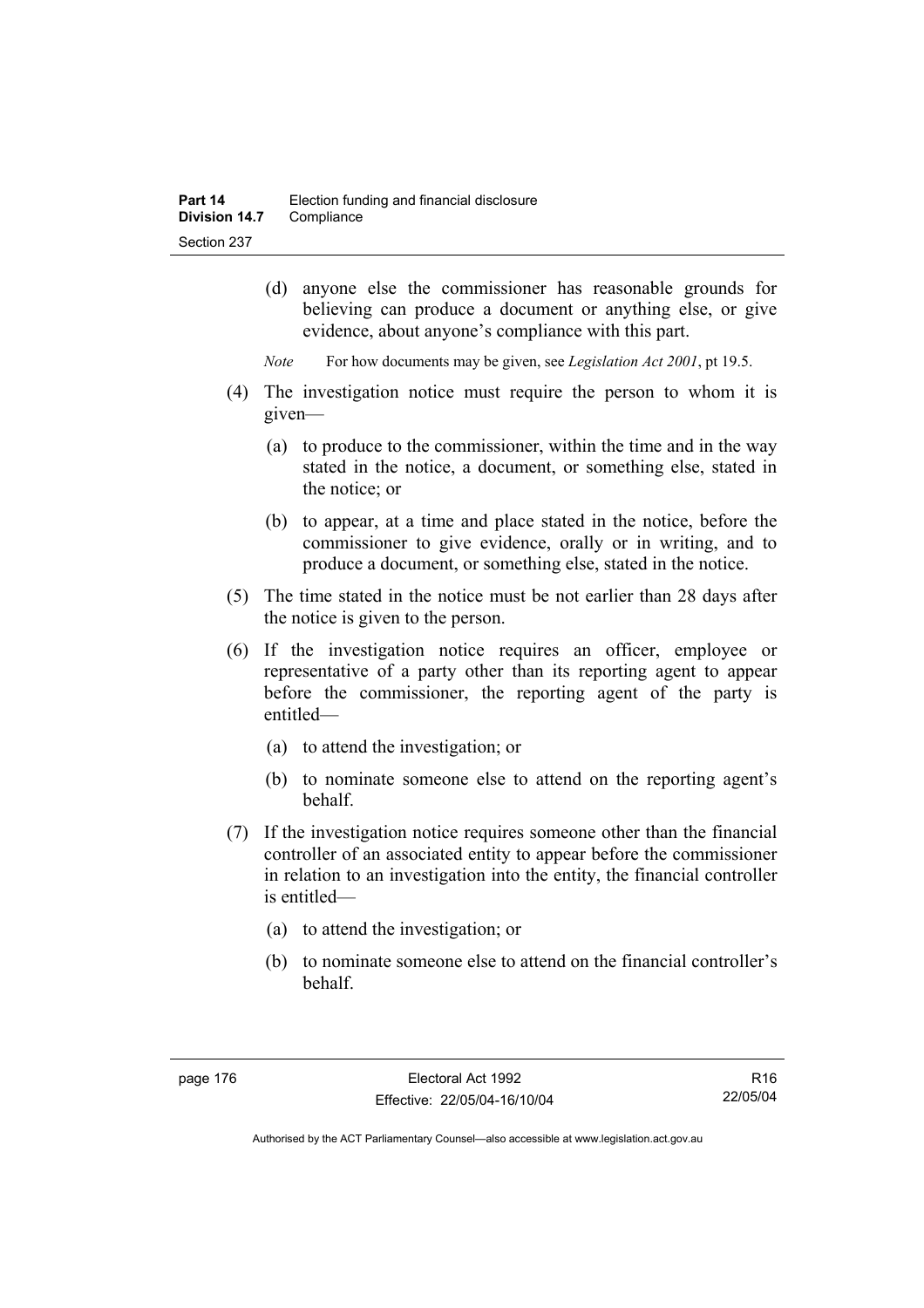## $(8)$  If—

- (a) an investigation notice relates to an investigation into—
	- (i) a return given to the commissioner under this part by the reporting agent of an MLA; or
	- (ii) a failure of a reporting agent of an MLA to give the commissioner a return under this part within the time required; and
- (b) the notice requires someone other than the reporting agent of the MLA to appear before the commissioner;

the reporting agent is entitled—

- (c) to attend the investigation; or
- (d) to nominate someone else to attend on the reporting agent's behalf.
- (9) The commissioner may conduct the investigation even though the person to whom the notice was given contravenes the notice.
- (10) The commissioner may require a person to whom an investigation notice has been given to give evidence on oath, and for that purpose may administer an oath.
	- *Note* For the taking of an oath or the making of an affirmation, see the *Oaths and Affirmations Act 1984.*

### **237A Investigation notices about associated entities**

- (1) This section applies if—
	- (a) the commissioner believes on reasonable grounds that a person can produce a document or anything else, or give evidence, about whether an entity is, or was at a particular time, an associated entity; and
	- (b) the person is, or has been, the financial controller or an officer or employee of the entity.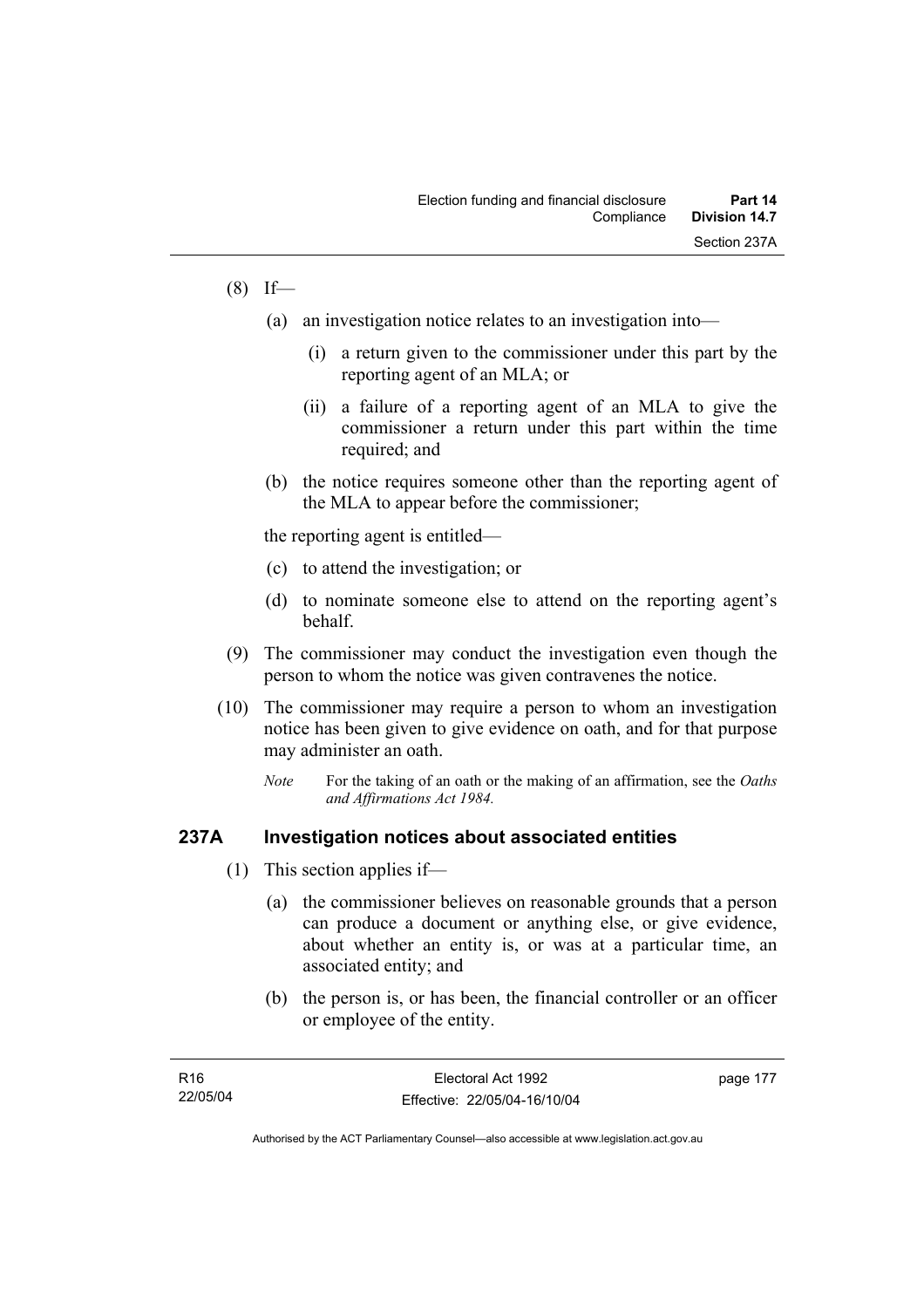- (2) The commissioner may give to the person a notice (an *investigation notice*) requiring the person—
	- (a) to produce to the commissioner, within the time and in the way stated in the notice, a document, or something else, stated in the notice; or
	- (b) to appear, at a time and place stated in the notice, before the commissioner to give evidence, orally or in writing, and to produce a document, or something else, stated in the notice.
- (3) The time stated in the notice must not be earlier than 28 days after the day the notice is given to the person.
- (4) If the investigation notice requires someone other than the financial controller of the associated entity to appear before the commissioner, the financial controller is entitled—
	- (a) to attend the investigation; or
	- (b) to nominate someone else to attend on the financial controller's behalf.
- (5) The commissioner may conduct the investigation even though the person to whom the notice was given contravenes the notice to attend.
- (6) If the commissioner gives an investigation notice to a person, the commissioner must also give the person a review statement about the decision to give the person the notice.
- (7) The person is taken not to have failed to comply with the notice if the person makes application under section 247 (Review by electoral commission) for review of the decision and the application has not been decided.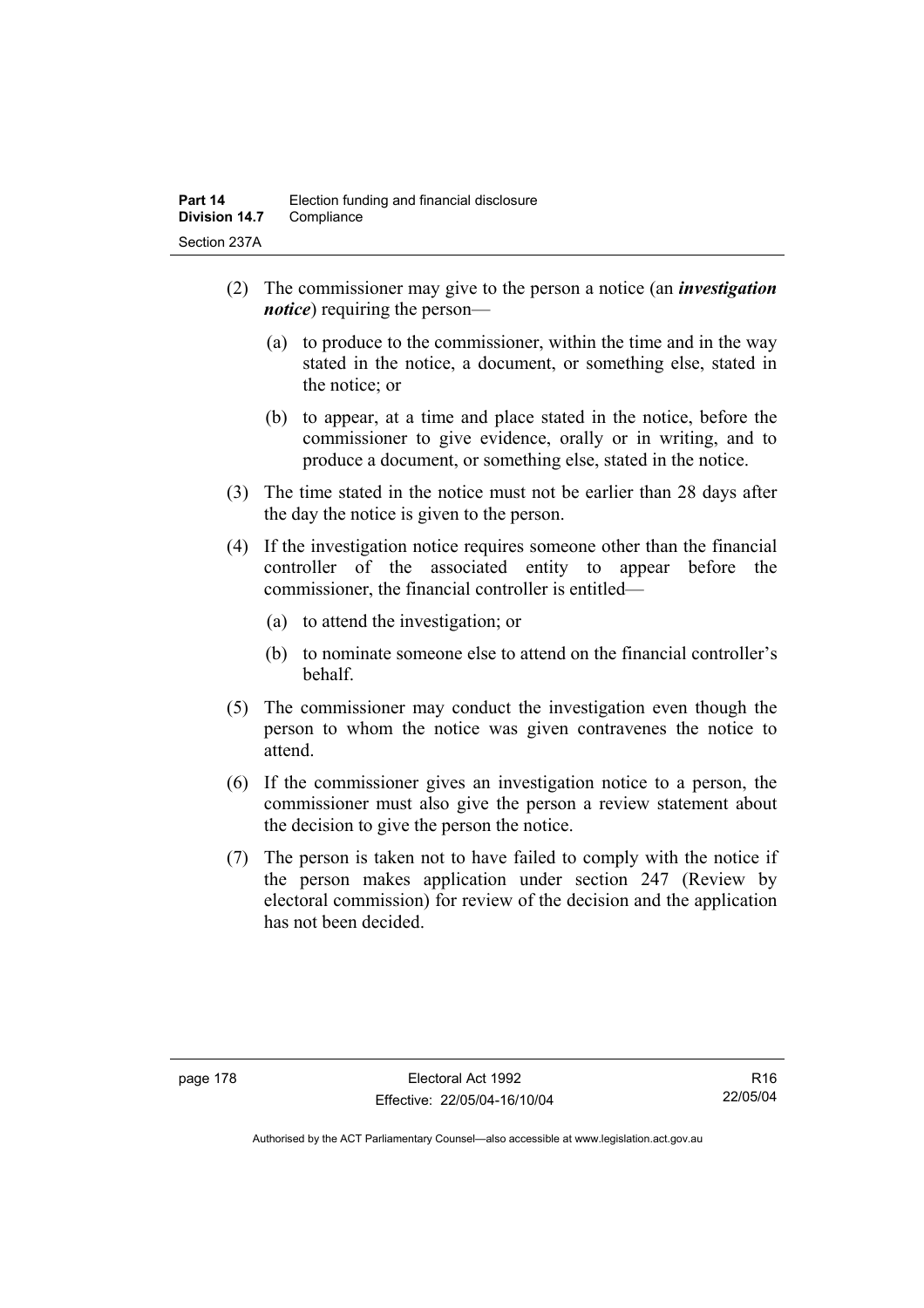- (8) The commissioner may require a person to whom an investigation notice has been given to give evidence on oath, and for that purpose may administer an oath.
	- *Note* For the taking of an oath or the making of an affirmation, see the *Oaths and Affirmations Act 1984.*
- (9) This section is in addition to, and does not limit, section 237 (Investigation notices generally).

# **237B Investigation notice offences**

 (1) A person must not, without reasonable excuse, contravene an investigation notice.

Maximum penalty: 50 penalty units, imprisonment for 6 months or both.

 (2) A person must not, in response to an investigation notice, give evidence that the person knows is false or misleading in a material particular.

Maximum penalty: 50 penalty units, imprisonment for 6 months or both.

## **238 Investigation—search warrants**

- (1) The commissioner may make an application to a magistrate for the issue of a warrant if—
	- (a) the commissioner has reasonable grounds for suspecting that there may be, at that time or within the next 24 hours, in or on any premises, an article that may afford evidence relating to a contravention of section 236 (a *relevant article*); and
	- (b) the commissioner has reasonable grounds for believing that, if an investigation notice under section 237 were issued for the production of the relevant article, it might be concealed, lost, mutilated, destroyed or disposed of.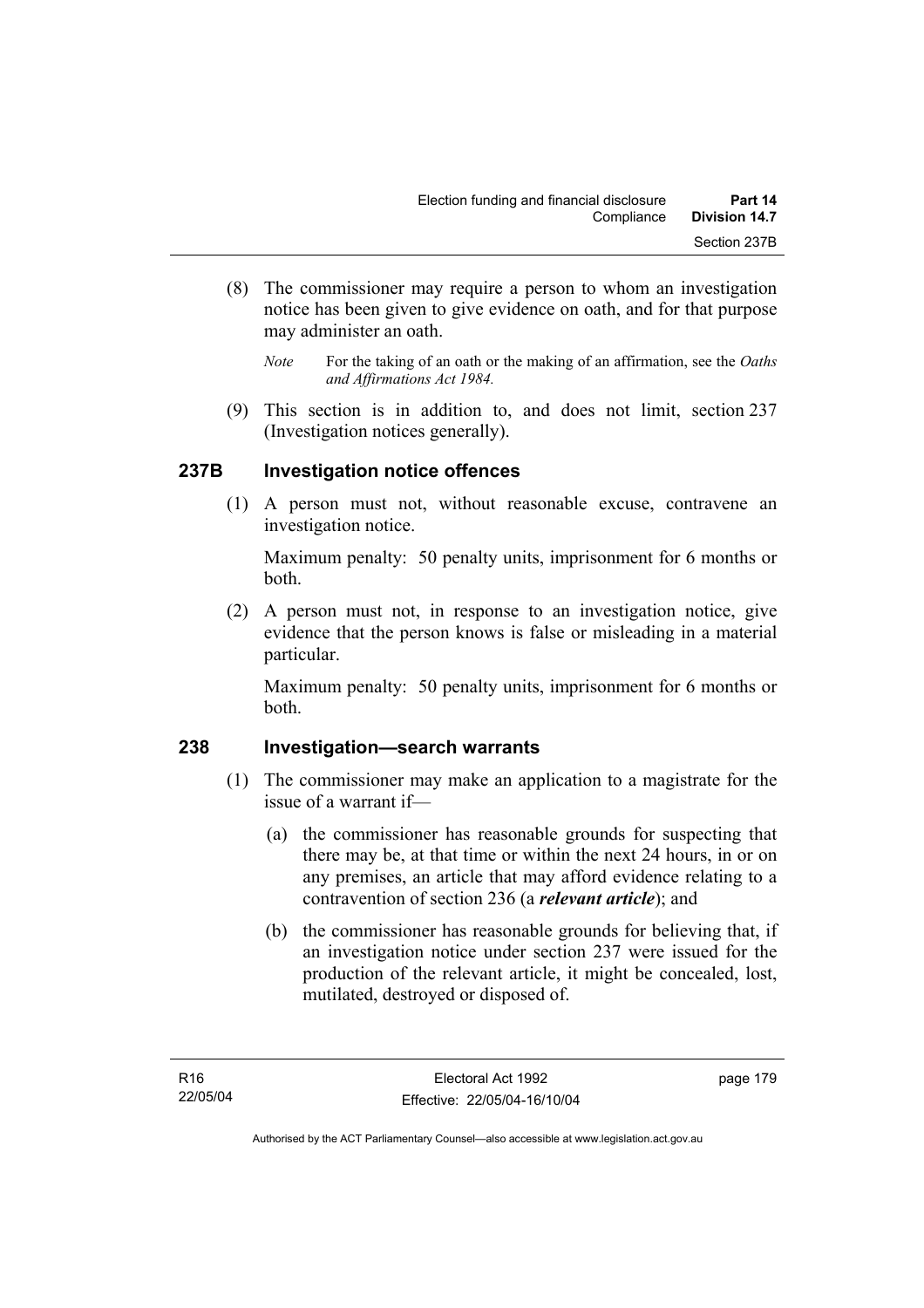- (2) A magistrate may, on application in accordance with subsection (1), issue a warrant authorising the commissioner or any other person named in the warrant, with the assistance the commissioner or person considers necessary, and if necessary by force—
	- (a) to enter the premises; and
	- (b) to search the premises for relevant articles; and
	- (c) to seize any relevant article found in or on the premises.
- (3) A magistrate shall not issue a warrant unless—
	- (a) an affidavit has been lodged with the magistrate setting out the grounds on which the issue of the warrant is being sought; and
	- (b) the commissioner or another person has given the magistrate, either orally or by affidavit, any further information the magistrate requires about the grounds on which the issue of the warrant is being sought; and
	- (c) the magistrate is satisfied that there are reasonable grounds for issuing the warrant.
- (4) If a magistrate issues a warrant, he or she shall endorse on the affidavit lodged in accordance with subsection (3) the grounds relied on to justify the issue of the warrant.
- (5) A warrant shall—
	- (a) state the purpose for which it is issued, including a reference to the alleged offence in relation to which it is issued; and
	- (b) specify the hours during which the entry is authorised or state that the entry is authorised at any time of the day or night; and
	- (c) include a description of the kind of articles to which it relates; and
	- (d) specify the date, not later than 1 month after the date of issue of the warrant, when the warrant ceases to have effect.

R16 22/05/04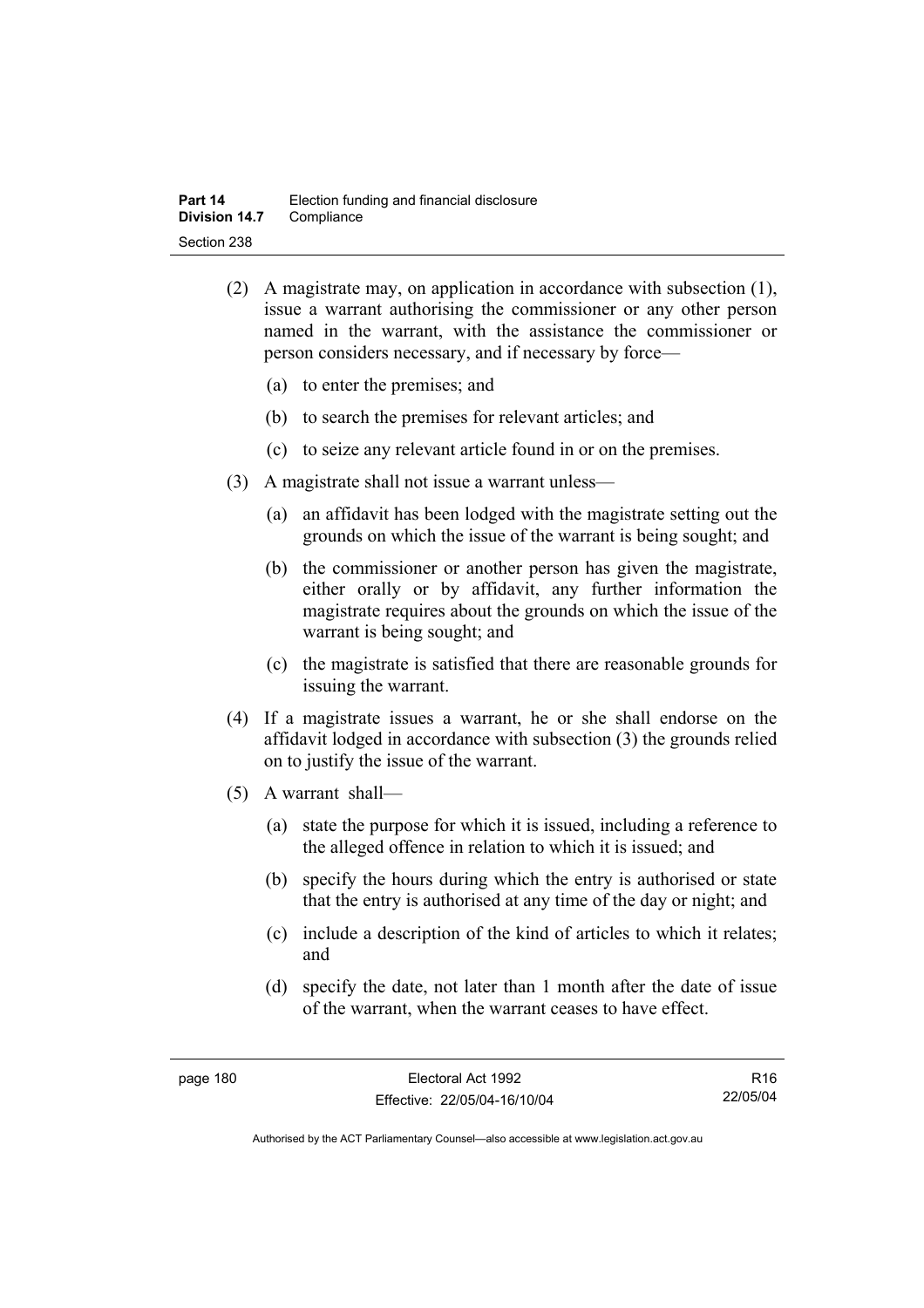- (6) If an article is seized by a person under a warrant—
	- (a) the person may keep the article for as long as is necessary and reasonable for the purposes of the investigation to which it is relevant; and
	- (b) when retention of the article ceases to be necessary and reasonable for those purposes, he or she shall cause it to be delivered to the person who appears to be entitled to possession of the article.
- (7) If a document is retained under subsection  $(6)$  (a)—
	- (a) the person otherwise entitled to possession of the document is entitled to be supplied, as soon as practicable, with a copy certified by the commissioner to be a true copy and the certified copy shall be received in all courts as evidence as if it were the original; and
	- (b) until the certified copy is supplied, the commissioner shall, at the times and places the commissioner considers appropriate, permit the person otherwise entitled to possession of the document, or a person authorised by that person, to inspect and make copies of, or take extracts from, the document.

# **239 Records**

- (1) If a person makes or obtains an article that is or includes a record relating to a matter particulars of which are, or could be, required to be set out in a return under this part relating to an election, he or she shall keep the record for not less than 4 years beginning on polling day for that election.
- (2) If a party, MLA or associated entity makes or obtains an article that is or includes a record relating to a matter particulars of which are, or could be, required to be set out in a return under division 14.6 (Annual returns), the party, MLA or associated entity must keep the record for not less than 4 years beginning on the day after the last day when the return must be given to the commissioner.

| R16      | Electoral Act 1992           | page 181 |
|----------|------------------------------|----------|
| 22/05/04 | Effective: 22/05/04-16/10/04 |          |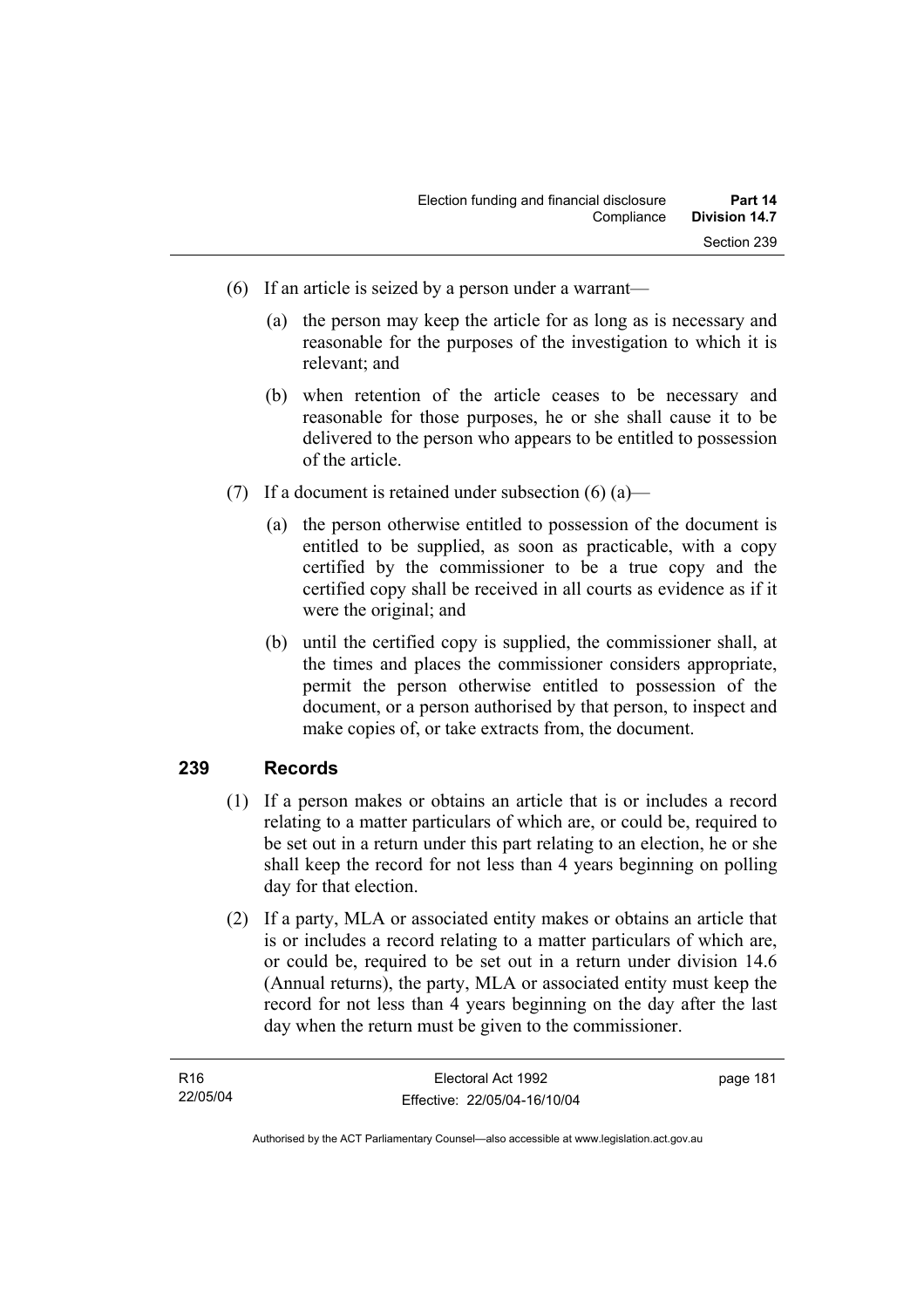- (3) If a person, party, MLA or associated entity (the *transferor*) would, in the normal course of business or administration, transfer to someone else a record mentioned in subsection (1) or (2)—
	- (a) the transferor is taken not to have contravened the subsection by transferring the record; and
	- (b) the person to whom the record is transferred must keep the record for the period for which the transferor would have been required to keep the record if the record had not been transferred.

# **Division 14.8 Miscellaneous**

# **240 Inability to complete returns**

- (1) If a person who is required to give the commissioner a return under division 14.4, 14.5 or 14.6 considers that it is impossible to complete the return because he or she is unable to obtain particulars that are required for the preparation of the return, the person may—
	- (a) prepare the return to the extent that it is possible to do so without those particulars; and
	- (b) give the commissioner the return so prepared; and
	- (c) give the commissioner written notice—
		- (i) identifying the return; and
		- (ii) stating that the return is incomplete because he or she is unable to obtain certain particulars; and
		- (iii) identifying those particulars; and
		- (iv) setting out the reasons why he or she is unable to obtain those particulars; and
		- (v) if the person believes, on reasonable grounds, that another person whose name and address he or she knows can give

R16 22/05/04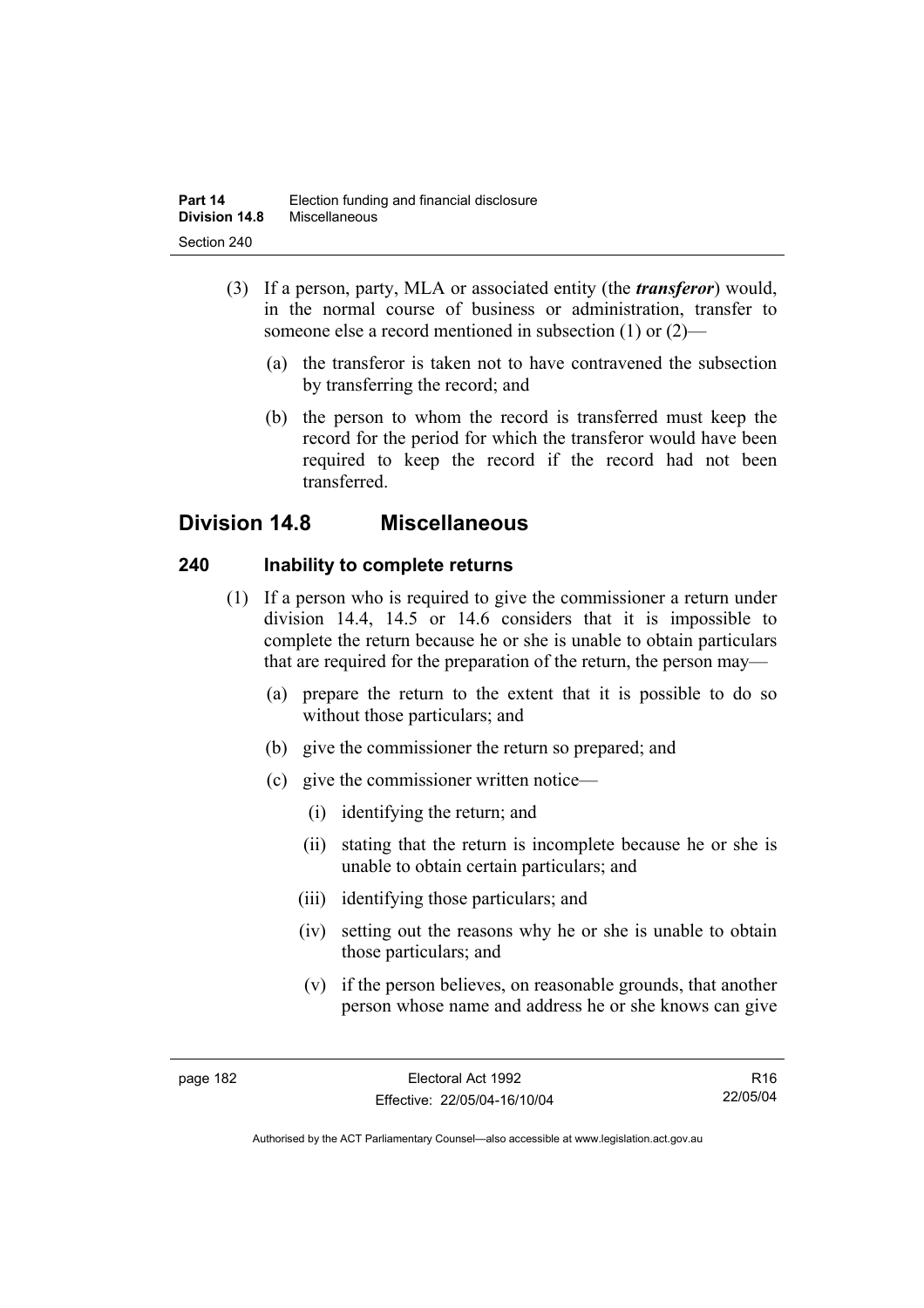those particulars—stating that belief, the reasons for it and the name and address of the other person.

- (2) A person who complies with subsection (1) shall not, because of the omission of the particulars referred to in subsection (1) (c) (iii), be taken, for section 236 (2) (a), to have given a return that is incomplete.
- (3) If the commissioner has been informed under subsection (1) (c) or (4) (e) that a person can supply particulars that have not been included in a return, the commissioner may, by written notice served on that person, require the person to give the commissioner written notice of the particulars within the period specified in the notice.
- (4) If a person who is required to give the commissioner particulars under subsection (3) considers that he or she is unable to obtain some or all of the particulars, the person shall give to the commissioner a written notice—
	- (a) specifying the particulars (if any) that the person is able to give; and
	- (b) stating that the person is unable to obtain certain particulars;
	- (c) identifying those particulars; and
	- (d) specifying the reasons why the person considers he or she is unable to obtain those particulars; and
	- (e) if the person believes, on reasonable grounds, that another person whose name and address he or she knows can give those particulars—specifying the name and address of that other person and the reasons why he or she believes that the other person is able to give those particulars.
- $(5)$  If—
	- (a) a notice is given to a person under subsection (3); and
	- (b) the person complies with that notice or gives the commissioner a notice under subsection (4);

| R <sub>16</sub> | Electoral Act 1992           | page 183 |
|-----------------|------------------------------|----------|
| 22/05/04        | Effective: 22/05/04-16/10/04 |          |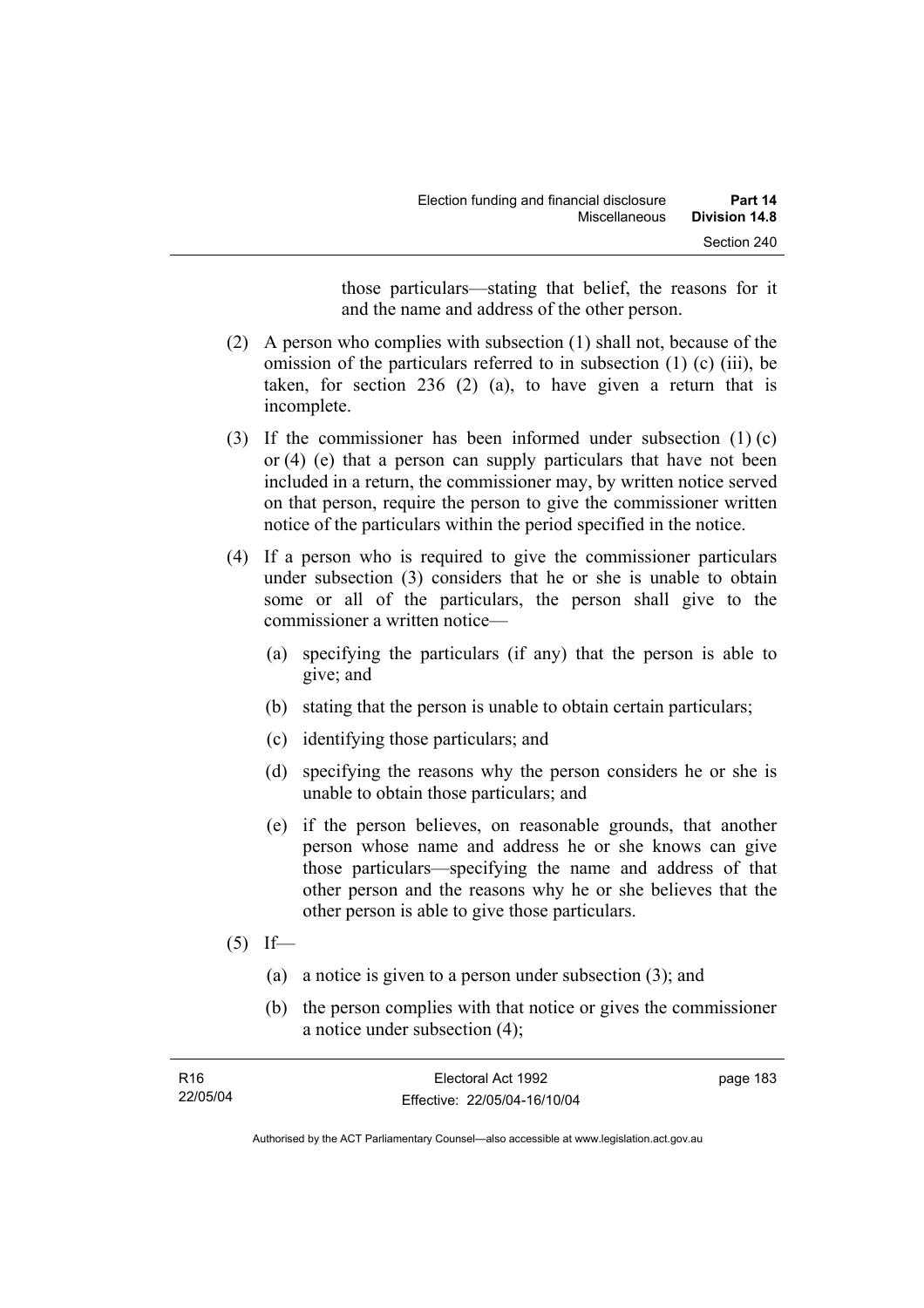he or she shall not, only because of the omission of the required particulars, be taken to have given an incomplete return.

# **241 Noncompliance with pt 14**

- (1) The failure of a person to comply with a provision of this part in relation to an election does not invalidate that election.
- (2) Without limiting subsection (1)—
	- $(a)$  if—
		- (i) a party endorsed a candidate in an election; and
		- (ii) the candidate was elected at the election;

a failure by the reporting agent of the party to comply with this part in relation to that election does not invalidate the candidate's election;

- (b) if a member of a non-party group was elected at the election a failure by a reporting agent of the group to comply with this part in relation to the election does not invalidate the election of the member; and
- (c) a failure by the reporting agent of a candidate who is elected at an election to comply with his or her part in relation to the election does not invalidate the candidate's election.

# **242 Amendment of returns**

- (1) If the commissioner is satisfied that a return under this part contains a formal error or is subject to a formal defect, the commissioner may amend the return to the extent necessary to correct the error or remove the defect.
- (2) A person authorised by subsection (3) may, by written notice signed by the person and given to the commissioner, request the permission of the commissioner to make a specified amendment of a return for the purpose of correcting an error or omission.

R16 22/05/04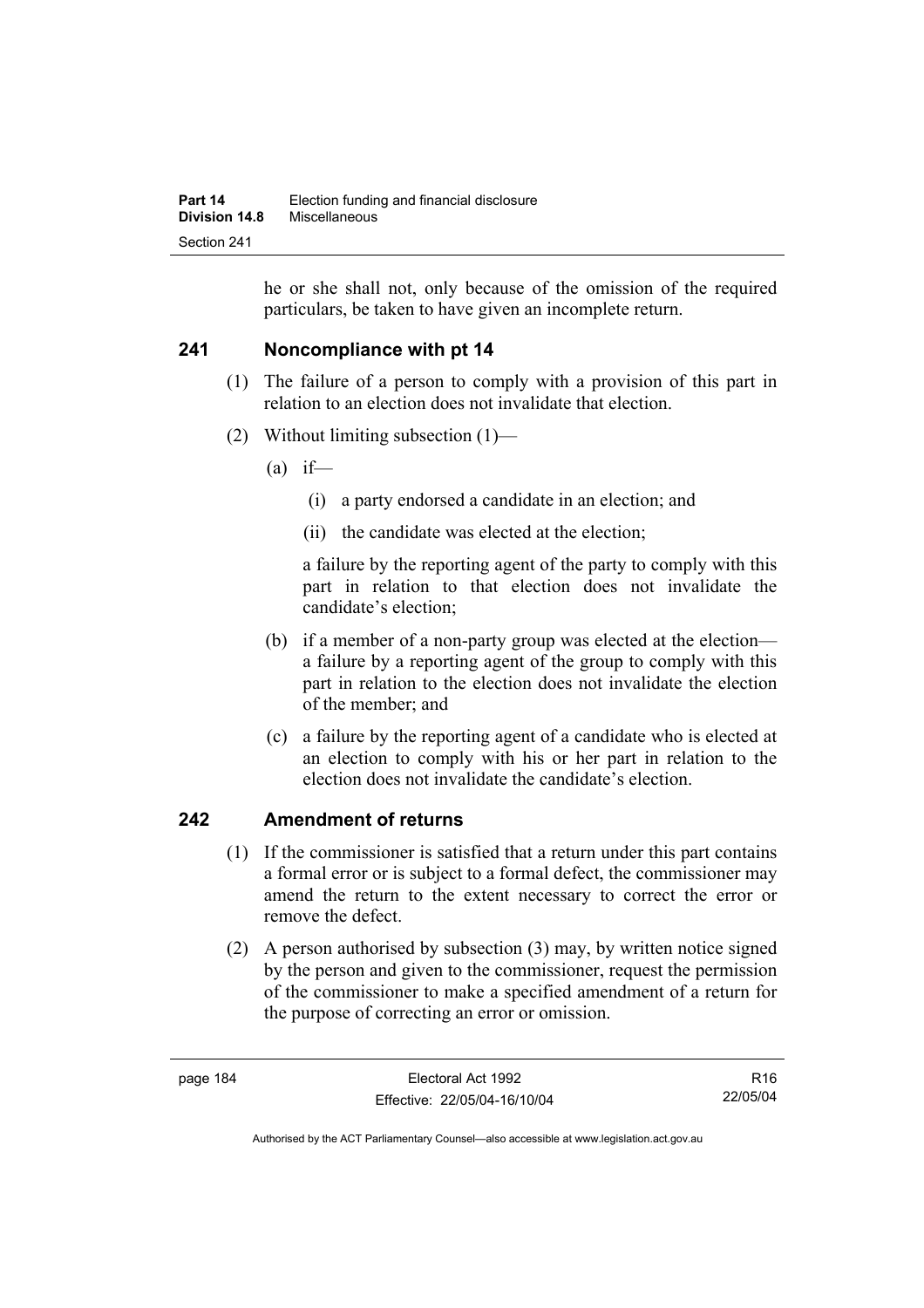- (3) A request may be made by—
	- (a) the person who gave the return; or
	- (b) if the return was given for a party, MLA or candidate—the reporting agent of the party, MLA or candidate; or
	- (c) if the return was given in relation to an associated entity—the financial controller of the entity.
- (4) On a request under subsection (2), the commissioner shall permit the person making the request to amend the return accordingly if the commissioner is satisfied that the request is justified.
- (5) If the commissioner decides to refuse a request under subsection (2), the commissioner shall give the person making the request a review statement about the decision.
- (6) The amendment of a return under this section does not affect the liability of a person to be convicted of an offence against section 236 (2) or (4) arising out of the giving of the return.

## **243 Copies of returns to be available for public inspection**

- (1) The commissioner must make available for public inspection, in accordance with subsections (2) and (3), a copy of each return given to the commissioner under division 14.4 (Disclosure of donations), 14.5 (Disclosure of electoral expenditure) and division 14.6 (Annual returns).
- (2) A copy of a return under division 14.4 or 14.5 (other than a return under section 221A (Annual returns of donations)) must be made available for public inspection from the beginning of the 25th week after polling day in the election to which the return relates.
- (3) A copy of a return under section 221A or division 14.6 must be made available for public inspection from the beginning of February in the next year.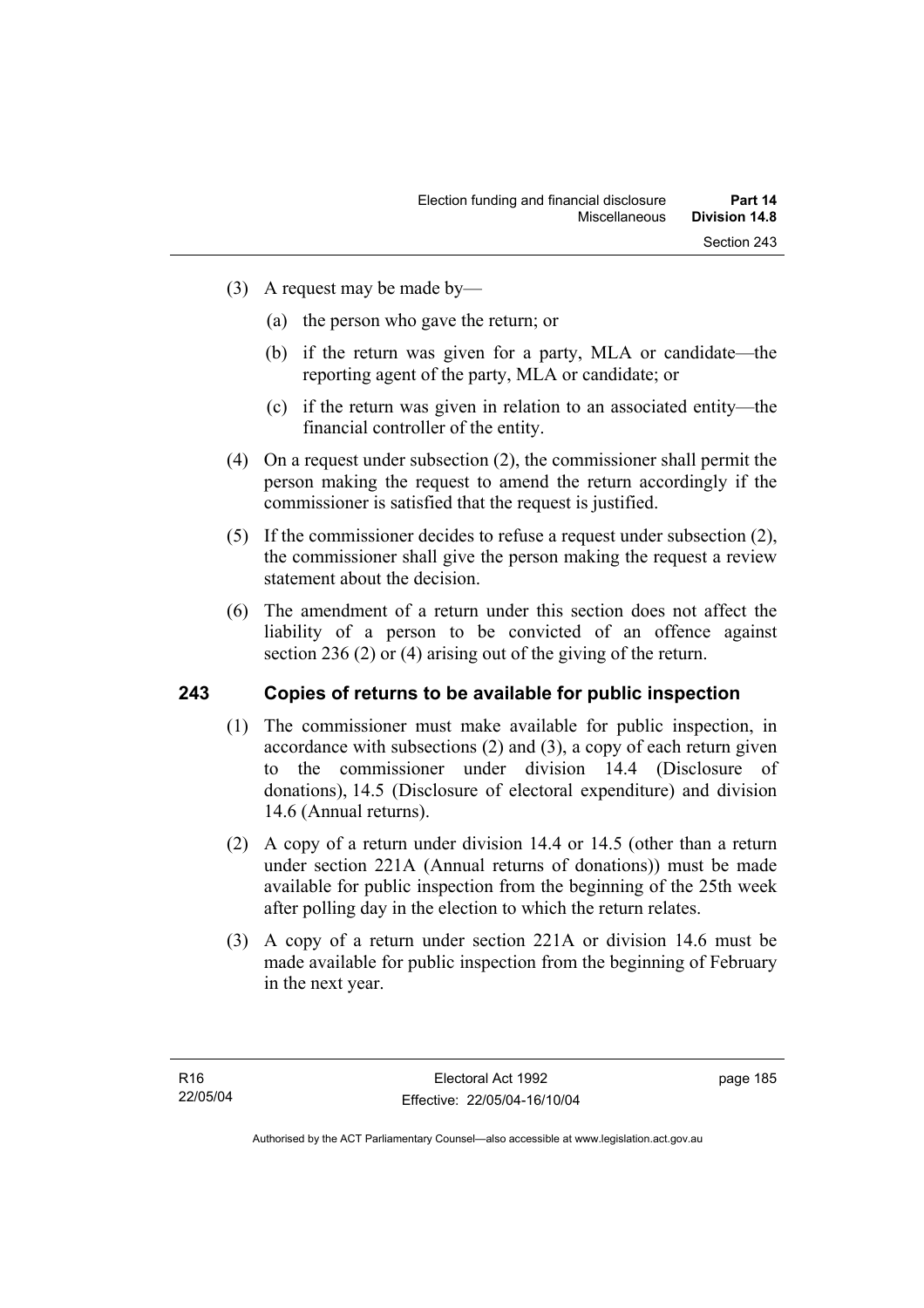- (4) A person may, on request, obtain a copy of a return if a copy of the return is available for public inspection under this section.
	- *Note* A fee may be determined under s 8 (Determination of fees) for this subsection.

page 186 Electoral Act 1992 Effective: 22/05/04-16/10/04

R16 22/05/04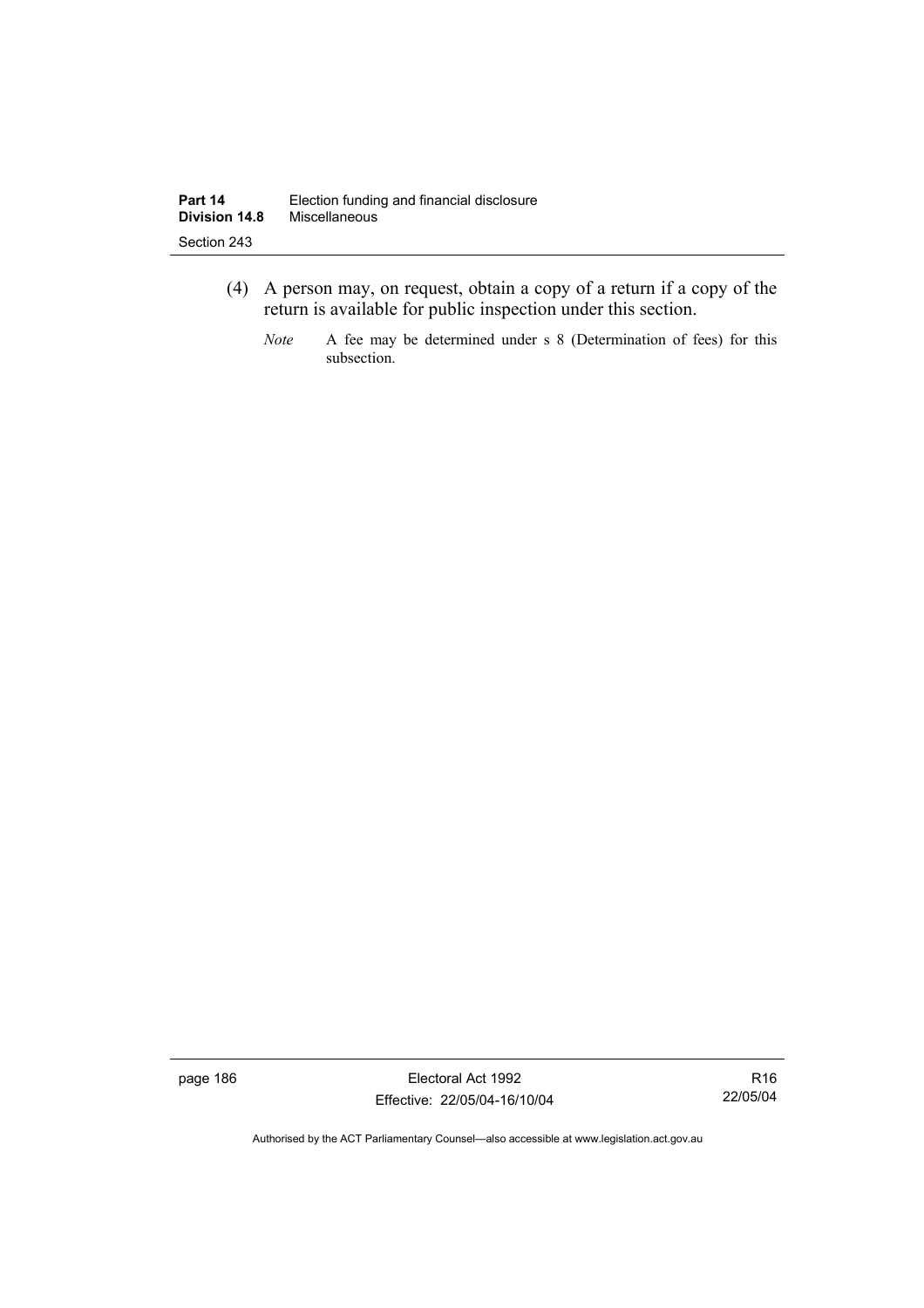# **Part 15 Review of decisions**

#### **244 Definitions for pt 15**

In this part:

*person* includes a political party.

*reviewable decision* means a decision referred to in section 245.

# **245 Reviewable decisions**

For this part, the following decisions of the commissioner are reviewable:

- (a) a decision to enrol a person under section 76 (5) (a);
- (b) a decision to reject a claim for enrolment under section 76 $(5)$  $(b)$ ;
- (c) a decision to refuse a request for the suppression of the particulars of an elector's address from an extract from any roll under section  $77(2)$  (b);
- (d) a decision to include the particulars of an elector's address that had been suppressed on an extract from a roll under section 78 (2);
- (e) a decision to reject an objection to the enrolment of a person under section 81 (5);
- (f) a decision to remove a person's name from a roll under section 81 (8) (b);
- (g) a decision under section 90 (2) (Further information about application for political party registration) to refuse an application for registration of a political party;
- (h) a decision to register a political party under section 92 (1);

page 187

Authorised by the ACT Parliamentary Counsel—also accessible at www.legislation.act.gov.au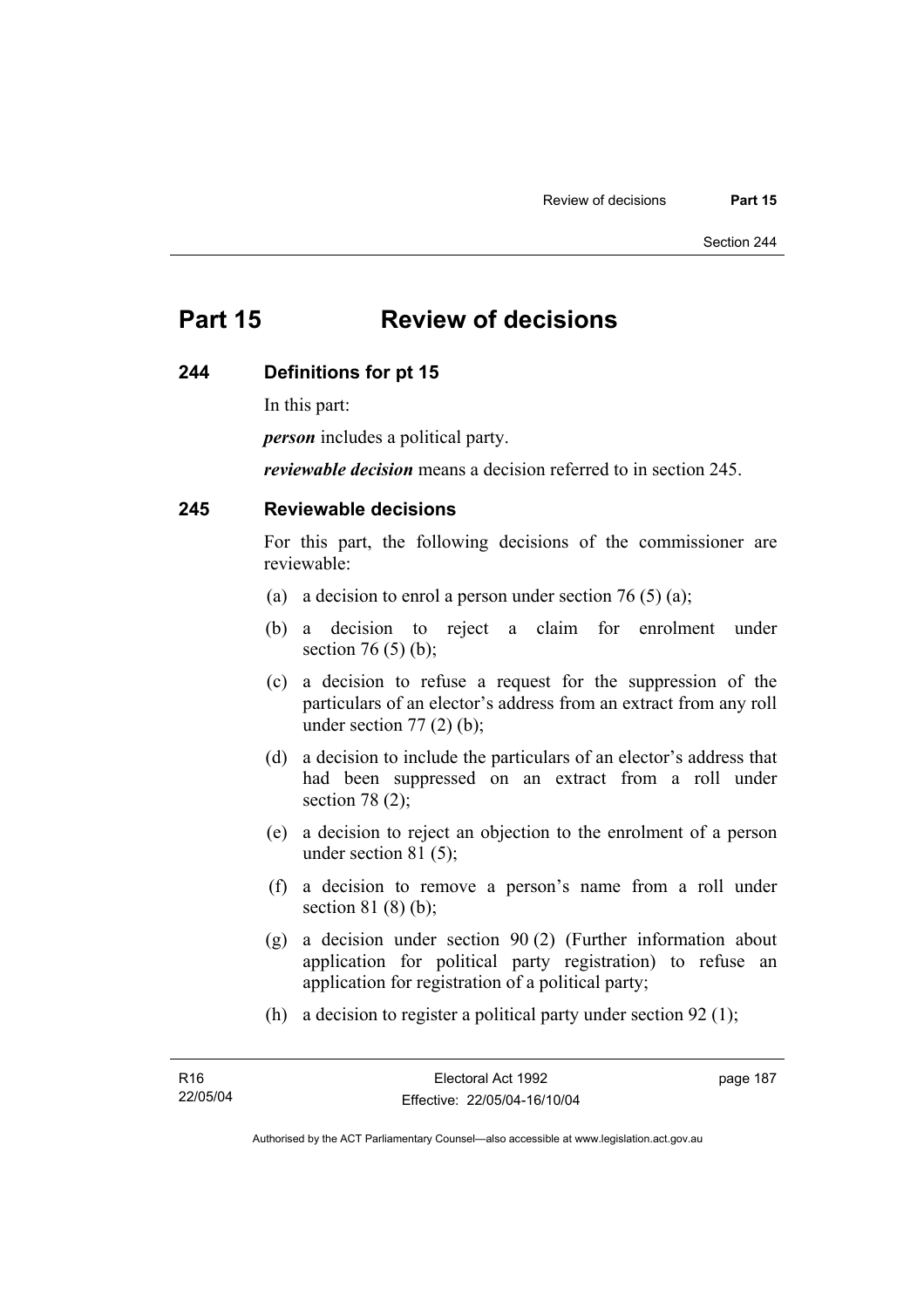#### **Part 15 Review of decisions**

Section 246

- (i) a decision to refuse an application for the registration of a political party under section 93 (1) or (2);
- (j) a decision under section 93 (1) or (2) to refuse to change the registered particulars of a political party as applied by section 95 (2) (Changes to particulars in register);
- (k) a decision under section 98 (5) (Cancellation of registration of political parties) to cancel the registration of a political party;
- (l) a decision to give a notice under section 237A (Investigation notices about associated entities);
- (m) a decision to refuse a request to make a specified amendment of a return under section 242 (4).

# **246 Review statements**

- (1) For this Act, a review statement about a reviewable decision shall be in writing containing—
	- (a) a statement of the decision; and
	- (b) a statement of the reasons for the decision; and
	- (c) a statement to the effect that the person to whom the notice is given may, within 28 days after the review statement is given, apply to the electoral commission for a review of the decision.
- (2) The validity of a reviewable decision is not to be taken to be affected by a failure—
	- (a) to give a review statement to a person affected by the decision; or
	- (b) to comply with this section.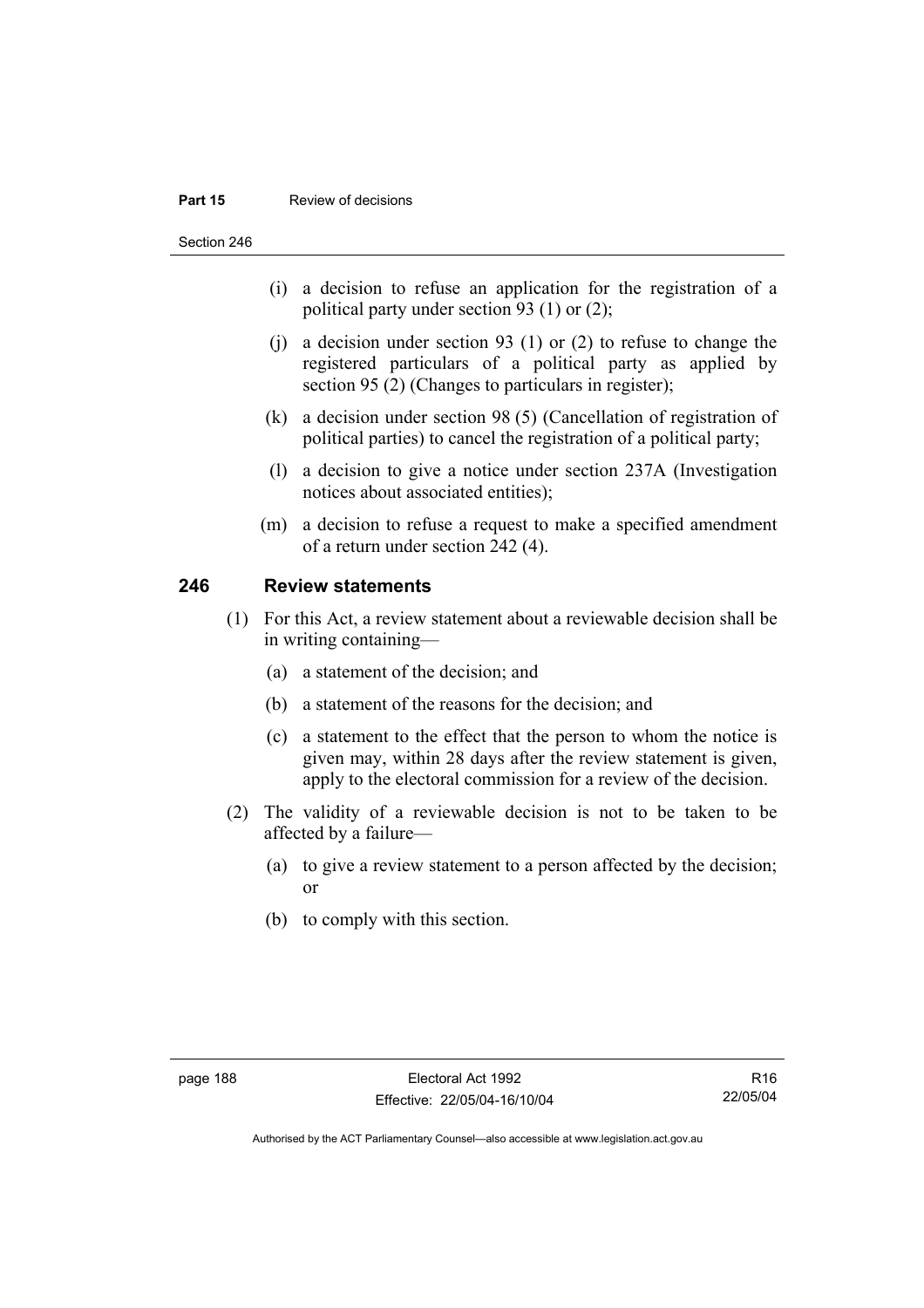### **247 Review by electoral commission**

- (1) The electoral commission must review a reviewable decision if a person affected by the decision applies to the commission in accordance with subsections (2) and (3).
- (2) The application must—
	- (a) be in writing; and
	- (b) state the applicant's name and address; and
	- (c) set out the applicant's reasons for making the application.
- (3) The application must be given to the electoral commission at the commission's office—
	- (a) within 28 days after—
		- (i) for a decision to register a political party—the day of notification under the *Legislation Act 2001* of the notice under section 92 (3) (Registration of political parties) of the decision; or
		- (ii) in any case—the day the relevant review statement was given to the applicant; or
	- (b) within a further period allowed by the commission before or after the end of that period.
- (4) Before making a decision on the review of a reviewable decision, the electoral commission may, on the application of a person affected by the decision, make a written order staying or otherwise affecting the operation or implementation of the decision or a part of the decision.
- (5) The electoral commission may make an order under subsection (4) whether or not an application for the review of the relevant decision has been made to the commission.
- (6) In considering an application for an order under subsection (4), the electoral commission shall have regard to—

| R16      | Electoral Act 1992           | page 189 |
|----------|------------------------------|----------|
| 22/05/04 | Effective: 22/05/04-16/10/04 |          |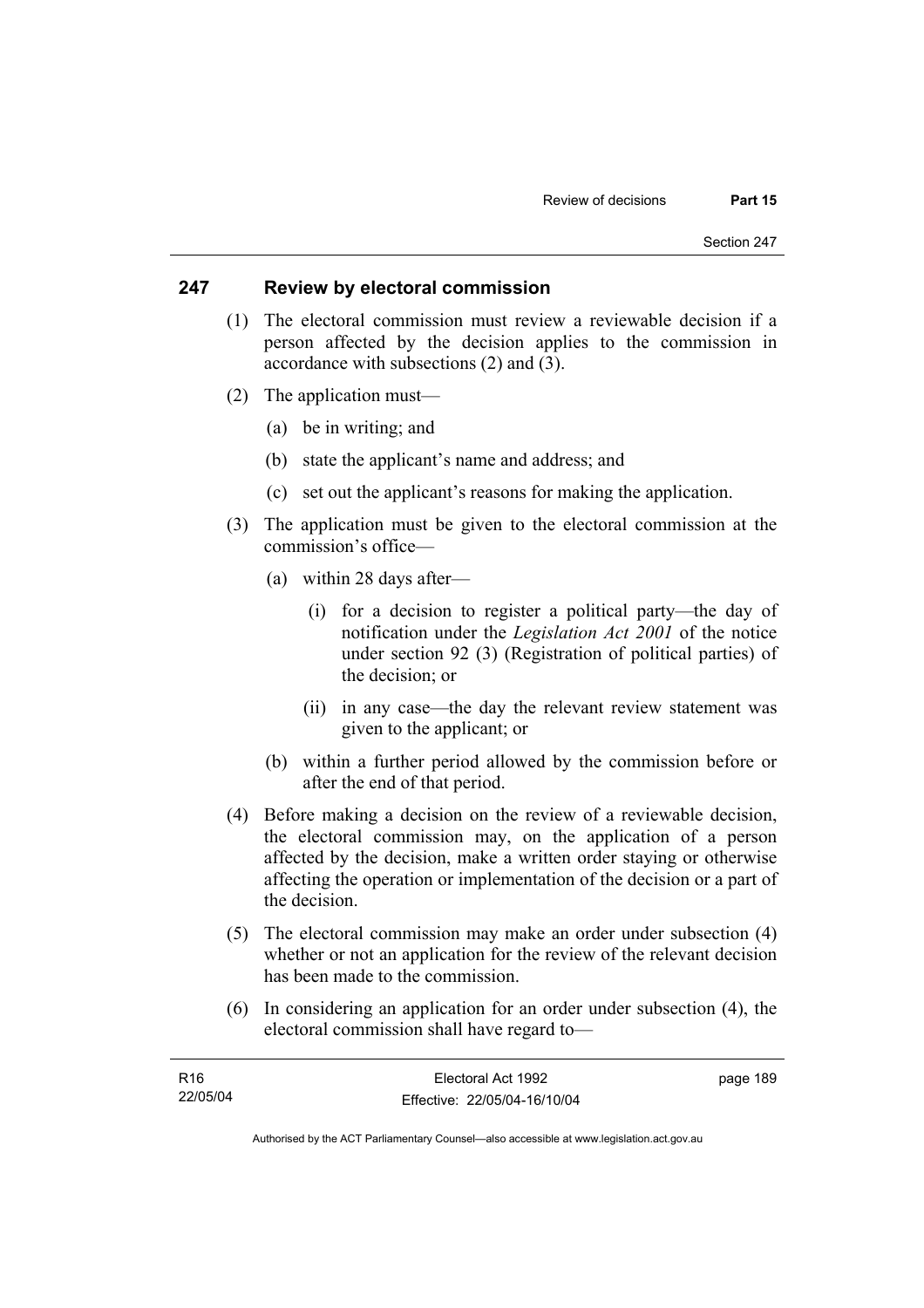#### **Part 15 Review of decisions**

Section 248

- (a) the interests of all persons affected by the relevant decision; and
- (b) the necessity of securing, as far as practicable, the effectiveness of the review process and of the commission's decision on the review.
- (7) On the review of a reviewable decision, the electoral commission shall—
	- (a) affirm the decision; or
	- (b) vary the decision; or
	- (c) set aside the decision and substitute its own decision.
- (8) Except for a reviewable decision made by a delegate of the commissioner, the commissioner shall not—
	- (a) be present during any deliberation of the electoral commission in relation to a review under this section; or
	- (b) take part in any decision of the electoral commission in relation to a review under this section.

#### **248 Notice of decision of the electoral commission**

- (1) The electoral commission shall give written notice of its decision on a review under section 247 to—
	- (a) each person to whom a review statement about the relevant decision was given under this Act; and
	- (b) the applicant for the review.
- (2) A notice under subsection (1) shall—
	- (a) include a statement to the effect that, subject to the *Administrative Appeals Tribunal Act 1989*, an application may be made to the AAT for a review of the decision of the electoral commission; and

R16 22/05/04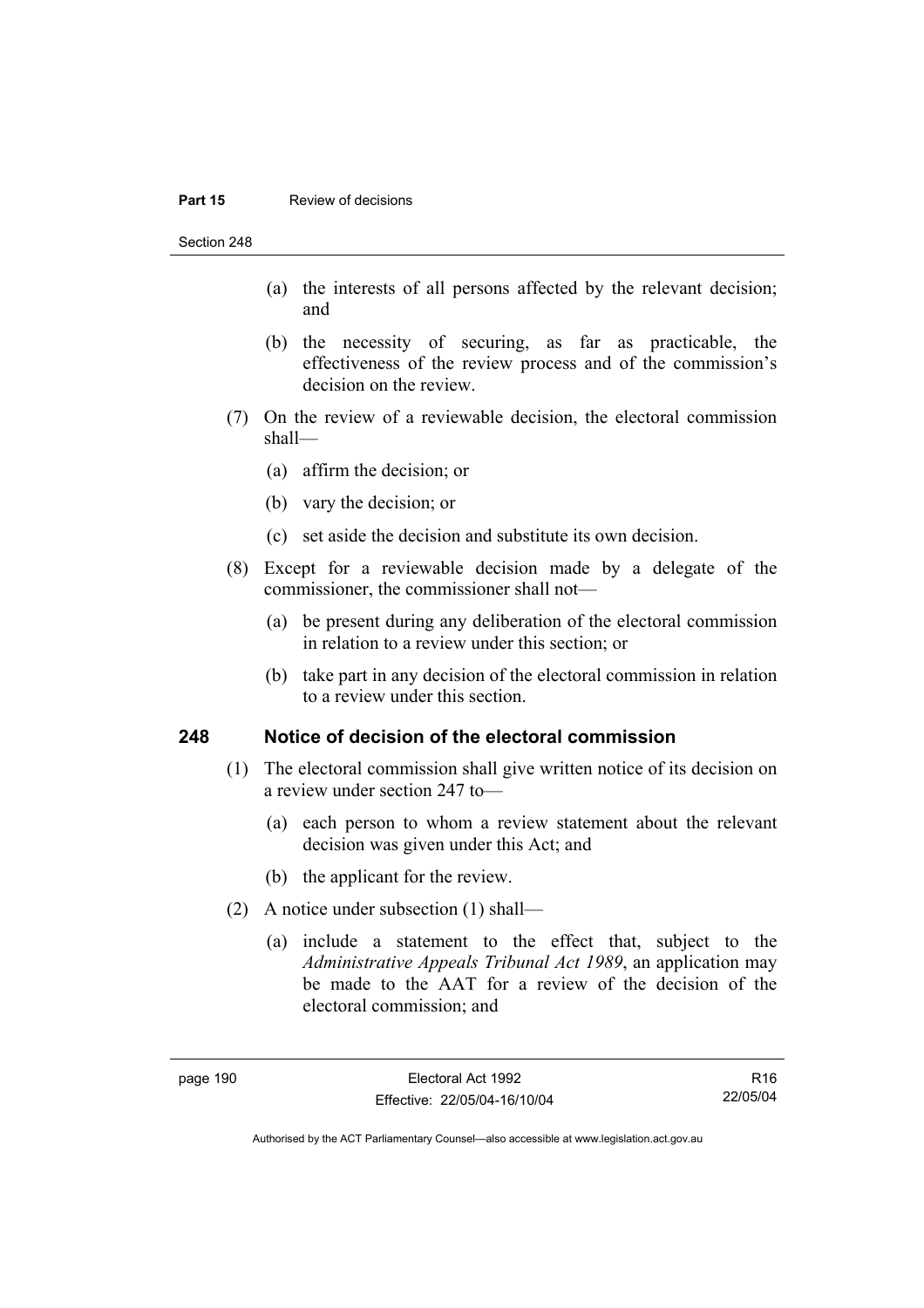- (b) except if that Act, section 26 (11) applies—include a statement to the effect that a person whose interests are affected by the decision of the electoral commission may request a statement under that Act, section 26.
- (3) The validity of a decision of the electoral commission under section 247 (6) is not to be taken to be affected by a failure to comply with this section.

## **249 Review by administrative appeals tribunal**

Application may be made to the AAT for a review of a decision of the electoral commission under section 247 (7).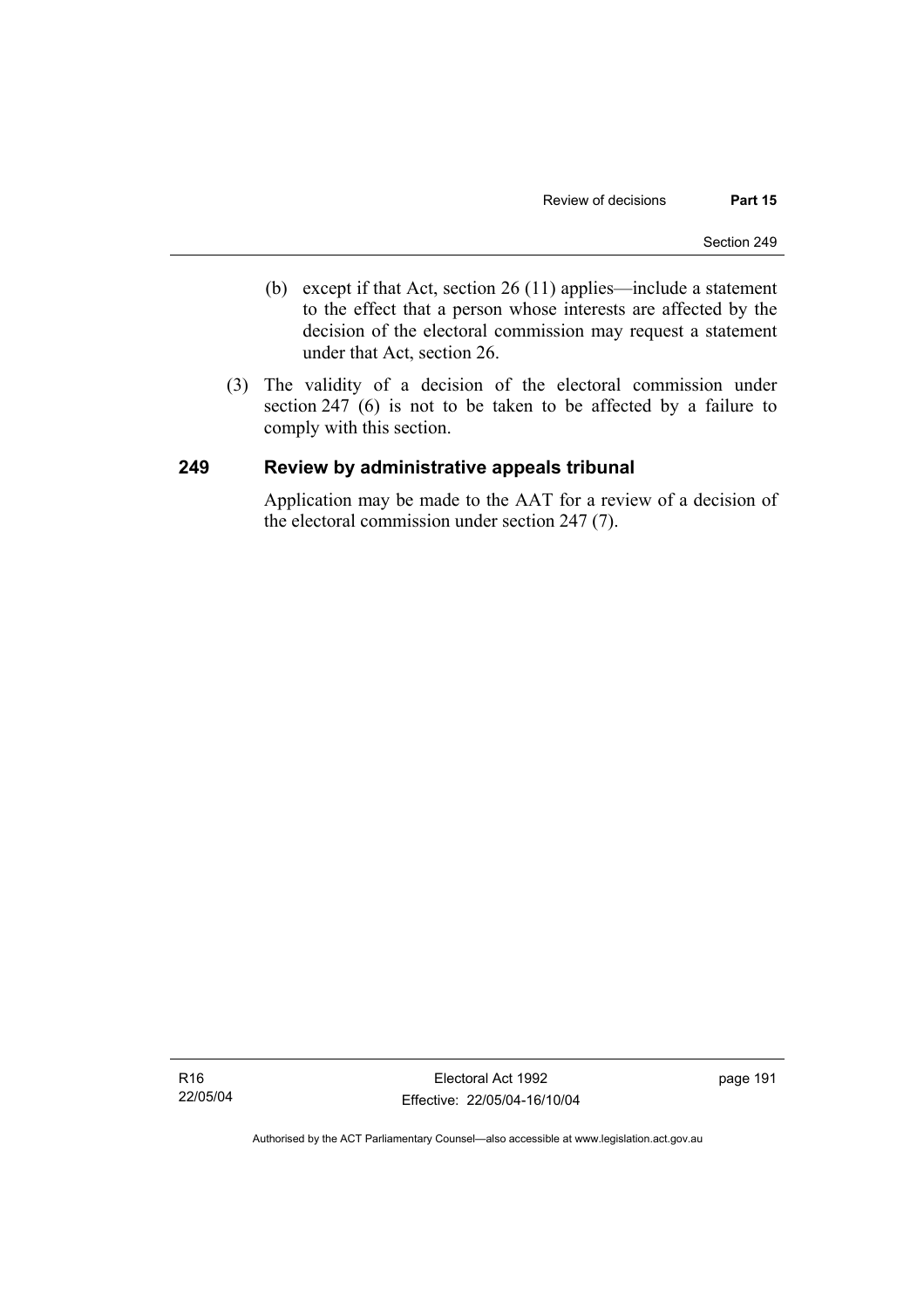# **Part 16 Disputed elections, eligibility and vacancies**

# **Division 16.1 Preliminary**

## **250 Definitions for pt 16**

In this part:

*application* means an application disputing the validity of an election made in accordance with section 258.

*bribery* means a contravention of section 285.

*contravention*, of a section of this Act or the *Crimes Act 1914* (Cwlth), includes—

- (a) attempting or conspiring to contravene that section; or
- (b) aiding, abetting, counselling or procuring the contravention of that section.

*Court of Disputed Elections*—see section 252 (2).

*election* includes—

- (a) a recount of votes under section 194; and
- (b) the choice of a person to fill a casual vacancy under section 195.

*file* means to file in the registrar's office.

*proceeding* means a proceeding before the Court of Disputed Elections.

*registrar* means the registrar of the Supreme Court.

*Speaker*—see section 251.

R16 22/05/04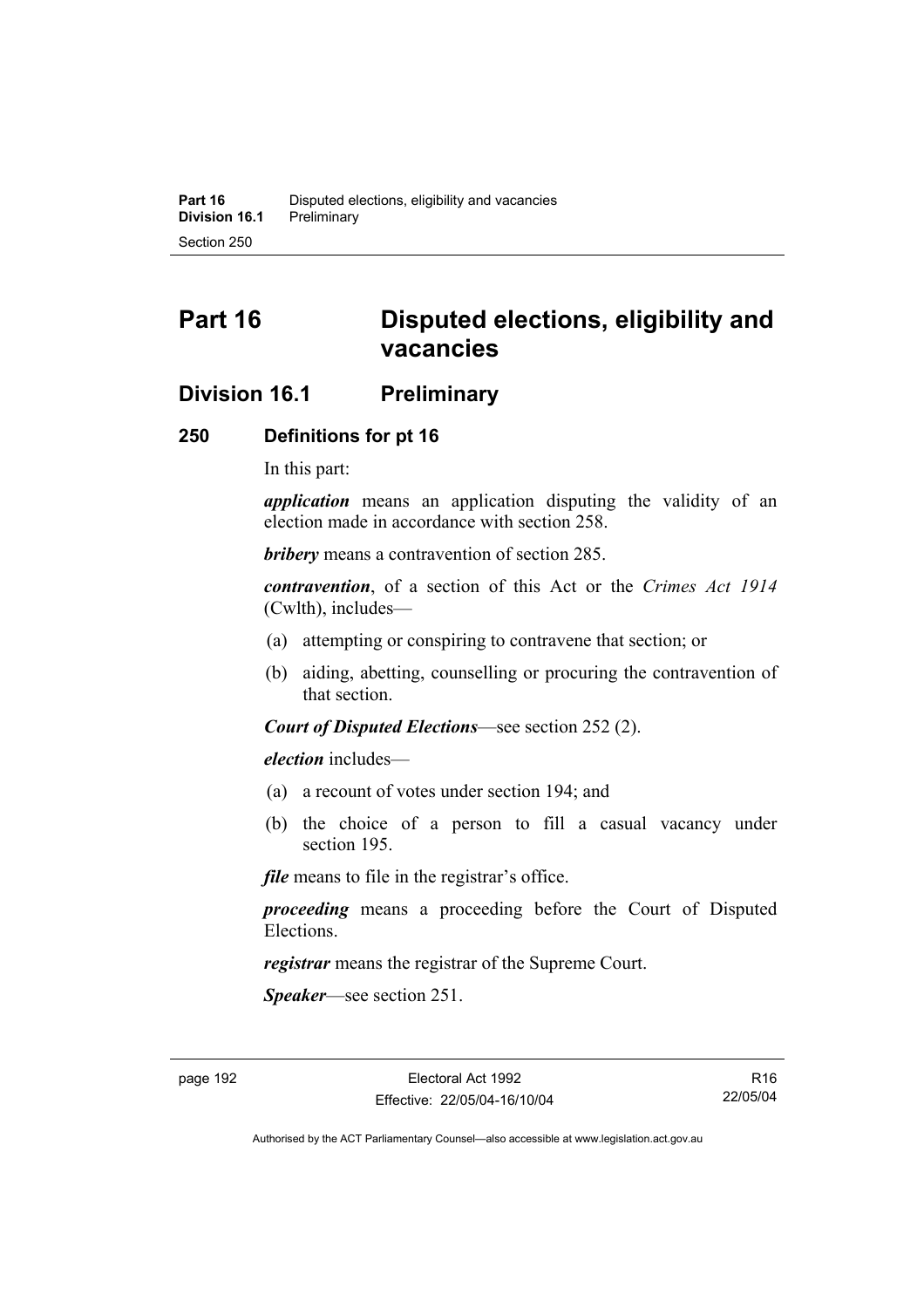*undue influence* means a contravention of section 288 (Violence and intimidation) or the *Crimes Act 1914* (Cwlth), section 28 (Interfering with political liberty).

# **251 Meaning of** *Speaker* **for pt 16**

(1) In this part:

*Speaker* includes—

- (a) if the Speaker is unavailable—the Deputy Speaker; or
- (b) if both the Speaker and Deputy Speaker are unavailable another MLA who is not the subject of a proceeding and is appointed by the Assembly to act as the Speaker for this part; or
- (c) if both the Speaker and Deputy Speaker are unavailable and no MLA is appointed for paragraph (b)—the clerk of the Assembly.
- (2) For subsection (1), the Speaker or Deputy Speaker is unavailable if—
	- (a) the office-holder is absent from duty; or
	- (b) there is a vacancy in the office; or
	- (c) the office-holder is the subject of a proceeding.

# **Division 16.2 Jurisdiction and powers of Supreme Court**

# **252 Court of Disputed Elections**

- (1) The Supreme Court has jurisdiction to hear and determine—
	- (a) applications disputing the validity of elections; and
	- (b) questions referred to the court by resolution of the Legislative Assembly relating to—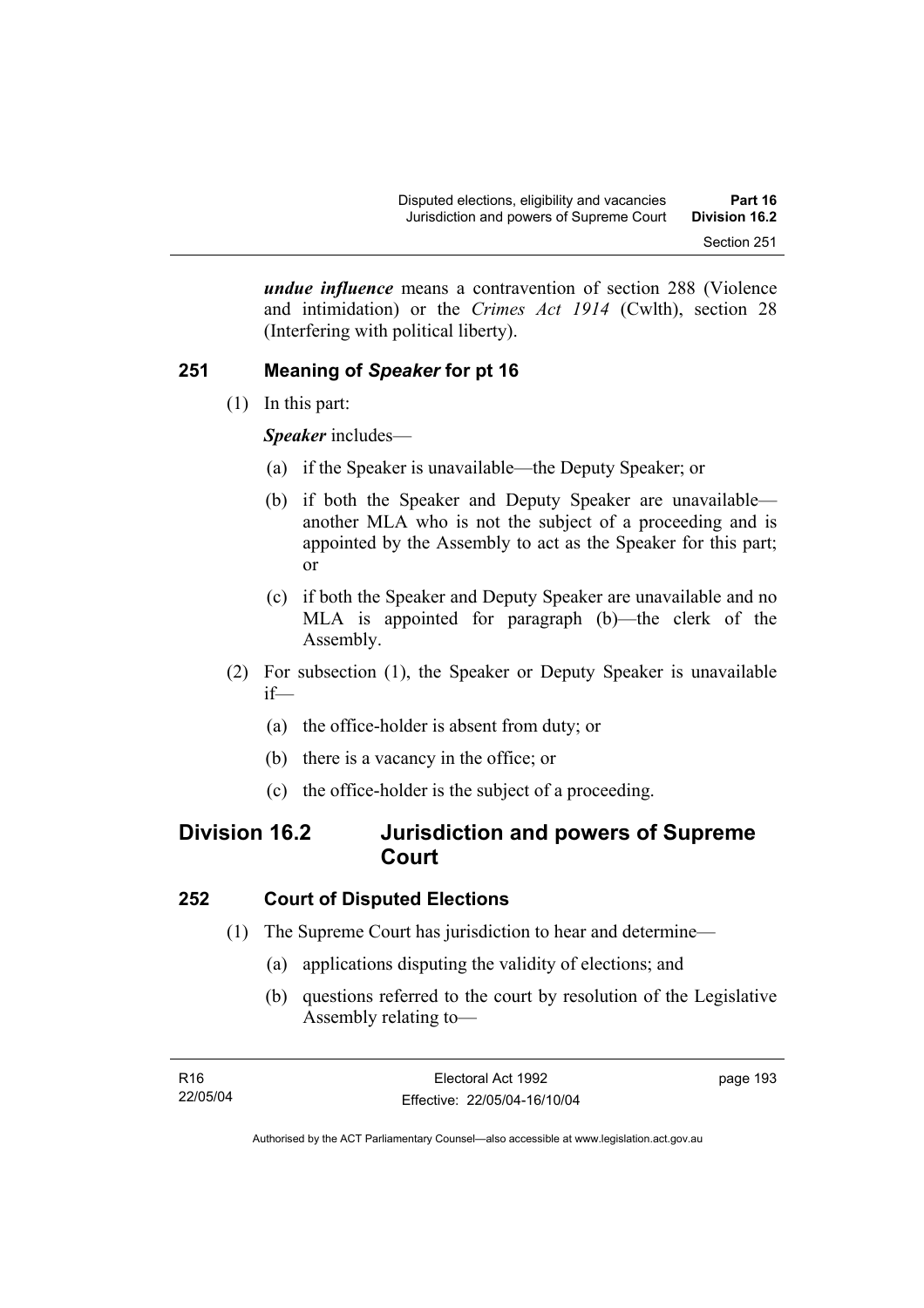- (i) the eligibility of persons who have been declared elected to be members of the Assembly; or
- (ii) vacancies in the membership of the Assembly.
- (2) When exercising jurisdiction under subsection (1), the Supreme Court shall be known as the Court of Disputed Elections.

# **253 Powers of the court**

Subject to this part, the Supreme Court has the same powers (so far as they are applicable) when exercising jurisdiction under this part as it has when exercising its original jurisdiction.

# **255 Decisions are final**

A decision of the Court of Disputed Elections is final and conclusive, is not subject to appeal and shall not be called into question.

# **Division 16.3 Disputed elections**

# **256 Validity may be disputed after election**

- (1) The validity of an election shall not be disputed except by application to the Court of Disputed Elections after the result of the election is declared.
- (2) Without limiting subsection (1), if any of the following matters in relation to an election is called into question, the validity of the election is to be taken to be in dispute:
	- (a) the acceptance or rejection of a nomination of a candidate by the commissioner;
	- (b) the eligibility of a person to be nominated as a candidate, to be elected or to be an MLA;
	- (c) any matter connected with the printing or endorsement of ballot papers;

R16 22/05/04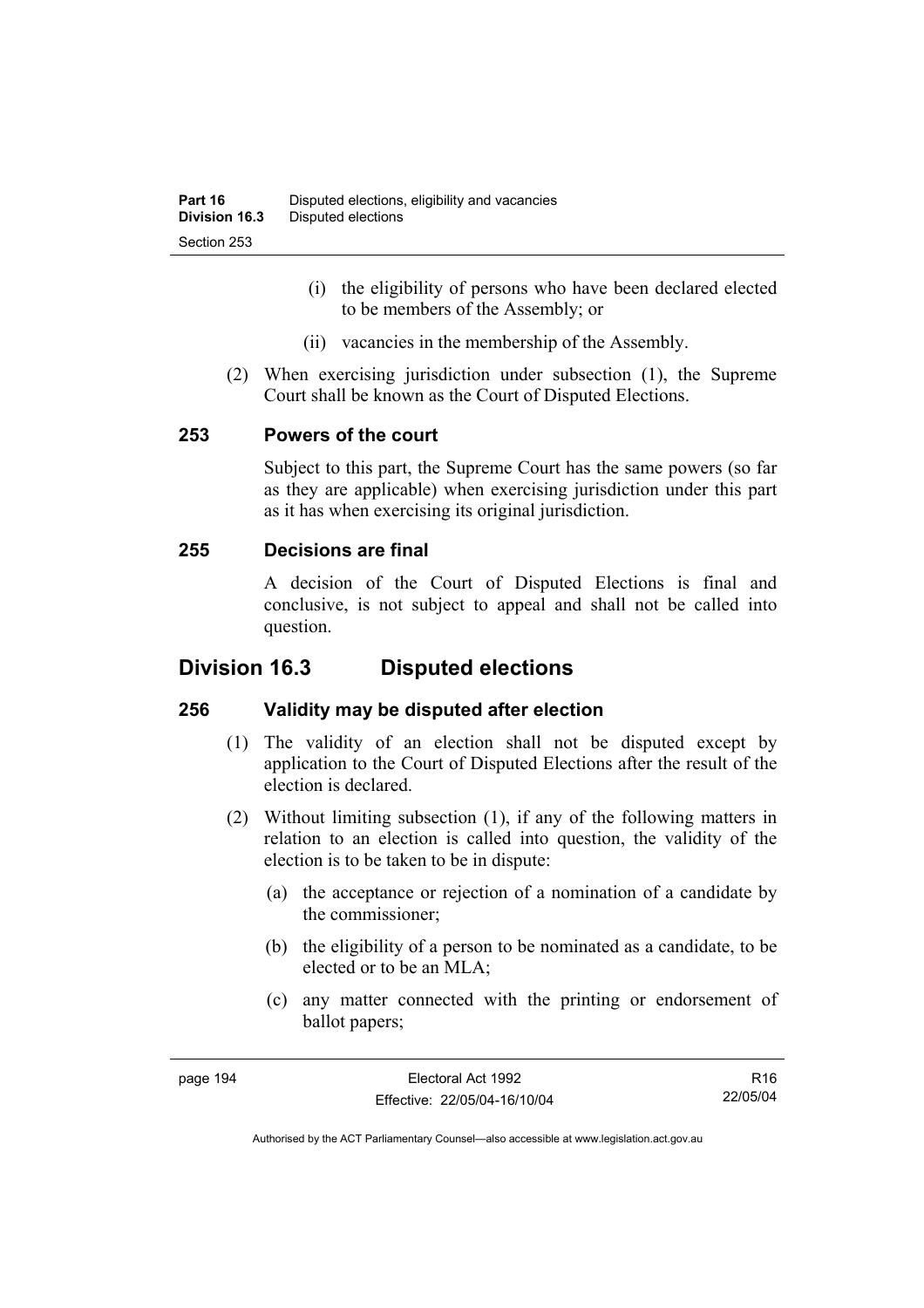- (d) any matter connected with the issue, or scrutiny, of ballot papers by an officer;
- (e) any matter connected with electronic voting;
- (f) any matter connected with the admission or rejection of declaration votes by an officer at the preliminary scrutiny.

# **257 Persons entitled to dispute elections**

The following persons are entitled to dispute the validity of an election:

- (a) a candidate in the election;
- (b) an elector entitled to vote at the election;
- (c) the commissioner.

# **258 Form of application**

- (1) An application disputing the validity of an election shall—
	- (a) specify the declarations sought; and
	- (b) set out the facts relied on to invalidate the election with sufficient particularity to identify the matters on which the applicant relies as justifying those declarations; and
	- (c) set out the applicant's full name and address and the capacity in which he or she is making the application; and
	- (d) be signed by the applicant.
- (2) The signature of an applicant other than the commissioner shall be witnessed by another person whose signature, full name, address and occupation shall be set out in the application.

# **259 Time for filing application**

An application shall be filed within 40 days after the result of the election is declared.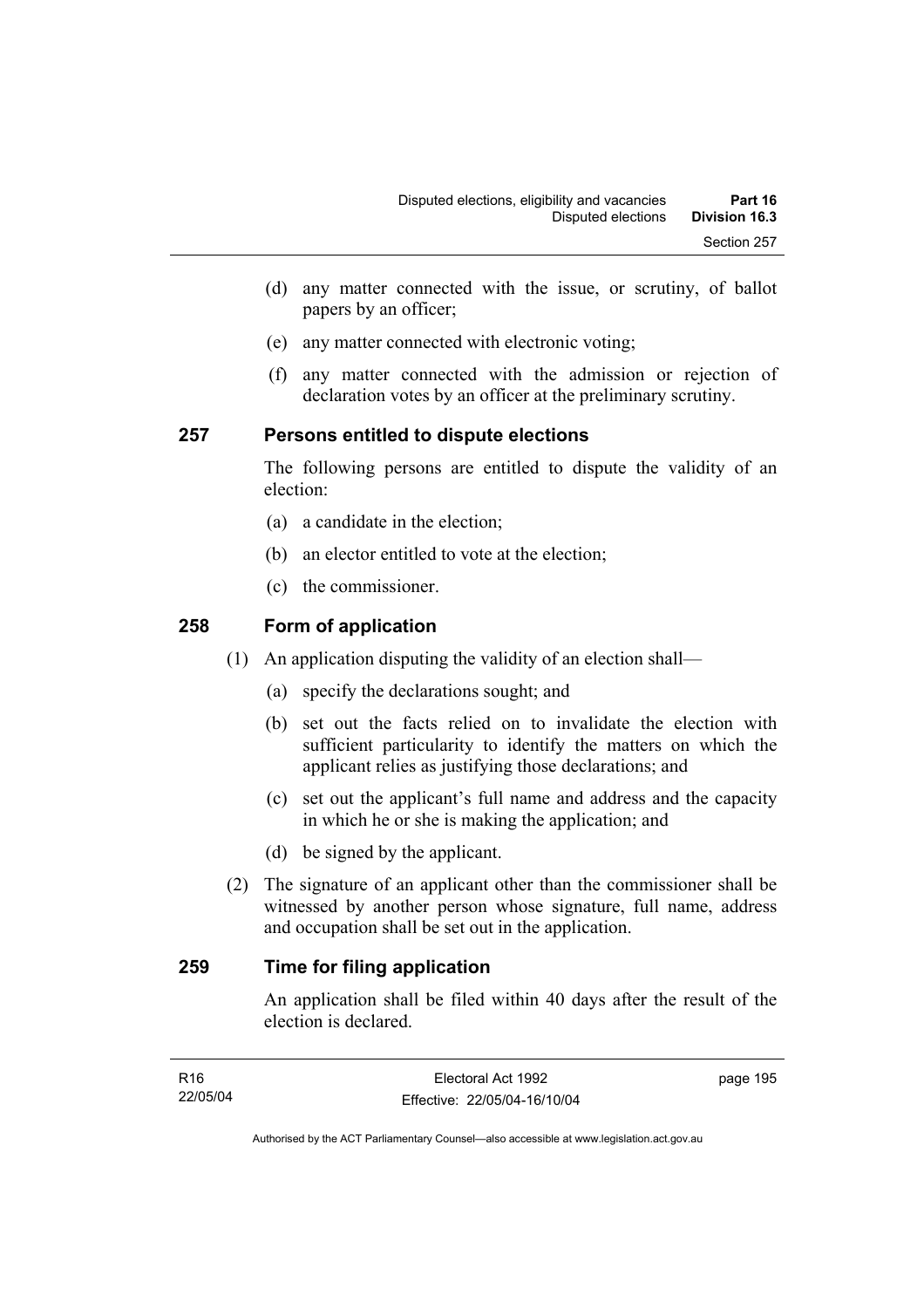## **260 Deposit as security for costs**

- (1) At the time of filing an application, the applicant shall deposit with the registrar as security for costs the amount prescribed by the *Supreme Court Rules*.
- (2) The amount deposited shall be set off against any costs ordered to be paid by the applicant.

# **261 Registrar to serve copies of application on certain persons**

The registrar shall, after an application is filed under section 259, serve a sealed copy of the application on—

- (a) the Speaker; and
- (b) the person whose election is being disputed; and
- (c) if the commissioner is not the applicant—the commissioner.

## **262 Parties to application under div 16.3**

- (1) The following people are entitled to appear in a proceeding under this division:
	- (a) the applicant;
	- (b) the commissioner;
	- (c) if a person whose election is being disputed files a notice of appearance within 7 days after the day when the person is served with a copy of the application under section 261—the person;
	- (d) anyone else with the leave of the Court of Disputed Elections.
- (2) A person other than the applicant who appears under subsection (1) is to be taken to be a respondent to the application.
- (3) This section does not apply to an application under section 263.

R16 22/05/04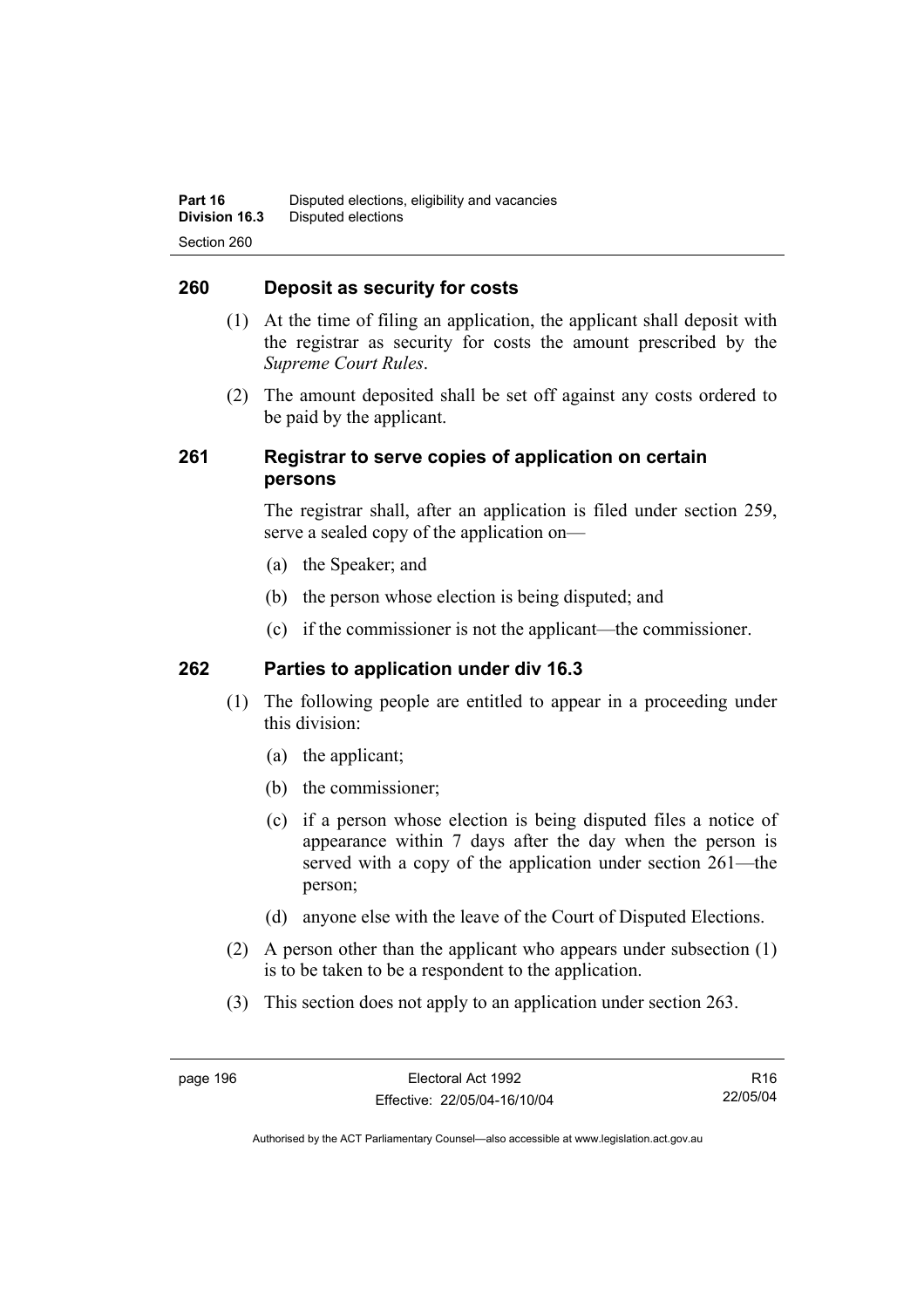#### **263 Withdrawal and abatement of application**

(1) In this section:

*election application* means an application disputing the validity of an election made in accordance with section 258.

*leave application* means an application for leave to withdraw an election application.

- (2) An applicant may withdraw an election application only with the leave of the Supreme Court.
- (3) An applicant is not entitled to make a leave application unless notice of the applicant's intention to do so has been—
	- (a) published in a newspaper; and
	- (b) given to the commissioner and to each of the respondents to the relevant election application.
- (4) A leave application shall not be made without the consent of all the applicants to the relevant election application.
- (5) The following persons are entitled to appear as respondents to a leave application:
	- (a) the commissioner;
	- (b) a respondent to the relevant election application;
	- (c) any other person with the leave of the Supreme Court.
- (6) Unless the Supreme Court orders otherwise, if an election application is withdrawn, the applicant is liable to pay the costs of the respondent in relation to that application and the leave application.
- (7) In determining a leave application, the Supreme Court shall inquire into the reasons for it and determine whether it was—
	- (a) the result of an agreement, arrangement or understanding; or

page 197

Authorised by the ACT Parliamentary Counsel—also accessible at www.legislation.act.gov.au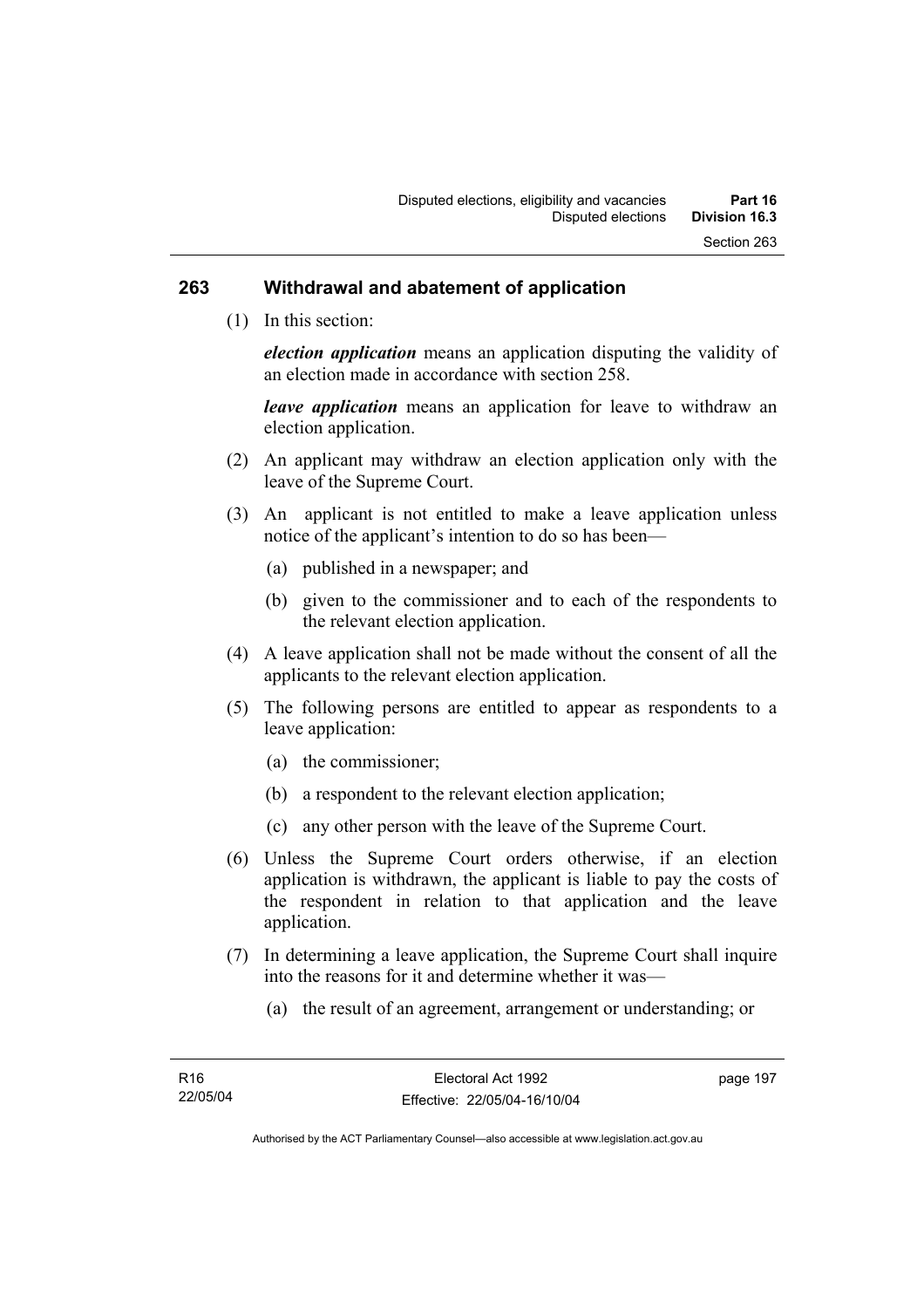- (b) in consideration of—
	- (i) the seat in the Assembly that is in issue being vacated at any time in the future; or
	- (ii) the withdrawal of any other election application; or
	- (iii) any other matter.
- (8) The Supreme Court shall publish its reasons for a determination as if it were a judgment and give a copy of them to the commissioner.
- (9) If, before the hearing of an election application, a respondent other than the commissioner—
	- (a) dies or gives the prescribed notice that he or she does not intend to oppose the application; or
	- (b) resigns from, or otherwise ceases to hold, the seat in the Assembly that is in issue;

then—

- (c) the person ceases to be a respondent; and
- (d) the person, or his or her personal representative, shall—
	- (i) publish notice of that fact in a newspaper; and
	- (ii) give a copy of the notice to the registrar; and
- (e) if a person who might have been an applicant in relation to the election files a notice of appearance within the prescribed period—that person is entitled to appear as a respondent to the application.
- (10) A person who has ceased to be a respondent to an election application is not entitled to appear as a party in proceedings in relation to that application.
- (11) The registrar shall notify the commissioner of the receipt of a notice mentioned in subsection (9) (d) (ii).

R16 22/05/04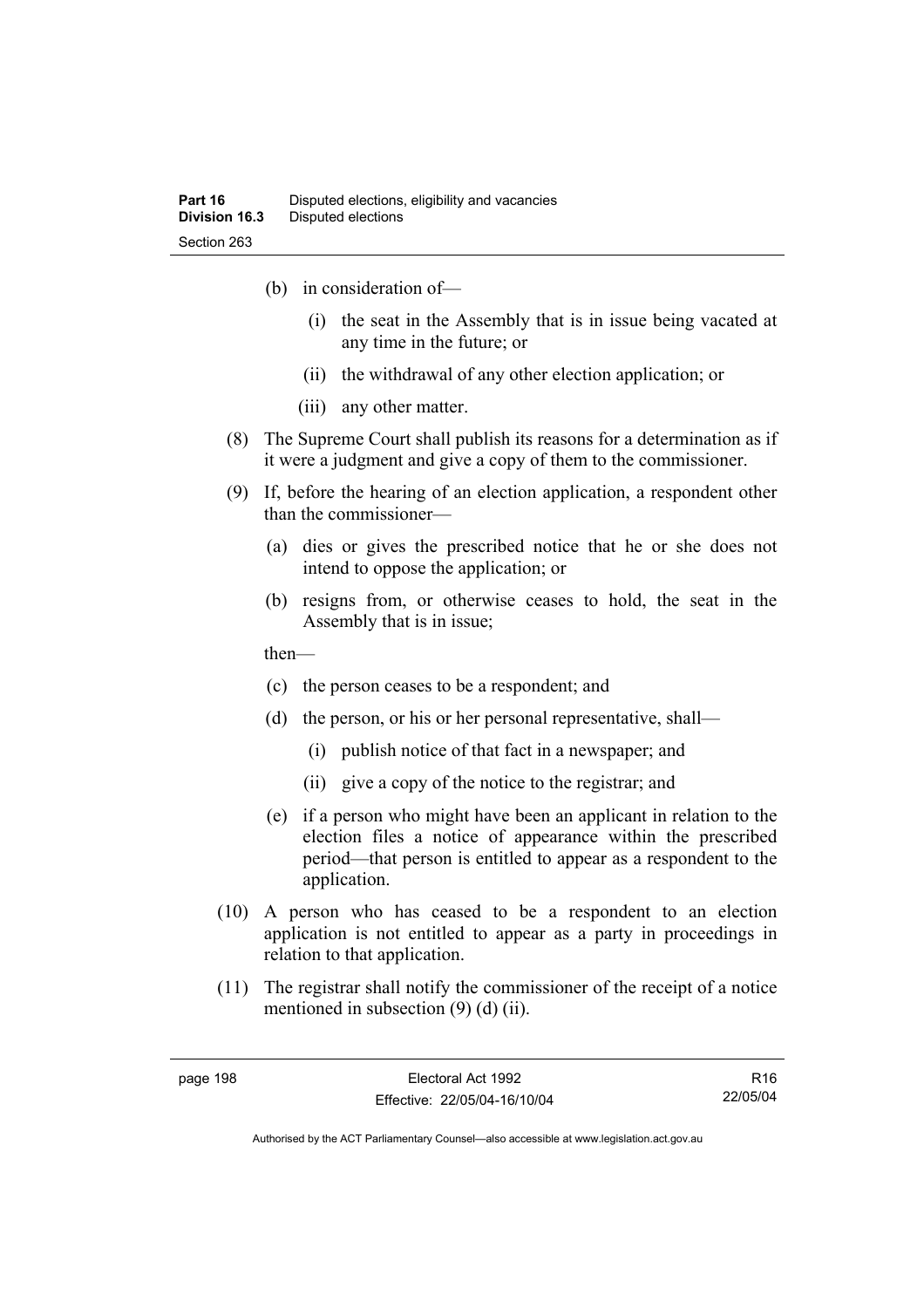- (12) An election application shall be abated by the death of a sole applicant or the last survivor of several applicants.
- (13) The abatement of an election application does not affect the liability of the applicant or any other person for costs awarded against the applicant or other person.

### **264 Hearing of applications**

- (1) The registrar shall, as soon as practicable after the time for filing applications in relation to an election under section 259 has passed, prepare a list of the applications pending in the order of filing and shall make a copy of the list available for inspection at the registrar's office in accordance with the *Supreme Court Rules*.
- (2) Subject to subsection (3), an application shall, as far as practicable, be heard in the order in which it appears in the list.
- (3) All applications in relation to an election for an electorate shall be heard together.

### **265 Declarations and orders**

The Court of Disputed Elections shall hear and determine an application and may—

- (a) declare the election void; or
- (b) declare that a person who has been declared elected was not duly elected; or
- (c) declare that a person who has not been declared elected was duly elected; or
- (d) dismiss the application in whole or in part;

and may make any orders in relation to the application that the court considers appropriate.

page 199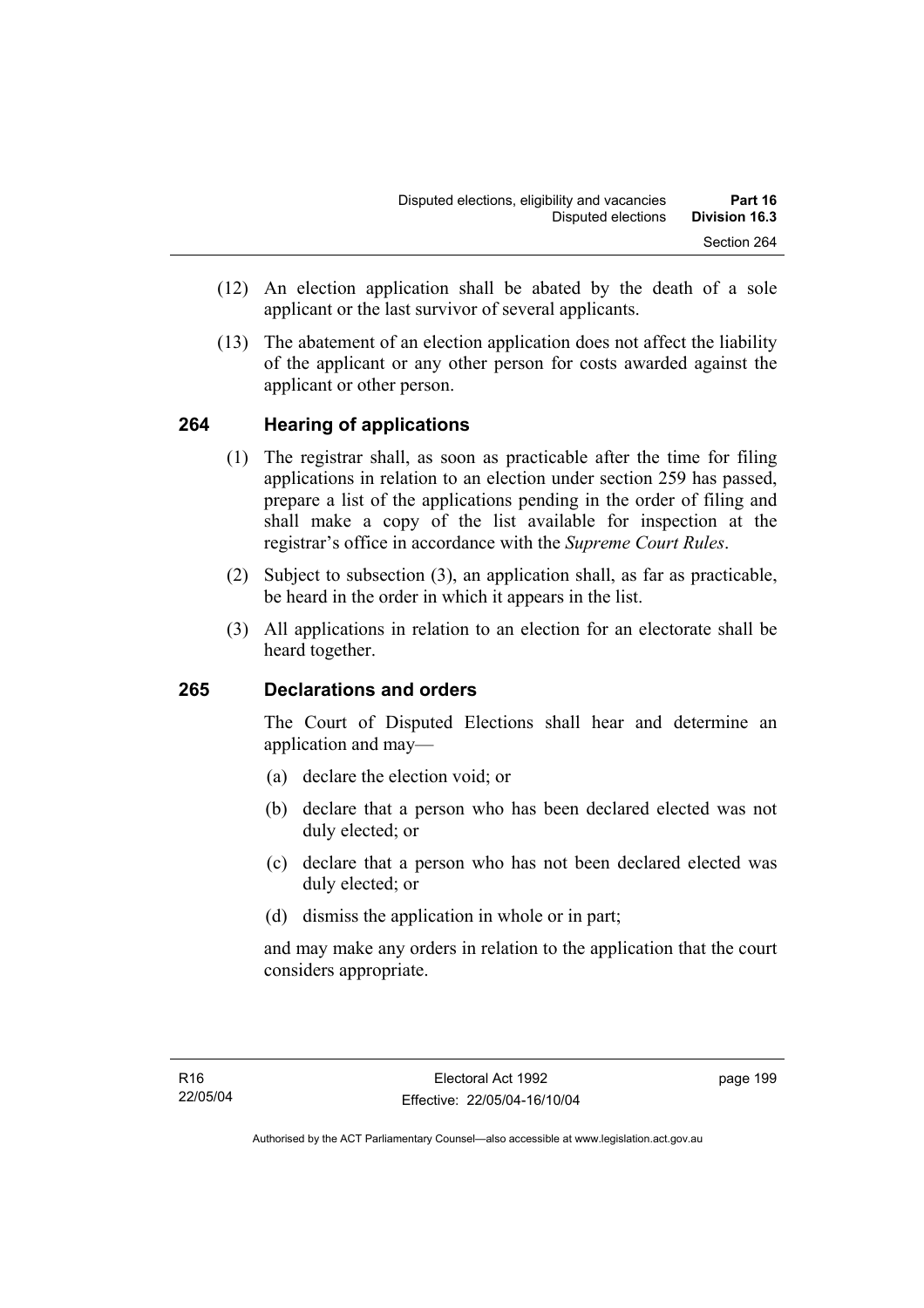### **266 Illegal practices**

- (1) Without limiting the grounds on which the Court of Disputed Elections may make a declaration under section 265 (a) or (b), the court may make such a declaration on the ground of any illegal practice in connection with the election.
- (2) The Court of Disputed Elections shall not make a declaration under section 265 (a) or  $(b)$ —
	- (a) on the ground of any illegal practice (other than bribery or undue influence); or
	- (b) on the ground of bribery or undue influence by a person who was not a candidate for the election without the knowledge or consent of a candidate in the election;

unless satisfied that—

- (c) the result of the election was, or was likely to have been, affected by the illegal practice; and
- (d) it is just to make the declaration.
- (3) If the Court of Disputed Elections finds any illegal practice in connection with an election (whether the court makes a declaration under section 265 (a) or (b) on that ground or not), the registrar shall report the finding to—
	- (a) the Speaker; and
	- (b) the Minister; and
	- (c) the commissioner; and
	- (d) the director of public prosecutions.
- (4) Any finding by the Court of Disputed Elections in relation to any illegal practice in connection with an election is not to be taken to be a bar to, or to prejudice in any way, any prosecution in relation to the act alleged before the court to have constituted the illegal practice.

| page 200 |  |
|----------|--|
|----------|--|

R16 22/05/04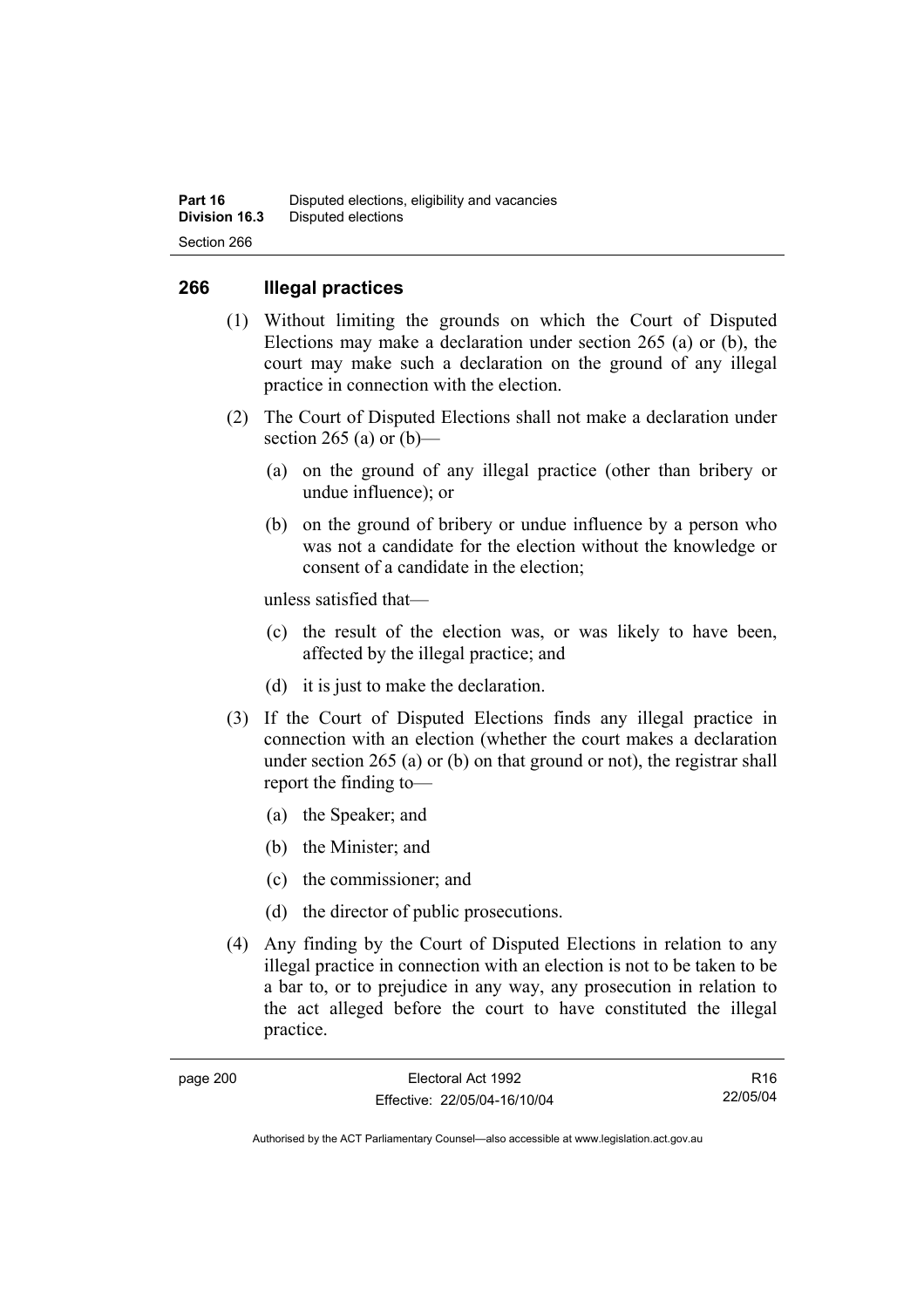(5) In this section:

*illegal practice* means a contravention of this Act, and includes undue influence.

*Note Contravention* and *undue influence* are defined in s 250.

### **267 Bribery or undue influence by person elected**

If the Court of Disputed Elections finds that a person who was declared elected committed, or attempted to commit, bribery or undue influence in connection with any election, the court shall declare the election of that person void.

### **268 Immaterial delays and errors**

- (1) The Court of Disputed Elections shall not make a declaration under section 265 (a), (b) or (c) on the ground that there was a delay in—
	- (a) declaring the nominations for the election; or
	- (b) providing certified lists of electors to candidates for the election; or
	- (c) polling for the election; or
	- (d) declaring the result of the election.
- (2) The Court of Disputed Elections shall not make a declaration under section 265 (a), (b) or (c) on the ground of any absence of, or any error or omission by, an officer unless the absence, error or omission affected, or was likely to have affected, the result of the election.
- (3) In determining whether an absence, error or omission that prevented an elector from voting affected the result of an election or not, the Court of Disputed Elections shall not have regard to any evidence of the way in which the elector intended to vote.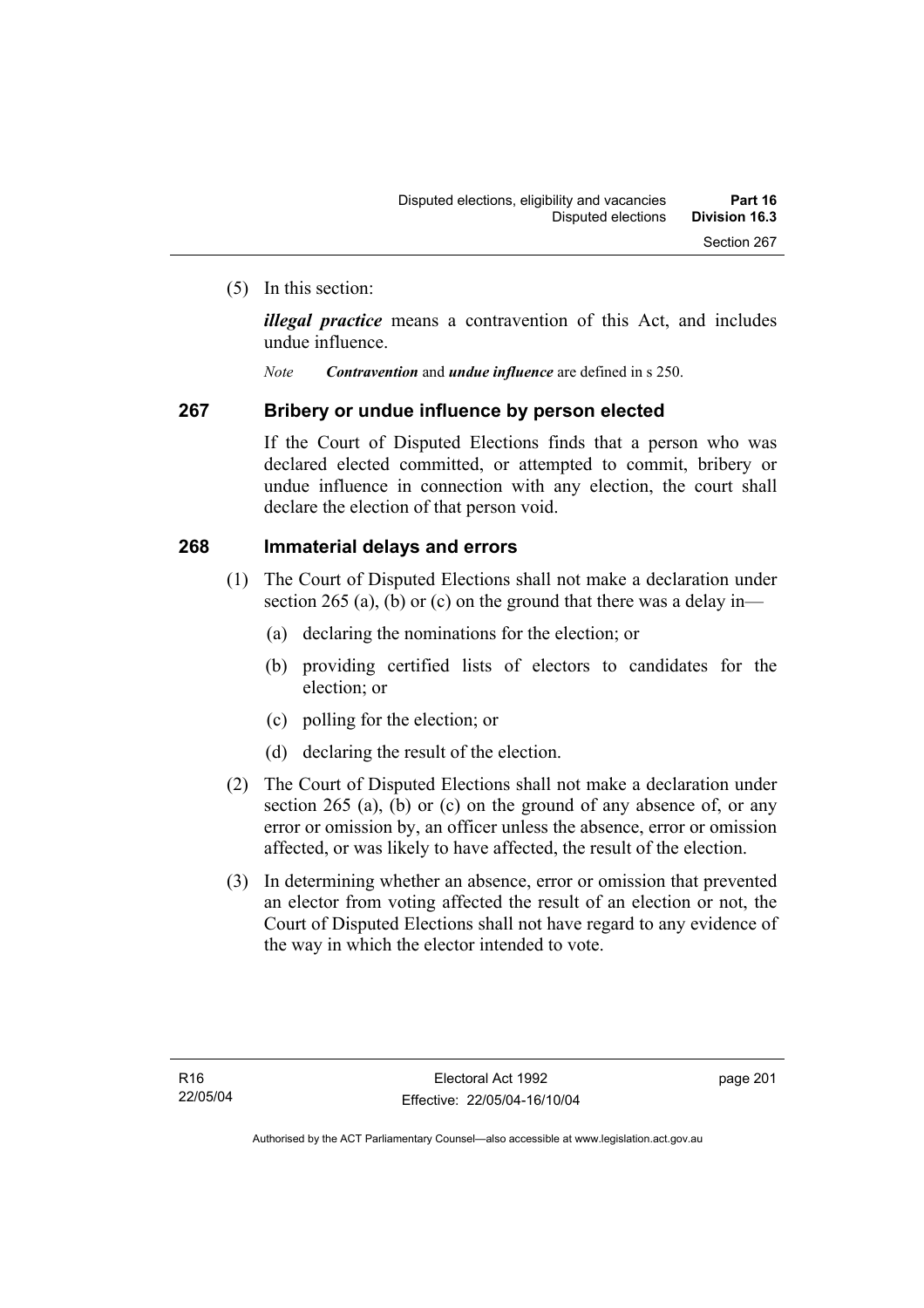### **269 Inquiries by court**

- (1) In determining an application, the Court of Disputed Elections may make the inquiries it considers appropriate, including but not limited to—
	- (a) an inquiry about the identity of persons who voted; and
	- (b) an inquiry into the accuracy of approved computer programs used in electronic voting and the electronic scrutiny of votes; and
	- (c) an inquiry about whether ballot papers were improperly admitted or rejected, or not.
- (2) The Court of Disputed Elections shall not inquire into the correctness of any roll.
- (3) If the Court of Disputed Elections makes an inquiry in relation to ballot papers marked under part 11, a statement of particulars of the marking of ballot papers prepared by an officer under section 175 (c) is conclusive evidence of the particulars contained in the statement unless the court orders otherwise.

### **270 Rejected ballot papers**

In determining an application, the Court of Disputed Elections may have regard to any declaration vote ballot papers rejected at the preliminary scrutiny if the court is of the opinion that the ballot papers should not have been rejected.

### **271 Evidence that persons were not permitted to vote**

In determining an application, the Court of Disputed Elections shall not have regard to any evidence that a person was not permitted to cast a vote in an election unless the court is satisfied that the person—

(a) claimed to vote in accordance with this Act; and

R16 22/05/04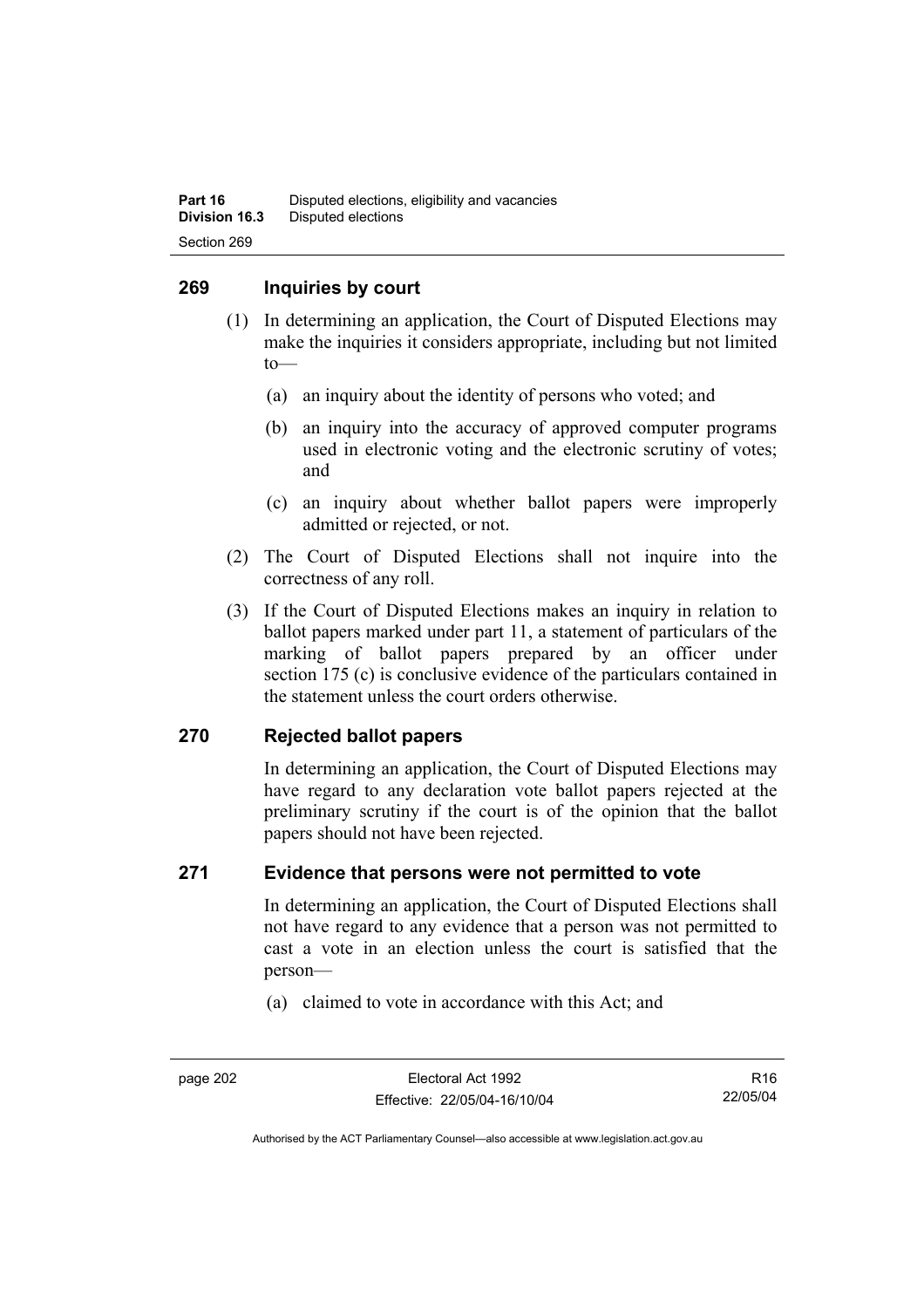(b) complied with the requirements of this Act in relation to voting to the extent that he or she was permitted to do so.

### **272 Inspection of electoral papers**

A party to an application may—

- (a) with the leave of the Court of Disputed Elections; and
- (b) in the presence of the commissioner or a member of staff of the electoral commission;

inspect, and make copies of or take extracts from, the electoral papers (except ballot papers) in the possession of the commissioner that were used in connection with the election being disputed.

### **273 Commissioner not prevented from accessing documents**

Unless the Court of Disputed Elections otherwise orders, the filing of an application is not to be taken to prevent the commissioner, another member of the electoral commission or a member of the staff of the commission from having access to any document to which that person would otherwise be entitled to have access for the purpose of exercising a function under this Act.

### **274 Registrar to serve copies of declarations on certain persons**

The registrar shall, after an application is determined, serve a sealed copy of the declarations and orders (if any) made by the Court of Disputed Elections on—

- (a) the Speaker; and
- (b) each party to the application.

**275 Effect of declarations** 

 (1) If the Court of Disputed Elections declares an election void, another election shall be held in accordance with section 101.

page 203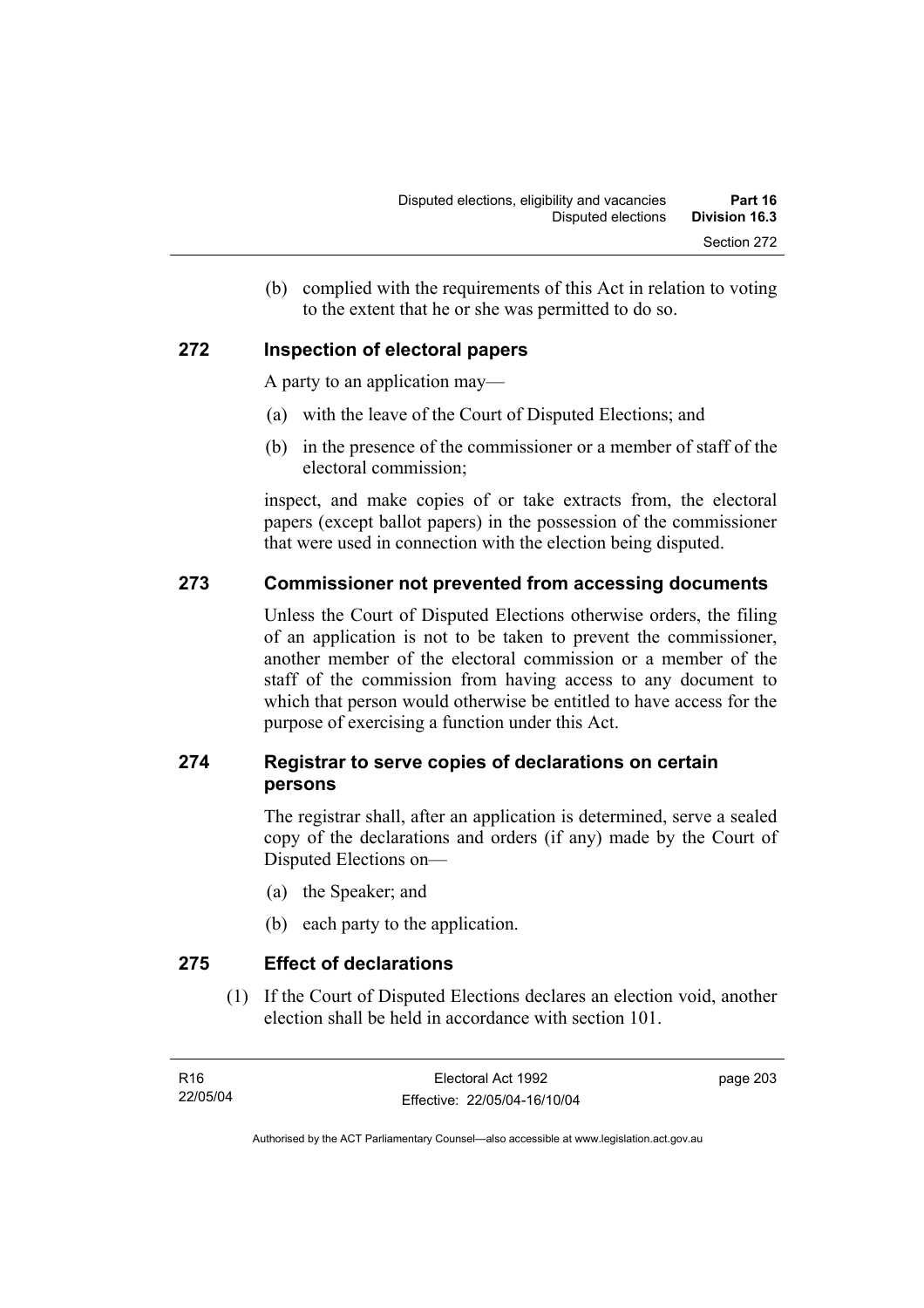- (2) If the Court of Disputed Elections declares that a person who has been declared elected was not duly elected, that person is to be taken not to have been duly elected.
- (3) If the Court of Disputed Elections declares that a person who has not been declared elected was duly elected, that person is to be taken to have been duly elected.
- (4) A declaration by the Court of Disputed Elections referred to in subsection (1), (2) or (3) takes effect on the end of the day when the declaration by the court is made.

## **Division 16.4 Eligibility and vacancies**

## **276 Speaker to state case**

If the Assembly passes a resolution referring to the Court of Disputed Elections a question relating to—

- (a) the eligibility of a person who has been declared elected to be an MLA; or
- (b) a vacancy in the membership of the Assembly;

the Speaker shall give to the registrar a statement setting out the question referred, together with any documents in the possession of the Assembly that relate to that question.

### **277 Parties to a referral**

The following persons are entitled to appear in a proceeding under this division:

- (a) any person who, in the opinion of the Court of Disputed Elections, has a sufficient interest in the determination of the question referred;
- (b) any person on whom notice of that question is ordered to be served by the court.

R16 22/05/04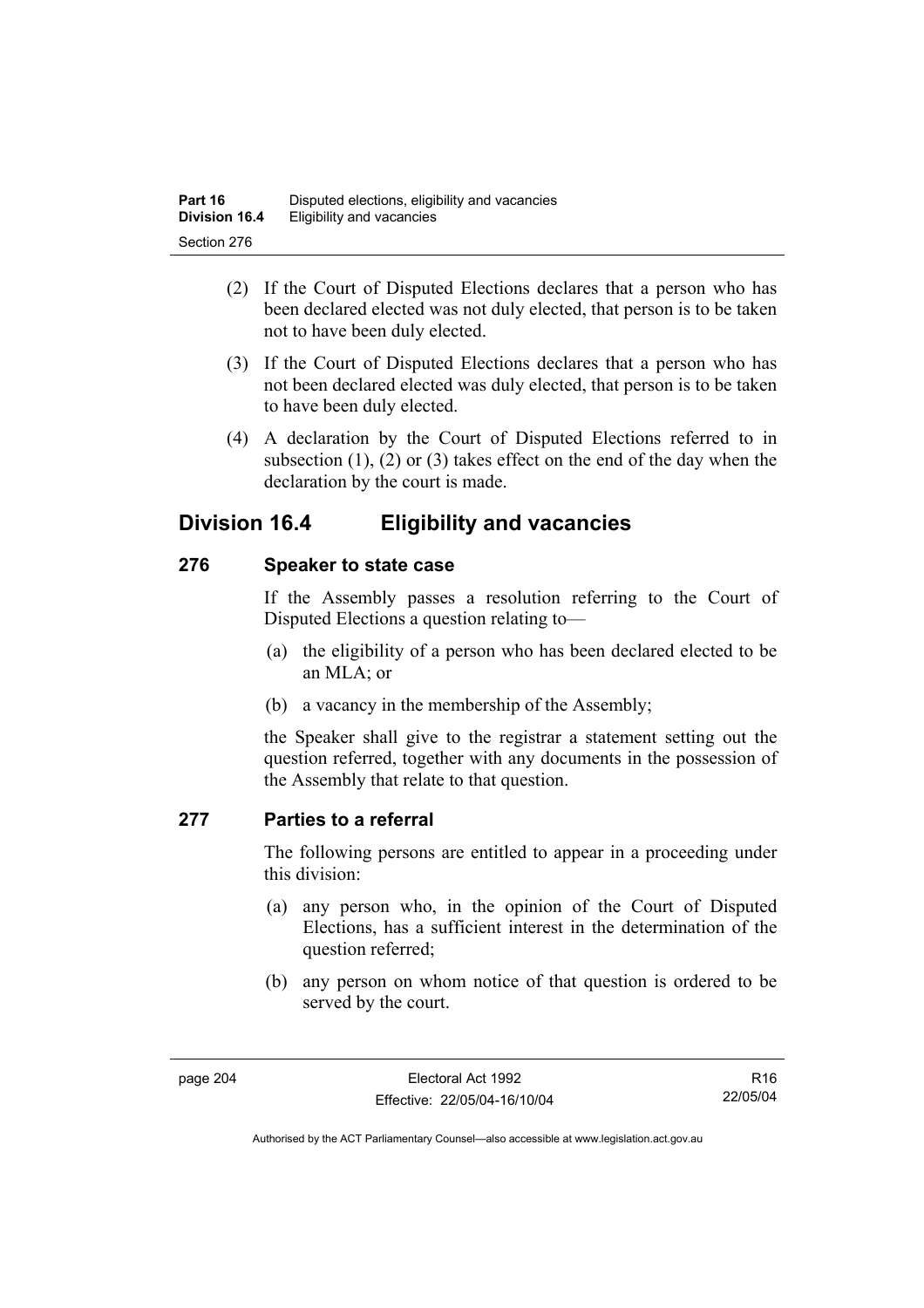### **278 Declarations and orders**

The Court of Disputed Elections shall hear and determine a question referred to it and may—

- (a) declare that a person who has been declared elected is not eligible to be an MLA; or
- (b) declare a vacancy in the membership of the Assembly; or
- (c) refuse to make a declaration;

and may make the orders in relation to the referral that the court considers appropriate.

### **279 Registrar to serve copy of declarations on Speaker**

The registrar shall, after a question referred to the Court of Disputed Elections is determined, serve a sealed copy of the declarations and orders (if any) made by the court on—

- (a) the Speaker; and
- (b) each party to the referral.

### **280 Effect of declarations**

- (1) If the Court of Disputed Elections
	- (a) declares that a person who has been declared elected is not eligible to be an MLA; or
	- (b) declares a vacancy in the membership of the Assembly;

on the end of the day when the declaration is made a vacancy in the membership of the Assembly arises.

 (2) A vacancy under subsection (1) shall be filled in accordance with part 13.

page 205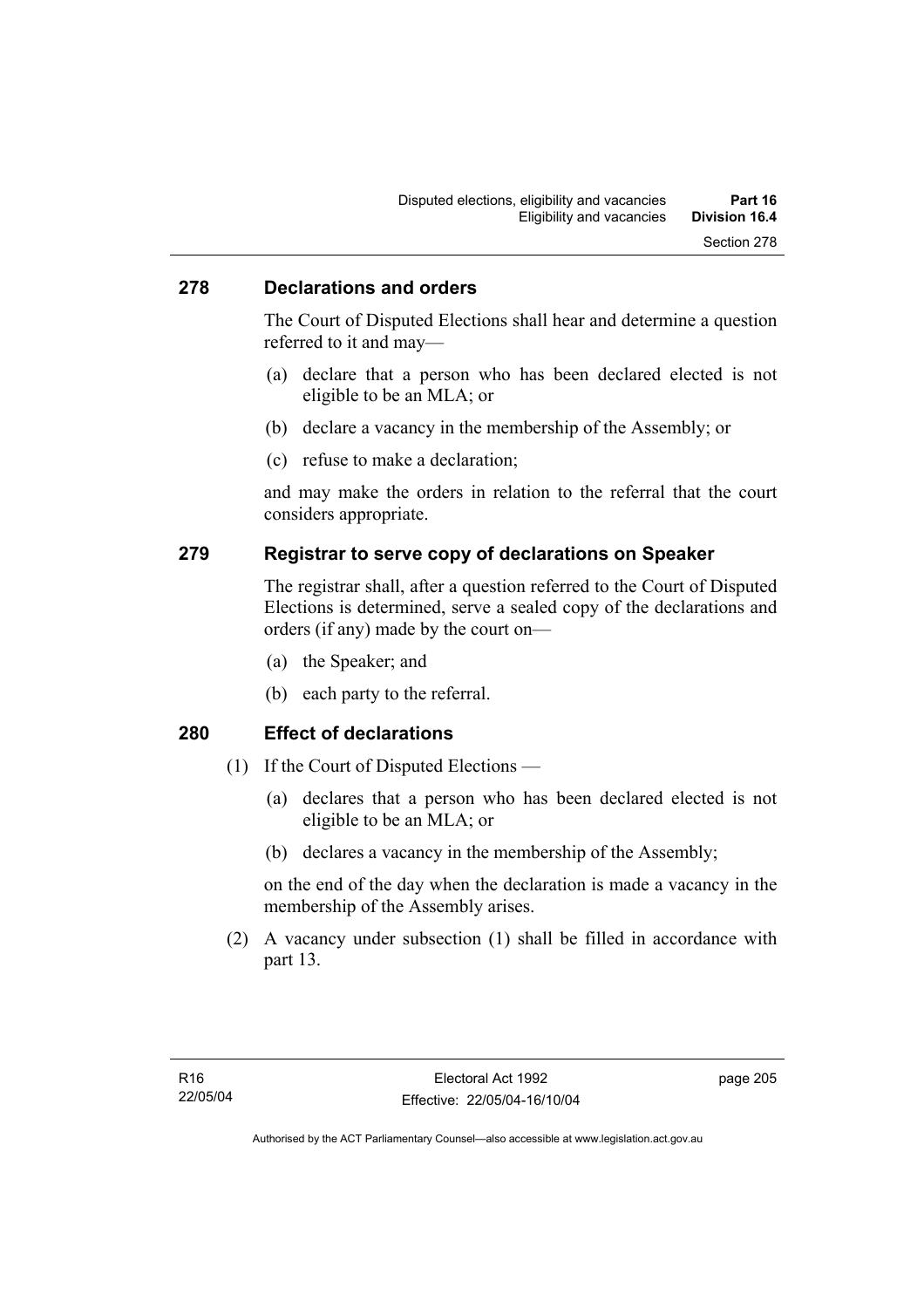## **Division 16.5 Proceedings**

### **281 Procedure**

In a proceeding, the Court of Disputed Elections —

- (a) shall be guided by the substantial merits and good conscience of the case; and
- (b) is not bound by technicalities, legal forms or the rules of evidence, but may inform itself in the way it considers appropriate.

### **282 Legal representation limited**

In a proceeding, a party is entitled to be represented by only 1 lawyer appearing as counsel.

### **283 Admissibility of evidence**

- (1) A person who appears as a witness in a proceeding is not excused from answering a question or producing a document or other thing that the person is required by the Court of Disputed Elections to answer or produce on the ground that the answering of the question or the producing of the document or thing may tend to incriminate the person or on the ground of privilege.
- (2) A statement or disclosure made, or a document or other thing produced, by a person in the course of a proceeding, or any information, document or other thing obtained as a direct or indirect consequence of the making of the statement or disclosure, or of the production of the firstmentioned document or thing, is not admissible in evidence in any civil or criminal proceeding except—
	- (a) a proceeding before the Court of Disputed Elections; or
	- (b) a proceeding for an offence relating to the giving of false evidence.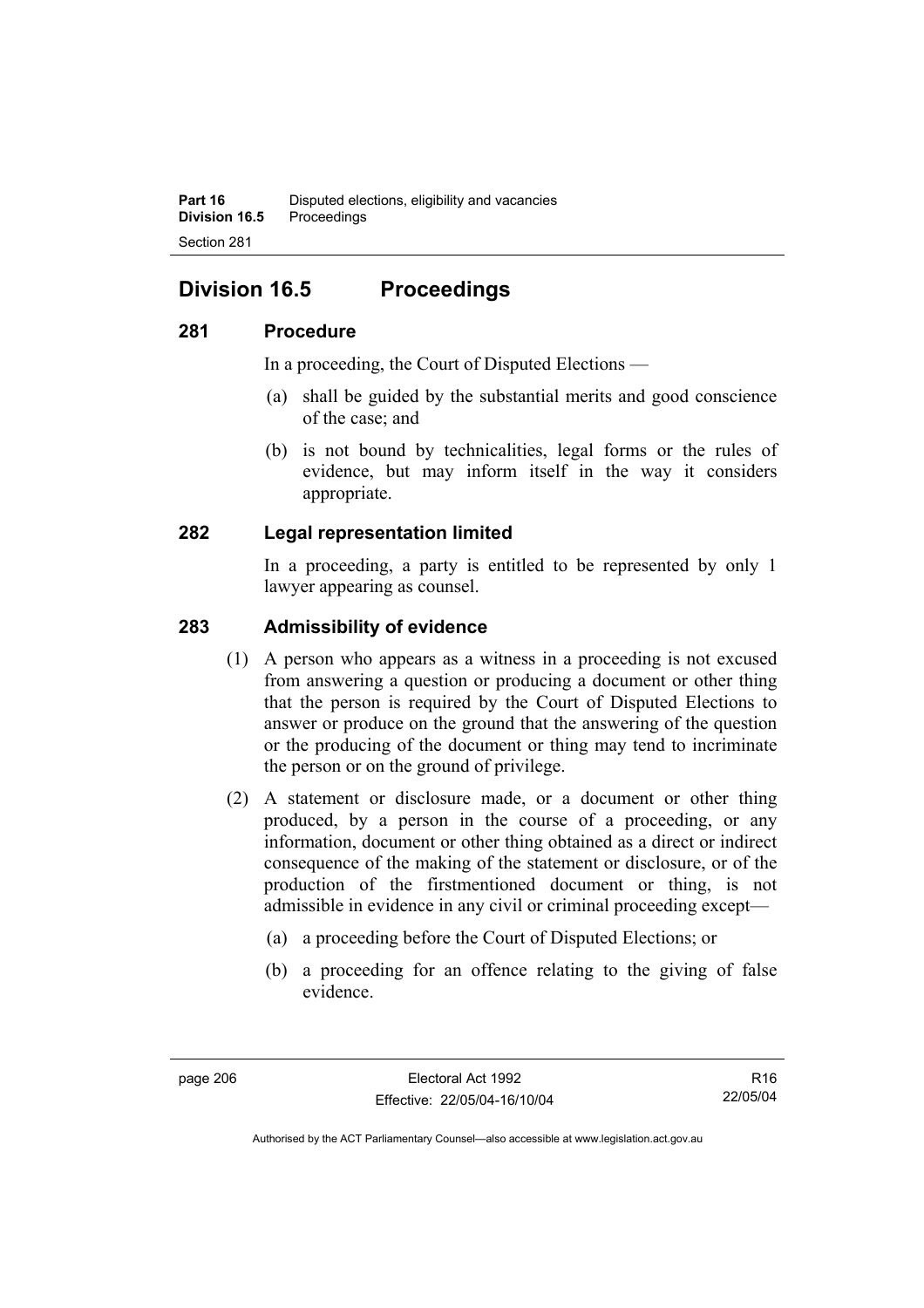## **284 Costs may be ordered against Territory**

Even if the Territory is not a party to a proceeding, the Court of Disputed Elections may order the Territory to pay all or any of the costs of the proceeding.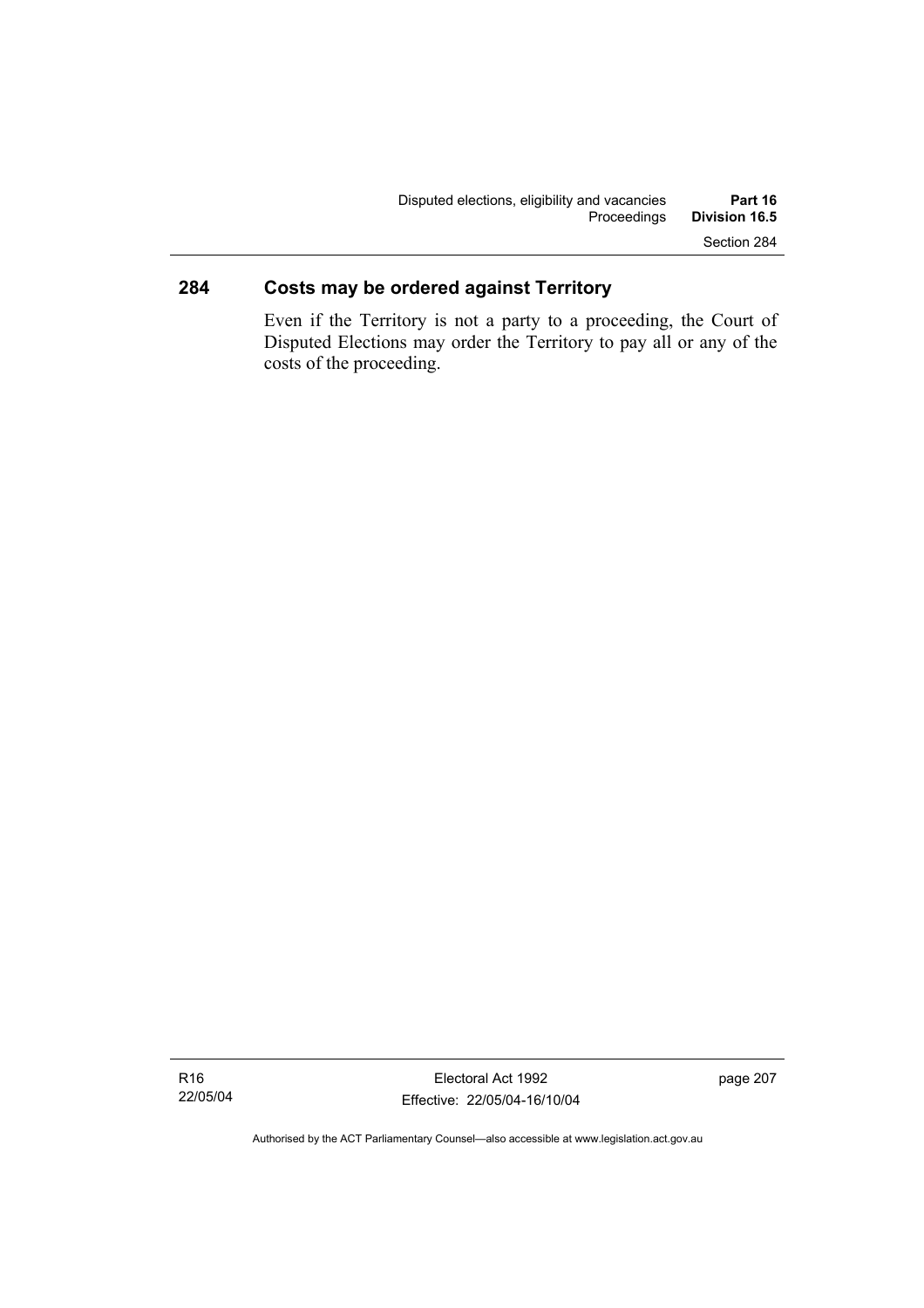**Part 17** Electoral offences **Division 17.1** Bribery and improper influence Section 285

# **Part 17 Electoral offences**

## **Division 17.1 Bribery and improper influence**

### **285 Bribery**

(1) A person shall not offer, solicit or accept an electoral bribe.

Maximum penalty: 50 penalty units, imprisonment for 6 months or both.

(2) In this section:

*bribe* does not include a declaration of public policy or a promise of public action.

*electoral bribe* means a bribe for the purpose of—

- (a) influencing the vote of an elector; or
- (b) influencing the candidature of a person in an election; or
- (c) otherwise influencing the course or result of an election; or
- (d) inducing a person not to apply, or to withdraw an application, under section 192 to be a candidate for a seat in relation to which a casual vacancy has occurred, if that person is an eligible person within the meaning of that section; or
- (e) inducing a person not to apply, or to withdraw an application, to the Court of Disputed Elections under division 16.3 to dispute the validity of an election, if that person is entitled to dispute the validity of the election under section 257.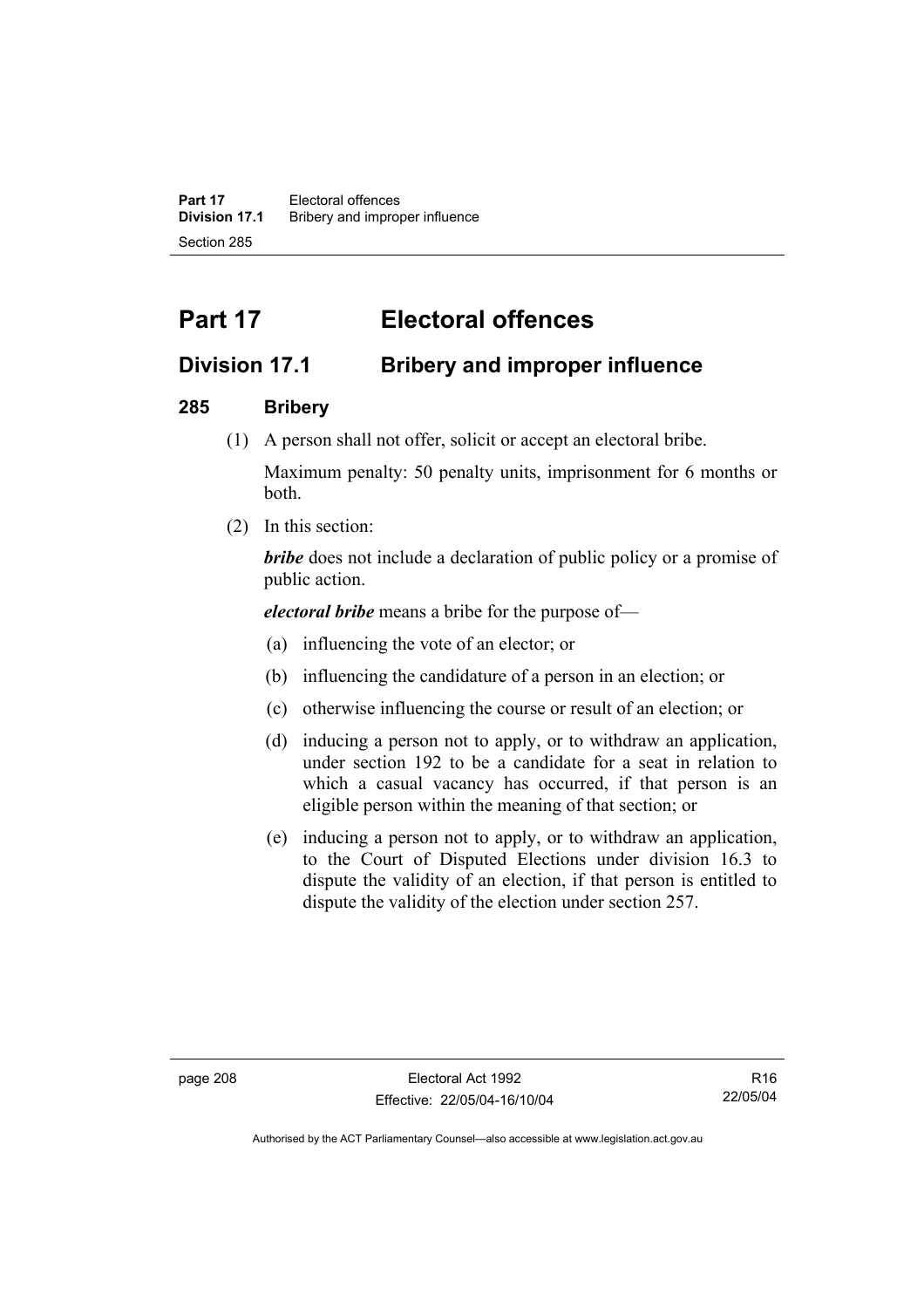### **286 Influencing of votes by officers**

In the exercise of a function under this Act, an officer shall not, without reasonable excuse, do anything for the purpose of influencing the vote of another person.

Maximum penalty: 50 penalty units, imprisonment for 6 months or both.

### **287 Influencing votes of hospital and nursing home patients**

The proprietor of a hospital or nursing home, or an employee or agent of such a proprietor, shall not, without reasonable excuse, do anything for the purpose of influencing the vote of a patient or resident of the hospital or nursing home.

Maximum penalty: 50 penalty units, imprisonment for 6 months or both.

## **Division 17.2 Protection of rights**

### **288 Violence and intimidation**

A person shall not, by violence or intimidation, hinder or interfere with—

- (a) the free exercise of a right under this Act; or
- (b) the free performance of a duty under this Act.

Maximum penalty: 50 penalty units, imprisonment for 6 months or both.

### **289 Discrimination on grounds of political donations**

- (1) A person shall not discriminate against another person on the ground of the making by the other person of a donation to—
	- (a) a political party; or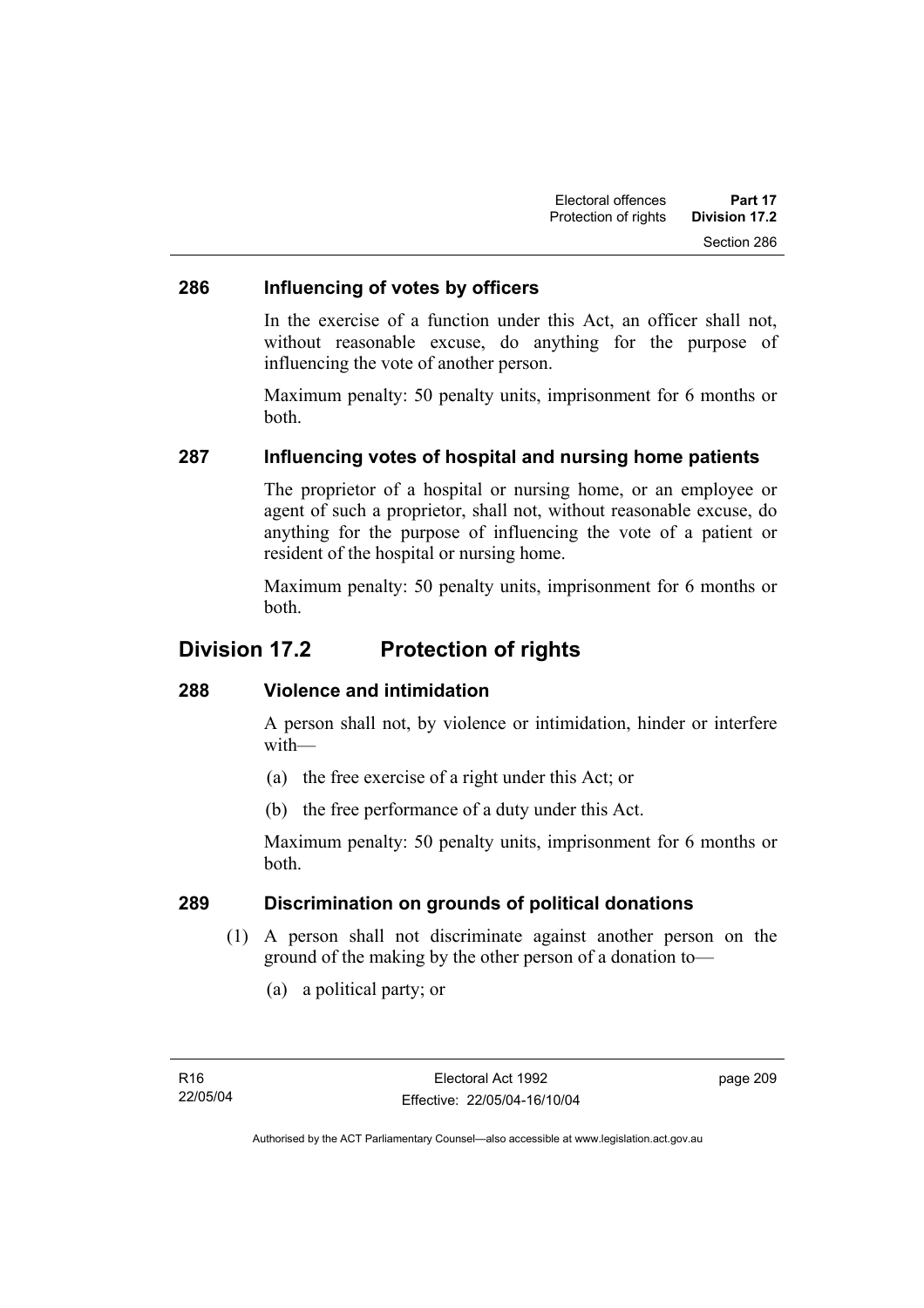(b) a candidate in an election.

Maximum penalty: 50 penalty units, imprisonment for 6 months or both.

(2) In this section:

*discriminate against*, in relation to a person, means—

- (a) deny the person access to membership of any trade union, club or other body, whether incorporated or not; or
- (b) not allow the person to work or to continue to work; or
- (c) subject the person to any form of intimidation or coercion; or
- (d) subject the person to any other detriment.

### **290 Employees' right to leave of absence for voting**

 (1) On notification from an employee before a polling day, the employer shall allow the employee, without penalty or any disproportionate deduction of pay, to take any necessary leave (not exceeding 2 hours) for the purpose of voting.

Maximum penalty: 10 penalty units.

- (2) Subsection (1) does not apply if the absence of the employee from employment could—
	- (a) endanger any person, animal or thing; or
	- (b) cause substantial loss to any person.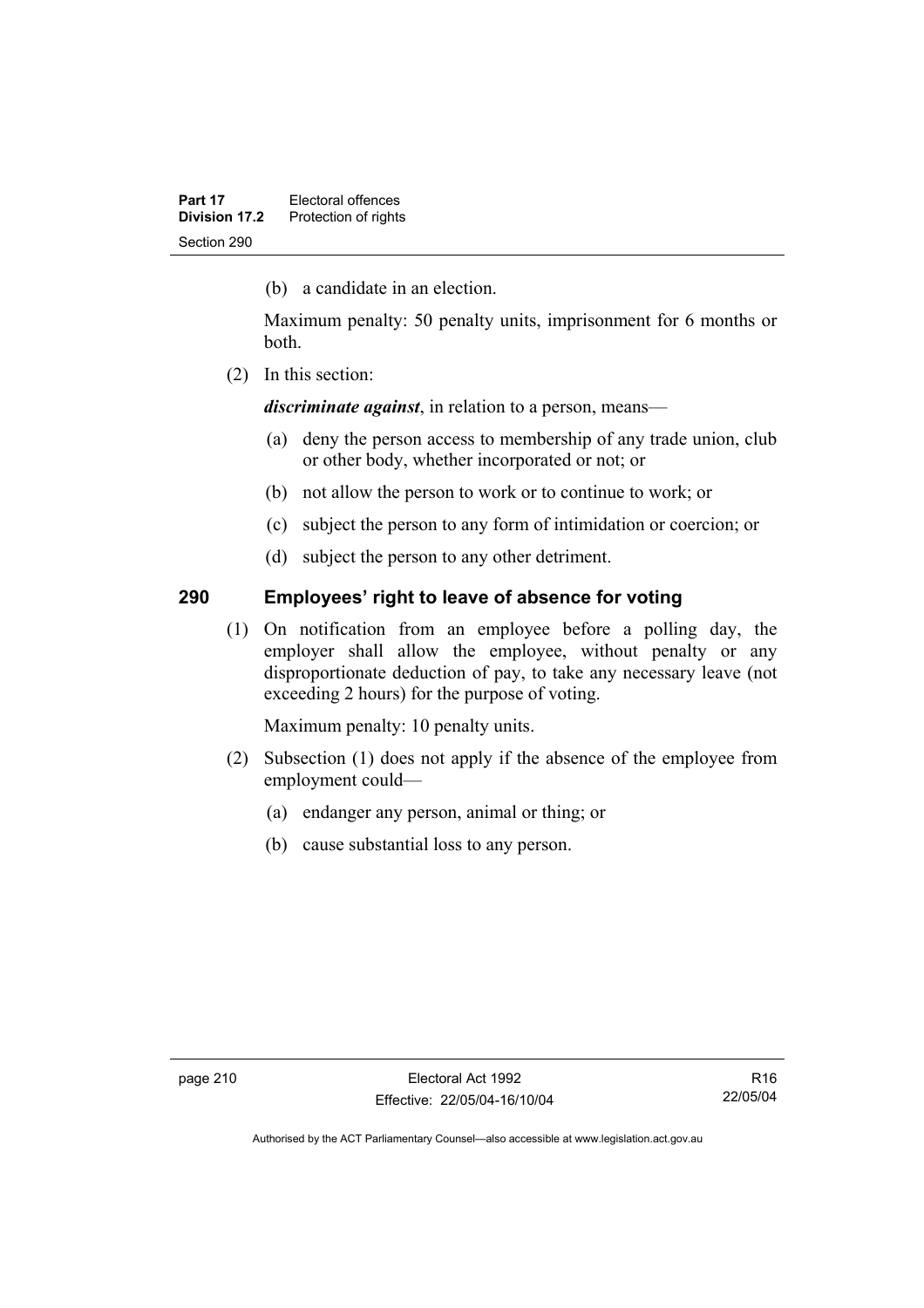(3) An employee shall not notify an employer under subsection (1) if he or she does not have a genuine intention of voting during the period of the leave to be granted for the purpose of voting.

Maximum penalty: 5 penalty units.

## **Division 17.3 Campaigning offences**

## **291 Definitions for div 17.3**

In this division:

*address*, in relation to a person, means—

- (a) if the person is acting on behalf of a political party—an address of the party, other than a post office box; or
- (b) in any case—
	- (i) the address of the person's principal place of residence; or
	- (ii) an address of the person's place of business.

*disseminate* electoral matter (whether in printed or electronic form) means print, publish, distribute, produce or broadcast the electoral matter.

*publish* electoral matter, includes publish electronically.

*reportage or commentary*, in relation to a newspaper or periodical, means everything in the newspaper or periodical except—

- (a) advertisements; and
- (b) letters to the editor.

### **292 Dissemination of electoral matter—authorisers and authors**

 (1) A person must not disseminate electoral matter unless there is, in the approved position—

page 211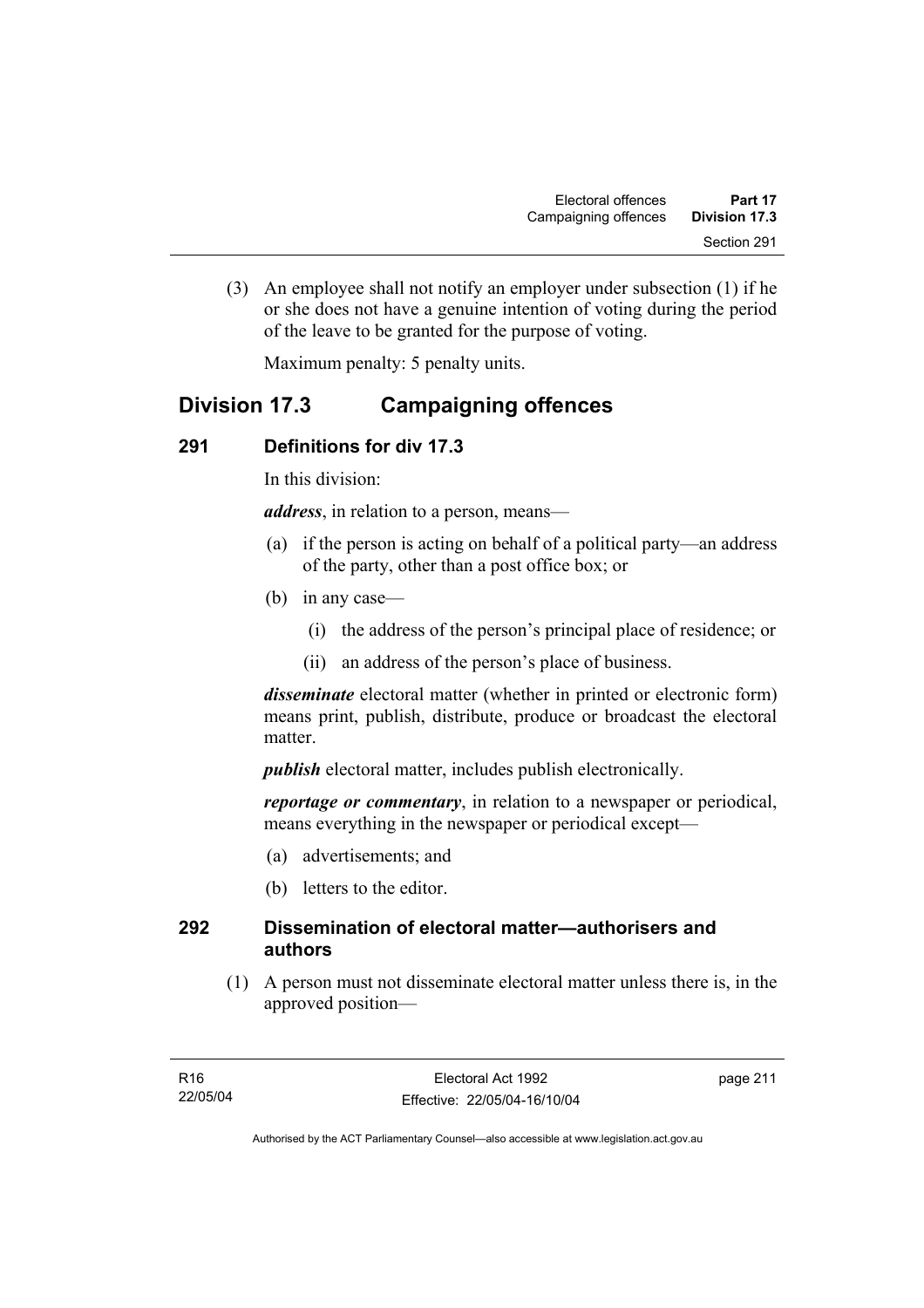- (a) the name and address of the person who authorised the matter or its author; and
- (b) if the matter was published for a registered party or candidate for election—the name of the party or candidate.

Maximum penalty: 10 penalty units.

(2) In this section:

*approved position* means—

- (a) at the end of the matter; and
- (b) for an item in a newspaper or periodical containing electoral matter taking up all or part of each of 2 opposing pages—at the foot of the item on the first page; and
- (c) for an item in electronic form—at the foot of each page.

### **293 Dissemination of electoral matter—letters to the editor**

- (1) Section 292 does not apply to the dissemination of a letter to the editor of a newspaper or periodical if—
	- (a) the name of the author and the locality of the author's residence appears at the end; and
	- (b) the editor of the newspaper or periodical keeps a written record of the address of the author, as stated in the original of the letter sent to the editor or as otherwise ascertained by the editor.
- (2) For subsection (1) (a), it is sufficient to identify the locality of an author's residence by reference to—
	- (a) the suburb or town of, or nearest to, that residence; and
	- (b) for a locality outside the ACT—the State, other Territory or other country of that residence.

R16 22/05/04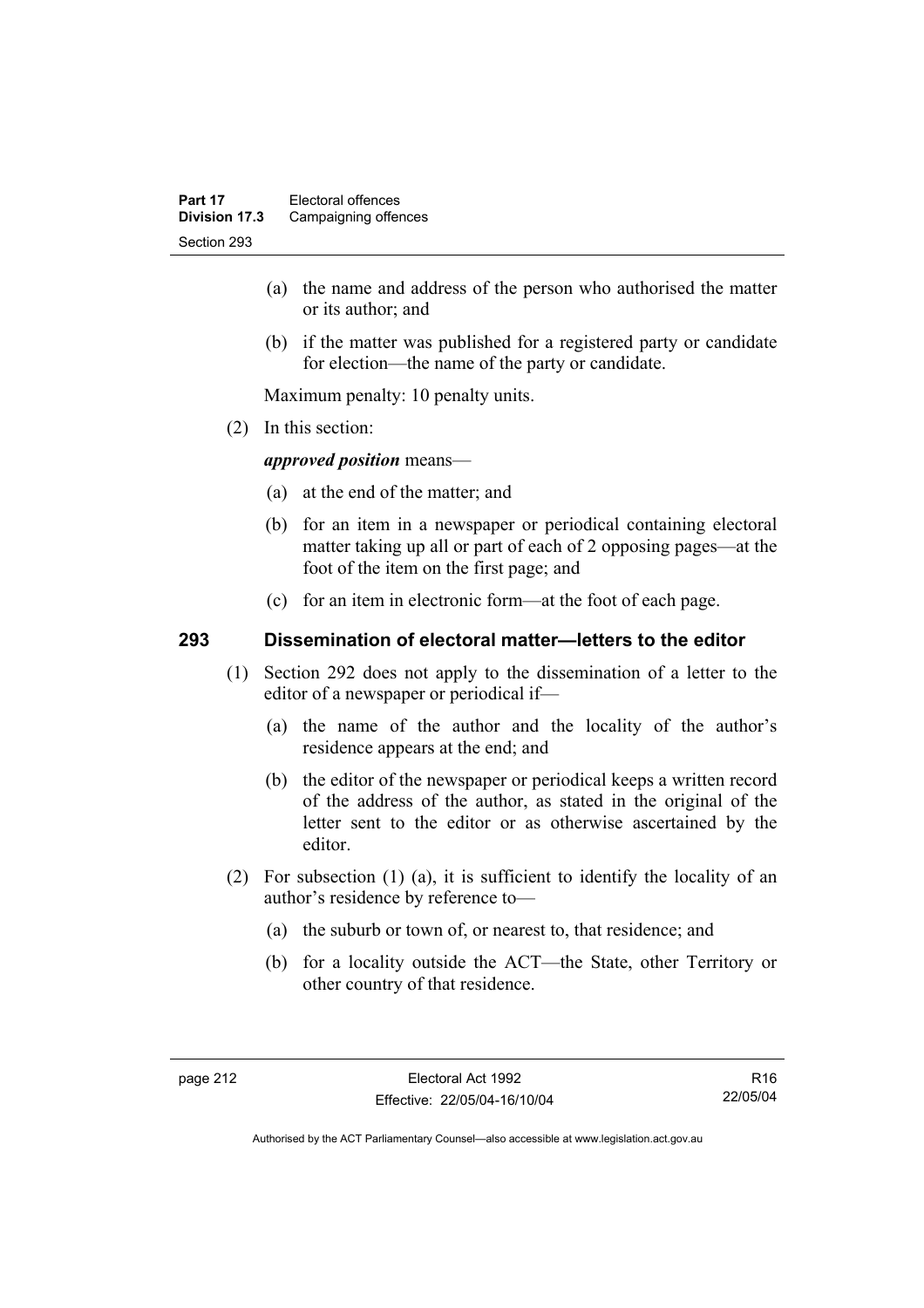### **294 Dissemination of electoral matter—newspaper and periodical reportage and commentary**

Section 292 does not apply to electoral matter contained in reportage or commentary in an issue of a newspaper or periodical if the issue contains a statement to the effect that a person whose name and address appears in the statement has authorised the publication of all electoral matter contained in reportage or commentary in that issue.

### **295 Exemptions for dissemination of electoral matter on certain items**

- (1) Section 292 (Dissemination of electoral matter—authorisers and authors) does not apply to electoral matter on any of the following items unless the item includes a representation of a ballot paper:
	- (a) a letter from an MLA that includes the name of the MLA and an indication that he or she is an MLA;
	- (b) a press release published by or on behalf of an MLA that includes the name of the MLA and an indication that he or she is an MLA;
	- (c) a report under the *Annual Reports (Government Agencies) Act 1995* or *Annual Reports (Government Agencies) Act 2004*;
	- (d) a publication of a government agency that includes—
		- (i) the name of the agency; and
		- (ii) the City of Canberra Arms; and
		- (iii) the words 'Australian Capital Territory', 'Australian Capital Territory Legislative Assembly', 'ACT Legislative Assembly', 'Australian Capital Territory Government' or 'ACT Government';
	- (e) a T-shirt, lapel button, lapel badge, pen, pencil or balloon;

page 213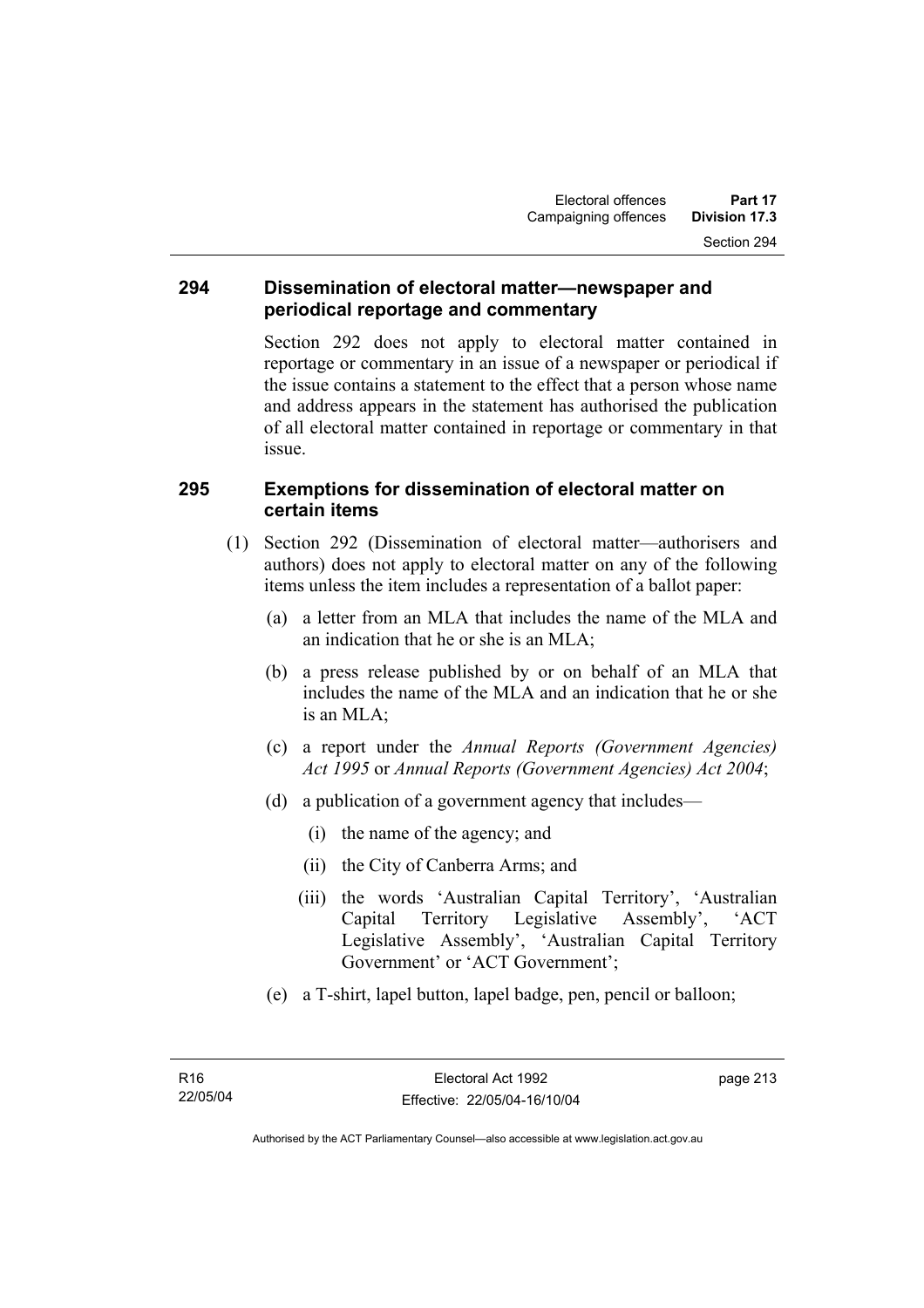- (f) a business or visiting card that promotes the candidacy of a person in an election;
- (g) a letter or card on which the name and address of the sender appears;
- (h) an item prescribed under the regulations.
- (2) In this section:

*government agency* means—

- (a) an administrative unit; or
- (b) a Territory instrumentality; or
- (c) a statutory office-holder and the staff assisting the statutory office-holder.

*publication*, of a government agency, does not include a publication that is published for the first time within 6 months immediately before a general election if the publication includes a picture of an MLA.

### **296 Advertorials**

- (1) This section applies to an advertisement in a newspaper or periodical that—
	- (a) appears to be reportage or commentary; and
	- (b) includes electoral matter.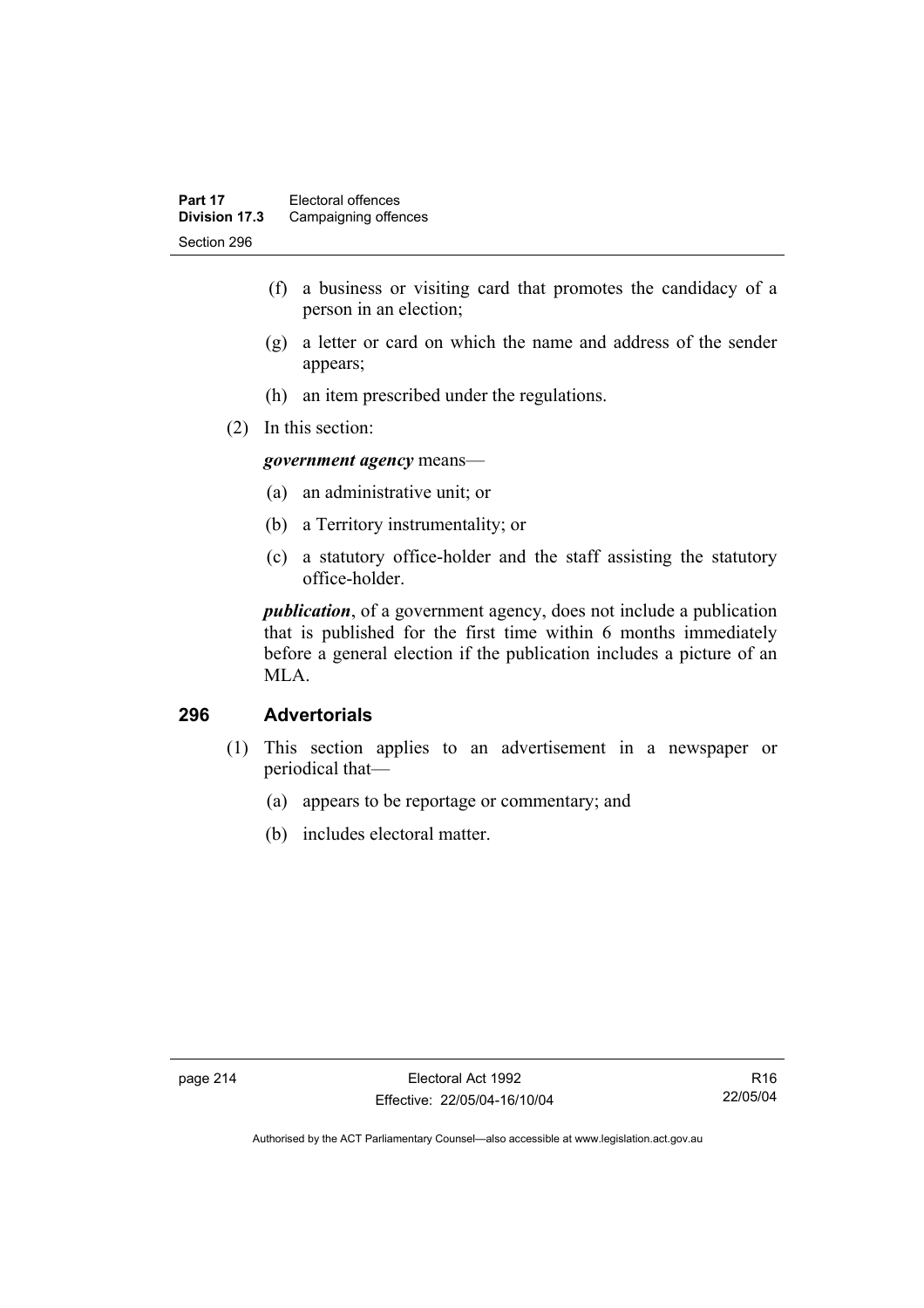(2) If this section applies to an advertisement, the proprietor of the newspaper or periodical shall cause the word 'advertisement' to be printed as a headline to the advertisement, in letters not smaller than 10 point, on each page on which the advertisement appears.

Maximum penalty: 10 penalty units.

### **297 Misleading or deceptive electoral matter**

 (1) A person shall not disseminate, or authorise to be disseminated, electoral matter that is likely to mislead or deceive an elector about the casting of a vote.

Maximum penalty: 50 penalty units, imprisonment for 6 months or both.

 (2) It is a defence to a prosecution for an offence against subsection (1) if it is established that the defendant did not know, and could not reasonably be expected to have known, that the electoral matter was likely to mislead or deceive an elector about the casting of a vote.

## **298 Inducement to illegal voting—representations of ballot papers**

A person shall not disseminate, or authorise to be disseminated, electoral matter including a representation of a ballot paper, or part of a ballot paper, likely to induce an elector to mark his or her vote otherwise than in accordance with the directions on the ballot paper.

Maximum penalty: 50 penalty units, imprisonment for 6 months or both.

### **299 Graffiti**

- (1) A person shall not, without reasonable excuse, mark any electoral matter directly on any defined place or object without the consent of—
	- (a) for a place—the lessee or lawful occupier of the place; or

page 215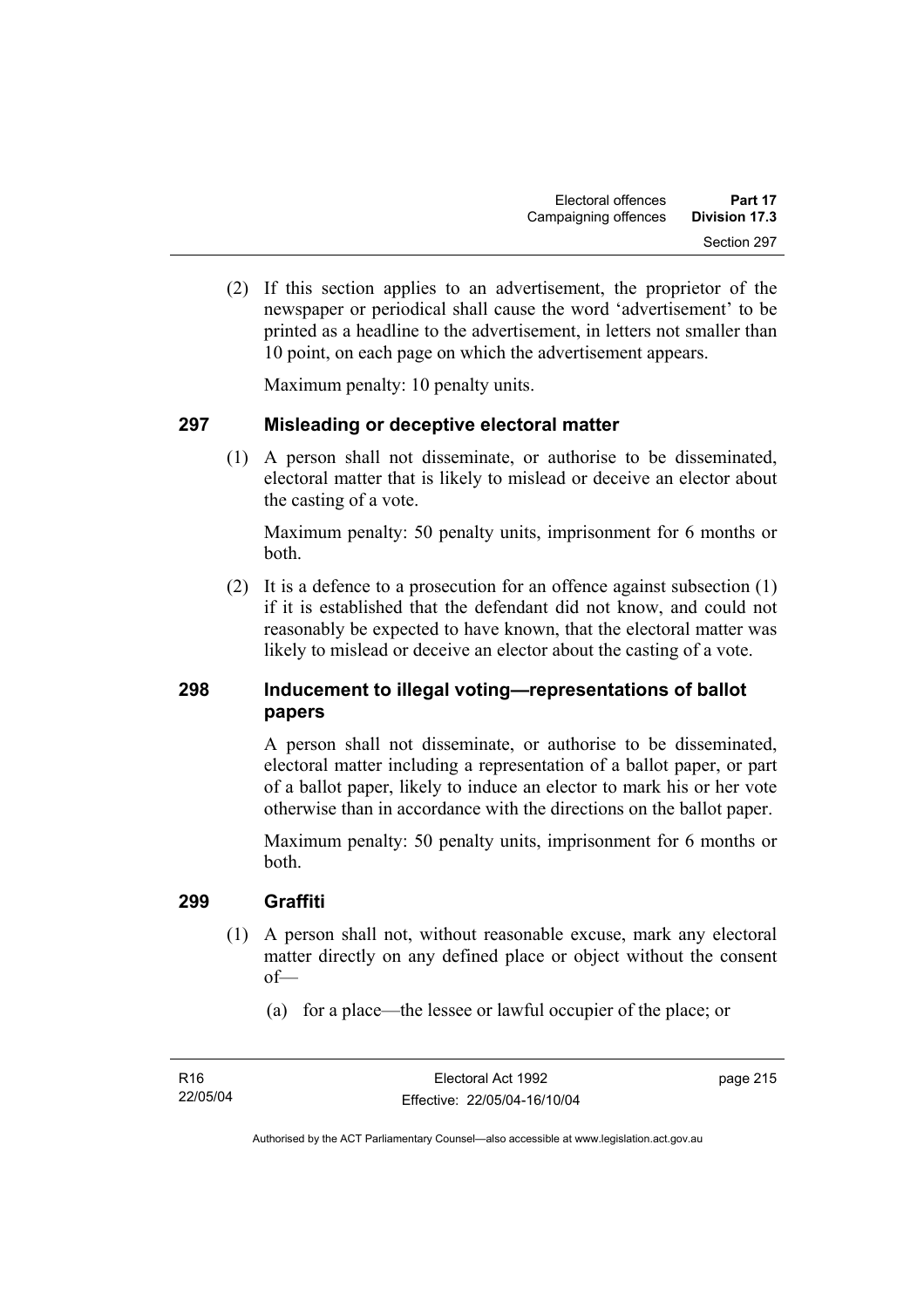(b) for an object—the owner or lawful possessor of the object.

Maximum penalty: 10 penalty units.

- (2) The Territory or a Territory authority shall not give consent for subsection  $(1)$ .
- (3) In a prosecution for an offence against subsection (1) in relation to a defined place or object leased, occupied, owned or possessed by the Territory or a Territory authority, it is to be conclusively presumed that the Territory or the Territory authority, as the case requires, did not consent to any marking of electoral matter on the place or object.
- (4) In this section:

*defined place or object* means a building, footpath, hoarding, roadway, vehicle, vessel or any public or private place (whether on land or water or in the air).

*lessee*—see the *Land (Planning and Environment) Act 1991*, section 159.

*mark* means write, draw or depict.

### **300 Defamation of candidates**

 (1) A person shall not make or publish, or authorise to be made or published, a false and defamatory statement about the personal character or conduct of a candidate.

Maximum penalty: 50 penalty units, imprisonment for 6 months or both.

- (2) It is a defence to a prosecution for an offence against subsection (1) if it is established that the defendant believed on reasonable grounds that the relevant statement was true.
- (3) A person who makes a false and defamatory statement in relation to the personal character or conduct of a candidate in contravention of this section may, at the suit of the candidate, be restrained by

R16 22/05/04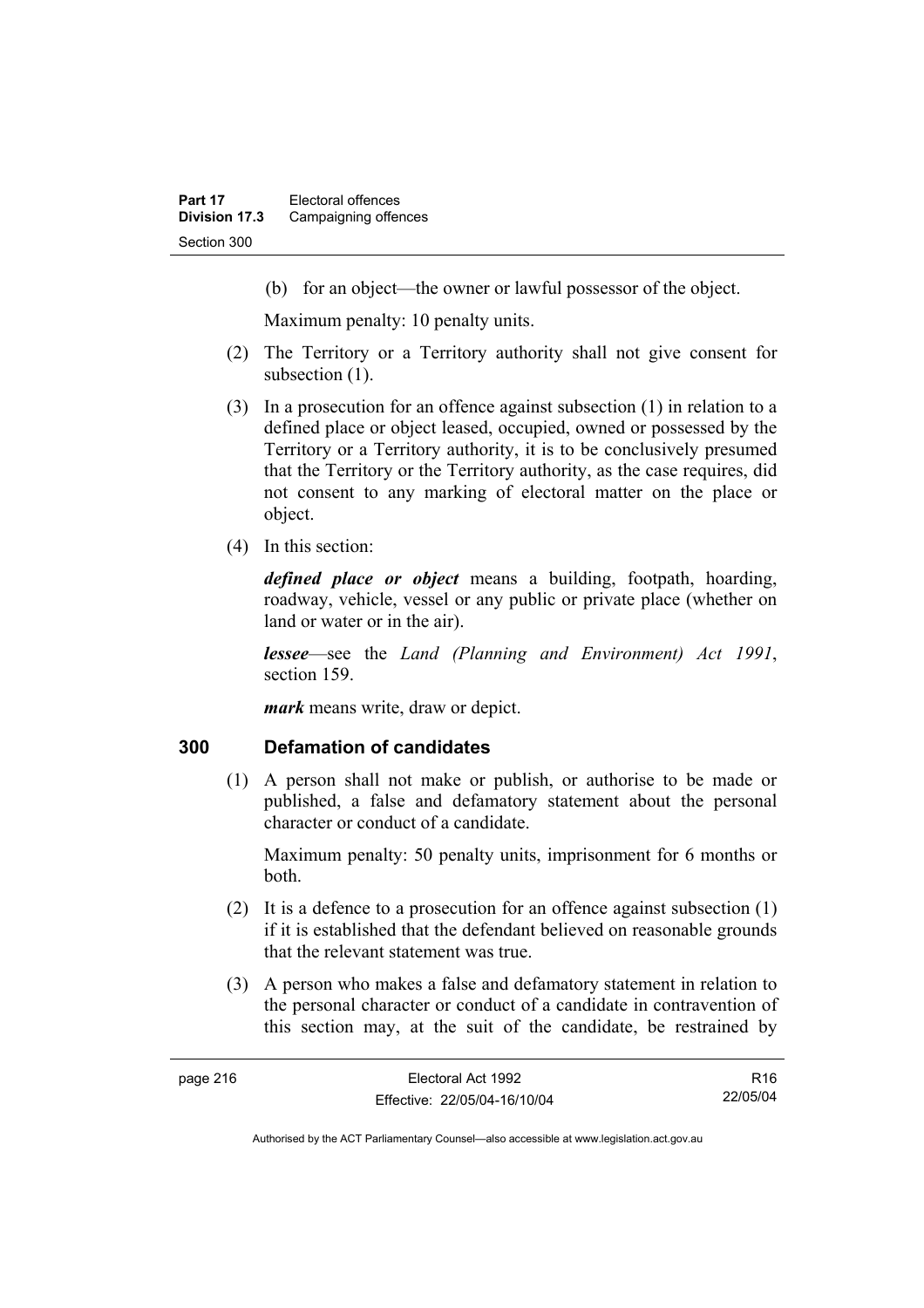injunction from repeating the statement or any similar false and defamatory statement.

## **301 Publication of statements about candidates**

- (1) A person shall not publish, or authorise to be published, on behalf of a body (whether incorporated or unincorporated) a statement—
	- (a) expressly or impliedly claiming that a candidate in an election is associated with, or supports the policy or activities of, that body; or
	- (b) expressly or impliedly advocating that a candidate should be given the first preference vote in an election;

without the written authority of the candidate.

Maximum penalty: 30 penalty units.

- (2) In proceedings for an offence against subsection (1), it shall be presumed, unless the contrary is proved, that a statement purported to be made on behalf of a body was made on behalf of the body.
- (3) This section does not apply to a statement—
	- (a) published on behalf of a political party; and
	- (b) that relates to a candidate nominated by the party who has publicly declared his or her candidature to be on behalf of, or in the interests of, the party.

### **302 Disruption of election meetings**

 (1) A person shall not, without reasonable excuse, disrupt an election meeting.

Maximum penalty: 5 penalty units.

 (2) The chairperson of an election meeting may request a police officer to remove from the meeting any person who, in the opinion of the chairperson, is disrupting the meeting.

page 217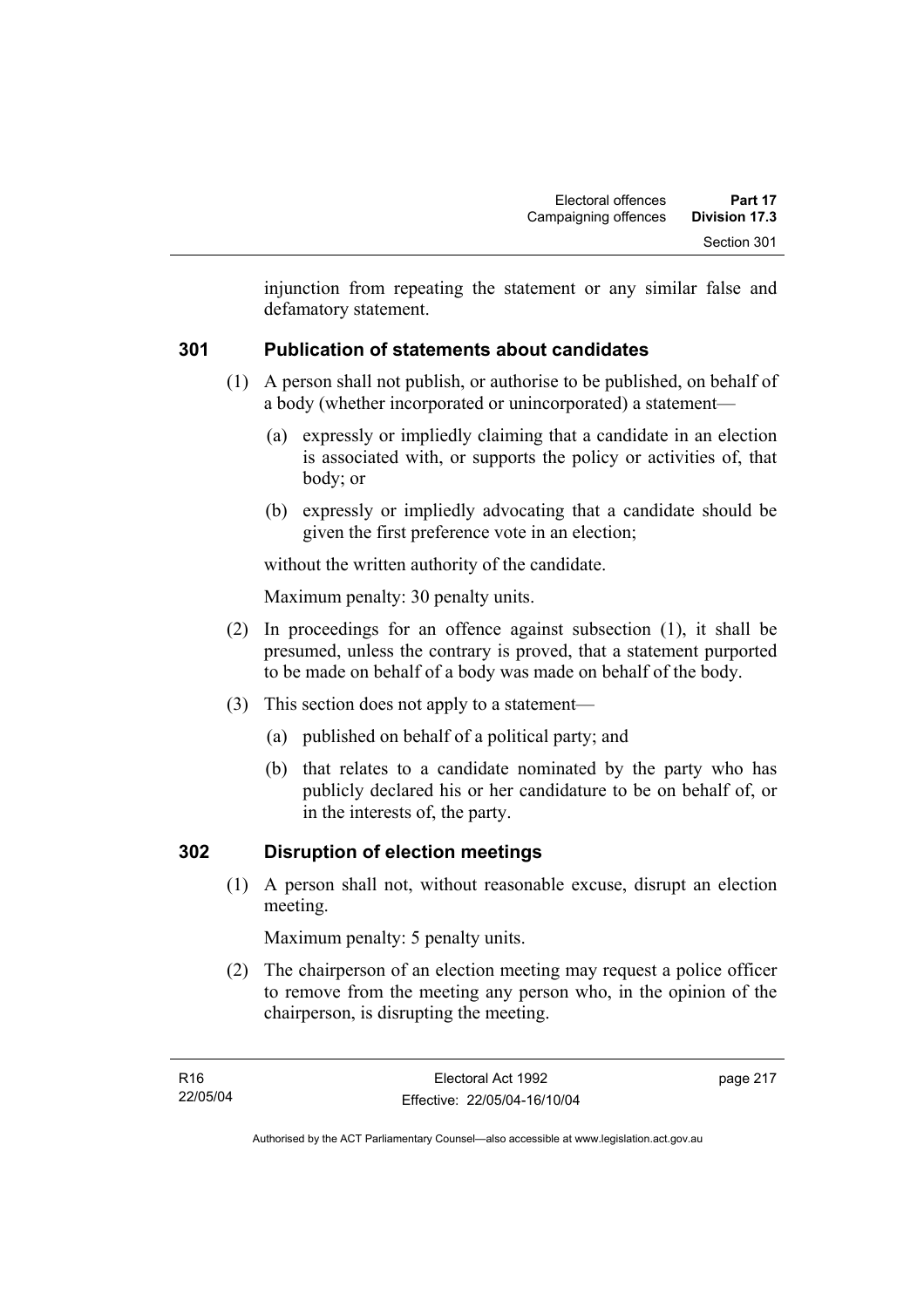| Part 17       | Electoral offences   |
|---------------|----------------------|
| Division 17.3 | Campaigning offences |
| Section 303   |                      |

- (3) On a request from the chairperson under subsection (2), a police officer may take reasonable action to remove from the meeting the person disrupting the meeting.
- (4) A person who is the subject of a request referred to in subsection (2) shall not, without reasonable excuse, return to the meeting without the authority of the chairperson after leaving it or being removed from it.

Maximum penalty: 10 penalty units.

(5) In this section:

*election meeting* means a lawful public meeting held during a pre-election period in association with the relevant election.

### **303 Canvassing within 100m of polling places**

- (1) A person shall not, during polling hours within the defined polling area in relation to a polling place—
	- (a) do anything for the purpose of influencing the vote of an elector as the elector is approaching, or while the elector is at, the polling place; or
	- (b) do anything for the purpose of inducing an elector not to vote as the elector is approaching, or while the elector is at, the polling place; or
	- (c) exhibit a notice containing electoral matter that is able to be clearly seen by electors approaching, or at, the polling place, other than a notice authorised by the commissioner for display there.

Maximum penalty: 5 penalty units.

 (2) If the building where a polling place is located is situated on grounds within an enclosure, the commissioner may, by written notice, specify the boundary of that enclosure for subsection (7), definition of *defined polling area*, paragraph (b).

R16 22/05/04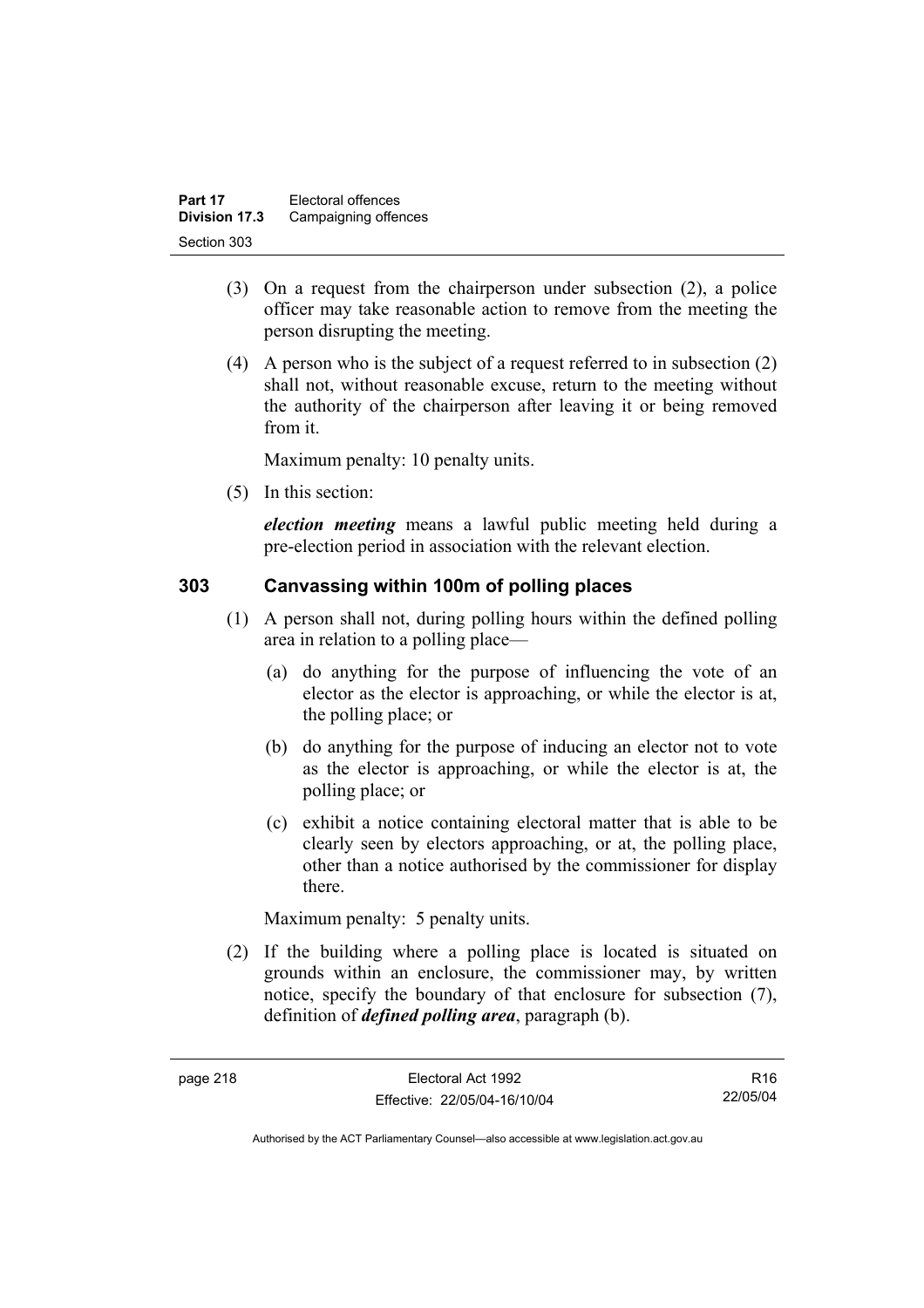(3) A notice is a notifiable instrument.

*Note* A notifiable instrument must be notified under the *Legislation Act 2001*.

- (4) An officer may, if directed by the commissioner, remove or obliterate a notice that the commissioner or the officer believes on reasonable grounds to be exhibited in contravention of this section.
- (5) Subsection (4) does not authorise an officer to enter land that is subject to a lease within the meaning of the *Land (Planning and Environment) Act 1991*, part 5.
- (6) A person shall not obstruct an officer in the exercise or attempted exercise of the officer's functions under subsection (4).

Maximum penalty: 50 penalty units, imprisonment for 6 months or both.

(7) In this section:

*defined polling area*, in relation to a polling place, means the area—

- (a) within the building where the polling place is located, and within 100m of the building; or
- (b) if the commissioner issues a notice under subsection (2) in relation to the polling place—within the boundary of the enclosure specified in the notice, and within 100m outside that boundary.

*polling hours*, in relation to a polling place, means—

- (a) for a polling place appointed under section 119—between the hours of 8 am and 6 pm on polling day; or
- (b) for a polling place where a vote may be made before an officer—any time when the place is open for the acceptance of votes; or
- (c) for a polling place where polling is authorised under division 10.5—the period when a mobile polling visit is being made to the building where that place is located.

page 219

Authorised by the ACT Parliamentary Counsel—also accessible at www.legislation.act.gov.au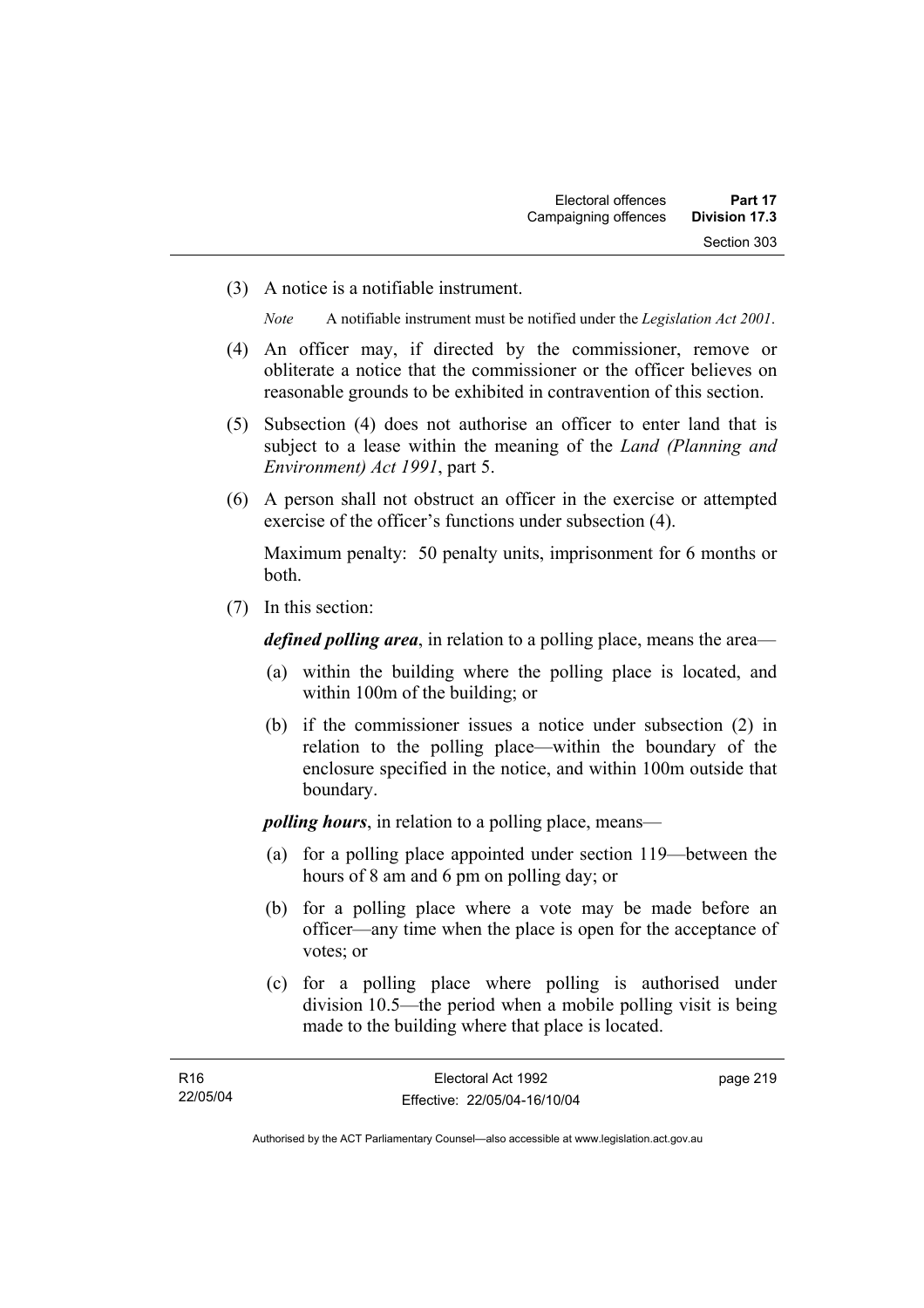**Part 17** Electoral offences **Division 17.3** Campaigning offences Section 304

### **304 Badges and emblems in polling places**

Subject to section 123 (5), an officer or scrutineer shall not wear or display in a polling place a badge or emblem associated with a political party or candidate.

Maximum penalty: 10 penalty units.

### **305 How-to-vote material in polling places**

 (1) A person shall not, except for the purposes of assisting another person to vote under section 156, exhibit or leave in a polling place any printed electoral matter.

Maximum penalty: 5 penalty units.

 (2) This section does not apply in relation to a notice authorised by the commissioner for display in the polling place.

### **306 Evidence of authorisation of electoral matter**

In proceedings for an offence against this division—

- (a) electoral matter including a statement to the effect that it was authorised by a specified person is admissible as evidence of that fact; and
- (b) an issue of a newspaper or periodical including a statement to the effect that a specified person authorised the publication of all electoral matter contained in reportage or commentary in that issue is admissible as evidence of that fact; and
- (c) electoral matter including a statement to the effect that it was disseminated by a specified person is admissible as evidence of that fact; and
- (d) electoral matter that includes a name purporting to be the author's name is admissible as evidence of that fact.

R16 22/05/04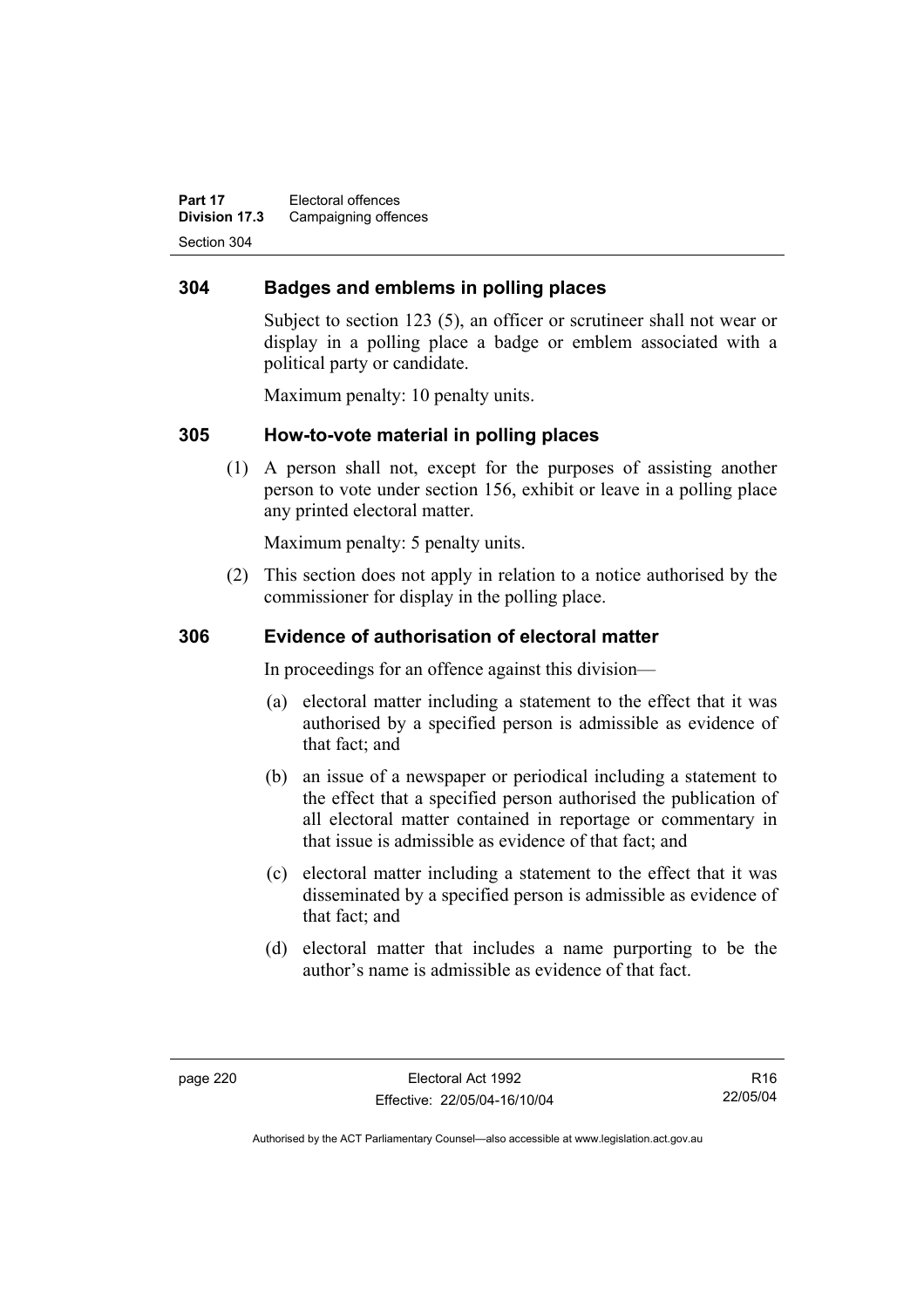## **Division 17.4 Electronic voting offences**

### **306A Interfering with electronic voting devices etc**

A person must not, without reasonable excuse, destroy or interfere with any device or computer program that is used, or intended to be used, for or in connection with electronic voting.

Maximum penalty: 50 penalty units, imprisonment for 6 months or both.

### **306B Interfering with electronic counting devices etc**

A person must not, without reasonable excuse, destroy or interfere with any device or computer program that is used, or intended to be used, for counting votes electronically.

Maximum penalty: 50 penalty units, imprisonment for 6 months or both.

## **Division 17.5 Voting fraud**

### **307 Voting fraud**

 (1) A person shall not supply a ballot paper unless authorised to do so for this Act.

Maximum penalty: 50 penalty units.

(2) A person shall not obtain a ballot paper by fraudulent means.

Maximum penalty: 50 penalty units, imprisonment for 6 months or both.

 (3) A person other than an elector shall not mark a ballot paper, unless expressly authorised by this Act.

Maximum penalty: 50 penalty units.

 (4) A person shall not fraudulently put a ballot paper, or any other paper, in a ballot box.

| R16      | Electoral Act 1992           | page 221 |
|----------|------------------------------|----------|
| 22/05/04 | Effective: 22/05/04-16/10/04 |          |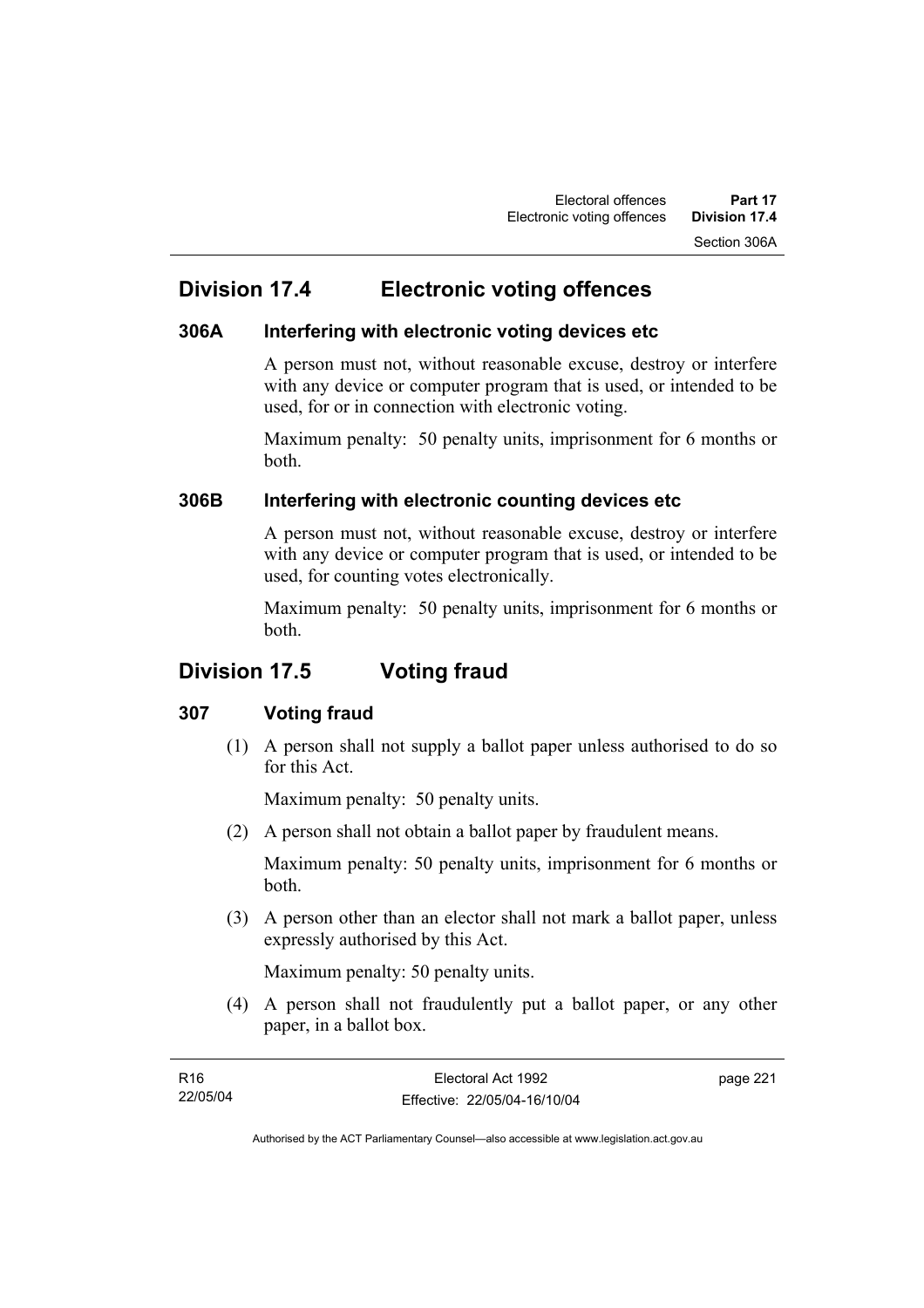Maximum penalty: 50 penalty units, imprisonment for 6 months or both.

- (5) A person shall not fraudulently take a ballot paper out of—
	- (a) a place where a vote may be made before an officer under section 136B or 136C; or
	- (b) a polling place; or
	- (c) a scrutiny centre.

Maximum penalty: 50 penalty units, imprisonment for 6 months or both.

 (6) A person shall not, without reasonable excuse, interfere with a ballot box, or a ballot paper, unless authorised to do so for this Act.

Maximum penalty: 50 penalty units, imprisonment for 6 months or both.

## **Division 17.6 Electoral papers**

## **310 Electoral papers—forfeiture**

- (1) On conviction of a person for an offence against the Criminal Code, part 3.6 (Forgery and related offences), any document or instrument in relation to which the offence was committed is forfeited to the Territory.
- (2) A forfeited document or instrument may be destroyed or dealt with as prescribed.

## **311 Electoral papers—unauthorised possession**

A person shall not, without reasonable excuse, except for this Act—

(a) possess an electoral paper; or

R16 22/05/04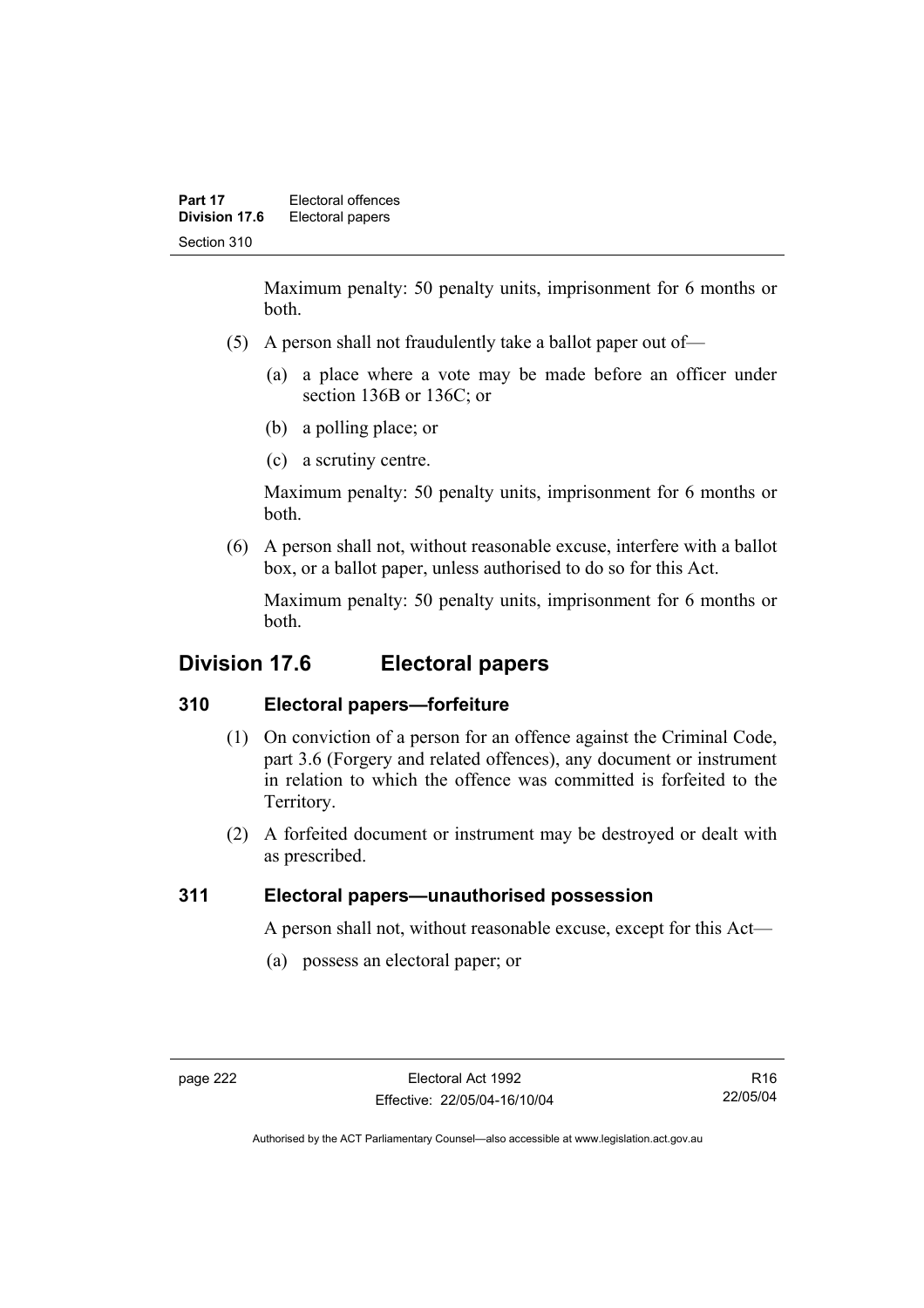(b) possess an instrument designed or adapted particularly for producing an electoral paper, or an official mark on an electoral paper.

Maximum penalty: 30 penalty units.

### **313 Electoral papers—defacement etc**

Unless authorised by or under this Act, a person shall not fraudulently deface, remove, mutilate or destroy an electoral paper.

Maximum penalty: 50 penalty units, imprisonment for 6 months or both.

## **314 Electoral papers—signatures**

 (1) Subject to subsection (2), if a person is required by this Act to sign an electoral paper, he or she shall sign it with his or her personal signature.

Maximum penalty: 10 penalty units.

- (2) If a person is unable to sign his or her name in writing, the person is to be taken to have signed an electoral paper if—
	- (a) the person makes a mark on the paper by way of signature; or
	- (b) another person signs the document in the presence of and at the direction of the person.

### **315 Electoral papers—witnesses**

- (1) A person shall not witness the signature of an electoral paper unless—
	- (a) the paper is signed by the signatory; and
	- (b) he or she has seen the signatory sign the paper; and
	- (c) he or she is satisfied as to—
		- (i) the identity of the signatory; and

page 223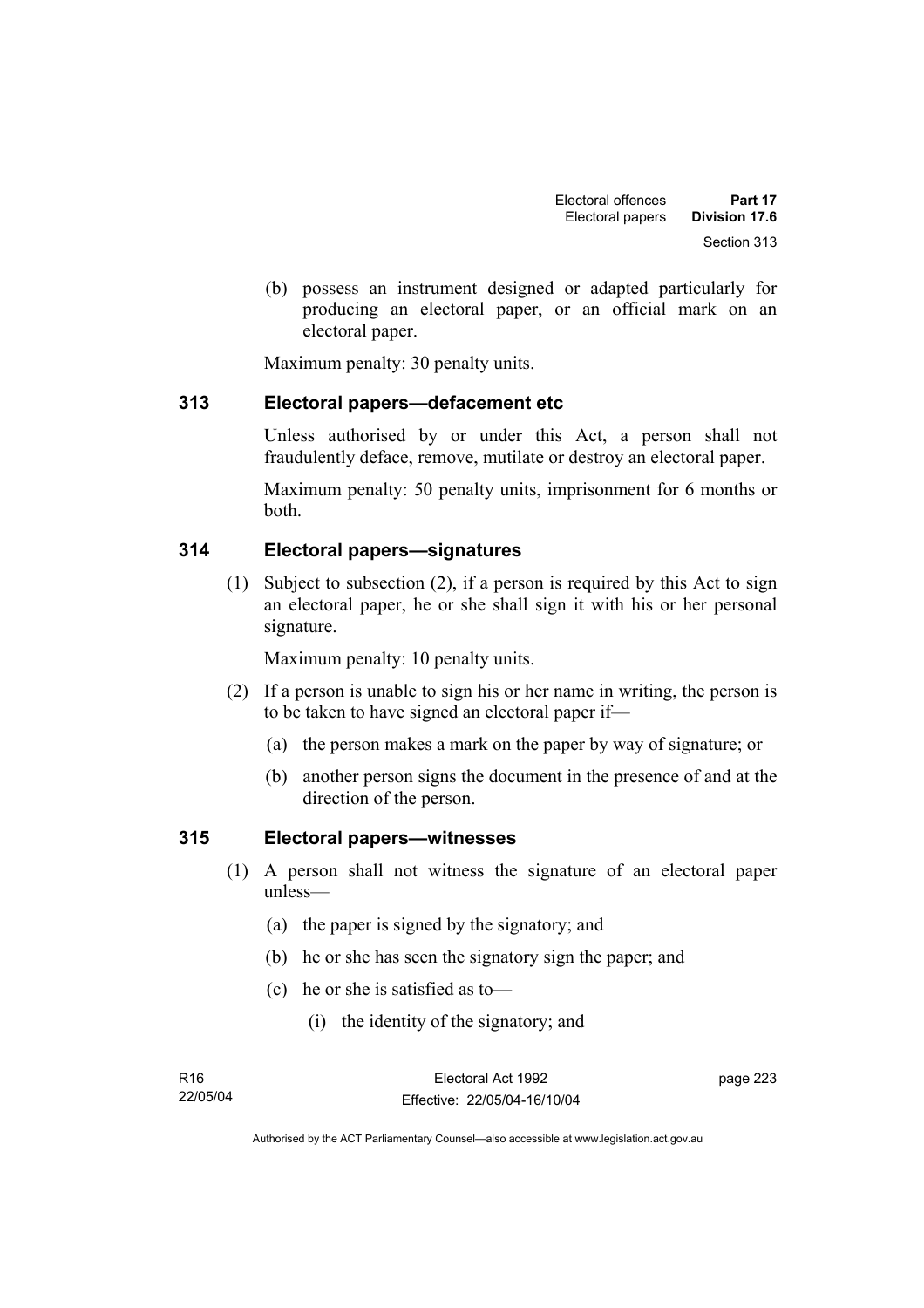- (ii) the truth of any statements made in the paper by the signatory; and
- (d) he or she is able to sign his or her own name.

Maximum penalty: 10 penalty units.

- (2) For subsection (1) (c), a witness may satisfy himself or herself on the basis of—
	- (a) personal knowledge of the signatory; or
	- (b) inquiries made of the signatory; or
	- (c) any other reasonable means.
- (3) In this section:

*signatory*, in relation to a person witnessing the signature of an electoral paper, means the person whose signature is purported to be witnessed.

## **Division 17.7 Official functions**

### **316 Improper influence—members of electoral commission etc**

A person shall not do anything improper for the purpose of influencing a member of—

- (a) the electoral commission; or
- (b) an augmented commission; or
- (c) a redistribution committee.

Maximum penalty: 50 penalty units, imprisonment for 6 months or both.

R16 22/05/04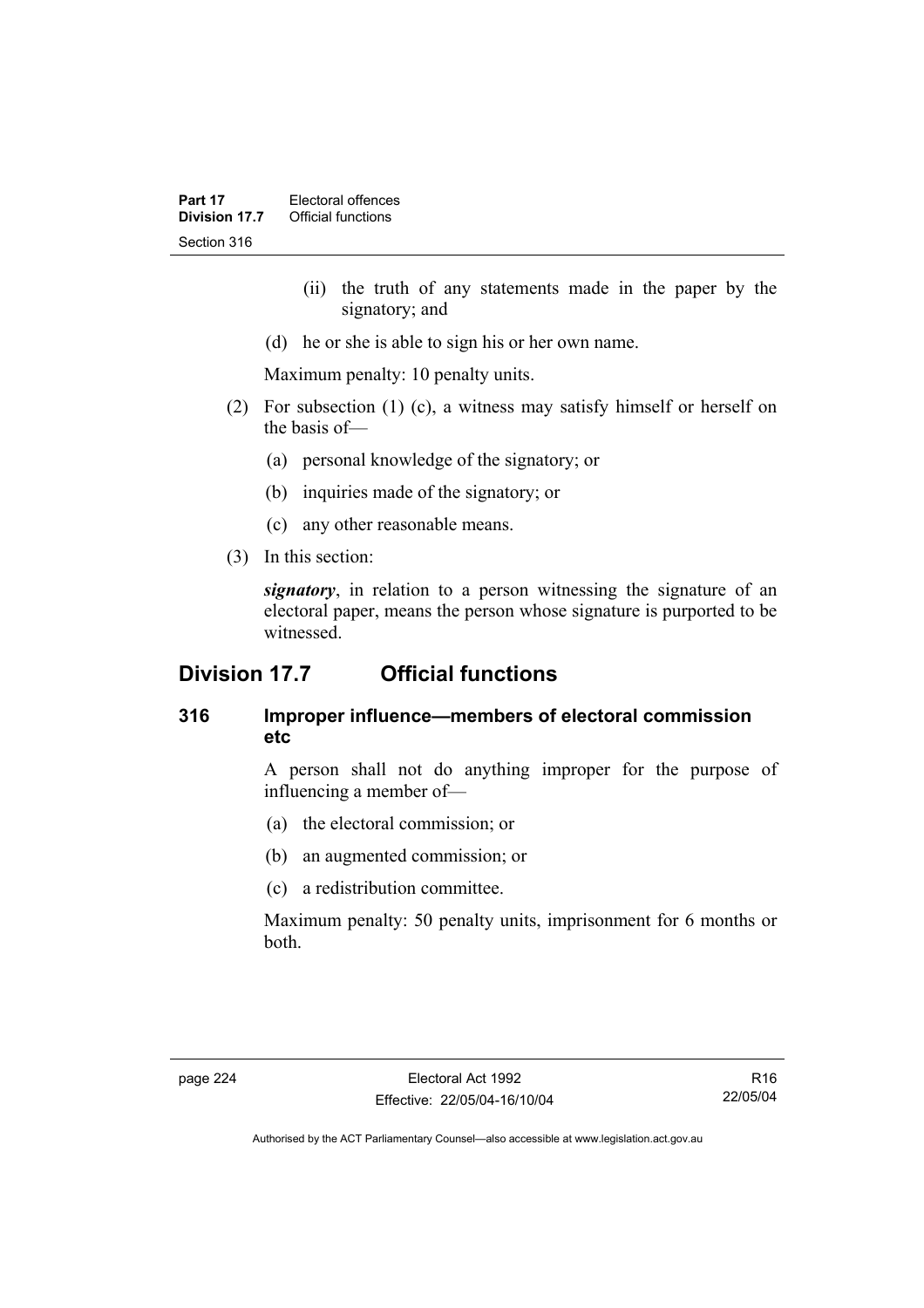### **317 Unauthorised actions by officers**

An officer shall not, without reasonable excuse, contravene—

- (a) a provision of this Act for which no other penalty is provided; or
- (b) a direction given to him or her under this Act.

Maximum penalty: 10 penalty units.

### **318 Identification of voters and votes**

 (1) Except as authorised under this Act, an officer shall not make any mark on a ballot paper that would be likely to enable the identification, directly or indirectly, of the person who votes on the ballot paper.

Maximum penalty: 50 penalty units, imprisonment for 6 months or both.

 (2) Except as authorised under this Act, an officer or a scrutineer shall not, directly or indirectly, disclose any information acquired in the exercise of his or her functions under this Act that would be likely to enable it to be known how an identified voter has voted.

Maximum penalty: 50 penalty units, imprisonment for 6 months or both.

(3) In subsection (2):

*officer* includes a person who has been, but is no longer, an officer.

*scrutineer* includes a person who has been, but is no longer, a scrutineer.

page 225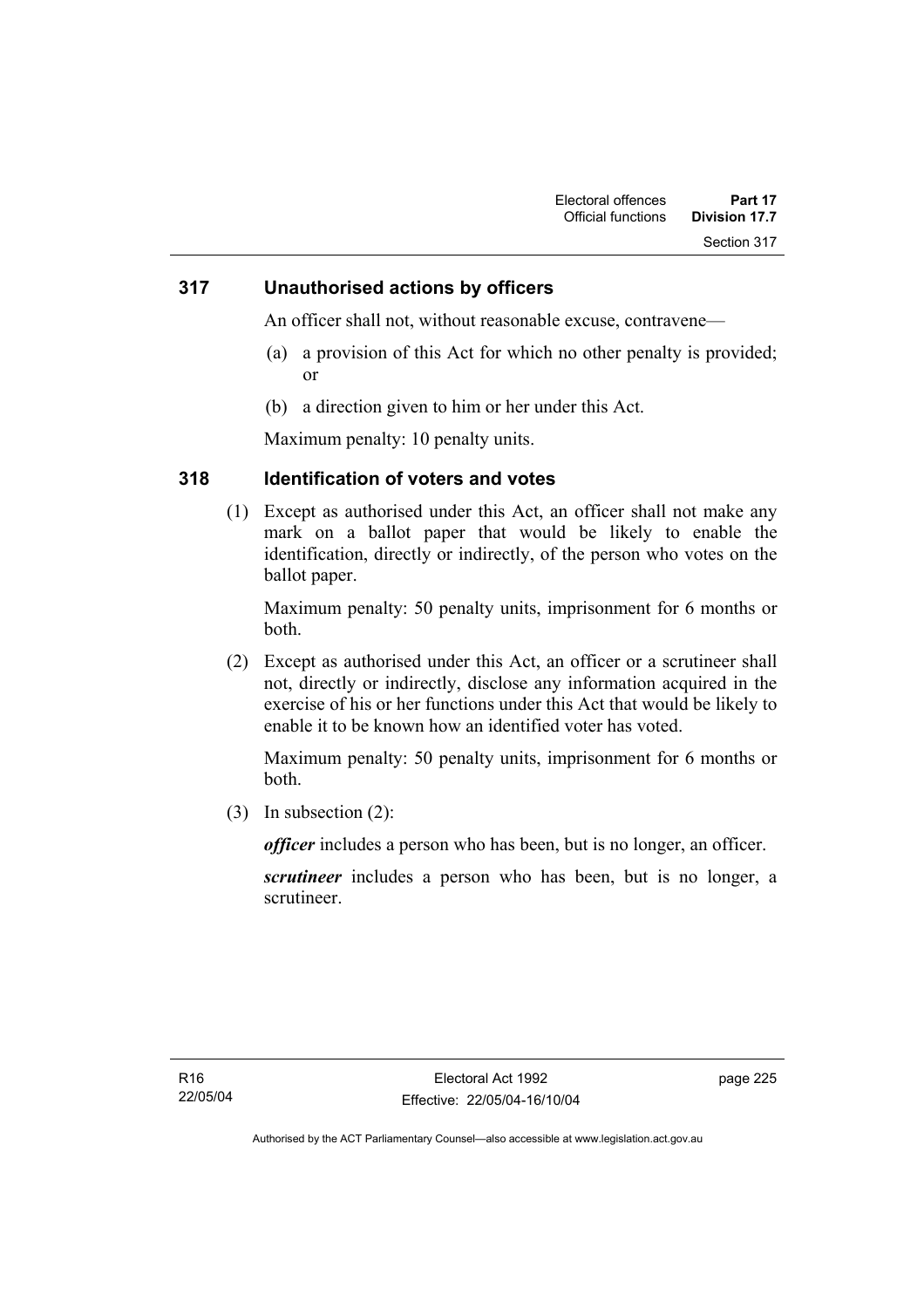### **319 Responses to official questions**

 (1) A person shall not, in answer to an official question, make a statement that is false or misleading in a material particular.

Maximum penalty: 50 penalty units, imprisonment for 6 months or both.

- (2) It is a defence to a prosecution for an offence against subsection (1) if it is established that the defendant did not know, and could not reasonably be expected to have known, that the relevant statement was false or misleading in a material particular.
- (3) In this section:

*official question* means a question asked by an officer in the exercise of his or her functions under this Act.

### **320 Control of behaviour at voting centres**

 (1) A person shall not, without reasonable excuse, disrupt an activity being carried out under this Act at a voting centre.

Maximum penalty: 10 penalty units.

 (2) A person at a voting centre shall not, without reasonable excuse, disobey a direction given by the OIC by or under this Act.

Maximum penalty: 10 penalty units.

 (3) A person shall not, without reasonable excuse, enter or remain at a voting centre without the permission, express or implied, of the OIC.

Maximum penalty: 10 penalty units.

- (4) Subsection (3) does not apply—
	- (a) to an officer; or
	- (b) to a scrutineer who is entitled to be on the premises under section 123; or

R16 22/05/04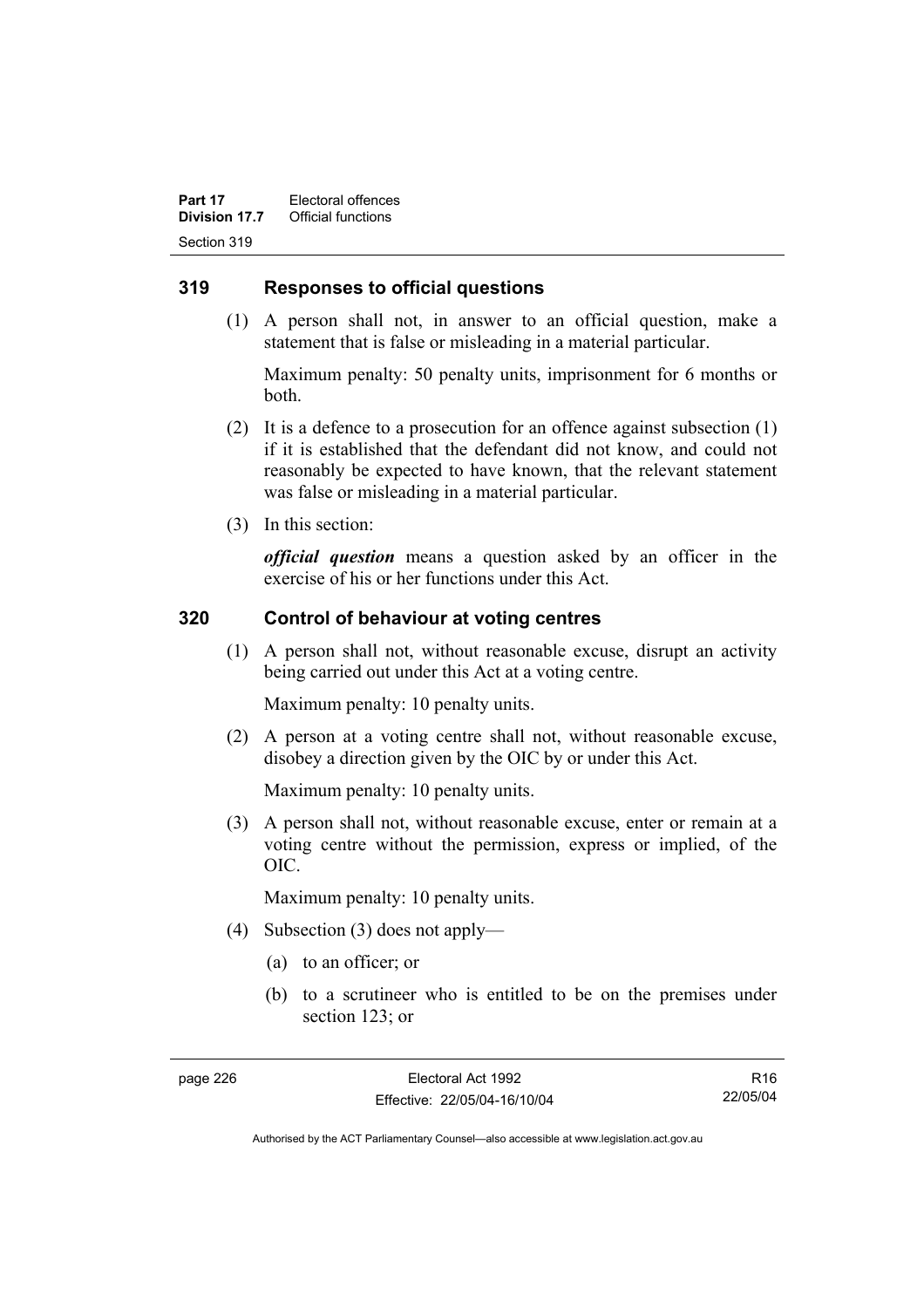- (c) if the voting centre is a polling place—to a voter who enters the place for the purpose of voting and remains no longer than is necessary and reasonable for that purpose.
- (5) A person who contravenes this section may be removed from the premises by a police officer or by an authorised officer.
- (6) In this section:

*OIC*, in relation to a voting centre, means the officer in charge of the centre.

#### *voting centre* means—

- (a) a place where a vote may be made before an officer under section 136B or 136C; or
- (b) a polling place; or
- (c) a scrutiny centre.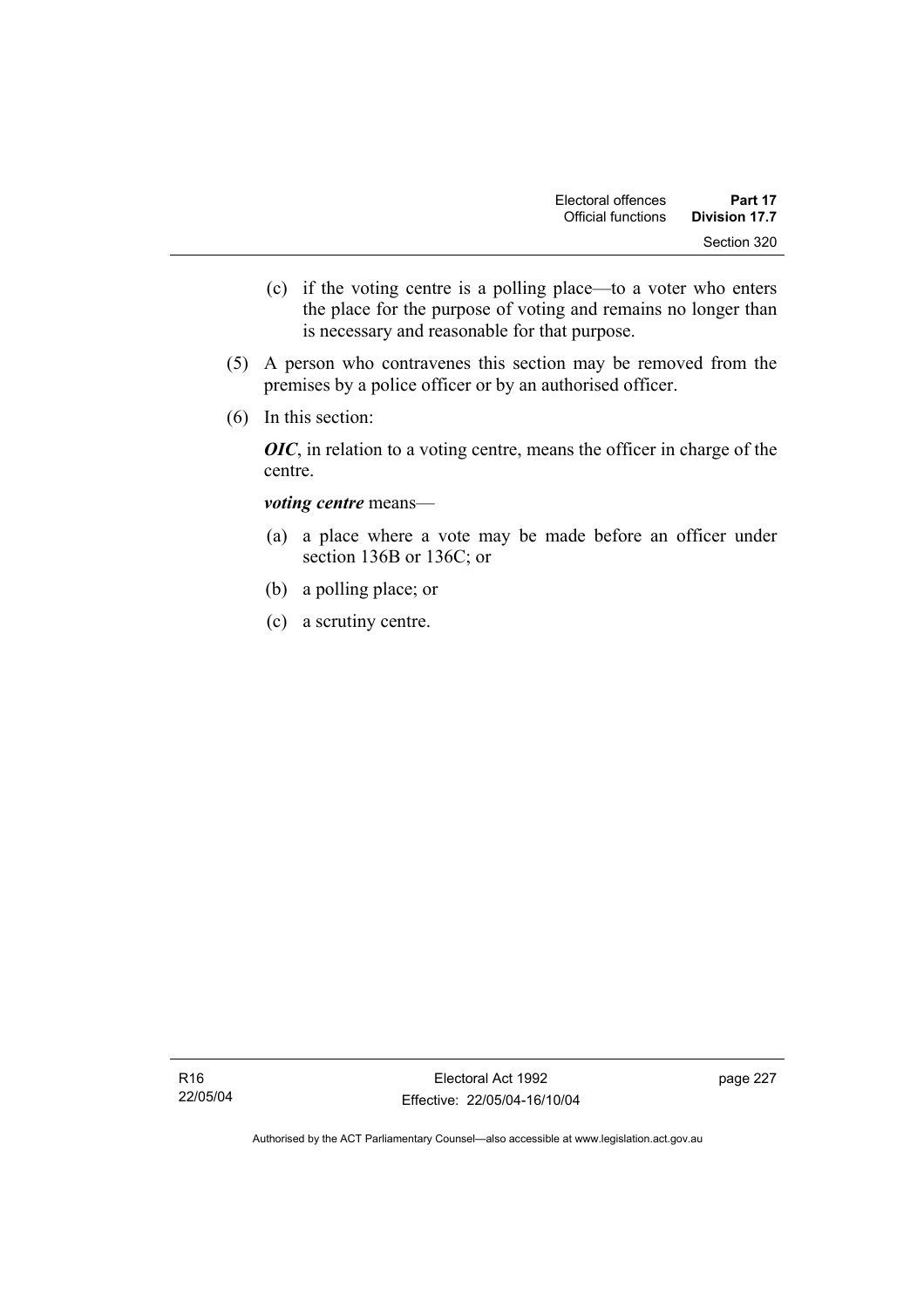**Part 18 Enforcement proceedings Division 18.1** Injunctions Section 321

# **Part 18 Enforcement proceedings**

## **Division 18.1 Injunctions**

### **321 Restraining conduct**

- (1) This section applies if a person (the *relevant person*) has engaged, is engaging, or proposes to engage, in conduct that was, is, or would be, a contravention of this Act or another Territory law in its application to elections.
- (2) The commissioner or, if the conduct relates to an election, a candidate in the election may apply to the Supreme Court for an injunction.
- (3) On application under subsection (2), the Supreme Court may grant an injunction—
	- (a) restraining the relevant person from engaging in the conduct; and
	- (b) if, in the court's opinion, it is desirable to do so, requiring the relevant person to do anything.
- (4) The Supreme Court may grant an injunction restraining a person from engaging in conduct of a particular kind—
	- (a) if satisfied that the person has engaged in conduct of that kind, whether or not it appears to the court that the person intends to engage again, or to continue to engage, in conduct of that kind; or
	- (b) if it appears to the court that, if an injunction is not granted, it is likely the person will engage in conduct of that kind, whether or not the person has previously engaged in conduct of that kind and whether or not there is an imminent danger of substantial damage to someone else if the person engages in conduct of that kind.

| page 228 | Electoral Act 1992           | R <sub>16</sub> |
|----------|------------------------------|-----------------|
|          | Effective: 22/05/04-16/10/04 | 22/05/04        |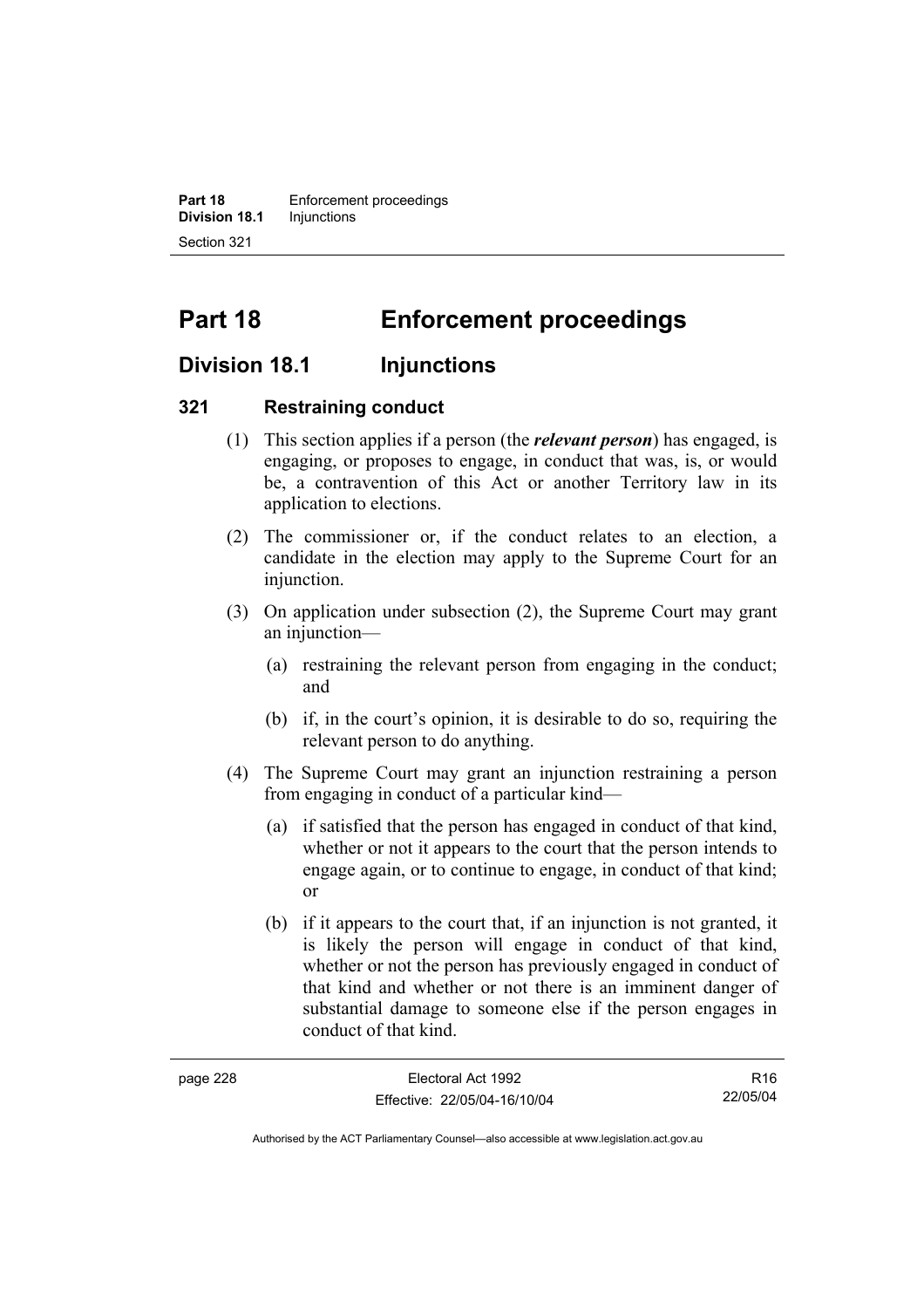### **322 Requiring things to be done**

- (1) This section applies if a person (the *relevant person*) has failed, is failing, or proposes to fail to do something in contravention of this Act or another Territory law in its application to elections.
- (2) The commissioner or, if the conduct relates to an election, a candidate in the election may apply to the Supreme Court for an injunction requiring the relevant person to do the thing.
- (3) On application under subsection (2), the Supreme Court may grant an injunction requiring the relevant person to do the thing.
- (4) The Supreme Court may grant an injunction requiring a person to do something—
	- (a) if satisfied that the person has failed to do the thing, whether or not it appears to the court that the person intends to fail again, or to continue to fail, to do the thing; or
	- (b) if it appears to the court that, if an injunction is not granted, it is likely the person will fail to do the thing, whether or not the person has previously failed to do the thing and whether or not there is an imminent danger of substantial damage to someone else if the person fails to do the thing.

## **323 Commissioner not required to give undertakings as to damages**

If the commissioner makes an application for an injunction to which this division applies, the Supreme Court must not require that, as a condition of granting the injunction, the commissioner give any undertakings about damages on his or her own behalf or on behalf of any other person.

### **324 Powers of the court**

Subject to this division, the Supreme Court has the same powers (so far as they are applicable) in relation to injunctions under this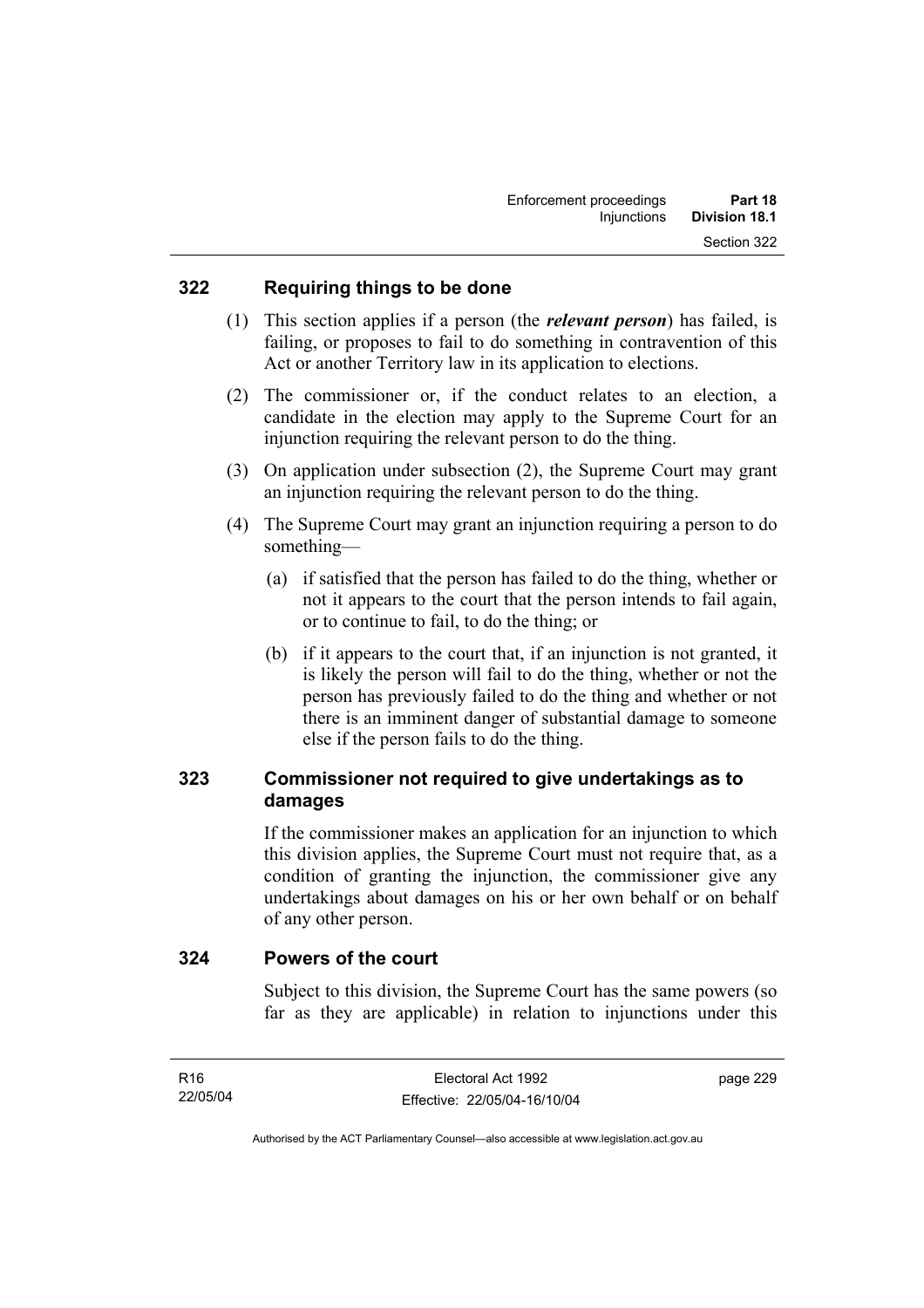division as it has in relation to injunctions under its original jurisdiction.

## **Division 18.2 Prosecutions**

### **325 Investigation of complaints**

The commissioner shall—

- (a) investigate; or
- (b) refer to the appropriate authority for investigation;

any complaint alleging a contravention of this Act, unless the commissioner believes on reasonable grounds that the complaint is frivolous or vexatious.

### **326 Commissioner may prosecute enrolment and voting offences**

The commissioner may institute and conduct any prosecution in relation to an offence against section 73 (6) or 129 (1).

### **327 Service of certain process by mail**

In addition to any other method by which a document may be served, process relating to a proceeding for an offence against section 129 (1) may be served on a person by sending it by prepaid post to the address of the person recorded on the roll.

*Note* For other ways of serving documents, see *Legislation Act 2001*, pt 19.5.

page 230 Electoral Act 1992 Effective: 22/05/04-16/10/04

R16 22/05/04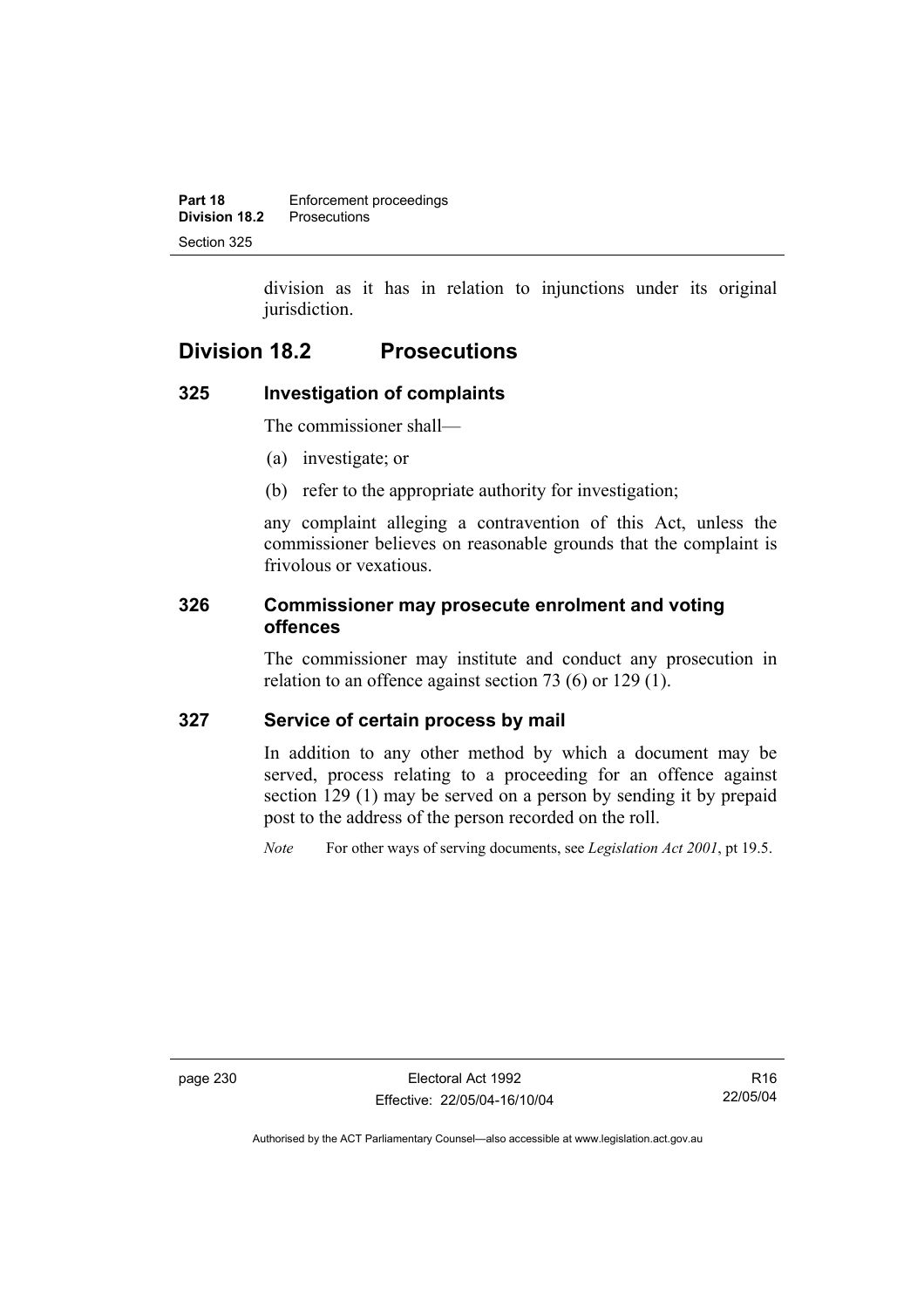## **Part 19 Miscellaneous**

### **328 Extension of time for acts by officers**

If—

- (a) an officer is required by this Act to do an act at a specified time or within a specified period; and
- (b) an officer other than the commissioner refuses or fails to do the act at that time or within that period;

the commissioner may grant an extension of time (not exceeding 48 hours) within which the act may be done.

### **329 Restrictions on sending completed ballot and voting papers by fax**

- (1) This section applies to—
	- (a) a completed ballot paper (other than a ballot paper completed by an Antarctic elector); and
	- (b) a completed declaration voting paper.
- (2) Despite the *Legislation Act 2001*, part 19.5 (Service of a document), a document (including a copy of the document) to which this section applies cannot be served on a person by faxing it to the person.
	- *Note* For other ways of serving the documents and other documents under this Act, see *Legislation Act 2001*, pt 19.5.

### **330 Forms—provision and assistance**

 (1) The commissioner shall ensure that any forms provided for, or required by or under, this Act are kept at the office of the commissioner and are provided, on request, to members of the public.

page 231

Authorised by the ACT Parliamentary Counsel—also accessible at www.legislation.act.gov.au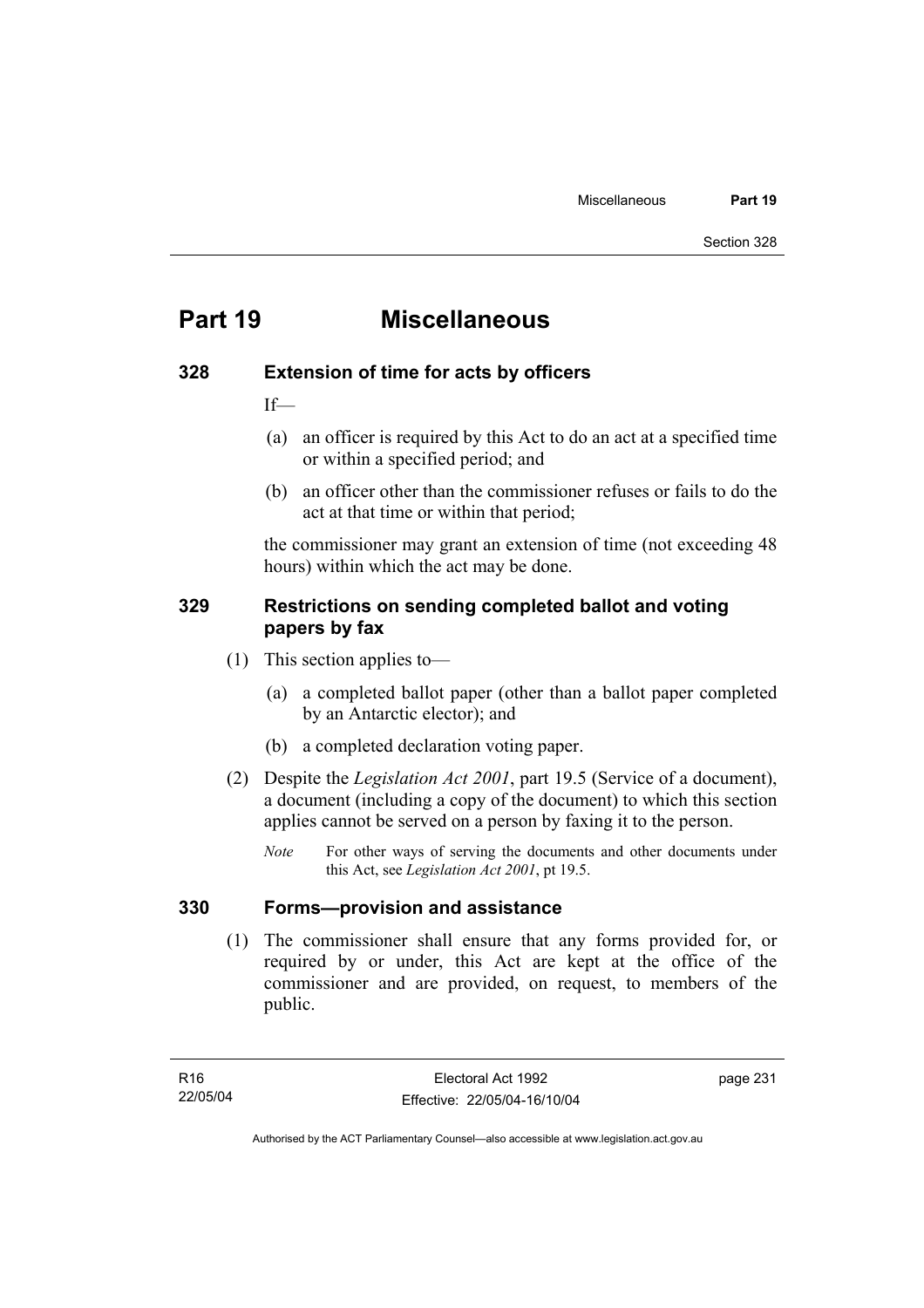#### **Part 19** Miscellaneous

Section 332

 (2) It is the duty of the staff of the electoral commission to assist, on request, members of the public in completing any of those forms.

### **332 Correcting delays, errors and omissions**

- (1) The commissioner may remedy, remove or supply any delay, error or omission in the preparation, printing, issue or transmission of any roll, certified list of electors or ballot papers by written notice specifying the matter to be dealt with and the course of action to be followed, and that course (if followed) is to be taken to be valid and sufficient for the purpose of remedying, removing or supplying the defect, error or omission.
- (2) A notice is a notifiable instrument.

*Note* A notifiable instrument must be notified under the *Legislation Act 2001*.

### **333 Voting statistics to be published**

- (1) The electoral commission shall, as soon as practicable after an election is held, publish statistics in relation to voting at the election.
- (2) A person may obtain copies of the statistics in paper or electronic form.
	- *Note* A fee may be determined under s 8 (Determination of fees) for this subsection.

#### **334 Collecting further statistical information**

When—

- (a) the time for filing an application disputing the validity of an election has ended; and
- (b) the Court of Disputed Elections has determined any such applications in relation to the election;

the commissioner may use ballot papers, certified lists of electors, declaration voting papers and other electoral papers used in the election to collect statistical information.

R16 22/05/04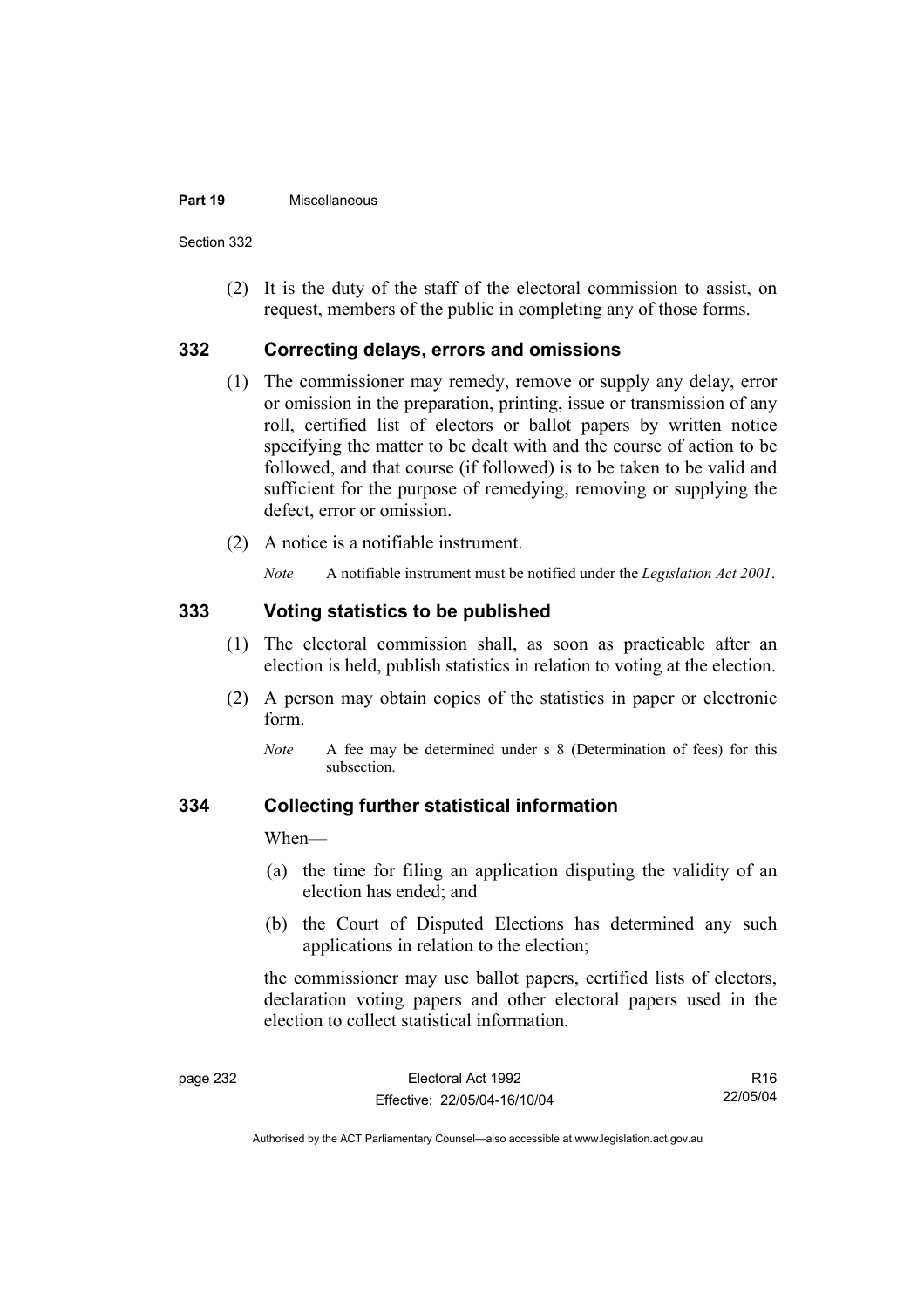#### **335 Storage and destruction of electoral papers**

- (1) This section applies to electoral papers in the commissioner's possession that were used for an election.
- (2) The commissioner must securely store the electoral papers until whichever of the following happens last:
	- (a) the beginning of the pre-election period for the next general election;
	- (b) the electoral papers are no longer required by the commissioner, another member of the electoral commission or a member of the staff of the commission for exercising a function under this Act.
- (3) The commissioner may destroy the electoral papers only when the last of the matters mentioned in subsection (2) happens.

### **336 Administrative arrangements with Commonwealth and States**

The Minister may arrange with the appropriate Minister of the Commonwealth or a State—

- (a) for officers or employees of the public service of the Commonwealth or State, or of an authority of the Commonwealth or State, to exercise the powers of an officer under this Act; or
- (b) to make a member of the electoral commission, the commissioner or a member of the staff of the commission available for the exercise of powers on behalf of the corresponding electoral authority of the Commonwealth or State.

page 233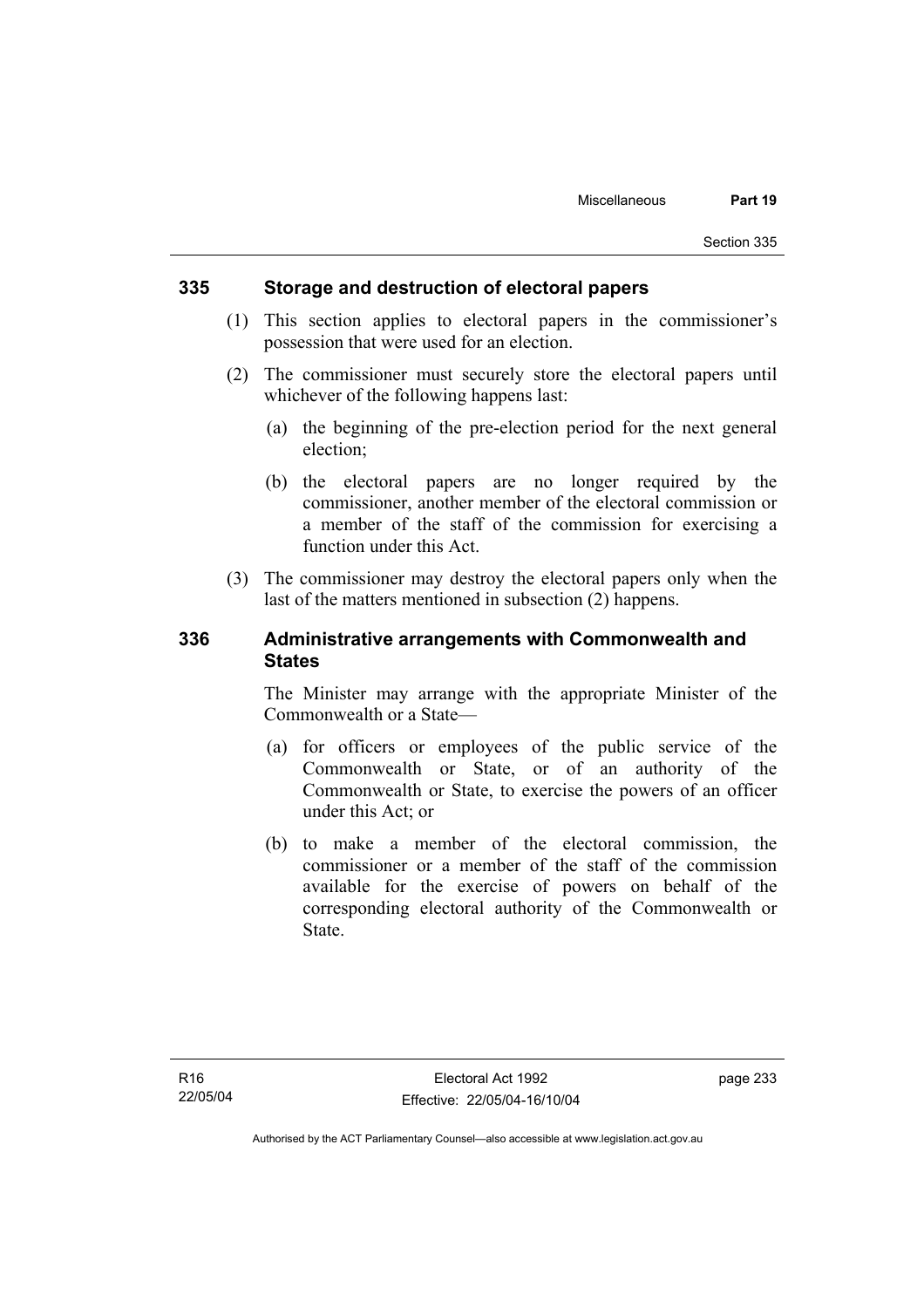#### **Part 19** Miscellaneous

Section 337

#### **337 Evidentiary certificates**

- (1) In a proceeding under this Act, a certificate signed by the commissioner stating any of the following matters is evidence of the matters so stated:
	- (a) that on a specified day a person was, or was not, enrolled for an electorate;
	- (b) that, in relation to an election, a person was or was not—
		- (i) an eligible overseas elector; or
		- (ii) an Antarctic elector; or
		- (iii) an elector serving a sentence of imprisonment outside the ACT;
	- (c) that a person was, or was not, declared as a candidate for an election;
	- (d) that a nomination of a person to be a candidate in an election was rejected;
	- (e) that an election was duly held;
	- (f) that a person was, or was not, given a ballot paper for an election;
	- (g) that a person voted, or failed to vote, in an election;
	- (h) that on a stated day, or during a stated period, a stated person was, or was not, registered as the reporting agent of a stated registered party, MLA or candidate;
	- (i) that on a stated day, or during a stated period, no reporting agent was registered for a stated registered party, MLA or candidate;
	- (j) that on a specified day a person was, or was not, an officer;
	- (k) that on a specified day a person was, or was not, the delegate of the electoral commission or the commissioner.

| page 234 | Electoral Act 1992           | R16      |
|----------|------------------------------|----------|
|          | Effective: 22/05/04-16/10/04 | 22/05/04 |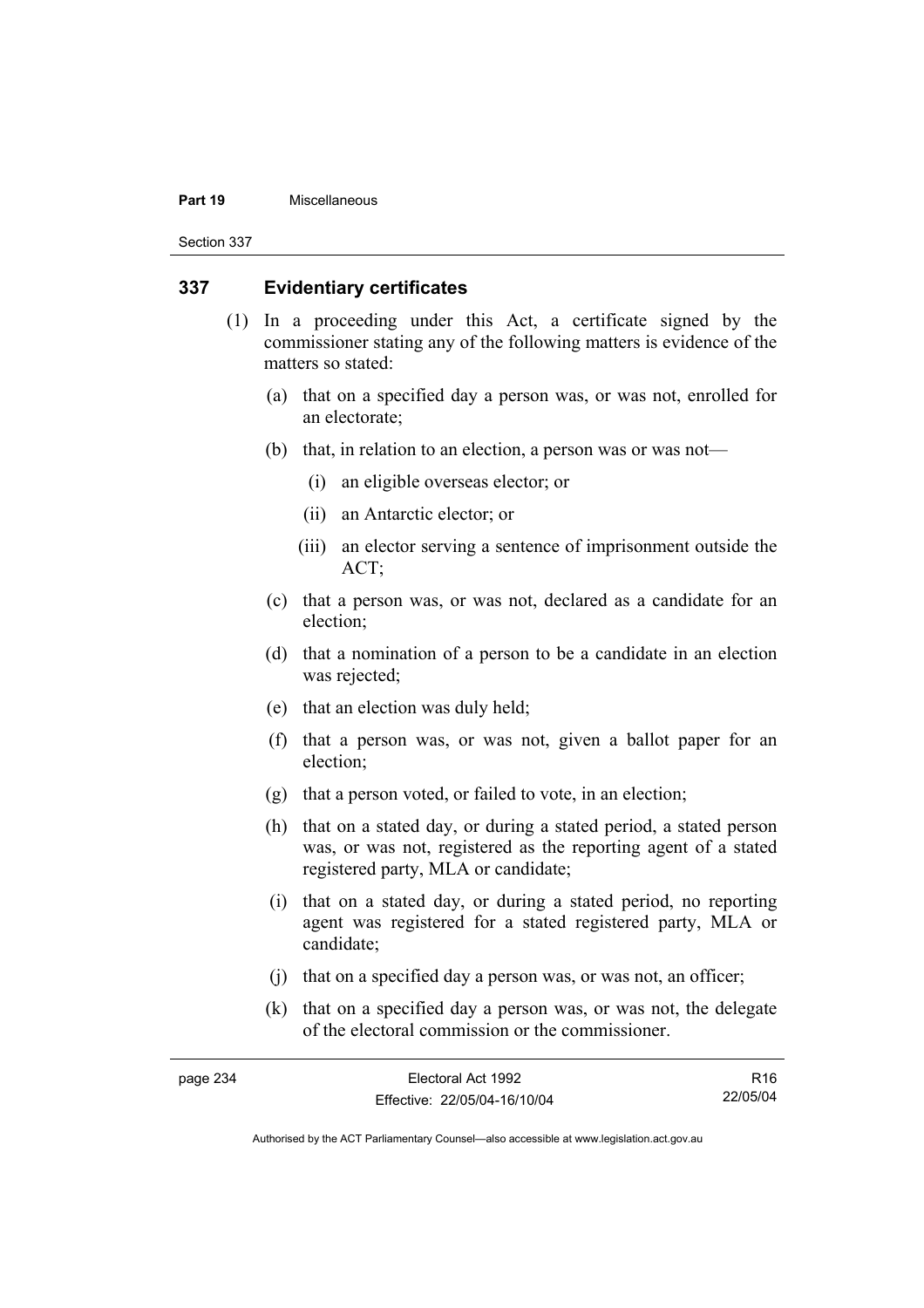(2) In subsection (1), a reference to a person or thing is a reference to a person or thing specified in the certificate.

#### **338 Acts and omissions of representatives**

(1) In this section:

*person* means an individual.

*Note* See the Criminal Code, pt 2.5 for provisions about corporate criminal responsibility.

*representative*, of a person, means an employee or agent of the person.

*state of mind*, of a person, includes—

- (a) the person's knowledge, intention, opinion, belief or purpose; and
- (b) the person's reasons for the intention, opinion, belief or purpose.
- (2) This section applies to a prosecution for any offence against this Act.
- (3) If it is relevant to prove a person's state of mind about an act or omission, it is enough to show—
	- (a) the act was done or omission made by a representative of the person within the scope of the representative's actual or apparent authority; and
	- (b) the representative had the state of mind.
- (4) An act done or omitted to be done on behalf of a person by a representative of the person within the scope of the representative's actual or apparent authority is also taken to have been done or omitted to be done by the person.

page 235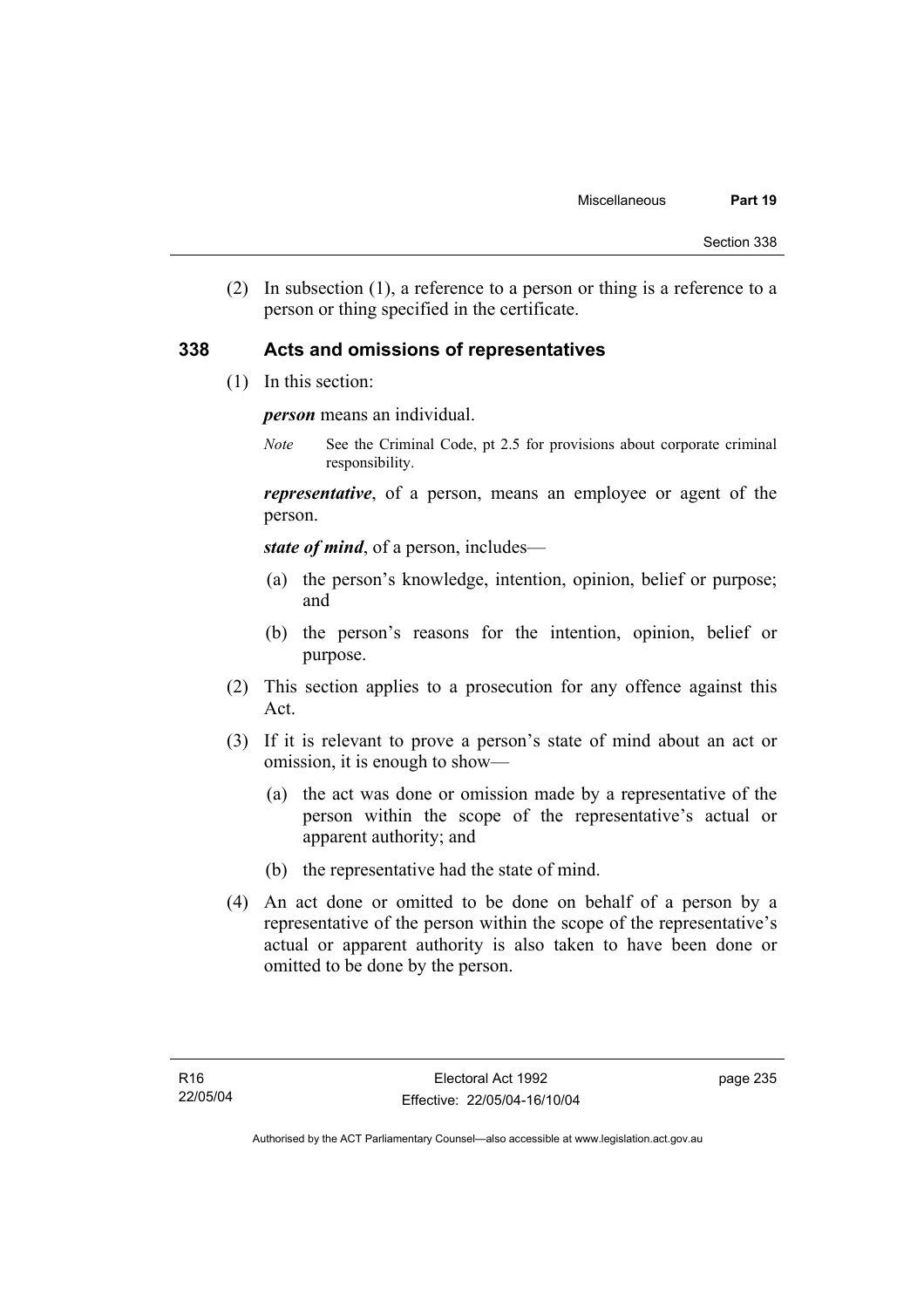#### **Part 19** Miscellaneous

Section 340

- (5) However, subsection (4) does not apply if the person establishes that reasonable precautions were taken and appropriate diligence was exercised to avoid the act or omission.
- (6) A person who is convicted of an offence cannot be punished by imprisonment for the offence if the person would not have been convicted of the offence without subsection (3) or (4).

#### **340 Chief executive to provide assistance etc**

The chief executive of the administrative unit responsible for the *Public Sector Management Act 1994*, division 3.4 shall comply with any request by the electoral commission, the commissioner or an augmented commission for information or assistance reasonably required for this Act.

### **340A Approved forms**

- (1) The commissioner may, in writing, approve forms for this Act.
- (2) If the commissioner approves a form for a particular purpose, the approved form must be used for that purpose.

*Note* For other provisions about forms, see *Legislation Act 2001*, s 255.

(3) An approved form is a notifiable instrument.

*Note* A notifiable instrument must be notified under the *Legislation Act 2001*.

### **341 Regulation-making power**

- (1) The Executive may make regulations for this Act.
	- *Note* Regulations must be notified, and presented to the Legislative Assembly, under the *Legislation Act 2001*.
- (2) The regulations may prescribe offences for contraventions of the regulations and prescribe maximum penalties of not more than 10 penalty units for offences against the regulations.

R16 22/05/04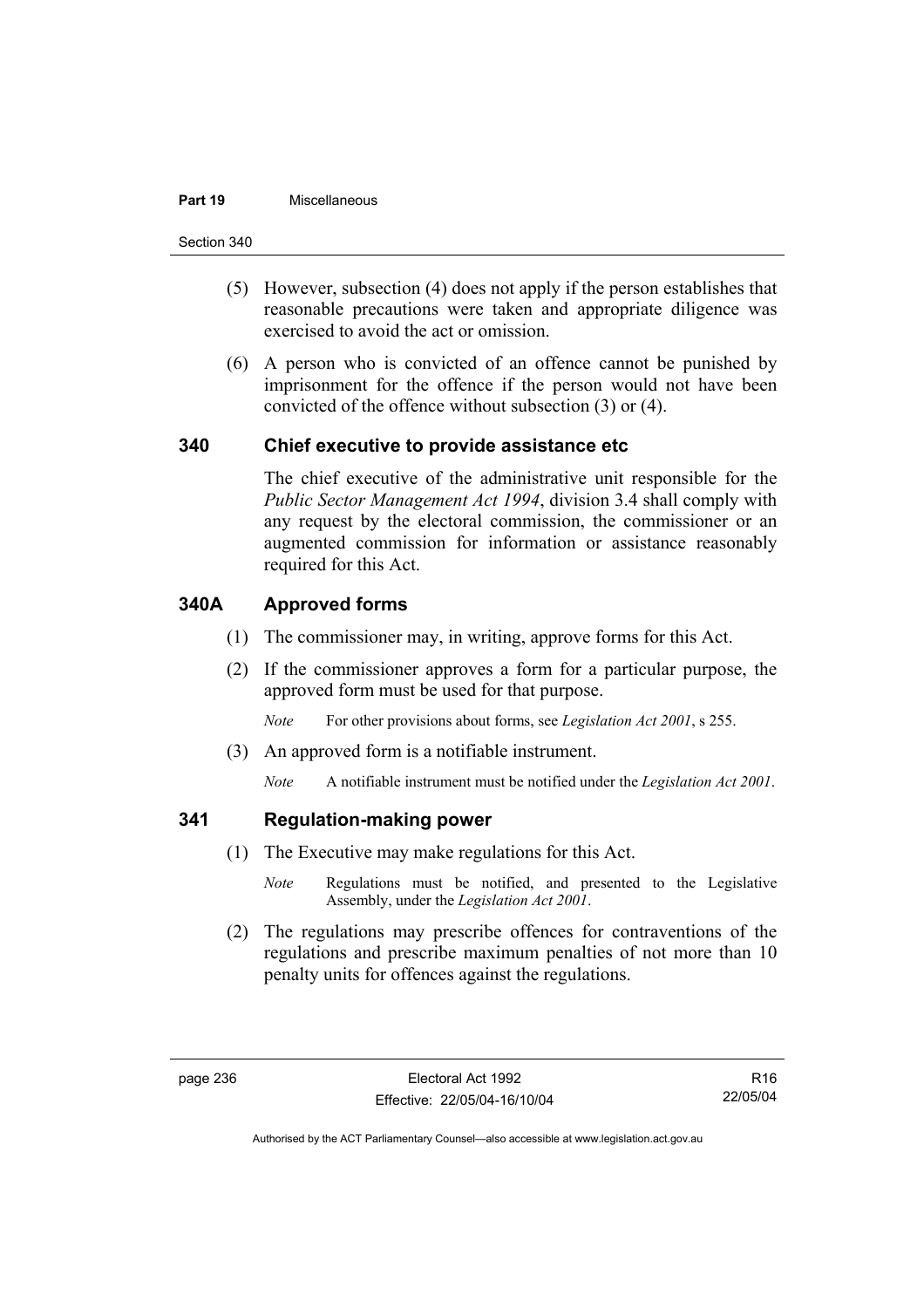# **Part 20 Transitional**

# **342 Application of amendments by Electoral Amendment Act 2003**

- (1) The amendments made by the *Electoral Amendment Act 2003* apply in relation to each ordinary election after the ordinary election due to be held on 16 October 2004.
- (2) This part expires on 31 December 2004.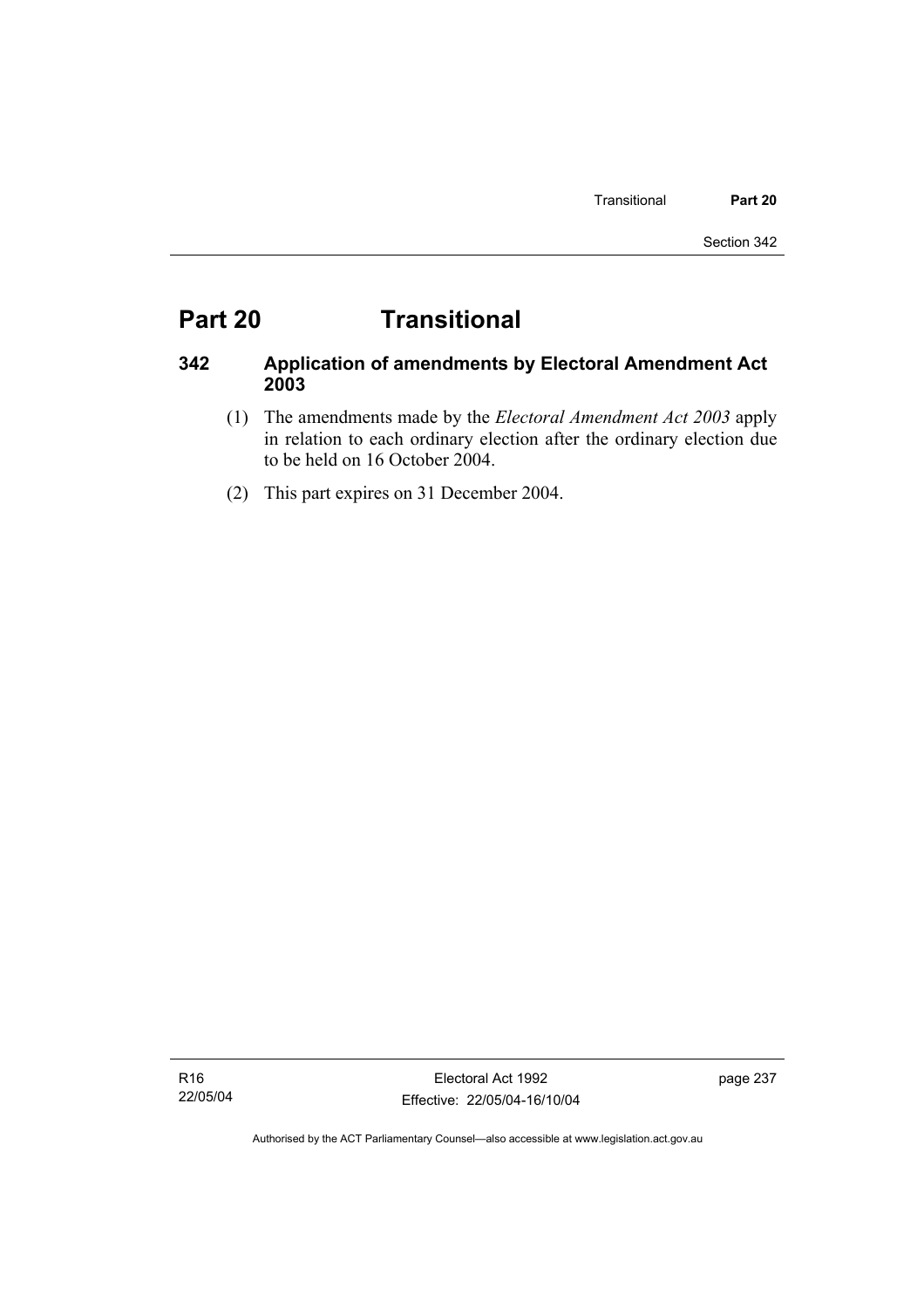**Schedule 1** Form of ballot paper

# **Schedule 1 Form of ballot paper**

(see s 114)

| <b>Legislative Assembly for the Australian Capital Territory</b> |  |
|------------------------------------------------------------------|--|
|------------------------------------------------------------------|--|

**Ballot paper** Election of  $\int_1^1$ **Member(s)** 

# **Electorate of [ 2 ] Number [1] boxes from 1 to [1] in the order of your choice**  Then you may show as many further preferences as you wish by writing numbers from



#### Remember, number at least  $\begin{bmatrix} 1 \end{bmatrix}$  boxes from 1 to  $\begin{bmatrix} 1 \end{bmatrix}$  in the order of your choice.

- 
- **2.** Insert name of electorate ungrouped candidates<br> **3.** Insert the number that is 1 more than the number<br> **6.** Insert name of candidate **3.** Insert the number that is 1 more than the number
- **4.** Insert name, or abbreviation of name, of registered party, as required as required
- **1.** Insert number of vacancies **5.** Insert 'UNGROUPED' if there are **2.** Insert name of electorate **1.** Insert name of electorate
	-
	- of vacancies **7.** Insert name, or abbreviation of name, or abbreviation of name, or abbreviation of name, of registered **7.** Insert name, or 'INDEPENDENT',

page 238 Electoral Act 1992 Effective: 22/05/04-16/10/04

R16 22/05/04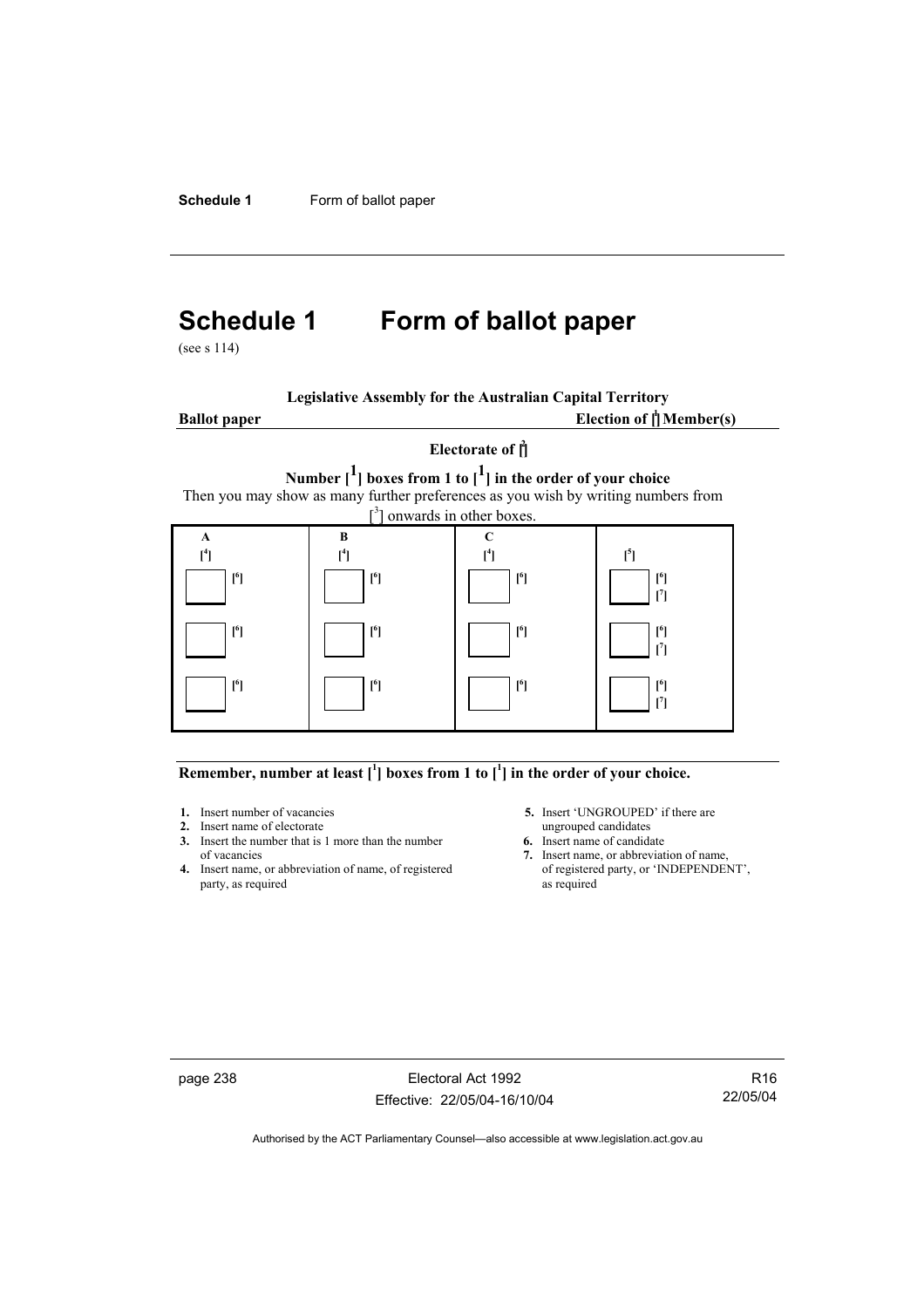# **Schedule 2 Ballot papers—printing of names and collation**

(see s 116)

**1** In this schedule:

*column*, in relation to a ballot paper, means a column of candidates' names printed on the ballot paper in accordance with section 116.

- **2** (1) The ballot papers for an election shall be printed so that, for each column—
	- (a) separate batches are printed equal in number to the number of names in the column; and
	- (b) in the first batch, the names in the column are printed in an order determined by the commissioner by lot; and
	- (c) in each batch after the first, the names in the column are printed in the order specified in the table at the end of this schedule; and
	- (d) so far as practicable, the number of ballot papers in each batch for the column is equal to the number of ballot papers in each other batch for the column.
	- (2) In the table at the end of this schedule—
		- (a) the number '1' appearing in a column shall be taken to represent the name determined in accordance with clause 1 (b) to be in the first position in the corresponding column on the ballot paper; and
		- (b) the number '2' appearing in a column shall be taken to represent the name determined in accordance with clause 1 (b) to be in the second position in the corresponding column on the ballot paper;

page 239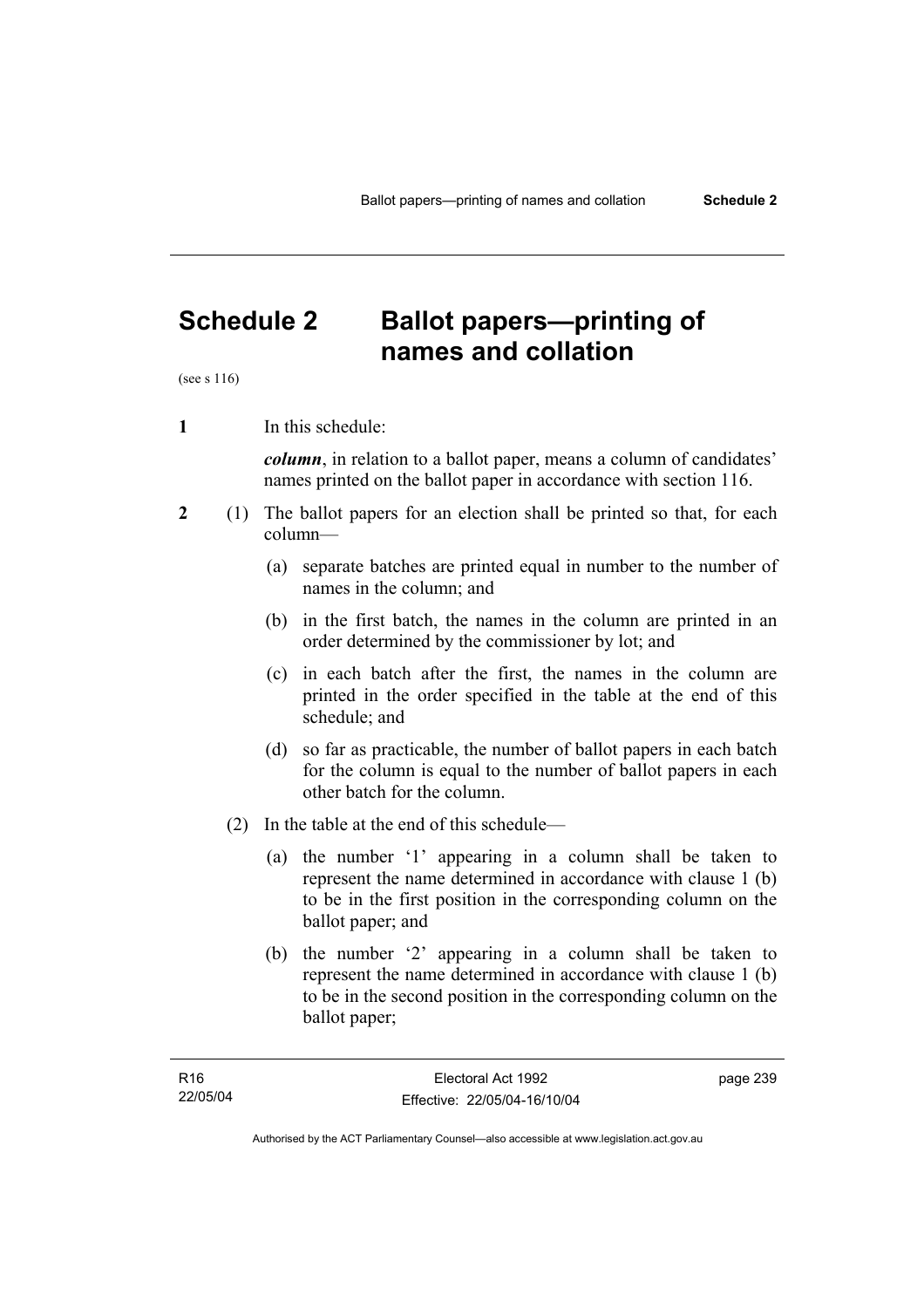and so on.

- **3** The commissioner shall ensure that ballot papers distributed to a polling place for the purposes of an election are so collated that the ballot paper immediately following another ballot paper in the issue is in a form different from that of the other ballot paper.
- **4** The OIC of a polling place shall ensure, so far as practicable, that the form of a ballot paper issued by an officer to a person claiming to vote at that place is different from that of the previous ballot paper so issued by the officer.

#### TABLE

*For 5-member electorates*

| 1st              | 2nd            | 3rd              | 4th            | 5th            | 6th            | 7th              | 8th            | 9th            | 10th           | 11 <sup>th</sup> | 12 <sup>th</sup> |
|------------------|----------------|------------------|----------------|----------------|----------------|------------------|----------------|----------------|----------------|------------------|------------------|
| batch            | batch          | batch            | batch          | batch          | batch          | batch            | batch          | batch          | batch          | batch            | batch            |
| 1                | 1              | 1                | 1              | 1              | 1              | 1                | 1              | 1              | 1              | 1                | 1                |
| $\overline{2}$   | $\overline{2}$ | $\overline{2}$   | 3              | 3              | 3              | 4                | $\overline{4}$ | $\overline{4}$ | 5              | 5                | 5                |
| 3                | $\overline{4}$ | 5                | $\overline{2}$ | 5              | 4              | 5                | 2              | 3              | 4              | 3                | 2                |
| 4                | 5              | 3                | 5              | 4              | 2              | 2                | 3              | 5              | 3              | $\overline{2}$   | 4                |
| 5                | 3              | $\overline{4}$   | 4              | $\overline{2}$ | 5              | 3                | 5              | $\overline{2}$ | $\overline{2}$ | 4                | 3                |
|                  |                |                  |                |                |                |                  |                |                |                |                  |                  |
| 13th             | 14th           | 15 <sup>th</sup> | 16th           | 17th           | 18th           | 19 <sub>th</sub> | 20th           | 21st           | 22nd           | 23rd             | 24 <sub>th</sub> |
| batch            | batch          | batch            | batch          | batch          | batch          | batch            | batch          | batch          | batch          | batch            | batch            |
| $\overline{2}$   | 2              | 2                | 2              | 2              | 2              | $\overline{2}$   | 2              | 2              | 2              | $\overline{2}$   | 2                |
| 3                | 3              | 3                | $\overline{4}$ | $\overline{4}$ | 4              | 5                | 5              | 5              | 1              | 1                | 1                |
| 4                | 5              | 1                | 3              | 1              | 5              | 1                | 3              | 4              | 5              | 4                | 3                |
| 5                | 1              | 4                | 1              | 5              | 3              | 3                | 4              | 1              | 4              | 3                | 5                |
| 1                | 4              | 5                | 5              | 3              | 1              | $\overline{4}$   | 1              | 3              | 3              | 5                | 4                |
|                  |                |                  |                |                |                |                  |                |                |                |                  |                  |
| 25 <sub>th</sub> | 26th           | 27 <sub>th</sub> | 28th           | 29th           | 30th           | 31st             | 32nd           | 33rd           | 34th           | 35 <sub>th</sub> | 36th             |
| batch            | batch          | batch            | batch          | batch          | batch          | batch            | batch          | batch          | batch          | batch            | batch            |
| 3                | 3              | 3                | 3              | 3              | 3              | 3                | 3              | 3              | 3              | 3                | 3                |
| 4                | 4              | 4                | 5              | 5              | 5              | 1                | 1              | 1              | 2              | 2                | 2                |
| 5                | 1              | 2                | 4              | $\overline{2}$ | 1              | $\overline{2}$   | 4              | 5              | 1              | 5                | 4                |
|                  | $\overline{2}$ | 5                | $\overline{2}$ | 1              | 4              | 4                | 5              | $\overline{2}$ | 5              | 4                |                  |
| $\overline{2}$   | 5              | 1                | 1              | 4              | $\overline{2}$ | 5                | 2              | 4              | 4              | 1                | 5                |
|                  |                |                  |                |                |                |                  |                |                |                |                  |                  |

page 240 Electoral Act 1992 Effective: 22/05/04-16/10/04

R16 22/05/04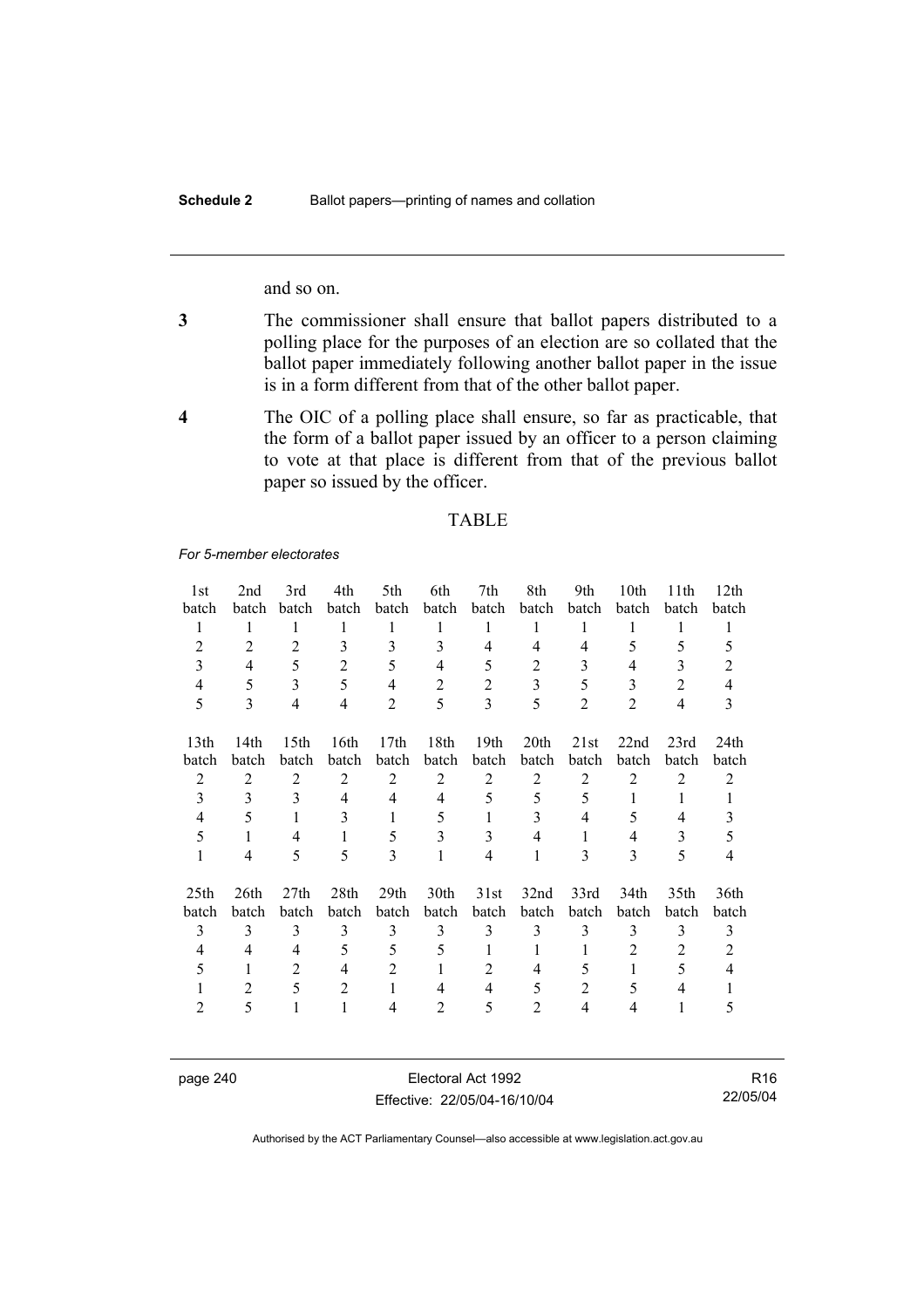| 37 <sub>th</sub> | 38th  | 39th             | 40th  | 41st          | 42nd           | 43rd  | 44th  | 45th             | 46th  | 47th  | 48th  |  |
|------------------|-------|------------------|-------|---------------|----------------|-------|-------|------------------|-------|-------|-------|--|
| batch            | batch | batch            | batch | batch         | batch          | batch | batch | batch            | batch | batch | batch |  |
| 4                | 4     | 4                | 4     | 4             | 4              | 4     | 4     | 4                | 4     | 4     |       |  |
|                  |       |                  |       |               |                | っ     |       |                  |       |       |       |  |
|                  |       |                  |       |               |                |       |       |                  |       |       |       |  |
|                  |       |                  |       | $\mathcal{L}$ | 5              |       |       |                  |       |       |       |  |
|                  |       |                  |       |               | 3              |       |       |                  |       |       |       |  |
| 49th             | 50th  | 51 <sub>st</sub> | 52nd  | 53rd          | 54th           | 55th  | 56th  | 57 <sub>th</sub> | 58th  | 59th  | 60th  |  |
| batch            | batch | batch            | batch | batch         | batch          | batch | batch | batch            | batch | batch | batch |  |
|                  | 5     | 5                | 5     | 5             | 5              | 5     | 5     | 5                | 5     | 5     |       |  |
|                  |       |                  |       | 2             | $\mathfrak{D}$ | 3     | 3     |                  | 4     |       |       |  |
|                  |       |                  |       | 4             |                |       |       |                  |       |       |       |  |
|                  |       | $\mathfrak{D}$   |       |               |                |       |       | 4                | 2     |       |       |  |
|                  |       |                  |       |               |                |       |       |                  |       |       |       |  |

R16 22/05/04

Electoral Act 1992 Effective: 22/05/04-16/10/04 page 241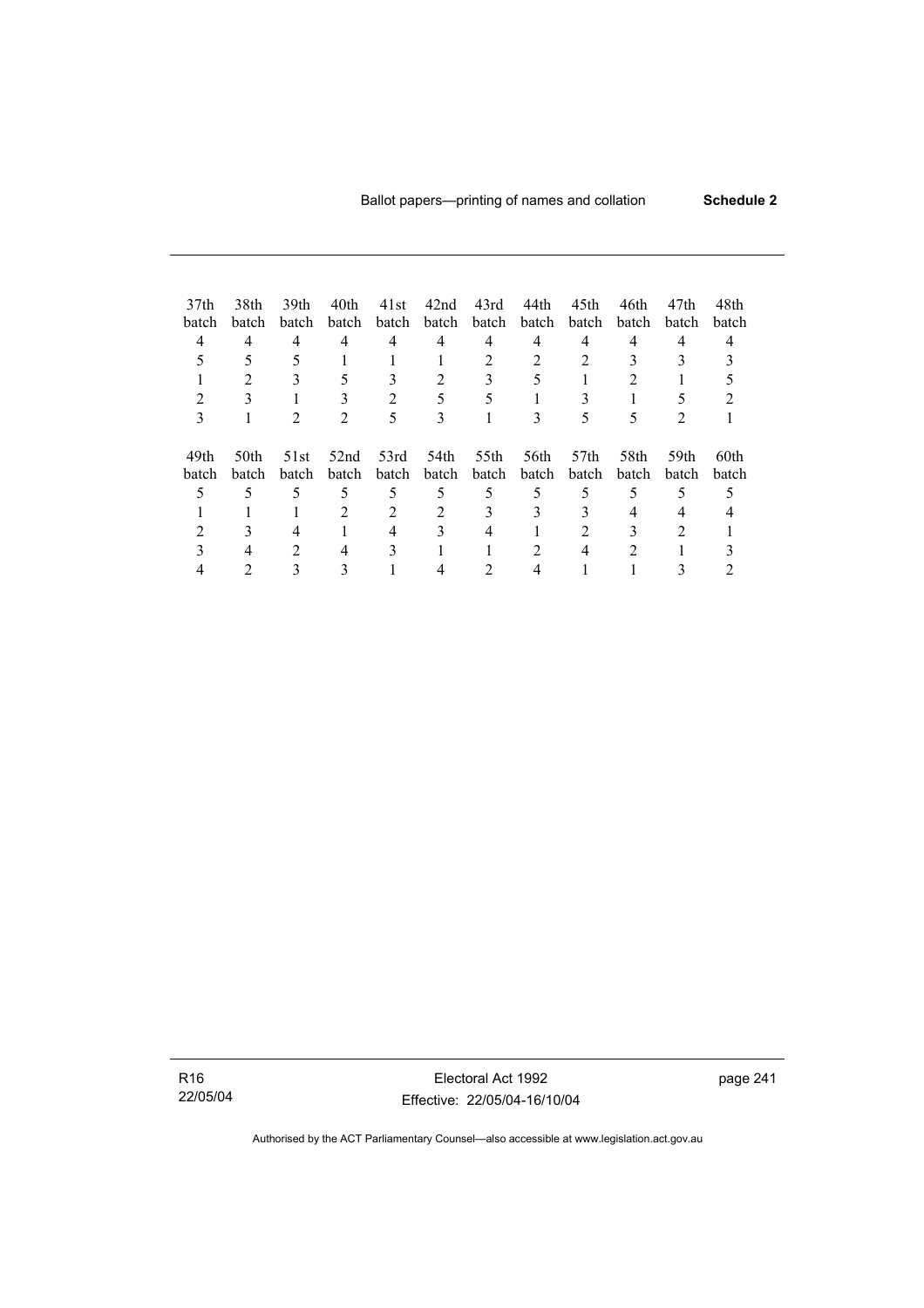# **Schedule 2** Ballot papers—printing of names and collation

#### *For 7-member electorates*

| 1st            | 2nd              | 3rd                     | 4th            | 5th              | 6th                     | 7th            | 8th            | 9th            | 10th                    |
|----------------|------------------|-------------------------|----------------|------------------|-------------------------|----------------|----------------|----------------|-------------------------|
| batch          | batch            | batch                   | batch          | batch            | batch                   | batch          | batch          | batch          | batch                   |
| $\mathbf{1}$   | $\mathbf{1}$     | $\mathbf{1}$            | $\mathbf{1}$   | $\mathbf{1}$     | $\mathbf{1}$            | $\mathbf{1}$   | $\mathbf{1}$   | 1              | 1                       |
| $\overline{c}$ | $\overline{2}$   | $\overline{2}$          | $\overline{2}$ | $\overline{2}$   | $\overline{c}$          | $\overline{2}$ | $\overline{2}$ | $\overline{2}$ | $\overline{2}$          |
| $\overline{3}$ | 3                | $\overline{4}$          | $\overline{4}$ | 5                | 5                       | 6              | 6              | 7              | 7                       |
| $\overline{4}$ | 6                | 5                       | 7              | 6                | $\overline{3}$          | 7              | $\overline{4}$ | 3              | 5                       |
| 5              | 7                | 6                       | 3              | 7                | $\overline{4}$          | 3              | 5              | $\overline{4}$ | 6                       |
| 6              | $\overline{4}$   | 7                       | 5              | 3                | 6                       | $\overline{4}$ | 7              | 5              | $\mathfrak{Z}$          |
| 7              | 5                | 3                       | 6              | $\overline{4}$   | 7                       | 5              | 3              | 6              | $\overline{4}$          |
| 11th           | 12 <sub>th</sub> | 13th                    | 14th           | 15 <sup>th</sup> | 16th                    | 17th           | 18th           | 19th           | 20 <sub>th</sub>        |
| batch          | batch            | batch                   | batch          | batch            | batch                   | batch          | batch          | batch          | batch                   |
| $\mathbf{1}$   | $\mathbf{1}$     | $\mathbf{1}$            | $\mathbf{1}$   | $\mathbf{1}$     | $\mathbf{1}$            | $\mathbf{1}$   | 1              | $\mathbf{1}$   | 1                       |
| 3              | 3                | $\overline{3}$          | 3              | $\overline{3}$   | $\overline{3}$          | $\overline{3}$ | 3              | 3              | 3                       |
| $\overline{4}$ | 4                | 5                       | 5              | 6                | 6                       | 7              | 7              | $\overline{2}$ | $\overline{2}$          |
| $\overline{c}$ | 7                | $\overline{4}$          | 7              | 4                | $\overline{c}$          | 5              | 4              | 5              | $\overline{7}$          |
| 6              |                  | $\overline{2}$          | 6              |                  | 5                       | $\overline{4}$ | 6              | 6              |                         |
|                | 5                |                         |                | $\overline{2}$   |                         |                |                |                | 6                       |
| $\tau$         | $\overline{2}$   | $\overline{7}$          | $\overline{4}$ | 5                | $\overline{7}$          | 6              | $\overline{2}$ | $\overline{4}$ | 5                       |
| 5              | 6                | 6                       | $\overline{2}$ | 7                | $\overline{\mathbf{4}}$ | $\overline{2}$ | 5              | 7              | $\overline{4}$          |
| 21st           | 22nd             | 23rd                    | 24th           | 25th             | 26th                    | 27th           | 28th           | 29th           | 30th                    |
| batch          | batch            | batch                   | batch          | batch            | batch                   | batch          | batch          | batch          | batch                   |
| $\mathbf{1}$   | $\mathbf{1}$     | $\mathbf{1}$            | $\mathbf{1}$   | $\mathbf{1}$     | $\mathbf{1}$            | $\mathbf{1}$   | $\mathbf{1}$   | $\mathbf{1}$   | $\mathbf{1}$            |
| 4              | $\overline{4}$   | $\overline{4}$          | 4              | $\overline{4}$   | 4                       | $\overline{4}$ | 4              | $\overline{4}$ | 4                       |
| 5              | 5                | 6                       | 6              | 7                | 7                       | 3              | 3              | $\overline{2}$ | $\mathbf{2}$            |
| $\overline{2}$ | 3                | 5                       | 3              | 5                | $\overline{2}$          | 6              | 5              | 6              | $\overline{\mathbf{3}}$ |
| 7              | 6                | $\overline{2}$          | 7              | $\overline{2}$   | 6                       | 5              | 7              | 7              | 7                       |
| 3              | $\overline{2}$   | $\overline{\mathbf{3}}$ | 5              | 6                | 3                       | 7              | $\overline{2}$ | 5              | 6                       |
| 6              | 7                | $\overline{7}$          | $\overline{2}$ | 3                | 5                       | 2              | 6              | 3              | 5                       |

page 242 Electoral Act 1992 Effective: 22/05/04-16/10/04

R16 22/05/04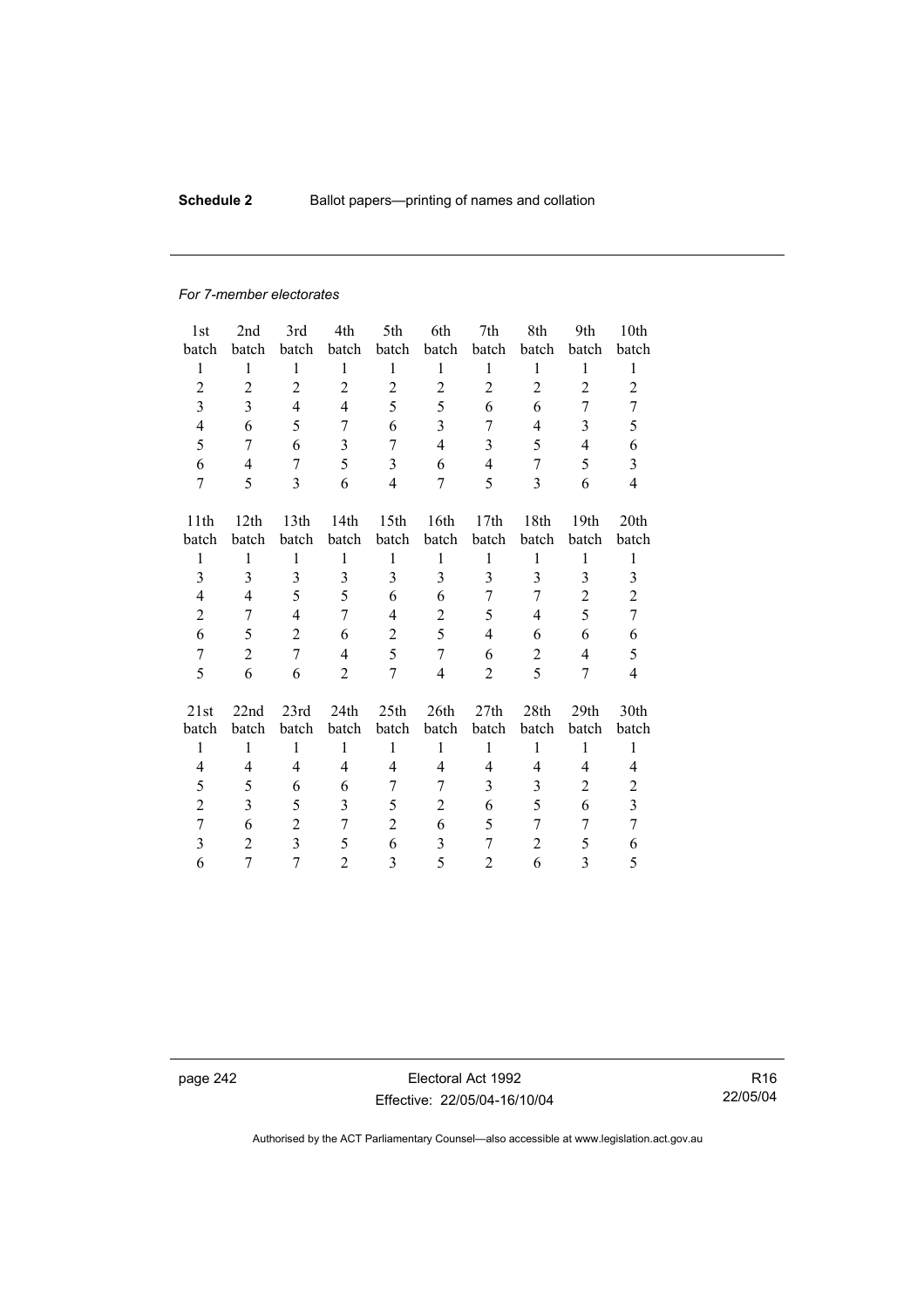| 31st                    | 32nd             | 33rd           | 34th                    | 35th                    | 36th                    | 37th                    | 38th                     | 39th           | 40th                    |
|-------------------------|------------------|----------------|-------------------------|-------------------------|-------------------------|-------------------------|--------------------------|----------------|-------------------------|
| batch                   | batch            | batch          | batch                   | batch                   | batch                   | batch                   | batch                    | batch          | batch                   |
| $\,1$                   | $\mathbf{1}$     | $\,1$          | $\mathbf{1}$            | $\mathbf{1}$            | $\mathbf{1}$            | $\mathbf{1}$            | $\,1$                    | $\mathbf{1}$   | $\,1$                   |
| 5                       | 5                | 5              | 5                       | 5                       | 5                       | 5                       | 5                        | 5              | 5                       |
| 6                       | 6                | $\overline{7}$ | $\overline{7}$          | $\overline{\mathbf{3}}$ | $\overline{3}$          | $\overline{4}$          | $\overline{4}$           | $\overline{2}$ | $\overline{2}$          |
| $\overline{c}$          | $\overline{4}$   | 6              | $\overline{4}$          | 6                       | $\overline{2}$          | $\tau$                  | 6                        | $\overline{7}$ | $\overline{4}$          |
| $\overline{\mathbf{3}}$ | $\overline{7}$   | $\overline{2}$ | $\overline{3}$          | $\overline{2}$          | $\overline{7}$          | 6                       | $\overline{3}$           | $\overline{3}$ | $\overline{\mathbf{3}}$ |
| $\overline{4}$          | $\overline{c}$   | $\overline{4}$ | 6                       | $\overline{7}$          | $\overline{4}$          | $\overline{\mathbf{3}}$ | $\overline{c}$           | 6              | $\overline{7}$          |
| $\overline{7}$          | $\overline{3}$   | $\overline{3}$ | $\overline{2}$          | $\overline{4}$          | 6                       | $\overline{2}$          | $\overline{7}$           | $\overline{4}$ | 6                       |
|                         |                  |                |                         |                         |                         |                         |                          |                |                         |
| 41st                    | 42nd             | 43rd           | 44th                    | 45th                    | 46th                    | 47th                    | 48th                     | 49th           | 50th                    |
| batch                   | batch            | batch          | batch                   | batch                   | batch                   | batch                   | batch                    | batch          | batch                   |
| $\mathbf{1}$            | $\mathbf{1}$     | $\mathbf{1}$   | $\mathbf{1}$            | $\,1$                   | $\mathbf{1}$            | $\mathbf{1}$            | $\,1$                    | $\mathbf{1}$   | $\mathbf{1}$            |
| 6                       | 6                | 6              | 6                       | 6                       | 6                       | 6                       | 6                        | 6              | 6                       |
| $\overline{7}$          | $\overline{7}$   | $\overline{3}$ | $\overline{\mathbf{3}}$ | $\overline{4}$          | $\overline{4}$          | 5                       | 5                        | $\overline{2}$ | $\overline{c}$          |
| $\overline{c}$          | 5                | $\overline{7}$ | 5                       | $\overline{7}$          | $\overline{2}$          | 3                       | $\overline{7}$           | $\overline{3}$ | 5                       |
| $\overline{\mathbf{4}}$ | $\overline{3}$   | $\overline{c}$ | $\overline{4}$          | $\overline{2}$          | $\overline{\mathbf{3}}$ | $\overline{7}$          | $\overline{4}$           | $\overline{4}$ | $\overline{4}$          |
| 5                       | $\overline{2}$   | 5              | $\boldsymbol{7}$        | $\overline{3}$          | 5                       | $\overline{4}$          | $\mathbf{2}$             | $\tau$         | $\overline{\mathbf{3}}$ |
| $\overline{3}$          | $\overline{4}$   | $\overline{4}$ | $\overline{2}$          | 5                       | $\overline{7}$          | $\overline{2}$          | $\overline{3}$           | 5              | $\overline{7}$          |
|                         |                  |                |                         |                         |                         |                         |                          |                |                         |
| 51st                    | 52nd             | 53rd           | 54th                    | 55th                    | 56th                    | 57th                    | 58th                     | 59th           | 60th                    |
| batch                   | batch            | batch          | batch                   | batch                   | batch                   | batch                   | batch                    | batch          | batch                   |
| $\mathbf{1}$            | $\mathbf{1}$     | 1              | 1                       | $\mathbf{1}$            | $\mathbf{1}$            | 1                       | $\mathbf{1}$             | 1              | $\mathbf{1}$            |
| $\overline{7}$          | $\overline{7}$   | $\overline{7}$ | $\overline{7}$          | $\overline{7}$          | $\overline{7}$          | $\overline{7}$          | $\overline{7}$           | $\overline{7}$ | $\boldsymbol{7}$        |
| $\overline{\mathbf{3}}$ | $\overline{3}$   | $\overline{4}$ | $\overline{4}$          | 5                       | 5                       | 6                       | 6                        | $\overline{2}$ | $\overline{2}$          |
| $\overline{c}$          | 6                | 3              | 6                       | $\overline{\mathbf{3}}$ | $\overline{2}$          | $\overline{4}$          | $\overline{\mathbf{3}}$  | $\overline{4}$ | 6                       |
| 5                       | $\overline{4}$   | $\overline{c}$ | 5                       | $\overline{2}$          | $\overline{4}$          | $\overline{3}$          | 5                        | 5              | 5                       |
| 6                       | $\overline{c}$   | 6              | $\overline{\mathbf{3}}$ | $\overline{4}$          | 6                       | 5                       | $\overline{c}$           | $\overline{3}$ | $\overline{4}$          |
| $\overline{4}$          | 5                | 5              | $\overline{2}$          | 6                       | $\overline{3}$          | $\overline{2}$          | $\overline{4}$           | 6              | $\overline{3}$          |
|                         |                  |                |                         |                         |                         |                         |                          |                |                         |
| 61st                    | 62nd             | 63rd           | 64th                    | 65th                    | 66th                    | 67th                    | 68th                     | 69th           | 70th                    |
| batch                   | batch            | batch          | batch                   | batch                   | batch                   | batch                   | batch                    | batch          | batch                   |
| $\sqrt{2}$              | $\mathbf{2}$     | $\sqrt{2}$     | $\sqrt{2}$              | $\sqrt{2}$              | $\boldsymbol{2}$        | $\sqrt{2}$              | $\sqrt{2}$               | $\sqrt{2}$     | $\overline{c}$          |
| $\overline{3}$          | 3                | $\overline{3}$ | $\overline{\mathbf{3}}$ | $\overline{3}$          | $\overline{3}$          | $\overline{\mathbf{3}}$ | 3                        | 3              | $\overline{\mathbf{3}}$ |
| $\overline{\mathbf{4}}$ | $\overline{4}$   | 5              | 5                       | 6                       | 6                       | $\overline{7}$          | $\overline{7}$           | $\mathbf{1}$   | $\mathbf{1}$            |
| 5                       | $\boldsymbol{7}$ | 6              | $\mathbf{1}$            | $\overline{7}$          | $\overline{4}$          | $\mathbf{1}$            | 5                        | $\overline{4}$ | 6                       |
| 6                       | $\mathbf{1}$     | $\overline{7}$ | $\overline{4}$          | $\mathbf{1}$            | 5                       | $\overline{4}$          | 6                        | 5              | $\tau$                  |
| $\overline{7}$          | 5                | $\mathbf{1}$   | 6                       | $\overline{4}$          | $\boldsymbol{7}$        | 5                       | $\mathbf{1}$             | 6              | $\overline{4}$          |
| $\mathbf{1}$            | 6                | $\overline{4}$ | $\overline{7}$          | 5                       | $\mathbf{1}$            | 6                       | $\overline{\mathcal{L}}$ | $\overline{7}$ | 5                       |
|                         |                  |                |                         |                         |                         |                         |                          |                |                         |

R16 22/05/04

Electoral Act 1992 Effective: 22/05/04-16/10/04 page 243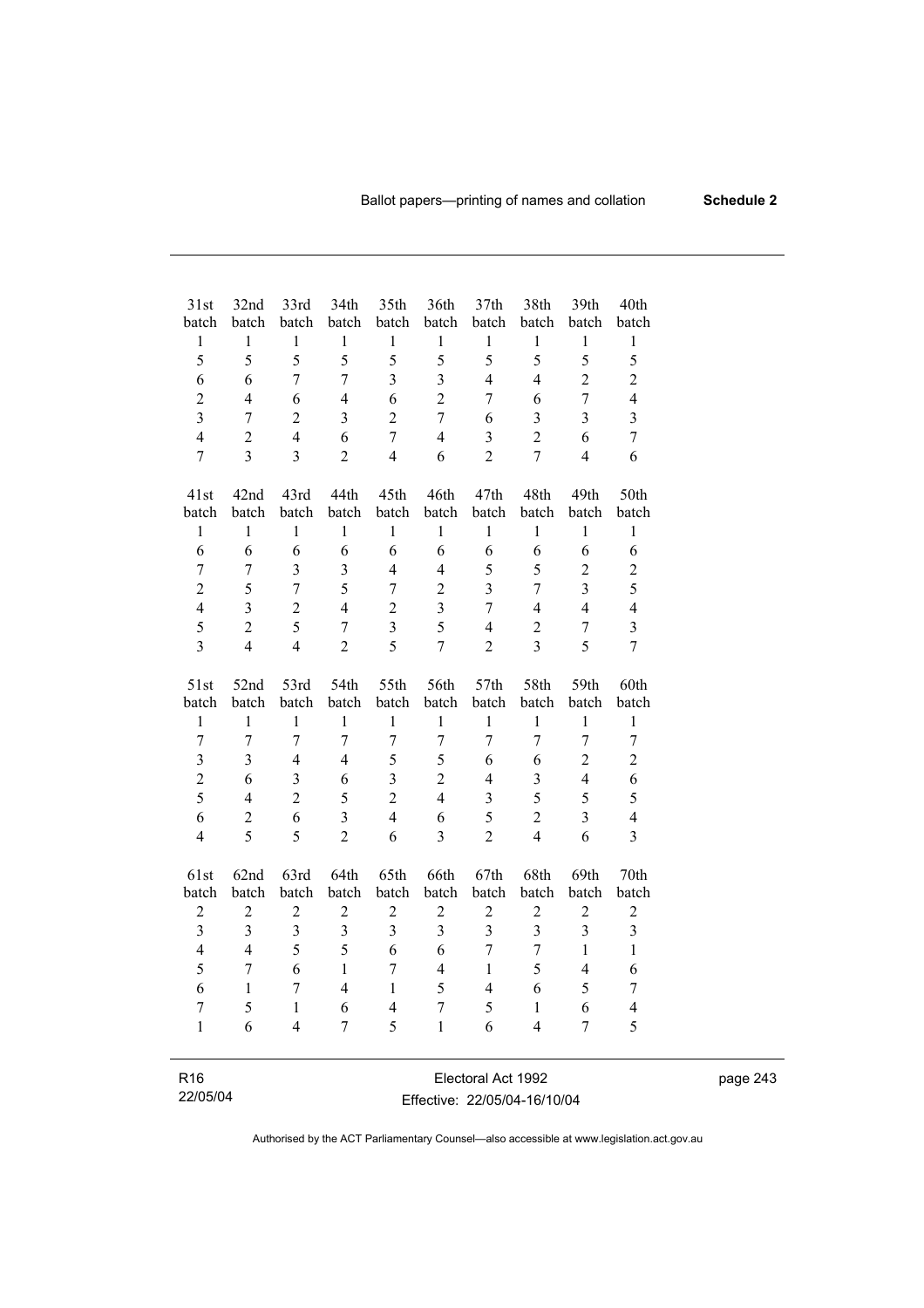| 71st                    | 72nd           | 73rd                    | 74th             | 75th           | 76th           | 77th           | 78th           | 79th                    | 80th                    |
|-------------------------|----------------|-------------------------|------------------|----------------|----------------|----------------|----------------|-------------------------|-------------------------|
| batch                   | batch          | batch                   | batch            | batch          | batch          | batch          | batch          | batch                   | batch                   |
| $\overline{c}$          | $\overline{2}$ | $\overline{c}$          | $\sqrt{2}$       | $\overline{c}$ | $\mathfrak{2}$ | $\overline{c}$ | $\sqrt{2}$     | $\sqrt{2}$              | $\mathbf{2}$            |
| $\overline{4}$          | $\overline{4}$ | $\overline{4}$          | $\overline{4}$   | $\overline{4}$ | $\overline{4}$ | $\overline{4}$ | $\overline{4}$ | $\overline{4}$          | $\overline{4}$          |
| 5                       | 5              | 6                       | 6                | $\overline{7}$ | $\overline{7}$ | $\mathbf{1}$   | $\mathbf{1}$   | $\overline{\mathbf{3}}$ | $\overline{\mathbf{3}}$ |
| $\overline{3}$          | 1              | 5                       | $\mathbf{1}$     | 5              | $\overline{3}$ | 6              | 5              | 6                       | $\mathbf{1}$            |
| $\overline{7}$          | 6              | $\overline{3}$          | $\overline{7}$   | $\overline{3}$ | 6              | 5              | $\overline{7}$ | $\overline{7}$          | $\overline{7}$          |
| $\mathbf{1}$            | $\overline{3}$ | $\mathbf{1}$            | 5                | 6              | $\mathbf{1}$   | $\overline{7}$ | $\overline{3}$ | 5                       | 6                       |
| 6                       | $\overline{7}$ | $\overline{7}$          | $\overline{3}$   | $\mathbf{1}$   | 5              | $\overline{3}$ | 6              | $\mathbf{1}$            | 5                       |
| 81st                    | 82nd           | 83rd                    | 84th             | 85th           | 86th           | 87th           | 88th           | 89th                    | 90th                    |
| batch                   | batch          | batch                   | batch            | batch          | batch          | batch          | batch          | batch                   | batch                   |
| $\overline{c}$          | $\overline{c}$ | $\overline{c}$          | $\boldsymbol{2}$ | $\overline{c}$ | $\overline{2}$ | $\overline{c}$ | $\overline{c}$ | $\overline{c}$          | $\mathbf{2}$            |
| 5                       | 5              | 5                       | 5                | 5              | 5              | 5              | 5              | 5                       | 5                       |
| 6                       | 6              | $\overline{7}$          | $\overline{7}$   | $\mathbf{1}$   | $\mathbf{1}$   | $\overline{4}$ | $\overline{4}$ | $\overline{3}$          | $\overline{3}$          |
| $\overline{\mathbf{3}}$ | $\overline{4}$ | 6                       | $\overline{4}$   | 6              | $\overline{3}$ | $\overline{7}$ | 6              | $\overline{7}$          | $\overline{4}$          |
| $\mathbf{1}$            | $\overline{7}$ | $\overline{\mathbf{3}}$ | $\mathbf{1}$     | $\overline{3}$ | $\overline{7}$ | 6              | $\mathbf{1}$   | $\mathbf{1}$            | $\mathbf{1}$            |
| $\overline{4}$          | 3              | $\overline{4}$          | 6                | $\overline{7}$ | $\overline{4}$ | $\,1$          | $\overline{3}$ | 6                       | 7                       |
| $\overline{7}$          | $\mathbf{1}$   | $\mathbf{1}$            | $\overline{3}$   | $\overline{4}$ | 6              | $\overline{3}$ | $\overline{7}$ | $\overline{4}$          | 6                       |
| 91st                    | 92nd           | 93rd                    | 94th             | 95th           | 96th           | 97th           | 98th           | 99th                    | 100th                   |
| batch                   | batch          | batch                   | batch            | batch          | batch          | batch          | batch          | batch                   | batch                   |
| $\overline{c}$          | $\overline{2}$ | $\overline{2}$          | $\overline{2}$   | $\overline{2}$ | $\overline{2}$ | $\overline{2}$ | $\overline{2}$ | $\overline{2}$          | $\overline{c}$          |
| 6                       | 6              | 6                       | 6                | 6              | 6              | 6              | 6              | 6                       | 6                       |
| $\overline{7}$          | 7              | $\mathbf{1}$            | $\mathbf{1}$     | $\overline{4}$ | $\overline{4}$ | 5              | 5              | $\overline{\mathbf{3}}$ | 3                       |
| $\overline{\mathbf{3}}$ | 5              | $\overline{7}$          | 5                | $\overline{7}$ | 3              | $\mathbf{1}$   | $\overline{7}$ | $\mathbf{1}$            | 5                       |
| $\overline{4}$          | $\mathbf{1}$   | $\overline{3}$          | $\overline{4}$   | $\overline{3}$ | $\mathbf{1}$   | $\tau$         | $\overline{4}$ | $\overline{4}$          | $\overline{4}$          |
| 5                       | $\overline{3}$ | 5                       | $\overline{7}$   | $\mathbf{1}$   | 5              | $\overline{4}$ | $\overline{3}$ | $\overline{7}$          | $\mathbf{1}$            |
| $\mathbf{1}$            | $\overline{4}$ | $\overline{4}$          | $\overline{3}$   | 5              | $\overline{7}$ | $\overline{3}$ | $\mathbf{1}$   | 5                       | $\overline{7}$          |
| 101st                   | 102nd          | 103rd                   | 104th            | 105th          | 106th          | 107th          | 108th          | 109th                   | 110th                   |
| batch                   | batch          | batch                   | batch            | batch          | batch          | batch          | batch          | batch                   | batch                   |
| $\overline{c}$          | $\overline{2}$ | $\overline{c}$          | $\overline{c}$   | $\overline{c}$ | $\overline{2}$ | $\overline{c}$ | $\overline{c}$ | $\overline{c}$          | $\overline{c}$          |
| $\overline{7}$          | $\overline{7}$ | $\overline{7}$          | $\overline{7}$   | $\overline{7}$ | $\overline{7}$ | $\overline{7}$ | $\overline{7}$ | $\overline{7}$          | $\boldsymbol{7}$        |
| $\mathbf{1}$            | $\mathbf{1}$   | $\overline{4}$          | $\overline{4}$   | 5              | 5              | 6              | 6              | $\overline{\mathbf{3}}$ | $\overline{\mathbf{3}}$ |
| $\overline{\mathbf{3}}$ | 6              | $\mathbf{1}$            | 6                | $\mathbf{1}$   | $\overline{3}$ | $\overline{4}$ | $\mathbf{1}$   | $\overline{4}$          | 6                       |
| 5                       | $\overline{4}$ | $\overline{3}$          | 5                | $\overline{3}$ | $\overline{4}$ | $\mathbf{1}$   | 5              | 5                       | 5                       |
| 6                       | 3              | 6                       | $\mathbf{1}$     | $\overline{4}$ | 6              | 5              | 3              | $\mathbf{1}$            | $\overline{\mathbf{4}}$ |
| $\overline{4}$          | 5              | 5                       | $\overline{3}$   | 6              | $\mathbf{1}$   | 3              | $\overline{4}$ | 6                       | $\mathbf{1}$            |

page 244 Electoral Act 1992 Effective: 22/05/04-16/10/04

R16 22/05/04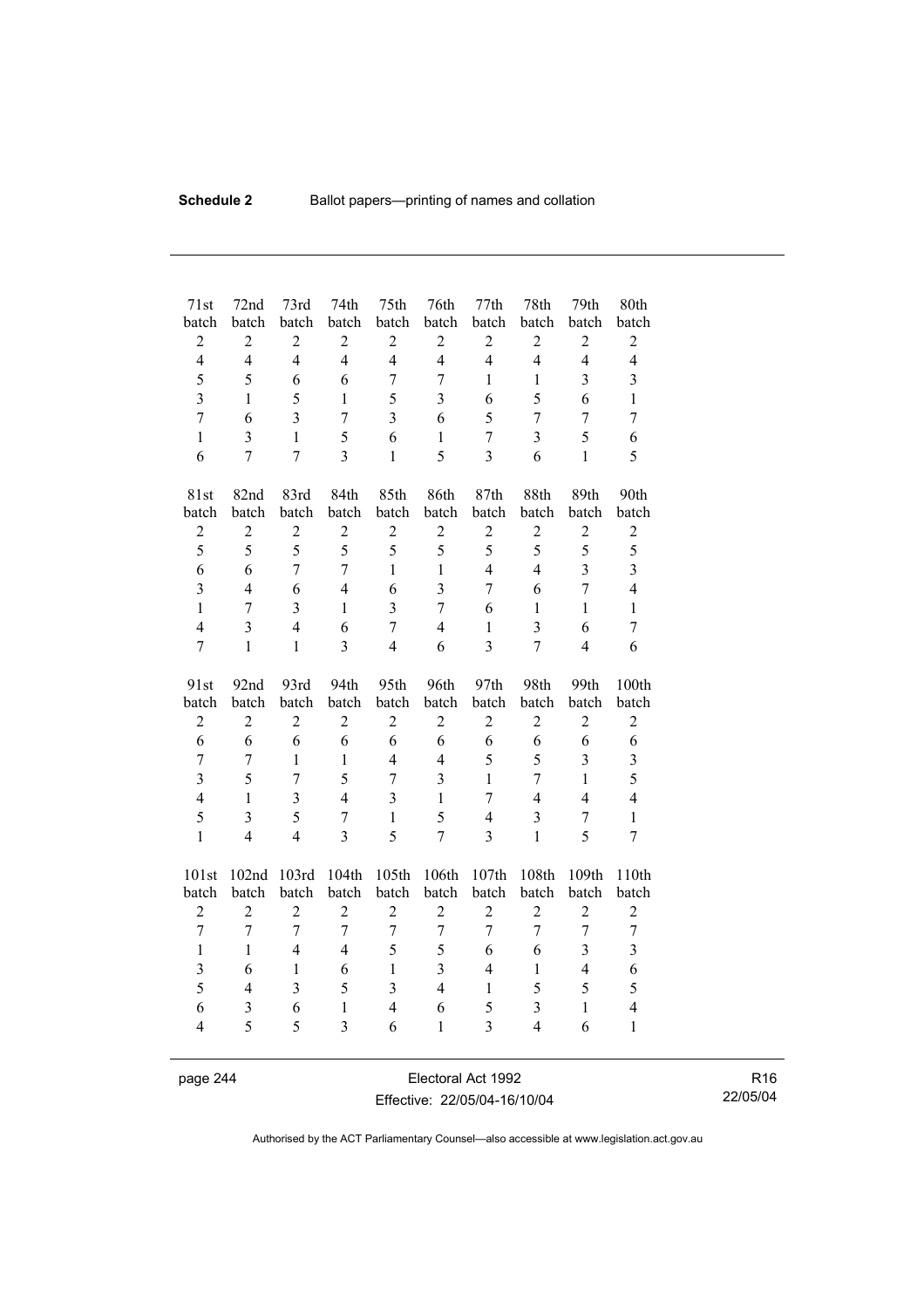| 111th<br>batch          | 112th<br>batch          | 113th<br>batch          | 114th<br>batch | 115th<br>batch          | 116th<br>batch | 117th<br>batch          | 118th<br>batch   | 119th<br>batch   | 120th<br>batch          |
|-------------------------|-------------------------|-------------------------|----------------|-------------------------|----------------|-------------------------|------------------|------------------|-------------------------|
| $\overline{2}$          | $\overline{2}$          | $\overline{2}$          | $\overline{2}$ | $\overline{2}$          | $\overline{2}$ | $\overline{c}$          | $\overline{2}$   | $\overline{2}$   | $\overline{c}$          |
| $\mathbf{1}$            | $\mathbf{1}$            | $\mathbf{1}$            | $\mathbf{1}$   | $\mathbf{1}$            | $\mathbf{1}$   | $\mathbf{1}$            | $\mathbf{1}$     | $\mathbf{1}$     | $\mathbf{1}$            |
| $\overline{4}$          | $\overline{4}$          | 5                       | 5              | 6                       | 6              | $\overline{7}$          | $\overline{7}$   | 3                | $\overline{\mathbf{3}}$ |
| $\overline{3}$          | $\overline{7}$          | $\overline{4}$          | 7              | $\overline{4}$          | 3              | 5                       | 4                | 5                | $\overline{7}$          |
| 6                       | 5                       | $\overline{\mathbf{3}}$ | 6              | $\overline{\mathbf{3}}$ | 5              | $\overline{4}$          | 6                | 6                | 6                       |
| $\overline{7}$          | $\overline{\mathbf{3}}$ | $\overline{7}$          | $\overline{4}$ | 5                       | $\overline{7}$ | 6                       | 3                | $\overline{4}$   | 5                       |
| 5                       | 6                       | 6                       | $\overline{3}$ | $\overline{7}$          | $\overline{4}$ | $\overline{\mathbf{3}}$ | 5                | $\overline{7}$   | $\overline{4}$          |
| 121st                   | 122nd                   | 123rd                   | 124th          | 125th                   | 126th          | 127th                   | 128th            | 129th            | 130th                   |
| batch                   | batch                   | batch                   | batch          | batch                   | batch          | batch                   | batch            | batch            | batch                   |
| $\overline{\mathbf{3}}$ | 3                       | 3                       | 3              | $\overline{3}$          | $\mathfrak{Z}$ | $\mathfrak{Z}$          | 3                | $\mathfrak{Z}$   | $\overline{3}$          |
| $\overline{4}$          | $\overline{4}$          | $\overline{4}$          | $\overline{4}$ | $\overline{4}$          | $\overline{4}$ | $\overline{4}$          | $\overline{4}$   | $\overline{4}$   | $\overline{4}$          |
| 5                       | 5                       | 6                       | 6              | $\overline{7}$          | $\overline{7}$ | 1                       | 1                | $\overline{2}$   | $\overline{c}$          |
| 6                       | $\mathbf{1}$            | $\overline{7}$          | $\overline{2}$ | $\mathbf{1}$            | 5              | $\overline{2}$          | 6                | 5                | $\overline{7}$          |
| $\overline{7}$          | $\overline{2}$          | $\mathbf{1}$            | 5              | $\overline{2}$          | 6              | 5                       | $\overline{7}$   | 6                | $\mathbf{1}$            |
| $\mathbf{1}$            | 6                       | $\overline{c}$          | $\overline{7}$ | 5                       | $\mathbf{1}$   | 6                       | $\boldsymbol{2}$ | $\overline{7}$   | 5                       |
| $\overline{2}$          | 7                       | 5                       | $\mathbf{1}$   | 6                       | $\overline{2}$ | 7                       | 5                | $\mathbf{1}$     | 6                       |
|                         |                         |                         |                |                         |                |                         |                  |                  |                         |
| 131st                   | 132nd<br>batch          | 133rd<br>batch          | 134th<br>batch | 135th<br>batch          | 136th<br>batch | 137th<br>batch          | 138th<br>batch   | 139th<br>batch   | 140th<br>batch          |
| batch                   | 3                       | 3                       | 3              | $\mathfrak{Z}$          | $\mathfrak{Z}$ |                         | $\mathfrak{Z}$   | $\mathfrak{Z}$   | $\mathfrak{Z}$          |
| $\mathfrak{Z}$          |                         |                         |                |                         |                | $\mathfrak{Z}$          |                  |                  |                         |
| 5                       | 5                       | 5                       | 5              | 5                       | 5              | 5                       | 5                | 5                | 5                       |
| 6                       | 6                       | $\overline{7}$          | $\overline{7}$ | $\mathbf{1}$            | $\mathbf{1}$   | $\overline{2}$          | $\overline{2}$   | $\overline{4}$   | $\overline{\mathbf{4}}$ |
| $\overline{4}$          | $\overline{2}$          | 6                       | $\overline{2}$ | 6                       | $\overline{4}$ | $\overline{7}$          | 6                | $\overline{7}$   | $\overline{2}$          |
| $\mathbf{1}$            | $\overline{7}$          | $\overline{4}$          | $\mathbf{1}$   | $\overline{4}$          | $\overline{7}$ | 6                       | $\mathbf{1}$     | $\mathbf{1}$     | $\mathbf{1}$            |
| $\overline{2}$          | $\overline{4}$          | $\overline{2}$          | 6              | $\overline{7}$          | $\overline{2}$ | $\mathbf{1}$            | $\overline{4}$   | 6                | $\overline{7}$          |
| $\overline{7}$          | $\mathbf{1}$            | $\mathbf{1}$            | 4              | $\overline{2}$          | 6              | $\overline{4}$          | $\overline{7}$   | $\overline{2}$   | 6                       |
| 141st                   | 142nd                   | 143rd                   | 144th          | 145th                   | 146th          | 147th                   | 148th            | 149th            | 150th                   |
| batch                   | batch                   | batch                   | batch          | batch                   | batch          | batch                   | batch            | batch            | batch                   |
| 3                       | 3                       | 3                       | 3              | 3                       | 3              | 3                       | 3                | 3                | 3                       |
| 6                       | 6                       | 6                       | 6              | 6                       | 6              | 6                       | 6                | 6                | 6                       |
| $\overline{7}$          | $\overline{7}$          | $\mathbf{1}$            | $\mathbf{1}$   | $\overline{2}$          | $\overline{c}$ | 5                       | 5                | $\overline{4}$   | $\overline{\mathbf{4}}$ |
| $\overline{4}$          | 5                       | $\overline{7}$          | 5              | $\overline{7}$          | $\overline{4}$ | $\mathbf{1}$            | $\overline{7}$   | $\mathbf{1}$     | 5                       |
| $\overline{c}$          | $\mathbf{1}$            | $\overline{4}$          | $\overline{2}$ | $\overline{4}$          | $\mathbf{1}$   | 7                       | $\overline{2}$   | $\overline{2}$   | $\overline{c}$          |
| 5                       | $\overline{4}$          | 5                       | $\overline{7}$ | $\mathbf{1}$            | 5              | $\overline{2}$          | $\overline{4}$   | $\boldsymbol{7}$ | $\,1$                   |
| $\mathbf{1}$            | $\overline{2}$          | $\overline{2}$          | 4              | 5                       | 7              | $\overline{4}$          | 1                | 5                | $\boldsymbol{7}$        |
|                         |                         |                         |                |                         |                |                         |                  |                  |                         |
| R <sub>16</sub>         |                         |                         |                |                         |                | Electoral Act 1992      |                  |                  |                         |

| R <sub>16</sub> | Electoral Act 1992           |
|-----------------|------------------------------|
| 22/05/04        | Effective: 22/05/04-16/10/04 |

page 245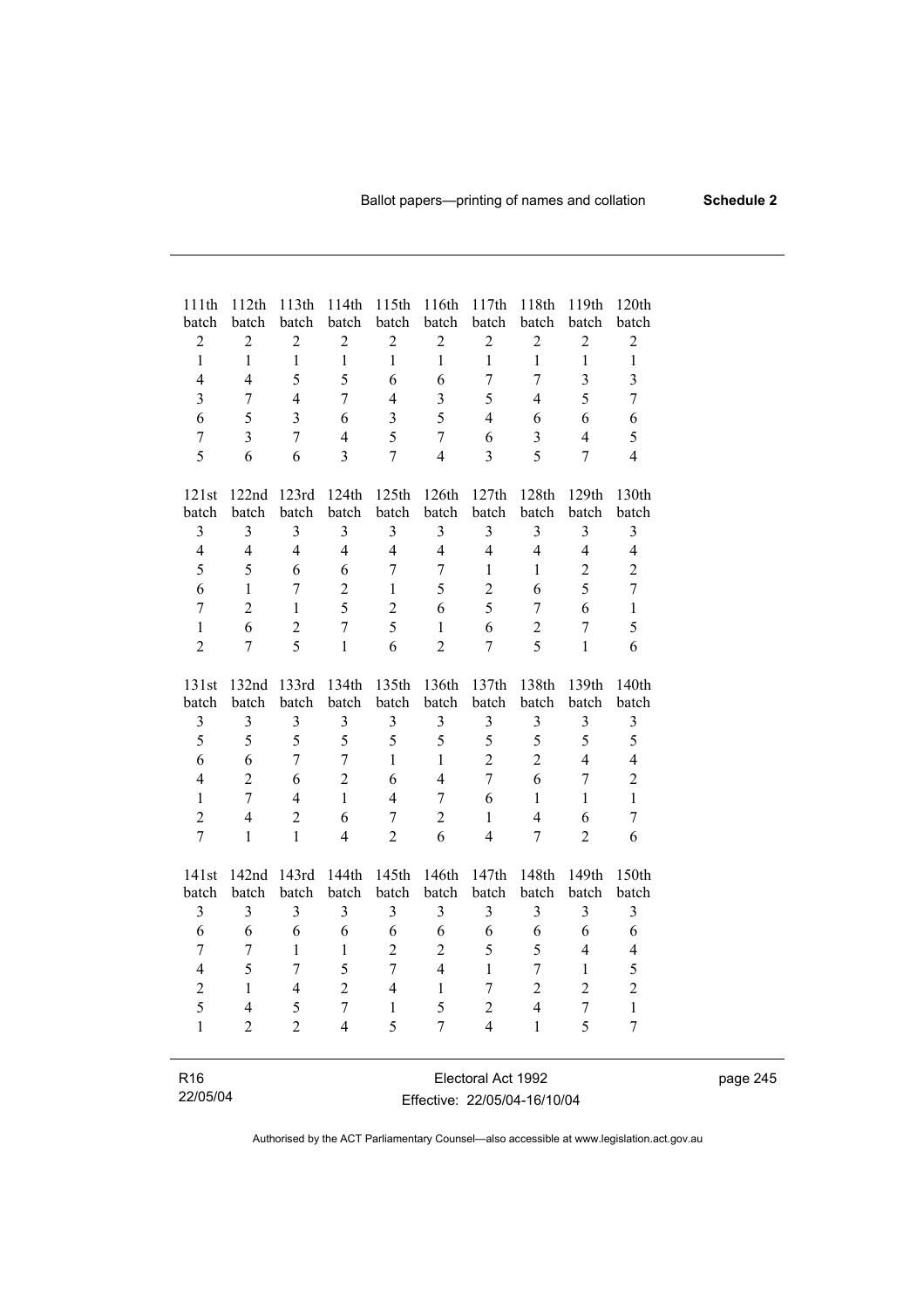| 151st<br>batch | 152nd<br>batch | 153rd<br>batch          | 154th<br>batch   | 155th<br>batch   | 156th<br>batch          | 157th<br>batch | 158th<br>batch          | 159th<br>batch          | 160th<br>batch |
|----------------|----------------|-------------------------|------------------|------------------|-------------------------|----------------|-------------------------|-------------------------|----------------|
| $\overline{3}$ | $\overline{3}$ | $\overline{3}$          | 3                | $\overline{3}$   | $\overline{\mathbf{3}}$ | $\overline{3}$ | $\overline{\mathbf{3}}$ | 3                       | $\mathfrak{Z}$ |
| $\overline{7}$ | $\overline{7}$ | $\overline{7}$          | $\overline{7}$   | $\overline{7}$   | $\overline{7}$          | $\overline{7}$ | $\overline{7}$          | $\overline{7}$          | $\overline{7}$ |
| $\mathbf{1}$   | $\mathbf{1}$   | $\overline{2}$          | $\overline{2}$   | 5                | 5                       | 6              | 6                       | $\overline{4}$          | $\overline{4}$ |
| $\overline{4}$ | 6              | $\mathbf{1}$            | 6                | $\mathbf{1}$     | $\overline{4}$          | $\overline{2}$ | $\mathbf{1}$            | $\overline{2}$          | 6              |
| 5              | $\overline{2}$ | $\overline{4}$          | 5                | $\overline{4}$   | $\overline{2}$          | $\mathbf{1}$   | 5                       | 5                       | 5              |
| 6              | $\overline{4}$ | 6                       | $\mathbf{1}$     | $\overline{2}$   | 6                       | 5              | $\overline{4}$          | $\mathbf{1}$            | $\overline{2}$ |
| $\overline{2}$ | 5              | 5                       | $\overline{4}$   | 6                | $\mathbf{1}$            | $\overline{4}$ | $\overline{2}$          | 6                       | $\mathbf{1}$   |
| 161st          | 162nd          | 163rd                   | 164th            | 165th            | 166th                   | 167th          | 168th                   | 169th                   | 170th          |
| batch          | batch          | batch                   | batch            | batch            | batch                   | batch          | batch                   | batch                   | batch          |
| $\overline{3}$ | 3              | $\overline{3}$          | $\overline{3}$   | $\overline{3}$   | $\overline{\mathbf{3}}$ | $\overline{3}$ | 3                       | 3                       | $\overline{3}$ |
| $\mathbf{1}$   | $\mathbf{1}$   | $\mathbf{1}$            | $\mathbf{1}$     | $\mathbf{1}$     | $\mathbf{1}$            | $\mathbf{1}$   | $\mathbf{1}$            | $\mathbf{1}$            | $\mathbf{1}$   |
| $\overline{2}$ | $\overline{2}$ | 5                       | 5                | 6                | 6                       | $\overline{7}$ | $\overline{7}$          | $\overline{4}$          | $\overline{4}$ |
| $\overline{4}$ | $\overline{7}$ | $\overline{2}$          | $\overline{7}$   | $\overline{2}$   | $\overline{4}$          | 5              | $\overline{2}$          | 5                       | $\overline{7}$ |
| 6              | 5              | $\overline{4}$          | 6                | $\overline{4}$   | 5                       | $\overline{2}$ | 6                       | 6                       | 6              |
| $\overline{7}$ | $\overline{4}$ | $\overline{7}$          | $\boldsymbol{2}$ | 5                | $\boldsymbol{7}$        | 6              | $\overline{4}$          | $\overline{2}$          | 5              |
| 5              | 6              | 6                       | $\overline{4}$   | $\overline{7}$   | $\overline{2}$          | $\overline{4}$ | 5                       | $\overline{7}$          | $\overline{2}$ |
|                |                |                         |                  |                  |                         |                |                         |                         |                |
| 171st          | 172nd          | 173rd                   | 174th            | 175th            | 176th                   | 177th          | 178th                   | 179th                   | 180th          |
| batch          | batch          | batch                   | batch            | batch            | batch                   | batch          | batch                   | batch                   | batch          |
| $\mathfrak{Z}$ | 3              | 3                       | $\overline{3}$   | $\mathfrak{Z}$   | $\overline{\mathbf{3}}$ | $\overline{3}$ | 3                       | $\overline{\mathbf{3}}$ | $\mathfrak{Z}$ |
| $\overline{2}$ | $\overline{2}$ | $\overline{2}$          | $\overline{2}$   | $\overline{2}$   | $\overline{2}$          | $\overline{2}$ | $\overline{2}$          | $\overline{c}$          | $\overline{2}$ |
| 5              | 5              | 6                       | 6                | $\boldsymbol{7}$ | 7                       | $\mathbf{1}$   | $\mathbf{1}$            | $\overline{4}$          | $\overline{4}$ |
| $\overline{4}$ | $\mathbf{1}$   | 5                       | $\mathbf{1}$     | 5                | $\overline{4}$          | 6              | 5                       | 6                       | $\mathbf{1}$   |
| $\overline{7}$ | 6              | $\overline{4}$          | $\overline{7}$   | $\overline{4}$   | 6                       | 5              | $\overline{7}$          | $\overline{7}$          | $\overline{7}$ |
| $\mathbf{1}$   | $\overline{4}$ | $\mathbf{1}$            | 5                | 6                | $\mathbf{1}$            | $\overline{7}$ | $\overline{4}$          | 5                       | 6              |
| 6              | 7              | $\overline{7}$          | $\overline{4}$   | $\mathbf{1}$     | 5                       | $\overline{4}$ | 6                       | $\mathbf{1}$            | 5              |
| 181st          | 182nd          | 183rd                   | 184th            | 185th            | 186th                   | 187th          | 188th                   | 189th                   | 190th          |
| batch          | batch          | batch                   | batch            | batch            | batch                   | batch          | batch                   | batch                   | batch          |
| $\overline{4}$ | $\overline{4}$ | $\overline{4}$          | $\overline{4}$   | $\overline{4}$   | $\overline{4}$          | $\overline{4}$ | $\overline{4}$          | $\overline{4}$          | $\overline{4}$ |
| 5              | 5              | 5                       | 5                | 5                | 5                       | 5              | 5                       | 5                       | 5              |
| 6              | 6              | $\overline{7}$          | $\overline{7}$   | $\mathbf{1}$     | $\mathbf{1}$            | $\overline{2}$ | $\overline{2}$          | $\overline{3}$          | $\overline{3}$ |
| $\tau$         | $\overline{2}$ | $\mathbf{1}$            | $\overline{3}$   | $\overline{2}$   | 6                       | $\overline{3}$ | $\overline{7}$          | 6                       | $\mathbf{1}$   |
| $\mathbf{1}$   | $\overline{3}$ | $\overline{2}$          | 6                | $\overline{3}$   | 7                       | 6              | $\mathbf{1}$            | $\overline{7}$          | $\overline{c}$ |
| $\overline{2}$ | $\overline{7}$ | $\overline{\mathbf{3}}$ | $\mathbf{1}$     | 6                | $\overline{c}$          | $\overline{7}$ | 3                       | $\mathbf{1}$            | 6              |
| $\overline{3}$ | $\mathbf{1}$   | 6                       | $\overline{2}$   | 7                | $\overline{\mathbf{3}}$ | $\mathbf{1}$   | 6                       | $\overline{2}$          | 7              |

page 246 Electoral Act 1992 Effective: 22/05/04-16/10/04

R16 22/05/04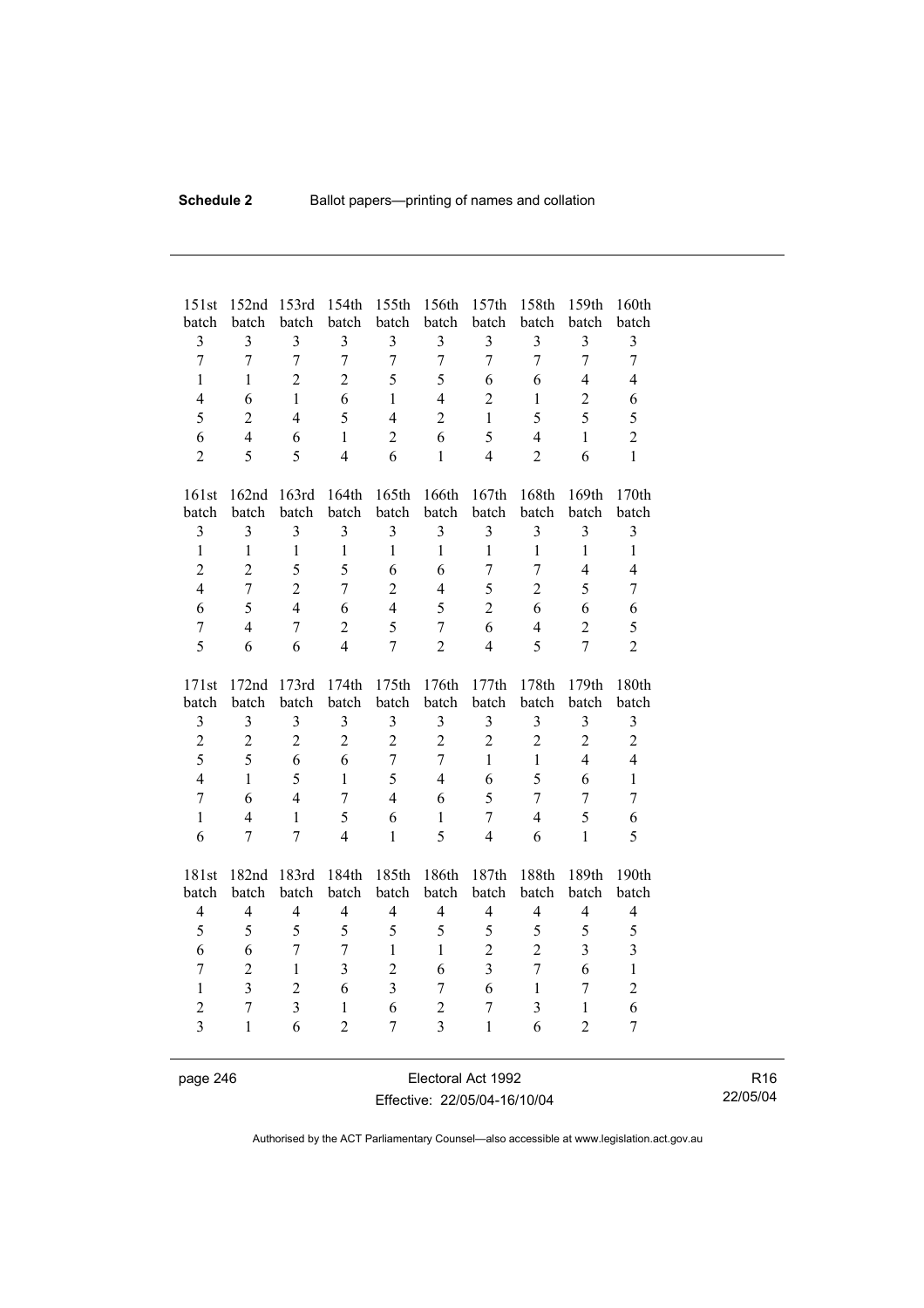| 191st<br>batch          | 192nd<br>batch           | 193rd<br>batch | 194th<br>batch          | 195th<br>batch           | 196th<br>batch | 197th<br>batch          | 198th<br>batch          | 199th<br>batch          | 200th<br>batch          |
|-------------------------|--------------------------|----------------|-------------------------|--------------------------|----------------|-------------------------|-------------------------|-------------------------|-------------------------|
| $\overline{4}$          | $\overline{4}$           | $\overline{4}$ | $\overline{4}$          | $\overline{4}$           | $\overline{4}$ | $\overline{4}$          | $\overline{4}$          | $\overline{4}$          | $\overline{4}$          |
| 6                       | 6                        | 6              | 6                       | 6                        | 6              | 6                       | 6                       | 6                       | 6                       |
| 7                       | 7                        | 1              | $\mathbf{1}$            | $\overline{2}$           |                | 3                       |                         | 5                       |                         |
|                         |                          |                |                         |                          | $\overline{2}$ |                         | $\mathfrak{Z}$          |                         | 5                       |
| 5                       | $\overline{3}$           | $\overline{7}$ | $\overline{\mathbf{3}}$ | $\overline{7}$           | 5              | $\mathbf{1}$            | $\overline{7}$          | $\mathbf{1}$            | $\overline{\mathbf{3}}$ |
| $\overline{2}$          | $\mathbf{1}$             | 5              | $\overline{2}$          | 5                        | $\mathbf{1}$   | $\overline{7}$          | $\overline{2}$          | $\overline{2}$          | $\overline{2}$          |
| $\overline{3}$          | 5                        | $\overline{3}$ | $\overline{7}$          | $\mathbf{1}$             | $\overline{3}$ | $\overline{2}$          | 5                       | $\overline{7}$          | $\mathbf{1}$            |
| $\mathbf{1}$            | $\overline{2}$           | $\overline{2}$ | 5                       | $\overline{3}$           | $\overline{7}$ | 5                       | $\mathbf{1}$            | $\overline{3}$          | $\overline{7}$          |
| 201st                   | 202 <sub>nd</sub>        | 203rd          | 204th                   | 205th                    | 206th          | 207th                   | 208th                   | 209th                   | 210th                   |
| batch                   | batch                    | batch          | batch                   | batch                    | batch          | batch                   | batch                   | batch                   | batch                   |
| $\overline{4}$          | $\overline{4}$           | $\overline{4}$ | $\overline{4}$          | $\overline{4}$           | $\overline{4}$ | $\overline{4}$          | $\overline{4}$          | $\overline{4}$          | $\overline{4}$          |
| $\overline{7}$          | $\overline{7}$           | $\overline{7}$ | $\overline{7}$          | $\overline{7}$           | $\overline{7}$ | $\overline{7}$          | $\overline{7}$          | $\overline{7}$          | $\overline{7}$          |
| $\mathbf{1}$            | $\mathbf{1}$             | $\overline{2}$ | $\overline{2}$          | 3                        | 3              | 6                       | 6                       | 5                       | 5                       |
| 5                       | 6                        | $\mathbf{1}$   | 6                       | $\mathbf{1}$             | 5              | $\overline{2}$          | $\mathbf{1}$            | $\overline{2}$          | 6                       |
| $\overline{\mathbf{3}}$ | $\overline{c}$           | 5              | $\overline{3}$          | 5                        | $\overline{2}$ | $\mathbf{1}$            | $\overline{\mathbf{3}}$ | $\overline{3}$          | $\overline{\mathbf{3}}$ |
| 6                       | 5                        | 6              | $\mathbf{1}$            | $\overline{2}$           | 6              | $\overline{3}$          | 5                       | $\mathbf{1}$            | $\overline{c}$          |
| $\overline{2}$          | $\overline{3}$           | 3              | 5                       | 6                        | $\mathbf{1}$   | 5                       | $\overline{2}$          | 6                       | $\mathbf{1}$            |
| 211th                   | 212th                    | 213th          | 214th                   | 215th                    | 216th          | 217th                   | 218th                   | 219th                   | 220th                   |
| batch                   | batch                    | batch          | batch                   | batch                    | batch          | batch                   | batch                   | batch                   | batch                   |
| $\overline{4}$          | $\overline{4}$           | $\overline{4}$ | $\overline{4}$          | $\overline{4}$           | $\overline{4}$ | $\overline{4}$          | $\overline{4}$          | $\overline{4}$          | $\overline{4}$          |
| $\mathbf{1}$            | $\mathbf{1}$             | $\mathbf{1}$   | $\mathbf{1}$            | 1                        | $\mathbf{1}$   | $\mathbf{1}$            | $\mathbf{1}$            | $\mathbf{1}$            | $\mathbf{1}$            |
| $\overline{2}$          | $\overline{2}$           | $\overline{3}$ | $\overline{3}$          | 6                        | 6              | $\overline{7}$          | $\overline{7}$          | 5                       | 5                       |
| 5                       | $\overline{7}$           | $\overline{2}$ | $\overline{7}$          | $\overline{2}$           | 5              | $\overline{3}$          | $\overline{2}$          | $\overline{3}$          | $\overline{7}$          |
| 6                       | $\overline{\mathbf{3}}$  | 5              | 6                       | 5                        | $\overline{3}$ | $\overline{2}$          | 6                       | 6                       | 6                       |
| $\overline{7}$          | 5                        | $\overline{7}$ | $\overline{2}$          | $\overline{3}$           | $\overline{7}$ | 6                       | 5                       | $\overline{2}$          | $\overline{3}$          |
| $\overline{3}$          | 6                        | 6              | 5                       | $\overline{7}$           | $\overline{2}$ | 5                       | $\overline{3}$          | $\overline{7}$          | $\overline{2}$          |
|                         |                          |                |                         |                          |                |                         |                         |                         |                         |
| 221st                   | 222nd                    | 223rd          | 224th                   | 225th                    | 226th          | 227th                   | 228th                   | 229th                   | 230th                   |
| batch                   | batch                    | batch          | batch                   | batch                    | batch          | batch                   | batch                   | batch                   | batch                   |
| $\overline{4}$          | $\overline{\mathcal{L}}$ | $\overline{4}$ | $\overline{4}$          | $\overline{\mathcal{L}}$ | $\overline{4}$ | $\overline{4}$          | $\overline{4}$          | $\overline{\mathbf{4}}$ | $\overline{4}$          |
| $\overline{2}$          | $\overline{2}$           | $\overline{2}$ | $\overline{2}$          | $\sqrt{2}$               | $\overline{2}$ | $\overline{2}$          | $\overline{2}$          | $\overline{2}$          | $\overline{c}$          |
| $\overline{\mathbf{3}}$ | $\overline{3}$           | 6              | 6                       | $\overline{7}$           | $\overline{7}$ | $\mathbf{1}$            | $\mathbf{1}$            | 5                       | 5                       |
| 5                       | $\mathbf{1}$             | $\overline{3}$ | $\mathbf{1}$            | $\overline{3}$           | 5              | 6                       | $\overline{3}$          | 6                       | $\mathbf{1}$            |
| $\overline{7}$          | 6                        | 5              | $\overline{7}$          | 5                        | 6              | $\overline{\mathbf{3}}$ | $\overline{7}$          | $\overline{7}$          | $\overline{7}$          |
| $\mathbf{1}$            | 5                        | $\mathbf{1}$   | $\overline{\mathbf{3}}$ | 6                        | $\mathbf{1}$   | $\overline{7}$          | 5                       | $\overline{3}$          | 6                       |
| 6                       | $\overline{7}$           | $\overline{7}$ | 5                       | $\mathbf{1}$             | $\overline{3}$ | 5                       | 6                       | $\mathbf{1}$            | $\overline{3}$          |
|                         |                          |                |                         |                          |                |                         |                         |                         |                         |
| R <sub>16</sub>         |                          |                |                         |                          |                | Electoral Act 1992      |                         |                         |                         |

22/05/04

 $\overline{\phantom{0}}$ 

Effective: 22/05/04-16/10/04

page 247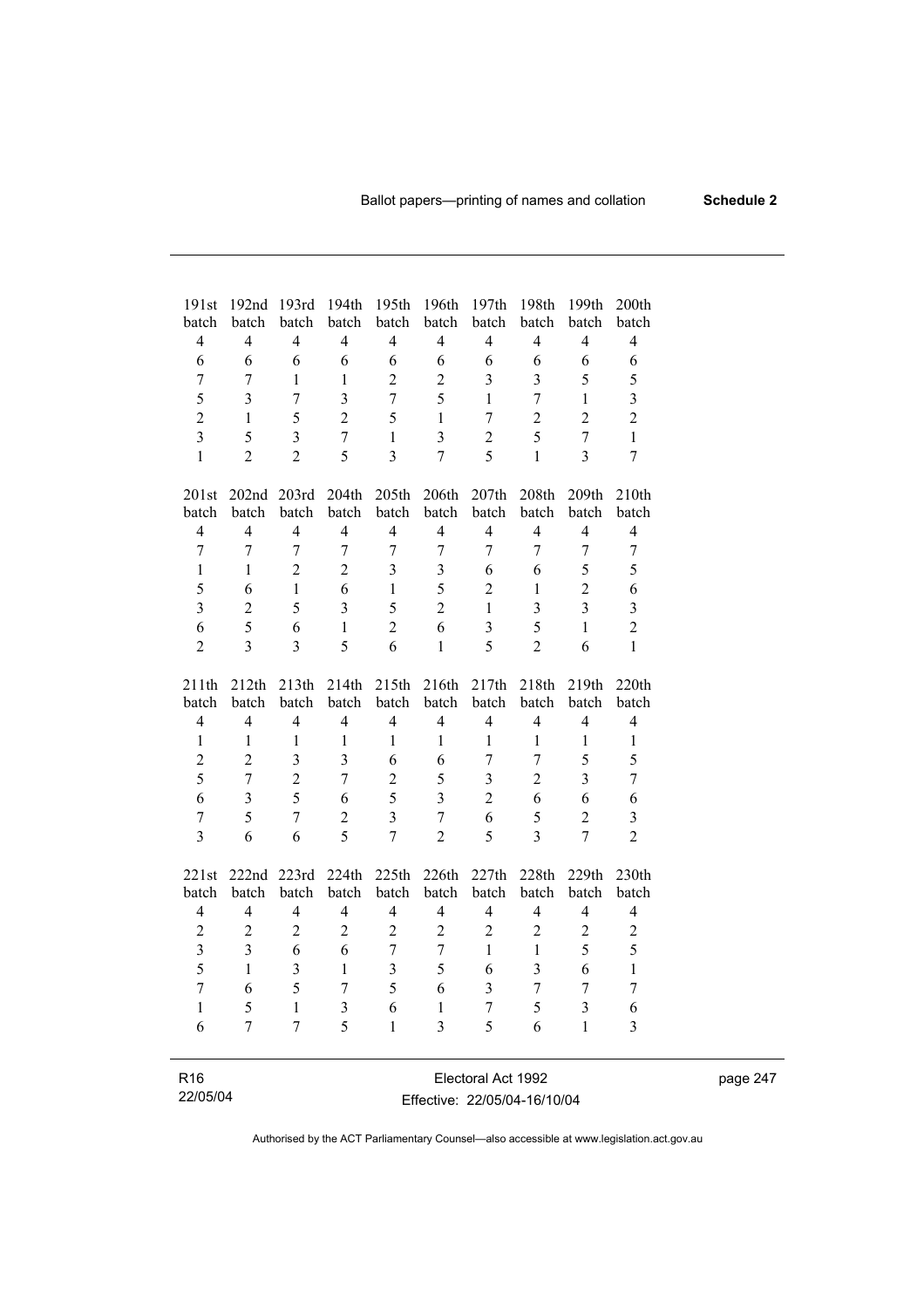| 231st                              | 232nd                            | 233rd                                     | 234 <sub>th</sub>                | 235th                            | 236th                            | 237th                   | 238th                            | 239th                                     | 240th                            |
|------------------------------------|----------------------------------|-------------------------------------------|----------------------------------|----------------------------------|----------------------------------|-------------------------|----------------------------------|-------------------------------------------|----------------------------------|
| batch                              | batch                            | batch                                     | batch                            | batch                            | batch                            | batch                   | batch                            | batch                                     | batch                            |
| $\overline{4}$<br>$\overline{3}$   | $\overline{4}$                   | $\overline{4}$<br>$\overline{3}$          | $\overline{4}$<br>$\overline{3}$ | $\overline{4}$                   | $\overline{4}$<br>$\overline{3}$ | $\overline{4}$          | $\overline{4}$                   | $\overline{4}$                            | $\overline{4}$                   |
|                                    | $\overline{3}$                   | $\overline{7}$                            | $\overline{7}$                   | $\overline{3}$<br>$\mathbf{1}$   | $\mathbf{1}$                     | $\overline{\mathbf{3}}$ | $\overline{3}$<br>$\overline{2}$ | 3<br>5                                    | $\overline{\mathbf{3}}$          |
| 6                                  | 6                                |                                           |                                  |                                  |                                  | $\overline{2}$          |                                  |                                           | 5                                |
| 5                                  | $\overline{2}$                   | 6                                         | $\overline{2}$                   | 6                                | 5                                | $\overline{7}$          | 6                                | $\overline{7}$                            | $\overline{2}$                   |
| $\mathbf{1}$                       | $\overline{7}$                   | 5                                         | $\mathbf{1}$                     | 5                                | 7                                | 6                       | $\mathbf{1}$                     | $\mathbf{1}$                              | $\mathbf{1}$                     |
| $\overline{2}$                     | 5                                | $\overline{2}$                            | 6                                | $\overline{7}$                   | $\overline{2}$                   | $\mathbf{1}$            | 5                                | 6                                         | $\overline{7}$                   |
| $\overline{7}$                     | $\mathbf{1}$                     | $\mathbf{1}$                              | 5                                | $\overline{2}$                   | 6                                | 5                       | $\overline{7}$                   | $\overline{2}$                            | 6                                |
| 241st                              |                                  | 242nd 243rd                               | 244th                            | 245th                            | 246th                            | 247th                   | 248th                            | 249th                                     | 250th                            |
| batch                              | batch                            | batch                                     | batch                            | batch                            | batch                            | batch                   | batch                            | batch                                     | batch                            |
| 5                                  | 5                                | 5                                         | 5                                | 5                                | 5                                | 5                       | 5                                | 5                                         | 5                                |
| 6                                  | 6                                | 6                                         | 6                                | 6                                | 6                                | 6                       | 6                                | 6                                         | 6                                |
| $\overline{7}$                     | $\overline{7}$                   | $\mathbf{1}$                              | $\mathbf{1}$                     | $\overline{2}$                   | $\overline{2}$                   | $\overline{\mathbf{3}}$ | $\overline{3}$                   | $\overline{4}$                            | $\overline{4}$                   |
| $\mathbf{1}$                       | 3                                | $\overline{2}$                            | $\overline{4}$                   | $\overline{3}$                   | $\overline{7}$                   | $\overline{4}$          | $\mathbf{1}$                     | $\overline{7}$                            | $\overline{2}$                   |
| $\overline{2}$                     | $\overline{4}$                   | $\overline{3}$                            | $\overline{7}$                   | $\overline{4}$                   | $\mathbf{1}$                     | $\overline{7}$          | $\overline{2}$                   | $\mathbf{1}$                              | $\overline{3}$                   |
| $\overline{3}$                     | $\mathbf{1}$                     | $\overline{4}$                            | $\overline{2}$                   | $\overline{7}$                   | $\overline{3}$                   | $\mathbf{1}$            | $\overline{4}$                   | $\overline{2}$                            | $\overline{7}$                   |
| $\overline{4}$                     | $\overline{2}$                   | $\overline{7}$                            | 3                                | $\mathbf{1}$                     | $\overline{4}$                   | $\overline{2}$          | $\overline{7}$                   | $\overline{3}$                            | $\mathbf{1}$                     |
|                                    |                                  |                                           |                                  |                                  |                                  |                         |                                  |                                           |                                  |
| 251st                              | 252nd                            | 253rd                                     | 254th                            | 255th                            | 256th                            | 257th                   | 258th                            | 259th                                     | 260th                            |
| batch                              | batch                            | batch                                     | batch                            | batch                            | batch                            | batch                   | batch                            | batch                                     | batch                            |
| 5                                  | 5                                | 5                                         | 5                                | 5                                | 5                                | 5                       | 5                                | 5                                         | 5                                |
| $\overline{7}$                     | $\overline{7}$                   | $\overline{7}$                            | $\overline{7}$                   | $\overline{7}$                   | $\overline{7}$                   | $\overline{7}$          | $\overline{7}$                   | $\overline{7}$                            | $\overline{7}$                   |
| $\mathbf{1}$                       | $\mathbf{1}$                     | $\overline{2}$                            | $\overline{2}$                   | $\overline{3}$                   | $\overline{3}$                   | $\overline{4}$          | $\overline{4}$                   | 6                                         | 6                                |
| 6                                  | $\overline{4}$                   | $\mathbf{1}$                              | $\overline{4}$                   | $\mathbf{1}$                     | 6                                | $\overline{2}$          | $\,1$                            | $\overline{2}$                            | $\overline{4}$                   |
| $\overline{3}$                     | $\overline{2}$                   | 6                                         | $\overline{3}$                   | 6                                | $\overline{2}$                   | $\mathbf{1}$            | $\overline{3}$                   | $\overline{3}$                            | $\overline{\mathbf{3}}$          |
| $\overline{4}$                     | 6                                | $\overline{4}$                            | $\mathbf{1}$                     | $\overline{c}$                   | $\overline{4}$                   | 3                       | 6                                | $\mathbf{1}$                              | $\overline{2}$                   |
| $\overline{2}$                     | $\overline{3}$                   | $\overline{3}$                            | 6                                | $\overline{4}$                   | $\mathbf{1}$                     | 6                       | $\overline{2}$                   | $\overline{4}$                            | $\mathbf{1}$                     |
|                                    |                                  |                                           |                                  |                                  |                                  |                         |                                  |                                           |                                  |
| 261st                              | 262nd<br>batch                   | 263rd                                     | 264th                            | 265th                            | 266th                            | 267th                   | 268th<br>batch                   | 269th                                     | 270th                            |
| batch                              |                                  | batch                                     | batch                            | batch                            | batch                            | batch                   |                                  | batch                                     | batch                            |
| 5                                  | 5<br>$\mathbf{1}$                | 5<br>$\mathbf{1}$                         | 5<br>$\mathbf{1}$                | 5<br>$\mathbf{1}$                | 5<br>$\mathbf{1}$                | 5<br>$\mathbf{1}$       | 5<br>$\mathbf{1}$                | 5<br>$\mathbf{1}$                         | 5                                |
| $\mathbf{1}$                       |                                  |                                           | $\overline{3}$                   | $\overline{4}$                   | $\overline{4}$                   |                         | $\overline{7}$                   |                                           | $\mathbf{1}$                     |
| $\overline{2}$                     | $\overline{2}$<br>$\overline{7}$ | $\overline{\mathbf{3}}$<br>$\overline{2}$ | $\overline{7}$                   |                                  | 6                                | $\overline{7}$          | $\overline{2}$                   | 6                                         | 6                                |
| 6<br>$\overline{4}$                |                                  |                                           | $\overline{4}$                   | $\overline{2}$                   |                                  | $\overline{\mathbf{3}}$ | $\overline{4}$                   | $\overline{\mathbf{3}}$<br>$\overline{4}$ | $\overline{7}$<br>$\overline{4}$ |
|                                    | $\overline{3}$                   | 6<br>$\overline{7}$                       |                                  | 6                                | 3                                | $\overline{2}$          |                                  |                                           |                                  |
| $\boldsymbol{7}$<br>$\overline{3}$ | 6<br>$\overline{4}$              | $\overline{4}$                            | $\overline{2}$<br>6              | $\overline{3}$<br>$\overline{7}$ | $\overline{7}$<br>$\overline{2}$ | $\overline{4}$<br>6     | 6<br>$\overline{3}$              | $\overline{2}$<br>$\overline{7}$          | 3<br>$\overline{2}$              |

page 248 Electoral Act 1992 Effective: 22/05/04-16/10/04

R16 22/05/04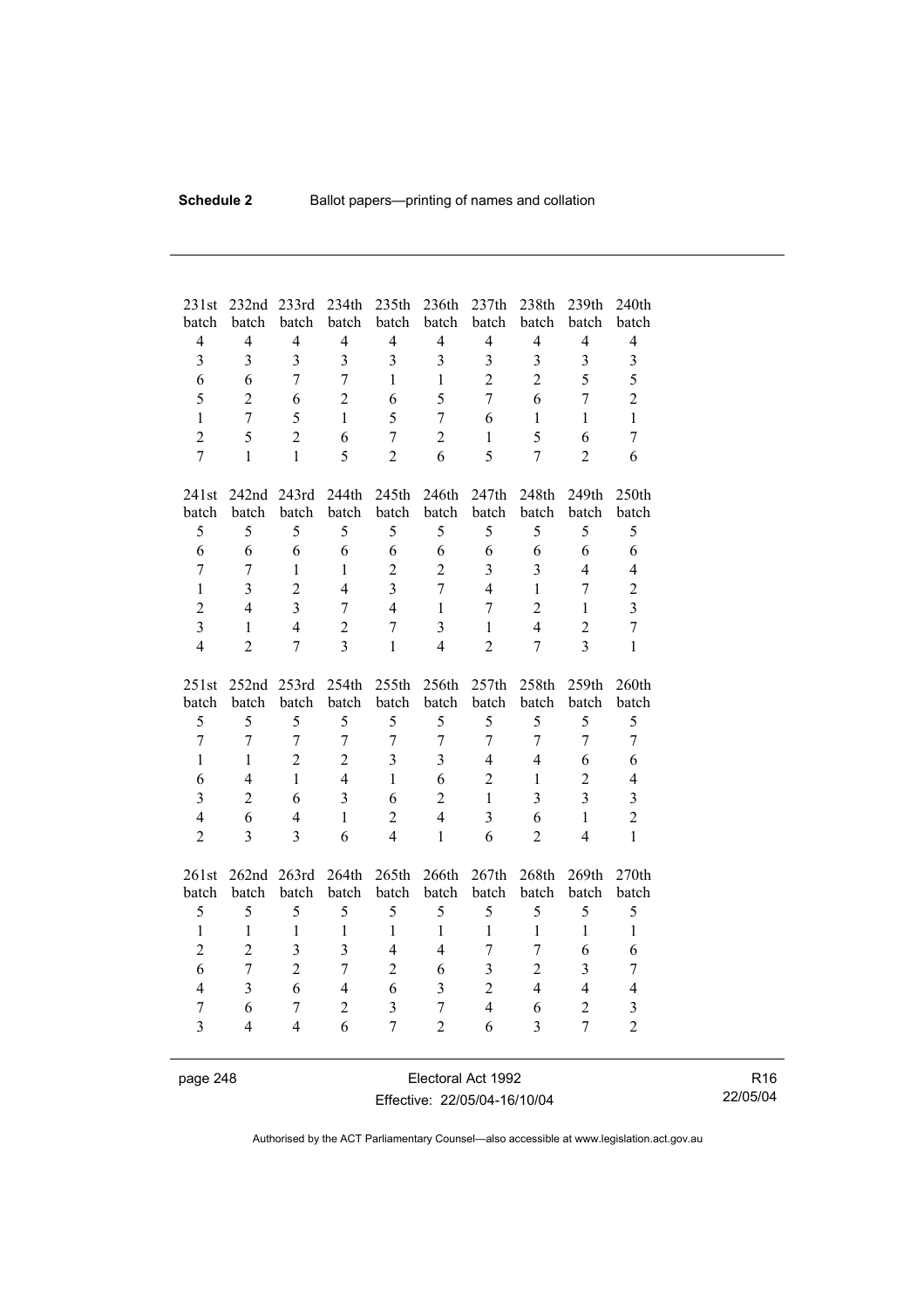| 271st                   | 272nd                   | 273rd                   | 274th                   | 275th          | 276th                   | 277th                   | 278th          | 279th          | 280th          |
|-------------------------|-------------------------|-------------------------|-------------------------|----------------|-------------------------|-------------------------|----------------|----------------|----------------|
| batch                   | batch                   | batch                   | batch                   | batch          | batch                   | batch                   | batch          | batch          | batch          |
| 5                       | 5                       | 5                       | 5                       | 5              | 5                       | 5                       | 5              | 5              | 5              |
| $\overline{2}$          | $\overline{2}$          | $\overline{2}$          | $\overline{2}$          | $\overline{2}$ | $\overline{2}$          | $\overline{2}$          | $\overline{2}$ | $\overline{2}$ | $\sqrt{2}$     |
| $\overline{\mathbf{3}}$ | $\overline{3}$          | $\overline{4}$          | $\overline{4}$          | $\overline{7}$ | $\overline{7}$          | $\mathbf{1}$            | $\,1$          | 6              | 6              |
| 6                       | $\mathbf{1}$            | $\overline{3}$          | $\mathbf{1}$            | $\overline{3}$ | 6                       | $\overline{4}$          | 3              | $\overline{4}$ | $\mathbf{1}$   |
| $\overline{7}$          | $\overline{4}$          | 6                       | $\overline{7}$          | 6              | $\overline{4}$          | 3                       | $\overline{7}$ | $\overline{7}$ | $\tau$         |
| $\mathbf{1}$            | 6                       | $\mathbf{1}$            | $\overline{\mathbf{3}}$ | $\overline{4}$ | $\mathbf{1}$            | $\overline{7}$          | 6              | $\overline{3}$ | $\overline{4}$ |
| $\overline{4}$          | 7                       | $\overline{7}$          | 6                       | $\mathbf{1}$   | $\overline{3}$          | 6                       | $\overline{4}$ | $\mathbf{1}$   | $\overline{3}$ |
|                         |                         |                         |                         |                |                         |                         |                |                |                |
| 281st                   | 282nd 283rd             |                         | 284th                   | 285th          | 286th                   | 287th                   | 288th          | 289th          | 290th          |
| batch                   | batch                   | batch                   | batch                   | batch          | batch                   | batch                   | batch          | batch          | batch          |
| 5                       | 5                       | 5                       | 5                       | 5              | 5                       | 5                       | 5              | 5              | 5              |
| $\overline{\mathbf{3}}$ | $\overline{\mathbf{3}}$ | $\overline{\mathbf{3}}$ | $\overline{3}$          | $\overline{3}$ | $\overline{\mathbf{3}}$ | $\overline{\mathbf{3}}$ | $\overline{3}$ | $\overline{3}$ | $\overline{3}$ |
| $\overline{4}$          | $\overline{4}$          | $\overline{7}$          | $\overline{7}$          | $\mathbf{1}$   | $\mathbf{1}$            | $\overline{2}$          | $\overline{2}$ | 6              | 6              |
| 6                       | $\overline{2}$          | $\overline{4}$          | $\overline{2}$          | $\overline{4}$ | 6                       | $\overline{7}$          | $\overline{4}$ | $\overline{7}$ | $\overline{2}$ |
| $\mathbf{1}$            | $\overline{7}$          | 6                       | $\mathbf{1}$            | 6              | 7                       | $\overline{4}$          | $\mathbf{1}$   | $\mathbf{1}$   | $\mathbf{1}$   |
| $\overline{2}$          | 6                       | $\overline{2}$          | $\overline{4}$          | $\overline{7}$ | $\overline{2}$          | $\mathbf{1}$            | 6              | $\overline{4}$ | 7              |
| $\overline{7}$          | $\mathbf{1}$            | $\mathbf{1}$            | 6                       | $\overline{2}$ | $\overline{4}$          | 6                       | $\overline{7}$ | $\overline{2}$ | $\overline{4}$ |
|                         |                         |                         |                         |                |                         |                         |                |                |                |
| 291st                   |                         | 292nd 293rd             | 294th                   | 295th          | 296th                   | 297th                   | 298th          | 299th          | 300th          |
| batch                   | batch                   | batch                   | batch                   | batch          | batch                   | batch                   | batch          | batch          | batch          |
| 5                       | 5                       | 5                       | 5                       | 5              | 5                       | 5                       | 5              | 5              | 5              |
| $\overline{4}$          | $\overline{4}$          | $\overline{4}$          | $\overline{4}$          | $\overline{4}$ | $\overline{4}$          | $\overline{4}$          | $\overline{4}$ | $\overline{4}$ | $\overline{4}$ |
| 7                       | $\overline{7}$          | $\mathbf{1}$            | $\mathbf{1}$            | $\overline{2}$ | $\overline{2}$          | $\overline{\mathbf{3}}$ | $\overline{3}$ | 6              | 6              |
| 6                       | $\overline{3}$          | $\overline{7}$          | $\overline{3}$          | $\overline{7}$ | 6                       | $\mathbf{1}$            | $\overline{7}$ | $\mathbf{1}$   | $\overline{3}$ |
| $\overline{c}$          | $\mathbf{1}$            | 6                       | $\overline{2}$          | 6              | $\mathbf{1}$            | $\overline{7}$          | $\overline{2}$ | $\overline{2}$ | $\overline{2}$ |
| $\overline{3}$          | 6                       | 3                       | $\overline{7}$          | $\,1$          | $\overline{3}$          | $\overline{c}$          | 6              | $\overline{7}$ | $\mathbf{1}$   |
| $\mathbf{1}$            | $\overline{c}$          | $\overline{2}$          | 6                       | $\overline{3}$ | 7                       | 6                       | $\mathbf{1}$   | $\overline{3}$ | $\tau$         |
|                         |                         |                         |                         |                |                         |                         |                |                |                |
| 301st                   | 302nd 303rd             |                         | 304th                   | 305th          | 306th                   | 307th                   | 308th          | 309th          | 310th          |
| batch                   | batch<br>6              | batch                   | batch                   | batch<br>6     | batch<br>6              | batch<br>6              | batch<br>6     | batch          | batch          |
| 6                       |                         | 6                       | 6                       |                |                         | $\overline{7}$          | $\overline{7}$ | 6              | 6              |
| $\overline{7}$          | $\overline{7}$          | $\overline{7}$          | $\overline{7}$          | $\overline{7}$ | $\overline{7}$          |                         |                | $\overline{7}$ | $\overline{7}$ |
| $\mathbf{1}$            | 1                       | $\overline{2}$          | $\overline{2}$          | $\overline{3}$ | $\overline{\mathbf{3}}$ | $\overline{4}$          | 4              | 5              | 5              |
| $\overline{c}$          | $\overline{4}$          | $\overline{\mathbf{3}}$ | 5                       | $\overline{4}$ | $\mathbf{1}$            | 5                       | $\overline{2}$ | $\mathbf{1}$   | 3              |
| $\overline{\mathbf{3}}$ | 5                       | $\overline{4}$          | $\mathbf{1}$            | 5              | $\overline{2}$          | $\mathbf{1}$            | $\overline{3}$ | $\overline{2}$ | $\overline{4}$ |
| $\overline{4}$          | $\overline{2}$          | 5                       | $\overline{\mathbf{3}}$ | $\mathbf{1}$   | $\overline{4}$          | $\overline{2}$          | 5              | $\overline{3}$ | $\mathbf{1}$   |
| 5                       | $\overline{3}$          | $\mathbf{1}$            | $\overline{4}$          | $\overline{2}$ | 5                       | $\overline{\mathbf{3}}$ | $\mathbf{1}$   | $\overline{4}$ | $\overline{2}$ |
|                         |                         |                         |                         |                |                         |                         |                |                |                |

| R <sub>16</sub> | Electoral Act 1992           |
|-----------------|------------------------------|
| 22/05/04        | Effective: 22/05/04-16/10/04 |

 $\overline{\phantom{a}}$ 

page 249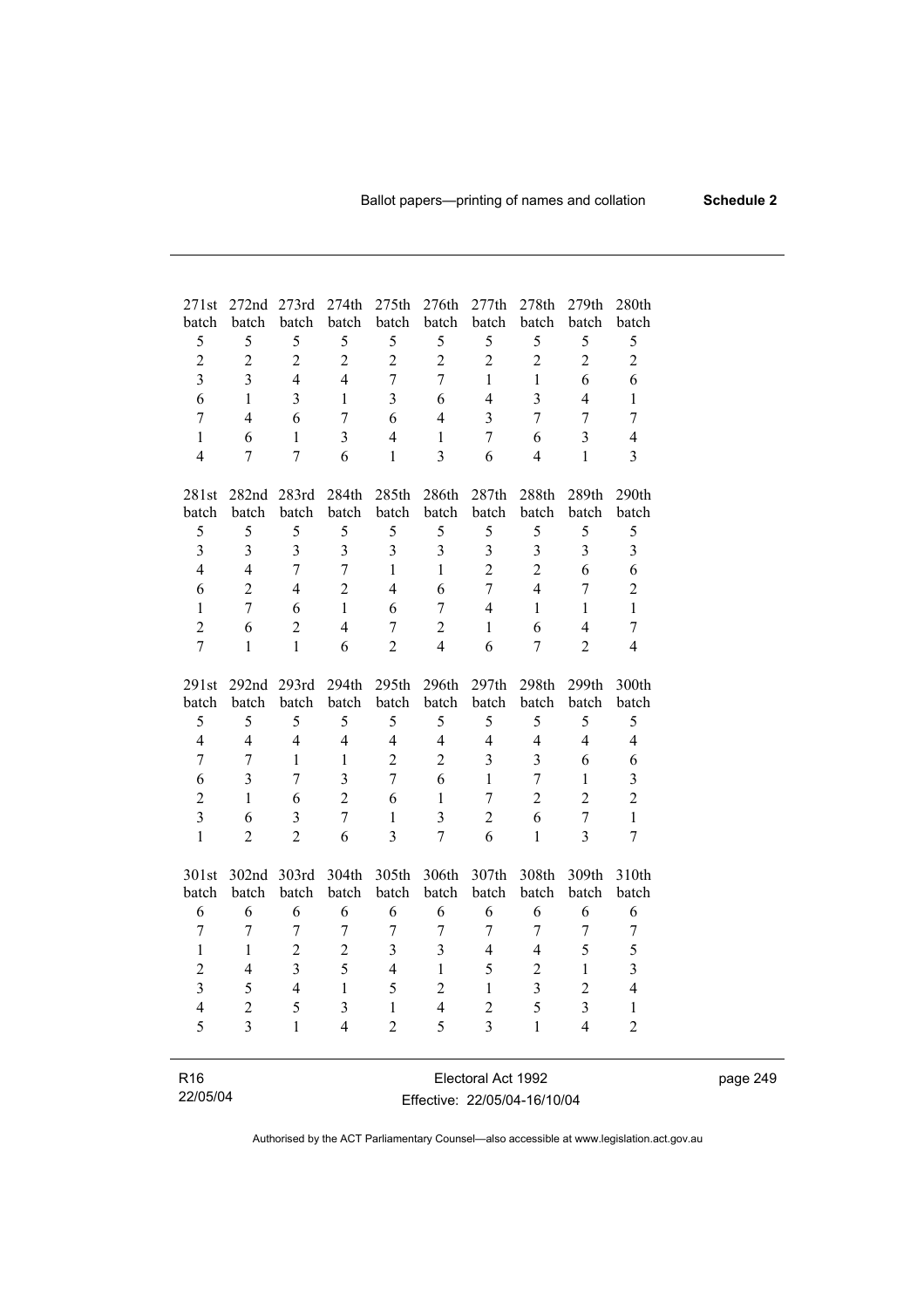| 311th<br>batch                          | 312th<br>batch                   | 313th<br>batch                            | 314th<br>batch          | 315th<br>batch                 | 316th<br>batch               | 317th<br>batch                   | 318th<br>batch                 | 319th<br>batch          | 320th<br>batch          |
|-----------------------------------------|----------------------------------|-------------------------------------------|-------------------------|--------------------------------|------------------------------|----------------------------------|--------------------------------|-------------------------|-------------------------|
| 6                                       | 6                                | 6                                         | 6                       | 6                              | 6                            | 6                                | 6                              | 6                       | 6                       |
| $\mathbf{1}$                            | $\mathbf{1}$                     | $\mathbf{1}$                              | $\mathbf{1}$            | $\mathbf{1}$                   | $\mathbf{1}$                 | $\mathbf{1}$                     | $\mathbf{1}$                   | $\mathbf{1}$            | $\mathbf{1}$            |
| $\overline{2}$                          | $\overline{2}$                   | $\overline{\mathbf{3}}$                   | $\overline{3}$          | $\overline{4}$                 | $\overline{4}$               | 5                                | 5                              | $\overline{7}$          | $\overline{7}$          |
| $\overline{7}$                          | 5                                | $\overline{2}$                            | 5                       | $\overline{2}$                 | $\overline{7}$               | $\overline{\mathbf{3}}$          | $\overline{2}$                 | $\overline{3}$          | 5                       |
| $\overline{4}$                          | $\overline{3}$                   | $\overline{7}$                            | $\overline{4}$          | $\overline{7}$                 | 3                            | $\overline{2}$                   | $\overline{4}$                 | $\overline{4}$          | $\overline{4}$          |
| 5                                       | $\overline{7}$                   | 5                                         | $\overline{2}$          | $\overline{3}$                 | 5                            | $\overline{4}$                   | $\overline{7}$                 | $\overline{2}$          | $\overline{\mathbf{3}}$ |
| $\overline{3}$                          | $\overline{4}$                   | $\overline{4}$                            | $\overline{7}$          | 5                              | $\overline{2}$               | $\overline{7}$                   | $\overline{3}$                 | 5                       | $\overline{2}$          |
| 321st                                   | 322nd                            | 323rd                                     | 324th                   | 325th                          | 326th                        | 327th                            | 328th                          | 329th                   | 330th                   |
| batch                                   | batch                            | batch                                     | batch                   | batch                          | batch                        | batch                            | batch                          | batch                   | batch                   |
| 6                                       | 6                                | 6                                         | 6                       | 6                              | 6                            | 6                                | 6                              | 6                       | 6                       |
| $\sqrt{2}$                              | $\overline{2}$                   | $\overline{2}$                            | $\overline{c}$          | $\sqrt{2}$                     | $\overline{2}$               | $\overline{2}$                   | $\overline{2}$                 | $\overline{2}$          | $\sqrt{2}$              |
| $\overline{3}$                          | $\overline{3}$                   | $\overline{4}$                            | $\overline{4}$          | 5                              | 5                            | $\mathbf{1}$                     | $\mathbf{1}$                   | $\overline{7}$          | $\overline{7}$          |
| $\overline{7}$                          | $\mathbf{1}$                     | $\overline{3}$                            | $\mathbf{1}$            | $\overline{3}$                 | $\overline{7}$               | $\overline{4}$                   | $\overline{\mathbf{3}}$        | $\overline{4}$          | $\mathbf{1}$            |
| 5                                       | $\overline{4}$                   | $\overline{7}$                            | 5                       | $\overline{7}$                 | $\overline{4}$               | $\overline{3}$                   | 5                              | 5                       | 5                       |
| $\mathbf{1}$                            | $\overline{7}$                   | $\mathbf{1}$                              | $\overline{3}$          | $\overline{4}$                 | $\mathbf{1}$                 | 5                                | $\overline{7}$                 | $\overline{3}$          | $\overline{4}$          |
| $\overline{4}$                          | 5                                | 5                                         | $\overline{7}$          | $\mathbf{1}$                   | 3                            | $\tau$                           | $\overline{4}$                 | $\mathbf{1}$            | $\overline{3}$          |
|                                         |                                  |                                           |                         |                                |                              |                                  |                                |                         |                         |
|                                         |                                  |                                           |                         |                                |                              |                                  |                                |                         |                         |
| 331st                                   | 332nd                            | 333rd                                     | 334th                   | 335th                          | 336th                        | 337th                            | 338th                          | 339th                   | 340th                   |
| batch                                   | batch                            | batch                                     | batch                   | batch                          | batch                        | batch                            | batch                          | batch                   | batch                   |
| 6                                       | 6                                | 6                                         | 6                       | 6                              | 6                            | 6                                | 6                              | 6                       | 6                       |
| $\mathfrak{Z}$                          | $\overline{3}$                   | 3                                         | $\overline{3}$          | $\overline{3}$                 | $\overline{\mathbf{3}}$      | 3                                | 3                              | $\overline{\mathbf{3}}$ | $\mathfrak{Z}$          |
| $\overline{4}$                          | $\overline{4}$                   | 5                                         | 5                       | $\mathbf{1}$                   | $\mathbf{1}$                 | $\overline{2}$                   | $\overline{2}$                 | $\overline{7}$          | $\overline{7}$          |
| $\overline{7}$                          | $\overline{2}$                   | $\overline{4}$                            | $\overline{2}$          | $\overline{4}$                 | $\overline{7}$               | 5                                | $\overline{4}$                 | 5                       | $\overline{2}$          |
| $\mathbf{1}$                            | 5                                | $\overline{7}$                            | $\mathbf{1}$            | $\overline{7}$                 | 5                            | $\overline{4}$                   | $\mathbf{1}$                   | $\mathbf{1}$            | $\mathbf{1}$            |
| $\overline{2}$                          | $\overline{7}$                   | $\overline{2}$                            | $\overline{4}$          | 5                              | $\overline{c}$               | $\mathbf{1}$                     | $\overline{7}$                 | $\overline{4}$          | 5                       |
| $\overline{5}$                          | $\mathbf{1}$                     | $\mathbf{1}$                              | $\overline{7}$          | $\overline{2}$                 | $\overline{4}$               | $\overline{7}$                   | 5                              | $\overline{2}$          | $\overline{4}$          |
|                                         |                                  |                                           |                         |                                |                              |                                  |                                |                         |                         |
| 341st                                   | 342nd                            | 343rd                                     | 344th                   | 345th                          | 346th                        | 347th                            | 348th                          | 349th                   | 350th                   |
| batch                                   | batch                            | batch                                     | batch                   | batch                          | batch                        | batch                            | batch                          | batch                   | batch                   |
| 6                                       | 6                                | 6                                         | 6                       | 6                              | 6                            | 6                                | 6                              | 6                       | 6                       |
| $\overline{4}$                          | $\overline{4}$                   | $\overline{4}$                            | $\overline{4}$          | $\overline{4}$                 | $\overline{4}$               | $\overline{4}$                   | $\overline{4}$                 | $\overline{4}$          | $\overline{4}$          |
| 5                                       | 5                                | $\mathbf{1}$                              | $\mathbf{1}$            | $\overline{2}$                 | $\overline{2}$               | 3                                | $\overline{\mathbf{3}}$        | $\overline{7}$          | $\boldsymbol{7}$        |
| $\overline{7}$                          | $\overline{3}$                   | 5                                         | $\overline{\mathbf{3}}$ | 5                              | $\overline{7}$               | $\mathbf{1}$                     | 5                              | $\mathbf{1}$            | $\overline{\mathbf{3}}$ |
| $\overline{2}$                          | $\mathbf{1}$                     | $\overline{7}$                            | $\overline{2}$          | $\overline{7}$                 | $\mathbf{1}$                 | 5                                | $\overline{2}$                 | $\overline{2}$          | $\sqrt{2}$              |
| $\overline{\mathbf{3}}$<br>$\mathbf{1}$ | $\overline{7}$<br>$\overline{2}$ | $\overline{\mathbf{3}}$<br>$\overline{2}$ | 5<br>$\overline{7}$     | $\mathbf{1}$<br>$\overline{3}$ | $\overline{\mathbf{3}}$<br>5 | $\overline{c}$<br>$\overline{7}$ | $\overline{7}$<br>$\mathbf{1}$ | 5<br>$\overline{3}$     | $\mathbf{1}$<br>5       |

page 250 **Electoral Act 1992** Effective: 22/05/04-16/10/04

R16 22/05/04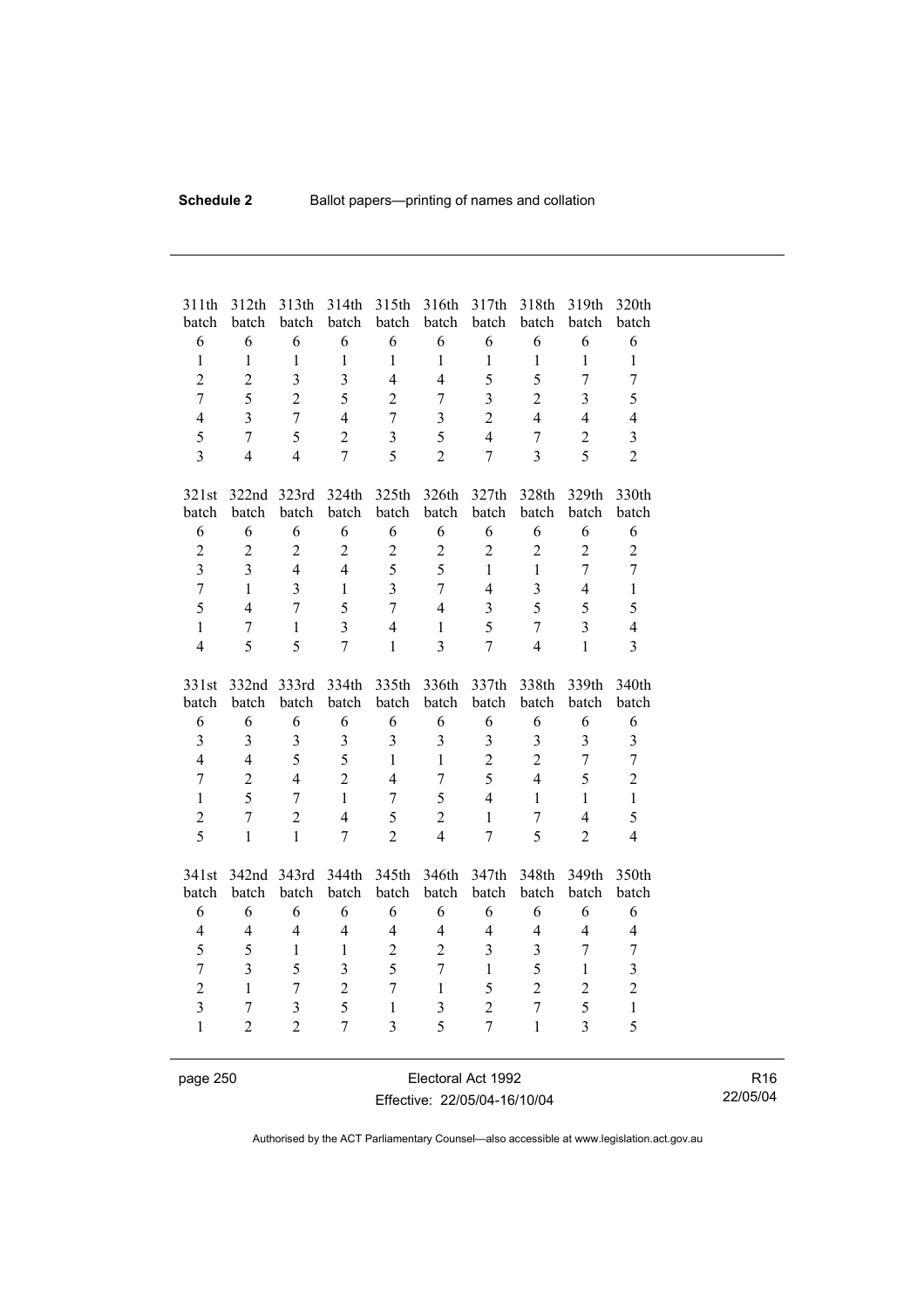| 351st                   | 352nd<br>batch     | 353rd                   | 354th                   | 355th            | 356th                   | 357th                   | 358th<br>batch          | 359th                   | 360th                   |
|-------------------------|--------------------|-------------------------|-------------------------|------------------|-------------------------|-------------------------|-------------------------|-------------------------|-------------------------|
| batch<br>6              | 6                  | batch<br>6              | batch<br>6              | batch<br>6       | batch<br>6              | batch<br>6              | 6                       | batch<br>6              | batch<br>6              |
| 5                       | 5                  | 5                       | 5                       | 5                | 5                       | 5                       | 5                       | 5                       | 5                       |
| $\mathbf{1}$            | $\mathbf{1}$       | $\overline{2}$          | $\overline{2}$          | $\overline{3}$   | $\overline{3}$          | $\overline{4}$          | $\overline{4}$          | $\overline{7}$          | $\overline{7}$          |
| $\overline{7}$          | $\overline{4}$     | $\mathbf{1}$            | $\overline{4}$          | $\mathbf{1}$     | $\overline{7}$          | $\overline{2}$          | $\mathbf{1}$            | $\overline{2}$          | $\overline{4}$          |
| $\overline{3}$          | $\overline{2}$     | $\overline{7}$          | $\overline{3}$          | $\overline{7}$   | $\overline{2}$          | $\,1$                   | $\overline{3}$          | $\overline{3}$          | $\overline{\mathbf{3}}$ |
| $\overline{4}$          | $\overline{7}$     | $\overline{4}$          | $\mathbf{1}$            | $\overline{2}$   | $\overline{4}$          | $\overline{\mathbf{3}}$ | $\overline{7}$          | $\mathbf{1}$            | $\overline{2}$          |
| $\overline{2}$          | $\overline{3}$     | $\overline{3}$          | $\overline{7}$          | $\overline{4}$   | $\mathbf{1}$            | $\overline{7}$          | $\overline{2}$          | $\overline{4}$          | $\mathbf{1}$            |
|                         |                    |                         |                         |                  |                         |                         |                         |                         |                         |
| 361st                   | 362nd              | 363rd                   | 364th                   | 365th            | 366th                   | 367th                   | 368th                   | 369th                   | 370th                   |
| batch                   | batch              | batch                   | batch                   | batch            | batch                   | batch                   | batch                   | batch                   | batch                   |
| $\overline{7}$          | $\overline{7}$     | $\overline{7}$          | $\overline{7}$          | $\overline{7}$   | $\overline{7}$          | $\overline{7}$          | $\overline{7}$          | $\overline{7}$          | $\overline{7}$          |
| $\mathbf{1}$            | $\mathbf{1}$       | $\mathbf{1}$            | $\mathbf{1}$            | $\mathbf{1}$     | $\mathbf{1}$            | $\mathbf{1}$            | $\mathbf{1}$            | $\mathbf{1}$            | $\mathbf{1}$            |
| $\overline{2}$          | $\overline{c}$     | $\overline{\mathbf{3}}$ | $\overline{\mathbf{3}}$ | $\overline{4}$   | $\overline{4}$          | 5                       | 5                       | 6                       | 6                       |
| $\overline{3}$          | 5                  | $\overline{4}$          | 6                       | 5                | $\overline{2}$          | 6                       | $\overline{3}$          | $\overline{2}$          | $\overline{4}$          |
| $\overline{4}$          | 6                  | 5                       | $\overline{2}$          | 6                | $\overline{\mathbf{3}}$ | $\overline{2}$          | $\overline{4}$          | $\overline{3}$          | 5                       |
| 5                       | $\overline{3}$     | 6                       | $\overline{4}$          | $\overline{2}$   | 5                       | $\overline{\mathbf{3}}$ | 6                       | $\overline{4}$          | $\overline{c}$          |
| 6                       | $\overline{4}$     | $\overline{2}$          | 5                       | $\overline{3}$   | 6                       | $\overline{4}$          | $\overline{2}$          | 5                       | $\overline{3}$          |
| 371st                   | 372nd              | 373rd                   | 374th                   | 375th            | 376th                   | 377th                   | 378th                   | 379th                   | 380th                   |
| batch                   | batch              | batch                   | batch                   | batch            | batch                   | batch                   | batch                   | batch                   | batch                   |
| $\overline{7}$          | $\overline{7}$     | $\boldsymbol{7}$        | $\boldsymbol{7}$        | $\boldsymbol{7}$ | 7                       | $\boldsymbol{7}$        | $\boldsymbol{7}$        | $\overline{7}$          | $\overline{7}$          |
| $\overline{2}$          | $\overline{2}$     | $\overline{2}$          | $\overline{2}$          | $\overline{2}$   | $\overline{2}$          | $\overline{2}$          | $\overline{2}$          | $\overline{2}$          | $\overline{c}$          |
| $\overline{3}$          | $\overline{3}$     | $\overline{4}$          | $\overline{4}$          | 5                | 5                       | 6                       | 6                       | $\mathbf{1}$            | $\mathbf{1}$            |
| $\mathbf{1}$            | 6                  | $\overline{3}$          | 6                       | $\overline{3}$   | $\mathbf{1}$            | $\overline{4}$          | $\overline{3}$          | $\overline{4}$          | 6                       |
| 5                       | $\overline{4}$     | $\mathbf{1}$            | 5                       | $\mathbf{1}$     | $\overline{4}$          | $\overline{\mathbf{3}}$ | 5                       | 5                       | 5                       |
| 6                       | $\mathbf{1}$       | 6                       | $\overline{\mathbf{3}}$ | $\overline{4}$   | 6                       | 5                       | $\mathbf{1}$            | $\overline{3}$          | $\overline{4}$          |
| $\overline{4}$          | 5                  | 5                       | $\mathbf{1}$            | 6                | $\overline{3}$          | $\mathbf{1}$            | $\overline{4}$          | 6                       | $\overline{3}$          |
| 381st                   | 382nd              | 383rd                   | 384th                   | 385th            | 386th                   | 387th                   | 388th                   | 389th                   | 390th                   |
| batch                   | batch              | batch                   | batch                   | batch            | batch                   | batch                   | batch                   | batch                   | batch                   |
| 7                       | 7                  | 7                       | $\overline{7}$          | $\overline{7}$   | 7                       | 7                       | $\overline{7}$          | 7                       | 7                       |
| $\overline{\mathbf{3}}$ | $\overline{3}$     | $\overline{\mathbf{3}}$ | $\overline{\mathbf{3}}$ | $\overline{3}$   | $\overline{3}$          | $\overline{\mathbf{3}}$ | $\overline{\mathbf{3}}$ | $\overline{3}$          | $\overline{\mathbf{3}}$ |
| $\overline{4}$          | $\overline{4}$     | 5                       | 5                       | 6                | 6                       | $\overline{2}$          | $\overline{2}$          | $\mathbf{1}$            | $\,1$                   |
| $\mathbf{1}$            | $\overline{2}$     | $\overline{4}$          | $\overline{2}$          | $\overline{4}$   | $\mathbf{1}$            | 5                       | $\overline{4}$          | 5                       | $\overline{c}$          |
| 6                       | 5                  | $\mathbf{1}$            | 6                       | $\mathbf{1}$     | 5                       | $\overline{4}$          | 6                       | 6                       | 6                       |
| $\overline{c}$          | $\mathbf{1}$       | $\overline{2}$          | $\overline{4}$          | 5                | $\overline{c}$          | 6                       | $\mathbf{1}$            | $\overline{\mathbf{4}}$ | 5                       |
| 5                       | 6                  | 6                       | $\mathbf{1}$            | $\overline{2}$   | $\overline{4}$          | $\mathbf{1}$            | 5                       | $\overline{2}$          | $\overline{4}$          |
|                         |                    |                         |                         |                  |                         |                         |                         |                         |                         |
| R <sub>16</sub>         | Electoral Act 1992 |                         |                         |                  |                         |                         |                         |                         |                         |

22/05/04 Electoral Act 1992 Effective: 22/05/04-16/10/04 page 251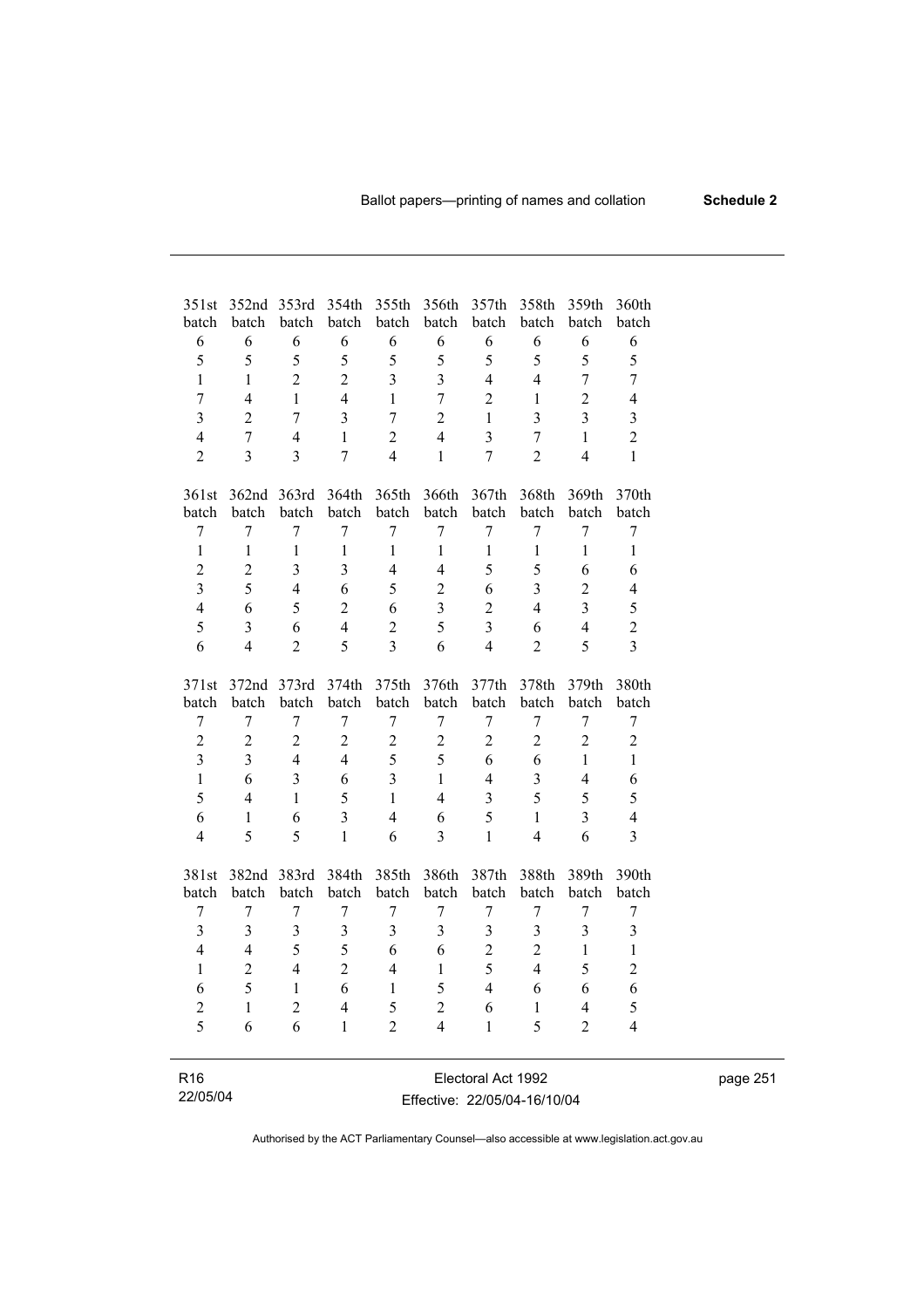| 391st          | 392 <sub>nd</sub> | 393rd          | 394th          | 395th          | 396th          | 397th          | 398th          | 399th             | 400 <sub>th</sub> |
|----------------|-------------------|----------------|----------------|----------------|----------------|----------------|----------------|-------------------|-------------------|
| batch          | batch             | batch          | batch          | batch          | batch          | batch          | batch          | batch             | batch             |
| 7              | 7                 | 7              | 7              | 7              | 7              | 7              | 7              | 7                 | 7                 |
| 4              | 4                 | 4              | 4              | 4              | 4              | 4              | 4              | 4                 | 4                 |
| 5              | 5                 | 6              | 6              | $\overline{2}$ | $\overline{2}$ | 3              | 3              | 1                 | 1                 |
| $\mathbf{1}$   | 3                 | 5              | 3              | 5              | $\mathbf{1}$   | 6              | 5              | 6                 | 3                 |
| $\overline{c}$ | 6                 | $\mathbf{1}$   | $\overline{2}$ | $\mathbf{1}$   | 6              | 5              | $\overline{2}$ | $\overline{2}$    | $\overline{c}$    |
| $\overline{3}$ | $\mathbf{1}$      | 3              | 5              | 6              | 3              | $\overline{2}$ | $\mathbf{1}$   | 5                 | 6                 |
| 6              | $\overline{c}$    | $\overline{2}$ | $\mathbf{1}$   | 3              | 5              | $\mathbf{1}$   | 6              | $\overline{3}$    | 5                 |
|                |                   |                |                |                |                |                |                |                   |                   |
| 401st          | 402 <sub>nd</sub> | 403rd          | 404th          | 405th          | 406th          | 407th          | 408th          | 409 <sub>th</sub> | 410 <sub>th</sub> |
| batch          | batch             | batch          | batch          | batch          | batch          | batch          | batch          | batch             | batch             |
| 7              | 7                 | 7              | 7              | 7              | 7              | 7              | 7              | 7                 | 7                 |
| 5              | 5                 | 5              | 5              | 5              | 5              | 5              | 5              | 5                 | 5                 |
| 6              | 6                 | $\overline{2}$ | $\overline{2}$ | 3              | 3              | 4              | 4              | 1                 | 1                 |
| $\mathbf{1}$   | 4                 | 6              | $\overline{4}$ | 6              | $\mathbf{1}$   | $\overline{2}$ | 6              | $\overline{2}$    | 4                 |
| 3              | $\overline{2}$    | $\mathbf{1}$   | 3              | $\mathbf{1}$   | $\overline{2}$ | 6              | 3              | $\overline{3}$    | 3                 |
| $\overline{4}$ | $\mathbf{1}$      | $\overline{4}$ | 6              | $\overline{2}$ | $\overline{4}$ | 3              | $\mathbf{1}$   | 6                 | $\overline{c}$    |
| $\overline{2}$ | 3                 | 3              | 1              | $\overline{4}$ | 6              | $\mathbf{1}$   | $\overline{2}$ | $\overline{4}$    | 6                 |
|                |                   |                |                |                |                |                |                |                   |                   |
| 411th          | 412th             | 413th          | 414th          | 415th          | 416th          | 417th          | 418th          | 419th             | 420 <sub>th</sub> |
| batch          | batch             | batch          | batch          | batch          | batch          | batch          | batch          | batch             | batch             |
| 7              | 7                 | 7              | 7              | 7              | 7              | 7              | 7              | 7                 | 7                 |
| 6              | 6                 | 6              | 6              | 6              | 6              | 6              | 6              | 6                 | 6                 |
| $\overline{2}$ | 2                 | 3              | 3              | 4              | $\overline{4}$ | 5              | 5              | 1                 | 1                 |
| $\mathbf{1}$   | 5                 | $\overline{2}$ | 5              | $\overline{2}$ | $\mathbf{1}$   | $\overline{3}$ | $\overline{2}$ | 3                 | 5                 |
| $\overline{4}$ | 3                 | 1              | $\overline{4}$ | $\mathbf{1}$   | 3              | $\overline{2}$ | 4              | 4                 | 4                 |
| 5              | $\mathbf{1}$      | 5              | $\overline{2}$ | 3              | 5              | $\overline{4}$ | 1              | $\overline{2}$    | 3                 |
| 3              | 4                 | 4              | $\mathbf{1}$   | 5              | $\overline{c}$ | 1              | 3              | 5                 | $\overline{2}$    |

page 252 Electoral Act 1992 Effective: 22/05/04-16/10/04

R16 22/05/04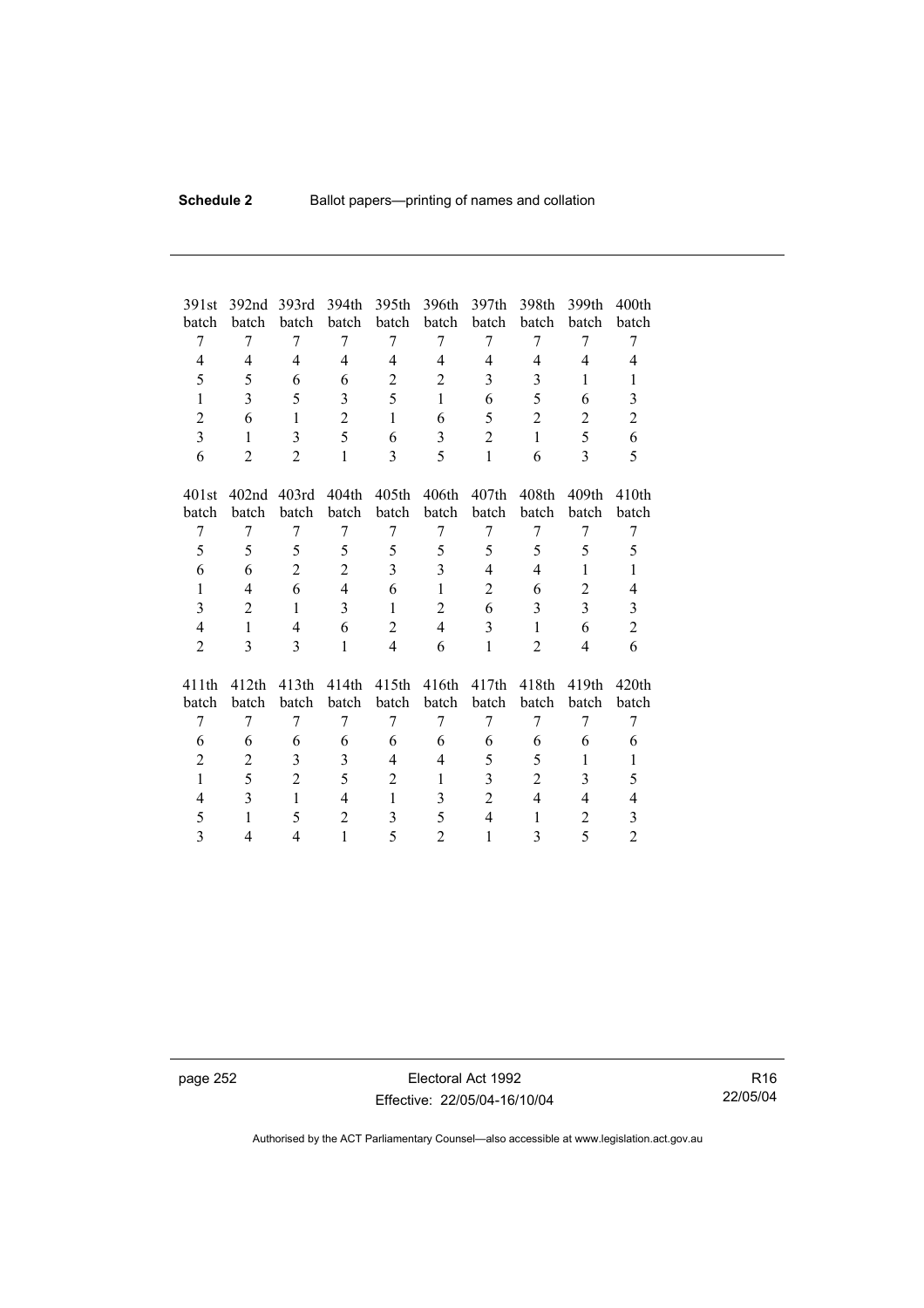# **Schedule 3 Preliminary scrutiny of declaration voting papers**

(see s 179)

1 In this schedule:

*envelope* means an envelope on which appears a declaration , in the form approved under section 340A (Approved forms) for the declaration, made by an elector for the purpose of casting a declaration vote.

- 2 The OIC of a scrutiny centre shall arrange for a preliminary scrutiny at the centre to be conducted in accordance with this schedule.
- 4 An officer shall produce—
	- (a) each set of declaration voting papers at the centre; and
	- (b) each written application for a postal vote to which any of those papers relate;

that has not been dealt with at an earlier preliminary scrutiny.

- 5 An officer shall sort the declaration voting papers to which the preliminary scrutiny relates into the following groups:
	- (a) 1 group containing papers to which clause 6 applies;
	- (b) 1 group containing the remainder.
- 6 (1) In this clause:

### *relevant provision* means—

- (a) for a vote under section 135—section 135 (4); or
- (b) for a vote under section 136B—section 135 (4) as applied by section 136B (18); or

page 253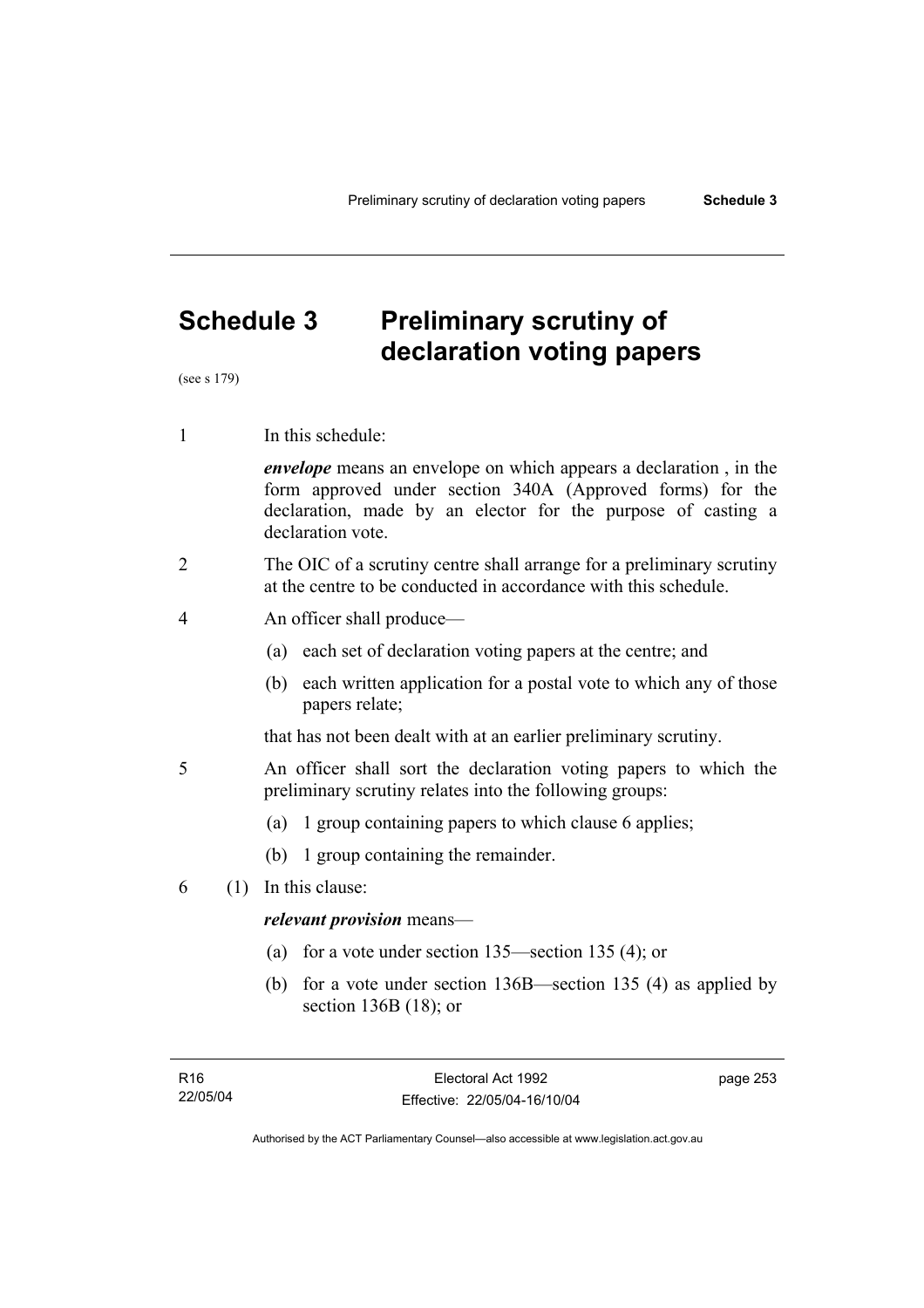- (c) for a vote under section 136C—section 135 (4) as applied by section 136C (8); or
- (d) for a vote under section 144A—section 144A (2).
- (2) This clause applies to a set of declaration voting papers if the officer is satisfied that—
	- (a) the signature on the declaration is that of the elector; and
	- (b) the certificate by the witness is in accordance with the relevant provision; and
	- (c) for a postal vote if the papers were posted to the commissioner—the papers were so posted before the close of the poll; and
	- (d) for the vote of an Antarctic elector—the envelope referred to in section 176 (1) (c) is endorsed and signed by an authorised officer in accordance with that paragraph.
- (3) For subclause (2) (b), if an officer referred to in section 135 (4) omits to sign the certificate, the certificate shall nevertheless be taken to be in accordance with the relevant provision, if—
	- (a) the issue of the relevant declaration voting papers was recorded under division 10.3 or 10.4; and
	- (b) the OIC is satisfied the papers were properly issued to the elector.
- 7 An officer shall sort the declaration voting papers to which clause 6 applies into the following groups:
	- (a) 1 group containing envelopes on which appear declarations by electors enrolled for the electorate indicated in the declaration;
	- (b) 1 group containing the remainder.

R16 22/05/04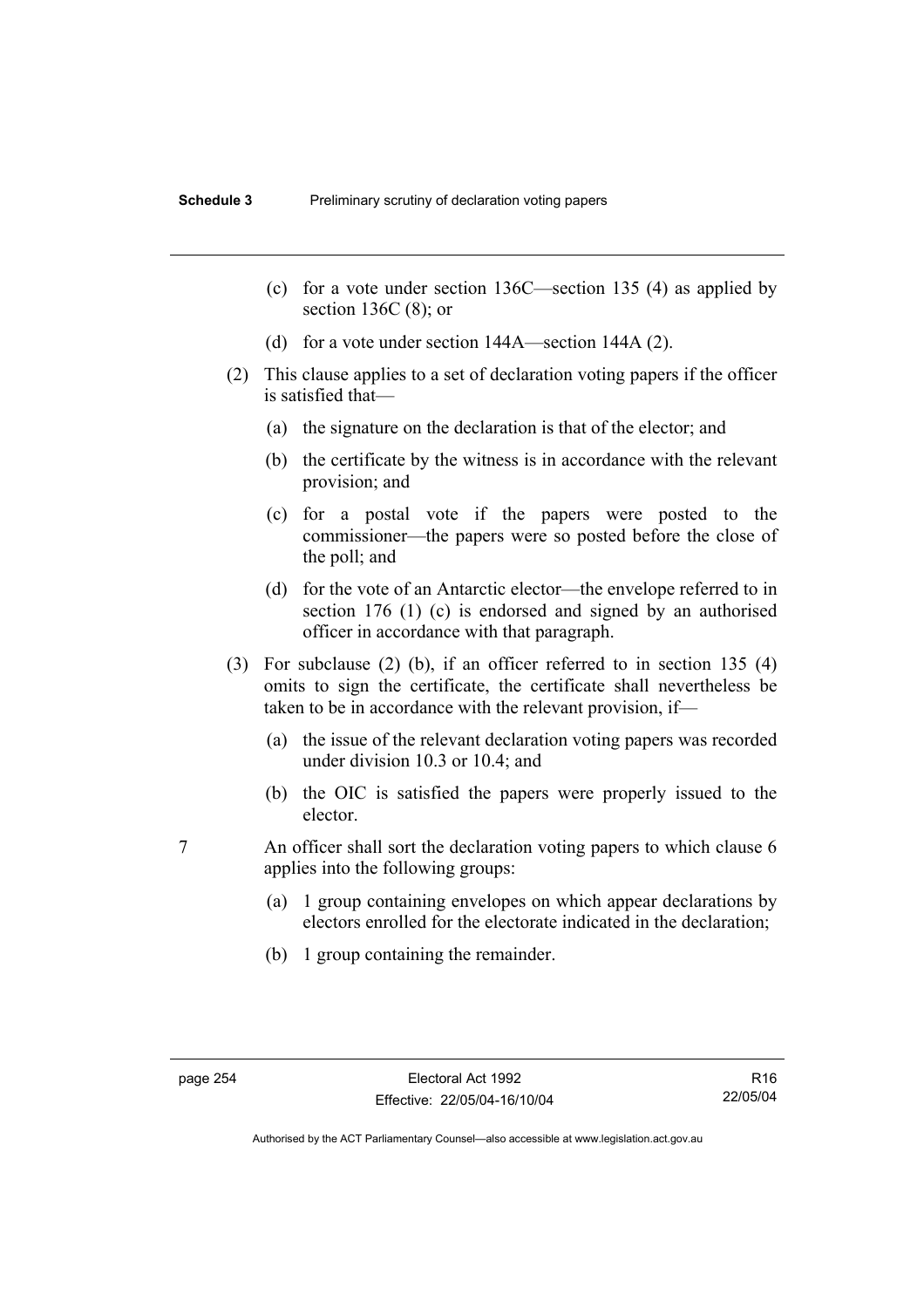- 8 An officer shall sort the remaining declaration voting papers referred to in clause 7 (b) into the following groups:
	- (a) 1 group containing papers to which clause 9 applies;
	- (b) 1 group containing the remainder.
- 9 This clause applies to a set of declaration voting papers if the OIC is satisfied that—
	- (a) the elector who signed the declaration was, when the roll closed for the election, entitled to be enrolled; and
	- (b) the omission of the elector's name from the roll resulted from an official error.
- 10 (1) An officer shall withdraw the ballot papers from the envelopes in the groups of declaration voting papers to which clause 7 (a) or 9 applies and, without unfolding or inspecting the ballot papers or allowing any other person to do so, admit them to scrutiny under section 183.
	- (2) If 2 or more sets of papers to which clause 7 (a) or 9 applies are in the name of a particular elector—
		- (a) the OIC shall determine which set shall be dealt with in accordance with subclause (1); and
		- (b) the remaining set shall be set aside.
	- (3) The OIC shall ensure that ballot papers referred to in subclause (1) are kept in a separate sealed ballot box until they are dealt with under section 183.
- 11 The OIC shall, in accordance with clauses 4 to 10, conduct a further scrutiny of the groups of remaining declaration voting papers to which clause 5 (b) or 8 (b) apply and, if there are any papers to which either paragraph applies after the further scrutiny, the OIC shall—
	- (a) reject them from further scrutiny; and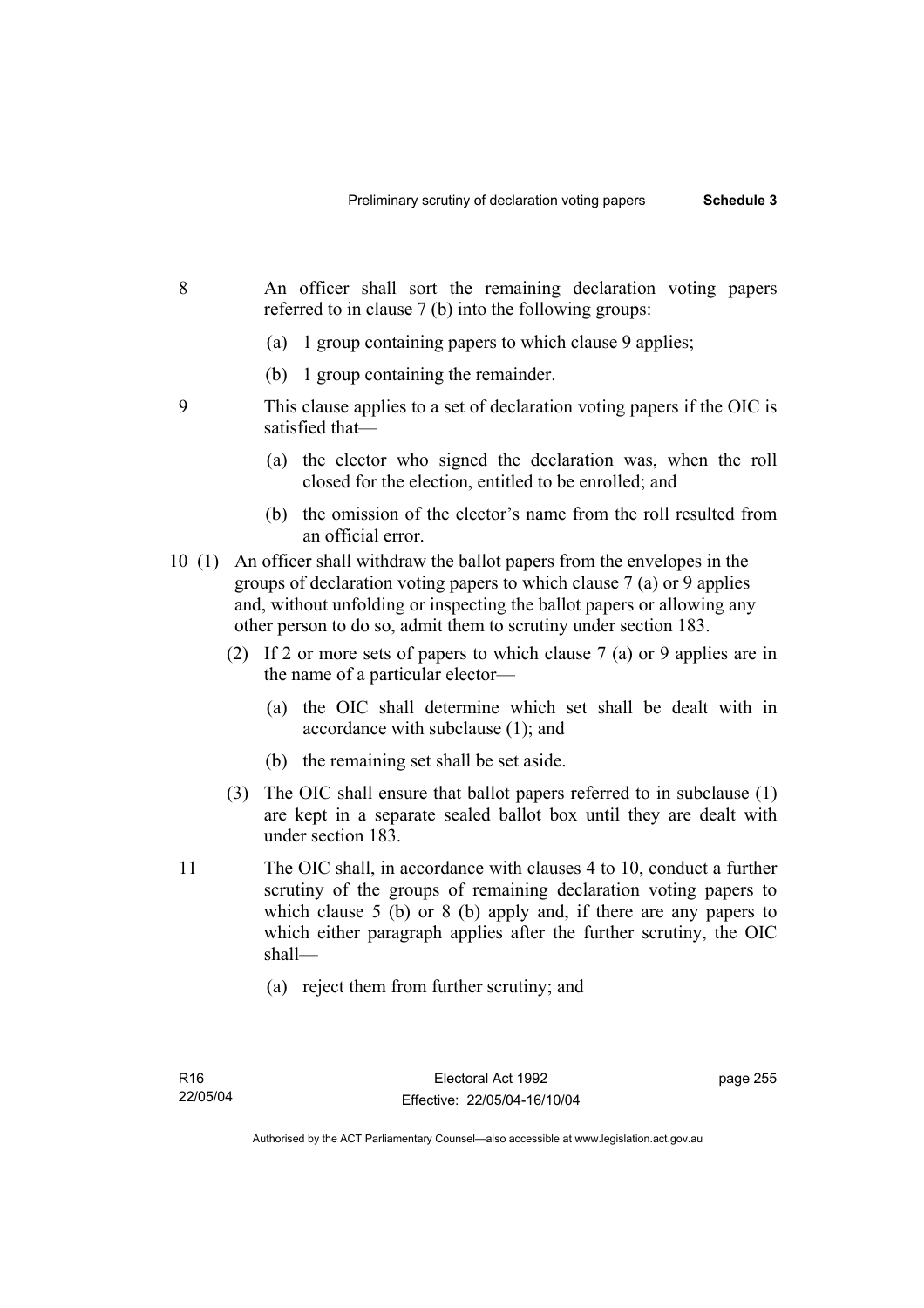#### **Schedule 3** Preliminary scrutiny of declaration voting papers

 (b) seal them, together with any papers to which clause 10 (2) (b) applies, in a parcel endorsed with a description of the contents, the name of the electorate and the date.

page 256 Electoral Act 1992 Effective: 22/05/04-16/10/04

R16 22/05/04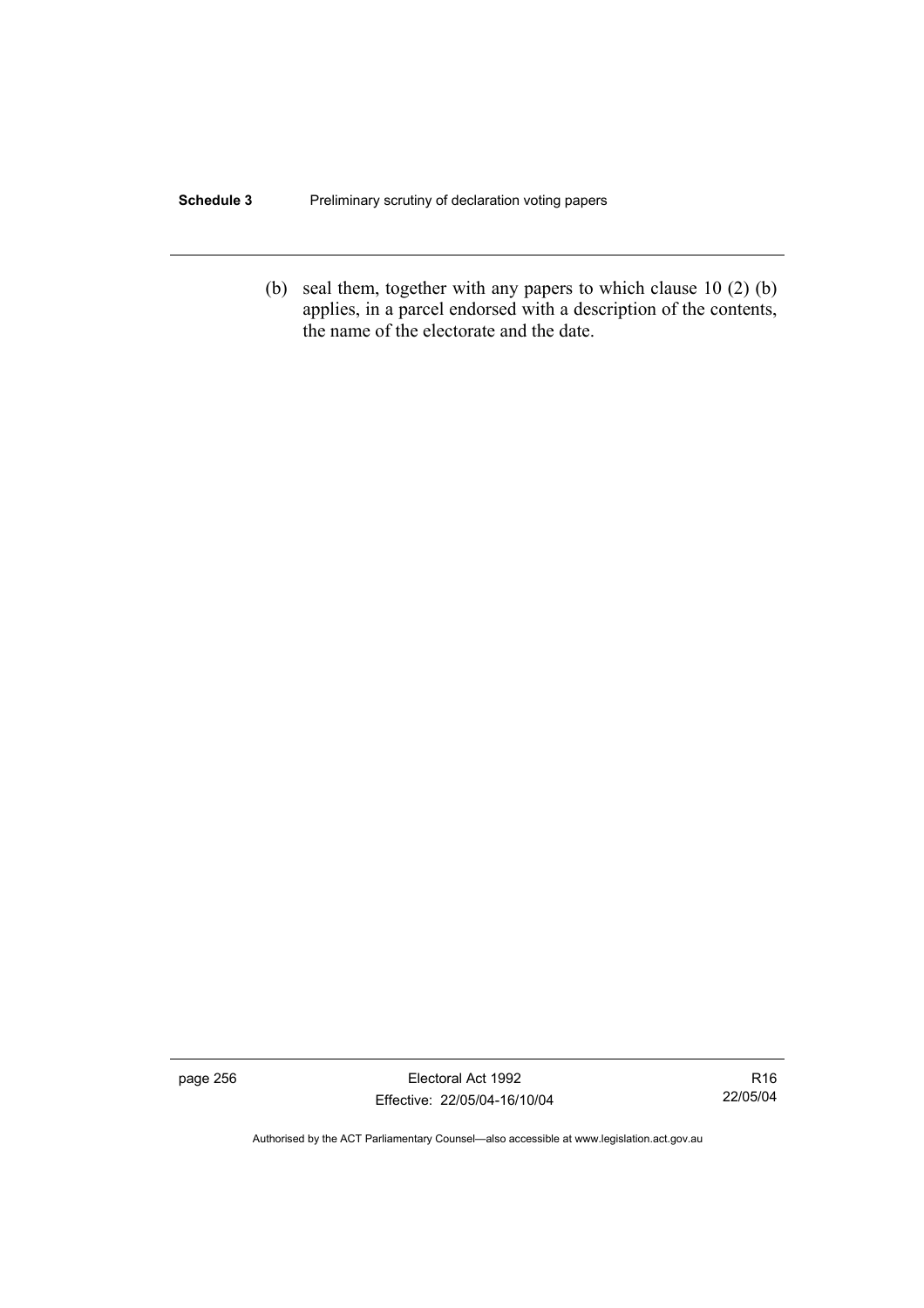Clause 1

# **Schedule 4 Ascertaining result of poll**

(see s 185)

# **Part 4.1** Preliminary

# **1 Interpretation for sch 4**

(1) In this schedule:

*ballot paper* means a ballot paper that is formal under part 12.

*continuing candidate* means a candidate, other than a successful candidate, an excluded candidate or a candidate who died before polling day.

*count* means an allotment of votes under clause 3 (1), 6 (3), 9 (2) (c) or 14 (2).

*count votes*, in relation to a candidate, is the number of votes calculated as follows (any fraction being disregarded):

BP× TV

where:

*BP* means the number of ballot papers to be dealt with at a count that record the next available preference for the candidate.

*TV* means the transfer value of those ballot papers.

*excluded candidate* means a candidate excluded under clause 8.

*next available preference* means the next highest preference recorded for a continuing candidate on a ballot paper.

page 257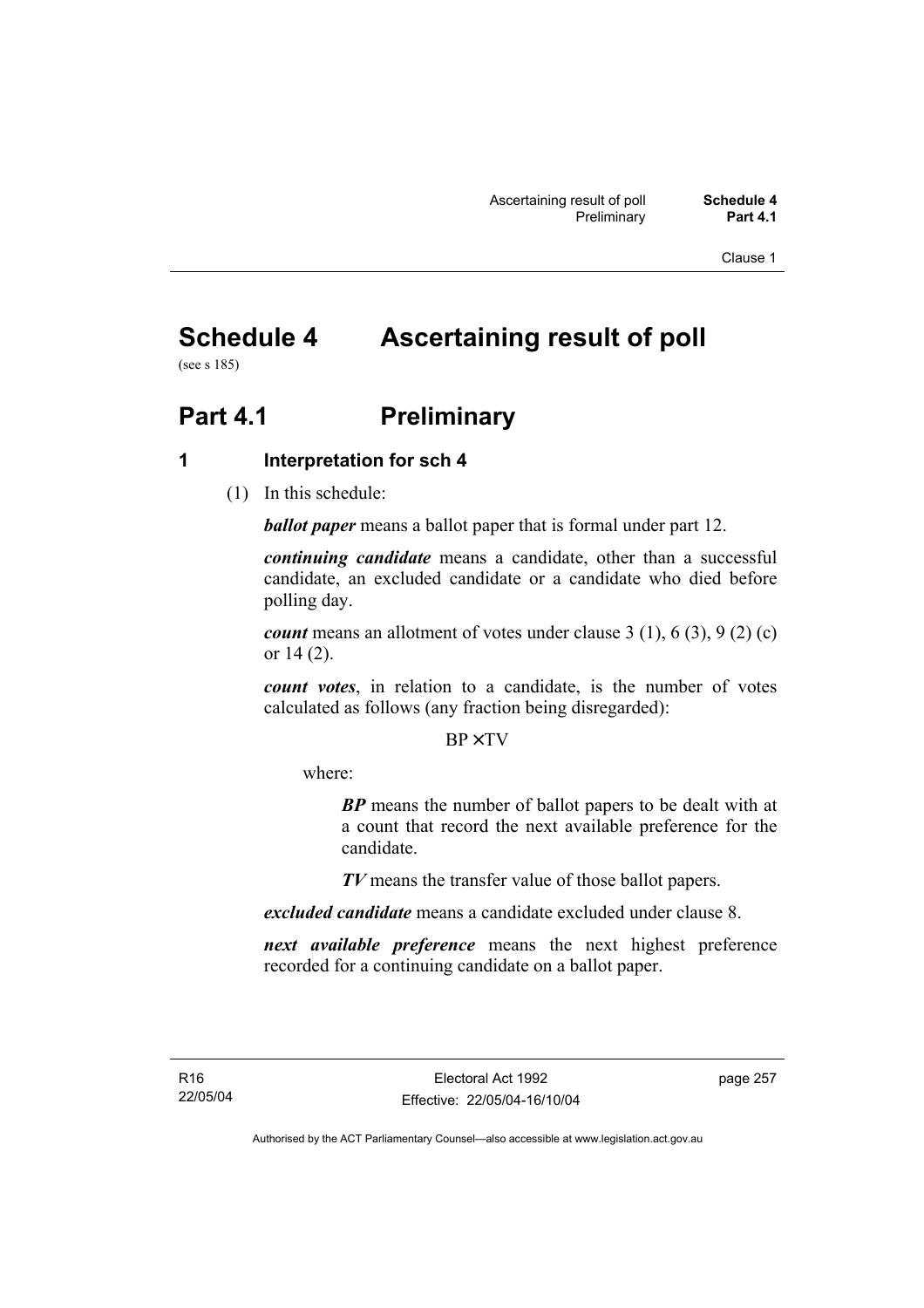**Schedule 4 Ascertaining result of poll**<br>**Part 4.1 Preliminary Preliminary** 

Clause 1

*quota* means the quota of an electorate for an election and is calculated as follows (any fraction being disregarded):

$$
\frac{\text{BP}}{\text{N}+1}+1
$$

where:

*BP* means the number of ballot papers for the election.

*N* means the number of positions to be filled at the election.

*successful candidate* means a candidate who is successful under clause 3, 4, 6, 9 or 14.

*surplus*, in relation to a successful candidate, means the candidate's total votes less the quota, if the resulting number of votes is 1 or greater.

*total votes*, in relation to a candidate, means the sum of all votes allotted to the candidate.

*transfer value*, in relation to a ballot paper, is—

 (a) in relation to the allotment of votes from the surplus of a successful candidate—for ballot papers that specify a next available preference, subject to subclause  $(2)$ , the value calculated as follows:

# CP S

where:

*S* means the surplus.

*CP* means the number of ballot papers counted for the candidate at the count at which he or she became successful and that specify a next available preference; or

page 258 Electoral Act 1992 Effective: 22/05/04-16/10/04

R16 22/05/04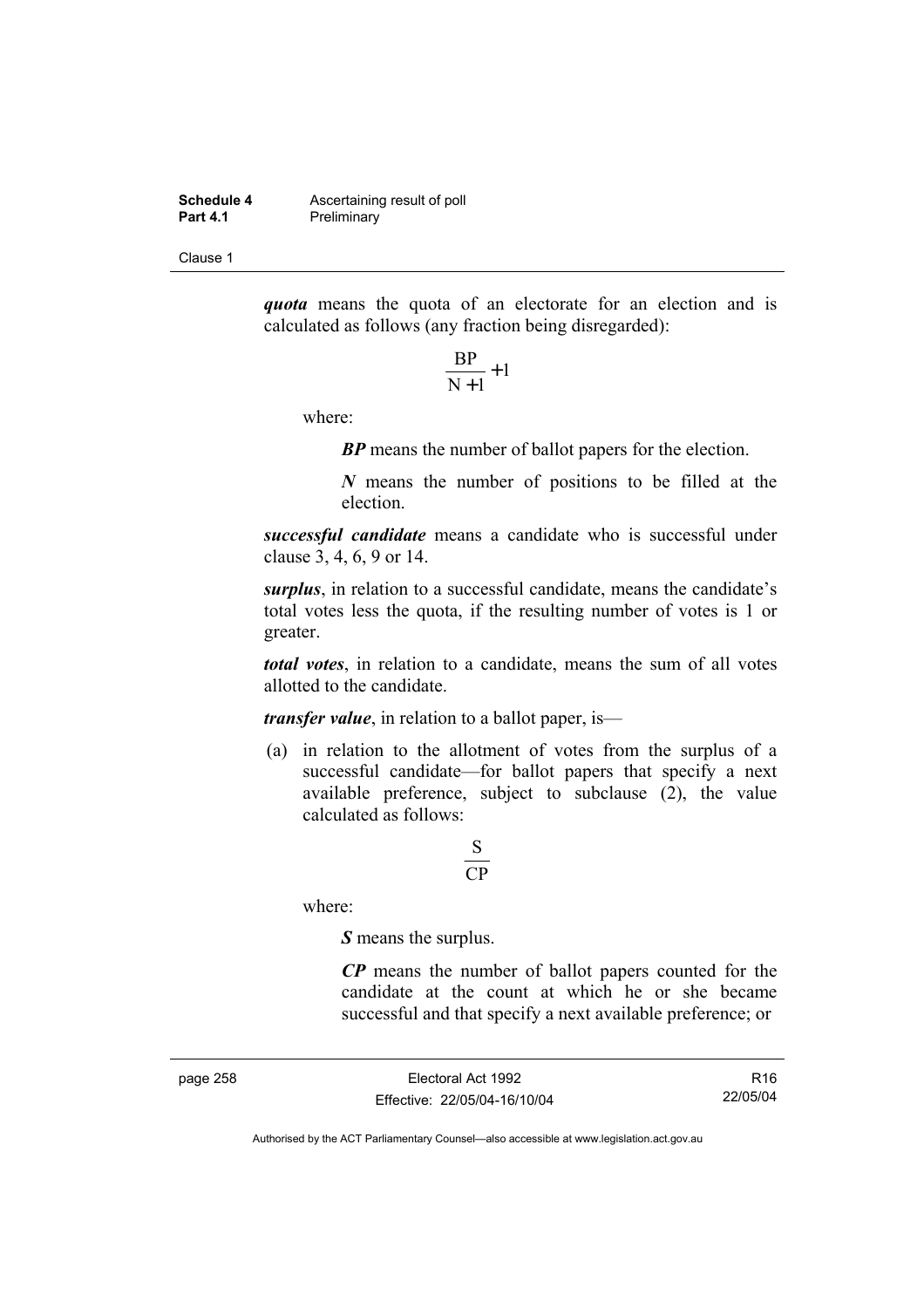- (b) in relation to the allotment of votes under clause  $9(2)(c)$ 
	- (i) for ballot papers in relation to which votes were allotted to the excluded candidate under clause 3—1; or
	- (ii) for ballot papers in relation to which count votes were allotted to the excluded candidate under clause 6 (3) or 9 (2) (c)—the transfer value of the ballot papers when counted for the purpose of that allotment.
- (2) If, but for this subclause, the transfer value of a ballot paper calculated in accordance with subsection (1), definition of *transfer value*, paragraph (a) would be greater than the transfer value of the ballot paper when counted for the successful candidate, the transfer value of that ballot paper is the lastmentioned transfer value.

# **2 Disregarding preferences**

- (1) This clause applies if effect is to be given to preferences indicated in candidate squares on a ballot paper under section 180.
- (2) If the same number is marked in 2 or more candidate squares on a ballot paper, those numbers and any greater number shall be disregarded in determining the elector's preferences.
- (3) If a number is missing from the series of consecutive whole numbers marked in the candidate squares on a ballot paper, the missing number and any greater number shall be disregarded in determining the elector's preferences.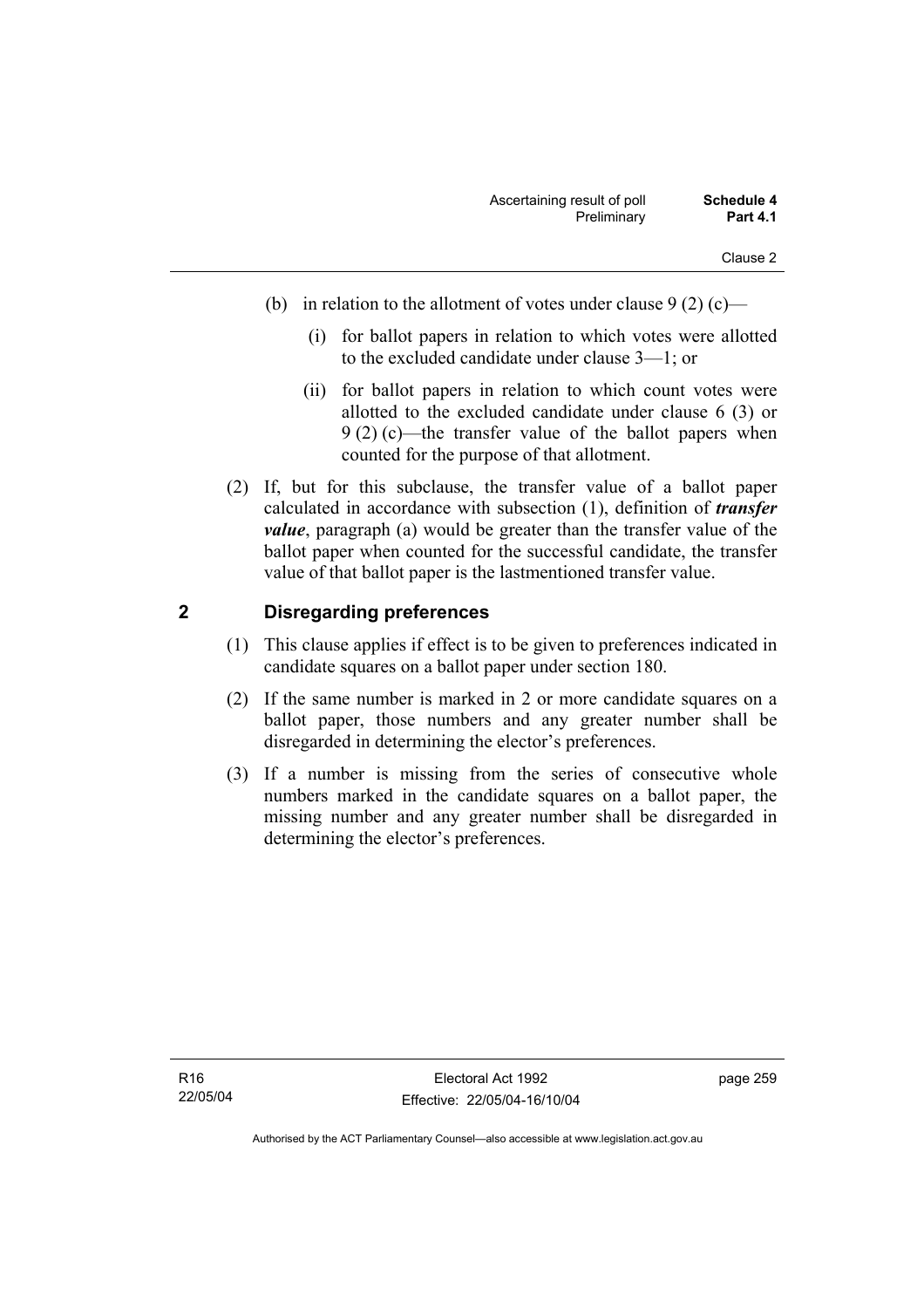**Schedule 4 Ascertaining result of poll Part 4.2** General

Clause 3

# **Part 4.2 General**

# **3 First preferences**

- (1) For each ballot paper recording a first preference for a continuing candidate, 1 vote shall be allotted to the candidate.
- (2) For subclause (1), a ballot paper on which a first preference for a candidate who died before polling day is recorded shall be taken to record a first preference for the candidate for whom the next available preference is recorded.
- (3) After the allotment of votes under subclause (1), each continuing candidate's total votes shall be calculated and, if the votes equal or exceed the quota, the candidate is successful.

# **4 Scrutiny to cease**

- (1) If, after a calculation under clause 3 (3), 6 (4) or 9 (2) (d), the number of successful candidates is equal to the number of positions to be filled, the scrutiny shall cease.
- (2) If, after a calculation under clause 3 (3) or 6 (4) or after all the ballot papers counted for an excluded candidate have been dealt with under clause 9—
	- (a) the number of continuing candidates is equal to the number of positions remaining to be filled; and
	- (b) no successful candidate has a surplus not already dealt with under clause 6;

each of those continuing candidates is successful and the scrutiny shall cease.

### **5 Scrutiny to continue**

If the scrutiny has not ceased in accordance with clause 4 and—

R16 22/05/04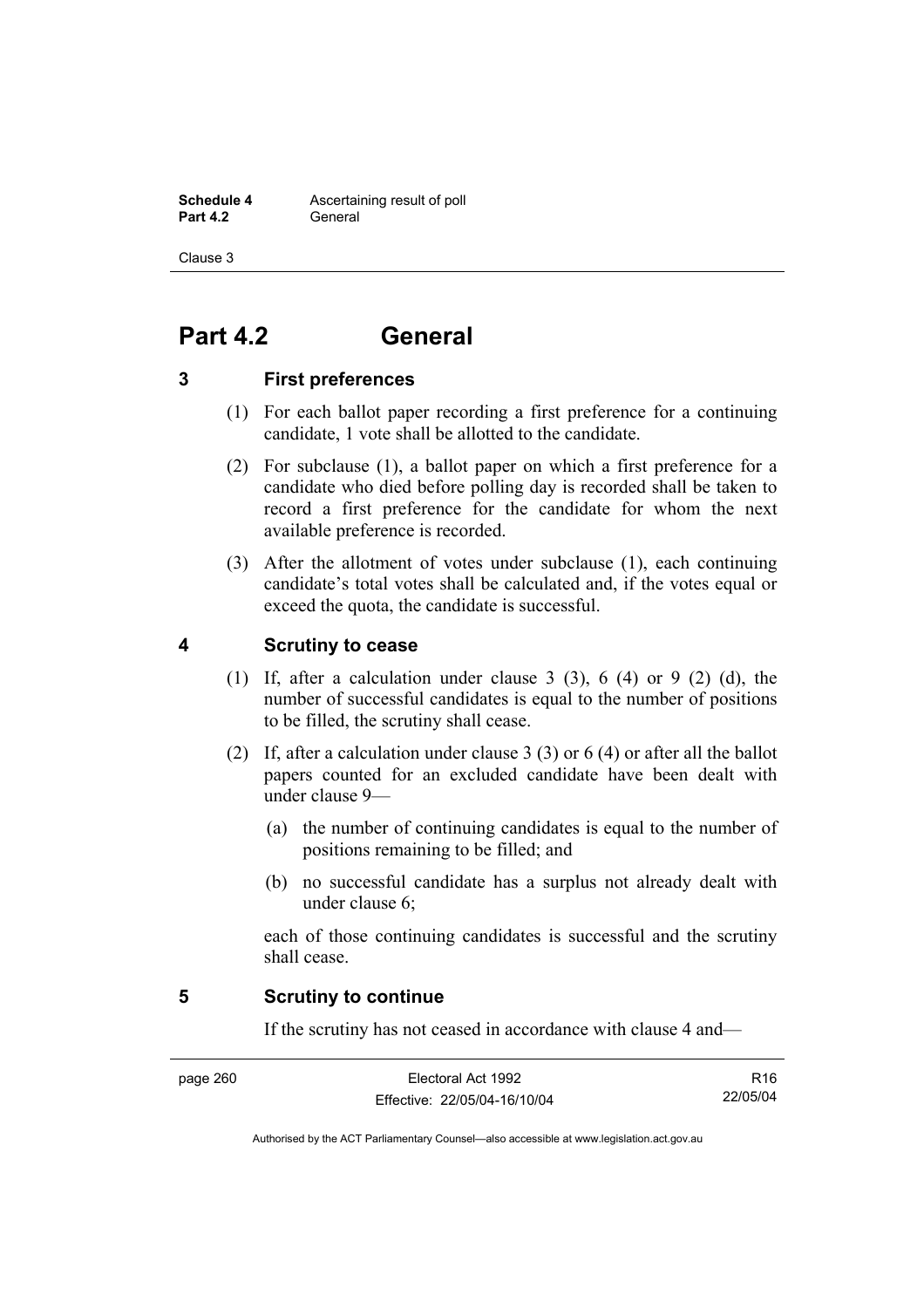- (a) 1 or more successful candidates have a surplus not already dealt with under clause 6—subject to clause 4, each surplus shall be dealt with in accordance with clause 6; or
- (b) there are no successful candidates with such a surplus—1 continuing candidate shall be excluded in accordance with clause 8 and the ballot papers counted for him or her shall be dealt with in accordance with clause 9.

# **6 Surplus votes**

- (1) Subject to clause 7, this clause applies in relation to the surplus of a successful candidate.
- (2) Each ballot paper counted for the purpose of allotting votes to the successful candidate at the count at which the candidate became successful shall be dealt with as follows:
	- (a) if it does not specify a next available preference—it shall be set aside as finally dealt with for this part;
	- (b) if it specifies a next available preference—it shall be grouped according to the candidate for whom that preference is recorded.
- (3) The count votes for each continuing candidate shall be determined and allotted to him or her.
- (4) After the allotment under subclause (3), the continuing candidates' total votes shall be calculated and, if the total votes of a candidate equal or exceed the quota, the candidate is successful.

# **7 More than 1 surplus**

- (1) In this clause—
	- (a) a reference to a successful candidate is a reference to a successful candidate with a surplus not already dealt with under clause 6; and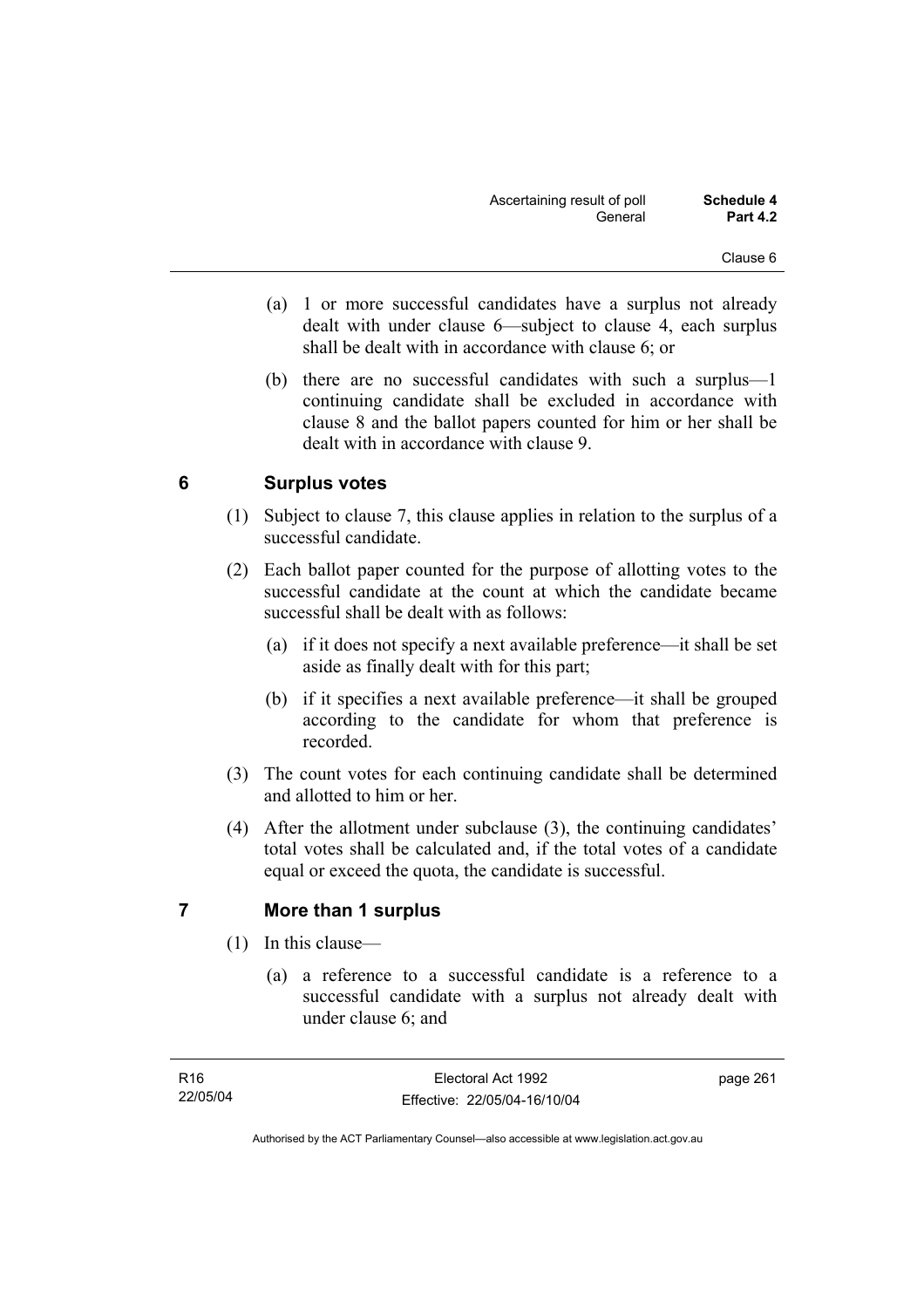| Schedule 4      | Ascertaining result of poll |
|-----------------|-----------------------------|
| <b>Part 4.2</b> | General                     |

Clause 7

- (b) a reference to the earliest count is a reference to the earliest count at which a successful candidate obtained a quota.
- (2) If there are 2 or more successful candidates, the surplus of the relevant candidate shall be dealt with in accordance with clause 6.
- (3) For subclause (2)—
	- (a) if only 1 successful candidate obtained a quota at the earliest count—that candidate is the relevant candidate;
	- (b) if 2 or more successful candidates obtained a quota at the earliest count—the candidate who, of those candidates, has the largest surplus is the relevant candidate; or
	- (c) if 2 or more successful candidates (*contemporary candidates*) who obtained a quota at the earliest count have the same surplus, being a surplus larger than that of any other candidate who obtained a quota at that count and—
		- (i) 1 of the contemporary candidates had more total votes than any other contemporary candidate at the last count at which all the contemporary candidates had unequal total votes—that candidate; or
		- (ii) there is no count at which all the contemporary candidates had unequal total votes—the contemporary candidate who is determined by the commissioner by lot to be the relevant candidate;

is the relevant candidate.

- $(4)$  If—
	- (a) a person becomes the relevant candidate under subclause (3)  $(c)$  (ii); and
	- (b) the ballot papers are recounted in accordance with section 187; and

R16 22/05/04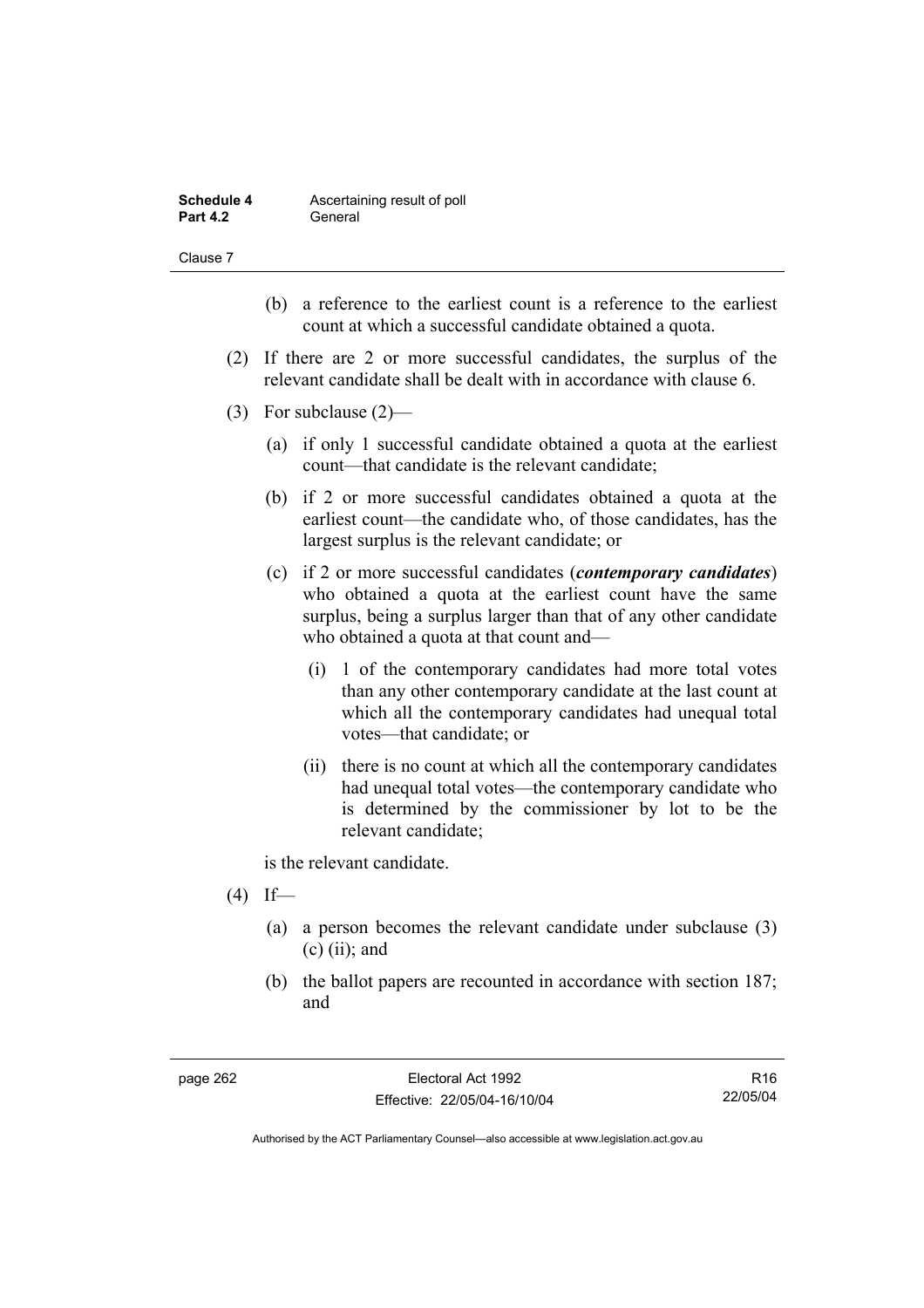(c) the same candidates would, apart from this subclause, become the contemporary candidates once again under that subparagraph;

the person shall be taken to be the relevant candidate for subclause (2) in the recounting of those ballot papers.

# **8 Exclusion of candidates**

- (1) If clause 5 or 15 requires a candidate to be excluded, the candidate with the least total votes shall be excluded.
- (2) If 2 or more candidates each have the same total votes, being fewer total votes than any other candidate and—
	- (a) 1 of those candidates had fewer total votes than any other of those candidates at the last count at which all those candidates had unequal votes—that candidate; or
	- (b) there is no count at which all those candidates had unequal total votes—the candidate who, of those candidates, is determined by the commissioner by lot to be the candidate to be excluded;

shall be excluded.

- $(3)$  If—
	- (a) a person is excluded under subclause (2) (b); and
	- (b) the ballot papers are recounted in accordance with section 187; and
	- (c) that paragraph would, apart from this subclause, be applicable once again to the same candidates;

the person shall be taken to be excluded in the recounting of those ballot papers.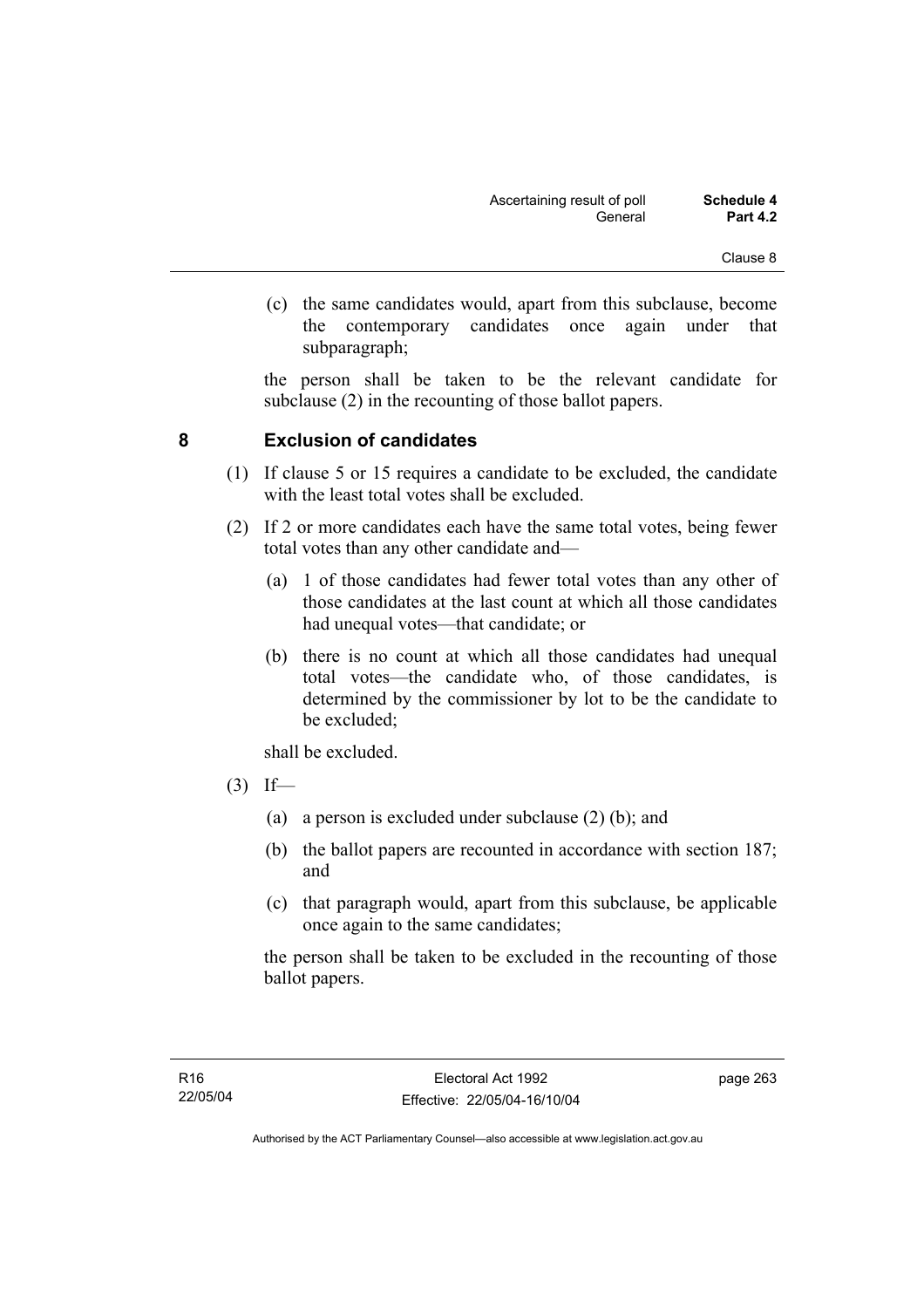**Schedule 4 Ascertaining result of poll Part 4.2** General

Clause 9

### **9 Votes of excluded candidates**

- (1) If a candidate is excluded in accordance with clause 8, the ballot papers counted for the candidate shall be sorted into groups according to their transfer values when counted for him or her.
- (2) Subject to subclause (3), each group under subclause (1) shall be dealt with as follows:
	- (a) if a ballot paper in the group does not specify a next available preference—it shall be set aside as finally dealt with for this part;
	- (b) if a ballot paper in the group specifies a next available preference—it shall be grouped according to the candidate for whom that preference is recorded;
	- (c) each continuing candidate's count votes shall be determined and allotted to him or her;
	- (d) continuing candidates' total votes shall be calculated and, if the votes of any of those candidates equal or exceed the quota, the candidate is successful.
- (3) The groups referred to in subclause (1) shall be dealt with under subclause (2) starting with the group with the highest transfer value and, subject to subclause 4 (1) or 15 (2), continuing in descending order until all the groups have been dealt with.

### **10 Setting aside ballot papers**

If, after a calculation under clause 3 (3), 6 (4) or 9 (2) (d), the total votes of a candidate who became successful on that calculation equal the quota, the ballot papers counted for that candidate shall be set aside for this part.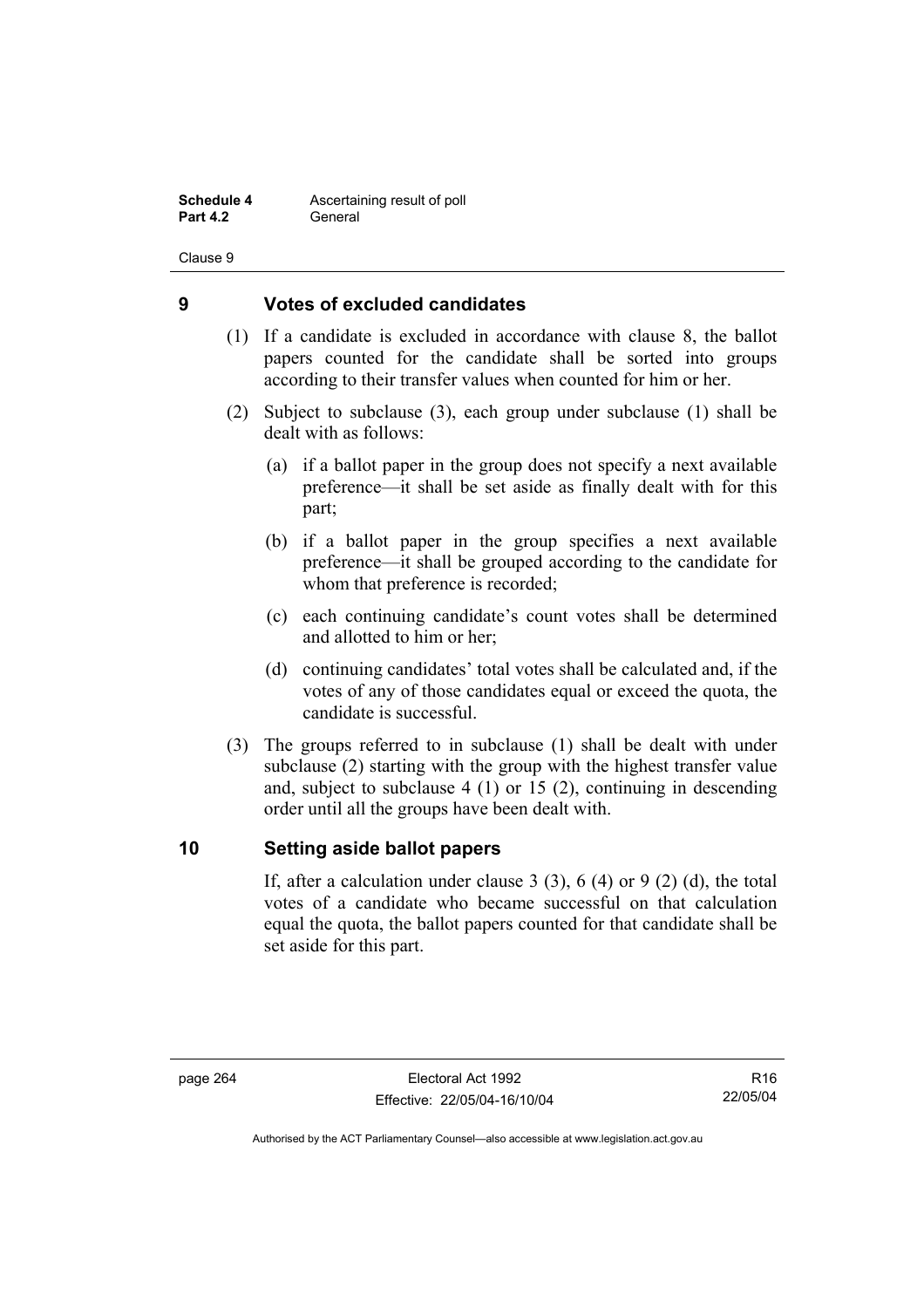Clause 11

# **Part 4.3 Casual vacancies**

# **11 Application**

- (1) This part applies in relation to the vacancy in the seat of a former MLA that is to be filled by recount under section 194.
- (2) For this part—
	- (a) *continuing candidate* means a candidate within the meaning of part 13, but does not include a candidate who died before the recount for the purposes of this part began; and
	- (b) the quota is calculated under clause 12; and
	- (c) the transfer value is determined under clause 13.

# **12 Quota**

 (1) For this part, the quota, in relation to a count, is calculated as follows:

$$
\frac{\text{TVA}}{2} + 1
$$

(2) In this clause:

*TVA* means the sum of the total votes allotted to the continuing candidates at the count, any fraction being disregarded.

#### **13 Transfer value**

- (1) For this part, the transfer value of ballot papers counted for the former MLA—
	- (a) for a ballot paper dealt with at the count at which the former MLA became successful—is the value ascertained in accordance with subclause (2) or (3), as the case requires;

page 265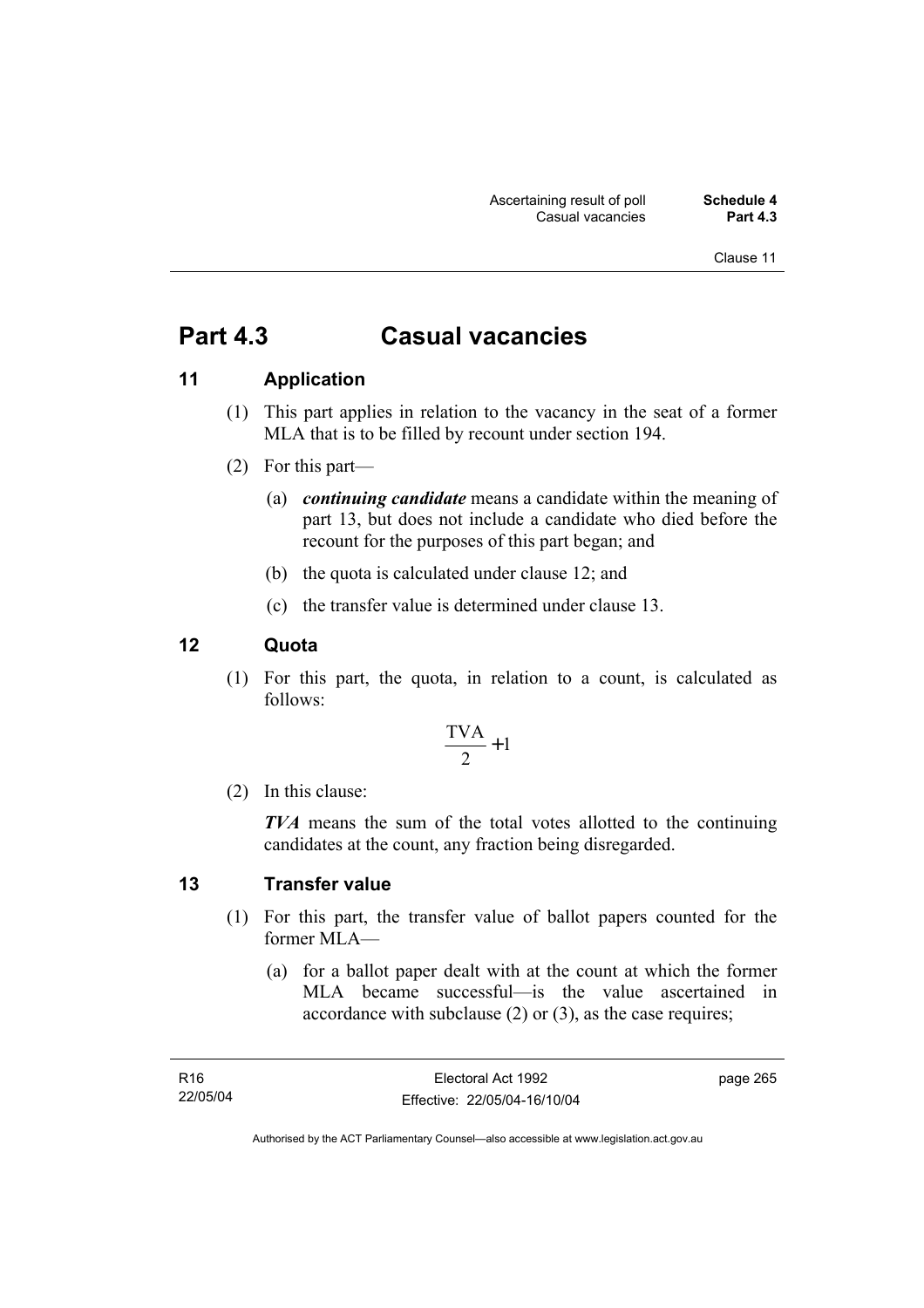| Schedule 4      | Ascertaining result of poll |
|-----------------|-----------------------------|
| <b>Part 4.3</b> | Casual vacancies            |

Clause 13

- (b) for a ballot paper dealt with at the count under clause 3—is 1; and
- (c) for a ballot paper dealt with at any other count—is the transfer value of the ballot paper when counted for the purpose of allotting count votes to the former MLA.
- (2) If, at the count at which the former MLA became successful, NCP x TV was greater than or equal to Q—N—
	- (a) for a ballot paper that did not specify a next available preference—the value is calculated as follows:

$$
\frac{Q-N}{NCP}
$$
; and

- (b) for a ballot paper that specified a next available preference the value is zero.
- (3) If, at the count at which the former MLA became successful, NCP x TV was less than Q—N—
	- (a) for a ballot paper that did not specify a next available preference—the value is the transfer value of the ballot paper when counted for the purpose of allotting count votes to the former MLA; and
	- (b) for a ballot paper that specified a next available preference the value is calculated as follows:

$$
\frac{Q-N-(NCP \times TV)}{CP}
$$

(4) In subclauses (2) and (3):

*NCP* means the number of ballot papers counted for the former MLA at the count at which he or she became successful that did not specify a next available preference.

R16 22/05/04

Authorised by the ACT Parliamentary Counsel—also accessible at www.legislation.act.gov.au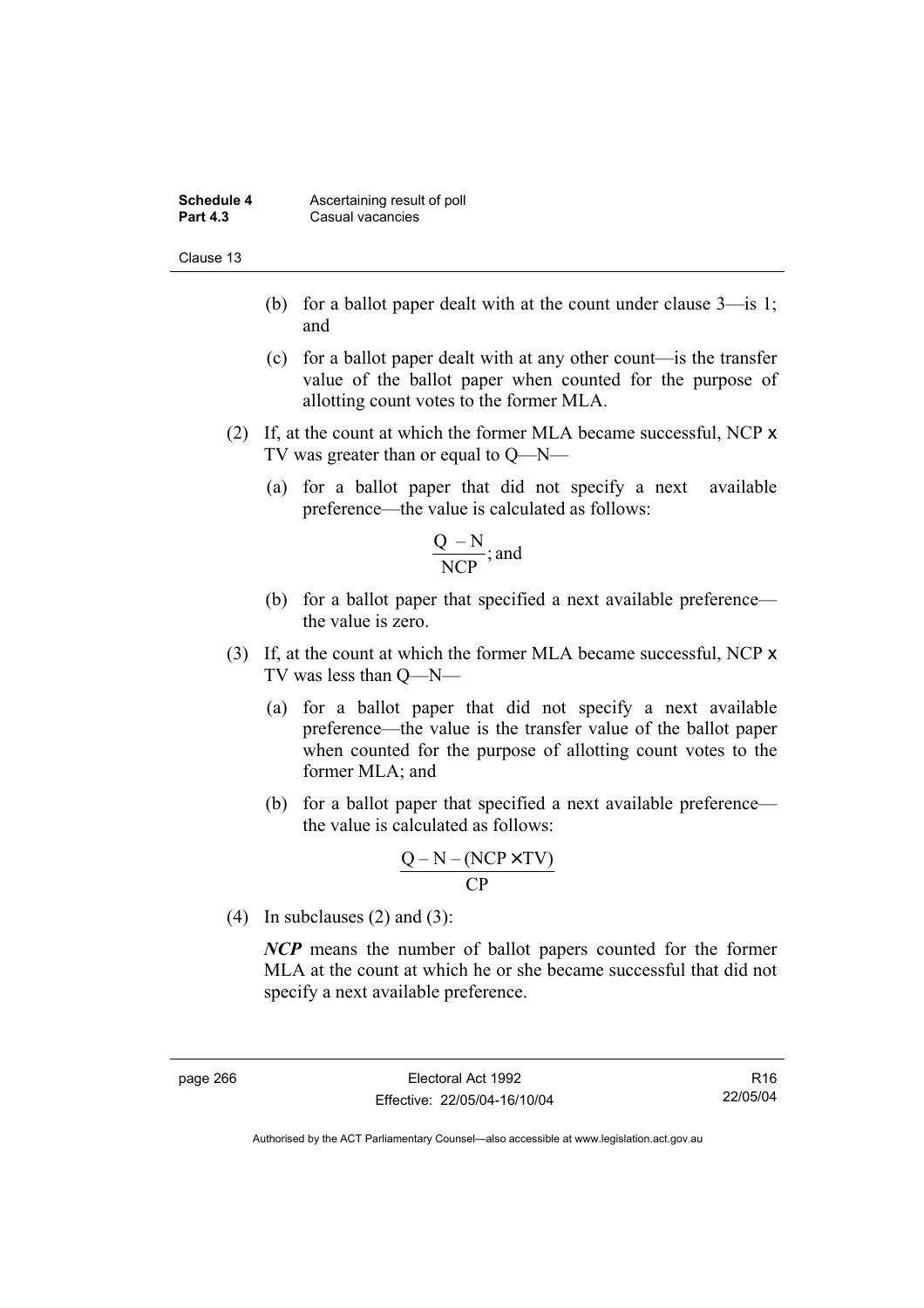*TV* means the transfer value of a ballot paper when counted at that count for the purpose of allotting count votes to the former MLA.

*Q* means the quota for the election at which the former MLA was last elected.

*N* means the former MLA's total votes after the last calculation before that count.

*CP* means the number of ballot papers counted for the former MLA at that count that specified a next available preference.

# **14 Recount—first count**

- (1) If a ballot paper counted for the former MLA—
	- (a) does not specify a next available preference—it shall be set aside as finally dealt with for this part; or
	- (b) specifies a next available preference—it shall be grouped according to the candidate for whom that preference is recorded.
- **(2)** The count votes for each continuing candidate shall be determined and allotted to him or her, and each continuing candidate's total votes shall be calculated.
- **(3)** If, after the calculation under subclause (2), the total votes of a continuing candidate equal or exceed the quota, the candidate is successful and the scrutiny shall cease.

# **15 Recount—continuation**

- (1) If the scrutiny has not ceased in accordance with clause 14 (3) or subclause (2) of this clause—
	- (a) 1 continuing candidate shall be excluded in accordance with clause 8; and

page 267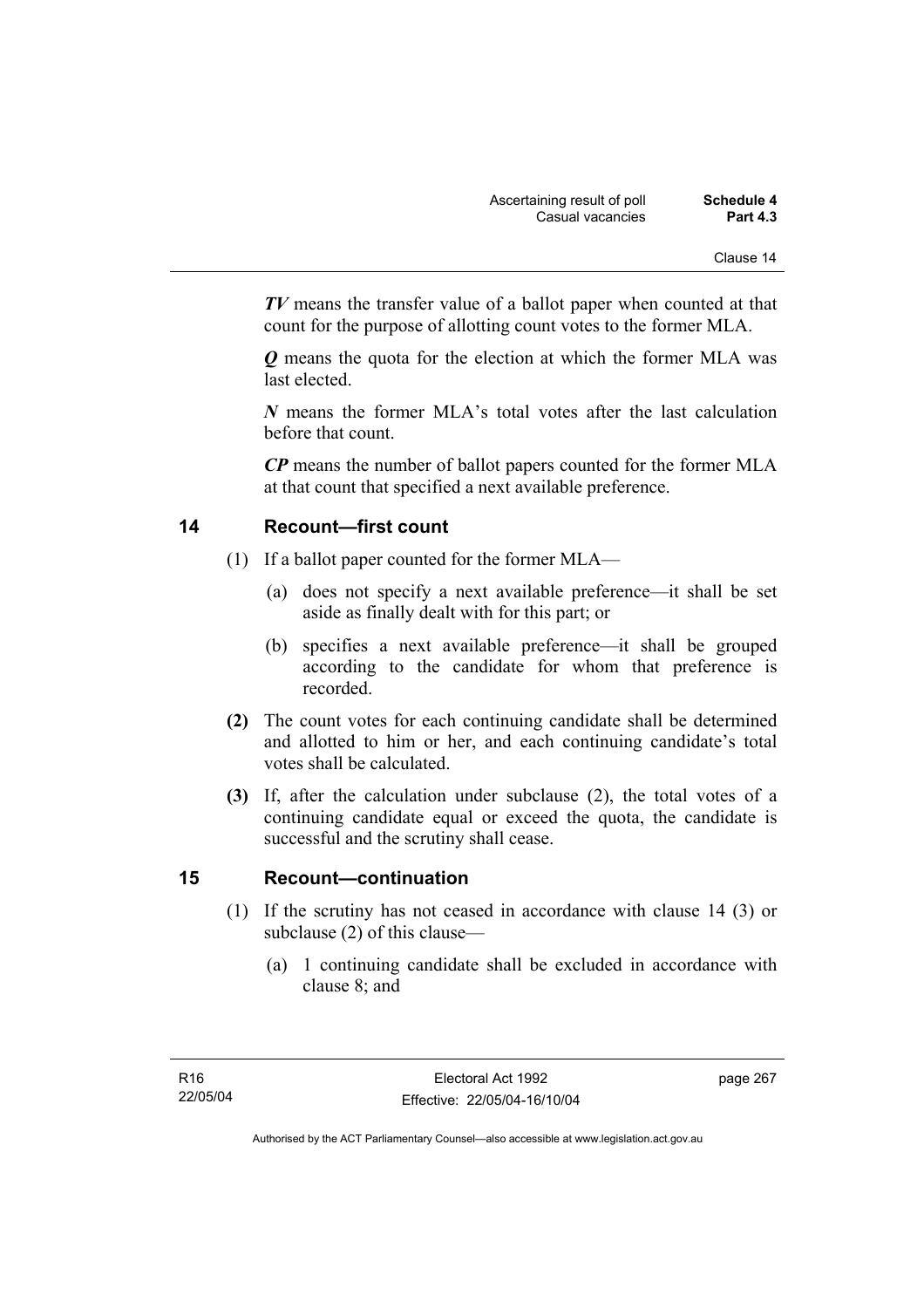| Schedule 4      | Ascertaining result of poll |
|-----------------|-----------------------------|
| <b>Part 4.3</b> | Casual vacancies            |

Clause 16

- (b) the ballot papers counted for that candidate shall be dealt with in accordance with clause 9.
- (2) If, after a calculation under clause 9 (2) (d), a candidate is successful, the scrutiny shall cease.

# **16 Successful candidate is dead**

- (1) If the candidate who is successful on a recount is dead, the recount shall be conducted again.
- (2) For subclause (1), a ballot paper on which a preference for that candidate is recorded shall be taken to record a preference for the candidate for whom the next available preference is recorded.

# **17 Multiple vacancies**

- (1) If there are 2 or more vacancies in the seats of former MLAs that are required to be filled by recount under section 194, the recounts shall be conducted in the order in which the vacancies occurred.
- (2) If 2 or more of those vacancies occurred at the same time, the commissioner shall determine by lot the order in which the recounts are to be conducted.
- $(3)$  If—
	- (a) a person is a candidate in relation to more than 1 casual vacancy; and
	- (b) the person becomes a candidate in relation to those casual vacancies before the commissioner declares elected the successful candidate in relation to any of those casual vacancies; and
	- (c) the person is successful in relation to 1 of those casual vacancies;

for the purpose of conducting the recount in relation to the casual vacancies other than the one in relation to which the person was

| page 268 | Electoral Act 1992           | R16      |
|----------|------------------------------|----------|
|          | Effective: 22/05/04-16/10/04 | 22/05/04 |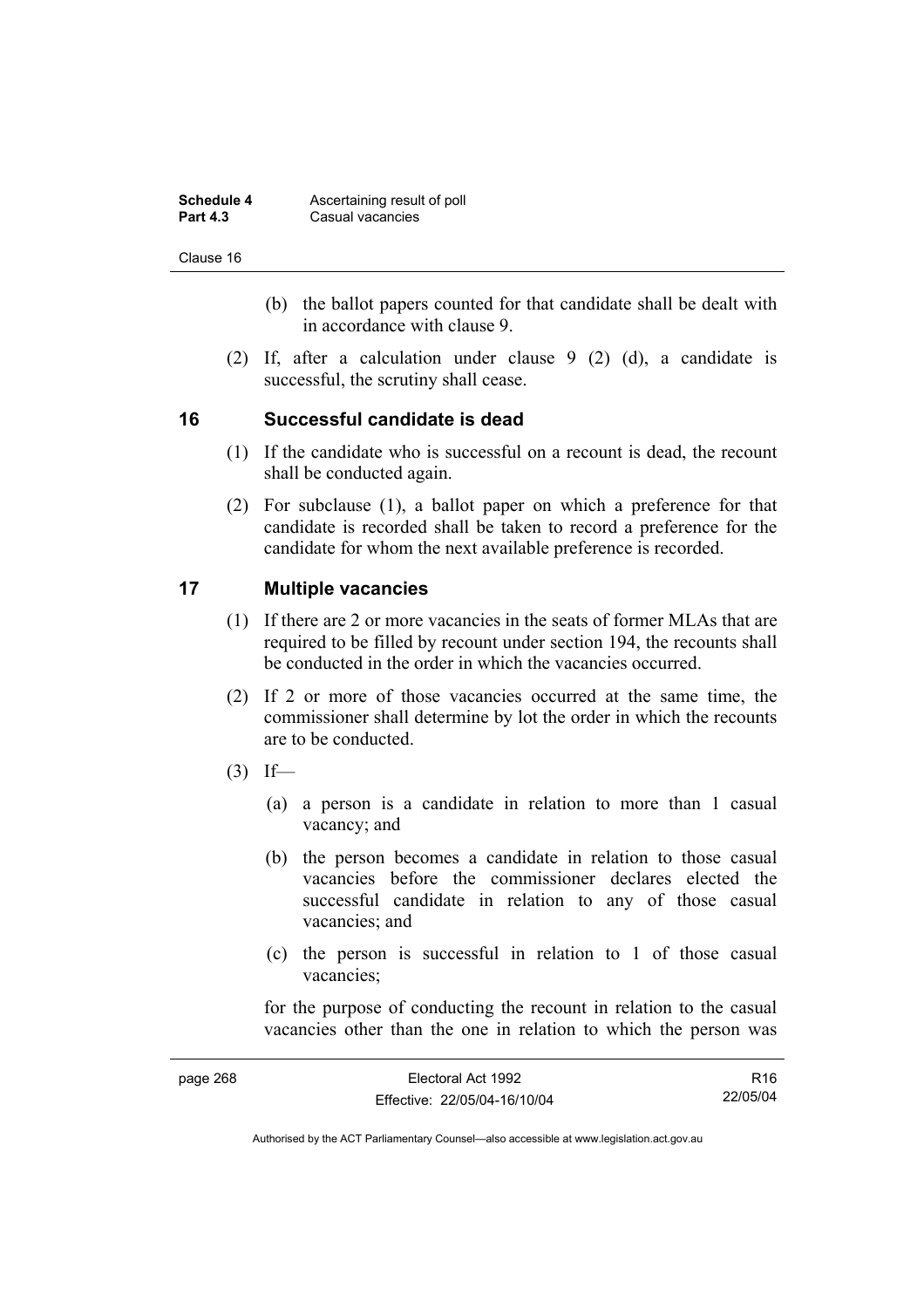| Schedule 4      | Ascertaining result of poll |
|-----------------|-----------------------------|
| <b>Part 4.3</b> | Casual vacancies            |

successful, the person shall be taken not to be a continuing candidate.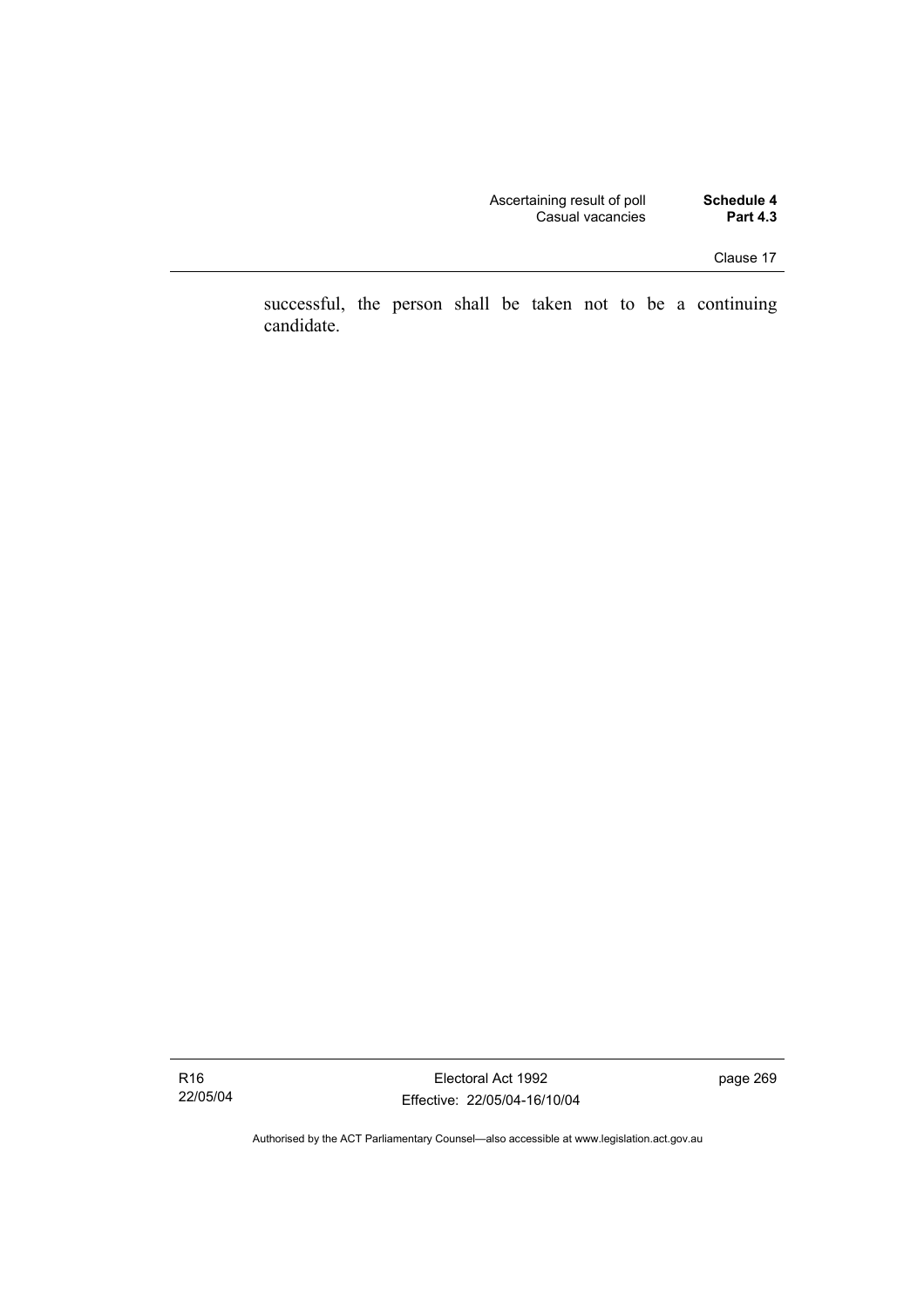**Schedule 4 Ascertaining result of poll**<br>**Part 4.4 Deceased successful can Part 4.4** Deceased successful candidates

Clause 18

# **Part 4.4 Deceased successful candidates**

### **18 Application of pt 4.3**

- (1) If a successful candidate dies on or after polling day but before the declaration of the result of the election, the ballot papers counted for the deceased candidate shall be dealt with in accordance with part 4.3 as if they had been counted for a former MLA.
- (2) In this part:

*continuing candidate* means a candidate other than a successful candidate, a candidate who died before the recount for this part commenced or a candidate who is excluded for clause 15.

# **19 Multiple deaths**

- (1) If 2 or more successful candidates die on or after polling day but before the declaration of the result of the election, the ballot papers counted for each deceased candidate shall be dealt in the order in which the candidates died.
- (2) If 2 or more of those successful candidates died at the same time, the commissioner shall determine by lot the order in which the ballot papers for the deceased candidates are to be dealt with.

page 270 Electoral Act 1992 Effective: 22/05/04-16/10/04

R16 22/05/04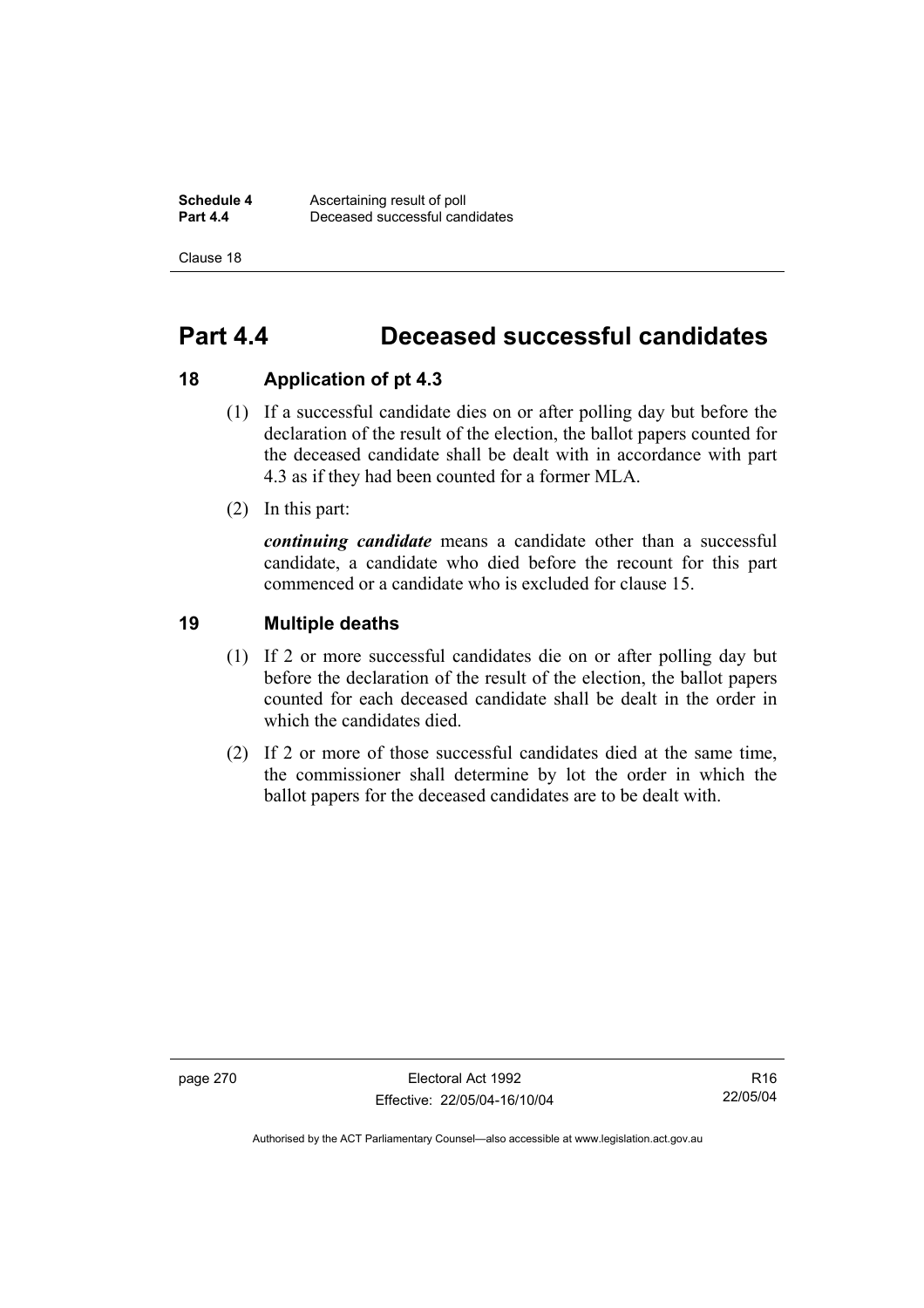## **Dictionary**

(see s 3)

- *Note 1* The *Legislation Act 2001* contains definitions and other provisions relevant to this Act.
- *Note 2* In particular, the *Legislation Act 2001*, dict, pt 1, defines the following terms:
	- adult
	- doctor
	- exercise
	- fail
	- function
	- Self-government Act
	- Speaker.

*AAT* means the administrative appeals tribunal.

*abbreviation*, of the name of a political party, includes an alternative name of the party.

## *address*—

- (a) except in division 17.3 (Campaigning offences)—means, in relation to a person, the address of the person's principal place of residence (including a place of residence from which a person who is an elector is temporarily absent and to which the person intends to return to live in); and
- (b) in division 17.3—see section 291 (Definitions for div 17.3).

*amount*, for part 14 (Election funding and financial disclosure)—see section 198 (Definitions for pt 14).

*Antarctica*, for part 11 (Polling in Antarctica)—see section 167 (Definitions for pt 11).

*Antarctic elector* means an elector who is an Antarctic elector under section 171.

page 271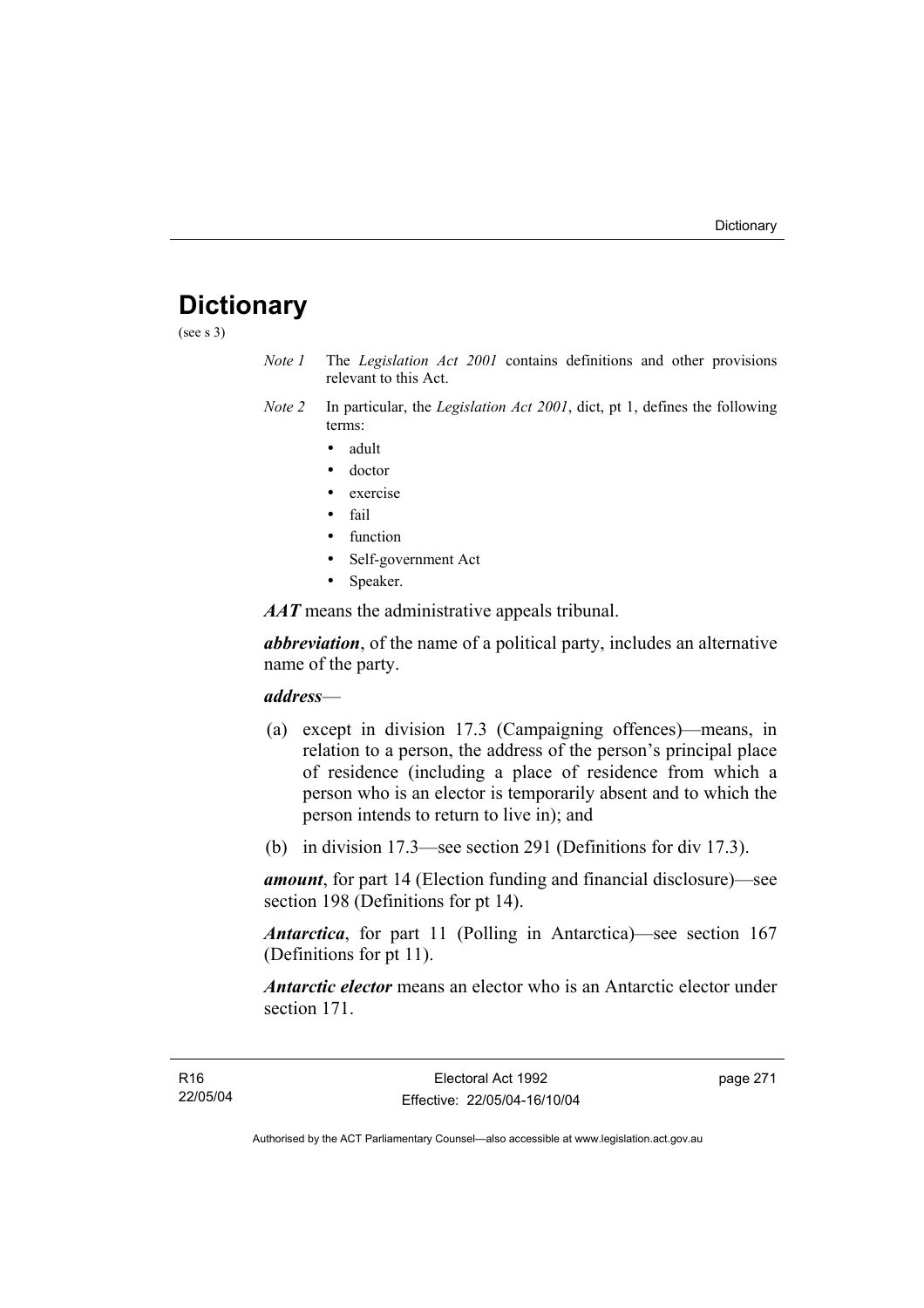*application*, for part 16 (Disputed elections, eligibility and vacancies)—see section 250 (Definitions for pt 16).

*approved computer program* means the computer program approved under section 118A.

*Assembly* means the Legislative Assembly.

*assistant returning officer*, for part 11 (Polling in Antarctica)—see section 167 (Definitions for pt 11).

*associated entity*, for part 14 (Election funding and financial disclosure)—see section 198 (Definitions for pt 14).

*augmented commission* in relation to a redistribution, means the augmented electoral commission established by section 47 for the purposes of the redistribution.

*authorised delivery service*, for division 10.4 (Voting otherwise than at a polling place)—see section 136.

*authorised officer* means an officer authorised by the commissioner for the purpose of the provision in which the expression occurs.

*authorised witness*, for part 10 (Voting)—see section 127 (Meaning of *authorised witness*).

*available for public inspection*—see section 4A (Meaning of *available for public inspection*).

## *ballot paper*—

- (a) includes an electronic ballot paper; and
- (b) if regulations are in force under section 114 (7) (Ballot papers)—means a ballot paper in the form prescribed under the regulations.
- *Note* A ballot paper is required to be in the form set out in sch 1 (see s  $114(1)$ ).

*bribery*, for part 16 (Disputed elections, eligibility and vacancies) see section 250 (Definitions for pt 16).

R16 22/05/04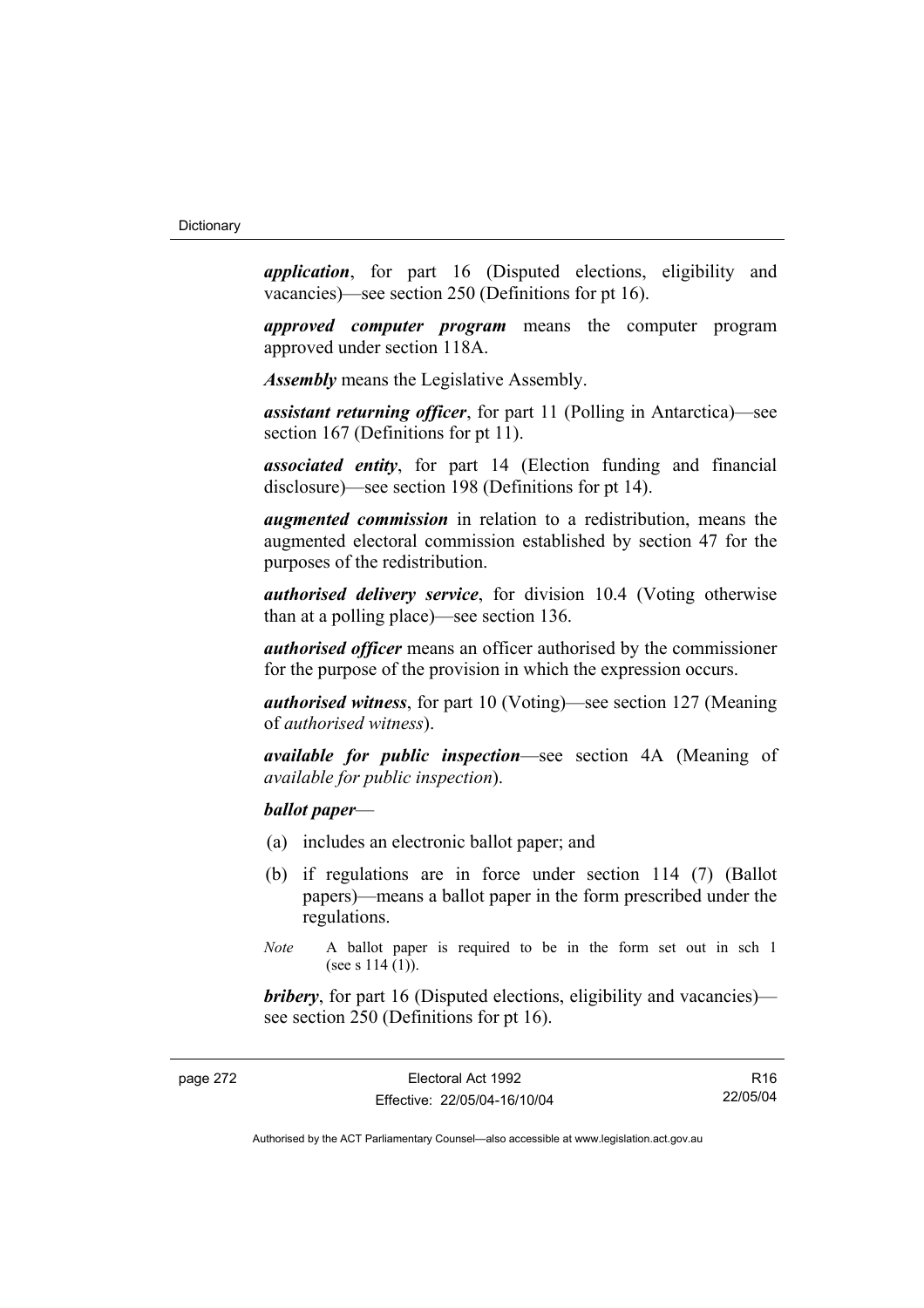*broadcast* includes televise.

*broadcaster*, for division 14.5 (Disclosure of electoral expenditure)—see section 223 (Definitions for div 14.5).

*candidate* means—

- (a) except in part 13 (Casual vacancies)—a person declared to be a candidate under section 109 (Declaration of candidates); and
- (b) in part 13—a person declared to be a candidate under section 193 (Publication of candidates' details).

*candidate square*—see section 116 (1) (h) (Printing of ballot papers).

*certified list of electors* means a certified list of electors prepared under section 121.

*closed*, in relation to a roll, means closed in accordance with section 80.

*commissioner* means the Electoral Commissioner appointed under section 22.

*Commonwealth Electoral Act* means the *Commonwealth Electoral Act 1918* (Cwlth).

*Commonwealth roll* means the roll of electors for the ACT required by the Commonwealth Electoral Act, section 81.

*contravention*, for part 16 (Disputed elections, eligibility and vacancies)—see section 250.

*Court of Disputed Elections*—see section 252 (2).

*declaration vote* means a vote cast in accordance with any of the following provisions:

- (a) section 135 (Declaration voting at polling places);
- (b) section 136B (15) (Ordinary or declaration voting in ACT before polling day);

page 273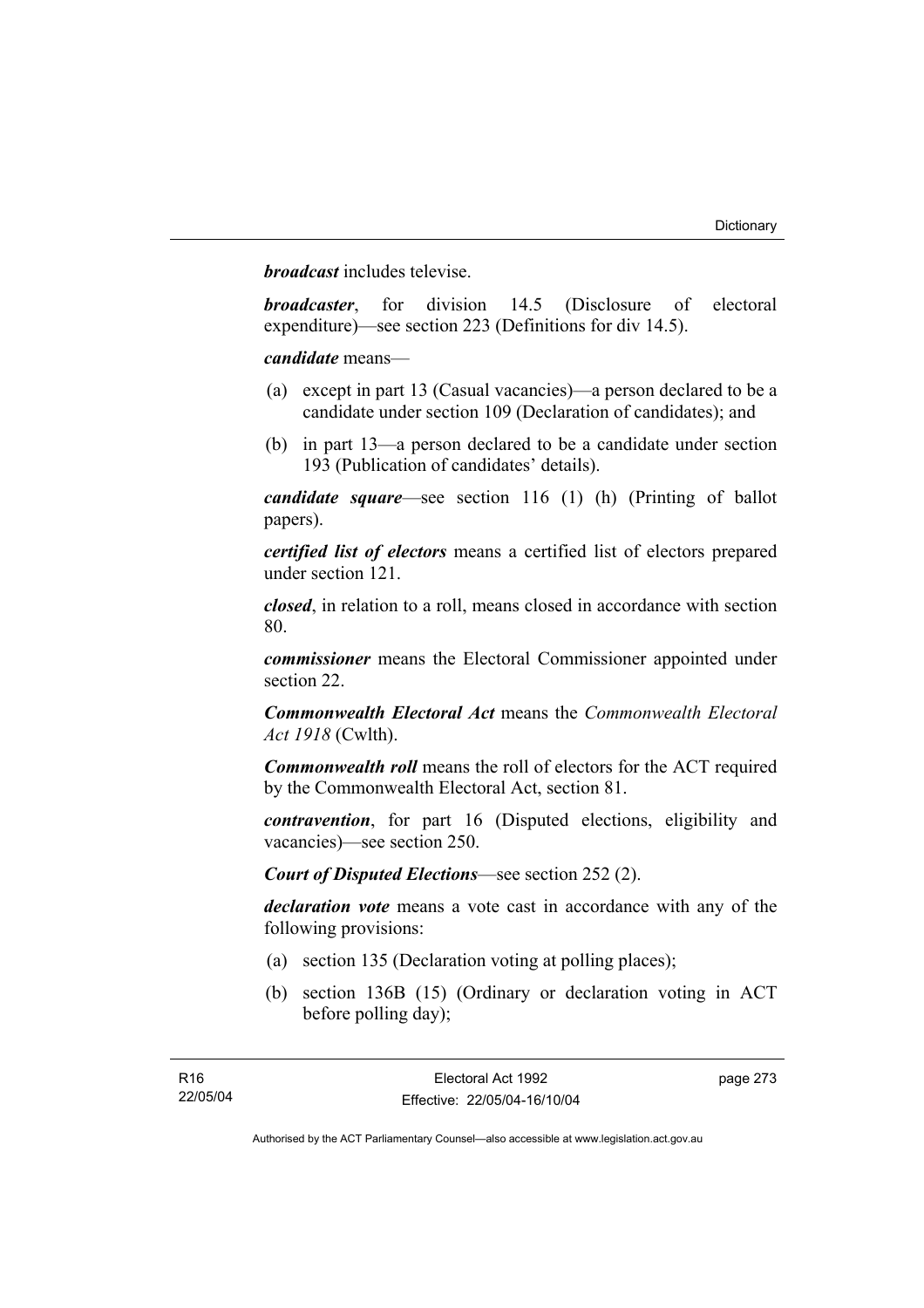- (c) section 136C (Declaration voting outside ACT on or before polling day);
- (d) section 144A (Requirements for casting postal votes).

*declaration voting papers*, in relation to an election, means—

- (a) a declaration, in the form approved under section 340A (Approved forms) for this paragraph, to be completed by an elector; and
- (b) a ballot paper suitable for declaration voting at the election; and
- (c) a certificate, in the form approved under section 340A (Approved forms) for this paragraph, to be completed by a witness to the declaration; and
- (d) an envelope, in the form approved under section 340A (Approved forms) for this paragraph, addressed to the commissioner, on which appears a declaration referred to in paragraph (a).

*defined details*, for division 14.4 (Disclosure of donations)—see section 216 (Meaning of *defined details* for div 14.4).

*defined particulars*, for division 14.6 (Annual returns)—see section 228 (Meaning of *defined particulars* for div 14.6).

*disclosure period*, for part 14 (Election funding and financial disclosure)—see section 201 (Disclosure periods).

*disposition of property*, for part 14 (Election funding and financial disclosure)—see section 198 (Definitions for pt 14).

*disseminate*, for division 17.3 (Campaigning offences)—see section 291 (Definitions for div 17.3).

*election* means—

(a) an election of an MLA or MLAs; and

R16 22/05/04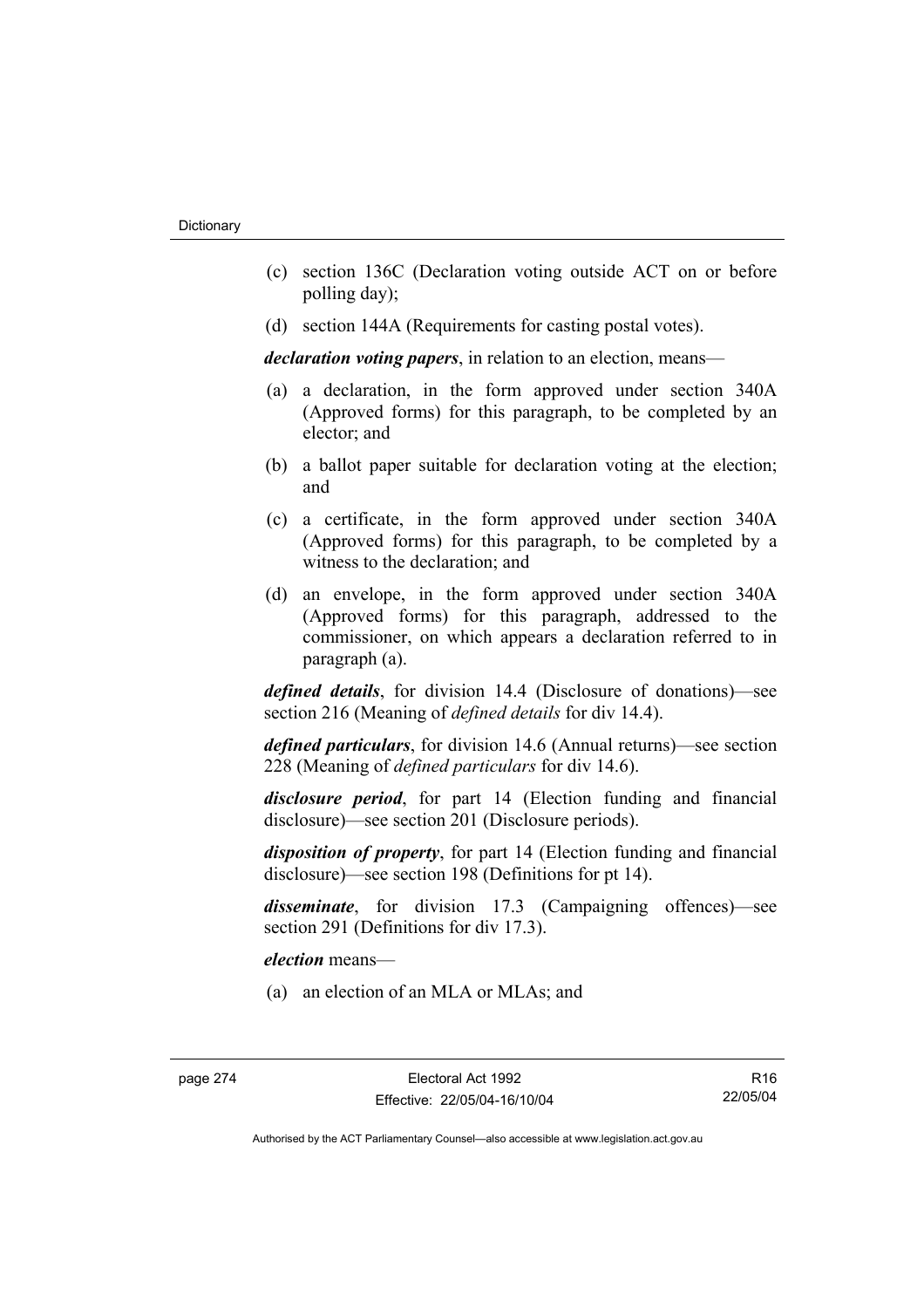- (b) in relation to an electorate—such an election for the electorate; and
- (c) for part 16 (Disputed elections, eligibility and vacancies)—see section 250 (Definitions for pt 16).

*election period*, in relation to an election, means the period—

- (a) beginning on the first day of the pre-election period; and
- (b) ending when the result of the election is declared under section 189.

*elector* means a person who is enrolled, or is to be taken under this Act to be enrolled, for an electorate.

*electoral advertisement*, for division 14.5 (Disclosure of electoral expenditure)—see section 223 (Definitions for div 14.5).

*electoral commission* means the Australian Capital Territory Electoral Commission established by section 5.

*electoral expenditure*, for division 14.5 (Disclosure of electoral expenditure)—see section 223 (Definitions for div 14.5).

*electoral matter*—see section 4 (Meaning of *electoral matter*).

*electoral paper* means a document, form or notice provided for or required under this Act.

*electorate* means an electorate, the name and boundaries of which are specified in a determination in force under section 35.

*electronic form*, of a roll or an extract from a roll, means a disk, tape or other device from which the information in the extract or roll may be reproduced by mechanical, electronic or other means.

## *electronic voting*—see section 120 (2).

*eligible elector*, for division 10.4 (Voting otherwise than at a polling place)—see section 136.

page 275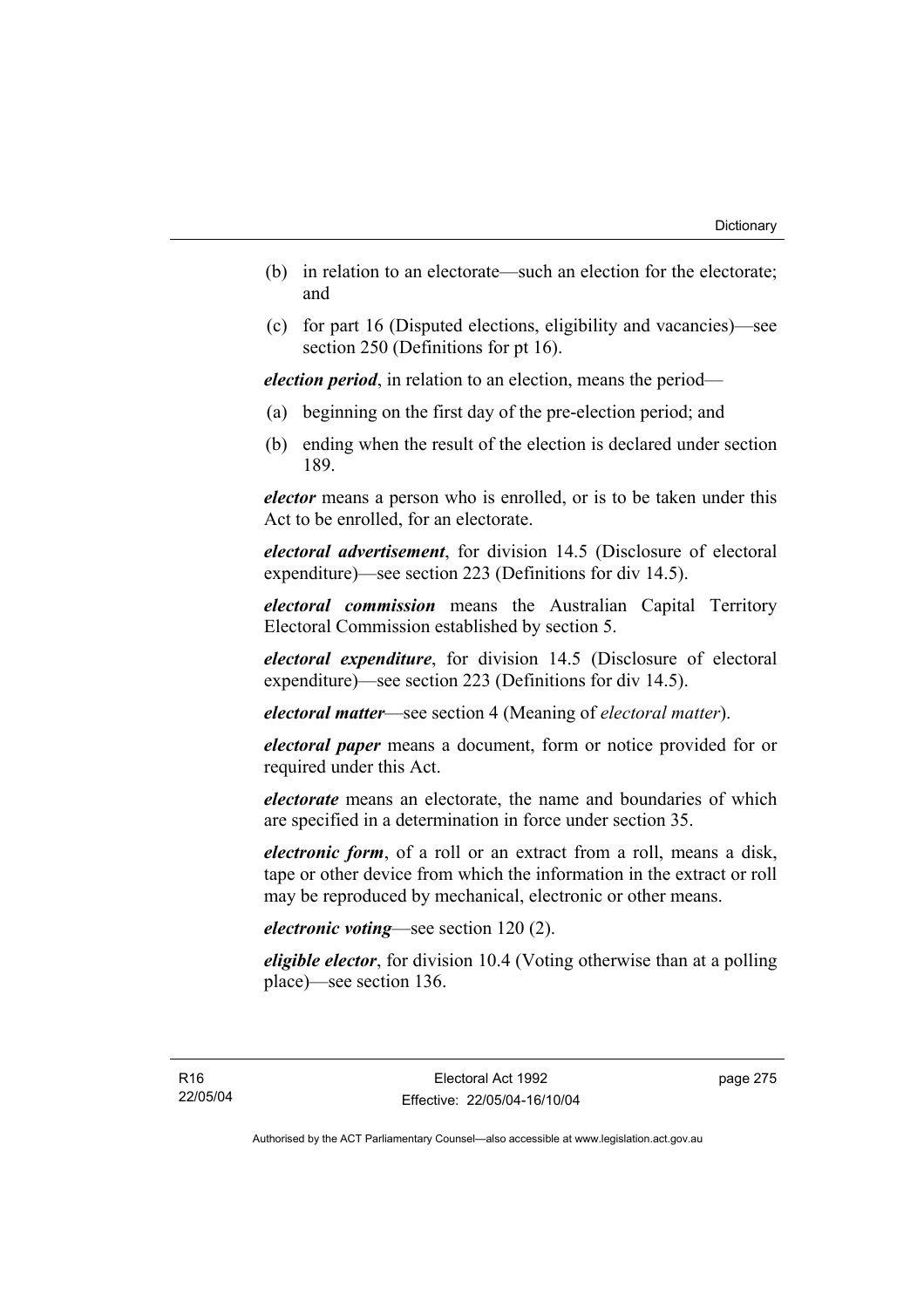*eligible overseas elector* means a person who is an eligible overseas elector under section 74.

*eligible vote*, for part 14 (Election funding and financial disclosure)—see section 198 (Definitions for pt 14).

*entity*, for part 14 (Election funding and financial disclosure)—see section 198 (Definitions for pt 14).

*extract*, from a roll—see section 59.

*extraordinary election*—see section 101.

*file*, for part 16 (Disputed elections, eligibility and vacancies)—see section 250 (Definitions for pt 16).

*financial controller*, for part 14 (Election funding and financial disclosure)—see section 198 (Definitions for pt 14).

*former MLA*, for part 13 (Casual vacancies)—see section 190 (Definitions for pt 13).

*general election* means a general election of MLAs.

*gift*, for part 14 (Election funding and financial disclosure)—see section 198 (Definitions for pt 14).

*group*, in relation to candidates in an election, means candidates whose names are grouped on the ballot papers in accordance with section 115 (1) or (2), whichever is applicable.

*hospital* includes a convalescent home and an institution similar to a hospital or convalescent home.

*hour of nomination*—see section 108.

*investigation notice*, for division 14.7 (Compliance)—see section 235 (Definitions for div 14.7).

*judge* means—

- (a) a judge of the Supreme Court; or
- (b) a judge of the Supreme Court of a State or another Territory; or

R16 22/05/04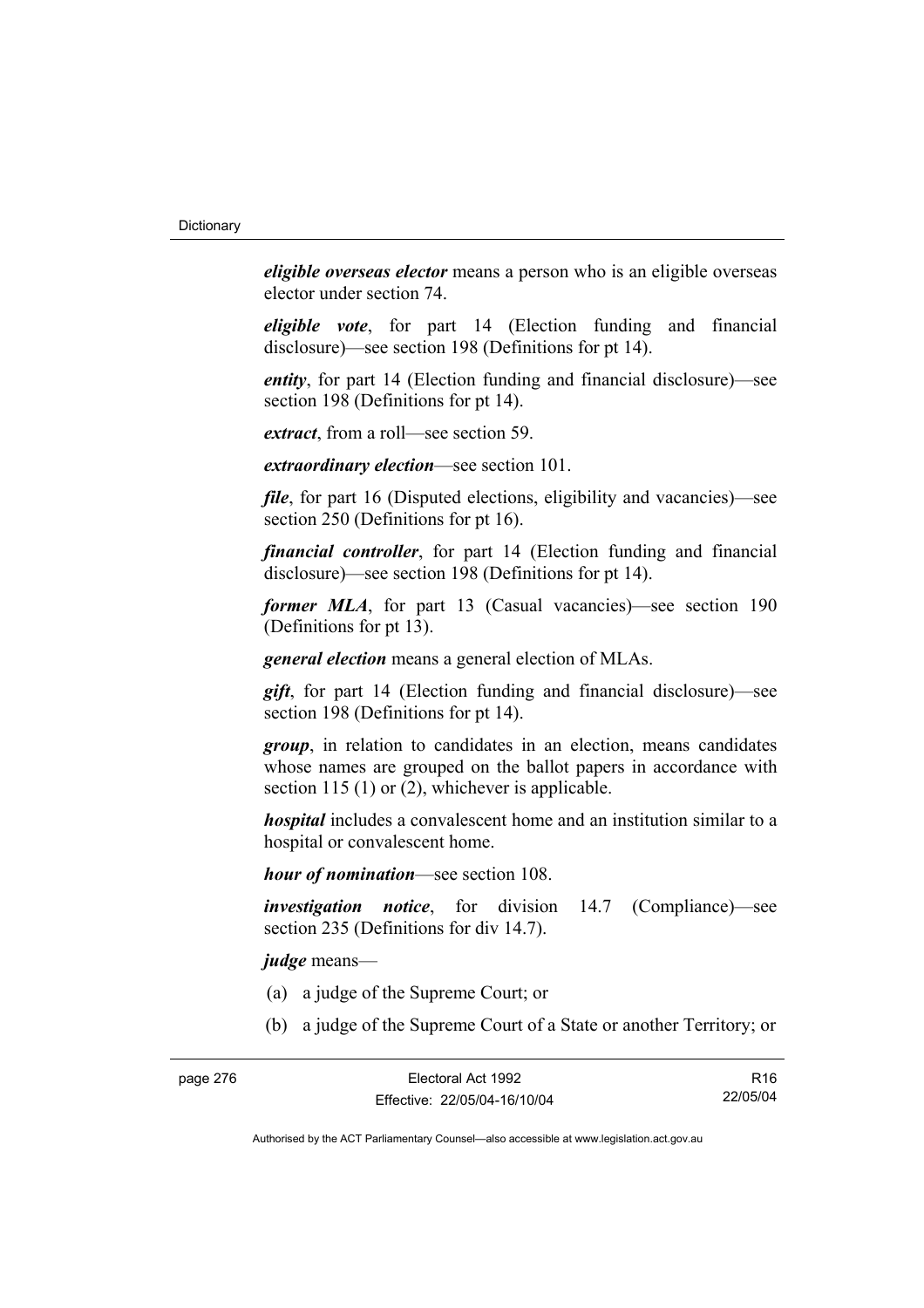(c) a judge of the Federal Court or Family Court.

*member*, for division 2.2 (Members of electoral commission)—see section 11 (Meaning of *member* for div 2.2).

*MLA* means a member of the Assembly.

*newspaper* means a newspaper circulating in the ACT.

*non-party group*, for part 14 (Election funding and financial disclosure)—see section 198 (Definitions for pt 14).

*officer* means—

- (a) a person appointed under section 33 (Officers) to be an officer; or
- (b) a person exercising a power under this Act under an arrangement under section 70 (Joint roll arrangements with the Commonwealth) or section 336 (Administrative arrangements with Commonwealth and States); or
- (c) in relation to a particular matter—a person mentioned in paragraph (a) or (b) exercising a power in relation to the matter.

*official error*, in relation to a person voting or seeking to vote at an election, means the removal of the person's name under this Act from the roll for an electorate in which the person is otherwise entitled to vote unless the name was so removed before the roll closed for the purpose of the previous election.

*OIC* means—

- (a) in relation to a scrutiny centre—the officer in charge of the centre; and
- (b) in relation to a polling place—the officer in charge of the place.

*ordinary election* means a general election required by section 100.

*ordinary vote* means a vote other than a declaration vote.

| R16      | Electoral Act 1992           | page 277 |
|----------|------------------------------|----------|
| 22/05/04 | Effective: 22/05/04-16/10/04 |          |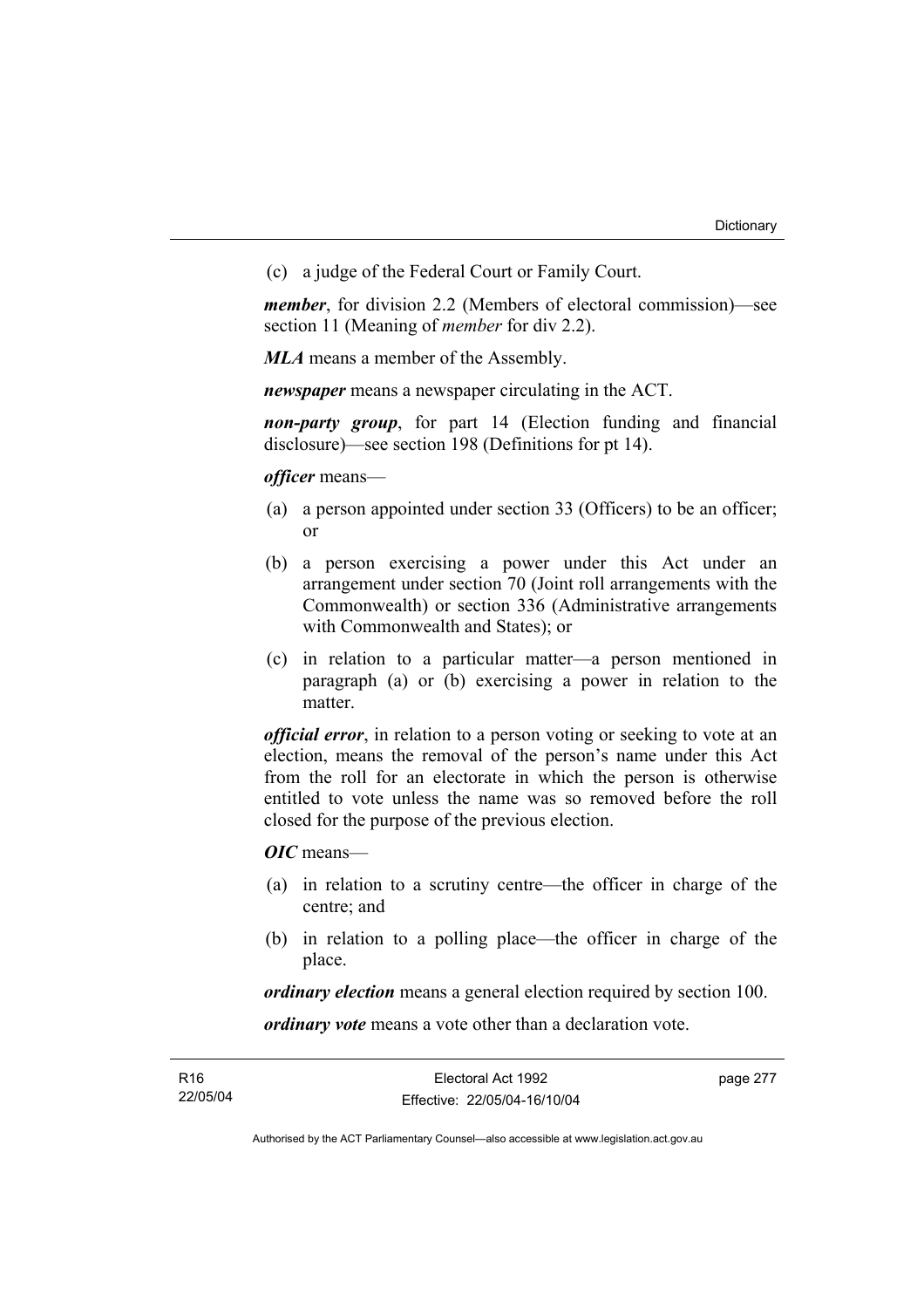*participant*, for division 14.5 (Disclosure of electoral expenditure)—see section 223 (Definitions for div 14.5).

*party*, for part 14 (Electoral funding and financial disclosure)—see section 198 (Definitions for pt 14).

*party candidate* means—

- (a) a candidate at an election nominated by the registered officer of a registered party; and
- (b) in relation to a registered party—a candidate nominated by the registered officer of the party.

*person*, for part 15 (Review of decisions)—see section 244 (Definitions for pt 15).

## *place of nomination*—see section 108.

*political party* means an organisation, incorporated or unincorporated, an object or activity of which is the promotion of the election to the Assembly of a candidate or candidates endorsed by it.

## *polling day*—

- (a) means the day when, apart from section 111 (Need for an election), a poll for an election would be required; and
- (b) except in part 8 (Timing of elections) and part 9 (Arrangements for elections), includes—
	- (i) if the time for holding an election is extended under section 159 for more than 1 day—each of those days; and
	- (ii) if polling is suspended under section 160—a day when polling is resumed.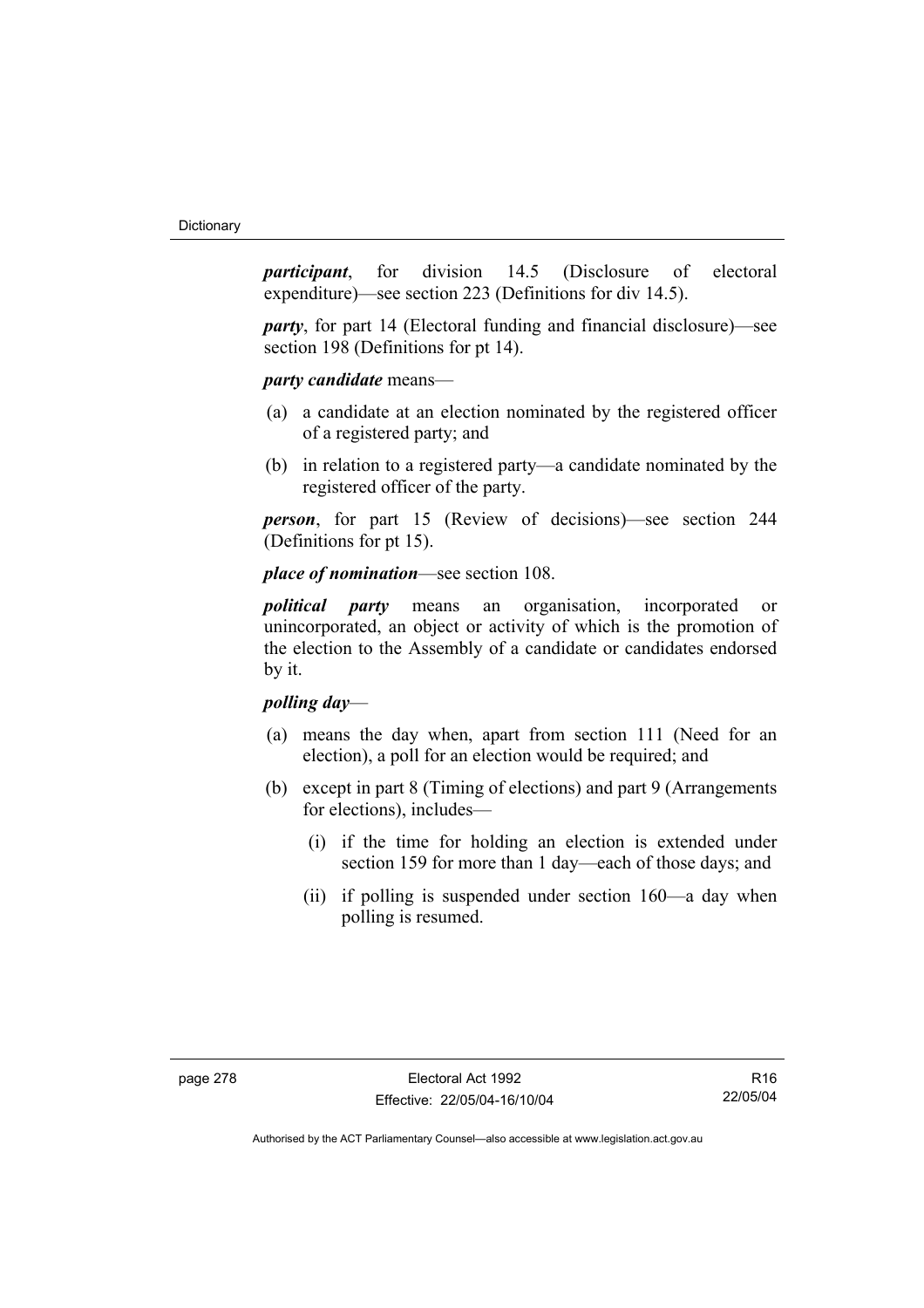*polling place* means a place appointed as a polling place under section 119 (Polling places and scrutiny centres), and, for division 17.3 (Campaigning offences), includes—

- (a) a place where a vote may be made before an officer under section 136B (Ordinary or declaration voting in ACT before polling day) or section 136C (Declaration voting outside ACT on or before polling day); and
- (b) a place where mobile polling is taking place under division 10.5 (Mobile polling).

*post*, for division 10.4 (Voting otherwise than at a polling place) see section 136.

*postal vote* means a declaration vote to which section 144A (Requirements for casting postal votes) applies.

*pre-election period* means the period of 37 days ending on the end of polling day for an election.

*proceeding*, for part 16 (Disputed elections, eligibility and vacancies)—see section 250 (Definitions for pt 16).

*property*, for part 14 (Election funding and financial disclosure) see section 198 (Definitions for pt 14).

*publish*, for division 17.3 (Campaigning offences)—see section 291 (Definitions for div 17.3).

*redistribution* includes distribution.

*register*, for part 14 (Election funding and financial disclosure)—see section 198 (Definitions for pt 14).

*registered*, for an abbreviation of the name of a registered party, means an abbreviation included in the particulars for the party in the register of political parties.

*registered industrial organisation*, for part 14 (Election funding and financial disclosure)—see section 198 (Definitions for pt 14).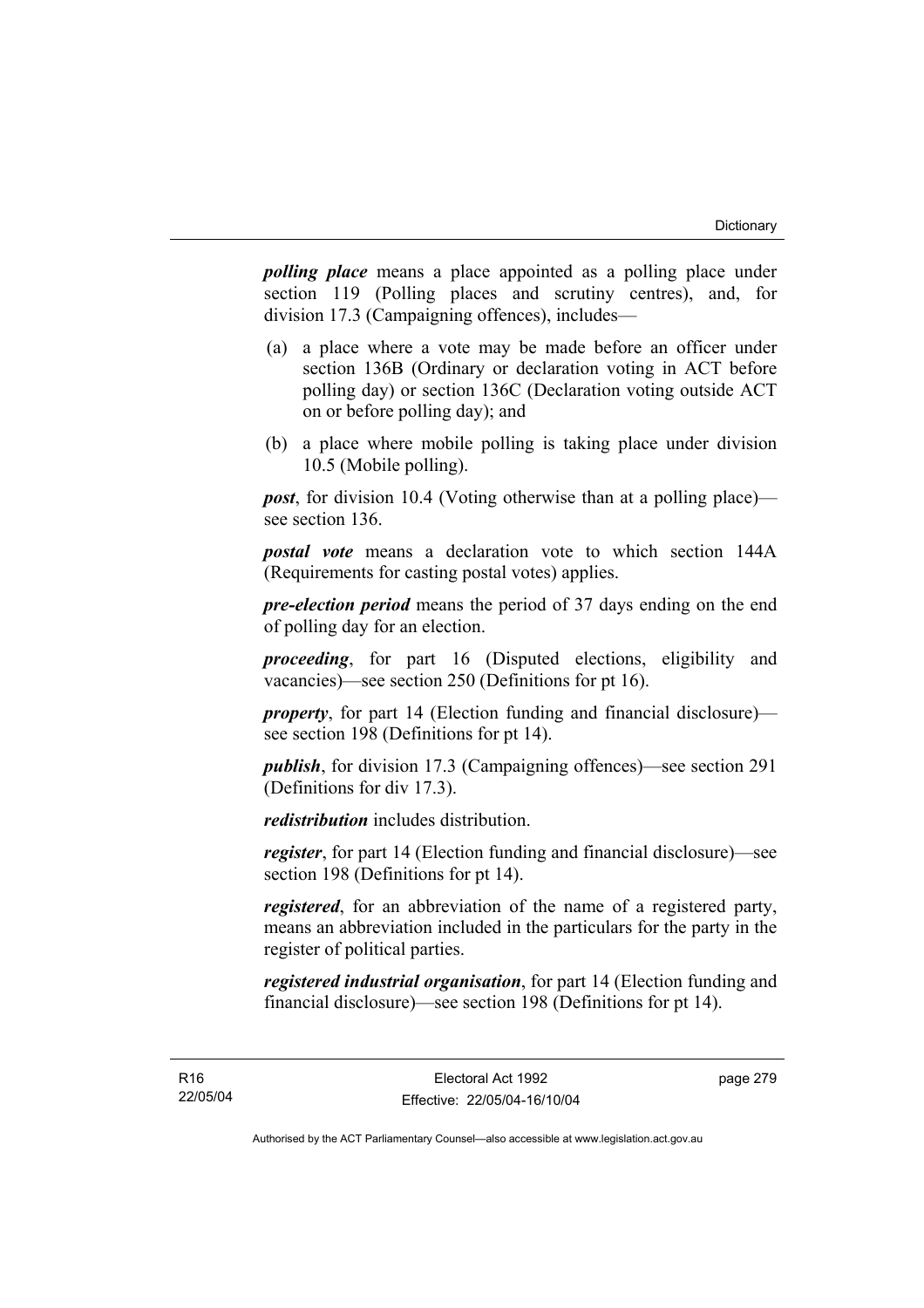*registered officer*, for a registered party, means the person whose name is entered in the register of political parties as the registered officer of the party.

*registered party* means a political party registered under part 7 (Registration of political parties).

*register of political parties* means the register of political parties kept under section 88 (Register).

*registrar*, for part 16 (Disputed elections, eligibility and vacancies)—see section 250 (Definitions for pt 16).

*related* political parties, for part 7 (Registration of political parties)—see section 87 (Meaning of *related* political parties).

*relates*, for division 14.5 (Disclosure of electoral expenditure)—see section 223 (Definitions for div 14.5).

*remand centre*, for division 10.5 (Mobile polling)—see section 149 (Definitions for div 10.5).

*reportage or commentary*, for division 17.3 (Campaigning offences)—see section 291 (Definitions for div 17.3).

*research personnel*, for part 11 (Polling in Antarctica)—see section 167 (Definitions for pt 11).

*return*, for division 14.7 (Compliance)—see section 235 (Definitions for div 14.7).

*returning officer*, for part 11 (Polling in Antarctica)—see section 167 (Definitions for pt 11).

*reviewable decision*, for part 15 (Review of decisions)—see section 244 (Definitions for pt 15).

*review statement*, in relation to a decision by the commissioner, means a statement referred to in section 246 about that decision.

*roll* means a roll of electors kept under this Act.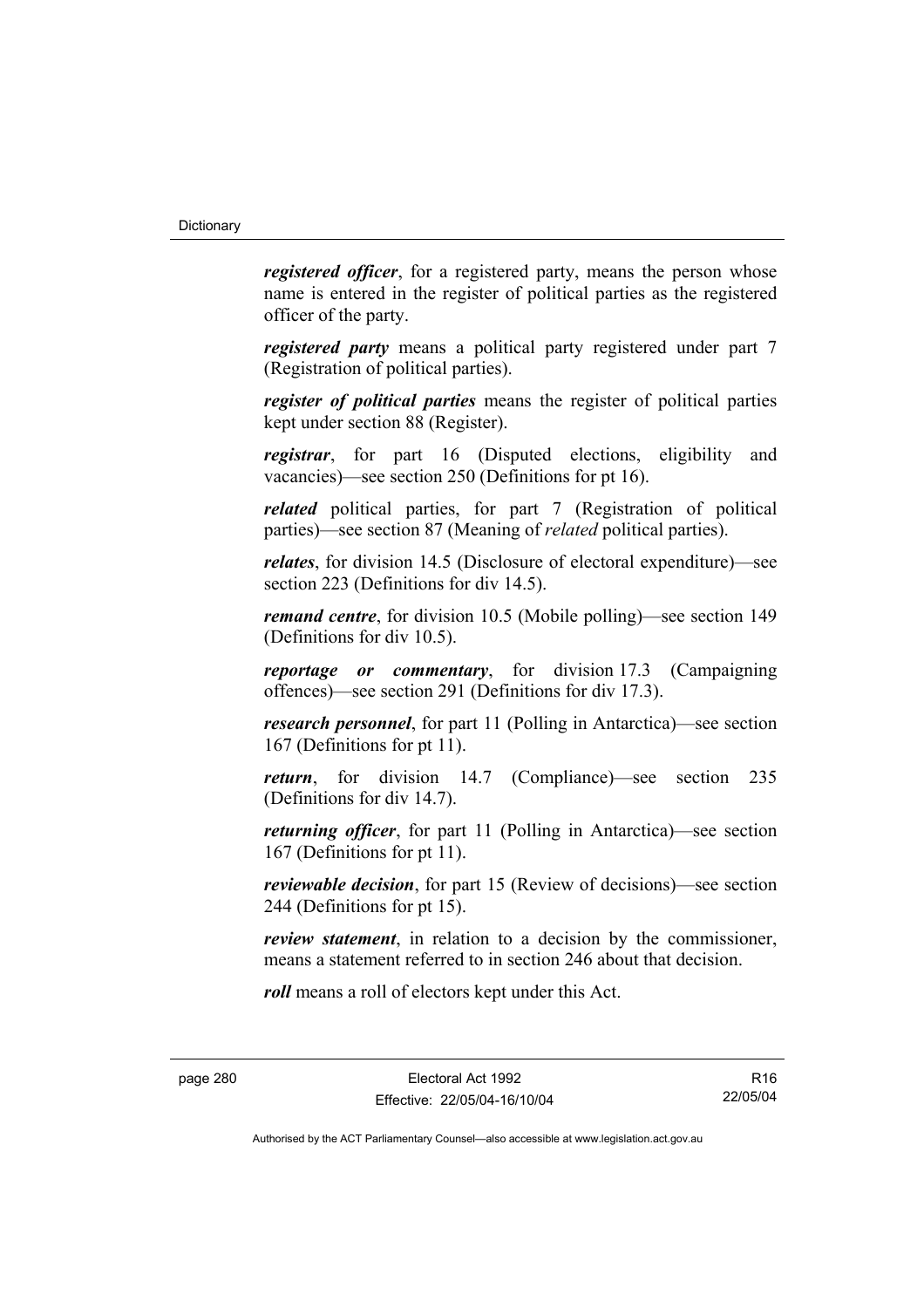*scrutineer* means a person appointed under section 122 to be a scrutineer.

*scrutiny centre* means a place appointed as a scrutiny centre under section 119.

*secretary*, in relation to a political party, means the secretary or chief administrative officer (however described) of the party.

## *Speaker*—

- (a) for part 13 (Casual vacancies)—see section 190; and
- (b) for part 16 (Disputed elections, eligibility and vacancies)—see section 251.
- *Note Speaker* is defined in the *Legislation Act 2001*, dict. pt 1.

*special hospital*, for division 10.5 (Mobile polling)—see section 149 (Definitions for div 10.5).

*staff*, in relation to the electoral commission, means—

- (a) the staff assisting the commissioner referred to in section 31; and
- (b) persons employed or engaged under section 32.

*station*, for part 11 (Polling in Antarctica)—see section 167 (Definitions for pt 11).

*suppressed address* means an address particulars of which are required to be suppressed from a roll extract under section 77.

*transmit*, for part 11 (Polling in Antarctica)—see section 167 (Definitions for pt 11).

*undue influence*, for part 16 (Disputed elections, eligibility and vacancies)—see section 250 (Definitions for pt 16).

*visiting officer*, for division 10.5 (Mobile polling)—see section 149 (Definitions for div 10.5).

page 281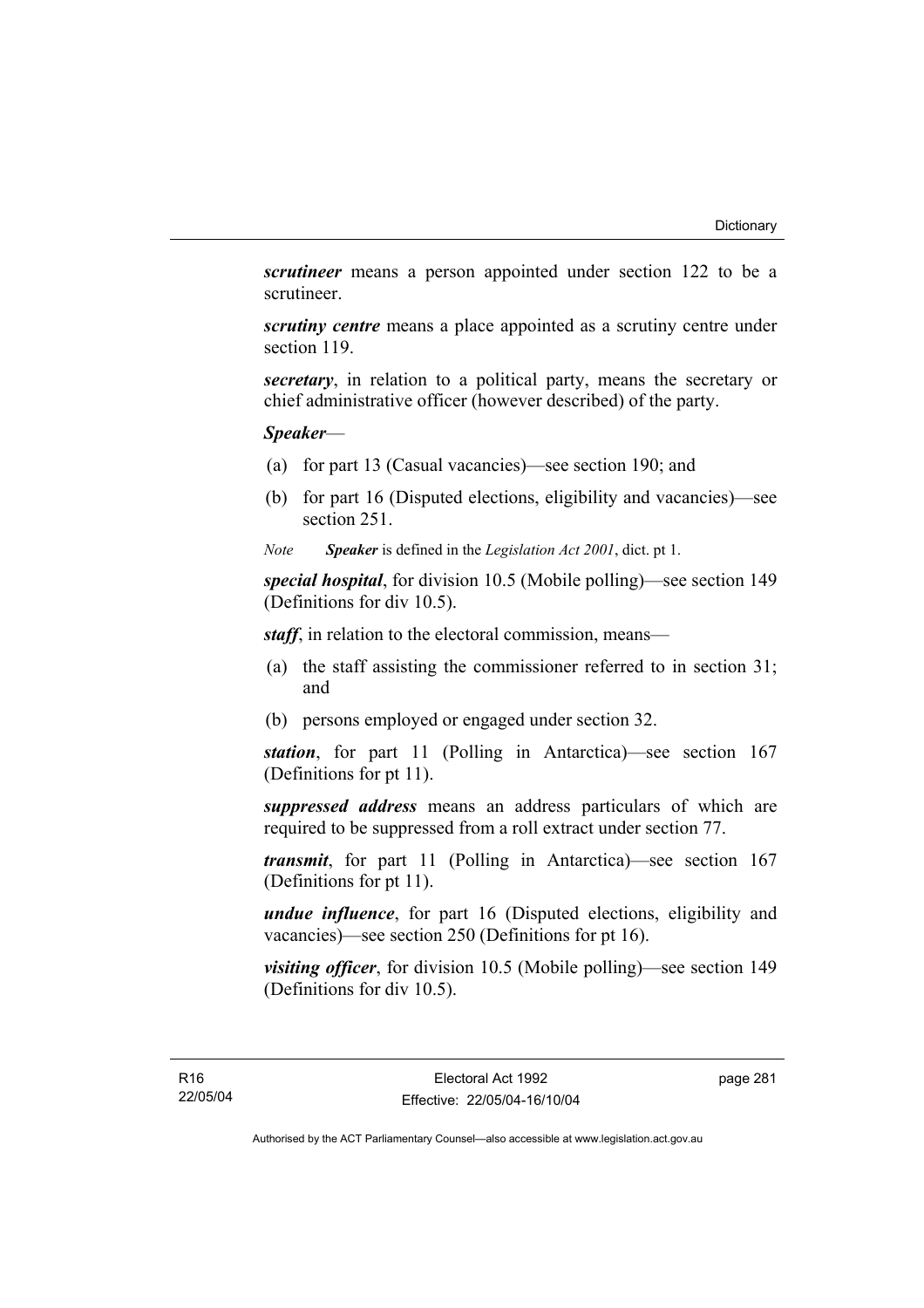1 About the endnotes

## **Endnotes**

## **1 About the endnotes**

Amending and modifying laws are annotated in the legislation history and the amendment history. Current modifications are not included in the republished law but are set out in the endnotes.

Not all editorial amendments made under the *Legislation Act 2001*, part 11.3 are annotated in the amendment history. Full details of any amendments can be obtained from the Parliamentary Counsel's Office.

Uncommenced amending laws and expiries are listed in the legislation history and the amendment history. These details are underlined. Uncommenced provisions and amendments are not included in the republished law but are set out in the last endnote.

If all the provisions of the law have been renumbered, a table of renumbered provisions gives details of previous and current numbering.

The endnotes also include a table of earlier republications.

| $am = amended$<br>$amdt = amendment$<br>$ch = chapter$<br>$cl = clause$<br>$def = definition$<br>$dict = dictionary$<br>disallowed = disallowed by the Legislative<br>Assembly<br>$div = division$<br>$exp = expires/expired$<br>$Gaz = Gazette$<br>$hda =$ heading<br>IA = Interpretation Act 1967<br>ins = inserted/added<br>$LA =$ Legislation Act 2001<br>$LR =$ legislation register<br>LRA = Legislation (Republication) Act 1996<br>mod = modified/modification<br>$o = order$ | $ord = ordinance$<br>orig = original<br>par = paragraph/subparagraph<br>$pres = present$<br>prev = previous<br>$(\text{prev})$ = previously<br>$pt = part$<br>$r = rule/subrule$<br>$reg = regulation/subregulation$<br>$renum = renumbered$<br>$reloc = relocated$<br>$R[X]$ = Republication No<br>$RI = reissue$<br>$s = section/subsection$<br>$sch = schedule$<br>$sdiv = subdivision$<br>$sub =$ substituted<br>SL = Subordinate Law<br>underlining = whole or part not commenced |
|---------------------------------------------------------------------------------------------------------------------------------------------------------------------------------------------------------------------------------------------------------------------------------------------------------------------------------------------------------------------------------------------------------------------------------------------------------------------------------------|----------------------------------------------------------------------------------------------------------------------------------------------------------------------------------------------------------------------------------------------------------------------------------------------------------------------------------------------------------------------------------------------------------------------------------------------------------------------------------------|
| om = omitted/repealed                                                                                                                                                                                                                                                                                                                                                                                                                                                                 | or to be expired                                                                                                                                                                                                                                                                                                                                                                                                                                                                       |
|                                                                                                                                                                                                                                                                                                                                                                                                                                                                                       |                                                                                                                                                                                                                                                                                                                                                                                                                                                                                        |

## **2 Abbreviation key**

page 282 Electoral Act 1992 Effective: 22/05/04-16/10/04

R16 22/05/04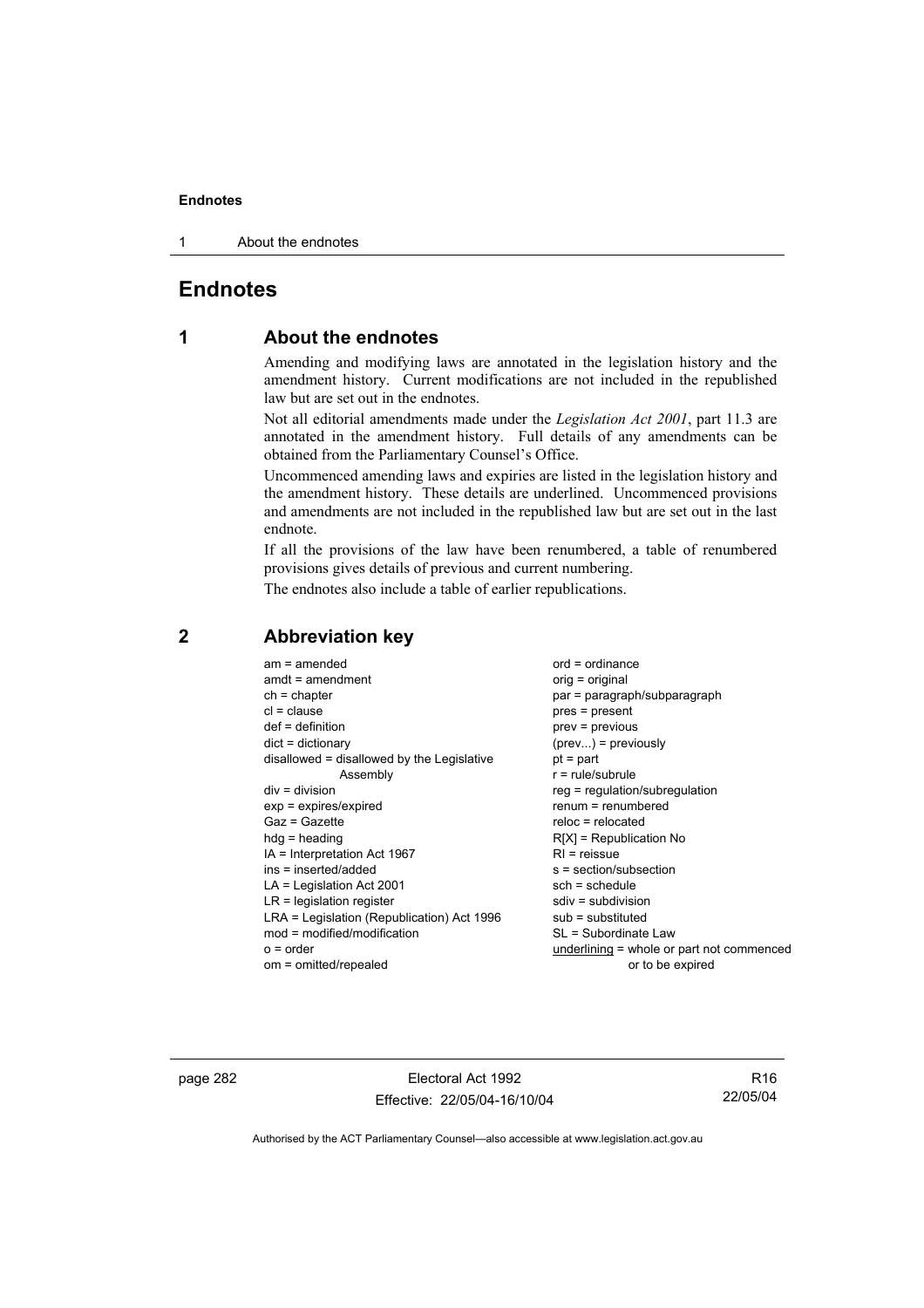## **3 Legislation history**

### **Electoral Act 1992 No 71**

notified 8 December 1992 (Gaz 1992 No S218) s 1, s 2 commenced 8 December 1992 (s 2 (1)) remainder commenced 21 December 1992 (Gaz 1992 No S243 p 19)

as amended by

## **Acts Revision (Position of Crown) Act 1993 No 44 sch 2**

notified 27 August 1993 (Gaz 1993 No S165) commenced 27 August 1993 (s 2)

## **Electoral (Amendment) Act 1994 No 14**

notified 17 May 1994 (Gaz 1994 No S85) s 1, s 2, s 22 (in pt), s 23 (in pt) commenced 17 May 1994 (s 2 (1), (2)) ss 3-21 commenced 6 June 1994 (Gaz 1994 No S105) s 22 (new pt 13) commenced 3 March 1995 (s 2 (5)) s 22 (new pt 16 (ss 244-278)) commenced 25 August 1994 (s 2 (6) and Gaz 1994 No S172) s 24 commenced 1 September 1994 (Gaz 1994 No S172) remainder commenced 25 August 1994 (Gaz 1994 No S172)

## **Public Sector Management (Consequential and Transitional Provisions) Act 1994 No 38 sch 1 pt 32**

notified 30 June 1994 (Gaz 1994 No S121) s 1, s 2 commenced 30 June 1994 (s 2 (1)) sch1 pt 32 commenced 1 July 1994 (Gaz 1994 No S142 p 2)

## **Electoral (Amendment) Act 1994 (No 2) No 78**

notified 17 November 1994 (Gaz 1994 No S252) commenced 17 November 1994 (s 2)

## **Annual Reports (Government Agencies) (Consequential Provisions) Act 1995 No 25 sch**

notified 5 September 1995 (Gaz 1995 No S212) commenced 5 September 1995 (s 2)

### **Electoral (Amendment) Act 1995 No 33**

notified 31 October 1995 (Gaz 1995 No S266) commenced 31 October 1995 (s 2)

R16 22/05/04 page 283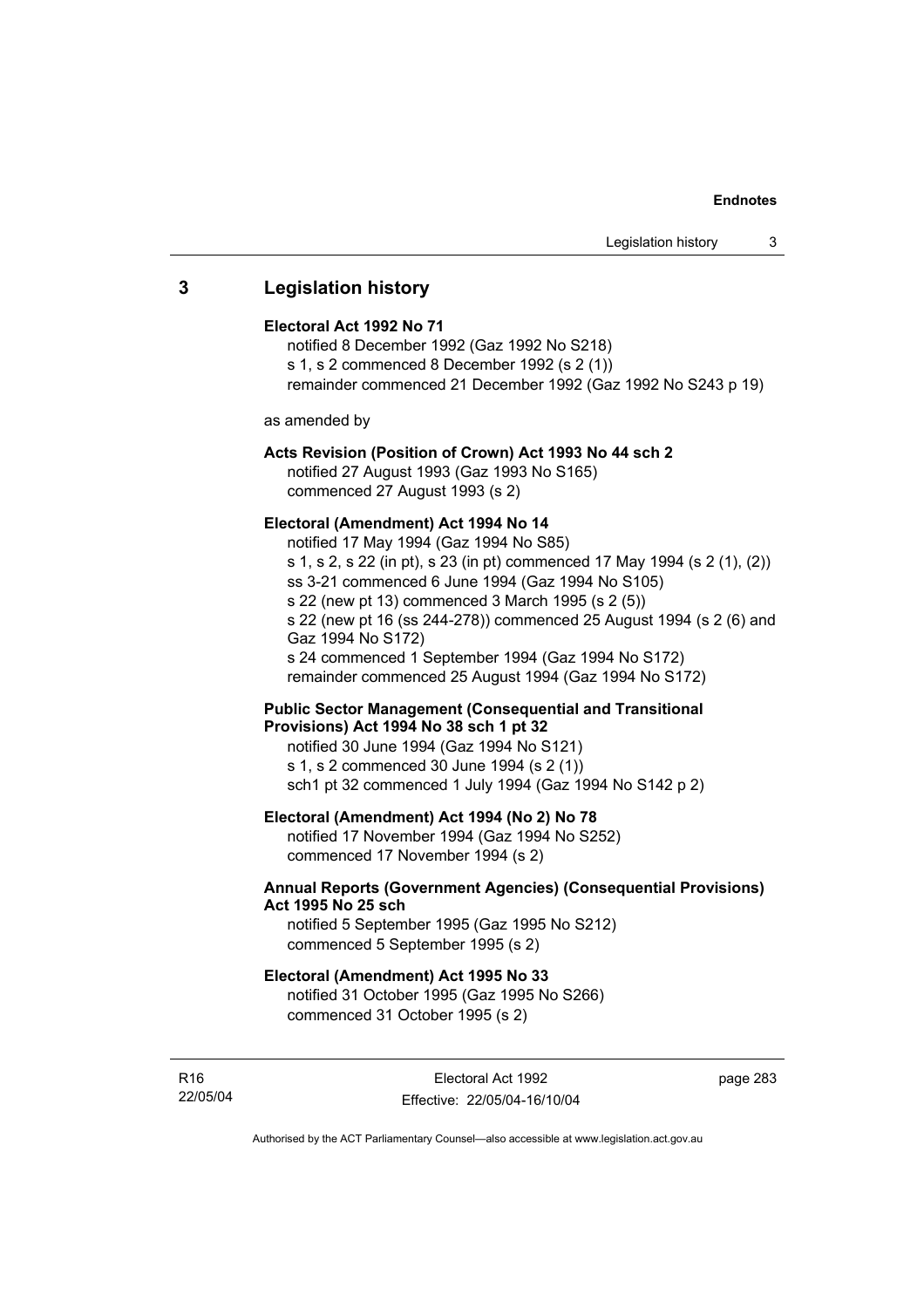3 Legislation history

#### **Statute Law Revision Act 1995 No 46 sch**

notified 18 December 1995 (Gaz 1995 No S306) commenced 18 December 1995 (s 2)

## **Remuneration Tribunal (Consequential and Transitional Provisions) Act 1995 No 56 sch**

notified 20 December 1995 (Gaz 1995 No S313) sch commenced 21 December 1995 (s 2 and see Gaz 1995 No S315 p 2)

#### **Electoral (Amendment) Act 1996 No 56**

notified 29 November 1996 (Gaz 1996 No S320) commenced 29 November 1996 (s 2)

## **Land (Planning and Environment) (Amendment) Act 1996 (No 3) No 85**

notified 24 December 1996 (Gaz 1996 No S345) s 1, s 2 commenced 24 December 1996 (s 2 (1)) remainder commenced 24 June 1997 (s 2 (3))

#### **Electoral (Amendment) Act 1997 No 38**

notified 1 September 1997 (Gaz 1997 No S257) ss 1-3 commenced 1 September 1997 (s 2 (1)) remainder commenced 1 May 1998 (s 2 (2))

### **Remuneration Tribunal (Consequential Amendments) Act 1997 No 41 sch 1 (as am by 2002 (No 2) No 49 pt 3.19)**

notified 19 September 1997 (Gaz 1997 No S264) s 1, s 2 commenced 19 September 1997 (s 2 (1)) sch 1 commenced 24 September 1997 (s 2)

## **Electoral Amendment Act 1997 (No 2) No 91**

notified 1 December 1997 (Gaz 1997 No S380) commenced 1 December 1997 (s 2)

## **Legal Practitioners (Consequential Amendments) Act 1997 No 96 sch 1**

notified 1 December 1997 (Gaz 1997 No S380) s 1, s 2 commenced 1 December 1997 (s 2 (1)) sch 1 commenced 1 June 1998 (s 2 (2))

page 284 Electoral Act 1992 Effective: 22/05/04-16/10/04

R16 22/05/04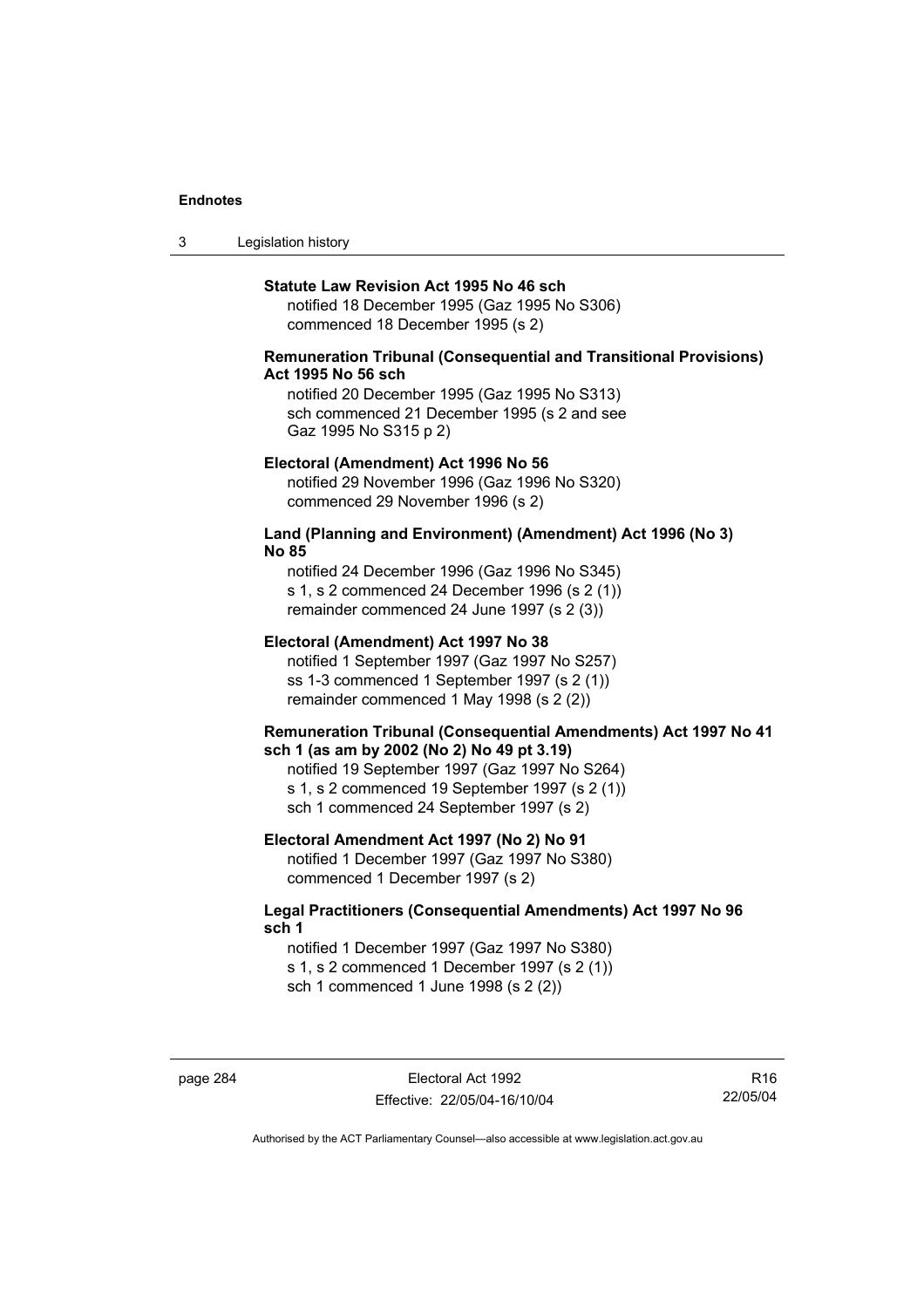| Legislation history |  |
|---------------------|--|
|---------------------|--|

#### **Statute Law Revision (Penalties) Act 1998 No 54 sch**

notified 27 November 1998 (Gaz 1998 No S207) s 1, s 2 commenced 27 November 1998 (s 2 (1)) sch commenced 9 December 1998 (Gaz 1998 No 49 p 1078)

**Electoral (Amendment) Act 1998 No 61**  notified 11 December 1998 (Gaz 1998 No S209) commenced 11 December 1998 (s 2)

**Electoral Amendment Act 2000 No 50**  notified 28 September 2000 (Gaz 2000 No 39) commenced 28 September 2000 (s 2)

#### **Electoral Amendment Act 2000 (No 2) No 76**

notified 21 December 2000 (Gaz 2000 No S69) s 1, s 2 commenced 21 December 2000 (IA s 10B) remainder commenced 11 April 2001 (Gaz 2001 No 14)

**Surveyors (Consequential Amendments) Act 2001 No 3 sch 1** 

notified 8 March 2001 (Gaz 2001 No 10) s 1, s 2 commenced 8 March 2001 (IA s 10B) sch 1 commenced 26 July 2001 (s 2 and Gaz 2001 No 30)

#### **Electoral Amendment Act 2001 No 36**  notified 29 June 2001 (Gaz 2001 No S36)

commenced 29 June 2001 (s 2)

## **Electoral (Entrenched Provisions) Amendment Act 2001 No 37**

notified 29 June 2001 (Gaz 2001 No S36) commenced 29 June 2001 (s 2)

## **Electoral Amendment Act 2001 (No 2) No 38**

notified 29 June 2001 (Gaz 2001 No S36) s 1, s 2 commenced 29 June 2001 (IA s 10B) remainder commenced 29 June 2001 (s 2)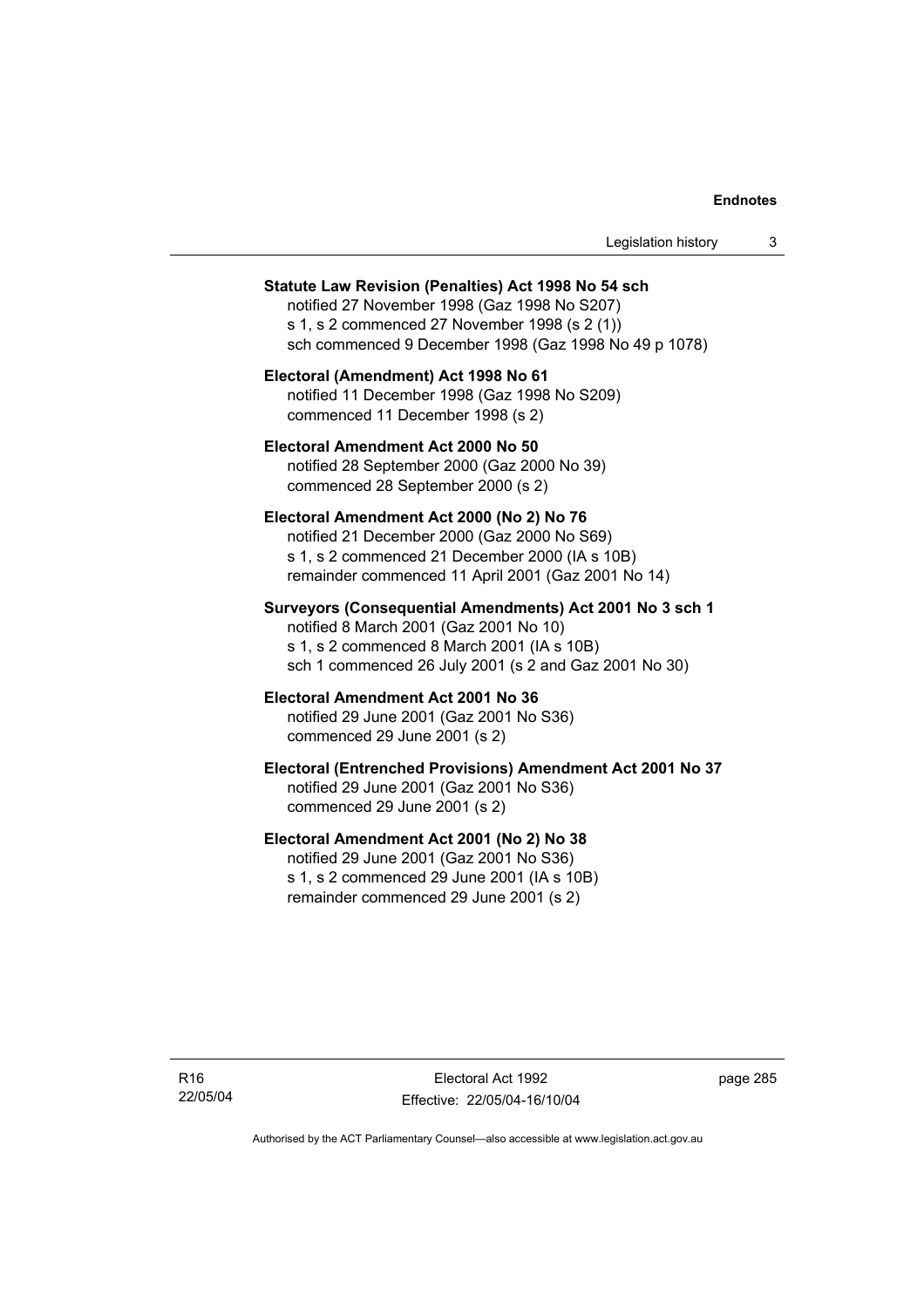3 Legislation history

## **Legislation (Consequential Amendments) Act 2001 No 44 sch 1 pt 120**

notified 26 July 2001 (Gaz 2001 No 30) s 1, s 2 commenced 26 July 2001 (IA s 10B) amdts 1.1294, 1.1312-1.1321, 1.1338, 1.1339, 1.1342, 1.1343, 1.1350, 1.1356, 1.1357, 1.1364, 1.1365, 1.1370-1.1372, 1.1378-1.1384, 1.1398-1.1400 commenced 12 September 2001 (s 2 and see Gaz 2001 No S65) pt 120 remainder commenced 12 September 2001 (s 2 and see Gaz 2001 No S65)

#### **Legislation Amendment Act 2002 No 11 pt 2.17**

notified LR 27 May 2002 s 1, s 2 commenced 27 May 2002 (LA s 75) pt 2.17 commenced 28 May 2002 (s 2 (1))

### **Statute Law Amendment Act 2002 No 30 pt 3.21**

notified LR 16 September 2002 s 1, s 2 taken to have commenced 19 May 1997 (LA s 75 (2)) pt 3.21 commenced 17 September 2002 (s 2 (1))

## **Electoral Amendment Act 2002 No 32**

notified LR 8 October 2002 s 1, s 2 commenced 8 October 2002 (LA s 75 (1)) remainder commenced 9 October 2002 (s 2)

#### **Districts Act 2002 No 39 pt 1.3**

notified LR 10 October 2002 s 1, s 2 commenced 10 October 2002 (LA s 75 (1)) pt 1.3 commenced 11 October 2002 (s 2)

## **Statute Law Amendment Act 2002 (No 2) No 49 pt 3.19**

notified LR 20 December 2002

s 1, s 2 taken to have commenced 7 October 1994 (LA s 75 (2))

pt 3.19 commenced 24 September 1997 (s 2 (4))

*Note* This Act only amends the Remuneration Tribunal (Consequential Amendments) Act 1997 No 41.

R16 22/05/04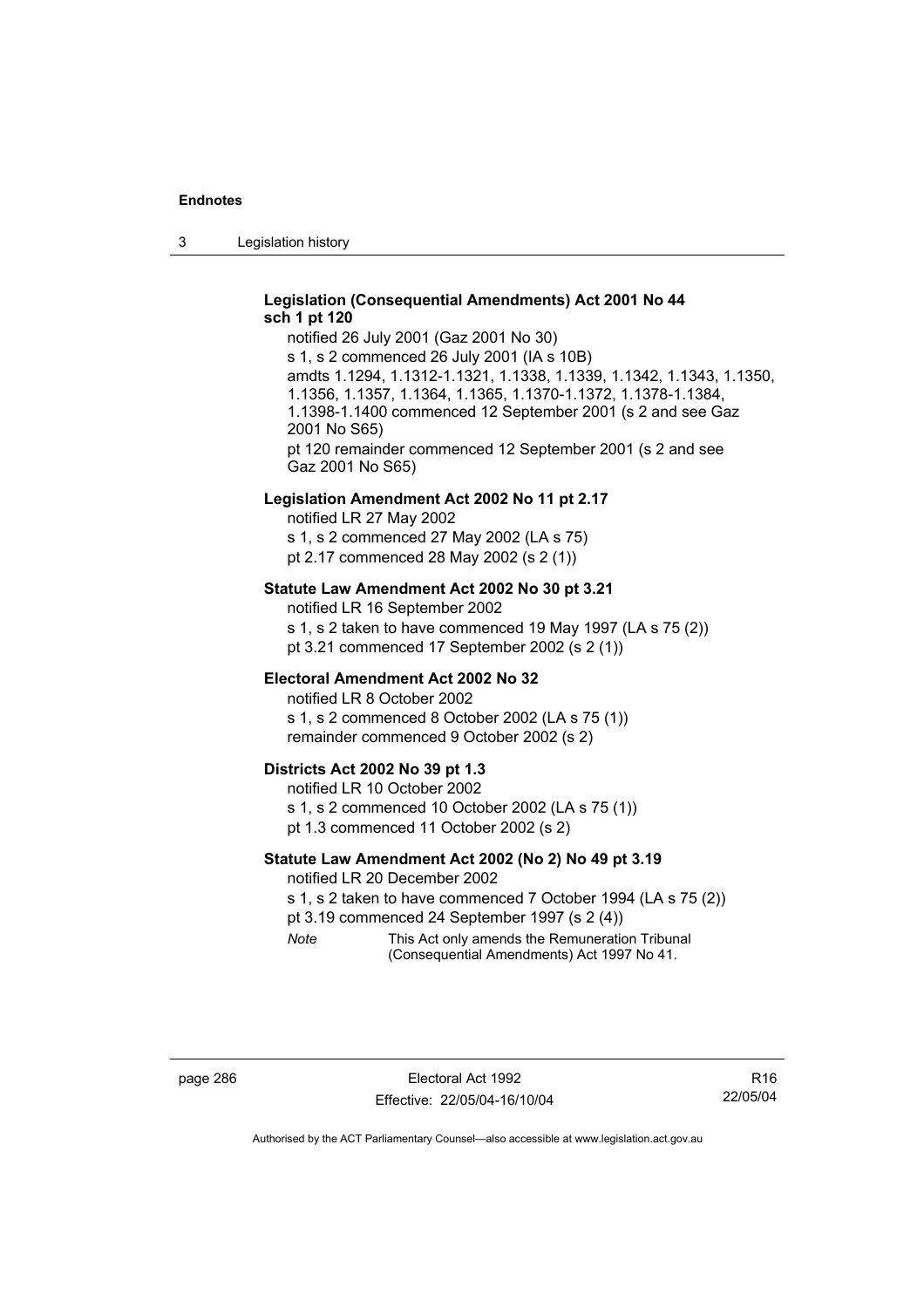## **Planning and Land (Consequential Amendments) Act 2002 A2002-56 sch 3 pt 3.4**

notified LR 20 December 2002

s 1, s 2 commenced 20 December 2002 (LA s 75 (1))

sch 3 pt 3.4 commenced 1 July 2003 (s 2 and see Planning and Land Act 2002 A2002-55 s 5)

## **Electoral Amendment Act 2003 A2003-54**

notified LR 3 December 2003

s 1, s 2 commenced 3 December 2003 (LA s 75 (1)) remainder commenced 4 December 2003 (s 2)

## **Annual Reports Legislation Amendment Act 2004 A2004-9 sch 1 pt 1.12**

notified LR 19 March 2004 s 1, s 2 commenced 19 March 2004 (LA s 75 (1)) sch 1 pt 1.12 commenced 13 April 2004 (s 2 and see Annual Reports (Government Agencies) Act 2004 A2004-8, s 2 and CN2004-5)

## **Criminal Code (Theft, Fraud, Bribery and Related Offences) Amendment Act 2004 A2004-15 sch 1 pt 1.11, sch 2 pt 2.31**

notified LR 26 March 2004 s 1, s 2 commenced 26 March 2004 (LA s 75 (1)) sch 1 pt 1.11, sch 2 pt 2.31 commenced 9 April 2004 (s 2 (1))

## **Electoral Amendment Act 2004 A2004-26**

notified LR 21 May 2004 s 1, s 2 commenced 21 May 2004 (LA s 75 (1))

remainder commenced 22 May 2004 (s 2)

## **4 Amendment history**

| <b>Preamble</b><br>preamble                | am 1994 No 14                              |
|--------------------------------------------|--------------------------------------------|
| Title<br>title                             | sub 1994 No 14                             |
| Name of Act<br>$\boldsymbol{\mathsf{s}}$ 1 | sub 2001 No 36 amdt 1.1                    |
| Commencement<br>s <sub>2</sub>             | am 1994 No 14<br>om 2001 No 44 amdt 1.1285 |

R16 22/05/04

Electoral Act 1992 Effective: 22/05/04-16/10/04 page 287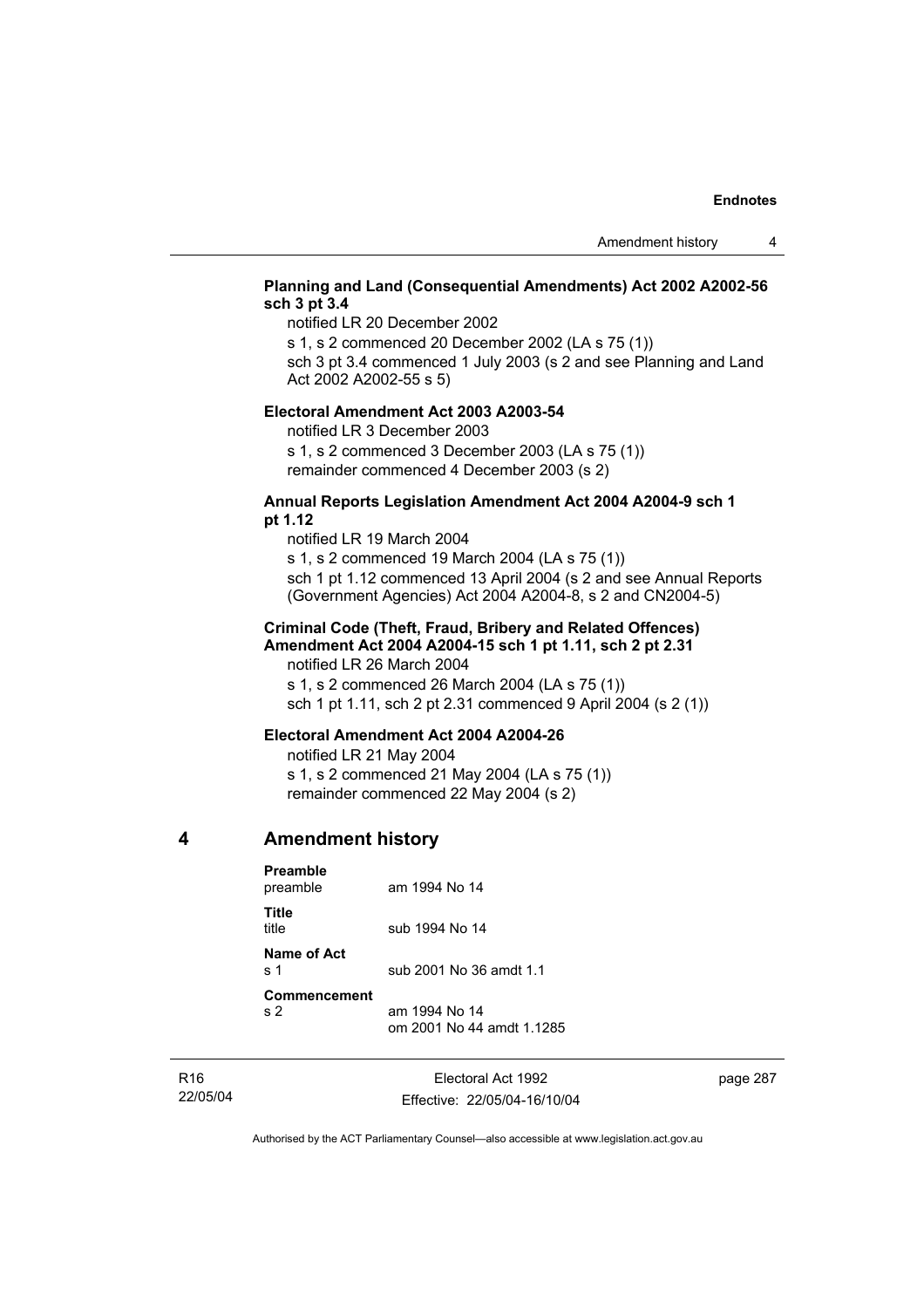4 Amendment history **Dictionary**  am 1994 No 14; 1994 No 38 sch 1 pt 32; 1997 No 91; 2000 No 76 s 4; 2001 No 36 amdt 1.2 defs reloc to dict 2001 No 36 amdt 1.3 sub 2001 No 36 amdt 1.4 **Offences against Act—application of Criminal Code etc**  s 3A ins A2004-26 s 4 **Meaning of** *electoral matter* s 4 om 1993 No 44 sch 2 ins 1994 No 14 sub 2001 No 36 s 5 am A2004-26 amdt 1.60 **Meaning of** *available for public inspection* s 4A ins 2001 No 36 s 5 **Establishment, functions and powers of electoral commission**  div 2.1 hdg sub 2001 No  $36$  amdt 1.5 **Constitution of commission**  s 6 am 1994 No 14 sub 2002 No 30 amdt 3.243 **Functions of electoral commission**  s 7 sub 1994 No 14 am 1997 No 91 am LA (see 2001 No 36 amdt 1.99); 2002 No 30 amdts 3.244- 3.246 **Determination of fees**  s 8 (prev s 7A) ins 1994 No 14 renum 1994 No 14 sub 2001 No 44 amdt 1.1286 **Powers**  (prev s 8) renum 1994 No 14 om 2002 No 30 amdt 3.247 **Electoral commission's annual report**  s 10 (prev s 9) am 1994 No 14 renum 1994 No 14 om 1995 No 25 ins 1997 No 91 sub A2004-9 amdt 1.15 **Special reports by electoral commission**  s 10A ins 1997 No 91 sub 2002 No 30 amdt 3.248

page 288 Electoral Act 1992 Effective: 22/05/04-16/10/04

R16 22/05/04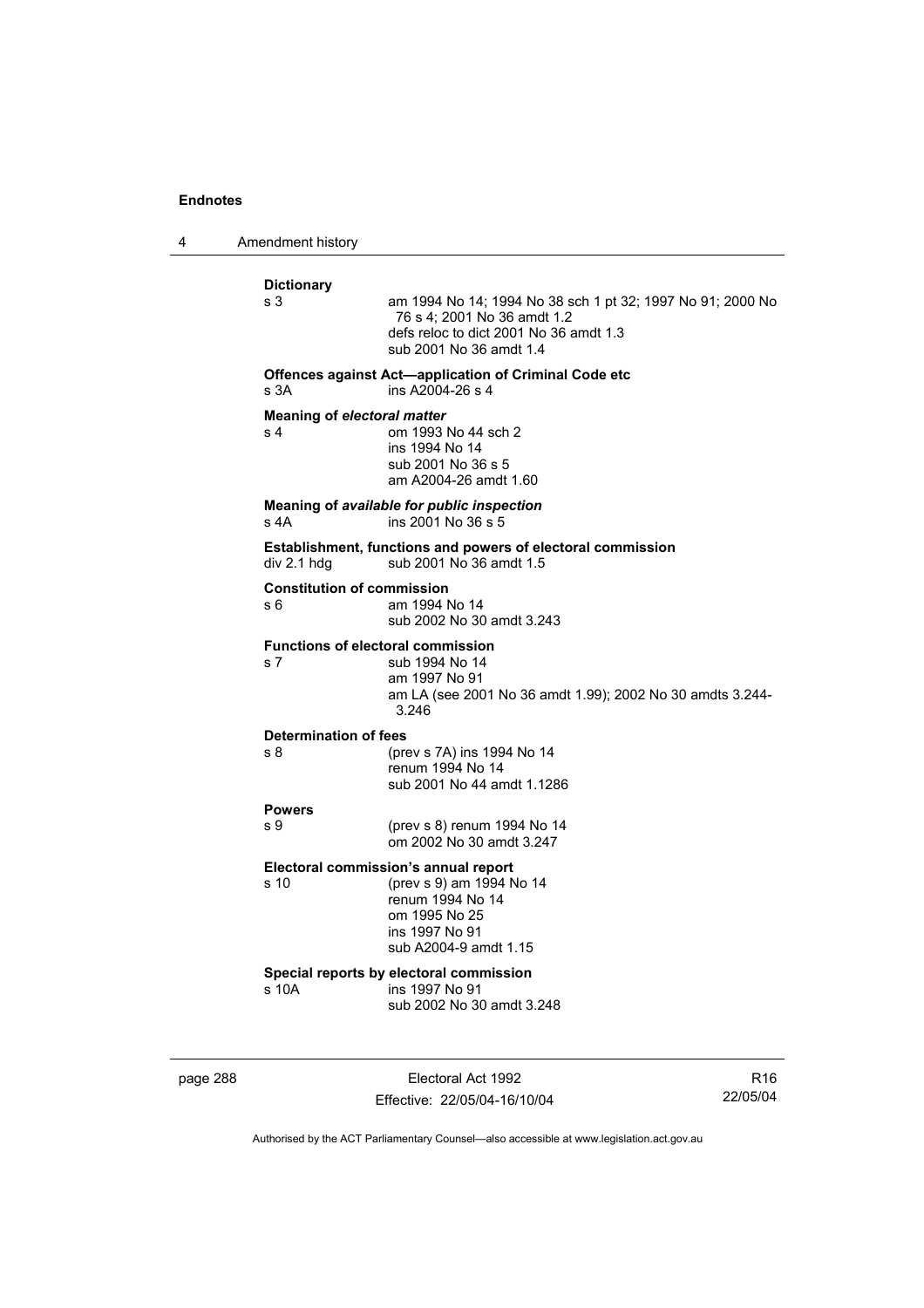| div 2.2 hda                    | sub 2001 No 36 amdt 1.6                                                                                                                                                 |
|--------------------------------|-------------------------------------------------------------------------------------------------------------------------------------------------------------------------|
| s 11 hdg<br>s 11               | Meaning of member for div 2.2<br>sub 2001 No 36 amdt 1.7<br>(prev s 10) renum 1994 No 14<br>om 1995 No 25 sch<br>ins 1997 No 91<br>def member sub 2002 No 30 amdt 3.249 |
| <b>Appointment</b>             |                                                                                                                                                                         |
| s 12                           | (prev s 11) am 1994 No 14<br>renum 1994 No 14<br>am 1994 No 38 sch 1 pt 32; 2001 No 44 amdt 1.1287; 2002<br>No 30 amdts 3.250-3.252                                     |
| s 13                           | Term of appointment of members<br>(prev s 12) am 1994 No 14<br>renum 1994 No 14<br>sub 2002 No 30 amdt 3.253                                                            |
| s 14                           | <b>Conditions of appointment of members generally</b><br>(prev s 13) renum 1994 No 14<br>om 1997 No 41<br>ins 2002 No 30 amdt 3.253                                     |
| Leave of absence<br>s 15       | (prev s 14) renum 1994 No 14                                                                                                                                            |
| <b>Resignation</b><br>s 16     | (prev s 15) renum 1994 No 14<br>om 2002 No 30 amdt 3.254                                                                                                                |
| s 17 hdg<br>s 17               | Suspension or ending of appointment of members<br>sub 2002 No 30 amdt 3.255<br>(prev s 16) renum 1994 No 14<br>am 2002 No 30 amdt 3.256, amdt 3.257                     |
| <b>Acting members</b><br>s 18  | (prev s 17) renum 1994 No 14<br>om 2002 No 30 amdt 3.258                                                                                                                |
| <b>Meetings</b><br>div 2.3 hdg | (prev pt 2 div 3 hdg) renum LA (see 2000 No 76 s 24)                                                                                                                    |
| <b>Procedure</b><br>s 19       | (prev s 18) renum 1994 No 14                                                                                                                                            |
| s 20                           | Delegation by electoral commission<br>(prev s 18A) ins 1994 No 14<br>renum 1994 No 14<br>sub 2002 No 30 amdt 3.259                                                      |

R16 22/05/04

Electoral Act 1992 Effective: 22/05/04-16/10/04 page 289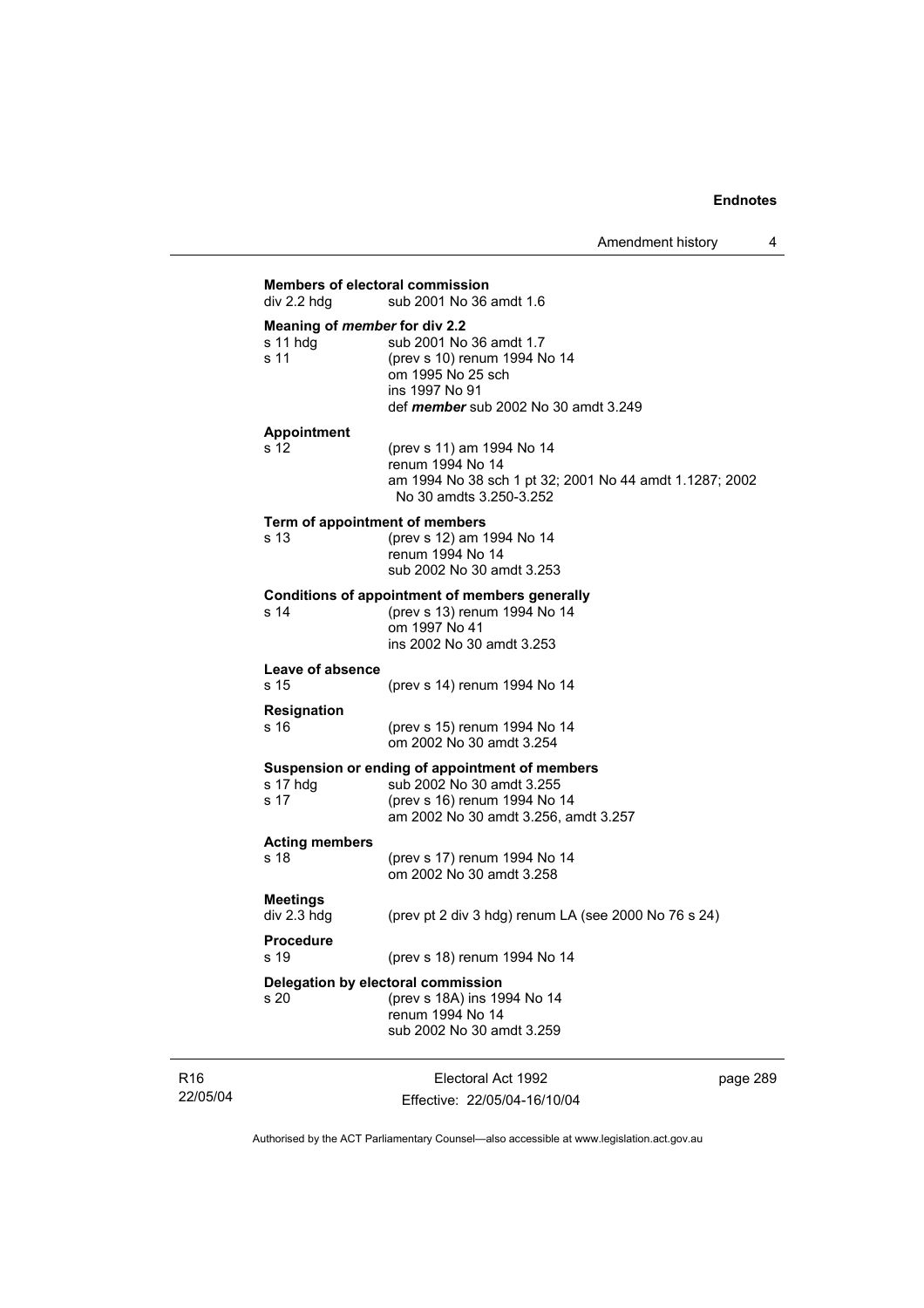| 4        | Amendment history                            |                                                                                                                                                                           |                 |
|----------|----------------------------------------------|---------------------------------------------------------------------------------------------------------------------------------------------------------------------------|-----------------|
|          | <b>Disclosure of interests</b><br>s 21       | (prev s 19) renum 1994 No 14                                                                                                                                              |                 |
|          | pt 3 hdg                                     | Electoral commissioner and staff of electoral commission<br>sub 1994 No 14                                                                                                |                 |
|          | <b>Electoral commissioner</b><br>div 3.1 hda | (prev pt 3 div 1 hdg) ins 1994 No 14<br>renum LA (see 2000 No 76 s 24)                                                                                                    |                 |
|          | <b>Appointment</b><br>s 22                   | (prev s 20) am 1994 No 14<br>renum 1994 No 14<br>am 2001 No 44 amdt 1.1288, amdt 1.1289; 2002 No 30 amdt<br>3.260                                                         |                 |
|          | <b>Functions of commissioner etc</b><br>s 23 | (prev s 21) sub 1994 No 14<br>renum 1994 No 14<br>sub 2002 No 30 amdt 3.261                                                                                               |                 |
|          | <b>Delegation by commissioner</b><br>s 24    | (prev s 21A) ins 1994 No 14<br>renum 1994 No 14<br>sub 2001 No 30 amdt 3.262                                                                                              |                 |
|          | s 25                                         | Term of appointment of commissioner<br>(prev s 22) am 1994 No 14<br>renum 1994 No 14<br>sub 2002 No 30 amdt 3.263                                                         |                 |
|          | s 26                                         | Conditions of appointment of commissioner generally<br>(prev s 23) am 1994 No 14<br>renum 1994 No 14<br>om 1995 No 56<br>ins 2002 No 30 amdt 3.263                        |                 |
|          | Leave of absence<br>s 27                     | (prev s 24) am 1994 No 14<br>renum 1994 No 14                                                                                                                             |                 |
|          | <b>Resignation</b><br>s 28                   | (prev s 25) am 1994 No 14<br>renum 1994 No 14<br>om 2002 No 30 amdt 3.264                                                                                                 |                 |
|          | s 29 hdg<br>s 29                             | Suspension or ending of appointment of commissioner<br>sub 2002 No 30 amdt 3.265<br>(prev s 26) am 1994 No 14<br>renum 1994 No 14<br>am 2002 No 30 amdt 3.266, amdt 3.267 |                 |
| page 290 |                                              | Electoral Act 1992                                                                                                                                                        | R <sub>16</sub> |

Effective: 22/05/04-16/10/04

R16 22/05/04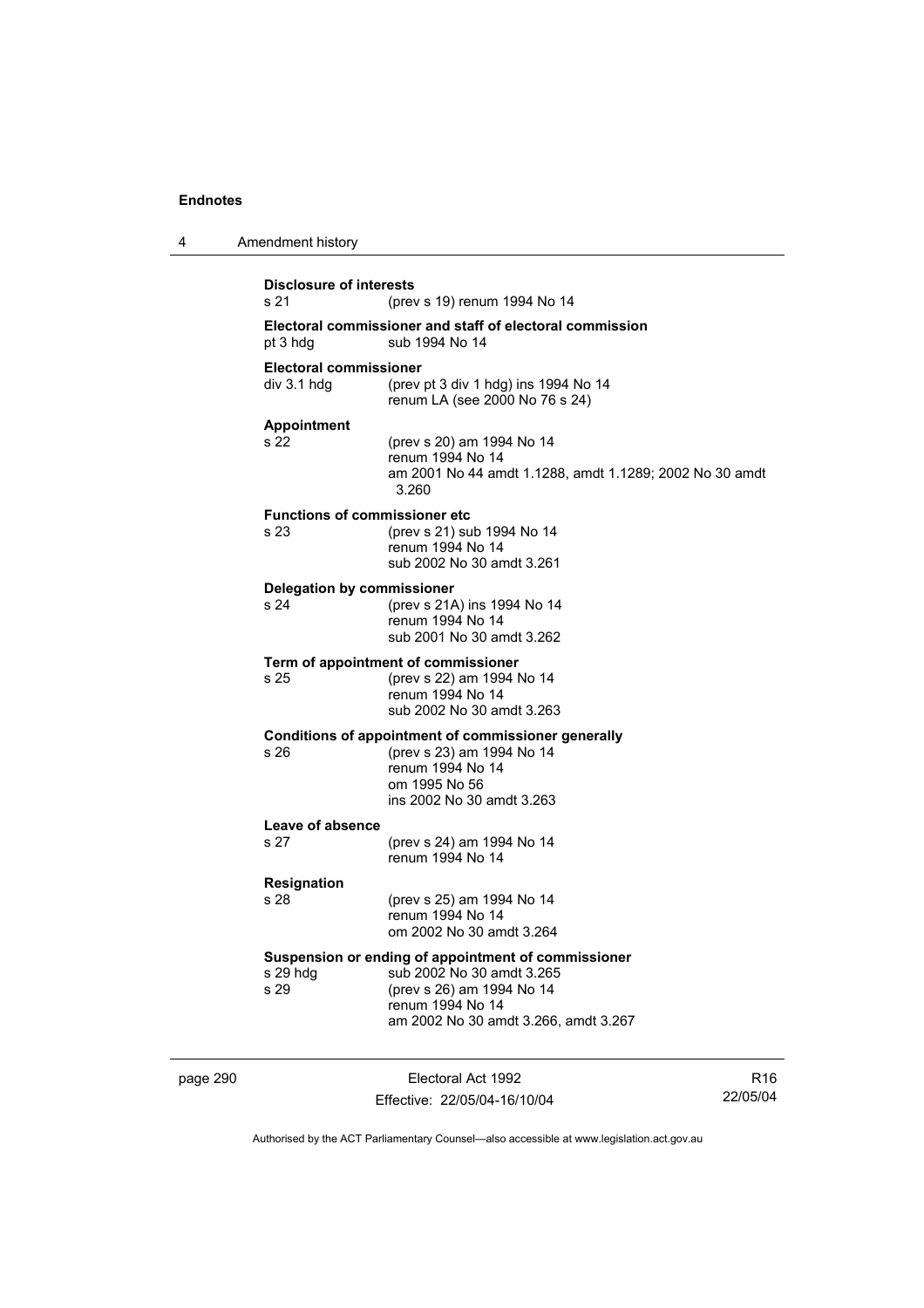Amendment history 4

| <b>Acting commissioner</b>                                   |                                               |  |  |
|--------------------------------------------------------------|-----------------------------------------------|--|--|
| s 30                                                         | (prev s 27) am 1994 No 14<br>renum 1994 No 14 |  |  |
|                                                              | om 2002 No 30 amdt 3.268                      |  |  |
|                                                              |                                               |  |  |
| Staff of the electoral commission<br>div 3.2 hdg             | (prev pt 3 div 2 hdg) ins 1994 No 14          |  |  |
|                                                              | renum LA (see 2000 No 76 s 24)                |  |  |
| <b>Staff</b>                                                 |                                               |  |  |
| s 31                                                         | (prev s 27A) ins 1994 No 14                   |  |  |
|                                                              | renum 1994 No 14                              |  |  |
|                                                              | sub 1994 No 38 sch 1 pt 32                    |  |  |
| <b>Temporary staff and consultants</b>                       |                                               |  |  |
| s 32                                                         | (prev s 27B) ins 1994 No 14                   |  |  |
|                                                              | renum 1994 No 14<br>am 1994 No 38 sch 1 pt 32 |  |  |
|                                                              |                                               |  |  |
| <b>Officers</b><br>s 33                                      | (prev s 27C) ins 1994 No 14                   |  |  |
|                                                              | renum 1994 No 14                              |  |  |
|                                                              | am 2001 No 36 amdt 1.8; 2002 No 30 amdt 3.269 |  |  |
| <b>Multimember electorates</b>                               |                                               |  |  |
| s 34                                                         | (prev s 28) renum 1994 No 14                  |  |  |
| <b>Redistribution of electorates</b>                         |                                               |  |  |
| s 35                                                         | (prev s 29) renum 1994 No 14                  |  |  |
|                                                              | am 2001 No 44 amdt 1.1290                     |  |  |
| <b>Factors relevant to redistribution</b>                    |                                               |  |  |
| s 36                                                         | (prev s 30) renum 1994 No 14                  |  |  |
|                                                              | am 2002 No 39 amdt 1.3                        |  |  |
| <b>Timing of redistributions</b>                             |                                               |  |  |
| s 37                                                         | (prev s 31) am 1994 No 14<br>renum 1994 No 14 |  |  |
|                                                              | am 1998 No 61; 2002 No 30 amdts 3.270-3.272   |  |  |
| Timing of redistribution after 2001 ordinary election        |                                               |  |  |
| s 37A                                                        | ins 2002 No 32 s 4                            |  |  |
|                                                              | exp 16 October 2004 (s 37A (3))               |  |  |
| Suspension of redistribution process-extraordinary elections |                                               |  |  |
| s 38                                                         | (prev s 31A) ins 1994 No 14                   |  |  |
|                                                              | renum 1994 No 14                              |  |  |
|                                                              | am 2002 No 30 amdt 3.273                      |  |  |
|                                                              |                                               |  |  |

R16 22/05/04

Electoral Act 1992 Effective: 22/05/04-16/10/04 page 291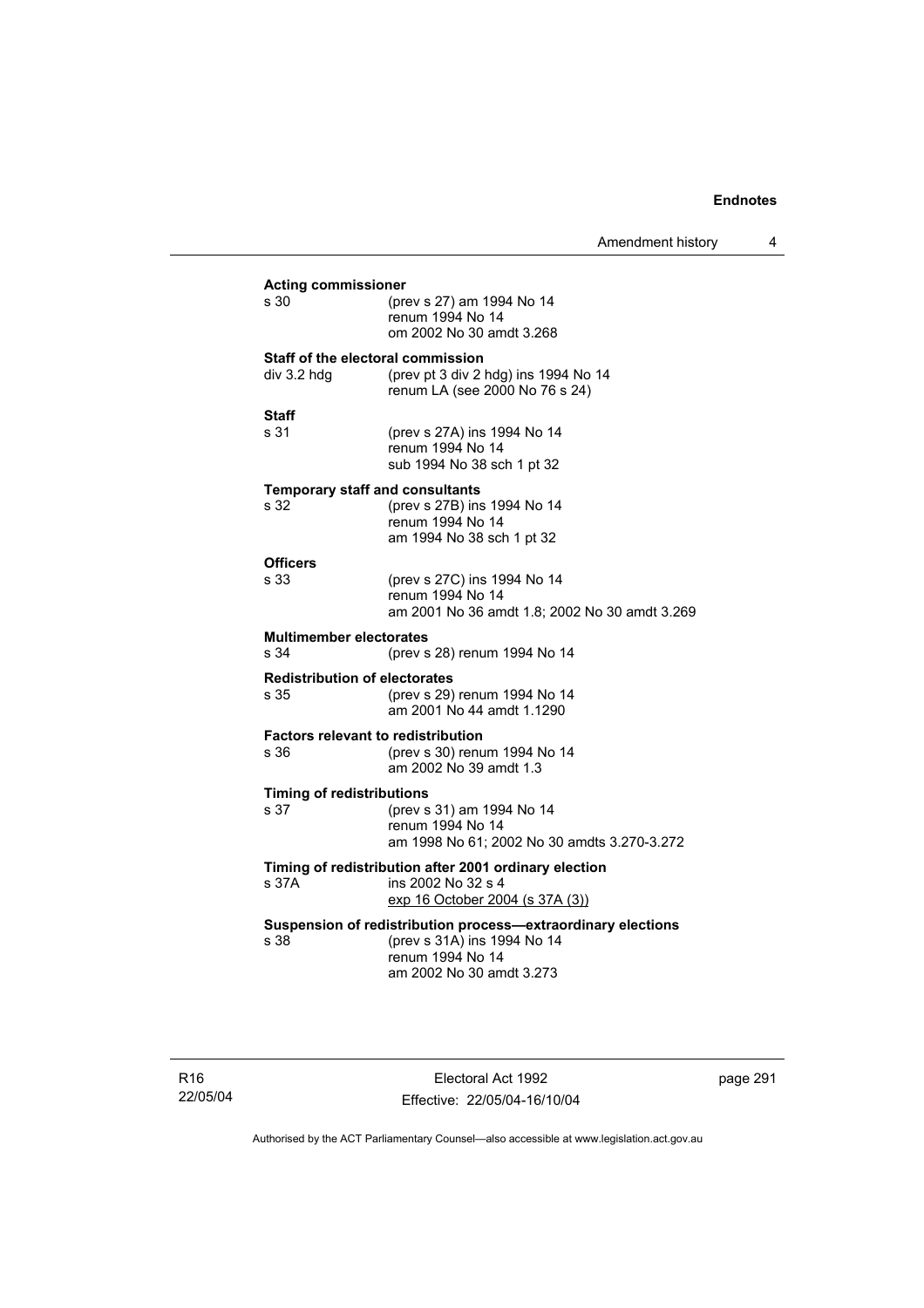4 Amendment history

| <b>Redistribution committees</b><br>s 39              | (prev s 32) am 1994 No 14<br>renum 1994 No 14<br>am 1996 No 85; 2000 No 3 sch 1; 2001 No 44 amdt 1.1291;<br>2002 No 30 amdt 3.274; A2002-56 amdt 3.29 |
|-------------------------------------------------------|-------------------------------------------------------------------------------------------------------------------------------------------------------|
| s 40                                                  | Meetings of redistribution committee<br>(prev s 33) am 1994 No 14<br>renum 1994 No 14                                                                 |
| s 41                                                  | Suggestions and comments about redistribution<br>(prev s 34) renum 1994 No 14<br>am 2001 No 36 amdt 1.9<br>sub 2001 No 44 amdt 1.1292                 |
| <b>Outline of proposal</b><br>s <sub>42</sub>         | (prev s 35) renum 1994 No 14                                                                                                                          |
| <b>Proposed redistribution</b><br>s 43                | (prev s 36) renum 1994 No 14<br>am 2001 No 44 amdt 1.1293                                                                                             |
| s <sub>44</sub>                                       | Notification and publication of proposal<br>(prev s 37) renum 1994 No 14<br>am 2001 No 36 amdt 1.10<br>sub 2001 No 44 amdt 1.1294                     |
| s 45                                                  | <b>Dissolution of redistribution committee</b><br>(prev s 38) renum 1994 No 14<br>sub 2001 No 44 amdt 1.1295                                          |
| <b>Objections</b><br>s 46                             | (prev s 39) renum 1994 No 14<br>am 2001 No 36 s 6 and amdt 1.11; 2001 No 44 amdt 1.1296                                                               |
| s <sub>47</sub>                                       | Augmented electoral commission<br>(prev s 40) am 1994 No 14<br>renum 1994 No 14<br>am 2002 No 30 amdt 3.275                                           |
| s 48                                                  | Meetings of augmented electoral commission<br>orig s 48 om 1994 No 14<br>(prev s 41) am 1994 No 14<br>renum 1994 No 14                                |
| <b>Investigation of objections</b><br>s <sub>49</sub> | (prev s 42) renum 1994 No 14<br>am 1997 No 91; 2001 No 44 amdt 1.1297, amdt 1.1298                                                                    |
| s 50                                                  | Redistribution-proposal by augmented electoral commission<br>(prev s 43) renum 1994 No 14                                                             |

page 292 **Electoral Act 1992** Effective: 22/05/04-16/10/04

R16 22/05/04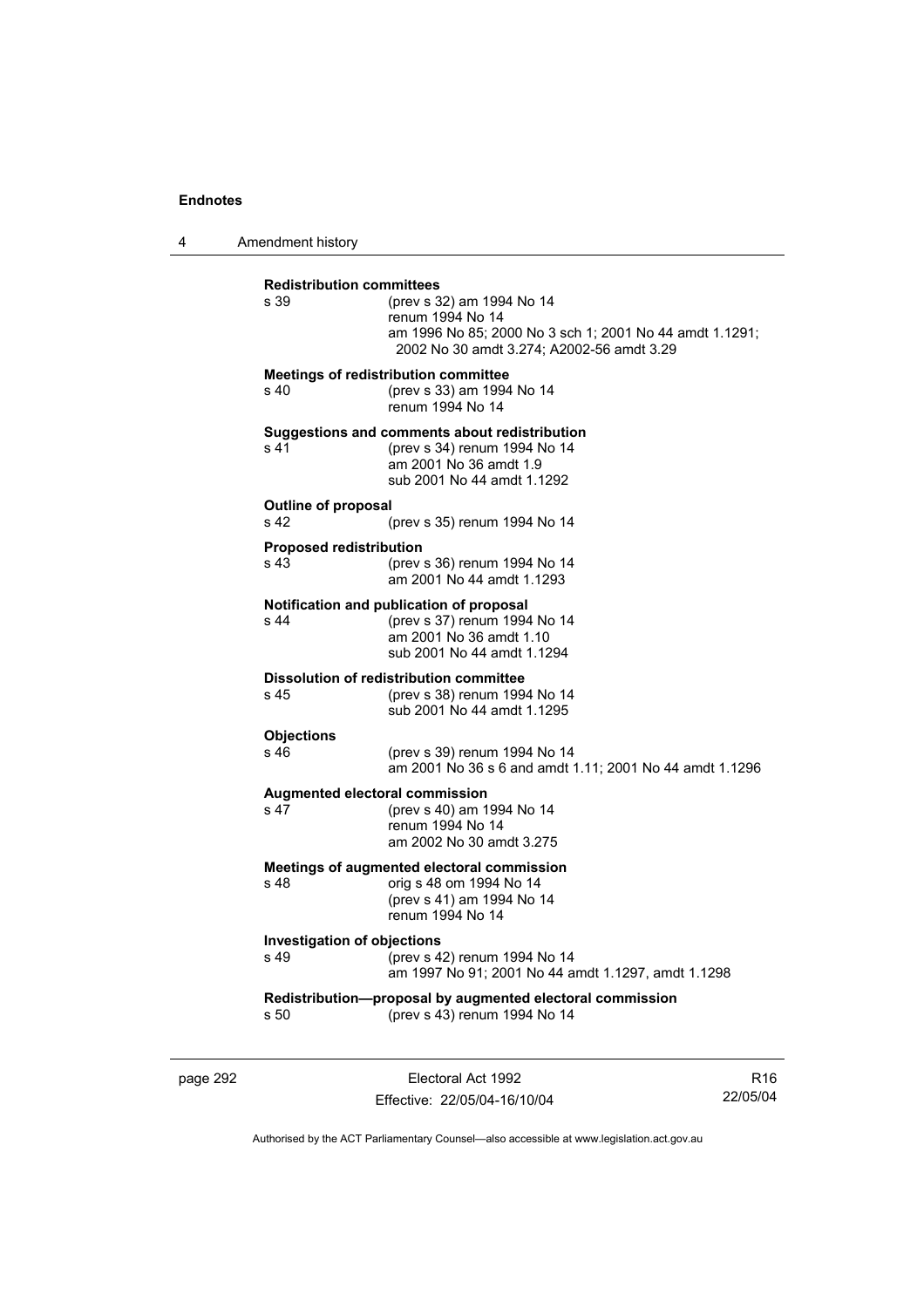| s 51                                          | Publication of augmented electoral commission's proposal<br>(prev s 44) renum 1994 No 14<br>am 2001 No 44 amdt 1.1299, amdt 1.1300                                              |
|-----------------------------------------------|---------------------------------------------------------------------------------------------------------------------------------------------------------------------------------|
| s 52                                          | Objections to augmented electoral commission's proposal<br>(prev s 45) am 1994 No 14<br>renum 1994 No 14<br>am 2001 No 36 s 7; 2001 No 44 amdt 1.1301; 2002 No 30<br>amdt 3.352 |
| s 53                                          | Report by augmented electoral commission and public announcement<br>(prev s 46) am 1994 No 14<br>renum 1994 No 14                                                               |
| <b>Report to Legislative Assembly</b><br>s 54 | (prev s 47) am 1994 No 14<br>renum 1994 No 14                                                                                                                                   |
| <b>Decisions are final</b><br>s 55            | (prev s 49) am 1994 No 14<br>renum 1994 No 14<br>am 2002 No 30 amdt 3.276                                                                                                       |
| Validity not affected<br>s 56                 | (prev s 50) am 1994 No 14<br>renum 1994 No 14                                                                                                                                   |
| <b>Electoral rolls</b><br>pt 5 hdg            | sub 1994 No 14                                                                                                                                                                  |
| <b>Electorate and Territory rolls</b><br>s 57 | (prev s 51) sub 1994 No 14<br>renum 1994 No 14                                                                                                                                  |
| <b>Contents of roll</b><br>s 58               | (prev s 52) sub 1994 No 14<br>renum 1994 No 14<br>am 2002 No 30 amdt 3.277                                                                                                      |
| Meaning of extract from roll<br>s 59          | (prev s 53) sub 1994 No 14<br>renum 1994 No 14<br>sub 2002 No 30 amdt 3.278                                                                                                     |
| Inspection of printed roll extracts<br>s 60   | (prev s 54) ins 1994 No 14<br>renum 1994 No 14                                                                                                                                  |
| s 61                                          | Supply of printed roll extract to MLAs etc<br>(prev s 55) ins 1994 No 14<br>renum 1994 No 14<br>am 2001 No 44 amdt 1.1302, amdt 1.1303                                          |
|                                               |                                                                                                                                                                                 |

R16 22/05/04

Electoral Act 1992 Effective: 22/05/04-16/10/04 page 293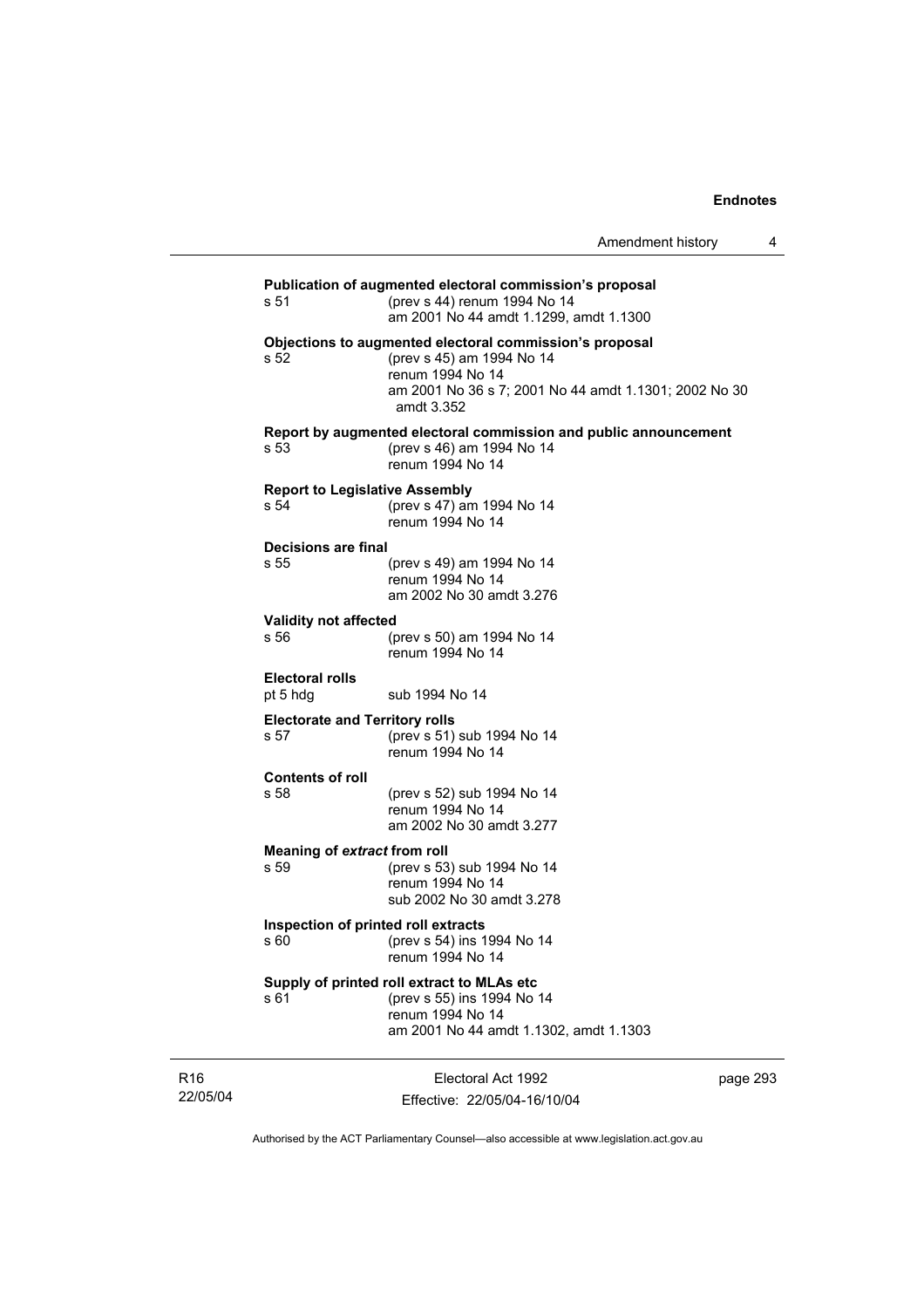4 Amendment history

## **Supply of roll extracts in electronic form to MLAs etc**  (prev s 56) ins 1994 No 14 renum 1994 No 14 am 1997 No 91; 2001 No 44 amdt 1.1304, amdt 1.1305 **Use of roll extracts**  s 63 (prev s 57) ins 1994 No 14 renum 1994 No 14 am 1998 No 54 sub 2001 No 36 s 8 **Prohibited use of roll extracts**  s 64 (prev s 58) ins 1994 No 14 renum 1994 No 14 am 1998 No 54 om 2001 No 36 s 8 **Provision of roll information to prescribed authorities**<br>  $\frac{65}{20}$  (prev s 59) ins 1994 No 14 (prev s 59) ins 1994 No 14 renum 1994 No 14 am 1997 No 91; 1998 No 54; 2002 No 30 amdt 3.279 **Maintenance of rolls**  s 66 (prev s 60) ins 1994 No 14 renum 1994 No 14 **Power to require information**  s 67 (prev s 61) ins 1994 No 14 renum 1994 No 14 am 1998 No 54; 2001 No 36 amdt 1.12; 2002 No 30 amdt 3.352 **Notice of registered deaths**  s 68 (prev s 62) ins 1994 No 14 renum 1994 No 14 **Disclosure of roll information**  s 69 (prev s 63) ins 1994 No 14 renum 1994 No 14 am 1998 No 54 **Joint roll arrangements with Commonwealth**  s 70 (prev s 64) ins 1994 No 14 renum 1994 No 14 am 1997 No 91 **Enrolment**  pt 6 hdg ins 1994 No 14

page 294 **Electoral Act 1992** Effective: 22/05/04-16/10/04

R16 22/05/04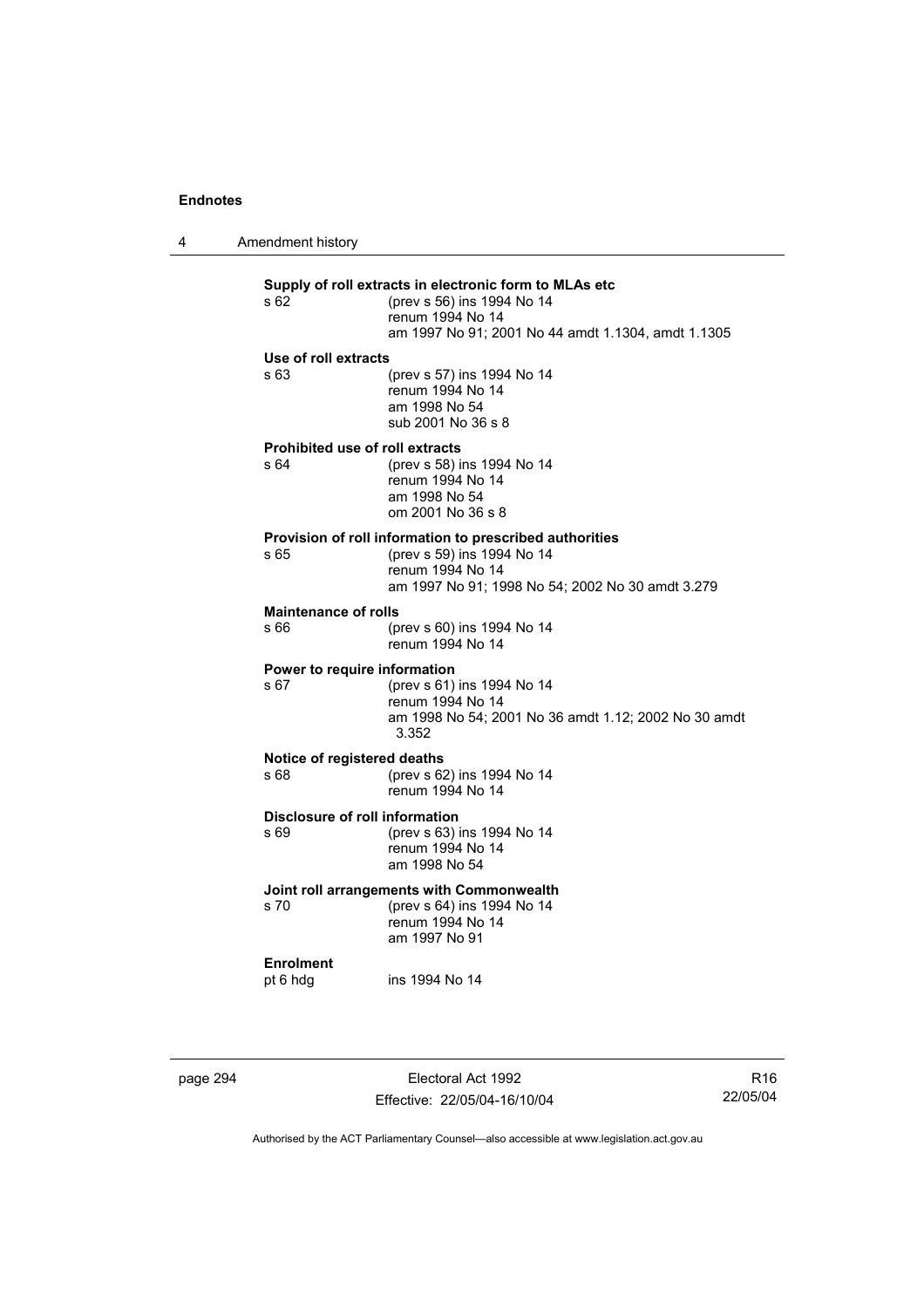Amendment history 4

## **Persons taken not to be enrolled on Commonwealth roll**  s 71 hdg sub 2001 No 36 amdt 1.13 s 71 (prev s 65) ins 1994 No 14 renum 1994 No 14 am 2001 No 36 amdts 1.14-1.16 **Address of person serving sentence of imprisonment**  s 71A hdg ins 2001 No 36 amdt 1.15<br>s 71A (prev s 71 (2)) renum 200 (prev s 71 (2)) renum 2001 No 36 amdt 1.15 **Entitlement**  s 72 (prev s 66) ins 1994 No 14 renum 1994 No 14 **Compulsory enrolment etc—residents**  (prev s 67) ins 1994 No 14 renum 1994 No 14 am 1998 No 54; 2002 No 30 amdt 3.352 **Eligible overseas electors**  s 74 (prev s 68) ins 1994 No 14 renum 1994 No 14 **Age 17 enrolment**  (prev s 69) ins 1994 No 14 renum 1994 No 14 **Enrolment etc**  (prev s 70) ins 1994 No 14 renum 1994 No 14 am 2001 No 36 s 9, s 10; 2001 No 44 amdt 1.1306, amdt 1.1307 am LA (see 2001 No 36 amdt 1.99); 2002 No 30 amdt 3.352 **Suppression of elector's address**  s 77 (prev s 71) ins 1994 No 14 renum 1994 No 14 am LA (see 2001 No 36 amdt 1.99); 2001 No 44 amdt 1.1308, amdt 1.1309 **Inclusion of particulars on roll following suppression**  s 78 (prev s 72) ins 1994 No 14 renum 1994 No 14 **Suppression of elector's address pending review**  s 79 (prev s 73) ins 1994 No 14 renum 1994 No 14

Electoral Act 1992 Effective: 22/05/04-16/10/04 page 295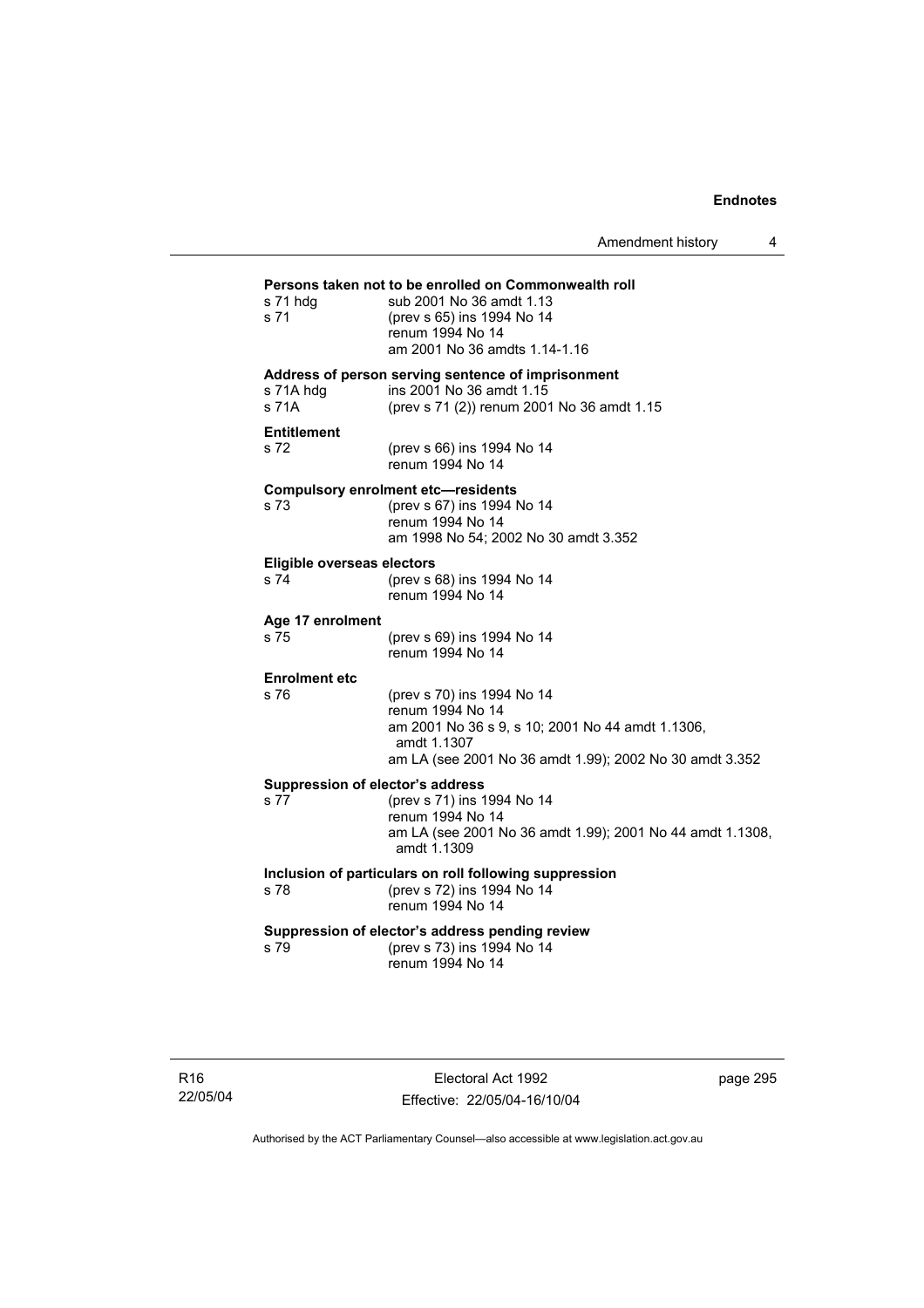4 Amendment history

| <b>Closed rolls</b><br>s 80          | (prev s 74) ins 1994 No 14<br>renum 1994 No 14<br>am 1994 No 78; 1997 No 91; 2001 No 36 s 11; LA (see 2001<br>No 36 amdt 1.99); 2002 No 30 amdt 3.280                               |
|--------------------------------------|-------------------------------------------------------------------------------------------------------------------------------------------------------------------------------------|
| <b>Objections to enrolment</b>       |                                                                                                                                                                                     |
| s 81                                 | (prev s 75) ins 1994 No 14<br>renum 1994 No 14<br>am 1997 No 91; LA (see 2001 No 36 amdt 1.99); 2001 No 44<br>amdt 1.1310, amdt 1.1311; 2002 No 30 amdts 3.281-3.284,<br>amdt 3.352 |
| s 82                                 | <b>Record of claims for enrolment</b><br>(prev s 76) ins 1994 No 14<br>renum 1994 No 14                                                                                             |
| s 83                                 | <b>Processing enrolment claims</b><br>(prev s 77) ins 1994 No 14<br>renum 1994 No 14                                                                                                |
| s 84                                 | <b>Transmission of enrolment claims</b><br>(prev s 78) ins 1994 No 14<br>renum 1994 No 14<br>am 1998 No 54                                                                          |
| s 85                                 | Production of claims for enrolment before a court<br>(prev s 79) ins 1994 No 14<br>renum 1994 No 14<br>am 2002 No 30 amdt 3.285                                                     |
| \$86                                 | Claims for enrolment not subject to warrants<br>(prev s 80) ins 1994 No 14<br>renum 1994 No 14                                                                                      |
| pt 7 hdg                             | <b>Registration of political parties</b><br>ins 1994 No 14<br>sub 2001 No 36 s 12<br>am A2004-26 amdt 1.1                                                                           |
| s 87                                 | Meaning of related political parties<br>(prev s 81) ins 1994 No 14<br>renum 1994 No 14<br>sub 2001 No 36 s 12                                                                       |
| <b>Register of political parties</b> |                                                                                                                                                                                     |
| s 88 hdg<br>s 88                     | sub A2004-26 amdt 1.2<br>(prev s 82) ins 1994 No 14<br>renum 1994 No 14<br>sub 2001 No 36 s 12<br>am A2004-26 amdts 1.3-1.7, amdt 1.62, amdt 1.63                                   |

page 296 Electoral Act 1992 Effective: 22/05/04-16/10/04

R16 22/05/04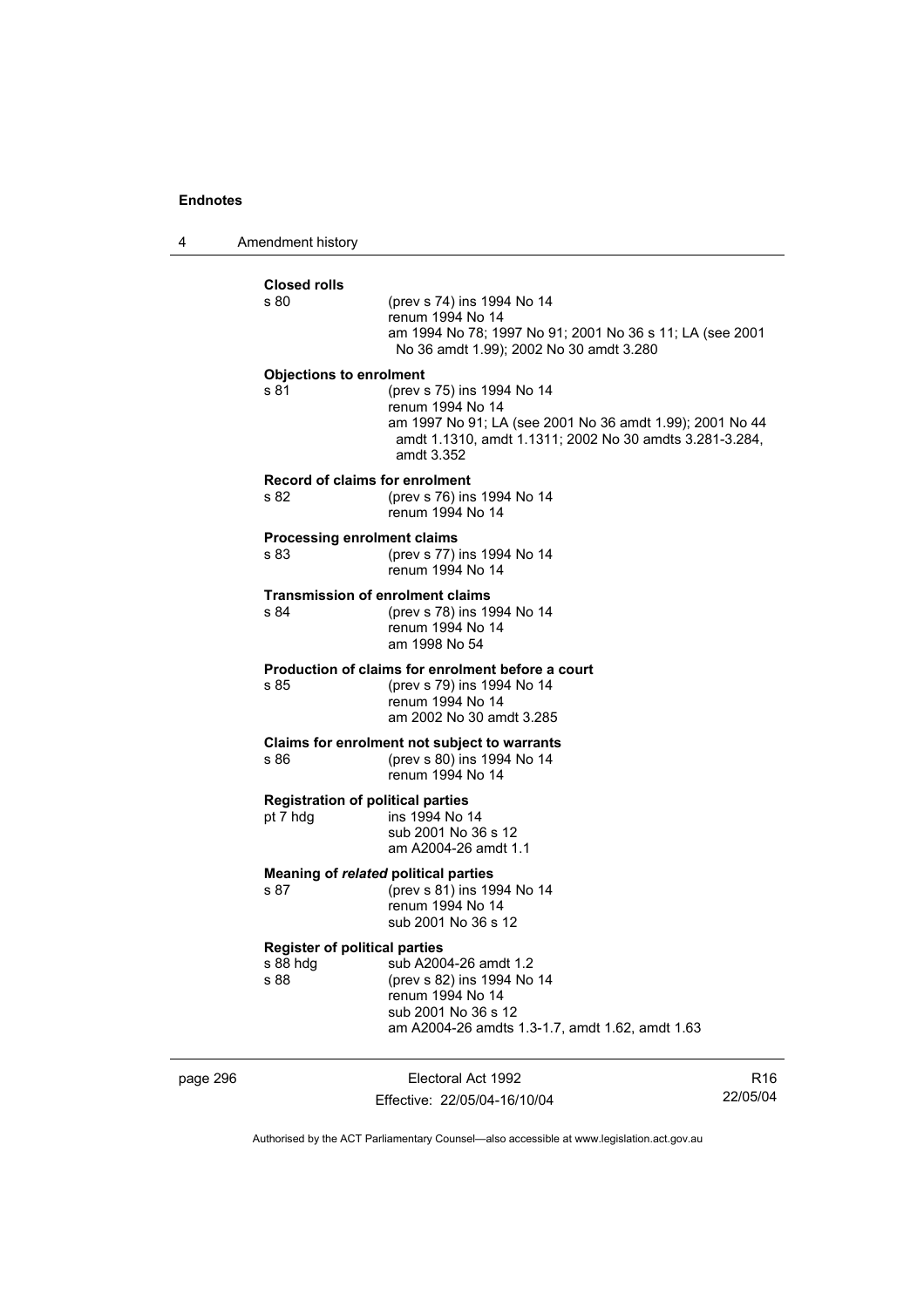#### **Application for registration of political party**

s 89 (prev s 83) ins 1994 No 14 renum 1994 No 14 sub 2001 No 36 s 12 am 2001 No 44 amdt 1.1312, amdt 1.1313; A2004-26 ss 5-7

## **Application for registration of ballot group**

s 89A ins 2001 No 36 s 12 am 2001 No 44 amdt 1.1314, amdt 1.1315 om A2004-26 amdt 1.8

#### **Further information about application for political party registration**

s 90 (prev s 84) ins 1994 No 14 renum 1994 No 14 sub 2001 No 36 s 12 am 2002 No 30 amdt 3.352; A2004-26 s 8; ss renum R16 LA (see A2004-26 s 9)

#### **Notification and publication of applications**

s 91 (prev s 85) ins 1994 No 14 renum 1994 No 14 sub 2001 No 36 s 12 am 2001 No 44 amdt 1.1316; A2004-26 amdts 1.9-1.11, amdt 1.62, amdt 1.63

#### **Objections to applications and responses**

s 91A ins 2001 No 36 s 12 am A2004-26 amdt 1.63

#### **Registration of political parties**

s 92 hdg sub A2004-26 amdt 1.12 s 92 (prev s 86) ins 1994 No 14 renum 1994 No 14 sub 2001 No 36 s 12 am 2001 No 44 amdt 1.1317; A2004-26 amdt 1.13, amdt 1.62, amdt 1.63

#### **Refusal of applications for registration**

s 93 (prev s 87) ins 1994 No 14 renum 1994 No 14 am 1997 No 91 sub 2001 No 36 s 12 am A2004-26 s 10, amdts 1.14-1.16, amdt 1.62, amdt 1.63, amdt 1.65; pars renum R16 LA (see A2004-26 amdt 1.66)

# **Amendment of applications for registration**

s 94 (prev s 88) ins 1994 No 14 renum 1994 No 14 sub 2001 No 36 s 12 am A2004-26 amdt 1.63

R16 22/05/04

Electoral Act 1992 Effective: 22/05/04-16/10/04 page 297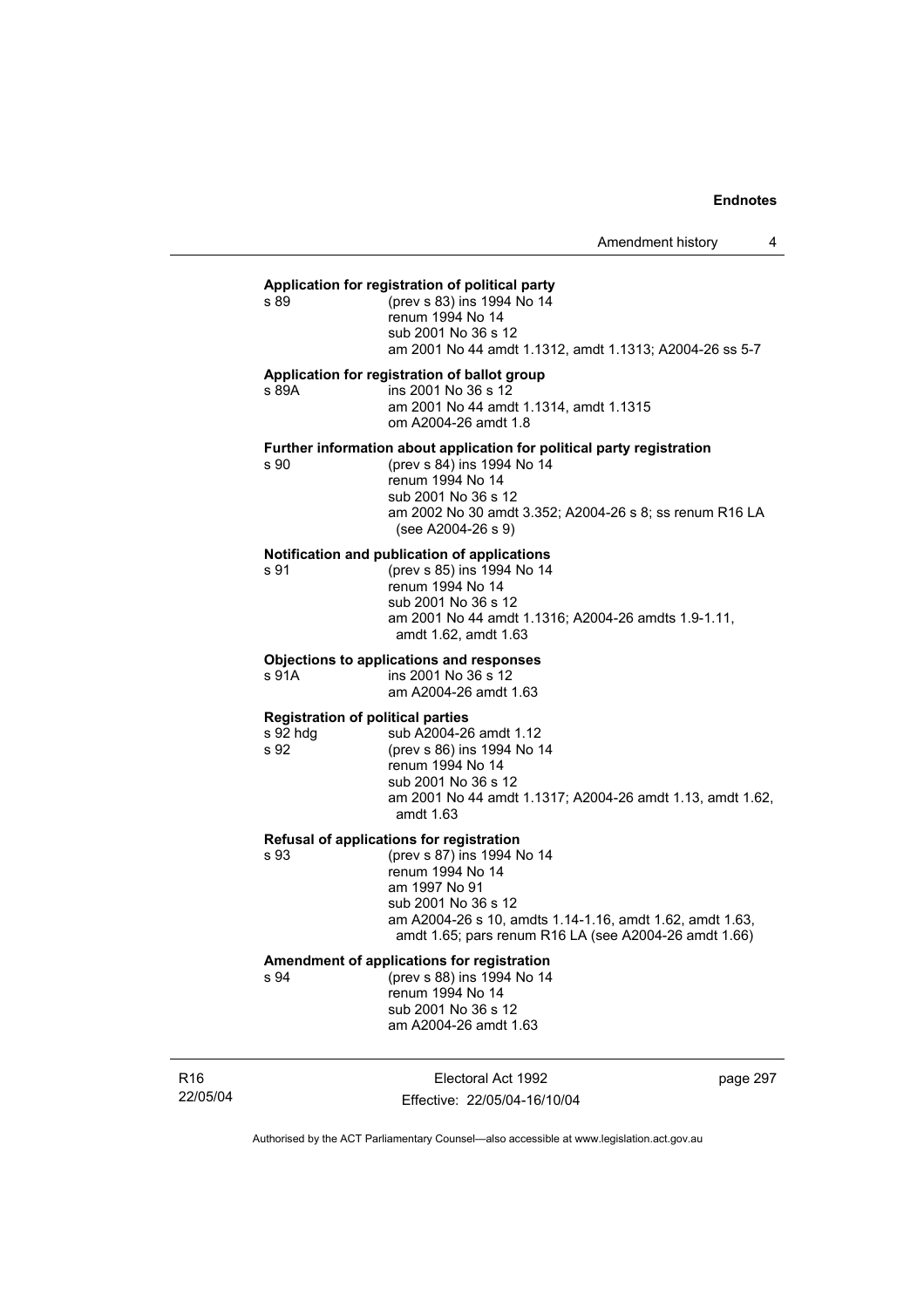4 Amendment history

**Changes to particulars in register**<br>**s** 95 (prev s 89) ins 1 (prev s 89) ins 1994 No 14 renum 1994 No 14 am 1997 No 91 sub 2001 No 36 s 12 am A2004-26 amdt 1.17, amdt 1.18, amdt 1.65; ss renum R16 LA (see A2004-26 amdt 1.66) **Objection to continued use of name**  s 95A ins 2001 No 36 s 12 am A2004-26 amdt 1.61 **When certain action cannot be taken**  s 95B ins A2004-26 s 11 **No action under pt 7 during pre-election period**  s 96 (prev s 90) ins 1994 No 14 renum 1994 No 14 sub 2001 No 36 s 12 am A2004-26 amdt 1.63 **Who can be a registered officer**<br>s 96A **ins 1997** No 9 ins 1997 No 91 sub 2001 No 36 s 12 am A2004-26 amdt 1.65 **Deputy registered officer**  s 97 (prev s 91) ins 1994 No 14 renum 1994 No 14 am 1997 No 91 sub 2001 No 36 s 12 am A2004-26 amdt 1.19, amdt 1.62, amdt 1.65 **Information about political parties**<br>s 97A **Ins** 2001 No 36 s  $ins 2001$  No 36 s 12 sub A2004-26 s 12 **Cancellation of registration of political parties**  s 98 hdg sub A2004-26 amdt 1.20<br>s 98 (prev s 92) ins 1994 No 1 (prev s 92) ins 1994 No 14 renum 1994 No 14 am 1997 No 91 sub 2001 No 36 s 12 am 2001 No 44 amdts 1.1318-1.1321; A2004-26 amdts 1.21-1.25, amdt 1.62, amdt 1.65; ss renum R16 LA (see A2004-26 amdt 1.66)

page 298 Electoral Act 1992 Effective: 22/05/04-16/10/04

R16 22/05/04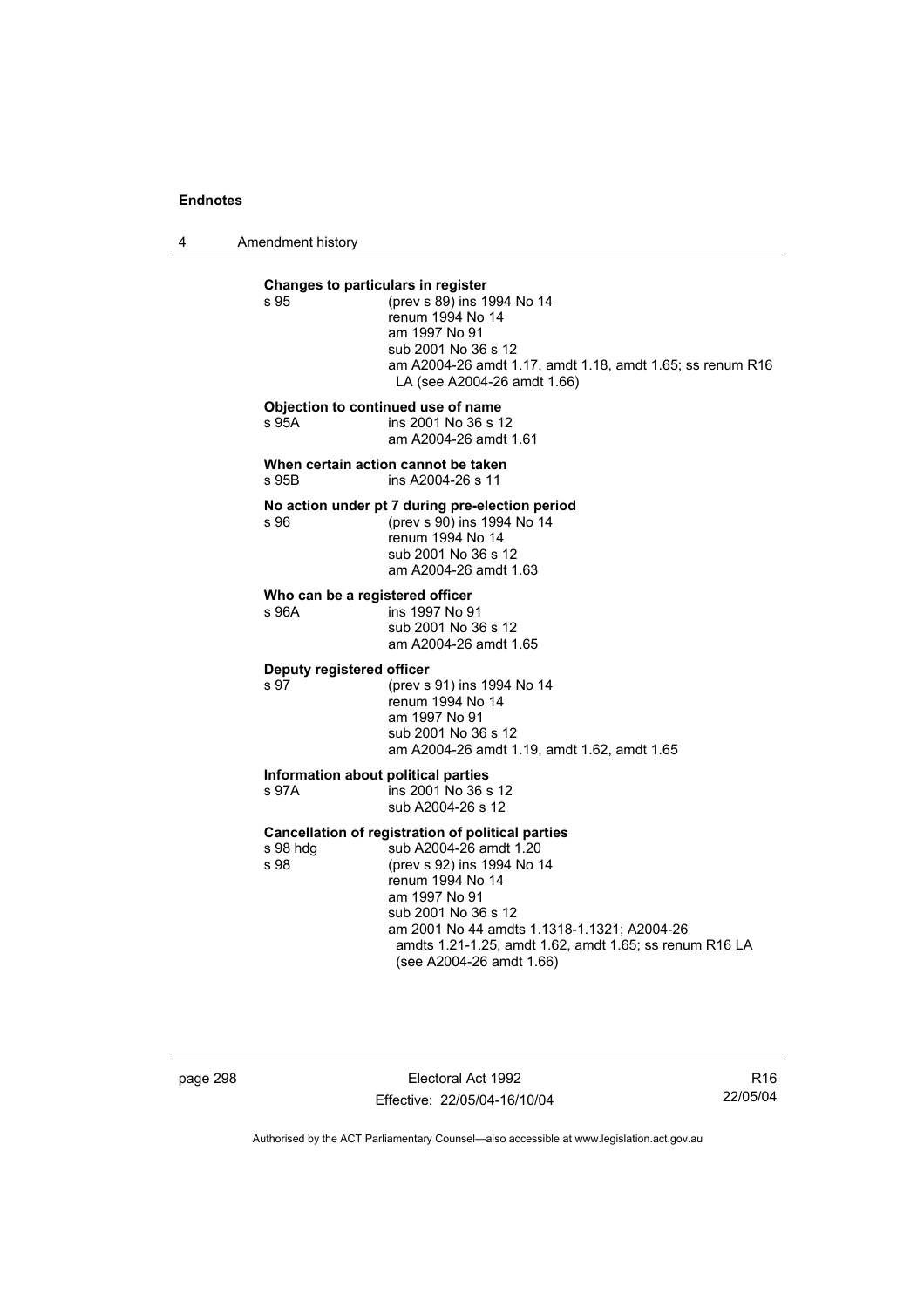| s 99 hdg<br>s 99                              | Use of party name after cancellation<br>sub A2004-26 amdt 1.26<br>(prev s 93) ins 1994 No 14<br>renum 1994 No 14<br>sub 2001 No 36 s 12<br>am A2004-26 amdt 1.27, amdt 1.28; ss renum R16 LA (see<br>A2004-26 amdt 1.66)   |
|-----------------------------------------------|----------------------------------------------------------------------------------------------------------------------------------------------------------------------------------------------------------------------------|
| s 99A                                         | General requirements about constitutions of registered parties<br>ins 2001 No 36 s 12                                                                                                                                      |
| <b>Timing of elections</b><br>pt 8 hdg        | ins 1994 No 14                                                                                                                                                                                                             |
| <b>Ordinary elections</b><br>s 100            | (prev s 94) ins 1994 No 14<br>renum 1994 No 14<br>am 1997 No 38; 2002 No 30 amdt 3.286; A2003-54 s 4                                                                                                                       |
| <b>Extraordinary elections</b><br>s 101       | (prev s 95) ins 1994 No 14<br>renum 1994 No 14<br>am 2001 No 44 amdt 1.1322                                                                                                                                                |
| Polling day<br>s 102                          | (prev s 96) ins 1994 No 14<br>renum 1994 No 14<br>sub 2002 No 30 amdt 3.287                                                                                                                                                |
| <b>Arrangements for elections</b><br>pt 9 hdg | ins 1994 No 14                                                                                                                                                                                                             |
| <b>Nominations</b><br>div 9.1 hdg             | (prev pt 9 div 1 hdg) renum LA (see 2000 No 76 s 24)                                                                                                                                                                       |
| Eligibility-MLAs<br>s 103                     | (prev s 97) ins 1994 No 14<br>renum 1994 No 14<br>am 2002 No 30 amdt 3.288                                                                                                                                                 |
| <b>Qualifications for nomination</b><br>s 104 | (prev s 98) ins 1994 No 14<br>renum 1994 No 14                                                                                                                                                                             |
| <b>Candidates to be nominated</b><br>s 105    | (prev s 99) ins 1994 No 14<br>renum 1994 No 14<br>am 1994 No 78; 2001 No 36 s 13, s 14, amdt 1.17; LA (see<br>2001 No 36 amdt 1.99); 2001 No 44 amdt 1.1323; ss renum<br>(see 2002 No 11 amdt 2.34); 2002 No 11 amdt 2.35; |

R16 22/05/04

Electoral Act 1992 Effective: 22/05/04-16/10/04 page 299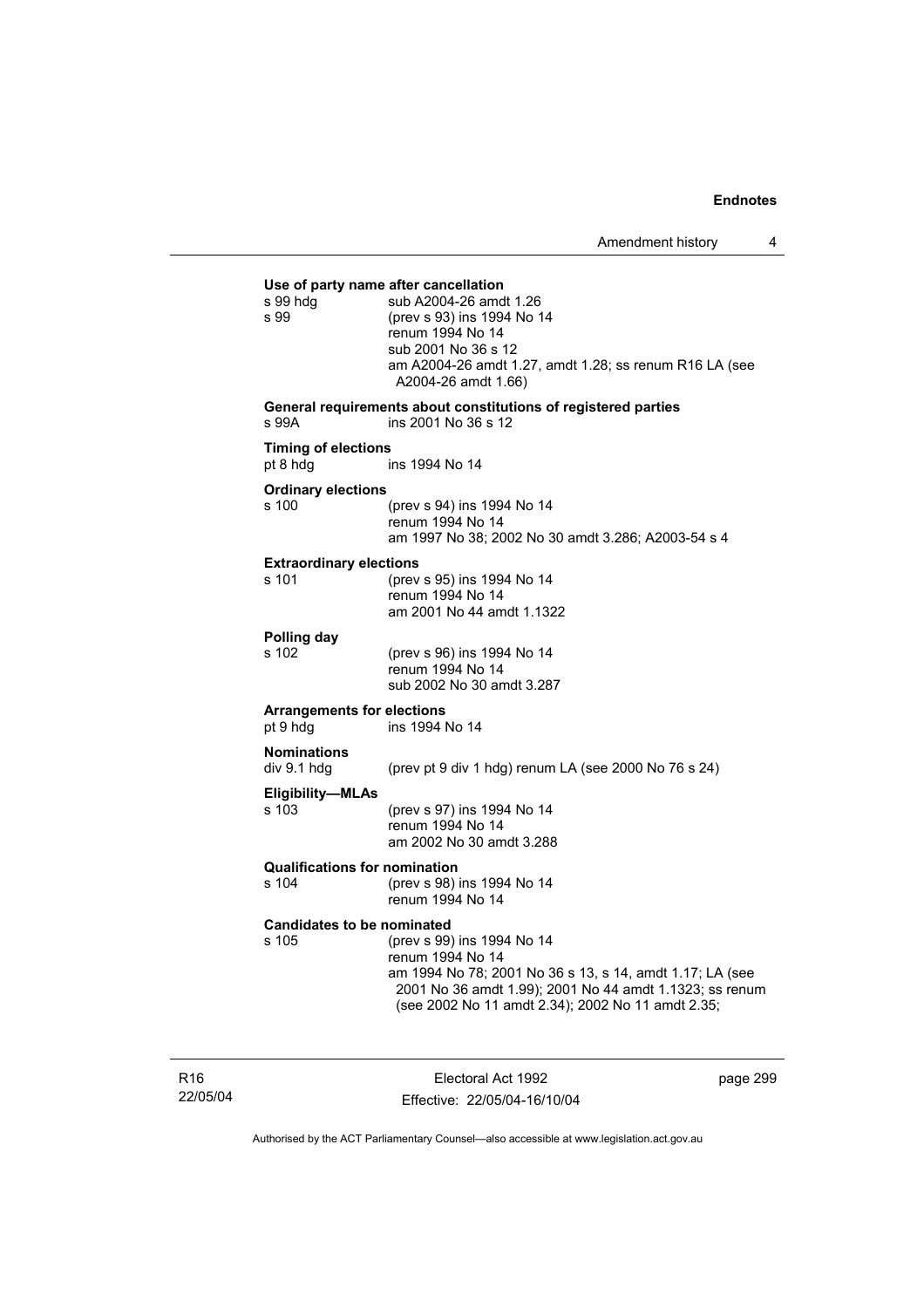4 Amendment history

A2004-26 amdt 1.29, amdt 1.62, amdt 1.65; pars renum R16 LA (see A2004-26 amdt 1.66)

| <b>Multiple nominations invalid</b><br>s 106<br>(prev s 100) ins 1994 No 14<br>renum 1994 No 14   |                                                                                                                                                                    |  |  |
|---------------------------------------------------------------------------------------------------|--------------------------------------------------------------------------------------------------------------------------------------------------------------------|--|--|
| s 107                                                                                             | Withdrawal etc of consent to nomination<br>(prev s 101) ins 1994 No 14<br>renum 1994 No 14                                                                         |  |  |
| Place and hour of nomination<br>s 108                                                             | (prev s 102) ins 1994 No 14<br>renum 1994 No 14<br>am 1994 No 78; LA (see 2001 No 36 amdt 1.99); 2001 No 38<br>s 4; 2001 No 44 amdt 1.1324; 2002 No 11 amdt 2.36   |  |  |
| <b>Declaration of candidates</b><br>s 109                                                         | (prev s 103) ins 1994 No 14<br>renum 1994 No 14<br>am 2001 No 36 amdt 1.18; A2004-26 amdt 1.65                                                                     |  |  |
| <b>Rejection of nominations</b><br>s 110                                                          | (prev s 104) ins 1994 No 14<br>renum 1994 No 14<br>sub 2001 No 36 s 15<br>am 2002 No 30 amdt 3.352                                                                 |  |  |
| Need for a poll<br>s 111                                                                          | (prev s 105) ins 1994 No 14<br>renum 1994 No 14                                                                                                                    |  |  |
| Death of candidate before polling day<br>(prev s 106) ins 1994 No 14<br>s 112<br>renum 1994 No 14 |                                                                                                                                                                    |  |  |
| Deposit-return or forfeiture<br>s 113                                                             | (prev s 107) ins 1994 No 14<br>renum 1994 No 14                                                                                                                    |  |  |
| <b>Ballot papers</b><br>div 9.2 hdg                                                               | (prev pt 9 div 2 hdg) renum LA (see 2000 No 76 s 24)                                                                                                               |  |  |
| <b>Ballot papers</b><br>s 114                                                                     | (prev s 108) ins 1994 No 14<br>renum 1994 No 14<br>am 2000 No 76 s 5; LA (see 2001 No 36 amdt 1.99); 2001 No<br>44 amdt 1.1325, amdt 1.1326; 2002 No 30 amdt 3.289 |  |  |

page 300 Electoral Act 1992 Effective: 22/05/04-16/10/04

R16 22/05/04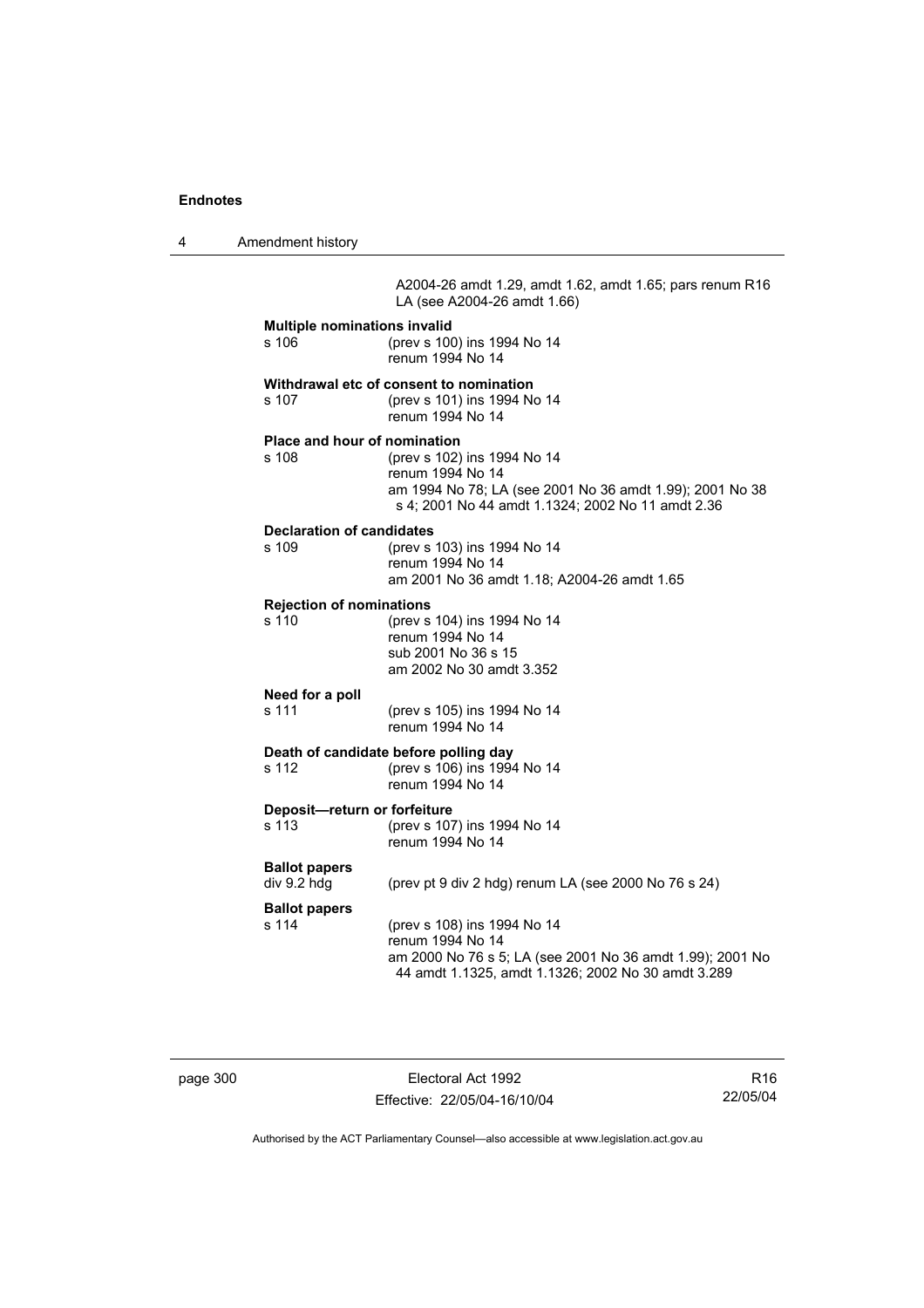## **Grouping of candidates' names** s 115 (prev s 109) ins 1994 No 14 renum 1994 No 14 am 2001 No 36 amdt 1.19; 2002 No 30 amdt 3.290; A2004-26 amdt 1.65 **Printing of ballot papers** s 116 (prev s 110) ins 1994 No 14 renum 1994 No 14 am 2001 No 38 ss 5-8; 2002 No 30 amdt 3.291, amdt 3.292 **Names on ballot papers** s 117 (prev s 111) ins 1994 No 14 renum 1994 No 14 am 1994 No 78 sub 2001 No 36 s 16 am A2004-26 amdts 1.30-1.32; pars renum R16 LA (see A2004-26 amdt 1.66) **Draw for positions on ballot papers** s 118 (prev s 112) ins 1994 No 14 renum 1994 No 14 **Electronic voting devices and vote counting programs** div 9.3 hdg (prev div 9.2A) ins 2000 No 76 s 6 renum LA (see 2000 No 76 s 24) **Approval of computer program for electronic voting and vote counting** s 118A ins 2000 No 76 s 6 am 2001 No 44 amdt 1.1327 am LA (see 2001 No 36 amdt 1.99) **Security of electronic voting devices and related material**  s 118B ins 2000 No 76 s 6 **Miscellaneous**  div 9.4 hdg (prev pt 9 div 3 hdg) renum LA (see 2000 No 76 s 24) **Polling places and scrutiny centres**  s 119 (prev s 113) ins 1994 No 14 renum 1994 No 14 am 2001 No 36 amdt 1.20; LA (see 2001 No 36 amdt 1.99); 2001 No 44 amdt 1.1328, amdt 1.1329 **Administrative arrangements** (prev s 114) ins 1994 No 14 renum 1994 No 14 am 2000 No 76 s 7; 2001 No 44 amdt 1.1330

R16 22/05/04

Electoral Act 1992 Effective: 22/05/04-16/10/04 page 301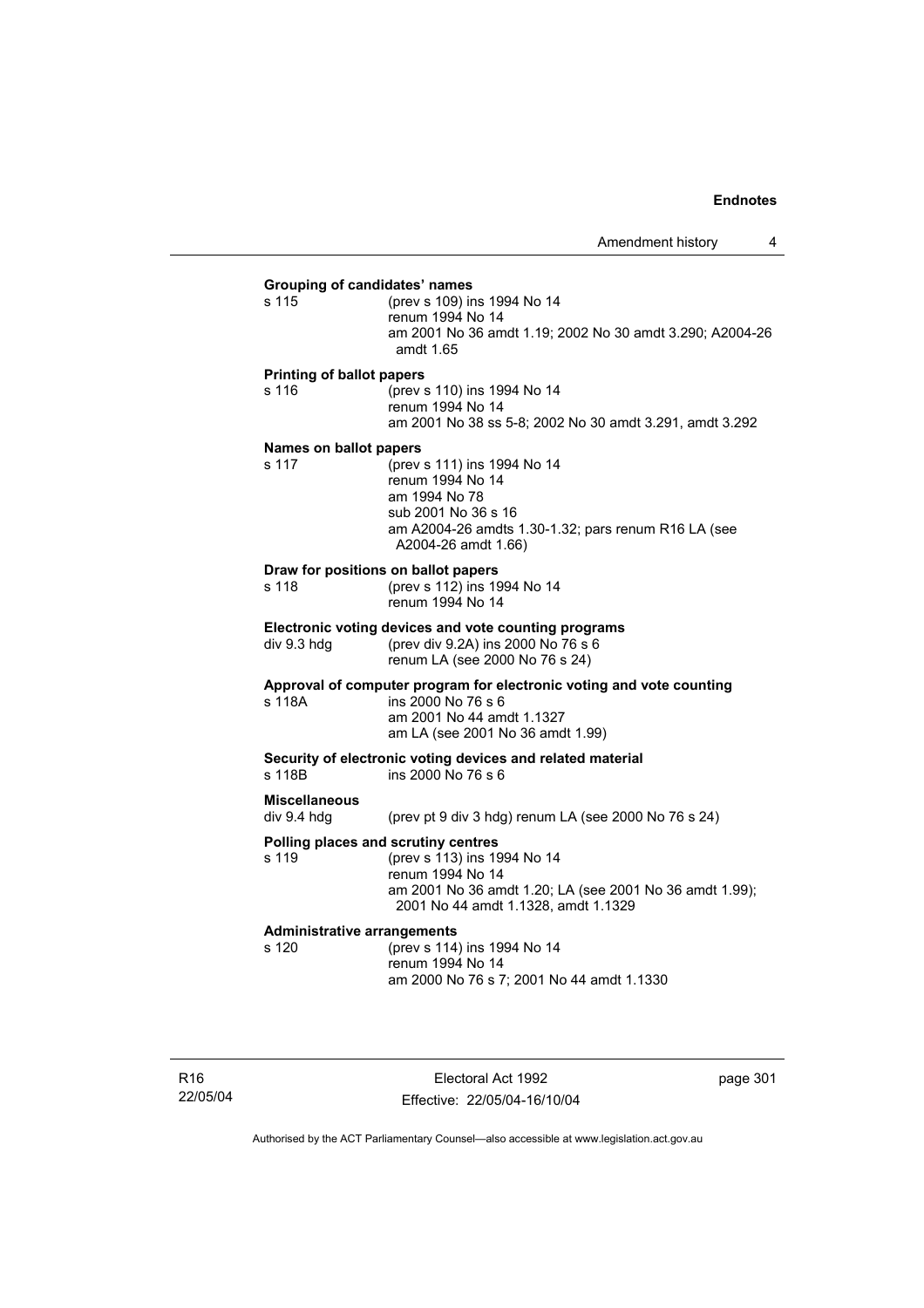| 4 | Amendment history                                          |                                                                                                                       |
|---|------------------------------------------------------------|-----------------------------------------------------------------------------------------------------------------------|
|   | <b>Certified lists of electors</b><br>s 121                | (prev s 115) ins 1994 No 14<br>renum 1994 No 14                                                                       |
|   | s 121A                                                     | Use of information from certified lists<br>ins 2001 No 36 s 17                                                        |
|   | Scrutineers-appointment<br>s 122                           | (prev s 116) ins 1994 No 14<br>renum 1994 No 14<br>am 2001 No 44 amdt 1.1331, amdt 1.1332                             |
|   | <b>Scrutineers-conduct</b><br>s 123                        | (prev s 117) ins 1994 No 14<br>renum 1994 No 14<br>am 1998 No 54; 2002 No 30 amdt 3.293                               |
|   | s 124                                                      | Participation by candidates in conduct of election<br>(prev s 118) ins 1994 No 14<br>renum 1994 No 14                 |
|   | Determining matters by lot<br>s 125                        | (prev s 119) ins 1994 No 14<br>renum 1994 No 14<br>am 2001 No 44 amdt 1.1333                                          |
|   | <b>Supplementary elections</b><br>s 126                    | (prev s 120) ins 1994 No 14<br>renum 1994 No 14                                                                       |
|   | Voting<br>pt 10 hdg                                        | ins 1994 No 14                                                                                                        |
|   | General<br>div 10.1 hdg                                    | (prev pt 10 div 1 hdg) renum LA (see 2000 No 76 s 24)                                                                 |
|   | <b>Meaning of authorised witness</b><br>s 127 hdg<br>s 127 | sub 2001 No 36 amdt 1.21<br>(prev s 121) ins 1994 No 14<br>renum 1994 No 14                                           |
|   | <b>Entitlement to vote</b><br>s 128                        | (prev s 122) ins 1994 No 14<br>renum 1994 No 14; 2001 No 36 amdt 1.99<br>am 1997 No 91; LA (see 2001 No 36 amdt 1.99) |
|   | <b>Compulsory voting</b><br>s 129                          | (prev s 123) ins 1994 No 14<br>renum 1994 No 14<br>am 1998 No 54                                                      |

page 302 Electoral Act 1992 Effective: 22/05/04-16/10/04

R16 22/05/04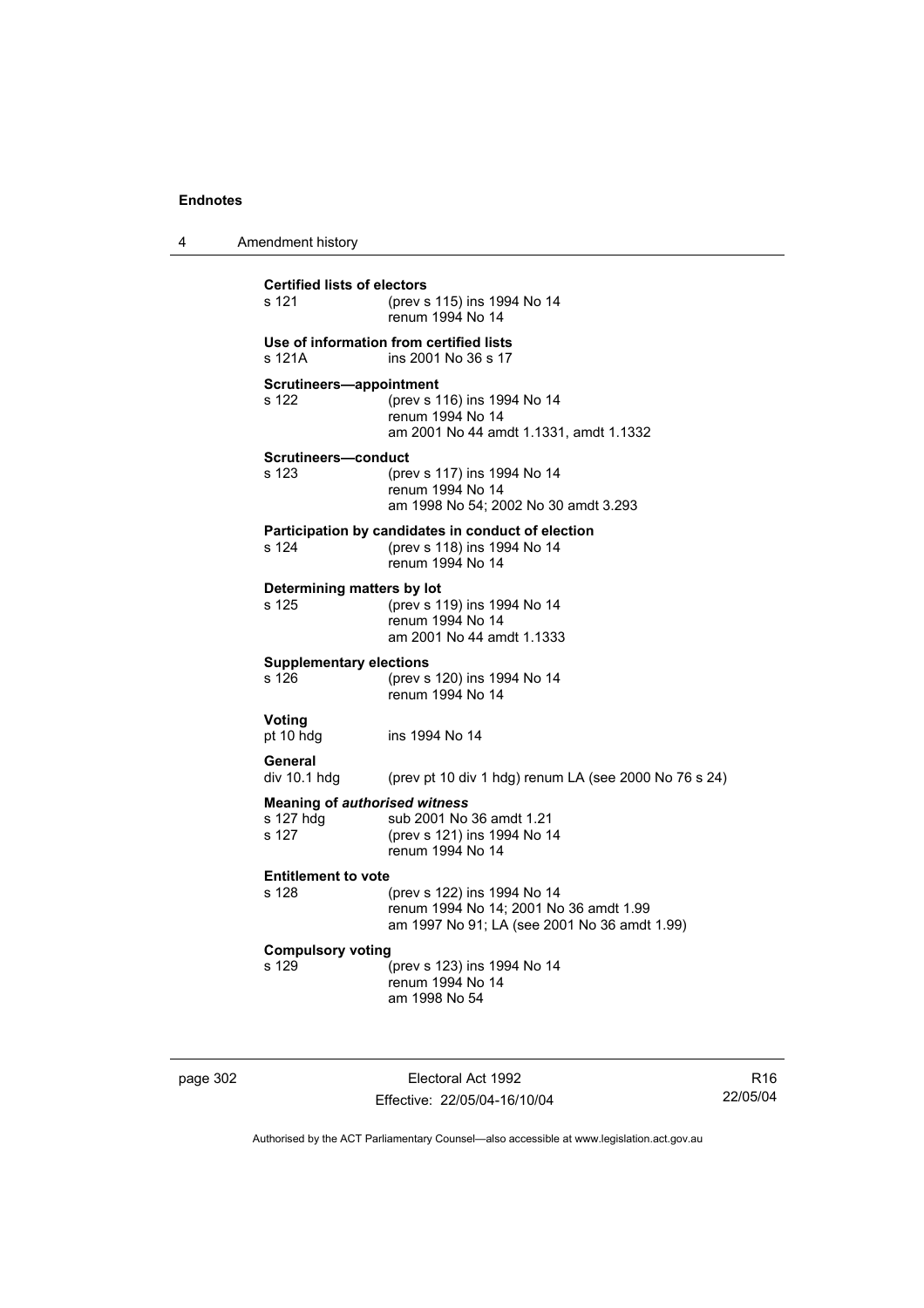| s 130                           | (prev s 124) ins 1994 No 14                                                                                        |
|---------------------------------|--------------------------------------------------------------------------------------------------------------------|
|                                 | renum 1994 No 14<br>am 1998 No 54                                                                                  |
| <b>Procedures for voting</b>    |                                                                                                                    |
| s 131                           | (prev s 125) ins 1994 No 14<br>renum 1994 No 14<br>am 1997 No 91; 2000 No 76 s 8; LA (see 2001 No 36 amdt<br>1.99) |
| <b>Manner of recording vote</b> |                                                                                                                    |
| s 132                           | (prev s 126) ins 1994 No 14<br>renum 1994 No 14                                                                    |
|                                 | Ordinary voting at a polling place                                                                                 |
| div 10.2 hdg                    | (prev pt 10 div 2 hdg) am 1997 No 91<br>renum LA (see 2000 No 76 s 24)                                             |
| <b>Claims to vote</b>           |                                                                                                                    |
| $s$ 133                         | (prev s 127) ins 1994 No 14<br>renum 1994 No 14                                                                    |
|                                 | am 1997 No 91; LA (see 2001 No 36 amdt 1.99)                                                                       |
| Voting in private               |                                                                                                                    |
| s 134                           | (prev s 128) ins 1994 No 14                                                                                        |
|                                 | renum 1994 No 14<br>am 2000 No 76 s 9                                                                              |
|                                 | Declaration voting at a polling place                                                                              |
| div 10.3 hdg                    | (prev pt 10 div 3 hdg) am 1997 No 91<br>renum LA (see 2000 No 76 s 24)                                             |
|                                 | Declaration voting at polling places                                                                               |
| s 135                           | (prev s 129) ins 1994 No 14<br>renum 1994 No 14                                                                    |
|                                 | am 1997 No 91; 2001 No 44 amdt 1.1334, amdt 1.1335                                                                 |
|                                 | Voting otherwise than at a polling place                                                                           |
| div 10.4 hdg                    | (prev pt 10 div 3A hdg) ins 1997 No 91<br>renum LA (see 2000 No 76 s 24)                                           |
| Definitions for div 10.4        |                                                                                                                    |
| s 136 hdg<br>s 136              | sub 2001 No 36 amdt 1.22<br>(prev s 130) ins 1994 No 14                                                            |
|                                 | renum 1994 No 14                                                                                                   |
|                                 | sub 1997 No 91; A2004-26 s 13                                                                                      |

Electoral Act 1992 Effective: 22/05/04-16/10/04 page 303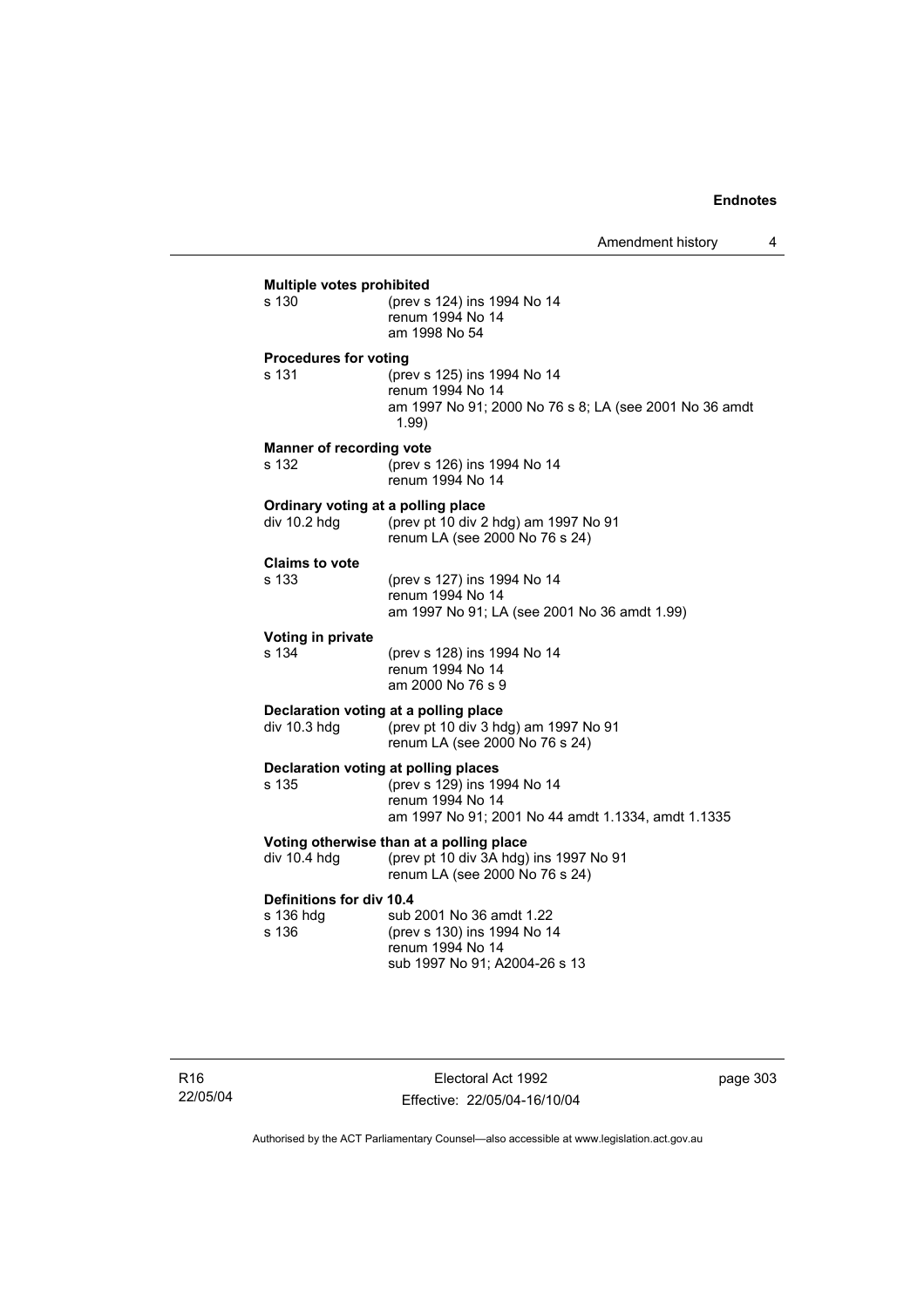4 Amendment history

## **Applications for postal voting papers**

| s 136A                                        | Applications for postal voting papers<br>ins 1997 No 91<br>am LA (see 2001 No 36 amdt 1.99); 2001 No 44 amdt 1.1336,<br>amdt 1.1337; 2002 No 30 amdt 3.294<br>sub A2004-26 s 14                                                      |
|-----------------------------------------------|--------------------------------------------------------------------------------------------------------------------------------------------------------------------------------------------------------------------------------------|
| s 136B hdg<br>s 136B                          | Ordinary or declaration voting in ACT before polling day<br>sub 2001 No 36 amdt 1.23<br>ins 1997 No 91<br>am 2001 No 36 s 18; LA (see 2001 No 36 amdt 1.99); 2001<br>No 44 amdts 1.1338-1.1341; 2002 No 30 amdt 3.295, amdt<br>3.296 |
| s 136C hdg<br>s 136C                          | Declaration voting outside ACT on or before polling day<br>sub 2001 No 36 amdt 1.24<br>ins 1997 No 91<br>am 2001 No 36 s 19; LA (see 2001 No 36 amdt 1.99); 2001<br>No 44 amdts 1.1342-1.1345; 2002 No 30 amdt 3.296                 |
| s 137                                         | Record of issue of declaration voting papers<br>(prev s 131) ins 1994 No 14<br>renum 1994 No 14<br>am 1997 No 91; 2001 No 36 amdt 1.25                                                                                               |
| <b>Inspection of records</b><br>s 138         | (prev s 132) ins 1994 No 14<br>renum 1994 No 14                                                                                                                                                                                      |
| s 139                                         | Receipt of declaration voting papers<br>(prev s 133) ins 1994 No 14<br>renum 1994 No 14<br>am 1997 No 91; 2002 No 30 amdt 3.297                                                                                                      |
| <b>Registered declaration voters</b><br>s 140 | (prev s 134) ins 1994 No 14<br>renum 1994 No 14<br>am 2002 No 30 amdt 3.298                                                                                                                                                          |
| s 141                                         | Issue of voting papers to registered declaration voters<br>(prev s 135) ins 1994 No 14<br>renum 1994 No 14<br>am 1997 No 91; 2002 No 30 amdt 3.299; A2004-26 s 15                                                                    |
| <b>Correcting formal errors</b><br>s 142      | (prev s 136) ins 1994 No 14<br>renum 1994 No 14                                                                                                                                                                                      |

page 304 Electoral Act 1992 Effective: 22/05/04-16/10/04

R16 22/05/04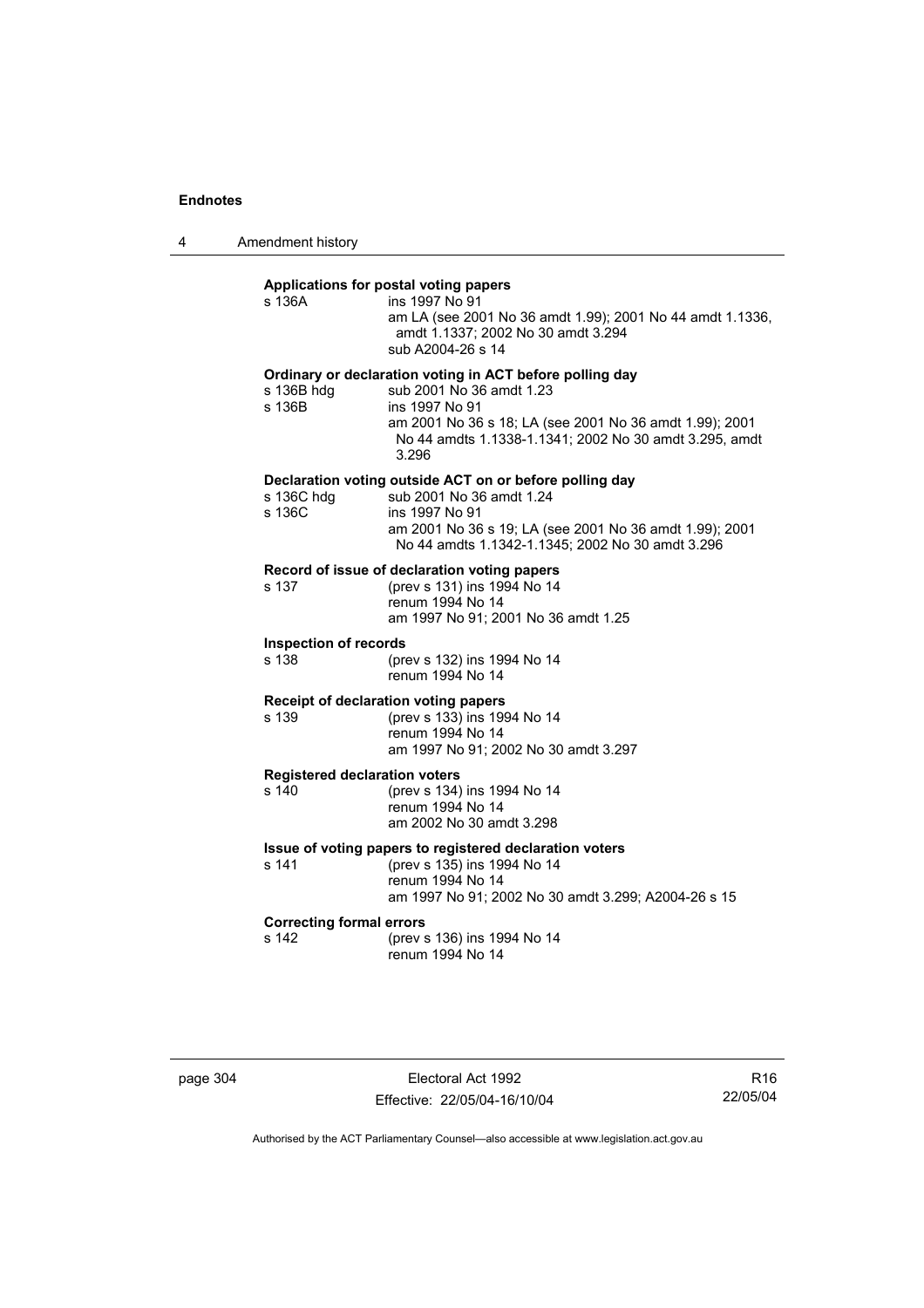Amendment history 4

## **Soliciting applications for postal declaration votes**<br>s 143 (prev s 137) ins 1994 No 14

(prev s 137) ins 1994 No 14 renum 1994 No 14 am 1997 No 91; 1998 No 54 sub 2001 No 36 s 20; A2004-26 s 16

#### **Transmission of applications for postal declaration votes**

s 144 (prev s 138) ins 1994 No 14 renum 1994 No 14 am 1998 No 54

## **Requirements for casting postal votes**

s 144A ins A2004-26 s 17

# **Interference with declaration voting**<br>s 145 (prev s 139) ins 19

(prev s 139) ins 1994 No 14 renum 1994 No 14 am 1998 No 54

#### **Soliciting completed declaration votes**

s 146 (prev s 140) ins 1994 No 14 renum 1994 No 14 am 1998 No 54

#### **Transmission of completed declaration votes**

s 147 (prev s 141) ins 1994 No 14 renum 1994 No 14 am 1998 No 54

## **Opening envelopes containing declaration votes**<br>s 148 (prev s 142) ins 1994 No 14

(prev s 142) ins 1994 No 14 renum 1994 No 14 am 1998 No 54

#### **Mobile polling**

div 10.5 hdg (prev pt 10 div 4 hdg) renum LA (see 2000 No 76 S24)

**Definitions for div 4**<br>s 149 hdq s sub 2001 No 36 amdt 1.26 s 149 (prev s 143) ins 1994 No 14 renum 1994 No 14 def *registered medical practitioner* om 2001 No 36 amdt 1.27 def *special hospital* sub 2001 No 44 amdt 1.1347

## **Declaration of special hospitals**<br>s 149A **ins 2001 No 4**

ins 2001 No 44 amdt 1.1348

**Mobile polling—institutions**

s 150 (prev s 144) ins 1994 No 14 renum 1994 No 14

R16 22/05/04

Electoral Act 1992 Effective: 22/05/04-16/10/04 page 305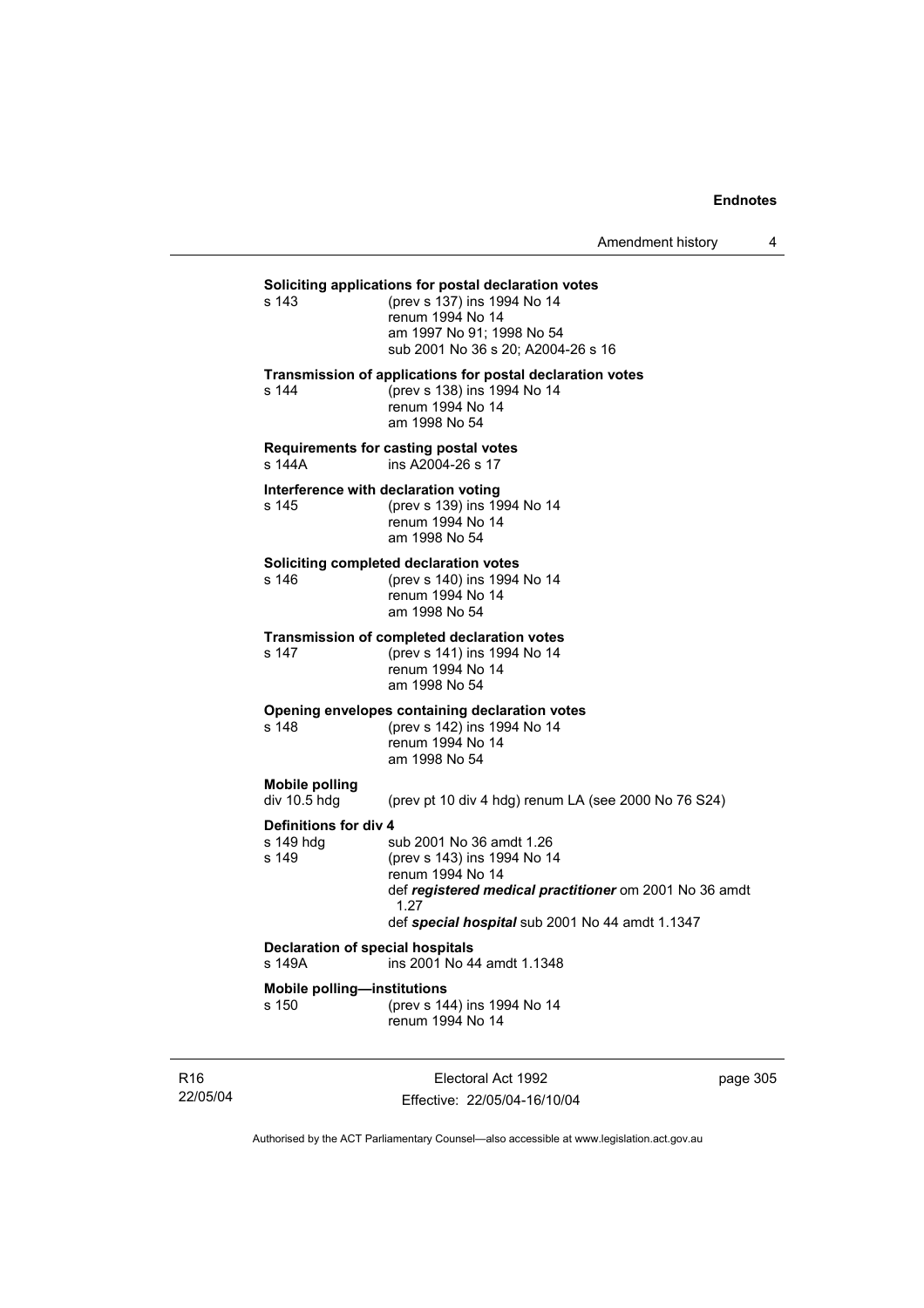4 Amendment history **Functions of visiting officers** s 151 (prev s 145) ins 1994 No 14 renum 1994 No 14; 2001 No 36 amdt 1.99 am 1995 No 33; 2001 No 36 s 21, amdt 1.28; LA (see 2001 No 36 amdt 1.99) **Failure to visit institution** s 152 (prev s 146) ins 1994 No 14 renum 1994 No 14 **Custody of ballot boxes and electoral papers** s 153 (prev s 147) ins 1994 No 14 renum 1994 No 14 **Miscellaneous**  (prev pt 10 div 5 hdg) renum LA (see 2000 No 76 s 24) **Arrangements at polling places** s 154 (prev s 148) ins 1994 No 14 renum 1994 No 14 **Particulars on ballot papers before issue** s 155 (prev s 149) ins 1994 No 14 renum 1994 No 14 **Assistance to voters** s 156 (prev s 150) ins 1994 No 14 renum 1994 No 14 **Assistance to voters unable to enter polling place** s 156A ins 2001 No 36 s 22 **Spoilt ballot papers** s 157 (prev s 151) ins 1994 No 14 renum 1994 No 14 am 2000 No 76 s 10 **Custody of ballot boxes and electoral papers** s 158 (prev s 152) ins 1994 No 14 renum 1994 No 14 **Extension of time for conducting elections** s 159 (prev s 153) ins 1994 No 14 renum 1994 No 14 am 2001 No 36 amdt 1.29; LA (see 2001 No 36 amdt 1.99)2001 No 44 amdt 1.1349, amdt 1.1350; 2002 No 30 amdt 3.300

page 306 Electoral Act 1992 Effective: 22/05/04-16/10/04

R16 22/05/04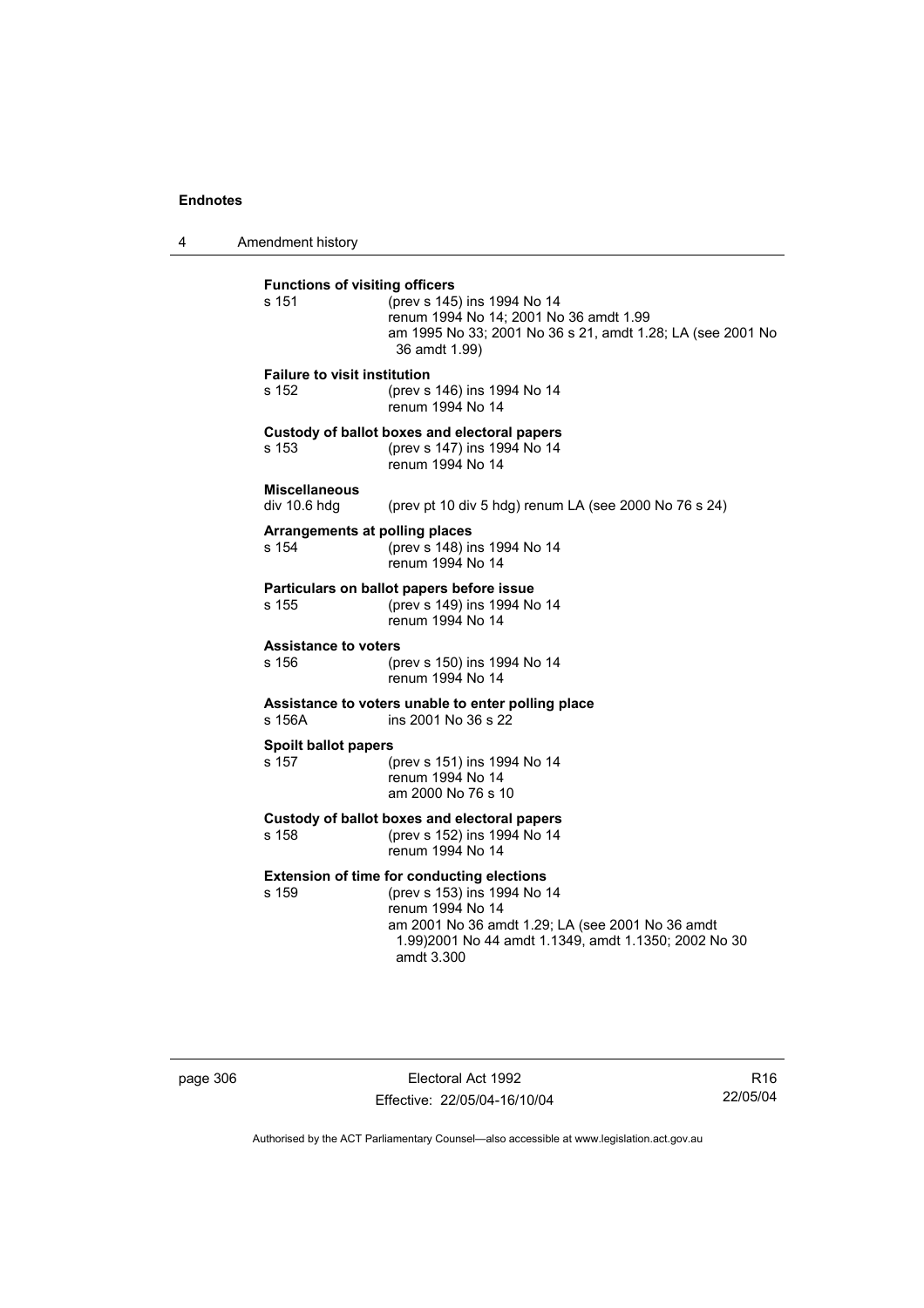| s 160                                     | Suspension and adjournment of polling<br>(prev s 154) ins 1994 No 14 |
|-------------------------------------------|----------------------------------------------------------------------|
|                                           | renum 1994 No 14                                                     |
|                                           | am LA (see 2001 No 36 amdt 1.99); 2001 No 44 amdts                   |
|                                           | 1.1351-1.1353; 2002 No 30 amdt 3.300                                 |
| <b>Failure to vote</b>                    |                                                                      |
| div 10.7 hdg                              | (prev pt 10 div 6 hdg) renum LA (see 2000 No 76 s 24)                |
| Default notice                            |                                                                      |
| $s$ 161                                   | (prev s 155) ins 1994 No 14                                          |
|                                           | renum 1994 No 14                                                     |
|                                           | am 2001 No 44 amdt 1.1354, amdt 1.1355                               |
| <b>First notice</b><br>s 162              |                                                                      |
|                                           | (prev s 156) ins 1994 No 14<br>renum 1994 No 14                      |
|                                           |                                                                      |
| <b>Second notice</b><br>s 163             |                                                                      |
|                                           | (prev s 157) ins 1994 No 14<br>renum 1994 No 14                      |
|                                           |                                                                      |
| <b>Final notice</b><br>s 164              |                                                                      |
|                                           | (prev s 158) ins 1994 No 14<br>renum 1994 No 14                      |
|                                           |                                                                      |
| <b>Discharge of liability</b><br>s 165    | (prev s 159) ins 1994 No 14                                          |
|                                           | renum 1994 No 14                                                     |
|                                           |                                                                      |
| Response on behalf of elector<br>s 166    | (prev s 160) ins 1994 No 14                                          |
|                                           | renum 1994 No 14                                                     |
|                                           |                                                                      |
| <b>Polling in Antarctica</b><br>pt 11 hdg | ins 1994 No 14                                                       |
|                                           |                                                                      |
| Definitions for pt 11<br>s 167 hdq        | sub 2001 No 36 amdt 1.30                                             |
| s 167                                     | (prev s 161) ins 1994 No 14                                          |
|                                           | renum 1994 No 14                                                     |
|                                           | am 2001 No 36 amdt 1.31, amdt 1.32                                   |
|                                           | def <i>transmit</i> sub 2001 No 44 amdt 1.1356                       |
| Declaration of ship as a station          |                                                                      |
| s 167A                                    | ins 2001 No 36 amdt 1.32                                             |
|                                           | Approval of ways of transmission                                     |
| s 167B                                    | ins 2001 No 44 amdt 1.1357                                           |
|                                           |                                                                      |

R16 22/05/04

Electoral Act 1992 Effective: 22/05/04-16/10/04 page 307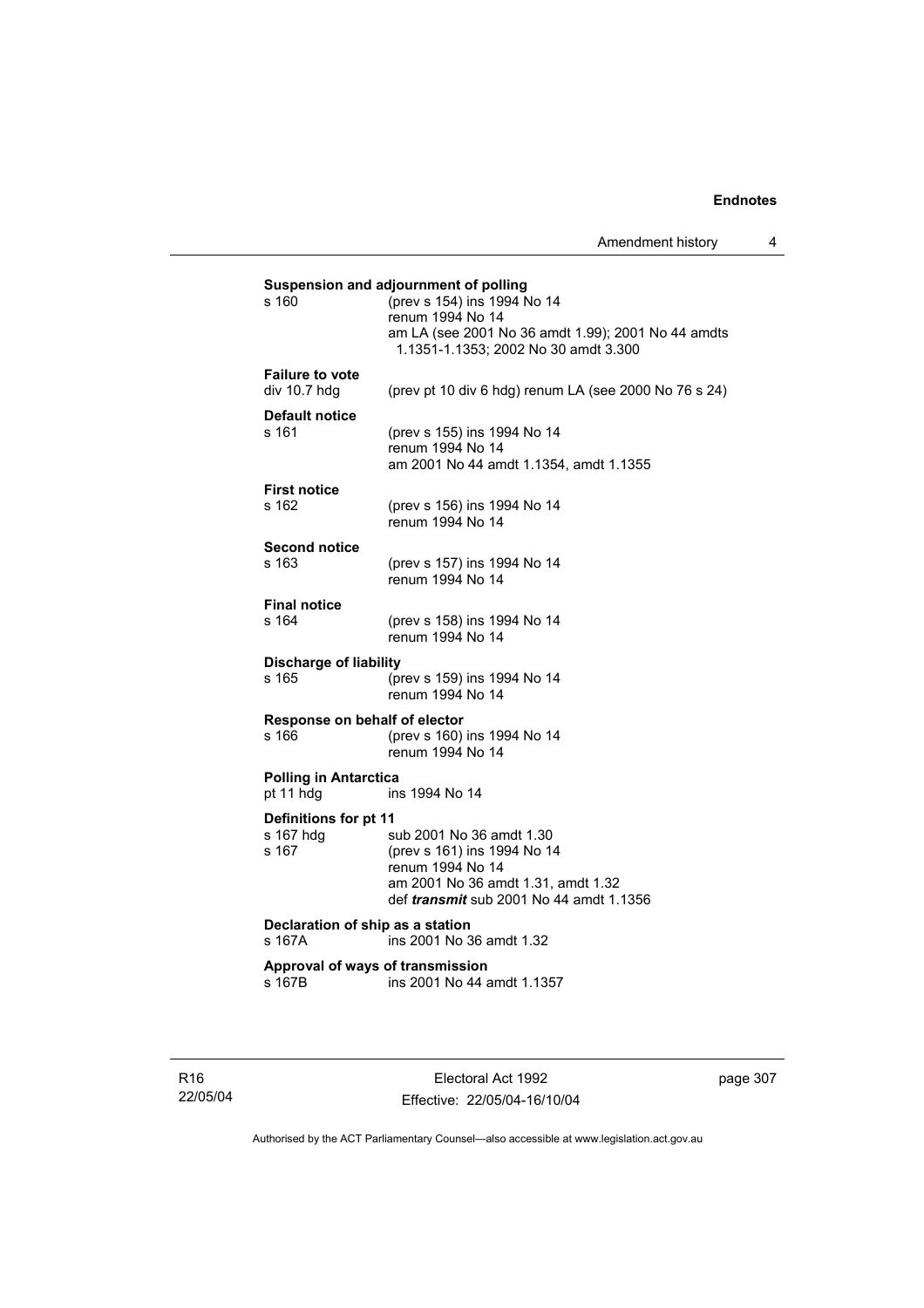| Amendment history |  |
|-------------------|--|
|-------------------|--|

| s 168                                           | Returning officers and assistants for Antarctic stations<br>(prev s 162) ins 1994 No 14<br>renum 1994 No 14<br>sub 2002 No 30 amdt 3.301 |
|-------------------------------------------------|------------------------------------------------------------------------------------------------------------------------------------------|
| s 169                                           | Acting returning officer or assistant<br>(prev s 163) ins 1994 No 14<br>renum 1994 No 14<br>om 2002 No 30 amdt 3.301                     |
| s 170                                           | Application of Act to polling in Antarctica<br>(prev s 164) ins 1994 No 14<br>renum 1994 No 14                                           |
| <b>Antarctic electors</b><br>s 171              | (prev s 165) ins 1994 No 14<br>renum 1994 No 14<br>am 1997 No 91                                                                         |
| s 172                                           | Arrangements for the polling in Antarctica<br>(prev s 166) ins 1994 No 14<br>renum 1994 No 14                                            |
| <b>Conduct of the polling</b><br>s 173          | (prev s 167) ins 1994 No 14<br>renum 1994 No 14                                                                                          |
| <b>Claims to vote</b><br>s 174                  | (prev s 168) ins 1994 No 14<br>renum 1994 No 14                                                                                          |
| Proceedings at close of poll<br>s 175           | (prev s 169) ins 1994 No 14<br>renum 1994 No 14<br>am 1995 No 46; 2002 No 30 amdt 3.302                                                  |
| <b>Result of polling in Antarctica</b><br>s 176 | (prev s 170) ins 1994 No 14<br>renum 1994 No 14                                                                                          |
| <b>Preservation of documents</b><br>s 177       | (prev s 171) ins 1994 No 14<br>renum 1994 No 14                                                                                          |
| The scrutiny<br>pt 12 hdg                       | ins 1994 No 14                                                                                                                           |
| <b>Scrutiny</b><br>s 178                        | (prev s 172) ins 1994 No 14<br>renum 1994 No 14<br>am 1997 No 91; 2000 No 76 s 11                                                        |

page 308 Electoral Act 1992 Effective: 22/05/04-16/10/04

R16 22/05/04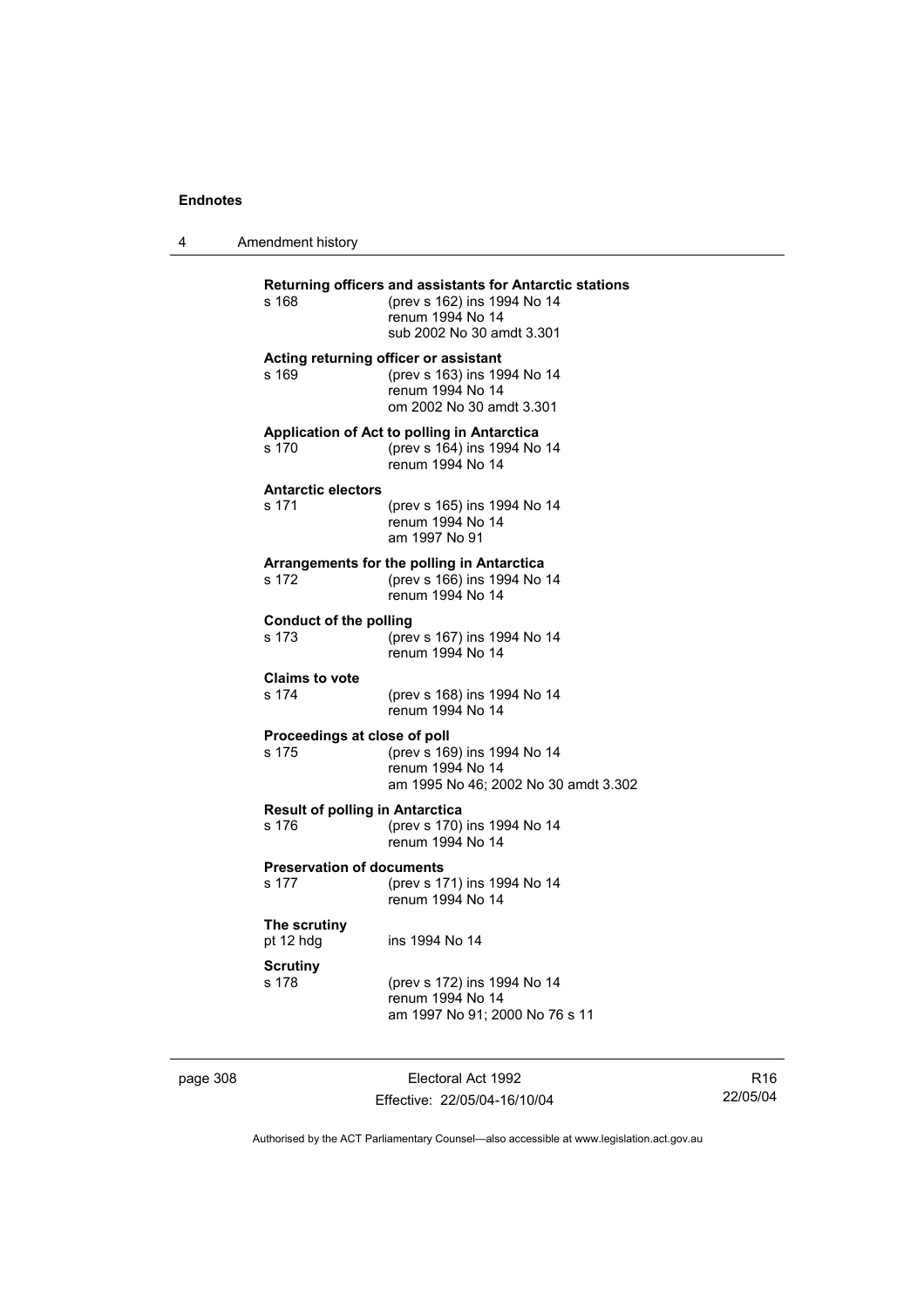| s 179                                    | Preliminary scrutiny of declaration voting papers etc<br>(prev s 173) ins 1994 No 14<br>renum 1994 No 14<br>am 2002 No 30 amdt 3.303, amdt 3.304 |
|------------------------------------------|--------------------------------------------------------------------------------------------------------------------------------------------------|
| <b>Formality of ballot papers</b>        |                                                                                                                                                  |
| s 180                                    | (prev s 174) ins 1994 No 14                                                                                                                      |
|                                          | renum 1994 No 14                                                                                                                                 |
|                                          |                                                                                                                                                  |
| Death of candidate                       |                                                                                                                                                  |
| s 181                                    | (prev s 175) ins 1994 No 14<br>renum 1994 No 14                                                                                                  |
|                                          | First count-ordinary ballot papers                                                                                                               |
| s 182                                    | (prev s 176) ins 1994 No 14                                                                                                                      |
|                                          | renum 1994 No 14                                                                                                                                 |
|                                          | am 2000 No 76 s 12                                                                                                                               |
|                                          | First count-declaration ballot papers                                                                                                            |
| s 183                                    | (prev s 177) ins 1994 No 14                                                                                                                      |
|                                          | renum 1994 No 14                                                                                                                                 |
|                                          |                                                                                                                                                  |
|                                          | First count-electronic ballot papers                                                                                                             |
| s 183A                                   | ins 2000 No 76 s 13                                                                                                                              |
| Second count-first preferences           |                                                                                                                                                  |
| s 184                                    | (prev s 178) ins 1994 No 14                                                                                                                      |
|                                          | renum 1994 No 14                                                                                                                                 |
|                                          | am 2000 No 76 s 14                                                                                                                               |
| Ascertaining result of poll              |                                                                                                                                                  |
| s 185                                    | (prev s 179) ins 1994 No 14                                                                                                                      |
|                                          | renum 1994 No 14                                                                                                                                 |
|                                          | am 2000 No 76 s 15                                                                                                                               |
| <b>Objections by scrutineers</b>         |                                                                                                                                                  |
| s 186                                    | (prev s 180) ins 1994 No 14                                                                                                                      |
|                                          | renum 1994 No 14                                                                                                                                 |
|                                          |                                                                                                                                                  |
| <b>Recount of ballot papers</b><br>s 187 | (prev s 181) ins 1994 No 14                                                                                                                      |
|                                          | renum 1994 No 14                                                                                                                                 |
|                                          | sub A2004-26 s 18                                                                                                                                |
|                                          |                                                                                                                                                  |
|                                          | Application for recount of ballot papers etc                                                                                                     |
| s 187A                                   | orig s 187A renum as s 187C<br>ins A2004-26 s 18                                                                                                 |
|                                          |                                                                                                                                                  |
|                                          | Review of decision of commissioner to refuse to arrange for recount                                                                              |
| s 187B                                   | ins A2004-26 s 18                                                                                                                                |
|                                          |                                                                                                                                                  |
|                                          |                                                                                                                                                  |

R16 22/05/04

Electoral Act 1992 Effective: 22/05/04-16/10/04 page 309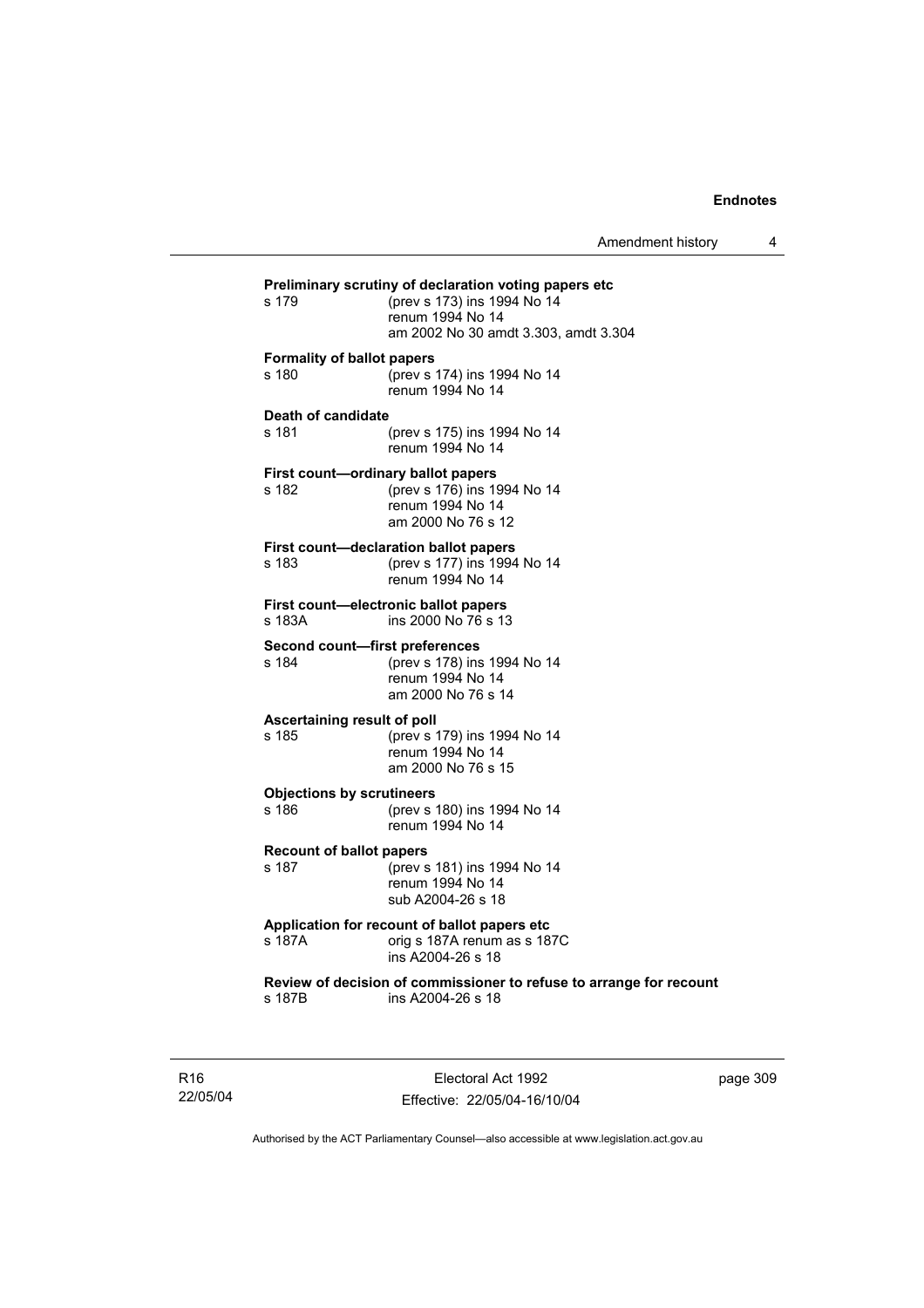4 Amendment history

| s 187C                                             | Recount of electronic scrutiny of ballot papers<br>(prev s 187A) ins 2000 No 76 s 16<br>renum A2004-26 s 19                                                                                                                                 |
|----------------------------------------------------|---------------------------------------------------------------------------------------------------------------------------------------------------------------------------------------------------------------------------------------------|
| s 188                                              | <b>Reservation of disputed ballot papers</b><br>(prev s 182) ins 1994 No 14<br>renum 1994 No 14                                                                                                                                             |
| Declaration of result of election<br>s 189         | (prev s 183) ins 1994 No 14<br>renum 1994 No 14                                                                                                                                                                                             |
| <b>Casual vacancies</b><br>pt 13 hdg               | ins 1994 No 14                                                                                                                                                                                                                              |
| Definitions for pt 13<br>s 190 hdg<br>s 190        | sub 2001 No 36 amdt 1.33<br>(prev s 184) ins 1994 No 14<br>renum 1994 No 14<br>am 2001 No 36 amdt 1.36, amdt 1.37<br>def candidate om 2001 No 36 amdt 1.34<br>def newspaper om 2001 No 36 amdt 1.34<br>def speaker ins 2001 No 36 amdt 1.35 |
| Notice of casual vacancy<br>s 191                  | (prev s 185) ins 1994 No 14<br>renum 1994 No 14                                                                                                                                                                                             |
| <b>Candidates for casual vacancy</b><br>s 192      | (prev s 186) ins 1994 No 14<br>renum 1994 No 14<br>am LA (see 2001 No 36 amdt 1.99); 2001 No 44 amdt 1.1358,<br>amdt 1.1359                                                                                                                 |
| <b>Publication of candidates' details</b><br>s 193 | (prev s 187) ins 1994 No 14<br>renum 1994 No 14                                                                                                                                                                                             |
| s 194                                              | Determination of candidate to fill vacancy<br>(prev s 188) ins 1994 No 14<br>renum 1994 No 14<br>am 2002 No 30 amdt 3.352                                                                                                                   |
| <b>Assembly nominees</b><br>s 195                  | (prev s 189) ins 1994 No 14<br>renum 1994 No 14<br>am 2001 No 36 s 23                                                                                                                                                                       |
| s 196                                              | Term of office of MLA declared elected under pt 13<br>(prev s 190) ins 1994 No 14<br>renum 1994 No 14                                                                                                                                       |

page 310 **Electoral Act 1992** Effective: 22/05/04-16/10/04

R16 22/05/04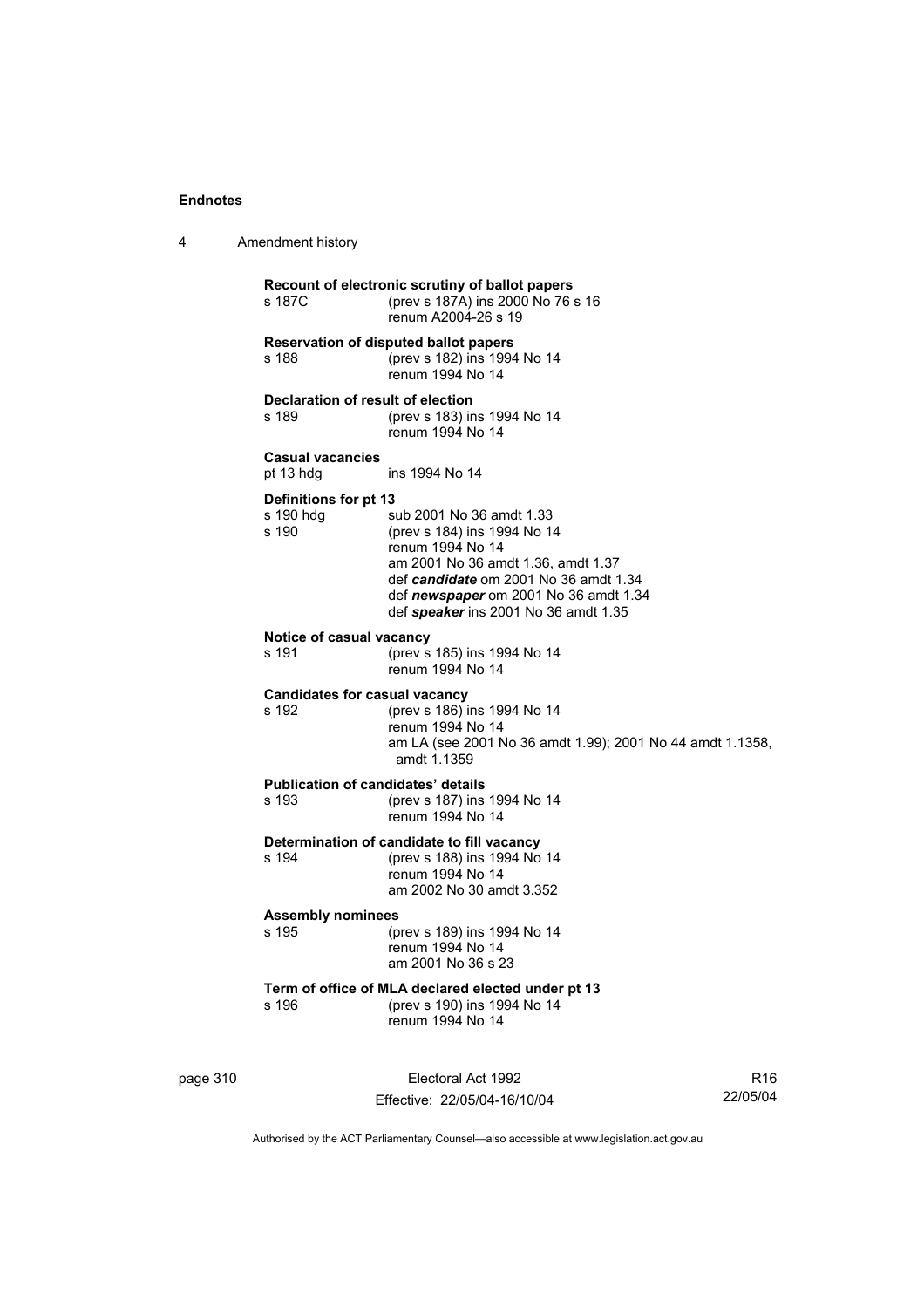**Dissolution or pre-election period**<br>s 197 (prev s 191) ins s 197 (prev s 191) ins 1994 No 14 renum 1994 No 14 am 2002 No 30 amdt 3.305

#### **Election funding and financial disclosure**

pt 14 hdg ins 1994 No 14

#### **Preliminary**

div 14.1 hdg (prev pt 14 div 1 hdg) renum 2001 No 36 amdt 1.99

#### **Definitions for pt 14**

s 198 hdg sub 2001 No 36 amdt 1.38<br>s 198 (prev s 192) ins 1994 No 14 (prev s 192) ins 1994 No 14 renum 1994 No 14 am 2001 No 36 amdt 1.42, amdt 1.43 def *associated entity* ins 1996 No 56 s 4 sub 2001 No 36 s 24 am A2004-26 amdt 1.64 def *ballot group* ins 2001 No 36 s 25 om A2004-26 amdt 1.33 def *entity* ins 1996 No 56 s 4 def *financial controller* ins 1996 No 56 s 4 def *gift* am 2001 No 36 amdt 1.39; A2004-26 s 20 def *independent MLA* om 2001 No 36 amdt 1.40 def *register* am 2001 No 36 amdt 1.41; A2004-26 amdt 1.60 def *reporting agent* sub 2001 No 36 s 26 am A2004-26 amdt 1.34, amdt 1.60

#### **Reference to things done by party etc**

| s 198A hdg | sub A2004-26 amdt 1.35   |
|------------|--------------------------|
| s 198A     | ins 2001 No 36 amdt 1.43 |
|            | am A2004-26 amdt 1.36    |

# **Candidate remains candidate after election**

ins 2001 No 36 amdt 1.43

#### **Related bodies corporate**

s 199 (prev s 193) ins 1994 No 14 renum 1994 No 14

# **Activities of campaign committees**

(prev s 194) ins 1994 No 14 renum 1994 No 14 am 2001 No 36 amdt 1.44; A2004-26 amdt 1.37, amdt 1.62

page 311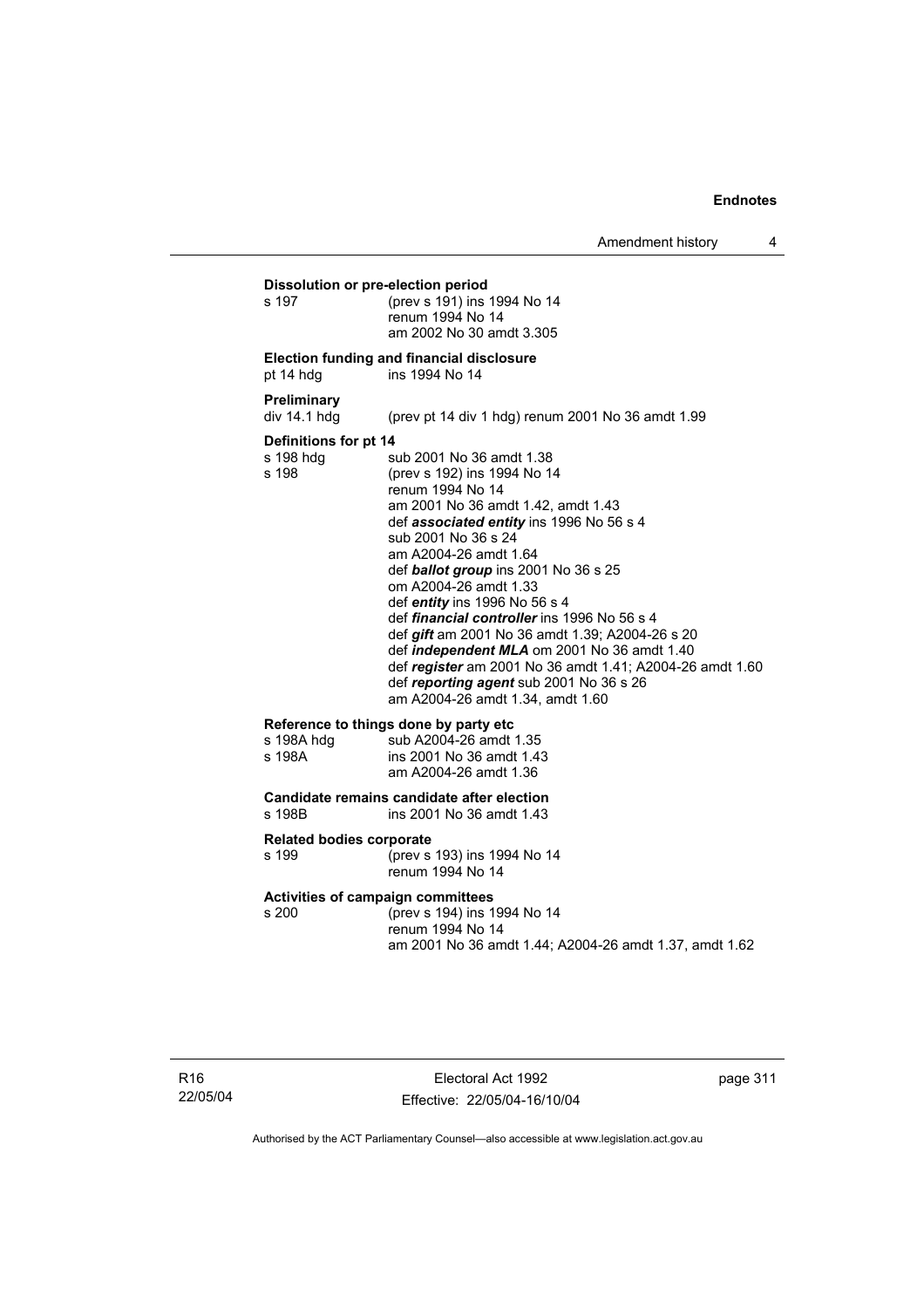4 Amendment history

| <b>Disclosure periods</b><br>s 201      | (prev s 195) ins 1994 No 14                                                                                                                                                                                                                         |
|-----------------------------------------|-----------------------------------------------------------------------------------------------------------------------------------------------------------------------------------------------------------------------------------------------------|
|                                         | renum 1994 No 14<br>def disclosure day am 1997 No 91 s 24; 2001 No 36<br>amdt 1.45; 2002 No 30 amdt 3.306; A2003-54 s 5; A2004-26<br>amdt 1.63                                                                                                      |
|                                         | Gifts-determination of amounts                                                                                                                                                                                                                      |
| s 202                                   | (prev s 196) ins 1994 No 14<br>renum 1994 No 14                                                                                                                                                                                                     |
| <b>Reporting agents</b><br>div 14.2 hdg | (prev pt 14 div 2 hdg) renum LA (see 2000 No 76 s 24)                                                                                                                                                                                               |
| <b>Appointed agents</b><br>s 203        | (prev s 197) ins 1994 No 14                                                                                                                                                                                                                         |
|                                         | renum 1994 No 14<br>am 1997 No 91; 2001 No 36 amdts 1.46-1.48; LA (see 2001<br>No 36 amdt 1.99); 2002 No 30 amdt 3.307, amdt 3.308,<br>amdt 3.352; A2004-26 amdt 1.38, amdt 1.39, amdt 1.61,<br>amdt 1.63; ss renum R16 LA (see A2004-26 amdt 1.66) |
| <b>Non-appointed agents</b>             |                                                                                                                                                                                                                                                     |
| s 204                                   | (prev s 198) ins 1994 No 14<br>renum 1994 No 14                                                                                                                                                                                                     |
|                                         | am 1997 No 91; 2001 No 36 amdt 1.49, amdt 1.50; LA<br>(see 2001 No 36 amdt 1.99); A2004-26 amdt 1.61, amdt 1.63                                                                                                                                     |
|                                         | <b>Registers of reporting agents</b>                                                                                                                                                                                                                |
| s, 205                                  | (prev s 199) ins 1994 No 14<br>renum 1994 No 14<br>am 2001 No 36 amdts 1.51-1.53; LA (see 2001 No 36<br>amdt 1.99); 2002 No 30 amdt 3.309; A2004-26 amdt 1.40,<br>amdt 1.41, amdt 1.60; pars renum R16 LA (see A2004-26<br>amdt 1.66)               |
| <b>Election funding</b>                 |                                                                                                                                                                                                                                                     |
| div 14.3 hdg                            | (prev pt 14 div 3 hdg) renum LA (see 2000 No 76 s 24)                                                                                                                                                                                               |
|                                         |                                                                                                                                                                                                                                                     |
| Who eligible votes are cast for         |                                                                                                                                                                                                                                                     |
| s 206                                   | (prev s 200) ins 1994 No 14<br>renum 1994 No 14                                                                                                                                                                                                     |
|                                         | am 1996 No 56                                                                                                                                                                                                                                       |
|                                         | sub 2001 No 36 amdt 1.54<br>am A2004-26 s 21                                                                                                                                                                                                        |
| <b>Entitlement to funds</b>             |                                                                                                                                                                                                                                                     |
| s 207                                   | (prev s 201) ins 1994 No 14<br>renum 1994 No 14                                                                                                                                                                                                     |

page 312 **Electoral Act 1992** Effective: 22/05/04-16/10/04

R16 22/05/04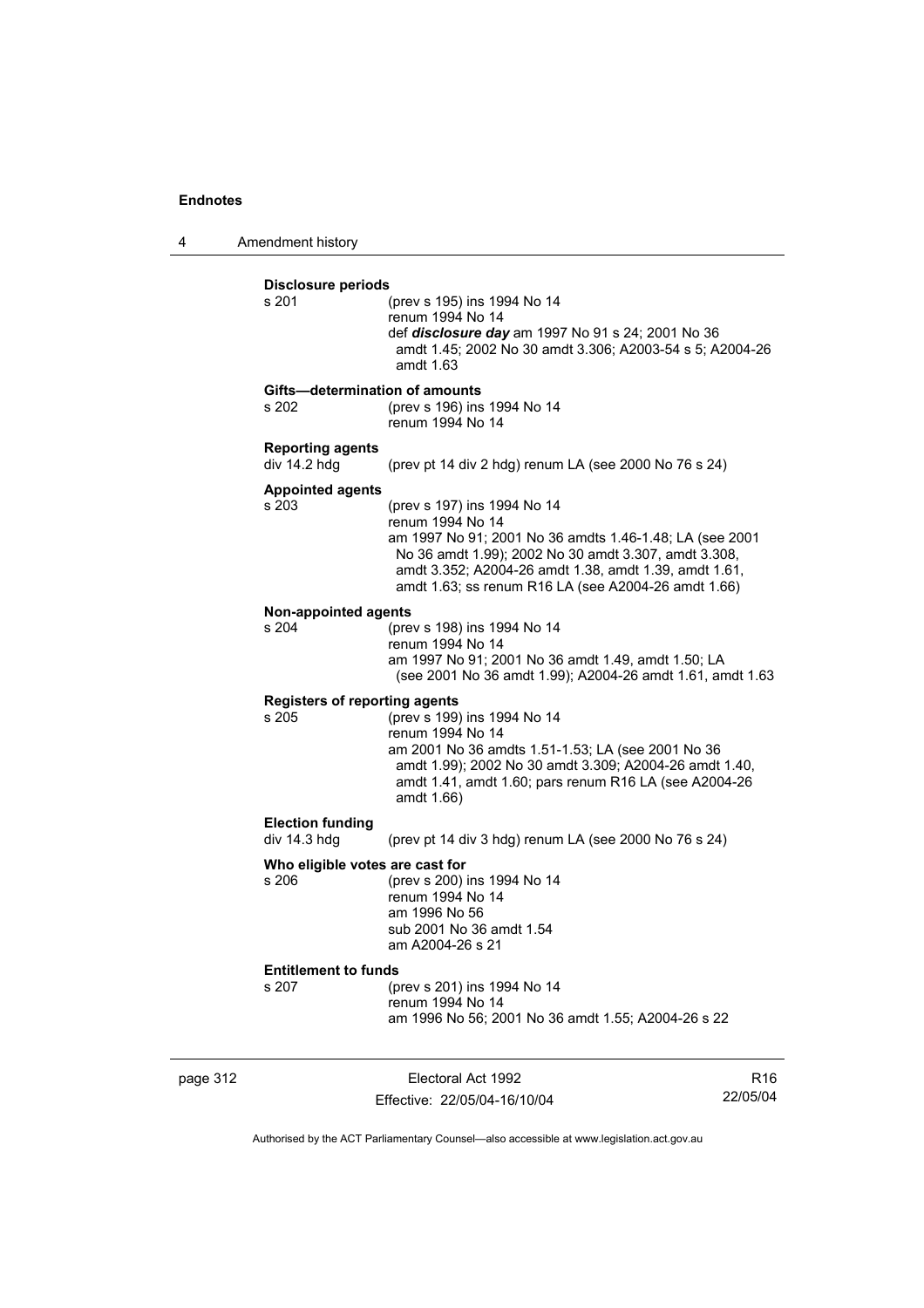### **Threshold** (prev s 202) ins 1994 No 14 renum 1994 No 14 sub 1996 No 56; 2001 No 36 s 27 am A2004-26 s 23, amdt 1.42, amdt 1.63 **Claims for payment**  s 209 (prev s 203) ins 1994 No 14 renum 1994 No 14 om 1996 No 56 **Claims by party reporting agents**  s 210 (prev s 204) ins 1994 No 14 renum 1994 No 14 om 1996 No 56 **Determination of claims**<br>s 211 (prev (prev s 205) ins 1994 No 14 renum 1994 No 14 om 1996 No 56 **Making of payments** s 212 (prev s 206) ins 1994 No 14 renum 1994 No 14 am 1996 No 56; 2001 No 36 amdt 1.56, amdt 1.57; LA (see 2001 No 36 amdt 1.99); A2004-26 s 24, amdt 1.63 **Revocation of determinations**  s 213 (prev s 207) ins 1994 No 14 renum 1994 No 14 om 1996 No 56 **Death of candidate** s 214 (prev s 208) ins 1994 No 14 renum 1994 No 14 am 1996 No 56; 2001 No 36 amdt 1.58; A2004-26 s 26 **Application voluntary** s 215 (prev s 209) ins 1994 No 14 renum 1994 No 14 am 1996 No 56 **Disclosure of donations**  div 14.4 hdg (prev pt 14 div 4 hdg) renum LA (see 2000 No 76 s 24) **Meaning of** *defined details* **for div 4** s 216 hdg sub 2001 No 36 a sub 2001 No 36 amdt 1.59 s 216 (prev s 210) ins 1994 No 14 renum 1994 No 14 def *gift* om 2001 No 36 amdt 1.60

R16 22/05/04

Electoral Act 1992 Effective: 22/05/04-16/10/04 page 313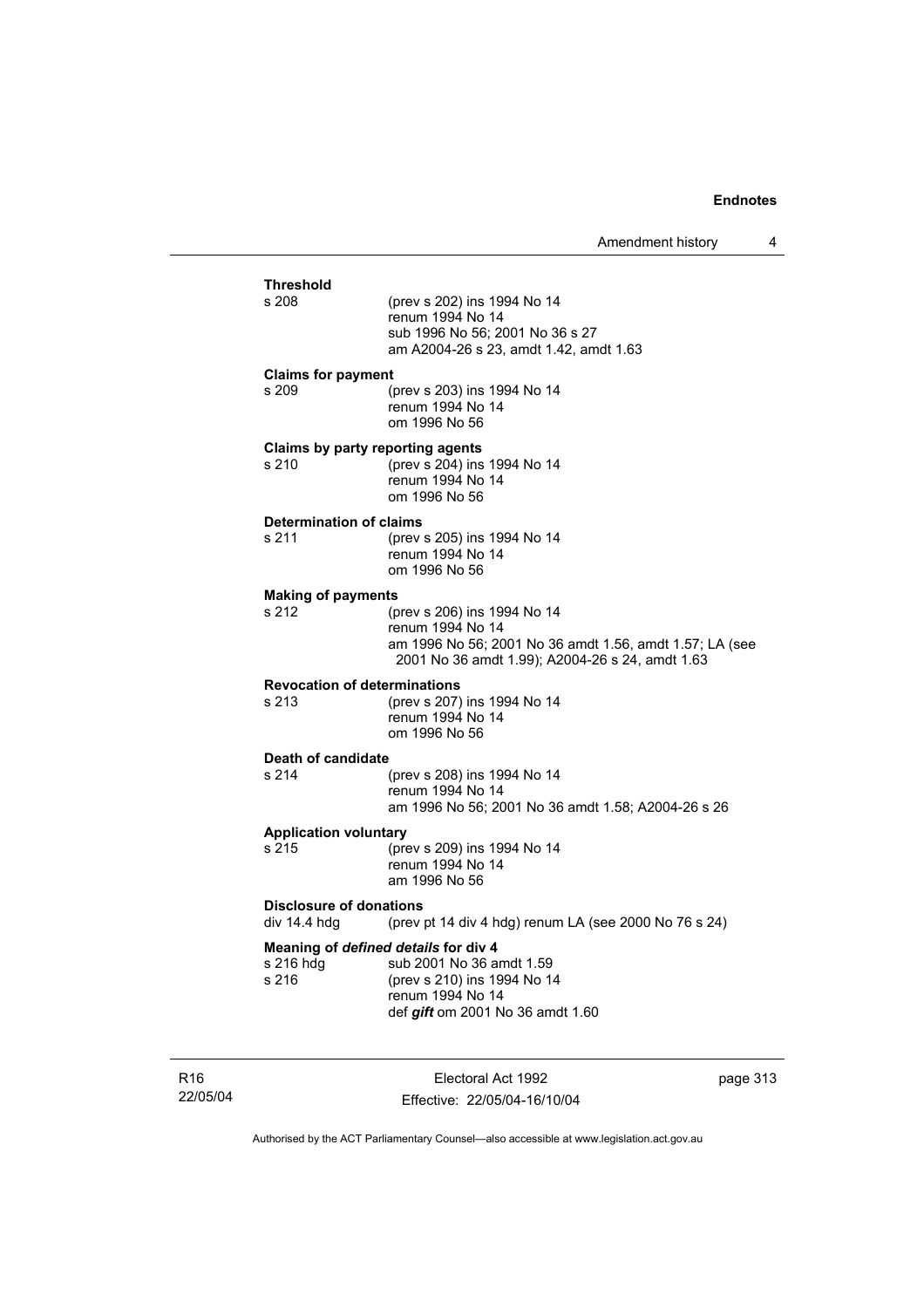4 Amendment history

| s 217                                      | <b>Disclosure of gifts</b><br>(prev s 211) ins 1994 No 14<br>renum 1994 No 14<br>am 2001 No 36 s 28; 2001 No 44 amdt 1.1360, amdt 1.1361;<br>2002 No 30 amdt 3.353; A2004-26 s 27                                                                                                                    |
|--------------------------------------------|------------------------------------------------------------------------------------------------------------------------------------------------------------------------------------------------------------------------------------------------------------------------------------------------------|
| s 218                                      | Disclosure of gifts-non-party groups<br>(prev s 212) ins 1994 No 14<br>renum 1994 No 14<br>am 2001 No 36 s 29; 2001 No 44 amdt 1.1362, amdt 1.1363;<br>2002 No 30 amdt 3.353                                                                                                                         |
| Certain loans not to be received<br>s 218A | ins 2001 No 36 s 30<br>am A2004-26 amdt 1.43, amdt 1.44, amdt 1.60; ss, pars<br>renum R16 LA (see A2004-26 amdt 1.66)                                                                                                                                                                                |
| <b>Nil returns</b><br>s 219                | (prev s 213) ins 1994 No 14<br>renum 1994 No 14                                                                                                                                                                                                                                                      |
| s 220                                      | Disclosure of gifts by persons incurring political expenditure<br>(prev s 214) ins 1994 No 14<br>renum 1994 No 14<br>am 1996 No 56; 2001 No 36 s 31 and amdt 1.61; LA (see<br>2001 No 36 amdt 1.99); 2001 No 44 amdt 1.1364, amdt<br>1.1365; 2002 No 30 amdt 3.353; A2004-26 amdt 1.60,<br>amdt 1.63 |
| s 221                                      | Donations to non-party groups and candidates<br>(prev s 215) ins 1994 No 14<br>renum 1994 No 14<br>am 1996 No 56; LA (see 2001 No 36 amdt 1.99); 2001 No 44<br>amdts 1.1366-1.1369; 2002 No 30 amdt 3.353; A2004-26<br>s 28, s 29                                                                    |
| Annual returns of donations<br>s 221A      | ins 1996 No 56<br>sub 2001 No 36 s 32<br>am 2001 No 44 amdts 1.1370-1.1372; 2002 No 30 amdt<br>3.353; A2004-26 s 30; A2004-26 amdt 1.60                                                                                                                                                              |
|                                            |                                                                                                                                                                                                                                                                                                      |

page 314 **Electoral Act 1992** Effective: 22/05/04-16/10/04

R16 22/05/04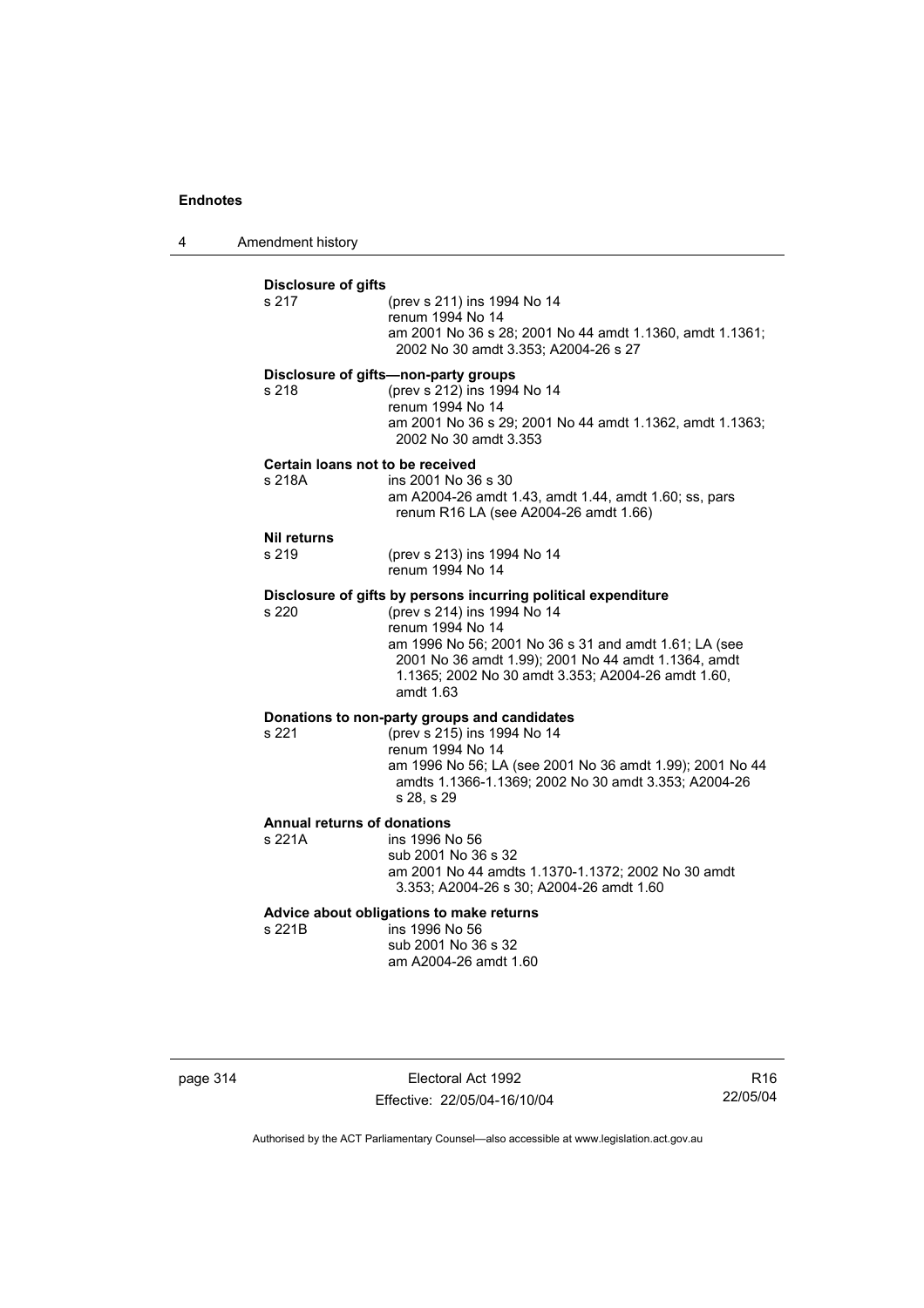### **Anonymous gifts** (prev s 216) ins 1994 No 14 renum 1994 No 14 sub 2001 No 36 s 32 am A2004-26 s 31, amdt 1.45, amdt 1.60; pars renum R16 LA (see A2004-26 amdt 1.66) **Disclosure of electoral expenditure**  div 14.5 hdg (prev pt 14 div 5 hdg) renum LA (see 2000 No 76 s 24) **Definitions for div 14.5** s 223 hdg sub 2001 No 36 amdt 1.62 s 223 (prev s 217) ins 1994 No 14 renum 1994 No 14; 2001 No 36 amdt 1.99 am 2001 No 36 amdt 1.64, amdt 1.65 def *electoral expenditure* am 1996 No 56 s 16; LA (see 2001 No 36 amdt 1.99) def *participant* ins 2001 No 36 amdt 1.63 am A2004-26 s 32 def *relates* ins 2001 No 36 amdt 1.63 **Returns of electoral expenditure** s 224 (prev s 218) ins 1994 No 14 renum 1994 No 14; 2001 No 36 amdt 1.99 am 1996 No 56; 2001 No 36 amdt 1.66, amdt 1.67; LA (see 2001 No 36 amdt 1.99); 2001 No 44 amdt 1.1373, amdt 1.1374; 2002 No 30 amdt 3.353; A2004-26 s 33, amdt 1.60, amdt 1.63 **Nil returns** s 225 (prev s 219) ins 1994 No 14 renum 1994 No 14 am 1996 No 56; 2001 No 36 amdt 1.68; A2004-26 amdt 1.63 **Returns by broadcasters and publishers** s 226 (prev s 220) ins 1994 No 14 renum 1994 No 14 am 2001 No 44 amdt 1.1375, amdt 1.1376; 2002 No 30 amdt 3.353; A2004-26 s 34 **Multiple elections on same day** s 227 (prev s 221) ins 1994 No 14 renum 1994 No 14 am 2001 No 44 amdt 1.1377 **Annual returns**  (prev pt 14 div 6 hdg) renum LA (see 2000 No 76 s  $24$ )

R16 22/05/04

Electoral Act 1992 Effective: 22/05/04-16/10/04 page 315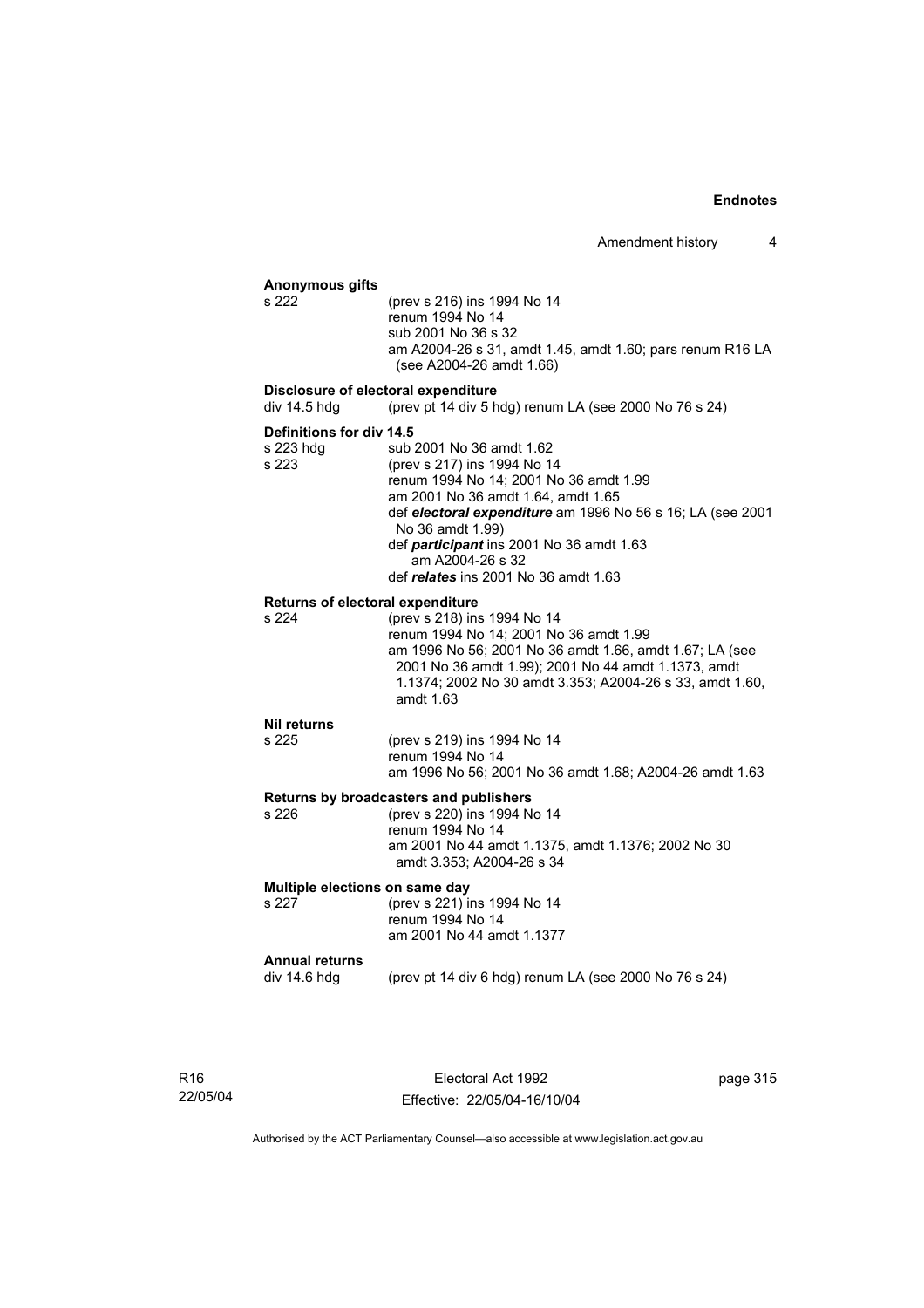| 4 | Amendment history |
|---|-------------------|
|---|-------------------|

### **Meaning of** *defined particulars* **for div 14.6** s 228 hdg sub 2001 No 36 amdt 1.69 s 228 (prev s 222) ins 1994 No 14 renum 1994 No 14 **Fund-raising events**  s 229 (prev s 223) ins 1994 No 14 renum 1994 No 14 om 1996 No 56 **Annual returns by parties and MLAs**  s 230 hdg sub A2004-26 amdt 1.46<br>s 230 (prev s 224) ins 1994 No (prev s 224) ins 1994 No 14 renum 1994 No 14 am 1996 No 56; 2000 No 50 s 4 sub 2001 No 36 s 33 am LA (see 2001 No 36 amdt 1.99); 2001 No 44 amdt 1.1378 (as sub 2001 No 36 amdt 2.2), amdt 1.1379; 2002 No 30 amdt 3.353; A2004-26 amdt 1.60, amdt 1.63 **Periods of less than financial year**<br>s 231 (prev s 225) ins 1 (prev s 225) ins 1994 No 14 renum 1994 No 14 sub 2001 No 36 s 33 am A2004-26 amdt 1.47, amdt 1.60, amdt 1.63, amdt 1.64; pars renum R16 LA (see A2004-26 amdt 1.66) **Returns by parties under Commonwealth Electoral Act** ins 1996 No 56 **Annual returns by associated entities** s 231B ins 1996 No 56 sub 2001 No 36 s 34 am 2001 No 44 amdt 1.1380, 1.1381; 2002 No 30 amdt 3.353; A2004-26 amdt 1.64 **Returns by associated entities under Commonwealth Electoral Act** ins 1996 No 56 **Amounts received**  s 232 (prev s 226) ins 1994 No 14 renum 1994 No 14 sub 1996 No 56; 2001 No 36 s 35 am A2004-26 amdt 1.60, amdt 1.64 **Amounts paid**

s 233 (prev s 227) ins 1994 No 14 renum 1994 No 14 am 1996 No 56 om 2001 No 36 s 35

page 316 **Electoral Act 1992** Effective: 22/05/04-16/10/04

R16 22/05/04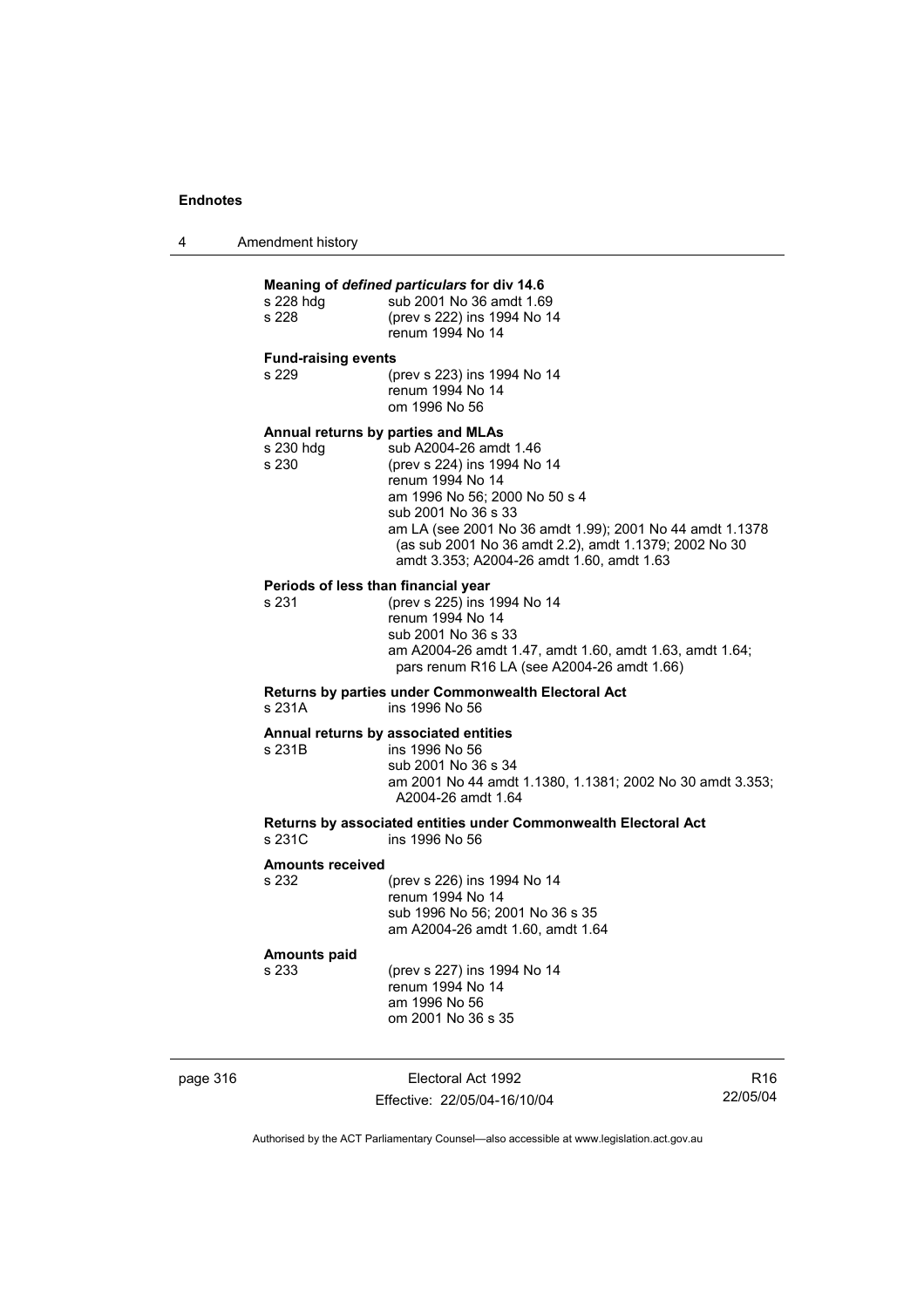| s 234                                          |                                                                                                                    |  |
|------------------------------------------------|--------------------------------------------------------------------------------------------------------------------|--|
|                                                | (prev s 228) ins 1994 No 14<br>renum 1994 No 14                                                                    |  |
|                                                | am 1994 No 78; 1996 No 56; 2001 No 36 amdt 1.70;<br>A2004-26 amdt 1.60                                             |  |
| <b>Regulations</b><br>s 234A                   | ins 1996 No 56                                                                                                     |  |
| Compliance<br>div 14.7 hdg                     | (prev pt 14 div 7 hdg) renum LA (see 2000 No 76 s 24)                                                              |  |
| Definitions for div 14.7                       |                                                                                                                    |  |
| s 235                                          | (prev s 229) ins 1994 No 14                                                                                        |  |
|                                                | renum 1994 No 14                                                                                                   |  |
|                                                | sub 2001 No 36 amdt 1.71                                                                                           |  |
| <b>Offences</b>                                |                                                                                                                    |  |
| s 236                                          | (prev s 230) ins 1994 No 14                                                                                        |  |
|                                                | renum 1994 No 14                                                                                                   |  |
|                                                | am 1996 No 56; 1998 No 54; 2001 No 36 amdt 1.72; LA (see<br>2001 No 36 amdt 1.99); 2002 No 30 amdt 3.310; A2003-54 |  |
|                                                | s 6; A2004-26 amdt 1.63                                                                                            |  |
| <b>Investigation notices generally</b>         |                                                                                                                    |  |
| s 237                                          | (prev s 231) ins 1994 No 14                                                                                        |  |
|                                                | renum 1994 No 14                                                                                                   |  |
|                                                | am 1996 No 56; 1998 No 54                                                                                          |  |
|                                                | sub 2001 No 36 s 36                                                                                                |  |
|                                                | am 2002 No 30 amdt 3.311, amdt 3.352; A2004-26 amdt 1.48,<br>amdt 1.49, amdt 1.63                                  |  |
|                                                | Investigation notices about associated entities                                                                    |  |
| s 237A                                         | ins 2001 No 36 s 36                                                                                                |  |
|                                                | am 2002 No 30 amdt 3.311                                                                                           |  |
| <b>Investigation notice offences</b><br>s 237B | ins 2001 No 36 s 36                                                                                                |  |
|                                                |                                                                                                                    |  |
| <b>Investigation-search warrants</b><br>s 238  |                                                                                                                    |  |
|                                                | (prev s 232) ins 1994 No 14<br>renum 1994 No 14                                                                    |  |
|                                                |                                                                                                                    |  |
| <b>Records</b><br>s 239                        | (prev s 233) ins 1994 No 14                                                                                        |  |
|                                                | renum 1994 No 14                                                                                                   |  |
|                                                | am 1996 No 56; 2001 No 36 amdt 1.73; A2003-54 s 7;                                                                 |  |
|                                                | A2004-26 amdt 1.60                                                                                                 |  |
| <b>Miscellaneous</b>                           |                                                                                                                    |  |
| div 14.8 hdg                                   | (prev pt 14 div 8 hdg) renum LA (see 2000 No 76 s 24)                                                              |  |
|                                                |                                                                                                                    |  |

R16 22/05/04

Effective: 22/05/04-16/10/04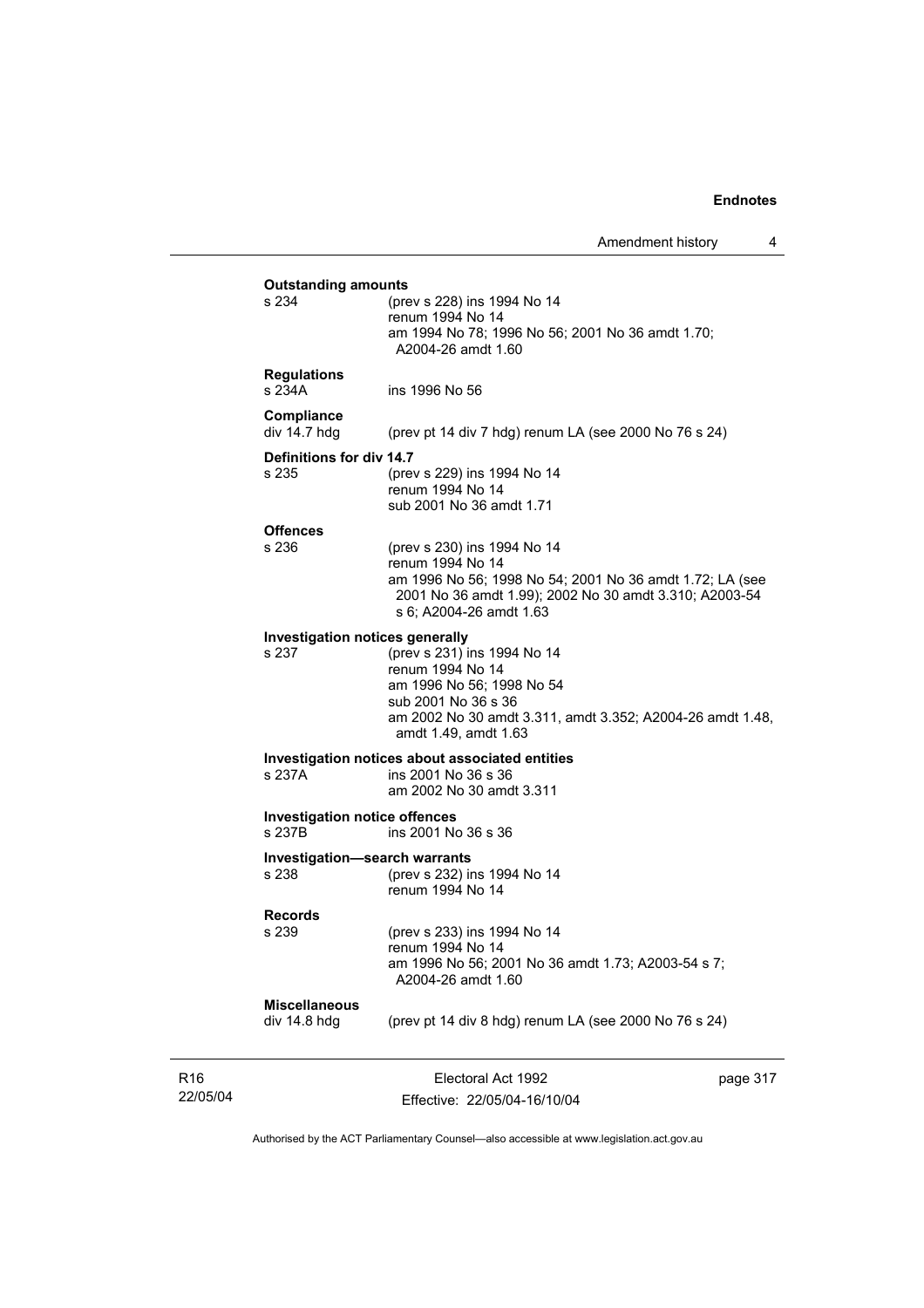4 Amendment history

| Inability to complete returns<br>s 240  | (prev s 234) ins 1994 No 14<br>renum 1994 No 14                                                                                                                                              |
|-----------------------------------------|----------------------------------------------------------------------------------------------------------------------------------------------------------------------------------------------|
| Noncompliance with pt 14<br>s 241       | (prev s 235) ins 1994 No 14<br>renum 1994 No 14<br>am 2001 No 36 amdt 1.74; A2004-26 s 35                                                                                                    |
|                                         |                                                                                                                                                                                              |
| <b>Amendment of returns</b><br>s 242    | (prev s 236) ins 1994 No 14<br>renum 1994 No 14<br>am 1996 No 56; 2001 No 36 amdt 1.75; A2004-26 amdt 1.60                                                                                   |
| s 243                                   | Copies of returns to be available for public inspection<br>(prev s 237) ins 1994 No 14<br>renum 1994 No 14<br>am 1996 No 56<br>sub 2001 No 36 s 37<br>am 2001 No 44 amdt 1.1382, amdt 1.1383 |
| <b>Review of decisions</b><br>pt 15 hdg | ins 1994 No 14                                                                                                                                                                               |
| Definitions for pt 15                   |                                                                                                                                                                                              |
| s 244 hdg<br>s 244                      | sub 2001 No 36 amdt 1.76<br>(prev s 238) ins 1994 No 14<br>renum 1994 No 14                                                                                                                  |
| <b>Reviewable decisions</b>             |                                                                                                                                                                                              |
| s 245                                   | (prev s 239) ins 1994 No 14<br>renum 1994 No 14<br>am 1996 No 56; 2001 No 36 amdts 1.77-1.79; LA (see 2001<br>No 36 amdt 1.99); A2004-26 amdt 1.61, amdt 1.63                                |
| <b>Review statements</b>                |                                                                                                                                                                                              |
| s 246                                   | (prev s 240) ins 1994 No 14<br>renum 1994 No 14                                                                                                                                              |
| Review by electoral commission<br>s 247 | (prev s 241) ins 1994 No 14<br>renum 1994 No 14<br>am 2001 No 36 s 38; LA (see 2001 No 36 amdt 1.99); 2001<br>No 44 amdt 1.1384; A2004-26 amdt 1.61, amdt 1.63                               |
| s 248                                   | Notice of decision of the electoral commission<br>(prev s 242) ins 1994 No 14<br>renum 1994 No 14                                                                                            |

page 318 Electoral Act 1992 Effective: 22/05/04-16/10/04

R16 22/05/04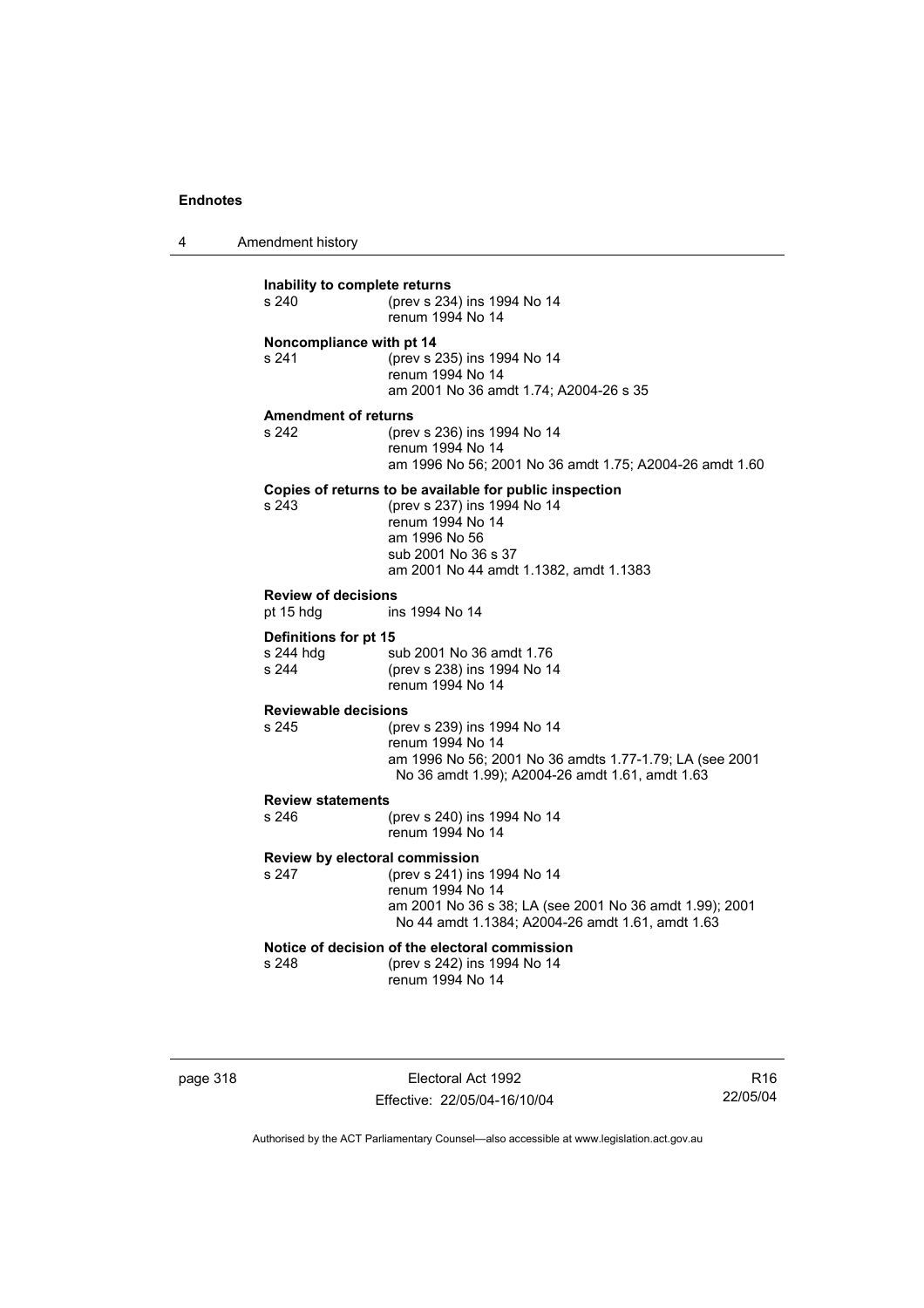| s 249                                              | (prev s 243) ins 1994 No 14<br>renum 1994 No 14                                                                                                                                                                                                                                                                                                                                                                                                                     |
|----------------------------------------------------|---------------------------------------------------------------------------------------------------------------------------------------------------------------------------------------------------------------------------------------------------------------------------------------------------------------------------------------------------------------------------------------------------------------------------------------------------------------------|
| pt 16 hdg                                          | Disputed elections, eligibility and vacancies<br>ins 1994 No 14                                                                                                                                                                                                                                                                                                                                                                                                     |
| <b>Preliminary</b><br>div 16.1 hdg                 | (prev pt 16 div 1 hdg) renum LA (see 2000 No 76 s 24)                                                                                                                                                                                                                                                                                                                                                                                                               |
| Definitions for pt 16<br>s 250 hdg<br>s 250        | sub 2001 No 36 amdt 1.80<br>(prev s 244) ins 1994 No 14<br>renum 1994 No 14<br>am 2001 No 36 amdts 1.81-1.83<br>def contravention ins 2002 No 30 amdt 3.312<br>def court om 2002 No 30 amdt 3.313<br>def Court of Disputed Elections ins 2002 No 30 amdt 3.313<br>def illegal practice om 2002 No 30 amdt 3.314<br>def <b>proceeding</b> sub 2002 No 30 amdt 3.315<br>def Speaker ins 2002 No 30 amdt 3.316<br>def <i>undue influence</i> sub 2002 No 30 amdt 3.317 |
| s 250A                                             | References in pt 16 to contravention of sections<br>(prev s 250 (2)) renum 2001 No 36 amdt 1.82<br>om 2002 No 30 amdt 3.318                                                                                                                                                                                                                                                                                                                                         |
| Meaning of Speaker for pt 16<br>s 251 hdg<br>s 251 | sub 2001 No 36 amdt 1.84<br>(prev s 245) ins 1994 No 14<br>renum 1994 No 14<br>sub 2002 No 30 amdt 3.319                                                                                                                                                                                                                                                                                                                                                            |
| div 16.2 hdg                                       | Jurisdiction and powers of Supreme Court<br>(prev pt 16 div 2 hdg) renum LA (see 2000 No 76 s 24)                                                                                                                                                                                                                                                                                                                                                                   |
| <b>Court of Disputed Elections</b><br>s 252        | (prev s 246) ins 1994 No 14<br>renum 1994 No 14                                                                                                                                                                                                                                                                                                                                                                                                                     |
| <b>Powers of the court</b><br>s 253                | (prev s 247) ins 1994 No 14<br>renum 1994 No 14                                                                                                                                                                                                                                                                                                                                                                                                                     |
| <b>Rules of court</b><br>s 254                     | (prev s 248) ins 1994 No 14<br>renum 1994 No 14<br>sub 2001 No 44 amdt 1.1385<br>om 2002 No 30 amdt 3.320                                                                                                                                                                                                                                                                                                                                                           |

R16 22/05/04

Electoral Act 1992 Effective: 22/05/04-16/10/04 page 319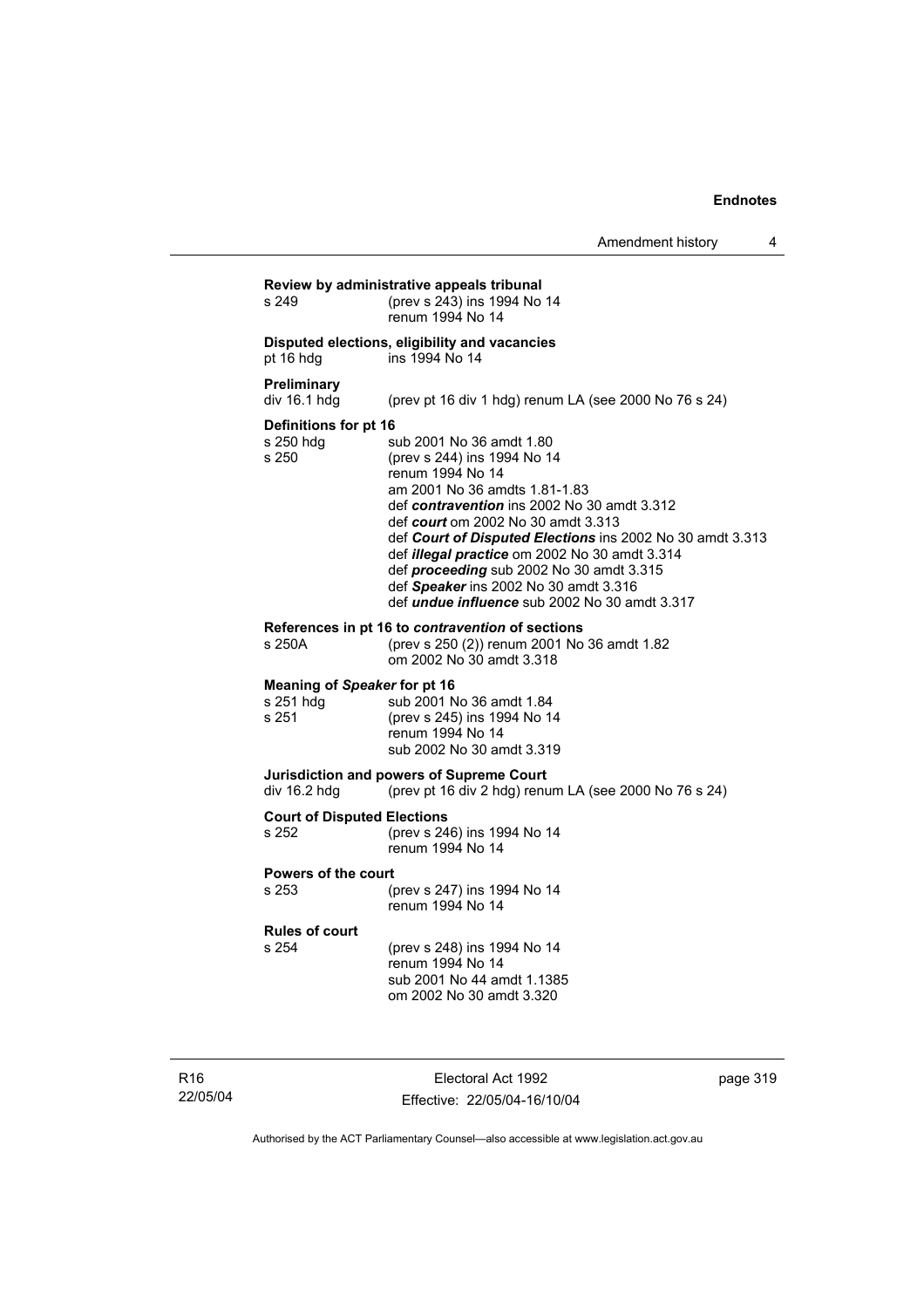4 Amendment history **Decisions are final** (prev s 249) ins 1994 No 14 renum 1994 No 14 am 2002 No 30 amdt 3.321 **Disputes elections**  div 16.3 hdg (prev pt 16 div 3 hdg) renum LA (see 2000 No 76 s 24) **Validity may be disputed after election** s 256 (prev s 250) ins 1994 No 14 renum 1994 No 14 am 2000 No 76 s 17 **Persons entitled to dispute elections**<br>s 257 (prev s 251) ins 199 s 257 (prev s 251) ins 1994 No 14 renum 1994 No 14 **Form of application** s 258 (prev s 252) ins 1994 No 14 renum 1994 No 14 **Time for filing application** s 259 (prev s 253) ins 1994 No 14 renum 1994 No 14 **Deposit as security for costs** s 260 (prev s 254) ins 1994 No 14 renum 1994 No 14 **Registrar to serve copies of application on certain persons** s 261 (prev s 255) ins 1994 No 14 renum 1994 No 14 **Parties to application under div 16.3** (prev s 256) ins 1994 No 14 renum 1994 No 14 sub 2002 No 30 amdt 3.322 **Withdrawal and abatement of application** s 263 (prev s 257) ins 1994 No 14 renum 1994 No 14 am 2001 No 36 amdt 1.85, amdt 1.86; 2002 No 30 amdt 3.323 **Hearing of applications**<br>s 264 (prev s 264 (prev s 258) ins 1994 No 14 renum 1994 No 14 am 2002 No 30 amdt 3.324 **Declarations and orders** s 265 (prev s 259) ins 1994 No 14 renum 1994 No 14 am 2002 No 30 amdt 3.325

page 320 **Electoral Act 1992** Effective: 22/05/04-16/10/04

R16 22/05/04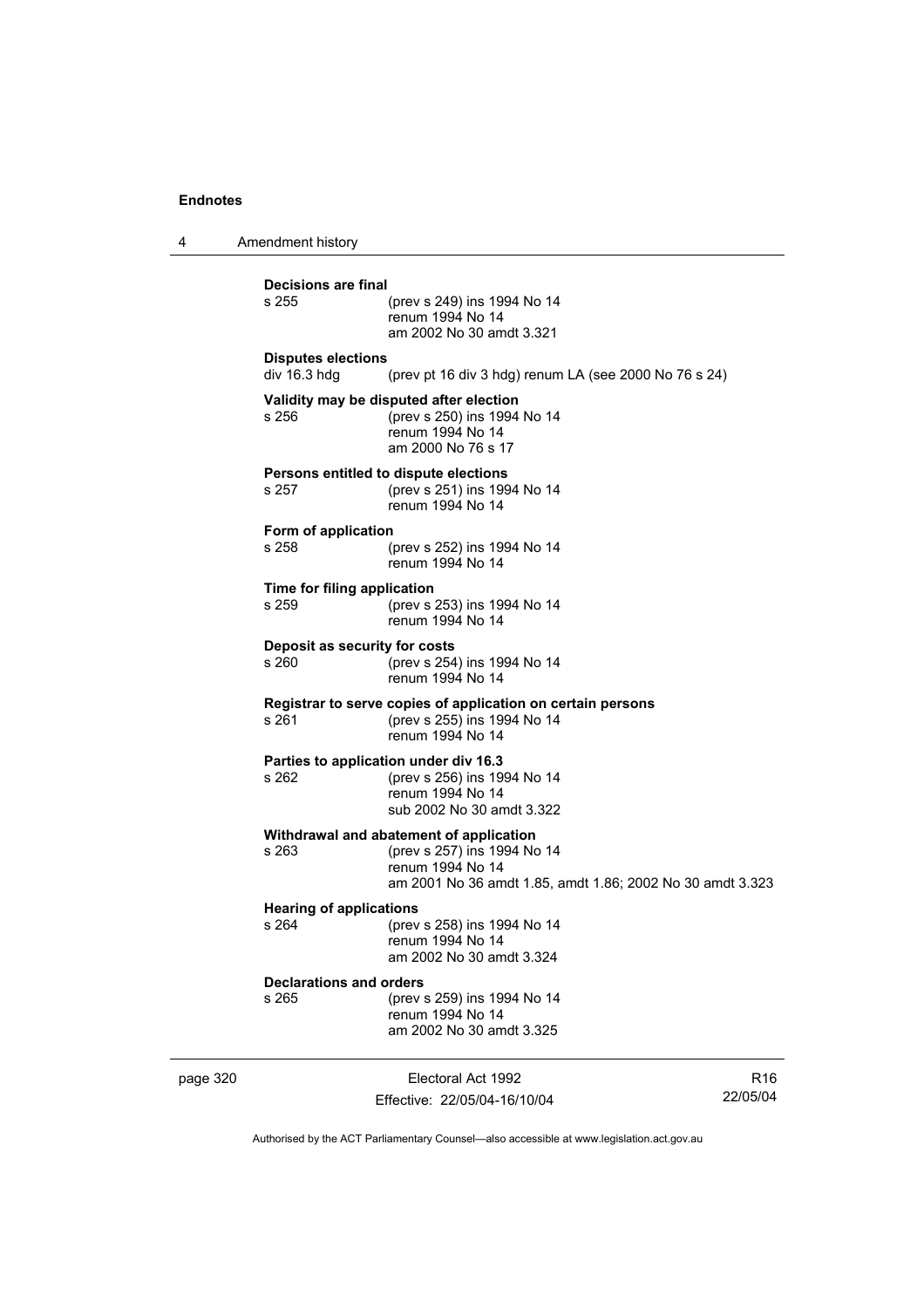| s 266                          | (prev s 260) ins 1994 No 14                                                               |
|--------------------------------|-------------------------------------------------------------------------------------------|
|                                | renum 1994 No 14                                                                          |
|                                | am 2002 No 30 amdt 3.326, amdt 3.351                                                      |
|                                | Bribery or undue influence by person elected                                              |
| s 267                          | (prev s 261) ins 1994 No 14<br>renum 1994 No 14                                           |
|                                | am 2002 No 30 amdt 3.351                                                                  |
| Immaterial delays and errors   |                                                                                           |
| s 268                          | (prev s 262) ins 1994 No 14                                                               |
|                                | renum 1994 No 14<br>am 2002 No 30 amdt 3.351                                              |
|                                |                                                                                           |
| Inquiries by court<br>s 269    | (prev s 263) ins 1994 No 14                                                               |
|                                | renum 1994 No 14                                                                          |
|                                | am 2000 No 76 s 18; 2002 No 30 amdt 3.351                                                 |
| <b>Rejected ballot papers</b>  |                                                                                           |
| s 270                          | (prev s 264) ins 1994 No 14<br>renum 1994 No 14                                           |
|                                | am 2002 No 30 amdt 3.351                                                                  |
|                                | Evidence that persons were not permitted to vote                                          |
| s 271                          | (prev s 265) ins 1994 No 14                                                               |
|                                | renum 1994 No 14<br>am 2002 No 30 amdt 3.351                                              |
| Inspection of electoral papers |                                                                                           |
| s 272                          | (prev s 266) ins 1994 No 14                                                               |
|                                | renum 1994 No 14                                                                          |
|                                | am 2002 No 30 amdt 3.351                                                                  |
| s 273                          | <b>Commissioner not prevented from accessing documents</b><br>(prev s 267) ins 1994 No 14 |
|                                | renum 1994 No 14                                                                          |
|                                | am 2002 No 30 amdt 3.351                                                                  |
|                                | Registrar to serve copies of declarations on certain persons                              |
| s 274                          | (prev s 268) ins 1994 No 14<br>renum 1994 No 14                                           |
|                                | am 2002 No 30 amdt 3.351                                                                  |
| <b>Effect of declarations</b>  |                                                                                           |
| s 275                          | (prev s 269) ins 1994 No 14                                                               |
|                                | renum 1994 No 14                                                                          |
|                                | am 2002 No 30 amdt 3.351                                                                  |

R16 22/05/04

Electoral Act 1992 Effective: 22/05/04-16/10/04 page 321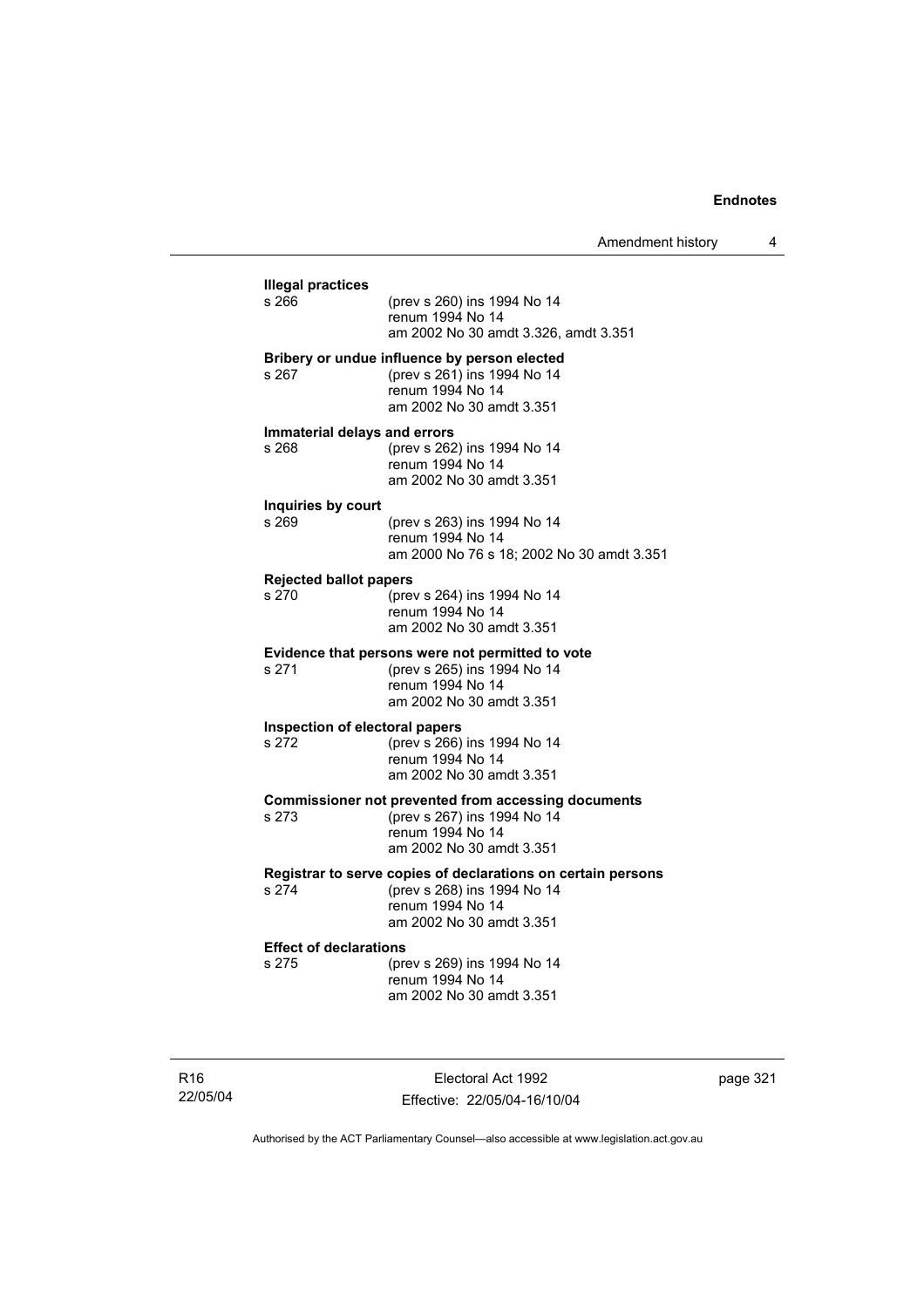| Amendment history<br>4 |  |
|------------------------|--|
|------------------------|--|

**Eligibility and vacancies**<br>div 16.4 hdg (prev) (prev pt 16 div 4 hdg) renum LA (see 2000 No 76 s 24) **Speaker to state case** s 276 (prev s 270) ins 1994 No 14 renum 1994 No 14 am 2002 No 30 amdt 3.351 **Parties to a referral** s 277 (prev s 271) ins 1994 No 14 renum 1994 No 14 am 2002 No 30 amdt 3.351 **Declarations and orders** s 278 (prev s 272) ins 1994 No 14 renum 1994 No 14 am 2002 No 30 amdt 3.351 **Registrar to serve copy of declarations on Speaker** s 279 (prev s 273) ins 1994 No 14 renum 1994 No 14 am 2002 No 30 amdt 3.351 **Effect of declarations**<br>s 280 (pre (prev s 274) ins 1994 No 14 renum 1994 No 14 am 2002 No 30 amdt 3.351 **Proceedings**  div 16.5 hdg (prev pt 16 div 5 hdg) renum LA (see 2000 No 76 s 24) **Procedure** s 281 (prev s 275) ins 1994 No 14 renum 1994 No 14 am 2002 No 30 amdt 3.351 **Legal representation limited** (prev s 276) ins 1994 No 14 renum 1994 No 14 am 1997 No 96; 2002 No 30 amdt 3.327 **Admissibility of evidence** (prev s 277) ins 1994 No 14 renum 1994 No 14 am 2002 No 30 amdt 3.351 **Costs may be ordered against Territory** s 284 (prev s 278) ins 1994 No 14 renum 1994 No 14 sub 2002 No 30 amdt 3.328

page 322 Electoral Act 1992 Effective: 22/05/04-16/10/04

R16 22/05/04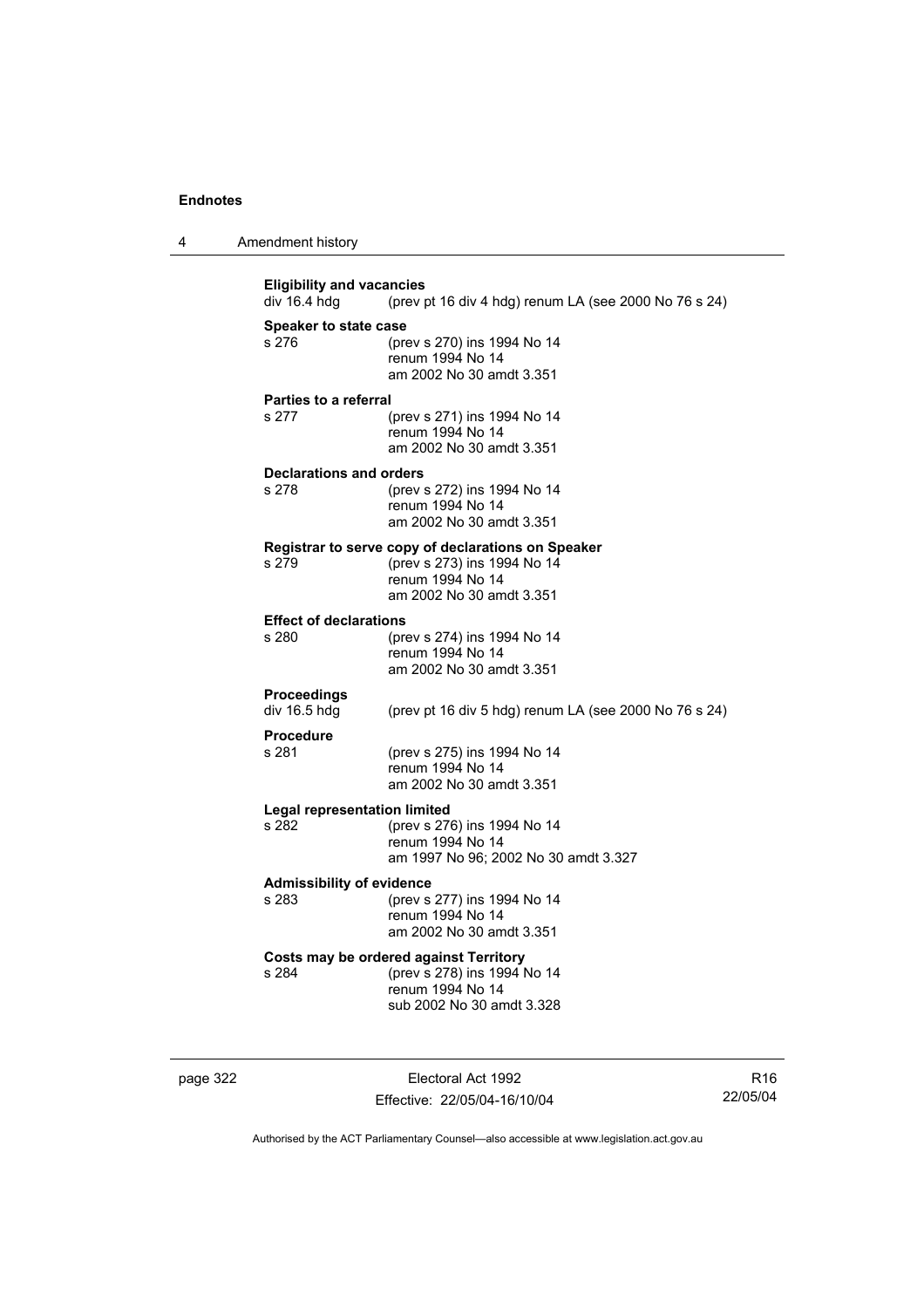### **Electoral offences** ins 1994 No 14 **Bribery and improper influence**  div 17.1 hdg  $\frac{1}{2}$  (prev pt 17 div 1 hdg) renum LA (see 2000 No 76 s 24) **Bribery** (prev s 279) ins 1994 No 14 renum 1994 No 14 am 1998 No 54 **Influencing of votes by officers** s 286 (prev s 280) ins 1994 No 14 renum 1994 No 14 am 1998 No 54; 2002 No 30 amdt 3.329 **Influencing votes of hospital and nursing home patients** s 287 (prev s 281) ins 1994 No 14 renum 1994 No 14 am 1998 No 54 **Protection of rights**  div 17.2 hdg (prev pt 17 div 2 hdg) renum LA (see 2000 No 76 s 24) **Violence and intimidation** s 288 (prev s 282) ins 1994 No 14 renum 1994 No 14 am 1998 No 54 **Discrimination on grounds of political donations** s 289 (prev s 283) ins 1994 No 14 renum 1994 No 14 am 1998 No 54; 2001 No 36 amdt 1.87; A2004-26 amdt 1.65 **Employees' right to leave of absence for voting**<br>s 290 (prev s 284) ins 1994 No 14 (prev s 284) ins 1994 No 14 renum 1994 No 14 am 1998 No 54 **Campaigning offences**  div 17.3 hdg (prev pt 17 div 3 hdg) renum LA (see 2000 No 76 s 24)

R16 22/05/04

Electoral Act 1992 Effective: 22/05/04-16/10/04 page 323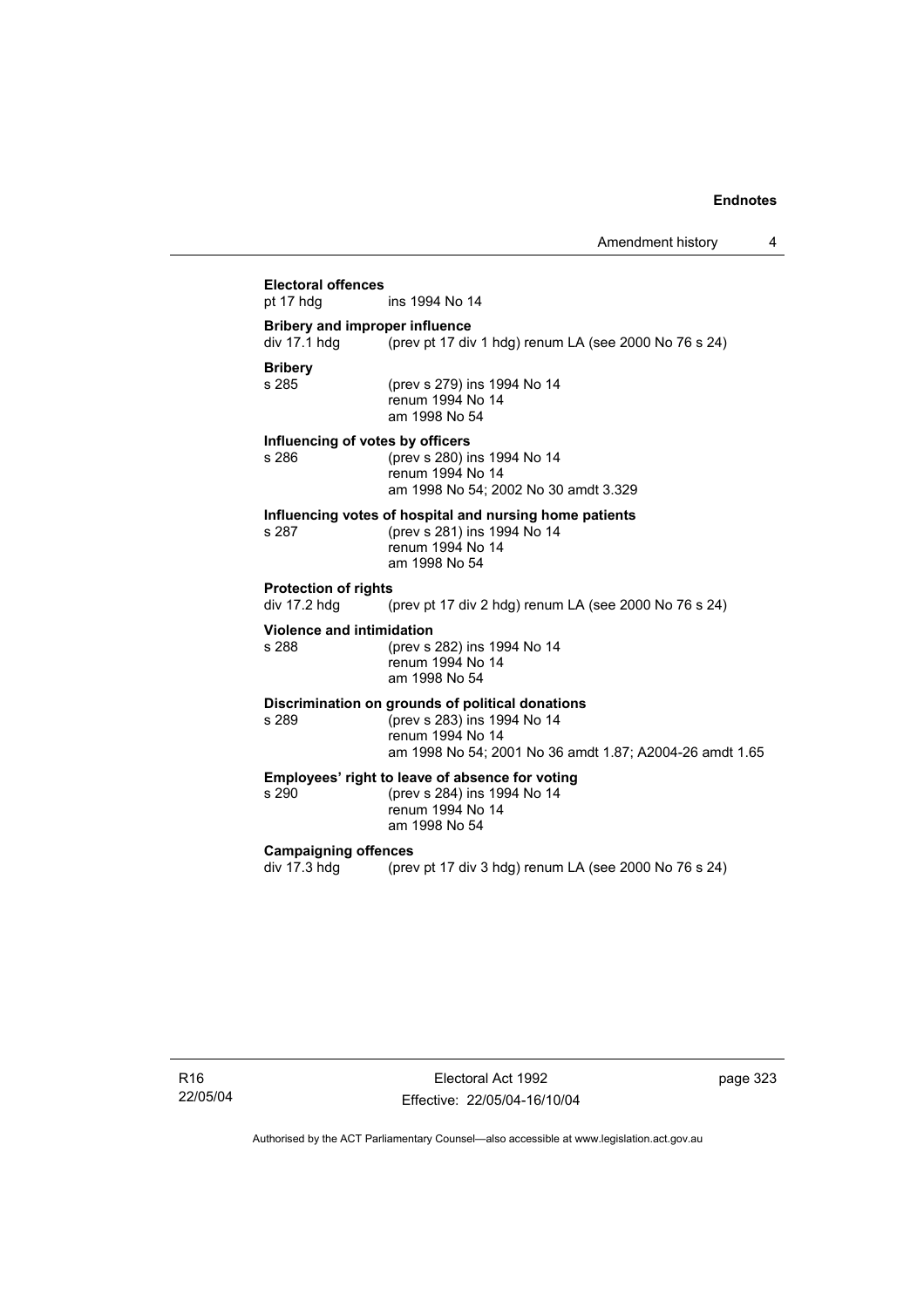4 Amendment history

| Definitions for div 17.3<br>s 291 hdq<br>s 291 | sub 2001 No 36 amdt 1.88<br>(prev s 285) ins 1994 No 14<br>renum 1994 No 14<br>def <b>address</b> am 2001 No 36 amdt 1.89; A2004-26 amdt 1.63,<br>amdt 1.65<br>def <i>disseminate</i> sub 2001 No 36 s 39<br>def <i>polling place</i> ins 1995 No 33 s 5<br>am 1997 No 91 sch<br>om 2001 No 36 amdt 1.90<br>def <b>publish</b> ins 2001 No 36 s 40 |
|------------------------------------------------|----------------------------------------------------------------------------------------------------------------------------------------------------------------------------------------------------------------------------------------------------------------------------------------------------------------------------------------------------|
| s 292                                          | Dissemination of electoral matter-authorisers and authors<br>(prev s 286) ins 1994 No 14<br>renum 1994 No 14<br>am 1998 No 54<br>sub 2001 No 36 s 41<br>am A2004-26 amdt 1.50<br>ss (3), (4) exp 1 January 2002 (s 292 (4))                                                                                                                        |
| s 293                                          | Dissemination of electoral matter-letters to the editor<br>(prev s 287) ins 1994 No 14<br>renum 1994 No 14                                                                                                                                                                                                                                         |
| commentary                                     | Dissemination of electoral matter-newspaper and periodical reportage and                                                                                                                                                                                                                                                                           |
| s 294                                          | (prev s 288) ins 1994 No 14<br>renum 1994 No 14                                                                                                                                                                                                                                                                                                    |
| s 295                                          | <b>Exemptions for dissemination of electoral matter on certain items</b><br>(prev s 289) ins 1994 No 14<br>renum 1994 No 14<br>am 1997 No 91<br>sub 2001 No 36 s 42<br>am 2002 No 30 amdt 3.330; A2004-9 amdt 1.16                                                                                                                                 |
| <b>Advertorials</b><br>s 296                   | (prev s 290) ins 1994 No 14                                                                                                                                                                                                                                                                                                                        |
|                                                | renum 1994 No 14<br>am 1998 No 54                                                                                                                                                                                                                                                                                                                  |
| s 297                                          | Misleading or deceptive electoral matter<br>(prev s 291) ins 1994 No 14                                                                                                                                                                                                                                                                            |
|                                                | renum 1994 No 14<br>am 1998 No 54                                                                                                                                                                                                                                                                                                                  |
| s 298                                          | Inducement to illegal voting-representations of ballot papers<br>(prev s 292) ins 1994 No 14<br>renum 1994 No 14<br>am 1998 No 54                                                                                                                                                                                                                  |

page 324 Electoral Act 1992 Effective: 22/05/04-16/10/04

R16 22/05/04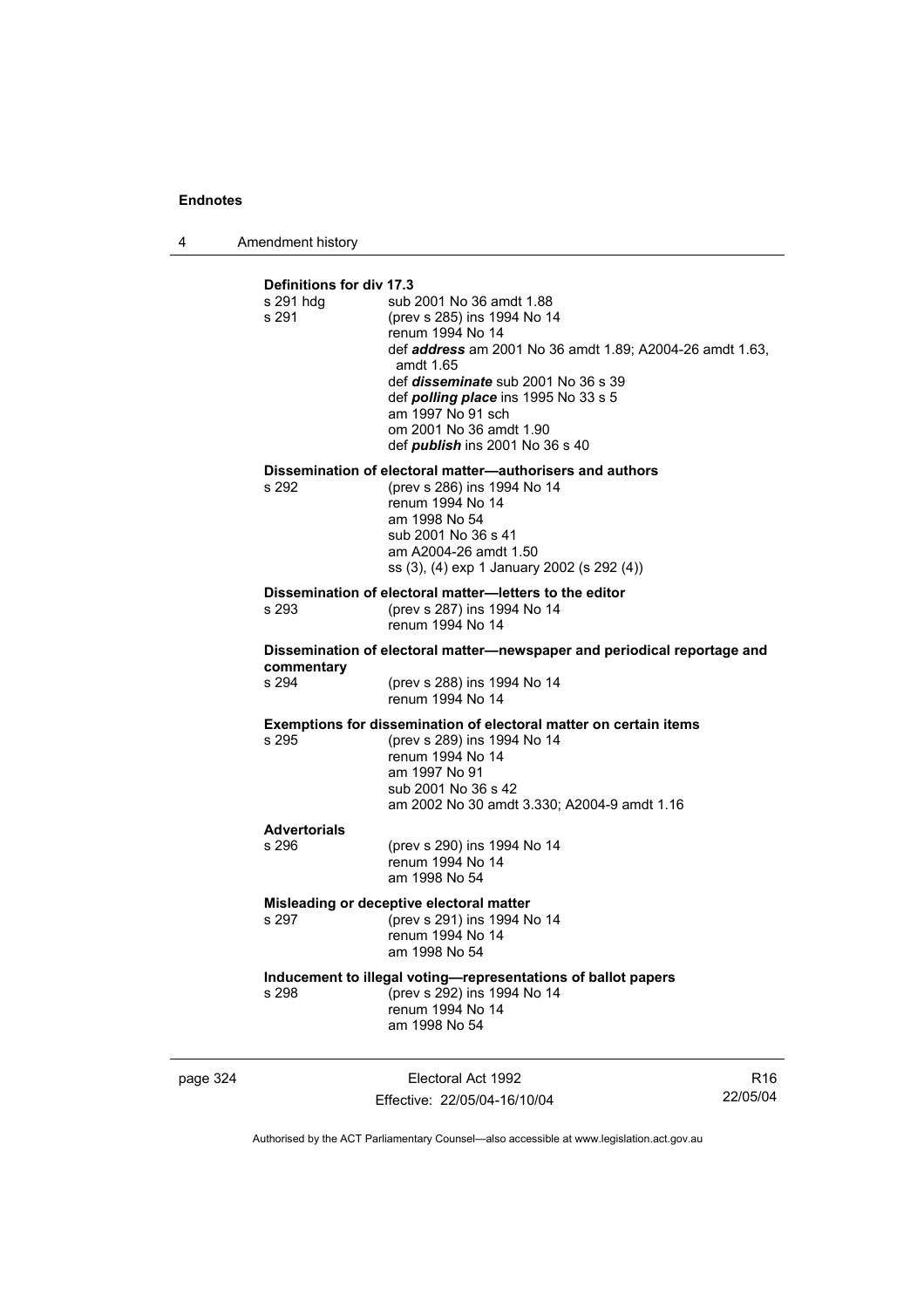| Graffiti<br>s 299                                 | (prev s 293) ins 1994 No 14<br>renum 1994 No 14<br>am 1998 No 54<br>def <i>lessee</i> sub 2002 No 30 amdt 3.331                                                                                       |
|---------------------------------------------------|-------------------------------------------------------------------------------------------------------------------------------------------------------------------------------------------------------|
| <b>Defamation of candidates</b><br>s 300          | (prev s 294) ins 1994 No 14<br>renum 1994 No 14<br>am 1998 No 54                                                                                                                                      |
| s 301                                             | <b>Publication of statements about candidates</b><br>(prev s 295) ins 1994 No 14<br>renum 1994 No 14<br>am 1998 No 54; 2001 No 36 amdt 1.91; A2004-26 amdt 1.62,<br>amdt 1.65                         |
| <b>Disruption of election meetings</b><br>s 302   | (prev s 296) ins 1994 No 14<br>renum 1994 No 14<br>am 1998 No 54                                                                                                                                      |
| s 303                                             | Canvassing within 100m of polling places<br>(prev s 297) ins 1994 No 14<br>renum 1994 No 14<br>sub 1995 No 33<br>am 1997 No 91; LA (see 2001 No 36 amdt 1.99); 2001 No 44<br>amdt 1.1386, amdt 1.1387 |
| s 304                                             | Badges and emblems in polling places<br>(prev s 298) ins 1994 No 14<br>renum 1994 No 14<br>am 1995 No 33; 1998 No 54; 2001 No 36 amdt 1.92;<br>A2004-26 amdt 1.51                                     |
| s 305                                             | How-to-vote material in polling places<br>(prev s 299) ins 1994 No 14<br>renum 1994 No 14<br>am 1995 No 33; 1998 No 54                                                                                |
| s 306                                             | Evidence of authorisation of electoral matter<br>(prev s 300) ins 1994 No 14<br>renum 1994 No 14                                                                                                      |
| <b>Electronic voting offences</b><br>div 17.4 hdg | (prev div 17.3A hdg) ins 2000 No 76 s 19<br>renum LA (see 2000 No 76 s 24)                                                                                                                            |
| s 306A                                            | Interfering with electronic voting devices etc<br>ins 2000 No 76 s 19                                                                                                                                 |
|                                                   |                                                                                                                                                                                                       |

R16 22/05/04

Electoral Act 1992 Effective: 22/05/04-16/10/04 page 325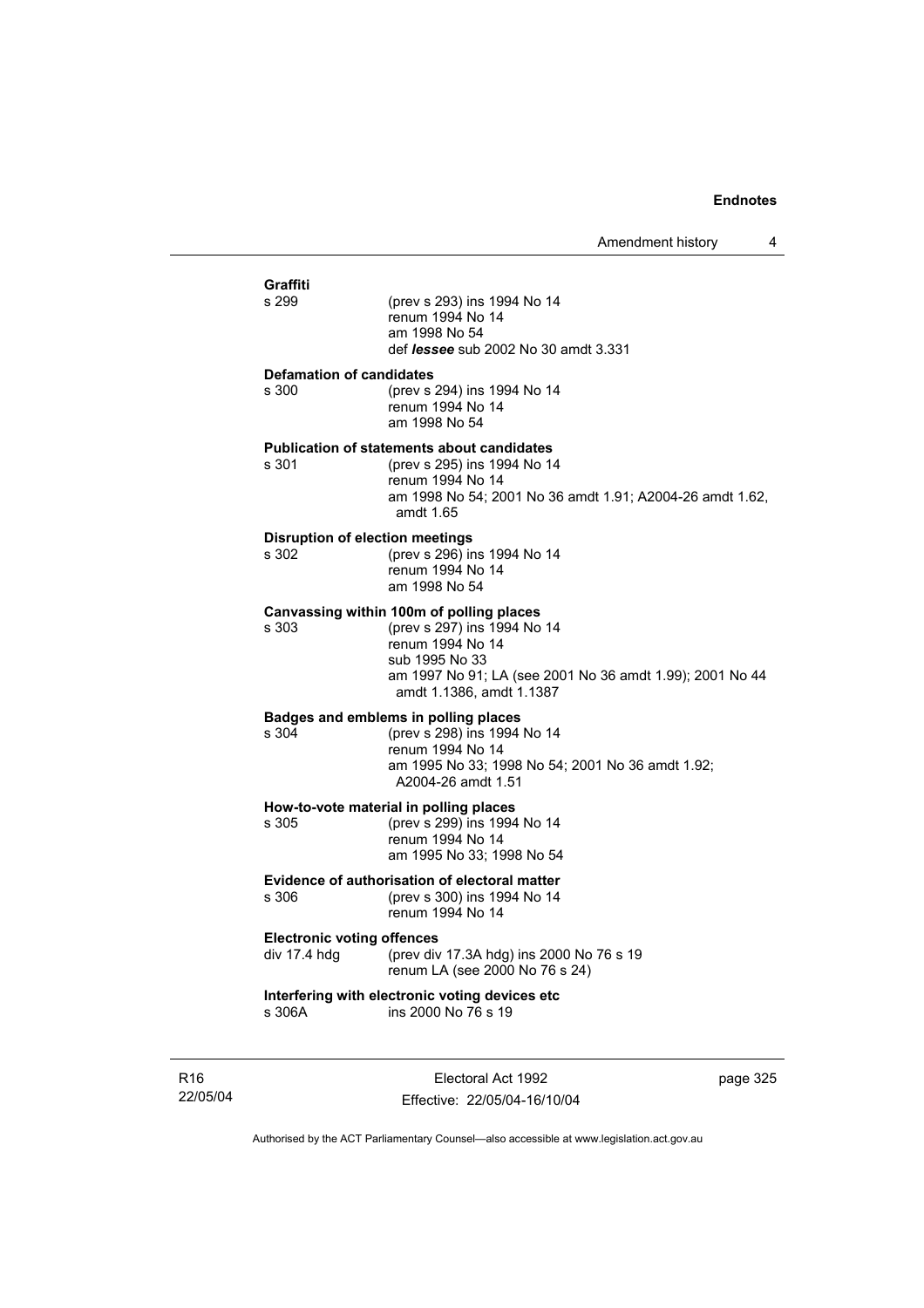4 Amendment history

| s 306B                                   | ins 2000 No 76 s 19                                                                                                                          |
|------------------------------------------|----------------------------------------------------------------------------------------------------------------------------------------------|
| <b>Voting fraud</b><br>div 17.5 hdg      | (prev pt 17 div 4 hdg) renum LA (see 2000 No 76 s 24)                                                                                        |
| <b>Voting fraud</b><br>s 307             | (prev s 301) ins 1994 No 14<br>renum 1994 No 14<br>am 1997 No 91; 1998 No 54                                                                 |
| Interpretation-electoral papers<br>s 308 | (prev s 302) ins 1994 No 14<br>renum 1994 No 14<br>om 2001 No 36 amdt 1.93                                                                   |
| <b>Electoral papers</b><br>div 17.6 hdg  | (prev pt 17 div 5 hdg) renum LA (see 2000 No 76 s 24)                                                                                        |
| <b>Electoral papers-forgery</b><br>s 309 | (prev s 303) ins 1994 No 14<br>renum 1994 No 14<br>am 1998 No 54<br>om A2004-15 amdt 2.64                                                    |
| Electoral papers-forfeiture<br>s 310     | (prev s 304) ins 1994 No 14<br>renum 1994 No 14<br>am A2004-15 amdt 2.65                                                                     |
| s 311                                    | Electoral papers-unauthorised possession<br>(prev s 305) ins 1994 No 14<br>renum 1994 No 14<br>am 1998 No 54                                 |
| s 312                                    | Electoral papers-false or misleading statements<br>(prev s 306) ins 1994 No 14<br>renum 1994 No 14<br>am 1998 No 54<br>om A2004-15 amdt 2.66 |
| Electeral                                | defecement etc.                                                                                                                              |

#### **Electoral papers—defacement etc** s 313 (prev s 307) ins 1994 No 14 renum 1994 No 14 am 1998 No 54

#### **Electoral papers—signatures** s 314 (prev s 308) ins 1994 No 14 renum 1994 No 14 am 1998 No 54

page 326 Electoral Act 1992 Effective: 22/05/04-16/10/04

R16 22/05/04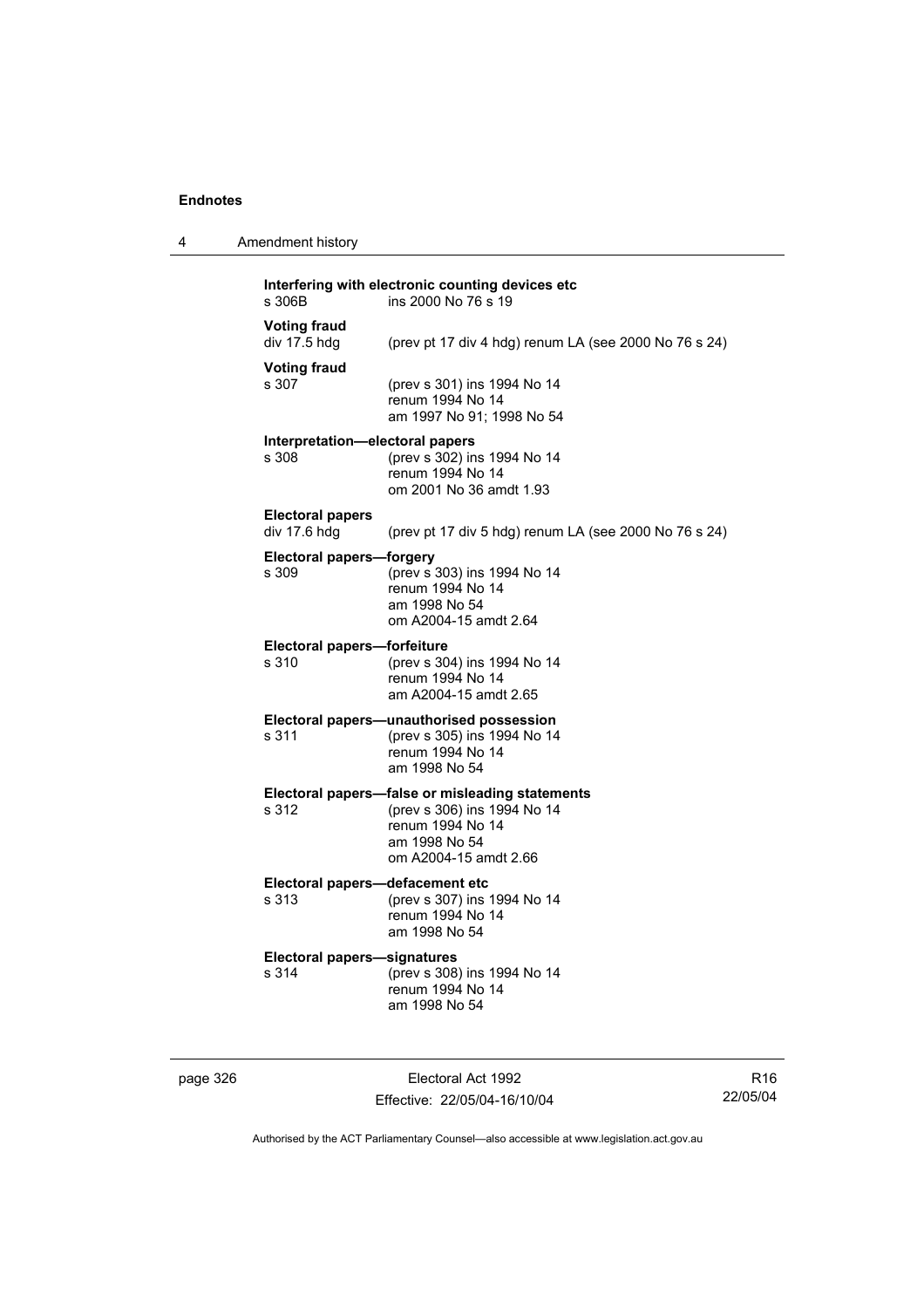|                                                    | Amendment history                                                                                                          | 4        |
|----------------------------------------------------|----------------------------------------------------------------------------------------------------------------------------|----------|
| Electoral papers-witnesses<br>s 315                | (prev s 309) ins 1994 No 14<br>renum 1994 No 14<br>am 1998 No 54                                                           |          |
| <b>Official functions</b><br>div $17.7$ hdg        | (prev pt 17 div 6 hdg) renum LA (see 2000 No 76 s 24)                                                                      |          |
| s 316                                              | Improper influence—members of electoral commission etc<br>(prev s 310) ins 1994 No 14<br>renum 1994 No 14<br>am 1998 No 54 |          |
| Unauthorised actions by officers<br>s 317          | (prev s 311) ins 1994 No 14<br>renum 1994 No 14<br>am 1998 No 54                                                           |          |
| <b>Identification of voters and votes</b><br>s 318 | (prev s 312) ins 1994 No 14<br>renum 1994 No 14<br>am 1998 No 54                                                           |          |
| <b>Responses to official questions</b><br>s 319    | (prev s 313) ins 1994 No 14<br>renum 1994 No 14<br>am 1998 No 54                                                           |          |
| s 320                                              | Control of behaviour at voting centres<br>(prev s 314) ins 1994 No 14<br>renum 1994 No 14<br>am 1997 No 91; 1998 No 54     |          |
| <b>Enforcement proceedings</b><br>pt 18 hdg        | ins 1994 No 14                                                                                                             |          |
| <b>Injunctions</b><br>div 18.1 hdg                 | (prev pt 18 div 1 hdg) renum LA (see 2000 No 76 s 24)                                                                      |          |
| <b>Restraining conduct</b><br>s 321                | (prev s 315) ins 1994 No 14<br>renum 1994 No 14<br>sub 2002 No 30 amdt 3.332                                               |          |
| Requiring things to be done<br>s 322               | (prev s 316) ins 1994 No 14<br>renum 1994 No 14<br>sub 2002 No 30 amdt 3.332                                               |          |
|                                                    | Electoral Act 1992                                                                                                         | page 327 |

Effective: 22/05/04-16/10/04

R16 22/05/04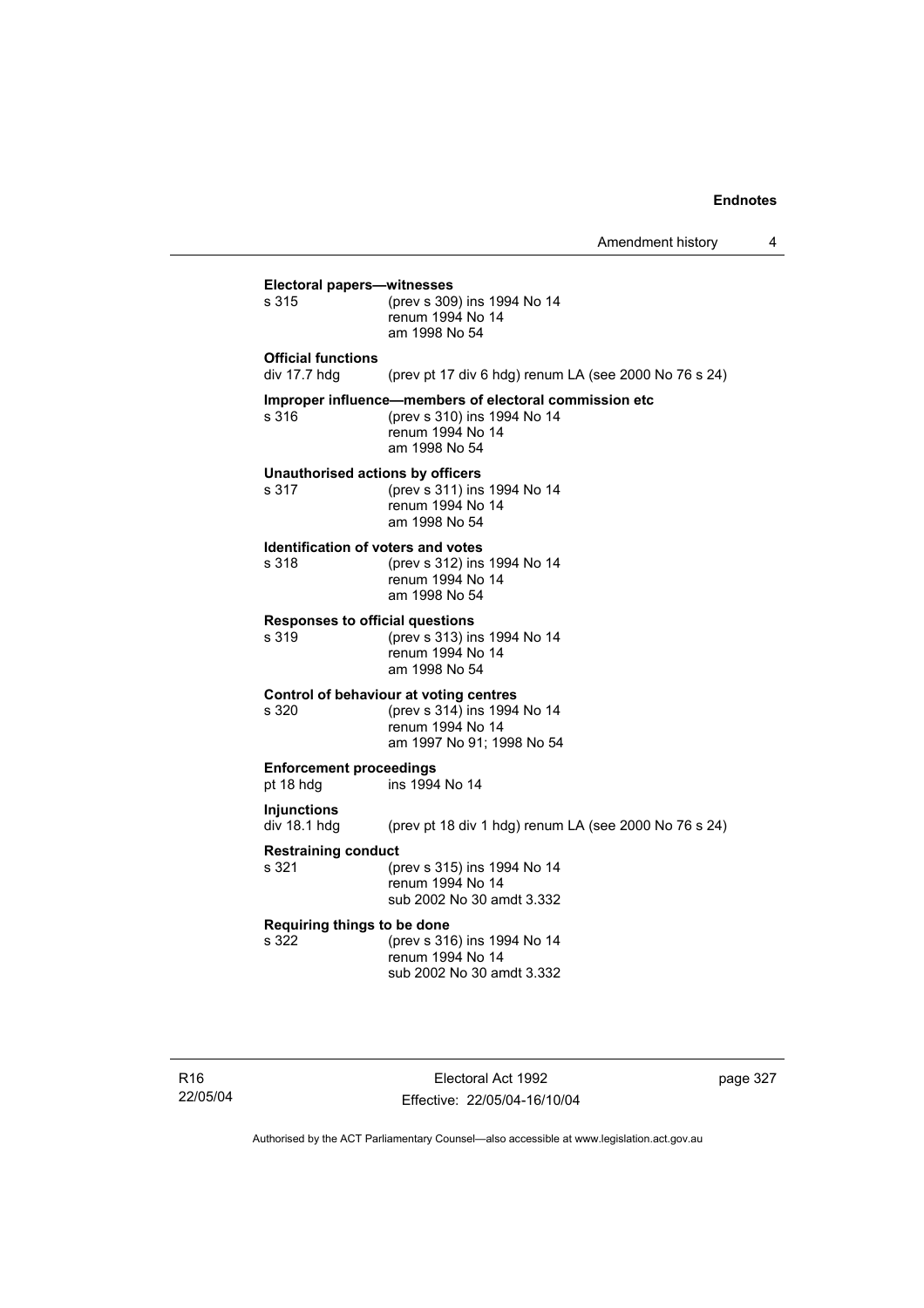4 Amendment history **Commissioner not required to give undertakings as to damages** s 323 (prev s 317) ins 1994 No 14 renum 1994 No 14 am 2002 No 30 amdt 3.333 **Powers of the court** s 324 (prev s 318) ins 1994 No 14 renum 1994 No 14 **Prosecutions**  (prev pt 18 div 2 hdg) renum LA (see 2000 No 76 s 24) **Investigation of complaints** s 325 (prev s 319) ins 1994 No 14 renum 1994 No 14 **Commissioner may prosecute enrolment and voting offences** s 326 (prev s 320) ins 1994 No 14 renum 1994 No 14 **Service of certain process by mail**<br>s 327 (prev s 321) ins 1  $(prev s 321)$  ins 1994 No 14 renum 1994 No 14 am 2002 No 30 amdt 3.334 **Miscellaneous** pt 19 hdg ins 1994 No 14 **Extension of time for acts by officers** s 328 (prev s 322) ins 1994 No 14 renum 1994 No 14 **Restrictions on sending completed ballot and voting papers by fax** s 329 (prev s 323) ins 1994 No 14 renum 1994 No 14 sub 2002 No 30 amdt 3.335 **Forms—provision and assistance** s 330 (prev s 324) ins 1994 No 14 renum 1994 No 14 **Compliance with approved forms**<br>s 331 (prev s 325) ins (prev s 325) ins 1994 No 14 renum 1994 No 14 om 2001 No 44 amdt 1.1388

page 328 Electoral Act 1992 Effective: 22/05/04-16/10/04

R16 22/05/04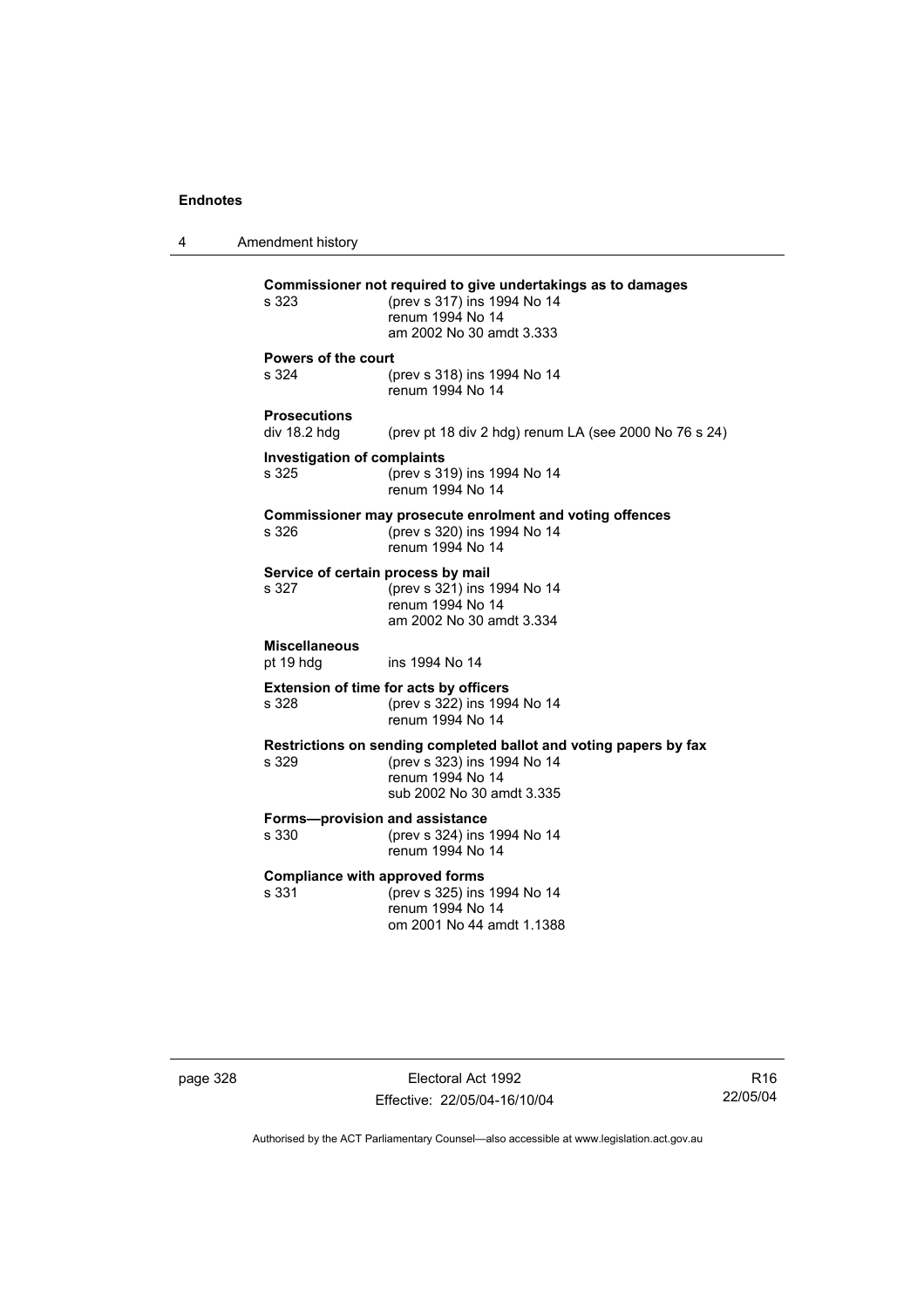### **Correcting delays, errors and omissions** (prev s 326) ins 1994 No 14 renum 1994 No 14 am 2001 No 44 amdts 1.1389-1.1391 **Voting statistics to be published** s 333 (prev s 327) ins 1994 No 14 renum 1994 No 14 am 2000 No 76 s 20; 2001 No 44 amdt 1.1392, amdt 1.1393 **Collecting further statistical information** s 334 (prev s 328) ins 1994 No 14 renum 1994 No 14 **Storage and destruction of electoral papers**<br>s 335 (orev s 329) ins 1994 No 14 (prev s 329) ins 1994 No 14 renum 1994 No 14 sub 2002 No 30 amdt 3.336 **Administrative arrangements with Commonwealth and States** s 336 (prev s 330) ins 1994 No 14 renum 1994 No 14 sub 2001 No 36 amdt 1.94 **Evidentiary certificates** s 337 (prev s 331) ins 1994 No 14 renum 1994 No 1499 am 2001 No 36 amdt 1.95; LA (see 2001 No 36 amdt 1.99); A2004-26 amdt 1.51 **Acts and omissions of representatives** s 338 (prev s 332) ins 1994 No 14 renum 1994 No 14 sub 2002 No 30 amdt 3.337; A2004-15 amdt 1.12 **Corporations—penalties** s 339 (prev s 333) ins 1994 No 14 renum 1994 No 14 om 2000 No 76 s 21 **Chief executive to provide assistance etc** hdg to s 340 sub 2000 No 76 s 22 s 340 (prev s 334) ins 1994 No 14 renum 1994 No 14 am 2000 No 76 s 22 **Approved forms**  s 340A ins 2001 No 44 amdt 1.1394 am 2002 No 30 amdt 3.338

R16 22/05/04

Electoral Act 1992 Effective: 22/05/04-16/10/04 page 329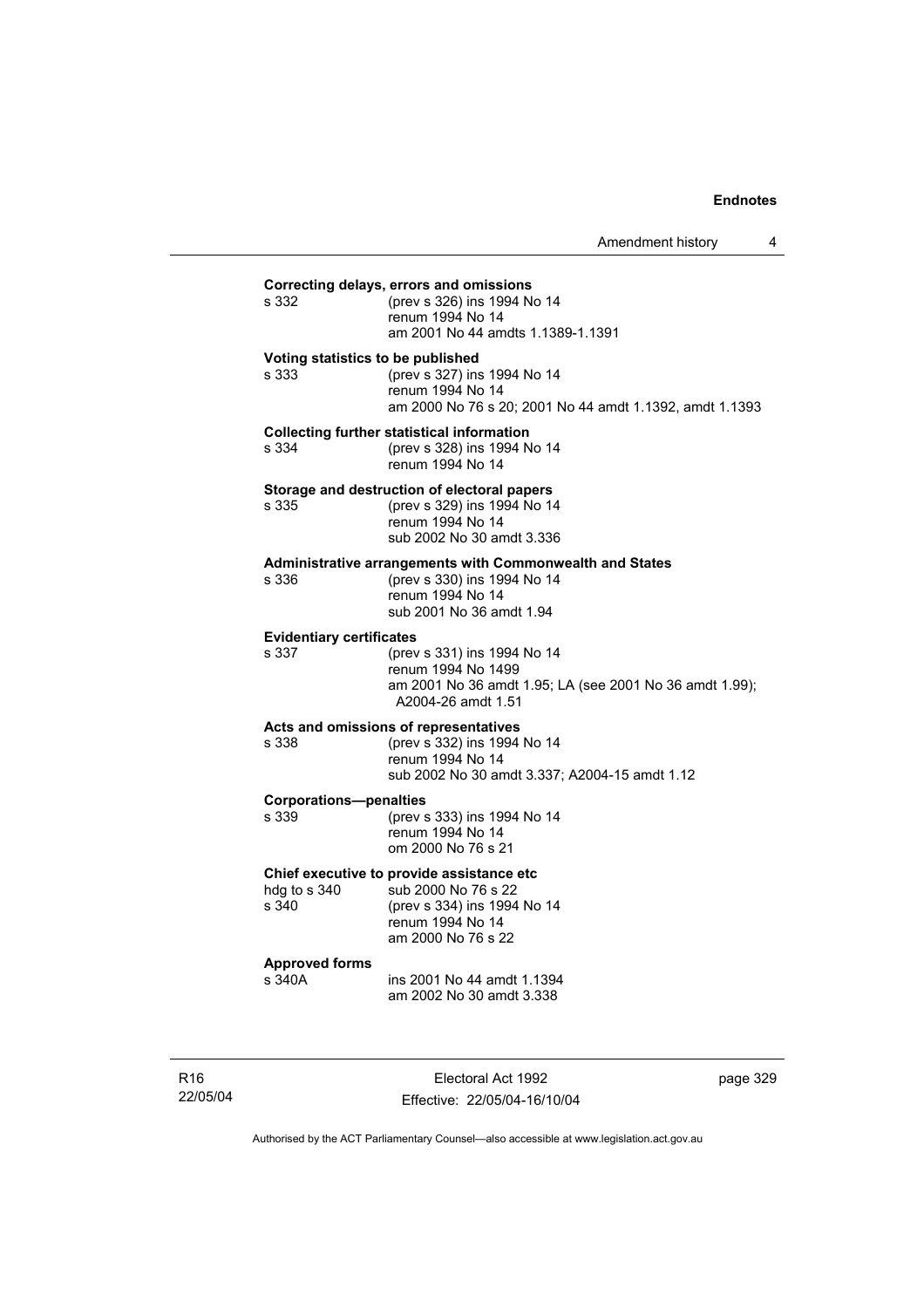4 Amendment history

| s 341                                                                | (prev s 335) ins 1994 No 14                                                                                                   |
|----------------------------------------------------------------------|-------------------------------------------------------------------------------------------------------------------------------|
|                                                                      | renum 1994 No 14                                                                                                              |
|                                                                      | am 1998 No 54                                                                                                                 |
|                                                                      | sub 2000 No 76 s 23                                                                                                           |
|                                                                      | am 2001 No 44 amdt 1.1395, amdt 1.1396                                                                                        |
| <b>Transitional</b>                                                  |                                                                                                                               |
| pt 20 hdg                                                            | ins 2001 No 36 s 43                                                                                                           |
|                                                                      | exp 2 March 2002 (s 345 (2))                                                                                                  |
|                                                                      | ins A2003-54 s 8                                                                                                              |
|                                                                      | exp 31 December 2004 (s 342 (2))                                                                                              |
|                                                                      | Application of amendments by Electoral Amendment Act 2003                                                                     |
| s 342                                                                | ins 2001 No 36 s 43                                                                                                           |
|                                                                      | exp 29 August 2001 (s 345 (1))<br>ins A2003-54 s 8                                                                            |
|                                                                      | exp 31 December 2004 (s 342 (2))                                                                                              |
|                                                                      |                                                                                                                               |
| s 343                                                                | Registered parties to provide up-to-date copies of their constitutions<br>ins 2001 No 36 s 43                                 |
|                                                                      | exp 29 August 2001 (s 345 (1))                                                                                                |
| s.344                                                                | Application of certain amendments made by Electoral Amendment Act 2001<br>ins 2001 No 36 s 43<br>exp 2 March 2002 (s 345 (2)) |
|                                                                      |                                                                                                                               |
|                                                                      |                                                                                                                               |
|                                                                      |                                                                                                                               |
|                                                                      | ins 2001 No 36 s 43                                                                                                           |
|                                                                      | exp 2 March 2002 (s 345 (2))                                                                                                  |
|                                                                      |                                                                                                                               |
|                                                                      | ins 1994 No 14<br>am 2001 No 36 amdt 1.97; A2004-26 amdt 1.52                                                                 |
|                                                                      |                                                                                                                               |
| sch 1                                                                | Ballot papers---printing of names and collation                                                                               |
|                                                                      | ins 1994 No 14<br>am 2001 No 37 s 4                                                                                           |
| Expiry of pt 20<br>s 345<br>Form of ballot paper<br>sch <sub>2</sub> |                                                                                                                               |
|                                                                      | Preliminary scrutiny of declaration voting papers                                                                             |
| sch 3                                                                | ins 1994 No 14                                                                                                                |
|                                                                      | am 1997 No 91; 2001 No 36 s 44, s 45; 2001 No 44<br>amdt 1.1397; A2004-26 s 36                                                |
|                                                                      |                                                                                                                               |
| Ascertaining result of poll<br>sch 4                                 | ins 1994 No 14                                                                                                                |

page 330 Electoral Act 1992 Effective: 22/05/04-16/10/04

R16 22/05/04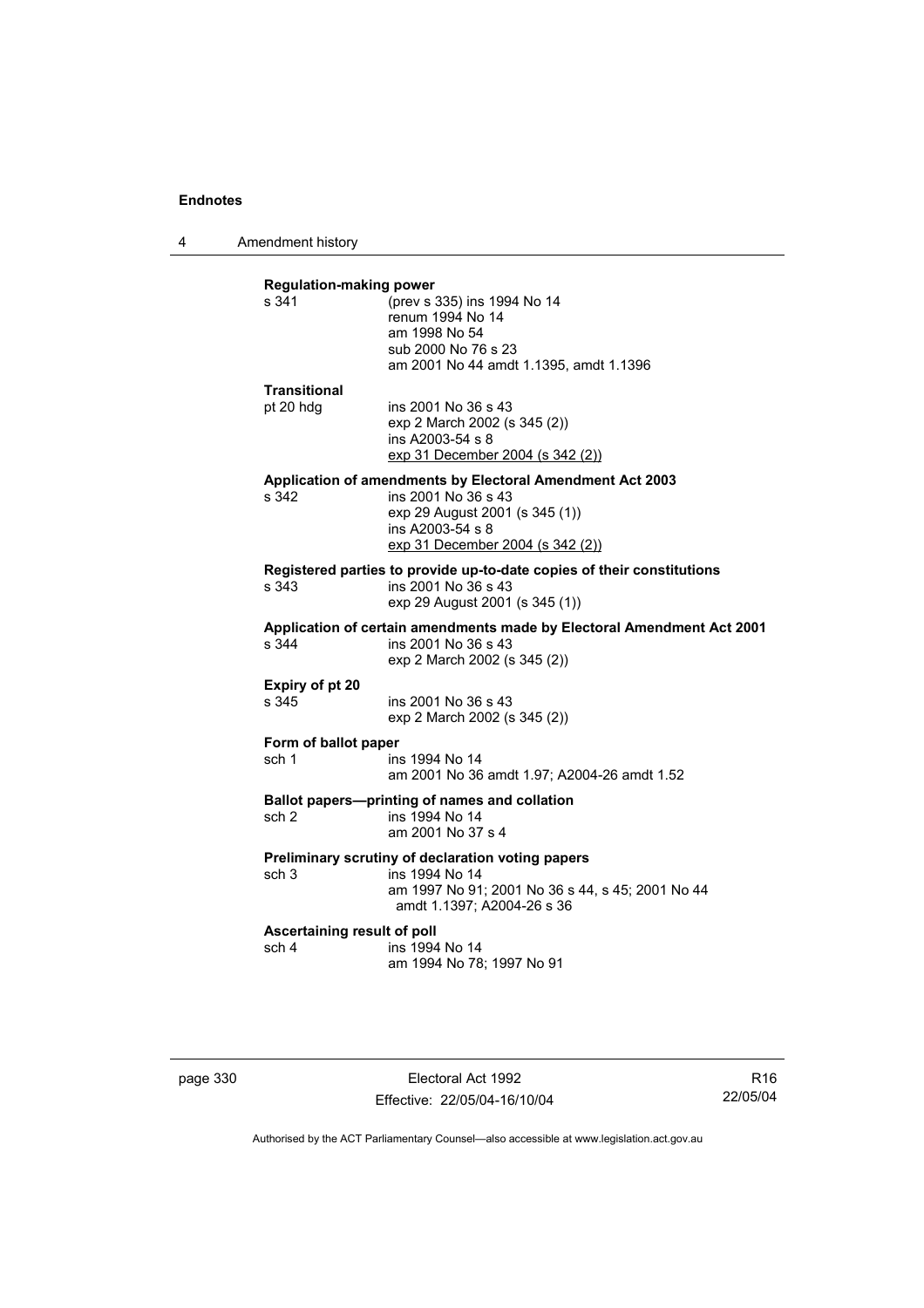**Dictionary**

dict ins 2001 No 36 amdt 1.98 defs reloc from s 3 2001 No 36 amdt 1.3 am 2002 No 30 amdt 3.339 def *abbreviation* sub A2004-26 amdt 1.53 def *approved* om 2001 No 44 amdt 1.1398 def *authorised delivery service* ins A2004-26 s 37 def *ballot group* om A2004-26 amdt 1.54 def *ballot group candidate* om A2004-26 amdt 1.55 def *ballot paper* sub 2002 No 30 amdt 3.340 def *candidate square* sub 2002 No 30 amdt 3.341 def *contravention* sub 2002 No 30 amdt 3.342 def *court* om 2002 No 30 amdt 3.343 def *Court of Disputed Elections* sub 2002 No 30 amdt 3.344 def *declaration vote* am A2004-26 s 38 def *declaration voting papers* am 2001 No 44 amdt 1.1399 def *determined fee* om 2001 No 44 amdt 1.1400 def *electronic form* ins 2002 No 30 amdt 3.345 def *eligible elector* sub A2004-26 s 39 def *extract* sub 2002 No 30 amdt 3.346 def *group* sub 2002 No 30 amdt 3.347 def *illegal practice* om 2002 No 30 amdt 3.348 def *polling day* sub 2002 No 30 amdt 3.349 def *post* ins A2004-26 s 40 def *postal vote* sub A2004-26 s 41 def *registered* sub A2004-26 amdt 1.56 def *registered ballot group* om A2004-26 amdt 1.56 def *registered officer* sub A2004-26 amdt 1.57 def *registered party* am A2004-26 amdt 1.61 def *register of ballot groups* om A2004-26 amdt 1.58 def *related* am A2004-26 amdt 1.61 def *Speaker* sub 2002 No 30 amdt 3.350 def *sponsoring MLA* om A2004-26 amdt 1.59 def *this Act* om 2001 No 44 amdt 1.1400

R16 22/05/04

Electoral Act 1992 Effective: 22/05/04-16/10/04 page 331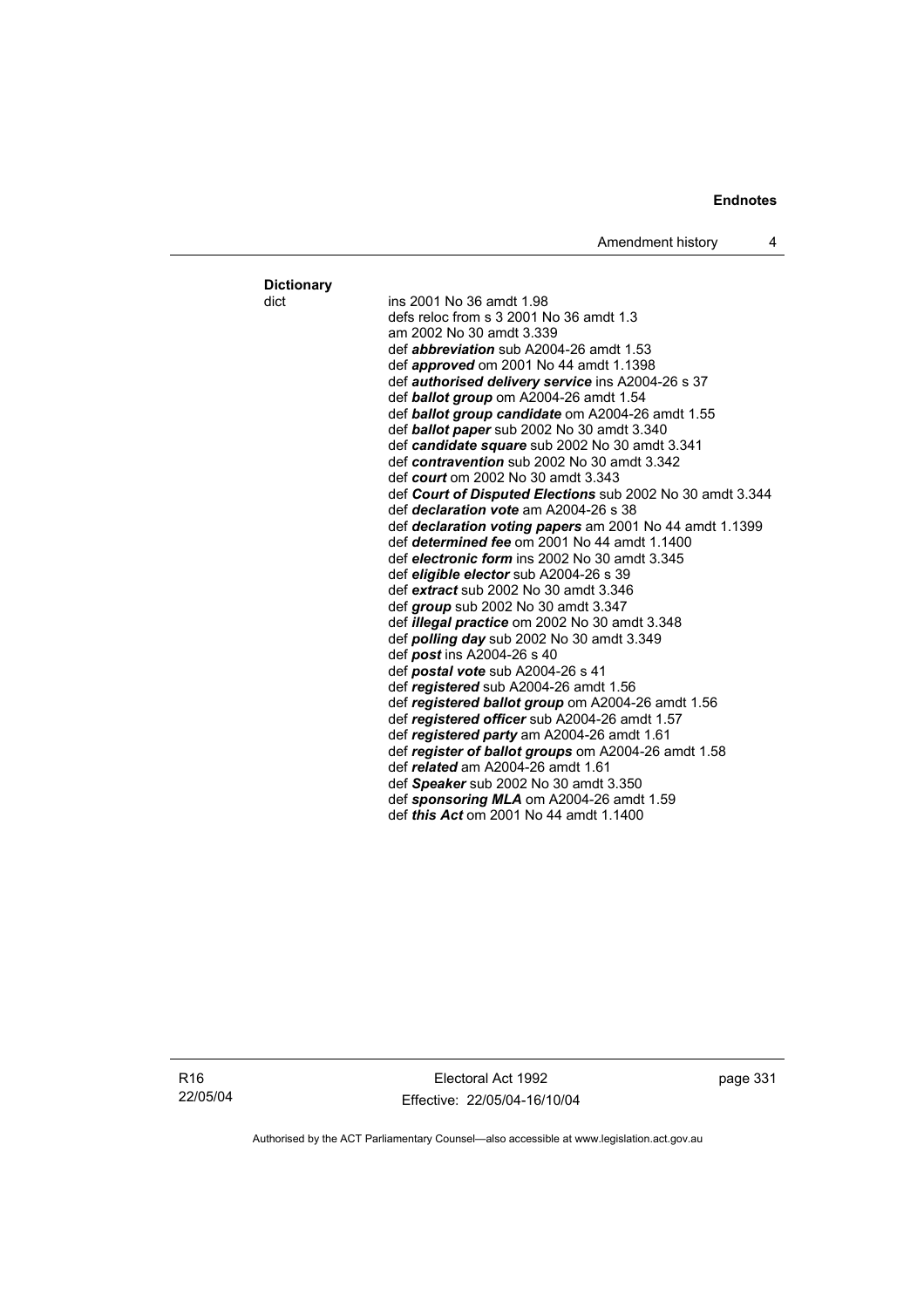### **5 Earlier republications**

Some earlier republications were not numbered. The number in column 1 refers to the publication order.

Since 12 September 2001 every authorised republication has been published in electronic pdf format on the ACT legislation register. A selection of authorised republications have also been published in printed format. These republications are marked with an asterisk (\*) in column 1. Except for the footer, electronic and printed versions of an authorised republication are identical.

| <b>Republication No</b> | <b>Amendments to</b> | <b>Republication date</b> |
|-------------------------|----------------------|---------------------------|
| 1                       | Act 1994 No 78       | 17 November 1994          |
| $\overline{2}$          | Act 1995 No 56       | 31 January 1996           |
| 3                       | Act 1997 No 96       | 1 December 1997           |
| 4                       | Act 1998 No 61       | 31 March 1999             |
| 5                       | Act 2001 No 44       | 12 September 2001         |
| 6                       | Act 2001 No 38       | 9 January 2002            |
| $\overline{7}$          | Act 2001 No 44       | 2 March 2002              |
| $8*$                    | Act 2002 No 11       | 30 May 2002               |
| 9                       | Act 2002 No 30       | 17 September 2002         |
| 10                      | Act 2002 No 32       | 9 October 2002            |
| 11                      | Act 2002 No 39       | 11 October 2002           |
| 11 (RI)                 | A2002-39 ‡           | 10 February 2003          |
| 12                      | A2002-56             | 1 July 2003               |
| 13                      | A2003-54             | 4 December 2003           |
| 14                      | A2004-15             | 9 April 2004              |
| 15                      | A2004-15             | 13 April 2004             |

‡ includes retrospective amendments by Act 2002 No 49

page 332 Electoral Act 1992 Effective: 22/05/04-16/10/04

R16 22/05/04